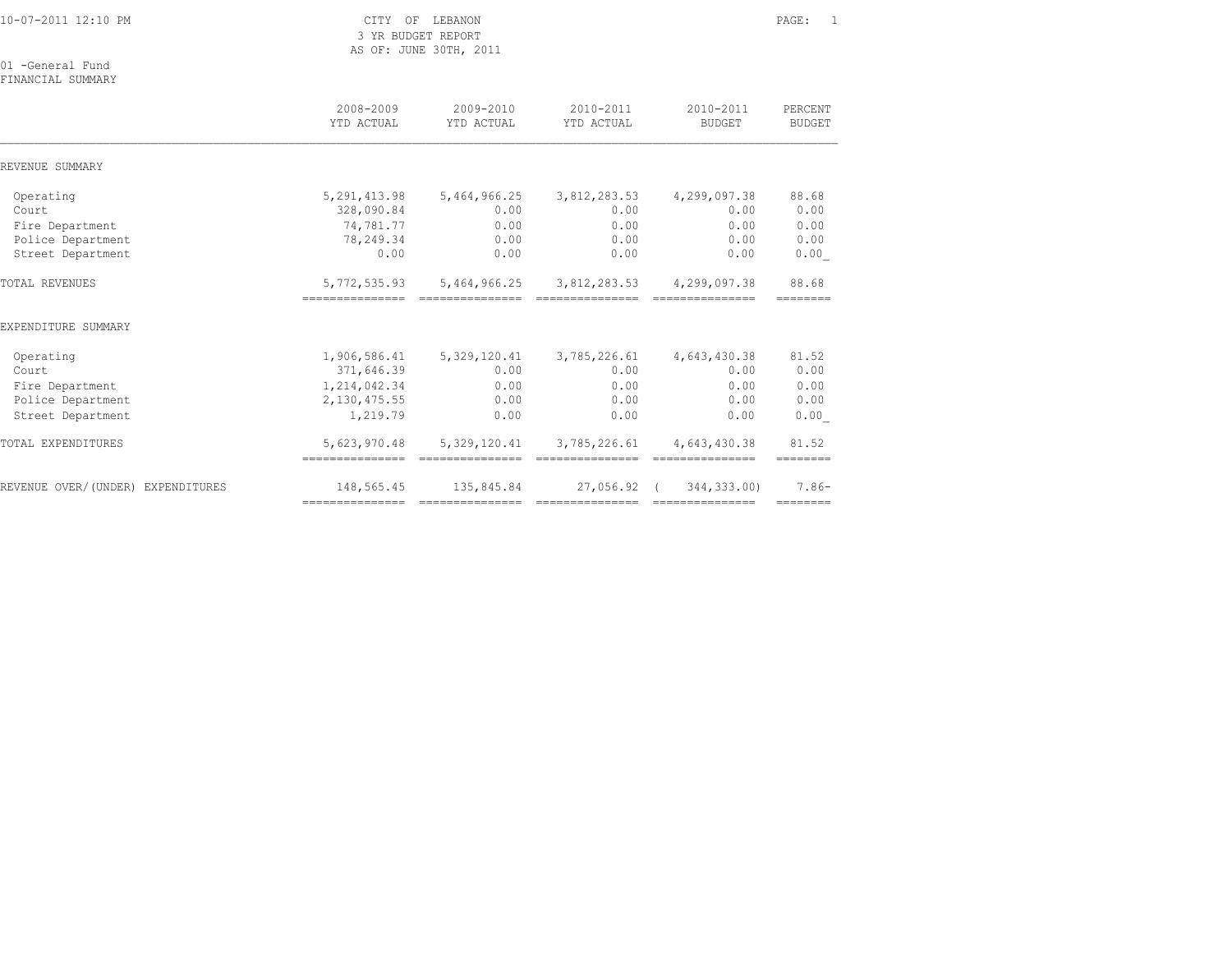| REVENUES                                                                                                                                                                                                                                                                                  | $\begin{tabular}{lcccc} 2008-2009 & 2009-2010 & 2010-2011 & 2010-2011 & 3010-2011 \end{tabular} \begin{tabular}{lcccc} \bf 2008-2009 & 2009-2010 & 2010-2011 & 3010-2011 \end{tabular}$ |      |                   |      |
|-------------------------------------------------------------------------------------------------------------------------------------------------------------------------------------------------------------------------------------------------------------------------------------------|-----------------------------------------------------------------------------------------------------------------------------------------------------------------------------------------|------|-------------------|------|
| Operating                                                                                                                                                                                                                                                                                 |                                                                                                                                                                                         |      |                   |      |
|                                                                                                                                                                                                                                                                                           | 0.00                                                                                                                                                                                    |      | $0.00$ 534,647.38 | 0.00 |
|                                                                                                                                                                                                                                                                                           | 0.00                                                                                                                                                                                    | 0.00 | 0.00              | 0.00 |
|                                                                                                                                                                                                                                                                                           |                                                                                                                                                                                         |      |                   |      |
|                                                                                                                                                                                                                                                                                           |                                                                                                                                                                                         |      |                   |      |
|                                                                                                                                                                                                                                                                                           |                                                                                                                                                                                         |      |                   |      |
|                                                                                                                                                                                                                                                                                           |                                                                                                                                                                                         |      |                   |      |
|                                                                                                                                                                                                                                                                                           |                                                                                                                                                                                         |      |                   |      |
|                                                                                                                                                                                                                                                                                           |                                                                                                                                                                                         |      |                   |      |
|                                                                                                                                                                                                                                                                                           |                                                                                                                                                                                         |      |                   |      |
|                                                                                                                                                                                                                                                                                           |                                                                                                                                                                                         |      |                   |      |
|                                                                                                                                                                                                                                                                                           |                                                                                                                                                                                         |      |                   |      |
|                                                                                                                                                                                                                                                                                           |                                                                                                                                                                                         |      |                   |      |
|                                                                                                                                                                                                                                                                                           |                                                                                                                                                                                         |      |                   |      |
|                                                                                                                                                                                                                                                                                           |                                                                                                                                                                                         |      |                   |      |
|                                                                                                                                                                                                                                                                                           |                                                                                                                                                                                         |      |                   |      |
|                                                                                                                                                                                                                                                                                           |                                                                                                                                                                                         |      |                   |      |
|                                                                                                                                                                                                                                                                                           |                                                                                                                                                                                         |      |                   |      |
|                                                                                                                                                                                                                                                                                           |                                                                                                                                                                                         |      |                   |      |
|                                                                                                                                                                                                                                                                                           |                                                                                                                                                                                         |      |                   |      |
|                                                                                                                                                                                                                                                                                           |                                                                                                                                                                                         |      |                   |      |
|                                                                                                                                                                                                                                                                                           |                                                                                                                                                                                         |      |                   |      |
|                                                                                                                                                                                                                                                                                           |                                                                                                                                                                                         |      |                   |      |
|                                                                                                                                                                                                                                                                                           |                                                                                                                                                                                         |      |                   |      |
|                                                                                                                                                                                                                                                                                           |                                                                                                                                                                                         |      |                   |      |
|                                                                                                                                                                                                                                                                                           |                                                                                                                                                                                         |      |                   |      |
|                                                                                                                                                                                                                                                                                           |                                                                                                                                                                                         |      |                   |      |
|                                                                                                                                                                                                                                                                                           |                                                                                                                                                                                         |      |                   |      |
|                                                                                                                                                                                                                                                                                           |                                                                                                                                                                                         |      |                   |      |
|                                                                                                                                                                                                                                                                                           |                                                                                                                                                                                         |      |                   |      |
|                                                                                                                                                                                                                                                                                           |                                                                                                                                                                                         |      |                   |      |
|                                                                                                                                                                                                                                                                                           |                                                                                                                                                                                         |      |                   |      |
|                                                                                                                                                                                                                                                                                           |                                                                                                                                                                                         |      |                   |      |
|                                                                                                                                                                                                                                                                                           |                                                                                                                                                                                         |      |                   |      |
|                                                                                                                                                                                                                                                                                           |                                                                                                                                                                                         |      |                   |      |
| $\begin{tabular}{cccccccc} 00-4150 & CITY ELECTRIC $8$ & CONTRIBUTION & 895, 003.21 & 1, 133, 126.48 & 758, 295.23 & 805, 000.00 & 94.20 & 0.00 & 0.00 & 0.00 & 0.00 & 0.00 & 0.00 & 0.00 & 0.00 & 0.00 & 0.00 & 0.00 & 0.00 & 0.00 & 0.00 & 0.00 & 0.00 & 0.00 & 0.00 & 0.00 & 0.00 & 0$ |                                                                                                                                                                                         |      |                   |      |
|                                                                                                                                                                                                                                                                                           |                                                                                                                                                                                         |      |                   |      |
|                                                                                                                                                                                                                                                                                           |                                                                                                                                                                                         |      |                   |      |
|                                                                                                                                                                                                                                                                                           |                                                                                                                                                                                         |      |                   |      |
|                                                                                                                                                                                                                                                                                           |                                                                                                                                                                                         |      |                   |      |
|                                                                                                                                                                                                                                                                                           |                                                                                                                                                                                         |      |                   |      |
| 00-4500 INVESTIMEN 1.<br>00-4500 INVESTIMEN COP FRANCHISE<br>00-4500 NON AND CLEAN-UP<br>00-4620 RETURNED CHECK CHARGES<br>00-460 RETURNED CHECK CHARGES<br>00-4730 NON CLASSIFIED REVENUE<br>00-4730 NON CLASSIFIED REVENUE<br>00-4740 RU                                                |                                                                                                                                                                                         |      |                   |      |
|                                                                                                                                                                                                                                                                                           |                                                                                                                                                                                         |      |                   |      |
|                                                                                                                                                                                                                                                                                           |                                                                                                                                                                                         |      |                   |      |
|                                                                                                                                                                                                                                                                                           |                                                                                                                                                                                         |      |                   |      |
|                                                                                                                                                                                                                                                                                           |                                                                                                                                                                                         |      |                   |      |
|                                                                                                                                                                                                                                                                                           |                                                                                                                                                                                         |      |                   |      |
|                                                                                                                                                                                                                                                                                           |                                                                                                                                                                                         |      |                   |      |
|                                                                                                                                                                                                                                                                                           |                                                                                                                                                                                         |      |                   |      |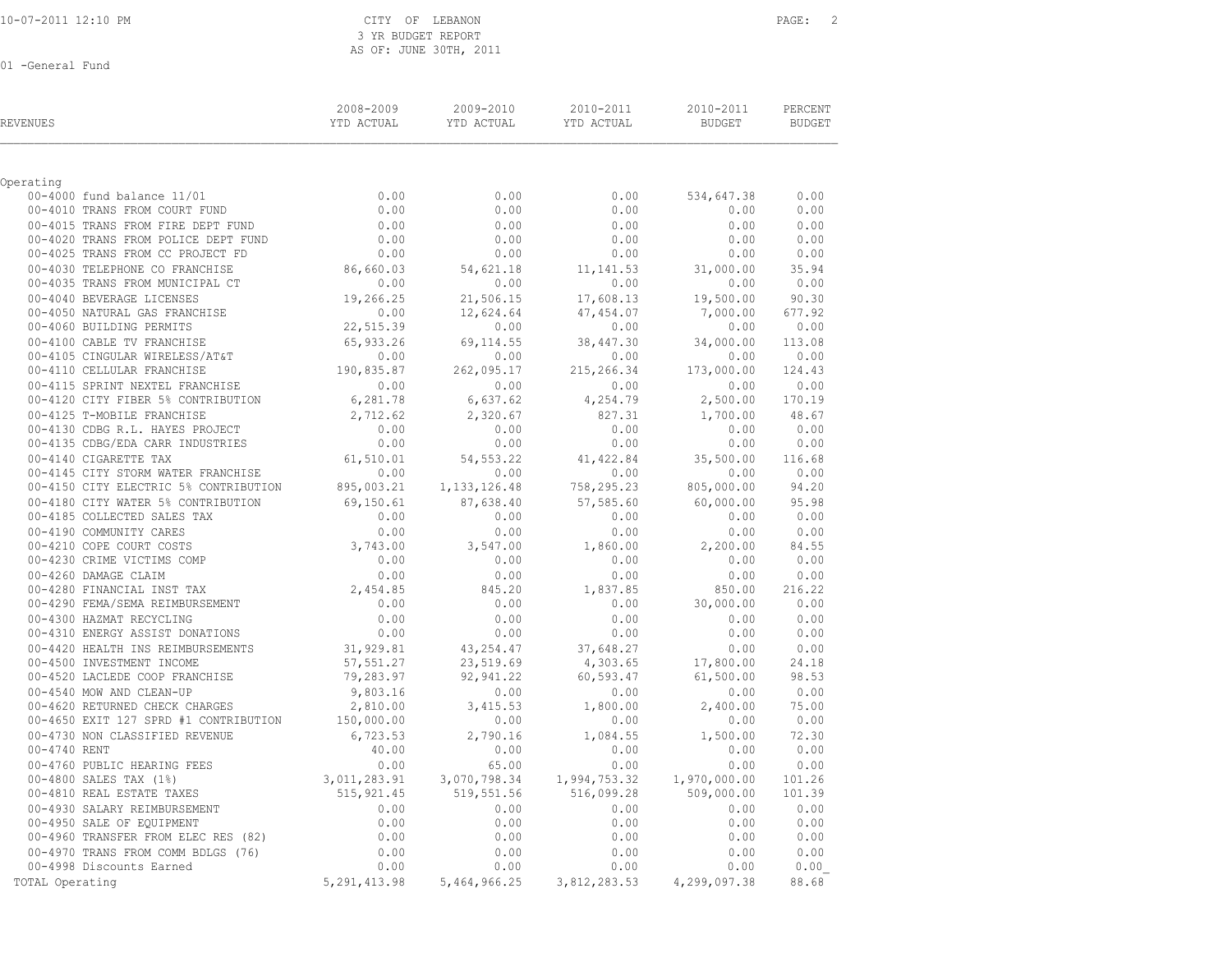3 YR BUDGET REPORT AS OF: JUNE 30TH, 2011

| <b>REVENUES</b>                       | 2008-2009<br>YTD ACTUAL | 2009-2010<br>YTD ACTUAL | 2010-2011<br>YTD ACTUAL | 2010-2011<br><b>BUDGET</b> | PERCENT<br><b>BUDGET</b> |
|---------------------------------------|-------------------------|-------------------------|-------------------------|----------------------------|--------------------------|
| Court                                 |                         |                         |                         |                            |                          |
| 04-4200 COURT ORDERED PAYMENTS        | 71,420.00               | 0.00                    | 0.00                    | 0.00                       | 0.00                     |
| 04-4300 FINES & COSTS                 | 255,028.23              | 0.00                    | 0.00                    | 0.00                       | 0.00                     |
| 04-4700 MISCELLANEOUS                 | 1,642.61                | 0.00                    | 0.00                    | 0.00                       | 0.00                     |
| TOTAL Court                           | 328,090.84              | 0.00                    | 0.00                    | 0.00                       | 0.00                     |
| Fire Department                       |                         |                         |                         |                            |                          |
| 06-4200 NON-CLASSIFIED REVENUE        | 23,330.77               | 0.00                    | 0.00                    | 0.00                       | 0.00                     |
| 06-4300 GRANT REIMBURSEMENT           | 0.00                    | 0.00                    | 0.00                    | 0.00                       | 0.00                     |
| 06-4400 KNOX BOX SALES                | 451.00                  | 0.00                    | 0.00                    | 0.00                       | 0.00                     |
| 06-4500 TRANS FROM CAPITAL IMP (21)   | 51,000.00               | 0.00                    | 0.00                    | 0.00                       | 0.00                     |
| TOTAL Fire Department                 | 74,781.77               | 0.00                    | 0.00                    | 0.00                       | 0.00                     |
| Police Department                     |                         |                         |                         |                            |                          |
| 07-4100 ANIMAL REMOVAL                | 865.00                  | 0.00                    | 0.00                    | 0.00                       | 0.00                     |
| 07-4130 SPECIAL OLYMPICS              | 0.00                    | 0.00                    | 0.00                    | 0.00                       | 0.00                     |
| 07-4150 DAMAGE CLAIM                  | 0.00                    | 0.00                    | 0.00                    | 0.00                       | 0.00                     |
| 07-4200 EQUIPMENT REIMBURSEMENT       | 0.00                    | 0.00                    | 0.00                    | 0.00                       | 0.00                     |
| 07-4250 EOUIPMENT DONATION            | 0.00                    | 0.00                    | 0.00                    | 0.00                       | 0.00                     |
| 07-4300 GRANT REIMBURSEMENT           | 44,952.00               | 0.00                    | 0.00                    | 0.00                       | 0.00                     |
| 07-4350 IMPOUND FEES                  | 2,045.00                | 0.00                    | 0.00                    | 0.00                       | 0.00                     |
| 07-4360 LANEG REIMBURSEMENT           | 0.00                    | 0.00                    | 0.00                    | 0.00                       | 0.00                     |
| 07-4370 SCHOOL SECURITY REIMBURSEMENT | 6,779.08                | 0.00                    | 0.00                    | 0.00                       | 0.00                     |
| 07-4380 DRUG INTERDICTION SEIZURES    | 0.00                    | 0.00                    | 0.00                    | 0.00                       | 0.00                     |
| 07-4400 NON-CLASSIFIED REVENUE        | 7,211.10                | 0.00                    | 0.00                    | 0.00                       | 0.00                     |
| 07-4480 RECOUPMENT FUNDS              | 16,397.16               | 0.00                    | 0.00                    | 0.00                       | 0.00                     |
| TOTAL Police Department               | 78,249.34               | 0.00                    | 0.00                    | 0.00                       | 0.00                     |
| Street Department                     |                         |                         |                         |                            |                          |
| 08-4300 GAS TAX REVENUE               | 0.00                    | 0.00                    | 0.00                    | 0.00                       | 0.00                     |
| 08-4500 MOTOR VEHICLE TAX             | 0.00                    | 0.00                    | 0.00                    | 0.00                       | 0.00                     |
| TOTAL Street Department               | 0.00                    | 0.00                    | 0.00                    | 0.00                       | 0.00                     |
| TOTAL REVENUES                        | 5,772,535.93            | 5,464,966.25            | 3,812,283.53            | 4,299,097.38               | 88.68                    |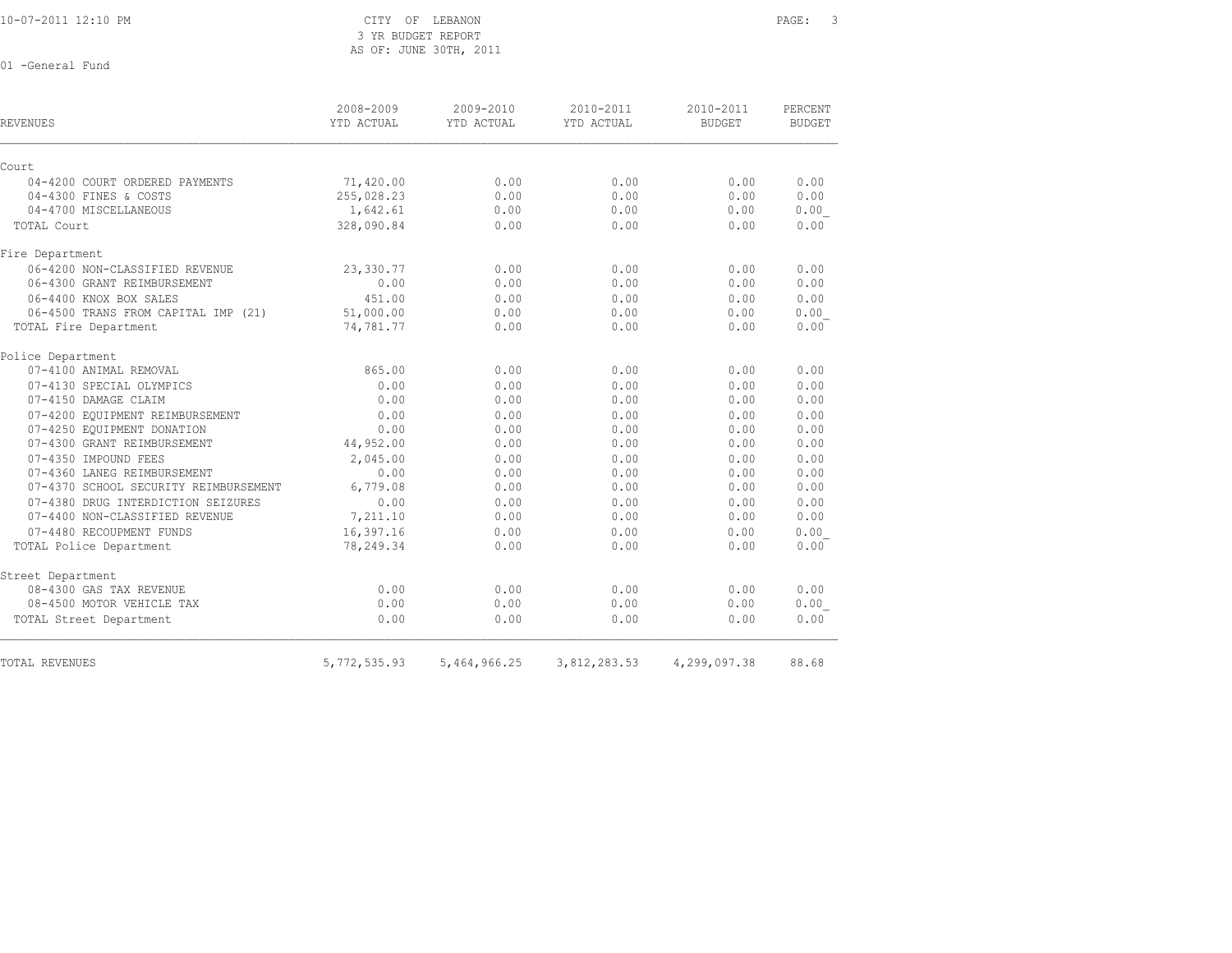| 10-07-2011 12:10 PM |  |  |
|---------------------|--|--|
|                     |  |  |

### CITY OF LEBANON **PAGE:** 4 3 YR BUDGET REPORT AS OF: JUNE 30TH, 2011

| EXPENDITURES                                                                                                                                                                                                                                      | 2008-2009<br>YTD ACTUAL | 2009-2010<br>YTD ACTUAL | 2010-2011<br>YTD ACTUAL | 2010-2011<br>BUDGET  | PERCENT<br><b>BUDGET</b> |
|---------------------------------------------------------------------------------------------------------------------------------------------------------------------------------------------------------------------------------------------------|-------------------------|-------------------------|-------------------------|----------------------|--------------------------|
| Operating                                                                                                                                                                                                                                         |                         |                         |                         |                      |                          |
|                                                                                                                                                                                                                                                   |                         | 0.00                    | 0.00                    | 0.00                 | 0.00                     |
| 00-5070 AMERICAN RED CROSS 00-5120 CDBG/CARR IND CITY MATCH $0.00$                                                                                                                                                                                |                         | 0.00                    | 0.00                    | 0.00                 | 0.00                     |
| 00-5125 CDBG PROJECTS                                                                                                                                                                                                                             |                         | 0.00                    | 0.00                    | 0.00                 | 0.00                     |
| 00-5130 CHAMBER OF COMMERCE                                                                                                                                                                                                                       | $0.00$<br>$0.00$        | 0.00                    | 0.00                    | 0.00                 | 0.00                     |
| 00-5160 COMMUNITY CARES                                                                                                                                                                                                                           |                         | 0.00                    | 0.00                    | 0.00                 | 0.00                     |
| 00-5175 COPE COURT REFUND                                                                                                                                                                                                                         | $0.00$<br>4,036.00      | 3,743.00                | 3,547.00                | 3,750.00             | 94.59                    |
| 00-5180 CROSSLINES                                                                                                                                                                                                                                | 0.00                    | 0.00                    | 0.00                    | 0.00                 | 0.00                     |
|                                                                                                                                                                                                                                                   |                         | 8,666.70                | 18,276.37               | 18,300.00            | 99.87                    |
|                                                                                                                                                                                                                                                   |                         | 0.00                    | 0.00                    | 0.00                 | 0.00                     |
|                                                                                                                                                                                                                                                   |                         | 0.00                    | 0.00                    | 0.00                 | 0.00                     |
| 0.00 00-5180 CROSSLINES<br>0.00 00-5250 ELECTION SUPPLIES<br>0.00 00-5260 ENERGY ASSISTANCE<br>0.00 00-5285 FIRE STATION EXPANSION<br>0.00 00-5300 HAZMAT RECYCLING<br>0.00 00-5300 HAZMAT RECYCLING<br>0.00 00-5300 HAZMAT RECYCLING<br>0.0      |                         | 0.00                    | 0.00                    | 0.00                 | 0.00                     |
|                                                                                                                                                                                                                                                   |                         | 0.00                    | 0.00                    | 0.00                 | 0.00                     |
| 00-5350 SERVICE AGREEMENTS                                                                                                                                                                                                                        | 38,156.78               | 27,289.19               | 21,204.57               | 21, 333.33           | 99.40                    |
| 00-5400 HEALTH INS (CAFETERIA) 32,654.90                                                                                                                                                                                                          |                         | 42,079.03               | 36, 338.43              | 36,400.00            | 99.83                    |
|                                                                                                                                                                                                                                                   | 0.00                    | 0.00                    | 0.00                    | 0.00                 | 0.00                     |
| 00-5420 SPECIAL PROJECTS<br>00-5420 SPECIAL PROJECTS<br>00-5420 SPECIAL PROJECTS<br>00-5510 LACLEDE CTY OATS<br>00-5520 LACLEDE LITERACY COUNCIL<br>00-00-5525 LACLEDE INDUSTRIES<br>00-5530 LAC CTY GENEALOGICAL<br>00-5530 LAC CTY GENEALO      |                         | 0.00                    | 0.00                    | 0.00                 | 0.00                     |
|                                                                                                                                                                                                                                                   |                         | 0.00                    | 0.00                    | 0.00                 | 0.00                     |
|                                                                                                                                                                                                                                                   |                         | 0.00                    | 0.00                    | 0.00                 | 0.00                     |
|                                                                                                                                                                                                                                                   |                         | 0.00                    | 0.00                    | 0.00                 | 0.00                     |
|                                                                                                                                                                                                                                                   |                         | 0.00                    | 0.00                    | 0.00                 | 0.00                     |
|                                                                                                                                                                                                                                                   |                         | 0.00                    | 0.00                    | 0.00                 | 0.00                     |
|                                                                                                                                                                                                                                                   |                         | 10,013.15               | 27,600.12               | 37,500.00            | 73.60                    |
|                                                                                                                                                                                                                                                   |                         | 5,052.00                | 2,869.73                | 2,900.00             | 98.96                    |
| 00-5570 MOW AND CLEAN-UP<br>00-5620 PLANNING & ZONING<br>00-5770 PUBLICATIONS & RECORD                                                                                                                                                            | 10, 417.28              | 0.00                    | 0.00                    | 0.00                 | 0.00                     |
|                                                                                                                                                                                                                                                   | $346.79$<br>7,569.43    | 0.00                    | 0.00                    | 0.00                 | 0.00                     |
|                                                                                                                                                                                                                                                   |                         | 744.60                  | 0.00                    | 1,000.00             | 0.00                     |
|                                                                                                                                                                                                                                                   |                         | 23, 257.89              | 17,490.24               | 18,000.00            | 97.17                    |
|                                                                                                                                                                                                                                                   |                         | 3,534.32                | 0.00                    | 3,000.00             | 0.00                     |
|                                                                                                                                                                                                                                                   |                         | 568.91                  | 1,057.38                | 1,100.00             | 96.13                    |
| 0.00<br>00-5795 BOLLER & MACHINERY INSURANCE<br>00-5800 EARTHQUAKE INSURANCE<br>00-5810 TERRORISM INSURANCE<br>00-5815 CITY GOVT LIABILITY<br>00-5820 CITY STREET LIABILITY<br>0.00<br>00-5820 CITY STREET LIABILITY<br>0.00                      |                         | 79,605.45               | 67,543.68               | 67,600.00            | 99.92<br>73.64           |
|                                                                                                                                                                                                                                                   |                         | 1,380.75<br>2,625.55    | 1,104.60<br>2,020.20    | 1,500.00<br>2,500.00 | 80.81                    |
| 00-5820 CITY STREET LIABILITY<br>00-5825 DIRECTORS & OFFICERS LIABILITY 00-5825 DIRECTORS & OFFICERS LIABILITY 0.00                                                                                                                               |                         | 41,198.84               | 27,831.72               | 33,000.00            | 84.34                    |
| 00-5835 UNINSURED MOTORIST<br>00-5835 UNINSURED MOTORIST<br>00-5840 RECORD OF ORDINANCES<br>00-5850 RENTAL HOUSE EXPENSE<br>00-5890 SALES TAX REPORTS<br>00-5900 SOUTH WASHINGTON PROJECT<br>0.00<br>00-5900 SOUTH WASHINGTON PROJECT<br>0.00<br> |                         | 3,952.20                | 2,962.68                | 3,500.00             | 84.65                    |
|                                                                                                                                                                                                                                                   |                         | 0.00                    | 0.00                    | 5,000.00             | 0.00                     |
|                                                                                                                                                                                                                                                   |                         | 0.00                    | 0.00                    | 0.00                 | 0.00                     |
|                                                                                                                                                                                                                                                   |                         | 455.00                  | 280.00                  | 500.00               | 56.00                    |
|                                                                                                                                                                                                                                                   |                         | 0.00                    | 0.00                    | 0.00                 | 0.00                     |
|                                                                                                                                                                                                                                                   |                         | 0.00                    | 21,409.54               | 21,500.00            | 99.58                    |
|                                                                                                                                                                                                                                                   |                         | 0.00                    | 12,600.00               | 12,800.00            | 98.44                    |
|                                                                                                                                                                                                                                                   |                         | 0.00                    | 10,573.13               | 10,580.00            | 99.94                    |
|                                                                                                                                                                                                                                                   |                         | 0.00                    | 4,997.01                | 5,079.20             | 98.38                    |
|                                                                                                                                                                                                                                                   |                         | 0.00                    | 0.00                    | 0.00                 | 0.00                     |
|                                                                                                                                                                                                                                                   |                         | 0.00                    | 0.00                    | 0.00                 | 0.00                     |
| 00-6100 COUNCIL EXPENDITURES                                                                                                                                                                                                                      | 0.00                    | 0.00                    | 591.54                  | 2,000.00             | 29.58                    |
| 00-6130 UTILITIES                                                                                                                                                                                                                                 | 0.00                    | 0.00                    | 0.00                    | 0.00                 | 0.00                     |
| 00-6250 TRANS TO CITY HALL (30-00)                                                                                                                                                                                                                | 820,699.98              | $0.00$ (                | 19,294.04)              | 0.00                 | 0.00                     |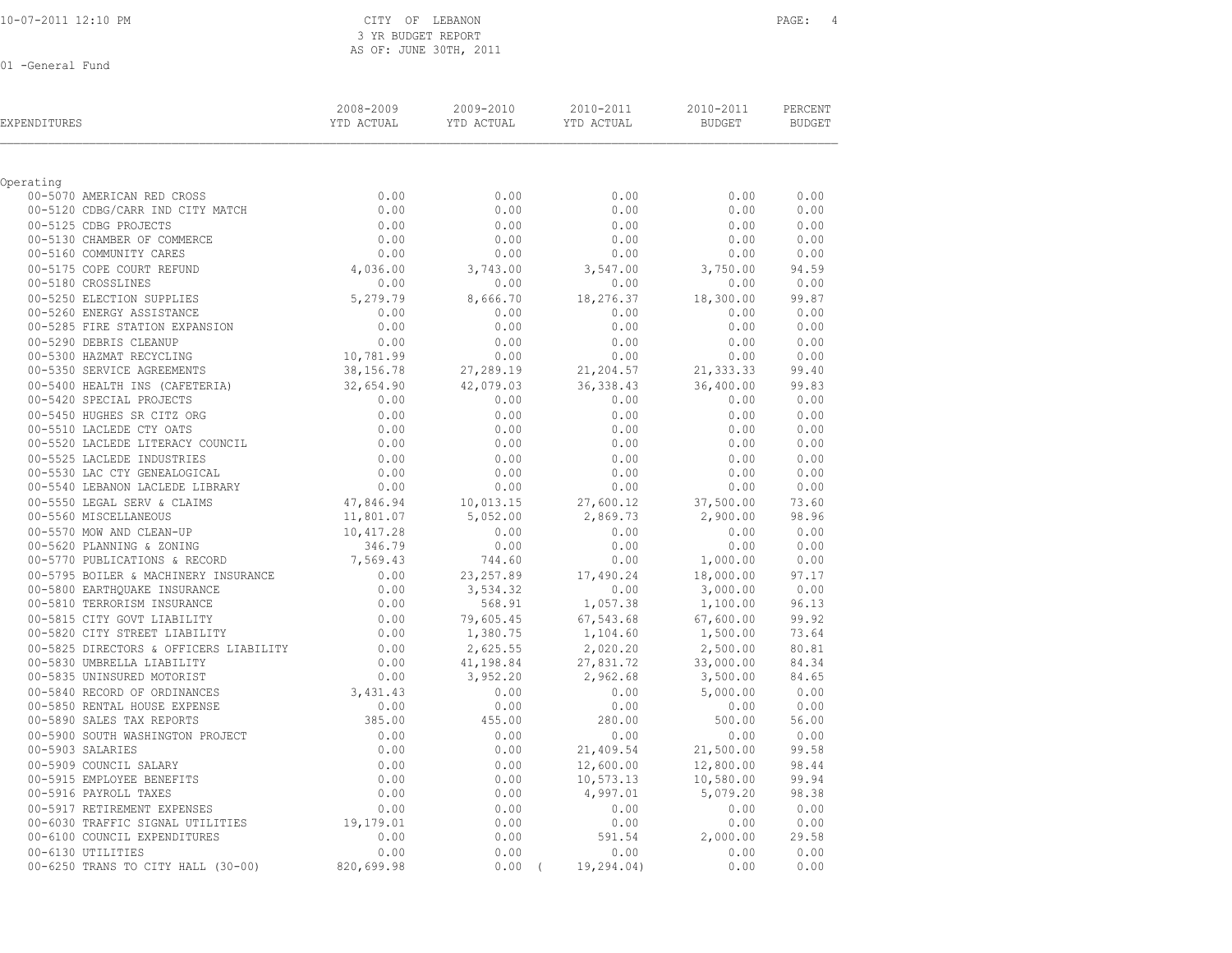| EXPENDITURES                                                                                                                                                                                                                                                                                                                                                                               |  | 2008-2009 2009-2010 2010-2011 | 2010-2011        | PERCENT |
|--------------------------------------------------------------------------------------------------------------------------------------------------------------------------------------------------------------------------------------------------------------------------------------------------------------------------------------------------------------------------------------------|--|-------------------------------|------------------|---------|
| $\begin{array}{cccccccccccc} 0 & -0.04 & \text{Max} & 0.04 & \text{Max} & 0.04 & \text{Max} & 0.04 & \text{Max} & 0.04 & \text{Max} & 0.04 & \text{Max} & 0.04 & \text{Max} & 0.04 & \text{Max} & 0.04 & \text{Max} & 0.04 & \text{Max} & 0.04 & \text{Max} & 0.04 & \text{Max} & 0.04 & \text{Max} & 0.04 & \text{Max} & 0.04 & \text{Max} & 0.04 & \text{Max} & 0.04 & \text{Max} & 0.0$ |  |                               | $0.00$ 0.00 0.00 |         |
| 00-6260 TRANSFER TO AIRPORT (73) (0.02) 80,000.00 58,000.00 70,865.64 81.85                                                                                                                                                                                                                                                                                                                |  |                               |                  |         |
|                                                                                                                                                                                                                                                                                                                                                                                            |  |                               |                  |         |
|                                                                                                                                                                                                                                                                                                                                                                                            |  |                               |                  |         |
|                                                                                                                                                                                                                                                                                                                                                                                            |  |                               |                  |         |
|                                                                                                                                                                                                                                                                                                                                                                                            |  |                               |                  |         |
|                                                                                                                                                                                                                                                                                                                                                                                            |  |                               |                  |         |
|                                                                                                                                                                                                                                                                                                                                                                                            |  |                               |                  |         |
|                                                                                                                                                                                                                                                                                                                                                                                            |  |                               |                  |         |
|                                                                                                                                                                                                                                                                                                                                                                                            |  |                               |                  |         |
|                                                                                                                                                                                                                                                                                                                                                                                            |  |                               |                  |         |
|                                                                                                                                                                                                                                                                                                                                                                                            |  |                               |                  |         |
|                                                                                                                                                                                                                                                                                                                                                                                            |  |                               |                  |         |
|                                                                                                                                                                                                                                                                                                                                                                                            |  |                               |                  |         |
|                                                                                                                                                                                                                                                                                                                                                                                            |  |                               |                  |         |
|                                                                                                                                                                                                                                                                                                                                                                                            |  |                               |                  |         |
|                                                                                                                                                                                                                                                                                                                                                                                            |  |                               |                  |         |
|                                                                                                                                                                                                                                                                                                                                                                                            |  |                               |                  |         |
|                                                                                                                                                                                                                                                                                                                                                                                            |  |                               |                  |         |
|                                                                                                                                                                                                                                                                                                                                                                                            |  |                               |                  |         |
|                                                                                                                                                                                                                                                                                                                                                                                            |  |                               |                  |         |
|                                                                                                                                                                                                                                                                                                                                                                                            |  |                               |                  |         |
|                                                                                                                                                                                                                                                                                                                                                                                            |  |                               |                  |         |
|                                                                                                                                                                                                                                                                                                                                                                                            |  |                               |                  |         |
|                                                                                                                                                                                                                                                                                                                                                                                            |  |                               |                  |         |
|                                                                                                                                                                                                                                                                                                                                                                                            |  |                               |                  |         |
|                                                                                                                                                                                                                                                                                                                                                                                            |  |                               |                  |         |
|                                                                                                                                                                                                                                                                                                                                                                                            |  |                               |                  |         |
|                                                                                                                                                                                                                                                                                                                                                                                            |  |                               |                  |         |
|                                                                                                                                                                                                                                                                                                                                                                                            |  |                               |                  |         |
|                                                                                                                                                                                                                                                                                                                                                                                            |  |                               |                  |         |
|                                                                                                                                                                                                                                                                                                                                                                                            |  |                               |                  |         |
|                                                                                                                                                                                                                                                                                                                                                                                            |  |                               |                  |         |
|                                                                                                                                                                                                                                                                                                                                                                                            |  |                               |                  |         |
|                                                                                                                                                                                                                                                                                                                                                                                            |  |                               |                  |         |
|                                                                                                                                                                                                                                                                                                                                                                                            |  |                               |                  |         |
|                                                                                                                                                                                                                                                                                                                                                                                            |  |                               |                  |         |
|                                                                                                                                                                                                                                                                                                                                                                                            |  |                               |                  |         |
|                                                                                                                                                                                                                                                                                                                                                                                            |  |                               |                  |         |
|                                                                                                                                                                                                                                                                                                                                                                                            |  |                               |                  |         |
|                                                                                                                                                                                                                                                                                                                                                                                            |  |                               |                  |         |
|                                                                                                                                                                                                                                                                                                                                                                                            |  |                               |                  |         |
|                                                                                                                                                                                                                                                                                                                                                                                            |  |                               |                  |         |
|                                                                                                                                                                                                                                                                                                                                                                                            |  |                               |                  |         |
|                                                                                                                                                                                                                                                                                                                                                                                            |  |                               |                  |         |
|                                                                                                                                                                                                                                                                                                                                                                                            |  |                               |                  |         |
|                                                                                                                                                                                                                                                                                                                                                                                            |  |                               |                  |         |
|                                                                                                                                                                                                                                                                                                                                                                                            |  |                               |                  |         |
| TOTAL Operating                                                                                                                                                                                                                                                                                                                                                                            |  |                               |                  |         |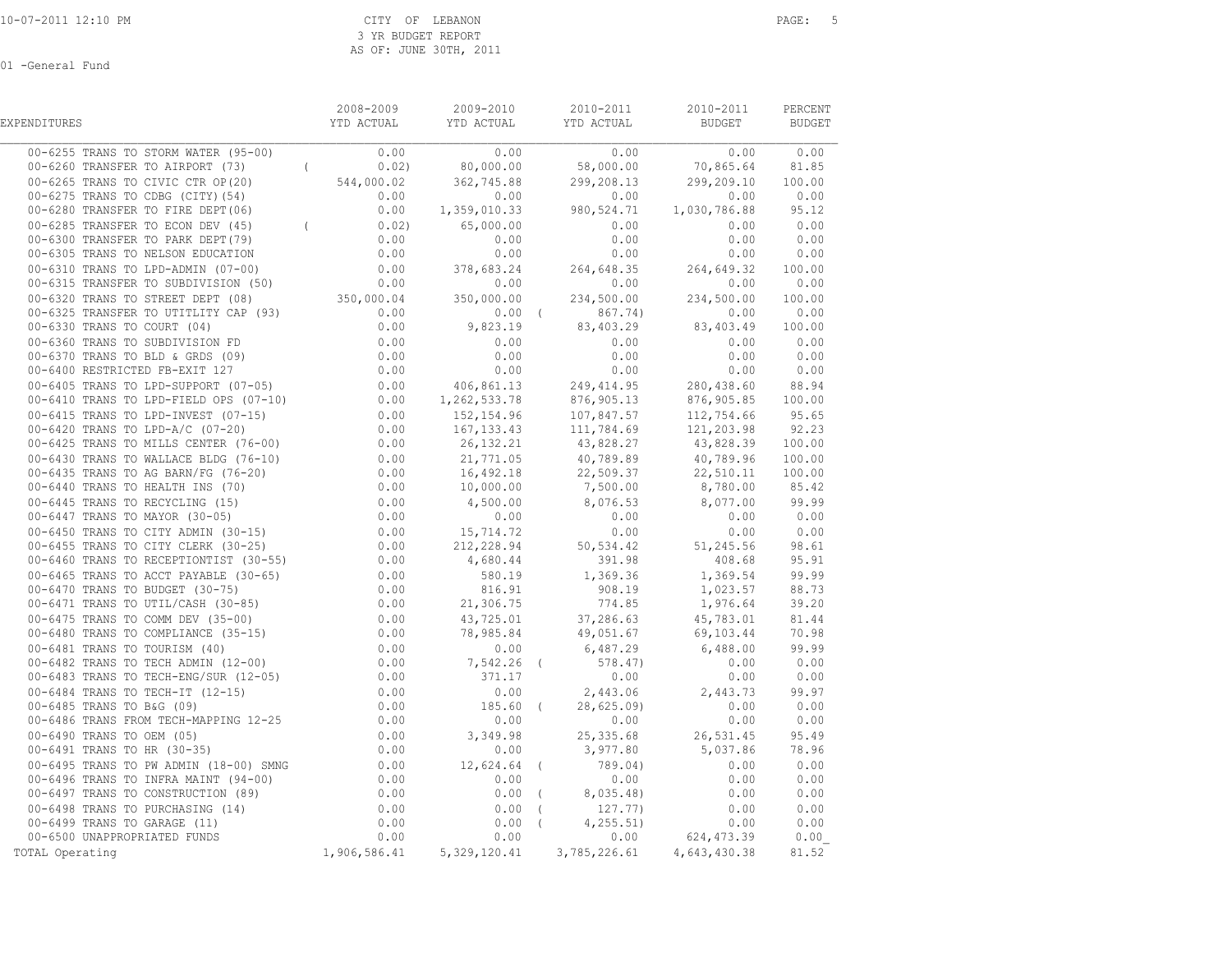3 YR BUDGET REPORT AS OF: JUNE 30TH, 2011

| <b>EXPENDITURES</b>           | 2008-2009<br>YTD ACTUAL | 2009-2010<br>YTD ACTUAL | 2010-2011<br>YTD ACTUAL | 2010-2011<br><b>BUDGET</b> | PERCENT<br><b>BUDGET</b> |
|-------------------------------|-------------------------|-------------------------|-------------------------|----------------------------|--------------------------|
| Court                         |                         |                         |                         |                            |                          |
| 04-5100 EQUIPMENT PURCHASES   | 691.95                  | 0.00                    | 0.00                    | 0.00                       | 0.00                     |
| 04-5160 ELECTRONIC MONITORING | 1,952.00                | 0.00                    | 0.00                    | 0.00                       | 0.00                     |
| 04-5270 EQUIPMENT MAINTENANCE | 755.96                  | 0.00                    | 0.00                    | 0.00                       | 0.00                     |
| 04-5280 SUPPLIES              | 1,647.74                | 0.00                    | 0.00                    | 0.00                       | 0.00                     |
| 04-5290 PRISONER CARE         | 227, 144.94             | 0.00                    | 0.00                    | 0.00                       | 0.00                     |
| 04-5400 MISCELLANEOUS         | 7,000.00                | 0.00                    | 0.00                    | 0.00                       | 0.00                     |
| 04-5490 SPECIAL JUDGE         | 0.00                    | 0.00                    | 0.00                    | 0.00                       | 0.00                     |
| 04-5900 SALARIES              | 83,390.29               | 0.00                    | 0.00                    | 0.00                       | 0.00                     |
| 04-5905 PT SALARIES           | 7,123.77                | 0.00                    | 0.00                    | 0.00                       | 0.00                     |
| 04-5915 EMPLOYEE BENEFITS     | 33,360.00               | 0.00                    | 0.00                    | 0.00                       | 0.00                     |
| 04-5916 PAYROLL TAX EXPENSE   | 6,741.95                | 0.00                    | 0.00                    | 0.00                       | 0.00                     |
| 04-5917 RETIREMENT EXPENSE    | 695.25                  | 0.00                    | 0.00                    | 0.00                       | 0.00                     |
| 04-5960 TRAINING              | 1,142.54                | 0.00                    | 0.00                    | 0.00                       | 0.00                     |
| 04-6130 UTILITIES             | 0.00                    | 0.00                    | 0.00                    | 0.00                       | 0.00                     |
| 04-6140 VEHICLE FUEL          | 0.00                    | 0.00                    | 0.00                    | 0.00                       | 0.00                     |
| TOTAL Court                   | 371,646.39              | 0.00                    | 0.00                    | 0.00                       | 0.00                     |
| Fire Department               |                         |                         |                         |                            |                          |
| 06-5050 BUILDING MAINTENANCE  | 5,572.79                | 0.00                    | 0.00                    | 0.00                       | 0.00                     |
| 06-5100 EQUIPMENT PURCHASES   | 50,974.01               | 0.00                    | 0.00                    | 0.00                       | 0.00                     |
| 06-5200 KNOX BOX PURCHASES    | 2,527.00                | 0.00                    | 0.00                    | 0.00                       | 0.00                     |
| 06-5270 EQUIPMENT MAINTENANCE | 16,997.24               | 0.00                    | 0.00                    | 0.00                       | 0.00                     |
| 06-5275 APPARATUS MAINTENANCE | 17,148.29               | 0.00                    | 0.00                    | 0.00                       | 0.00                     |
| 06-5280 SUPPLIES              | 18,512.38               | 0.00                    | 0.00                    | 0.00                       | 0.00                     |
| 06-5300 GRANT EQUIPMENT       | 0.00                    | 0.00                    | 0.00                    | 0.00                       | 0.00                     |
| 06-5400 MISCELLANEOUS         | 2,750.00                | 0.00                    | 0.00                    | 0.00                       | 0.00                     |
| 06-5500 ACADEMY TRAINING      | 0.00                    | 0.00                    | 0.00                    | 0.00                       | 0.00                     |
| 06-5900 SALARIES              | 682,875.13              | 0.00                    | 0.00                    | 0.00                       | 0.00                     |
| 06-5905 PT SALARIES           | 14.30                   | 0.00                    | 0.00                    | 0.00                       | 0.00                     |
| 06-5910 PAID ON CALL          | 0.00                    | 0.00                    | 0.00                    | 0.00                       | 0.00                     |
| 06-5915 EMPLOYEE BENEFITS     | 281,600.00              | 0.00                    | 0.00                    | 0.00                       | 0.00                     |
| 06-5916 PAYROLL TAX EXPENSE   | 48,765.70               | 0.00                    | 0.00                    | 0.00                       | 0.00                     |
| 06-5917 RETIREMENT EXPENSE    | 9,700.00                | 0.00                    | 0.00                    | 0.00                       | 0.00                     |
| 06-5960 TRAINING              | 3,408.09                | 0.00                    | 0.00                    | 0.00                       | 0.00                     |
| 06-6070 FIRE PREVENTION       | 0.00                    | 0.00                    | 0.00                    | 0.00                       | 0.00                     |
| 06-6090 HAZMAT                | 22,637.67               | 0.00                    | 0.00                    | 0.00                       | 0.00                     |
| 06-6120 UNIFORM PURCHASES     | 9,641.97                | 0.00                    | 0.00                    | 0.00                       | 0.00                     |
| 06-6130 UTILITIES             | 23,943.65               | 0.00                    | 0.00                    | 0.00                       | 0.00                     |
| 06-6140 VEHICLE FUEL          | 16,974.12               | 0.00                    | 0.00                    | 0.00                       | 0.00                     |
| TOTAL Fire Department         | 1,214,042.34            | 0.00                    | 0.00                    | 0.00                       | 0.00                     |
| Police Department             |                         |                         |                         |                            |                          |
| 07-5100 EQUIPMENT PURCHASES   | 26,587.11               | 0.00                    | 0.00                    | 0.00                       | 0.00                     |
| 07-5190 DRUG ENFORCE MATCH    | 8,500.00                | 0.00                    | 0.00                    | 0.00                       | 0.00                     |
| 07-5230 DAMAGE CLAIMS         | 0.00                    | 0.00                    | 0.00                    | 0.00                       | 0.00                     |
| 07-5240 ANIMAL CONTROL        | 11,399.43               | 0.00                    | 0.00                    | 0.00                       | 0.00                     |
| 07-5260 EMPLOYEE PURCHASES    | 0.00                    | 0.00                    | 0.00                    | 0.00                       | 0.00                     |
| 07-5270 EQUIPMENT MAINTENANCE | 51,407.10               | 0.00                    | 0.00                    | 0.00                       | 0.00                     |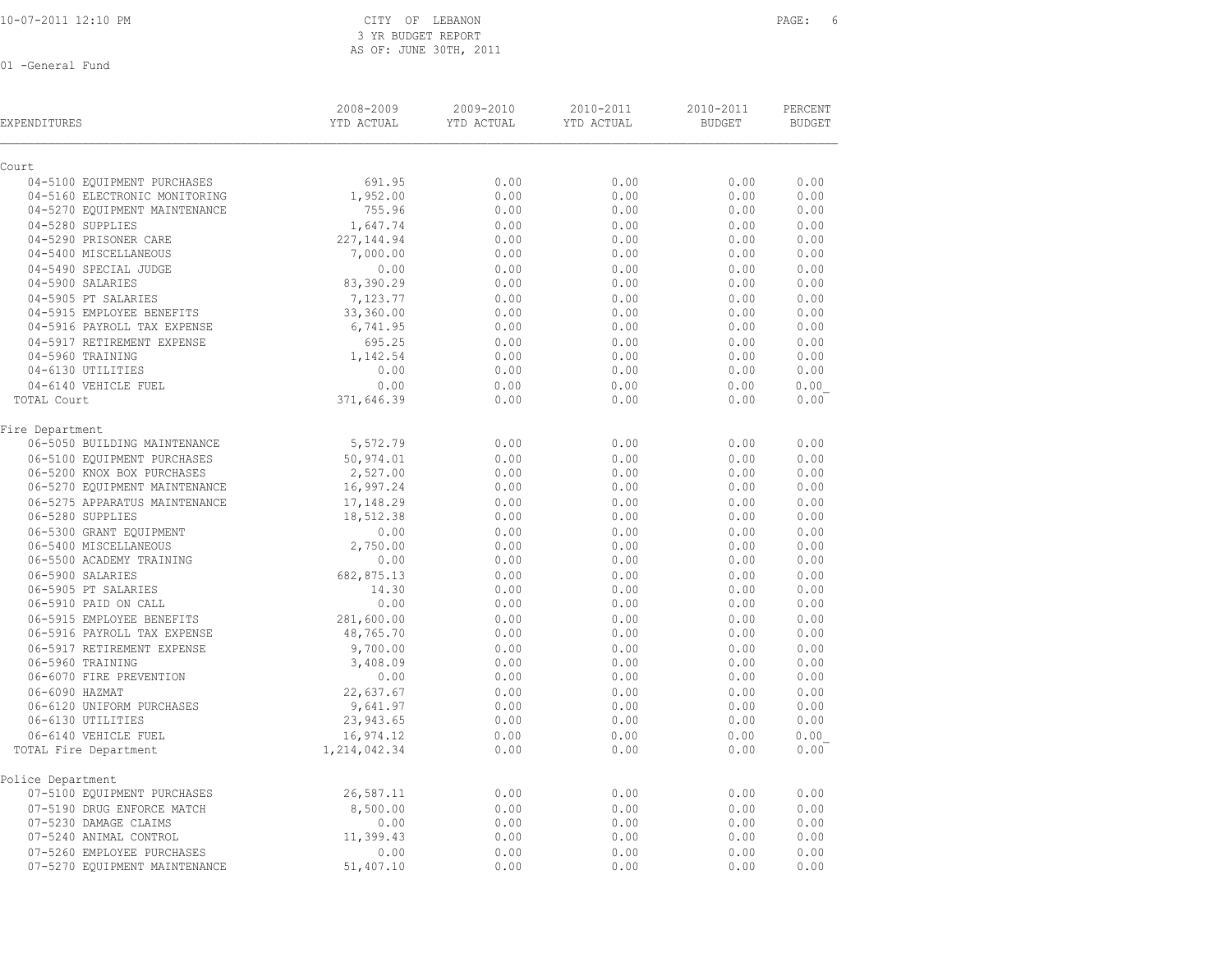| EXPENDITURES                                    | 2008-2009<br>YTD ACTUAL | 2009-2010<br>YTD ACTUAL   | $2010 - 2011$<br>YTD ACTUAL | 2010-2011<br><b>BUDGET</b> | PERCENT<br><b>BUDGET</b> |
|-------------------------------------------------|-------------------------|---------------------------|-----------------------------|----------------------------|--------------------------|
| 07-5280 SUPPLIES                                | 24,342.28               | 0.00                      | 0.00                        | 0.00                       | 0.00                     |
| 07-5300 GRANT EQUIPMENT                         | 854.60                  | 0.00                      | 0.00                        | 0.00                       | 0.00                     |
| 07-5310 JUSTICE ASSISTANCE GRANT (JAG)          | 0.00                    | 0.00                      | 0.00                        | 0.00                       | 0.00                     |
| 07-5320 PERSONNEL SAFETY GRANT                  | 0.00                    | 0.00                      | 0.00                        | 0.00                       | 0.00                     |
| 07-5330 RECOVERY ACT ASSISTANCE GRANT           | 0.00                    | 0.00                      | 0.00                        | 0.00                       | 0.00                     |
| 07-5390 SPECIAL OLYMPICS                        | 0.00                    | 0.00                      | 0.00                        | 0.00                       | 0.00                     |
| 07-5400 MISCELLANEOUS                           | 21,255.83               | 0.00                      | 0.00                        | 0.00                       | 0.00                     |
| 07-5490 RADIO/TELETYPE MAINTENANCE              | 15,320.44               | 0.00                      | 0.00                        | 0.00                       | 0.00                     |
| 07-5500 AMMUNITION                              | 0.00                    | 0.00                      | 0.00                        | 0.00                       | 0.00                     |
| 07-5510 MEMBERSHIPS AND DUES                    | 1,025.44                | 0.00                      | 0.00                        | 0.00                       | 0.00                     |
| 07-5520 POSTAGE AND MAIL                        | 91.59                   | 0.00                      | 0.00                        | 0.00                       | 0.00                     |
| 07-5530 PRINTING AND PUBLISHING                 | 267.38                  | 0.00                      | 0.00                        | 0.00                       | 0.00                     |
| 07-5540 K-9 RIEKO                               | 396.78                  | 0.00                      | 0.00                        | 0.00                       | 0.00                     |
| 07-5550 K-9 NITRO                               | 2,973.99                | 0.00                      | 0.00                        | 0.00                       | 0.00                     |
| 07-5560 K-9 DAX                                 | 0.00                    | 0.00                      | 0.00                        | 0.00                       | 0.00                     |
|                                                 |                         | 0.00                      | 0.00                        | 0.00                       | 0.00                     |
|                                                 |                         | 0.00                      | 0.00                        | 0.00                       | 0.00                     |
|                                                 |                         | 0.00                      | 0.00                        | 0.00                       | 0.00                     |
|                                                 |                         | 0.00                      | 0.00                        | 0.00                       | 0.00                     |
|                                                 |                         | 0.00                      | 0.00                        | 0.00                       | 0.00                     |
|                                                 |                         | 0.00                      | 0.00                        | 0.00                       | 0.00                     |
|                                                 |                         | 0.00                      | 0.00                        | 0.00                       | 0.00                     |
|                                                 |                         | 0.00                      | 0.00                        | 0.00                       | 0.00                     |
| 07-6130 UTILITIES                               | 18,318.74               | 0.00                      | 0.00                        | 0.00                       | 0.00                     |
| 07-6140 VEHICLE FUEL                            | 40,919.93               | 0.00                      | 0.00                        | 0.00                       | 0.00                     |
| 07-6150 VEHICLE PURCHASES                       | 0.00                    | 0.00                      | 0.00                        | 0.00                       | 0.00                     |
| 07-6180 SRT PROGRAM                             | 0.00                    | 0.00                      | 0.00                        | 0.00                       | 0.00                     |
| TOTAL Police Department                         | $0.00$<br>2,130,475.55  | 0.00                      | 0.00                        | 0.00                       | 0.00                     |
| Street Department                               |                         |                           |                             |                            |                          |
| 08-5200 EQUIPMENT PURCHASES                     | 0.00                    | 0.00                      | 0.00                        | 0.00                       | 0.00                     |
| $\overline{a}$<br>08-5270 EQUIPMENT MAINTENANCE | 607.66                  | 0.00                      | 0.00                        | 0.00                       | 0.00                     |
| 08-5285 TOOLS                                   | 0.00                    | 0.00                      | 0.00                        | 0.00                       | 0.00                     |
| 08-5290 MAINTENANCE MATERIALS                   | 243.67                  | 0.00                      | 0.00                        | 0.00                       | 0.00                     |
| 08-5295 OVERLAY PROGRAM                         | 0.00                    | 0.00                      | 0.00                        | 0.00                       | 0.00                     |
| 08-5300 DAMAGE CLAIMS                           | 0.00                    | 0.00                      | 0.00                        | 0.00                       | 0.00                     |
| 08-5400 MISCELLANEOUS                           | 32.00                   | 0.00                      | 0.00                        | 0.00                       | 0.00                     |
| 08-5900 SALARIES                                | 0.00                    | 0.00                      | 0.00                        | 0.00                       | 0.00                     |
| 08-5905 PT SALARIES                             | 0.00                    | 0.00                      | 0.00                        | 0.00                       | 0.00                     |
| 08-5915 EMPLOYEE BENEFITS                       | 0.00                    | 0.00                      | 0.00                        | 0.00                       | 0.00                     |
| 08-5916 PAYROLL TAX EXPENSE                     | 0.00                    | 0.00                      | 0.00                        | 0.00                       | 0.00                     |
| 08-5917 RETIREMENT EXPENSE                      | 0.00                    | 0.00                      | 0.00                        | 0.00                       | 0.00                     |
| 08-5960 TRAINING                                | 0.00                    | 0.00                      | 0.00                        | 0.00                       | 0.00                     |
| 08-6130 UTILITIES                               | 0.00                    | 0.00                      | 0.00                        | 0.00                       | 0.00                     |
| 08-6140 VEHICLE FUEL                            | 1,551.78                | 0.00                      | 0.00                        | 0.00                       | 0.00                     |
| 08-6180 WINTER MATERIALS                        | 0.00                    | 0.00                      | 0.00                        | 0.00                       | 0.00                     |
| 08-6205 TRANSFER TO PUBLIC WORKS (93)           | 0.00                    | 0.00                      | 0.00                        | 0.00                       | 0.00                     |
| 08-6210 TRANS TO CONSTR (89)                    | 0.00                    | 0.00                      | 0.00                        | 0.00                       | 0.00                     |
| TOTAL Street Department                         | 1,219.79                | 0.00                      | 0.00                        | 0.00                       | 0.00                     |
| TOTAL EXPENDITURES                              |                         | 5,623,970.48 5,329,120.41 | 3,785,226.61                | 4,643,430.38               | 81.52                    |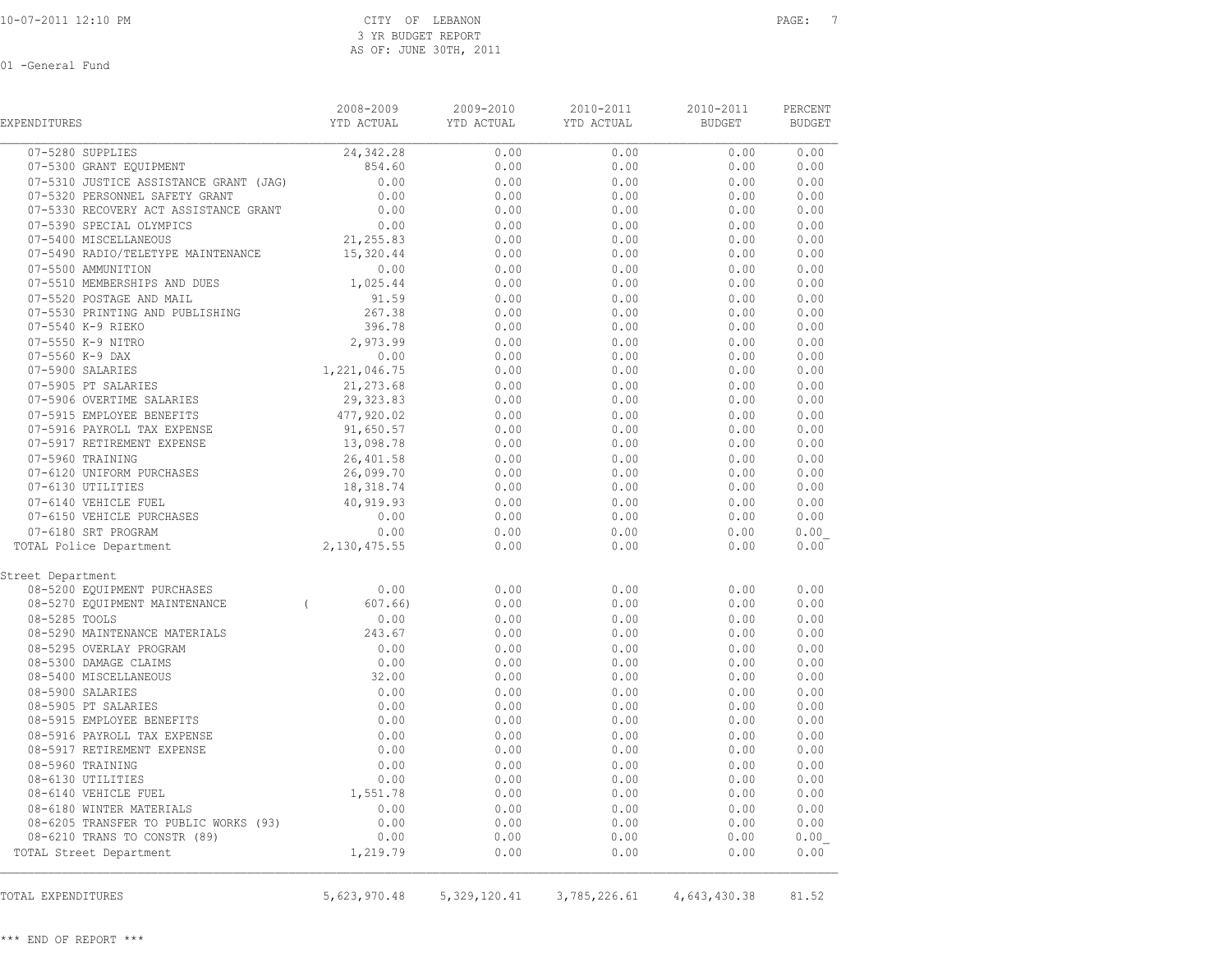10-07-2011 12:10 PM CITY OF LEBANON PAGE: 1 3 YR BUDGET REPORT AS OF: JUNE 30TH, 2011

02 -General Reserve FINANCIAL SUMMARY

|                                   | 2008-2009<br>YTD ACTUAL | 2009-2010<br>YTD ACTUAL | 2010-2011<br>YTD ACTUAL | 2010-2011<br><b>BUDGET</b> | PERCENT<br><b>BUDGET</b> |
|-----------------------------------|-------------------------|-------------------------|-------------------------|----------------------------|--------------------------|
| REVENUE SUMMARY                   |                         |                         |                         |                            |                          |
| Non-Departmental                  | 0.00                    | 0.00                    | 0.00                    | 0.00                       | 0.00                     |
| <b>TOTAL REVENUES</b>             | 0.00                    | 0.00                    | 0.00                    | 0.00                       | 0.00                     |
| EXPENDITURE SUMMARY               |                         |                         |                         |                            |                          |
| Non-Departmental                  | 0.00                    | 0.00                    | 0.00                    | 0.00                       | 0.00                     |
| TOTAL EXPENDITURES                | 0.00                    | 0.00                    | 0.00                    | 0.00                       | 0.00                     |
| REVENUE OVER/(UNDER) EXPENDITURES | 0.00<br>=============== | 0.00<br>=============== | 0.00<br>=============== | 0.00<br>===============    | 0.00<br>========         |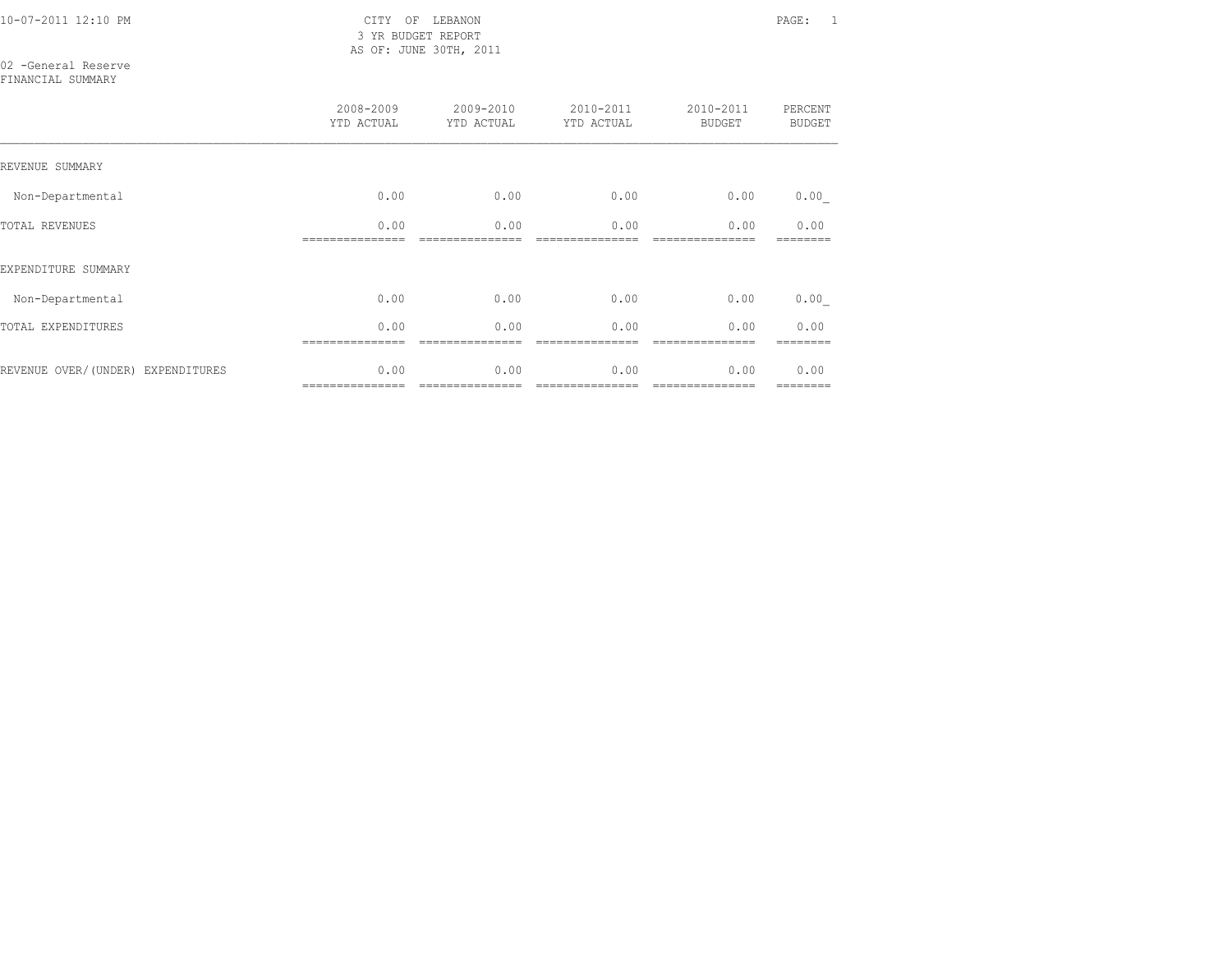| 10-07-2011 12:10 PM | $\cap$ T m $\vee$<br>◡⊥⊥⊥ | ∩ஈ<br>└ ∼      | <b>LEBANON</b> | PAGE. | <u>.</u> |
|---------------------|---------------------------|----------------|----------------|-------|----------|
|                     | YR<br>.                   | <b>RIIDGET</b> | REPORT         |       |          |

 3 YR BUDGET REPORT AS OF: JUNE 30TH, 2011

02 -General Reserve

| REVENUES                                                           | 2008-2009<br>YTD ACTUAL | 2009-2010<br>YTD ACTUAL | 2010-2011<br>YTD ACTUAL | 2010-2011<br>BUDGET | PERCENT<br><b>BUDGET</b> |
|--------------------------------------------------------------------|-------------------------|-------------------------|-------------------------|---------------------|--------------------------|
| Non-Departmental<br>00-4000 FUND BALANCE<br>TOTAL Non-Departmental | 0.00<br>0.00            | 0.00<br>0.00            | 0.00<br>0.00            | 0.00<br>0.00        | 0.00<br>0.00             |
| TOTAL REVENUES                                                     | 0.00                    | 0.00                    | 0.00                    | 0.00                | 0.00                     |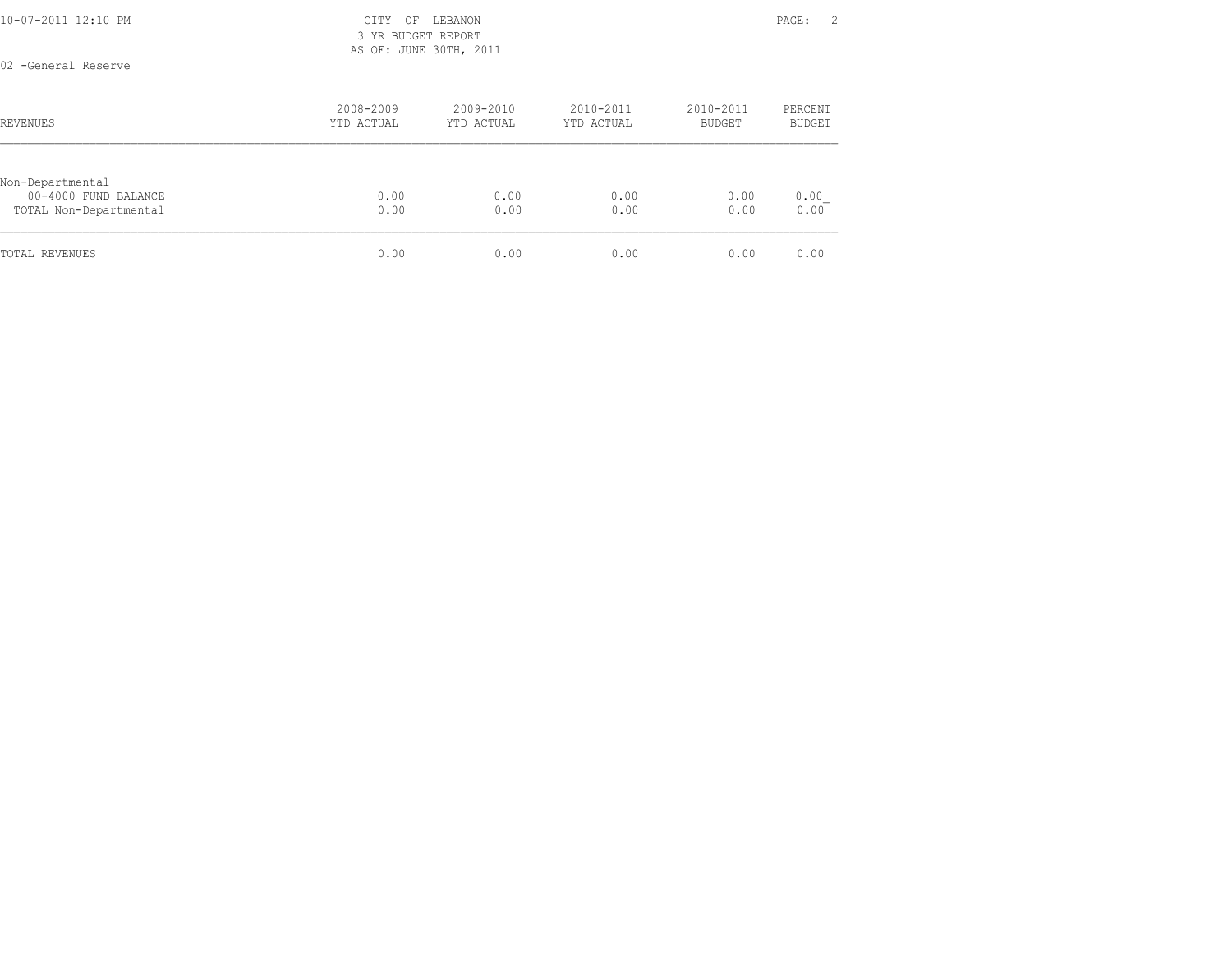| 10-07-2011 12:10 PM | CITY OF LEBANON        | - 3<br>PAGE: |
|---------------------|------------------------|--------------|
|                     | 3 YR BUDGET REPORT     |              |
|                     | AS OF: JUNE 30TH, 2011 |              |
| 02 -General Reserve |                        |              |

| <b>EXPENDITURES</b>                                                  | 2008-2009<br>YTD ACTUAL | 2009-2010<br>YTD ACTUAL | 2010-2011<br>YTD ACTUAL | 2010-2011<br>BUDGET | PERCENT<br><b>BUDGET</b> |
|----------------------------------------------------------------------|-------------------------|-------------------------|-------------------------|---------------------|--------------------------|
| Non-Departmental<br>00-6500 UNAPPROPRIATED<br>TOTAL Non-Departmental | 0.00<br>0.00            | 0.00<br>0.00            | 0.00<br>0.00            | 0.00<br>0.00        | 0.00<br>0.00             |
| TOTAL EXPENDITURES                                                   | 0.00                    | 0.00                    | 0.00                    | 0.00                | 0.00                     |

\*\*\* END OF REPORT \*\*\*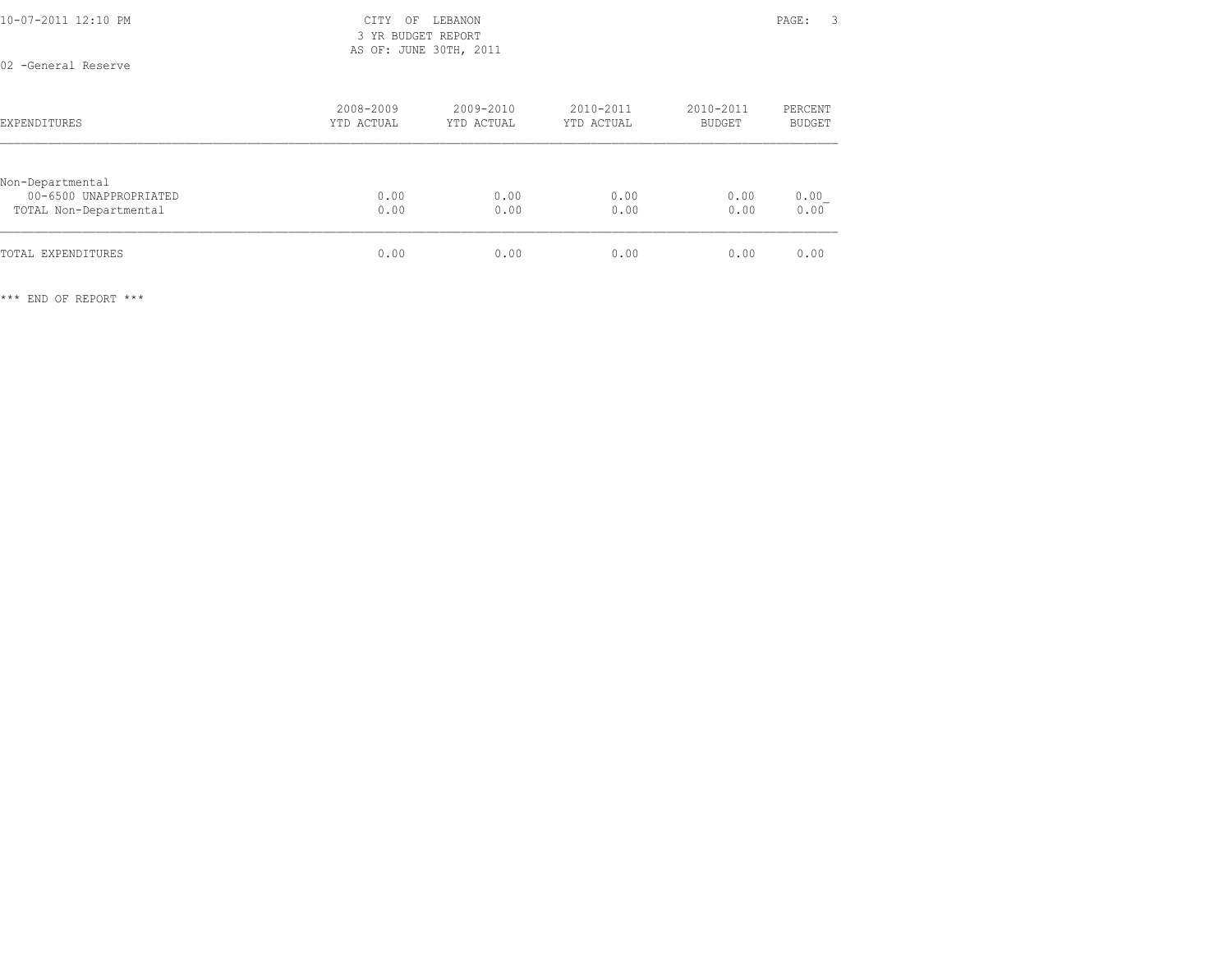3 YR BUDGET REPORT AS OF: JUNE 30TH, 2011

04 -Court Fund

FINANCIAL SUMMARY

|                                   | 2008-2009<br>YTD ACTUAL  | 2009-2010<br>YTD ACTUAL | 2010-2011<br>YTD ACTUAL | 2010-2011<br><b>BUDGET</b>    | PERCENT<br><b>BUDGET</b> |
|-----------------------------------|--------------------------|-------------------------|-------------------------|-------------------------------|--------------------------|
| REVENUE SUMMARY                   |                          |                         |                         |                               |                          |
| Court                             | 0.00                     | 333,693.56              | 284,210.67              | 267,811.49                    | 106.12                   |
| <b>TOTAL REVENUES</b>             | 0.00                     | 333,693.56              | 284,210.67              | 267,811.49                    | 106.12                   |
| EXPENDITURE SUMMARY               |                          |                         |                         |                               |                          |
| Court                             | 0.00                     | 333,693.56              | 284,210.67              | 309,918.49                    | 91.70                    |
| TOTAL EXPENDITURES                | 0.00                     | 333,693.56              | 284,210.67              | 309,918.49                    | 91.70                    |
| REVENUE OVER/(UNDER) EXPENDITURES | 0.00<br>================ | 0.00<br>=============== | 0.00<br>=============== | 42,107.00)<br>--------------- | 0.00<br>========         |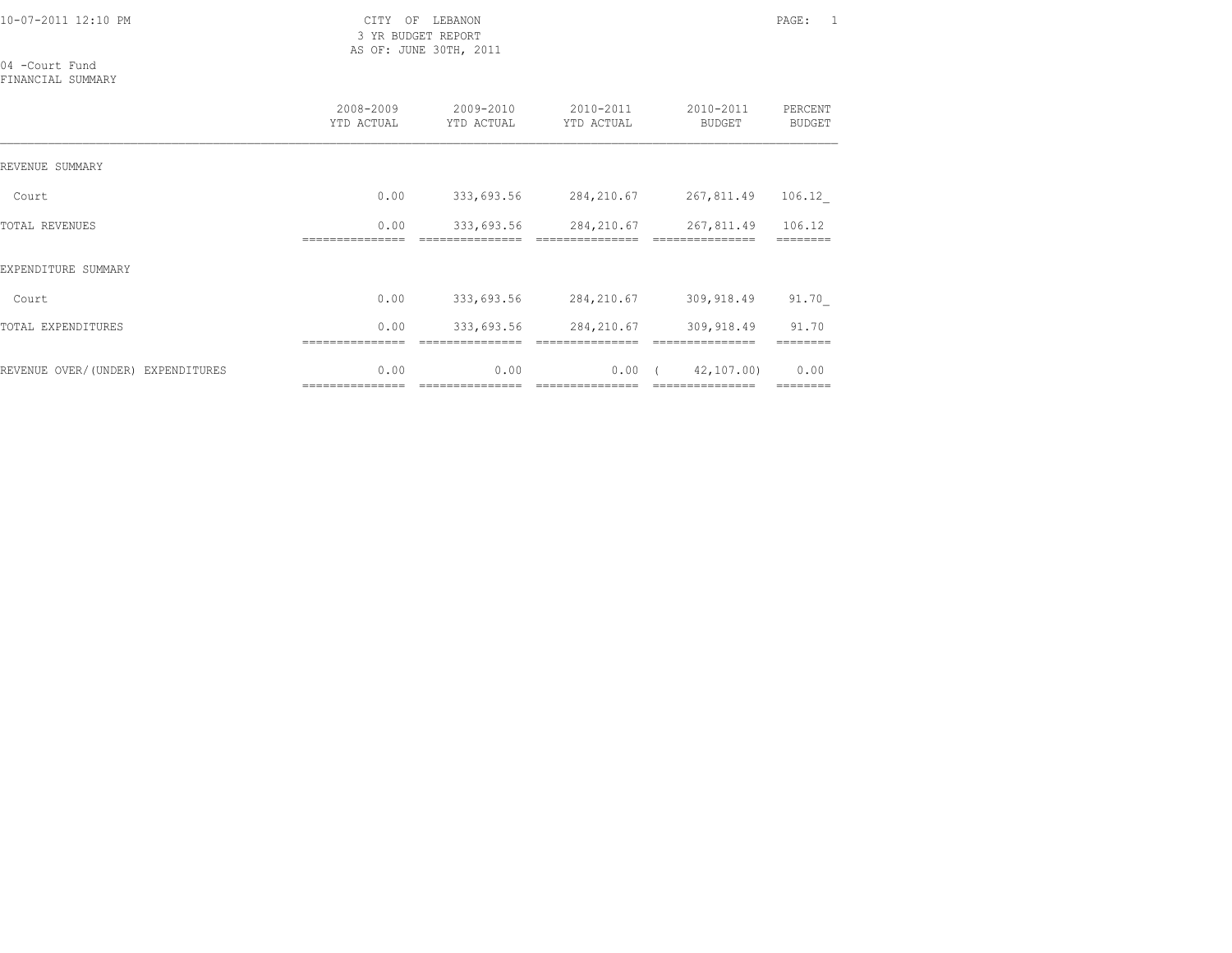CITY OF LEBANON PAGE: 2 3 YR BUDGET REPORT

AS OF: JUNE 30TH, 2011

04 -Court Fund

| REVENUES                             | 2008-2009<br>YTD ACTUAL | 2009-2010<br>YTD ACTUAL | 2010-2011<br>YTD ACTUAL | 2010-2011<br><b>BUDGET</b> | PERCENT<br><b>BUDGET</b> |
|--------------------------------------|-------------------------|-------------------------|-------------------------|----------------------------|--------------------------|
| Court                                |                         |                         |                         |                            |                          |
| 00-4000 FUND BALANCE 11/01           | 0.00                    | 0.00                    | 0.00                    | 0.00                       | 0.00                     |
| 00-4200 COURT ORDERED PAYMENTS       | 0.00                    | 54,197.13               | 65,571.18               | 38,000.00                  | 172.56                   |
| 00-4250 ELECTRONIC MONITORING        | 0.00                    | 0.00                    | 0.00                    | 0.00                       | 0.00                     |
| 00-4300 FINES AND COSTS              | 0.00                    | 252,731.72              | 133,935.33              | 154,000.00                 | 86.97                    |
| 00-4500 INTERPRETER FEES             | 0.00                    | 0.00                    | 0.00                    | 0.00                       | 0.00                     |
| 00-4700 MISCELLANEOUS                | 0.00                    | 16,941.52               | 1,300.87                | 2,000.00                   | 65.04                    |
| 00-4900 TRANS FROM GENERAL FUND (01) | 0.00                    | 9,823.19                | 83,403.29               | 73,811.49                  | 112.99                   |
| TOTAL Court                          | 0.00                    | 333,693.56              | 284, 210.67             | 267,811.49                 | 106.12                   |
| TOTAL REVENUES                       | 0.00                    | 333,693.56              | 284, 210.67             | 267,811.49                 | 106.12                   |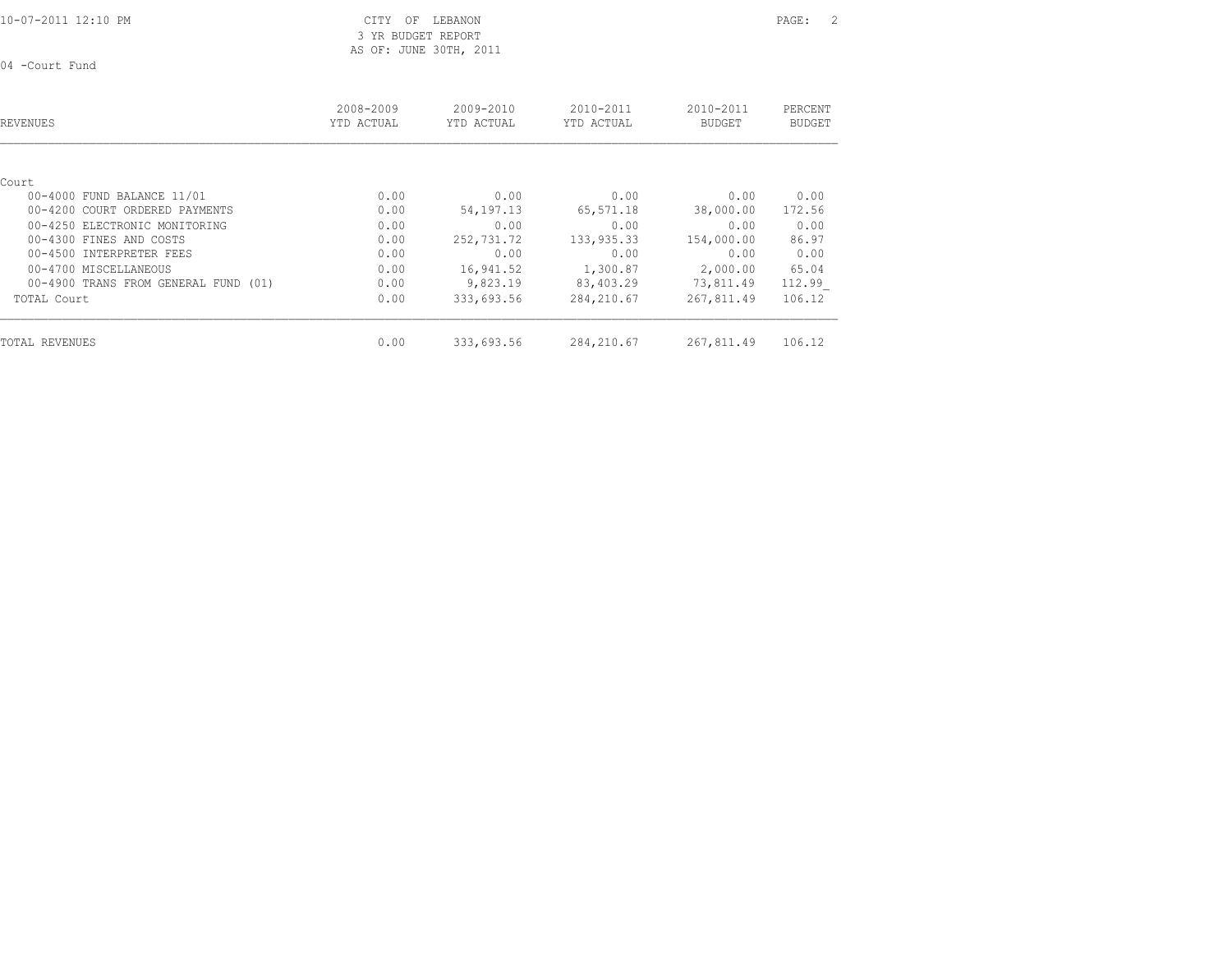CITY OF LEBANON PAGE: 3 3 YR BUDGET REPORT AS OF: JUNE 30TH, 2011

04 -Court Fund

| <b>EXPENDITURES</b>                                                        | 2008-2009<br>YTD ACTUAL | 2009-2010<br>YTD ACTUAL | 2010-2011<br>YTD ACTUAL | 2010-2011<br>BUDGET     | PERCENT<br>BUDGET |
|----------------------------------------------------------------------------|-------------------------|-------------------------|-------------------------|-------------------------|-------------------|
|                                                                            |                         |                         |                         |                         |                   |
| Court                                                                      |                         |                         |                         |                         |                   |
| 00-5050 ACTING JUDGE<br>00-5100 COMPUTER EXPENSES                          | 0.00<br>0.00            | 0.00<br>0.00            | 0.00<br>0.00            | 1,500.00<br>0.00        | 0.00<br>0.00      |
| 00-5120 CONFERENCES & TRAINING                                             | 0.00                    | 1,087.12                |                         | 1,300.00                | 97.63             |
| 00-5160 ELECTRIC MONITORING                                                | 0.00                    | 0.00                    | 1,269.13<br>1,580.00    | 2,000.00                | 79.00             |
| 00-5190 INTERPRETER FEES                                                   | 0.00                    | 0.00                    | 0.00                    | 0.00                    | 0.00              |
| 00-5230 MISCELLANEOUS                                                      | 0.00                    | 5,870.57                | 839.06                  | 1,000.00                | 83.91             |
| 00-5235 COURT BLDG MAINT                                                   | 0.00                    | 0.00                    | 0.00                    | 0.00                    | 0.00              |
| 00-5270 OVERPAYMENT OF COSTS                                               | 0.00                    | 0.00                    | 0.00                    | 0.00                    | 0.00              |
| 00-5280 OFFICE SUPPLIES                                                    | 0.00                    | 1,982.61                | 1,368.69                | 1,400.00                | 97.76             |
| 00-5290 PRISONER CARE                                                      | 0.00                    | 0.00                    | 0.00                    | 0.00                    | 0.00              |
| 00-5295 PRISON CARE-MEDICAL COST                                           | 0.00                    | 1,592.18                | 1,353.07                | 1,400.00                | 96.65             |
| 00-5300 PRISONER CARE-JAIL COST                                            | 0.00                    | 144,712.58              | 132,620.00              | 132,700.00              | 99.94             |
| 00-5305 POSTAGE                                                            | 0.00                    | 0.00                    | 53.00                   | 250.00                  | 21.20             |
| 00-5310 OFFICE EQUIP MAINT                                                 | 0.00                    | 171.17                  | 398.25                  | 400.00                  | 99.56             |
| 00-5315 OFFICE EQUIP PURCHASE                                              | 0.00                    | 179.99                  | 5,373.91                | 5,400.00                | 99.52             |
| 00-5350 OFFICE EQUIP DEPR                                                  | 0.00                    | 0.00                    | 0.00                    | 0.00                    | 0.00              |
| 00-5355 OFFICE FURNITURE DEPR                                              | 0.00                    | 0.00                    | 0.00                    | 0.00                    | 0.00              |
| 00-5360 BAILIFF UNIFORMS/EQUIP                                             | 0.00                    | 0.00                    | 2,018.60                | 6,500.00                | 31.06             |
| 00-5400 RECOUPMENT FUNDS                                                   | 0.00                    | 1,070.00                | 0.00                    | 1,100.00                | 0.00              |
| 00-5900 SALARIES                                                           | 0.00                    | 80,736.49               | 33, 393.41              | 33, 423.92              | 99.91             |
| 00-5903 SALARIES OT                                                        | 0.00                    | 6,609.86                | 739.52                  | 2,469.29                | 29.95             |
| 00-5905 PT SALARIES                                                        | 0.00                    | 10,619.16               | 38,280.95               | 41,889.44               | 91.39             |
| 00-5905 PT SALARIES<br>00-5908 PT SALARIES OT<br>00-5915 EMPLOYEE BENEFITS | 0.00                    | 90.49                   | 0.00                    | 1,126.04                | 0.00              |
| 00-5915 EMPLOYEE BENEFITS                                                  | 0.00                    | 35,795.32               | 18,675.91               | 19,697.60               | 94.81             |
| 00-5916 PAYROLL TAX EXPENSE                                                | 0.00                    | 7,467.71                | 5,543.93                | 5,998.25                | 92.43             |
| 00-5917 RETIREMENT EXPENSE                                                 | 0.00                    | 212.23                  | 400.00                  | 850.00                  | 47.06             |
| 00-6000 TRANSFER TO GEN FUND                                               | 0.00                    | 0.00                    | 0.00                    | 0.00                    | 0.00              |
| 00-6100 TRANSFER TO CITY HALL (30-00)                                      | 0.00                    | 19,879.11               | 25,598.61               | 25,599.36               | 100.00            |
| 00-6105 TRANS TO TECH-IT (12-15)                                           | 0.00                    | 2,925.71                | 2,443.06                | 2,443.73                | 99.97             |
| 00-6110 TRANS TO HR (30-35)                                                | 0.00                    | 1,940.23                | 1,988.88                | 2,518.93                | 78.96             |
| 00-6115 TRANS TO MAYORS OFFICE (30-05)                                     | 0.00                    | 1,551.00                | 1,099.79                | 1,214.21                | 90.58             |
| 00-6120 TRANS TO CITY ADMIN (30-15)                                        | 0.00                    | 2,244.96                | 1,896.44                | 2,219.58                | 85.44             |
| 00-6125 TRANS TO PURCHASING (14)                                           | 0.00                    | 0.00                    | 0.00                    | 72.23                   | 0.00              |
| 00-6130 TRANS TO CITY CLERK (30-25)                                        | 0.00                    | 1,691.68                | 1,506.69                | 1,527.90                | 98.61             |
| 00-6132 TRANS TO RECEPTIONIST (30-55)                                      | 0.00                    | 0.00                    | 1,175.95                | 1,226.05                | 95.91             |
| 00-6135 TRANS TO ACCTS PAYABLE (30-65)                                     | 0.00                    | 348.69                  | 544.09                  | 544.89                  | 99.85             |
| 00-6140 TRANS TO BUDGET (30-75)                                            | 0.00                    | 816.91                  | 908.19                  | 1,023.57                | 88.73<br>28.24    |
| 00-6145 TRANS TO UTIL/CASH COL (30-85)<br>00-6500 UNAPPROPRIATED FUNDS     | 0.00<br>0.00            | 4,097.79<br>0.00        | 3,141.54<br>0.00        | 11,123.50<br>0.00       |                   |
| TOTAL Court                                                                | 0.00                    |                         |                         |                         | 0.00<br>91.70     |
|                                                                            |                         | 333,693.56              | 284, 210.67             | 309,918.49              |                   |
| TOTAL EXPENDITURES                                                         | 0.00                    | 333,693.56              |                         | 284, 210.67 309, 918.49 | 91.70             |

\*\*\* END OF REPORT \*\*\*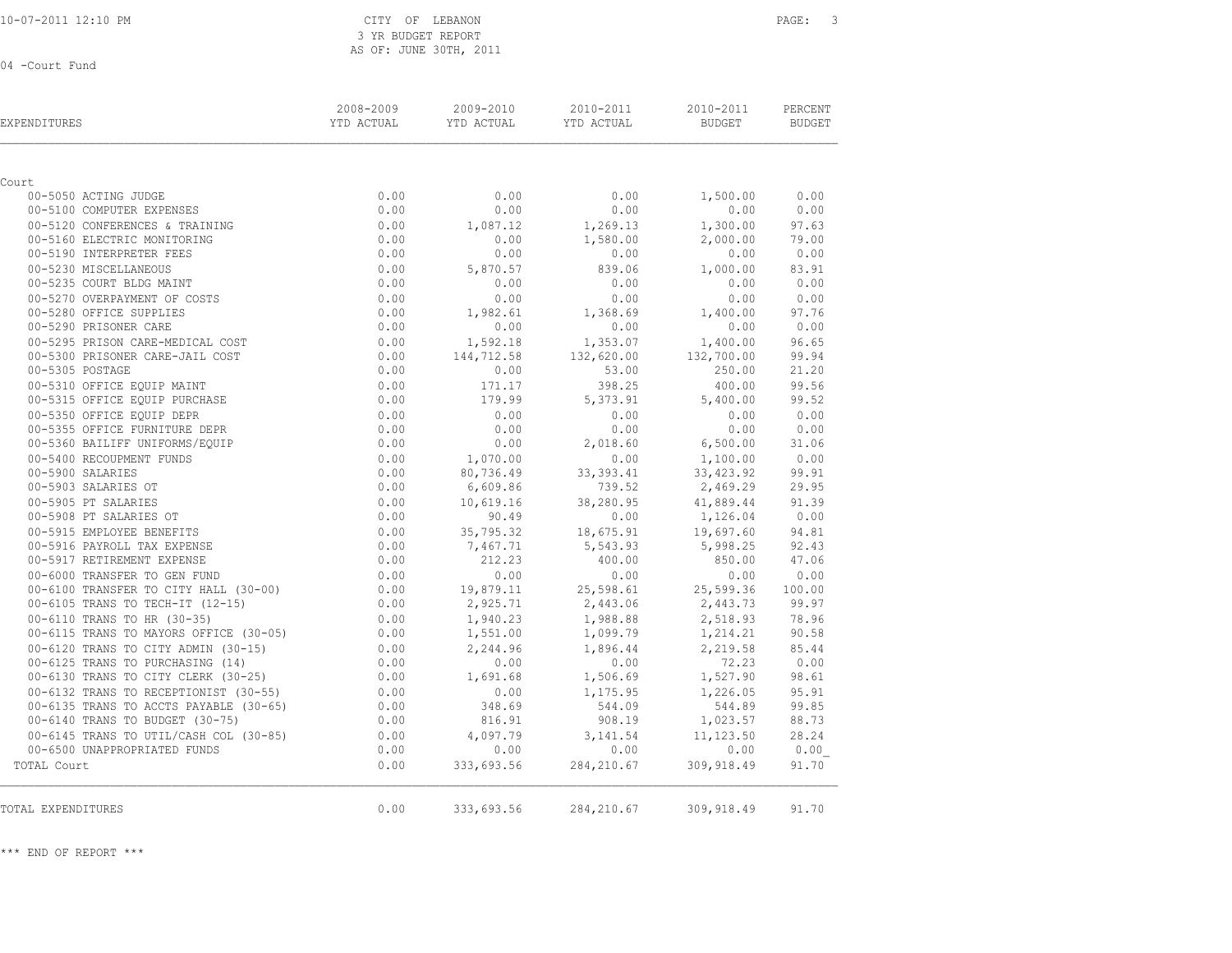3 YR BUDGET REPORT AS OF: JUNE 30TH, 2011

05 -Office of Emergency Mgmt FINANCIAL SUMMARY

|                                   | 2008-2009<br>YTD ACTUAL | 2009-2010<br>YTD ACTUAL | 2010-2011<br>YTD ACTUAL | 2010-2011<br><b>BUDGET</b>    | PERCENT<br><b>BUDGET</b> |
|-----------------------------------|-------------------------|-------------------------|-------------------------|-------------------------------|--------------------------|
| REVENUE SUMMARY                   |                         |                         |                         |                               |                          |
| Non-Departmental                  | 0.00                    | 2,191.17                | 25, 335.68              | 26,531.45                     | 95.49                    |
| <b>TOTAL REVENUES</b>             | 0.00                    | 2,191.17                | 25, 335.68              | 26,531.45                     | 95.49                    |
| EXPENDITURE SUMMARY               |                         |                         |                         |                               |                          |
| Non-Departmental                  | 0.00                    | 2,191.17                | 25,335.68               | 39, 378.45                    | 64.34                    |
| TOTAL EXPENDITURES                | 0.00                    | 2,191.17                | 25, 335.68              | 39,378.45                     | 64.34                    |
| REVENUE OVER/(UNDER) EXPENDITURES | 0.00<br>=============== | 0.00                    | 0.00                    | 12,847.00)<br>--------------- | 0.00<br>========         |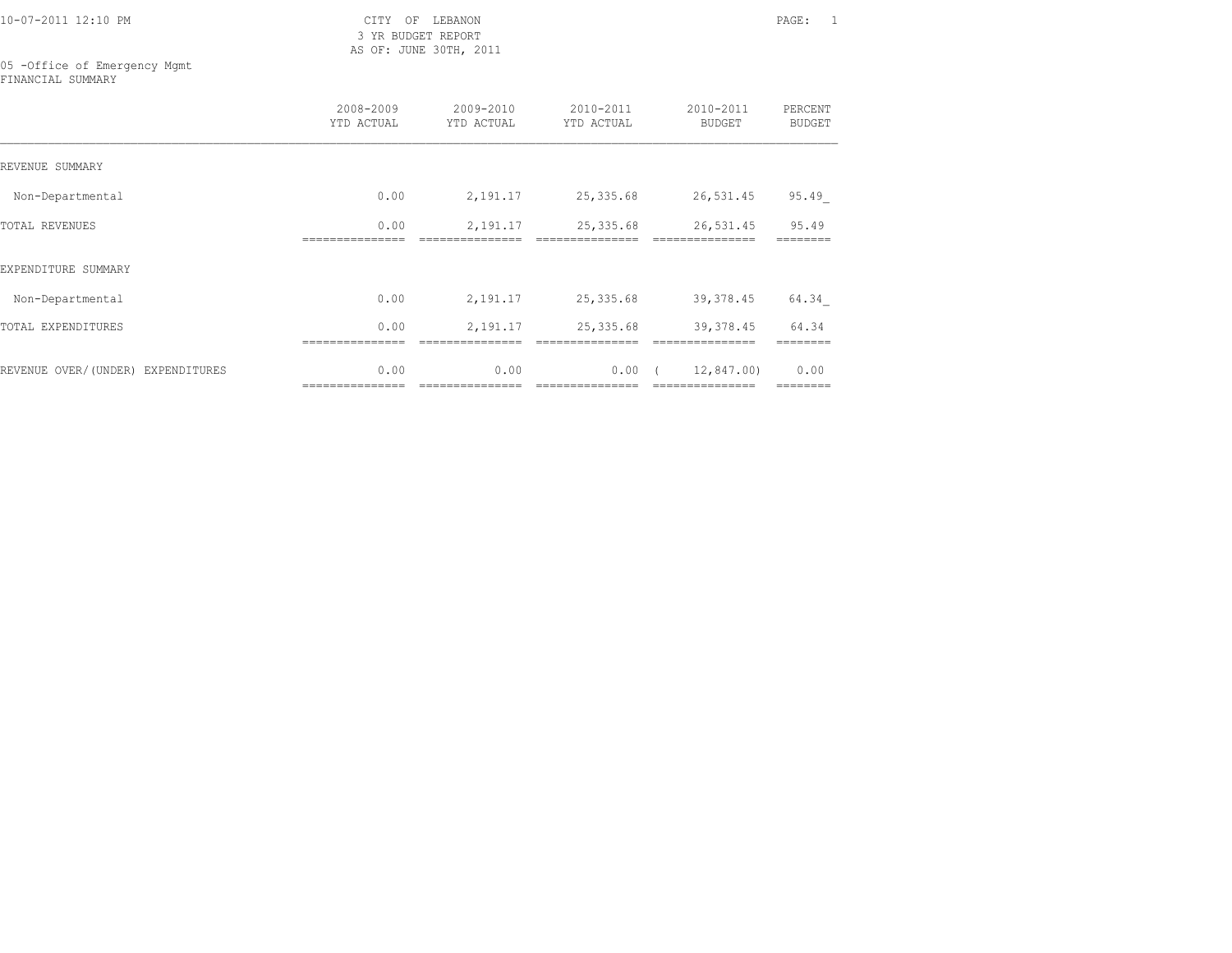| 10-07-2011 12:10 PM          | CITY OF LEBANON                              | PAGE: 2 |
|------------------------------|----------------------------------------------|---------|
|                              | 3 YR BUDGET REPORT<br>AS OF: JUNE 30TH, 2011 |         |
| 05 -Office of Emergency Mgmt |                                              |         |

| REVENUES                                                                           | 2008-2009<br>YTD ACTUAL | $2009 - 2010$<br>YTD ACTUAL | 2010-2011<br>YTD ACTUAL | 2010-2011<br>BUDGET    | PERCENT<br>BUDGET |
|------------------------------------------------------------------------------------|-------------------------|-----------------------------|-------------------------|------------------------|-------------------|
| Non-Departmental<br>00-4200 TRANS FROM GENERAL FUND (01)<br>TOTAL Non-Departmental | 0.00<br>0.00            | 2,191.17<br>2,191.17        | 25,335.68<br>25,335.68  | 26,531.45<br>26,531.45 | 95.49<br>95.49    |
| TOTAL REVENUES                                                                     | 0.00                    | 2,191.17                    | 25,335.68               | 26,531.45              | 95.49             |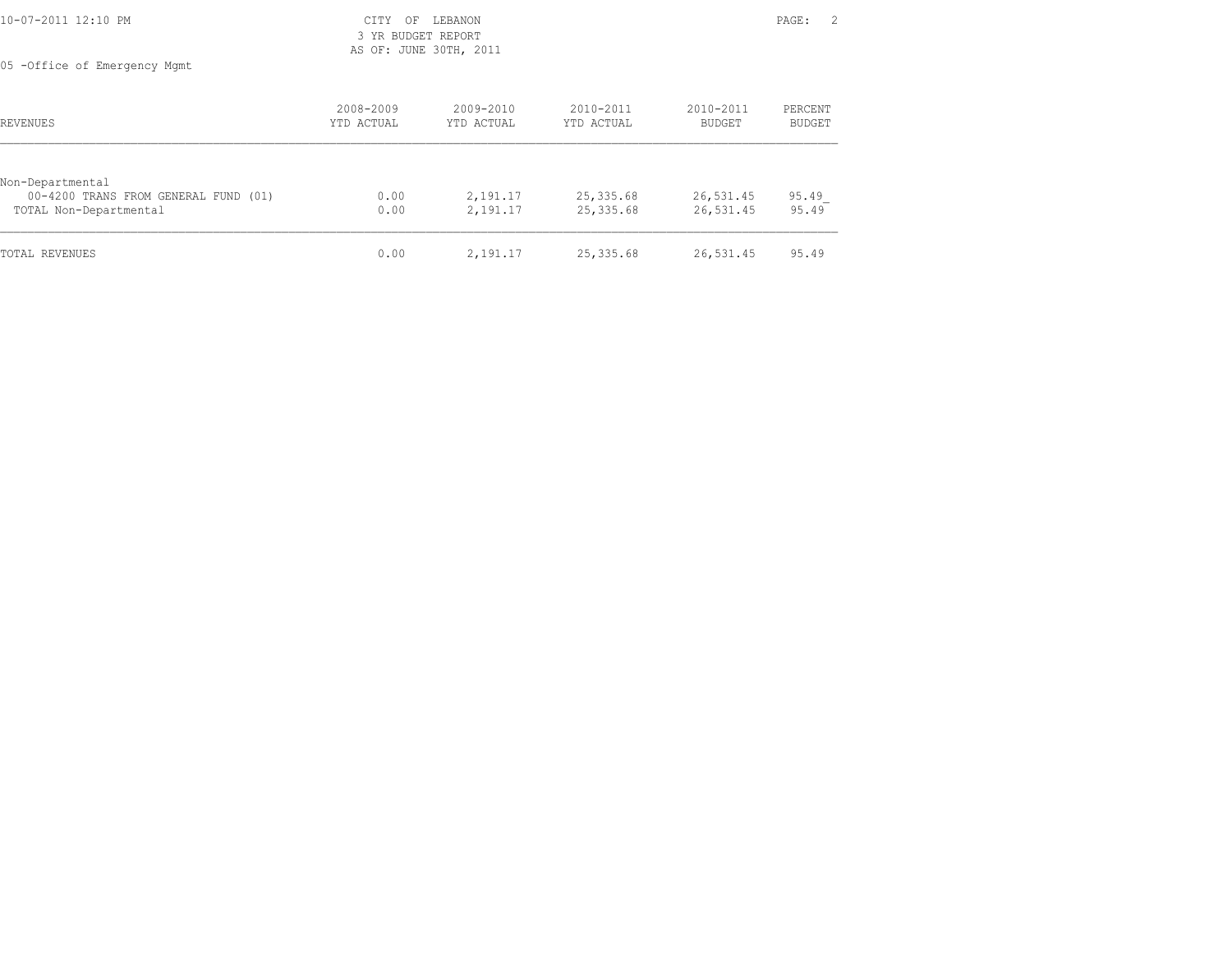| 10-07-2011 12:10 PM |  |  |  |
|---------------------|--|--|--|
|---------------------|--|--|--|

# CITY OF LEBANON PAGE: 3 3 YR BUDGET REPORT AS OF: JUNE 30TH, 2011

05 -Office of Emergency Mgmt

| EXPENDITURES                          | 2008-2009<br>YTD ACTUAL | 2009-2010<br>YTD ACTUAL | 2010-2011<br>YTD ACTUAL | 2010-2011<br>BUDGET | PERCENT<br><b>BUDGET</b> |
|---------------------------------------|-------------------------|-------------------------|-------------------------|---------------------|--------------------------|
|                                       |                         |                         |                         |                     |                          |
| Non-Departmental                      |                         |                         |                         |                     |                          |
| 00-5000 OFFICE SUPPLIES               | 0.00                    | 254.41                  | 354.20                  | 1,500.00            | 23.61                    |
| 00-5100 DRILL/EXERCISES               | 0.00                    | 0.00                    | 0.00                    | 0.00                | 0.00                     |
| 00-5280 EQUIPMENT PURCHASES           | 0.00                    | 0.00                    | 0.00                    | 0.00                | 0.00                     |
| 00-5400 MISCELLANEOUS                 | 0.00                    | 1,737.88                | 2,028.60                | 3,000.00            | 67.62                    |
| 00-5900 SALARIES                      | 0.00                    | 0.00                    | 3,131.86                | 3,200.00            | 97.87                    |
| 00-5905 PT SALARIES                   | 0.00                    | 0.00                    | 0.00                    | 7,828.84            | 0.00                     |
| 00-5915 EMPLOYEE BENEFITS             | 0.00                    | 0.00                    | 1,362.36                | 1,652.88            | 82.42                    |
| 00-5916 PAYROLL TAXES                 | 0.00                    | 0.00                    | 234.74                  | 598.91              | 39.19                    |
| 00-5917 RETIREMENT EXPENSE            | 0.00                    | 0.00                    | 81.49                   | 100.00              | 81.49                    |
| 00-5960 TRAINING                      | 0.00                    | 195.00                  | 415.35                  | 3,000.00            | 13.85                    |
| 00-6160 UTILITIES-AIR CARDS           | 0.00                    | 0.00                    | 959.96                  | 1,600.00            | 60.00                    |
| 00-6300 TRANS TO TECH-IT (12-15)      | 0.00                    | 0.00                    | 3,665.15                | 3,666.09            | 99.97                    |
| 00-6305 TRANS TO CITY CLERK (30-25)   | 0.00                    | 0.00                    | 822.59                  | 834.16              | 98.61                    |
| 00-6310 TRANS TO BUDGET (30-75)       | 0.00                    | 0.00                    | 908.19                  | 1,023.57            | 88.73                    |
| 00-6315 TRANS TO LPD -SUPPORT (07-05) | 0.00                    | 0.00                    | 6,298.43                | 6, 299.00           | 99.99                    |
| 00-6320 TRANS TO B&G 09-00            | 0.00                    | 0.00                    | 3,230.20                | 3,231.00            | 99.98                    |
| 00-6325 TRANS TO TECH ADMIN 12-00     | 0.00                    | 0.00                    | 1,821.32                | 1,822.00            | 99.96                    |
| 00-6400 TRANS TO A/P (30-65)          | 0.00                    | 3.88                    | 21.24                   | 22.00               | 96.55                    |
| TOTAL Non-Departmental                | 0.00                    | 2,191.17                | 25, 335.68              | 39, 378.45          | 64.34                    |
| TOTAL EXPENDITURES                    | 0.00                    | 2,191.17                | 25, 335.68              | 39, 378.45          | 64.34                    |

\*\*\* END OF REPORT \*\*\*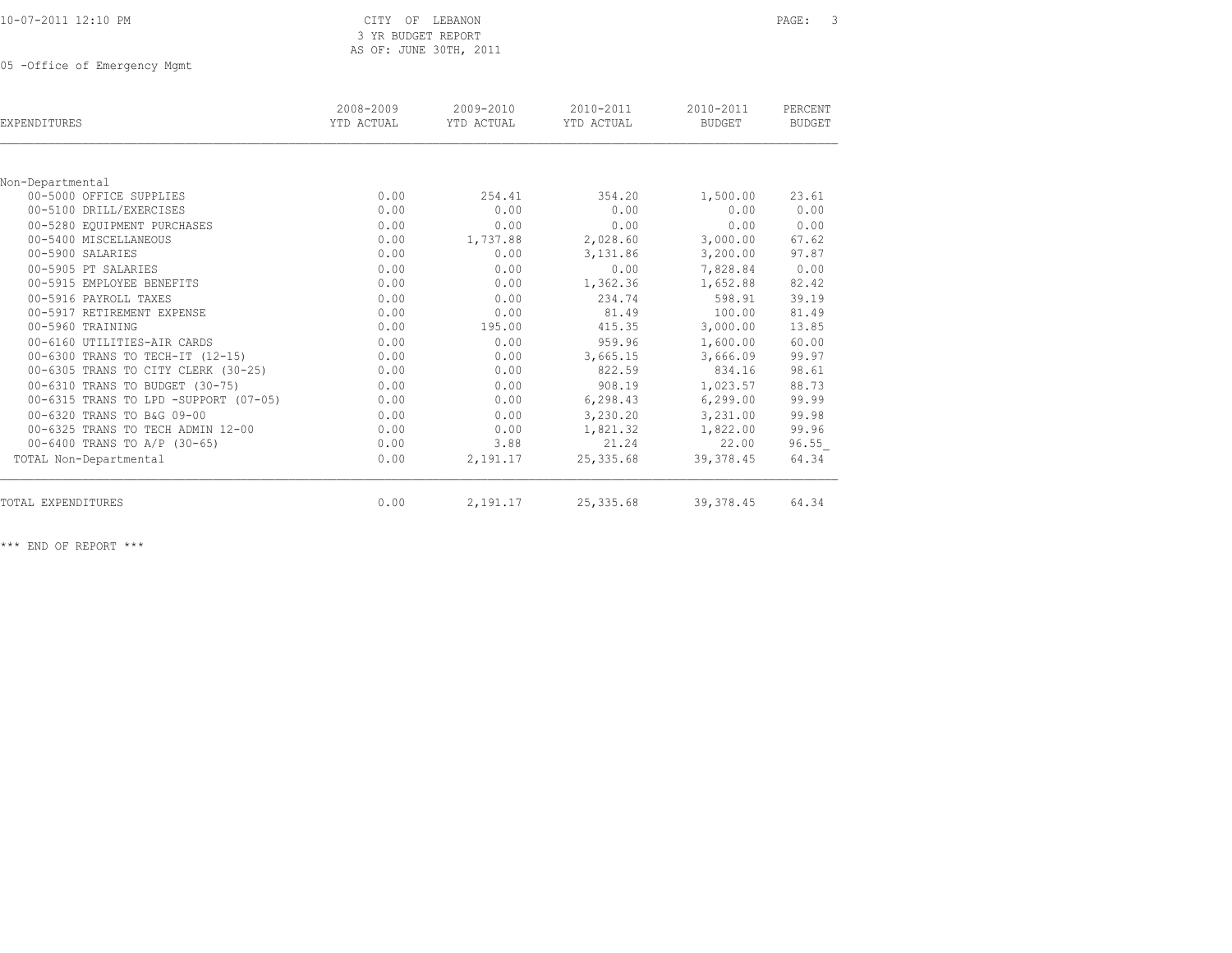3 YR BUDGET REPORT AS OF: JUNE 30TH, 2011

#### 06 -Fire Department FINANCIAL SUMMARY

|                                   | 2008-2009<br>YTD ACTUAL  | 2009-2010<br>YTD ACTUAL  | 2010-2011<br>YTD ACTUAL | 2010-2011<br><b>BUDGET</b>     | PERCENT<br><b>BUDGET</b> |
|-----------------------------------|--------------------------|--------------------------|-------------------------|--------------------------------|--------------------------|
| REVENUE SUMMARY                   |                          |                          |                         |                                |                          |
| Non Departmental                  | 0.00                     | 1,372,132.94             | 1,042,301.34            | 1,030,786.88                   | 101.12                   |
| TOTAL REVENUES                    | 0.00                     | 1,372,132.94             | 1,042,301.34            | 1,030,786.88                   | 101.12                   |
| EXPENDITURE SUMMARY               |                          |                          |                         |                                |                          |
| Non Departmental                  | 0.00                     | 1,372,132.94             | 1,042,301.34            | 1,125,649.88                   | 92.60                    |
| TOTAL EXPENDITURES                | 0.00                     | 1,372,132.94             | 1,042,301.34            | 1,125,649.88                   | 92.60                    |
| REVENUE OVER/(UNDER) EXPENDITURES | 0.00<br>================ | 0.00<br>---------------- | 0.00                    | 94,863.00)<br>================ | 0.00                     |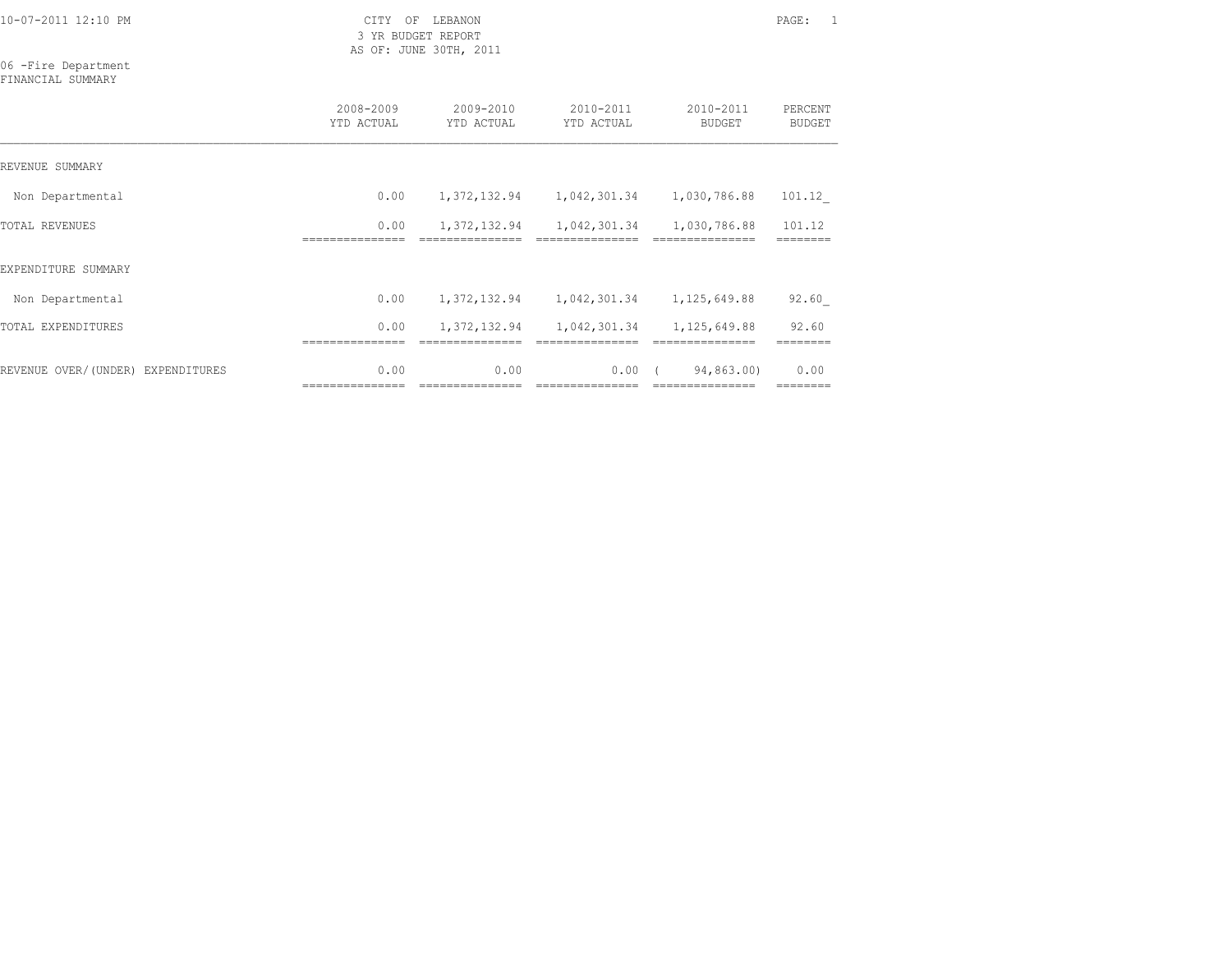3 YR BUDGET REPORT AS OF: JUNE 30TH, 2011

06 -Fire Department

| REVENUES                           | 2008-2009<br>YTD ACTUAL | $2009 - 2010$<br>YTD ACTUAL | $2010 - 2011$<br>YTD ACTUAL | 2010-2011<br><b>BUDGET</b> | PERCENT<br>BUDGET |
|------------------------------------|-------------------------|-----------------------------|-----------------------------|----------------------------|-------------------|
| Non Departmental                   |                         |                             |                             |                            |                   |
| 00-4200 NON CLASSIFIED REVENUE     | 0.00                    | 4,887.61                    | 2,401.63                    | 0.00                       | 0.00              |
| 00-4202 fund balance 11/01         | 0.00                    | 0.00                        | 0.00                        | 0.00                       | 0.00              |
| 00-4255 TRAINING INCOME            | 0.00                    | 0.00                        | 0.00                        | 0.00                       | 0.00              |
| 00-4300 TRANS FROM CAP IMPROV (21) | 0.00                    | 7,500.00                    | 0.00                        | 0.00                       | 0.00              |
| 00-4302 TRANS FROM GEN FUND (01)   | 0.00                    | 1,359,010.33                | 980,524.71                  | 1,030,786.88               | 95.12             |
| 00-4355 GRANT REVENUE              | 0.00                    | 735.00                      | 59,375.00                   | 0.00                       | 0.00              |
| 00-4998 Discounts Earned           | 0.00                    | 0.00                        | 0.00                        | 0.00                       | 0.00              |
| TOTAL Non Departmental             | 0.00                    | 1,372,132.94                | 1,042,301.34                | 1,030,786.88               | 101.12            |
| TOTAL REVENUES                     | 0.00                    | 1,372,132.94                | 1,042,301.34                | 1,030,786.88               | 101.12            |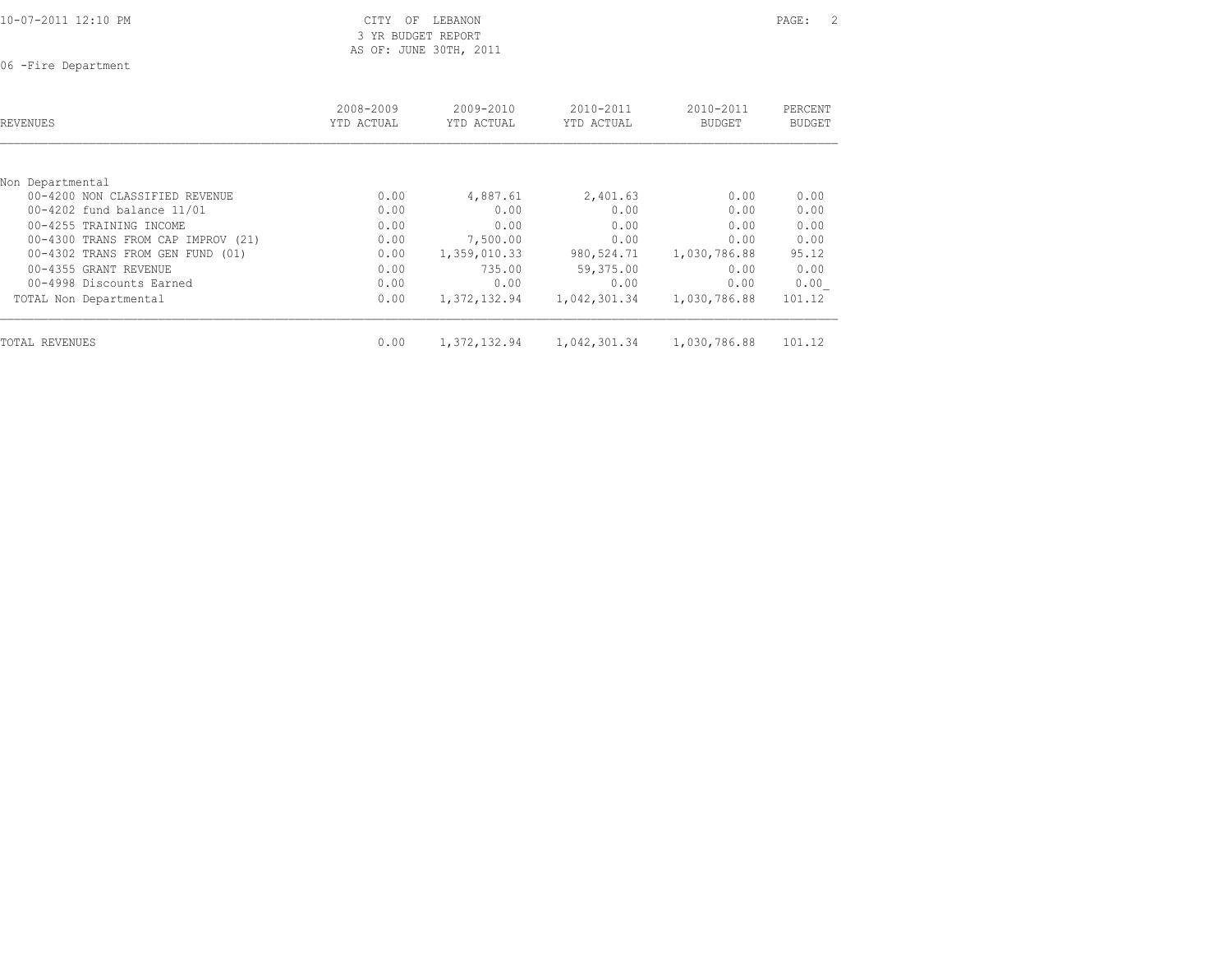| 10-07-2011 12:10 PM |  |  |
|---------------------|--|--|
|                     |  |  |

# CITY OF LEBANON **PAGE:** 3 3 YR BUDGET REPORT AS OF: JUNE 30TH, 2011

06 -Fire Department

| EXPENDITURES                           | 2008-2009<br>YTD ACTUAL | 2009-2010<br>YTD ACTUAL | 2010-2011<br>YTD ACTUAL | 2010-2011<br><b>BUDGET</b> | PERCENT<br><b>BUDGET</b> |
|----------------------------------------|-------------------------|-------------------------|-------------------------|----------------------------|--------------------------|
|                                        |                         |                         |                         |                            |                          |
| Non Departmental                       |                         |                         |                         |                            |                          |
| 00-5000 OFFICE EQUIP DEPR              | 0.00                    | 0.00                    | 0.00                    | 0.00                       | 0.00                     |
| 00-5010 OFFICE FURNITURE DEPR          | 0.00                    | 0.00                    | 0.00                    | 0.00                       | 0.00                     |
| 00-5020 VEHICLE/EQUIP DEPR             | 0.00                    | 0.00                    | 0.00                    | 0.00                       | 0.00                     |
| 00-5030 OFFICE DATA EQUIP PURCHASE     | 0.00                    | 3,593.83                | 720.72                  | 800.00                     | 90.09                    |
| 00-5040 OFFICE FURNITURE PURCHASE      | 0.00                    | 910.00                  | 3,136.45                | 3,200.00                   | 98.01                    |
| 00-5050 BUILDING MAINTENANCE/REPAIR    | 0.00                    | 4,390.57                | 23,682.76               | 47,340.00                  | 50.03                    |
| 00-5060 ADVERTISING                    | 0.00                    | 280.81                  | 0.00                    | 334.00                     | 0.00                     |
| 00-5070 DUES/BOOKS                     | 0.00                    | 2,061.00                | 2,994.45                | 3,042.00                   | 98.44                    |
| 00-5080 GRANTS                         | 0.00                    | 0.00                    | 64,485.00               | 64,550.00                  | 99.90                    |
| 00-5100 CONSULTANT SERVICE             | 0.00                    | 0.00                    | 0.00                    | 0.00                       | 0.00                     |
| 00-5200 DAMAGE CLAIMS                  | 0.00                    | 0.00                    | 0.00                    | 0.00                       | 0.00                     |
| 00-5270 EQUIPMENT MAINTENANCE          | 0.00                    | 0.00                    | 0.00                    | 0.00                       | 0.00                     |
| 00-5275 APPARATUS MAINTENANCE          | 0.00                    | 0.00                    | 0.00                    | 0.00                       | 0.00                     |
| 00-5280 EQUIPMENT PURCHASES            | 0.00                    | 59,840.43               | 20,208.45               | 20,300.00                  | 99.55                    |
| 00-5285 EQUIP PURCHASE-CAP IMPROV (21) | 0.00                    | 6,472.06                | 0.00                    | 0.00                       | 0.00                     |
| 00-5300 GRANT EQUIPMENT                | 0.00                    | 0.00                    | 0.00                    | 0.00                       | 0.00                     |
| 00-5400 BUILDING INSURANCE             | 0.00                    | 691.28                  | 575.43                  | 650.00                     | 88.53                    |
| 00-5410 VEHICLE INSURANCE              | 0.00                    | 23,627.10               | 19,657.68               | 19,715.00                  | 99.71                    |
| 00-5420 EQUIPMENT INSURANCE            | 0.00                    | 90.44                   | 40.53                   | 100.00                     | 40.53                    |
| 00-5460 HAZ-MAT - SUPPLIES             | 0.00                    | 4,031.08                | 7,198.77                | 7,200.00                   | 99.98                    |
| 00-5470 HAZ-MAT - MEDICAL PHYSICALS    | 0.00                    | 354.50                  | 42.00                   | 10,900.00                  | 0.39                     |
| 00-5500 ACADEMY TRAINING               | 0.00                    | 0.00                    | 0.00                    | 0.00                       | 0.00                     |
| 00-5900 SALARIES                       | 0.00                    | 657, 162.53             | 430,662.60              | 430,723.74                 | 99.99                    |
| 00-5903 FIRE CALL BACK                 | 0.00                    | 36, 324.96              | 26, 147.20              | 33,771.86                  | 77.42                    |
| 00-5905 PAID ON CALL/PT SALARIES       | 0.00                    | 10,365.53               | 29,543.39               | 32,844.00                  | 89.95                    |
| 00-5915 EMPLOYEE BENEFITS              | 0.00                    | 278,392.01              | 202,394.60              | 203,876.99                 | 99.27                    |
| 00-5916 Payroll Tax Expense            | 0.00                    | 49,938.87               | 34,188.25               | 37,725.18                  | 90.62                    |
| 00-5917 Retirement Expense             | 0.00                    | 9,349.82                | 6,000.00                | 7,650.00                   | 78.43                    |
| 00-6000 TRANS TO GENERAL FUND          | 0.00                    | 0.00                    | 0.00                    | 0.00                       | 0.00                     |
| 00-6030 CONSUMABLE SUPPLIES            | 0.00                    | 0.00                    | 0.00                    | 0.00                       | 0.00                     |
| 00-6035 SUPPLIES-OFFICE                | 0.00                    | 3,230.13                | 4,691.10                | 4,709.00                   | 99.62                    |
| 00-6040 SUPPLIES-JANITORIAL            | 0.00                    | 5,104.61                | 1,532.20                | 3,931.00                   | 38.98                    |
| 00-6045 SUPPLIES-MEDICAL               | 0.00                    | 4,207.31                | 5,320.32                | 5,400.00                   | 98.52                    |
| 00-6050 SUPPLIES-MISCELLANEOUS         | 0.00                    | 3,180.75                | 2,457.10                | 3,083.01                   | 79.70                    |
| 00-6060 TRAINING                       | 0.00                    | 5,814.93                | 11,755.30               | 11,800.00                  | 99.62                    |
| 00-6070 FIRE PREVENTION                | 0.00                    | 1,137.29                | 1,062.55                | 1,100.00                   | 96.60                    |
| 00-6090 HAZMAT TEAM                    | 0.00                    | 0.00                    | 0.00                    | 0.00                       | 0.00                     |
| 00-6120 UNIFORM                        | 0.00                    | 8,271.43                | 6,487.95                | 6, 567.00                  | 98.80                    |
| 00-6130 UTILITIES                      | 0.00                    | 0.00                    | 0.00                    | 0.00                       | 0.00                     |
| 00-6131 UTILITIES-CELL PHONE           | 0.00                    | 1,322.73                | 751.32                  | 1,380.00                   | 54.44                    |
| 00-6132 UTILITIES-AIR CARDS-TOUGHBKS   | 0.00                    | 1,273.76                | 0.00                    | 960.00                     | 0.00                     |
| 00-6133 UTILITIES-STATION #1           | 0.00                    | 14,850.93               | 11,210.47               | 11,980.00                  | 93.58                    |
| 00-6134 UTILITIES-STATION #2           | 0.00                    | 8,437.47                | 8,068.48                | 8,936.00                   | 90.29                    |
| 00-6135 UTILITIES-STATION #3           | 0.00                    | 548.83                  | 0.00                    | 0.00                       | 0.00                     |
| 00-6136 UTILITIES-TRASH                | 0.00                    | 694.22                  | 672.92                  | 734.00                     | 91.68                    |
| 00-6140 VEHICLE FUEL                   | 0.00                    | 20,338.36               | 20,264.46               | 20,300.00                  | 99.82                    |
| 00-6145 VEHICLE MAINT/REPAIR           | 0.00                    | 49,662.52               | 19,217.66               | 24,000.00                  | 80.07                    |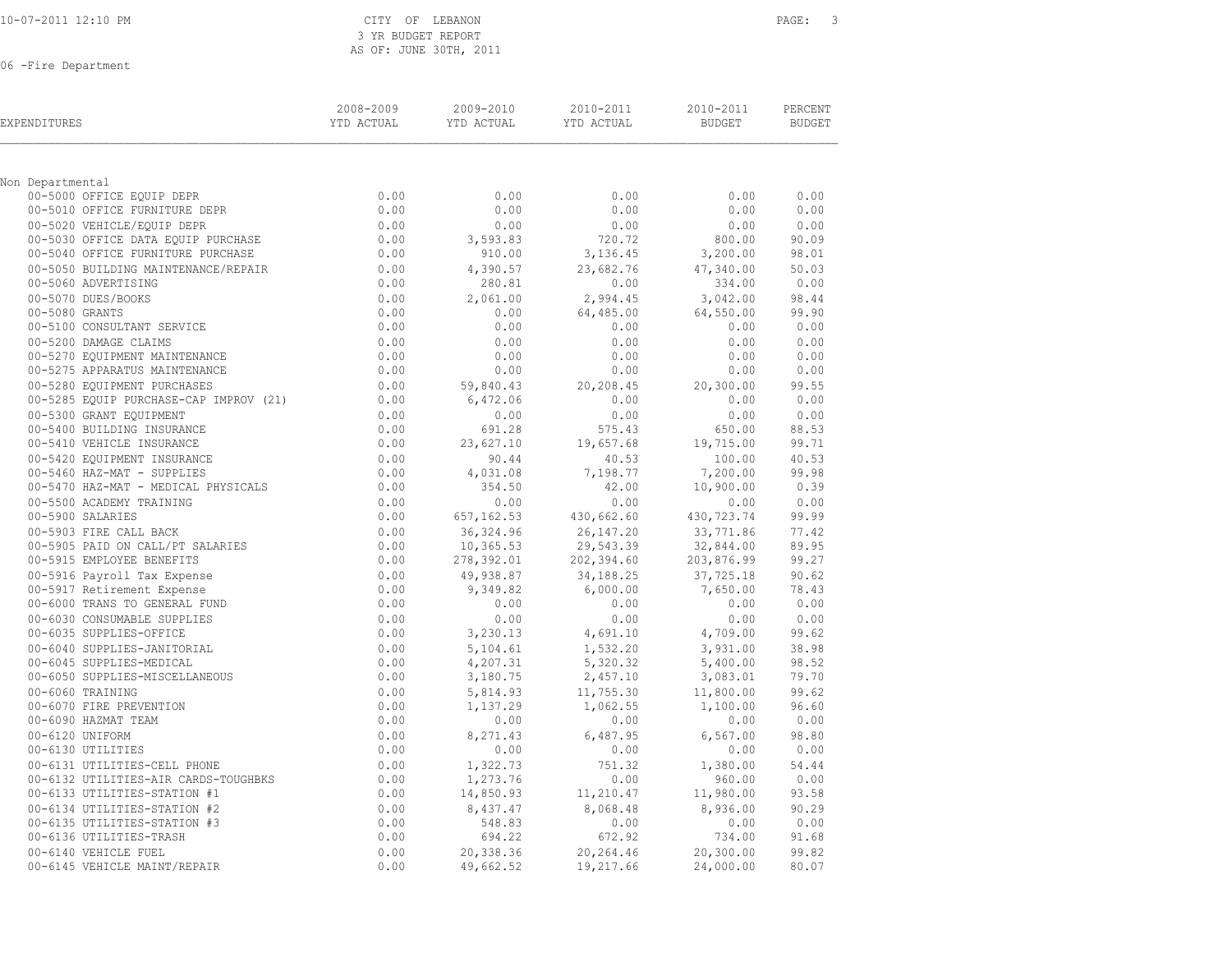06 -Fire Department

| EXPENDITURES                           | 2008-2009<br>YTD ACTUAL | 2009-2010<br>YTD ACTUAL | 2010-2011<br>YTD ACTUAL   | 2010-2011<br>BUDGET | PERCENT<br><b>BUDGET</b> |
|----------------------------------------|-------------------------|-------------------------|---------------------------|---------------------|--------------------------|
| 00-6150 PORTABLE EQUIP MAINT           | 0.00                    | 10,141.08               | 2,970.22                  | 12,000.00           | 24.75                    |
| 00-6200 LEGAL SERVICES                 | 0.00                    | 258.46                  | 145.22                    | 667.00              | 21.77                    |
| 00-6210 POSTAGE/SHIPPING               | 0.00                    | 484.14                  | 222.13                    | 867.00              | 25.62                    |
| 00-6220 TRANS TO B & G (09)            | 0.00                    | 2,082.42                | 13,186.06                 | 13,186.08           | 100.00                   |
| 00-6230 TRANS TO GARAGE (11)           | 0.00                    | 9,718.89                | 5,082.70                  | 7,446.93            | 68.25                    |
| 00-6240 TRANS TO TECH-IT (12-15)       | 0.00                    | 13,181.95               | 10,993.73                 | 10,994.27           | 100.00                   |
| 00-6250 TRANS TO PURCHASING (14)       | 0.00                    | 1,684.20                | 3,247.72                  | 3,248.41            | 99.98                    |
| 00-6255 TRANS TO PW ADMIN (18-00)      | 0.00                    | 1,249.49                | 0.00                      | 0.00                | 0.00                     |
| 00-6260 TRANS TO MAYORS OFFICE (30-05) | 0.00                    | 34,897.73               | 20,346.03                 | 22,462.84           | 90.58                    |
| 00-6270 TRANS TO CITY ADMIN (30-15)    | 0.00                    | 0.00                    | 3,792.86                  | 4,439.16            | 85.44                    |
| 00-6280 TRANS TO CITY CLERK (30-25)    | 0.00                    | 1,654.18                | 1,714.01                  | 1,738.12            | 98.61                    |
| 00-6290 TRANS TO HR (30-35)            | 0.00                    | 9,561.13                | 11,933.36                 | 15, 113.59          | 78.96                    |
| 00-6300 TRANS TO RECEPTIONIST (30-55)  | 0.00                    | 4,680.44                | 391.98                    | 408.68              | 95.91                    |
| 00-6310 TRANS TO ACCTS PAYABLE (30-65) | 0.00                    | 1,050.84                | 1,363.47                  | 1,364.17            | 99.95                    |
| 00-6320 TRANS TO BUDGET (30-75)        | 0.00                    | 816.91                  | 908.19                    | 1,023.57            | 88.73                    |
| 00-6325 TRANS TO UTI/CASH (30-85)      | 0.00                    | 54.14                   | 14.19                     | 37.28               | 38.06                    |
| 00-6330 TRANS TO CONSTR (89)           | 0.00                    | 2,723.65                | 819.36                    | 1,050.00            | 78.03                    |
| 00-6335 TRANS TO JANITORIAL (20-35)    | 0.00                    | 1,941.20                | 0.00                      | 0.00                | 0.00                     |
| 00-6500 UNAPPROPRIATED FUNDS           | 0.00                    | 0.00                    | 0.00                      | 0.00                | 0.00                     |
| TOTAL Non Departmental                 | 0.00                    |                         | 1,372,132.94 1,042,301.34 | 1,125,649.88        | 92.60                    |
| TOTAL EXPENDITURES                     | 0.00                    |                         | 1,372,132.94 1,042,301.34 | 1,125,649.88        | 92.60                    |

\*\*\* END OF REPORT \*\*\*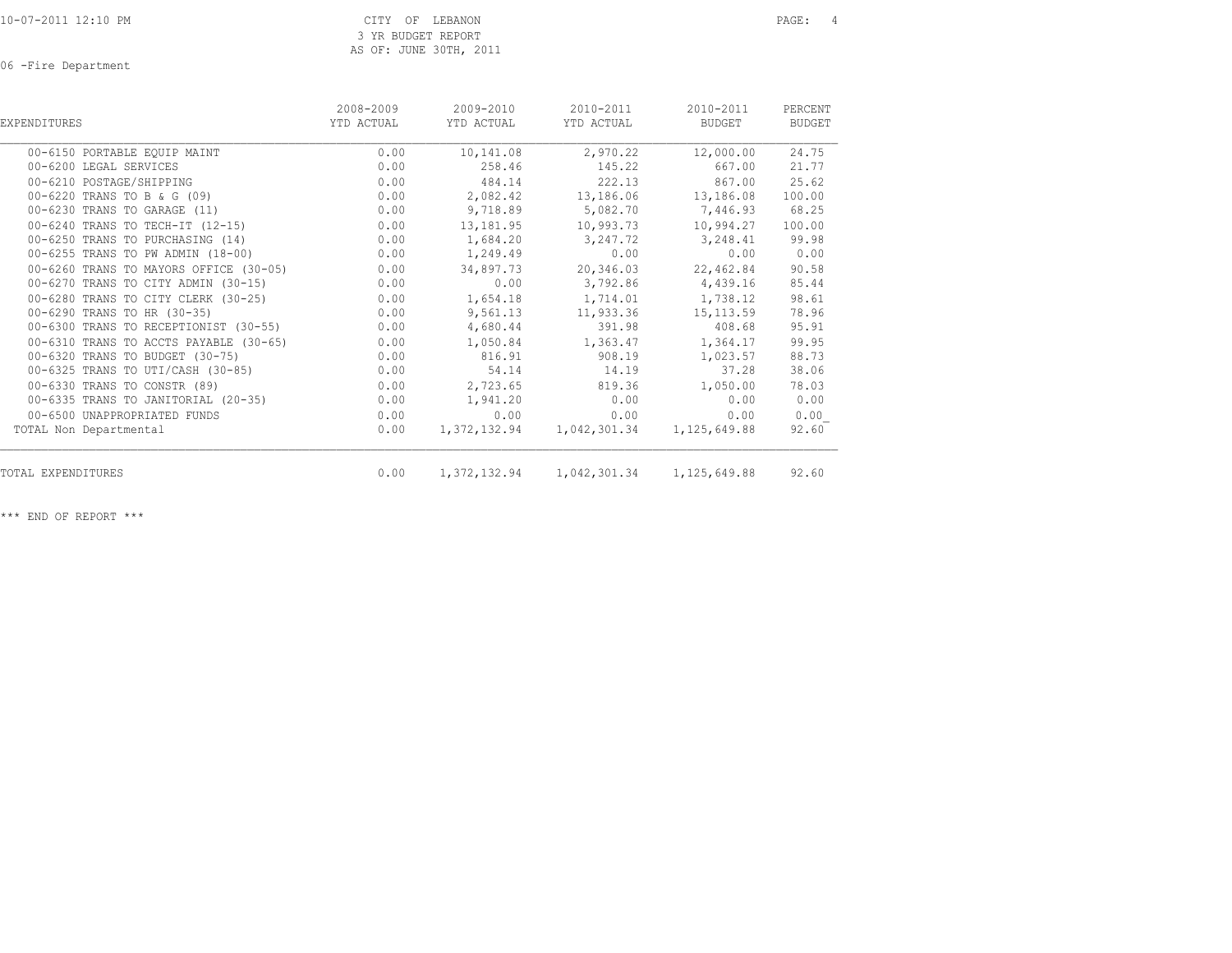| 10-07-2011 12:10 PM |  |  |  |
|---------------------|--|--|--|
|---------------------|--|--|--|

CITY OF LEBANON PAGE: 1 3 YR BUDGET REPORT AS OF: JUNE 30TH, 2011

07 -Police Department Admin

FINANCIAL SUMMARY

|                                   | 2008-2009<br>YTD ACTUAL | $2009 - 2010$<br>YTD ACTUAL | $2010 - 2011$<br>YTD ACTUAL | $2010 - 2011$<br><b>BUDGET</b> | PERCENT<br><b>BUDGET</b> |
|-----------------------------------|-------------------------|-----------------------------|-----------------------------|--------------------------------|--------------------------|
| REVENUE SUMMARY                   |                         |                             |                             |                                |                          |
| Non Departmental                  | 0.00                    | 506, 475.15                 | 272, 145.25                 | 260,638.32                     | 104.41                   |
| Support & Prof Standards          | 0.00                    | 1,311,022.58                | 393,096.47                  | 497,059.60                     | 79.08                    |
| Field Operations                  | 0.00                    | 1, 316, 711.31              | 907, 419.55                 | 733, 155.05                    | 123.77                   |
| Investigations                    | 0.00                    | 152,154.96                  | 107,847.57                  | 112,754.66                     | 95.65                    |
| Animal Control                    | 0.00                    | 169,574.43                  | 113,228.69                  | 123, 153.98                    | 91.94                    |
| <b>TOTAL REVENUES</b>             | 0.00                    | 3,455,938.43                | 1,793,737.53                | 1,726,761.61                   | 103.88                   |
| EXPENDITURE SUMMARY               |                         |                             |                             |                                |                          |
| Non Departmental                  | 0.00                    | 506, 475.15                 | 280,988.01                  | 326, 368.32                    | 86.10                    |
| Support & Prof Standards          | 0.00                    | 1, 311, 022.58              | 391,003.66                  | 521,574.60                     | 74.97                    |
| Field Operations                  | 0.00                    | 1,316,696.31                | 908, 124.27                 | 952,455.05                     | 95.35                    |
| Investigations                    | 0.00                    | 152, 154.96                 | 107,621.59                  | 116,007.66                     | 92.77                    |
| Animal Control                    | 0.00                    | 169,574.43                  | 113,228.71                  | 128,038.98                     | 88.43                    |
| TOTAL EXPENDITURES                | 0.00                    | 3,455,923.43                | 1,800,966.24                | 2,044,444.61                   | 88.09                    |
|                                   | ===============         |                             |                             |                                | ========                 |
| REVENUE OVER/(UNDER) EXPENDITURES | 0.00                    | 15.00                       | $7,228,71$ (                | 317,683,00)                    | 2.28                     |
|                                   | ===============         |                             | ===============             | ===============                | ========                 |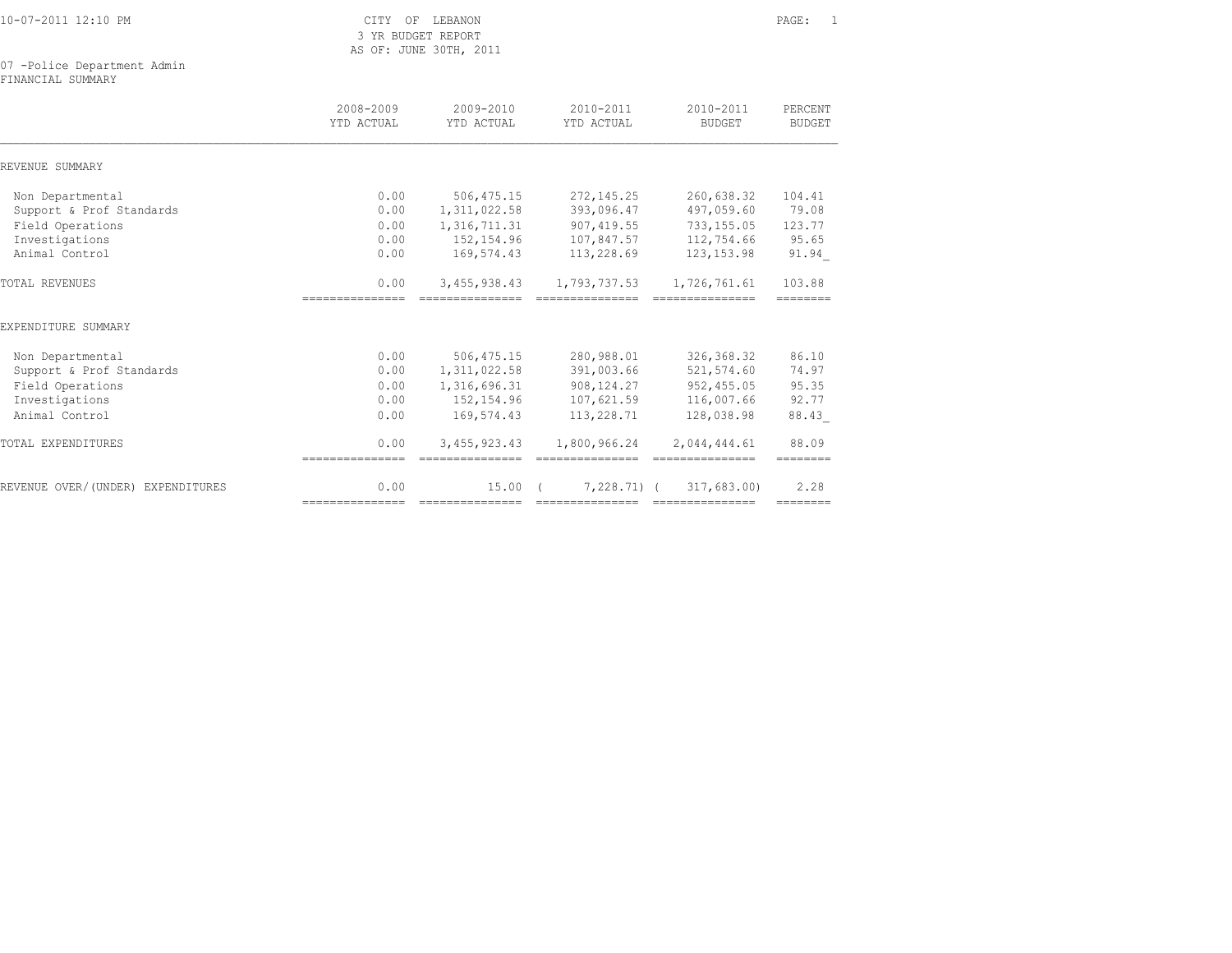| 10-07-2011 12:10 PM |
|---------------------|
|---------------------|

# CITY OF LEBANON **PAGE:** 2 3 YR BUDGET REPORT AS OF: JUNE 30TH, 2011

| REVENUES                                                      | 2008-2009<br>YTD ACTUAL | 2009-2010<br>YTD ACTUAL | 2010-2011<br>YTD ACTUAL | 2010-2011<br><b>BUDGET</b> | PERCENT<br><b>BUDGET</b> |
|---------------------------------------------------------------|-------------------------|-------------------------|-------------------------|----------------------------|--------------------------|
|                                                               |                         |                         |                         |                            |                          |
| Non Departmental                                              |                         |                         |                         |                            |                          |
| 00-4000 fund balance 11/01                                    | 0.00                    | 0.00                    | 0.00                    | 0.00                       | 0.00                     |
| 00-4100 ANIMAL REMOVAL                                        | 0.00                    | 0.00                    | 0.00                    | 0.00                       | 0.00                     |
| 00-4101 RECOVERY ACT GRANT                                    | 0.00                    | 0.00                    | 0.00                    | 0.00                       | 0.00                     |
| 00-4102 EDWARD BYRNE GRANT                                    | 0.00                    | 0.00                    | 0.00                    | 0.00                       | 0.00                     |
| 00-4130 SPECIAL OLYMPICS                                      | 0.00                    | 0.00                    | 0.00                    | 0.00                       | 0.00                     |
| 00-4135 MO SAFETY CENTER                                      | 0.00                    | 0.00                    | 0.00                    | 0.00                       | 0.00                     |
| 00-4140 EDWARD BYRNE GRANT                                    | 0.00                    | 0.00                    | 0.00                    | 0.00                       | 0.00                     |
| 00-4145 POLICE REPORT REVENUE                                 | 0.00                    | 0.00                    | 0.00                    | 0.00                       | 0.00                     |
| 00-4150 DAMAGE CLAIM                                          | 0.00                    | 25.00                   | 0.00                    | 0.00                       | 0.00                     |
| 00-4180 MO SAFETY CENTER                                      | 0.00                    | 0.00                    | 0.00                    | 0.00                       | 0.00                     |
| 00-4200 EQUIPMENT REIMBURSEMENT                               | 0.00                    | 0.00                    | 0.00                    | 0.00                       | 0.00                     |
| 00-4250 EQUIPMENT DONATION                                    | 0.00                    | 0.00                    | 0.00                    | 0.00                       | 0.00                     |
| 00-4300 GRANT REIMBURSEMENT                                   | 0.00                    | 0.00                    | 0.00                    | 0.00                       | 0.00                     |
| 00-4301 SCHOOL SECURITY REIMBURSEMENT                         | 0.00                    | 0.00                    | 0.00                    | 0.00                       | 0.00                     |
| 00-4320 GRANT-MODOT UNDERAGE DRINKING                         | 0.00                    | 0.00                    | 0.00                    | 0.00                       | 0.00                     |
| 00-4350 IMPOUND FEES                                          | 0.00<br>0.00            | 0.00<br>0.00            | 0.00                    | 0.00                       | 0.00<br>0.00             |
| 00-4360 LANEG REIMBURSEMENT<br>00-4400 NON CLASSIFIED REVENUE | 0.00                    |                         | 0.00<br>7,496.90        | 0.00                       | 230.67                   |
| 00-4480 RECOUPMENT FUNDS                                      | 0.00                    | 2,766.91<br>0.00        |                         | 3,250.00                   | 0.00                     |
| 00-4500 TRANSFER FROM GEN FD (01)                             | 0.00                    | 378,683.24              | 0.00<br>264,648.35      | 0.00<br>257,388.32         | 102.82                   |
| 00-4600 TRANS FROM CAPITAL IMPROV (21)                        | 0.00                    | 125,000.00              | 0.00                    | 0.00                       | 0.00                     |
| 00-4605 MODOT-DWI SOBRIETY CHKPT                              | 0.00                    | 0.00                    | 0.00                    | 0.00                       | 0.00                     |
| 00-4610 GRANT DWI ENFORCEMENT                                 | 0.00                    | 0.00                    | 0.00                    | 0.00                       | 0.00                     |
| 00-4615 GRANT SPEED ENFORCEMENT                               | 0.00                    | 0.00                    | 0.00                    | 0.00                       | 0.00                     |
| 00-4700 TRANS FROM CAPITAL PROJ (22)                          | 0.00                    | 0.00                    | 0.00                    | 0.00                       | 0.00                     |
| 00-4998 Discounts Earned                                      | 0.00                    | 0.00                    | 0.00                    | 0.00                       | 0.00                     |
| TOTAL Non Departmental                                        | 0.00                    | 506, 475.15             | 272, 145.25             | 260,638.32                 | 104.41                   |
| Support & Prof Standards                                      |                         |                         |                         |                            |                          |
| 05-4100 RECOVERY ACT GRANT                                    | 0.00                    | 903,756.45              | 136,994.71              | 216, 121.00                | 63.39                    |
| 05-4200 POLICE REPORTS REVENUES                               | 0.00                    | 405.00                  | 388.38                  | 500.00                     | 77.68                    |
| 05-4300 TRANS FROM GENERAL FUND (01)                          | 0.00                    | 406,861.13              | 249, 414.95             | 280,438.60                 | 88.94                    |
| 05-4305 TRANS FROM OEM (05-00)                                | 0.00                    | 0.00                    | 6, 298.43               | 0.00                       | 0.00                     |
| TOTAL Support & Prof Standards                                | 0.00                    | 1,311,022.58            | 393,096.47              | 497,059.60                 | 79.08                    |
| Field Operations                                              |                         |                         |                         |                            |                          |
| 10-4000 fund balance                                          | 0.00                    | 0.00                    | 0.00                    | 7,608.20                   | 0.00                     |
| 10-4100 EDWARD BYRNE GRANT                                    | 0.00                    | 0.00                    | 0.00                    | 0.00                       | 0.00                     |
| 10-4105 MODOT-DWI SOBRIETY CHKPT                              | 0.00                    | 6,835.49                | 1,038.51                | 0.00                       | 0.00                     |
| 10-4110 MODOT-SPEED ENFORCEMENT                               | 0.00                    | 1,588.34                | 0.00                    | 0.00                       | 0.00                     |
| 10-4115 MODOT-DWI-SATURATION PATROLS                          | 0.00                    | 11,850.82               | 0.00                    | 0.00                       | 0.00                     |
| 10-4120 MODOT-UNDERAGE DRINKING                               | 0.00                    | 3,421.46                | 0.00                    | 0.00                       | 0.00                     |
| 10-4125 SOBRIETY OT REIMBURSEMENT                             | 0.00                    | 2,495.01                | 0.00                    | 0.00                       | 0.00                     |
| 10-4130 DRIVER'S LICENSE CHECKPOINT                           | 0.00                    | 400.00                  | 0.00                    | 0.00                       | 0.00                     |
| 10-4135 MO SAFETY CENTER                                      | 0.00                    | 872.00                  | 649.65                  | 0.00                       | 0.00                     |
| 10-4140 PUBLIC SAFETY-EUDL GRANT REV                          | 0.00                    | 0.00                    | 0.00                    | 0.00                       | 0.00                     |
| 10-4200 PRIVATE DONATIONS - K-9                               | 0.00                    | 1,450.00                | 0.00                    | 750.00                     | 0.00                     |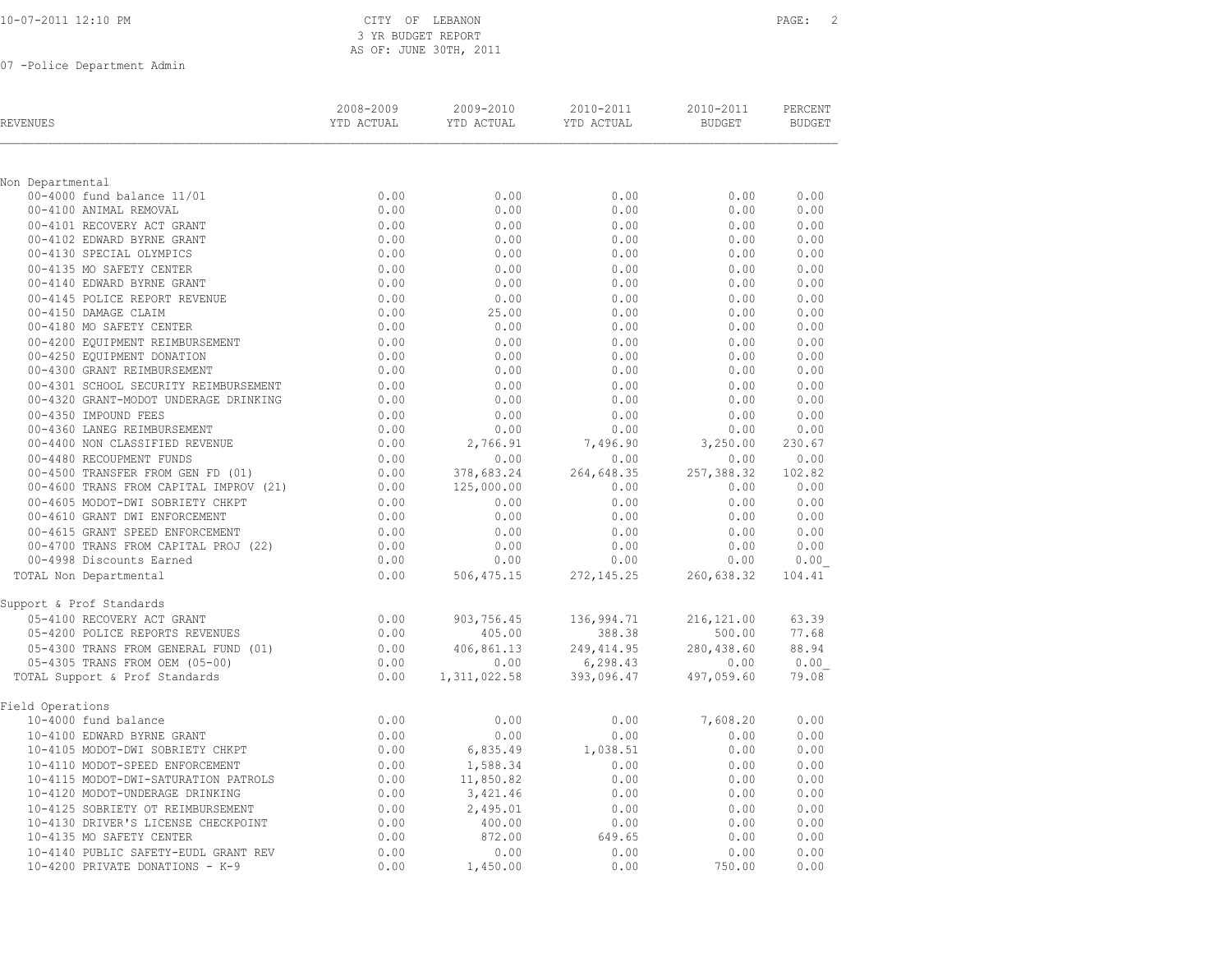CITY OF LEBANON PAGE: 3 3 YR BUDGET REPORT AS OF: JUNE 30TH, 2011

| <b>REVENUES</b>                       | 2008-2009<br>YTD ACTUAL | 2009-2010<br>YTD ACTUAL | 2010-2011<br>YTD ACTUAL                | 2010-2011<br><b>BUDGET</b> | PERCENT<br><b>BUDGET</b> |
|---------------------------------------|-------------------------|-------------------------|----------------------------------------|----------------------------|--------------------------|
| 10-4250 LOCAL LAW BLOCK GRANT         | 0.00                    | 4,347.45                | 4,721.31                               | 0.00                       | 0.00                     |
| 10-4300 SCHOOL SECURITY REIMBURSEMENT | 0.00                    | 11,262.02               | 21,090.95                              | 10,000.00                  | 210.91                   |
| 10-4350 RECOUPMENT REVENUE            | 0.00                    | 9,654.94                | 3,014.00                               | 10,000.00                  | 30.14                    |
| 10-4400 TRANS FROM GENERAL FUND (01)  | 0.00                    | 1,262,533.78            | 876,905.13                             | 704,796.85                 | 124.42                   |
| TOTAL Field Operations                | 0.00                    | 1,316,711.31            | 907,419.55                             | 733,155.05                 | 123.77                   |
| Investigations                        |                         |                         |                                        |                            |                          |
| 15-4100 ICAC GRANT                    | 0.00                    | 0.00                    | 0.00                                   | 0.00                       | 0.00                     |
| 15-4400 TRANS FROM GENERAL FUND (01)  | 0.00                    | 152,154.96              |                                        | 107,847.57 112,754.66      | 95.65                    |
| TOTAL Investigations                  | 0.00                    | 152,154.96              | 107,847.57                             | 112,754.66                 | 95.65                    |
| Animal Control                        |                         |                         |                                        |                            |                          |
| 20-4100 ANIMAL REMOVAL                | 0.00                    | 1,136.00                | 804.00                                 | 850.00                     | 94.59                    |
| 20-4150 IMPOUND FEES                  | 0.00                    | 1,305.00                | 640.00                                 | 1,100.00                   | 58.18                    |
| 20-4400 TRANS FROM GENERAL FUND (01)  | 0.00                    | 167, 133.43             | 111,784.69                             | 121,203.98                 | 92.23                    |
| TOTAL Animal Control                  | 0.00                    | 169,574.43              | 113,228.69                             | 123, 153.98                | 91.94                    |
| <b>TOTAL REVENUES</b>                 | 0.00                    |                         | 3,455,938.43 1,793,737.53 1,726,761.61 |                            | 103.88                   |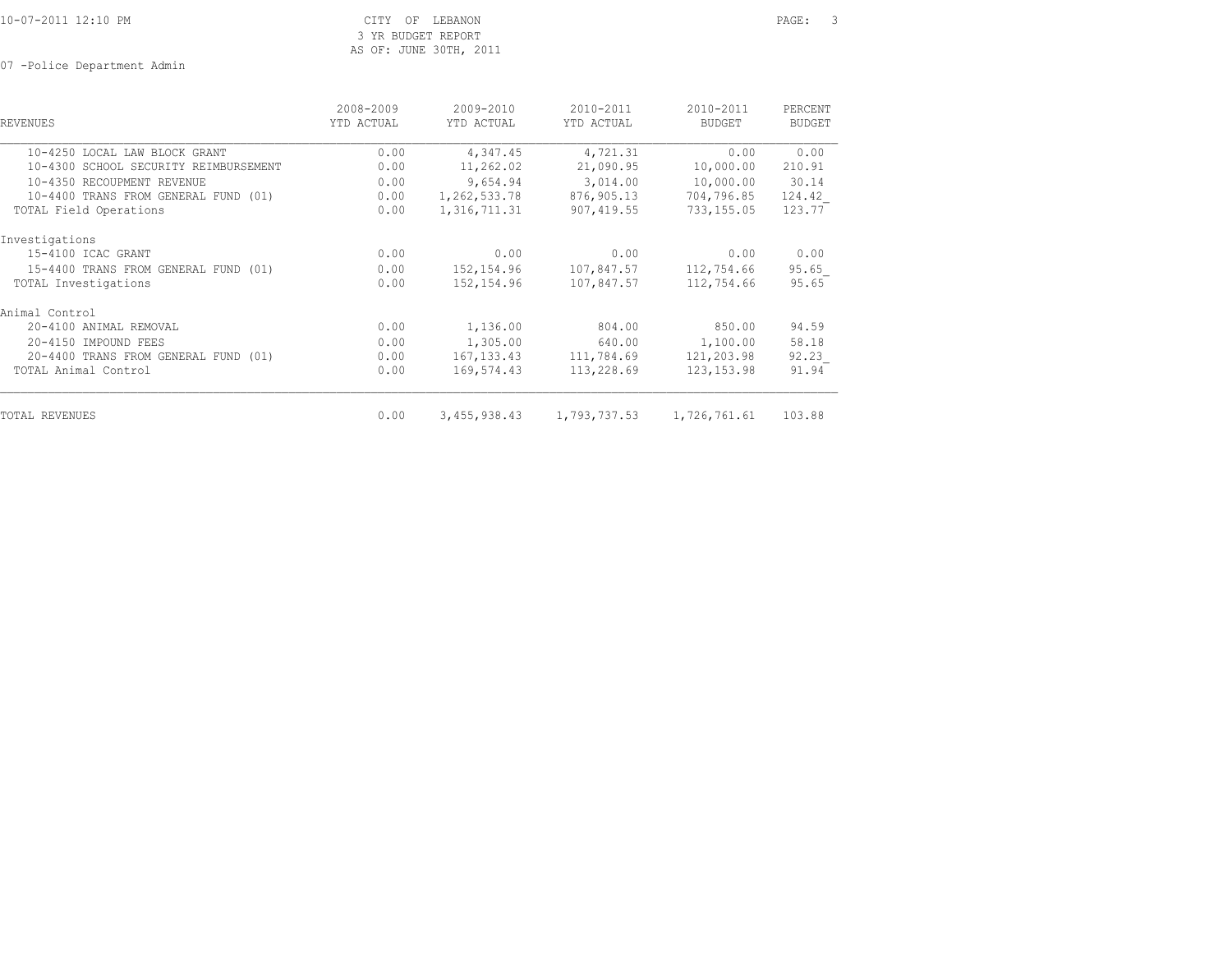# CITY OF LEBANON **PAGE:** 4 3 YR BUDGET REPORT AS OF: JUNE 30TH, 2011

| EXPENDITURES                                              | 2008-2009<br>YTD ACTUAL | 2009-2010<br>YTD ACTUAL | 2010-2011<br>YTD ACTUAL | 2010-2011<br><b>BUDGET</b> | PERCENT<br><b>BUDGET</b> |
|-----------------------------------------------------------|-------------------------|-------------------------|-------------------------|----------------------------|--------------------------|
| Non Departmental                                          |                         |                         |                         |                            |                          |
| 00-5000 OFFICE EQUIP DEPR                                 | 0.00                    | 0.00                    | 0.00                    | 0.00                       | 0.00                     |
| 00-5005 ANIMAL CONTROL SUPPLIES                           | 0.00                    | 0.00                    | 0.00                    | 0.00                       | 0.00                     |
| 00-5010 OFFICE FURNITURE DEPR                             | 0.00                    | 0.00                    | 0.00                    | 0.00                       | 0.00                     |
| 00-5015 ANIMAL EUTHANIZATION                              | 0.00                    | 0.00                    | 0.00                    | 0.00                       | 0.00                     |
| 00-5020 OFFICE EQUIP MAINT.                               | 0.00                    | 0.00                    | 0.00                    | 0.00                       | 0.00                     |
| 00-5025 BUILDING MAINTENANCE                              | 0.00                    | 0.00                    | 0.00                    | 0.00                       | 0.00                     |
| 00-5030 BURNER MAINT/INSPECTION                           | 0.00                    | 0.00                    | 0.00                    | 0.00                       | 0.00                     |
| 00-5040 ADVERTISING                                       | 0.00                    | 0.00                    | 0.00                    | 0.00                       | 0.00                     |
| 00-5120 RECOVERY ACT GRANT EXPENSES                       | 0.00                    | 0.00                    | 0.00                    | 0.00                       | 0.00                     |
| 00-5170 BUILDING PROJECT                                  | 0.00                    | 0.00                    | 0.00                    | 0.00                       | 0.00                     |
| 00-5190 DRUG ENFORCEMENT MATCH                            | 0.00                    | 8,500.00                | 8,500.00                | 8,500.00                   | 100.00                   |
| 00-5200 MULES SOFTWARE-ANNUAL                             | 0.00                    | 0.00                    | 0.00                    | 0.00                       | 0.00                     |
| 00-5210 K-9 EXPENSE                                       | 0.00                    | 0.00                    | 0.00                    | 0.00                       | 0.00                     |
| 00-5220 EDWARD BYRNE GRANT                                | 0.00                    | 0.00                    | 0.00                    | 0.00                       | 0.00                     |
| 00-5230 DAMAGE CLAIM                                      | 0.00                    | 0.00                    | 0.00                    | 0.00                       | 0.00                     |
| 00-5235 TRAINING                                          | 0.00                    | 14,240.66               | 6, 195.22               | 6, 200.00                  | 99.92                    |
| 00-5240 ANIMAL CONTROL                                    | 0.00                    | 0.00                    | 0.00                    | 0.00                       | 0.00                     |
| 00-5250 TRAVEL                                            | 0.00                    | 1,407.48                | 0.00                    | 650.00                     | 0.00                     |
| 00-5260 EMPLOYEE PURCHASES                                | 0.00                    | 0.00                    | 0.00                    | 0.00                       | 0.00                     |
| 00-5270 EQUIPMENT MAINTENANCE                             | 0.00                    | 0.00                    | 1,009.72                | 1,100.00                   | 91.79                    |
| 00-5280 EQUIPMENT PURCHASE                                | 0.00                    | 6,649.92                | 2,147.99                | 2,200.00                   | 97.64                    |
| 00-5285 FLEET CAR PURCHASE                                | 0.00                    | 126,732.97              | 0.00                    | 0.00                       | 0.00                     |
| 00-5300 GRANT EQUIPMENT                                   | 0.00                    | 0.00                    | 0.00                    | 0.00                       | 0.00                     |
| 00-5312 GRANT SALARIES                                    | 0.00                    | 0.00                    | 0.00                    | 0.00                       | 0.00                     |
| 00-5320 GRANT-MODOT UNDERAGE DRINKING                     | 0.00                    | 0.00                    | 0.00                    | 0.00                       | 0.00                     |
| 00-5380 IMMUNIZATION                                      | 0.00                    | 0.00                    | 0.00                    | 0.00                       | 0.00                     |
| 00-5390 SPECIAL OLYMPICS                                  | 0.00                    | 0.00                    | 0.00                    | 0.00                       | 0.00                     |
| 00-5400 MISCELLANEOUS                                     | 0.00                    | 5,726.49                | 2,090.38                | 2,150.00                   | 97.23                    |
| 00-5410 SUPPLIES                                          | 0.00                    | 24,751.29               | 9,032.94                | 14,500.00                  | 62.30                    |
| 00-5415 POSTAGE & MAIL                                    | 0.00                    | 1,155.80                | 696.83                  | 750.00                     | 92.91                    |
| 00-5420 POLICE DOG EXPENSE                                | 0.00                    | 0.00                    | 0.00                    | 0.00                       | 0.00                     |
| 00-5425 LEGAL SERVICES                                    | 0.00                    | 634.00                  | 10,353.42               | 10,400.00                  | 99.55                    |
| 00-5430 PRINTING & PUBLISHING                             | 0.00                    | 729.79                  | 46.63                   | 650.00                     | 7.17                     |
| 00-5440 SPECIAL OLYMPICS                                  | 0.00                    | 0.00                    | 0.00                    | 0.00                       | 0.00                     |
| 00-5450 JR POLICE ACADEMY                                 | 0.00                    | 0.00                    | 0.00                    | 0.00                       | 0.00                     |
| 00-5460 SR POLICE ACADEMY                                 | 0.00                    | 307.92                  | 0.00                    | 0.00                       | 0.00                     |
| 00-5470 MEMBERSHIP & DUES                                 | 0.00                    | 1,891.00                | 1,425.00                | 1,500.00                   | 95.00                    |
| 00-5480 PROPANE                                           | 0.00                    | 0.00                    | 0.00                    | 0.00                       | 0.00                     |
| 00-5490 SOFTWARE MAINT/SERVICE AGREEME                    | 0.00                    | 4,898.16                | 7,973.95                | 8,050.00                   | 99.06                    |
| 00-5900 SALARIES                                          | 0.00                    | 82,679.33               | 45,574.42               | 56,665.61                  | 80.43                    |
| 00-5903 SALARIES OT                                       | 0.00<br>0.00            | 0.00<br>0.00            | 0.00<br>0.00            | 0.00                       | 0.00<br>0.00             |
| 00-5905 PT SALARIES                                       |                         |                         |                         | 0.00                       |                          |
| 00-5910 SUPPLIES                                          | 0.00                    | 0.00                    | 0.00                    | 0.00                       | 0.00                     |
| 00-5915 EMPLOYEE BENEFITS                                 | 0.00<br>0.00            | 33,071.72<br>7,258.57   | 15,628.45               | 24, 279.79<br>4,269.88     | 64.37<br>80.97           |
| 00-5916 Payroll Tax Expense<br>00-5917 Retirement Expense | 0.00                    | 100.00                  | 3,457.34<br>425.00      | 500.00                     | 85.00                    |
| 00-5950 TELETYPE MAINTENANCE                              | 0.00                    | 0.00                    | 0.00                    | 0.00                       | 0.00                     |
|                                                           |                         |                         |                         |                            |                          |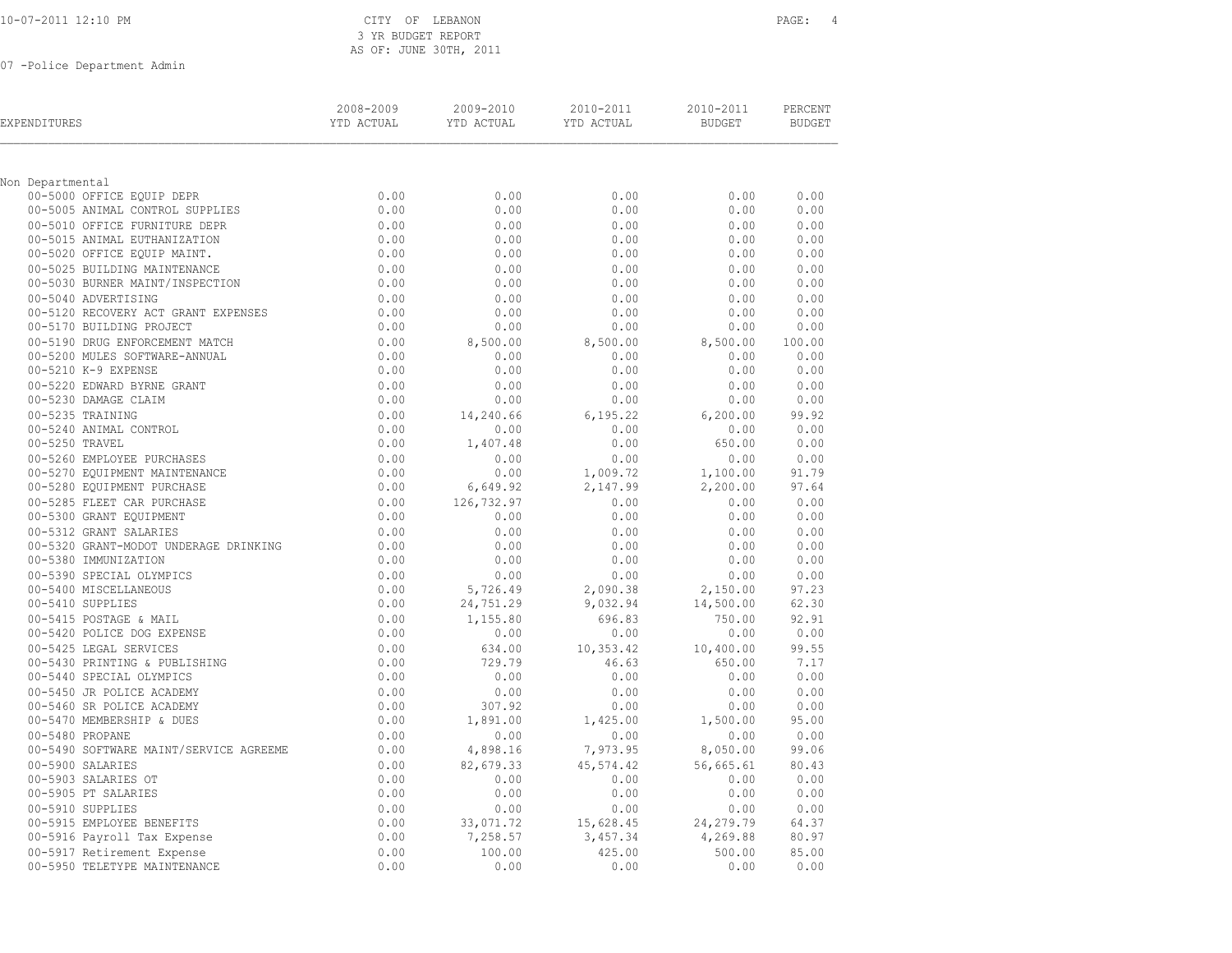| EXPENDITURES                        | 2008-2009 | 2009-2010   | 2010-2011<br>YTD ACTUAL YTD ACTUAL YTD ACTUAL                                                                                                     | 2010-2011<br>BUDGET BUDGET                                                  | PERCENT |  |
|-------------------------------------|-----------|-------------|---------------------------------------------------------------------------------------------------------------------------------------------------|-----------------------------------------------------------------------------|---------|--|
| 00-5960 EDUCATION/TRAINING          |           |             | $\begin{array}{cccccccc} 0.00 & & 2,047.17 & & & 0.00 & & 3,450.00 & & 0.00 \\ 0.00 & & 2,187.46 & & 1,305.42 & & 1,400.00 & & 93.24 \end{array}$ |                                                                             |         |  |
|                                     |           |             |                                                                                                                                                   |                                                                             |         |  |
|                                     |           |             |                                                                                                                                                   |                                                                             |         |  |
|                                     |           |             |                                                                                                                                                   |                                                                             |         |  |
|                                     |           |             |                                                                                                                                                   |                                                                             |         |  |
|                                     |           |             |                                                                                                                                                   |                                                                             |         |  |
|                                     |           |             |                                                                                                                                                   |                                                                             |         |  |
|                                     |           |             |                                                                                                                                                   |                                                                             |         |  |
|                                     |           |             |                                                                                                                                                   |                                                                             |         |  |
|                                     |           |             |                                                                                                                                                   |                                                                             |         |  |
|                                     |           |             |                                                                                                                                                   |                                                                             |         |  |
|                                     |           |             |                                                                                                                                                   |                                                                             |         |  |
|                                     |           |             |                                                                                                                                                   |                                                                             |         |  |
|                                     |           |             |                                                                                                                                                   |                                                                             |         |  |
|                                     |           |             |                                                                                                                                                   |                                                                             |         |  |
|                                     |           |             |                                                                                                                                                   |                                                                             |         |  |
|                                     |           |             |                                                                                                                                                   |                                                                             |         |  |
|                                     |           |             |                                                                                                                                                   |                                                                             |         |  |
|                                     |           |             |                                                                                                                                                   |                                                                             |         |  |
|                                     |           |             |                                                                                                                                                   |                                                                             |         |  |
|                                     |           |             |                                                                                                                                                   |                                                                             |         |  |
|                                     |           |             |                                                                                                                                                   |                                                                             |         |  |
|                                     |           |             |                                                                                                                                                   |                                                                             |         |  |
|                                     |           |             |                                                                                                                                                   |                                                                             |         |  |
|                                     |           |             |                                                                                                                                                   |                                                                             |         |  |
|                                     |           |             |                                                                                                                                                   |                                                                             |         |  |
|                                     |           |             |                                                                                                                                                   |                                                                             |         |  |
|                                     |           |             |                                                                                                                                                   |                                                                             |         |  |
|                                     |           |             |                                                                                                                                                   |                                                                             |         |  |
|                                     |           |             |                                                                                                                                                   |                                                                             |         |  |
|                                     |           |             |                                                                                                                                                   |                                                                             |         |  |
|                                     |           |             |                                                                                                                                                   |                                                                             |         |  |
|                                     |           |             |                                                                                                                                                   |                                                                             |         |  |
|                                     |           |             |                                                                                                                                                   |                                                                             |         |  |
| TOTAL Non Departmental              |           |             |                                                                                                                                                   |                                                                             |         |  |
| Support & Prof Standards            |           |             |                                                                                                                                                   |                                                                             |         |  |
|                                     |           |             |                                                                                                                                                   |                                                                             |         |  |
|                                     |           |             |                                                                                                                                                   |                                                                             |         |  |
|                                     |           |             |                                                                                                                                                   |                                                                             |         |  |
|                                     |           |             |                                                                                                                                                   |                                                                             |         |  |
|                                     |           |             |                                                                                                                                                   |                                                                             |         |  |
|                                     |           |             |                                                                                                                                                   |                                                                             |         |  |
|                                     |           |             |                                                                                                                                                   |                                                                             |         |  |
|                                     |           |             |                                                                                                                                                   |                                                                             |         |  |
|                                     |           |             |                                                                                                                                                   |                                                                             |         |  |
|                                     |           |             |                                                                                                                                                   |                                                                             |         |  |
|                                     |           |             |                                                                                                                                                   | $0.00$ $0.00$ $0.00$ $0.00$<br>$0.00$ $0.00$ $0.00$<br>$0.00$ $0.00$ $0.00$ |         |  |
| 05-5310 RECOVERY ACT GRANT EXPENSES |           |             |                                                                                                                                                   |                                                                             |         |  |
|                                     | 0.00      | 850, 307.73 | 40,897.95                                                                                                                                         | 136, 137.26                                                                 | 30.04   |  |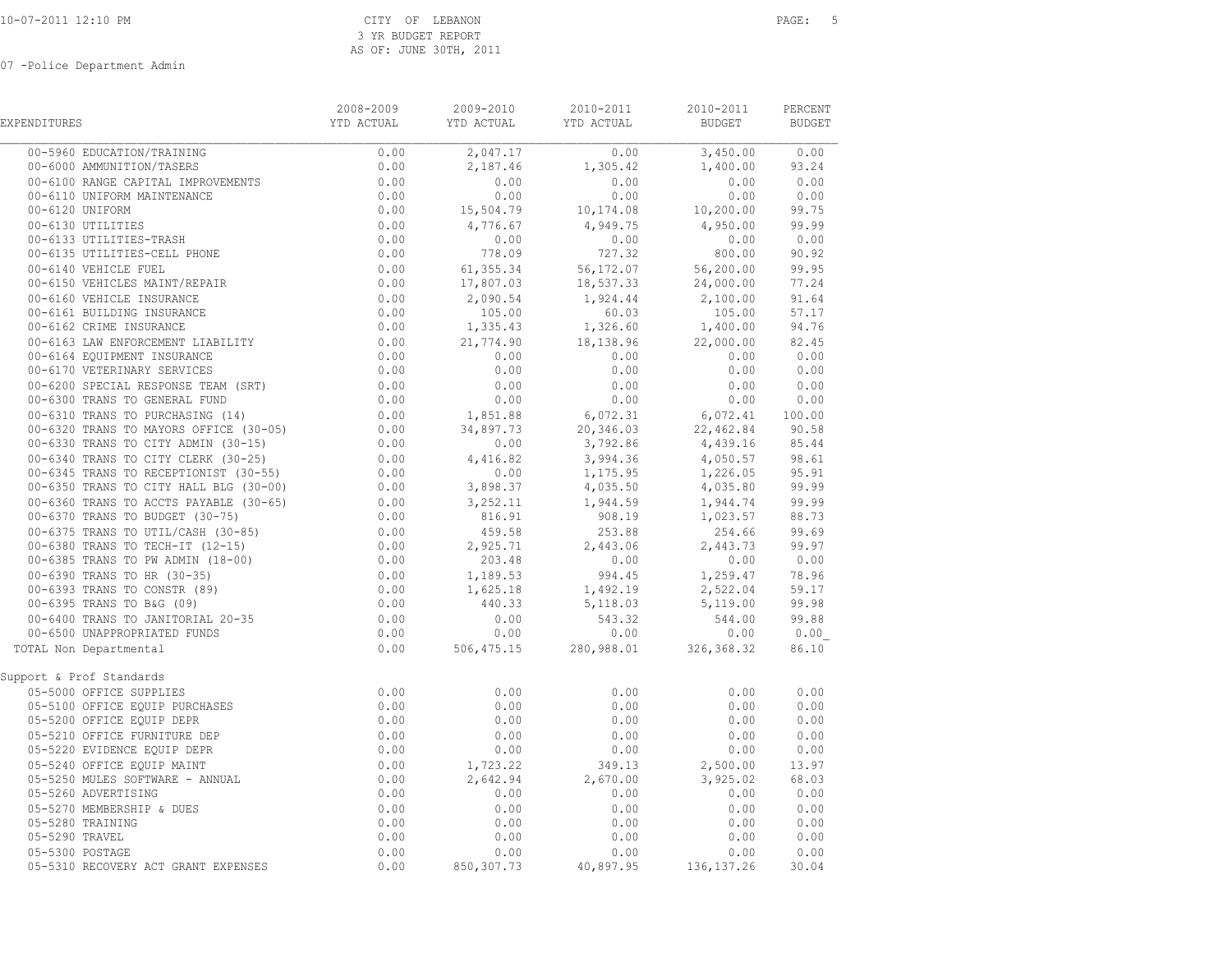| EXPENDITURES                                                                                                                                      | 2008-2009<br>YTD ACTUAL                                                                                                | 2009-2010<br>YTD ACTUAL YTD ACTUAL | 2010-2011                 | 2010-2011<br><b>BUDGET</b> | PERCENT<br><b>BUDGET</b>                                                     |  |
|---------------------------------------------------------------------------------------------------------------------------------------------------|------------------------------------------------------------------------------------------------------------------------|------------------------------------|---------------------------|----------------------------|------------------------------------------------------------------------------|--|
| 05-5312 GRANT SALARIES                                                                                                                            | 0.00                                                                                                                   | 53,687.72                          | 53,970.72 53,992.43 99.96 |                            |                                                                              |  |
| 05-5314 GRANT SALARIES OT                                                                                                                         | 0.00                                                                                                                   | 0.00                               | 0.00                      | 0.00                       | 0.00                                                                         |  |
| 05-5320 UNIFORMS                                                                                                                                  | 0.00                                                                                                                   | 0.00                               | 0.00                      |                            | $0.00$<br>$0.00$<br>$0.00$<br>$0.00$<br>$0.00$<br>$0.00$<br>$0.00$<br>$0.00$ |  |
| 05-5900 SALARIES                                                                                                                                  | 0.00                                                                                                                   | 222, 280.75                        | $170,614.57$ $170,667.98$ |                            |                                                                              |  |
| 05-5903 SALARIES OT                                                                                                                               | 0.00                                                                                                                   | 10,982.70                          | 2,900.86                  | 5,067.73 57.24             |                                                                              |  |
| 05-5905 PT SALARIES                                                                                                                               | 0.00                                                                                                                   | 22, 114.40                         | 6,337.22                  | 8,508.84 74.48             |                                                                              |  |
| 05-5908 PT SALARIES OT                                                                                                                            | 0.00                                                                                                                   | 0.00                               | 0.00                      | 0.00                       | 0.00                                                                         |  |
| 05-5915 EMPLOYEE BENEFITS                                                                                                                         | 0.00                                                                                                                   | 95,074.54                          | 65,678.67                 | 89,517.72                  | 73.37                                                                        |  |
| 05-5916 PAYROLL TAXES                                                                                                                             | 0.00                                                                                                                   | 21,556.17                          |                           |                            |                                                                              |  |
| 05-5917 RETIREMENT                                                                                                                                | 0.00                                                                                                                   | 1,307.53                           | 1,568.51                  | 2,125.00 73.81             |                                                                              |  |
| 05-6135 UTILITIES-CELL PHONE                                                                                                                      | 0.00                                                                                                                   | 771.99                             | 590.14                    | 600.00                     | 98.36                                                                        |  |
| 05-6140 VEHICLE FUEL                                                                                                                              |                                                                                                                        | 0.00                               | 0.00                      | 0.00                       | $0.00$ $0.00$<br>0.00 0.00                                                   |  |
| 05-6145 VEHICLE MAINT/REPAIR                                                                                                                      |                                                                                                                        | 0.00                               | 0.00                      |                            |                                                                              |  |
| 05-6150 VEHICLE INSURANCE                                                                                                                         |                                                                                                                        | 758.10                             | 435.32                    | $800.00$ 54.42             |                                                                              |  |
| 05-6300 TRANS TO CITY HALL BLG (30-00)                                                                                                            |                                                                                                                        | 12,030.73                          | 12,375.57                 | 12,375.77 100.00           |                                                                              |  |
| 05-6310 TRANS TO BUDGET (30-75)                                                                                                                   |                                                                                                                        | 816.91                             | 908.19                    | 1,023.57 88.73             |                                                                              |  |
| 05-6320 TRANS TO HR (30-35)                                                                                                                       |                                                                                                                        | 4,710.91                           | 5,469.49                  | 6,927.06                   | 78.96                                                                        |  |
| 05-6325 TRANS TO CITY CLERK (30-25)                                                                                                               |                                                                                                                        | 0.00                               | 822.59                    | 834.16 98.61               |                                                                              |  |
| 05-6330 TRANS TO TECH-IT (12-15)                                                                                                                  | $\begin{array}{r} 0.00 \\ 0.00 \\ 0.00 \\ 0.00 \\ 0.00 \\ 0.00 \\ 0.00 \\ 0.00 \\ 0.00 \\ 0.00 \\ 0.00 \\ \end{array}$ | 10,256.24                          | 8,550.68                  | 8,551.54 99.99             |                                                                              |  |
| 05-6335 TRANS TO A/P (30-65)                                                                                                                      |                                                                                                                        | 0.00                               | 0.00                      | 1,099.64                   | 0.00                                                                         |  |
| 05-6340 TRANS TOUTIL/CASH COLL (30-85) 0.00                                                                                                       |                                                                                                                        | 0.00                               | 0.00                      |                            | 16.89 0.00                                                                   |  |
| TOTAL Support & Prof Standards<br>:AL Suppose.<br>d Operations<br>10-5000 OFFICE SUPPLIES<br>10-5100 OFFICE EQUIP DEPR<br>^ 5110 OFFICE FURN DEPR | 0.00                                                                                                                   | 1, 311, 022.58 391, 003.66         |                           | 521, 574.60                | 74.97                                                                        |  |
| Field Operations                                                                                                                                  |                                                                                                                        |                                    |                           |                            |                                                                              |  |
|                                                                                                                                                   | 0.00                                                                                                                   | 0.00                               | 0.00                      | 0.00                       | 0.00                                                                         |  |
|                                                                                                                                                   | 0.00                                                                                                                   | 0.00                               | 0.00                      | 0.00                       | 0.00                                                                         |  |
|                                                                                                                                                   | 0.00                                                                                                                   | 0.00                               | 0.00                      | 0.00                       | 0.00                                                                         |  |
|                                                                                                                                                   | 0.00                                                                                                                   | 354.30                             | 386.45                    | 650.00                     | 59.45<br>17.96                                                               |  |
|                                                                                                                                                   | 0.00                                                                                                                   | 2,286.35                           | 1,423.25                  | 7,925.00                   |                                                                              |  |
| 10-5210 K-9 DAX                                                                                                                                   | $0.00$<br>0.00<br>0.00                                                                                                 | 464.13                             | 192.80                    | 650.00                     | 29.66                                                                        |  |
| 10-5220 EDWARD BRYNE GRANT EXP                                                                                                                    |                                                                                                                        | 8,654.22                           | 12,390.84                 | 12,400.00                  | 99.93                                                                        |  |
| 10-5225 LOCAL LAW BLOCK GRANT EXP                                                                                                                 |                                                                                                                        | 4,829.90                           | 4,919.01                  | 5,000.00                   | 98.38                                                                        |  |
| 10-5230 ADVERTISING                                                                                                                               | 0.00                                                                                                                   | 0.00                               | 0.00                      | 0.00                       | 0.00                                                                         |  |
| 10-5240 MEMBERSHIPS & DUES                                                                                                                        | 0.00                                                                                                                   | 0.00                               | 0.00                      | 0.00                       | 0.00                                                                         |  |
| 10-5250 TRAINING                                                                                                                                  | $0.00$ (                                                                                                               | 15.00)                             | 0.00                      | 0.00                       | 0.00                                                                         |  |
| 10-5260 POSTAGE                                                                                                                                   | 0.00                                                                                                                   | 0.00                               | 0.00                      | 0.00                       | 0.00                                                                         |  |
| 10-5270 LEGAL SERVICES                                                                                                                            | 0.00                                                                                                                   | 0.00                               | 0.00                      | 0.00                       | 0.00                                                                         |  |
| 10-5280 UNIFORMS                                                                                                                                  | 0.00                                                                                                                   | 854.64                             | 0.00                      | 0.00                       | 0.00                                                                         |  |
| 10-5300 VEHICLE INSURANCE<br>10-5310 EQUIPMENT INSURANCE                                                                                          | $0.00$<br>0.00<br>0.00<br>0.00                                                                                         | 17,638.70                          | 13,730.02                 | 18,000.00                  | 76.28                                                                        |  |
|                                                                                                                                                   |                                                                                                                        | 399.16                             | 328.26                    | 500.00                     | 65.65                                                                        |  |
| 10-5400 MODOT-DWI-SOBRIETY CHKPT                                                                                                                  |                                                                                                                        | 3,849.75                           | 0.00                      | 0.00                       | 0.00                                                                         |  |
| 10-5405 MODOT-SPEED ENFORCEMENT                                                                                                                   |                                                                                                                        | 0.00                               | 0.00                      | 0.00                       | 0.00                                                                         |  |
| 10-5410 MODOT-DWI-SATURATION PATROLS                                                                                                              | 0.00                                                                                                                   | 10,049.45                          | 0.00                      | 0.00                       | 0.00                                                                         |  |
| 10-5415 MODOT-UNDERAGE DRINKING                                                                                                                   | $0.00$<br>$0.00$                                                                                                       | 1,430.00                           | 0.00                      | 0.00                       | 0.00                                                                         |  |
| 10-5900 SALARIES                                                                                                                                  | 0.00                                                                                                                   | 727,753.66                         | 501, 334.87               | $501, 383.53$ 99.99        |                                                                              |  |
| 10-5903 SALARIES OT                                                                                                                               | 0.00                                                                                                                   | 38,305.59                          | 24,649.15                 | 24,720.00 99.71            |                                                                              |  |
| 10-5905 PT SALARIES                                                                                                                               | 0.00                                                                                                                   | 16,074.15                          | 0.00                      | 19,029.12                  | 0.00                                                                         |  |
| 10-5908 PT SALARIES OT                                                                                                                            | 0.00                                                                                                                   | 0.00                               | 0.00                      | 675.00                     | 0.00                                                                         |  |
| 10-5915 EMPLOYEE BENEFITS                                                                                                                         | 0.00                                                                                                                   | 307,709.64                         | 216, 231.54               | 216,296.20                 | 99.97                                                                        |  |
| 10-5916 PAYROLL TAXES                                                                                                                             | 0.00                                                                                                                   | 56,435.75                          | 37,037.18                 | 37, 131. 21                | 99.75                                                                        |  |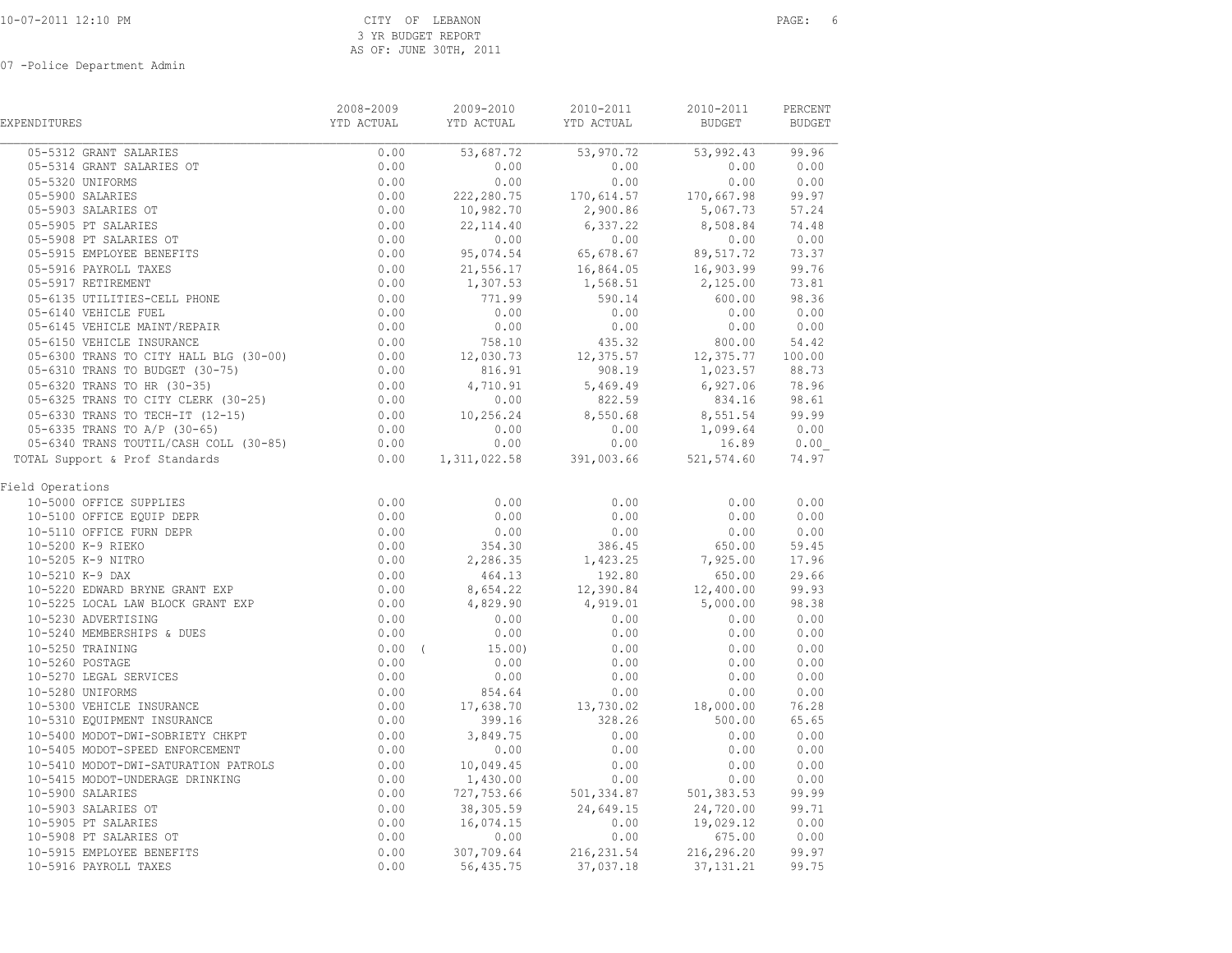|                                                                                                                                                                                                                                                              | 2008-2009                      | 2009-2010                                                                                          | 2010-2011                                                     | 2010-2011                                      | PERCENT   |
|--------------------------------------------------------------------------------------------------------------------------------------------------------------------------------------------------------------------------------------------------------------|--------------------------------|----------------------------------------------------------------------------------------------------|---------------------------------------------------------------|------------------------------------------------|-----------|
| <b>EXPENDITURES</b>                                                                                                                                                                                                                                          | YTD ACTUAL                     | YTD ACTUAL YTD ACTUAL                                                                              |                                                               | <b>BUDGET</b>                                  | BUDGET    |
| 10-5917 RETIREMENT EXPENSE                                                                                                                                                                                                                                   | 0.00                           | 8,912.77                                                                                           | 4,325.00                                                      | $4,675.00$ 92.51                               |           |
| 10-6135 UTILITIES-CELL PHONE                                                                                                                                                                                                                                 | 0.00                           | 0.00                                                                                               | 0.00                                                          | 0.00                                           | 0.00      |
| 10-6140 VEHICLE FUEL                                                                                                                                                                                                                                         | 0.00                           | 0.00                                                                                               | 0.00                                                          | 0.00                                           | 0.00      |
| 10-6145 VEHICLE MAINT/REPAIR                                                                                                                                                                                                                                 | $0.00$<br>$0.00$               | 578.43                                                                                             | 0.00                                                          | 0.00                                           | 0.00      |
| 10-6300 TRANS TO CITY HALL BLG (30-00)                                                                                                                                                                                                                       |                                | 36,092.23                                                                                          | 37, 153.61                                                    | 37,153.76 100.00                               |           |
| 10-6310 TRANS TO GARAGE (11)                                                                                                                                                                                                                                 | $0.00$<br>0.00<br>0.00<br>0.00 |                                                                                                    | 29,360.93 13,981.79 22,638.67 61.76                           |                                                |           |
| 10-6320 TRANS TO BUDGET (30-75)                                                                                                                                                                                                                              |                                |                                                                                                    | $816.91$ $908.19$ $1,023.57$<br>11,580.31 11,436.15 14,483.86 |                                                | 88.73     |
| 10-6330 TRANS TO HR (30-35)                                                                                                                                                                                                                                  |                                |                                                                                                    |                                                               |                                                | 78.96     |
| 10-6335 TRANS TO AP (30-65)<br>10-6340 TRANS TO TECH-IT (12-15)                                                                                                                                                                                              |                                | $0.00$ $0.00$ $0.00$ $0.00$ $178.08$ $0.00$<br>$0.00$ $32,280.34$ $26,873.57$ $26,873.99$ $100.00$ |                                                               |                                                |           |
|                                                                                                                                                                                                                                                              |                                |                                                                                                    |                                                               |                                                |           |
| 10-6345 TRANS TO CITY CLERK $(30-25)$ 0.00                                                                                                                                                                                                                   |                                | 0.00                                                                                               | 822.59                                                        | 834.16 98.61                                   |           |
| 10-6350 TRANS TO UTIL/CASH COLL (30-85                                                                                                                                                                                                                       |                                |                                                                                                    |                                                               |                                                | 0.00      |
| TOTAL Field Operations                                                                                                                                                                                                                                       |                                | $0.00$ $0.00$ $0.00$ $0.00$ $233.90$<br>$0.00$ $1,316,696.31$ $908,124.27$ $952,455.05$            |                                                               |                                                | 95.35     |
| Investigations                                                                                                                                                                                                                                               |                                |                                                                                                    |                                                               |                                                |           |
| 15-5000 OFFICE SUPPLIES<br>15-5100 OFFICE EQUIP DEPR<br>15-5110 OFFICE FURNITURE DEPR                                                                                                                                                                        | 0.00                           | 0.00                                                                                               | 0.00                                                          | 0.00                                           | 0.00      |
|                                                                                                                                                                                                                                                              | 0.00                           | 0.00                                                                                               | 0.00                                                          | 0.00                                           | 0.00      |
|                                                                                                                                                                                                                                                              | 0.00                           | 0.00                                                                                               | 0.00                                                          | 0.00                                           | 0.00      |
|                                                                                                                                                                                                                                                              | 0.00                           | 0.00                                                                                               | 0.00                                                          | 0.00                                           | 0.00      |
|                                                                                                                                                                                                                                                              | 0.00                           | 0.00                                                                                               | 0.00                                                          | 0.00                                           | 0.00      |
|                                                                                                                                                                                                                                                              | 0.00                           | 0.00                                                                                               | 0.00                                                          | 0.00                                           | 0.00      |
| 15-5110 OFFICE FURNITURE DEPR<br>15-5230 ADVERTISING<br>15-5240 MEMBERSHIPS & DUES<br>15-5245 TRAVEL<br>15-5250 TRAINING<br>15-5260 POSTAGE<br>15-5270 LEGAL SERVICES<br>15-5280 UNIFORMS<br>15-5280 UNIFORMS<br>15-5300 VEHICLE INSURANCE<br>15-5903 SALARI | 0.00                           | 0.00                                                                                               | 0.00                                                          | 0.00                                           | 0.00      |
|                                                                                                                                                                                                                                                              | 0.00                           | 0.00                                                                                               | 0.00                                                          | 0.00                                           | 0.00      |
|                                                                                                                                                                                                                                                              | 0.00                           | 0.00                                                                                               | 0.00                                                          | 0.00                                           | 0.00      |
|                                                                                                                                                                                                                                                              | 0.00                           | 77.96                                                                                              | 0.00                                                          | 0.00                                           | 0.00      |
|                                                                                                                                                                                                                                                              | 0.00                           |                                                                                                    | $1,631.70$ $1,734.39$ $1,749.99$                              |                                                | 99.11     |
|                                                                                                                                                                                                                                                              | 0.00                           | 91,995.11                                                                                          | 64,935.62                                                     | 64,998.31                                      | 99.90     |
|                                                                                                                                                                                                                                                              | 0.00                           | 2,320.15                                                                                           | 1,780.36 3,900.00                                             |                                                | 45.65     |
|                                                                                                                                                                                                                                                              | 0.00                           | 0.00                                                                                               | 0.00                                                          | 0.00                                           | 0.00      |
|                                                                                                                                                                                                                                                              | 0.00                           | 0.00                                                                                               | 0.00                                                          | 0.00                                           | 0.00      |
|                                                                                                                                                                                                                                                              | 0.00                           | 37,726.10 22,365.94 27,556.51<br>6,799.52 4,812.06 4,846.15                                        |                                                               |                                                | 81.16     |
|                                                                                                                                                                                                                                                              | 0.00                           |                                                                                                    |                                                               |                                                | 99.30     |
|                                                                                                                                                                                                                                                              | 0.00                           | 425.00                                                                                             | 425.00                                                        | 850.00                                         | 50.00     |
| 15-6135 UTILITIES-CELL PHONE                                                                                                                                                                                                                                 | 0.00                           | 0.00                                                                                               | 0.00                                                          | 0.00                                           | 0.00      |
| 15-6140 VEHICLE FUEL                                                                                                                                                                                                                                         | 0.00                           | 0.00                                                                                               | 0.00                                                          | 0.00                                           | 0.00      |
| 15-6145 VEHICLE MAINT/REPAIR                                                                                                                                                                                                                                 | $0.00$<br>$0.00$               | 0.00                                                                                               | 0.00                                                          | 0.00                                           | 0.00      |
| 15-6300 TRANS TO CITY HALL BLG (30-00)                                                                                                                                                                                                                       |                                | 4,518.00                                                                                           | 4,681.19                                                      | 4,681.32                                       | 100.00    |
| 15-6320 TRANS TO BUDGET (30-75)<br>15-6320 TRANS TO BUDGLE (3)<br>15-6330 TRANS TO HR (30-35)                                                                                                                                                                | 0.00                           | 816.91                                                                                             |                                                               | 908.19 1,023.57 88.73                          |           |
|                                                                                                                                                                                                                                                              | 0.00<br>$0.00$<br>$0.00$       | 1,455.94                                                                                           | $1,491.67$<br>0.00                                            | 1,889.20                                       | 78.96     |
|                                                                                                                                                                                                                                                              |                                | 0.00                                                                                               |                                                               | 13.36                                          | 0.00      |
| 15-6340 TRANS TO TECH-IT (12-15)<br>15-6345 TRANS TO CITY CLERK 30-25                                                                                                                                                                                        | $0.00$<br>$0.00$               | 4,388.57                                                                                           |                                                               | 3,664.58 3,665.09 99.99<br>822.59 834.16 98.61 |           |
|                                                                                                                                                                                                                                                              |                                | 0.00                                                                                               |                                                               |                                                |           |
| 15-6350 TRANS TO UTIL/CASH COLL 30-85                                                                                                                                                                                                                        | 0.00                           | 0.00                                                                                               | 0.00                                                          |                                                | 0.00 0.00 |
| TOTAL Investigations                                                                                                                                                                                                                                         | 0.00                           | 152,154.96                                                                                         | 107,621.59 116,007.66                                         |                                                | 92.77     |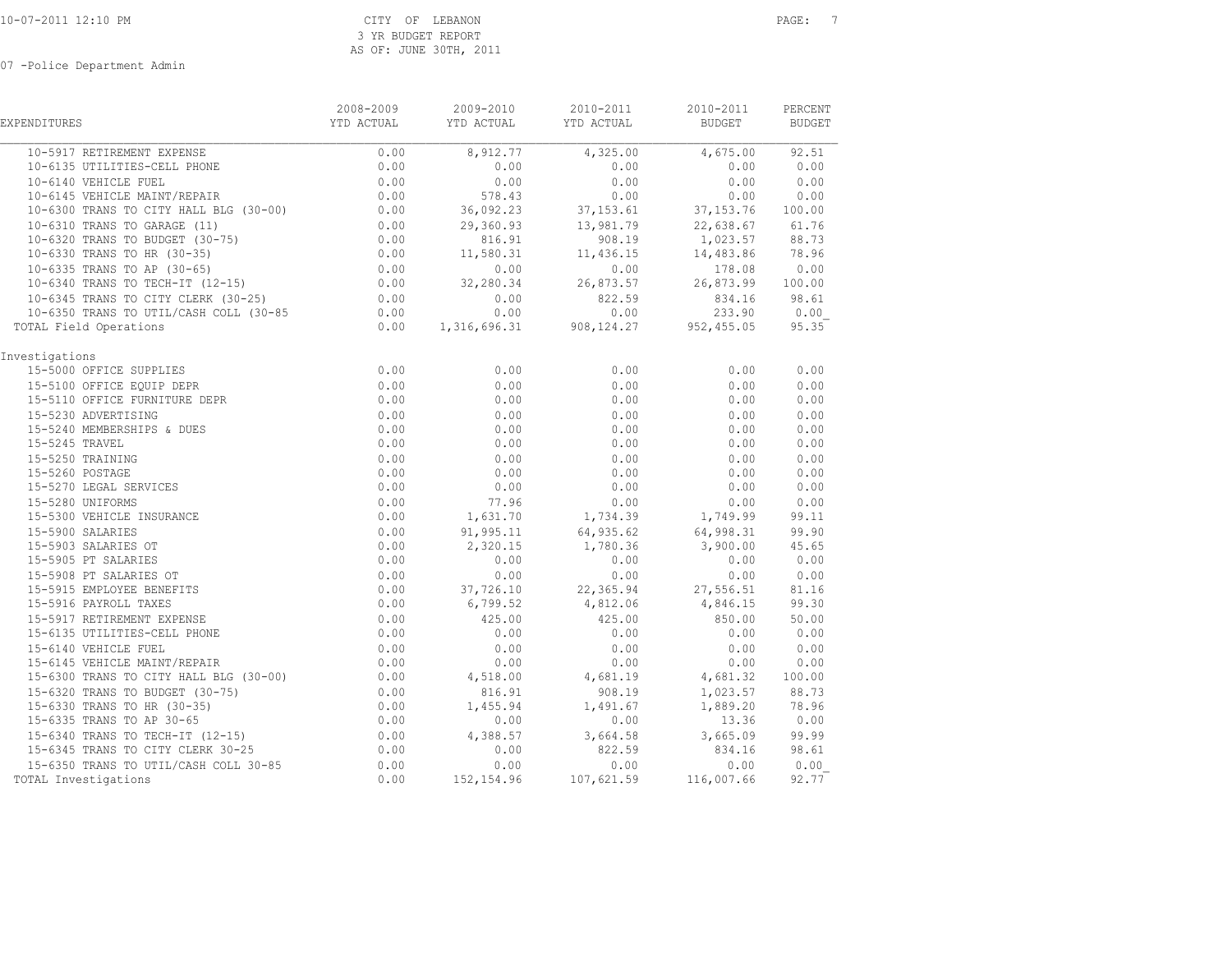| 10-07-2011 12:10 PM |  |  |
|---------------------|--|--|
|---------------------|--|--|

### CITY OF LEBANON PAGE: 8 3 YR BUDGET REPORT AS OF: JUNE 30TH, 2011

07 -Police Department Admin

| EXPENDITURES                           | 2008-2009<br>YTD ACTUAL | 2009-2010<br>YTD ACTUAL | 2010-2011<br>YTD ACTUAL                | 2010-2011<br>BUDGET | PERCENT<br>BUDGET |
|----------------------------------------|-------------------------|-------------------------|----------------------------------------|---------------------|-------------------|
| Animal Control                         |                         |                         |                                        |                     |                   |
| 20-5000 SUPPLIES                       | 0.00                    | 3,383.84                | 2,102.51                               | 2,200.00            | 95.57             |
| 20-5100 OFFICE EQUIP DEPR              | 0.00                    | 0.00                    | 0.00                                   | 0.00                | 0.00              |
| 20-5110 OFFICE FURNITURE DEPR          | 0.00                    | 0.00                    | 0.00                                   | 0.00                | 0.00              |
| 20-5180 BUILDING MAINT                 | 0.00                    | 0.00                    | 632.00                                 | 700.00              | 90.29             |
| 20-5200 ANIMAL EUTHANIZATION           | 0.00                    | 3,671.55                | 948.23                                 | 3,000.00            | 31.61             |
| 20-5210 BURNER MAINT/INSPECTION        | 0.00                    | 426.71                  | 40.00                                  | 150.00              | 26.67             |
| 20-5230 ADVERTISING                    | 0.00                    | 0.00                    | 0.00                                   | 0.00                | 0.00              |
| 20-5240 MEMBERSHIPS & DUES             | 0.00                    | 0.00                    | 0.00                                   | 0.00                | 0.00              |
| 20-5245 TRAVEL                         | 0.00                    | 0.00                    | 0.00                                   | 0.00                | 0.00              |
| 20-5250 TRAINING                       | 0.00                    | 0.00                    | 0.00                                   | 0.00                | 0.00              |
| 20-5260 POSTAGE                        | 0.00                    | 0.00                    | 0.00                                   | 0.00                | 0.00              |
| 20-5270 LEGAL SERVICES                 | 0.00                    | 0.00                    | 0.00                                   | 0.00                | 0.00              |
| 20-5280 UNIFORMS                       | 0.00                    | 0.00                    | 0.00                                   | 0.00                | 0.00              |
| 20-5300 VEHICLE INSURANCE              | 0.00                    | 707.70                  | 566.16                                 | 750.00              | 75.49             |
| 20-5310 BUILDING INSURANCE             | 0.00                    | 79.00                   | 106.83                                 | 200.00              | 53.42             |
| 20-5900 SALARIES                       | 0.00                    | 90,078.46               | 62,247.04                              | 62,294.87           | 99.92             |
| 20-5903 SALARIES OT                    | 0.00                    | 1,253.07                | 1,315.08                               | 1,350.00            | 97.41             |
| 20-5915 EMPLOYEE BENEFITS              | 0.00                    | 36,532.61               | 19,884.78                              | 25, 314.77          | 78.55             |
| 20-5916 PAYROLL TAXES                  | 0.00                    | 6,138.48                | $4,259.48$ $4,451.90$                  |                     | 95.68             |
| 20-5917 RETIREMENT EXPENSE             | 0.00                    | 1,300.00                |                                        | 850.00 1,275.00     | 66.67             |
| 20-6130 UTILITIES-ELEC, WTR, SWR, PROP | 0.00                    | 15,295.75               | 8,751.53                               | 14,000.00           | 62.51             |
| 20-6135 UTILITIES-TRASH                | 0.00                    | 520.56                  | 366.72                                 | 500.00              | 73.34             |
| 20-6140 VEHICLE FUEL                   | 0.00                    | 0.00                    | 0.00                                   | 0.00                | 0.00              |
| 20-6145 VEHICLE MAINT/REPAIR           | 0.00                    | 0.00                    | 0.00                                   | 0.00                | 0.00              |
| 20-6300 TRANS TO CITY HALL BLG (30-00) | 0.00                    | 4,518.00                | 4,681.19                               | 4,681.32            | 100.00            |
| 20-6305 TRANS TO B&G (09-00)           | 0.00                    | 470.14                  | 788.60                                 | 789.00              | 99.95             |
| 20-6310 TRANS TO UTIL/CASH COL (30-85) | 0.00                    | 0.00                    | 23.05                                  | 155.84              | 14.79             |
| 20-6320 TRANS TO BUDGET (30-75)        | 0.00                    | 816.91                  | 908.19                                 | 1,023.57            | 88.73             |
| 20-6330 TRANS TO HR (30-35)            | 0.00                    | 1,455.94                | 1,491.67                               | 1,889.20            | 78.96             |
| 20-6335 TRANS TO AP 30-65              | 0.00                    | 0.00                    | 0.00                                   | 35.62               | 0.00              |
| 20-6340 TRANS TO TECH-IT (12-15)       | 0.00                    | 2,925.71                | 2,443.06                               | 2,443.73            | 99.97             |
| 20-6345 TRANS TO CITY CLERK 30-25      | 0.00                    | 0.00                    | 822.59                                 | 834.16              | 98.61             |
| TOTAL Animal Control                   | 0.00                    |                         | 169,574.43 113,228.71 128,038.98       |                     | 88.43             |
| TOTAL EXPENDITURES                     | 0.00                    |                         | 3,455,923.43 1,800,966.24 2,044,444.61 |                     | 88.09             |

\*\*\* END OF REPORT \*\*\*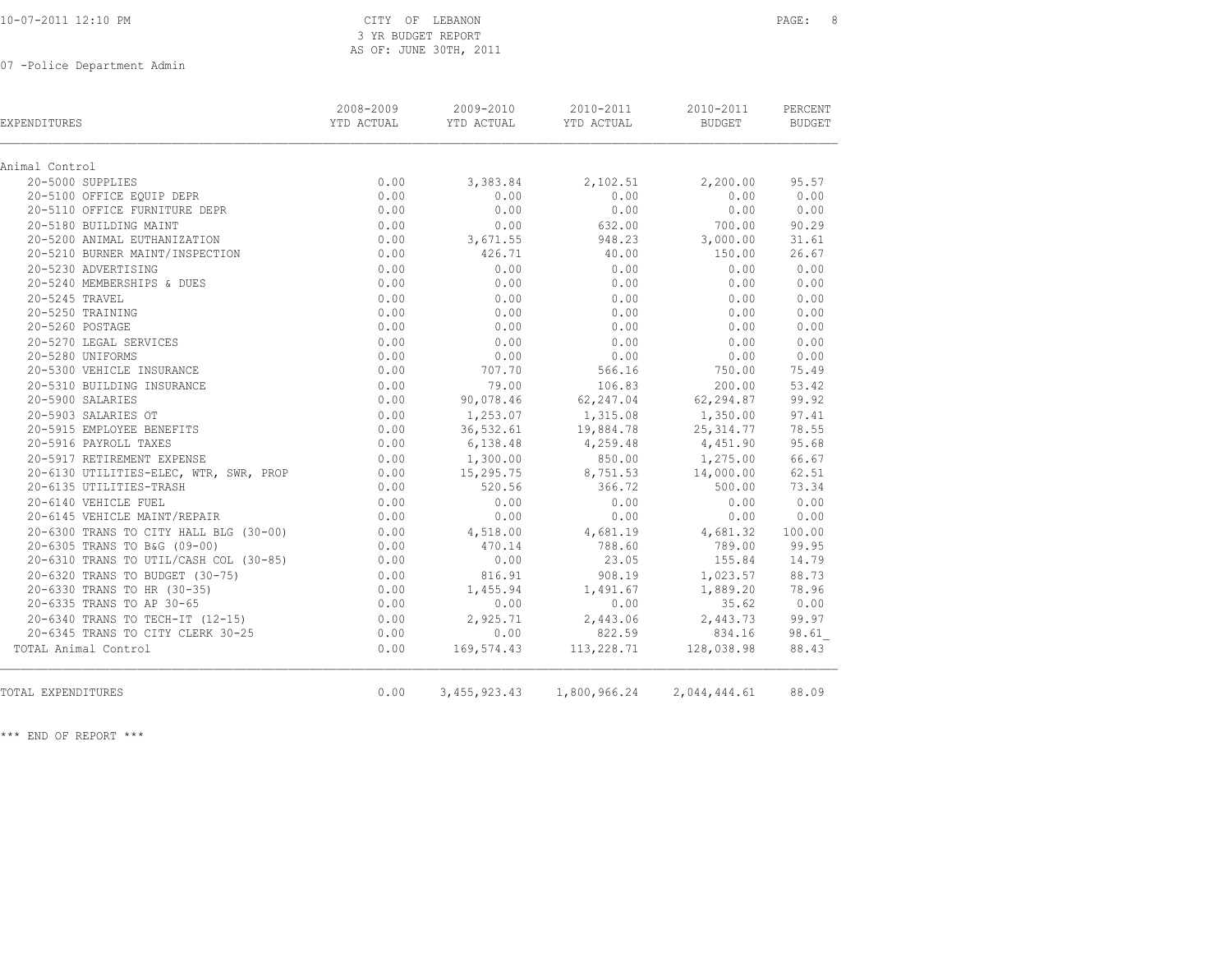3 YR BUDGET REPORT AS OF: JUNE 30TH, 2011

08 -Street Department FINANCIAL SUMMARY

|                                   | 2008-2009<br>YTD ACTUAL         | 2009-2010<br>YTD ACTUAL         | 2010-2011<br>YTD ACTUAL         | 2010-2011<br><b>BUDGET</b>      | PERCENT<br><b>BUDGET</b> |
|-----------------------------------|---------------------------------|---------------------------------|---------------------------------|---------------------------------|--------------------------|
| REVENUE SUMMARY                   |                                 |                                 |                                 |                                 |                          |
| Non Departmental                  | 4,569,543.71                    | 1,881,673.40                    | 1,240,191.94                    | 2,488,818.32                    | 49.83                    |
| TOTAL REVENUES                    | 4,569,543.71<br>=============== | 1,881,673.40<br>=============== | 1,240,191.94<br>=============== | 2,488,818.32<br>=============== | 49.83                    |
| EXPENDITURE SUMMARY               |                                 |                                 |                                 |                                 |                          |
| Non Departmental                  | 3,395,769.10                    | 2,174,744.08                    | 1,676,771.58                    | 2,620,340.32                    | 63.99                    |
| TOTAL EXPENDITURES                | 3,395,769.10                    | 2,174,744.08                    | 1,676,771.58                    | 2,620,340.32                    | 63.99                    |
|                                   |                                 |                                 |                                 |                                 |                          |
| REVENUE OVER/(UNDER) EXPENDITURES | 1, 173, 774.61 (                |                                 | 293,070.68) (436,579.64) (      | 131,522.00)<br>---------------- | 331.94<br>========       |
|                                   |                                 |                                 |                                 |                                 |                          |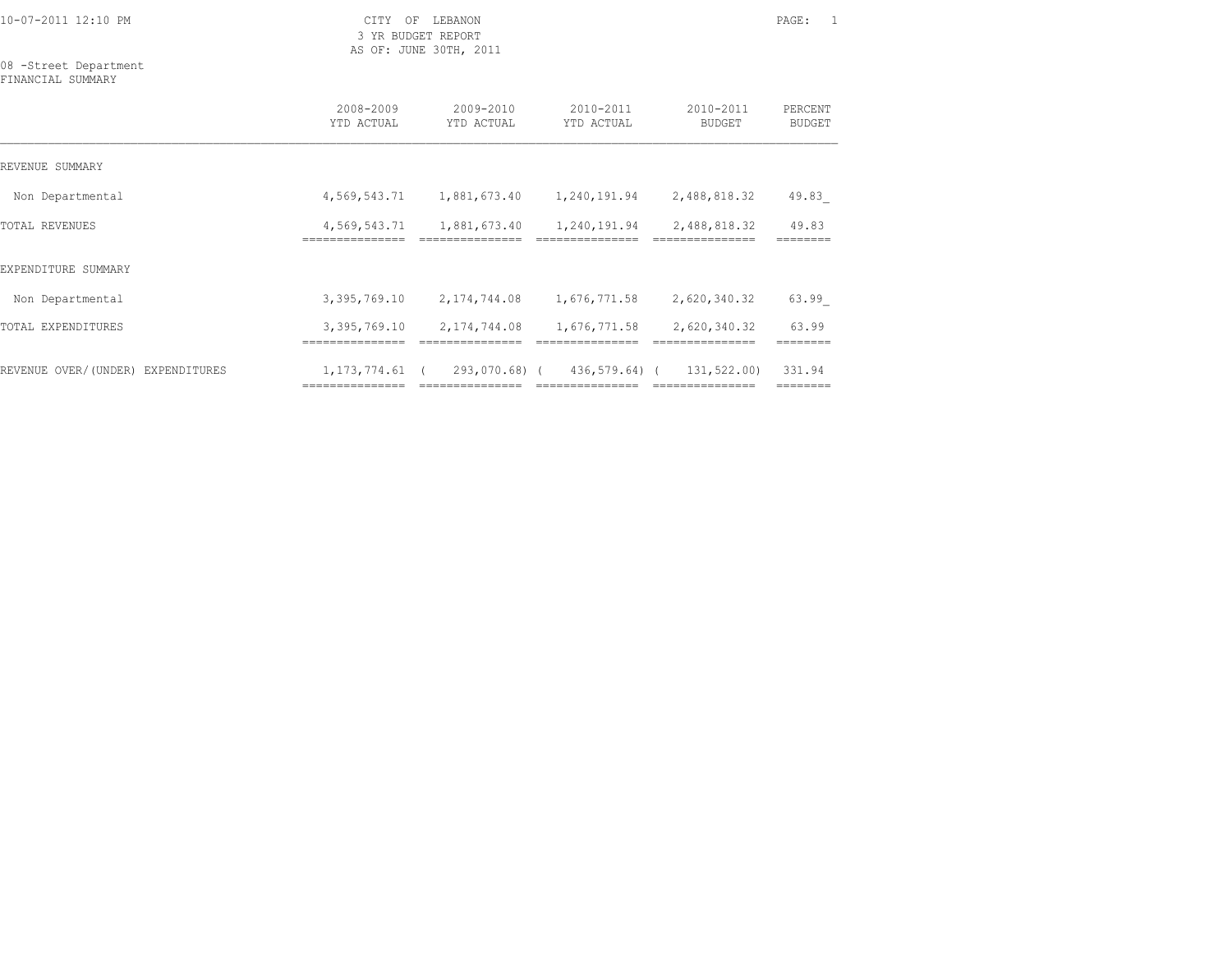|  |  |  |  |  |  | 10-07-2011 12:10 PM |
|--|--|--|--|--|--|---------------------|
|  |  |  |  |  |  |                     |

CITY OF LEBANON **PAGE:** 2 3 YR BUDGET REPORT AS OF: JUNE 30TH, 2011

08 -Street Department

| REVENUES                              | 2008-2009<br>YTD ACTUAL | 2009-2010<br>YTD ACTUAL | 2010-2011<br>YTD ACTUAL | 2010-2011<br><b>BUDGET</b> | PERCENT<br><b>BUDGET</b> |
|---------------------------------------|-------------------------|-------------------------|-------------------------|----------------------------|--------------------------|
|                                       |                         |                         |                         |                            |                          |
| Non Departmental                      |                         |                         |                         |                            |                          |
| 00-4000 fund balance 11/01            | 0.00                    | 0.00                    | 0.00                    | 862, 318.32                | 0.00                     |
| 00-4200 GRANT REVENUE                 | 0.00                    | 55, 321.45              | 0.00                    | 450,000.00                 | 0.00                     |
| 00-4300 GAS TAX REVENUE               | 0.00                    | 0.00                    | 0.00                    | 0.00                       | 0.00                     |
| 00-4500 MOTOR VEHICLE TAX             | 164, 115. 16            | 0.00                    | 0.00                    | 0.00                       | 0.00                     |
| 00-4550 NON CLASSIFIED REVENUE        | 41,836.40)              | 115.36                  | 9.75                    | 0.00                       | 0.00                     |
| 00-4600 SALE OF EOUIPMENT             | 0.00                    | 0.00                    | 0.00                    | 0.00                       | 0.00                     |
| 00-4700 STORM WATER RETENTION         | 0.00                    | 0.00                    | 0.00                    | 0.00                       | 0.00                     |
| 00-4750 STUMP REMOVAL                 | 0.00                    | 0.00                    | 0.00                    | 0.00                       | 0.00                     |
| 00-4800 TRANSPORTATION TAX            | 1,455,139.91            | 1,476,236.59            | 955,149.87              | 942,000.00                 | 101.40                   |
| 00-4850 BOND PROCEEDS                 | 0.00                    | 0.00                    | 0.00                    | 0.00                       | 0.00                     |
| 00-4870 TRANS FROM GENERAL FUND (01)  | 350,000.04              | 350,000.00              | 234,500.00              | 234,500.00                 | 100.00                   |
| 00-4875 TRANS FROM ST MAINT (10)      | 0.00                    | 0.00                    | 50, 532.32              | 0.00                       | 0.00                     |
| 00-4900 TRANSFER FROM SUBDIVSION (50) | 0.00                    | 0.00                    | 0.00                    | 0.00                       | 0.00                     |
| 00-4905 TRANSFER FROM ECON DEV (45)   | 0.00                    | 0.00                    | 0.00                    | 0.00                       | 0.00                     |
| 00-4910 TRASFER FROM ELEC RES (82)    | 0.00                    | 0.00                    | 0.00                    | 0.00                       | 0.00                     |
| 00-4920 TRANS FROM CAP IMPROV (21)    | 142,125.00              | 0.00                    | 0.00                    | 0.00                       | 0.00                     |
| 00-4930 TRANS FROM CAP PROJECTS (22)  | 2,500,000.00            | 0.00                    | 0.00                    | 0.00                       | 0.00                     |
| 00-4998 Discounts Earned              | 0.00                    | 0.00                    | 0.00                    | 0.00                       | 0.00                     |
| TOTAL Non Departmental                | 4,569,543.71            | 1,881,673.40            | 1,240,191.94            | 2,488,818.32               | 49.83                    |
| TOTAL REVENUES                        |                         |                         |                         | 2,488,818.32               | 49.83                    |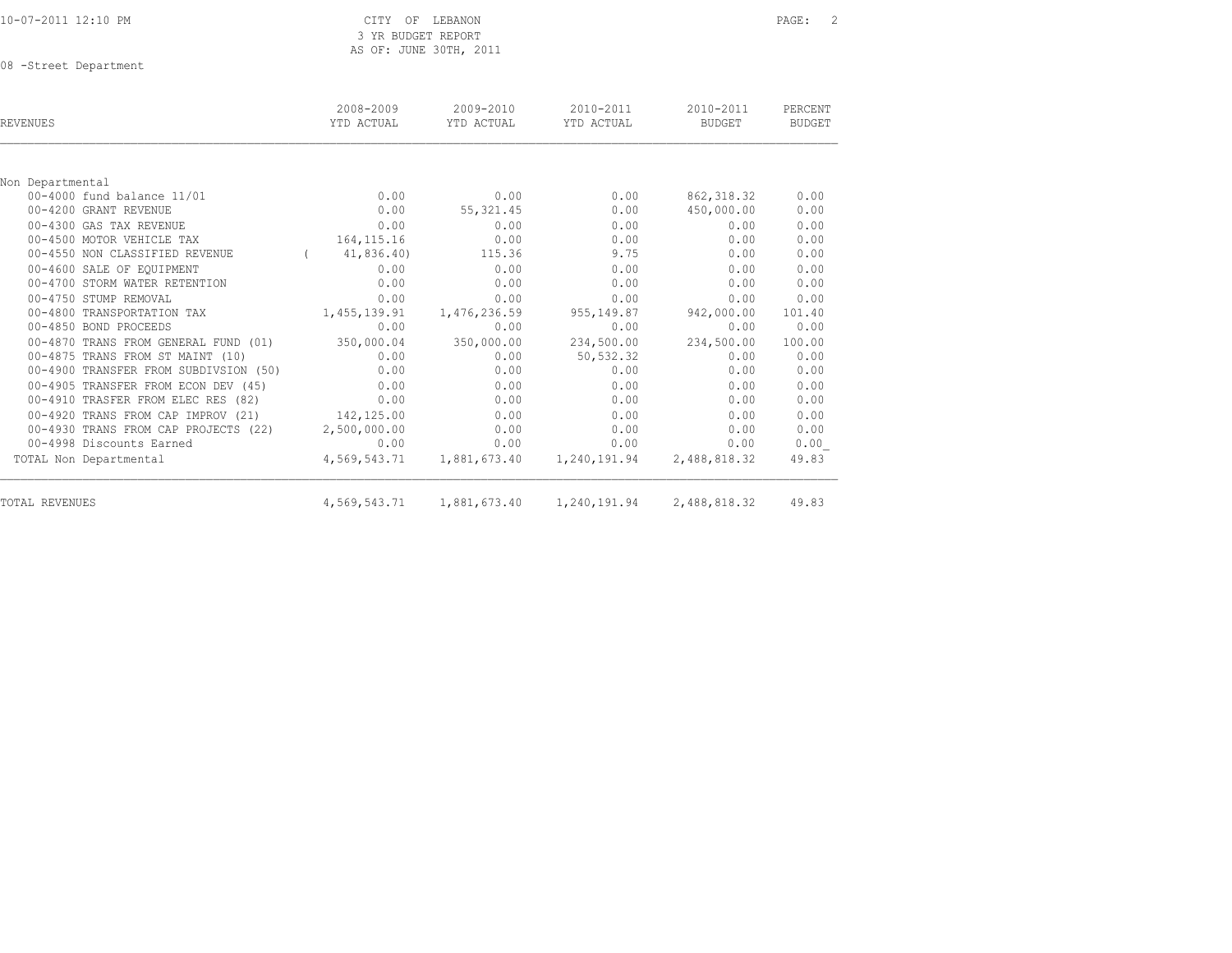### CITY OF LEBANON **PAGE:** 3 3 YR BUDGET REPORT AS OF: JUNE 30TH, 2011

08 -Street Department

| EXPENDITURES                                                                                                               | 2008-2009<br>YTD ACTUAL | 2009-2010<br>YTD ACTUAL | 2010-2011<br>YTD ACTUAL | 2010-2011<br><b>BUDGET</b> | PERCENT<br><b>BUDGET</b> |
|----------------------------------------------------------------------------------------------------------------------------|-------------------------|-------------------------|-------------------------|----------------------------|--------------------------|
| Non Departmental                                                                                                           |                         |                         |                         |                            |                          |
| 00-5010 AIR CURTAIN DISPOSAL                                                                                               | 0.00                    | 0.00                    | 0.00                    | 0.00                       | 0.00                     |
| 00-5020 ASPHALT                                                                                                            | 841,920.12              | 304,202.68              | 126,724.90              | 275,000.00                 | 46.08                    |
| 00-5030 ATCHLEY PARK PROJECT                                                                                               | 0.00                    | 0.00                    | 0.00                    | 0.00                       | 0.00                     |
| 00-5040 STREET BASE ROCK                                                                                                   | 177, 272.43             | 62,922.73               | 47, 474.79              | 54,000.00                  | 87.92                    |
| 00-5050 BUILDING MAINTENANCE                                                                                               | 0.00                    | 0.00                    | 0.00                    | 0.00                       | 0.00                     |
| 00-5060 CAR WASH                                                                                                           | 0.00                    | 0.00                    | 0.00                    | 0.00                       | 0.00                     |
| 00-5070 CONTRACT PROJECTS                                                                                                  | 167,386.36              | 522.00                  | 0.00                    | 0.00                       | 0.00                     |
| 00-5080 DAMAGE CLAIM                                                                                                       | 633.46                  | 0.00                    | 0.00                    | 0.00                       | 0.00                     |
| 00-5090 STREET CONCRETE                                                                                                    | 301, 248.69             | 268,404.40              | 145,177.66              | 145,200.00                 | 99.98                    |
| 00-5095 EASEMENTS                                                                                                          | 136,126.70              | 0.00                    | 0.00                    | 0.00                       | 0.00                     |
| 00-5100 CONTRACT ENGINEERING                                                                                               | 78,090.57               | 22,189.62               | 14,082.69               | 14,100.00                  | 99.88                    |
| 00-5270 EQUIPMENT MAINTENANCE                                                                                              | 0.00                    | 0.00                    | 0.00                    | 0.00                       | 0.00                     |
| 00-5275 SHOP EQUIPMENT                                                                                                     | 0.00                    | 0.00                    | 0.00                    | 0.00                       | 0.00                     |
| 00-5280 EQUIPMENT PURCHASE                                                                                                 | 746.82                  | 0.00                    | 0.00                    | 0.00                       | 0.00                     |
| 00-5285 INSURANCE CLAIM                                                                                                    | 0.00                    | 0.00                    | 0.00                    | 0.00                       | 0.00                     |
| 00-5290 STREET MAINTENANCE MATERIALS                                                                                       | 72.50                   | 374.04                  | 0.00                    | 0.00                       | 0.00                     |
| 00-5295 STREET OVERLAY                                                                                                     | 0.00                    | 0.00                    | 0.00                    | 0.00                       | 0.00                     |
| 00-5300 LAND AQUISITION                                                                                                    | 0.00                    | 54,092.27               | 24,697.12               | 24,700.00                  | 99.99                    |
| 00-5400 MISCELLANEOUS                                                                                                      | 5,791.47                | 1,368.48                | 541.00                  | 3,000.00                   | 18.03                    |
| 00-5410 DEBT SERVICE PAYMENT                                                                                               | 0.00                    | 0.00                    | 0.00                    | 0.00                       | 0.00                     |
| 00-5900 SALARIES<br>00-5905 PT SALARIES<br>00-5910 PROJECT LABOR<br>00-5915 EMPLOYEE BENEFITS<br>00-5915 EMPLOYEE BENEFITS | 0.00                    | 0.00                    | 0.00                    | 0.00                       | 0.00                     |
|                                                                                                                            | 0.00                    | 0.00                    | 0.00                    | 0.00                       | 0.00                     |
|                                                                                                                            | 0.00                    | 0.00                    | 0.00                    | 0.00                       | 0.00                     |
|                                                                                                                            | 0.00                    | 0.00                    | 0.00                    | 0.00                       | 0.00                     |
|                                                                                                                            | 0.00                    | 0.00                    | 0.00                    | 0.00                       | 0.00                     |
| 00-5917 RETIREMENT EXPENSE                                                                                                 | 0.00                    | 0.00                    | 0.00                    | 0.00                       | 0.00                     |
| 00-5920 STREET PROGRAM MISC                                                                                                | 156,823.35              | 48,469.26               | 55, 104.72              | 55,200.00                  | 99.83                    |
| 00-5925 SIGNS & PAINT                                                                                                      | 0.00                    | 1,500.49                | 769.40                  | 2,500.00                   | 30.78                    |
| 00-5930 STORM WTR IMPROVEMENTS                                                                                             | 125,759.64              | 5,947.62                | 0.00                    | 0.00                       | 0.00                     |
| 00-5935 STORM WATER MATERIAL                                                                                               | 0.00                    | 58,886.43               | 81,521.97               | 81,600.00                  | 99.90                    |
| 00-5940 STORM WATER EXPENSE<br>00-5945 STREET PROJECT EXPENSE<br>00-5945 STREET PROJECT EXPENSE                            | 0.00                    | 25,664.30               | 325.24                  | 18,000.00                  | 1.81                     |
|                                                                                                                            | 0.00<br>1,435.50        | 106,239.64              | 68,910.56<br>0.00       | 70,000.00                  | 98.44<br>0.00            |
| 00-6000 SUBDIVISION OCCUPANCY                                                                                              | 9.08                    | 0.00<br>0.00            | 0.00                    | 0.00<br>0.00               | 0.00                     |
| 00-6020 SUPPLIES                                                                                                           | 0.00                    | 0.00                    | 0.00                    | 0.00                       | 0.00                     |
| 00-6060 TOOLS                                                                                                              | 387.01                  | 0.00                    | 0.00                    | 0.00                       | 0.00                     |
| 00-6110 UNIFORM MAINTENANCE                                                                                                | 0.00                    | 0.00                    | 0.00                    | 0.00                       | 0.00                     |
| 00-6130 UTILITIES                                                                                                          | 916.68                  | 0.00                    | 0.00                    | 0.00                       | 0.00                     |
| 00-6140 VEHICLE FUEL                                                                                                       | 0.00                    | 0.00                    | 0.00                    | 0.00                       | 0.00                     |
| 00-6180 WINTER MATERIALS                                                                                                   | 0.00                    | 0.00                    | 0.00                    | 0.00                       | 0.00                     |
| 00-6185 TRANS TO CITY HALL (30-00)                                                                                         | 251,000.04              | $0.00$ (                | 12,969.88)              | 0.00                       | 0.00                     |
| 00-6190 TRANS TO BLD & GROUNDS                                                                                             | 0.00                    | $0.00$ (                | 9,323.10                | 0.00                       | 0.00                     |
| 00-6195 TRANS TO CONST (89)                                                                                                | 597,341.98              | 491,039.75              | 386,809.62              | 402,000.00                 | 96.22                    |
| 00-6200 TRANS TO SUBDIVISIONS (50)                                                                                         | 0.00                    | 0.00                    | 0.00                    | 0.00                       | 0.00                     |
| 00-6205 TRANS TO PUBLIC WRKS (93)                                                                                          | 0.00                    | $0.00$ (                | 3,534.48                | 0.00                       | 0.00                     |
| 00-6210 TRANS TO ELEC RES (82)                                                                                             | 450,000.00              | 235,000.00              | 395,000.00              | 395,000.00                 | 100.00                   |
| 00-6215 TRANS TO CAPITAL PROJ (22)                                                                                         | 102,806.70              | 368,380.00              | 0.00                    | 0.00                       | 0.00                     |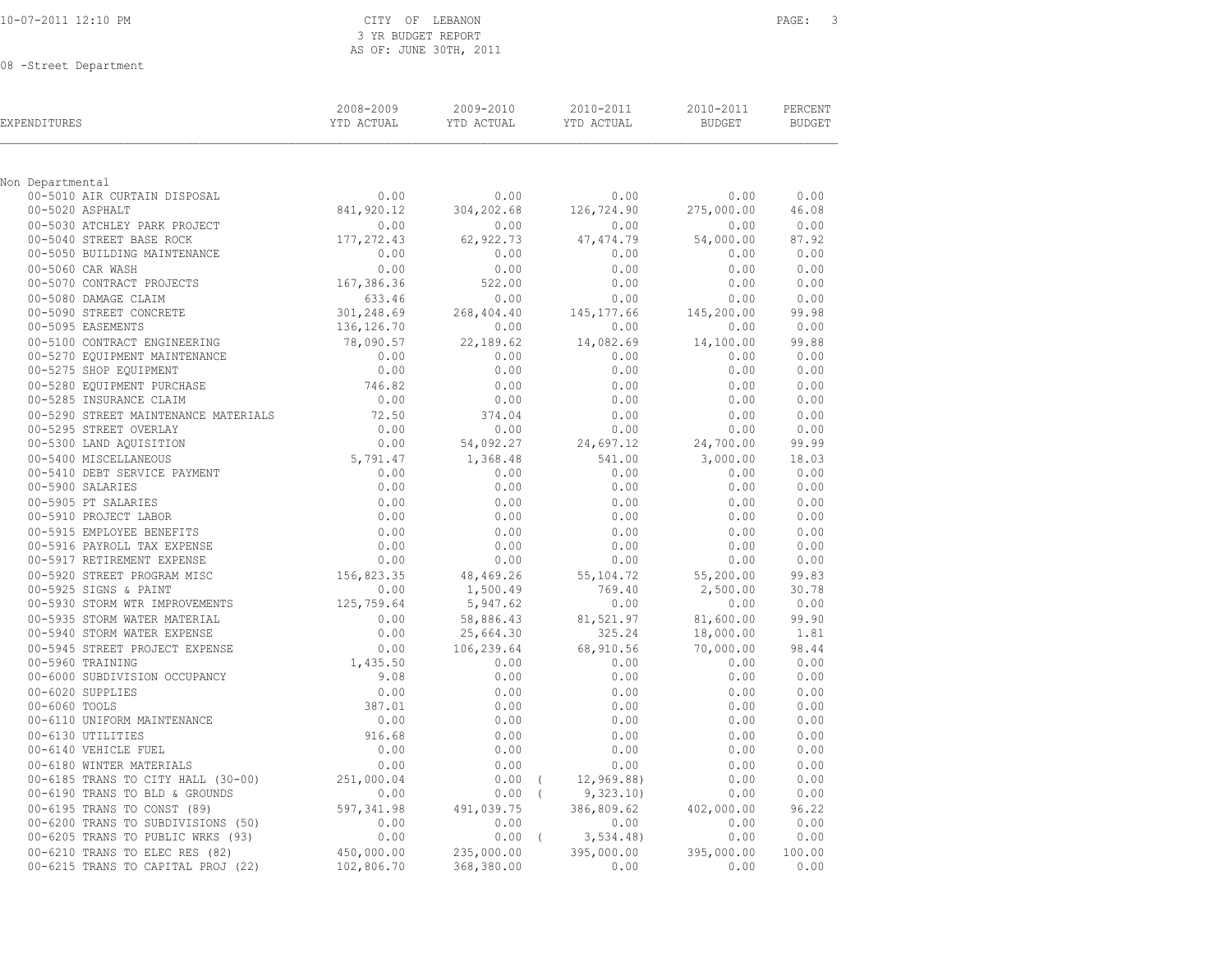08 -Street Department

| EXPENDITURES                                | 2008-2009<br>YTD ACTUAL | 2009-2010<br>YTD ACTUAL | 2010-2011<br>YTD ACTUAL                      | 2010-2011<br>BUDGET | PERCENT<br><b>BUDGET</b> |
|---------------------------------------------|-------------------------|-------------------------|----------------------------------------------|---------------------|--------------------------|
| 00-6300 TRANS TO PURCHASING (14)            | 0.00                    | 6,359.73                | 170.33)                                      | 18,057.25           | $0.94-$                  |
| 00-6305 TRANS TO GARAGE (11)                | 0.00                    | $0.00$ (                | 3,404.41)                                    | 0.00                | 0.00                     |
| 00-6310 TRANS TO TECH-ADMIN (12-00)         | 0.00                    | 26,435.99               | 30,680.52                                    | 30,680.91           | 100.00                   |
| 00-6320 TRANS TO TECH-ENG/SURV (12-05)      | 0.00                    | 68,430.93               | 42,656.97                                    | 42,657.12           | 100.00                   |
| 00-6325 TRANS TO JANITORIAL (20-35)         | 0.00                    |                         | $0.00$ ( $1,656.78$ )                        | 0.00                | 0.00                     |
| 0.00 00-6330 TRANS TO TECH-PROJ MGR (12-45) |                         | 0.00                    | 631.56                                       | 632.00              | 99.93                    |
| 00-6335 TRANS TO MAYOR (30-05)              | 0.00                    | 0.00                    | 0.00                                         | 0.00                | 0.00                     |
| 00-6340 TRANS TO CITY CLERK (30-25)         | 0.00                    | 1,838.22                | 2,377.40                                     | 2,410.83            | 98.61                    |
| 00-6345 TRANS TO CITY ADMIN (30-15)         | 0.00                    | 0.00                    | 0.00                                         | 0.00                | 0.00                     |
| 00-6350 TRANS TO ACCTS PAYABLE (30-65)      | 0.00                    | 1,722.69                | 1,972.66                                     | 1,973.04            | 99.98                    |
| 00-6355 TRANS TO HUMAN RESOURCES (30-3      | 0.00                    | 0.00                    | 0.00                                         | 0.00                | 0.00                     |
| 00-6360 TRANS TO BUDGET (30-75)             | 0.00                    | 612.70                  | 681.14                                       | 767.68              | 88.73                    |
| 00-6365 TRANS TO COMMUNITY DEV (35)         | 0.00                    | $0.00$ (                | $13.26$ )                                    | 0.00                | 0.00                     |
| 00-6370 TRANS TO PW ADMIN (18-00)           | 0.00                    | 13,956.53               | 1,892.32                                     | 33,101.27           | 5.72                     |
| 00-6375 TRANS TO TECH-MAPPING (12-25)       | 0.00                    | 183.58                  | 199.27                                       | 200.00              | 99.64                    |
| 00-6380 TRANS TO CAP PROJ 22-00             | 0.00                    | 0.00                    | 312,010.00                                   | 312,010.00          | 100.00                   |
| 00-6385 TRANS TO RECEPTIONIST 30-55         | 0.00                    | 0.00                    | 783.97                                       | 817.37              | 95.91                    |
| 00-6390 TRANS TO UTIL/CASH COLL 30-85       | 0.00                    | 0.00                    | 1.26                                         | 3.50                | 36.00                    |
| 00-6395 TRANS TO INFRA MAINT 94-00          | 0.00                    |                         | $0.00$ ( $34,333.63$ )                       | 0.00                | 0.00                     |
| 00-6400 TRANS TO STORM WATER (95)           | 0.00                    | 0.00                    |                                              | 1,150.71 1,151.00   | 99.97                    |
| 00-6500 UNAPPROPRIATED FUNDS                | 0.00                    | 0.00                    |                                              | $0.00$ 635,578.35   | 0.00                     |
| TOTAL Non Departmental                      |                         |                         | 3,395,769.10 2,174,744.08 1,676,771.58       | 2,620,340.32        | 63.99                    |
| TOTAL EXPENDITURES                          |                         |                         | 3, 395, 769.10 2, 174, 744.08 1, 676, 771.58 | 2,620,340.32        | 63.99                    |

\*\*\* END OF REPORT \*\*\*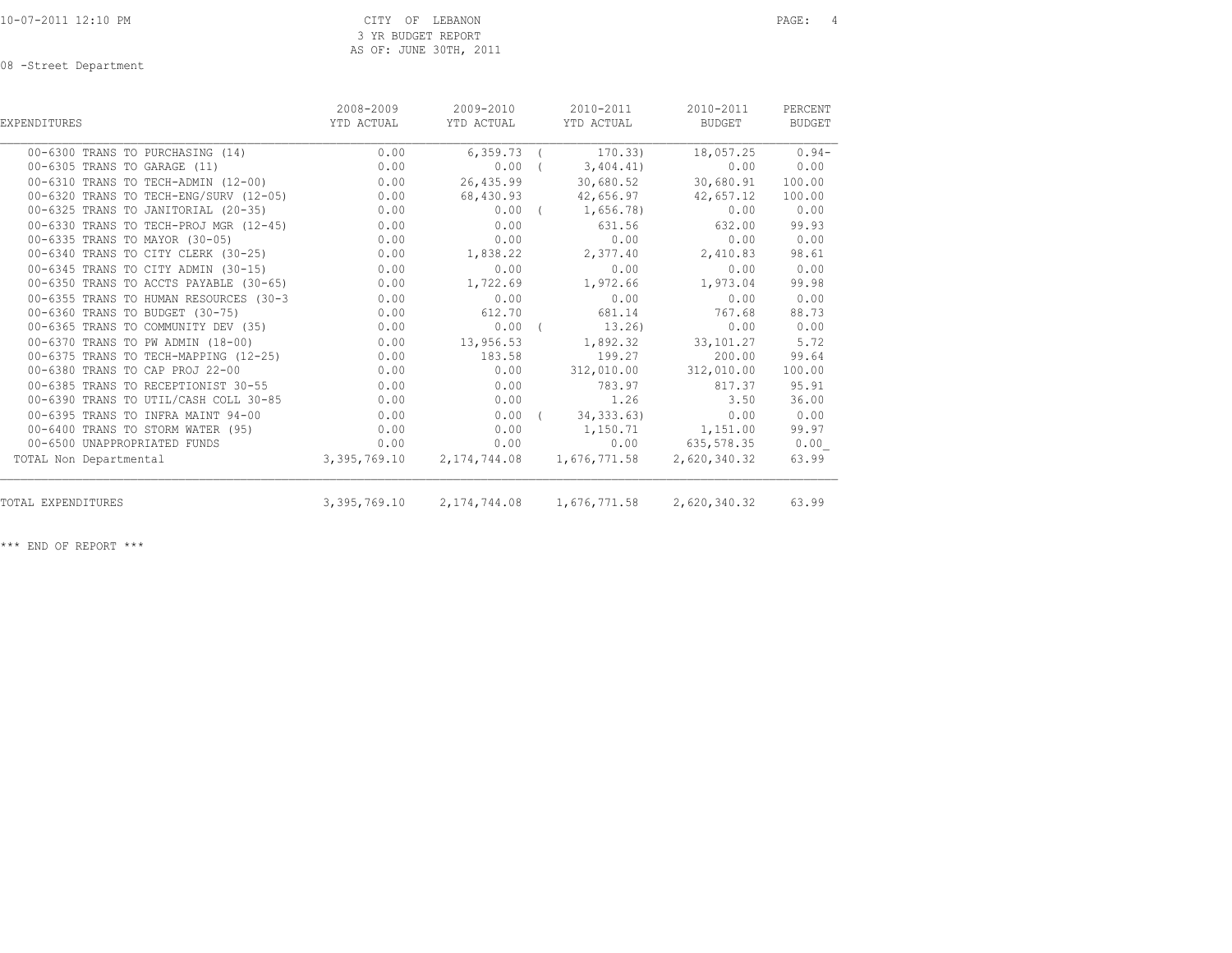3 YR BUDGET REPORT AS OF: JUNE 30TH, 2011

09 -Buildings & Grounds FINANCIAL SUMMARY

|                                   | 2008-2009<br>YTD ACTUAL | 2009-2010<br>YTD ACTUAL         | 2010-2011<br>YTD ACTUAL              | 2010-2011<br><b>BUDGET</b> | PERCENT<br><b>BUDGET</b> |
|-----------------------------------|-------------------------|---------------------------------|--------------------------------------|----------------------------|--------------------------|
| REVENUE SUMMARY                   |                         |                                 |                                      |                            |                          |
| Non Departmental                  | 0.00                    | 636,759.23                      | 361,238.52                           | 460,176.46                 | 78.50                    |
| TOTAL REVENUES                    | 0.00                    | 636,759.23                      | 361,238.52                           | 460,176.46                 | 78.50                    |
| EXPENDITURE SUMMARY               |                         |                                 |                                      |                            |                          |
| Non Departmental                  | 0.00                    | 603,562.24                      | 410,603.41                           | 476,330.46                 | 86.20                    |
| TOTAL EXPENDITURES                | 0.00                    | 603,562.24                      | 410,603.41                           | 476,330.46                 | 86.20                    |
| REVENUE OVER/(UNDER) EXPENDITURES | 0.00<br>=============== | 33,196.99 (<br>---------------- | ------------------------------------ | 49,364.89) ( 16,154.00)    | 305.59<br>========       |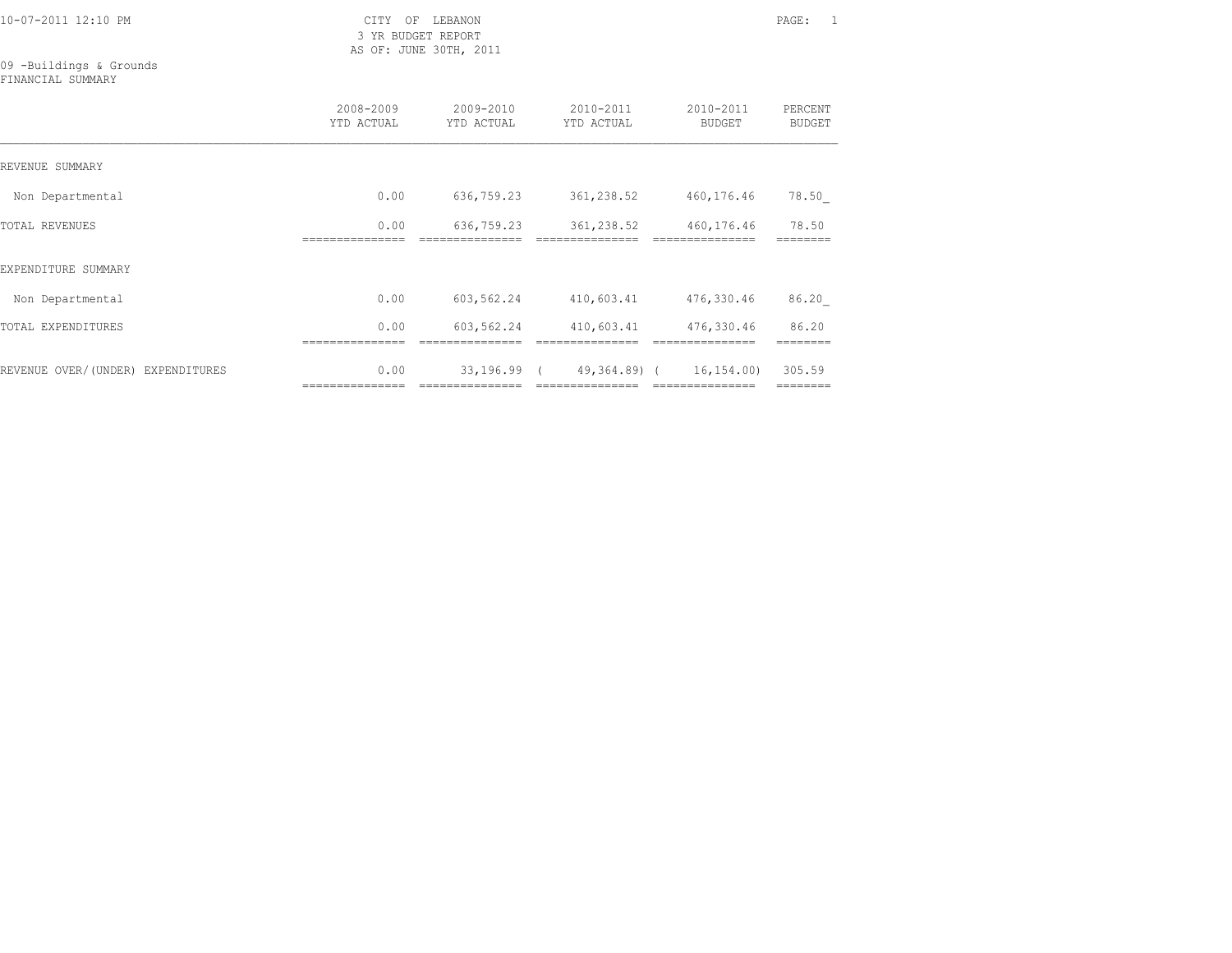|  |  |  | 10-07-2011 12:10 PM |  |  |  |
|--|--|--|---------------------|--|--|--|
|--|--|--|---------------------|--|--|--|

### CITY OF LEBANON PAGE: 2 3 YR BUDGET REPORT AS OF: JUNE 30TH, 2011

09 -Buildings & Grounds

| REVENUES                                                                                                                                                                                                                                | 2008-2009 | 2009-2010              | 2010-2011<br>YTD ACTUAL YTD ACTUAL YTD ACTUAL                                                                                                             | 2010-2011 PERCENT<br><b>BUDGET</b>  | BUDGET        |
|-----------------------------------------------------------------------------------------------------------------------------------------------------------------------------------------------------------------------------------------|-----------|------------------------|-----------------------------------------------------------------------------------------------------------------------------------------------------------|-------------------------------------|---------------|
|                                                                                                                                                                                                                                         |           |                        |                                                                                                                                                           |                                     |               |
| Non Departmental                                                                                                                                                                                                                        |           |                        |                                                                                                                                                           |                                     |               |
|                                                                                                                                                                                                                                         |           | 0.00                   | 0.00                                                                                                                                                      | 43,516.93                           | 0.00          |
|                                                                                                                                                                                                                                         |           | 11,267.22              | 4,792.65                                                                                                                                                  | 0.00                                | 0.00          |
|                                                                                                                                                                                                                                         |           | 318.84                 | 3,931.85                                                                                                                                                  | 3,782.85 103.94<br>4,834.08         | 272.77        |
|                                                                                                                                                                                                                                         |           | 2,082.42<br>0.00       | 13,186.06<br>0.00                                                                                                                                         |                                     | $0.00$ $0.00$ |
|                                                                                                                                                                                                                                         |           | 0.00                   | 0.00                                                                                                                                                      | 0.00                                | 0.00          |
|                                                                                                                                                                                                                                         |           | 0.00                   | $0.00$<br>112.89                                                                                                                                          | 0.00                                | 0.00          |
|                                                                                                                                                                                                                                         |           | 2,177.36               | 18,798.35                                                                                                                                                 | 7,250.71 259.26                     |               |
|                                                                                                                                                                                                                                         |           |                        | $109,194.07$<br>0.00 0.00 0.00                                                                                                                            | $11,545.91$ $128,097.78$            | 9.01          |
|                                                                                                                                                                                                                                         |           |                        |                                                                                                                                                           | 0.00                                | 0.00          |
|                                                                                                                                                                                                                                         |           | 0.00                   | 0.00                                                                                                                                                      | 0.00                                | 0.00          |
|                                                                                                                                                                                                                                         |           | $0.00$ (               | 9,323.10)                                                                                                                                                 | 0.00                                | 0.00          |
|                                                                                                                                                                                                                                         |           | 0.00                   | 0.00                                                                                                                                                      | 0.00                                | 0.00          |
|                                                                                                                                                                                                                                         |           |                        | 38, 317.60                                                                                                                                                | 19,151.75                           | 200.07        |
|                                                                                                                                                                                                                                         |           | 11,011.71<br>33,837.25 | 21,615.35                                                                                                                                                 | 14,843.08                           | 145.63        |
|                                                                                                                                                                                                                                         |           | 237,409.46             |                                                                                                                                                           | 15,762.64                           | 374.61        |
|                                                                                                                                                                                                                                         |           | 3,366.82               | 59,049.01<br>14,057.08                                                                                                                                    | 7,881.53                            | 178.35        |
|                                                                                                                                                                                                                                         |           | 1,092.76               | 1,027.88                                                                                                                                                  | 10,666.06 9.64                      |               |
|                                                                                                                                                                                                                                         |           |                        | $0.00$ ( $17,610.31$ ) $0.00$ 0.00<br>$1,038.03$ 2,046.16 4,413.67 46.36                                                                                  |                                     |               |
|                                                                                                                                                                                                                                         |           |                        |                                                                                                                                                           |                                     |               |
|                                                                                                                                                                                                                                         |           | $72,623.58$<br>$47.76$ | 3,741.65                                                                                                                                                  | 1,260.81 296.77                     |               |
|                                                                                                                                                                                                                                         |           |                        |                                                                                                                                                           | $2,312.04$ 8.55                     |               |
|                                                                                                                                                                                                                                         |           | 366.16                 | 5,509.49                                                                                                                                                  | 8,616.93                            | 63.94         |
|                                                                                                                                                                                                                                         |           | 2,102.73               | 15, 126.64 15, 972.64 94.70<br>72, 548.75 10, 718.56 676.85                                                                                               |                                     |               |
|                                                                                                                                                                                                                                         |           | 5,153.76               |                                                                                                                                                           |                                     |               |
|                                                                                                                                                                                                                                         |           | 605.26                 | $3,474.07$<br>0.00                                                                                                                                        | 2,837.45 122.44                     |               |
|                                                                                                                                                                                                                                         |           |                        |                                                                                                                                                           | 735.40 0.00                         |               |
|                                                                                                                                                                                                                                         |           | 0.00                   | 0.00                                                                                                                                                      | 1,155.81                            | 0.00          |
|                                                                                                                                                                                                                                         |           | $27,435.42$<br>0.00    | 0.00                                                                                                                                                      | 2,312.04                            | 0.00          |
|                                                                                                                                                                                                                                         |           |                        | 0.00                                                                                                                                                      | $1,260.81$ 0.00                     |               |
|                                                                                                                                                                                                                                         |           |                        | 46,048.75 13,737.83                                                                                                                                       | 210.00 6,541.82                     |               |
|                                                                                                                                                                                                                                         |           |                        | 3,026.89                                                                                                                                                  | $735.40$ $411.60$<br>0.00 0.00      |               |
|                                                                                                                                                                                                                                         |           | 2,869.27               | 16,464.00<br>8,747.78                                                                                                                                     |                                     |               |
|                                                                                                                                                                                                                                         |           |                        |                                                                                                                                                           | $3,152.45$ 277.49<br>1,733.72 74.79 |               |
|                                                                                                                                                                                                                                         |           |                        | 1,296.72                                                                                                                                                  |                                     | 61.37         |
|                                                                                                                                                                                                                                         |           |                        | 1,064.02<br>4,979.18                                                                                                                                      | 1,733.72<br>1,155.81 430.80         |               |
|                                                                                                                                                                                                                                         |           |                        |                                                                                                                                                           | 3, 152. 45 41. 52                   |               |
|                                                                                                                                                                                                                                         |           | 15,687.66              |                                                                                                                                                           | 16,288.05 23.67                     |               |
|                                                                                                                                                                                                                                         |           |                        |                                                                                                                                                           | 12,084.79 125.99                    |               |
| 00 -4440 TRAINS FROM DEFRAR (45-50)<br>0.00 -4420 TRAINS FROM DEFRAR (45-40)<br>0.00 -6430 TRAINS FROM 103 MILLCRK (45-50)<br>0.00 -4440 TRAINS FROM DIS MILLCRK (45-55)<br>0.00 -4440 TRAINS FROM OLD ST DEPT (45-65)<br>0.00 -4450 TR |           |                        | $\begin{array}{cccc} & 69.04 & & 1,308.98 \\ 15,687.66 & & 3,856.07 \\ 3,212.37 & & 15,225.57 \\ 2,692.64 & & 33,463.05 \\ 470.14 & & 788.60 \end{array}$ | 17,811.79                           | 187.87        |
|                                                                                                                                                                                                                                         |           |                        |                                                                                                                                                           | 0.00                                | 0.00          |
|                                                                                                                                                                                                                                         |           | 440.33                 | 5, 118.03                                                                                                                                                 | 2,522.04                            | 202.93        |
|                                                                                                                                                                                                                                         |           |                        | 440.33 5,118.05<br>185.60 (28,737.98)<br>8,765.15 6,266.03                                                                                                | 0.00                                | 0.00          |
|                                                                                                                                                                                                                                         |           |                        |                                                                                                                                                           | 34,677.73 18.07                     |               |
| 00-4580 TRANS FROM PURCHASING 14-00                                                                                                                                                                                                     | 0.00      | 0.00                   | 7,037.38                                                                                                                                                  | 30, 474.47                          | 23.09         |
| 00-4585 TRANS FROM GARAGE 11-00                                                                                                                                                                                                         | 0.00      | 0.00                   | 531.40                                                                                                                                                    | 630.41                              | 84.29         |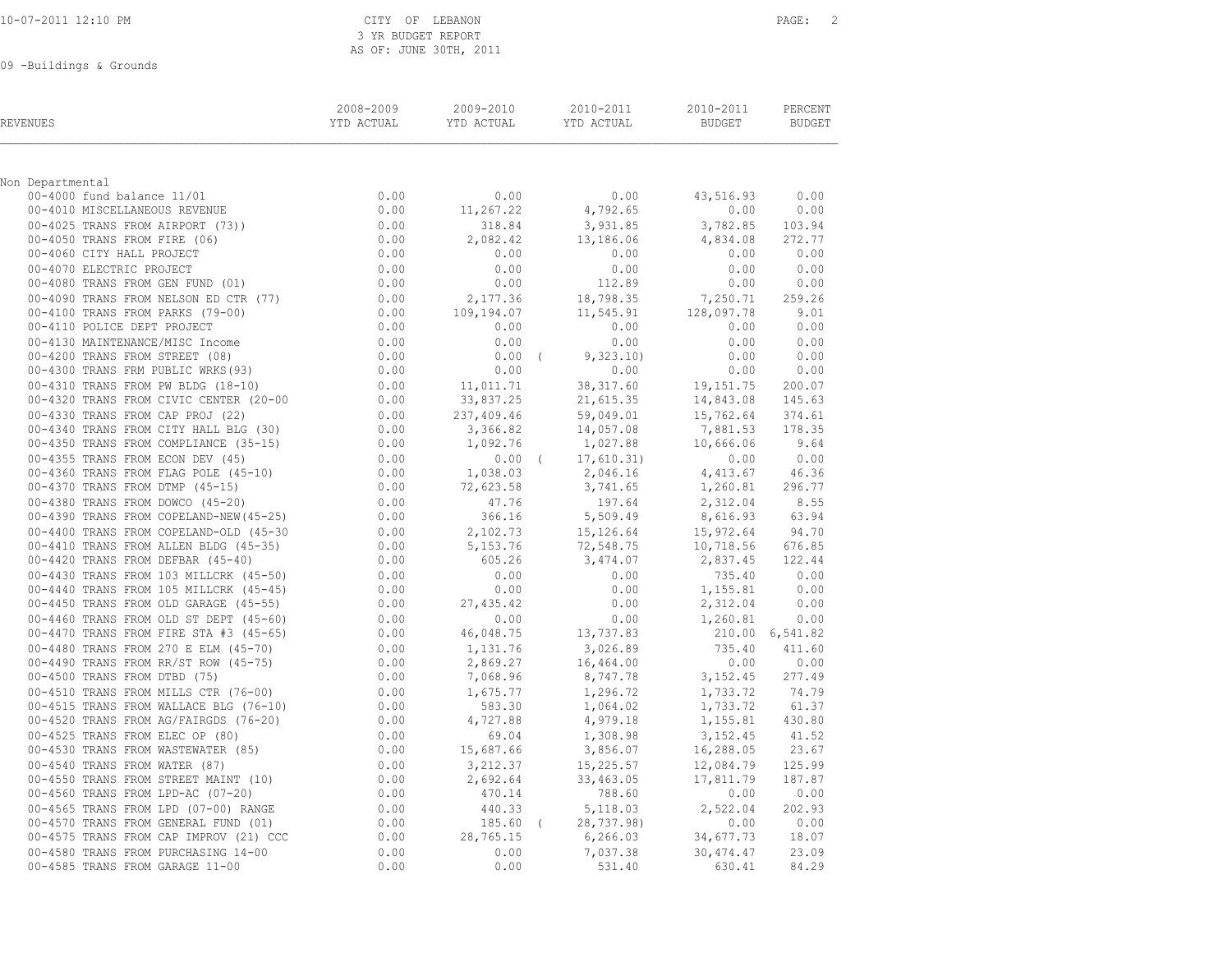10-07-2011 12:10 PM CITY OF LEBANON PAGE: 3 3 YR BUDGET REPORT AS OF: JUNE 30TH, 2011

09 -Buildings & Grounds

| REVENUES                               | 2008-2009<br>YTD ACTUAL | 2009-2010<br>YTD ACTUAL | 2010-2011<br>YTD ACTUAL | 2010-2011<br><b>BUDGET</b> | PERCENT<br><b>BUDGET</b> |
|----------------------------------------|-------------------------|-------------------------|-------------------------|----------------------------|--------------------------|
| 00-4590 TRANS FROM TECH-ENG/SURV 12-05 | 0.00                    | 0.00                    | 0.00                    | 210.00                     | 0.00                     |
| 00-4595 TRANS FROM TECH-IT 12-15       | 0.00                    | 0.00                    | 0.00                    | 420.41                     | 0.00                     |
| 00-4600 TRANS FROM TECH-MAPPING 12-25  | 0.00                    | 0.00                    | 0.00                    | 420.41                     | 0.00                     |
| 00-4605 TRANS FROM TECH-MTR RDRS 12-35 | 0.00                    | 0.00                    | 1,015.57                | 210.00                     | 483.60                   |
| 00-4610 TRANS FROM RECYCLING 15-00     | 0.00                    | 0.00                    | 0.00                    | 315.41                     | 0.00                     |
| 00-4615 TRANS FROM JANITORIAL 20-35    | 0.00                    | 0.00                    | 0.00                    | 630.41                     | 0.00                     |
| 00-4620 TRANS FROM MAYORS OFFICE 30-05 | 0.00                    | 0.00                    | 0.00                    | 420.41                     | 0.00                     |
| 00-4625 TRANS FROM CITY ADMIN 30-15    | 0.00                    | 0.00                    | 0.00                    | 420.41                     | 0.00                     |
| 00-4630 TRANS FROM TOURISM 40-00       | 0.00                    | 0.00                    | 0.00                    | 157.50                     | 0.00                     |
| 00-4635 TRANS FROM FIBER 83-00         | 0.00                    | 0.00                    | 0.00                    | 525.41                     | 0.00                     |
| 00-4640 TRANS FROM CONSTR 89-00        | 0.00                    | 0.00                    | 0.00                    | 3, 152.45                  | 0.00                     |
| 00-4645 TRANS FROM I&I 91-00           | 0.00                    | 0.00                    | 0.00                    | 632.07                     | 0.00                     |
| 00-4650 TRANS FROM STORM WATER (95)    | 0.00                    | 0.00                    | 673.58                  | 18,915.17                  | 3.56                     |
| 00-4655 TRANS FROM OEM 05-00           | 0.00                    | 0.00                    | 3,230.20                | 0.00                       | 0.00                     |
| 00-4998 Discounts Earned               | 0.00                    | 0.00                    | 0.00                    | 0.00                       | 0.00                     |
| TOTAL Non Departmental                 | 0.00                    | 636,759.23              | 361,238.52              | 460,176.46                 | 78.50                    |
| TOTAL REVENUES                         | 0.00                    | 636,759.23              | 361,238.52              | 460,176.46                 | 78.50                    |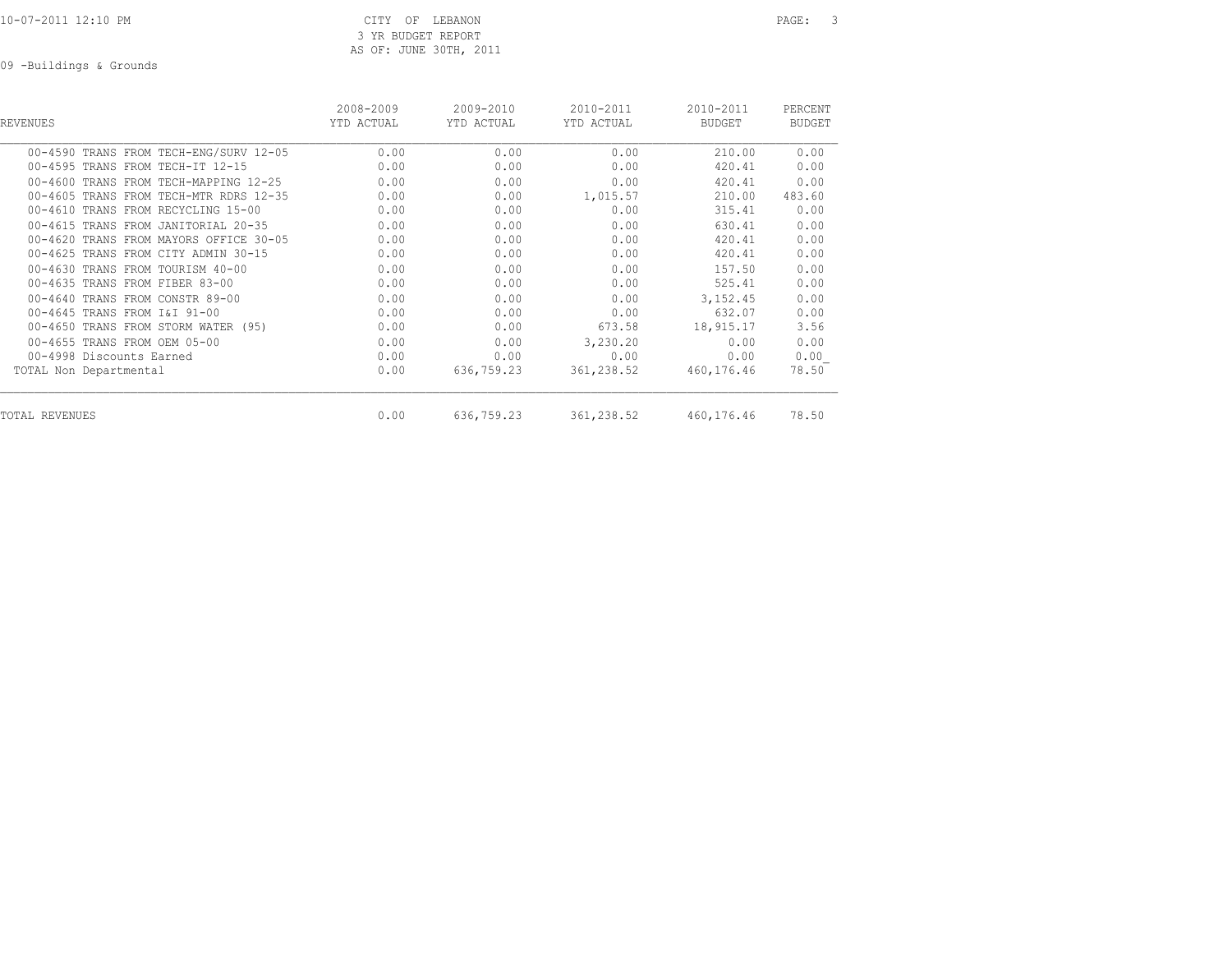# CITY OF LEBANON PAGE: 4 3 YR BUDGET REPORT AS OF: JUNE 30TH, 2011

09 -Buildings & Grounds

| EXPENDITURES                                                | 2008-2009<br>YTD ACTUAL | 2009-2010<br>YTD ACTUAL | 2010-2011<br>YTD ACTUAL | 2010-2011<br><b>BUDGET</b> | PERCENT<br><b>BUDGET</b> |
|-------------------------------------------------------------|-------------------------|-------------------------|-------------------------|----------------------------|--------------------------|
|                                                             |                         |                         |                         |                            |                          |
| Non Departmental<br>00-5000 WALLACE PARK PROJECT            | 0.00                    | 0.00                    | 0.00                    | 0.00                       | 0.00                     |
| 00-5010 OFFICE EQUIP DEPR                                   | 0.00                    | 0.00                    | 0.00                    | 0.00                       | 0.00                     |
| 00-5020 OFFICE FURNITURE DEPR                               | 0.00                    | 0.00                    | 0.00                    | 0.00                       | 0.00                     |
| 00-5030 VEHICLE DEPR                                        | 0.00                    | 0.00                    | 0.00                    | 0.00                       | 0.00                     |
| 00-5040 EQUIPMENT DEPR                                      | 0.00                    | 0.00                    | 0.00                    | 0.00                       | 0.00                     |
| 00-5050 AIRPORT PROJECTS (HANGAR)                           | 0.00                    | 0.00                    | 0.00                    | 0.00                       | 0.00                     |
| 00-5060 MISCELLANEOUS                                       | 0.00                    | 542.99                  | 342.64                  | 400.00                     | 85.66                    |
| 00-5100 EQUIPMENT PURCHASES                                 | 0.00                    | 0.00                    | 0.00                    | 0.00                       | 0.00                     |
| 00-5110 VEHICLE INSURANCE                                   | 0.00                    | 2,403.45                | 2,567.88                | 4,500.00                   | 57.06                    |
| 00-5120 EQUIP INSURANCE                                     | 0.00                    | 163.44                  | 259.65                  | 400.00                     | 64.91                    |
| 00-5150 CITY HALL PROJECT                                   | 0.00                    | 0.00                    | 0.00                    | 0.00                       | 0.00                     |
| 00-5200 ADVERTISING                                         | 0.00                    | 75.00                   | 0.00                    | 200.00                     | 0.00                     |
| 00-5210 DUES/BOOKS                                          | 0.00                    | 184.01                  | 334.92                  | 1,000.00                   | 33.49                    |
| 00-5220 POSTAGE                                             | 0.00                    | 0.00                    | 5.12                    | 50.00                      | 10.24                    |
| 00-5230 LEGAL SERVICES                                      | 0.00                    | 0.00                    | 0.00                    | 0.00                       | 0.00                     |
| 00-5250 ELECTRIC PROJECT                                    | 0.00                    | 0.00                    | 0.00                    | 0.00                       | 0.00                     |
| 00-5270 EQUIPMENT REPAIR<br>00-5280 SUPPLIES                | 0.00                    | 0.00                    | 0.00                    | 0.00                       | 0.00                     |
|                                                             | 0.00                    | 0.00                    | 0.00                    | 0.00                       | 0.00                     |
| 00-5290 HVAC MAINT SUPPLIES<br>00-5300 FIRE STATION PROJECT | 0.00<br>0.00            | 1,146.58<br>0.00        | 950.83<br>0.00          | 1,400.00<br>0.00           | 67.92<br>0.00            |
| 00-5310 UNIFORMS                                            | 0.00                    | 3,512.87                | 2,229.46                | 3,200.00                   | 69.67                    |
| 00-5400 MAINTENANCE MATERIALS                               | 0.00                    | 0.00                    | 0.00                    | 0.00                       | 0.00                     |
| 00-5430 NELSON EDU PROJECT                                  | 0.00                    | 0.00                    | 0.00                    | 0.00                       | 0.00                     |
| 00-5450 OFFICE SUPPLIES                                     | 0.00                    | 506.49                  | 110.18                  | 1,000.00                   | 11.02                    |
| 00-5460 PARK PROJECT                                        | 0.00                    | 0.00                    | 0.00                    | 0.00                       | 0.00                     |
| 00-5470 POLICE DEPT PROJECT                                 | 0.00                    | 0.00                    | 0.00                    | 0.00                       | 0.00                     |
| 00-5900 SALARIES                                            | 0.00                    | 256,976.45              | 169, 153. 17            | 169,230.65                 | 99.95                    |
| 00-5903 SALARIES OT                                         | 0.00                    | 1,183.98                | 1,367.44                | 1,400.00                   | 97.67                    |
| 00-5905 PART TIME SALARY                                    | 0.00                    | 116,638.76              | 52,108.59               | 52, 174.01                 | 99.87                    |
| 00-5908 PT SALARIES OT                                      | 0.00                    | 0.00                    | 0.00                    | 0.00                       | 0.00                     |
| 00-5912 ON CALL                                             | 0.00                    | 0.00                    | 2,520.40                | 2,600.00                   | 96.94                    |
| 00-5914 ON CALL OT                                          | 0.00                    | 0.00                    | 378.06                  | 400.00                     | 94.52                    |
| 00-5915 EMPLOYEE BENEFITS                                   | 0.00                    | 112,595.28              | 79,639.36               | 79,734.23                  | 99.88                    |
| 00-5916 Payroll Tax Expense                                 | 0.00                    | 27,456.26               | 16,436.54               | 16,838.01                  | 97.62                    |
| 00-5917 Retirement Expense                                  | 0.00                    | 3,900.00                | 2,550.00                | 2,975.00                   | 85.71                    |
| 00-5960 TRAINING                                            | 0.00                    | 0.00                    | 735.12                  | 1,500.00                   | 49.01                    |
| 00-5970 EQUIPMENT PURCHASE                                  | 0.00                    | 254.84                  | 13,202.49               | 13,300.00                  | 99.27                    |
| 00-5980 TOOLS & SUPPLIES                                    | 0.00                    | 2,377.35                | 2,677.06                | 2,750.00                   | 97.35                    |
| 00-6130 UTILITIES                                           | 0.00                    | 0.00                    | 0.00                    | 0.00                       | 0.00                     |
| 00-6135 VEHICLE/EQUIP REPAIR                                | 0.00                    | 10,446.78               | 6, 223.05               | 6,500.00                   | 95.74                    |
| 00-6140 VEHICLE/EQUIP FUEL<br>00-6145 VEHICLE/EQUIP P.M.    | 0.00<br>0.00            | 4,617.19<br>93.76       | 5,701.40<br>0.00        | 13,000.00<br>500.00        | 43.86<br>0.00            |
| 00-6160 UTILITIES-CELL PHONE                                | 0.00                    | 2,574.36                | 1,772.11                | 2,000.00                   | 88.61                    |
| 00-6165 UTILITIES-WAREHOUSE                                 | 0.00                    | 439.91                  | 628.64                  | 1,200.00                   | 52.39                    |
| 00-6200 TRANS TO STREET DEPT FUND                           | 0.00                    | 0.00                    | 0.00                    | 0.00                       | 0.00                     |
| 00-6300 TRANS TO PURCHASING (14)                            | 0.00                    | 2,819.27                | 4,167.86                | 4,168.75                   | 99.98                    |
| 00-6310 TRANS TO GARGE (11)                                 | 0.00                    | 7,120.51                | 8,669.66                | 11,617.21                  | 74.63                    |
|                                                             |                         |                         |                         |                            |                          |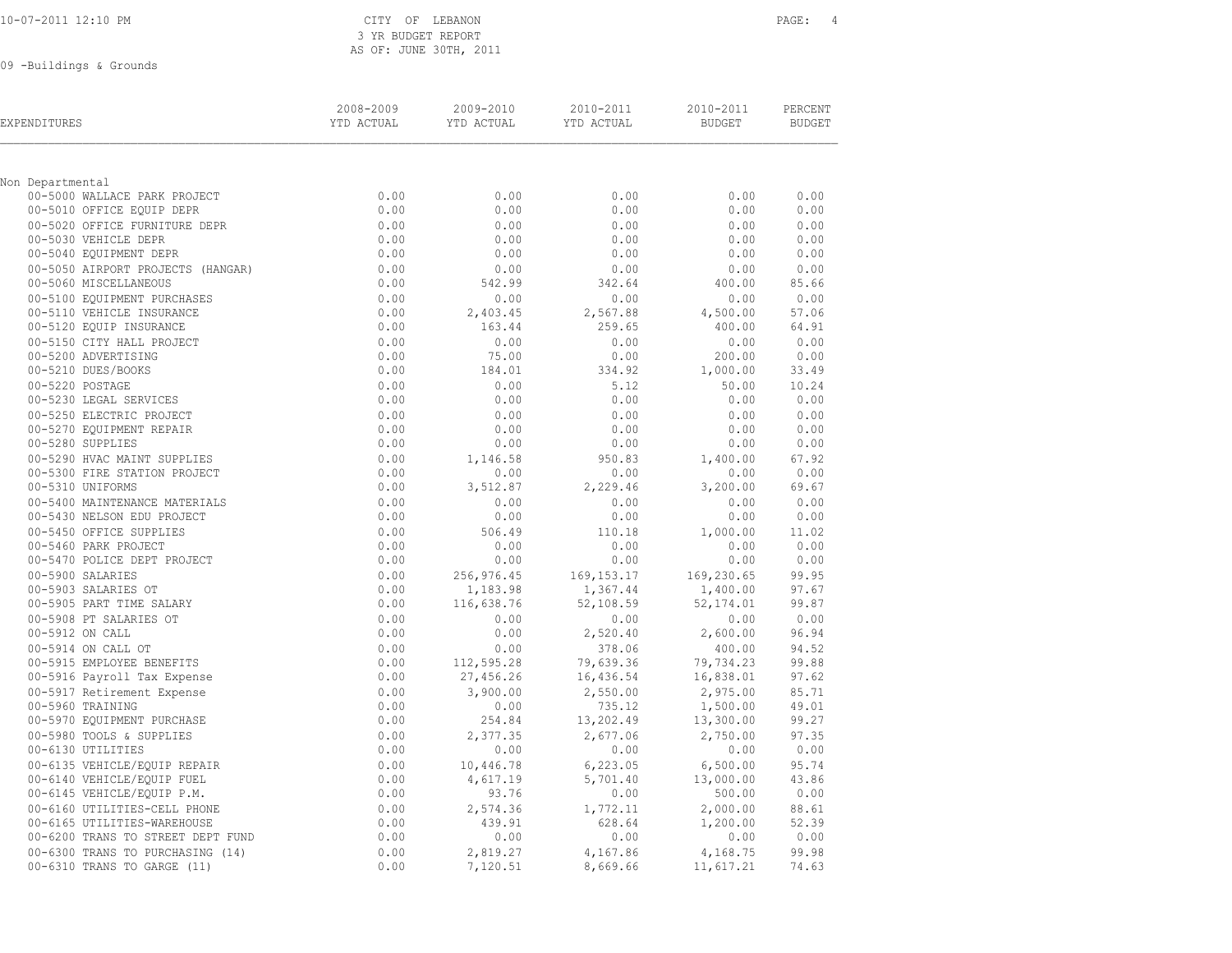09 -Buildings & Grounds

| <b>EXPENDITURES</b>                    | 2008-2009<br>YTD ACTUAL | 2009-2010<br>YTD ACTUAL | 2010-2011<br>YTD ACTUAL | 2010-2011<br>BUDGET | PERCENT<br>BUDGET |
|----------------------------------------|-------------------------|-------------------------|-------------------------|---------------------|-------------------|
| 00-6320 TRANS TO ACCTS PAYABLE (30-65) | 0.00                    | 305.12                  | 389.37                  | 389.82              | 99.88             |
| 00-6330 TRANS TO BUDGET (30-75)        | 0.00                    | 4,084.60                | 4,540.90                | 5,117.84            | 88.73             |
| 00-6340 TRANS TO CITY CLERK (30-25)    | 0.00                    | 1,537.23                | 2,252.99                | 2,284.70            | 98.61             |
| 00-6350 TRANS TO CITY ADMIN (30-15)    | 0.00                    | 0.00                    | 0.00                    | 0.00                | 0.00              |
| 00-6360 TRANS TO PW ADMIN (18-00)      | 0.00                    | 26,711.83               | 13,456.90               | 13,457.51           | 100.00            |
| 00-6370 TRANS TO PW BLDG (18-10)       | 0.00                    | 1,346.64                | 1,322.64                | 1,420.97            | 93.08             |
| 00-6380 TRANS TO HR (30-35)            | 0.00                    | 7,067.13                | 7,955.57                | 10,075.73           | 78.96             |
| 00-6390 TRANS TO TECH-IT (12-15)       | 0.00                    | 4,388.57                | 3,664.58                | 3,665.09            | 99.99             |
| 00-6395 TRANS TO UTIL/CASH COLL (30-85 | 0.00                    | 91.59                   | 5.33                    | 43.98               | 12.12             |
| 00-6400 UTILITIES                      | 0.00                    | 0.00                    | 0.00                    | 0.00                | 0.00              |
| 00-6405 TRANS TO RECEPTIONIST 30-55    | 0.00                    | 0.00                    | 854.53                  | 890.93              | 95.91             |
| 00-6410 TRANS TO TECH ADMIN 12-00      | 0.00                    | 0.00                    | 1,428.97                | 1,429.00            | 100.00            |
| 00-6450 VEHICLE FUEL                   | 0.00                    | 0.00                    | 0.00                    | 0.00                | 0.00              |
| 00-6500 UNAPPROPRIATED FUNDS           | 0.00                    | 0.00                    | 0.00                    | 43,517.03           | 0.00              |
| TOTAL Non Departmental                 | 0.00                    | 603,562.24              | 410,603.41              | 476,330.46          | 86.20             |
| TOTAL EXPENDITURES                     | 0.00                    | 603,562.24              | 410,603.41              | 476,330.46          | 86.20             |

\*\*\* END OF REPORT \*\*\*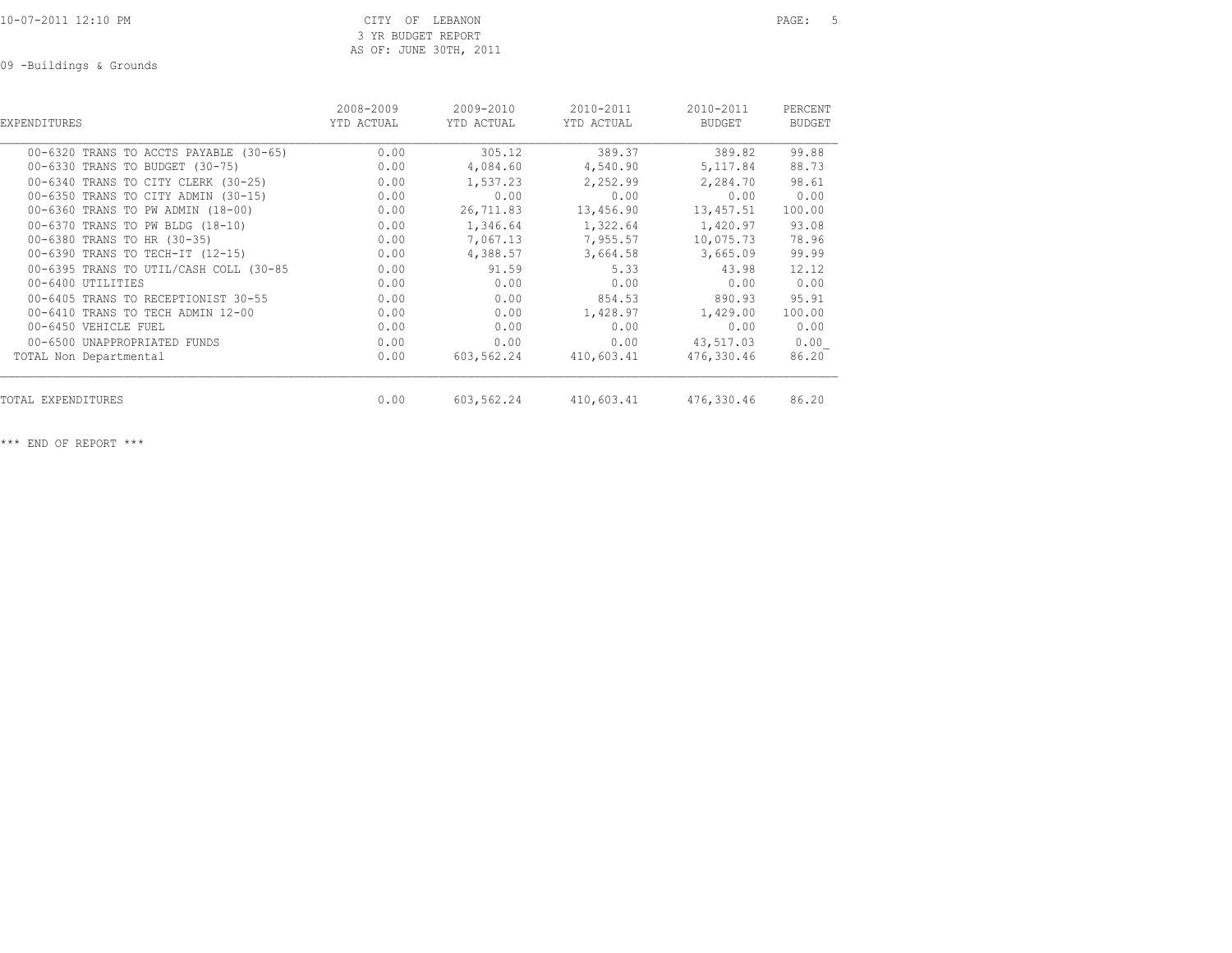3 YR BUDGET REPORT AS OF: JUNE 30TH, 2011

=============== =============== =============== =============== ========

10 -Street Maintenance

| FINANCIAL SUMMARY                    |                         |                         |                         |                            |                          |
|--------------------------------------|-------------------------|-------------------------|-------------------------|----------------------------|--------------------------|
|                                      | 2008-2009<br>YTD ACTUAL | 2009-2010<br>YTD ACTUAL | 2010-2011<br>YTD ACTUAL | 2010-2011<br><b>BUDGET</b> | PERCENT<br><b>BUDGET</b> |
| REVENUE SUMMARY                      |                         |                         |                         |                            |                          |
| NonDepartmental                      | 458,014.09              | 525,200.22              | 354,925.69              | 397,776.27                 | 89.23                    |
| <b>TOTAL REVENUES</b>                | 458,014.09              | 525,200.22              | 354,925.69              | 397,776.27                 | 89.23                    |
| EXPENDITURE SUMMARY                  |                         |                         |                         |                            |                          |
| NonDepartmental                      | 390,614.26              | 535,449.00              | 412,076.74              | 540, 525.27                | 76.24                    |
| TOTAL EXPENDITURES                   | 390,614.26              | 535,449.00              | 412,076.74              | 540, 525.27                | 76.24                    |
| REVENUE OVER/(UNDER)<br>EXPENDITURES | 67,399.83               | $10, 248, 78$ ) (       | 57,151.05) (            | 142,749.00)                | 40.04                    |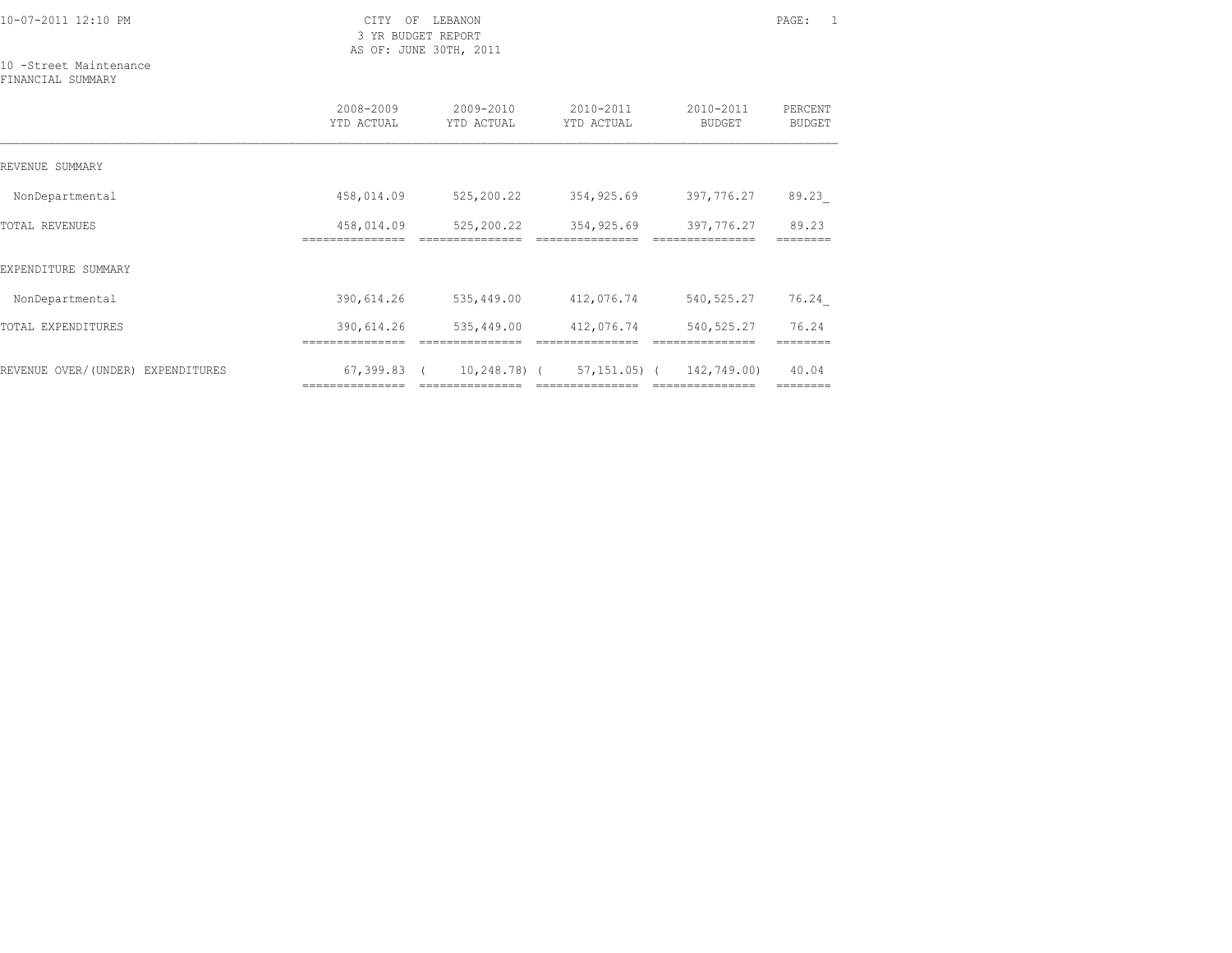| 10-07-2011 12:10 PM |  |
|---------------------|--|
|                     |  |

### CITY OF LEBANON PAGE: 2 3 YR BUDGET REPORT AS OF: JUNE 30TH, 2011

10 -Street Maintenance

| <b>REVENUES</b>                 | 2008-2009<br>YTD ACTUAL | $2009 - 2010$<br>YTD ACTUAL | $2010 - 2011$<br>YTD ACTUAL | $2010 - 2011$<br><b>BUDGET</b> | PERCENT<br><b>BUDGET</b> |
|---------------------------------|-------------------------|-----------------------------|-----------------------------|--------------------------------|--------------------------|
|                                 |                         |                             |                             |                                |                          |
| NonDepartmental                 |                         |                             |                             |                                |                          |
| 00-4000 FUND BALANCE            | 0.00                    | 0.00                        | 0.00                        | 101,276.27                     | 0.00                     |
| 00-4200 FEMA/SEMA REIMBURSEMENT | 0.00                    | 0.00                        | 34,989.24                   | 0.00                           | 0.00                     |
| 00-4300 GAS TAX REVENUE         | 336,408.08              | 341,605.43                  | 220,831.23                  | 220,000.00                     | 100.38                   |
| 00-4500 MOTOR VEHICLE TAX       | 115,989.99              | 119,694.01                  | 82,544.45                   | 76,500.00                      | 107.90                   |
| 00-4700 MISCELLANEOUS REVENUE   | 5,616.02                | 63,900.78                   | 16,560.77                   | 0.00                           | 0.00                     |
| TOTAL NonDepartmental           | 458,014.09              | 525,200.22                  | 354,925.69                  | 397,776.27                     | 89.23                    |
| TOTAL REVENUES                  | 458,014.09              | 525,200.22                  | 354,925.69                  | 397,776.27                     | 89.23                    |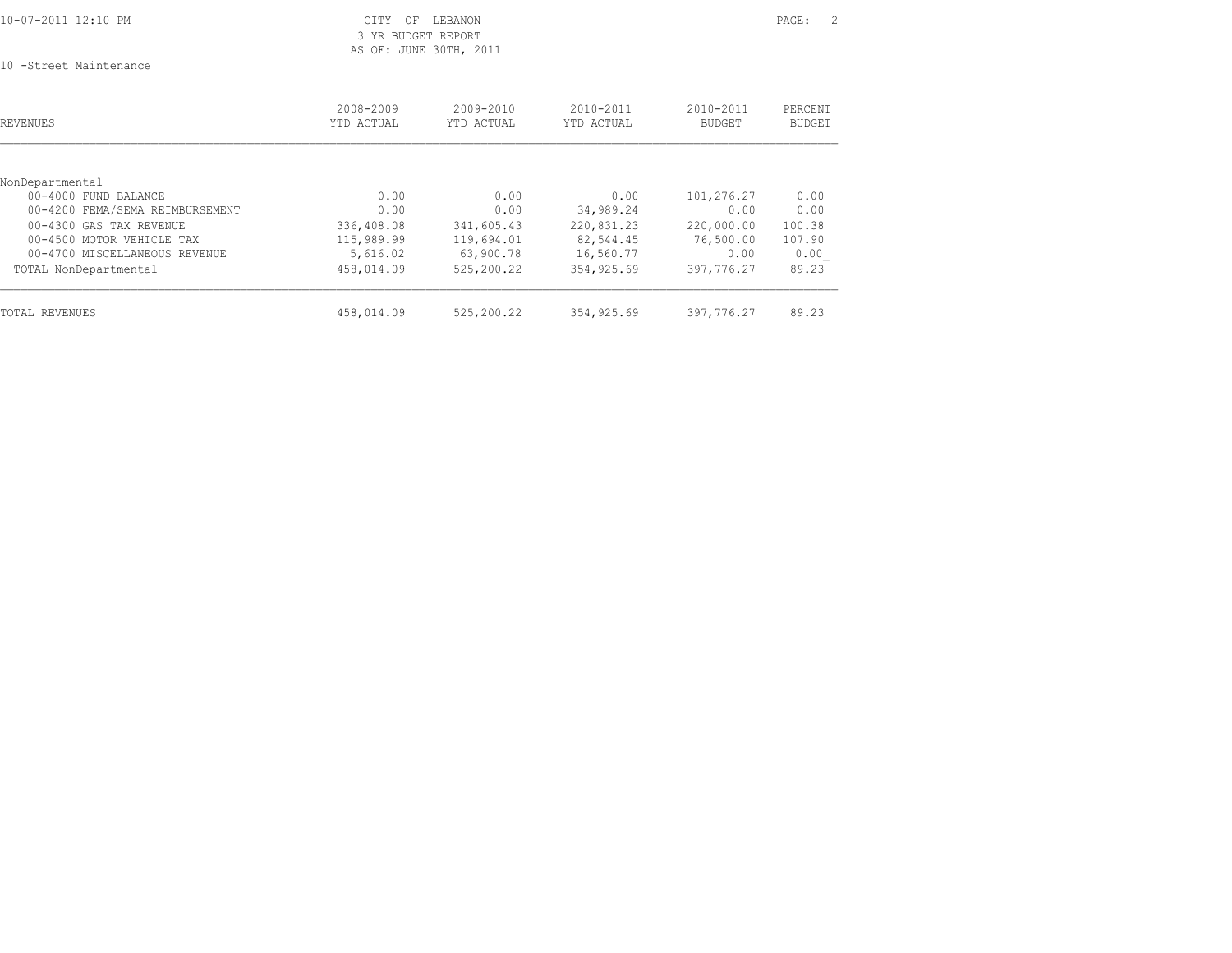### CITY OF LEBANON PAGE: 3 3 YR BUDGET REPORT AS OF: JUNE 30TH, 2011

10 -Street Maintenance

| EXPENDITURES                                                              | 2008-2009<br>YTD ACTUAL | 2009-2010<br>YTD ACTUAL | 2010-2011<br>YTD ACTUAL | 2010-2011<br><b>BUDGET</b> | PERCENT<br><b>BUDGET</b> |
|---------------------------------------------------------------------------|-------------------------|-------------------------|-------------------------|----------------------------|--------------------------|
|                                                                           |                         |                         |                         |                            |                          |
| NonDepartmental<br>00-5100 STREET MAINT MATERIAL                          | 0.00                    | 107,900.31              | 18,468.55               | 43,000.00                  | 42.95                    |
| 00-5110 SIGNS & PAINT                                                     | 0.00                    | 1,472.02                | 2,350.02                | 2,400.00                   | 97.92                    |
| 00-5120 STORM WATER MAINT MATERIAL                                        | 0.00                    | 0.00                    | 0.00                    | 0.00                       | 0.00                     |
| 00-5130 STREET MAINT PROJECT EXP                                          | 0.00                    | 2,035.74                | 2,531.82                | 2,700.00                   | 93.77                    |
| 00-5140 STORM WATER MAINT PROJ EXP                                        | 0.00                    | 0.00                    | 0.00                    | 0.00                       | 0.00                     |
| 00-5150 CONTRACT ENGINEERING                                              | 0.00                    | 0.00                    | 0.00                    | 0.00                       | 0.00                     |
| 00-5160 BUILDING INSURANCE                                                | 0.00                    | 0.00                    | 0.00                    | 5.00                       | 0.00                     |
| 00-5200 EQUIPMENT PURCHASES                                               | 7,500.00                | 0.00                    | 0.00                    | 0.00                       | 0.00                     |
| 00-5270 EQUIPMENT MAINTENANCE                                             | 14,281.77               | 0.00                    | 0.00                    | 0.00                       | 0.00                     |
| 00-5285 TOOLS                                                             | 1,068.40                | 0.00                    | 0.00                    | 0.00                       | 0.00                     |
| 00-5290 MAINTENANCE MATERIALS                                             | 27,983.56               | 43.98                   | 0.00                    | 0.00                       | 0.00                     |
| 00-5295 OVERLAY PROGRAM                                                   | 5,024.51                | 0.00                    | 0.00                    | 0.00                       | 0.00                     |
| 00-5300 DAMAGE CLAIMS                                                     | 144.95                  | 0.00                    | 0.00                    | 0.00                       | 0.00                     |
| 00-5400 MISCELLANEOUS                                                     | 3, 122, 43              | 803.08                  | 708.90                  | 800.00                     | 88.61                    |
| 00-5900 SALARIES                                                          | 153,318.43              | 0.00                    | 0.00                    | 0.00                       | 0.00                     |
| 00-5905 PT SALARIES                                                       | 16,160.50               | 0.00                    | 0.00                    | 0.00                       | 0.00                     |
| 00-5915 EMPLOYEE BENEFITS                                                 | 58,490.00               | 0.00                    | 0.00                    | 0.00                       | 0.00                     |
| 00-5916 PAYROLL TAX EXPENSE                                               | 12,383.73               | 0.00                    | 0.00                    | 0.00                       | 0.00                     |
| 00-5917 RETIREMENT EXPENSE                                                | 2,727.59                | 0.00                    | 0.00                    | 0.00                       | 0.00                     |
| 00-5960 TRAINING                                                          | 32.50                   | 0.00                    | 0.00                    | 0.00                       | 0.00                     |
| 00-6130 UTILITIES                                                         | 851.48                  | 0.00                    | 0.00                    | 0.00                       | 0.00                     |
| 00-6140 VEHICLE FUEL                                                      | 10,522.46               | 622.59                  | 0.00                    | 0.00                       | 0.00                     |
| 00-6180 WINTER MATERIALS                                                  | 13,001.93               | 7,082.81                | 21, 341.35              | 21,400.00                  | 99.73                    |
| 00-6205 TRANS TO PUBLIC WORKS (93)                                        | $0.00$<br>64,000.02     | 0.00                    | 0.00                    | 0.00                       | 0.00                     |
| 00-6210 TRANS TO CONSTR (89)                                              |                         | 350,429.84              | 105,006.51              | 105,007.00                 | 100.00                   |
| 00-6300 TRANS TO PURCHASING (14)                                          | 0.00                    | 5,129.93                | 7,200.97                | 7,201.66                   | 99.99                    |
| 00-6305 TRANS TO TECH-ADMIN (12-00)                                       | 0.00                    | 20,223.06               | 2,917.86                | 6,241.22                   | 46.75                    |
| 00-6310 TRANS TO TECH-ENG/SURV (12-05)                                    | 0.00                    | 21,012.46               | 3,319.47                | 4,382.04                   | 75.75                    |
| 00-6320 TRANS TO TECH-MAPPING (12-25)                                     | 0.00                    | 425.14                  | 0.00                    | 6,226.83                   | 0.00                     |
| 00-6330 TRANS TO PW ADMIN (18-00)                                         | 0.00                    | 6,284.93                | 3,323.84                | 5,516.88                   | 60.25                    |
| 00-6340 TRANS TO RECEPTIONIST (30-55)                                     | 0.00                    | 4,680.44                | 2,038.31                | 2,125.15                   | 95.91                    |
| 00-6350 TRANS TO B & G (09)                                               | 0.00                    | 2,692.64                | 33,463.05               | 33, 463.79                 | 100.00                   |
| 00-6355 TRANS TO GARAGE (11)<br>00-6360 TRANS TO ACCTS PAYABLE (30-65)    | 0.00<br>0.00            | 3,004.73<br>267.26      | 3,288.13<br>219.67      | 3,289.00<br>219.85         | 99.97<br>99.92           |
|                                                                           |                         |                         |                         |                            | 88.73                    |
| 00-6370 TRANS TO BUDGET (30-75)<br>00-6375 TRANS TO UTIL/CASH COL (30-85) | 0.00<br>0.00            | 816.91<br>521.13        | 908.19<br>3.92          | 1,023.57<br>20.39          | 19.23                    |
| 00-6380 TRANS TO CITY CLERK 30-25                                         | 0.00                    | 0.00                    | 822.59                  | 834.16                     | 98.61                    |
| 00-6385 TRANS TO MAINT 94-00                                              | 0.00                    | 0.00                    | 91,170.42               | 122,492.49                 | 74.43                    |
| 00-6390 TRANS TO I&I 91-00                                                | 0.00                    | 0.00                    | 0.00                    | 35,000.00                  | 0.00                     |
| 00-6395 TRANS TO STORM WATER (95)                                         | 0.00                    | 0.00                    | 58,952.21               | 59,366.21                  | 99.30                    |
| 00-6400 TRANS TO INFRA W/WW 94-10                                         | 0.00                    | 0.00                    | 3,508.64                | 3,509.00                   | 99.99                    |
| 00-6405 TRANS TO STREET CONST (08)                                        | 0.00                    | 0.00                    | 50,532.32               | 50,533.00                  | 100.00                   |
| 00-6500 UNAPPROPRIATED                                                    | 0.00                    | 0.00                    | 0.00                    | 23,768.03                  | 0.00                     |
| TOTAL NonDepartmental                                                     | 390,614.26              | 535,449.00              | 412,076.74              | 540, 525.27                | 76.24                    |
| TOTAL EXPENDITURES                                                        | 390,614.26              | 535,449.00              | 412,076.74              | 540, 525.27                | 76.24                    |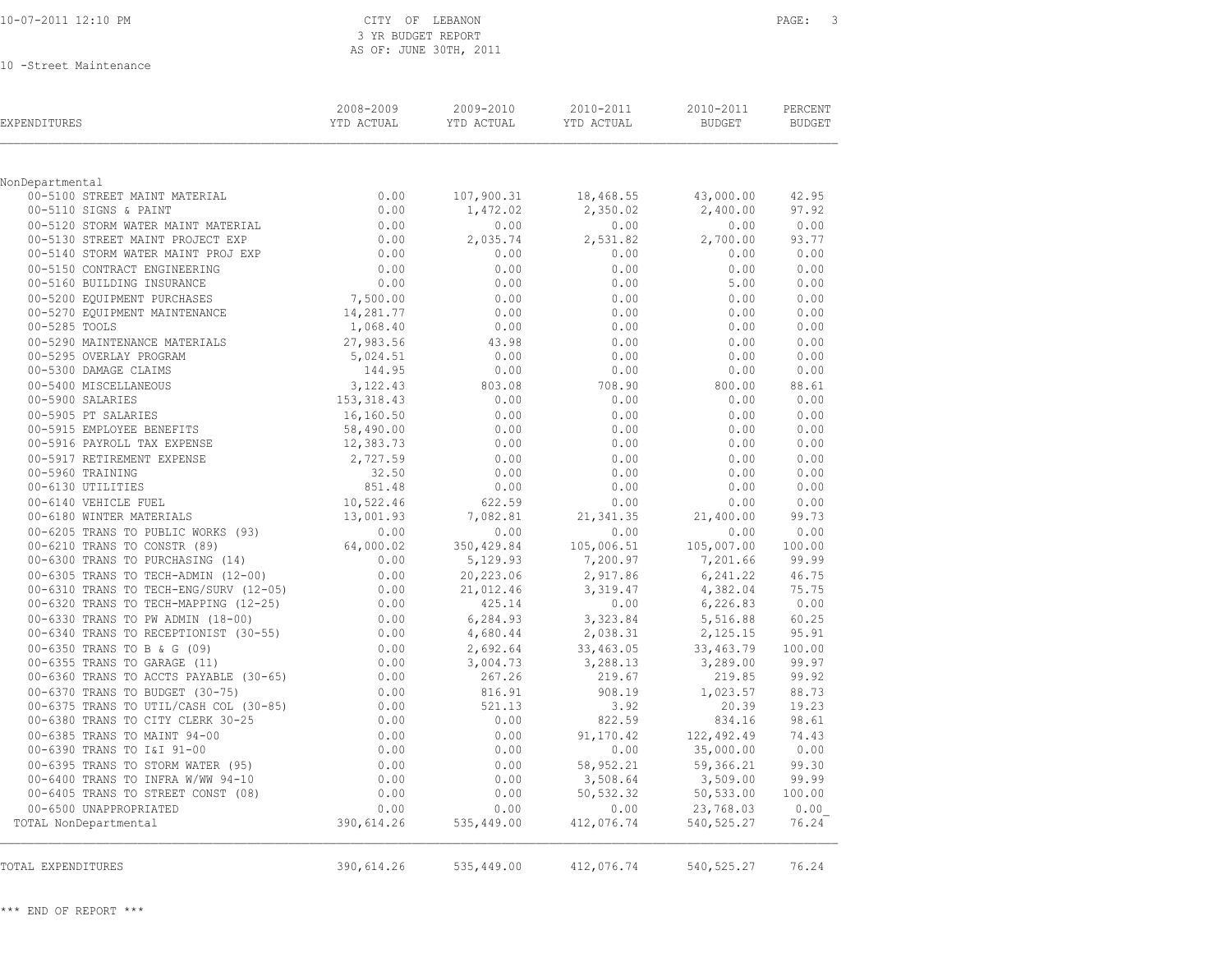3 YR BUDGET REPORT AS OF: JUNE 30TH, 2011

11 -Garage FINANCIAL SUMMARY

|                                   | 2008-2009<br>YTD ACTUAL | 2009-2010<br>YTD ACTUAL | 2010-2011<br>YTD ACTUAL | 2010-2011<br><b>BUDGET</b> | PERCENT<br><b>BUDGET</b> |
|-----------------------------------|-------------------------|-------------------------|-------------------------|----------------------------|--------------------------|
| REVENUE SUMMARY                   |                         |                         |                         |                            |                          |
| NonDepartmental                   | 0.00                    | 202,766.36              | 119,998.83              | 166,956.38                 | 71.87                    |
| TOTAL REVENUES                    | 0.00                    | 202,766.36              | 119,998.83              | 166,956.38                 | 71.87                    |
| EXPENDITURE SUMMARY               |                         |                         |                         |                            |                          |
| NonDepartmental                   | 0.00                    | 198,932.91              | 131,637.28              | 183, 119.38                | 71.89                    |
| TOTAL EXPENDITURES                | 0.00                    | 198,932.91              | 131,637.28              | 183, 119.38                | 71.89                    |
| REVENUE OVER/(UNDER) EXPENDITURES | 0.00                    | 3,833.45                | $11,638.45$ (           | 16, 163, 00)               | 72.01                    |

=============== =============== =============== =============== ========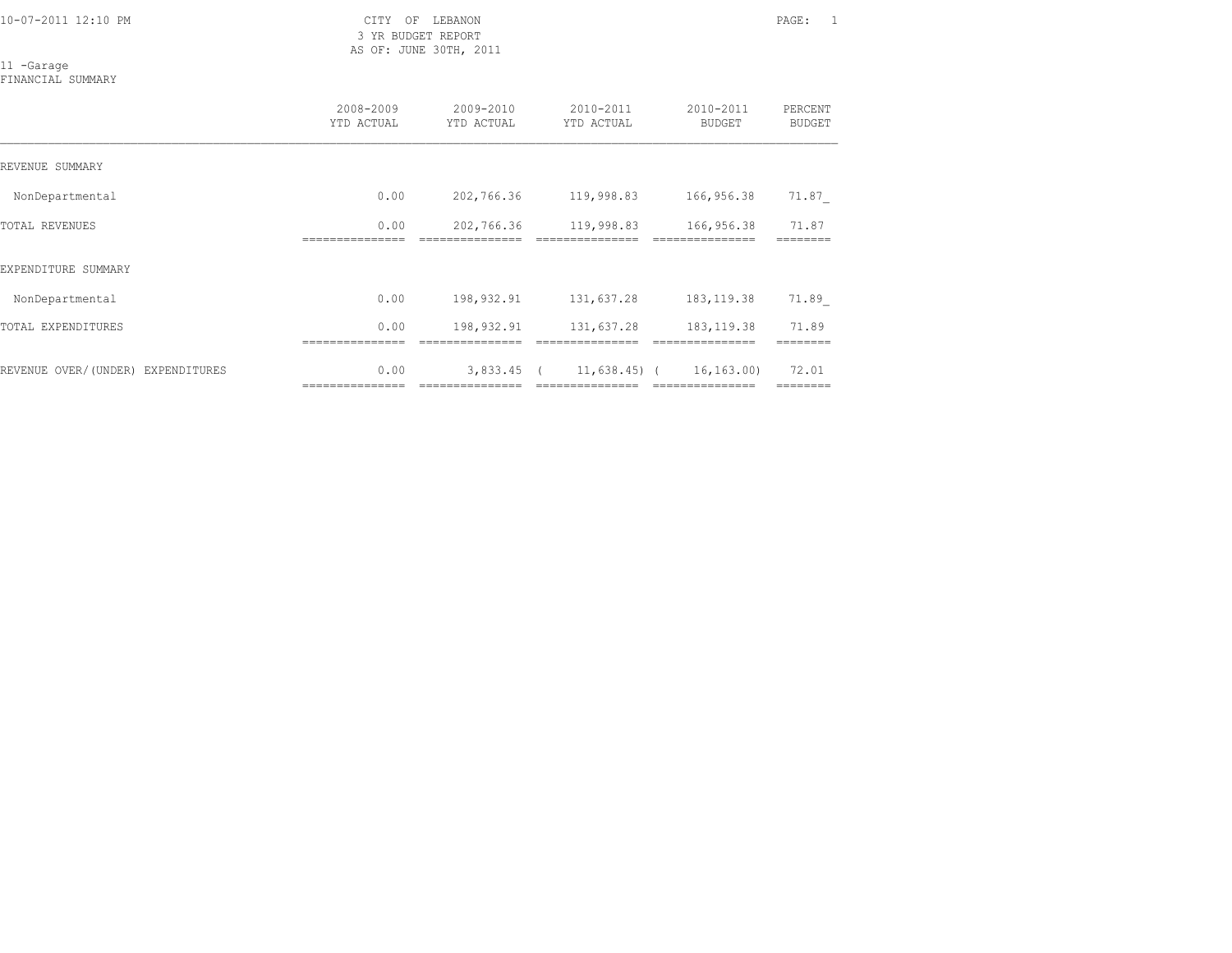3 YR BUDGET REPORT AS OF: JUNE 30TH, 2011

11 -Garage

| REVENUES                               | 2008-2009<br>YTD ACTUAL | 2009-2010<br>YTD ACTUAL | 2010-2011<br>YTD ACTUAL | 2010-2011<br><b>BUDGET</b> | PERCENT<br><b>BUDGET</b> |
|----------------------------------------|-------------------------|-------------------------|-------------------------|----------------------------|--------------------------|
|                                        |                         |                         |                         |                            |                          |
| NonDepartmental                        |                         |                         |                         |                            |                          |
| 00-4000 fund balance                   | 0.00                    | 0.00                    | 0.00                    | 15,017.77                  | 0.00                     |
| 00-4050 MISCELLANEOUS REVENUE          | 0.00                    | 1,385.00                | 926.79                  | 0.00                       | 0.00                     |
| 00-4090 TRANS FROM GENERAL FUND (01)   | 0.00                    | $0.00$ (                | 4, 255.51               | 0.00                       | 0.00                     |
| 00-4100 TRANS FROM FIRE (06)           | 0.00                    | 9,718.89                | 5,082.70                | 7,446.93                   | 68.25                    |
| 00-4110 TRANS FROM POLICE (07-10)      | 0.00                    | 29,360.93               | 13,981.79               | 22,638.67                  | 61.76                    |
| 00-4115 TRANS FROM STREET (08)         | 0.00                    | $0.00$ (                | 3,404,41)               | 0.00                       | 0.00                     |
| 00-4120 TRANS FROM B & G (09)          | 0.00                    | 7,120.51                | 8,669.66                | 11,617.21                  | 74.63                    |
| 00-4125 TRANS FROM ST MAINT (10) SNOW  | 0.00                    | 3,004.73                | 3,288.13                | 0.00                       | 0.00                     |
| 00-4130 TRANS FROM TECH-ADMIN (12-00)  | 0.00                    | 816.07                  | 120.85                  | 1,340.45                   | 9.02                     |
| 00-4140 TRANS FROM TECH-ENG/SUR (12-05 | 0.00                    | 503.98                  | 344.88                  | 744.69                     | 46.31                    |
| 00-4150 TRANS FROM TECH-IT (12-15)     | 0.00                    | 200.15                  | 0.00                    | 744.69                     | 0.00                     |
| 00-4160 TRANS FROM TECH MTR RDR (12-35 | 0.00                    | 4,341.54                | 2,675.91                | 2,085.14                   | 128.33                   |
| 00-4170 TRANS FROM PURCHASING (14)     | 0.00                    | 1,576.56                | 933.77                  | 2,085.14                   | 44.78                    |
| 00-4180 TRANS FROM RECYCLING (15)      | 0.00                    | 4,500.00                | 3,000.00                | 3,000.00                   | 100.00                   |
| 00-4190 TRANS FROM PW ADMIN (18-00)    | 0.00                    | 735.30                  | 282.38                  | 744.69                     | 37.92                    |
| 00-4200 TRANS FROM CIVIC CENTER (20-00 | 0.00                    | 1,356.97                | 885.09                  | 1,340.45                   | 66.03                    |
| 00-4210 TRANS FROM COMM DEV (35-00)    | 0.00                    | 200.15                  | 0.00                    | 744.69                     | 0.00                     |
| 00-4220 TRANS FROM COMPLIANCE (35-15)  | 0.00                    | 734.66                  | 330.76                  | 744.69                     | 44.42                    |
| 00-4230 TRANS FROM TOURISM (40)        | 0.00                    | $200.15$ (              | 170.22                  | 744.69                     | $22.86-$                 |
| 00-4240 TRANS FROM PARKS (79-00)       | 0.00                    | $3,016.13$ (            | 540.92)                 | 10,872.52                  | $4.98-$                  |
| 00-4250 TRANS FROM ELEC OP (80)        | 0.00                    | 16,597.94               | 7,313.68                | 21,893.98                  | 33.40                    |
| 00-4260 TRANS FROM WW OP (85)          | 0.00                    | 1,120.84                | 2,016.48                | 4,170.28                   | 48.35                    |
| 00-4270 TRANS FROM WATER OP (87)       | 0.00                    | 920.69                  | 542.35                  | 3,425.59                   | 15.83                    |
| 00-4280 TRANS FROM CONSTR (89)         | 0.00                    | 103,641.66              | 65,619.06               | 50,043.38                  | 131.12                   |
| 00-4290 TRANS FROM SEWER MAINT (91)    | 0.00                    | 11,713.51               | 11,901.63               | 5,510.73                   | 215.97                   |
| 00-4295 TRANS FROM INFRA MAINT 94-00   | 0.00                    | 0.00                    | 453.98                  | 0.00                       | 0.00                     |
| TOTAL NonDepartmental                  | 0.00                    | 202,766.36              | 119,998.83              | 166,956.38                 | 71.87                    |
| TOTAL REVENUES                         | 0.00                    | 202,766.36              | 119,998.83              | 166,956.38                 | 71.87                    |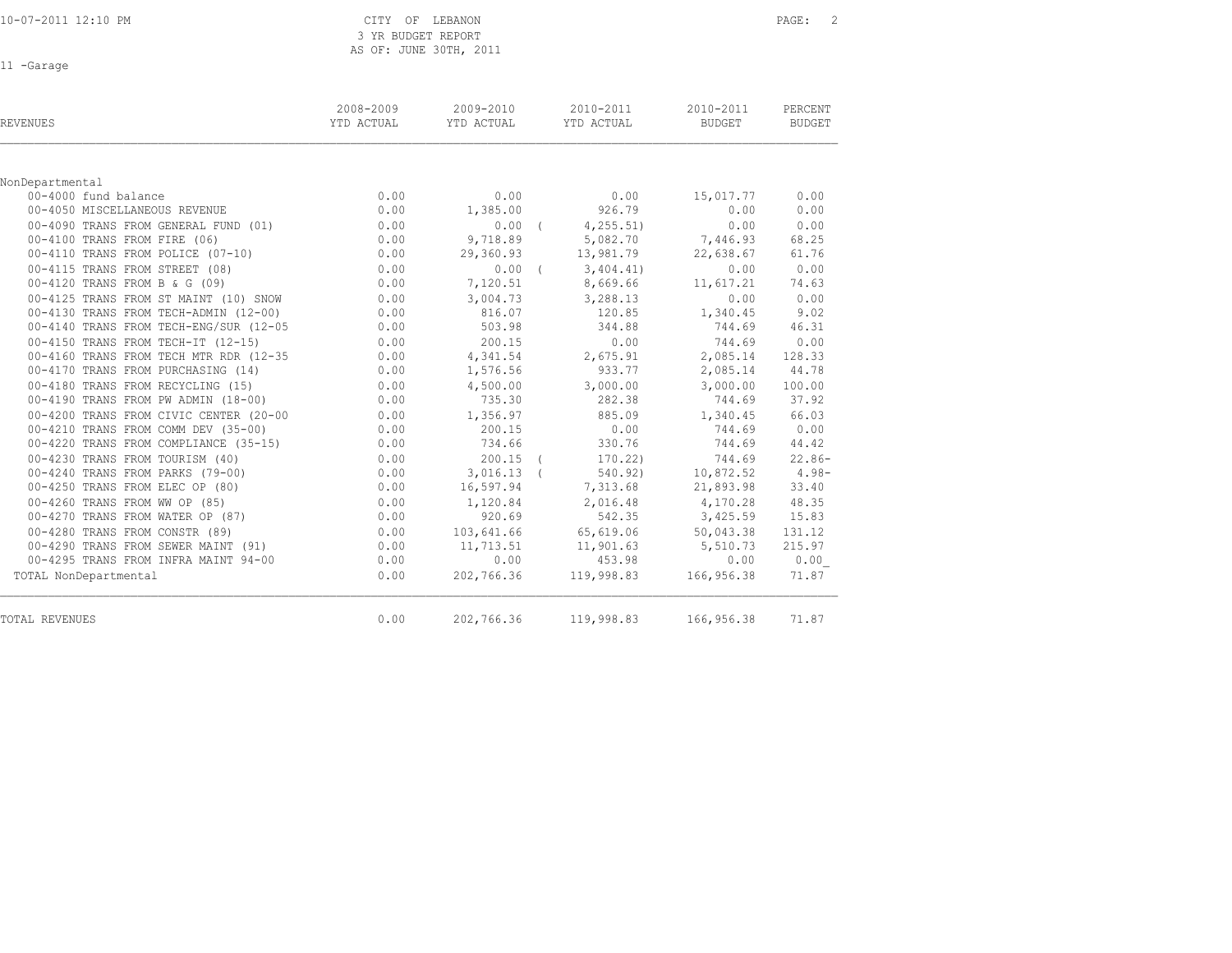| 10-07-2011 12:10 PM |
|---------------------|
|---------------------|

CITY OF LEBANON **PAGE:** 3 3 YR BUDGET REPORT AS OF: JUNE 30TH, 2011

11 -Garage

| EXPENDITURES                                                    | 2008-2009<br>YTD ACTUAL | 2009-2010<br>YTD ACTUAL | 2010-2011<br>YTD ACTUAL | 2010-2011<br>BUDGET | PERCENT<br><b>BUDGET</b> |
|-----------------------------------------------------------------|-------------------------|-------------------------|-------------------------|---------------------|--------------------------|
| NonDepartmental                                                 |                         |                         |                         |                     |                          |
| 00-5000 OFFICE SUPPLIES                                         | 0.00                    | 250.00                  | 32.42                   | 500.00              | 6.48                     |
| 00-5010 ADVERTISING                                             | 0.00                    | 248.70                  | 0.00                    | 333.00              | 0.00                     |
| 00-5020 DUES/BOOKS                                              | 0.00                    | 0.00                    | 0.00                    | 333.00              | 0.00                     |
| 00-5030 TRAINING                                                | 0.00                    | 573.80                  | 0.00                    | 667.00              | 0.00                     |
| 00-5040 GASBOY SOFTWARE                                         | 0.00                    | 198.00                  | 0.00                    | 400.00              | 0.00                     |
| 00-5045 FLEET SOFTWARE MAINT                                    | 0.00                    | 0.00                    | 0.00                    | 1,500.00            | 0.00                     |
| 00-5050 TOOLS & SUPPLIES                                        | 0.00                    | 1,826.40                | 1,971.02                | 2,000.00            | 98.55                    |
| 00-5060 EQUIPMENT PURCHASES                                     | 0.00                    | 3,011.29                | 4,595.90                | 8,000.00            | 57.45                    |
| 00-5065 EQUIPMENT REPAIR                                        | 0.00                    | 0.00                    | 1,754.80                | 18,000.00           | 9.75                     |
| 00-5070 GAS PUMP MAINT                                          | 0.00                    | 3,546.70                | 2,209.89                | 2,233.00            | 98.97                    |
| 00-5080 POSTAGE                                                 | 0.00                    | 0.00                    | 0.00                    | 67.00               | 0.00                     |
| 00-5090 MISCELLANEOUS                                           | 0.00                    | 6,759.13                | 85.58                   | 167.00              | 51.25                    |
| 00-5100 UNIFORMS                                                | 0.00                    | 1,143.82                | 670.20                  | 770.00              | 87.04                    |
| 00-5270 ALL DEPT SUPPLIES                                       | 0.00                    | 10,822.94               | 10,356.05               | 13,333.00           | 77.67                    |
| 00-5275 CAR WASH MAINT/SUPPLIES                                 | 0.00                    | 148.55                  | 0.00                    | 667.00              | 0.00                     |
| 00-5300 OFFICE EQUIP DEPR                                       | 0.00                    | 0.00                    | 0.00                    | 0.00                | 0.00                     |
| 00-5310 OFFICE FURNITURE DEPR                                   | 0.00                    | 0.00                    | 0.00                    | 0.00                | 0.00                     |
| 00-5350 BUILDING INSURANCE                                      | 0.00                    | 62.36                   | 0.00                    | 46.00               | 0.00                     |
| 00-5900 SALARIES                                                | 0.00                    | 52,075.08               | 38,743.15               | 38,829.11           | 99.78                    |
| 00-5903 SALARIES OT                                             | 0.00                    | 1,580.20                | 170.43                  | 1,704.23            | 10.00                    |
| 00-5905 PT SALARIES                                             | 0.00                    | 854.64                  | 0.00                    | 0.00                | 0.00                     |
| 00-5912 ON CALL                                                 | 0.00                    | 0.00                    | 545.34                  | 600.00              | 90.89                    |
| 00-5914 ON CALL OT                                              | 0.00                    | 0.00                    | 204.50                  | 300.00              | 68.17                    |
| 00-5915 EMPLOYEE BENEFITS                                       | 0.00                    | 21,530.49               | 17,230.12               | 17,545.00           | 98.21                    |
| 00-5916 PAYROLL TAXES                                           | 0.00                    | 3,891.82                | 2,787.40                | 3,085.50            | 90.34                    |
| 00-5917 RETIREMENT EXPENSE                                      | 0.00                    | 475.00                  | 750.00                  | 850.00              | 88.24                    |
| 00-6130 UTILITIES-GAS PUMPS                                     | 0.00                    | 676.96                  | 350.76                  | 420.00              | 83.51                    |
| 00-6135 UTILITIES-CELL PHONE                                    | 0.00                    | 429.08                  | 292.52                  | 304.00              | 96.22                    |
| 00-6137 UTILITIES-CAR WASH LP GAS                               | 0.00                    | 397.93                  | 1,075.87                | 1,100.00            | 97.81                    |
| 00-6140 VEHICLE FUEL                                            | 0.00                    | 360.15                  | 448.68                  | 800.00              | 56.09                    |
| 00-6145 VEHICLE MAINT/REPAIR                                    | 0.00                    | 3,675.62                | 498.75                  | 533.00              | 93.57                    |
| 00-6150 VEHICLE INSURANCE                                       | 0.00                    | 0.00                    | 225.96                  | 287.00              | 78.73                    |
| 00-6250 BULK FUEL PURCHASES<br>00-6300 TRANS TO PURCHASING (14) | 0.00<br>0.00            | 0.00<br>42,101.39       | 0.00<br>4,893.62        | 0.00<br>4,894.24    | 0.00<br>99.99            |
| 00-6310 TRANS TO PW ADMIN (18-00)                               | 0.00                    | 7,594.15                | 14,318.14               | 14,318.50           | 100.00                   |
| 00-6320 TRANS TO PW BUILDING (18-10)                            | 0.00                    | 12,664.50               | 13,226.43               | 14,209.75           | 93.08                    |
| 00-6330 TRANS TO ACCTS PAYABLE (30-65)                          | 0.00                    | 112.98                  | 134.54                  | 134.97              | 99.68                    |
| 00-6340 TRANS TO BUDGET (30-75)                                 | 0.00                    | 4,084.60                | 4,540.90                | 5, 117.84           | 88.73                    |
| 00-6350 TRANS TO CITY ADMIN (30-15)                             | 0.00                    | 0.00                    | 0.00                    | 0.00                | 0.00                     |
| 00-6360 TRANS TO HR (30-35)                                     | 0.00                    | 971.25                  | 994.45                  | 1,259.47            | 78.96                    |
| 00-6365 TRANS TO TECH-ADMIN (12-100)                            | 0.00                    | 15,402.52               | 319.14                  | 320.00              | 99.73                    |
| 00-6370 TRANS TO TECH-IT (12-15)                                | 0.00                    | 1,462.86                | 1,221.52                | 1,222.36            | 99.93                    |
| 00-6375 TRANS TO CITY CLERK 30-25                               | 0.00                    | 0.00                    | 822.59                  | 834.16              | 98.61                    |
| 00-6380 TRANS TO RECEPTIONIST 30-55                             | 0.00                    | 0.00                    | 391.98                  | 408.68              | 95.91                    |
| 00-6385 TRANS TO MAIN 94-00                                     | 0.00                    | 0.00                    | 5,243.23                | 9,377.42            | 55.91                    |
| 00-6390 TRANS TO B&G 09-00                                      | 0.00                    | 0.00                    | 531.40                  | 630.41              | 84.29                    |
| 00-6500 UNAPPROPRIATED                                          | 0.00                    | 0.00                    | 0.00                    | 15,017.74           | 0.00                     |
| TOTAL NonDepartmental                                           | 0.00                    | 198,932.91              | 131,637.28              | 183, 119.38         | 71.89                    |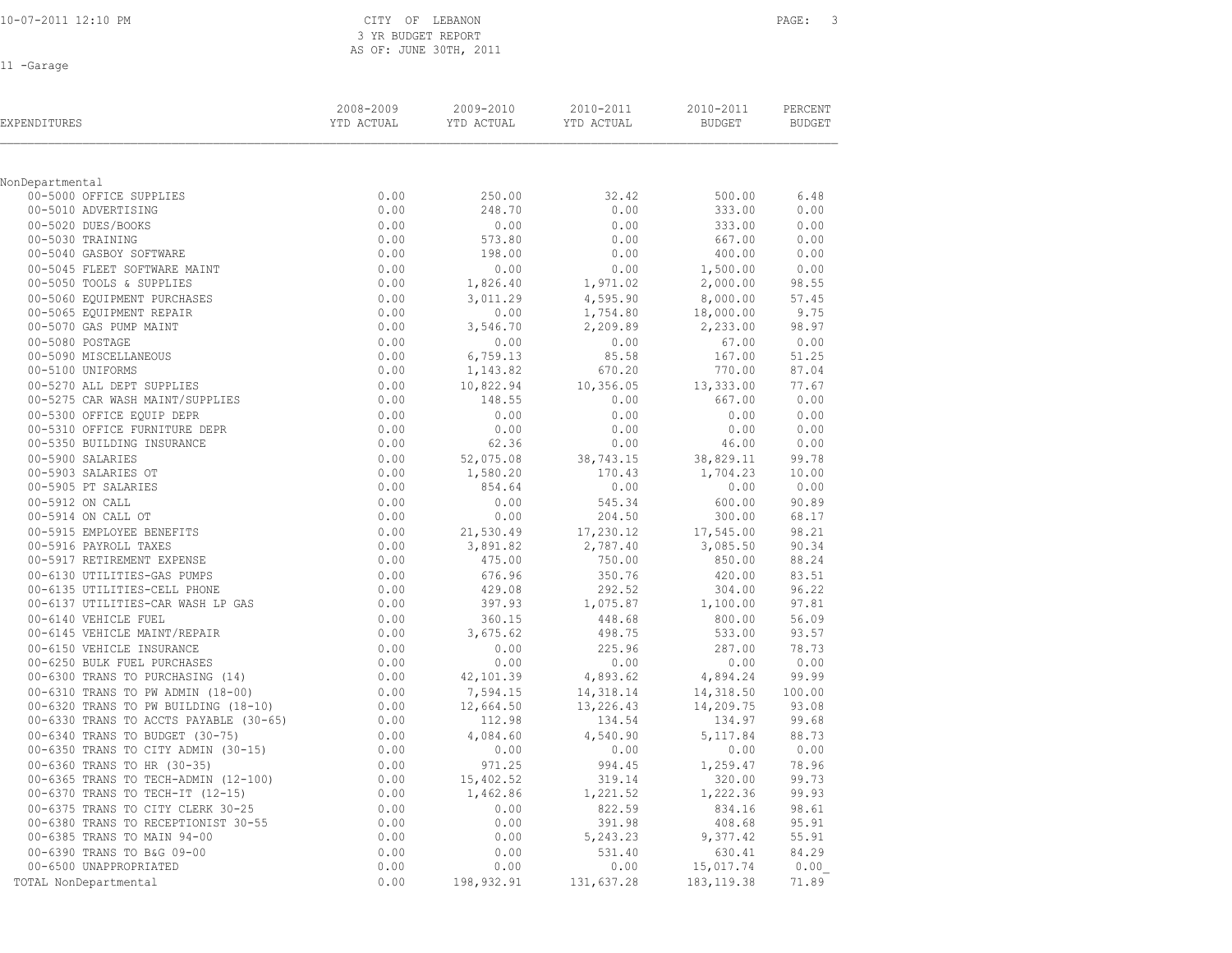| 10-07-2011 12:10 PM<br>11 -Garage | CITY<br>OF<br>3 YR BUDGET REPORT<br>AS OF: JUNE 30TH, 2011 | LEBANON                 |                         |                            | PAGE:<br>$\overline{4}$ |  |
|-----------------------------------|------------------------------------------------------------|-------------------------|-------------------------|----------------------------|-------------------------|--|
| EXPENDITURES                      | 2008-2009<br>YTD ACTUAL                                    | 2009-2010<br>YTD ACTUAL | 2010-2011<br>YTD ACTUAL | 2010-2011<br><b>BUDGET</b> | PERCENT<br>BUDGET       |  |
| TOTAL EXPENDITURES                | 0.00                                                       | 198,932.91              | 131,637.28              | 183, 119.38                | 71.89                   |  |

\*\*\* END OF REPORT \*\*\*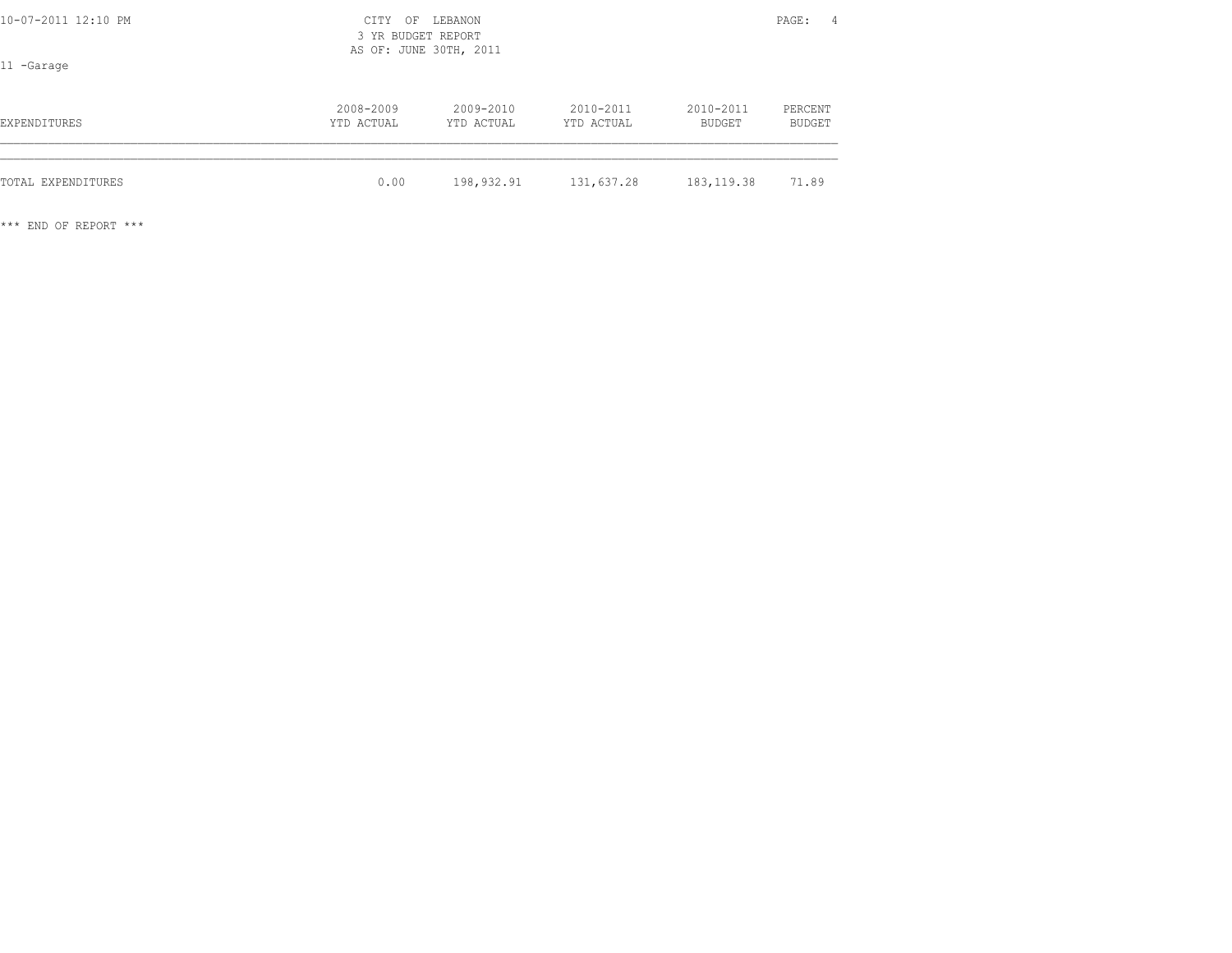|  |  | 10-07-2011 12:10 PM |  |
|--|--|---------------------|--|

CITY OF LEBANON PAGE: 1 3 YR BUDGET REPORT AS OF: JUNE 30TH, 2011

12 -Technical Services

FINANCIAL SUMMARY

| 2008-2009<br>YTD ACTUAL | $2009 - 2010$<br>YTD ACTUAL | $2010 - 2011$<br>YTD ACTUAL | $2010 - 2011$<br><b>BUDGET</b> | PERCENT<br><b>BUDGET</b>                                                                                                                                                                                                                                                                                                                                                                                                                                                                                                                      |
|-------------------------|-----------------------------|-----------------------------|--------------------------------|-----------------------------------------------------------------------------------------------------------------------------------------------------------------------------------------------------------------------------------------------------------------------------------------------------------------------------------------------------------------------------------------------------------------------------------------------------------------------------------------------------------------------------------------------|
|                         |                             |                             |                                |                                                                                                                                                                                                                                                                                                                                                                                                                                                                                                                                               |
| 0.00                    | 180,679.68                  | 124,269.96                  | 133,685.55                     | 92.96                                                                                                                                                                                                                                                                                                                                                                                                                                                                                                                                         |
| 0.00                    | 130,563.35                  | 62,605.80                   | 62,600.53                      | 100.01                                                                                                                                                                                                                                                                                                                                                                                                                                                                                                                                        |
| 0.00                    | 165,580.53                  | 145, 363. 23                | 138,559.23                     | 104.91                                                                                                                                                                                                                                                                                                                                                                                                                                                                                                                                        |
| 0.00                    | 75,039.82                   | 48, 311.33                  | 62,518.38                      | 77.28                                                                                                                                                                                                                                                                                                                                                                                                                                                                                                                                         |
| 0.00                    | 223,071.10                  | 158,040.23                  | 148,776.79                     | 106.23                                                                                                                                                                                                                                                                                                                                                                                                                                                                                                                                        |
| 0.00                    | 59,010.18                   | 23,514.59                   | 21, 121. 16                    | 111.33                                                                                                                                                                                                                                                                                                                                                                                                                                                                                                                                        |
| 0.00                    | 833, 944, 66                | 562,105.14                  | 567,261.64                     | 99.09                                                                                                                                                                                                                                                                                                                                                                                                                                                                                                                                         |
|                         |                             |                             |                                |                                                                                                                                                                                                                                                                                                                                                                                                                                                                                                                                               |
| 0.00                    | 180,679.71                  | 130,918.59                  | 144, 181.55                    | 90.80                                                                                                                                                                                                                                                                                                                                                                                                                                                                                                                                         |
| 0.00                    | 130,563.36                  | 62,605.82                   | 81,043.53                      | 77.25                                                                                                                                                                                                                                                                                                                                                                                                                                                                                                                                         |
| 0.00                    | 165,580.56                  | 145,362.51                  | 171,677.23                     | 84.67                                                                                                                                                                                                                                                                                                                                                                                                                                                                                                                                         |
| 0.00                    | 75,039.84                   | 48,095.51                   | 70,370.38                      | 68.35                                                                                                                                                                                                                                                                                                                                                                                                                                                                                                                                         |
| 0.00                    | 223,071.12                  | 161,867.40                  | 171,393.79                     | 94.44                                                                                                                                                                                                                                                                                                                                                                                                                                                                                                                                         |
| 0.00                    | 59,010.21                   | 22, 116.35                  | 29,002.16                      | 76.26                                                                                                                                                                                                                                                                                                                                                                                                                                                                                                                                         |
| 0.00<br>=============== | 833, 944.80                 | 570,966.18                  | 667,668.64                     | 85.52<br>--------                                                                                                                                                                                                                                                                                                                                                                                                                                                                                                                             |
| 0.00                    |                             |                             | 100,407.00)                    | 8.83<br>========                                                                                                                                                                                                                                                                                                                                                                                                                                                                                                                              |
|                         | ----------------            |                             | $0.14)$ (                      | $8,861,04)$ (<br>----------------------------------<br>$\begin{array}{cccccccccc} \multicolumn{2}{c}{} & \multicolumn{2}{c}{} & \multicolumn{2}{c}{} & \multicolumn{2}{c}{} & \multicolumn{2}{c}{} & \multicolumn{2}{c}{} & \multicolumn{2}{c}{} & \multicolumn{2}{c}{} & \multicolumn{2}{c}{} & \multicolumn{2}{c}{} & \multicolumn{2}{c}{} & \multicolumn{2}{c}{} & \multicolumn{2}{c}{} & \multicolumn{2}{c}{} & \multicolumn{2}{c}{} & \multicolumn{2}{c}{} & \multicolumn{2}{c}{} & \multicolumn{2}{c}{} & \multicolumn{2}{c}{} & \mult$ |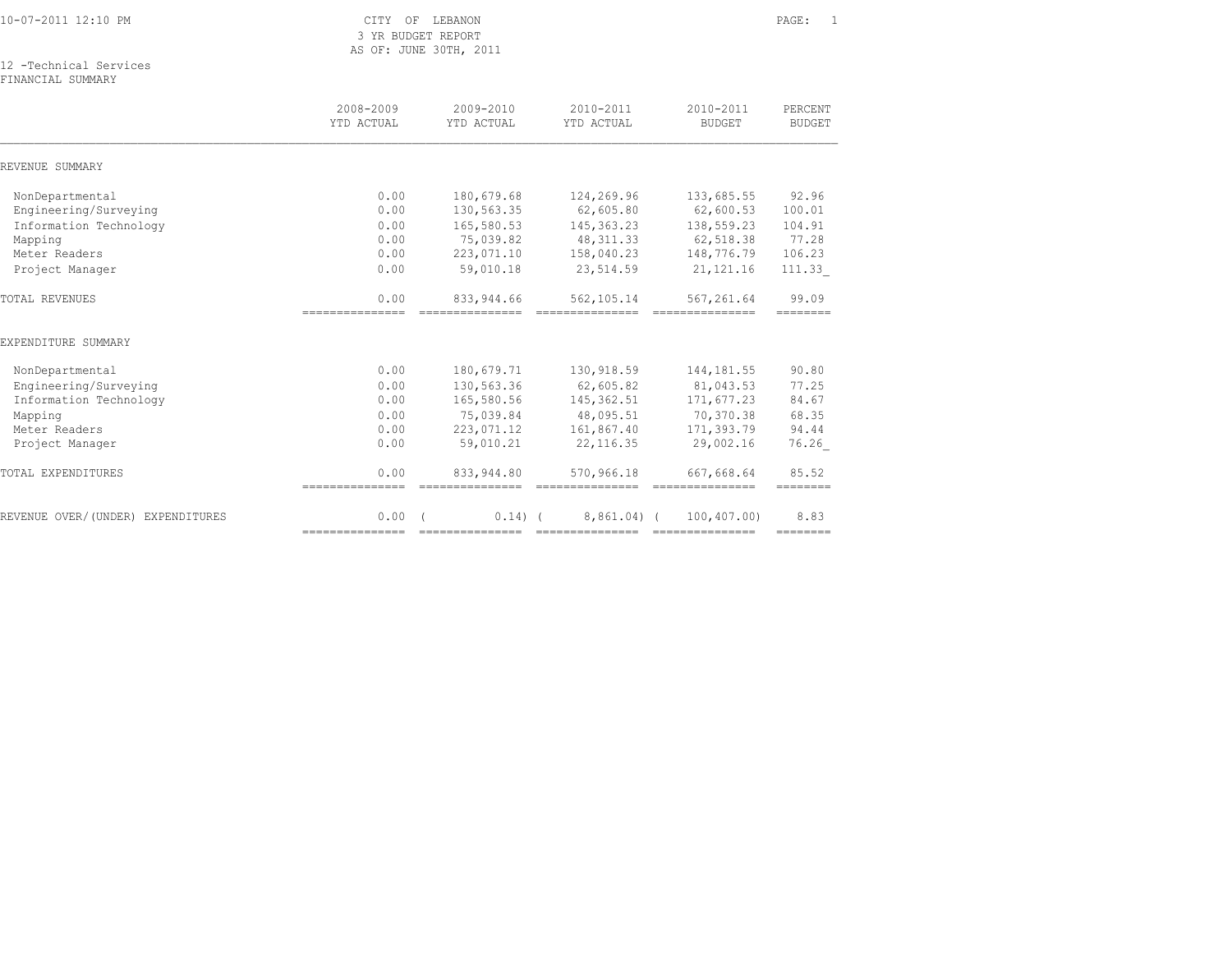| 10-07-2011 12:10 PM |
|---------------------|
|---------------------|

CITY OF LEBANON **PAGE:** 2 3 YR BUDGET REPORT AS OF: JUNE 30TH, 2011

| REVENUES                                                                                                                                                                                                                                                         | 2008-2009<br>YTD ACTUAL                                                                                                                                                                                                                                                                                                    | 2009-2010         | 2010-2011<br>YTD ACTUAL YTD ACTUAL | 2010-2011<br>BUDGET  | PERCENT<br><b>BUDGET</b> |
|------------------------------------------------------------------------------------------------------------------------------------------------------------------------------------------------------------------------------------------------------------------|----------------------------------------------------------------------------------------------------------------------------------------------------------------------------------------------------------------------------------------------------------------------------------------------------------------------------|-------------------|------------------------------------|----------------------|--------------------------|
|                                                                                                                                                                                                                                                                  |                                                                                                                                                                                                                                                                                                                            |                   |                                    |                      |                          |
| NonDepartmental                                                                                                                                                                                                                                                  |                                                                                                                                                                                                                                                                                                                            |                   |                                    |                      |                          |
|                                                                                                                                                                                                                                                                  |                                                                                                                                                                                                                                                                                                                            | 0.00              | 0.00                               | 8,861.13             | 0.00                     |
|                                                                                                                                                                                                                                                                  |                                                                                                                                                                                                                                                                                                                            | 0.00              | 1,821.32                           | 0.00                 | 0.00                     |
|                                                                                                                                                                                                                                                                  |                                                                                                                                                                                                                                                                                                                            | 26,435.99         | 30,680.52                          | 19,971.91            | 153.62<br>0.00           |
|                                                                                                                                                                                                                                                                  |                                                                                                                                                                                                                                                                                                                            | 0.00<br>20,223.06 | 1,428.97<br>2,917.86               | 0.00<br>6,241.22     | 46.75                    |
|                                                                                                                                                                                                                                                                  |                                                                                                                                                                                                                                                                                                                            | 15,402.52         | 319.14                             | 0.00                 | 0.00                     |
|                                                                                                                                                                                                                                                                  |                                                                                                                                                                                                                                                                                                                            | (125.88)          | 0.00                               | 12,482.44 0.00       |                          |
|                                                                                                                                                                                                                                                                  |                                                                                                                                                                                                                                                                                                                            | 40,748.96         | 28,030.46                          | 12,482.44            | 224.56                   |
|                                                                                                                                                                                                                                                                  |                                                                                                                                                                                                                                                                                                                            | 1,105.87          | 0.00                               | 12,482.44 0.00       |                          |
| 00-4130 TRANS FROM TECH-MAPPING (12-35<br>00-4140 TRANS FROM MTR RDR (12-35)<br>00-4140 TRANS FROM MTR RDR (12-35)                                                                                                                                               | 0.00                                                                                                                                                                                                                                                                                                                       | 11,677.58         | 6,731.52                           | 6,241.22 107.86      |                          |
| 00-4150 TRANS FROM PROJ MAN (12-45)                                                                                                                                                                                                                              |                                                                                                                                                                                                                                                                                                                            | 0.00              | 0.00                               | 0.00                 | 0.00                     |
| 00-4150 TRANS FROM PROJ MAN (12-45)<br>00-4155 TRANS FROM PURCHASING (14)<br>00-4156 TRANS FROM CAP IMPROV (21)GIS                                                                                                                                               | $0.00$<br>$0.00$<br>0.00                                                                                                                                                                                                                                                                                                   | 7,749.78          | 182.37                             | 0.00                 | 0.00                     |
|                                                                                                                                                                                                                                                                  | 0.00                                                                                                                                                                                                                                                                                                                       | 7,659.46          | 8,670.66                           | 0.00                 | 0.00                     |
| 00-4157 TRANS FROM CAP PROJECT (22)                                                                                                                                                                                                                              |                                                                                                                                                                                                                                                                                                                            | 3,266.00          | 3,189.73                           | 0.00                 | 0.00                     |
| 00-4158 TRANS FROM CAP IMPR (21) TOWER                                                                                                                                                                                                                           | $0.00$<br>$0.00$                                                                                                                                                                                                                                                                                                           | 244.32            | 0.00                               | 0.00                 | 0.00                     |
| 00-4160 TRANS FROM MAYOR (30-05)                                                                                                                                                                                                                                 | 0.00                                                                                                                                                                                                                                                                                                                       | 0.00              | 0.00                               | 0.00                 | 0.00                     |
|                                                                                                                                                                                                                                                                  | $0.00$<br>$0.00$                                                                                                                                                                                                                                                                                                           | 0.00              | 0.00                               | 0.00                 | 0.00                     |
|                                                                                                                                                                                                                                                                  |                                                                                                                                                                                                                                                                                                                            | 0.00              | 0.00                               | 0.00                 | 0.00                     |
|                                                                                                                                                                                                                                                                  |                                                                                                                                                                                                                                                                                                                            | $0.00$ (          | 278.31)                            | 0.00                 | 0.00                     |
|                                                                                                                                                                                                                                                                  |                                                                                                                                                                                                                                                                                                                            | 930.45            | 158.10                             | 0.00                 | 0.00                     |
|                                                                                                                                                                                                                                                                  |                                                                                                                                                                                                                                                                                                                            | 2,154.41          | 0.00                               | 0.00                 | 0.00                     |
|                                                                                                                                                                                                                                                                  |                                                                                                                                                                                                                                                                                                                            | 19,733.70         | 20,825.15                          | 16,227.18            | 128.33                   |
|                                                                                                                                                                                                                                                                  |                                                                                                                                                                                                                                                                                                                            | $0.00$ (          | 97.08)                             | 0.00                 | 0.00                     |
|                                                                                                                                                                                                                                                                  |                                                                                                                                                                                                                                                                                                                            | $0.00$ (          | 1, 190.89                          | 6,241.22             | $19.08 -$                |
|                                                                                                                                                                                                                                                                  |                                                                                                                                                                                                                                                                                                                            | $0.00$ (          | 789.61)                            | 0.00                 | 0.00                     |
|                                                                                                                                                                                                                                                                  |                                                                                                                                                                                                                                                                                                                            | $13,310.54$ (     | 1,307.39)                          | 14,978.93            | $8.73-$                  |
|                                                                                                                                                                                                                                                                  |                                                                                                                                                                                                                                                                                                                            | 888.20 (          | 1,307.39                           | 14,978.93            | $8.73-$                  |
|                                                                                                                                                                                                                                                                  |                                                                                                                                                                                                                                                                                                                            | 321.89            | 667.71                             | 0.00                 | 0.00                     |
|                                                                                                                                                                                                                                                                  |                                                                                                                                                                                                                                                                                                                            | 8,701.07 (        | 578.47)                            | 0.00                 | 0.00                     |
|                                                                                                                                                                                                                                                                  |                                                                                                                                                                                                                                                                                                                            | 0.00              | 24,195.59                          | 2,496.49             | 969.18                   |
| 00-4160 TRANS FROM MAYOR (30-05)<br>00-4160 TRANS FROM CITY ADMIN (30-15) 0.00<br>00-4180 TRANS FROM COMM DEV (35-00) 0.00<br>00-4190 TRANS FROM ECON DEV (45-00) 0.00<br>00-4190 TRANS FROM DTMP (45-15) 0.00<br>00-4200 TRANS FROM AI<br>TOTAL NonDepartmental |                                                                                                                                                                                                                                                                                                                            | 180,679.68        | 124,269.96                         | 133,685.55           | 92.96                    |
| Engineering/Surveying                                                                                                                                                                                                                                            | 0.00                                                                                                                                                                                                                                                                                                                       |                   |                                    |                      | 296.27                   |
| 05-4100 TRANS FROM ST CONSTR (08)                                                                                                                                                                                                                                |                                                                                                                                                                                                                                                                                                                            | 68,430.93         | 42,656.97                          | 14,398.12            |                          |
| 05-4110 TRANS FROM ST MAINT (10)<br>05-4120 TRANS FROM ST MAINT (10)<br>05-4120 TRANS FRO TECH-MAPPING 12-25                                                                                                                                                     | 0.00                                                                                                                                                                                                                                                                                                                       | 21,012.46<br>0.00 | 3,319.47<br>0.00                   | 4,382.04<br>8,138.07 | 75.75<br>0.00            |
| 05-4121 TRANS FROM MTR READERS (12-35)                                                                                                                                                                                                                           | 0.00<br>0.00                                                                                                                                                                                                                                                                                                               | 8,764.78          | 0.00                               | 0.00                 | 0.00                     |
| 05-4123 TRANS FROM CAP IMPR PARKS (21)                                                                                                                                                                                                                           |                                                                                                                                                                                                                                                                                                                            | 1,934.08          | 0.00                               | 0.00                 | 0.00                     |
| 05-4124 TRANS FROM CAP IMPR GIS (21)                                                                                                                                                                                                                             |                                                                                                                                                                                                                                                                                                                            | 8,974.66          | 2,332.77                           | 0.00                 | 0.00                     |
| 05-4125 TRANS FROM CAP PROJ (22)                                                                                                                                                                                                                                 |                                                                                                                                                                                                                                                                                                                            | 598.91            | 0.00                               | 0.00                 | 0.00                     |
| 05-4125 TRANS FROM CAP PROJ (22)<br>05-4126 TRANS FROM ECON-DTMP (45-15)                                                                                                                                                                                         |                                                                                                                                                                                                                                                                                                                            | 2,917.03          | 408.72                             | 0.00                 | 0.00                     |
| 05-4127 TRANS FROM SUBDIVISION (50)                                                                                                                                                                                                                              |                                                                                                                                                                                                                                                                                                                            | 10,043.15         | 731.50                             | 0.00                 | 0.00                     |
| 05-4130 TRANS FROM ELEC OP (80)                                                                                                                                                                                                                                  | $\begin{array}{cccc} 2-35) & 0.00 \\ (21) & 0.00 \\ 21) & 0.00 \\ (15) & 0.00 \\ (0) & 0.00 \\ (0) & 0.00 \\ (0) & 0.00 \\ (0) & 0.00 \\ (0) & 0.00 \\ (0) & 0.00 \\ (0) & 0.00 \\ (0) & 0.00 \\ (0) & 0.00 \\ (0) & 0.00 \\ (0) & 0.00 \\ (0) & 0.00 \\ (0) & 0.00 \\ (0) & 0.00 \\ (0) & 0.00 \\ (0) & 0.00 \\ (0) & 0.$ | 342.74            | 3,078.18                           | 6,886.06             | 44.70                    |
| 05-4140 TRANS FROM WW OP (85)                                                                                                                                                                                                                                    |                                                                                                                                                                                                                                                                                                                            | 6,372.63          | 8,813.41                           | 12,520.10            | 70.39                    |
| 05-4150 TRANS FORM WATER OP (87)                                                                                                                                                                                                                                 |                                                                                                                                                                                                                                                                                                                            | 800.81            | 0.00                               | 8,138.07             | 0.00                     |
| 05-4155 TRANS FROM GENERAL FUND (01)                                                                                                                                                                                                                             |                                                                                                                                                                                                                                                                                                                            | 371.17            | 0.00                               | 0.00                 | 0.00                     |
| 05-4170 TRANS FROM STORM WATER 95-00                                                                                                                                                                                                                             | 0.00                                                                                                                                                                                                                                                                                                                       | 0.00              | 1,264.78                           | 8,138.07             | 15.54                    |
| TOTAL Engineering/Surveying                                                                                                                                                                                                                                      | 0.00                                                                                                                                                                                                                                                                                                                       | 130, 563.35       | 62,605.80                          | 62,600.53            | 100.01                   |
|                                                                                                                                                                                                                                                                  |                                                                                                                                                                                                                                                                                                                            |                   |                                    |                      |                          |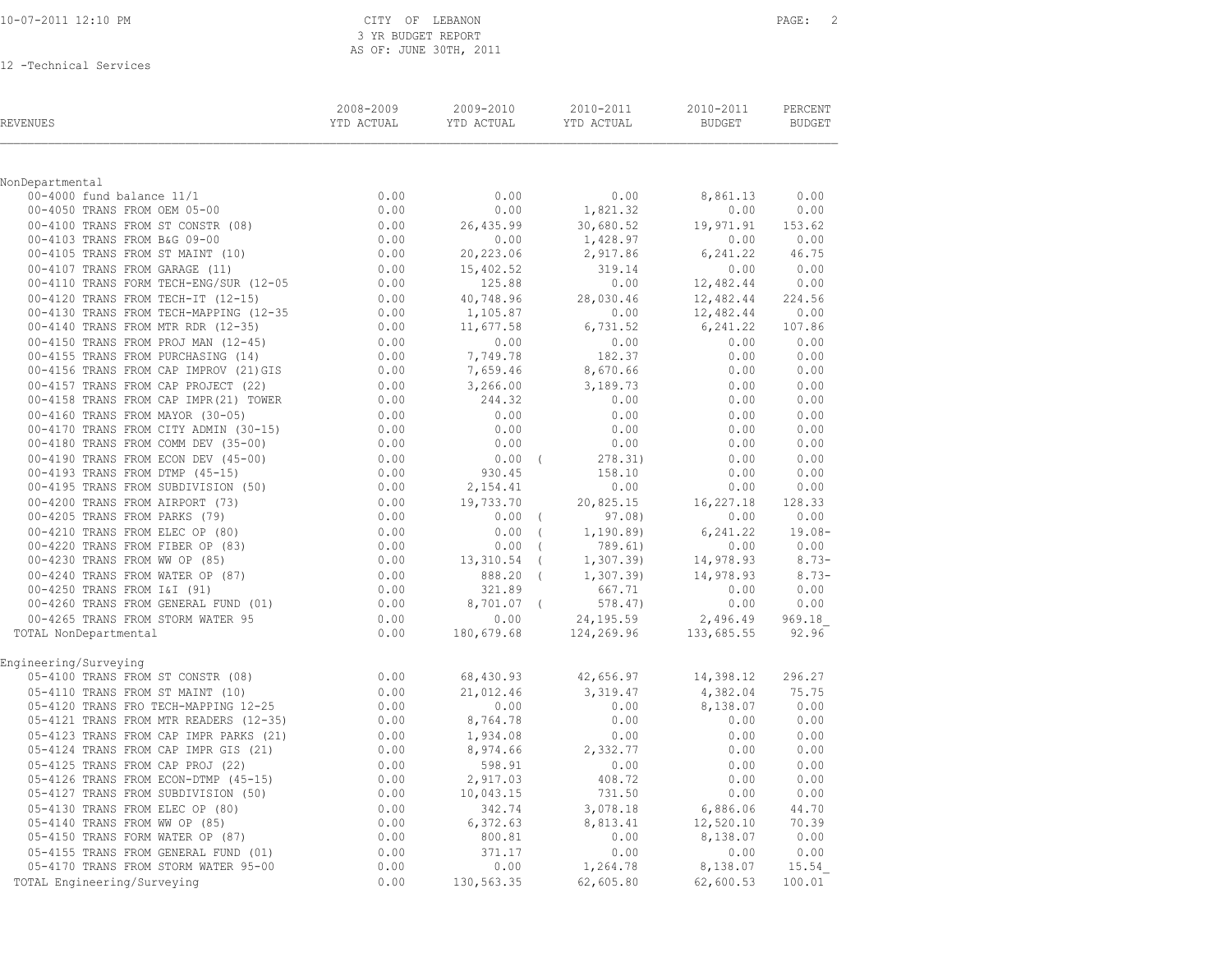| Information Technology<br>0.00<br>15-4010 TRANS FROM GENERAL FUND 01-00<br>0.00<br>2,443.06<br>2,328.73<br>15-4050 NON CLASSIFIED REVENUE<br>2,041.00<br>1.00<br>0.00<br>$0.00$<br>0.00<br>0.00<br>0.00<br>15-4100 TRANS FROM COURT (04)<br>2,925.71<br>2,443.06<br>2,328.73<br>15-4105 TRANS FROM OEM 05-00<br>3,665.15<br>3,493.09<br>0.00<br>15-4110 TRANS FROM FIRE (06)<br>13, 181.95<br>10,993.73<br>10,479.27<br>15-4120 TRANS FROM LPD-ADMIN (07-00)<br>2,443.06<br>0.00<br>2,925.71<br>2,328.73<br>15-4130 TRANS FROM LPD-SUPPORT (07-05)<br>0.00<br>10,256.24<br>8,550.68<br>8,150.54<br>26,873.57<br>15-4140 TRANS FROM LPD-FIELD OPS (07-10 $0.00$<br>32,280.34<br>25,615.99<br>15-4150 TRANS FROM LPD-INVEST (07-15)<br>$0.00$<br>0.00<br>0.00<br>4,388.57<br>3,664.58<br>3,493.09<br>15-4160 TRANS FROM LPD-A/C (07-20)<br>2,925.71<br>2,443.06<br>2,328.73<br>$\frac{2}{3}$ , 664.58<br>15-4170 TRANS FROM B & G (09)<br>4,388.57<br>3,493.09<br>0.00<br>1,462.86<br>1,221.52<br>1,164.36<br>15-4170 1848 1860 1868<br>15-4180 TRANS FROM GARAGE (11)<br>15-4190 TRANS FROM TACH-ADMIN (12-00)<br>$0.00$<br>$0.00$<br>2,443.06<br>2,925.71<br>2,328.73<br>15-4200 TRANS FROM TECH-ENG/SUR(12-05)<br>2,443.06<br>2,925.71<br>2,328.73<br>15-4210 TRANS FROM TECH-MAPPING $(12-25$<br>15-4220 TRANS FROM TECH-MTR RDR $(12-35$<br>0.00<br>1,462.86<br>1,221.52<br>1,221.52<br>1,164.36<br>1,462.86<br>1,462.86<br>1,164.36<br>15-4230 TRANS FROM TECH-PROJ MAN(12-45<br>0.00<br>1,462.86<br>1,221.52<br>2,443.06<br>1,164.36<br>15-4240 TRANS FROM PURCHASING (14)<br>0.00<br>2,925.71<br>2,328.73<br>15-4250 TRANS FROM PW ADMIN (18-00)<br>0.00<br>4,388.57<br>3,664.58<br>3,493.09<br>15-4260 TRANS FROM CIVIC CENTER (20-00<br>0.00<br>8,793.39<br>$6, 107.63$<br>2,443.06<br>5,821.81<br>2,328.73<br>15-4270 TRANS FROM MAYOR (30-05)<br>2,925.71<br>0.00<br>0.00<br>15-4280 TRANS FROM CITY ADMIN (30-15)<br>2,925.71<br>2,443.06<br>2,328.73<br>$0.00$<br>$0.00$<br>15-4290 TRANS FROM CITY CLERK (30-25)<br>2,925.71<br>2,443.06<br>2,443.06<br>2,328.73<br>2,328.73<br>15-4300 TRANS FROM HR (30-35)<br>1,462.86<br>15-4310 TRANS FROM RECEPTIONIST (30-55<br>0.00<br>1,462.86<br>1,221.52<br>1,164.36<br>15-4310 TRANS FROM ACCTS PAY (30-65) 0.00<br>15-4320 TRANS FROM ACCTS PAY (30-65) 0.00<br>15-4330 TRANS FROM BUDGET (30-75) 0.00<br>1,221.52<br>1,164.36<br>1,462.86<br>1,462.86<br>2,443.06<br>2,328.73<br>15-4340 TRANS FOM UTIL/CASH (30-85)<br>5,851.43<br>6, 107.63<br>0.00<br>5,821.81<br>15-4350 TRANS FORM COMM DEV (35-00)<br>$0.00$<br>0.00<br>0.00<br>2,443.06<br>2,328.73<br>2,925.71<br>15-4360 TRANS FROM COMPLIANCE (35-10)<br>15-4365 TRANS FROM TOURISM 40-00<br>1,221.52<br>1,462.86<br>1,164.36<br>1,221.52<br>0.00<br>1,164.36<br>15-4370 TRANS FROM PARKS (79-00)<br>4,388.57<br>3,664.58<br>3,493.09<br>15-4380 TRANS FROM ELEC OP (80)<br>19,033.35<br>15,879.84<br>15, 136.72<br>15-4390 TRANS FROM FIBER OP (83)<br>1,000.00<br>0.00<br>0.00<br>15-4400 TRANS FROM WW OP (85)<br>3,664.58<br>3,493.09<br>4,388.57<br>15-4410 TRANS FROM WATER OP (87)<br>4,388.57<br>3,664.58<br>3,493.09<br>15-4420 TRANS FROM CONSTR (89)<br>2,443.06<br>4,388.57<br>2,328.73<br>15-4425 TRANS FROM I&I 91-00<br>0.00<br>1,221.52<br>1,164.36<br>$165,580.53$ $145,363.23$<br>TOTAL Information Technology<br>138,559.23<br>Mapping<br>25-4100 TRANS FROM ST MAINT (10)<br>0.00<br>425.14<br>0.00<br>6,226.83<br>65,286.63<br>31,354.97<br>31, 415.49<br>25-4110 TRANS FROM MTR RDR (12-35)<br>0.00<br>0.00<br>25-4120 TRANS FROM CAPITAL IMPROV (21)<br>6,030.87<br>15,936.82<br>0.00<br>25-4125 TRANS FROM CAP PROJ (22)<br>0.00<br>0.00<br>103.65<br>0.00<br>25-4130 TRANS FROM MAYOR (30-05)<br>0.00<br>0.00<br>0.00<br>1,056.56<br>25-4140 TRANS FROM CITY ADMIN (30-15)<br>0.00<br>0.00<br>0.00<br>1,025.30<br>0.00<br>25-4150 TRANS FROM COMM DEV (35-00)<br>37.08<br>0.00<br>1,025.30 | REVENUES | 2008-2009<br>YTD ACTUAL | 2009-2010<br>YTD ACTUAL | 2010-2011<br>YTD ACTUAL | 2010-2011<br>BUDGET | PERCENT<br>BUDGET |
|------------------------------------------------------------------------------------------------------------------------------------------------------------------------------------------------------------------------------------------------------------------------------------------------------------------------------------------------------------------------------------------------------------------------------------------------------------------------------------------------------------------------------------------------------------------------------------------------------------------------------------------------------------------------------------------------------------------------------------------------------------------------------------------------------------------------------------------------------------------------------------------------------------------------------------------------------------------------------------------------------------------------------------------------------------------------------------------------------------------------------------------------------------------------------------------------------------------------------------------------------------------------------------------------------------------------------------------------------------------------------------------------------------------------------------------------------------------------------------------------------------------------------------------------------------------------------------------------------------------------------------------------------------------------------------------------------------------------------------------------------------------------------------------------------------------------------------------------------------------------------------------------------------------------------------------------------------------------------------------------------------------------------------------------------------------------------------------------------------------------------------------------------------------------------------------------------------------------------------------------------------------------------------------------------------------------------------------------------------------------------------------------------------------------------------------------------------------------------------------------------------------------------------------------------------------------------------------------------------------------------------------------------------------------------------------------------------------------------------------------------------------------------------------------------------------------------------------------------------------------------------------------------------------------------------------------------------------------------------------------------------------------------------------------------------------------------------------------------------------------------------------------------------------------------------------------------------------------------------------------------------------------------------------------------------------------------------------------------------------------------------------------------------------------------------------------------------------------------------------------------------------------------------------------------------------------------------------------------------------------------------------------------------------------------------------------------------------------------------------------------------------------------------------------------------------------------------------------------------------------------------------------------------------------------------------|----------|-------------------------|-------------------------|-------------------------|---------------------|-------------------|
|                                                                                                                                                                                                                                                                                                                                                                                                                                                                                                                                                                                                                                                                                                                                                                                                                                                                                                                                                                                                                                                                                                                                                                                                                                                                                                                                                                                                                                                                                                                                                                                                                                                                                                                                                                                                                                                                                                                                                                                                                                                                                                                                                                                                                                                                                                                                                                                                                                                                                                                                                                                                                                                                                                                                                                                                                                                                                                                                                                                                                                                                                                                                                                                                                                                                                                                                                                                                                                                                                                                                                                                                                                                                                                                                                                                                                                                                                                                                          |          |                         |                         |                         |                     |                   |
|                                                                                                                                                                                                                                                                                                                                                                                                                                                                                                                                                                                                                                                                                                                                                                                                                                                                                                                                                                                                                                                                                                                                                                                                                                                                                                                                                                                                                                                                                                                                                                                                                                                                                                                                                                                                                                                                                                                                                                                                                                                                                                                                                                                                                                                                                                                                                                                                                                                                                                                                                                                                                                                                                                                                                                                                                                                                                                                                                                                                                                                                                                                                                                                                                                                                                                                                                                                                                                                                                                                                                                                                                                                                                                                                                                                                                                                                                                                                          |          |                         |                         |                         |                     | 104.91            |
|                                                                                                                                                                                                                                                                                                                                                                                                                                                                                                                                                                                                                                                                                                                                                                                                                                                                                                                                                                                                                                                                                                                                                                                                                                                                                                                                                                                                                                                                                                                                                                                                                                                                                                                                                                                                                                                                                                                                                                                                                                                                                                                                                                                                                                                                                                                                                                                                                                                                                                                                                                                                                                                                                                                                                                                                                                                                                                                                                                                                                                                                                                                                                                                                                                                                                                                                                                                                                                                                                                                                                                                                                                                                                                                                                                                                                                                                                                                                          |          |                         |                         |                         |                     | 0.00              |
|                                                                                                                                                                                                                                                                                                                                                                                                                                                                                                                                                                                                                                                                                                                                                                                                                                                                                                                                                                                                                                                                                                                                                                                                                                                                                                                                                                                                                                                                                                                                                                                                                                                                                                                                                                                                                                                                                                                                                                                                                                                                                                                                                                                                                                                                                                                                                                                                                                                                                                                                                                                                                                                                                                                                                                                                                                                                                                                                                                                                                                                                                                                                                                                                                                                                                                                                                                                                                                                                                                                                                                                                                                                                                                                                                                                                                                                                                                                                          |          |                         |                         |                         |                     | 104.91            |
|                                                                                                                                                                                                                                                                                                                                                                                                                                                                                                                                                                                                                                                                                                                                                                                                                                                                                                                                                                                                                                                                                                                                                                                                                                                                                                                                                                                                                                                                                                                                                                                                                                                                                                                                                                                                                                                                                                                                                                                                                                                                                                                                                                                                                                                                                                                                                                                                                                                                                                                                                                                                                                                                                                                                                                                                                                                                                                                                                                                                                                                                                                                                                                                                                                                                                                                                                                                                                                                                                                                                                                                                                                                                                                                                                                                                                                                                                                                                          |          |                         |                         |                         |                     | 104.93            |
|                                                                                                                                                                                                                                                                                                                                                                                                                                                                                                                                                                                                                                                                                                                                                                                                                                                                                                                                                                                                                                                                                                                                                                                                                                                                                                                                                                                                                                                                                                                                                                                                                                                                                                                                                                                                                                                                                                                                                                                                                                                                                                                                                                                                                                                                                                                                                                                                                                                                                                                                                                                                                                                                                                                                                                                                                                                                                                                                                                                                                                                                                                                                                                                                                                                                                                                                                                                                                                                                                                                                                                                                                                                                                                                                                                                                                                                                                                                                          |          |                         |                         |                         |                     | 104.91            |
|                                                                                                                                                                                                                                                                                                                                                                                                                                                                                                                                                                                                                                                                                                                                                                                                                                                                                                                                                                                                                                                                                                                                                                                                                                                                                                                                                                                                                                                                                                                                                                                                                                                                                                                                                                                                                                                                                                                                                                                                                                                                                                                                                                                                                                                                                                                                                                                                                                                                                                                                                                                                                                                                                                                                                                                                                                                                                                                                                                                                                                                                                                                                                                                                                                                                                                                                                                                                                                                                                                                                                                                                                                                                                                                                                                                                                                                                                                                                          |          |                         |                         |                         |                     | 104.91            |
|                                                                                                                                                                                                                                                                                                                                                                                                                                                                                                                                                                                                                                                                                                                                                                                                                                                                                                                                                                                                                                                                                                                                                                                                                                                                                                                                                                                                                                                                                                                                                                                                                                                                                                                                                                                                                                                                                                                                                                                                                                                                                                                                                                                                                                                                                                                                                                                                                                                                                                                                                                                                                                                                                                                                                                                                                                                                                                                                                                                                                                                                                                                                                                                                                                                                                                                                                                                                                                                                                                                                                                                                                                                                                                                                                                                                                                                                                                                                          |          |                         |                         |                         |                     | 104.91            |
|                                                                                                                                                                                                                                                                                                                                                                                                                                                                                                                                                                                                                                                                                                                                                                                                                                                                                                                                                                                                                                                                                                                                                                                                                                                                                                                                                                                                                                                                                                                                                                                                                                                                                                                                                                                                                                                                                                                                                                                                                                                                                                                                                                                                                                                                                                                                                                                                                                                                                                                                                                                                                                                                                                                                                                                                                                                                                                                                                                                                                                                                                                                                                                                                                                                                                                                                                                                                                                                                                                                                                                                                                                                                                                                                                                                                                                                                                                                                          |          |                         |                         |                         |                     | 104.91            |
|                                                                                                                                                                                                                                                                                                                                                                                                                                                                                                                                                                                                                                                                                                                                                                                                                                                                                                                                                                                                                                                                                                                                                                                                                                                                                                                                                                                                                                                                                                                                                                                                                                                                                                                                                                                                                                                                                                                                                                                                                                                                                                                                                                                                                                                                                                                                                                                                                                                                                                                                                                                                                                                                                                                                                                                                                                                                                                                                                                                                                                                                                                                                                                                                                                                                                                                                                                                                                                                                                                                                                                                                                                                                                                                                                                                                                                                                                                                                          |          |                         |                         |                         |                     | 104.91            |
|                                                                                                                                                                                                                                                                                                                                                                                                                                                                                                                                                                                                                                                                                                                                                                                                                                                                                                                                                                                                                                                                                                                                                                                                                                                                                                                                                                                                                                                                                                                                                                                                                                                                                                                                                                                                                                                                                                                                                                                                                                                                                                                                                                                                                                                                                                                                                                                                                                                                                                                                                                                                                                                                                                                                                                                                                                                                                                                                                                                                                                                                                                                                                                                                                                                                                                                                                                                                                                                                                                                                                                                                                                                                                                                                                                                                                                                                                                                                          |          |                         |                         |                         |                     | 104.91            |
|                                                                                                                                                                                                                                                                                                                                                                                                                                                                                                                                                                                                                                                                                                                                                                                                                                                                                                                                                                                                                                                                                                                                                                                                                                                                                                                                                                                                                                                                                                                                                                                                                                                                                                                                                                                                                                                                                                                                                                                                                                                                                                                                                                                                                                                                                                                                                                                                                                                                                                                                                                                                                                                                                                                                                                                                                                                                                                                                                                                                                                                                                                                                                                                                                                                                                                                                                                                                                                                                                                                                                                                                                                                                                                                                                                                                                                                                                                                                          |          |                         |                         |                         |                     | 104.91            |
|                                                                                                                                                                                                                                                                                                                                                                                                                                                                                                                                                                                                                                                                                                                                                                                                                                                                                                                                                                                                                                                                                                                                                                                                                                                                                                                                                                                                                                                                                                                                                                                                                                                                                                                                                                                                                                                                                                                                                                                                                                                                                                                                                                                                                                                                                                                                                                                                                                                                                                                                                                                                                                                                                                                                                                                                                                                                                                                                                                                                                                                                                                                                                                                                                                                                                                                                                                                                                                                                                                                                                                                                                                                                                                                                                                                                                                                                                                                                          |          |                         |                         |                         |                     | 104.91            |
|                                                                                                                                                                                                                                                                                                                                                                                                                                                                                                                                                                                                                                                                                                                                                                                                                                                                                                                                                                                                                                                                                                                                                                                                                                                                                                                                                                                                                                                                                                                                                                                                                                                                                                                                                                                                                                                                                                                                                                                                                                                                                                                                                                                                                                                                                                                                                                                                                                                                                                                                                                                                                                                                                                                                                                                                                                                                                                                                                                                                                                                                                                                                                                                                                                                                                                                                                                                                                                                                                                                                                                                                                                                                                                                                                                                                                                                                                                                                          |          |                         |                         |                         |                     | 104.91            |
|                                                                                                                                                                                                                                                                                                                                                                                                                                                                                                                                                                                                                                                                                                                                                                                                                                                                                                                                                                                                                                                                                                                                                                                                                                                                                                                                                                                                                                                                                                                                                                                                                                                                                                                                                                                                                                                                                                                                                                                                                                                                                                                                                                                                                                                                                                                                                                                                                                                                                                                                                                                                                                                                                                                                                                                                                                                                                                                                                                                                                                                                                                                                                                                                                                                                                                                                                                                                                                                                                                                                                                                                                                                                                                                                                                                                                                                                                                                                          |          |                         |                         |                         |                     | 104.91            |
|                                                                                                                                                                                                                                                                                                                                                                                                                                                                                                                                                                                                                                                                                                                                                                                                                                                                                                                                                                                                                                                                                                                                                                                                                                                                                                                                                                                                                                                                                                                                                                                                                                                                                                                                                                                                                                                                                                                                                                                                                                                                                                                                                                                                                                                                                                                                                                                                                                                                                                                                                                                                                                                                                                                                                                                                                                                                                                                                                                                                                                                                                                                                                                                                                                                                                                                                                                                                                                                                                                                                                                                                                                                                                                                                                                                                                                                                                                                                          |          |                         |                         |                         |                     | 104.91            |
|                                                                                                                                                                                                                                                                                                                                                                                                                                                                                                                                                                                                                                                                                                                                                                                                                                                                                                                                                                                                                                                                                                                                                                                                                                                                                                                                                                                                                                                                                                                                                                                                                                                                                                                                                                                                                                                                                                                                                                                                                                                                                                                                                                                                                                                                                                                                                                                                                                                                                                                                                                                                                                                                                                                                                                                                                                                                                                                                                                                                                                                                                                                                                                                                                                                                                                                                                                                                                                                                                                                                                                                                                                                                                                                                                                                                                                                                                                                                          |          |                         |                         |                         |                     | 104.91            |
|                                                                                                                                                                                                                                                                                                                                                                                                                                                                                                                                                                                                                                                                                                                                                                                                                                                                                                                                                                                                                                                                                                                                                                                                                                                                                                                                                                                                                                                                                                                                                                                                                                                                                                                                                                                                                                                                                                                                                                                                                                                                                                                                                                                                                                                                                                                                                                                                                                                                                                                                                                                                                                                                                                                                                                                                                                                                                                                                                                                                                                                                                                                                                                                                                                                                                                                                                                                                                                                                                                                                                                                                                                                                                                                                                                                                                                                                                                                                          |          |                         |                         |                         |                     | 104.91            |
|                                                                                                                                                                                                                                                                                                                                                                                                                                                                                                                                                                                                                                                                                                                                                                                                                                                                                                                                                                                                                                                                                                                                                                                                                                                                                                                                                                                                                                                                                                                                                                                                                                                                                                                                                                                                                                                                                                                                                                                                                                                                                                                                                                                                                                                                                                                                                                                                                                                                                                                                                                                                                                                                                                                                                                                                                                                                                                                                                                                                                                                                                                                                                                                                                                                                                                                                                                                                                                                                                                                                                                                                                                                                                                                                                                                                                                                                                                                                          |          |                         |                         |                         |                     | 104.91            |
|                                                                                                                                                                                                                                                                                                                                                                                                                                                                                                                                                                                                                                                                                                                                                                                                                                                                                                                                                                                                                                                                                                                                                                                                                                                                                                                                                                                                                                                                                                                                                                                                                                                                                                                                                                                                                                                                                                                                                                                                                                                                                                                                                                                                                                                                                                                                                                                                                                                                                                                                                                                                                                                                                                                                                                                                                                                                                                                                                                                                                                                                                                                                                                                                                                                                                                                                                                                                                                                                                                                                                                                                                                                                                                                                                                                                                                                                                                                                          |          |                         |                         |                         |                     | 104.91            |
|                                                                                                                                                                                                                                                                                                                                                                                                                                                                                                                                                                                                                                                                                                                                                                                                                                                                                                                                                                                                                                                                                                                                                                                                                                                                                                                                                                                                                                                                                                                                                                                                                                                                                                                                                                                                                                                                                                                                                                                                                                                                                                                                                                                                                                                                                                                                                                                                                                                                                                                                                                                                                                                                                                                                                                                                                                                                                                                                                                                                                                                                                                                                                                                                                                                                                                                                                                                                                                                                                                                                                                                                                                                                                                                                                                                                                                                                                                                                          |          |                         |                         |                         |                     | 104.91            |
|                                                                                                                                                                                                                                                                                                                                                                                                                                                                                                                                                                                                                                                                                                                                                                                                                                                                                                                                                                                                                                                                                                                                                                                                                                                                                                                                                                                                                                                                                                                                                                                                                                                                                                                                                                                                                                                                                                                                                                                                                                                                                                                                                                                                                                                                                                                                                                                                                                                                                                                                                                                                                                                                                                                                                                                                                                                                                                                                                                                                                                                                                                                                                                                                                                                                                                                                                                                                                                                                                                                                                                                                                                                                                                                                                                                                                                                                                                                                          |          |                         |                         |                         |                     | 104.91            |
|                                                                                                                                                                                                                                                                                                                                                                                                                                                                                                                                                                                                                                                                                                                                                                                                                                                                                                                                                                                                                                                                                                                                                                                                                                                                                                                                                                                                                                                                                                                                                                                                                                                                                                                                                                                                                                                                                                                                                                                                                                                                                                                                                                                                                                                                                                                                                                                                                                                                                                                                                                                                                                                                                                                                                                                                                                                                                                                                                                                                                                                                                                                                                                                                                                                                                                                                                                                                                                                                                                                                                                                                                                                                                                                                                                                                                                                                                                                                          |          |                         |                         |                         |                     | 104.91            |
|                                                                                                                                                                                                                                                                                                                                                                                                                                                                                                                                                                                                                                                                                                                                                                                                                                                                                                                                                                                                                                                                                                                                                                                                                                                                                                                                                                                                                                                                                                                                                                                                                                                                                                                                                                                                                                                                                                                                                                                                                                                                                                                                                                                                                                                                                                                                                                                                                                                                                                                                                                                                                                                                                                                                                                                                                                                                                                                                                                                                                                                                                                                                                                                                                                                                                                                                                                                                                                                                                                                                                                                                                                                                                                                                                                                                                                                                                                                                          |          |                         |                         |                         |                     | 104.91            |
|                                                                                                                                                                                                                                                                                                                                                                                                                                                                                                                                                                                                                                                                                                                                                                                                                                                                                                                                                                                                                                                                                                                                                                                                                                                                                                                                                                                                                                                                                                                                                                                                                                                                                                                                                                                                                                                                                                                                                                                                                                                                                                                                                                                                                                                                                                                                                                                                                                                                                                                                                                                                                                                                                                                                                                                                                                                                                                                                                                                                                                                                                                                                                                                                                                                                                                                                                                                                                                                                                                                                                                                                                                                                                                                                                                                                                                                                                                                                          |          |                         |                         |                         |                     | 104.91            |
|                                                                                                                                                                                                                                                                                                                                                                                                                                                                                                                                                                                                                                                                                                                                                                                                                                                                                                                                                                                                                                                                                                                                                                                                                                                                                                                                                                                                                                                                                                                                                                                                                                                                                                                                                                                                                                                                                                                                                                                                                                                                                                                                                                                                                                                                                                                                                                                                                                                                                                                                                                                                                                                                                                                                                                                                                                                                                                                                                                                                                                                                                                                                                                                                                                                                                                                                                                                                                                                                                                                                                                                                                                                                                                                                                                                                                                                                                                                                          |          |                         |                         |                         |                     | 104.91            |
|                                                                                                                                                                                                                                                                                                                                                                                                                                                                                                                                                                                                                                                                                                                                                                                                                                                                                                                                                                                                                                                                                                                                                                                                                                                                                                                                                                                                                                                                                                                                                                                                                                                                                                                                                                                                                                                                                                                                                                                                                                                                                                                                                                                                                                                                                                                                                                                                                                                                                                                                                                                                                                                                                                                                                                                                                                                                                                                                                                                                                                                                                                                                                                                                                                                                                                                                                                                                                                                                                                                                                                                                                                                                                                                                                                                                                                                                                                                                          |          |                         |                         |                         |                     | 104.91            |
|                                                                                                                                                                                                                                                                                                                                                                                                                                                                                                                                                                                                                                                                                                                                                                                                                                                                                                                                                                                                                                                                                                                                                                                                                                                                                                                                                                                                                                                                                                                                                                                                                                                                                                                                                                                                                                                                                                                                                                                                                                                                                                                                                                                                                                                                                                                                                                                                                                                                                                                                                                                                                                                                                                                                                                                                                                                                                                                                                                                                                                                                                                                                                                                                                                                                                                                                                                                                                                                                                                                                                                                                                                                                                                                                                                                                                                                                                                                                          |          |                         |                         |                         |                     | 104.91            |
|                                                                                                                                                                                                                                                                                                                                                                                                                                                                                                                                                                                                                                                                                                                                                                                                                                                                                                                                                                                                                                                                                                                                                                                                                                                                                                                                                                                                                                                                                                                                                                                                                                                                                                                                                                                                                                                                                                                                                                                                                                                                                                                                                                                                                                                                                                                                                                                                                                                                                                                                                                                                                                                                                                                                                                                                                                                                                                                                                                                                                                                                                                                                                                                                                                                                                                                                                                                                                                                                                                                                                                                                                                                                                                                                                                                                                                                                                                                                          |          |                         |                         |                         |                     | 104.91            |
|                                                                                                                                                                                                                                                                                                                                                                                                                                                                                                                                                                                                                                                                                                                                                                                                                                                                                                                                                                                                                                                                                                                                                                                                                                                                                                                                                                                                                                                                                                                                                                                                                                                                                                                                                                                                                                                                                                                                                                                                                                                                                                                                                                                                                                                                                                                                                                                                                                                                                                                                                                                                                                                                                                                                                                                                                                                                                                                                                                                                                                                                                                                                                                                                                                                                                                                                                                                                                                                                                                                                                                                                                                                                                                                                                                                                                                                                                                                                          |          |                         |                         |                         |                     | 104.91            |
|                                                                                                                                                                                                                                                                                                                                                                                                                                                                                                                                                                                                                                                                                                                                                                                                                                                                                                                                                                                                                                                                                                                                                                                                                                                                                                                                                                                                                                                                                                                                                                                                                                                                                                                                                                                                                                                                                                                                                                                                                                                                                                                                                                                                                                                                                                                                                                                                                                                                                                                                                                                                                                                                                                                                                                                                                                                                                                                                                                                                                                                                                                                                                                                                                                                                                                                                                                                                                                                                                                                                                                                                                                                                                                                                                                                                                                                                                                                                          |          |                         |                         |                         |                     | 104.91            |
|                                                                                                                                                                                                                                                                                                                                                                                                                                                                                                                                                                                                                                                                                                                                                                                                                                                                                                                                                                                                                                                                                                                                                                                                                                                                                                                                                                                                                                                                                                                                                                                                                                                                                                                                                                                                                                                                                                                                                                                                                                                                                                                                                                                                                                                                                                                                                                                                                                                                                                                                                                                                                                                                                                                                                                                                                                                                                                                                                                                                                                                                                                                                                                                                                                                                                                                                                                                                                                                                                                                                                                                                                                                                                                                                                                                                                                                                                                                                          |          |                         |                         |                         |                     | 104.91            |
|                                                                                                                                                                                                                                                                                                                                                                                                                                                                                                                                                                                                                                                                                                                                                                                                                                                                                                                                                                                                                                                                                                                                                                                                                                                                                                                                                                                                                                                                                                                                                                                                                                                                                                                                                                                                                                                                                                                                                                                                                                                                                                                                                                                                                                                                                                                                                                                                                                                                                                                                                                                                                                                                                                                                                                                                                                                                                                                                                                                                                                                                                                                                                                                                                                                                                                                                                                                                                                                                                                                                                                                                                                                                                                                                                                                                                                                                                                                                          |          |                         |                         |                         |                     | 104.91            |
|                                                                                                                                                                                                                                                                                                                                                                                                                                                                                                                                                                                                                                                                                                                                                                                                                                                                                                                                                                                                                                                                                                                                                                                                                                                                                                                                                                                                                                                                                                                                                                                                                                                                                                                                                                                                                                                                                                                                                                                                                                                                                                                                                                                                                                                                                                                                                                                                                                                                                                                                                                                                                                                                                                                                                                                                                                                                                                                                                                                                                                                                                                                                                                                                                                                                                                                                                                                                                                                                                                                                                                                                                                                                                                                                                                                                                                                                                                                                          |          |                         |                         |                         |                     | 104.91            |
|                                                                                                                                                                                                                                                                                                                                                                                                                                                                                                                                                                                                                                                                                                                                                                                                                                                                                                                                                                                                                                                                                                                                                                                                                                                                                                                                                                                                                                                                                                                                                                                                                                                                                                                                                                                                                                                                                                                                                                                                                                                                                                                                                                                                                                                                                                                                                                                                                                                                                                                                                                                                                                                                                                                                                                                                                                                                                                                                                                                                                                                                                                                                                                                                                                                                                                                                                                                                                                                                                                                                                                                                                                                                                                                                                                                                                                                                                                                                          |          |                         |                         |                         |                     | 0.00              |
|                                                                                                                                                                                                                                                                                                                                                                                                                                                                                                                                                                                                                                                                                                                                                                                                                                                                                                                                                                                                                                                                                                                                                                                                                                                                                                                                                                                                                                                                                                                                                                                                                                                                                                                                                                                                                                                                                                                                                                                                                                                                                                                                                                                                                                                                                                                                                                                                                                                                                                                                                                                                                                                                                                                                                                                                                                                                                                                                                                                                                                                                                                                                                                                                                                                                                                                                                                                                                                                                                                                                                                                                                                                                                                                                                                                                                                                                                                                                          |          |                         |                         |                         |                     | 104.91            |
|                                                                                                                                                                                                                                                                                                                                                                                                                                                                                                                                                                                                                                                                                                                                                                                                                                                                                                                                                                                                                                                                                                                                                                                                                                                                                                                                                                                                                                                                                                                                                                                                                                                                                                                                                                                                                                                                                                                                                                                                                                                                                                                                                                                                                                                                                                                                                                                                                                                                                                                                                                                                                                                                                                                                                                                                                                                                                                                                                                                                                                                                                                                                                                                                                                                                                                                                                                                                                                                                                                                                                                                                                                                                                                                                                                                                                                                                                                                                          |          |                         |                         |                         |                     | 104.91            |
|                                                                                                                                                                                                                                                                                                                                                                                                                                                                                                                                                                                                                                                                                                                                                                                                                                                                                                                                                                                                                                                                                                                                                                                                                                                                                                                                                                                                                                                                                                                                                                                                                                                                                                                                                                                                                                                                                                                                                                                                                                                                                                                                                                                                                                                                                                                                                                                                                                                                                                                                                                                                                                                                                                                                                                                                                                                                                                                                                                                                                                                                                                                                                                                                                                                                                                                                                                                                                                                                                                                                                                                                                                                                                                                                                                                                                                                                                                                                          |          |                         |                         |                         |                     | 104.91            |
|                                                                                                                                                                                                                                                                                                                                                                                                                                                                                                                                                                                                                                                                                                                                                                                                                                                                                                                                                                                                                                                                                                                                                                                                                                                                                                                                                                                                                                                                                                                                                                                                                                                                                                                                                                                                                                                                                                                                                                                                                                                                                                                                                                                                                                                                                                                                                                                                                                                                                                                                                                                                                                                                                                                                                                                                                                                                                                                                                                                                                                                                                                                                                                                                                                                                                                                                                                                                                                                                                                                                                                                                                                                                                                                                                                                                                                                                                                                                          |          |                         |                         |                         |                     | 104.91            |
|                                                                                                                                                                                                                                                                                                                                                                                                                                                                                                                                                                                                                                                                                                                                                                                                                                                                                                                                                                                                                                                                                                                                                                                                                                                                                                                                                                                                                                                                                                                                                                                                                                                                                                                                                                                                                                                                                                                                                                                                                                                                                                                                                                                                                                                                                                                                                                                                                                                                                                                                                                                                                                                                                                                                                                                                                                                                                                                                                                                                                                                                                                                                                                                                                                                                                                                                                                                                                                                                                                                                                                                                                                                                                                                                                                                                                                                                                                                                          |          |                         |                         |                         |                     | 104.91            |
|                                                                                                                                                                                                                                                                                                                                                                                                                                                                                                                                                                                                                                                                                                                                                                                                                                                                                                                                                                                                                                                                                                                                                                                                                                                                                                                                                                                                                                                                                                                                                                                                                                                                                                                                                                                                                                                                                                                                                                                                                                                                                                                                                                                                                                                                                                                                                                                                                                                                                                                                                                                                                                                                                                                                                                                                                                                                                                                                                                                                                                                                                                                                                                                                                                                                                                                                                                                                                                                                                                                                                                                                                                                                                                                                                                                                                                                                                                                                          |          |                         |                         |                         |                     |                   |
|                                                                                                                                                                                                                                                                                                                                                                                                                                                                                                                                                                                                                                                                                                                                                                                                                                                                                                                                                                                                                                                                                                                                                                                                                                                                                                                                                                                                                                                                                                                                                                                                                                                                                                                                                                                                                                                                                                                                                                                                                                                                                                                                                                                                                                                                                                                                                                                                                                                                                                                                                                                                                                                                                                                                                                                                                                                                                                                                                                                                                                                                                                                                                                                                                                                                                                                                                                                                                                                                                                                                                                                                                                                                                                                                                                                                                                                                                                                                          |          |                         |                         |                         |                     | 0.00              |
|                                                                                                                                                                                                                                                                                                                                                                                                                                                                                                                                                                                                                                                                                                                                                                                                                                                                                                                                                                                                                                                                                                                                                                                                                                                                                                                                                                                                                                                                                                                                                                                                                                                                                                                                                                                                                                                                                                                                                                                                                                                                                                                                                                                                                                                                                                                                                                                                                                                                                                                                                                                                                                                                                                                                                                                                                                                                                                                                                                                                                                                                                                                                                                                                                                                                                                                                                                                                                                                                                                                                                                                                                                                                                                                                                                                                                                                                                                                                          |          |                         |                         |                         |                     | 99.81             |
|                                                                                                                                                                                                                                                                                                                                                                                                                                                                                                                                                                                                                                                                                                                                                                                                                                                                                                                                                                                                                                                                                                                                                                                                                                                                                                                                                                                                                                                                                                                                                                                                                                                                                                                                                                                                                                                                                                                                                                                                                                                                                                                                                                                                                                                                                                                                                                                                                                                                                                                                                                                                                                                                                                                                                                                                                                                                                                                                                                                                                                                                                                                                                                                                                                                                                                                                                                                                                                                                                                                                                                                                                                                                                                                                                                                                                                                                                                                                          |          |                         |                         |                         |                     | 0.00              |
|                                                                                                                                                                                                                                                                                                                                                                                                                                                                                                                                                                                                                                                                                                                                                                                                                                                                                                                                                                                                                                                                                                                                                                                                                                                                                                                                                                                                                                                                                                                                                                                                                                                                                                                                                                                                                                                                                                                                                                                                                                                                                                                                                                                                                                                                                                                                                                                                                                                                                                                                                                                                                                                                                                                                                                                                                                                                                                                                                                                                                                                                                                                                                                                                                                                                                                                                                                                                                                                                                                                                                                                                                                                                                                                                                                                                                                                                                                                                          |          |                         |                         |                         |                     | 0.00              |
|                                                                                                                                                                                                                                                                                                                                                                                                                                                                                                                                                                                                                                                                                                                                                                                                                                                                                                                                                                                                                                                                                                                                                                                                                                                                                                                                                                                                                                                                                                                                                                                                                                                                                                                                                                                                                                                                                                                                                                                                                                                                                                                                                                                                                                                                                                                                                                                                                                                                                                                                                                                                                                                                                                                                                                                                                                                                                                                                                                                                                                                                                                                                                                                                                                                                                                                                                                                                                                                                                                                                                                                                                                                                                                                                                                                                                                                                                                                                          |          |                         |                         |                         |                     | 0.00              |
|                                                                                                                                                                                                                                                                                                                                                                                                                                                                                                                                                                                                                                                                                                                                                                                                                                                                                                                                                                                                                                                                                                                                                                                                                                                                                                                                                                                                                                                                                                                                                                                                                                                                                                                                                                                                                                                                                                                                                                                                                                                                                                                                                                                                                                                                                                                                                                                                                                                                                                                                                                                                                                                                                                                                                                                                                                                                                                                                                                                                                                                                                                                                                                                                                                                                                                                                                                                                                                                                                                                                                                                                                                                                                                                                                                                                                                                                                                                                          |          |                         |                         |                         |                     | 0.00              |
|                                                                                                                                                                                                                                                                                                                                                                                                                                                                                                                                                                                                                                                                                                                                                                                                                                                                                                                                                                                                                                                                                                                                                                                                                                                                                                                                                                                                                                                                                                                                                                                                                                                                                                                                                                                                                                                                                                                                                                                                                                                                                                                                                                                                                                                                                                                                                                                                                                                                                                                                                                                                                                                                                                                                                                                                                                                                                                                                                                                                                                                                                                                                                                                                                                                                                                                                                                                                                                                                                                                                                                                                                                                                                                                                                                                                                                                                                                                                          |          |                         |                         |                         |                     | 0.00              |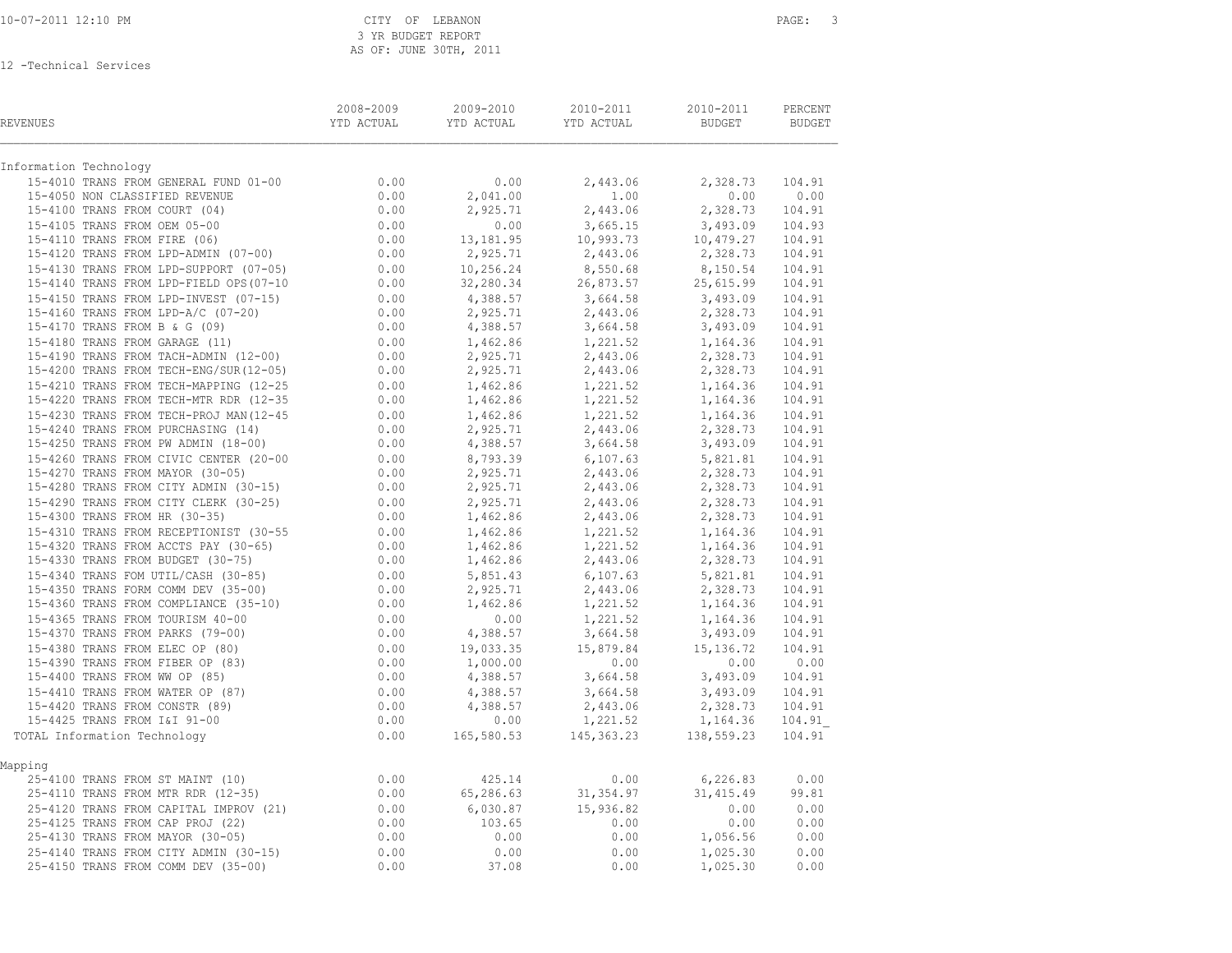| <b>REVENUES</b>                        | 2008-2009<br>YTD ACTUAL | 2009-2010<br>YTD ACTUAL | 2010-2011<br>YTD ACTUAL | 2010-2011<br>BUDGET | PERCENT<br><b>BUDGET</b> |
|----------------------------------------|-------------------------|-------------------------|-------------------------|---------------------|--------------------------|
| 25-4155 TRANS FROM AIRPORT (73-00)     | 0.00                    | 17.51                   | 0.00                    | 0.00                | 0.00                     |
| 25-4160 TRANS FROM ELEC OP (80)        | 0.00                    | 741.37                  | 246.53                  | 9,327.74            | 2.64                     |
| 25-4170 TRANS FROM WW OP (85)          | 0.00                    | 1,520.04                | 143.17                  | 6,220.58            | 2.30                     |
| 25-4180 TRANS FROM WATER OP (87)       | 0.00                    | 446.07                  | 214.75                  | 6,220.58            | 3.45                     |
| 25-4190 TRANS FROM SUBDIVISION (50)    | 0.00                    | 247.88                  | 0.00                    | 0.00                | 0.00                     |
| 25-4200 TRANS FROM STREET (08)         | 0.00                    | 183.58                  | 199.27                  | 0.00                | 0.00                     |
| 25-4220 TRANS FROM SEWER MAINT 94-10   | 0.00                    | 0.00                    | 215.82                  | 0.00                | 0.00                     |
| TOTAL Mapping                          | 0.00                    | 75,039.82               | 48, 311. 33 62, 518. 38 |                     | 77.28                    |
| Meter Readers                          |                         |                         |                         |                     |                          |
| 35-4050 MISCELLANEOUS REVENUE          | 0.00                    |                         | 760.25 2,992.41         | 0.00                | 0.00                     |
| 35-4100 TRANS FROM ELEC OP (80)        | 0.00                    | 74,068.76               | 51,785.96               | 49,691.45           | 104.22                   |
| 35-4110 TRANS FROM WW OP (85)          | 0.00                    | 73,847.00               | 51,630.93               | 49,542.67           | 104.22                   |
| 35-4120 TRANS FROM WATER OP (87)       | 0.00                    | 73,847.00               | 51,630.93               | 49,542.67           | 104.22                   |
| 35-4125 TRANS FROM CAP PROJ (22)       | 0.00                    | 411.06                  | 0.00                    | 0.00                | 0.00                     |
| 35-4130 TRANS FROM ECON DEV DTMP 45-15 | 0.00                    | 91.35                   | 0.00                    | 0.00                | 0.00                     |
| 35-4135 TRANS FROM PW BLDG (18-10)     | 0.00                    | 34.26                   | 0.00                    | 0.00                | 0.00                     |
| 35-4140 TRANS FROM FLAGPOLE (45-10)    | 0.00                    | 11.42                   | 0.00                    | 0.00                | 0.00                     |
| TOTAL Meter Readers                    | 0.00                    | 223,071.10              | 158,040.23 148,776.79   |                     | 106.23                   |
| Project Manager                        |                         |                         |                         |                     |                          |
| 45-4100 TRANS FROM ST CONSTR (08)      | 0.00                    | 0.00                    | 631.56                  | 0.00                | 0.00                     |
| 45-4110 TRANS FROM TECH-ADMIN (12-00)  | 0.00                    | 0.00                    | 0.00                    | 0.00                | 0.00                     |
| 45-4115 TRANS FROM CAP PROJ (22)       | 0.00                    | 19,438.42               | 0.00                    | 0.00                | 0.00                     |
| 45-4120 TRANS FROM WW OP (85)          | 0.00                    | 32,822.08               | 0.00                    | 0.00                | 0.00                     |
| 45-4125 TRANS FROM ECON DTMP (45-15)   | 0.00                    | 0.00                    | 968.67                  | 0.00                | 0.00                     |
| 45-4130 TRANS FROM AIRPORT (73)        | 0.00                    | 6,749.68                | 21,914.36               | 21, 121. 16         | 103.76                   |
| 45-4135 TRANS FROM WATER OP (87)       | 0.00                    | 0.00                    | 0.00                    | 0.00                | 0.00                     |
| TOTAL Project Manager                  | 0.00                    | 59,010.18               | 23,514.59               | 21, 121.16          | 111.33                   |
| <b>TOTAL REVENUES</b>                  | 0.00                    | 833, 944.66             | 562, 105. 14            | 567,261.64          | 99.09                    |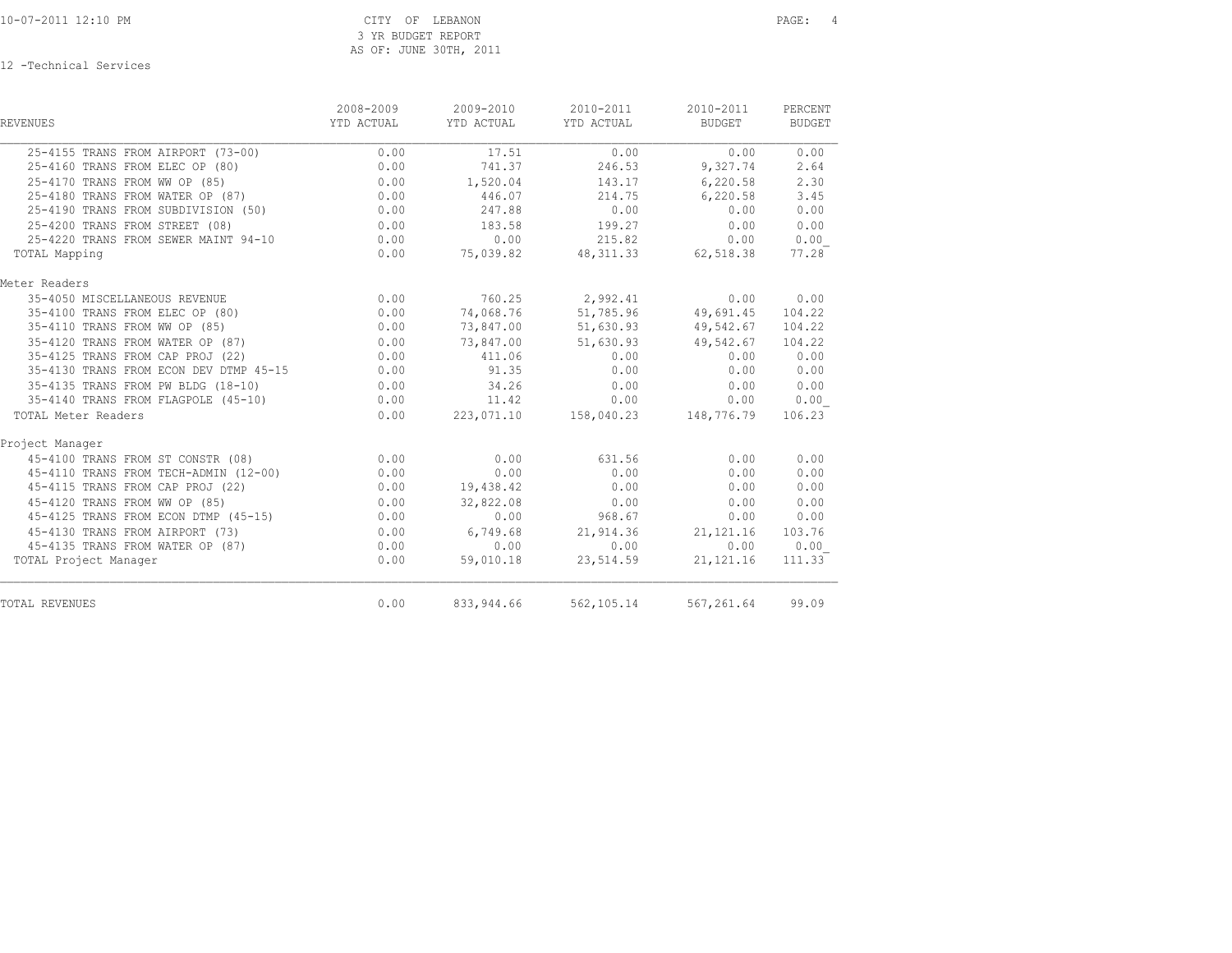|  | 10-07-2011 12:10 PM |  |  |
|--|---------------------|--|--|
|  |                     |  |  |

### CITY OF LEBANON **PAGE:** 5 3 YR BUDGET REPORT AS OF: JUNE 30TH, 2011

| EXPENDITURES                                                  | 2008-2009<br>YTD ACTUAL | 2009-2010<br>YTD ACTUAL | 2010-2011<br>YTD ACTUAL | 2010-2011<br><b>BUDGET</b> | PERCENT<br><b>BUDGET</b> |
|---------------------------------------------------------------|-------------------------|-------------------------|-------------------------|----------------------------|--------------------------|
|                                                               |                         |                         |                         |                            |                          |
| NonDepartmental                                               |                         |                         |                         |                            |                          |
| 00-5000 OFFICE SUPPLIES                                       | 0.00                    | 364.73                  | 99.04                   | 167.50                     | 59.13                    |
| 00-5010 DUES/BOOKS                                            | 0.00                    | 515.00                  | 645.48                  | 735.00                     | 87.82                    |
| 00-5020 TRAINING                                              | 0.00                    | 465.56<br>0.00          | 1,261.04                | 1,305.00                   | 96.63                    |
| 00-5030 COPIER USAGE<br>00-5040 UNIFORMS                      | 0.00<br>0.00            | 0.00                    | 0.00<br>386.72          | 120.60<br>500.00           | 0.00<br>77.34            |
| 00-5300 OFFICE EQUIP DEPR                                     | 0.00                    | 0.00                    | 0.00                    | 0.00                       | 0.00                     |
| 00-5310 OFFICE FURNITURE DEPR                                 | 0.00                    | 0.00                    | 0.00                    | 0.00                       | 0.00                     |
| 00-5320 VEHICLE DEPR                                          | 0.00                    | 0.00                    | 0.00                    | 0.00                       | 0.00                     |
| 00-5900 SALARIES                                              | 0.00                    | 106,658.03              | 71,171.34               | 71,204.99                  | 99.95                    |
| 00-5915 EMPLOYEE BENEFITS                                     | 0.00                    | 42,663.21               | 30,959.52               | 30, 995.67                 | 99.88                    |
| 00-5916 PAYROLL TAXES                                         | 0.00                    | 7,595.91                | 4,938.82                | 5,363.02                   | 92.09                    |
| 00-5917 RETIREMENT EXPENSES                                   | 0.00                    | 650.00                  | 425.00                  | 850.00                     | 50.00                    |
| 00-6130 UTILITIES-CELL PHONE                                  | 0.00                    | 859.29                  | 292.52                  | 603.00                     | 48.51                    |
| 00-6140 VEHICLE FUEL                                          | 0.00                    | 1,807.29                | 956.55                  | 1,005.00                   | 95.18                    |
| 00-6145 VEHICLE MAINT/REPAIR                                  | 0.00                    | 180.99                  | 40.00                   | 402.00                     | 9.95                     |
| 00-6150 VEHICLE INSURANCE                                     | 0.00                    | 1,173.90                | 307.44                  | 800.00                     | 38.43                    |
| 00-6300 TRANS TO HR (30-35)                                   | 0.00                    | 971.25                  | 994.45                  | 1,259.47                   | 78.96                    |
| 00-6310 TRANS TO PURCHASING (14)                              | 0.00                    | 0.00                    | 0.00                    | 144.46                     | 0.00                     |
| 00-6320 TRANS TO TECH-IT (12-15)                              | 0.00                    | 2,925.71                | 2,443.06                | 2,443.73                   | 99.97                    |
| 00-6340 TRANS TO PW BLDG (18-10)                              | 0.00                    | 592.12                  | 529.06                  | 568.39                     | 93.08                    |
| 00-6350 TRANS TO GARAGE (11)                                  | 0.00                    | 816.07                  | 120.85                  | 1,340.45                   | 9.02                     |
| 00-6360 TRANS TO PW ADMIN (18-00)                             | 0.00                    | 11,348.28               | 12,379.97               | 12,380.50                  | 100.00                   |
| 00-6370 TRANS TO ACCTS PAYABLE (30-65)                        | 0.00                    | 226.37                  | 224.94                  | 225.30                     | 99.84                    |
| 00-6380 TRANS TO CITY AMIN (30-15)                            | 0.00                    | 0.00                    | 0.00                    | 0.00                       | 0.00                     |
| 00-6385 TRANS TO CITY CLERK (30-25)                           | 0.00                    | 49.09                   | 1,050.63                | 1,065.41                   | 98.61                    |
| 00-6390 TRANS TO BUDGET (30-75)                               | 0.00                    | 816.91                  | 908.19                  | 1,023.57                   | 88.73                    |
| 00-6395 TRANS TO RECEPTIONIST 30-55<br>00-6500 UNAPPROPRIATED | 0.00<br>0.00            | 0.00<br>0.00            | 783.97<br>0.00          | 817.37                     | 95.91                    |
| TOTAL NonDepartmental                                         | 0.00                    | 180,679.71              | 130,918.59              | 8,861.12<br>144, 181.55    | 0.00<br>90.80            |
|                                                               |                         |                         |                         |                            |                          |
| Engineering/Surveying                                         |                         |                         |                         |                            |                          |
| 05-5000 OFFICE SUPPLIES                                       | 0.00                    | 1,152.98                | 836.52                  | 936.50                     | 89.32                    |
| 05-5010 ADVERTISING                                           | 0.00                    | 0.00                    | 2,469.00                | 2,500.00                   | 98.76                    |
| 05-5020 TRAINING                                              | 0.00                    | 0.00                    | 157.50                  | 500.00                     | 31.50                    |
| 05-5030 COPIER USAGE                                          | 0.00                    | 0.00                    | 0.00                    | 120.60                     | 0.00                     |
| 05-5040 SOFTWARE RENEWALS                                     | 0.00                    | 945.29                  | 945.29                  | 1,139.00                   | 82.99                    |
| 05-5060 UNIFORMS                                              | 0.00                    | 532.01                  | 226.43                  | 234.50                     | 96.56                    |
| 05-5070 TOOLS PURCHASE                                        | 0.00                    | 170.87                  | 0.00                    | 134.00                     | 0.00                     |
| 05-5080 SURVEY EQUIP MAINT                                    | 0.00                    | 421.84                  | 125.00                  | 134.00                     | 93.28                    |
| 05-5300 OFFICE EQUIP DEPR                                     | 0.00                    | 0.00                    | 0.00                    | 0.00                       | 0.00                     |
| 05-5310 OFFICE FURNITURE DEPR<br>05-5320 VEHICLE DEPR         | 0.00<br>0.00            | 0.00<br>0.00            | 0.00<br>0.00            | 0.00<br>0.00               | 0.00<br>0.00             |
|                                                               | 0.00                    | 0.00                    |                         | 0.00                       |                          |
| 05-5330 SURVEY EQUIP/TOOLS DEPR<br>05-5900 SALARIES           | 0.00                    | 31,779.55               | 0.00<br>19,132.98       | 21,560.47                  | 0.00<br>88.74            |
| 05-5903 SALARIES OT                                           | 0.00                    | 26.25                   | 0.00                    | 309.14                     | 0.00                     |
| 05-5905 PT SALARIES                                           | 0.00                    | 54,390.00               | 9,599.42                | 9,600.00                   | 99.99                    |
| 05-5908 PT SALARIES OT                                        | 0.00                    | 0.00                    | 0.00                    | 0.00                       | 0.00                     |
|                                                               |                         |                         |                         |                            |                          |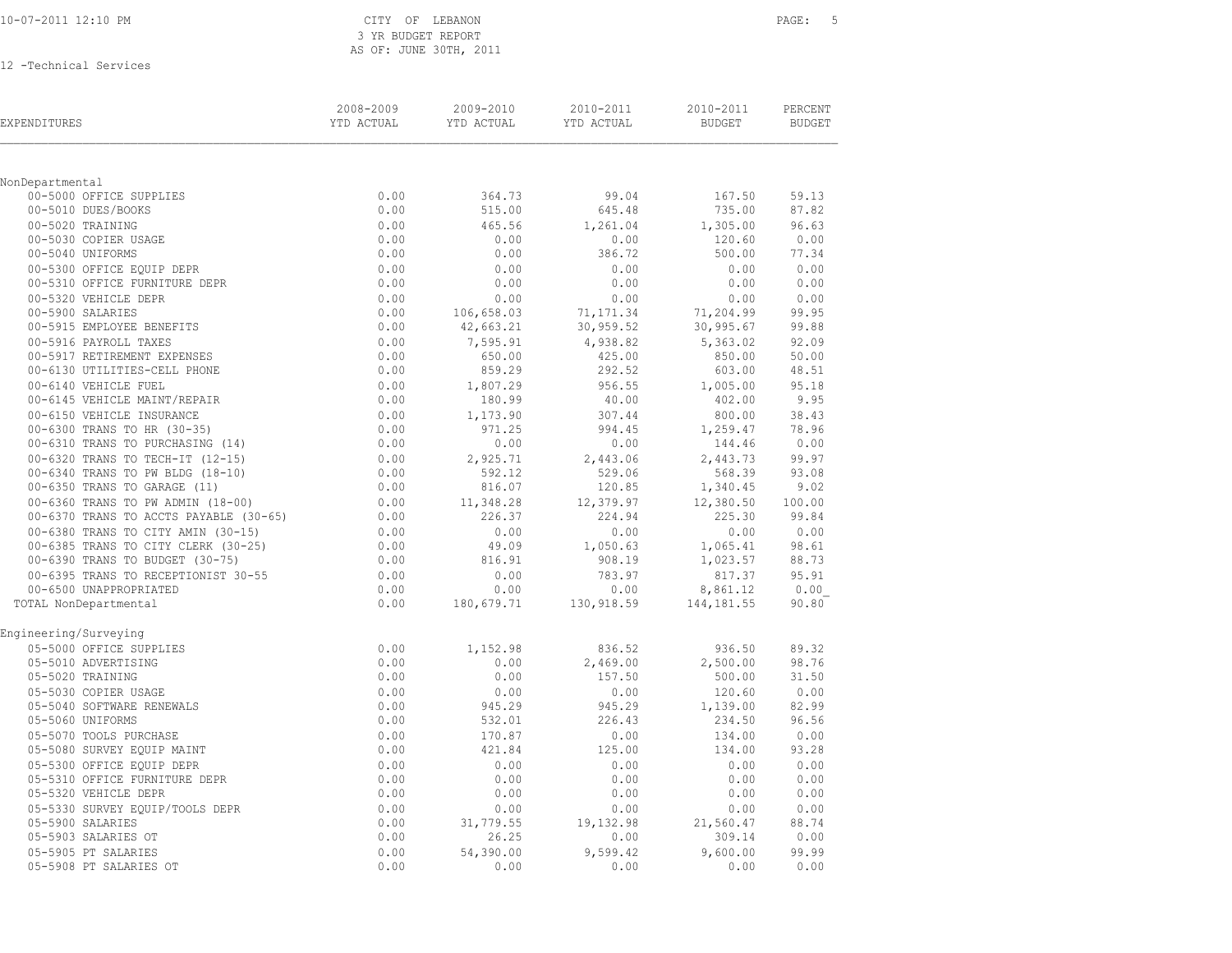| EXPENDITURES                                                                                                                      | 2008-2009              | 2009-2010 | 2010-2011                               | 2010-2011<br><b>BUDGET</b>         | PERCENT<br><b>BUDGET</b> |
|-----------------------------------------------------------------------------------------------------------------------------------|------------------------|-----------|-----------------------------------------|------------------------------------|--------------------------|
| 05-5915 EMPOYEE BENEFITS                                                                                                          | 0.00                   |           | $17,073.52$<br>$6,333.71$<br>$2,128.37$ | 9,513.28 97.58                     |                          |
| 05-5916 PAYROLL TAXES                                                                                                             | 0.00                   |           |                                         | $2,173.03$ 97.94                   |                          |
| 05-5916 PAYKOLL IRALO<br>05-5917 RETIREMENT EXPENSES 0.00<br>05-6130 UTILITIES-CELL PHONE & GPS 0.00<br>--- TILL PHONE & GPS 0.00 |                        | 625.00    | 173.59                                  | 425.00 40.84                       |                          |
|                                                                                                                                   |                        | 1,483.39  | 928.67                                  | 1,004.50 92.45                     |                          |
|                                                                                                                                   |                        | 1,502.29  | 0.00                                    | 496.00                             | 0.00                     |
| 05-6145 VEHICLE MAINT/REPAIR                                                                                                      | 0.00                   | 56.03     | $300.15$<br>$407.40$                    | 347.90 86.27                       |                          |
| 05-6150 VEHICLE INSURANCE                                                                                                         | 0.00                   | 509.25    |                                         | 427.00 95.41                       |                          |
|                                                                                                                                   |                        | 971.25    | 497.22                                  | 629.73                             | 78.96                    |
| 05-6310 TRANS TO PURCHASING (14)<br>05-6320 TRANS TO PURCHASING (14)                                                              | $0.00$<br>0.00<br>0.00 | 0.00      | 0.00                                    | 144.46                             | 0.00                     |
|                                                                                                                                   |                        | 2,925.71  | 2,443.06                                | 2,443.73 99.97                     |                          |
| 05-6340 TRANS TO PW BLDG (18-10)                                                                                                  | $0.00$<br>0.00<br>0.00 | 1,346.64  |                                         | 1,322.64 1,420.97 93.08            |                          |
| 05-6350 TRANS TO GARAGE (11)                                                                                                      |                        | 503.98    | 344.88                                  | 744.69 46.31                       |                          |
| 05-6360 TRANS TO PW ADMIN (18-00)                                                                                                 |                        | 6,843.02  | 9,527.18                                | 9,527.50 100.00                    |                          |
| 05-6370 TRANS TO ACCTS PAYABLE (30-65)                                                                                            | $0.00$<br>0.00         | 27.99     | 26.96                                   | 27.36 98.54                        |                          |
| 05-6390 TRANS TO BUDGET (30-75)                                                                                                   |                        | 816.91    | 908.19                                  | 1,023.57 88.73                     |                          |
| 05-6400 TRANS TO TECH-ADMIN (12-00)                                                                                               | 0.00                   | 125.88    | 0.00                                    | $12,482.44$ 0.00                   |                          |
| 05-6405 TRANS TO CITY CLERK 30-25                                                                                                 | 0.00                   | 0.00      | 822.59                                  | 834.16 98.61                       |                          |
| 05-6410 TRANS TO B&G 09-00                                                                                                        | 0.00                   | 0.00      | 0.00                                    | $210.00$ $0.00$<br>81,043.53 77.25 |                          |
| TOTAL Engineering/Surveying                                                                                                       | 0.00                   |           | $130,563.36$ 62,605.82                  |                                    |                          |
| Information Technology                                                                                                            |                        |           |                                         |                                    |                          |
| 15-5000 OFFICE SUPPLIES                                                                                                           | 0.00                   | 2,338.62  | 50.40                                   | 585.00 8.62                        |                          |
| 15-5005 OFFICE EQUIPMENT PURCHASES                                                                                                | 0.00                   | 0.00      | 1,720.99                                | 1,800.00                           | 95.61                    |
| 15-5010 PW COPIER USAGE CHARGES                                                                                                   | 0.00                   | 0.00      | 0.00                                    | 0.00 0.00                          |                          |
| 15-5015 MISCELLANEOUS EXPENSES                                                                                                    | 0.00                   | 0.00      | 0.00                                    | 0.00                               | 0.00                     |
| 15-5020 TRAINING                                                                                                                  | 0.00                   | 0.00      |                                         | $0.00$ 5,500.00 0.00               |                          |
| 15-5025 ADVERTISING                                                                                                               | 0.00                   | 0.00      | 1,557.72                                | 1,600.00                           | 97.36                    |
| 15-5030 COPIER USAGE                                                                                                              | 0.00                   | 0.00      | 0.00                                    | $60.30$ $0.00$<br>21,137.00 99.91  |                          |
| 15-5040 SOFTWARE RENEWAL/MAINT AGRMT                                                                                              | 0.00                   | 35,706.67 | 21, 117.82                              |                                    |                          |
| 15-5050 UNIFORMS                                                                                                                  | 0.00                   | 0.00      | 299.50                                  | 350.00 85.57                       |                          |
| 15-5100 INTERNET SERVICE PROVIDER COST                                                                                            | 0.00                   | 4,655.66  | 3,102.32                                | 3, 190.40 97.24                    |                          |
| 15-5110 PHONE MAINT AGREEMENTS                                                                                                    | 0.00                   | 7,083.09  | 0.00                                    | 0.00 0.00                          |                          |
| 15-5120 CONSULTANT SERVICES                                                                                                       | 0.00                   | 3,732.50  | 351.50                                  | 670.00 52.46                       |                          |
| 15-5150 Insurance                                                                                                                 | 0.00                   | 595.60    | 0.00                                    | $0.00$ $0.00$                      |                          |
| 15-5200 NETWORK MAINT<br>15-5210 PHONE MAINT<br>15-5300 OFFICE EQUIP DEPR<br>15-5320 OFFICE FUNNITURE DEPR                        | 0.00                   | 5,152.08  | 726.50<br>200.00                        | 6,150.00 11.81<br>500.00 40.00     |                          |
|                                                                                                                                   | 0.00                   | 0.00      |                                         |                                    |                          |
|                                                                                                                                   | 0.00                   | 0.00      | 0.00                                    | 0.00                               | 0.00                     |
|                                                                                                                                   | 0.00                   | 0.00      | 0.00                                    | $0.00$ $0.00$<br>0.00 0.00         |                          |
| 15-5330 NETWORK/PHONE DEPR                                                                                                        | 0.00                   | 0.00      | 0.00                                    |                                    |                          |
| 15-5340 INCODE SOFTWARE DEPT                                                                                                      | 0.00                   | 0.00      | 24, 262.05                              | 26,500.00                          | 91.55                    |
| 15-5350 VEHICLE DEPR                                                                                                              | 0.00                   | 0.00      | 0.00                                    |                                    | 0.00 0.00                |
| 15-5900 SALARIES                                                                                                                  | 0.00                   | 30,464.77 | 31,108.92                               | 36, 319.70                         | 85.65                    |
| 15-5903 SALARIES OT                                                                                                               | 0.00                   | 28.59     | 0.00                                    | 575.96 0.00                        |                          |
| 15-5915 EMPLOYEE BENEFITS                                                                                                         | 0.00                   |           | 12, 197.34 13, 532.37                   | 16,049.61                          | 84.32                    |
| 15-5916 PAYROLL TAXES                                                                                                             | 0.00                   | 2,254.65  | 2,368.75                                | 2,822.58 83.92                     |                          |
| 15-5917 RETIREMENT EXPENSES                                                                                                       | 0.00                   | 187.16    | 0.00                                    | 425.00 0.00                        |                          |
| 15-6130 UTILITIES-CELL PHONE                                                                                                      | 0.00                   | 33.38     | 292.52                                  | 304.00                             | 96.22                    |
| 15-6140 VEHICLE FUEL                                                                                                              | 0.00                   | 0.00      | 0.00                                    | 500.00 0.00                        |                          |
| 15-6145 VEHICLE MAINT/REPAIR                                                                                                      | 0.00                   | 0.00      | 0.00                                    | 250.00                             | 0.00                     |
| 15-6150 VEHICLE INSURANCE                                                                                                         | 0.00                   | 294.00    | 0.00                                    | 0.00                               | 0.00                     |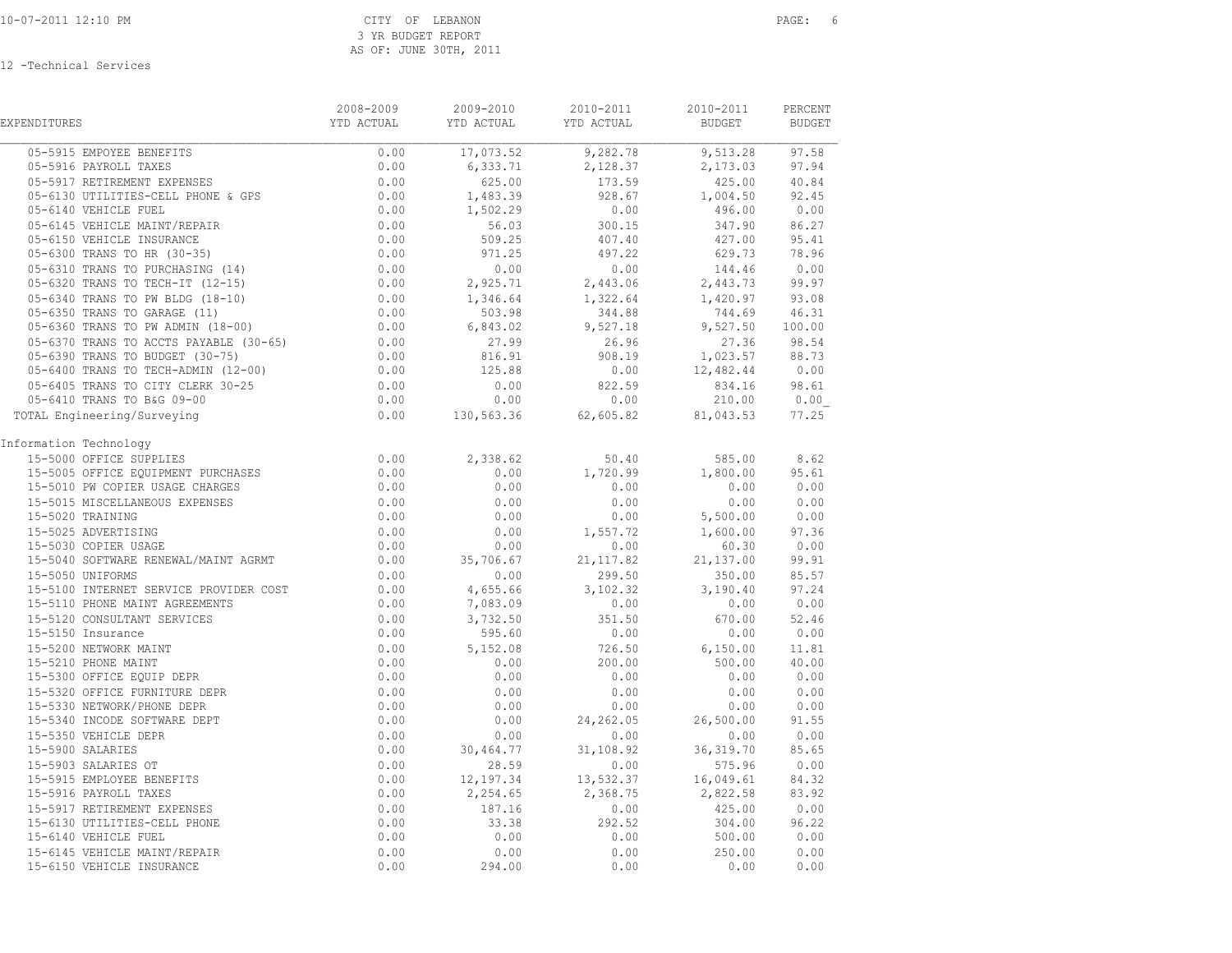| <b>EXPENDITURES</b>                                                                                                                                                                                                                                | 2008-2009<br>YTD ACTUAL                | 2009-2010<br>YTD ACTUAL YTD ACTUAL | 2010-2011                       | 2010-2011<br><b>BUDGET</b> | PERCENT<br><b>BUDGET</b> |
|----------------------------------------------------------------------------------------------------------------------------------------------------------------------------------------------------------------------------------------------------|----------------------------------------|------------------------------------|---------------------------------|----------------------------|--------------------------|
| 15-6155 EOUIPMENT INSURANCE                                                                                                                                                                                                                        | 0.00                                   |                                    | 64.44 471.72 660.00             |                            | 71.47                    |
| 15-6300 TRANS TO HR (30-35)                                                                                                                                                                                                                        | 0.00                                   | 484.30                             | 497.22                          | 629.73 78.96               |                          |
| 15-6310 TRANS TO PURCHASING (13)<br>15-6340 TRANS TO PW BLDG (18-10)                                                                                                                                                                               | $0.00$<br>0.00<br>0.00                 | 1,190.53                           | 1,068.91                        | 1,069.23                   | 99.97                    |
|                                                                                                                                                                                                                                                    |                                        | 1,346.64                           | 1,322.64                        | 1,420.97 93.08             |                          |
|                                                                                                                                                                                                                                                    |                                        | 200.15                             | 0.00                            | 744.69                     | 0.00                     |
| $15 - 6360$ TRANS TO PW ADMIN $(18-00)$                                                                                                                                                                                                            | $0.00$<br>$0.00$                       | 15,889.41                          | 11,396.35                       | 11,396.75 100.00           |                          |
| 15-6370 TRANS TO ACCTS PAYABLE (30-65)                                                                                                                                                                                                             |                                        | 115.11                             | 153.07                          | 153.23 99.90               |                          |
| 15-6390 TRANS TO BUDGET (30-75)                                                                                                                                                                                                                    | 0.00                                   | 816.91                             | 908.19                          | 1,023.57 88.73             |                          |
| 15-6400 TRANS TO TECH -ADMIN (12-00)                                                                                                                                                                                                               | 0.00                                   |                                    | 40,748.96 28,030.46             | 28,031.44 100.00           |                          |
| 15-6405 TRANS TO UTI/CASH COLL 30-85                                                                                                                                                                                                               | 0.00                                   | 0.00                               | 0.00                            | $3.50$ 0.00                |                          |
| 15-6410 TRANS TO CITY CLERK 30-25                                                                                                                                                                                                                  | 0.00                                   | 0.00                               | 822.59                          | 834.16 98.61               |                          |
| 15-6415 TRANS TO B&G 09-00                                                                                                                                                                                                                         | 0.00                                   | 0.00                               | 0.00                            | 420.41                     | 0.00                     |
| TOTAL Information Technology                                                                                                                                                                                                                       | 0.00                                   | 165,580.56                         | 145, 362.51                     | 171,677.23                 | 84.67                    |
| Mapping<br>91ng<br>25-5000 OFFICE SUPPLIES<br>25-5010 SOFTWARE PURCHASE<br>25-5020 TRAINING<br>25-5030 COPIER USAGE<br>25-5050 GIS CONSULTANT SERVICES<br>25-5050 GIS CONSULTANT SERVICES                                                          |                                        |                                    |                                 |                            |                          |
|                                                                                                                                                                                                                                                    | 0.00                                   | 1,120.19                           | 1,122.43                        | 1,200.00                   | 93.54                    |
|                                                                                                                                                                                                                                                    | 0.00                                   | 7,933.53                           | 0.00                            | 0.00                       | 0.00                     |
|                                                                                                                                                                                                                                                    | 0.00                                   | 0.00                               | 161.04                          | 500.00                     | 32.21                    |
|                                                                                                                                                                                                                                                    | 0.00                                   | 0.00                               | 0.00                            | 60.30 0.00                 |                          |
|                                                                                                                                                                                                                                                    | 0.00<br>0.00                           | 948.07                             | 565.27                          | 602.00                     | 93.90                    |
|                                                                                                                                                                                                                                                    |                                        | 6,270.78                           | 0.00                            | 0.00                       | 0.00                     |
| 25-5060 UNIFORMS                                                                                                                                                                                                                                   | 0.00                                   | 0.00                               | 0.00                            | 250.00                     | 0.00                     |
|                                                                                                                                                                                                                                                    |                                        | 0.00                               | 0.00                            | 0.00                       | 0.00                     |
| 25-5060 UNIFORMS<br>25-5060 UNIFORMS<br>25-5060 UNIFORMS<br>25-5060 EQUIPMENT PURCHASES<br>25-5300 OFFICE EQUIP DEPR<br>25-5300 OFFICE EQUIP DEPR<br>25-5300 CRICE EQUIP DEPR<br>25-5300 TRAIRIES<br>25-5903 SALARIES<br>25-5903 SALARIES<br>25-59 |                                        | 0.00                               | 0.00                            | 0.00                       | 0.00                     |
|                                                                                                                                                                                                                                                    |                                        | 0.00                               | 0.00                            | 0.00<br>20,817.81          | 0.00<br>99.97            |
|                                                                                                                                                                                                                                                    |                                        | 31, 359.31                         | 20,811.99                       |                            |                          |
|                                                                                                                                                                                                                                                    |                                        | 0.00<br>12,543.72                  | 0.00                            | 0.00<br>9,055.75           | 0.00<br>99.97            |
|                                                                                                                                                                                                                                                    |                                        | 2,298.80                           | 9,053.21<br>1,562.55            | 1,592.57 98.11             |                          |
|                                                                                                                                                                                                                                                    |                                        | 650.00                             | 425.00                          | 425.00                     | 100.00                   |
|                                                                                                                                                                                                                                                    |                                        | 0.00                               | 0.00                            | 0.00                       | 0.00                     |
|                                                                                                                                                                                                                                                    |                                        | 484.30                             | 497.22                          | 629.73                     | 78.96                    |
|                                                                                                                                                                                                                                                    |                                        | 0.00                               | 0.00                            |                            | 72.23 0.00               |
| 25-6310 TRANS TO PURCHASING (14)<br>25-6320 TRANS TO TECH-IT (12-15)                                                                                                                                                                               |                                        | 1,462.86                           | 1,221.52                        | 1,222.36                   | 99.93                    |
| 25-6340 TRANS TO PW BLDG (18-10)                                                                                                                                                                                                                   |                                        | 1,346.64                           | 1,322.64                        | 1,420.97                   | 93.08                    |
| 25-6360 TRANS TO PW ADMIN $(18-00)$                                                                                                                                                                                                                |                                        |                                    | $1,340.04$<br>6,673.72 9,527.18 | 9,527.75                   | 99.99                    |
| 25-6370 TRANS TO ACCTS PAYABLE (30-65)                                                                                                                                                                                                             | $0.00$<br>0.00<br>0.00<br>0.00<br>0.00 |                                    | 94.68                           | 95.26                      | 99.39                    |
| 25-6390 TRANS TO BUDGET (30-75)                                                                                                                                                                                                                    | 0.00                                   | $25.14$<br>816.91                  | 908.19                          | 1,023.57                   | 88.73                    |
| $25-6400$ TRANS TO TECH-ADMIN $(12-00)$                                                                                                                                                                                                            | 0.00                                   | 1,105.87                           | 0.00                            | $12,482.44$ 0.00           |                          |
|                                                                                                                                                                                                                                                    | 0.00                                   | 0.00                               | 0.00                            | 8,138.07                   | 0.00                     |
| 25-6450 TRANS TO TECH-ENG/SUR (12-05)<br>25-6455 TRANS TO CITY CLERK 30-25                                                                                                                                                                         | 0.00                                   | 0.00                               | 822.59                          | 834.16                     | 98.61                    |
| 25-6460 TRANS TO B&G 09-00                                                                                                                                                                                                                         | 0.00                                   | 0.00                               | 0.00                            | 420.41                     | 0.00                     |
| TOTAL Mapping                                                                                                                                                                                                                                      | 0.00                                   | 75,039.84                          | 48,095.51 70,370.38             |                            | 68.35                    |
| Meter Readers                                                                                                                                                                                                                                      |                                        |                                    |                                 |                            |                          |
| 35-5000 OFFICE SUPPLIES                                                                                                                                                                                                                            | 0.00                                   | 85.00                              | 145.35                          | 250.00                     | 58.14                    |
| 35-5020 TRAINING                                                                                                                                                                                                                                   | 0.00                                   | 0.00                               | 0.00                            | 200.00                     | 0.00                     |
| 35-5030 COPIER USAGE                                                                                                                                                                                                                               | 0.00                                   | 0.00                               | 0.00                            | 180.90                     | 0.00                     |
| 35-5040 SOFTWARE RENEWALS                                                                                                                                                                                                                          | 0.00                                   | 0.00                               | 1,320.00                        | 1,404.00                   | 94.02                    |
| 35-5060 UNIFORMS                                                                                                                                                                                                                                   | 0.00                                   | 1,048.07                           | 925.55                          | 970.00                     | 95.42                    |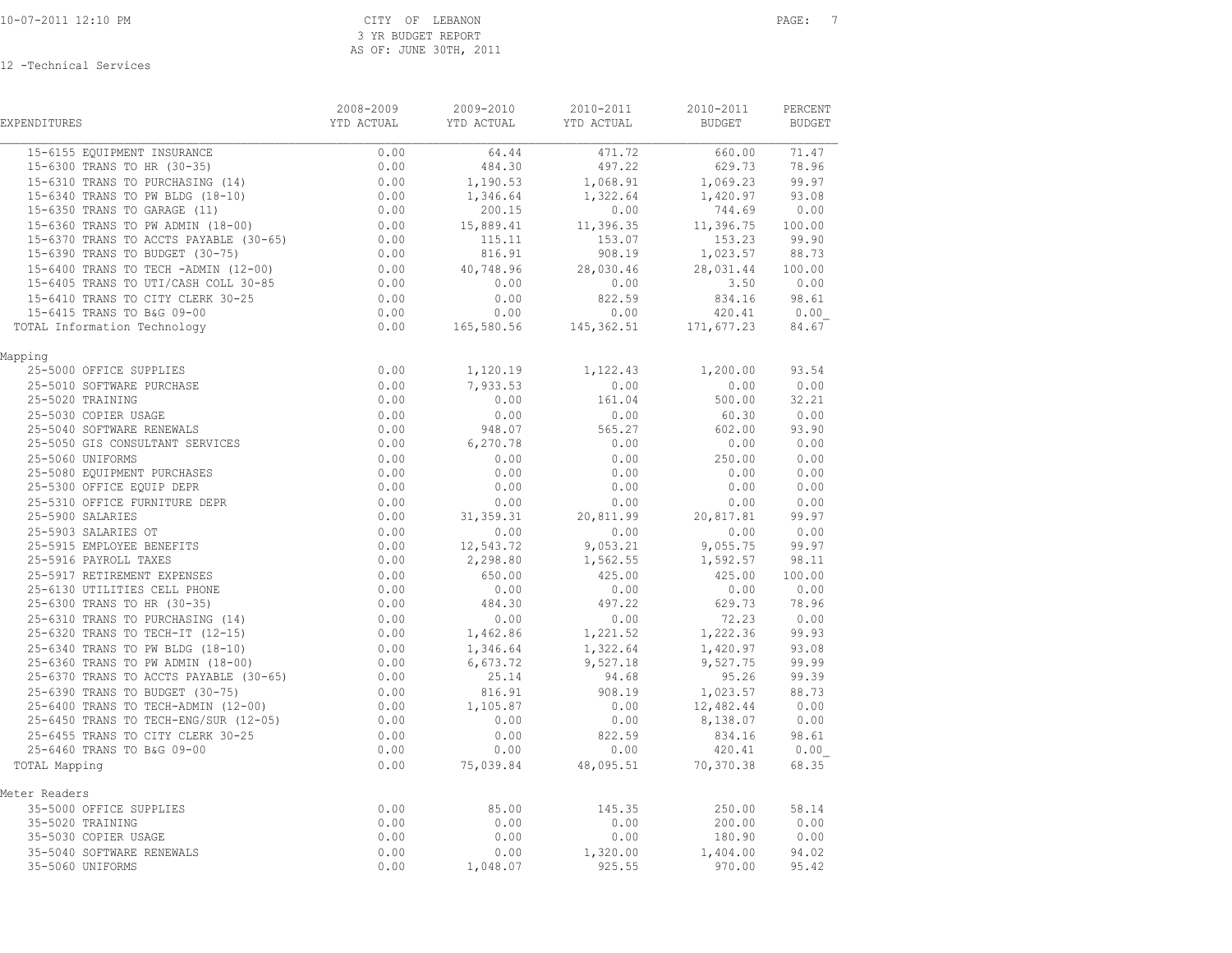| EXPENDITURES                                                                                                                                                                                  | 2008-2009                      | 2009-2010            | 2010-2011                                                                                                                                                               | 2010-2011                                                                                                      | PERCENT<br><b>BUDGET</b> |
|-----------------------------------------------------------------------------------------------------------------------------------------------------------------------------------------------|--------------------------------|----------------------|-------------------------------------------------------------------------------------------------------------------------------------------------------------------------|----------------------------------------------------------------------------------------------------------------|--------------------------|
| 35-5070 MISC TOOL PURCHASE<br>35-5070 MISC TOOL PURCHASE<br>35-5080 EQUIPMENT PURCHASES<br>35-5090 EQUIP MAINT<br>35-5300 OFFICE EQUIP DEPR<br>1000 CERICE EQUIP DEPR                         | 0.00                           |                      | $\begin{array}{cccccccc} \hline &453.77 & & & 187.16 & & & 267.50 & & 69.97 \\ \hline 488.79 & & & 6,041.90 & & & 13,000.00 & & 46.48 \end{array}$                      | 267.50 69.97                                                                                                   |                          |
|                                                                                                                                                                                               | 0.00                           |                      |                                                                                                                                                                         |                                                                                                                |                          |
|                                                                                                                                                                                               | 0.00                           | 344.47               | $198.15$<br>0.00                                                                                                                                                        | 330.00 60.05                                                                                                   |                          |
|                                                                                                                                                                                               | 0.00                           | 0.00                 |                                                                                                                                                                         | $0.00$ $0.00$<br>0.00 0.00                                                                                     |                          |
| 35-5310 OFFICE FURNITURE DEPR                                                                                                                                                                 | 0.00                           | 0.00                 | 0.00                                                                                                                                                                    |                                                                                                                |                          |
| 35-5320 VEHICLE DEPR                                                                                                                                                                          | 0.00                           | 0.00                 | 0.00                                                                                                                                                                    | $\begin{array}{ccc} 0\,.\,00 & \quad & 0\,.00 \ 0\,.00 & \quad & 0\,.00 \ 0\,.00 & \quad & 0\,.00 \end{array}$ |                          |
| 35-5350 HANDHELD DEPR                                                                                                                                                                         | 0.00                           | 0.00                 | 0.00                                                                                                                                                                    |                                                                                                                |                          |
| 35-5360 TOOL DEPR                                                                                                                                                                             | 0.00                           | 0.00                 | 0.00                                                                                                                                                                    |                                                                                                                |                          |
| 35-5900 SALARIES                                                                                                                                                                              | 0.00                           | 69,694.00            |                                                                                                                                                                         | 55, 910.45 55, 933.90 99.96                                                                                    |                          |
| 35-5903 SALARIES OT                                                                                                                                                                           | 0.00                           | 14.81                | 0.00                                                                                                                                                                    |                                                                                                                | 0.00 0.00                |
| 35-5905 PT SALARIES                                                                                                                                                                           | 0.00                           |                      | $7,482.97$<br>$1,110.73$<br>$717.46$<br>0.00                                                                                                                            | $4,500.00$ 97.97<br>0.00 0.00<br>0.00 0.00                                                                     |                          |
| 35-5912 ON CALL                                                                                                                                                                               | 0.00                           |                      |                                                                                                                                                                         |                                                                                                                |                          |
| 35-5914 ON CALL OT                                                                                                                                                                            | 0.00                           | 717.46               |                                                                                                                                                                         |                                                                                                                |                          |
| 35-5914 ON CALL OT<br>35-5915 EMPLOYEE BENEFITS<br>35-5916 PAYROLL TAXES<br>35-5917 RETIREMENT EXPENSES<br>35-6130 UTILITIES-CELL PHONE<br>35-6140 VEHICLE FUEL                               | 0.00                           |                      | 29, 213.44 24, 761.92 24, 843.75 99.67                                                                                                                                  |                                                                                                                |                          |
|                                                                                                                                                                                               |                                | $5,531.00$<br>705.31 |                                                                                                                                                                         |                                                                                                                |                          |
|                                                                                                                                                                                               |                                |                      |                                                                                                                                                                         |                                                                                                                |                          |
|                                                                                                                                                                                               | $0.00$<br>$0.00$<br>$0.00$     | 499.84               |                                                                                                                                                                         | 4, 157.13<br>851.41<br>292.52<br>292.52<br>1, 275.00<br>304.00<br>3.27 1, 27.71                                |                          |
|                                                                                                                                                                                               |                                | 1,076.98<br>1,856.74 | $3,220.10$<br>$414.35$                                                                                                                                                  |                                                                                                                |                          |
|                                                                                                                                                                                               |                                |                      |                                                                                                                                                                         | 3, 295.44<br>636.50 65.10<br>1, 702.00 99.46                                                                   |                          |
|                                                                                                                                                                                               |                                | 1,354.50             | 1,692.81                                                                                                                                                                |                                                                                                                |                          |
|                                                                                                                                                                                               |                                |                      | $1,354.50$<br>$1,290.20$<br>$1,491.67$<br>$1,889.20$<br>$1,491.67$<br>$1,889.20$<br>$144.46$<br>0.00                                                                    |                                                                                                                |                          |
|                                                                                                                                                                                               |                                |                      |                                                                                                                                                                         |                                                                                                                |                          |
|                                                                                                                                                                                               |                                |                      |                                                                                                                                                                         |                                                                                                                |                          |
|                                                                                                                                                                                               |                                |                      | $1,290.20$<br>$338.88$<br>$1,462.86$<br>$529.06$<br>$1,222.36$<br>$568.39$<br>$93.08$<br>$93.08$<br>$1,222.36$<br>$99.93$<br>$93.08$<br>$93.08$                         |                                                                                                                |                          |
|                                                                                                                                                                                               |                                |                      | 4, 341.54 2, 675.91 2, 676.14 99.99<br>6, 792.14 9, 646.08 9, 646.75 99.99                                                                                              |                                                                                                                |                          |
|                                                                                                                                                                                               |                                |                      |                                                                                                                                                                         |                                                                                                                |                          |
|                                                                                                                                                                                               |                                |                      |                                                                                                                                                                         |                                                                                                                |                          |
|                                                                                                                                                                                               |                                |                      | $\begin{array}{cccccc} 816.91 & & & 908.19 & & 1,023.57 & & 88.73 \\ & & 1.41 & & 2.33 & & 3.00 & 77.67 \\ 11,677.58 & & & 6,731.52 & & 6,732.22 & & 99.99 \end{array}$ |                                                                                                                |                          |
|                                                                                                                                                                                               |                                | 65,286.63            | 31, 354.97                                                                                                                                                              |                                                                                                                |                          |
|                                                                                                                                                                                               |                                | 8,764.78             | 0.00                                                                                                                                                                    | $31,415.49$ $99.81$<br>0.00 0.00                                                                               |                          |
|                                                                                                                                                                                               |                                | 28.19                | 65.62                                                                                                                                                                   | 66.36                                                                                                          | 98.88                    |
| 35-6430 TRANS TO CITY CLERK 30-25                                                                                                                                                             |                                | 0.00                 |                                                                                                                                                                         | 834.16 98.61                                                                                                   |                          |
| 35-6440 TRANS TO B&G 09-00                                                                                                                                                                    | $0.00$<br>$0.00$               | 0.00                 | $822.59$<br>1,015.57                                                                                                                                                    | 1,016.00 99.96                                                                                                 |                          |
| 35-6450 TRANS TO CONST (89)                                                                                                                                                                   | 0.00                           | 0.00                 | 874.77                                                                                                                                                                  | 875.00                                                                                                         | 99.97                    |
| TOTAL Meter Readers                                                                                                                                                                           | 0.00                           |                      | $223,071.12$ 161,867.40 171,393.79                                                                                                                                      |                                                                                                                | 94.44                    |
|                                                                                                                                                                                               |                                |                      |                                                                                                                                                                         |                                                                                                                |                          |
| Project Manager                                                                                                                                                                               |                                |                      |                                                                                                                                                                         |                                                                                                                |                          |
| 45-5000 OFFICE SUPPLIES                                                                                                                                                                       | 0.00                           | 30.00                | 28.64                                                                                                                                                                   | 33.50 85.49                                                                                                    |                          |
| 45-5005 OFFICE EQUIPMENT EXPENSE                                                                                                                                                              | 0.00                           | 0.00                 | 498.00                                                                                                                                                                  | 500.00                                                                                                         | 99.60                    |
| 45-5030 COPIER USAGE                                                                                                                                                                          | $0.00$<br>$0.00$               | 0.00                 | 0.00                                                                                                                                                                    | 24.12 0.00                                                                                                     |                          |
|                                                                                                                                                                                               | 0.00                           | 0.00                 | 0.00                                                                                                                                                                    | 0.00                                                                                                           | 0.00                     |
| 30-0000 OFFICE EQUIP DEPR<br>45-5310 OFFICE FURNITURE DEPR<br>45-5900 SALARIES<br>45-5915 EMPRACE                                                                                             | 0.00                           | 0.00                 | 0.00                                                                                                                                                                    | 0.00                                                                                                           | 0.00                     |
|                                                                                                                                                                                               | 0.00                           | 32,434.09            |                                                                                                                                                                         | 6,565.18 11,826.02                                                                                             | 55.51                    |
|                                                                                                                                                                                               |                                | 12,973.65            |                                                                                                                                                                         | $1,182.60$ 55.51<br>904.71 31.34                                                                               |                          |
| 45-5900 SALARIES<br>45-5915 EMPLOYEE BENEFITS<br>45-5916 PAYROLL TAXES<br>45-5917 RETIREMENT EXPENSES<br>45-6130 UTILITIES<br>45-6300 TRANS TO HR (30-35)<br>45-6310 TRANS TO PURCHASING (14) | $0.00$<br>0.00<br>0.00<br>0.00 | 2,236.77             | $656.52$<br>283.52<br>425.00<br>412.49                                                                                                                                  |                                                                                                                |                          |
|                                                                                                                                                                                               |                                | 650.00               |                                                                                                                                                                         |                                                                                                                | 425.00 100.00            |
|                                                                                                                                                                                               |                                | 996.86               |                                                                                                                                                                         | 578.00                                                                                                         | 71.37                    |
|                                                                                                                                                                                               | 0.00                           | 484.30               | 497.22                                                                                                                                                                  | 629.73                                                                                                         | 78.96                    |
| 45-6310 TRANS TO PURCHASING (14)                                                                                                                                                              | 0.00                           | 0.00                 | 0.00                                                                                                                                                                    | 0.00                                                                                                           | 0.00                     |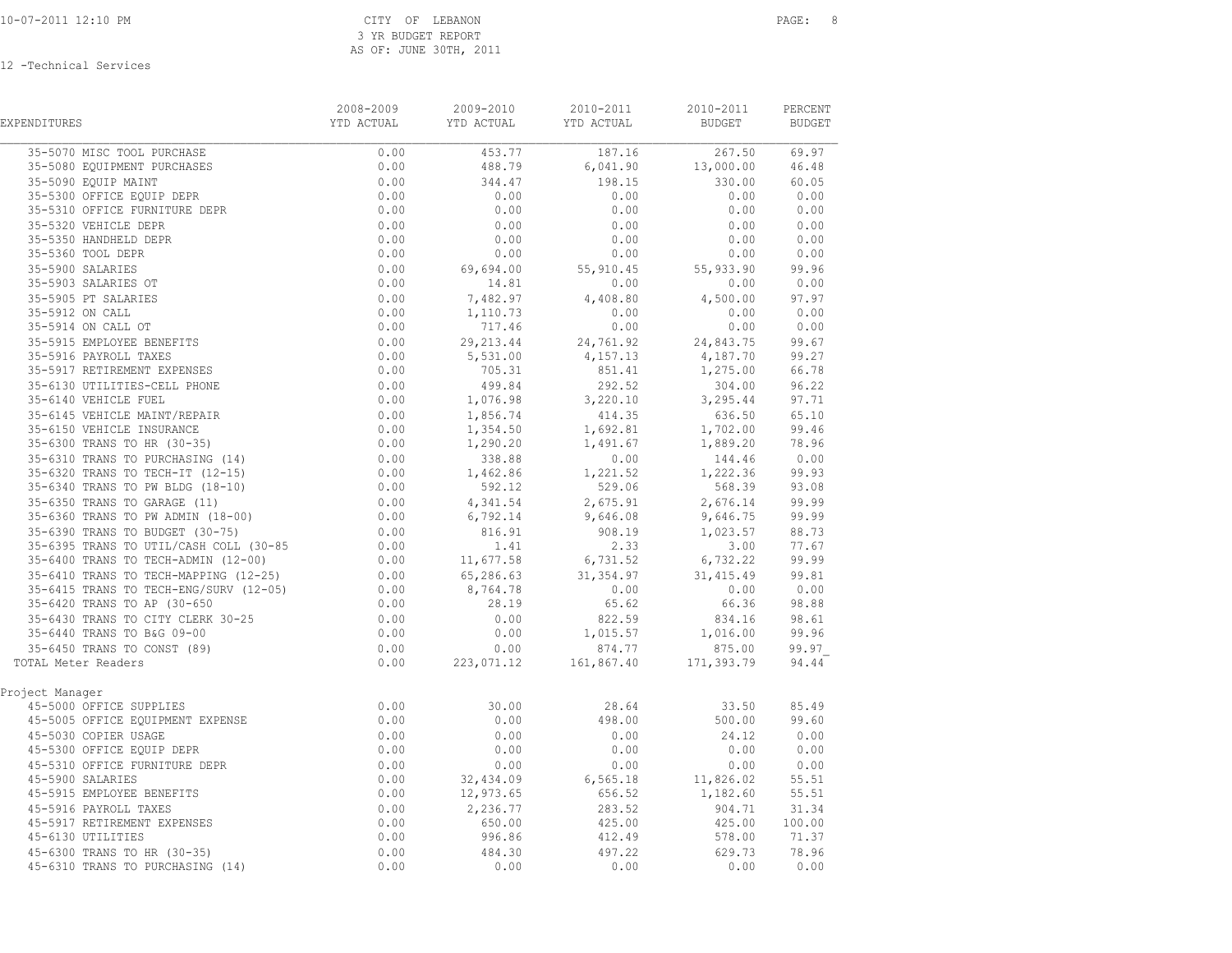10-07-2011 12:10 PM CITY OF LEBANON PAGE: 9 3 YR BUDGET REPORT AS OF: JUNE 30TH, 2011

12 -Technical Services

| EXPENDITURES                      | 2008-2009  | $2009 - 2010$ | $2010 - 2011$ | $2010 - 2011$ | PERCENT       |
|-----------------------------------|------------|---------------|---------------|---------------|---------------|
|                                   | YTD ACTUAL | YTD ACTUAL    | YTD ACTUAL    | <b>BUDGET</b> | <b>BUDGET</b> |
| 45-6320 TRANS TO TECH-IT (12-15)  | 0.00       | 1,462.86      | 1,221.52      | 1,222.36      | 99.93         |
| 45-6340 TRANS TO PW BLDG (18-10)  | 0.00       | 340.61        | 264.52        | 284.19        | 93.08         |
| 45-6360 TRANS TO PW ADMIN (18-00) | 0.00       | 6,576.09      | 9,527.18      | 9,527.75      | 99.99         |
| 45-6390 TRANS TO BUDGET (30-75)   | 0.00       | 816.91        | 908.19        | 1,023.57      | 88.73         |
| 45-6395 TRANS TO CITY CLERK 30-25 | 0.00       | 0.00          | 822.59        | 834.16        | 98.61         |
| 45-6400 TRANS TO AP (30-65)       | 0.00       | 8.07          | 5.78          | 6.45          | 89.61         |
| TOTAL Project Manager             | 0.00       | 59,010.21     | 22, 116.35    | 29,002.16     | 76.26         |
| TOTAL EXPENDITURES                | 0.00       | 833,944.80    | 570,966.18    | 667,668.64    | 85.52         |

\*\*\* END OF REPORT \*\*\*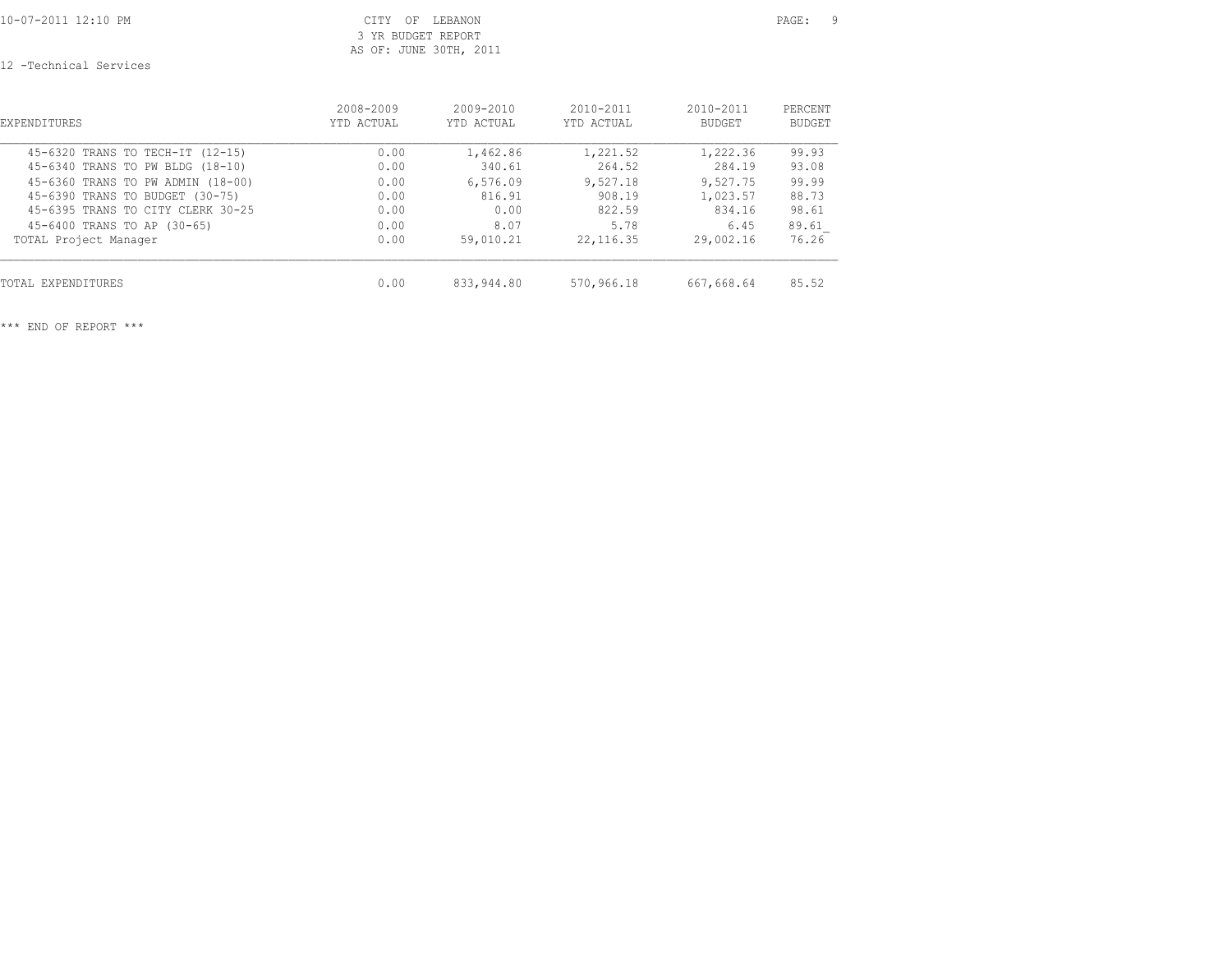3 YR BUDGET REPORT AS OF: JUNE 30TH, 2011

14 -Purchasing/Warehouse

FINANCIAL SUMMARY

|                                   | 2008-2009<br>YTD ACTUAL                                                                                                                                                                                                                                                                                                                                                                                                                                                                        | 2009-2010<br>YTD ACTUAL | 2010-2011<br>YTD ACTUAL                                                                                                                                                                                                                                                                                                                                                                                                                                                                        | 2010-2011<br><b>BUDGET</b>      | PERCENT<br><b>BUDGET</b> |
|-----------------------------------|------------------------------------------------------------------------------------------------------------------------------------------------------------------------------------------------------------------------------------------------------------------------------------------------------------------------------------------------------------------------------------------------------------------------------------------------------------------------------------------------|-------------------------|------------------------------------------------------------------------------------------------------------------------------------------------------------------------------------------------------------------------------------------------------------------------------------------------------------------------------------------------------------------------------------------------------------------------------------------------------------------------------------------------|---------------------------------|--------------------------|
| REVENUE SUMMARY                   |                                                                                                                                                                                                                                                                                                                                                                                                                                                                                                |                         |                                                                                                                                                                                                                                                                                                                                                                                                                                                                                                |                                 |                          |
| NonDepartmental                   | 0.00                                                                                                                                                                                                                                                                                                                                                                                                                                                                                           | 147,464.48              | 110,205.47                                                                                                                                                                                                                                                                                                                                                                                                                                                                                     | 148,957.65                      | 73.98                    |
| <b>TOTAL REVENUES</b>             | 0.00                                                                                                                                                                                                                                                                                                                                                                                                                                                                                           | 147,464.48              | 110,205.47                                                                                                                                                                                                                                                                                                                                                                                                                                                                                     | 148,957.65                      | 73.98                    |
| EXPENDITURE SUMMARY               |                                                                                                                                                                                                                                                                                                                                                                                                                                                                                                |                         |                                                                                                                                                                                                                                                                                                                                                                                                                                                                                                |                                 |                          |
| NonDepartmental                   | 0.00                                                                                                                                                                                                                                                                                                                                                                                                                                                                                           | 147,464.49              | 110,205.46                                                                                                                                                                                                                                                                                                                                                                                                                                                                                     | 169,875.65                      | 64.87                    |
| TOTAL EXPENDITURES                | 0.00                                                                                                                                                                                                                                                                                                                                                                                                                                                                                           | 147,464.49              | 110,205.46                                                                                                                                                                                                                                                                                                                                                                                                                                                                                     | 169,875.65                      | 64.87                    |
| REVENUE OVER/(UNDER) EXPENDITURES | 0.00<br>$\begin{array}{cccccccccc} \multicolumn{2}{c}{} & \multicolumn{2}{c}{} & \multicolumn{2}{c}{} & \multicolumn{2}{c}{} & \multicolumn{2}{c}{} & \multicolumn{2}{c}{} & \multicolumn{2}{c}{} & \multicolumn{2}{c}{} & \multicolumn{2}{c}{} & \multicolumn{2}{c}{} & \multicolumn{2}{c}{} & \multicolumn{2}{c}{} & \multicolumn{2}{c}{} & \multicolumn{2}{c}{} & \multicolumn{2}{c}{} & \multicolumn{2}{c}{} & \multicolumn{2}{c}{} & \multicolumn{2}{c}{} & \multicolumn{2}{c}{} & \mult$ | 0.01<br>=============== | 0.01<br>$\begin{array}{cccccccccccccc} \multicolumn{2}{c}{} & \multicolumn{2}{c}{} & \multicolumn{2}{c}{} & \multicolumn{2}{c}{} & \multicolumn{2}{c}{} & \multicolumn{2}{c}{} & \multicolumn{2}{c}{} & \multicolumn{2}{c}{} & \multicolumn{2}{c}{} & \multicolumn{2}{c}{} & \multicolumn{2}{c}{} & \multicolumn{2}{c}{} & \multicolumn{2}{c}{} & \multicolumn{2}{c}{} & \multicolumn{2}{c}{} & \multicolumn{2}{c}{} & \multicolumn{2}{c}{} & \multicolumn{2}{c}{} & \multicolumn{2}{c}{} & \$ | 20, 918, 00)<br>=============== | 0.00<br>========         |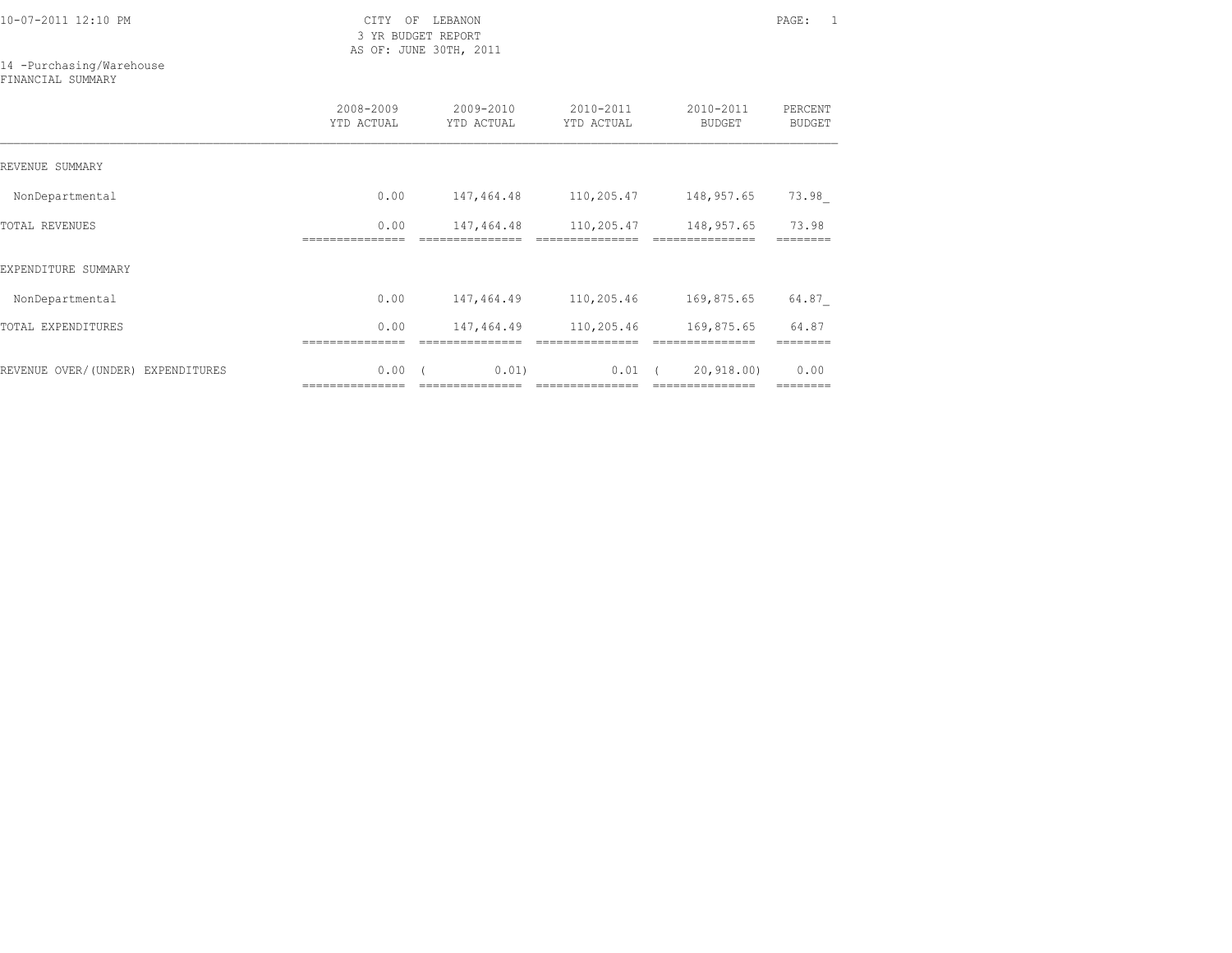|  |  |  |  |  | 10-07-2011 12:10 PM |  |
|--|--|--|--|--|---------------------|--|
|--|--|--|--|--|---------------------|--|

### CITY OF LEBANON **PAGE:** 2 3 YR BUDGET REPORT AS OF: JUNE 30TH, 2011

14 -Purchasing/Warehouse

| REVENUES                                    | 2008-2009<br>YTD ACTUAL | 2009-2010<br>YTD ACTUAL | 2010-2011<br>YTD ACTUAL | 2010-2011<br>BUDGET | PERCENT<br><b>BUDGET</b> |
|---------------------------------------------|-------------------------|-------------------------|-------------------------|---------------------|--------------------------|
|                                             |                         |                         |                         |                     |                          |
| NonDepartmental                             |                         |                         |                         |                     |                          |
| 00-4050 MISCELLANEOUS REVENUE               | 0.00                    | 0.00                    | 0.00                    | 0.00                | 0.00                     |
| 00-4095 TRANS FROM GENERAL FUND (01)        | 0.00                    | $0.00$ (                | 127.77)                 | 0.00                | 0.00                     |
| 00-4100 TRANS FROM COURT (04)               | 0.00                    | 0.00                    | 0.00                    | 72.23               | 0.00                     |
| 00-4110 TRANS FROM FIRE (06)                | 0.00                    | 1,684.20                | 3,247.72                | 2,022.41            | 160.59                   |
| 00-4120 TRANS FROM POLICE-ADMIN (07-00 0.00 |                         | 1,851.88                | 6,072.31                | 2,022.41            | 300.25                   |
| 00-4130 TRANS FROM ST CONSTR (08)           | 0.00                    | $6, 359, 73$ (          | 170.33)                 | 18,057.25           | $0.94-$                  |
| 00-4140 TRANS FROM B & G (09)               | 0.00                    | 2,819.27                | 4,167.86                | 866.75              | 480.86                   |
| 00-4150 TRANS FROM ST MAINT (10)            | 0.00                    | 5,129.93                | 7,200.97                | 1,155.66            | 623.10                   |
| 00-4160 TRANS FROM GARAGE (11)              | 0.00                    | 42,101.39               | 4,893.62                | 2,600.24            | 188.20                   |
| 00-4170 TRANS FROM TECH-ADMIN (12-00)       | 0.00                    | 0.00                    | 0.00                    | 144.46              | 0.00                     |
| 00-4180 TRANS FROM TECH-ENG/SUR (12-05      | 0.00                    | 0.00                    | 0.00                    | 144.46              | 0.00                     |
| 00-4190 TRANS FROM TECH-IT (12-15)          | 0.00                    | 1,190.53                | 1,068.91                |                     | 72.23 1,479.87           |
| 00-4200 TRANS FROM TECH-MAPPING (12-25      | 0.00                    | 0.00                    | 0.00                    | 72.23               | 0.00                     |
| 00-4210 TRANS FROM MTR RDR (12-35)          | 0.00                    | 338.88                  | 0.00                    | 144.46              | 0.00                     |
| 00-4220 TRANS FOM PW ADMIN (18-00)          | 0.00                    | 2,409.07                | 1,605.99                |                     | 144.46 1,111.72          |
| 00-4230 TRANS FROM CIVIC CENTER (20-00      | 0.00                    | 418.81                  | 6,559.76                | 1,011.21            | 648.70                   |
| 00-4240 TRANS FROM JANITORIAL (20-35)       | 0.00                    | 0.00                    | 0.00                    | 2,889.16            | 0.00                     |
| 00-4250 TRANS FROM CAPITAL IMPROV (21)      | 0.00                    | 0.00                    | 0.00                    | 15,601.46           | 0.00                     |
| 00-4255 TRANS FROM CAPITAL PROJ (22)        | 0.00                    | 481.50                  | 75.48                   | 16,323.75           | 0.46                     |
| 00-4260 TRANS FROM CITY HALL (30-00)        | 0.00                    | 789.30                  | 2,855.65                | 1,444.58            | 197.68                   |
| 00-4270 TRANS FROM ECON DEV (45-00)         | 0.00                    | 94.56                   | 0.00                    | 7,800.73            | 0.00                     |
| 00-4280 TRANS FROM SUBDIVISIONS (50)        | 0.00                    | 0.00                    | 0.00                    | 3,466.99            | 0.00                     |
| 00-4290 TRANS FROM AIRPORT (73)             | 0.00                    | 0.00                    | 0.00                    | 0.00                | 0.00                     |
| 00-4300 TRANS FROM PARKS (79-00)            | 0.00                    | 3,235.14                | 11, 121. 29             | 2,166.87            | 513.24                   |
| 00-4310 TRANS FROM ELEC OP (80)             | 0.00                    | 22,101.72               | 17,752.65               | 30,986.23           | 57.29                    |
| 00-4320 TRANS FROM FIBER OP (83)            | 0.00                    | 0.00                    | 578.97                  | 866.75              | 66.80                    |
| 00-4340 TRANS FROM WW OP (85)               | 0.00                    | 16,104.78               | 14,623.38               | 16,612.67           | 88.03                    |
| 00-4350 TRANS FROM WATER OP (87)            | 0.00                    | 11,041.62               | 11,588.64               | 16,468.21           | 70.37                    |
| 00-4360 TRANS FROM CONSTR (89)              | 0.00                    | 21,956.73               | 12,933.29               |                     | 144.46 8,952.85          |
| 00-4370 TRANS FROM SEWER MAINT (91)         | 0.00                    | 634.63                  | 239.41                  | 1,155.66            | 20.72                    |
| 00-4380 TRANS FROM RECYCLING (15)           | 0.00                    | 5,652.81                | 3,166.67                | 3,166.67            | 100.00                   |
| 00-4450 KNOX BOX SALES                      | 0.00                    | 1,068.00                | 751.00                  | 1,333.00            | 56.34                    |
| TOTAL NonDepartmental                       | 0.00                    | 147,464.48              | 110,205.47              | 148,957.65          | 73.98                    |
| TOTAL REVENUES                              | 0.00                    | 147,464.48              | 110,205.47 148,957.65   |                     | 73.98                    |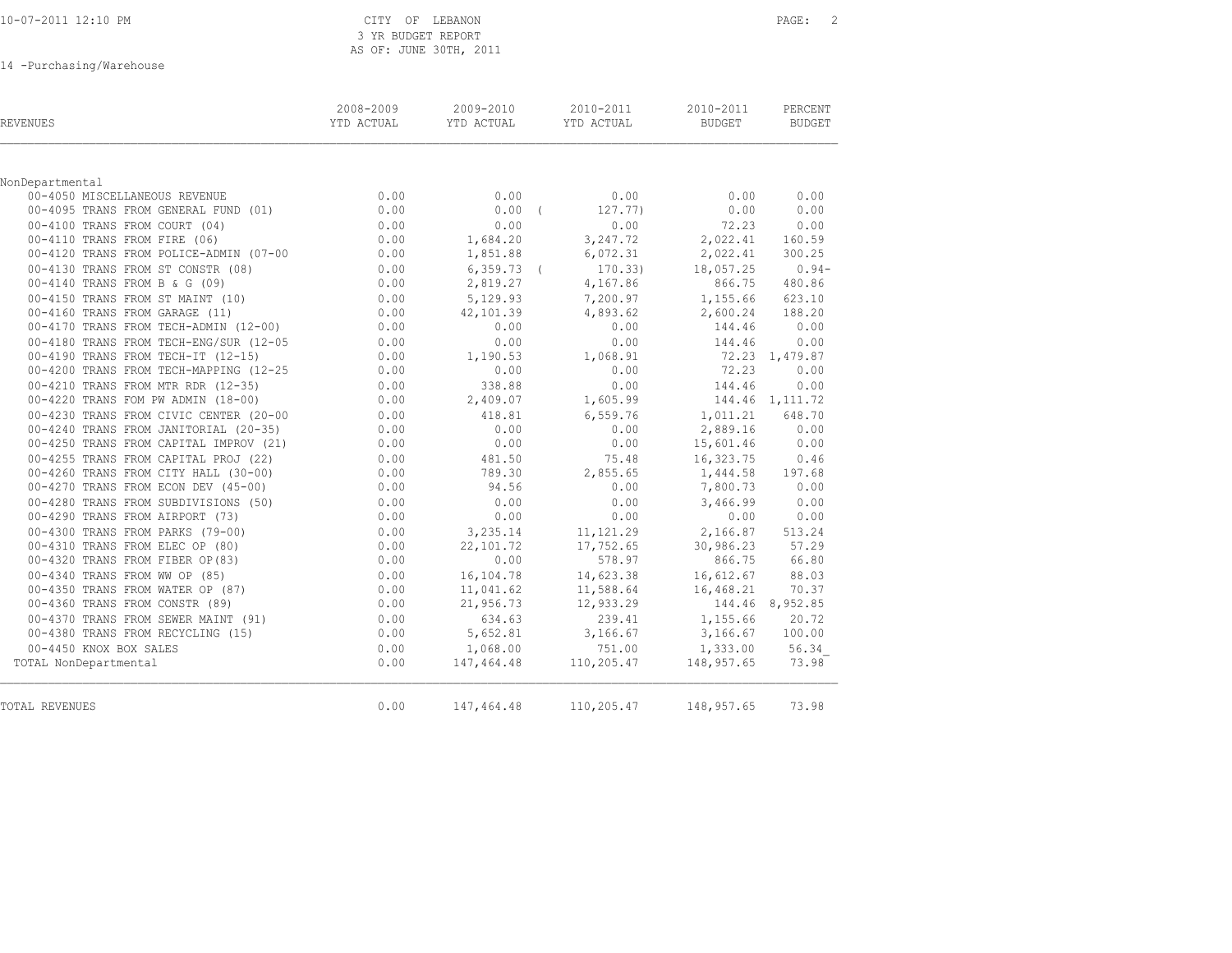| 10-07-2011 12:10 PM |  |
|---------------------|--|
|---------------------|--|

### CITY OF LEBANON PAGE: 3 3 YR BUDGET REPORT AS OF: JUNE 30TH, 2011

14 -Purchasing/Warehouse

| <b>EXPENDITURES</b>                           | 2008-2009<br>YTD ACTUAL | 2009-2010<br>YTD ACTUAL | 2010-2011<br>YTD ACTUAL | 2010-2011<br>BUDGET | PERCENT<br>BUDGET |
|-----------------------------------------------|-------------------------|-------------------------|-------------------------|---------------------|-------------------|
|                                               |                         |                         |                         |                     |                   |
| NonDepartmental                               |                         |                         |                         |                     |                   |
| 00-5000 OFFICE SUPPLIES                       | 0.00                    | 760.96                  | 678.24                  | 800.00              | 84.78             |
| 00-5020 TRAINING                              | 0.00                    | 0.00                    | 0.00                    | 333.00              | 0.00              |
| 00-5030 COPIER USAGE                          | 0.00                    | 0.00                    | 0.00                    | 0.00                | 0.00              |
| 00-5040 FISHBOWL ANNUAL RENEWAL               | 0.00                    | 0.00                    | 0.00                    | 400.00              | 0.00              |
| 00-5050 ADVERTISING                           | 0.00                    | 232.46                  | 124.87                  | 667.00              | 18.72             |
| 00-5060 UNIFORMS                              | 0.00                    | 727.05                  | 238.72                  | 390.00              | 61.21             |
| 00-5070 KNOX BOX SALES                        | 0.00                    | 684.00                  | 0.00                    | 1,333.00            | 0.00              |
| 00-5080 TOOLS & SUPPLIES                      | 0.00                    | 0.00                    | 293.69                  | 667.00              | 44.03             |
| 00-5090 WAREHOUSE/STORAGE YARD MAINT          | 0.00                    | 589.12                  | 0.00                    | 200.00              | 0.00              |
| 00-5100 POSTAGE                               | 0.00                    | 330.60                  | 0.00                    | 333.00              | 0.00              |
| 00-5110 EOUIPMENT PURCHASES                   | 0.00                    | 592.76                  | 352.65                  | 1,900.00            | 18.56             |
| 00-5270 ALL DEPT SUPPLIES                     | 0.00                    | 0.00                    | 0.00                    | 0.00<br>0.00        | 0.00<br>0.00      |
| 00-5300 OFFICE EQUIP DEPR                     | 0.00                    | 0.00                    | 0.00                    |                     |                   |
| 00-5310 OFFICE FURNITURE DEPR                 | 0.00                    | 0.00                    | 0.00<br>0.00            | 0.00                | 0.00              |
| 00-5320 EQUIPMENT DEPR                        | 0.00                    | 0.00                    |                         | 0.00                | 0.00              |
| 00-5330 VEHICLE DEPR<br>00-5900 SALARIES      | 0.00                    | 0.00                    | 0.00                    | 0.00                | 0.00<br>53.54     |
| 00-5903 SALARIES OT                           | 0.00<br>0.00            | 56,032.00               | 19,671.71               | 36,744.87           | 94.62             |
|                                               | 0.00                    | 1,224.56                | 1,429.22                | 1,510.55            | 98.83             |
| 00-5905 PT SALARIES<br>00-5908 PT SALARIES OT | 0.00                    | 0.00<br>0.00            | 7,214.40<br>0.00        | 7,300.00<br>0.00    | 0.00              |
| 00-5915 EMPLOYEE BENEFITS                     | 0.00                    | 22,902.63               | 9,339.23                | 16,336.61           | 57.17             |
| 00-5916 PAYROLL TAXES                         | 0.00                    | 4,124.65                | 2,060.94                | 2,873.00            | 71.73             |
| 00-5917 RETIREMENT EXPENSES                   | 0.00                    | 1,300.00                | 425.00                  | 850.00              | 50.00             |
| 00-6130 UTILITIES-PHONES                      | 0.00                    | 25.32                   | 64.89                   | 320.00              | 20.28             |
| 00-6140 VEHICLE FUEL                          | 0.00                    | 1,190.46                | 707.09                  | 1,000.00            | 70.71             |
| 00-6145 VEHICLE REPAIR                        | 0.00                    | 412.63                  | 150.24                  | 667.00              | 22.52             |
| 00-6150 VEHICLE INSURANCE                     | 0.00                    | 0.00                    | 567.84                  | 660.00              | 86.04             |
| 00-6155 EQUIPMENT INSURANCE                   | 0.00                    | 164.24                  | 107.61                  | 133.00              | 80.91             |
| 00-6300 TRANS TO HR (30-35)                   | 0.00                    | 971.25                  | 994.45                  | 1,259.47            | 78.96             |
| 00-6305 TRANS TO TECH-ADMIN (12-010)          | 0.00                    | 7,749.78                | 182.37                  | 183.00              | 99.66             |
| 00-6320 TRANS TO TECH-IT (12-15)              | 0.00                    | 2,925.71                | 2,443.06                | 2,443.73            | 99.97             |
| 00-6340 TRANS TO PW BLDG (18-10)              | 0.00                    | 34,042.71               | 35,711.34               | 38, 366. 31         | 93.08             |
| 00-6350 TRANS TO GARAGE (11)                  | 0.00                    | 1,576.56                | 933.77                  | 2,085.14            | 44.78             |
| 00-6360 TRANS TO PW ADMIN (18-00)             | 0.00                    | 7,957.05                | 11, 115.96              | 11, 116.50          | 100.00            |
| 00-6390 TRANS TO BUDGET (30-75)               | 0.00                    | 816.91                  | 908.19                  | 1,023.57            | 88.73             |
| 00-0395 TRANS TO UTIL/CSH COL (30-85)         | 0.00                    | 10.25                   | 3.73                    | 10.19               | 36.60             |
| 00-6400 TRANS TO AP (30-65)                   | 0.00                    | 53.31                   | 45.13                   | 45.71               | 98.73             |
| 00-6405 TRANS TO CITY CLERK 30-25             | 0.00                    | 67.52                   | 822.59                  | 834.16              | 98.61             |
| 00-6410 TRANS TO RECEPTIONIST 30-55           | 0.00                    | 0.00                    | 783.97                  | 817.37              | 95.91             |
| 00-6415 TRANS TO B&G 09-00                    | 0.00                    | 0.00                    | 7,037.38                | 30, 474.47          | 23.09             |
| 00-6420 TRANS TO CONSTR 89-00                 | 0.00                    | 0.00                    | 5,797.18                | 5,798.00            | 99.99             |
| TOTAL NonDepartmental                         | 0.00                    | 147,464.49              | 110,205.46              | 169,875.65          | 64.87             |
| TOTAL EXPENDITURES                            | 0.00                    | 147,464.49              | 110,205.46              | 169,875.65          | 64.87             |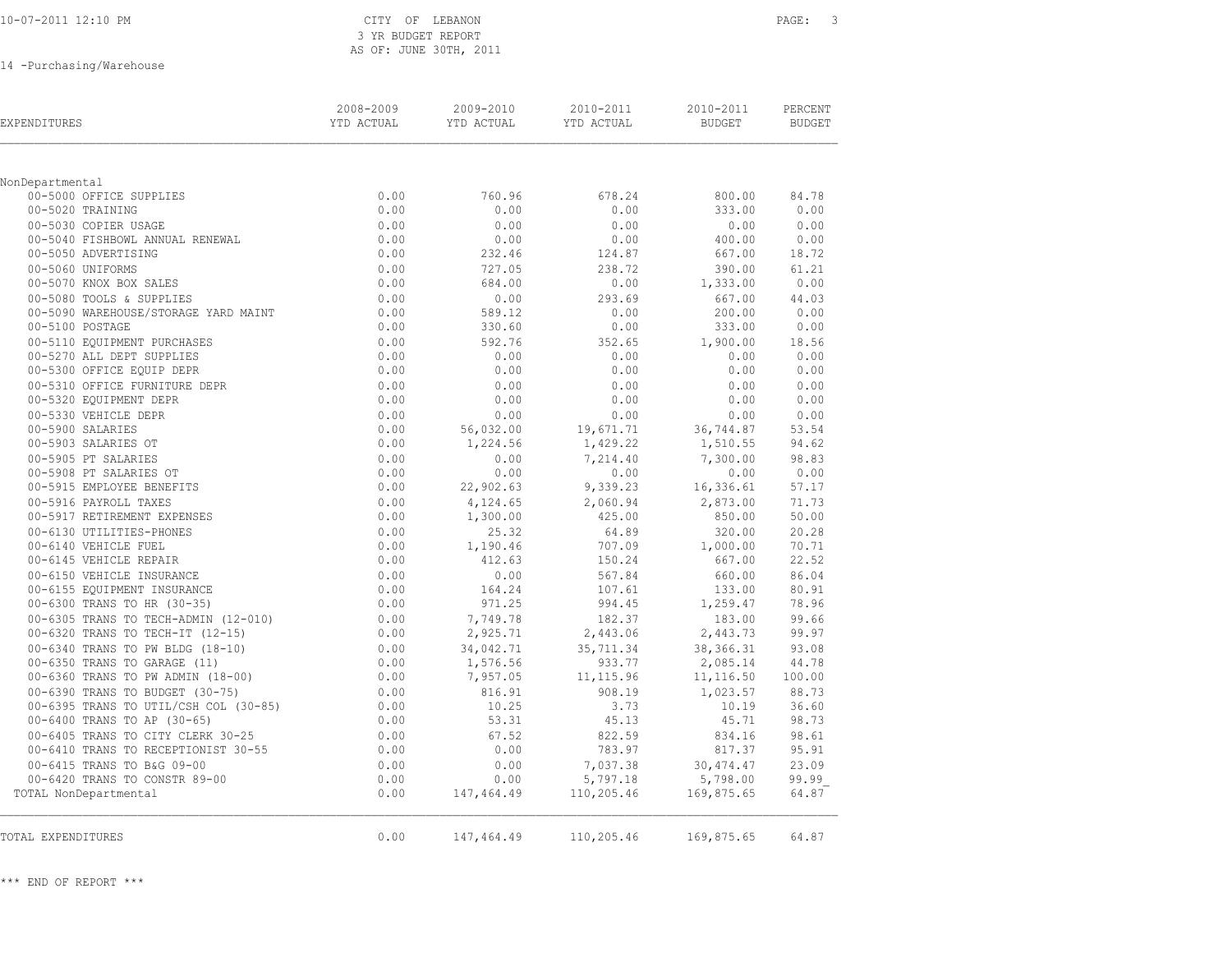3 YR BUDGET REPORT AS OF: JUNE 30TH, 2011

## 15 -Recycling

FINANCIAL SUMMARY

|                                   | 2008-2009<br>YTD ACTUAL  | 2009-2010<br>YTD ACTUAL        | 2010-2011<br>YTD ACTUAL           | 2010-2011<br><b>BUDGET</b>   | PERCENT<br><b>BUDGET</b> |
|-----------------------------------|--------------------------|--------------------------------|-----------------------------------|------------------------------|--------------------------|
| REVENUE SUMMARY                   |                          |                                |                                   |                              |                          |
| NonDepartmental                   | 0.00                     | 24,691.75                      | 25,524.00                         | 21,000.00                    | 121.54                   |
| TOTAL REVENUES                    | 0.00<br>------------     | 24,691.75                      | 25,524.00                         | 21,000.00                    | 121.54                   |
| EXPENDITURE SUMMARY               |                          |                                |                                   |                              |                          |
| NonDepartmental                   | 0.00                     | 23,628.20                      | 26,587.55                         | 27,609.00                    | 96.30                    |
| TOTAL EXPENDITURES                | 0.00                     | 23,628.20                      | 26,587.55                         | 27,609.00                    | 96.30                    |
| REVENUE OVER/(UNDER) EXPENDITURES | 0.00<br>================ | 1,063.55 (<br>---------------- | $1,063.55)$ (<br>---------------- | 6,609.00<br>---------------- | 16.09<br>========        |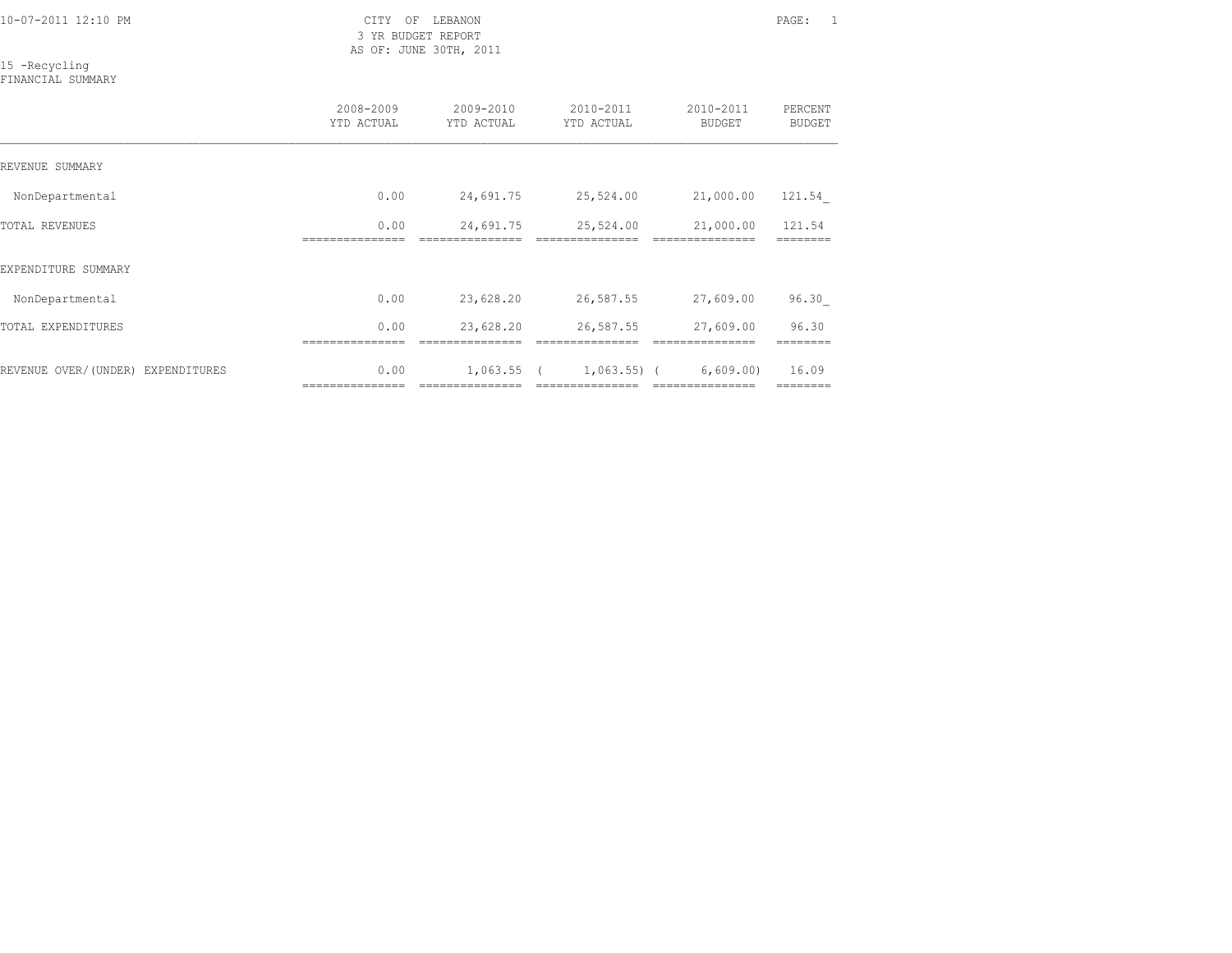| 10-07-2011 12:10 PM |  |  |
|---------------------|--|--|
|                     |  |  |

CITY OF LEBANON PAGE: 2 3 YR BUDGET REPORT AS OF: JUNE 30TH, 2011

15 -Recycling

| <b>REVENUES</b>                       | 2008-2009<br>YTD ACTUAL | $2009 - 2010$<br>YTD ACTUAL | $2010 - 2011$<br>YTD ACTUAL | $2010 - 2011$<br><b>BUDGET</b> | PERCENT<br><b>BUDGET</b> |
|---------------------------------------|-------------------------|-----------------------------|-----------------------------|--------------------------------|--------------------------|
| NonDepartmental                       |                         |                             |                             |                                |                          |
| $00-4000$ fund balance                | 0.00                    | 0.00                        | 0.00                        | 0.00                           | 0.00                     |
| 00-4100 CURRENT GRANT REVENUE         | 0.00                    | 0.00                        | 16,672.47                   | 21,000.00                      | 79.39                    |
| 00-4105 PAST GRANT REVENUE            | 0.00                    | 19,721.75                   | 0.00                        | 0.00                           | 0.00                     |
| 00-4150 HOUSEHOLD HAZARDOUS WASTE REV | 0.00                    | 0.00                        | 0.00                        | 0.00                           | 0.00                     |
| 00-4200 BRUSH DROPOFF REVENUE         | 0.00                    | 470.00                      | 775.00                      | 0.00                           | 0.00                     |
| 00-4300 TRANS FROM GENERAL FUND (01)  | 0.00                    | 4,500.00                    | 8,076.53                    | 0.00                           | 0.00                     |
| TOTAL NonDepartmental                 | 0.00                    | 24,691.75                   | 25,524.00                   | 21,000.00                      | 121.54                   |
| TOTAL REVENUES                        | 0.00                    | 24,691.75                   | 25,524.00                   | 21,000.00                      | 121.54                   |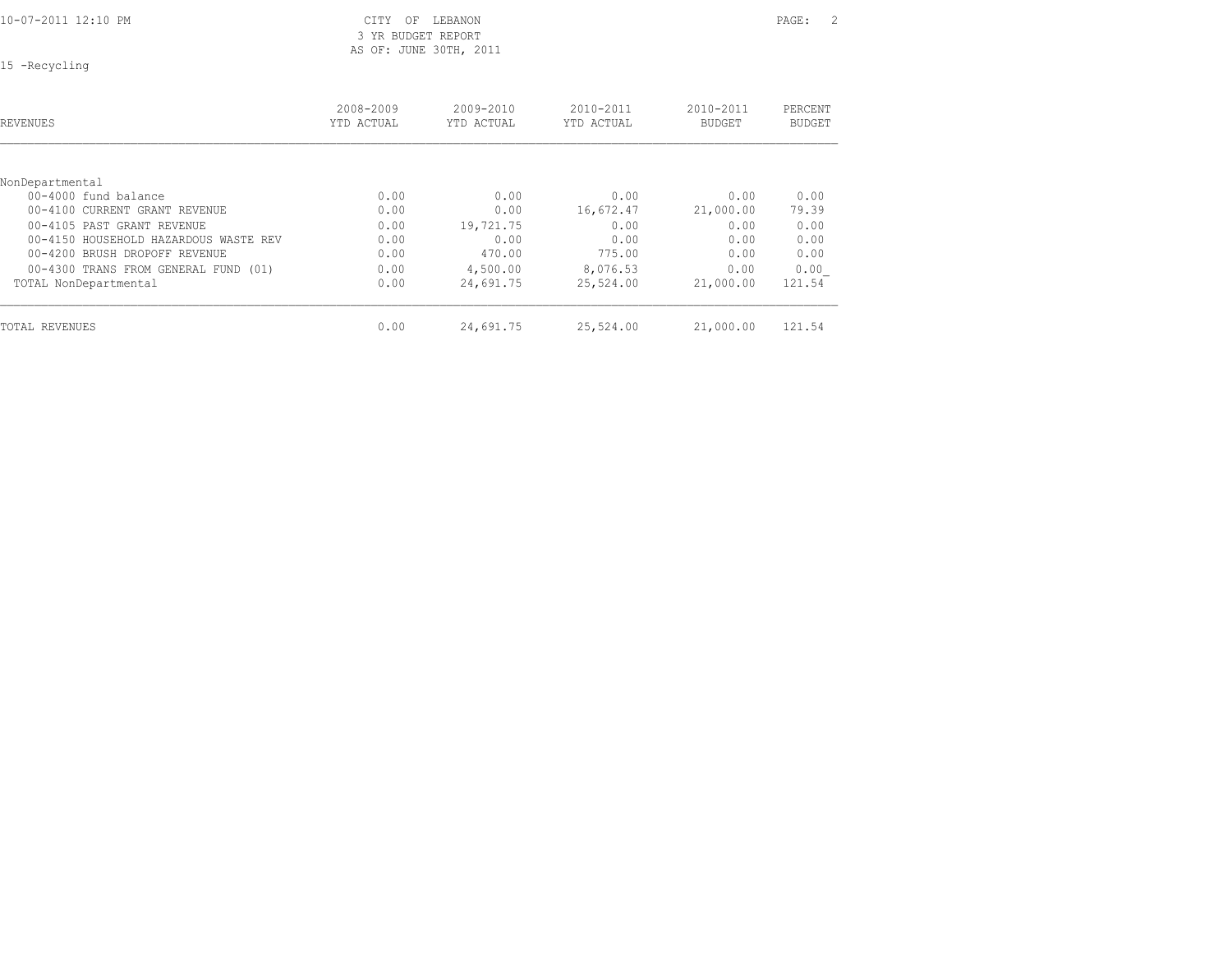# 3 YR BUDGET REPORT AS OF: JUNE 30TH, 2011

15 -Recycling

| <b>EXPENDITURES</b>                    | 2008-2009<br>YTD ACTUAL | 2009-2010<br>YTD ACTUAL | 2010-2011<br>YTD ACTUAL | 2010-2011<br><b>BUDGET</b> | PERCENT<br><b>BUDGET</b> |
|----------------------------------------|-------------------------|-------------------------|-------------------------|----------------------------|--------------------------|
|                                        |                         |                         |                         |                            |                          |
| NonDepartmental                        |                         |                         |                         |                            |                          |
| 00-5000 STORAGE FACILTY/WASTE REMOVAL  | 0.00                    | 4,949.78                | 12,435.25               | 12,500.00                  | 99.48                    |
| 00-5030 LANDFILL EXPENSES              | 0.00                    | 0.00                    | 0.00                    | 0.00                       | 0.00                     |
| 00-5050 SERVICE AGREEMENT-LACLEDE IND. | 0.00                    | 5,535.00                | 3,690.00                | 3,690.00                   | 100.00                   |
| 00-5100 TRAINING                       | 0.00                    | 750.00                  | 0.00                    | 0.00                       | 0.00                     |
| 00-5150 PROMO/EDUCAITON                | 0.00                    | 206.00                  | 212.13                  | 300.00                     | 70.71                    |
| 00-6310 TRANS TO PURCHASING (14)       | 0.00                    | 5,652.81                | 3,166.67                | 3,166.67                   | 100.00                   |
| 00-6350 TRANS TO GARAGE (11)           | 0.00                    | 4,500.00                | 3,000.00                | 3,000.00                   | 100.00                   |
| 00-6360 TRANS TO PW ADMIN (18-00)      | 0.00                    | 1,000.00                | 750.00                  | 750.00                     | 100.00                   |
| 00-6385 TRANS TO AP (30-65)            | 0.00                    | 11.03                   | 49.30                   | 49.45                      | 99.70                    |
| 00-6390 TRANS TO BUDGET (30-75)        | 0.00                    | 816.91                  | 908.19                  | 1,023.57                   | 88.73                    |
| 00-6395 TRANS TO UTIL/CASH (30-85)     | 0.00                    | 206.67                  | 10.12                   | 10.70                      | 94.58                    |
| 00-6400 TRANS TO CITY CLERK 30-25      | 0.00                    | 0.00                    | 822.59                  | 834.16                     | 98.61                    |
| 00-6405 TRANS TO RECEPTIONIST 30-55    | 0.00                    | 0.00                    | 783.97                  | 817.37                     | 95.91                    |
| 00-6410 TRANS TO B&G 09-00             | 0.00                    | 0.00                    | 0.00                    | 315.41                     | 0.00                     |
| 00-6415 TRANS TO CONSTR 89-00          | 0.00                    | 0.00                    | 759.33                  | 760.00                     | 99.91                    |
| 00-6500 UNAPPROPRIATED                 | 0.00                    | 0.00                    | 0.00                    | 391.67                     | 0.00                     |
| TOTAL NonDepartmental                  | 0.00                    | 23,628.20               | 26,587.55               | 27,609.00                  | 96.30                    |
| TOTAL EXPENDITURES                     | 0.00                    | 23,628.20               | 26,587.55               | 27,609.00                  | 96.30                    |

\*\*\* END OF REPORT \*\*\*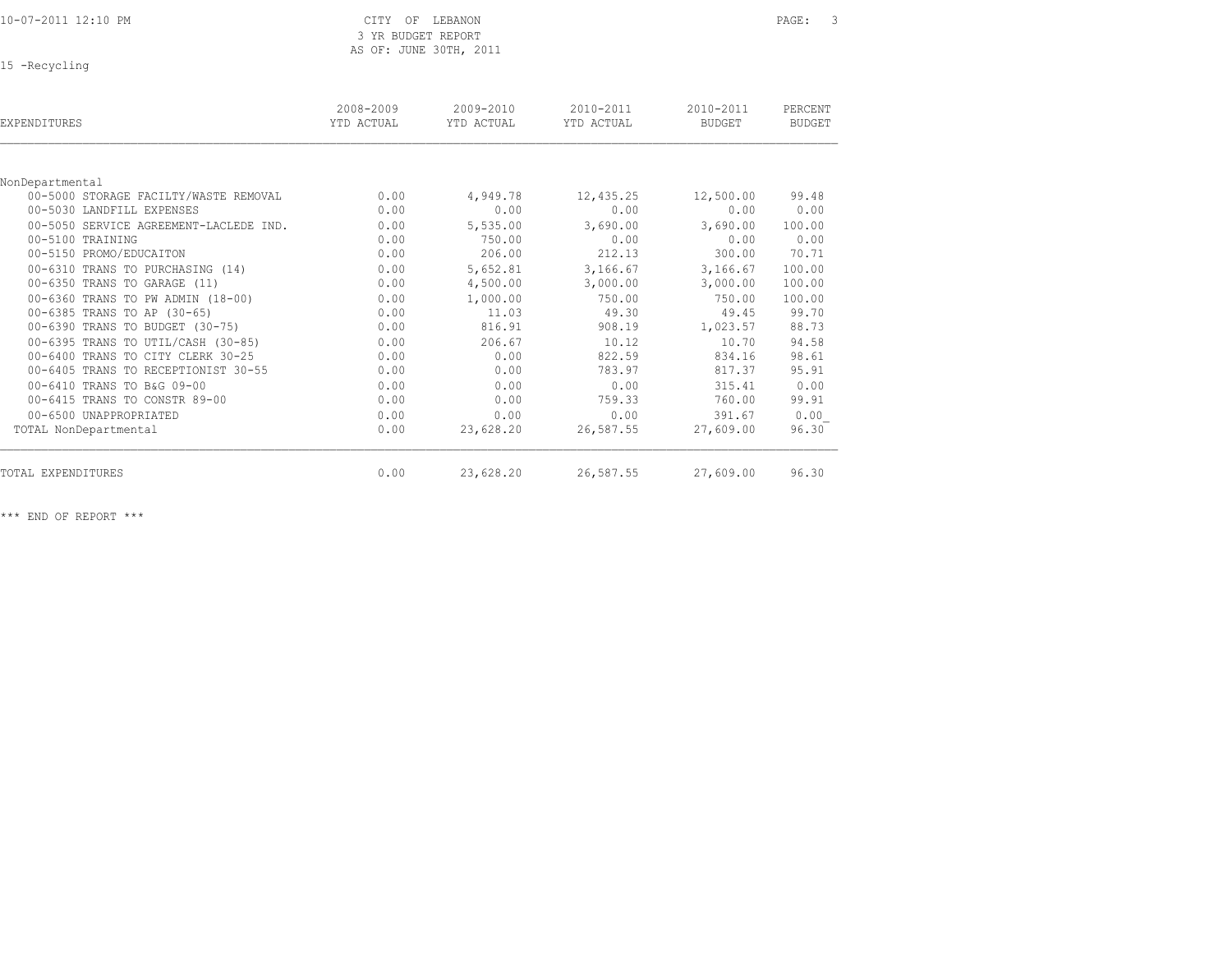3 YR BUDGET REPORT AS OF: JUNE 30TH, 2011

### 18 -Public Works Admin

FINANCIAL SUMMARY

|                                      | 2008-2009<br>YTD ACTUAL | 2009-2010<br>YTD ACTUAL          | 2010-2011<br>YTD ACTUAL         | 2010-2011<br><b>BUDGET</b>    | PERCENT<br><b>BUDGET</b> |
|--------------------------------------|-------------------------|----------------------------------|---------------------------------|-------------------------------|--------------------------|
| REVENUE SUMMARY                      |                         |                                  |                                 |                               |                          |
| NonDepartmental<br>Public Works Bldg | 0.00<br>0.00            | 291,161.81<br>127,478.08         | 240,727.41<br>132,264.23        | 221, 425.12<br>142,097.44     | 108.72<br>93.08          |
| <b>TOTAL REVENUES</b>                | 0.00                    | 418,639.89                       | 372,991.64                      | 363,522.56                    | 102.60                   |
| EXPENDITURE SUMMARY                  |                         |                                  |                                 |                               |                          |
| NonDepartmental<br>Public Works Bldg | 0.00<br>0.00            | 278,537.03<br>127,478.34         | 253,958.93<br>131,657.23        | 267,368.12<br>165,804.44      | 94.98<br>79.41           |
| <b>TOTAL EXPENDITURES</b>            | 0.00                    | 406,015.37                       | 385,616.16                      | 433, 172.56                   | 89.02                    |
| REVENUE OVER/(UNDER) EXPENDITURES    | 0.00<br>=============== | $12,624.52$ (<br>=============== | 12,624.52) (<br>=============== | 69,650.00<br>---------------- | 18.13                    |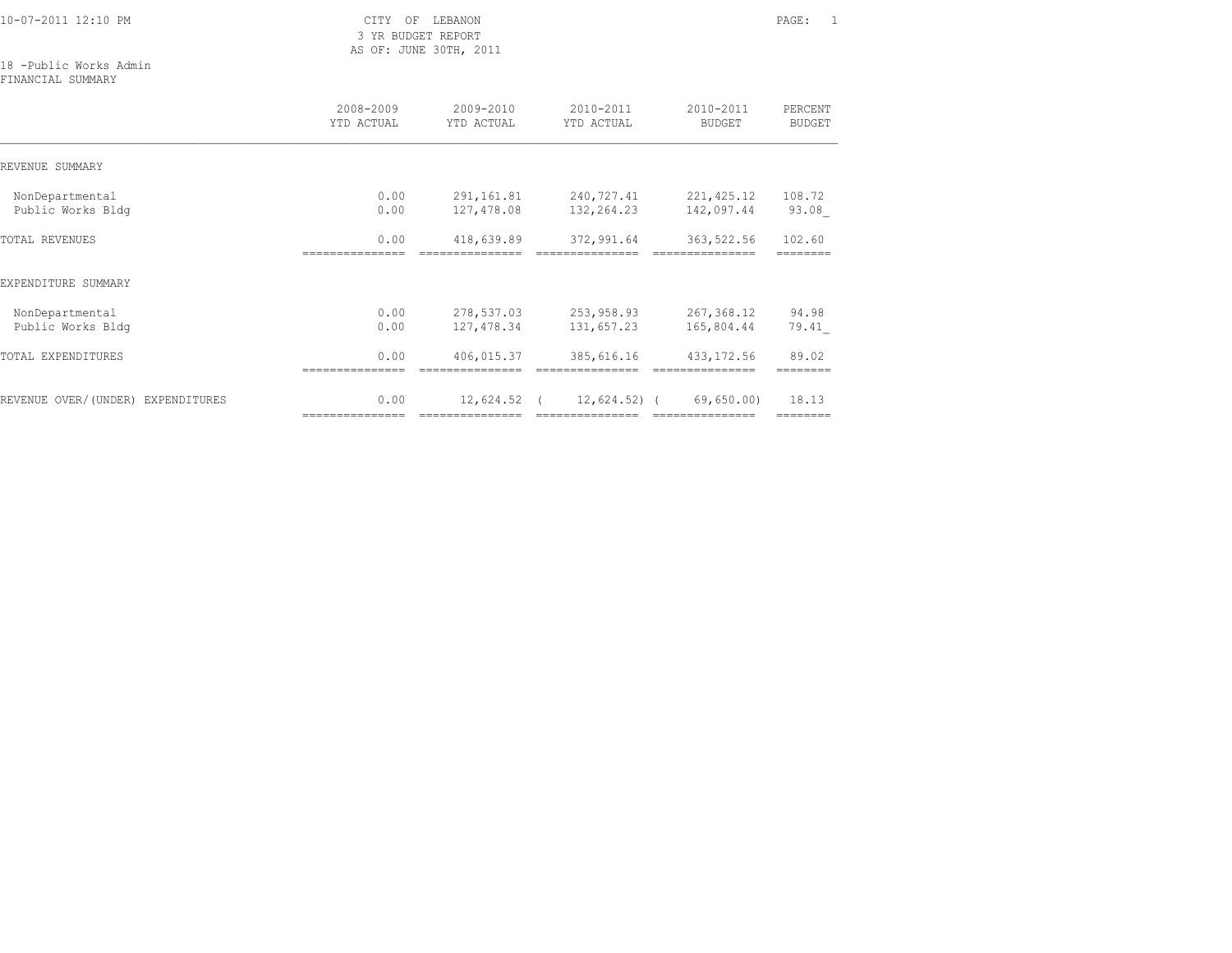### 10-07-2011 12:10 PM CITY OF LEBANON PAGE: 2 3 YR BUDGET REPORT AS OF: JUNE 30TH, 2011

18 -Public Works Admin

| <b>REVENUES</b>                                                                                                                                                                                                                          | 2008-2009 | 2009-2010        | 2010-2011 2010-2011                                                                |                                                                                             | PERCENT   |
|------------------------------------------------------------------------------------------------------------------------------------------------------------------------------------------------------------------------------------------|-----------|------------------|------------------------------------------------------------------------------------|---------------------------------------------------------------------------------------------|-----------|
|                                                                                                                                                                                                                                          |           |                  |                                                                                    |                                                                                             |           |
| NonDepartmental                                                                                                                                                                                                                          |           | 1,000.00         | 750.00                                                                             | 750.00                                                                                      | 100.00    |
|                                                                                                                                                                                                                                          |           | 12,624.64 (      | 789.04)                                                                            | $0.00$ $0.00$                                                                               |           |
|                                                                                                                                                                                                                                          |           | 1,249.49         | 0.00                                                                               | 0.00                                                                                        | 0.00      |
|                                                                                                                                                                                                                                          |           | 203.48           | 0.00                                                                               |                                                                                             | 0.00 0.00 |
|                                                                                                                                                                                                                                          |           | 13,956.53        | 1,892.32                                                                           | 33,101.27                                                                                   | 5.72      |
|                                                                                                                                                                                                                                          |           |                  |                                                                                    |                                                                                             |           |
|                                                                                                                                                                                                                                          |           | 6, 284.93        | 26,711.83 13,456.90<br>6.284.93 3,323.84                                           | 13,456.90<br>$3,456.90$<br>$3,516.88$<br>$5,516.88$<br>$3,240.31$<br>$5,516.88$<br>$304.42$ |           |
|                                                                                                                                                                                                                                          |           | 7,594.15         | 14,318.14                                                                          | 4,413.50                                                                                    | 324.42    |
|                                                                                                                                                                                                                                          |           |                  |                                                                                    |                                                                                             | 280.50    |
|                                                                                                                                                                                                                                          |           |                  | $11,348.28$<br>$12,379.97$<br>$1,413.50$<br>$6,843.02$<br>$9,527.18$<br>$1,413.50$ |                                                                                             | 215.86    |
|                                                                                                                                                                                                                                          |           |                  | 15,889.41 11,396.35 2,206.75<br>6,673.72 9,527.18 2,206.75                         |                                                                                             | 516.43    |
|                                                                                                                                                                                                                                          |           |                  |                                                                                    |                                                                                             | 431.73    |
|                                                                                                                                                                                                                                          |           | 6,792.14         | 9,646.08                                                                           | 2,206.75                                                                                    | 437.12    |
|                                                                                                                                                                                                                                          |           |                  | 6,576.09 9,527.18 2,206.75<br>7,957.05 11,115.96 4,413.50                          |                                                                                             | 431.73    |
|                                                                                                                                                                                                                                          |           |                  |                                                                                    |                                                                                             | 251.86    |
|                                                                                                                                                                                                                                          |           |                  |                                                                                    | 0.00                                                                                        | 0.00      |
|                                                                                                                                                                                                                                          |           | 777.47<br>648.28 | $2,398.29$<br>0.00                                                                 | 0.00                                                                                        | 0.00      |
|                                                                                                                                                                                                                                          |           | 3,267.57         | 1,008.93                                                                           | 0.00                                                                                        | 0.00      |
|                                                                                                                                                                                                                                          |           | 745.42<br>667.47 | 848.12                                                                             | $0.00$<br>$0.00$                                                                            | 0.00      |
|                                                                                                                                                                                                                                          |           |                  | 0.00                                                                               |                                                                                             | 0.00      |
|                                                                                                                                                                                                                                          |           | 973.19           | 182.40                                                                             | 0.00                                                                                        | 0.00      |
|                                                                                                                                                                                                                                          |           | 1,181.32         | 0.00                                                                               | 0.00                                                                                        | 0.00      |
|                                                                                                                                                                                                                                          |           | $0.00$ (         | 801.77)                                                                            | 0.00                                                                                        | 0.00      |
|                                                                                                                                                                                                                                          |           | 21,860.09        | 3,987.46                                                                           | 19,860.76                                                                                   | 20.08     |
|                                                                                                                                                                                                                                          |           | 277.67           | 0.00                                                                               | $0.00$ $0.00$                                                                               |           |
|                                                                                                                                                                                                                                          |           | 530.17           | 68.79                                                                              | 0.00                                                                                        | 0.00      |
|                                                                                                                                                                                                                                          |           | 613.33           | 775.03                                                                             | 0.00                                                                                        | 0.00      |
|                                                                                                                                                                                                                                          |           | 2,339.96         | 135.00                                                                             | 0.00                                                                                        | 0.00      |
|                                                                                                                                                                                                                                          |           | 38,207.10        | 24,657.71                                                                          | 38,618.15                                                                                   | 63.85     |
|                                                                                                                                                                                                                                          |           | 35,736.32        | 24,836.95                                                                          | 38,618.15                                                                                   | 64.31     |
|                                                                                                                                                                                                                                          |           | 25,550.38        | 21,658.98                                                                          | 38,618.15                                                                                   | 56.08     |
|                                                                                                                                                                                                                                          |           |                  | 13,649.70 11,803.75<br>7,344.93 9,771.70                                           | $0.00$ $0.00$<br>4,413.50 221.40                                                            | 0.00 0.00 |
|                                                                                                                                                                                                                                          |           | 0.00             |                                                                                    | 2,206.75                                                                                    | 3.53      |
|                                                                                                                                                                                                                                          |           |                  | 77.88<br>20,522.00                                                                 |                                                                                             |           |
|                                                                                                                                                                                                                                          |           | 5,086.68<br>0.00 | 12, 131.77                                                                         | 0.00 0.00<br>0.00                                                                           | 0.00      |
|                                                                                                                                                                                                                                          |           | 0.00             | 575.16                                                                             | 0.00                                                                                        | 0.00      |
|                                                                                                                                                                                                                                          |           | 0.00             | 17.20                                                                              | 0.00                                                                                        | 0.00      |
| TOTAL NonDepartmental                                                                                                                                                                                                                    |           | 291,161.81       | 240,727.41                                                                         | 221, 425.12                                                                                 | 108.72    |
|                                                                                                                                                                                                                                          |           |                  |                                                                                    |                                                                                             |           |
| Public Works Bldg                                                                                                                                                                                                                        |           |                  |                                                                                    |                                                                                             |           |
|                                                                                                                                                                                                                                          |           | 1,346.64         | 1,322.64                                                                           | 1,420.97                                                                                    | 93.08     |
|                                                                                                                                                                                                                                          |           | 12,664.50        | 13,226.43                                                                          | 14,209.75                                                                                   | 93.08     |
|                                                                                                                                                                                                                                          |           | 592.12           | 529.06                                                                             | 568.39                                                                                      | 93.08     |
|                                                                                                                                                                                                                                          |           | 1,346.64         |                                                                                    | 1,322.64 1,420.97                                                                           | 93.08     |
|                                                                                                                                                                                                                                          |           | 1,346.64         | 1,322.64                                                                           | 1,420.97                                                                                    | 93.08     |
| 110-4100 TRANS FROM B & G (09) 0.00<br>10-4110 TRANS FROM GARAGE (11) 0.00<br>10-4120 TRANS FROM TECH-ADMIN (12-00) 0.00<br>10-4130 TRANS FROM TECH-ENG/SUR (12-05 0.00<br>10-4140 TRANS FROM TECH-IT (12-15) 0.00<br>10-4150 TRANS FROM |           | 1,346.64         | 1,322.64                                                                           | 1,420.97                                                                                    | 93.08     |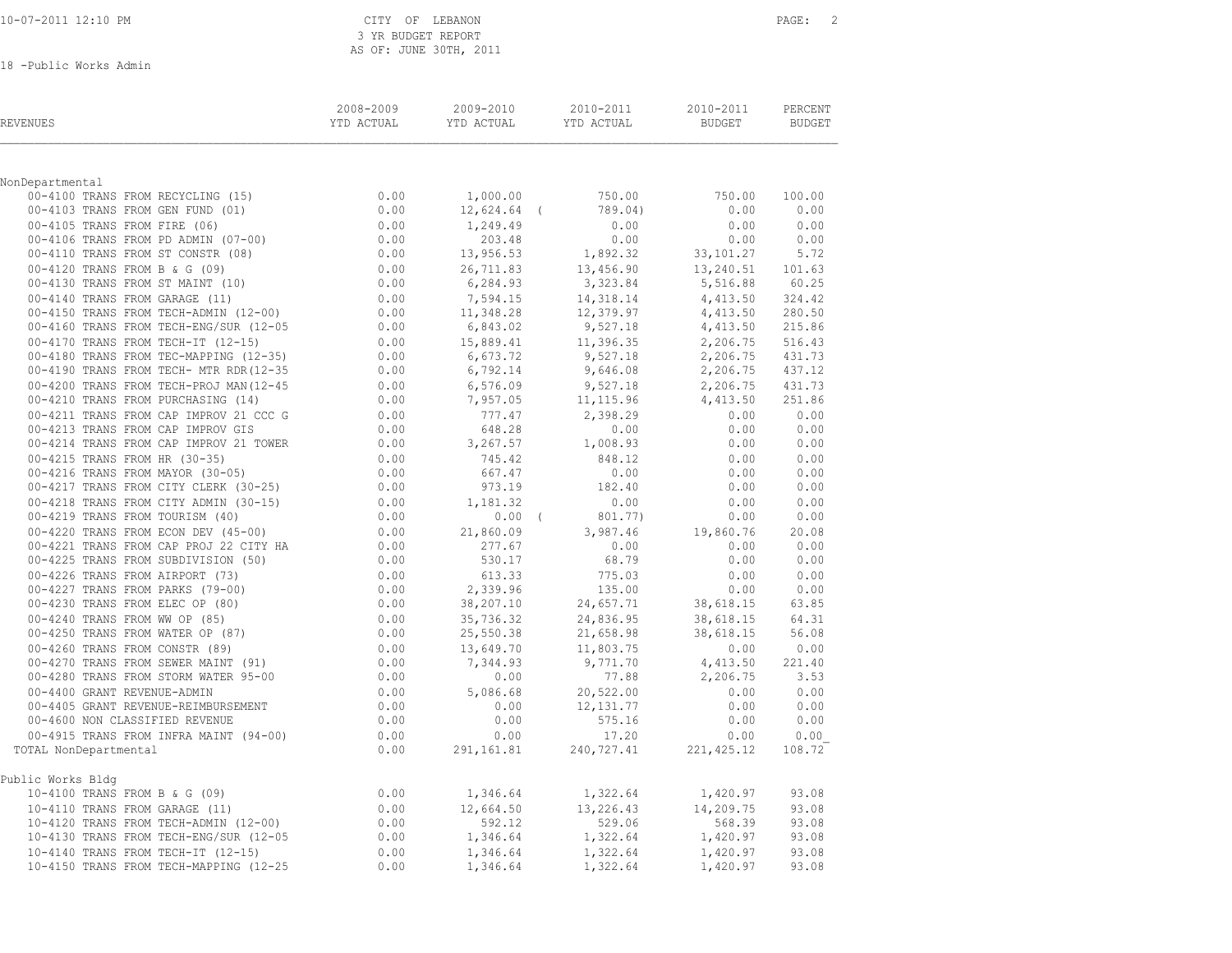10-07-2011 12:10 PM CITY OF LEBANON PAGE: 3 3 YR BUDGET REPORT AS OF: JUNE 30TH, 2011

18 -Public Works Admin

| REVENUES                            | 2008-2009<br>YTD ACTUAL | $2009 - 2010$<br>YTD ACTUAL | $2010 - 2011$<br>YTD ACTUAL | 2010-2011<br><b>BUDGET</b> | PERCENT<br><b>BUDGET</b> |
|-------------------------------------|-------------------------|-----------------------------|-----------------------------|----------------------------|--------------------------|
| 10-4160 TRANS FROM MTR RDR (12-35)  | 0.00                    | 592.12                      | 529.06                      | 568.39                     | 93.08                    |
| 10-4170 TRANS FROM PROJ MAN (12-45) | 0.00                    | 340.61                      | 264.52                      | 284.19                     | 93.08                    |
| 10-4180 TRANS FROM PURCHASING (14)  | 0.00                    | 34,042.71                   | 35,711.34                   | 38, 366. 31                | 93.08                    |
| 10-4190 TRANS FROM PW ADMIN (18-00) | 0.00                    | 32,785.19                   | 34,388.72                   | 36,945.34                  | 93.08                    |
| 10-4200 TRANS FROM ELEC OP (80)     | 0.00                    | 21,467.29                   | 22,484.91                   | 24,156.57                  | 93.08                    |
| 10-4210 TRANS FROM WW OP (85)       | 0.00                    | 2,604.20                    | 2,645.29                    | 2,841.95                   | 93.08                    |
| 10-4220 TRANS FROM WATER OP (87)    | 0.00                    | 2,604.20                    | 2,645.29                    | 2,841.95                   | 93.08                    |
| 10-4230 TRANS FROM CONSTR (89)      | 0.00                    | 11,406.97                   | 11,903.76                   | 12,788.77                  | 93.08                    |
| 10-4240 TRANS FROM SEWER MAINT (91) | 0.00                    | 2,604.20                    | 2,645.29                    | 2,841.95                   | 93.08                    |
| 10-4245 TRANS FROM CAP IMPROV (22)  | 0.00                    | 387.41                      | 0.00                        | 0.00                       | 0.00                     |
| TOTAL Public Works Bldg             | 0.00                    | 127,478.08                  | 132,264.23                  | 142,097.44                 | 93.08                    |
| <b>TOTAL REVENUES</b>               | 0.00                    | 418,639.89                  | 372,991.64                  | 363,522.56                 | 102.60                   |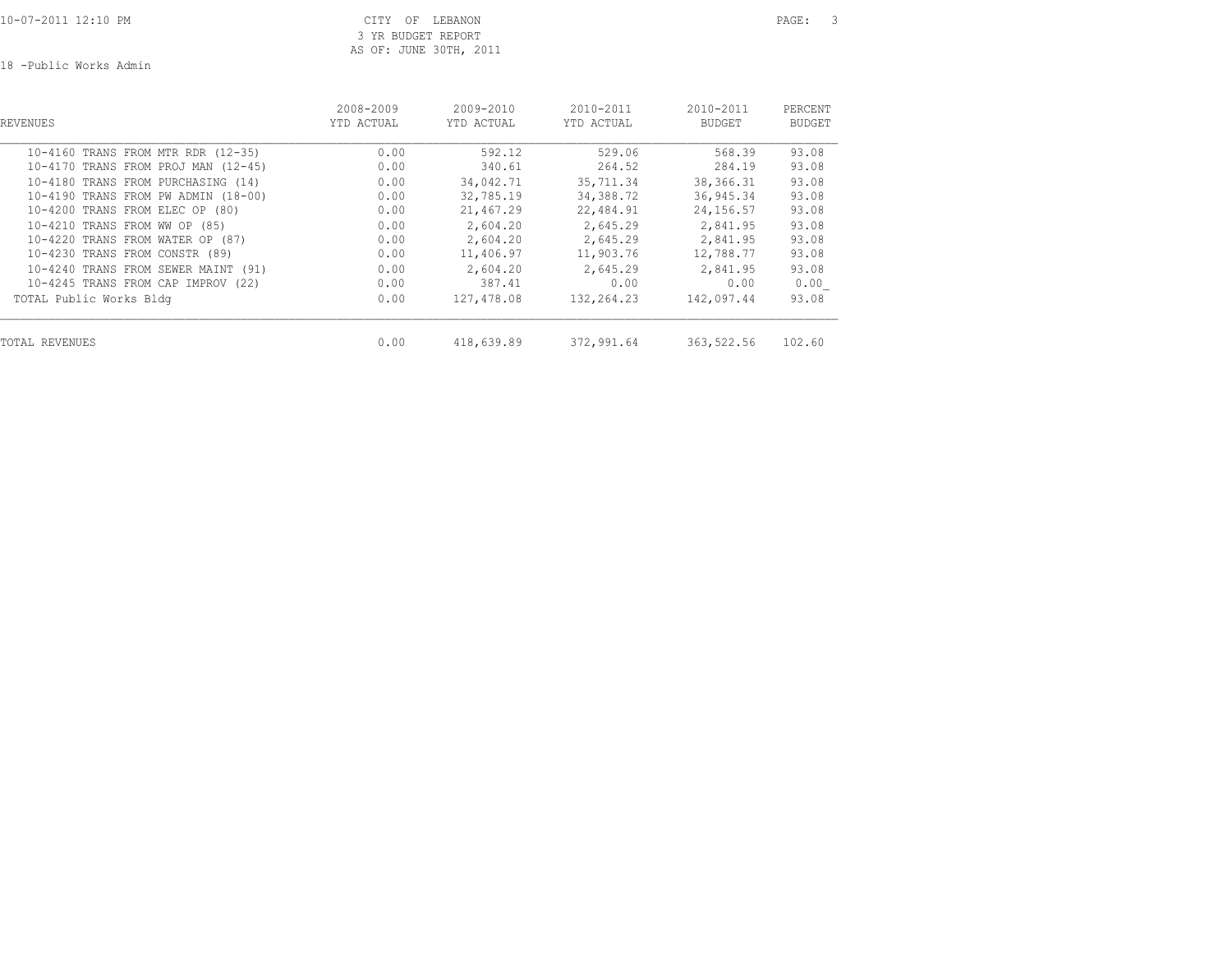| 10-07-2011 12:10 PM |  |
|---------------------|--|
|                     |  |

### CITY OF LEBANON PAGE: 4 3 YR BUDGET REPORT AS OF: JUNE 30TH, 2011

18 -Public Works Admin

| EXPENDITURES                                                                 | 2008-2009<br>YTD ACTUAL | 2009-2010<br>YTD ACTUAL | 2010-2011<br>YTD ACTUAL | 2010-2011<br><b>BUDGET</b> | PERCENT<br><b>BUDGET</b> |
|------------------------------------------------------------------------------|-------------------------|-------------------------|-------------------------|----------------------------|--------------------------|
|                                                                              |                         |                         |                         |                            |                          |
| NonDepartmental                                                              |                         |                         |                         |                            |                          |
| 00-5000 OFFICE SUPPLIES                                                      | 0.00                    | 1,683.28                | 355.64                  | 500.00                     | 71.13                    |
| 00-5010 TRAINING                                                             | 0.00                    | 1,682.65                | 1,484.99                | 2,000.00                   | 74.25                    |
| 00-5020 DUES/BOOKS                                                           | 0.00                    | 265.00                  | 105.00                  | 700.00                     | 15.00                    |
| 00-5030 UTILITIES-CELL PHONE                                                 | 0.00                    | 0.00                    | 0.00                    | 0.00                       | 0.00                     |
| 00-5040 POSTAGE                                                              | 0.00                    | 128.84                  | 55.15                   | 450.00                     | 12.26                    |
| 00-5050 COPIER USAGE                                                         | 0.00                    | 984.75                  | 2,526.09                | 2,550.00                   | 99.06<br>0.00            |
| 00-5060 OFFICE EQUIPMENT PURCHASE                                            | 0.00                    | 251.50                  | 0.00                    | 0.00                       |                          |
| 00-5070 UNIFORMS                                                             | 0.00                    | 0.00                    | 963.90                  | 1,050.00                   | 91.80                    |
| 00-5080 MISCELLANEOUS<br>00-5300 OFFICE EQUIP DEPR                           | 0.00<br>0.00            | 0.00<br>0.00            | 175.00<br>0.00          | 500.00<br>0.00             | 35.00<br>0.00            |
|                                                                              |                         |                         |                         |                            |                          |
| 00-5310 OFFICE FURNITURE DEPR<br>00-5320 VEHICLE DEPR                        | 0.00<br>0.00            | 0.00<br>0.00            | 0.00                    | 0.00                       | 0.00<br>0.00             |
| 00-5400 ENGINEERING                                                          | 0.00                    |                         | 0.00<br>738.53          | 0.00                       | 49.24                    |
|                                                                              |                         | 1,712.00                |                         | 1,500.00                   | 99.80                    |
| 00-5405 GRANT EXPENDITURES-REIMBURSEME<br>00-5600 HAZARDOUS DISPOSAL EXPENSE | 0.00<br>0.00            | 0.00<br>0.00            | 41,017.53<br>0.00       | 41,100.00<br>0.00          | 0.00                     |
| 00-5700 GRANT MATERIAL                                                       |                         | 1,098.55                |                         |                            | 79.30                    |
| 00-5895 CONTRACT LABOR                                                       | 0.00<br>0.00            | 13,713.85               | 79.30<br>0.00           | 100.00<br>0.00             | 0.00                     |
| 00-5900 SALARIES                                                             | 0.00                    | 117,341.93              | 85, 253.85              | 85, 264.37                 | 99.99                    |
| 00-5903 SALARIES OT                                                          | 0.00                    | 98.74                   |                         |                            | 0.00                     |
| 00-5915 EMPLOYEE BENEFITS                                                    | 0.00                    | 46,976.26               | 0.00<br>37,085.42       | 0.00<br>37,090.00          | 99.99                    |
| 00-5916 PAYROLL TAXES                                                        | 0.00                    | 8,442.40                | 6,044.52                | 6,522.73                   | 92.67                    |
| 00-5917 RETIREMENT EXPENSES                                                  | 0.00                    | 1,301.41                | 850.00                  | 1,275.00                   | 66.67                    |
| 00-6140 VEHICLE FUEL                                                         | 0.00                    | 858.44                  | 697.61                  | 700.00                     | 99.66                    |
| 00-6145 VEHICLE MAINT/REPAIR                                                 | 0.00                    | 105.54                  | 25.00                   | 200.00                     | 12.50                    |
| 00-6150 VEHICLE INSURANCE                                                    | 0.00                    | 384.30                  | 0.00                    | 400.00                     | 0.00                     |
| 00-6300 TRANS TO HR (30-35)                                                  | 0.00                    | 1,455.94                | 1,491.67                | 1,889.20                   | 78.96                    |
|                                                                              | 0.00                    | 32,785.19               |                         | 36, 945.34                 | 93.08                    |
| 00-6310 TRANS TO PW BLDG (18-10)<br>00-6320 TRANS TO PURCHASING (14)         | 0.00                    | 2,409.07                | 34,388.72<br>1,605.99   | 1,606.46                   | 99.97                    |
| 00-6330 TRANS TO TECH-IT (12-15)                                             | 0.00                    | 4,388.57                | 3,664.58                | 3,665.09                   | 99.99                    |
| 00-6340 TRANS TO GARAGE (11)                                                 | 0.00                    | 735.30                  | 282.38                  | 744.69                     | 37.92                    |
| 00-6350 TRANS TO MAYOR (30-05)                                               | 0.00                    | 1,551.00                | 2,199.57                | 2,428.41                   | 90.58                    |
| 00-6360 TRANS TO CITY ADMIN (30-15)                                          | 0.00                    | 35, 919.35              | 30,343.00               | 35, 513.25                 | 85.44                    |
| 00-6370 TRANS TO CITY CLERK (30-25)                                          | 0.00                    | 364.37                  | 1,029.90                | 1,044.39                   | 98.61                    |
| 00-6380 TRANS TO RECEPTIONIST (30-55)                                        | 0.00                    | 936.08                  | 403.74                  | 420.94                     | 95.91                    |
| 00-6390 TRANS TO ACCTS PAYABLE (30-65)                                       | 0.00                    | 145.81                  | 182.28                  | 182.68                     | 99.78                    |
| 00-6400 TRANS TO BUDGET (30-75)                                              | 0.00                    | 816.91                  | 908.19                  | 1,023.57                   | 88.73                    |
| 00-6405 TRANS TO UTIL/CASH COLL (30-85                                       | 0.00                    | 0.00                    | 1.38                    | 2.00                       | 69.00                    |
| TOTAL NonDepartmental                                                        | 0.00                    | 278,537.03              | 253,958.93              | 267, 368.12                | 94.98                    |
|                                                                              |                         |                         |                         |                            |                          |
| Public Works Bldq                                                            |                         |                         |                         |                            |                          |
| 10-5000 JANITORIAL SUPPLIES                                                  | 0.00                    | 4,697.71                | 1,745.28                | 3,000.00                   | 58.18                    |
| 10-5010 EQUIPMENT PURCHASES                                                  | 0.00                    | 0.00                    | 11,307.08               | 20,000.00                  | 56.54                    |
| 10-5020 UNIFORMS/PW BDLG RUGS                                                | 0.00                    | 3,890.65                | 2,817.27                | 2,900.00                   | 97.15                    |
| 10-5030 HVAC MAINT                                                           | 0.00                    | 0.00                    | 218.17                  | 2,000.00                   | 10.91                    |
| 10-5040 BLDG MAINT SUPPLIES                                                  | 0.00                    | 2,174.35                | 3,032.19                | 5,000.00                   | 60.64                    |
| 10-5050 PW SUPPLIES                                                          | 0.00                    | 1,153.02                | 4,866.76                | 10,000.00                  | 48.67                    |
| 10-5060 EOUIPMENT INSURANCE                                                  | 0.00                    | 15.60                   | 12.48                   | 25.00                      | 49.92                    |
|                                                                              |                         |                         |                         |                            |                          |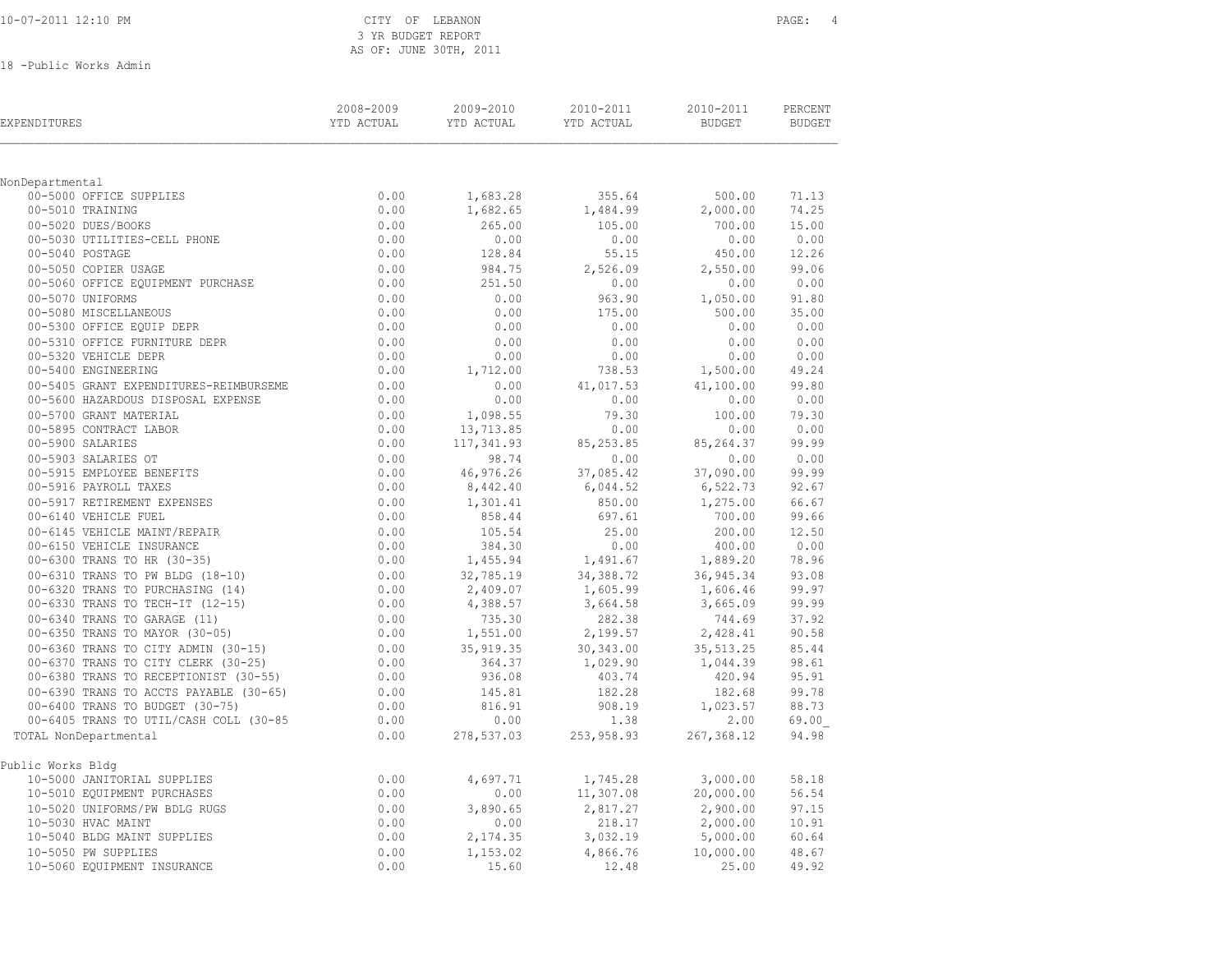18 -Public Works Admin

| EXPENDITURES                          | 2008-2009<br>YTD ACTUAL | 2009-2010<br>YTD ACTUAL | 2010-2011<br>YTD ACTUAL          | 2010-2011<br>BUDGET | PERCENT<br><b>BUDGET</b> |
|---------------------------------------|-------------------------|-------------------------|----------------------------------|---------------------|--------------------------|
| 10-5070 BUILDING INSURANCE            | 0.00                    | 2,668.40                | 2,222.42                         | 2,250.00            | 98.77                    |
| 10-5080 PW INSURANCE                  | 0.00                    | 250.00                  | 0.00                             | 1,239.00            | 0.00                     |
| 10-5090 PW OFFICE SUPPLIES            | 0.00                    | $5,934.02$ (            | 0.10                             | 0.00                | 0.00                     |
| 10-5305 OFFICE EQUIP PURCHASE         | 0.00                    | 0.00                    | 720.00                           | 800.00              | 90.00                    |
| 10-5310 OFFICE FURNITURE EQUIP DEPR   | 0.00                    | 0.00                    | 0.00                             | 0.00                | 0.00                     |
| 10-5900 SALARIES                      | 0.00                    | 22,774.76               | 15,386.29 16,091.32              |                     | 95.62                    |
| 10-5903 SALARIES OT                   | 0.00                    | 0.00                    | 0.00                             | 0.00                | 0.00                     |
| 10-5915 EMPLOYEE BENEFITS             | 0.00                    | 9,109.90                | 6,693.04                         | 6,999.73            | 95.62                    |
| 10-5916 PAYROLL TAXES                 | 0.00                    |                         | 1,461.19 923.43                  | 1,230.96            | 75.02                    |
| 10-5917 RETIREMENT EXPENSES           | 0.00                    | 550.00                  | 425.00                           | 425.00              | 100.00                   |
| 10-6130 UTILITIES-ELEC, WATER, SEWER  | 0.00                    |                         | 36,782.58 20,900.37              | 23,000.00           | 90.87                    |
| 10-6135 UTILITIES-PROPANE             | 0.00                    |                         | 5,983.04 8,070.31                | 12,000.00           | 67.25                    |
| 10-6140 UTILITIES-TRASH               | 0.00                    | 1,859.81                | 1,177.52                         | 2,400.00            | 49.06                    |
| 10-6145 UTILITIES-PHONE               | 0.00                    | 8,676.50                | 5,997.29                         | 8,000.00            | 74.97                    |
| 10-6300 TRANS TO HR (30-35)           | 0.00                    | 484.30                  | 497.22                           | 629.73              | 78.96                    |
| 10-6305 TRANS TO JANITORIAL (20-35)   | 0.00                    |                         | 3,920.94 629.48                  | 3,409.60            | 18.46                    |
| 10-6307 TRANS TO CIVIC CENTER (20-00) | 0.00                    | 1,237.89                | 1,658.08                         | 1,659.00            | 99.94                    |
| 10-6308 TRANS TO METER RDR (12-35)    | 0.00                    | 34.26                   | 0.00                             | 0.00                | 0.00                     |
| 10-6310 TRANS TO B & G (09)           | 0.00                    | 11,011.71               | 38, 317.60                       | 38, 317.75          | 100.00                   |
| 10-6315 TRANS TO CITY CLERK 30-25     | 0.00                    | 0.00                    | 822.59                           | 834.16              | 98.61                    |
| 10-6320 TRANS TO BUDGET (30-75)       | 0.00                    |                         | 2,654.97 2,951.58 3,326.60       |                     | 88.73                    |
| 10-6330 TRANS TO AP (30-65)           | 0.00                    |                         | 152.74 265.88                    | 266.59              | 99.73                    |
| TOTAL Public Works Bldg               | 0.00                    |                         | 127,478.34 131,657.23            | 165,804.44          | 79.41                    |
| TOTAL EXPENDITURES                    | 0.00                    |                         | 406,015.37 385,616.16 433,172.56 |                     | 89.02                    |

\*\*\* END OF REPORT \*\*\*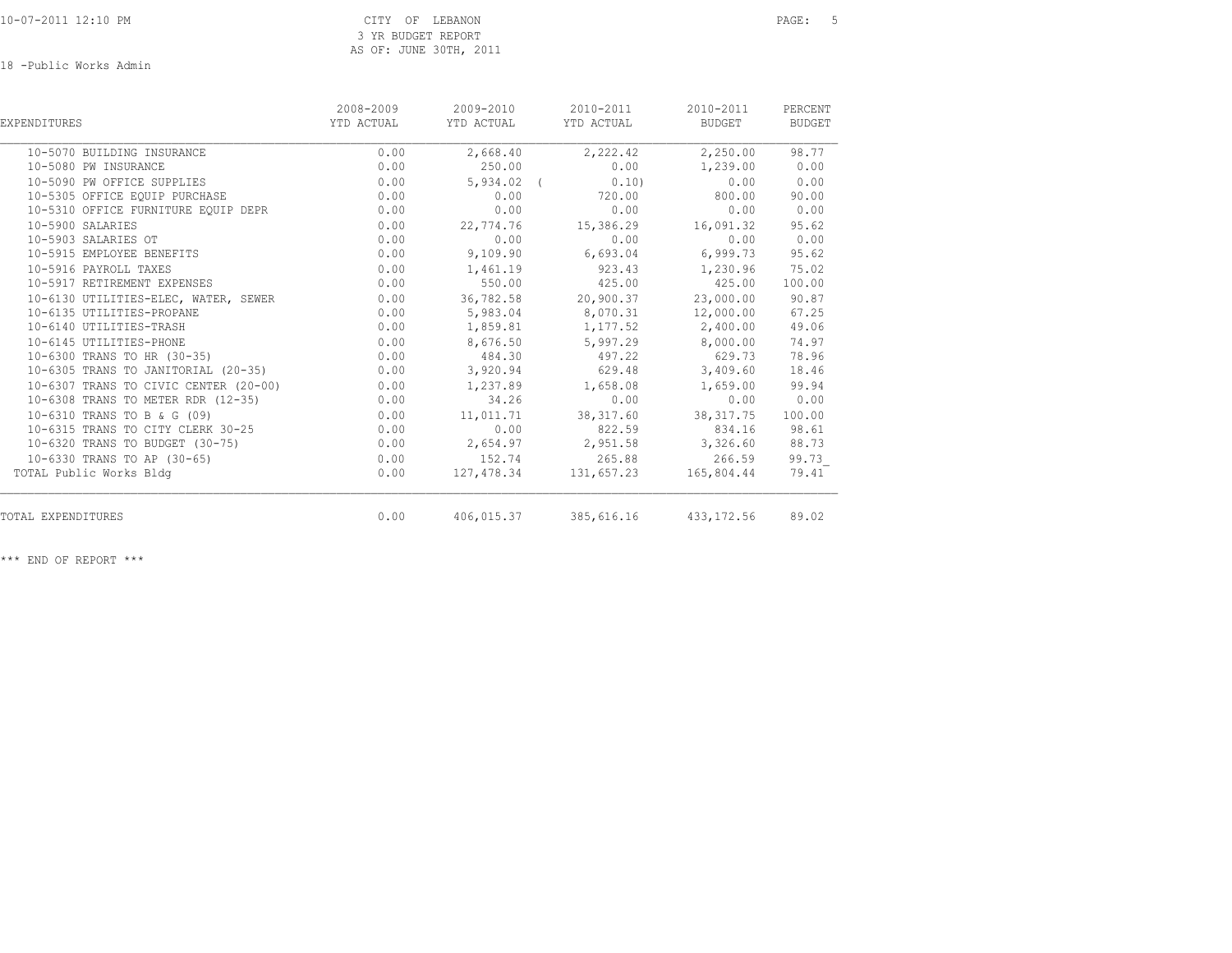| 10-07-2011 12:10 PM                   | LEBANON<br>CITY OF<br>3 YR BUDGET REPORT<br>AS OF: JUNE 30TH, 2011 |                                                                                                                                                                                                                                                                                                                                                                                                                                                                                                                 |                                      |                                      |                          |
|---------------------------------------|--------------------------------------------------------------------|-----------------------------------------------------------------------------------------------------------------------------------------------------------------------------------------------------------------------------------------------------------------------------------------------------------------------------------------------------------------------------------------------------------------------------------------------------------------------------------------------------------------|--------------------------------------|--------------------------------------|--------------------------|
| 20 -Civic Center<br>FINANCIAL SUMMARY |                                                                    |                                                                                                                                                                                                                                                                                                                                                                                                                                                                                                                 |                                      |                                      |                          |
|                                       | 2008-2009<br>YTD ACTUAL                                            | 2009-2010<br>YTD ACTUAL                                                                                                                                                                                                                                                                                                                                                                                                                                                                                         | 2010-2011<br>YTD ACTUAL              | 2010-2011<br>BUDGET                  | PERCENT<br><b>BUDGET</b> |
| REVENUE SUMMARY                       |                                                                    |                                                                                                                                                                                                                                                                                                                                                                                                                                                                                                                 |                                      |                                      |                          |
| Non Departmental                      |                                                                    | 826,651.45 614,232.25                                                                                                                                                                                                                                                                                                                                                                                                                                                                                           |                                      | 520, 417.37 587, 713.87 88.55        |                          |
| ACTIVITIES<br>Janitorial Services     | 20,254.62<br>0.00                                                  | 0.00<br>244,422.59                                                                                                                                                                                                                                                                                                                                                                                                                                                                                              | 0.00                                 | 0.00<br>185,875.37 170,479.81 109.03 | 0.00                     |
| TOTAL REVENUES                        |                                                                    | 846,906.07 858,654.84<br>$\begin{array}{cccccccccc} \multicolumn{2}{c}{} & \multicolumn{2}{c}{} & \multicolumn{2}{c}{} & \multicolumn{2}{c}{} & \multicolumn{2}{c}{} & \multicolumn{2}{c}{} & \multicolumn{2}{c}{} & \multicolumn{2}{c}{} & \multicolumn{2}{c}{} & \multicolumn{2}{c}{} & \multicolumn{2}{c}{} & \multicolumn{2}{c}{} & \multicolumn{2}{c}{} & \multicolumn{2}{c}{} & \multicolumn{2}{c}{} & \multicolumn{2}{c}{} & \multicolumn{2}{c}{} & \multicolumn{2}{c}{} & \multicolumn{2}{c}{} & \mult$ |                                      | 706,292.74 758,193.68<br>==========  | 93.15<br>========        |
| EXPENDITURE SUMMARY                   |                                                                    |                                                                                                                                                                                                                                                                                                                                                                                                                                                                                                                 |                                      |                                      |                          |
| Non Departmental                      |                                                                    | 753,479.30 754,194.21 561,836.82 624,613.87                                                                                                                                                                                                                                                                                                                                                                                                                                                                     |                                      |                                      | 89.95                    |
| ACTIVITIES<br>Janitorial Services     | 9,424.11<br>0.00                                                   | 0.00<br>191,693.91                                                                                                                                                                                                                                                                                                                                                                                                                                                                                              | 0.00<br>157,447.92                   | 0.00<br>197,096.81                   | 0.00<br>79.88            |
| TOTAL EXPENDITURES                    | 762,903.41                                                         | 945,888.12 719,284.74 821,710.68                                                                                                                                                                                                                                                                                                                                                                                                                                                                                |                                      |                                      | 87.54<br>--------        |
| REVENUE OVER/(UNDER) EXPENDITURES     | 84,002.66 (                                                        |                                                                                                                                                                                                                                                                                                                                                                                                                                                                                                                 | 87,233.28) ( 12,992.00) ( 63,517.00) |                                      | 20.45<br>========        |
|                                       |                                                                    |                                                                                                                                                                                                                                                                                                                                                                                                                                                                                                                 |                                      |                                      |                          |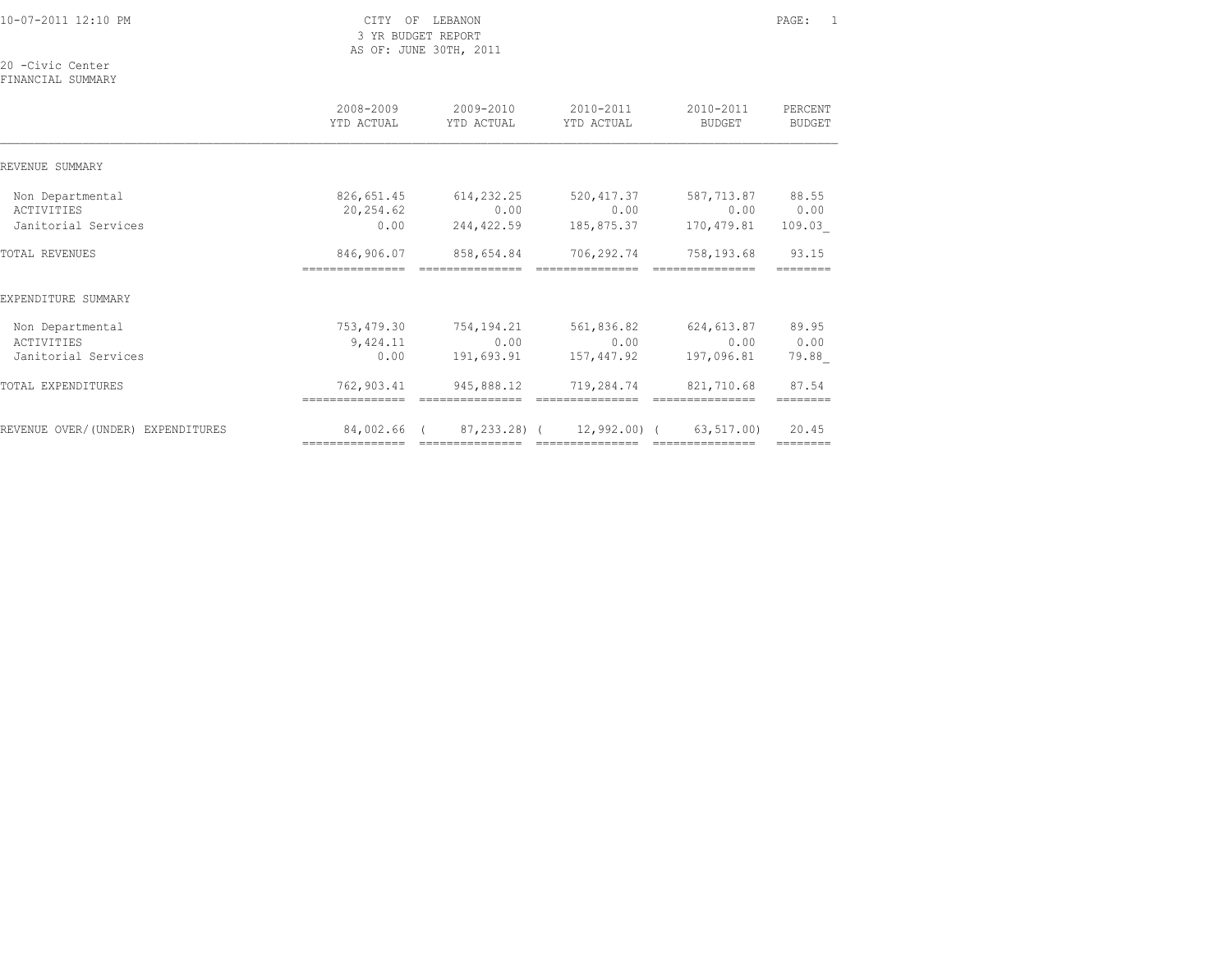3 YR BUDGET REPORT AS OF: JUNE 30TH, 2011

| REVENUES                                                                                                                                                                                 | 2008-2009                                                                                                    | 2009-2010<br>YTD ACTUAL YTD ACTUAL YTD ACTUAL | 2010-2011             | 2010-2011<br>BUDGET          | PERCENT<br>BUDGET  |
|------------------------------------------------------------------------------------------------------------------------------------------------------------------------------------------|--------------------------------------------------------------------------------------------------------------|-----------------------------------------------|-----------------------|------------------------------|--------------------|
| Non Departmental                                                                                                                                                                         |                                                                                                              |                                               |                       |                              |                    |
| Departmentai<br>00-4000 fund balance 11/01<br>00-4020 Sales Tax Event Rev<br>00-4025 VETERANS MEMORIAL                                                                                   | 0.00                                                                                                         | 0.00                                          |                       | 0.00<br>15,000.00            | 0.00               |
|                                                                                                                                                                                          | 0.00                                                                                                         | 0.00                                          |                       | 0.00<br>0.00                 | 0.00               |
|                                                                                                                                                                                          | 2,045.53                                                                                                     | 0.00                                          |                       | 0.00<br>0.00                 | 0.00               |
| 00-4030 CONTRACT CONCESSIONS<br>00-4060 EXHIBITION HALL                                                                                                                                  | 11,581.42<br>64,573.16                                                                                       | 11,278.06                                     | 4,525.21              | 4,500.00                     | 100.56             |
|                                                                                                                                                                                          |                                                                                                              | 83,921.60                                     |                       | $49,952.50$ $45,000.00$      | 111.01             |
| 00-4090 GAZEBO                                                                                                                                                                           | 2,455.00                                                                                                     | 0.00                                          |                       | 0.00<br>0.00                 | 0.00               |
| 00-4100 GYMNASIUM                                                                                                                                                                        |                                                                                                              | 0.00                                          |                       | 0.00<br>0.00                 | 0.00               |
| 00-4175 TRANS FROM FIRE (06)                                                                                                                                                             | 0.00                                                                                                         | 0.00                                          |                       | 0.00<br>0.00                 | 0.00               |
| 00-4200 LAND EASEMENT                                                                                                                                                                    | 0.00                                                                                                         | 0.00                                          |                       | 0.00<br>0.00                 | 0.00               |
| 00-4201 BUILDING AND HOUSE RENT                                                                                                                                                          | $0.00$<br>18,036.00                                                                                          | 0.00                                          |                       | 0.00<br>0.00                 | 0.00               |
| 00-4300 MEETING ROOMS                                                                                                                                                                    |                                                                                                              | 21,105.50                                     | 15,285.50             | 12,000.00                    | 127.38             |
| 00-4301 TRANS FROM ACT. FUND (23)                                                                                                                                                        | $0.00$<br>0.00<br>0.00                                                                                       | 0.00                                          | 0.00                  | 0.00                         | 0.00               |
|                                                                                                                                                                                          |                                                                                                              | 0.00                                          |                       | 0.00<br>0.00                 | 0.00               |
|                                                                                                                                                                                          |                                                                                                              | 0.00                                          |                       | 0.00<br>0.00                 | 0.00               |
| 00-4330 CIVIC CENTER MEMBERSHIPS<br>00-4360 MEMBERSHIPS/CORP/FAM<br>00-4390 MEMBERSHIPS/FAMILY<br>00-4400 MEMBERSHIPS/INDIVIDUAL<br>00-4500 MEMBERSHIPS/ONDIVIDUAL                       | $0.00$<br>0.00                                                                                               | 0.00                                          |                       | 0.00<br>0.00                 | 0.00               |
|                                                                                                                                                                                          |                                                                                                              | 0.00<br>0.00                                  |                       | 0.00<br>0.00<br>0.00<br>0.00 | 0.00<br>0.00       |
|                                                                                                                                                                                          |                                                                                                              | 0.00                                          |                       | 0.00<br>0.00                 | 0.00               |
| 00-4400 MEMBERSHIPS/SR/FAMILY<br>00-4500 MEMBERSHIPS/SR/FAMILY<br>00-4550 MEMBERSHIP/SR CITIZENS<br>00-4560 MISCELLANEOUS<br>COLLECTION CONTROL CONTROL 13,016.75<br>13,016.75<br>175.00 |                                                                                                              | 2,672.16                                      |                       | 2,200.00                     | 32.88              |
|                                                                                                                                                                                          |                                                                                                              | 0.00                                          | 723.38<br>0.00        | 0.00                         | 0.00               |
| ---- SWIMMING POOL<br>00-4650 RT.66 FESTIVAL<br>00-4750 SPECIAL PROMOTIONS<br>00-4800 min                                                                                                | $175.00$<br>$262.50$<br>0.00<br>23,793.11<br>16,713.00                                                       | 0.00                                          | 0.00                  | 0.00                         | 0.00               |
|                                                                                                                                                                                          |                                                                                                              | 0.00                                          |                       | 0.00<br>0.00                 | 0.00               |
|                                                                                                                                                                                          |                                                                                                              | 0.00                                          |                       | 0.00<br>0.00                 | 0.00               |
| 00-4800 THEATRE RENTAL                                                                                                                                                                   |                                                                                                              | 17,470.50                                     | 11,976.50             | 12,000.00                    | 99.80              |
| 00-4850 WALKING TRAIL                                                                                                                                                                    | 0.00                                                                                                         | 0.00                                          |                       | 0.00<br>0.00                 | 0.00               |
| 00-4900 TRANS FROM GEN FUND (01)                                                                                                                                                         | 544,000.02                                                                                                   | 362,745.88                                    | 299,208.13            | 259,594.10                   | 115.26             |
| 00-4905 TRANS FROM CITY HALL (30-00)                                                                                                                                                     | $0.00$<br>15,000.00<br>114,999.96                                                                            | 505.86                                        | 0.00                  | 0.00                         | 0.00               |
| 00-4910 TRANS FROM NELSON (77)                                                                                                                                                           |                                                                                                              | $4,071.19$ (                                  |                       | 999.03) 11,779.69            | $8.48-$            |
| 00-4915 TRANS FROM CAP IMP (21)                                                                                                                                                          |                                                                                                              | 0.00                                          |                       | 0.00<br>115,000.00           | 0.00               |
| 00-4920 TRANS FROM MILL CTR (76-00)                                                                                                                                                      | 0.00                                                                                                         | 16,898.63                                     |                       | $35,268.73$ $14,135.63$      | 249.50             |
| 00-4925 TRANS FROM WALLACE BLG (76-10)                                                                                                                                                   | 0.00                                                                                                         | 16,781.84                                     | 34, 314.32            | 14,135.63                    | 242.75             |
| 00-4930 TRANS FROM AG/FAIRGDS (76-20)                                                                                                                                                    | 0.00                                                                                                         | 8,042.77                                      |                       | 13,775.65 4,711.88           | 292.36             |
| 00-4935 TRANS FROM JANITORIAL (20-35)                                                                                                                                                    |                                                                                                              | 23,902.86                                     | 32,109.17             | 47, 118.75                   | 68.15              |
| 00-4937 TRANS FROM PARKS (79-00)                                                                                                                                                         |                                                                                                              | 7,283.02                                      | 1,971.61              | 0.00                         | 0.00               |
| 00-4940 TRANS FROM TOURISM (40)                                                                                                                                                          |                                                                                                              | 33,759.47                                     | 26, 132.34            | 25,826.31 101.18             |                    |
| 00-4945 TRANS FROM PW BLDG (18-10)<br>00-4950 TRANS FROM CITY ADMIN (30-15)                                                                                                              |                                                                                                              | 1,237.89                                      | 1,658.08              | 4,711.88                     | 0.00 0.00<br>24.25 |
|                                                                                                                                                                                          |                                                                                                              | 2,484.90                                      | 1,142.40              |                              |                    |
| 00-4955 TRANS FROM DTMP (45-15)                                                                                                                                                          | $(0.00 - 35)$<br>$(0.00 - 35)$<br>$(0.00 - 0.00 - 0.00)$<br>$(0.00 - 0.00 - 0.00)$<br>$(0.00 - 0.00 - 0.00)$ | 70.12<br>$0.00$ (                             | 0.00<br>1,656.78)     | 0.00<br>0.00                 | 0.00<br>0.00       |
|                                                                                                                                                                                          |                                                                                                              |                                               | $0.00$ (<br>1,656.78) |                              | 0.00               |
|                                                                                                                                                                                          |                                                                                                              | $0.00$ (                                      | 1,656.78)             | $0.00$<br>$0.00$             | 0.00               |
| 00 -2960 TRANS FROM STREET (00,<br>00-4965 TRANS FROM ELECTRIC (80)<br>00-4965 TRANS FROM WASTEWATER (85)<br>00-4970 TRANS FROM WATER (87)                                               | $0.00$<br>0.00<br>0.00<br>0.00                                                                               | $0.00$ (                                      | 1,656.78              | 0.00                         | 0.00               |
| 00-4998 Discounts Earned                                                                                                                                                                 | 0.00                                                                                                         | 0.00                                          |                       | 0.00<br>0.00                 | 0.00               |
| TOTAL Non Departmental                                                                                                                                                                   | 826,651.45                                                                                                   | 614,232.25                                    | 520, 417.37           | 587,713.87                   | 88.55              |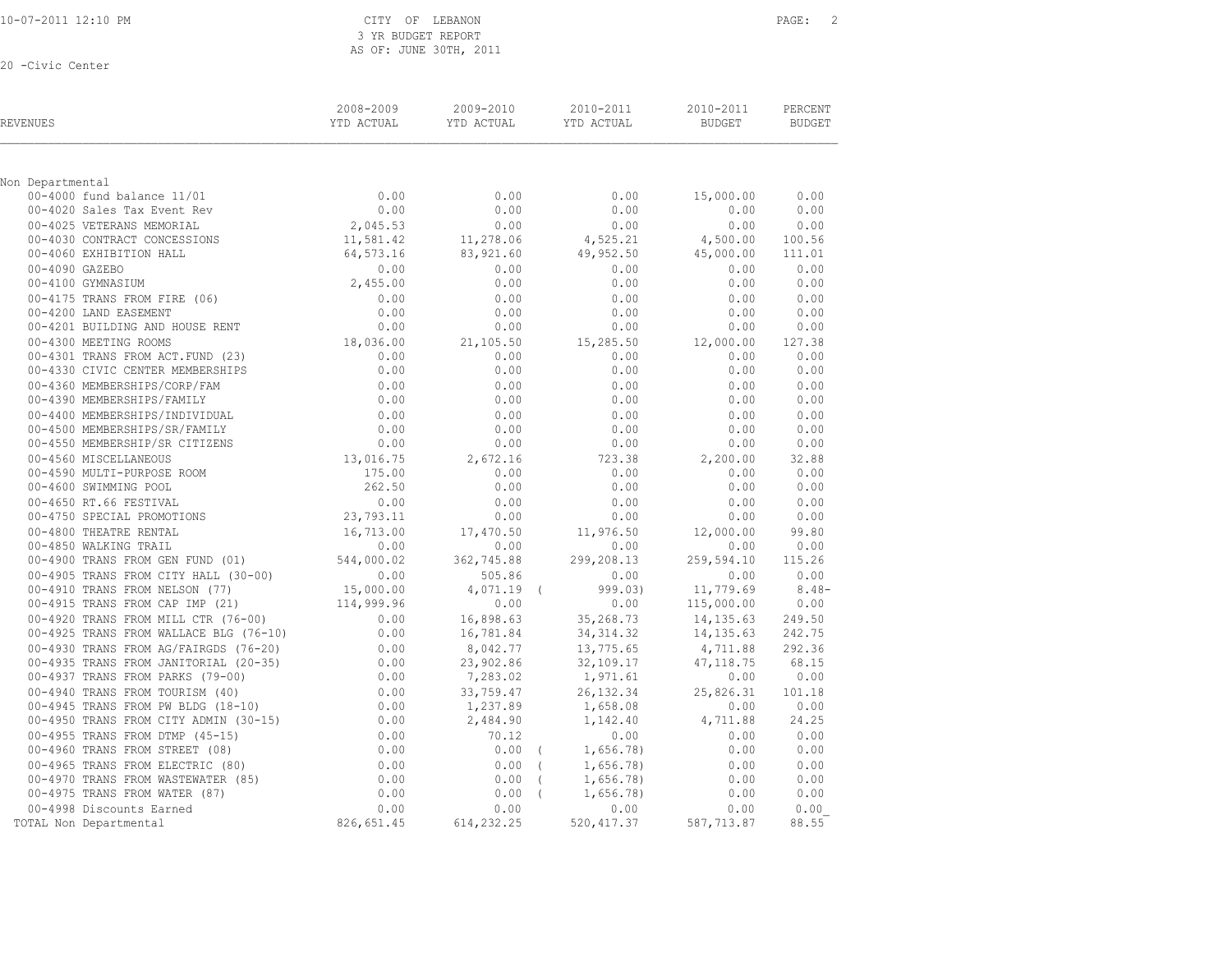10-07-2011 12:10 PM CITY OF LEBANON PAGE: 3 3 YR BUDGET REPORT AS OF: JUNE 30TH, 2011

| REVENUES                               | 2008-2009<br>YTD ACTUAL | 2009-2010<br>YTD ACTUAL | 2010-2011<br>YTD ACTUAL | 2010-2011<br><b>BUDGET</b> | PERCENT<br><b>BUDGET</b> |
|----------------------------------------|-------------------------|-------------------------|-------------------------|----------------------------|--------------------------|
| ACTIVITIES                             |                         |                         |                         |                            |                          |
| 23-4020 WATER AEROBICS                 | 0.00                    | 0.00                    | 0.00                    | 0.00                       | 0.00                     |
| 23-4080 FLOOR AEROBICS                 | 2,767.00                | 0.00                    | 0.00                    | 0.00                       | 0.00                     |
| 23-4150 SWIM TEAM                      | 230.00                  | 0.00                    | 0.00                    | 0.00                       | 0.00                     |
| 23-4200 TRAINING INCOME                | 1,486.87                | 0.00                    | 0.00                    | 0.00                       | 0.00                     |
| 23-4211 SWIMMING LESSONS               | 2,973.00                | 0.00                    | 0.00                    | 0.00                       | 0.00                     |
| 23-4311 MISCELLANEOUS                  | 682.75                  | 0.00                    | 0.00                    | 0.00                       | 0.00                     |
| 23-4910 ACTIVITIES                     | 12,115.00               | 0.00                    | 0.00                    | 0.00                       | 0.00                     |
| TOTAL ACTIVITIES                       | 20,254.62               | 0.00                    | 0.00                    | 0.00                       | 0.00                     |
| Janitorial Services                    |                         |                         |                         |                            |                          |
| 35-4100 TRANS FROM PW BLDG (18-10)     | 0.00                    | 3,920.94                | 629.48                  | 3,409.60                   | 18.46                    |
| 35-4110 TRANS FROM CIVIC CENTER (20)   | 0.00                    | 146,227.89              | 103, 137. 42            | 91,036.21                  | 113.29                   |
| 35-4120 TRANS FROM CITY HALL (30-00)   | 0.00                    | 36,809.51               | 39,148.75               | 41,426.59                  | 94.50                    |
| 35-4130 TRANS FROM MILLS CTR (76-00)   | 0.00                    | 5,849.75                | 4,638.70                | 3,409.60                   | 136.05                   |
| 35-4140 TRANS FROM WALLACE (76-10)     | 0.00                    | 7,973.86                | 5,246.87                | 4,262.00                   | 123.11                   |
| 35-4150 TRANS FROM AG/FAIRGGD (76-20)  | 0.00                    | 2,426.94                | 800.40                  | 1,704.80                   | 46.95                    |
| 35-4160 TRANS FROM NELSON EDUC CTR (77 | 0.00                    | 39,001.36               | 31,730.43               | 25, 231.01                 | 125.76                   |
| 35-4165 TRANS FROM DTMP (45-15)        | 0.00                    | 237.09                  | 0.00                    | 0.00                       | 0.00                     |
| 35-4170 TRANS FROM PARKS (79-00)       | 0.00                    | 34.05                   | 0.00                    | 0.00                       | 0.00                     |
| 35-4175 TRANS FROM FIRE (06)           | 0.00                    | 1,941.20                | 0.00                    | 0.00                       | 0.00                     |
| 35-4180 TRANS FROM LPD (07-00)         | 0.00                    | 0.00                    | 543.32                  | 0.00                       | 0.00                     |
| TOTAL Janitorial Services              | 0.00                    | 244,422.59              | 185,875.37              | 170,479.81                 | 109.03                   |
| TOTAL REVENUES                         | 846,906.07              | 858,654.84              | 706,292.74              | 758,193.68                 | 93.15                    |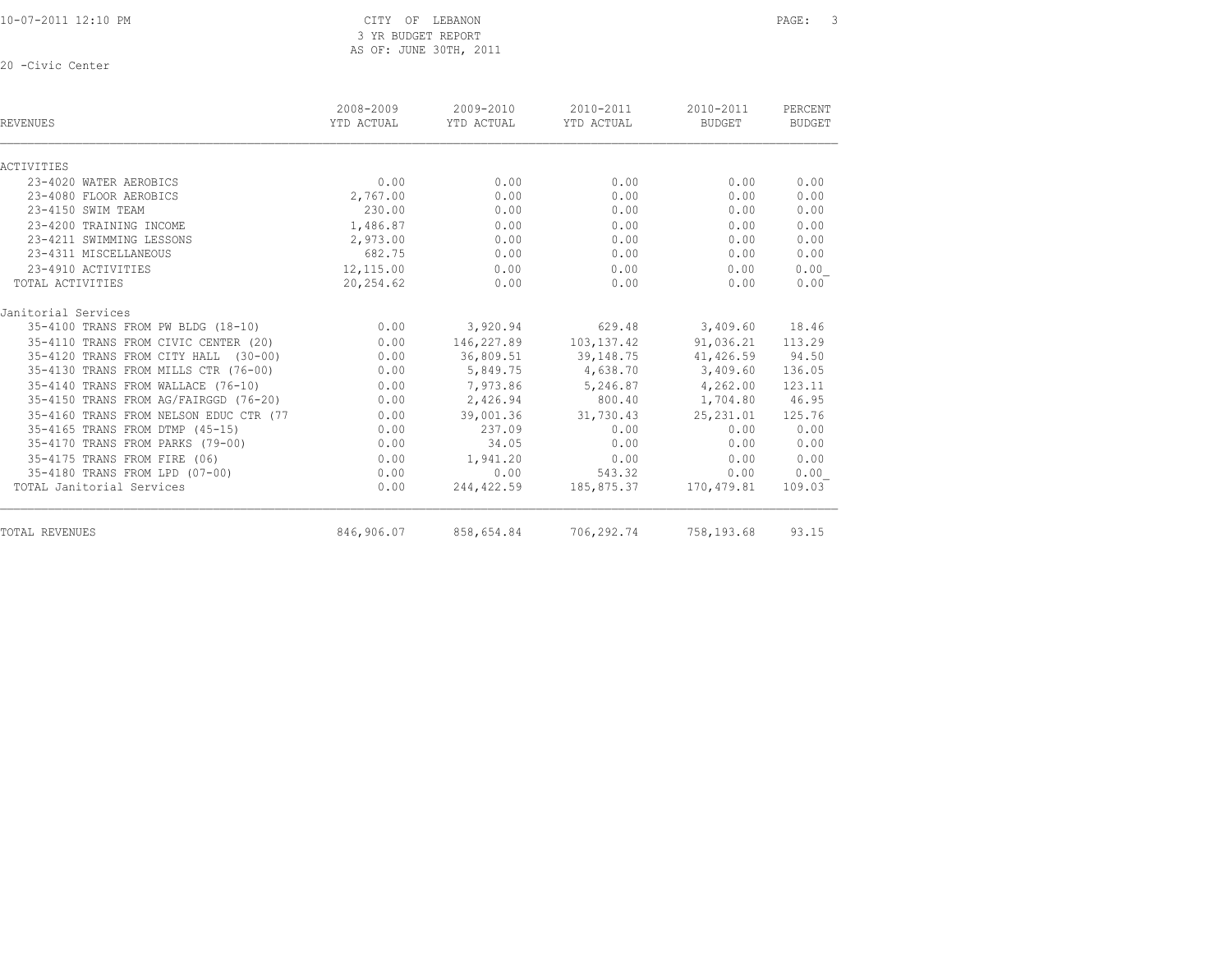|  | 10-07-2011 12:10 PM |  |  |
|--|---------------------|--|--|
|  |                     |  |  |

#### CITY OF LEBANON PAGE: 4 3 YR BUDGET REPORT AS OF: JUNE 30TH, 2011

| EXPENDITURES                            | 2008-2009<br>YTD ACTUAL | 2009-2010<br>YTD ACTUAL | 2010-2011<br>YTD ACTUAL | 2010-2011<br><b>BUDGET</b> | PERCENT<br><b>BUDGET</b> |
|-----------------------------------------|-------------------------|-------------------------|-------------------------|----------------------------|--------------------------|
| Non Departmental                        |                         |                         |                         |                            |                          |
| 00-5000 ADVERTISING                     | 195.00                  | 150.00                  | 375.00                  | 3,000.00                   | 12.50                    |
| 00-5010 DUES                            | 0.00                    | 0.00                    | 0.00                    | 0.00                       | 0.00                     |
| 00-5020 ACTIVITIES REFUND               | 0.00                    | 0.00                    | 0.00                    | 0.00                       | 0.00                     |
| 00-5040 CAPITAL IMPROVEMENTS            | 0.00                    | 2,008.00                | 0.00                    | 0.00                       | 0.00                     |
| 00-5050 BUILDING MAINTENANCE            | 45,612.44               | 27,561.65               | 24,729.15               | 40,000.00                  | 61.82                    |
| 00-5060 EXTERIOR MAINT                  | 0.00                    | 458.51                  | 2,374.64                | 2,500.00                   | 94.99                    |
| 00-5070 CIVIC CTR IMPROVEMENTS          | 0.00                    | 0.00                    | 0.00                    | 0.00                       | 0.00                     |
| 00-5080 CLOTHING ALLOWANCE              | 0.00                    | 332.81                  | 0.00                    | 0.00                       | 0.00                     |
| 00-5090 CONSULTING FEES                 | 0.00                    | 0.00                    | 0.00                    | 0.00                       | 0.00                     |
| 00-5100 EVENTS                          | 10,931.75               | 13,492.97               | 7,201.67                | 10,000.00                  | 72.02                    |
| 00-5150 EQUIPMENT PURCHASE              | 0.00                    | 129.86                  | 0.00                    | 0.00                       | 0.00                     |
| 00-5160 VEHICLE PURCHASE                | 0.00                    | 0.00                    | 0.00                    | 3,000.00                   | 0.00                     |
| 00-5200 JANITORIAL SUPPLIES             | 33, 342.12              | 10,548.69               | 7,192.56                | 7,500.00                   | 95.90                    |
| 00-5230 MEMBERSHIP & RENT REFUNDS       | 0.00                    | 100.00                  | 0.00                    | 0.00                       | 0.00                     |
| 00-5240 LEGAL SERVICES                  | 0.00                    | 0.00                    | 0.00                    | 0.00                       | 0.00                     |
| 00-5250 SALES TAX REMITTANCE            | 0.00                    | 292.53                  | 0.00                    | 225.00                     | 0.00                     |
| 00-5300 MISCELLANEOUS                   | $1,143.68$ (            | 575.07                  | 2,039.99                | 2,100.00                   | 97.14                    |
| 00-5310 OFFICE EQUIP DEPR               | 0.00                    | 0.00                    | 0.00                    | 0.00                       | 0.00                     |
| 00-5315 OFFICE FURNITURE DEPR           | 0.00                    | 0.00                    | 0.00                    | 0.00                       | 0.00                     |
| 00-5320 VEHICLE DEPR                    | 0.00                    | 0.00                    | 0.00                    | 0.00                       | 0.00                     |
| 00-5340 OFFICE EQUIPMENT                | 2,863.57                | 35.00                   | 956.88                  | 1,000.00                   | 95.69                    |
| 00-5360 OFFICE SUPPLIES                 | 2,680.84                | 1,760.11                | 1,730.74                | 1,800.00                   | 96.15                    |
| 00-5400 YMCA POOL SUPPLIES              | 18,277.27               | 0.00                    | 3,179.86                | 10,000.00                  | 31.80                    |
| 00-5600 RECREATION & SPORTS SUPP        | 5,044.75                | 0.00                    | 0.00                    | 0.00                       | 0.00                     |
| 00-5900 SALARIES<br>00-5903 SALARIES OT | 200,497.64<br>0.00      | 123, 437.53<br>476.95   | 82,478.67<br>74.25      | 82,518.91<br>100.00        | 99.95<br>74.25           |
| 00-5905 PT SALARIES                     | 108,970.12              | 10,613.00               | 6,196.00                | 14,130.00                  | 43.85                    |
| 00-5910 PROJECT LABOR                   | 0.00                    | 0.00                    | 0.00                    | 0.00                       | 0.00                     |
| 00-5915 EMPLOYEE BENEFITS               | 87,104.00               | 50,414.83               | 36,530.11               | 36, 917.23                 | 98.95                    |
| 00-5916 PAYROLL TAX EXPENSE             | 23,348.68               | 10,291.14               | 6,789.66                | 7,324.81                   | 92.69                    |
| 00-5917 RETIREMENT EXPENSE              | 2,793.58                | 1,950.18                | 1,275.00                | 1,275.00                   | 100.00                   |
| 00-5960 TRAINING                        | 325.00                  | 0.00                    | 161.04                  | 500.00                     | 32.21                    |
| 00-5975 RT.66 FESTIVAL                  | 0.00                    | 0.00                    | 0.00                    | 0.00                       | 0.00                     |
| 00-6000 MEMBERSHIP & DUES               | 269.00                  | 314.17                  | 0.00                    | 500.00                     | 0.00                     |
| 00-6010 WALKING TRAIL                   | 0.00                    | 0.00                    | 0.00                    | 0.00                       | 0.00                     |
| 00-6020 GAZEBO                          | 0.00                    | 0.00                    | 0.00                    | 0.00                       | 0.00                     |
| 00-6030 VETERANS MEMORIAL               | 2,082.15                | 0.00                    | 0.00                    | 0.00                       | 0.00                     |
| 00-6130 UTILITIES-ELEC, WATER, SEWER    | 207,997.71              | 257,246.56              | 205,962.65              | 206,000.00                 | 99.98                    |
| 00-6131 UTILITIES-CELL PHONE            | 0.00                    | 1,134.47                | 734.58                  | 1,300.00                   | 56.51                    |
| 00-6132 UTILITIES-TRASH                 | 0.00                    | 2,524.85                | 1,484.02                | 2,000.00                   | 74.20                    |
| 00-6140 VEHICLE FUEL                    | 0.00                    | 1,318.48                | 1,272.66                | 2,200.00                   | 57.85                    |
| 00-6145 VEHICLE MAINT/REPAIR            | 0.00                    | 174.15                  | 263.02                  | 500.00                     | 52.60                    |
| 00-6150 SPECIAL PROMOTIONS              | 0.00                    | 0.00                    | 0.00                    | 0.00                       | 0.00                     |
| 00-6155 VEHICLE INSURANCE               | 0.00                    | 282.45                  | 225.96                  | 350.00                     | 64.56                    |
| 00-6160 EQUIPMENT INSURANCE             | 0.00                    | 79.00                   | 63.15                   | 75.00                      | 84.20                    |
| 00-6165 BUILDING INSURANCE              | 0.00                    | 9,219.32                | 7,766.35                | 7,800.00                   | 99.57                    |
| 00-6170 CIVIC CENTER SIGN INSURANCE     | 0.00                    | 1,163.20                | 872.49                  | 1,000.00                   | 87.25                    |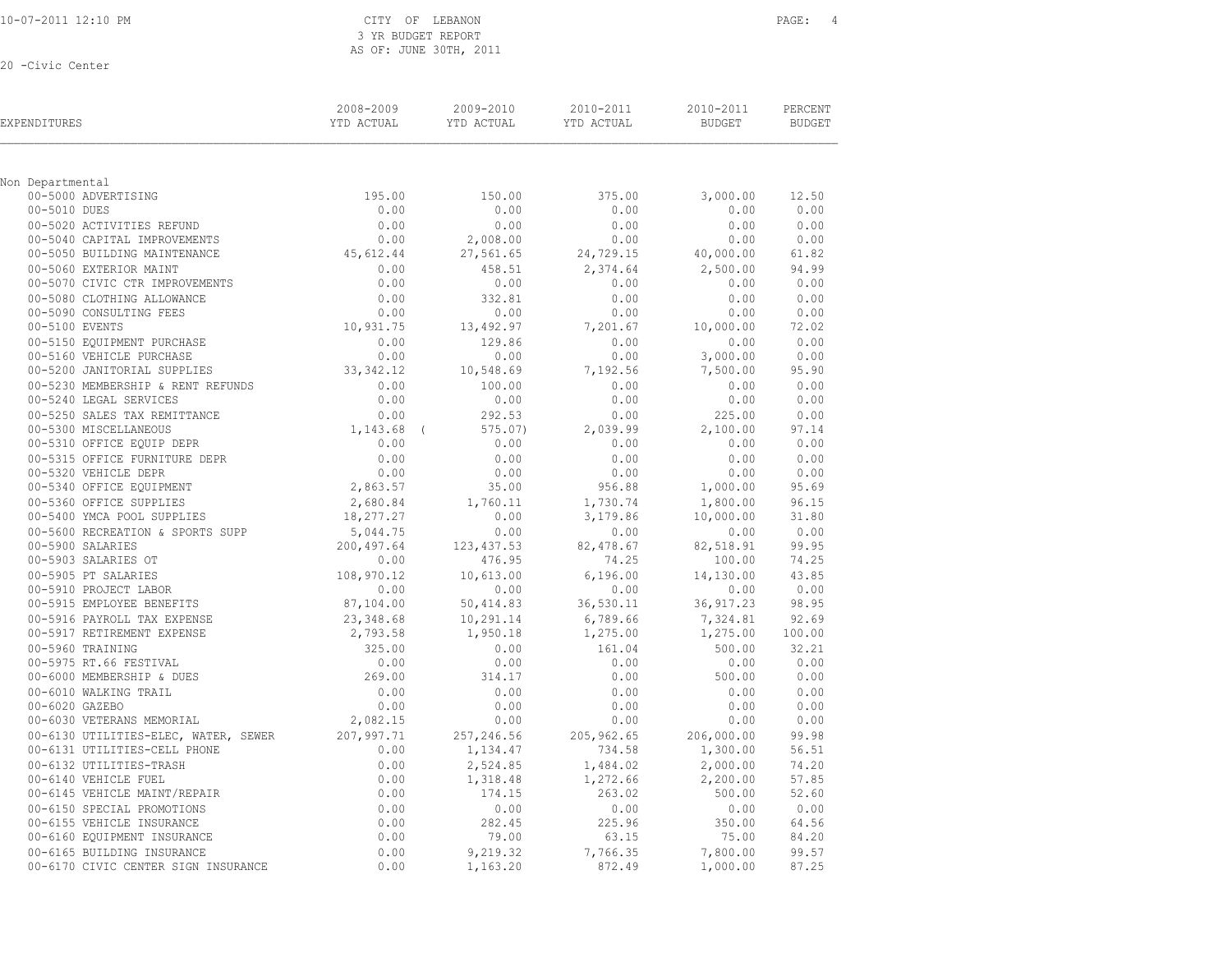| <b>EXPENDITURES</b>                                                                                                                                                                                                                                | 2008-2009<br>YTD ACTUAL                             | 2009-2010<br>YTD ACTUAL YTD ACTUAL | 2010-2011                                                                                                                                                                                                                                          | 2010-2011<br><b>BUDGET</b>        | PERCENT<br><b>BUDGET</b> |
|----------------------------------------------------------------------------------------------------------------------------------------------------------------------------------------------------------------------------------------------------|-----------------------------------------------------|------------------------------------|----------------------------------------------------------------------------------------------------------------------------------------------------------------------------------------------------------------------------------------------------|-----------------------------------|--------------------------|
| 00-6200 UNIFORMS                                                                                                                                                                                                                                   | 0.00                                                | 229.90                             | 0.00                                                                                                                                                                                                                                               |                                   |                          |
| 00-6210 TRANS TO ADMIN (30)                                                                                                                                                                                                                        | 0.00                                                | 0.00                               | 0.00                                                                                                                                                                                                                                               | $500.00$ $0.00$<br>0.00 0.00      |                          |
| 00-6400 TRANS TO PURCHASING (14)                                                                                                                                                                                                                   | $\begin{array}{c} 0.00 \\ 0.00 \\ 0.00 \end{array}$ | 418.81                             | 6,559.76                                                                                                                                                                                                                                           | 6,560.21 99.99<br>6,107.81 100.00 |                          |
| $00-6405$ TRANS TO TECH-IT (12-15)<br>00-6410 mpays ==                                                                                                                                                                                             |                                                     | 8,793.39                           | 6,107.63                                                                                                                                                                                                                                           |                                   |                          |
| 00-6410 TRANS TO CITY CLERK (30-25)<br>00-6415 TRANS TO HR (30-35)<br>00-6420 TRANS TO ACCTS PAYABLE (30-65)                                                                                                                                       |                                                     | 1,656.24                           | 2,024.95                                                                                                                                                                                                                                           | 2,053.45 98.61                    |                          |
|                                                                                                                                                                                                                                                    | $0.00$<br>0.00<br>0.00<br>0.00<br>0.00              | 2,043.55                           |                                                                                                                                                                                                                                                    | $2,486.12$ $3,148.67$ 78.96       |                          |
|                                                                                                                                                                                                                                                    |                                                     | 972.88                             | 926.64                                                                                                                                                                                                                                             | 926.69                            | 99.99                    |
| 00-6430 TRANS TO UTIL/CASH COL (30-85)                                                                                                                                                                                                             |                                                     | 1,604.16                           | 567.16                                                                                                                                                                                                                                             | 1,342.52                          | 42.25                    |
| 00-6440 TRANS TO GARAGE (11)<br>00-6450 TRANS TO B & G (09)<br>00-6460 TRANS TO CONSTR (89)<br>00-6470 TRANS TO JANITORIAL (20-35)<br>00-6480 TRANS TO MAYORS OFFICE (30-05)<br>00-6490 TRANS TO CITY ADMIN (30-15)<br>0.00<br>00-6490 TRANS       |                                                     | 1,356.97                           | 885.09                                                                                                                                                                                                                                             | 1,340.45                          | 66.03                    |
|                                                                                                                                                                                                                                                    |                                                     | 33,837.25                          | 21,615.35                                                                                                                                                                                                                                          | 21,616.08                         | 100.00                   |
|                                                                                                                                                                                                                                                    |                                                     |                                    |                                                                                                                                                                                                                                                    |                                   |                          |
|                                                                                                                                                                                                                                                    |                                                     |                                    | $\begin{array}{cccccc} 7,463.71 & & & 4,201.43 & & & 4,202.00 & & 99.99 \\ 146,227.89 & & & 103,137.42 & & 103,138.21 & & 100.00 \\ 3,877.53 & & & 2,199.57 & & 2,428.41 & & 90.58 \\ 17,959.68 & & & 7,585.75 & & 8,878.31 & & 85.44 \end{array}$ |                                   |                          |
|                                                                                                                                                                                                                                                    |                                                     |                                    |                                                                                                                                                                                                                                                    |                                   |                          |
|                                                                                                                                                                                                                                                    |                                                     |                                    |                                                                                                                                                                                                                                                    |                                   |                          |
|                                                                                                                                                                                                                                                    | 0.00                                                | 816.91<br>0.00                     | 908.19<br>701.66                                                                                                                                                                                                                                   | 1,023.57 88.73                    | 95.92                    |
| 00-6496 TRANS TO RECEPTIONIST 30-55                                                                                                                                                                                                                |                                                     |                                    |                                                                                                                                                                                                                                                    | 731.54                            | 0.00                     |
| 00-6500 UNAPPROPRIATED FUNDS<br>OTAL Non Departmental<br>TOTAL Non Departmental                                                                                                                                                                    |                                                     |                                    | $0.00$ $0.00$ $0.00$ $0.00$ $0.00$ $0.00$ $0.00$ $0.00$ $0.00$ $0.00$ $0.00$ $0.00$ $0.00$ $0.00$ $0.00$ $0.00$ $0.00$ $0.00$ $0.00$ $0.00$ $0.00$ $0.00$ $0.00$ $0.00$ $0.00$ $0.00$ $0.00$ $0.00$ $0.00$ $0.00$ $0.00$ $0.0$                     |                                   | 89.95                    |
|                                                                                                                                                                                                                                                    |                                                     |                                    |                                                                                                                                                                                                                                                    |                                   |                          |
| ACTIVITIES                                                                                                                                                                                                                                         |                                                     |                                    |                                                                                                                                                                                                                                                    |                                   |                          |
|                                                                                                                                                                                                                                                    |                                                     | 0.00                               | 0.00                                                                                                                                                                                                                                               | 0.00                              | 0.00                     |
|                                                                                                                                                                                                                                                    |                                                     | 0.00                               | 0.00                                                                                                                                                                                                                                               | 0.00                              | 0.00                     |
|                                                                                                                                                                                                                                                    |                                                     | 0.00                               | 0.00                                                                                                                                                                                                                                               | 0.00                              | 0.00                     |
|                                                                                                                                                                                                                                                    |                                                     | 0.00                               | 0.00                                                                                                                                                                                                                                               | 0.00                              | 0.00                     |
|                                                                                                                                                                                                                                                    |                                                     | 0.00                               | 0.00                                                                                                                                                                                                                                               | 0.00                              | 0.00                     |
| 10171ES<br>23-5200 SWIMMING LESSONS<br>23-5260 SWIM TEAM<br>23-5260 EMPLOYEE PURCHASES<br>23-5400 MISCELLANEOUS<br>23-5400 MISCELLANEOUS<br>23-5400 MISCELLANEOUS<br>23-5650 EQUIPMENT<br>23-5900 SALARIES<br>23-5905 PT SALARIES<br>23-5915 EMPLO |                                                     | 0.00                               | 0.00                                                                                                                                                                                                                                               | 0.00                              | 0.00                     |
|                                                                                                                                                                                                                                                    |                                                     | 0.00                               | 0.00                                                                                                                                                                                                                                               | 0.00                              | 0.00                     |
|                                                                                                                                                                                                                                                    |                                                     | 0.00                               | 0.00                                                                                                                                                                                                                                               | 0.00                              | 0.00                     |
|                                                                                                                                                                                                                                                    |                                                     | 0.00                               | 0.00                                                                                                                                                                                                                                               | 0.00                              | 0.00                     |
|                                                                                                                                                                                                                                                    |                                                     | 0.00                               | 0.00                                                                                                                                                                                                                                               | 0.00                              | 0.00                     |
|                                                                                                                                                                                                                                                    |                                                     | 0.00                               | 0.00                                                                                                                                                                                                                                               | 0.00                              | 0.00                     |
| TOTAL ACTIVITIES                                                                                                                                                                                                                                   |                                                     | 0.00                               | 0.00                                                                                                                                                                                                                                               | 0.00                              | 0.00                     |
| Janitorial Services                                                                                                                                                                                                                                |                                                     |                                    |                                                                                                                                                                                                                                                    |                                   |                          |
|                                                                                                                                                                                                                                                    | 0.00                                                | 175.00                             | 0.00                                                                                                                                                                                                                                               | 250.00                            | 0.00                     |
|                                                                                                                                                                                                                                                    | 0.00                                                | 0.00                               | 0.00                                                                                                                                                                                                                                               | 400.00                            | 0.00                     |
|                                                                                                                                                                                                                                                    | 0.00                                                | 1,447.28                           | 508.36                                                                                                                                                                                                                                             | 3,000.00                          | 16.95                    |
|                                                                                                                                                                                                                                                    | 0.00                                                | 0.00                               | 0.00                                                                                                                                                                                                                                               | 0.00                              | 0.00                     |
|                                                                                                                                                                                                                                                    | 0.00                                                |                                    | 53, 105.05 50, 336.49 50, 360.15                                                                                                                                                                                                                   |                                   | 99.95                    |
|                                                                                                                                                                                                                                                    | 0.00                                                | 2,549.68                           | 2,990.45                                                                                                                                                                                                                                           | 3,000.00                          | 99.68                    |
|                                                                                                                                                                                                                                                    | 0.00                                                | 62,837.47                          | 27, 186.13                                                                                                                                                                                                                                         | 40,131.37                         | 67.74                    |
|                                                                                                                                                                                                                                                    | 0.00                                                | 0.00                               | 0.00                                                                                                                                                                                                                                               | 0.00                              | 0.00                     |
|                                                                                                                                                                                                                                                    | 0.00                                                | 27,405.15                          | 25, 915.84                                                                                                                                                                                                                                         | 25,916.30                         | 100.00                   |
| ial 30.<br>-5000 OFFICE SOM.<br>-5010 EQUIPMENT REPLACEMENT REPLACEMENT PREPR<br>5-5220 UNIFORMS<br>5-5320 UNIFORMS<br>35-5900 SALARIES OT<br>35-5905 PT SALARIES OT<br>35-5905 PT SALARIES OT<br>35-5915 EMPLOYEE BENEFITS<br>35-5916 PAYROLL T   | 0.00                                                | 8,820.21                           | 5,921.01                                                                                                                                                                                                                                           | 5,990.97                          | 98.83                    |
|                                                                                                                                                                                                                                                    | 0.00                                                | 650.00                             | 550.00                                                                                                                                                                                                                                             | 625.00                            | 88.00                    |
|                                                                                                                                                                                                                                                    | 0.00                                                | 589.19                             | 270.77                                                                                                                                                                                                                                             | 800.00<br>1,500.00                | 33.85                    |
|                                                                                                                                                                                                                                                    | 0.00                                                | 0.00                               | 0.00                                                                                                                                                                                                                                               |                                   | 0.00                     |
|                                                                                                                                                                                                                                                    | 0.00                                                | 0.00                               | 77.76                                                                                                                                                                                                                                              | 600.00                            | 12.96                    |
|                                                                                                                                                                                                                                                    | 0.00                                                | 282.45                             | 225.96                                                                                                                                                                                                                                             | 350.00                            | 64.56                    |
|                                                                                                                                                                                                                                                    | 0.00                                                | 5,822.48                           | 5,966.68                                                                                                                                                                                                                                           | 7,556.80                          | 78.96                    |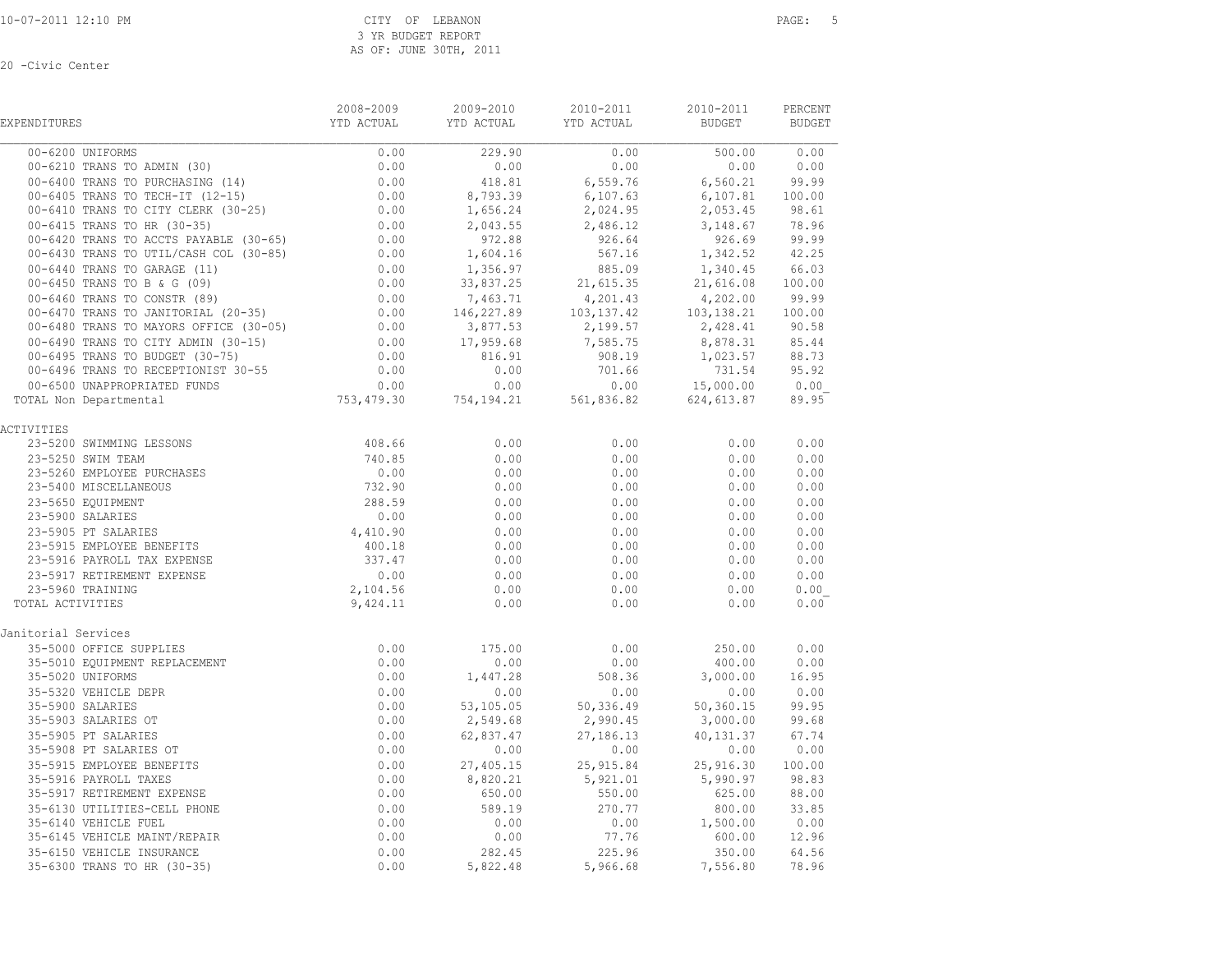10-07-2011 12:10 PM CITY OF LEBANON PAGE: 6 3 YR BUDGET REPORT AS OF: JUNE 30TH, 2011

20 -Civic Center

| <b>EXPENDITURES</b>                    | 2008-2009  | $2009 - 2010$ | $2010 - 2011$ | $2010 - 2011$ | PERCENT       |
|----------------------------------------|------------|---------------|---------------|---------------|---------------|
|                                        | YTD ACTUAL | YTD ACTUAL    | YTD ACTUAL    | <b>BUDGET</b> | <b>BUDGET</b> |
| 35-6310 TRANS TO PURCHASING (14)       | 0.00       | 0.00          | 0.00          | 2,889.16      | 0.00          |
| 35-6320 TRANS TO ACCTS PAYABLE (30-65) | 0.00       | 22.49         | 25.81         | 25.90         | 99.65         |
| 35-6330 TRANS TO CIVIC CENTER (20-00)  | 0.00       | 23,902.86     | 32,109.17     | 47, 118, 75   | 68.15         |
| 35-6340 TRANS TO BUDGET (30-75)        | 0.00       | 4,084.60      | 4,540.90      | 5, 117.84     | 88.73         |
| 35-6345 TRANS TO CITY CLERK 30-25      | 0.00       | 0.00          | 822.59        | 834.16        | 98.61         |
| 35-6350 TRANS TO B&G 09-00             | 0.00       | 0.00          | 0.00          | 630.41        | 0.00          |
| 35-6500 UNAPPROPRTATED                 | 0.00       | 0.00          | 0.00          | 0.00          | 0.00          |
| TOTAL Janitorial Services              | 0.00       | 191,693.91    | 157,447.92    | 197,096.81    | 79.88         |
| TOTAL EXPENDITURES                     | 762,903.41 | 945,888.12    | 719,284.74    | 821,710.68    | 87.54         |

\*\*\* END OF REPORT \*\*\*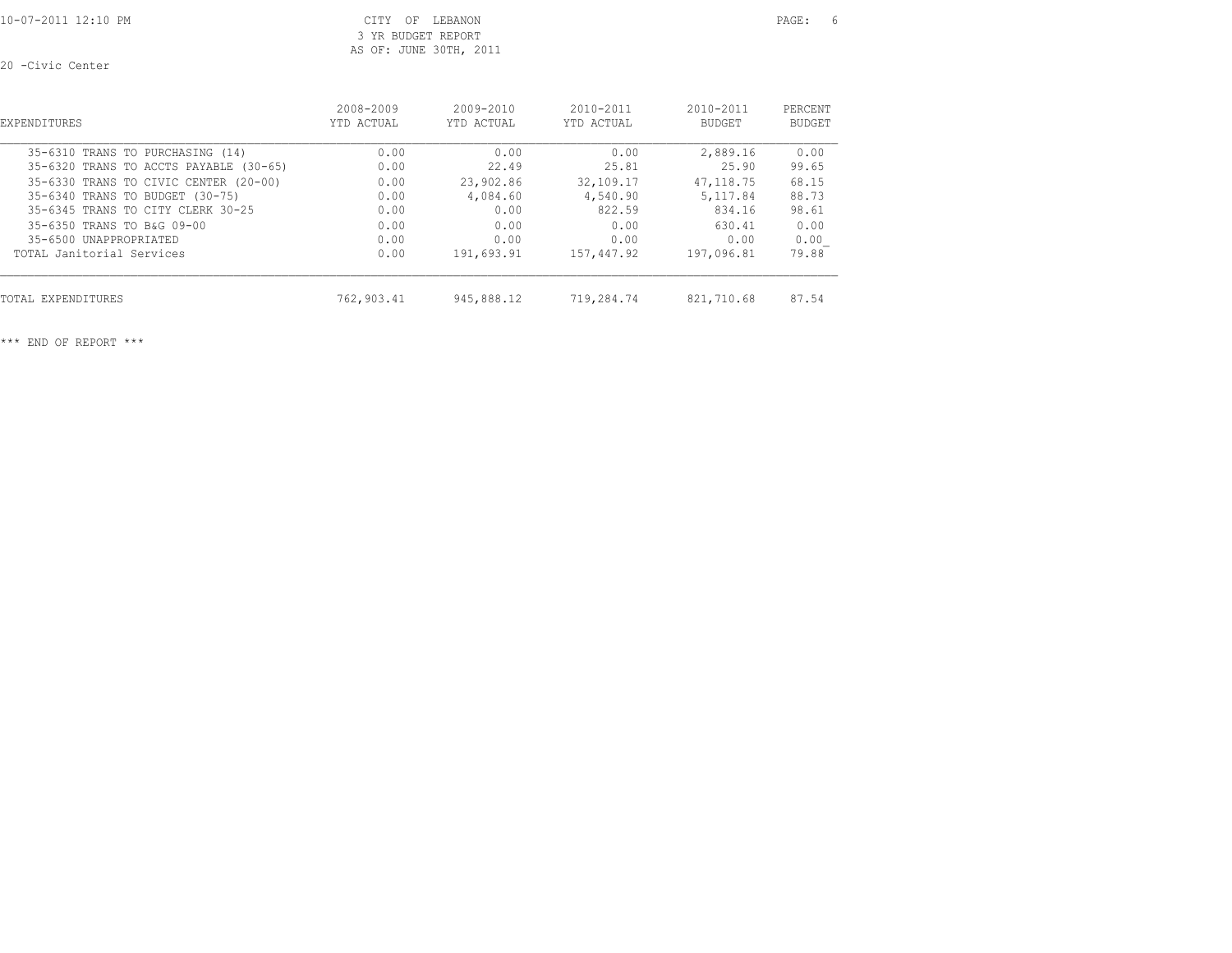3 YR BUDGET REPORT AS OF: JUNE 30TH, 2011

21 -Capital Improvements FINANCIAL SUMMARY

|                                      | 2008-2009<br>YTD ACTUAL               | 2009-2010<br>YTD ACTUAL | 2010-2011<br>YTD ACTUAL | 2010-2011<br><b>BUDGET</b> | PERCENT<br><b>BUDGET</b> |
|--------------------------------------|---------------------------------------|-------------------------|-------------------------|----------------------------|--------------------------|
| REVENUE SUMMARY                      |                                       |                         |                         |                            |                          |
| Non Departmental                     | 3,832,744.63                          | 450,745.21              | 59,500.00               | 974,488.52                 | 6.11                     |
| TOTAL REVENUES                       | 3,832,744.63                          | 450,745.21              | 59,500.00               | 974,488.52                 | 6.11                     |
| EXPENDITURE SUMMARY                  |                                       |                         |                         |                            |                          |
| Non Departmental                     | 2,716,255.70                          | 1,170,713.91            | 155,891.12              | 1,011,223.52               | 15.42                    |
| TOTAL EXPENDITURES                   | 2,716,255.70                          | 1,170,713.91            | 155,891.12              | 1,011,223.52               | 15.42                    |
| REVENUE OVER/(UNDER)<br>EXPENDITURES | ===============<br>$1, 116, 488.93$ ( | 719,968.70) (           | $96, 391, 12)$ (        | 36, 735, 00)               | 262.40                   |

=============== =============== =============== =============== ========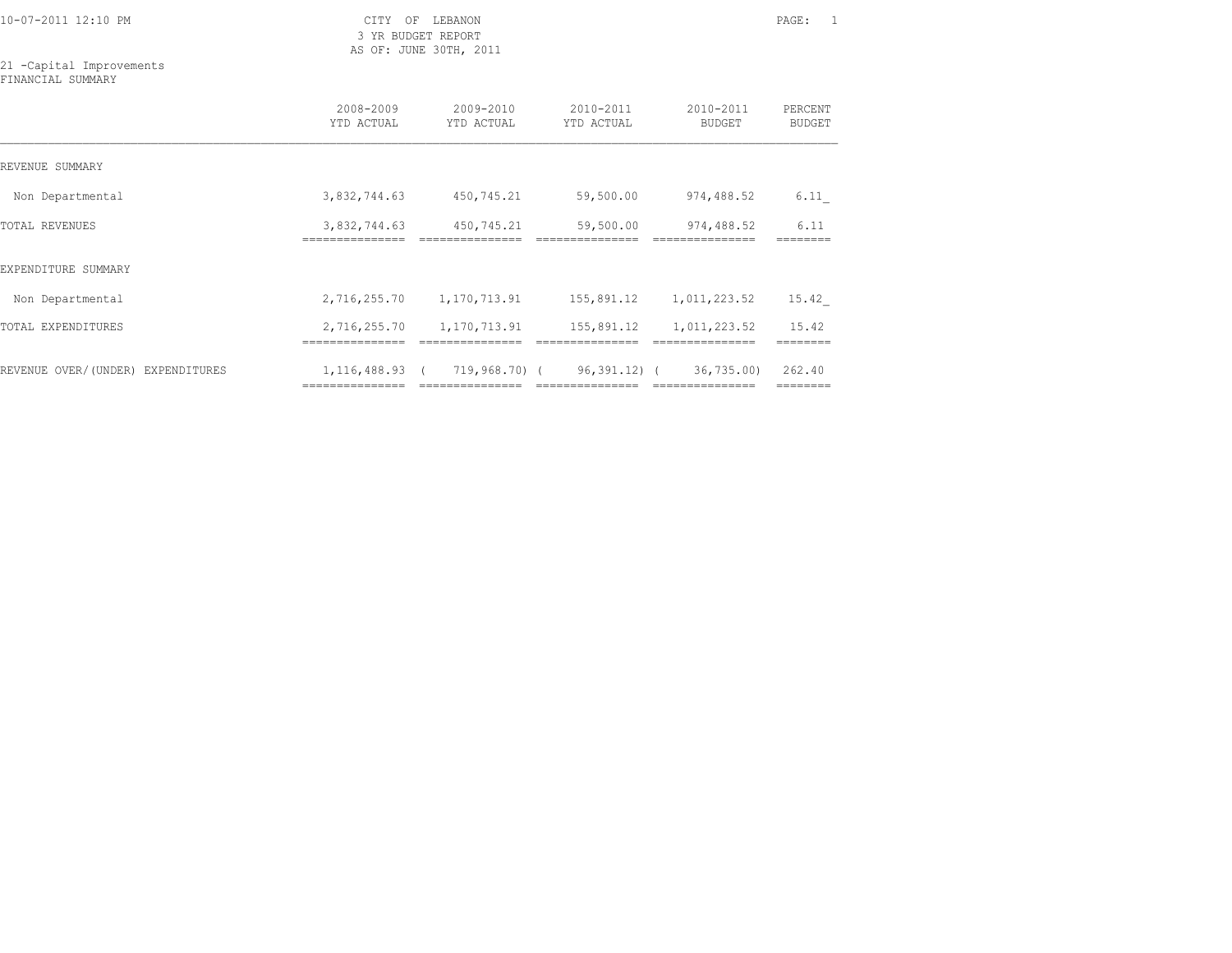|  | 10-07-2011 12:10 PM |  |  |  |
|--|---------------------|--|--|--|
|--|---------------------|--|--|--|

### CITY OF LEBANON PAGE: 2 3 YR BUDGET REPORT AS OF: JUNE 30TH, 2011

21 -Capital Improvements

| <b>REVENUES</b>                        | 2008-2009<br>YTD ACTUAL | 2009-2010<br>YTD ACTUAL | 2010-2011<br>YTD ACTUAL | 2010-2011<br><b>BUDGET</b> | PERCENT<br><b>BUDGET</b> |
|----------------------------------------|-------------------------|-------------------------|-------------------------|----------------------------|--------------------------|
|                                        |                         |                         |                         |                            |                          |
| Non Departmental                       |                         |                         |                         |                            |                          |
| 00-4000 fund balance 10/31             | 0.00                    | 0.00                    | 0.00                    | 914,988.52                 | 0.00                     |
| 00-4020 GENERATOR GRANT REVENUE        | 0.00                    | 0.00                    | 59,500.00               | 0.00                       | 0.00                     |
| 00-4030 MISC INCOME                    | 82,390.00               | 423.25                  | 0.00                    | 59,500.00                  | 0.00                     |
| 00-4100 FY03 BOND PROCEEDS             | 0.00                    | 0.00                    | 0.00                    | 0.00                       | 0.00                     |
| 00-4214 TRANS FROM CAP IMPR (21) TOWER | 0.00                    | 0.00                    | 0.00                    | 0.00                       | 0.00                     |
| 00-4500 INTEREST                       | 51,865.01               | 0.00                    | 0.00                    | 0.00                       | 0.00                     |
| 00-4800 SALES TAX                      | 1,453,620.62            | 450,321.96              | 0.00                    | 0.00                       | 0.00                     |
| 00-4850 PROJECT REIMBURSEMENTS (22)    | 1,957,301.00            | 0.00                    | 0.00                    | 0.00                       | 0.00                     |
| 00-4910 TRANS FROM COP SNK FD(84)      | 205, 343.04             | 0.00                    | 0.00                    | 0.00                       | 0.00                     |
| 00-4920 TRANS FROM WATER DEPT (87)     | 82,224.96               | 0.00                    | 0.00                    | 0.00                       | 0.00                     |
| 00-4998 Discounts Earned               | 0.00                    | 0.00                    | 0.00                    | 0.00                       | 0.00                     |
| TOTAL Non Departmental                 | 3,832,744.63            | 450,745.21              | 59,500.00               | 974,488.52                 | 6.11                     |
| TOTAL REVENUES                         | 3,832,744.63            | 450,745.21              | 59,500.00               | 974,488.52                 | 6.11                     |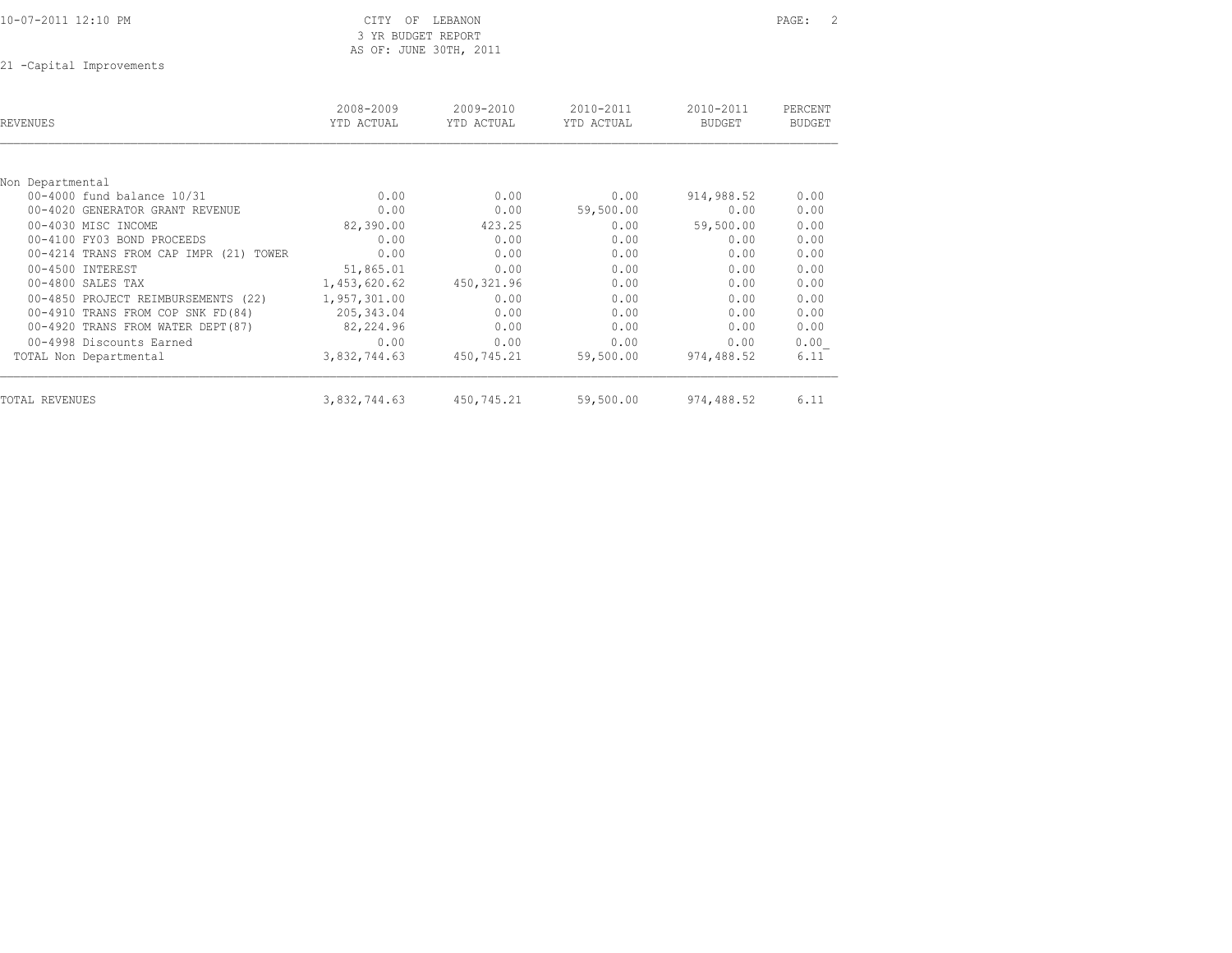|  | 10-07-2011 12:10 PM |  |  |  |
|--|---------------------|--|--|--|
|--|---------------------|--|--|--|

#### CITY OF LEBANON PAGE: 3 3 YR BUDGET REPORT AS OF: JUNE 30TH, 2011

21 -Capital Improvements

| EXPENDITURES     |                                                                                                                                                                                                                                           | 2008-2009<br>YTD ACTUAL | 2009-2010                                           | 2010-2011<br>YTD ACTUAL YTD ACTUAL BUDGET          | 2010-2011                                                                                                                                                                                                         | PERCENT<br>BUDGET |
|------------------|-------------------------------------------------------------------------------------------------------------------------------------------------------------------------------------------------------------------------------------------|-------------------------|-----------------------------------------------------|----------------------------------------------------|-------------------------------------------------------------------------------------------------------------------------------------------------------------------------------------------------------------------|-------------------|
| Non Departmental |                                                                                                                                                                                                                                           |                         |                                                     |                                                    |                                                                                                                                                                                                                   |                   |
|                  |                                                                                                                                                                                                                                           |                         | 2,000.00                                            | 0.00                                               | 0.00                                                                                                                                                                                                              | 0.00              |
|                  | 00-5040 ADMINISTRATIVE FEES 2,000.00<br>00-5060 BOND PAYMENTS/COPS 1,237,417.50                                                                                                                                                           |                         | 0.00                                                | 0.00                                               | 0.00                                                                                                                                                                                                              | 0.00              |
|                  |                                                                                                                                                                                                                                           |                         |                                                     | 0.00                                               | 0.00                                                                                                                                                                                                              | 0.00              |
|                  |                                                                                                                                                                                                                                           |                         |                                                     | 0.00                                               | 0.00                                                                                                                                                                                                              | 0.00              |
|                  |                                                                                                                                                                                                                                           |                         |                                                     | 0.00                                               | 0.00                                                                                                                                                                                                              | 0.00              |
|                  |                                                                                                                                                                                                                                           |                         |                                                     | 0.00                                               | $0.00$<br>$0.00$                                                                                                                                                                                                  | 0.00              |
|                  |                                                                                                                                                                                                                                           |                         |                                                     | 0.00                                               |                                                                                                                                                                                                                   | 0.00              |
|                  |                                                                                                                                                                                                                                           |                         |                                                     | 0.00                                               | 0.00                                                                                                                                                                                                              | 0.00              |
|                  |                                                                                                                                                                                                                                           |                         |                                                     | $0.00$<br>57,041.65                                | $0.00$<br>0.00 115,000.00 0.00                                                                                                                                                                                    |                   |
|                  |                                                                                                                                                                                                                                           |                         |                                                     |                                                    | 505,908.26                                                                                                                                                                                                        | 11.28             |
|                  |                                                                                                                                                                                                                                           |                         |                                                     | 28, 765. 15 6, 266. 03 34, 677. 73                 |                                                                                                                                                                                                                   | 18.07             |
|                  |                                                                                                                                                                                                                                           |                         |                                                     | 0.00                                               | 0.00                                                                                                                                                                                                              | 0.00              |
|                  |                                                                                                                                                                                                                                           |                         |                                                     | 0.00                                               | 0.00                                                                                                                                                                                                              | 0.00              |
|                  |                                                                                                                                                                                                                                           |                         |                                                     | 0.00<br>0.00                                       | 0.00<br>0.00                                                                                                                                                                                                      | 0.00<br>0.00      |
|                  |                                                                                                                                                                                                                                           |                         |                                                     | 0.00                                               |                                                                                                                                                                                                                   | 0.00              |
|                  |                                                                                                                                                                                                                                           |                         |                                                     | 0.00                                               | 0.00<br>0.00                                                                                                                                                                                                      | 0.00              |
|                  | 00-6220 TRANS TO ELECTRIC (81)<br>00-6230 TRANS TO FIRE DEPT (01-06)<br>00-6250 TRANS TO CONST (89)<br>00-6260 TRANS TO CONST (89)                                                                                                        | 58,212.00               | 0.00                                                | 0.00                                               | 0.00                                                                                                                                                                                                              | 0.00              |
|                  | 00-6260 TRANS TO ST DEPT (08)<br>00-6265 TRANS TO AIRPORT (73) 0.00                                                                                                                                                                       |                         | 0.00                                                | 0.00                                               | 0.00                                                                                                                                                                                                              | 0.00              |
|                  | $0.00$<br>$0.00$ = 6270 TRAN TO ELEC COP SNK FUND (84)<br>$0.00$<br>$0.00$ = 6280 TRANS TO ELECT RESERVE (82)<br>$0.00$ = 6300 TRANS TO PARKS-COC (30)<br>$0.00$ = 6300 TRANS TO PARKS-COC (30, 35)<br>$0.00$ = 6300 TRANS TO PARKS-COC ( |                         | 0.00                                                | 0.00                                               | 0.00                                                                                                                                                                                                              | 0.00              |
|                  |                                                                                                                                                                                                                                           |                         | 0.00                                                | 0.00                                               | 0.00                                                                                                                                                                                                              | 0.00              |
|                  |                                                                                                                                                                                                                                           |                         | $0.00$<br>19,166.67                                 | 0.00                                               | 0.00                                                                                                                                                                                                              | 0.00              |
|                  |                                                                                                                                                                                                                                           |                         |                                                     | 0.00                                               | 0.00                                                                                                                                                                                                              | 0.00              |
|                  |                                                                                                                                                                                                                                           |                         | 0.00                                                | $0.00$<br>13,000.00                                |                                                                                                                                                                                                                   | 0.00 0.00         |
|                  |                                                                                                                                                                                                                                           |                         | 59,573.90                                           |                                                    | 27,594.73                                                                                                                                                                                                         | 47.11             |
|                  |                                                                                                                                                                                                                                           |                         | 1,934.08                                            | 2,332.77                                           | 2,333.00                                                                                                                                                                                                          | 99.99             |
|                  |                                                                                                                                                                                                                                           |                         | 7,260.22                                            | 0.00                                               | 0.00                                                                                                                                                                                                              | 0.00              |
|                  |                                                                                                                                                                                                                                           |                         |                                                     | 1,985.83                                           | 1,986.00                                                                                                                                                                                                          | 99.99             |
|                  |                                                                                                                                                                                                                                           |                         | $3,637.07$<br>7,500.00                              | $0.00$<br>$0.00$                                   | 0.00                                                                                                                                                                                                              | 0.00              |
|                  |                                                                                                                                                                                                                                           |                         | 125,000.00                                          |                                                    | 0.00                                                                                                                                                                                                              | 0.00              |
|                  |                                                                                                                                                                                                                                           |                         | 53,683.97                                           | 3,090.79                                           | 7,316.03 42.25                                                                                                                                                                                                    |                   |
|                  |                                                                                                                                                                                                                                           |                         | 6,030.87<br>$7,659.46$<br>$8,974.66$<br>$50,974.66$ | 15,936.82                                          | 15,937.00                                                                                                                                                                                                         | 100.00            |
|                  |                                                                                                                                                                                                                                           |                         |                                                     | 8,670.66                                           | 8,671.00                                                                                                                                                                                                          | 100.00            |
|                  |                                                                                                                                                                                                                                           |                         |                                                     | 0.00                                               | 0.00 0.00<br>62,537.68 56.06                                                                                                                                                                                      |                   |
|                  |                                                                                                                                                                                                                                           |                         | 26,052.50<br>648.28                                 | $35,056.57$<br>0.00                                | 0.00                                                                                                                                                                                                              | 0.00              |
|                  |                                                                                                                                                                                                                                           |                         | 0.00                                                |                                                    |                                                                                                                                                                                                                   |                   |
|                  |                                                                                                                                                                                                                                           |                         | 0.00                                                |                                                    | $0.00$ $15,601.46$ $0.00$<br>$18,831,83$ $0.00$                                                                                                                                                                   |                   |
|                  |                                                                                                                                                                                                                                           |                         |                                                     |                                                    |                                                                                                                                                                                                                   |                   |
|                  | 00-62/0 TRAN TO ELEC COP SIN FUND (84)<br>00-6280 TRANS TO ELECT RESERVE (82)<br>00-6280 TRANS TO ELECT RESERVE (82)<br>00-6300 TRANS TO PARKS -CCC (79-25)<br>00.00<br>00-6310 TRANS TO PARKS (79-00)<br>00-6311 TRANS TO EXECT RESERVE  |                         | 173,896.60<br>55,470.09                             |                                                    | $\begin{array}{cccc} & -2, & 0.1 & 46 & 0.00 \\ 0.00 & 19, & 931.83 & 0.00 \\ 0.00 & 0.00 & 0.00 & 0.00 \\ 0.00 & 121, & 615.00 & 0.00 \\ 0.00 & 0.00 & 0.00 & 0.00 \\ 2.985 & 0.00 & 0.00 & 0.00 \\ \end{array}$ |                   |
|                  |                                                                                                                                                                                                                                           |                         |                                                     |                                                    |                                                                                                                                                                                                                   |                   |
|                  |                                                                                                                                                                                                                                           |                         |                                                     | 22,543.26 0.00 0.00<br>26,924.48 2,985.00 3,000.00 |                                                                                                                                                                                                                   | 99.50             |
|                  |                                                                                                                                                                                                                                           |                         |                                                     | 0.00                                               | 0.00                                                                                                                                                                                                              | 0.00              |
|                  |                                                                                                                                                                                                                                           |                         | 136,700.00<br>3,267.57<br>244.32                    | 1,008.93                                           | 1,009.00                                                                                                                                                                                                          | 99.99             |
|                  |                                                                                                                                                                                                                                           |                         |                                                     | 0.00                                               | 0.00 0.00                                                                                                                                                                                                         |                   |
|                  | 00 - 000 - --------<br>00 - 6363 TRANS TO CONSTR 89 FIRE ST IMP<br>00 - 000 TRANG TO BOOTS PAVARLE (30-65)                                                                                                                                |                         | 7,574.98                                            | 0.00                                               | 0.00                                                                                                                                                                                                              | 0.00              |
|                  | 00-6365 TRANS TO ACCTS PAYABLE (30-65)                                                                                                                                                                                                    | 0.00                    | 922.04                                              | 500.84                                             | 520.88                                                                                                                                                                                                            | 96.15             |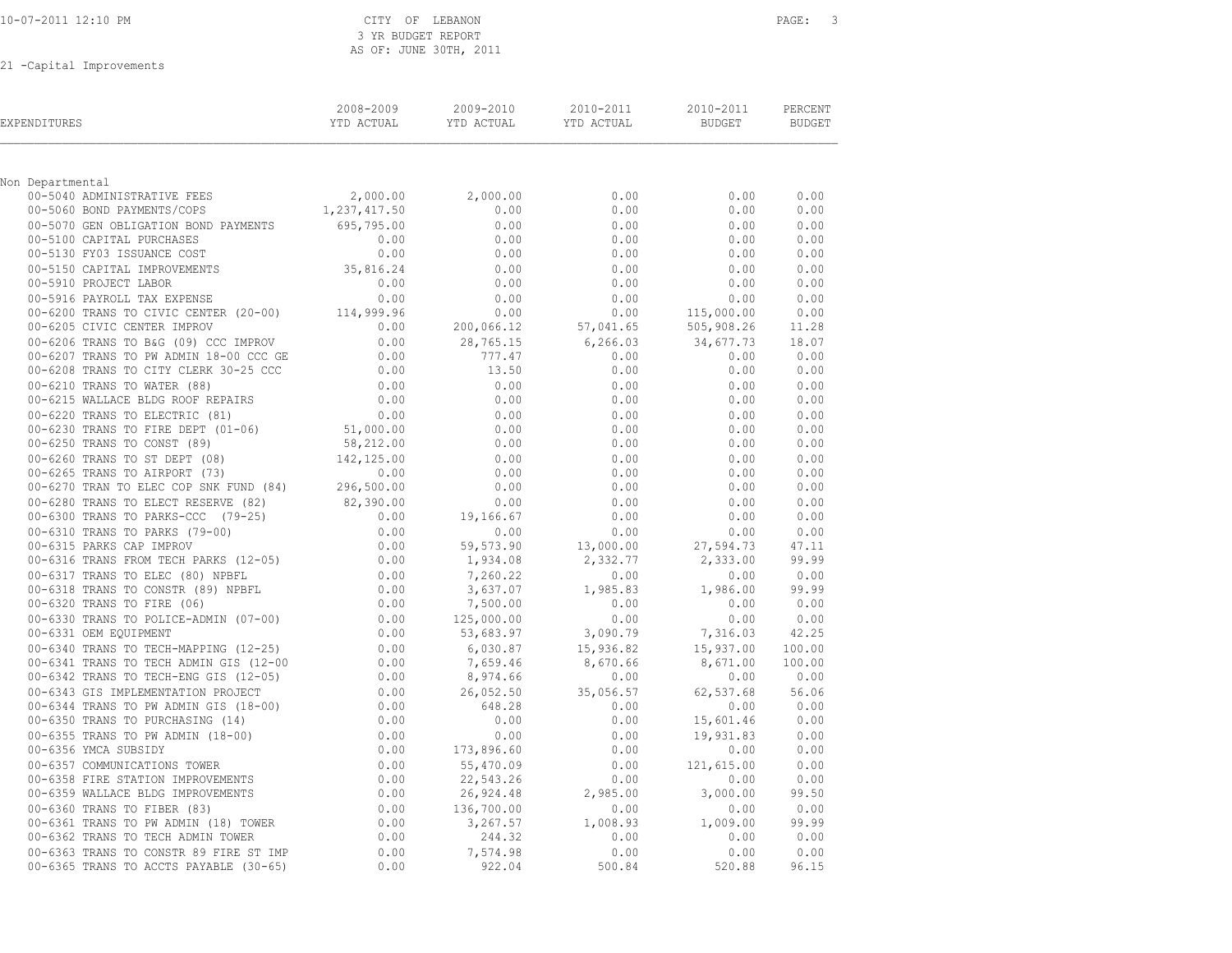## CITY OF LEBANON PAGE: 4 3 YR BUDGET REPORT AS OF: JUNE 30TH, 2011

21 -Capital Improvements

| EXPENDITURES                           | 2008-2009<br>YTD ACTUAL | $2009 - 2010$<br>YTD ACTUAL | $2010 - 2011$<br>YTD ACTUAL | $2010 - 2011$<br><b>BUDGET</b> | PERCENT<br><b>BUDGET</b> |
|----------------------------------------|-------------------------|-----------------------------|-----------------------------|--------------------------------|--------------------------|
| 00-6370 TRANS TO CITY ADMIN (30-15)    | 0.00                    | 2,244.96                    | 1,896.44                    | 2,219.58                       | 85.44                    |
| 00-6371 CCC GENERATOR PROJECT          | 0.00                    | 152,802.48                  | 1,308.60                    | 1,400.00                       | 93.47                    |
| 00-6372 SERVER UPGRADE                 | 0.00                    | 27,945.12                   | 0.00                        | 0.00                           | 0.00                     |
| 00-6373 TRANS TO PW ADMIN 18-00 GEN    | 0.00                    | 0.00                        | 2,398.29                    | 2,399.00                       | 99.97                    |
| 00-6390 TRANS TO BUDGET (30-75)        | 0.00                    | 1,429.59                    | 1,589.31                    | 1,791.24                       | 88.73                    |
| 00-6395 TRANS TO UTIL/CASH COLL (30-85 | 0.00                    | 4.50                        | 0.00                        | 3.50                           | 0.00                     |
| 00-6396 TRANS TO AIRPORT 73-00         | 0.00                    | 0.00                        | 0.00                        | 0.00                           | 0.00                     |
| 00-6397 TRANS TO CITY CLERK 30-25      | 0.00                    | 0.00                        | 822.59                      | 834.16                         | 98.61                    |
| 00-6400 RESTRICTED FUND BALANCE        | 0.00                    | 0.00                        | 0.00                        | 0.00                           | 0.00                     |
| 00-6500 UNAPPROPRIATED FUNDS           | 0.00                    | 0.00                        | 0.00                        | 58,936.44                      | 0.00                     |
| TOTAL Non Departmental                 | 2,716,255.70            | 1,170,713.91                | 155,891.12                  | 1,011,223.52                   | 15.42                    |
| TOTAL EXPENDITURES                     | 2,716,255.70            | 1,170,713.91                | 155,891.12                  | 1,011,223.52                   | 15.42                    |

\*\*\* END OF REPORT \*\*\*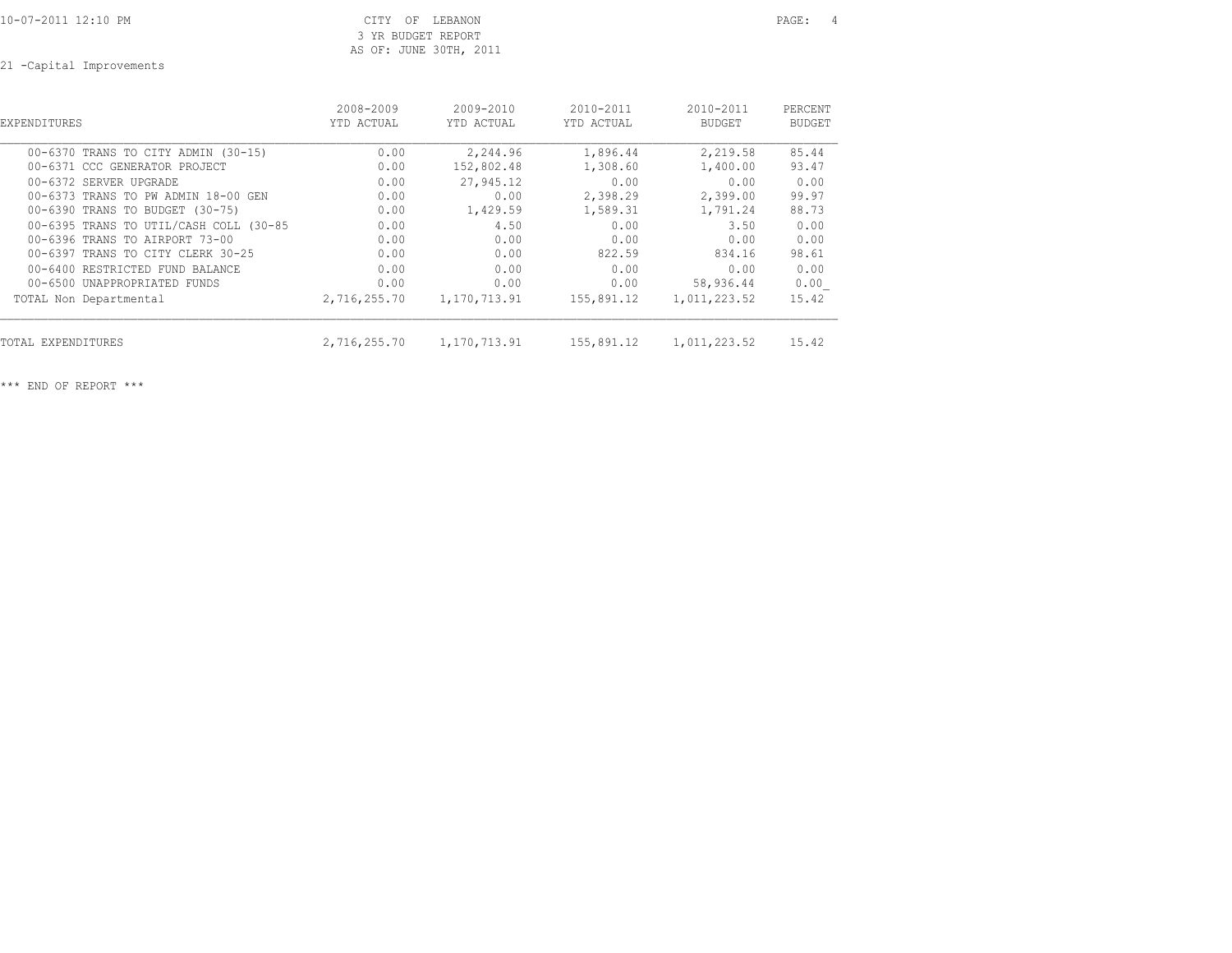10-07-2011 12:10 PM CITY OF LEBANON PAGE: 1

 3 YR BUDGET REPORT AS OF: JUNE 30TH, 2011

22 -Capital Projects FINANCIAL SUMMARY

|                                   | 2008-2009<br>YTD ACTUAL       | 2009-2010<br>YTD ACTUAL | 2010-2011<br>YTD ACTUAL | 2010-2011<br><b>BUDGET</b> | PERCENT<br><b>BUDGET</b> |
|-----------------------------------|-------------------------------|-------------------------|-------------------------|----------------------------|--------------------------|
| REVENUE SUMMARY                   |                               |                         |                         |                            |                          |
| NonDepartmental                   | 8,974,603.68                  | 1,439,244.59            | 1,305,196.22            | 2,360,243.11               | 55.30                    |
| TOTAL REVENUES                    | 8,974,603.68                  | 1,439,244.59            | 1,305,196.22            | 2,360,243.11               | 55.30                    |
| EXPENDITURE SUMMARY               |                               |                         |                         |                            |                          |
| NonDepartmental                   | 7,080,720.36                  | 2,229,666.23            | 1,553,850.04            | 2,440,610.11               | 63.67                    |
| TOTAL EXPENDITURES                | 7,080,720.36<br>------------- | 2,229,666.23            | 1,553,850.04            | 2,440,610.11               | 63.67                    |
| REVENUE OVER/(UNDER) EXPENDITURES | 1,893,883.32                  | 790,421.64) (           | $248,653.82$ ) (        | 80,367.00)                 | 309.40                   |

=============== =============== =============== =============== ========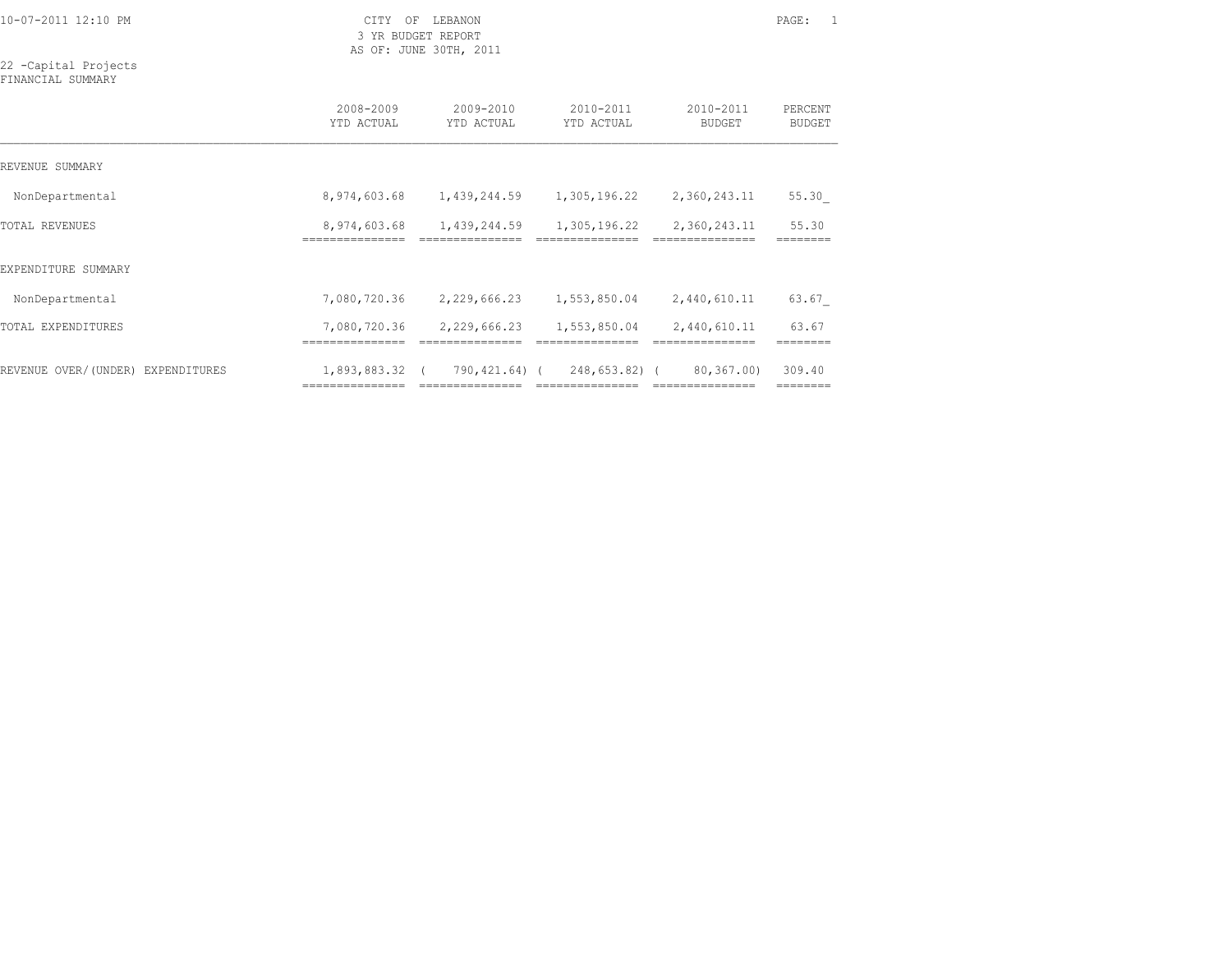| 10-07-2011 12:10 PM |  |
|---------------------|--|
|---------------------|--|

CITY OF LEBANON PAGE: 2 3 YR BUDGET REPORT AS OF: JUNE 30TH, 2011

22 -Capital Projects

| REVENUES                                      | 2008-2009<br>YTD ACTUAL | 2009-2010<br>YTD ACTUAL | 2010-2011<br>YTD ACTUAL | 2010-2011<br><b>BUDGET</b> | PERCENT<br><b>BUDGET</b> |
|-----------------------------------------------|-------------------------|-------------------------|-------------------------|----------------------------|--------------------------|
|                                               |                         |                         |                         |                            |                          |
| NonDepartmental<br>00-4000 Fund Balance 10/31 | 0.00                    | 0.00                    | 0.00                    | 1,062,233.11               | 0.00                     |
| 00-4100 BOND PROCEEDS                         | 8,848,925.00            | 0.00                    | 0.00                    | 0.00                       | 0.00                     |
|                                               |                         |                         |                         |                            |                          |
| 00-4200 SALES TAX INCOME                      | 0.00                    | 1,024,338.45            | 954,186.21              | 946,000.00                 | 100.87                   |
| 00-4300 INTEREST INCOME                       | 19,523.98               | 39,000.00               | 39,000.01               | 40,000.00                  | 97.50                    |
| 00-4400 MISCELLANEOUS INCOME                  | 3,348.00                | 7,526.14                | 0.00                    | 0.00                       | 0.00                     |
| 00-4500 TRANS FROM STREET DEPT (08)           | 102,806.70              | 368,380.00              | 312,010.00              | 312,010.00                 | 100.00                   |
| TOTAL NonDepartmental                         | 8,974,603.68            | 1,439,244.59            | 1,305,196.22            | 2,360,243.11               | 55.30                    |
| TOTAL REVENUES                                | 8,974,603.68            | 1,439,244.59            | 1,305,196.22            | 2,360,243.11               | 55.30                    |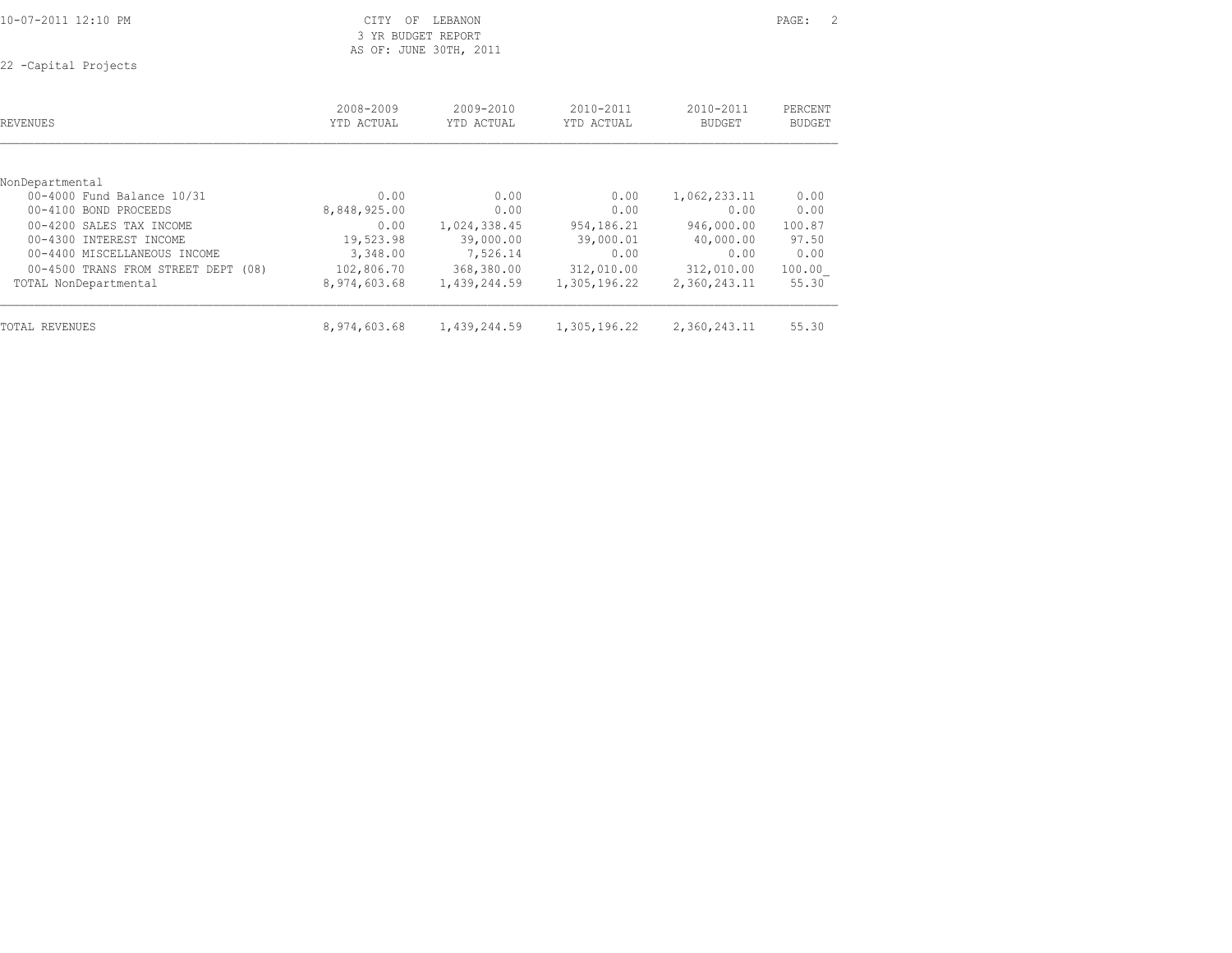| 10-07-2011 12:10 PM   |  |
|-----------------------|--|
| 22 - Capital Projects |  |

| EXPENDITURES                           | 2008-2009<br>YTD ACTUAL | 2009-2010<br>YTD ACTUAL | 2010-2011<br>YTD ACTUAL | 2010-2011<br><b>BUDGET</b> | PERCENT<br><b>BUDGET</b> |
|----------------------------------------|-------------------------|-------------------------|-------------------------|----------------------------|--------------------------|
|                                        |                         |                         |                         |                            |                          |
| NonDepartmental                        |                         |                         |                         |                            |                          |
| 00-5000 BOND COST/ISSUANCE             | 111,628.01              | 900.00                  | 0.00                    | 0.00                       | 0.00                     |
| 00-5300 PROJECT EXPENSE                | 2, 175, 684.47          | 778,034.95              | 259,816.93              | 282,707.27                 | 91.90                    |
| 00-5400 BOND PAYMENT                   | 334,106.88              | 0.00                    | 0.00                    | 0.00                       | 0.00                     |
| 00-5405 DEBT SERVICE-FIRE TRUCK        | 0.00                    | 100,500.00              | 87,197.50               | 87,257.50                  | 99.93                    |
| 00-5410 DEBT SERVICE-CITY HALL         | 0.00                    | 519,390.00              | 436,805.00              | 436,807.50                 | 100.00                   |
| 00-5415 DEBT SERVICE PAYMENT-ELM       | 0.00                    | 368,380.00              | 312,150.00              | 312,210.00                 | 99.98                    |
| 00-5420 DEBT SERVICE PMT -BAC          | 0.00                    | 169,027.50              | 143,578.75              | 143,613.75                 | 99.98                    |
| 00-5500 FEES                           | 2,000.00                | 2,000.00                | 2,900.00                | 3,000.00                   | 96.67                    |
| 00-5600 YMCA SUBSIDY                   | 0.00                    | 0.00                    | 91,299.40               | 91,366.32                  | 99.93                    |
| 00-5610 CIVIC CENTER IMPROVEMENTS      | 0.00                    | 0.00                    | 0.00                    | 0.00                       | 0.00                     |
| 00-5620 PARK/NEC-PARKING LOT/BALLFIELD | 0.00                    | 0.00                    | 0.00                    | 0.00                       | 0.00                     |
| 00-5650 LPD POLICE CARS                | 0.00                    | 0.00                    | 145,222.12              | 150,000.00                 | 96.81                    |
| 00-6100 FIRE STATIONS GENERATOR        | 0.00                    | 8.58                    | 4,689.03                | 15,000.00                  | 31.26                    |
| 00-6101 TRANS TO CONS (89) FIRE GEN    | 0.00                    | 692.03                  | 0.00                    | 0.00                       | 0.00                     |
| 00-6200 TRANS TO CAP IMPROV (21)       | 1,957,301.00            | 0.00                    | 0.00                    | 0.00                       | 0.00                     |
| 00-6300 TRANS TO STREET (08)           | 2,500,000.00            | 0.00                    | 0.00                    | 0.00                       | 0.00                     |
| 00-6305 TRANS TO TECH-ADMIN (12-00)    | 0.00                    | 3,266.00                | 3,189.73                | 3,190.00                   | 99.99                    |
| 00-6306 TRANS TO TECH-ENG/SURV (12-05) | 0.00                    | 479.98                  | 0.00                    | 0.00                       | 0.00                     |
| 00-6310 TRANS TO B & G (09)            | 0.00                    | 237,528.39              | 59,049.01               | 59,049.64                  | 100.00                   |
| 00-6311 TRANS TO PW ADMIN 18 CITY HALL | 0.00                    | 277.67                  | 0.00                    | 0.00                       | 0.00                     |
| 00-6315 TRANS TO TECH-MAPPING (12-25)  | 0.00                    | 103.65                  | 0.00                    | 0.00                       | 0.00                     |
| 00-6316 TRANS TO METER RDRS (12-35)    | 0.00                    | 411.06                  | 0.00                    | 0.00                       | 0.00                     |
| 00-6317 TRANS TO TECH-PROJ MAN (12-45) | 0.00                    | 0.00                    | 0.00                    | 0.00                       | 0.00                     |
| 00-6320 TRANS TO PURCHASING (14)       | 0.00                    | 481.50                  | 75.48                   | 16,323.75                  | 0.46                     |
| 00-6325 TRANS TO PW BLDG (18-10)       | 0.00                    | 387.41                  | 0.00                    | 0.00                       | 0.00                     |
| 00-6330 TRANS TO POLICE-ADMIN (07-00)  | 0.00                    | 0.00                    | 0.00                    | 0.00                       | 0.00                     |
| 00-6340 TRANS TO CITY ADMIN (30-15)    | 0.00                    | 4,489.92                | 3,792.86                | 4,439.16                   | 85.44                    |
| 00-6350 TRANS TO ACCTS PAYABLE (30-65) | 0.00                    | 3,055.69                | 1,582.33                | 2,110.25                   | 74.98                    |
| 00-6360 TRANS TO BUDGET (30-75)        | 0.00                    | 1,429.59                | 1,589.31                | 1,791.24                   | 88.73                    |
| 00-6365 TRANS TO UTIL/CASH (30-85)     | 0.00                    | 56.28                   | 0.00                    | 3.50                       | 0.00                     |
| 00-6370 TRANS TO CONSTR (89)           | 0.00                    | 38,766.03               | 90.00                   | 90.00                      | 100.00                   |
| 00-6375 TRANS TO CITY CLERK 30-25      | 0.00                    | 0.00                    | 822.59                  | 834.16                     | 98.61                    |
| 00-6400 RESTRICTED FUND BALANCE        | 0.00                    | 0.00                    | 0.00                    | 0.00                       | 0.00                     |
| 00-6500 UNAPPROPRIATED FUNDS           | 0.00                    | 0.00                    | 0.00                    | 830,816.07                 | 0.00                     |
| TOTAL NonDepartmental                  | 7,080,720.36            | 2,229,666.23            | 1,553,850.04            | 2,440,610.11               | 63.67                    |
| TOTAL EXPENDITURES                     | 7,080,720.36            | 2,229,666.23            | 1,553,850.04            | 2,440,610.11               | 63.67                    |

 3 YR BUDGET REPORT AS OF: JUNE 30TH, 2011

\*\*\* END OF REPORT \*\*\*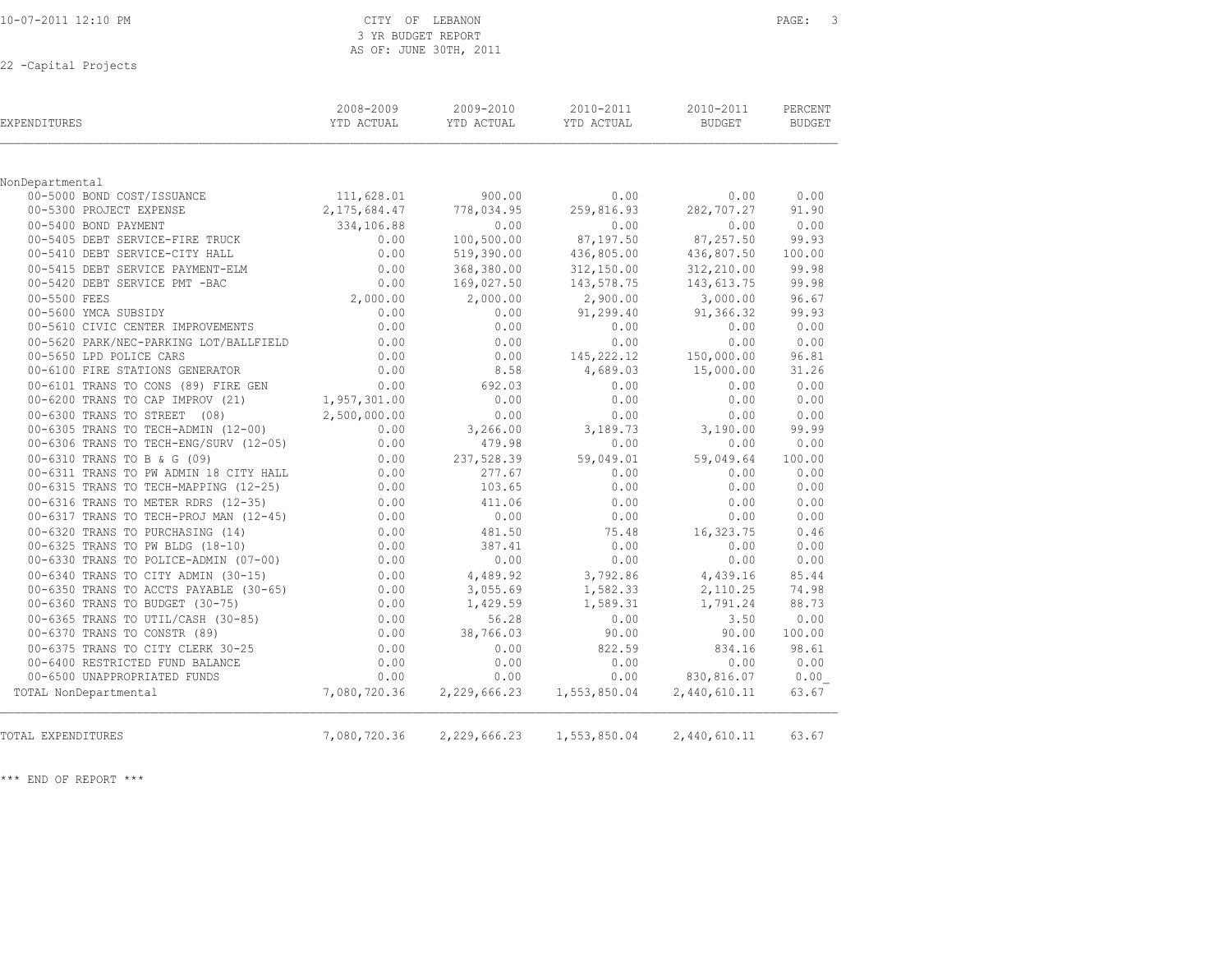10-07-2011 12:11 PM CITY OF LEBANON PAGE: 1 3 YR BUDGET REPORT AS OF: JUNE 30TH, 2011

# 23 -Civic Center Activity

FINANCIAL SUMMARY

|                                   | 2008-2009<br>YTD ACTUAL | 2009-2010<br>YTD ACTUAL | 2010-2011<br>YTD ACTUAL | 2010-2011<br><b>BUDGET</b> | PERCENT<br><b>BUDGET</b> |
|-----------------------------------|-------------------------|-------------------------|-------------------------|----------------------------|--------------------------|
| REVENUE SUMMARY                   |                         |                         |                         |                            |                          |
| Non Departmental                  | 0.00                    | 0.00                    | 0.00                    | 0.00                       | 0.00                     |
| TOTAL REVENUES                    | 0.00                    | 0.00                    | 0.00                    | 0.00                       | 0.00                     |
| EXPENDITURE SUMMARY               |                         |                         |                         |                            |                          |
| Non Departmental                  | 0.00                    | 0.00                    | 0.00                    | 0.00                       | 0.00                     |
| TOTAL EXPENDITURES                | 0.00                    | 0.00                    | 0.00                    | 0.00                       | 0.00                     |
| REVENUE OVER/(UNDER) EXPENDITURES | 0.00<br>--------------- | 0.00                    | 0.00                    | 0.00<br>===============    | 0.00<br>========         |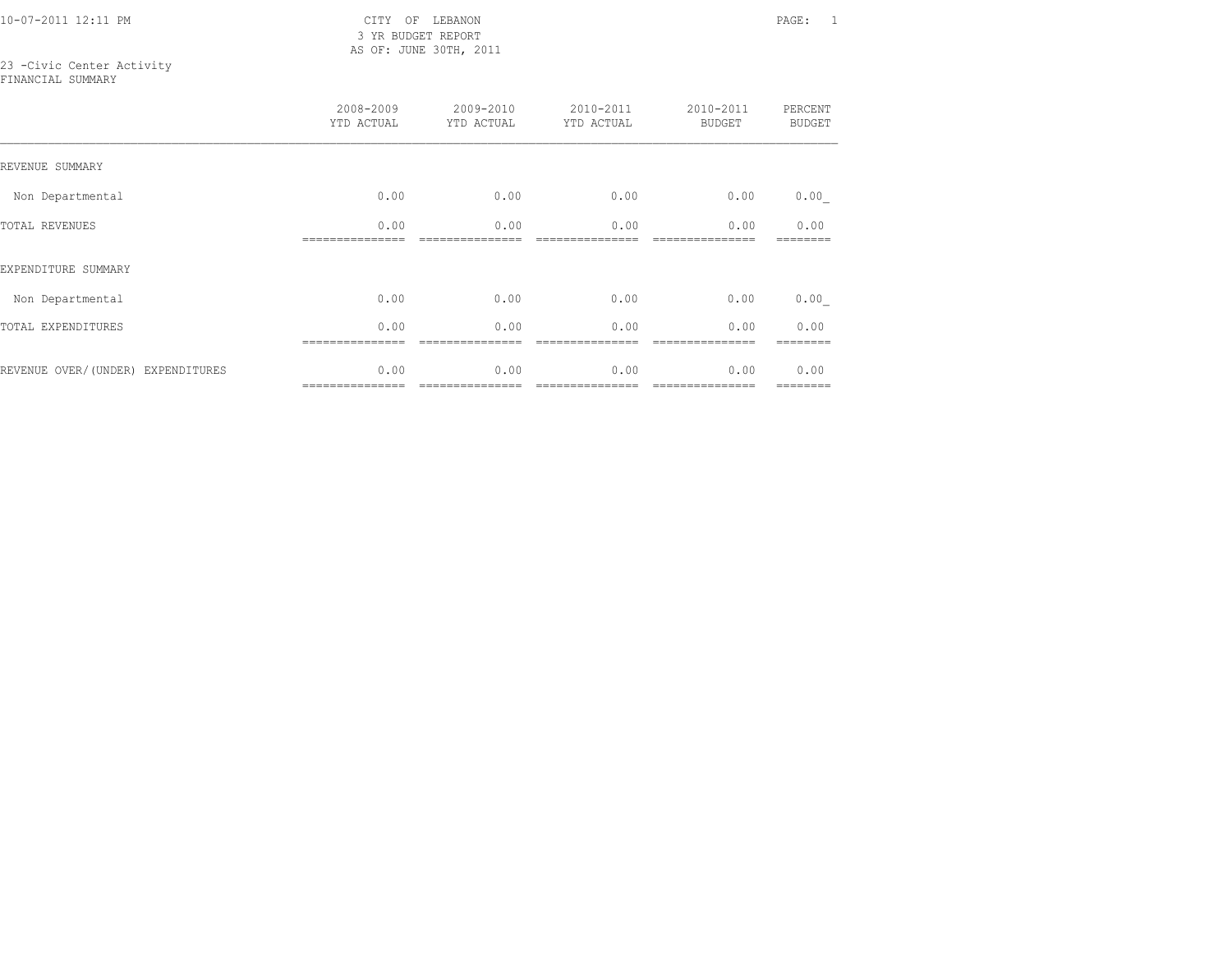### 10-07-2011 12:11 PM CITY OF LEBANON PAGE: 2 3 YR BUDGET REPORT AS OF: JUNE 30TH, 2011

23 -Civic Center Activity

| REVENUES                   | 2008-2009<br>YTD ACTUAL | 2009-2010<br>YTD ACTUAL | 2010-2011<br>YTD ACTUAL | 2010-2011<br><b>BUDGET</b> | PERCENT<br><b>BUDGET</b> |
|----------------------------|-------------------------|-------------------------|-------------------------|----------------------------|--------------------------|
|                            |                         |                         |                         |                            |                          |
| Non Departmental           |                         |                         |                         |                            |                          |
| 00-4000 fund balance 11/01 | 0.00                    | 0.00                    | 0.00                    | 0.00                       | 0.00                     |
| 00-4020 WATER AEROBICS     | 0.00                    | 0.00                    | 0.00                    | 0.00                       | 0.00                     |
| 00-4080 AEROBICS           | 0.00                    | 0.00                    | 0.00                    | 0.00                       | 0.00                     |
| 00-4150 SWIM TEAM          | 0.00                    | 0.00                    | 0.00                    | 0.00                       | 0.00                     |
| 00-4160 SWIM TEAM SUITS    | 0.00                    | 0.00                    | 0.00                    | 0.00                       | 0.00                     |
| 00-4200 TRAINING           | 0.00                    | 0.00                    | 0.00                    | 0.00                       | 0.00                     |
| 00-4211 SWIMMING LESSONS   | 0.00                    | 0.00                    | 0.00                    | 0.00                       | 0.00                     |
| 00-4311 MISCELLANEOUS      | 0.00                    | 0.00                    | 0.00                    | 0.00                       | 0.00                     |
| 00-4910 ACTIVITY           | 0.00                    | 0.00                    | 0.00                    | 0.00                       | 0.00                     |
| 00-4998 Discounts Earned   | 0.00                    | 0.00                    | 0.00                    | 0.00                       | 0.00                     |
| TOTAL Non Departmental     | 0.00                    | 0.00                    | 0.00                    | 0.00                       | 0.00                     |
| TOTAL REVENUES             | 0.00                    | 0.00                    | 0.00                    | 0.00                       | 0.00                     |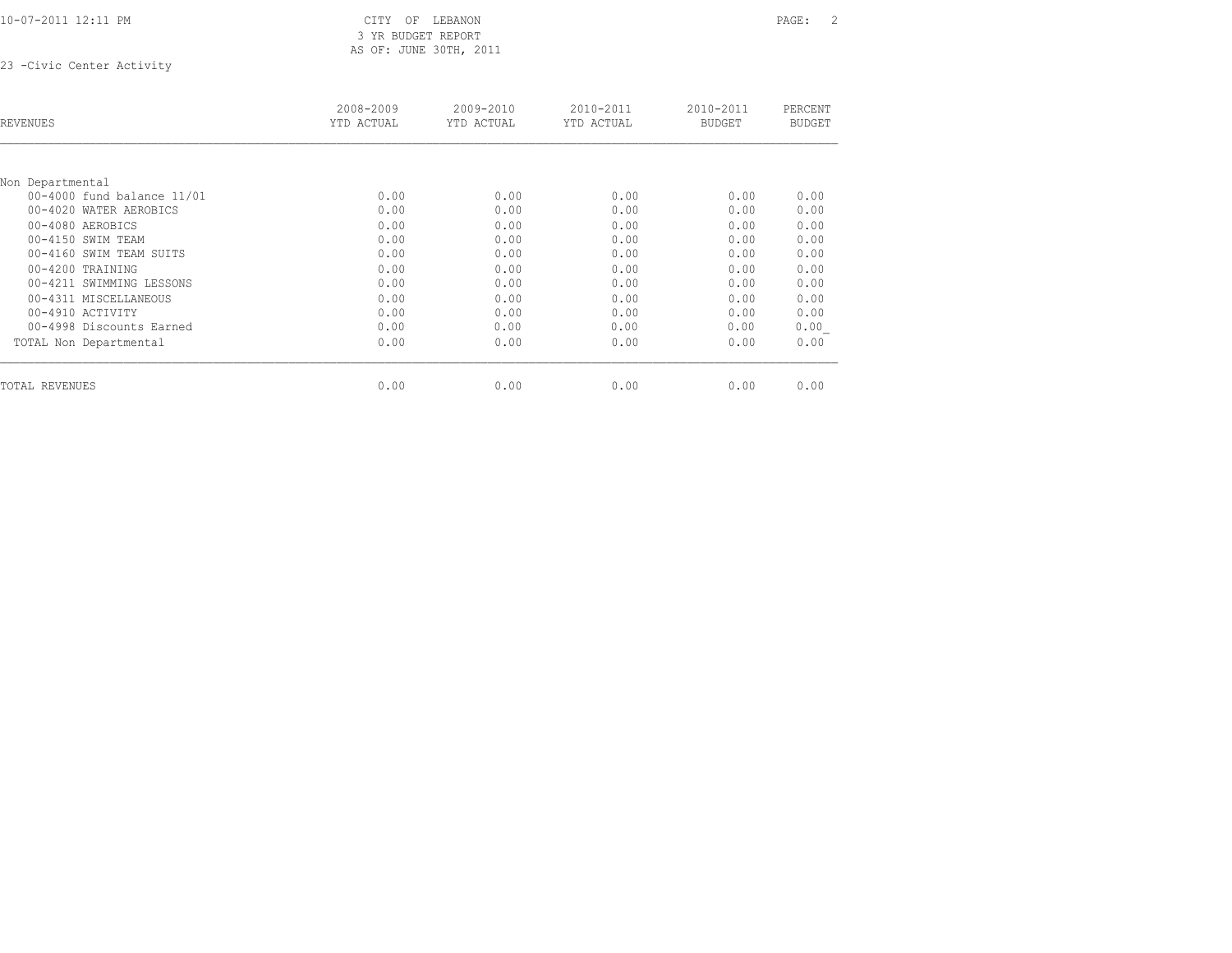10-07-2011 12:11 PM CITY OF LEBANON PAGE: 3

# 3 YR BUDGET REPORT AS OF: JUNE 30TH, 2011

23 -Civic Center Activity

| EXPENDITURES                     | 2008-2009<br>YTD ACTUAL | 2009-2010<br>YTD ACTUAL | $2010 - 2011$<br>YTD ACTUAL | 2010-2011<br><b>BUDGET</b> | PERCENT<br><b>BUDGET</b> |
|----------------------------------|-------------------------|-------------------------|-----------------------------|----------------------------|--------------------------|
|                                  |                         |                         |                             |                            |                          |
| Non Departmental                 |                         |                         |                             |                            |                          |
| 00-5200 SWIMMING LESSONS         | 0.00                    | 0.00                    | 0.00                        | 0.00                       | 0.00                     |
| 00-5250 SWIM TEAM                | 0.00                    | 0.00                    | 0.00                        | 0.00                       | 0.00                     |
| 00-5270 SWIM TEAM SUITS          | 0.00                    | 0.00                    | 0.00                        | 0.00                       | 0.00                     |
| 00-5300 LIFEGUARD TRAINING       | 0.00                    | 0.00                    | 0.00                        | 0.00                       | 0.00                     |
| 00-5400 MISCELLANEOUS            | 0.00                    | 0.00                    | 0.00                        | 0.00                       | 0.00                     |
| 00-5650 EQUIPMENT                | 0.00                    | 0.00                    | 0.00                        | 0.00                       | 0.00                     |
| 00-5700 TRANS TO C.CTR OPER (20) | 0.00                    | 0.00                    | 0.00                        | 0.00                       | 0.00                     |
| 00-5750 UNIFORMS                 | 0.00                    | 0.00                    | 0.00                        | 0.00                       | 0.00                     |
| 00-5900 INSTRUCTORS LABOR        | 0.00                    | 0.00                    | 0.00                        | 0.00                       | 0.00                     |
| 00-5915 EMPLOYEE BENEFITS        | 0.00                    | 0.00                    | 0.00                        | 0.00                       | 0.00                     |
| 00-5916 Payroll Tax Expense      | 0.00                    | 0.00                    | 0.00                        | 0.00                       | 0.00                     |
| 00-5917 Retirement Expense       | 0.00                    | 0.00                    | 0.00                        | 0.00                       | 0.00                     |
| 00-6500 UNAPPROPRIATED FUNDS     | 0.00                    | 0.00                    | 0.00                        | 0.00                       | 0.00                     |
| TOTAL Non Departmental           | 0.00                    | 0.00                    | 0.00                        | 0.00                       | 0.00                     |
|                                  |                         |                         |                             |                            | 0.00                     |
| TOTAL EXPENDITURES               | 0.00                    | 0.00                    | 0.00                        | 0.00                       |                          |

\*\*\* END OF REPORT \*\*\*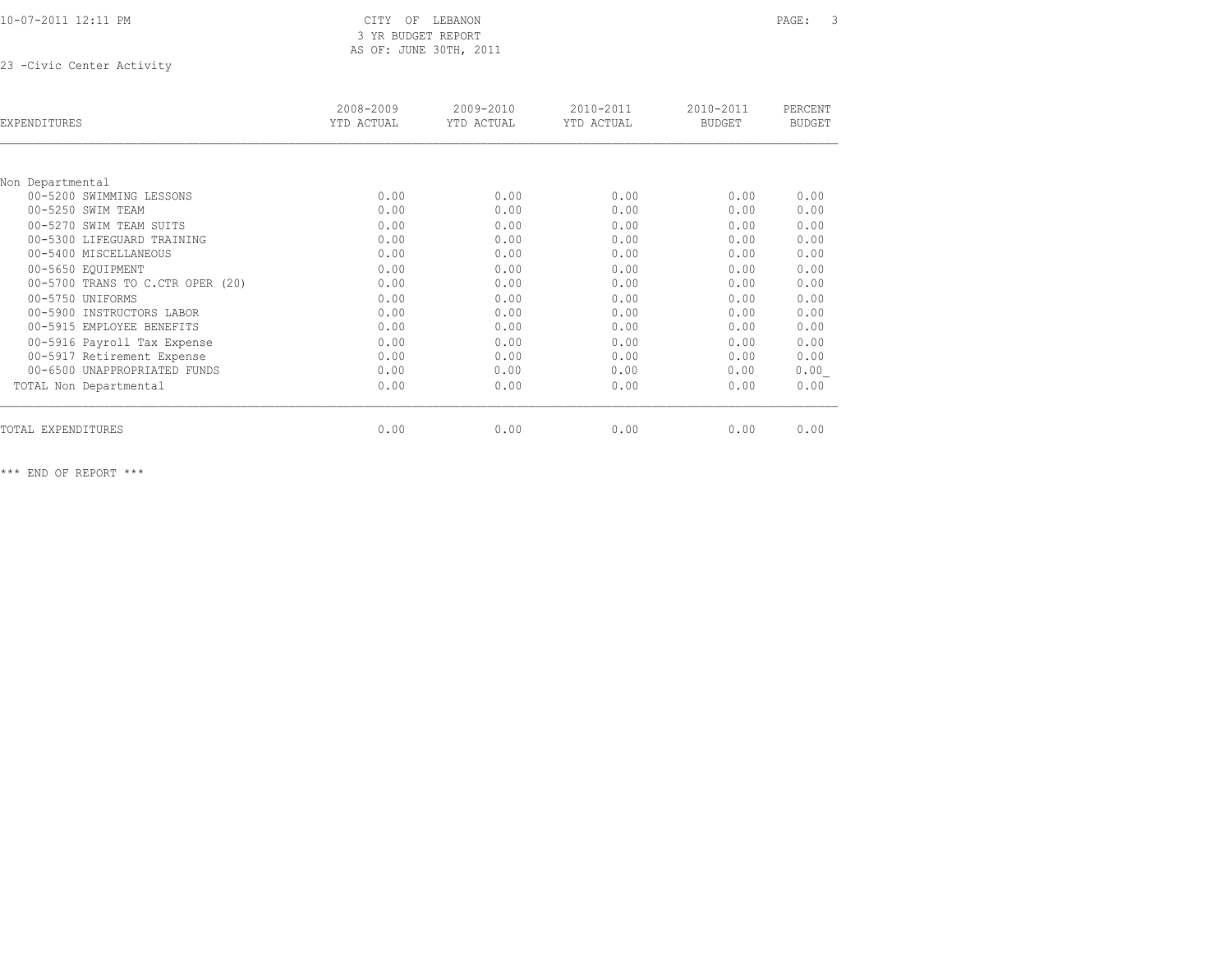10-07-2011 12:11 PM CITY OF LEBANON PAGE: 1

 3 YR BUDGET REPORT AS OF: JUNE 30TH, 2011

30 -City Hall General

FINANCIAL SUMMARY

|                                   | 2008-2009<br>YTD ACTUAL                       | 2009-2010<br>YTD ACTUAL | 2010-2011<br>YTD ACTUAL | 2010-2011<br><b>BUDGET</b> | PERCENT<br><b>BUDGET</b> |
|-----------------------------------|-----------------------------------------------|-------------------------|-------------------------|----------------------------|--------------------------|
| REVENUE SUMMARY                   |                                               |                         |                         |                            |                          |
| Non Departmental                  | 2,804,028.95                                  | 129,219.49              | 29,999.18               | 240,763.55                 | 12.46                    |
| Office of the Mayor               | 0.00                                          | 155, 131.59             | 110,373.61              | 121,420.75                 | 90.90                    |
| Office of City Admim              | 0.00                                          | 224,496.01              | 189,643.61              | 221,957.86                 | 85.44                    |
| Office of City Clerk              | 0.00                                          | 263,539.13              | 207,305.60              | 210,722.54                 | 98.38                    |
| Human Resources                   | 0.00                                          | 112, 172.79             | 115, 355.87             | 146,098.07                 | 78.96                    |
| Receptionist                      | 0.00                                          | 46,804.40               | 39,214.30               | 40,868.27                  | 95.95                    |
| Accounts Payable                  | 0.00                                          | 55,875.14               | 48,256.27               | 52,378.16                  | 92.13                    |
| Budget Director                   | 0.00                                          | 81,691.44               | 90,818.33               | 102,356.88                 | 88.73                    |
| Utilities/Cash Collect            | 0.00                                          | 212,804.34              | 251,632.22              | 291,282.62                 | 86.39                    |
| <b>TOTAL REVENUES</b>             | 2,804,028.95                                  | 1,281,734.33            | 1,082,598.99            | 1,427,848.70               | 75.82<br>--------        |
| EXPENDITURE SUMMARY               |                                               |                         |                         |                            |                          |
| Non Departmental                  | 1,467,526.54                                  | 129,219.52              | 136,020.53              | 265,835.55                 | 51.17                    |
| Office of the Mayor               | 0.00                                          | 155, 131.58             | 112,507.84              | 123, 498.75                | 91.10                    |
| BLDG & GROUNDS                    | 470,293.10                                    | 0.00                    | 0.00                    | 0.00                       | 0.00                     |
| GARAGE                            | 220,440.52                                    | 0.00                    | 0.00                    | 0.00                       | 0.00                     |
| Office of City Admim              | 0.00                                          | 224,495.97              | 189,393.70              | 222,138.86                 | 85.26                    |
| Office of City Clerk              | 0.00                                          | 263,539.14              | 207,305.48              | 224,551.54                 | 92.32                    |
| Human Resources                   | 0.00                                          | 112, 172.76             | 115, 355.93             | 147,434.07                 | 78.24                    |
| Receptionist                      | 0.00                                          | 46,804.49               | 39, 214.44              | 41,041.27                  | 95.55                    |
| Accounts Payable                  | 0.00                                          | 55,875.11               | 48,256.19               | 52,654.16                  | 91.65                    |
| Budget Director                   | 0.00                                          | 81,934.35               | 90,817.94               | 102,518.82                 | 88.59                    |
| Utilities/Cash Collect            | 0.00                                          | 212,804.70              | 251,632.28              | 295,520.62                 | 85.15                    |
| TECH SERVICES                     | 521,861.32                                    | 0.00                    | 0.00                    | 0.00                       | 0.00                     |
| TOTAL EXPENDITURES                | 2,680,121.48<br>============================= | 1,281,977.62            | 1,190,504.33            | 1,475,193.64               | 80.70<br>--------        |
| REVENUE OVER/(UNDER) EXPENDITURES | $123,907,47$ (                                | $243.29$ $($            | $107, 905, 34)$ (       | 47, 344, 94)               | 227.91<br>--------       |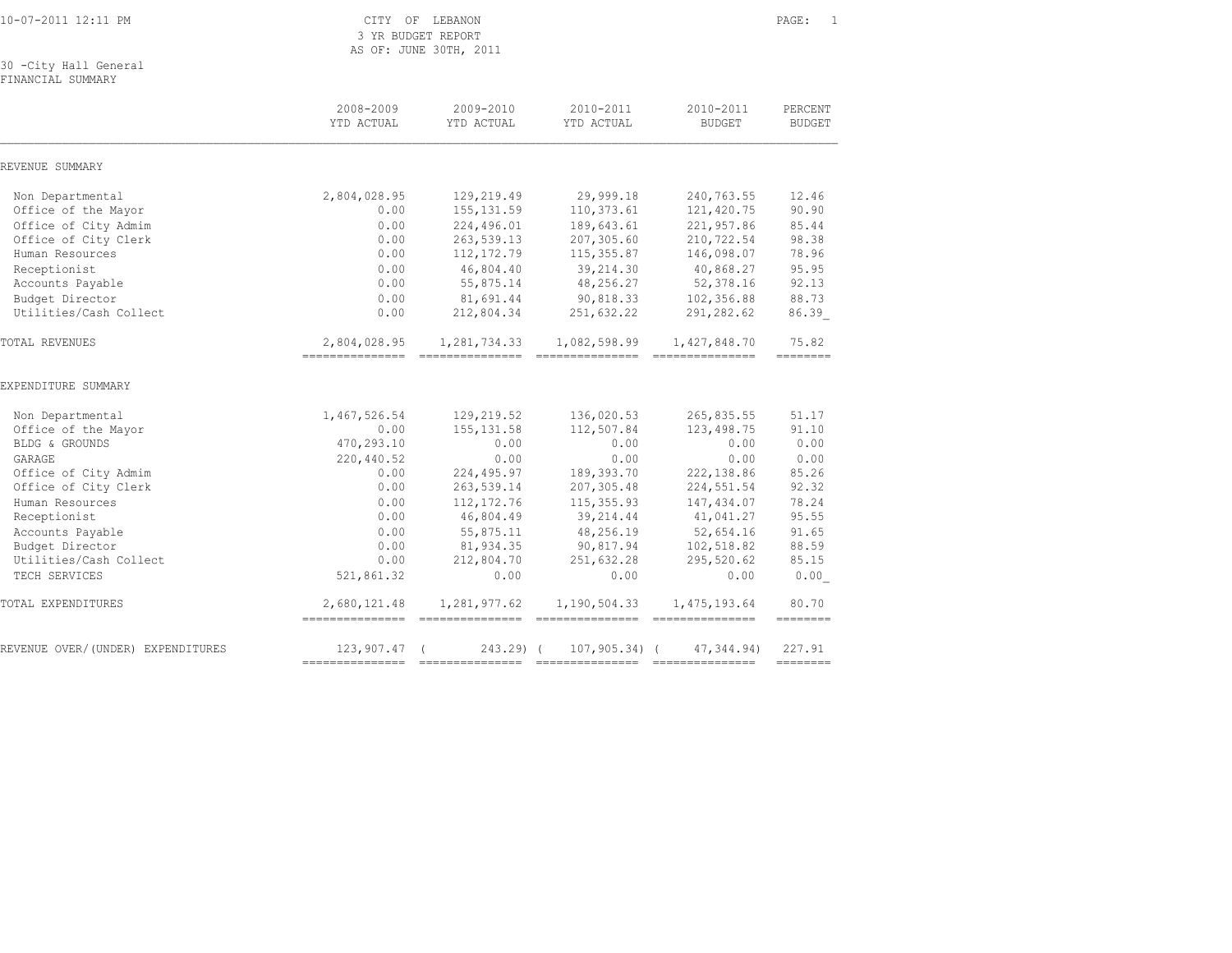|  | 10-07-2011 12:11 PM |  |
|--|---------------------|--|
|  |                     |  |

CITY OF LEBANON PAGE: 2 3 YR BUDGET REPORT AS OF: JUNE 30TH, 2011

| REVENUES                                                                                                                                                                                                                                                            | 2008-2009 | 2009-2010<br><b>THE SECTED SECTION CONTROL</b><br>TENNIS TENNIS TENNIS YED ACTUAL | 2010-2011<br>YTD ACTUAL BUDGET BUDGET                                              | 2010-2011                      | PERCENT                 |
|---------------------------------------------------------------------------------------------------------------------------------------------------------------------------------------------------------------------------------------------------------------------|-----------|-----------------------------------------------------------------------------------|------------------------------------------------------------------------------------|--------------------------------|-------------------------|
| Non Departmental                                                                                                                                                                                                                                                    |           |                                                                                   |                                                                                    |                                |                         |
|                                                                                                                                                                                                                                                                     | 0.00      | 0.00                                                                              | 0.00                                                                               | 108,070.38                     | 0.00                    |
| 00-4000 fund balance 11/01<br>00-4060 TRANS FROM STREET (08)                                                                                                                                                                                                        | 0.00      | $0.00$ (                                                                          | 12,969.88)                                                                         | 0.00                           | 0.00                    |
| 00-4080 TRANS FROM STREET CONST (08)<br>00-4090 TRANS FROM FIBER OP'S (83) 28,999.98 0.00                                                                                                                                                                           |           |                                                                                   | 0.00                                                                               | 0.00                           | 0.00                    |
| 00-4090 TRANS FROM FIBER OP'S (83)                                                                                                                                                                                                                                  |           |                                                                                   | 0.00                                                                               | 0.00                           | 0.00                    |
|                                                                                                                                                                                                                                                                     |           |                                                                                   |                                                                                    | 0.00                           | 0.00                    |
| 00 -4000 TRAIN PROM FIBER OP 'S (83)<br>00 -4090 TRAIN PROM FIBER OP 'S (83)<br>00 -4000 TRAIN PROM FIBER OP 'S (83)<br>00 -4000 SALE OF EQUIPMENT<br>00-4700 SALE OF EQUIPMENT<br>00-4700 SALE OF EQUIPMENT<br>00-4700 SALE OF EQUIPMENT                           |           |                                                                                   |                                                                                    | $500.00$ $534.24$<br>0.00 0.00 |                         |
|                                                                                                                                                                                                                                                                     |           |                                                                                   |                                                                                    |                                |                         |
|                                                                                                                                                                                                                                                                     |           |                                                                                   |                                                                                    | 25, 156.36                     | 101.76<br>$0.00$ $0.00$ |
|                                                                                                                                                                                                                                                                     |           |                                                                                   |                                                                                    | 3,965.80                       | 101.76                  |
|                                                                                                                                                                                                                                                                     |           |                                                                                   |                                                                                    |                                | 101.76                  |
|                                                                                                                                                                                                                                                                     |           |                                                                                   |                                                                                    |                                | 101.76                  |
|                                                                                                                                                                                                                                                                     |           |                                                                                   |                                                                                    |                                | 101.76                  |
|                                                                                                                                                                                                                                                                     |           |                                                                                   | $4,681.19$<br>$4,600.32$<br>$4,681.19$<br>$4,600.32$<br>$26,177.02$<br>$25,724.79$ |                                | 101.76                  |
|                                                                                                                                                                                                                                                                     |           |                                                                                   |                                                                                    |                                | 101.76                  |
|                                                                                                                                                                                                                                                                     |           |                                                                                   | $3,872.55$ $2,569.29$ $2,524.89$                                                   |                                | 101.76                  |
|                                                                                                                                                                                                                                                                     |           |                                                                                   |                                                                                    | 4,005.45                       | 101.76                  |
|                                                                                                                                                                                                                                                                     |           |                                                                                   | 2,905.57<br>659.14                                                                 | 2,855.37                       | 101.76                  |
|                                                                                                                                                                                                                                                                     |           |                                                                                   |                                                                                    | 647.75                         | 101.76                  |
|                                                                                                                                                                                                                                                                     |           |                                                                                   |                                                                                    | 991.45                         | 101.76                  |
|                                                                                                                                                                                                                                                                     |           |                                                                                   |                                                                                    | $1,771.39$<br>$3,450.24$       | 101.76                  |
|                                                                                                                                                                                                                                                                     |           |                                                                                   |                                                                                    | 2,524.89                       | 101.76<br>101.76        |
|                                                                                                                                                                                                                                                                     |           |                                                                                   |                                                                                    | 700.62                         | 101.76                  |
|                                                                                                                                                                                                                                                                     |           |                                                                                   |                                                                                    | $0.00$ $0.00$                  |                         |
|                                                                                                                                                                                                                                                                     |           |                                                                                   |                                                                                    |                                |                         |
|                                                                                                                                                                                                                                                                     |           |                                                                                   |                                                                                    | $0.00$ $0.00$<br>0.00 0.00     |                         |
|                                                                                                                                                                                                                                                                     |           |                                                                                   |                                                                                    | 0.00                           | 0.00                    |
|                                                                                                                                                                                                                                                                     |           |                                                                                   |                                                                                    | 0.00                           | 0.00                    |
|                                                                                                                                                                                                                                                                     |           |                                                                                   |                                                                                    | 0.00                           | 0.00                    |
|                                                                                                                                                                                                                                                                     |           |                                                                                   |                                                                                    | 0.00                           | 0.00                    |
|                                                                                                                                                                                                                                                                     |           |                                                                                   |                                                                                    | 0.00                           | 0.00                    |
| 00–4865 TRANS FROM COMM DEV (35–00)<br>00–4870 TRANS FROM COMPLIANCE (35–15)<br>00–4900 TRANS FROM GEN FUND (01)<br>02–4900 TRANS FROM GEN FUND (01)<br>02–4910 TRANS FROM WWT FUND (85)<br>02–4910 TRANS FROM WWT FUND (85)<br>02–4923 T<br>TOTAL Non Departmental |           |                                                                                   |                                                                                    | 29,999.18 240,763.55           | 12.46                   |
| Office of the Mayor                                                                                                                                                                                                                                                 |           |                                                                                   |                                                                                    |                                |                         |
| 05-4200 NON CLASSIFIED REVENUE                                                                                                                                                                                                                                      | 0.00      | 30.60                                                                             | 395.00                                                                             | 0.00                           | 0.00                    |
|                                                                                                                                                                                                                                                                     |           |                                                                                   | 0.00                                                                               | 0.00                           | 0.00                    |
|                                                                                                                                                                                                                                                                     |           |                                                                                   | 1,099.79                                                                           | 1,214.21                       | 90.58                   |
|                                                                                                                                                                                                                                                                     |           |                                                                                   | 20,346.03                                                                          | 22,462.84                      | 90.58                   |
|                                                                                                                                                                                                                                                                     |           |                                                                                   | 20,346.03                                                                          | 22,462.84                      | 90.58                   |
|                                                                                                                                                                                                                                                                     |           |                                                                                   | $2,199.57$<br>2,199.57                                                             | 2,428.41                       | 90.58                   |
|                                                                                                                                                                                                                                                                     |           |                                                                                   |                                                                                    | 2,428.41 90.58                 |                         |
|                                                                                                                                                                                                                                                                     |           | 0.00                                                                              | 0.00                                                                               | 0.00                           | 0.00                    |
|                                                                                                                                                                                                                                                                     |           | 0.00                                                                              | 0.00<br>35, 193. 16                                                                | 0.00<br>38,854.64 90.58        | 0.00                    |
|                                                                                                                                                                                                                                                                     |           |                                                                                   | 7,698.52                                                                           | 8,499.45                       | 90.58                   |
| 05-4845 TRANS FROM CITY CLERK (30-25)<br>05-4850 TRANS FROM HR (30-35)<br>05-4850 TRANS FROM HR (30-35)                                                                                                                                                             | 0.00      | 3,877.53                                                                          | 5,498.93                                                                           | 6,071.04                       | 90.58                   |
|                                                                                                                                                                                                                                                                     |           |                                                                                   |                                                                                    |                                |                         |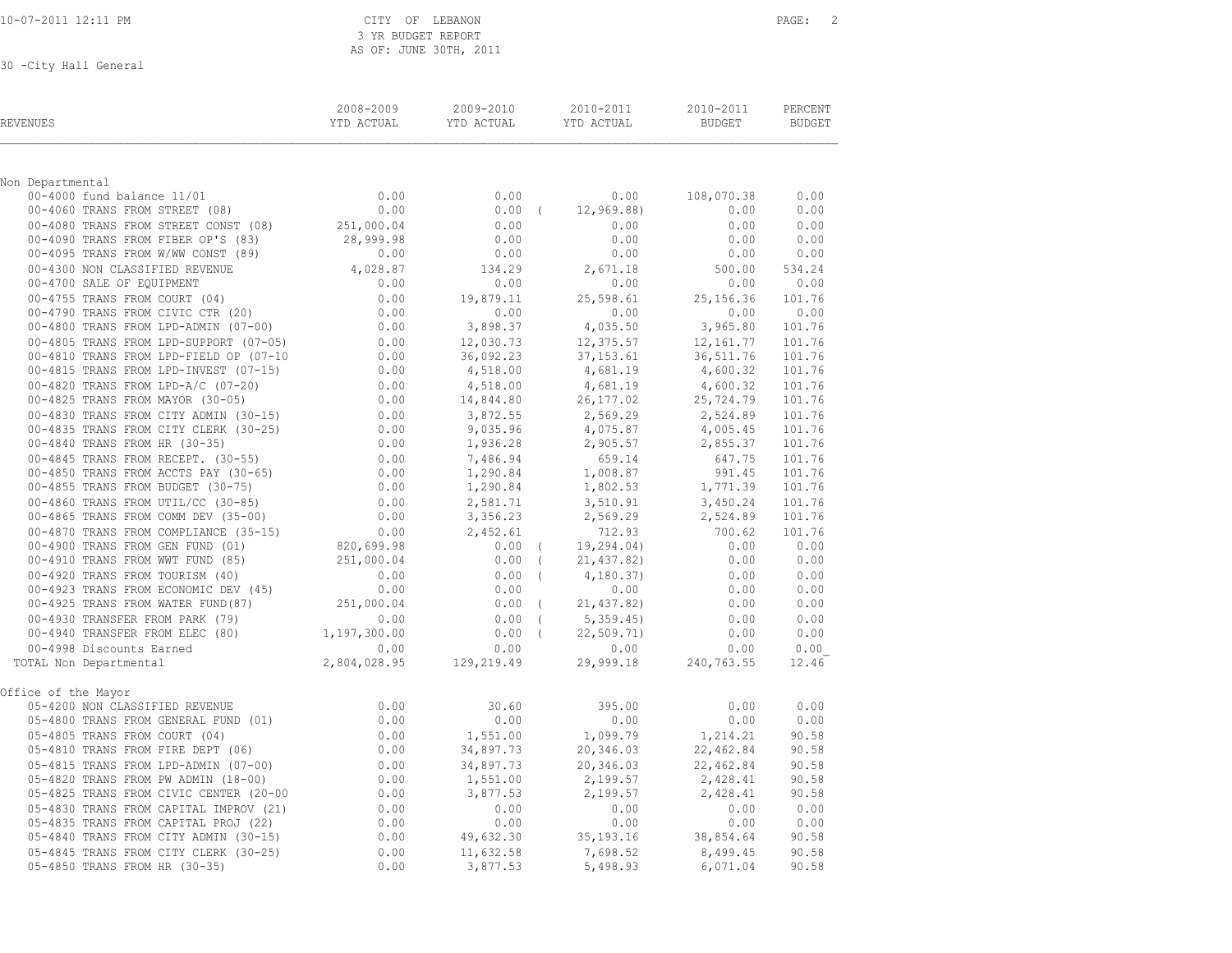| <b>REVENUES</b>           |  | $\begin{tabular}{lcccc} 2008-2009 & 2009-2010 & 2010-2011 & 2010-2011 & 3010-2011 \end{tabular} \begin{tabular}{lcccc} \bf 2008-2009 & 2009-2010 & 2010-2011 & 3010-2011 \end{tabular}$ |  |
|---------------------------|--|-----------------------------------------------------------------------------------------------------------------------------------------------------------------------------------------|--|
|                           |  |                                                                                                                                                                                         |  |
|                           |  |                                                                                                                                                                                         |  |
|                           |  |                                                                                                                                                                                         |  |
|                           |  |                                                                                                                                                                                         |  |
|                           |  |                                                                                                                                                                                         |  |
|                           |  |                                                                                                                                                                                         |  |
|                           |  |                                                                                                                                                                                         |  |
|                           |  |                                                                                                                                                                                         |  |
| TOTAL Office of the Mayor |  |                                                                                                                                                                                         |  |
| Office of City Admim      |  |                                                                                                                                                                                         |  |
|                           |  |                                                                                                                                                                                         |  |
|                           |  |                                                                                                                                                                                         |  |
|                           |  |                                                                                                                                                                                         |  |
|                           |  |                                                                                                                                                                                         |  |
|                           |  |                                                                                                                                                                                         |  |
|                           |  |                                                                                                                                                                                         |  |
|                           |  |                                                                                                                                                                                         |  |
|                           |  |                                                                                                                                                                                         |  |
|                           |  |                                                                                                                                                                                         |  |
|                           |  |                                                                                                                                                                                         |  |
|                           |  |                                                                                                                                                                                         |  |
|                           |  |                                                                                                                                                                                         |  |
|                           |  |                                                                                                                                                                                         |  |
|                           |  |                                                                                                                                                                                         |  |
|                           |  |                                                                                                                                                                                         |  |
|                           |  |                                                                                                                                                                                         |  |
|                           |  |                                                                                                                                                                                         |  |
|                           |  |                                                                                                                                                                                         |  |
|                           |  |                                                                                                                                                                                         |  |
|                           |  |                                                                                                                                                                                         |  |
|                           |  |                                                                                                                                                                                         |  |
|                           |  |                                                                                                                                                                                         |  |
| Office of City Clerk      |  |                                                                                                                                                                                         |  |
|                           |  |                                                                                                                                                                                         |  |
|                           |  |                                                                                                                                                                                         |  |
|                           |  |                                                                                                                                                                                         |  |
|                           |  |                                                                                                                                                                                         |  |
|                           |  |                                                                                                                                                                                         |  |
|                           |  |                                                                                                                                                                                         |  |
|                           |  |                                                                                                                                                                                         |  |
|                           |  |                                                                                                                                                                                         |  |
|                           |  |                                                                                                                                                                                         |  |
|                           |  |                                                                                                                                                                                         |  |
|                           |  |                                                                                                                                                                                         |  |
|                           |  |                                                                                                                                                                                         |  |
|                           |  |                                                                                                                                                                                         |  |
|                           |  |                                                                                                                                                                                         |  |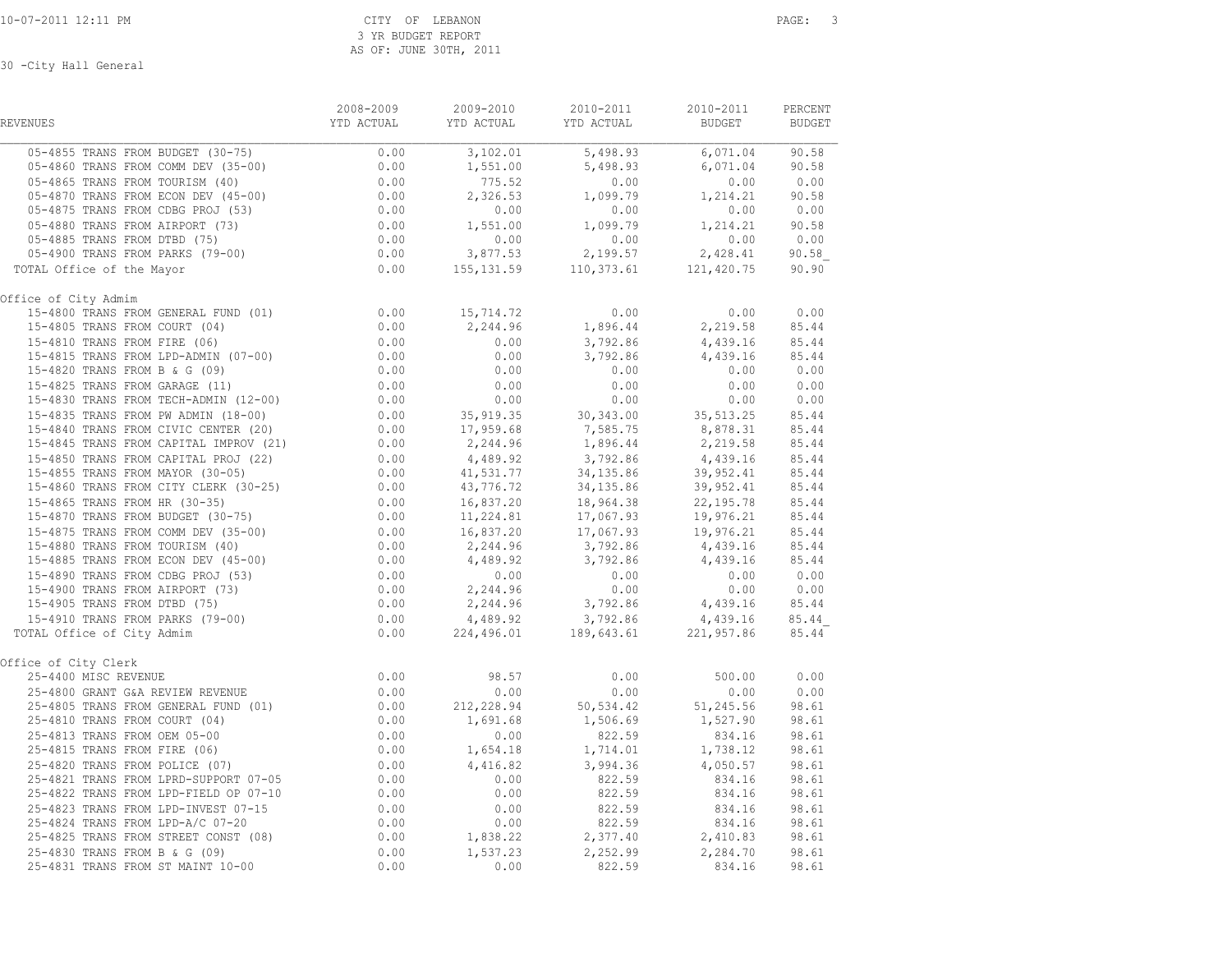| REVENUES                                                                                                                                                                                                                                                                                                               | 2008-2009 | 2009-2010 | 2010-2011<br>YTD ACTUAL         YTD ACTUAL           YTD ACTUAL                BUDGET            BUDGET | 2010-2011 | PERCENT |
|------------------------------------------------------------------------------------------------------------------------------------------------------------------------------------------------------------------------------------------------------------------------------------------------------------------------|-----------|-----------|---------------------------------------------------------------------------------------------------------|-----------|---------|
| 25-4832 TRANS FROM GARAGE 11-00 0.00 0.00 0.00 0.25-4833 TRANS FROM TECH-ENG/SURV 12-05 0.00 0.00 0.00 0.25-4833 TRANS FROM TECH-ENG/SURV 12-05                                                                                                                                                                        |           |           |                                                                                                         |           |         |
|                                                                                                                                                                                                                                                                                                                        |           |           |                                                                                                         |           |         |
| $\begin{array}{cccccccc} 25-4834 & \text{TRANS FROM TECH-IT} & 12-15 & 0.00 & 0.00 & 822.59 & 834.16 & 98.61 \\ 25-4835 & \text{TRANS FROM PW} & 18-00) & 0.00 & 364.37 & 1,029.90 & 1,044.39 & 98.61 \\ 25-4836 & \text{TRANS FROM TECH-MAPPING} & 12-25 & 0.00 & 0.00 & 822.59 & 834.16 & 98.61 \\ \end{array}$      |           |           |                                                                                                         |           |         |
|                                                                                                                                                                                                                                                                                                                        |           |           |                                                                                                         |           |         |
|                                                                                                                                                                                                                                                                                                                        |           |           | $822.59$<br>$822.59$<br>$822.59$<br>$822.59$                                                            |           |         |
|                                                                                                                                                                                                                                                                                                                        |           |           |                                                                                                         |           |         |
|                                                                                                                                                                                                                                                                                                                        |           |           |                                                                                                         |           |         |
|                                                                                                                                                                                                                                                                                                                        |           |           |                                                                                                         |           |         |
|                                                                                                                                                                                                                                                                                                                        |           |           |                                                                                                         |           |         |
|                                                                                                                                                                                                                                                                                                                        |           |           |                                                                                                         |           |         |
|                                                                                                                                                                                                                                                                                                                        |           |           |                                                                                                         |           |         |
|                                                                                                                                                                                                                                                                                                                        |           |           |                                                                                                         |           |         |
|                                                                                                                                                                                                                                                                                                                        |           |           |                                                                                                         |           |         |
|                                                                                                                                                                                                                                                                                                                        |           |           |                                                                                                         |           |         |
|                                                                                                                                                                                                                                                                                                                        |           |           |                                                                                                         |           |         |
|                                                                                                                                                                                                                                                                                                                        |           |           |                                                                                                         |           |         |
|                                                                                                                                                                                                                                                                                                                        |           |           |                                                                                                         |           |         |
|                                                                                                                                                                                                                                                                                                                        |           |           |                                                                                                         |           |         |
|                                                                                                                                                                                                                                                                                                                        |           |           |                                                                                                         |           |         |
|                                                                                                                                                                                                                                                                                                                        |           |           |                                                                                                         |           |         |
|                                                                                                                                                                                                                                                                                                                        |           |           |                                                                                                         |           |         |
|                                                                                                                                                                                                                                                                                                                        |           |           |                                                                                                         |           |         |
|                                                                                                                                                                                                                                                                                                                        |           |           |                                                                                                         |           |         |
|                                                                                                                                                                                                                                                                                                                        |           |           |                                                                                                         |           |         |
|                                                                                                                                                                                                                                                                                                                        |           |           |                                                                                                         |           |         |
|                                                                                                                                                                                                                                                                                                                        |           |           |                                                                                                         |           |         |
|                                                                                                                                                                                                                                                                                                                        |           |           |                                                                                                         |           |         |
|                                                                                                                                                                                                                                                                                                                        |           |           |                                                                                                         |           |         |
|                                                                                                                                                                                                                                                                                                                        |           |           |                                                                                                         |           |         |
|                                                                                                                                                                                                                                                                                                                        |           |           |                                                                                                         |           |         |
|                                                                                                                                                                                                                                                                                                                        |           |           |                                                                                                         |           |         |
|                                                                                                                                                                                                                                                                                                                        |           |           |                                                                                                         |           |         |
|                                                                                                                                                                                                                                                                                                                        |           |           |                                                                                                         |           |         |
|                                                                                                                                                                                                                                                                                                                        |           |           |                                                                                                         |           |         |
|                                                                                                                                                                                                                                                                                                                        |           |           |                                                                                                         |           |         |
|                                                                                                                                                                                                                                                                                                                        |           |           |                                                                                                         |           |         |
|                                                                                                                                                                                                                                                                                                                        |           |           |                                                                                                         |           |         |
|                                                                                                                                                                                                                                                                                                                        |           |           |                                                                                                         |           |         |
|                                                                                                                                                                                                                                                                                                                        |           |           |                                                                                                         |           |         |
|                                                                                                                                                                                                                                                                                                                        |           |           |                                                                                                         |           |         |
|                                                                                                                                                                                                                                                                                                                        |           |           |                                                                                                         |           |         |
|                                                                                                                                                                                                                                                                                                                        |           |           |                                                                                                         |           |         |
|                                                                                                                                                                                                                                                                                                                        |           |           |                                                                                                         |           |         |
|                                                                                                                                                                                                                                                                                                                        |           |           |                                                                                                         |           |         |
| 2) $\frac{1}{2}$ $\frac{1}{2}$ $\frac{1}{2}$ $\frac{1}{2}$ $\frac{1}{2}$ $\frac{1}{2}$ $\frac{1}{2}$ $\frac{1}{2}$ $\frac{1}{2}$ $\frac{1}{2}$ $\frac{1}{2}$ $\frac{1}{2}$ $\frac{1}{2}$ $\frac{1}{2}$ $\frac{1}{2}$ $\frac{1}{2}$ $\frac{1}{2}$ $\frac{1}{2}$ $\frac{1}{2}$ $\frac{1}{2}$ $\frac{1}{2}$ $\frac{1}{2}$ |           |           |                                                                                                         |           |         |
|                                                                                                                                                                                                                                                                                                                        |           |           |                                                                                                         |           |         |
|                                                                                                                                                                                                                                                                                                                        |           |           |                                                                                                         |           |         |
|                                                                                                                                                                                                                                                                                                                        |           |           |                                                                                                         |           |         |
|                                                                                                                                                                                                                                                                                                                        |           |           |                                                                                                         |           |         |
|                                                                                                                                                                                                                                                                                                                        |           |           |                                                                                                         |           |         |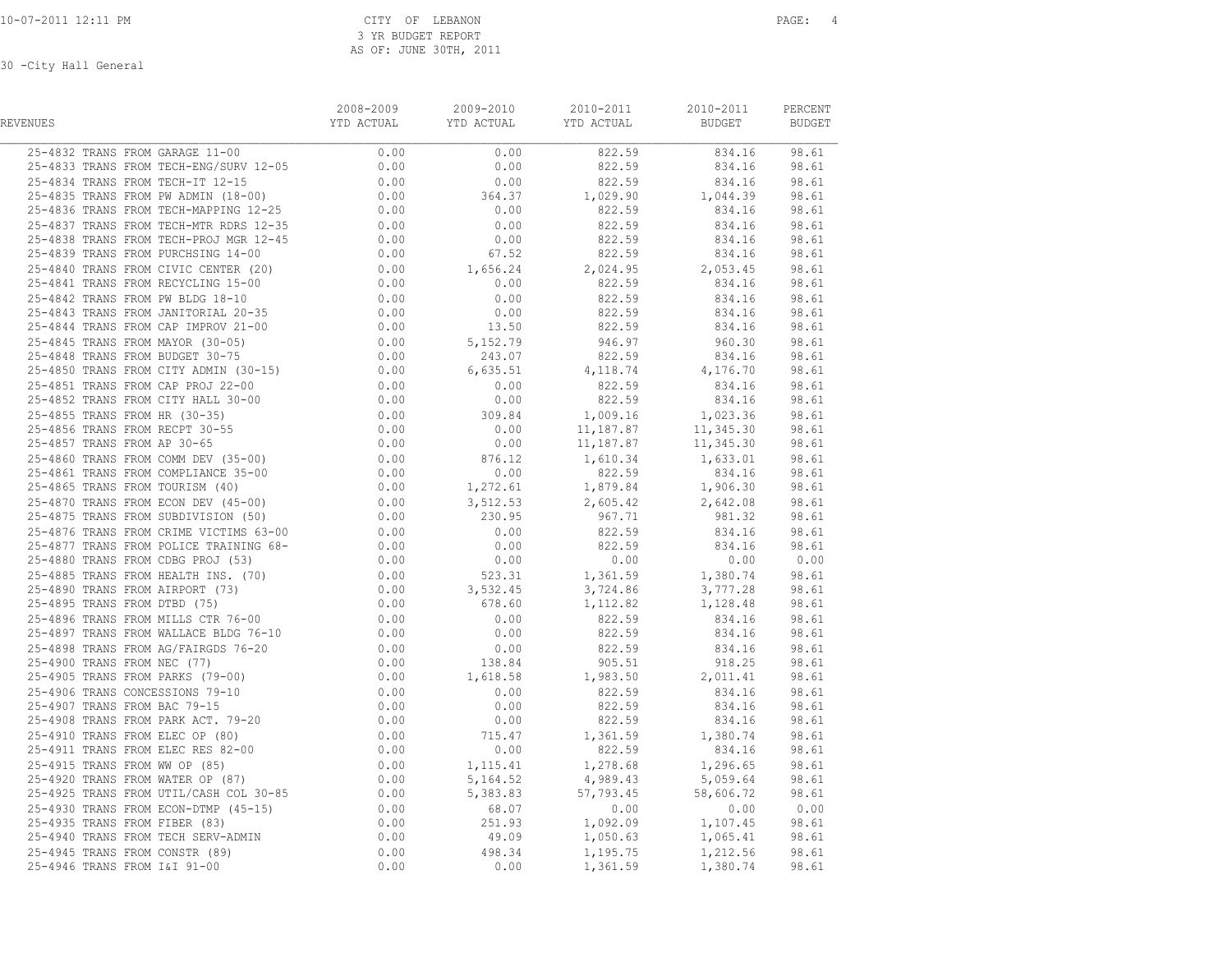| REVENUES                                                                                                                   | 2008-2009<br>YTD ACTUAL                                                      | 2009-2010<br>YTD ACTUAL | 2010-2011<br>YTD ACTUAL | 2010-2011<br><b>BUDGET</b>           | PERCENT<br><b>BUDGET</b> |
|----------------------------------------------------------------------------------------------------------------------------|------------------------------------------------------------------------------|-------------------------|-------------------------|--------------------------------------|--------------------------|
| 25-4947 TRANS FROM MAINT-ADMIN 94-00                                                                                       | 0.00                                                                         | 0.00                    | 822.59                  | 834.16 98.61                         |                          |
| 25-4948 TRANS FROM MAINT-WTR/WW                                                                                            | 0.00                                                                         | 0.00                    | 822.59                  | 834.16                               | 98.61                    |
| 25-4949 TRANS FROM STORM WATER 95-00                                                                                       | 0.00                                                                         | 0.00                    | 822.59                  | 834.16                               | 98.61                    |
| TOTAL Office of City Clerk                                                                                                 | 0.00                                                                         | 263,539.13              | 207, 305.60             | 210,722.54                           | 98.38                    |
| Human Resources                                                                                                            |                                                                              |                         |                         |                                      |                          |
| 35-4595 TRANS FROM GENERAL FUND 01-00                                                                                      | $0.00$<br>0.00                                                               | 0.00                    | 3,977.80                | 5,037.86                             | 78.96                    |
| 35-4600 TRANS FROM COURT (04)                                                                                              |                                                                              | 1,940.23                | 1,988.88                | 2,518.93                             | 78.96                    |
| 35-4605 TRANS FROM FIRE (06)                                                                                               | $0.00$<br>$0.00$                                                             | 9,561.13                | 11,933.36               | 15, 113.59                           | 78.96                    |
| 35-4610 TRANS FROM LPD-ADMIN (07-00)                                                                                       |                                                                              | 1,189.53                | 994.45                  | 1,259.47                             | 78.96                    |
| 35-4615 TRANS FROM LPD-SUPPORT (07-05)                                                                                     | $0.00$<br>$0.00$                                                             | 4,710.91                | 5,469.49                | 6,927.06                             | 78.96                    |
| 35-4620 TRANS FROM LPD-FIELD OP (07-10                                                                                     |                                                                              | 11,580.31               | 11,436.15               | 14,483.86                            | 78.96                    |
| 35-4625 TRANS FROM LPD-INVEST (07-15)                                                                                      | 0.00                                                                         | 1,455.94                | 1,491.67                | 1,889.20                             | 78.96                    |
| 35-4630 TRANS FROM LPW-A/C (07-20)                                                                                         | $0.00$<br>0.00<br>0.00                                                       | 1,455.94                | 1,491.67                | 1,889.20                             | 78.96                    |
| 35-4635 TRANS FROM B & G (09)                                                                                              |                                                                              | 7,067.13                | 7,955.57                | 10,075.73                            | 78.96                    |
| 35-4640 TRANS FROM GARAGE (11)                                                                                             |                                                                              | 971.25                  | 994.45                  | 1,259.47                             | 78.96                    |
| 35-4640 IAANS FROM GARAGE (11)<br>35-4645 TRANS FROM TECH-ADMIN (12-00)                                                    | $0.00$<br>$0.00$                                                             |                         | 994.45                  | 1,259.47                             | 78.96                    |
| 35-4650 TRANS FROM TECH-ENG/SUR (12-05                                                                                     |                                                                              | $971.25$<br>971.25      | 497.22                  | 629.73                               | 78.96                    |
| 35-4655 TRANS FROM TECH-IT (12-15)<br>35-4660 TRANS FROM TECH-MAPPING (12-25                                               | 0.00                                                                         | 484.30                  | 497.22                  | 629.73                               | 78.96                    |
|                                                                                                                            | $0.00$<br>$0.00$                                                             | 484.30                  | 497.22                  | 629.73                               | 78.96                    |
| 35-4665 TRANS FROM TECH-MTR RDR (12-35                                                                                     |                                                                              | 1,290.20                | 1,491.67                | 1,889.20                             | 78.96                    |
| 35-4670 TRANS FROM TECH-PROJMGR (12-45                                                                                     | 0.00                                                                         | 484.30                  | 497.22                  | 629.73                               | 78.96                    |
| 35-4675 TRANS FROM PURCHASING (14)                                                                                         | $0.00$<br>$0.00$                                                             | 971.25                  | 994.45                  | 1,259.47                             | 78.96                    |
| 35-4680 TRANS FROM PW ADMIN (18-00)                                                                                        |                                                                              | 1,455.94                | 1,491.67<br>497.22      | 1,889.20                             | 78.96                    |
| 35-4685 TRANS FROM PW BLDG (18-10)                                                                                         | $0.00$<br>$0.00$                                                             | 484.30                  |                         | 629.73                               | 78.96                    |
| 35-4690 TRANS FROM CIVIC CENTER (20-00                                                                                     |                                                                              | 2,043.55                | 2,486.12                | 3,148.67                             | 78.96                    |
| 35-4695 TRANS FROM JANITORIAL (20-35)                                                                                      | $0.00$<br>0.00<br>0.00                                                       | 5,822.48                |                         | 5,966.68 7,556.80<br>994.45 1,259.47 | 78.96                    |
| 35-4700 TRANS FROM MAYOR (30-05)                                                                                           |                                                                              | 4,851.27                |                         |                                      | 78.96                    |
| 35-4705 TRANS FROM CITY ADMIN (30-15)                                                                                      |                                                                              | 971.25                  | 994.45                  | 1,259.47                             | 78.96                    |
| 35-4710 TRANS FROM CITY CLERK (30-25)                                                                                      | $\begin{array}{c} 0.00 \\ 0.00 \\ 0.00 \end{array}$                          | 971.25                  | 994.45<br>497.22        | 1,259.47                             | 78.96                    |
| 35-4720 TRANS FROM RECEPT. (30-55)                                                                                         |                                                                              | 484.30                  |                         | 629.73                               | 78.96                    |
| 35-4725 TRANS FROM ACCTS PAY (30-65)                                                                                       |                                                                              | 484.30                  | 497.22                  | 629.73                               | 78.96                    |
| 35-4730 TRANS FROM BUDGET (30-75)                                                                                          |                                                                              | 484.30                  |                         | 994.45 1,259.47                      | 78.96                    |
| 35-4735 TRANS FROM UTIL/CASH (30-85)                                                                                       |                                                                              | 2,323.86                | 2,983.34                | 3,778.40                             | 78.96                    |
| 35-4740 TRANS FROM COMM DEV (35-00)                                                                                        |                                                                              | 971.25                  | 994.45                  | 1,259.47                             | 78.96                    |
| 35-4745 TRANS FROM COMPLIANCE (35-15)                                                                                      | $0.00$<br>0.00<br>0.00<br>0.00<br>0.00                                       | 484.30                  | 497.22                  | 629.73                               | 78.96                    |
| 35-4748 TRANS FRO TOURISM & MKTG (40)                                                                                      |                                                                              | 383.63                  | 497.22                  | 629.73                               | 78.96                    |
|                                                                                                                            |                                                                              | 2,740.96                | 3,977.80                | 5,037.86                             | 78.96                    |
| 35-4750 TRANS FROM PARKS (79-00) 0.00<br>35-4755 TRANS FROM CONCESSION (79-10) 0.00<br>35-4760 TRANS FROM BAC (79-15) 0.00 |                                                                              | 1,805.83                | 1,988.88                | 2,518.93 78.96                       |                          |
|                                                                                                                            |                                                                              | 2,233.28                | 0.00                    | 0.00                                 | 0.00                     |
| 35-4765 TRAN FROM CCC DESK/POOL (79-25                                                                                     |                                                                              | 609.32                  | 0.00                    | 0.00                                 | 0.00                     |
| 35-4770 TRANS FROM CCC ACTIVITY (79-30                                                                                     |                                                                              | 522.93                  | 0.00                    | 0.00                                 | 0.00                     |
| 35-4775 TRANS FROM ELEC OP (80)                                                                                            |                                                                              | 10,341.65               | 9,944.48                | 12,594.66                            | 78.96                    |
| 35-4780 TRANS FROM WW OP (85)                                                                                              |                                                                              | 2,592.54                | 2,486.12                | 3,148.67                             | 78.96                    |
| 35-4785 TRANS FROM WATER OP (87)                                                                                           | $0.00$<br>$0.00$<br>$0.00$<br>$0.00$<br>$0.00$<br>$0.00$<br>$0.00$<br>$0.00$ | 971.25                  | 0.00                    | 0.00                                 | 0.00                     |
| 35-4790 TRANS FROM CONSTR (89)                                                                                             |                                                                              | 18,704.99               | 13,922.26               | 17,632.53                            | 78.96                    |
| 35-4795 TRANS FROM SEWER MAINT (91)<br>35-4796 TRANS FROM MAINT 94-00                                                      |                                                                              | 2,757.90                | 3,977.80<br>3,480.55    | 5,037.86<br>4,408.13                 | 78.96<br>78.96           |
| 35-4797 TRAN FROM MAINT-WW/WTR 94-10                                                                                       | 0.00                                                                         | 0.00                    | 1,988.88                | 2,518.93                             | 78.96                    |
| 35-4800 MISCELLANEOUS                                                                                                      | 0.00                                                                         | 0.00                    | 0.00                    | 0.00                                 |                          |
|                                                                                                                            |                                                                              | 1,086.94                |                         |                                      | 0.00                     |
| TOTAL Human Resources                                                                                                      | 0.00                                                                         | 112, 172.79             | 115,355.87              | 146,098.07                           | 78.96                    |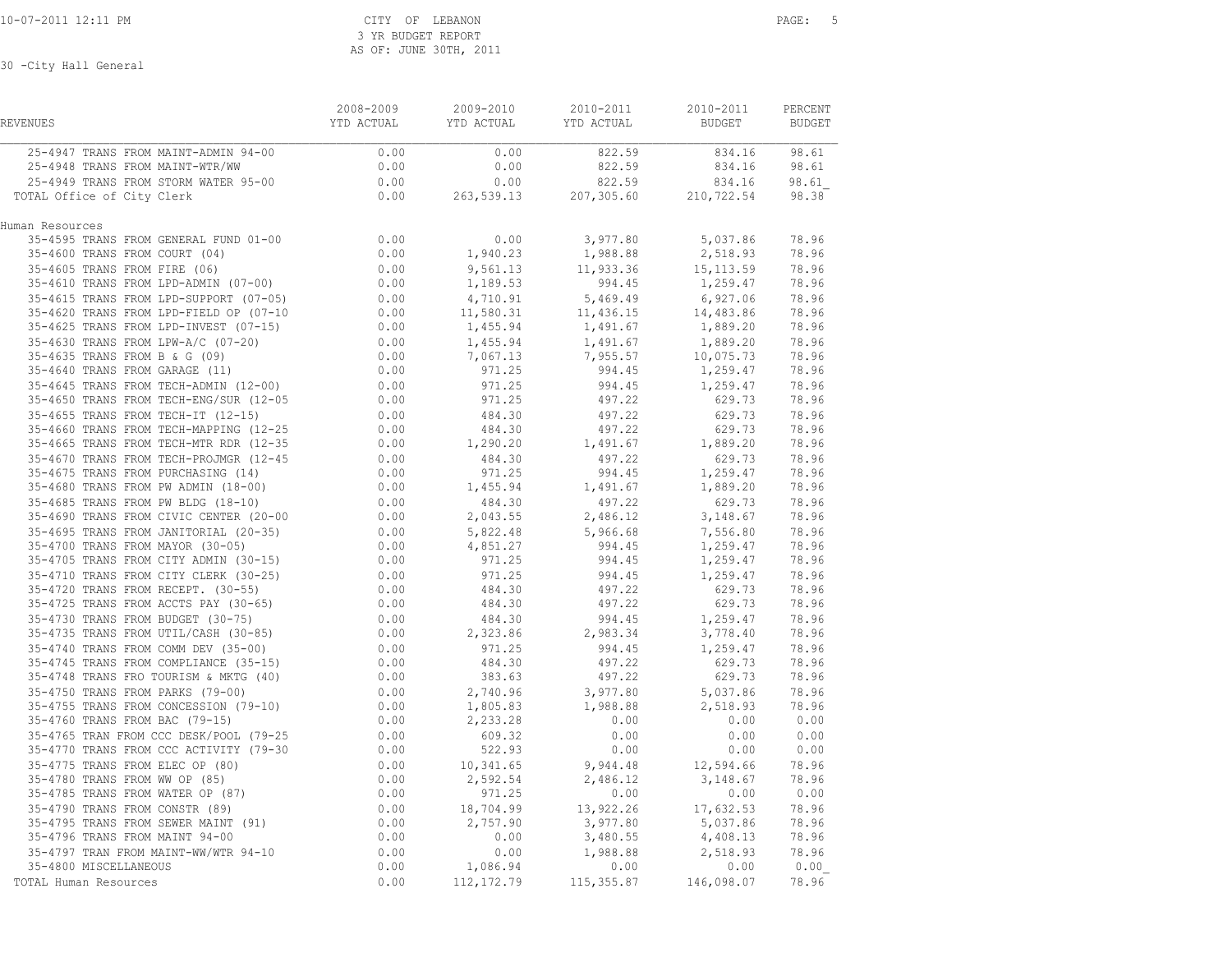10-07-2011 12:11 PM CITY OF LEBANON PAGE: 6 3 YR BUDGET REPORT AS OF: JUNE 30TH, 2011

| <b>REVENUES</b>                                                                                                                                                                                                                                                  | 2008-2009<br>YTD ACTUAL | 2009-2010<br>YTD ACTUAL | 2010-2011<br>YTD ACTUAL                  | 2010-2011<br><b>BUDGET</b> | PERCENT<br><b>BUDGET</b> |
|------------------------------------------------------------------------------------------------------------------------------------------------------------------------------------------------------------------------------------------------------------------|-------------------------|-------------------------|------------------------------------------|----------------------------|--------------------------|
| Receptionist                                                                                                                                                                                                                                                     |                         |                         |                                          |                            |                          |
| $\begin{tabular}{lllllllllll} 55-4100&\text{NON CLASSIFIED REVIEW} & & & & 0.00 \\ 55-4800&\text{TRANS FROM GENERAL FUND} & (01) & & & 0.00 \\ 55-4803&\text{TRANS FROM COUNT} & 04-00 & & & 0.00 \\ \end{tabular}$                                              |                         | 0.00                    | 15.80                                    | 0.00                       | 0.00                     |
|                                                                                                                                                                                                                                                                  |                         | 4,680.44                | 391.98                                   | 408.68                     | 95.91                    |
|                                                                                                                                                                                                                                                                  |                         | 0.00                    | 1,175.95                                 | 1,226.05                   | 95.91                    |
| 55-4805 TRANS FROM FIRE (06)<br>55-4806 TRANS FROM FIRE (06)<br>55-4806 TRANS FROM EPD-ADMIN 07-00<br>55-4807 TRANS FROM ST CONST 08-00<br>55-4808 TRANS FROM B&G 09-00<br>55-4810 TRANS FROM STREET MAINT (10)<br>0.00                                          |                         | 4,680.44                | 391.98                                   | 408.68                     | 95.91                    |
|                                                                                                                                                                                                                                                                  |                         | 0.00                    | 1,175.95                                 | 1,226.05                   | 95.91                    |
|                                                                                                                                                                                                                                                                  |                         | 0.00                    | 783.97                                   | 817.37                     | 95.91                    |
|                                                                                                                                                                                                                                                                  |                         | 0.00                    | 854.53                                   | 890.93                     | 95.91                    |
| 55-4810 TRANS FROM STREET MAINT (10)                                                                                                                                                                                                                             |                         | 4,680.44                | 2,038.31                                 | 2,125.15                   | 95.91                    |
| 55-4811 TRANS FROM GARAGE 11-00                                                                                                                                                                                                                                  | $0.00$<br>0.00<br>0.00  | 0.00                    | 391.98                                   | 408.68                     | 95.91                    |
| 55-4812 TRANS FROM TECH-ADMIN 12-00                                                                                                                                                                                                                              |                         | 0.00                    | 783.97                                   | 817.37                     | 95.91                    |
| 55-4813 TRANS FROM PURCHASING 14-00                                                                                                                                                                                                                              | 0.00                    | 0.00                    | 783.97                                   | 817.37                     | 95.91                    |
|                                                                                                                                                                                                                                                                  |                         | 0.00                    | 783.97<br>403.74                         | 817.37                     | 95.91                    |
|                                                                                                                                                                                                                                                                  |                         | 936.08                  |                                          | 420.94                     | 95.91                    |
|                                                                                                                                                                                                                                                                  |                         | 0.00                    |                                          | 731.54                     | 95.92                    |
|                                                                                                                                                                                                                                                                  |                         | 1,170.12                | 701.66<br>419.44                         | 437.29                     | 95.92                    |
|                                                                                                                                                                                                                                                                  |                         | 1,170.12                | 548.77                                   | 572.16                     | 95.91                    |
|                                                                                                                                                                                                                                                                  |                         | 4,680.44                | 1, 113. 23                               | 1,160.66                   | 95.91                    |
|                                                                                                                                                                                                                                                                  |                         | 2,340.20                |                                          | 4,789.76                   | 95.91                    |
|                                                                                                                                                                                                                                                                  |                         | 1,170.12                |                                          | 735.63                     | 95.91                    |
|                                                                                                                                                                                                                                                                  |                         | 0.00                    | 4,594.08<br>705.56<br>391.98<br>5,299.64 | 408.68                     | 95.91                    |
|                                                                                                                                                                                                                                                                  |                         | 4,680.44                |                                          | 5, 525.39<br>4, 789.76     | 95.91                    |
|                                                                                                                                                                                                                                                                  |                         | 2,340.20                | 4,594.08                                 |                            | 95.91                    |
|                                                                                                                                                                                                                                                                  |                         | $.340.22$<br>0.00       | 3, 135.88<br>31.36                       | 3,269.46                   | 95.91                    |
|                                                                                                                                                                                                                                                                  |                         | 234.04                  |                                          | 32.69                      | 95.93                    |
|                                                                                                                                                                                                                                                                  |                         | 4,680.44                | 2,896.77                                 | 3,020.16                   | 95.91                    |
|                                                                                                                                                                                                                                                                  |                         | 0.00                    | 27.44                                    | 28.61                      | 95.91                    |
|                                                                                                                                                                                                                                                                  |                         | 4,680.44                | 1,560.10 1,626.56                        |                            | 95.91                    |
|                                                                                                                                                                                                                                                                  |                         | 4,680.44                | 3,218.21                                 | 3,355.28                   | 95.91                    |
| 35-4812 TRANS FROM IECH-ADWIN 12-00<br>55-4813 TRANS FROM PURCHASING 14-00<br>55-4813 TRANS FROM RECYCLING 15-00<br>55-4815 TRANS FROM NADMIN (18-00)<br>55-4815 TRANS FROM MADMIN (18-00)<br>55-4817 TRANS FROM MADMIN (30-15)<br>55-4825<br>TOTAL Receptionist |                         | 46,804.40               | 39,214.30                                | 40,868.27                  | 95.95                    |
| Accounts Payable                                                                                                                                                                                                                                                 |                         |                         |                                          |                            |                          |
| 65-4000 fund balance 10/31                                                                                                                                                                                                                                       | 0.00                    | 0.00                    | 0.00                                     | 0.00                       | 0.00                     |
| 65-4100 TRANS FROM GENERAL FUND (01)                                                                                                                                                                                                                             |                         | 580.19                  |                                          | 320.54                     | 427.20                   |
| 65-4105 TRANS FROM COURT (04)                                                                                                                                                                                                                                    | $0.5$<br>0.00           | 348.69                  | 1,369.36<br>544.09                       | 195.89                     | 277.75                   |
|                                                                                                                                                                                                                                                                  |                         | 3.88                    | 21.24                                    | 0.00                       | 0.00                     |
|                                                                                                                                                                                                                                                                  |                         | 1,050.84                | 1,363.47                                 | 494.17                     | 275.91                   |
| 65-4105 TRANS FROM COURT (04) 0.00<br>65-4107 TRANS FROM OEM (05) 0.00<br>65-4110 TRANS FROM FIRE (06) 0.00<br>65-4115 TRANS FROM POLICE (07-00) 0.00<br>65-4116 TRANS FROM LPD-SUPPORT 07-05 0.00                                                               |                         | 3,252.11                | 1,944.59                                 | 765.74                     | 253.95                   |
| 65-4116 TRANS FROM LPD-SUPPORT 07-05                                                                                                                                                                                                                             | 0.00                    | 0.00                    | 0.00                                     | 1,099.64                   | 0.00                     |
| 65-4117 TRANS FROM LPD-FIELD OP 07-10 0.00                                                                                                                                                                                                                       |                         | 0.00                    | $0.00$<br>$0.00$                         | 178.08                     | 0.00                     |
| 65-4118 TRANS FROM INVEST 07-15                                                                                                                                                                                                                                  | 0.00                    | 0.00                    |                                          | 13.36                      | 0.00                     |
| 65-4119 TRANS FROM LPD-A/C 07-20 0.00<br>65-4120 TRANS FORM STREET CONST (08) 0.00<br>65-4125 TRANS FROM B & G (09) 0.00                                                                                                                                         |                         | 0.00                    | 0.00                                     | 35.62                      | 0.00                     |
|                                                                                                                                                                                                                                                                  |                         | 1,722.69                | $1,972.66$<br>389.37                     | $35.62$<br>1,202.04        | 164.11                   |
|                                                                                                                                                                                                                                                                  |                         | 305.12                  |                                          | 155.82                     | 249.88                   |
| 65-4130 TRANS FROM STREET MAINT (10) 0.00<br>65-4135 TRANS FROM GARAGE (11) 0.00<br>65-4140 TRANS FROM TECH-ADMIN (12-00) 0.00                                                                                                                                   |                         | 267.26                  | 219.67                                   | 106.85                     | 205.59                   |
|                                                                                                                                                                                                                                                                  |                         | 112.98                  |                                          | 48.97                      | 274.74                   |
|                                                                                                                                                                                                                                                                  |                         | 226.37                  | 134.54<br>224.94                         | 111.30                     | 202.10                   |
|                                                                                                                                                                                                                                                                  | 0.00                    | 27.99                   | 26.96                                    | 13.36                      | 201.80                   |
| 65-4145 TRANS FROM TECH-ENG/SUR (12-05<br>65-4150 TRANS FROM TECH-IT (12-15)                                                                                                                                                                                     | 0.00                    | 115.11                  | 153.07                                   | 71.23                      | 214.90                   |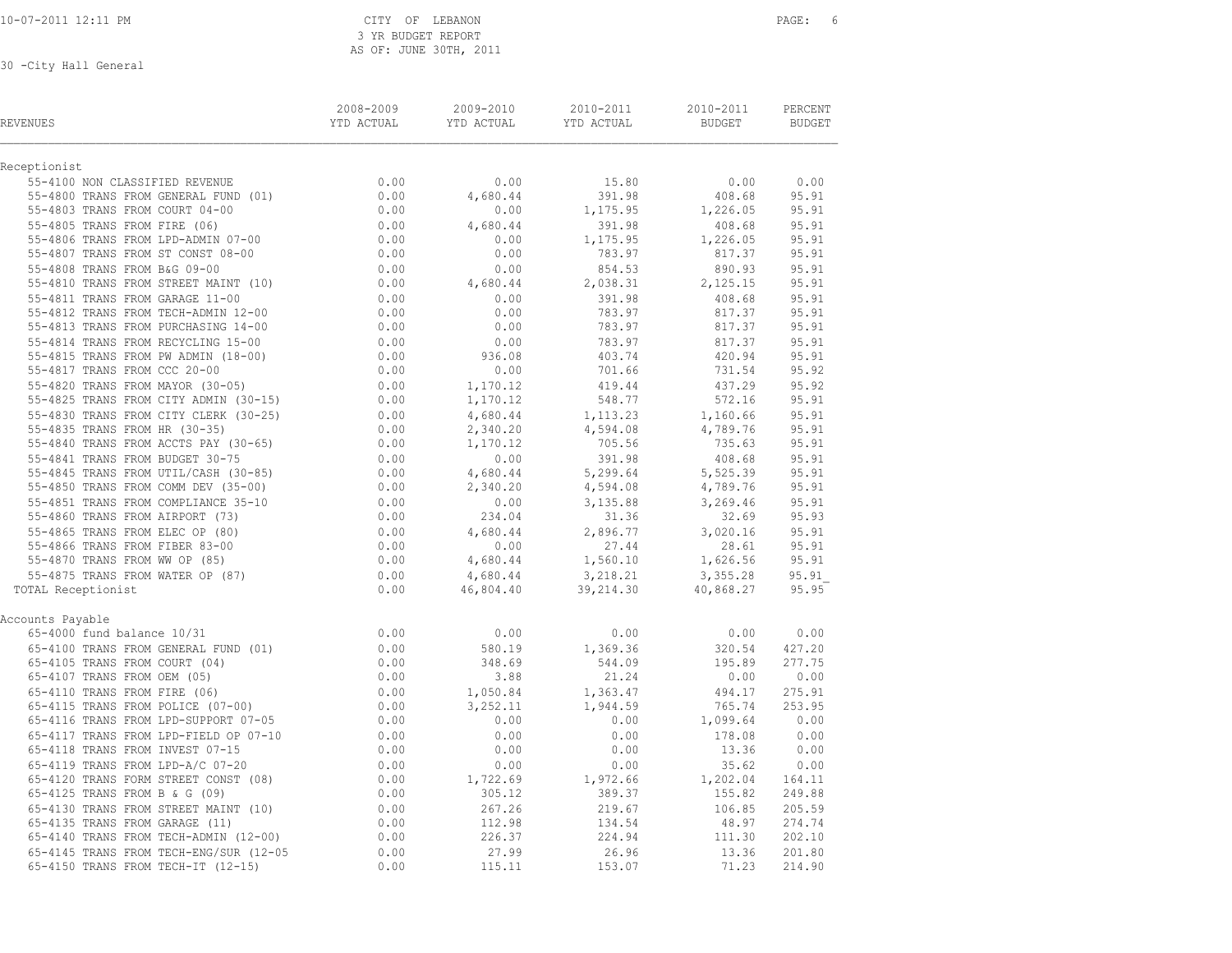| REVENUES               | 2008-2009 | 2009-2010 | 2010-2011<br>YTD ACTUAL            YTD ACTUAL                YTD ACTUAL                       BUDGET              BUDGET | 2010-2011 | PERCENT |
|------------------------|-----------|-----------|--------------------------------------------------------------------------------------------------------------------------|-----------|---------|
|                        |           |           |                                                                                                                          |           |         |
|                        |           |           |                                                                                                                          |           |         |
|                        |           |           |                                                                                                                          |           |         |
|                        |           |           |                                                                                                                          |           |         |
|                        |           |           |                                                                                                                          |           |         |
|                        |           |           |                                                                                                                          |           |         |
|                        |           |           |                                                                                                                          |           |         |
|                        |           |           |                                                                                                                          |           |         |
|                        |           |           |                                                                                                                          |           |         |
|                        |           |           |                                                                                                                          |           |         |
|                        |           |           |                                                                                                                          |           |         |
|                        |           |           |                                                                                                                          |           |         |
|                        |           |           |                                                                                                                          |           |         |
|                        |           |           |                                                                                                                          |           |         |
|                        |           |           |                                                                                                                          |           |         |
|                        |           |           |                                                                                                                          |           |         |
|                        |           |           |                                                                                                                          |           |         |
|                        |           |           |                                                                                                                          |           |         |
|                        |           |           |                                                                                                                          |           |         |
|                        |           |           |                                                                                                                          |           |         |
|                        |           |           |                                                                                                                          |           |         |
|                        |           |           |                                                                                                                          |           |         |
|                        |           |           |                                                                                                                          |           |         |
|                        |           |           |                                                                                                                          |           |         |
|                        |           |           |                                                                                                                          |           |         |
|                        |           |           |                                                                                                                          |           |         |
|                        |           |           |                                                                                                                          |           |         |
|                        |           |           |                                                                                                                          |           |         |
|                        |           |           |                                                                                                                          |           |         |
|                        |           |           |                                                                                                                          |           |         |
|                        |           |           |                                                                                                                          |           |         |
|                        |           |           |                                                                                                                          |           |         |
|                        |           |           |                                                                                                                          |           |         |
|                        |           |           |                                                                                                                          |           |         |
|                        |           |           |                                                                                                                          |           |         |
|                        |           |           |                                                                                                                          |           |         |
|                        |           |           |                                                                                                                          |           |         |
|                        |           |           |                                                                                                                          |           |         |
|                        |           |           |                                                                                                                          |           |         |
|                        |           |           |                                                                                                                          |           |         |
|                        |           |           |                                                                                                                          |           |         |
|                        |           |           |                                                                                                                          |           |         |
|                        |           |           |                                                                                                                          |           |         |
|                        |           |           |                                                                                                                          |           |         |
|                        |           |           |                                                                                                                          |           |         |
|                        |           |           |                                                                                                                          |           |         |
|                        |           |           |                                                                                                                          |           |         |
|                        |           |           |                                                                                                                          |           |         |
|                        |           |           |                                                                                                                          |           |         |
|                        |           |           |                                                                                                                          |           |         |
| TOTAL Accounts Payable |           |           |                                                                                                                          |           |         |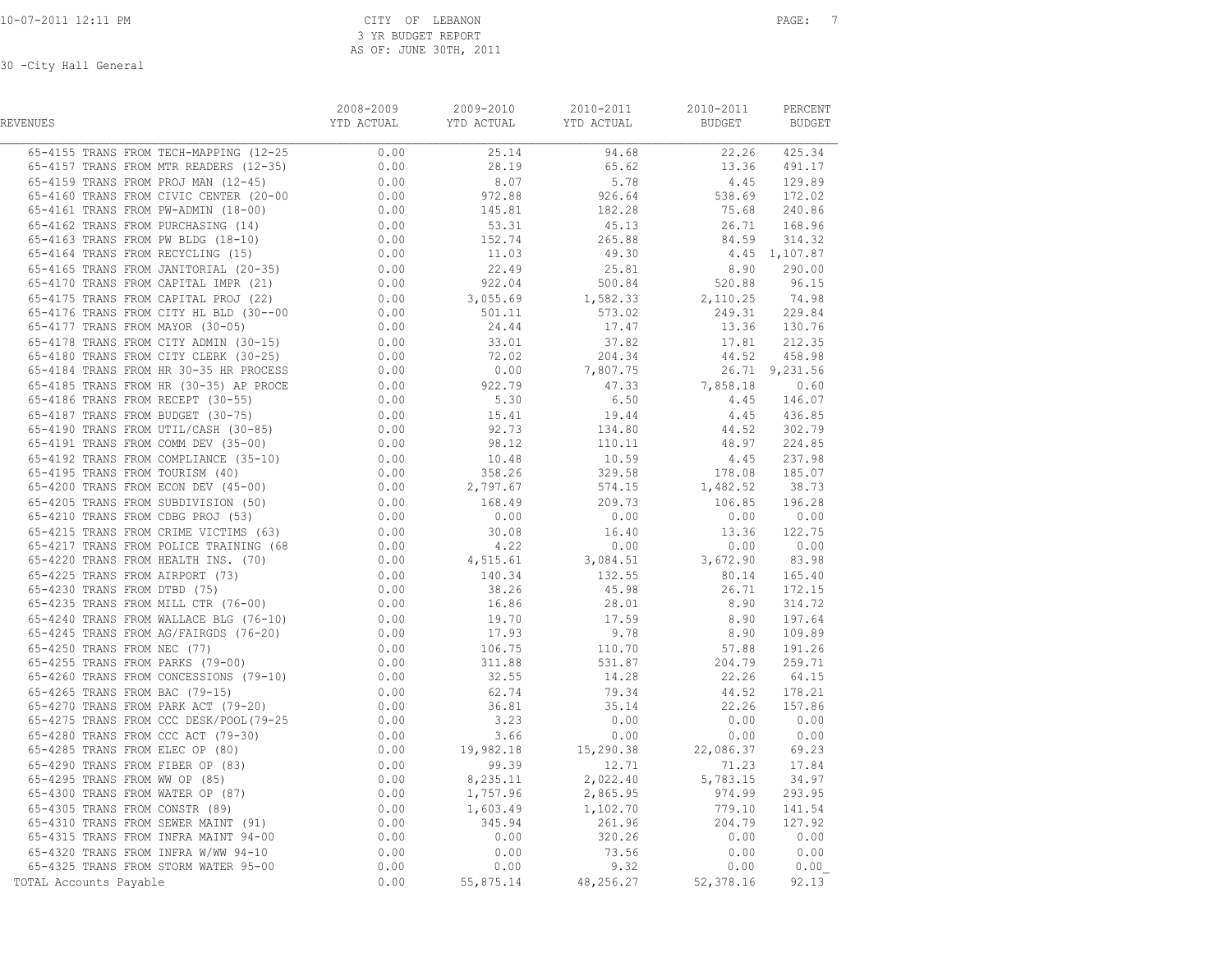3 YR BUDGET REPORT AS OF: JUNE 30TH, 2011

| REVENUES                                                                                                                                                                                                                                 | 2008-2009 | 2009-2010<br><b>THE SECT OF THE SECT OF THE SECT OF THE SECT OF THE SECT OF SECT OF SECT OF SECT OF SECT OF SECT OF SECT OF SECT OF SECT OF SECT OF SECT OF SECT OF SECT OF SECT OF SECT OF SECT OF SECT OF SECT OF SECT OF SECT OF SECT OF S</b> | 2010-2011<br>YTD ACTUAL                                                                                             | 2010-2011<br><b>BUDGET</b>                                                             | PERCENT<br>BUDGET |
|------------------------------------------------------------------------------------------------------------------------------------------------------------------------------------------------------------------------------------------|-----------|---------------------------------------------------------------------------------------------------------------------------------------------------------------------------------------------------------------------------------------------------|---------------------------------------------------------------------------------------------------------------------|----------------------------------------------------------------------------------------|-------------------|
| Budget Director                                                                                                                                                                                                                          |           |                                                                                                                                                                                                                                                   |                                                                                                                     |                                                                                        |                   |
| 75-4100 GRANT G&A REVIEW REVENUE 0.00<br>75-4105 TRANS FROM GENERAL FUND (01) 0.00<br>75-4110 TRANS FROM GENERAL RESERVE (02 0.00<br>75-4115 TRANS FROM COURT (04) 0.00<br>75-4117 TRANS FROM OEM 05-00 0.00<br>75-4120 TRANS FROM IPD-A |           | 0.00                                                                                                                                                                                                                                              | 0.00                                                                                                                | 0.00                                                                                   | 0.00              |
|                                                                                                                                                                                                                                          |           | 816.91                                                                                                                                                                                                                                            | 908.19                                                                                                              | 1,023.57                                                                               | 88.73             |
|                                                                                                                                                                                                                                          |           | 0.00                                                                                                                                                                                                                                              | 0.00                                                                                                                | 0.00                                                                                   | 0.00              |
|                                                                                                                                                                                                                                          |           | 816.91                                                                                                                                                                                                                                            | $0.00$<br>$908.19$<br>$908.19$<br>$908.19$<br>$908.19$<br>$908.19$<br>$908.19$<br>$908.19$<br>$681.14$<br>$4540.90$ | 1,023.57                                                                               | 88.73             |
|                                                                                                                                                                                                                                          |           | 0.00                                                                                                                                                                                                                                              |                                                                                                                     | 1,023.57                                                                               | 88.73             |
|                                                                                                                                                                                                                                          |           |                                                                                                                                                                                                                                                   |                                                                                                                     | 1,023.57                                                                               | 88.73             |
|                                                                                                                                                                                                                                          |           |                                                                                                                                                                                                                                                   |                                                                                                                     | 1,023.57                                                                               | 88.73             |
| 75-4125 TRANS FROM LPD-ADMIN (07-00) 0.00<br>75-4130 TRANS FROM LPD-SUPPORT (07-05) 0.00<br>75-4135 TRANS FROM LPD-FIELD OP (07-10 0.00<br>75-4140 TRANS FROM LPD-INVEST (07-15) 0.00<br>75-4143 TRANS FROM LPD-A/C (07-20) 0.00<br>75-  |           | 816.91<br>816.91<br>816.91                                                                                                                                                                                                                        |                                                                                                                     | 1,023.57                                                                               | 88.73             |
|                                                                                                                                                                                                                                          |           | 816.91                                                                                                                                                                                                                                            |                                                                                                                     | 1,023.57                                                                               | 88.73             |
|                                                                                                                                                                                                                                          |           | 816.91                                                                                                                                                                                                                                            |                                                                                                                     | 1,023.57                                                                               | 88.73             |
|                                                                                                                                                                                                                                          |           | 816.91                                                                                                                                                                                                                                            |                                                                                                                     | 1,023.57                                                                               | 88.73             |
|                                                                                                                                                                                                                                          |           | 612.70                                                                                                                                                                                                                                            |                                                                                                                     | 767.68                                                                                 | 88.73             |
|                                                                                                                                                                                                                                          |           | 4,084.60                                                                                                                                                                                                                                          | $4,540.90$<br>908.19                                                                                                | 5, 117.84                                                                              | 88.73             |
|                                                                                                                                                                                                                                          |           | 816.91                                                                                                                                                                                                                                            |                                                                                                                     | 1,023.57                                                                               | 88.73             |
|                                                                                                                                                                                                                                          |           | 4,084.60                                                                                                                                                                                                                                          |                                                                                                                     | 5,117.84                                                                               | 88.73             |
|                                                                                                                                                                                                                                          |           | 816.91                                                                                                                                                                                                                                            |                                                                                                                     | 1,023.57                                                                               | 88.73             |
|                                                                                                                                                                                                                                          |           | 816.91                                                                                                                                                                                                                                            | 4,540.90<br>908.19<br>908.19                                                                                        | 1,023.57                                                                               | 88.73             |
|                                                                                                                                                                                                                                          |           |                                                                                                                                                                                                                                                   | 816.91 908.19<br>816.91 908.19<br>816.91 908.19<br>816.91 908.19<br>816.91 908.19<br>816.91 908.19<br>816.91 908.19 | 1,023.57                                                                               | 88.73             |
|                                                                                                                                                                                                                                          |           | 816.91                                                                                                                                                                                                                                            |                                                                                                                     | 1,023.57                                                                               | 88.73             |
| 75–4180 TRANS FROM TECH-MAPPING (12–25 0.00<br>75–4185 TRANS FROM TECH-MTR RDR (12–35 0.00<br>75–4190 TRANS FROM PROJ MGR (12–45) 0.00<br>75–4195 TRANS FROM PURCHASING (14) 0.00<br>75–4200 TRANS FROM PRECYCLING (15) 0.00<br>75–4200  |           |                                                                                                                                                                                                                                                   |                                                                                                                     | 1,023.57                                                                               | 88.73             |
|                                                                                                                                                                                                                                          |           |                                                                                                                                                                                                                                                   |                                                                                                                     | 1,023.57                                                                               | 88.73             |
|                                                                                                                                                                                                                                          |           |                                                                                                                                                                                                                                                   |                                                                                                                     | 1,023.57                                                                               | 88.73             |
|                                                                                                                                                                                                                                          |           |                                                                                                                                                                                                                                                   |                                                                                                                     | 1,023.57                                                                               | 88.73             |
|                                                                                                                                                                                                                                          |           | 816.91                                                                                                                                                                                                                                            |                                                                                                                     | $\frac{1}{1}$ , 023.57                                                                 | 88.73             |
|                                                                                                                                                                                                                                          |           | 2,654.97                                                                                                                                                                                                                                          |                                                                                                                     |                                                                                        | 88.73             |
|                                                                                                                                                                                                                                          |           | 816.91                                                                                                                                                                                                                                            |                                                                                                                     |                                                                                        | 88.73             |
|                                                                                                                                                                                                                                          |           | 4,084.60                                                                                                                                                                                                                                          |                                                                                                                     |                                                                                        | 88.73             |
|                                                                                                                                                                                                                                          |           | 1,429.59                                                                                                                                                                                                                                          |                                                                                                                     | 2,951.58<br>908.19<br>5,117.84<br>908.19<br>5,117.84<br>909.19<br>5,117.84<br>1,791.24 | 88.73             |
|                                                                                                                                                                                                                                          |           | 1,429.59                                                                                                                                                                                                                                          | 1,589.31<br>1,589.31                                                                                                | 1,791.24                                                                               | 88.73             |
|                                                                                                                                                                                                                                          |           | 2,654.97                                                                                                                                                                                                                                          | 2,951.58                                                                                                            | 3,326.60                                                                               | 88.73             |
|                                                                                                                                                                                                                                          |           | 5, 105. 74                                                                                                                                                                                                                                        |                                                                                                                     | $5,676.12$ $6,397.30$                                                                  | 88.73             |
|                                                                                                                                                                                                                                          |           | 5,105.74                                                                                                                                                                                                                                          | 5,676.12                                                                                                            | 6,397.30                                                                               | 88.73             |
|                                                                                                                                                                                                                                          |           |                                                                                                                                                                                                                                                   |                                                                                                                     | 1,023.57                                                                               | 88.73             |
|                                                                                                                                                                                                                                          |           | 816.91<br>816.91                                                                                                                                                                                                                                  | 908.19<br>908.19<br>908.19                                                                                          | 1,023.57                                                                               | 88.73             |
|                                                                                                                                                                                                                                          |           | 816.91                                                                                                                                                                                                                                            |                                                                                                                     | 1,023.57                                                                               | 88.73             |
|                                                                                                                                                                                                                                          |           | 816.91                                                                                                                                                                                                                                            | $908.19$<br>$908.19$<br>$908.19$<br>$908.19$<br>$454.08$                                                            | 1,023.57                                                                               | 88.73             |
|                                                                                                                                                                                                                                          |           | 816.91                                                                                                                                                                                                                                            |                                                                                                                     | 1,023.57                                                                               | 88.73             |
|                                                                                                                                                                                                                                          |           | 816.91                                                                                                                                                                                                                                            |                                                                                                                     | 1,023.57                                                                               | 88.73             |
|                                                                                                                                                                                                                                          |           | 816.91                                                                                                                                                                                                                                            |                                                                                                                     | 1,023.57                                                                               | 88.73             |
|                                                                                                                                                                                                                                          |           | 816.91                                                                                                                                                                                                                                            |                                                                                                                     | 511.78                                                                                 | 88.73             |
|                                                                                                                                                                                                                                          |           | 1,225.37                                                                                                                                                                                                                                          | 1,362.27                                                                                                            | 1,535.35                                                                               | 88.73             |
|                                                                                                                                                                                                                                          |           | 612.70                                                                                                                                                                                                                                            |                                                                                                                     | 767.68                                                                                 | 88.73             |
|                                                                                                                                                                                                                                          |           | 408.47                                                                                                                                                                                                                                            |                                                                                                                     |                                                                                        | 88.73             |
|                                                                                                                                                                                                                                          |           | 408.47                                                                                                                                                                                                                                            | $681.14$<br>$454.08$<br>$454.08$                                                                                    | 511.78<br>511.78                                                                       | 88.73             |
|                                                                                                                                                                                                                                          |           | 3,063.42                                                                                                                                                                                                                                          |                                                                                                                     | 3,838.38                                                                               | 88.73             |
| 75-4260 TRANS FROM RECEPTIONIST (30-55<br>75-4265 TRANS FROM ACCTS PAY (30-65) 0.00<br>75-4270 TRANS FROM UTIL/CASH (30-85) 0.00<br>75-4275 TRANS FROM COMM DEV (35-00) 0.00<br>75-4280 TRANS FROM COMPLIANCE (35-10) 0.00<br>75-4285 TR |           | 816.91                                                                                                                                                                                                                                            | 3,405.67<br>454.08                                                                                                  | 511.78                                                                                 | 88.73             |
|                                                                                                                                                                                                                                          |           | 816.91                                                                                                                                                                                                                                            | 454.08                                                                                                              | 511.78                                                                                 | 88.73             |
|                                                                                                                                                                                                                                          |           | 816.91                                                                                                                                                                                                                                            | 908.19                                                                                                              | 1,023.57                                                                               | 88.73             |
|                                                                                                                                                                                                                                          |           |                                                                                                                                                                                                                                                   |                                                                                                                     |                                                                                        |                   |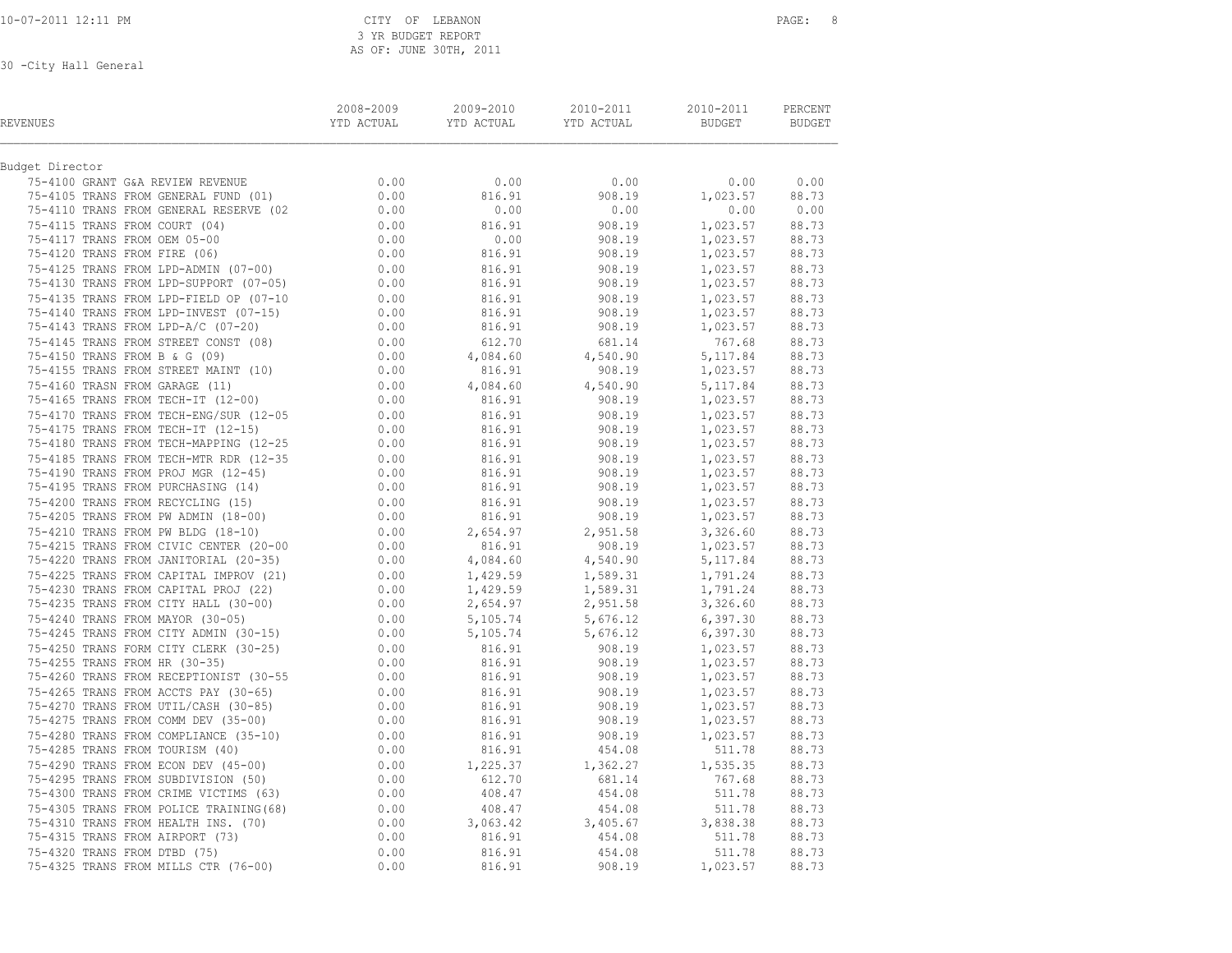| REVENUES                                                                                                                                                                                                                                                                                                                       | 2008-2009 | 2009-2010              | 2010-2011                                                                                                                                | 2010-2011<br><b>BUDGET</b>                          | PERCENT<br><b>BUDGET</b> |
|--------------------------------------------------------------------------------------------------------------------------------------------------------------------------------------------------------------------------------------------------------------------------------------------------------------------------------|-----------|------------------------|------------------------------------------------------------------------------------------------------------------------------------------|-----------------------------------------------------|--------------------------|
| $\begin{tabular}{cccccc} 75-4330 TRANS FROM WALLACE BLDG (76-10 & 0.00 & 816.91 & 908.19 & 1,023.57 & 88.73 \\ 75-4335 TRANS FROM AG/FAIRGRDS (76-20) & 0.00 & 816.91 & 908.19 & 1,023.57 & 88.73 \\ 75-4340 TRANS FROM NEC (77) & 0.00 & 816.91 & 908.19 & 1,023.57 & 88.73 \\ 75-4345 TRANS FROM PARKS (79-00) & 0.00 & 816$ |           |                        |                                                                                                                                          |                                                     |                          |
|                                                                                                                                                                                                                                                                                                                                |           |                        |                                                                                                                                          |                                                     |                          |
|                                                                                                                                                                                                                                                                                                                                |           |                        | $816.91$<br>$816.91$<br>$816.91$<br>$908.19$<br>$19$<br>$19$<br>$908.19$<br>$908.19$<br>$908.19$<br>$19$<br>$19$<br>$19$<br>$19$<br>$19$ |                                                     |                          |
|                                                                                                                                                                                                                                                                                                                                |           |                        |                                                                                                                                          |                                                     |                          |
|                                                                                                                                                                                                                                                                                                                                |           |                        |                                                                                                                                          |                                                     |                          |
|                                                                                                                                                                                                                                                                                                                                |           |                        |                                                                                                                                          |                                                     |                          |
|                                                                                                                                                                                                                                                                                                                                |           |                        |                                                                                                                                          |                                                     |                          |
|                                                                                                                                                                                                                                                                                                                                |           |                        |                                                                                                                                          |                                                     |                          |
|                                                                                                                                                                                                                                                                                                                                |           |                        |                                                                                                                                          |                                                     |                          |
|                                                                                                                                                                                                                                                                                                                                |           |                        |                                                                                                                                          |                                                     |                          |
|                                                                                                                                                                                                                                                                                                                                |           |                        |                                                                                                                                          |                                                     |                          |
|                                                                                                                                                                                                                                                                                                                                |           |                        |                                                                                                                                          |                                                     |                          |
|                                                                                                                                                                                                                                                                                                                                |           |                        |                                                                                                                                          |                                                     |                          |
|                                                                                                                                                                                                                                                                                                                                |           |                        |                                                                                                                                          |                                                     |                          |
|                                                                                                                                                                                                                                                                                                                                |           |                        |                                                                                                                                          |                                                     |                          |
|                                                                                                                                                                                                                                                                                                                                |           |                        |                                                                                                                                          |                                                     |                          |
|                                                                                                                                                                                                                                                                                                                                |           |                        |                                                                                                                                          |                                                     |                          |
|                                                                                                                                                                                                                                                                                                                                |           |                        |                                                                                                                                          |                                                     |                          |
|                                                                                                                                                                                                                                                                                                                                |           |                        |                                                                                                                                          |                                                     |                          |
|                                                                                                                                                                                                                                                                                                                                |           |                        |                                                                                                                                          |                                                     |                          |
| 1941<br>1941 THANS FROM CONCESSIONS (79-10)<br>1964-31 TRANS FROM EXEC T(9-10)<br>1964-31 TRANS FROM PARK ACT (79-20)<br>1964-31 998.19 1,023.57 88.73<br>1964-31 998.19 1,023.57 88.73<br>1964-31 998.19 1,023.57 88.73<br>1964-31 0.00 0.0<br>TOTAL Budget Director                                                          |           |                        |                                                                                                                                          |                                                     |                          |
| Utilities/Cash Collect                                                                                                                                                                                                                                                                                                         |           |                        |                                                                                                                                          |                                                     |                          |
|                                                                                                                                                                                                                                                                                                                                |           |                        | $0.00$ 0.00                                                                                                                              | 0.00                                                | 0.00                     |
|                                                                                                                                                                                                                                                                                                                                |           | 168.03                 | 154.08                                                                                                                                   | 0.00                                                | 0.00                     |
|                                                                                                                                                                                                                                                                                                                                |           | 21,306.75              |                                                                                                                                          | $774.85$ 1,976.64 39.20<br>3,141.54 11,123.50 28.24 |                          |
|                                                                                                                                                                                                                                                                                                                                |           | 4,097.79               |                                                                                                                                          |                                                     |                          |
|                                                                                                                                                                                                                                                                                                                                |           | 54.14                  |                                                                                                                                          | 37.28 38.06                                         |                          |
|                                                                                                                                                                                                                                                                                                                                |           | 459.58                 | $14.19$<br>$253.88$                                                                                                                      | 101.66 249.73                                       |                          |
|                                                                                                                                                                                                                                                                                                                                |           | $0.00$<br>0.00<br>0.00 | 0.00                                                                                                                                     | 16.89 0.00                                          |                          |
|                                                                                                                                                                                                                                                                                                                                |           |                        | 23.05                                                                                                                                    | 155.84 14.79<br>3.50 36.00                          |                          |
|                                                                                                                                                                                                                                                                                                                                |           |                        | 1.26                                                                                                                                     |                                                     |                          |
|                                                                                                                                                                                                                                                                                                                                |           | $91.59$<br>$521.13$    | 5.33                                                                                                                                     | 43.98                                               | 12.12                    |
|                                                                                                                                                                                                                                                                                                                                |           |                        | 3.92                                                                                                                                     | $20.39$ $19.23$                                     |                          |
|                                                                                                                                                                                                                                                                                                                                |           | 10.25                  | $3.73$<br>$567.16$<br>$10.12$                                                                                                            | $10.19$ $36.60$<br>1, $342.52$ $42.25$              |                          |
|                                                                                                                                                                                                                                                                                                                                |           | 1,604.16               |                                                                                                                                          |                                                     |                          |
|                                                                                                                                                                                                                                                                                                                                |           | 206.67                 |                                                                                                                                          | 6.70 151.04                                         |                          |
|                                                                                                                                                                                                                                                                                                                                |           | $1.41$<br>$56.28$      | 2.33                                                                                                                                     | $0.00$ $0.00$<br>3.50 $0.00$                        |                          |
| 85-4113 TRANS FROM CAP PROJ (22)                                                                                                                                                                                                                                                                                               | 0.00      |                        | 0.00                                                                                                                                     |                                                     |                          |
| 0.00<br>85-4114 TRANS FROM CITY HALL (30-00) 0.00<br>85-4115 TRANS FROM COMM DEV (35-00) 0.00<br>85-4116 TRANS FROM CITY CLERK (30-25) 0.00                                                                                                                                                                                    |           | 1.51                   | 62.40                                                                                                                                    | 230.40 27.08                                        |                          |
|                                                                                                                                                                                                                                                                                                                                |           |                        | $322.53$ $1,146.77$ $3,719.10$ $30.83$<br>1.02 0.00 10.19 0.00                                                                           |                                                     |                          |
|                                                                                                                                                                                                                                                                                                                                |           |                        |                                                                                                                                          |                                                     |                          |
|                                                                                                                                                                                                                                                                                                                                |           |                        | 0.00                                                                                                                                     |                                                     |                          |
|                                                                                                                                                                                                                                                                                                                                |           |                        | 0.00                                                                                                                                     | $233.90$ $0.00$<br>0.00 0.00<br>3.50 0.00           |                          |
|                                                                                                                                                                                                                                                                                                                                |           |                        | 0.00                                                                                                                                     |                                                     |                          |
|                                                                                                                                                                                                                                                                                                                                |           |                        |                                                                                                                                          | 793.45 28.79                                        |                          |
|                                                                                                                                                                                                                                                                                                                                |           |                        | $228.42$<br>0.00                                                                                                                         |                                                     |                          |
|                                                                                                                                                                                                                                                                                                                                |           |                        | 0.00                                                                                                                                     |                                                     |                          |
|                                                                                                                                                                                                                                                                                                                                |           |                        | 92.15                                                                                                                                    | $3.50$ $0.00$<br>$3.50$ $0.00$<br>$192.83$ $47.79$  |                          |
| 85-4117 TRANS FROM LPD-FIELD OP 07-10<br>85-4117 TRANS FROM LPD-FIELD OP 07-10<br>85-4118 TRANS FROM LPD-TNVEST 07-15<br>85-4118 TRANS FROM TECH-IT 12-15<br>0.00 0.00 0.00<br>85-4120 TRANS FROM TOURISM (40)<br>85-4121 TRANS FROM CAP I                                                                                     |           |                        | 5.85                                                                                                                                     | 50.97                                               | 11.48                    |
|                                                                                                                                                                                                                                                                                                                                |           |                        |                                                                                                                                          |                                                     |                          |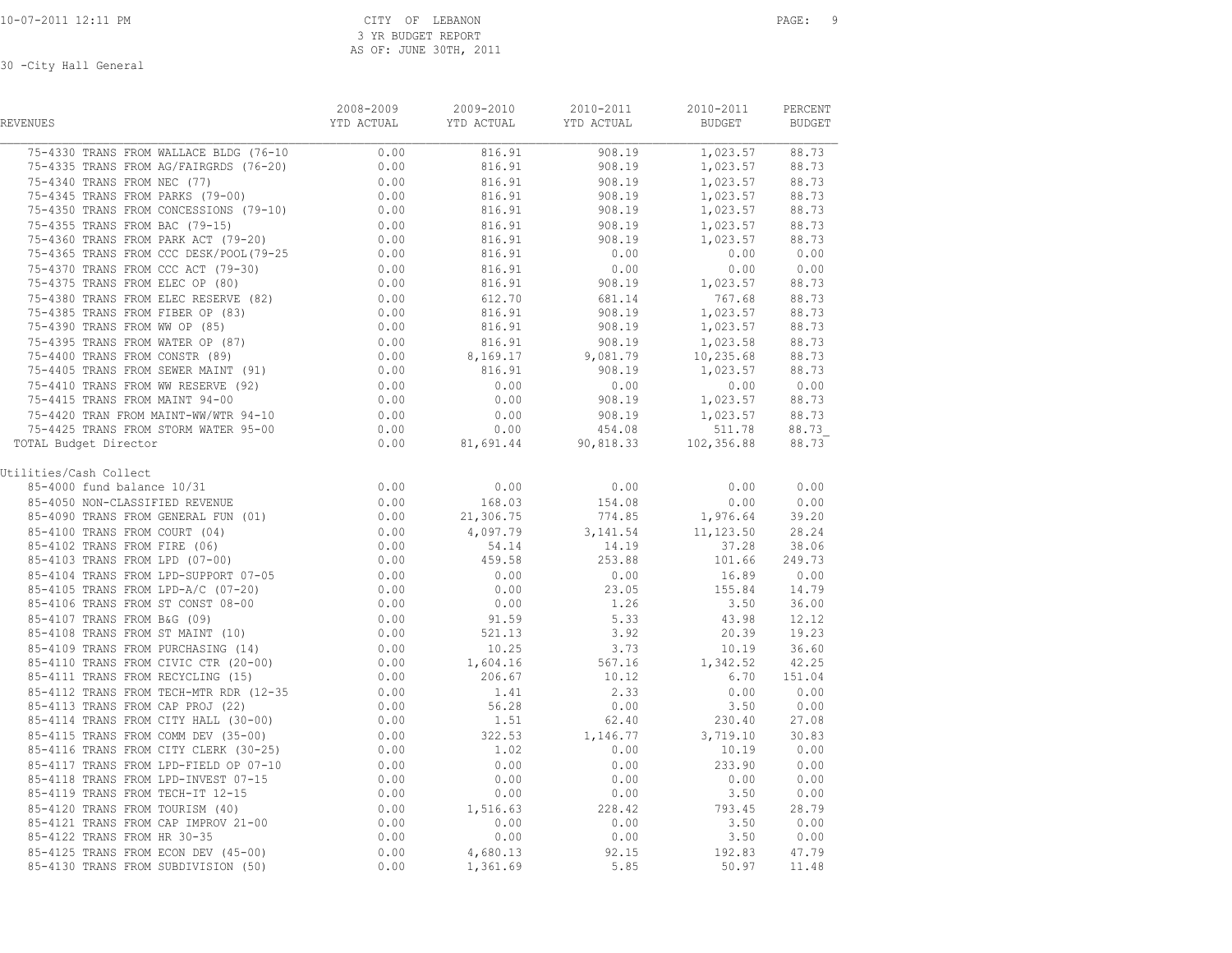| REVENUES                               | 2008-2009<br>YTD ACTUAL | 2009-2010<br>YTD ACTUAL | 2010-2011<br>YTD ACTUAL | 2010-2011<br>BUDGET | PERCENT<br>BUDGET |
|----------------------------------------|-------------------------|-------------------------|-------------------------|---------------------|-------------------|
| 85-4133 TRANS FROM HEALTH INS (70)     | 0.00                    | 12,825.54               | 178.05                  | 583.15              | 30.53             |
| 85-4135 TRANS FROM AIRPORT (73)        | 0.00                    | 444.15                  | 84.84                   | 274.68              | 30.89             |
| 85-4136 TRANS FROM PW ADMIN 18-00      | 0.00                    | 0.00                    | 1.38                    | 0.00                | 0.00              |
| 85-4140 TRANS FROM DTBD (75)           | 0.00                    | 129.34                  | 185.97                  | 291.57              | 63.78             |
| 85-4141 TRANS FROM MILLS CENTER (76-00 | 0.00                    | 130.72                  | 96.35                   | 206.81              | 46.59             |
| 85-4142 TRANS FROM WALLACE (76-10)     | 0.00                    | 169.71                  | 75.70                   | 267.98              | 28.25             |
| 85-4143 TRANS FROM AG/FAIR (76-20)     | 0.00                    | 80.55                   | 9.16                    | 43.98               | 20.83             |
| 85-4145 TRANS FROM NEC (77)            | 0.00                    | 929.50                  | 26.45                   | 81.27               | 32.55             |
| 85-4150 TRANS FROM PARKS (79-00)       | 0.00                    | 198.50                  | 192.12                  | 762.87              | 25.18             |
| 85-4155 TRANS FROM CONCESSIONS (79-10) | 0.00                    | 253.60                  | 9.35                    | 206.81              | 4.52              |
| 85-4160 TRANS FROM BAC (79-15)         | 0.00                    | 0.00                    | 0.00                    | 0.00                | 0.00              |
| 85-4165 TRANS FROM PARK ACT (79-20)    | 0.00                    | 315.06                  | 63.70                   | 0.00                | 0.00              |
| 85-4166 TRANS FROM ELEC RES (82)       | 0.00                    | 0.00                    | 0.00                    | 3.50                | 0.00              |
| 85-4170 TRANS FROM CCC DESK/POOL(79-25 | 0.00                    | 9.36                    | 0.00                    | 0.00                | 0.00              |
| 85-4175 TRANS FROM CCC ACT (79-30)     | 0.00                    | 27.29                   | 0.00                    | 0.00                | 0.00              |
| 85-4180 TRANS FROM ELEC OP (80)        | 0.00                    |                         | 53,165.99 88,887.31     | 95,987.53           | 92.60             |
| 85-4181 TRANS FROM MAYORS OFFICE 30-05 | 0.00                    | 0.00                    | 4.11                    | 0.00                | 0.00              |
| 85-4183 TRANS FROM FIBER OP (83)       | 0.00                    | 1,298.26                | 24.11                   | 94.96               | 25.39             |
| 85-4185 TRANS FROM WW OP (85)          | 0.00                    |                         | 53,165.99 67,039.97     | 82,521.24           | 81.24             |
| 85-4190 TRANS FROM WATER OP (87)       | 0.00                    | 53,165.99               | 88,232.01               | 89,821.66           | 98.23             |
| 85-4192 TRANS FROM CONSTR (89)         | 0.00                    | 2.43                    | 7.23                    | 6.70                | 107.91            |
| 85-4195 TRANS FROM I & I (91)          | 0.00                    | 26.57                   | 15.71                   | 43.98               | 35.72             |
| 85-4196 TRANS FROM CAP IMPROV (21)     | 0.00                    | 4.50                    | 0.00                    | 0.00                | 0.00              |
| 85-4197 TRANS FROM COMPLIANCE 35-10    | 0.00                    | 0.00                    | 2.62                    | 0.00                | 0.00              |
| 85-4198 TRANS FROM P.O.S.T. (68-00)    | 0.00                    | 0.00                    | 5.05                    | 0.00                | 0.00              |
| TOTAL Utilities/Cash Collect           | 0.00                    |                         | 212,804.34 251,632.22   | 291,282.62          | 86.39             |
| TOTAL REVENUES                         | 2,804,028.95            |                         |                         | 1,427,848.70        | 75.82             |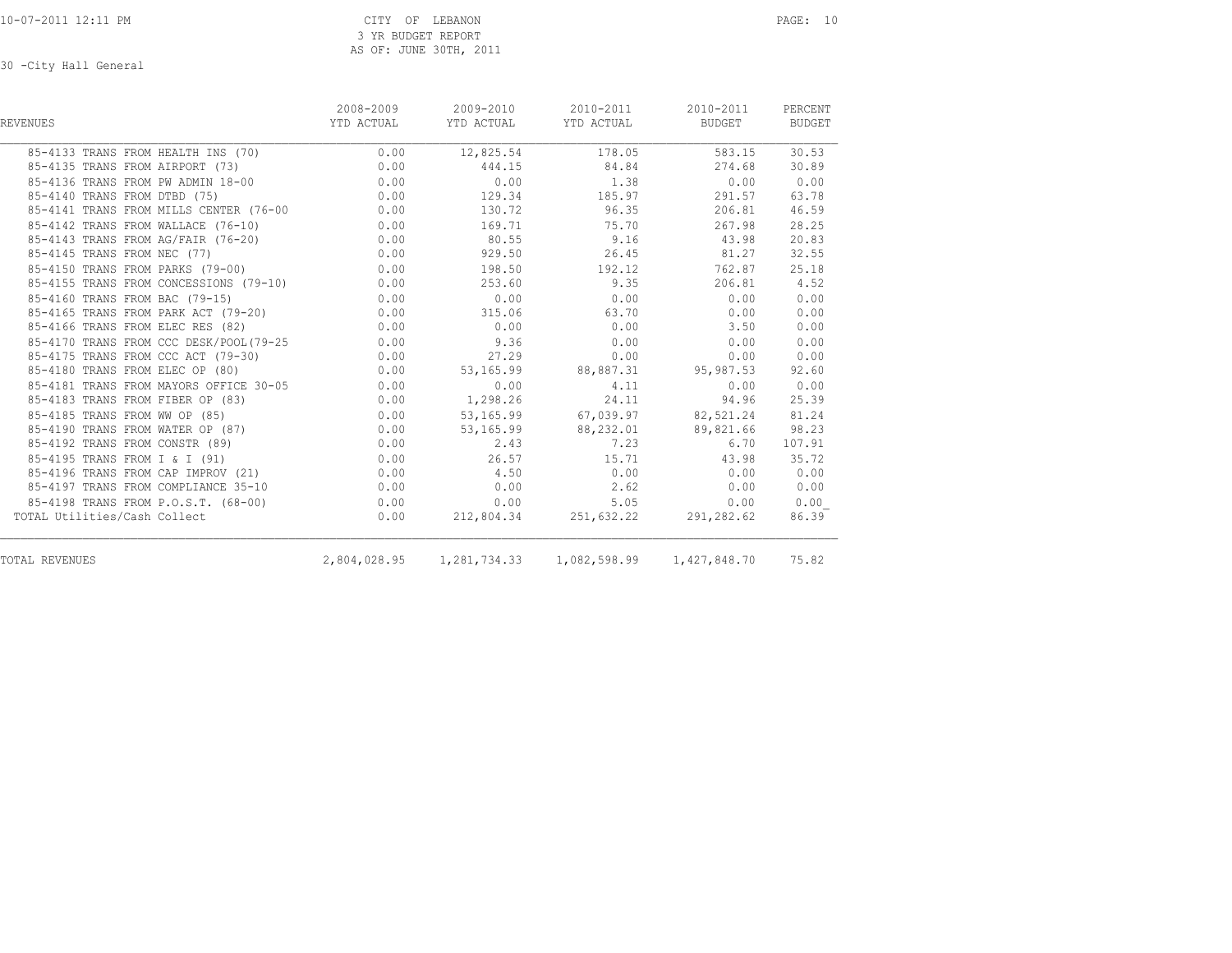| 10-07-2011 12:11 PM |  |
|---------------------|--|
|                     |  |

#### CITY OF LEBANON PAGE: 11 3 YR BUDGET REPORT AS OF: JUNE 30TH, 2011

| EXPENDITURES                                             | 2008-2009<br>2009-2010<br>YTD ACTUAL<br>YTD ACTUAL |                 | 2010-2011<br>YTD ACTUAL | 2010-2011<br><b>BUDGET</b> | PERCENT<br><b>BUDGET</b> |  |
|----------------------------------------------------------|----------------------------------------------------|-----------------|-------------------------|----------------------------|--------------------------|--|
| Non Departmental                                         |                                                    |                 |                         |                            |                          |  |
| 00-5000 ANNUAL AUDIT                                     | 35,329.43                                          | 0.00            | 0.00                    | 0.00                       | 0.00                     |  |
| 00-5010 CINTAS RUGS                                      | 0.00                                               | 1,085.69        | 949.94                  | 1,000.00                   | 94.99                    |  |
| 00-5020 COPY MACHINE MAINT                               | 0.00                                               | 2,131.82        | 3,094.67                | 3,100.00                   | 99.83                    |  |
| 00-5030 JANITORIAL SUPPLIES                              | 0.00                                               | 3,511.17        | 4,693.00                | 5,200.00                   | 90.25                    |  |
| 00-5035 BLDG MAINT EQUIPMENT                             | 0.00                                               | 0.00            | 1,541.00                | 1,600.00                   | 96.31                    |  |
| 00-5040 UTILITY ACCTS COLLECTION FEE                     | 489.24                                             | 0.00            | 0.00                    | 0.00                       | 0.00                     |  |
| 00-5090 COLLECTION FEES                                  | 0.00                                               | 0.00            | 0.00                    | 0.00                       | 0.00                     |  |
| 00-5100 CONSULTING FEES                                  | 0.00                                               | 0.00            | 0.00                    | 0.00                       | 0.00                     |  |
| 00-5110 BUILDING INSURANCE                               | 0.00                                               | 1,182.65        | 3,906.03                | 4,000.00                   | 97.65                    |  |
| 00-5120 CONSTRUCTION MANAGEMENT                          | 0.00                                               | 0.00            | 0.00                    | 0.00                       | 0.00                     |  |
| 00-5130 CITY HALL MAINTENANCE                            | 13,309.55                                          | 150.47          | 2,018.18                | 2,100.00                   | 96.10                    |  |
| 00-5135 DEMOLITION-PHASE 1<br>00-5140 DEMOLITION-PHASE 2 | 0.00<br>0.00                                       | 0.00<br>0.00    | 0.00<br>0.00            | 0.00<br>0.00               | 0.00<br>0.00             |  |
| 00-5155 DEMOLITION-PHASE 5                               | 0.00                                               | 0.00            | 0.00                    | 0.00                       | 0.00                     |  |
| 00-5160 ELECTRICAL                                       | 0.00                                               | 0.00            | 0.00                    | 0.00                       | 0.00                     |  |
| 00-5165 PLUMBING                                         | 0.00                                               | 0.00            | 0.00                    | 0.00                       | 0.00                     |  |
| 00-5170 HVAC                                             | 0.00                                               | 0.00            | 0.00                    | 0.00                       | 0.00                     |  |
| 00-5175 DRYWALL & CEILING                                | 0.00                                               | 0.00            | 0.00                    | 0.00                       | 0.00                     |  |
| 00-5180 CARPETING & TILE                                 | 0.00                                               | 0.00            | 0.00                    | 0.00                       | 0.00                     |  |
| 00-5185 PAINTING                                         | 0.00                                               | 0.00            | 0.00                    | 0.00                       | 0.00                     |  |
| 00-5190 GLASS                                            | 0.00                                               | 0.00            | 0.00                    | 0.00                       | 0.00                     |  |
| 00-5195 CONSTRUCTION MANAGEMENT                          | 0.00                                               | 0.00            | 0.00                    | 0.00                       | 0.00                     |  |
| 00-5200 CITY HALL PROJECT (CITY)                         | 0.00                                               | 0.00            | 0.00                    | 0.00                       | 0.00                     |  |
| 00-5210 EQUIPMENT INSURANCE                              | 0.00                                               | 16.64           | 0.00                    | 500.00                     | 0.00                     |  |
| 00-5270 EQUIPMENT MAINTENANCE                            | 0.00                                               | 0.00            | 0.00                    | 0.00                       | 0.00                     |  |
| 00-5275 VEHICLE MAINTENANCE                              | 0.00                                               | 0.00            | 544.28                  | 600.00                     | 90.71                    |  |
| 00-5280 ENGINEERING SUPPLIES                             | 0.00                                               | 0.00            | 0.00                    | 0.00                       | 0.00                     |  |
| 00-5300 DUES AND TRAINING                                | 0.00                                               | 0.00            | 0.00                    | 0.00                       | 0.00                     |  |
| 00-5330 OFFICE FURNITURE DEPR                            | 0.00                                               | 0.00            | 0.00                    | 0.00                       | 0.00                     |  |
| 00-5350 OFFICE EQUIP PURCHASE                            | 0.00                                               | 0.00            | 10,624.00               | 10,700.00                  | 99.29                    |  |
| 00-5400 INSURANCE                                        | 396,279.58 (                                       | 193.36)<br>0.00 | 0.00                    | 0.00                       | 0.00<br>0.00             |  |
| 00-5440 MO ONE CALL<br>00-5450 MISCELLANEOUS             | 1,689.60<br>7,616.17                               | 6.25            | 0.00<br>461.79          | 0.00<br>550.00             | 83.96                    |  |
| 00-5460 OFFICE EQUIPMENT                                 | 16,395.87                                          | 0.00            | 149.00                  | 200.00                     | 74.50                    |  |
| 00-5470 OFFICE EQUIP MAINTENANCE                         | 28,231.04                                          | 85.17           | 0.00                    | 300.00                     | 0.00                     |  |
| 00-5480 OFFICE SUPPLIES                                  | 21,512.46                                          | 4,898.08        | 1,716.84                | 5,300.00                   | 32.39                    |  |
| 00-5500 POSTAGE                                          | 23,756.42                                          | 231.79          | 88.00                   | 400.00                     | 22.00                    |  |
| 00-5800 SAFETY TRAINING                                  | 0.00                                               | 0.00            | 0.00                    | 0.00                       | 0.00                     |  |
| 00-5900 SALARIES                                         | 526, 918.28                                        | 0.00            | 0.00                    | 0.00                       | 0.00                     |  |
| 00-5905 PT SALARIES                                      | 225.00                                             | 0.00            | 0.00                    | 0.00                       | 0.00                     |  |
| 00-5915 EMPLOYEE BENEFITS                                | 215,999.98                                         | 0.00            | 0.00                    | 0.00                       | 0.00                     |  |
| 00-5916 PAYROLL TAX EXPENSE                              | 38,527.88                                          | 0.00            | 0.00                    | 0.00                       | 0.00                     |  |
| 00-5917 RETIREMENT EXPENSE                               | 6,786.20                                           | 0.00            | 0.00                    | 0.00                       | 0.00                     |  |
| 00-5920 TOXICOLOGY TESTING                               | 5,611.38                                           | 0.00            | 0.00                    | 0.00                       | 0.00                     |  |
| 00-5960 TRAINING                                         | 4,372.45                                           | 0.00            | 0.00                    | 0.00                       | 0.00                     |  |
| 00-6110 UNIFORM MAINTENANCE                              | 46,026.06                                          | 0.00            | 0.00                    | 0.00                       | 0.00                     |  |
| 00-6130 UTILITIES-CITY & NATURAL GAS                     | 77,152.94                                          | 60,795.91       | 37,578.56               | 50,000.00                  | 75.16                    |  |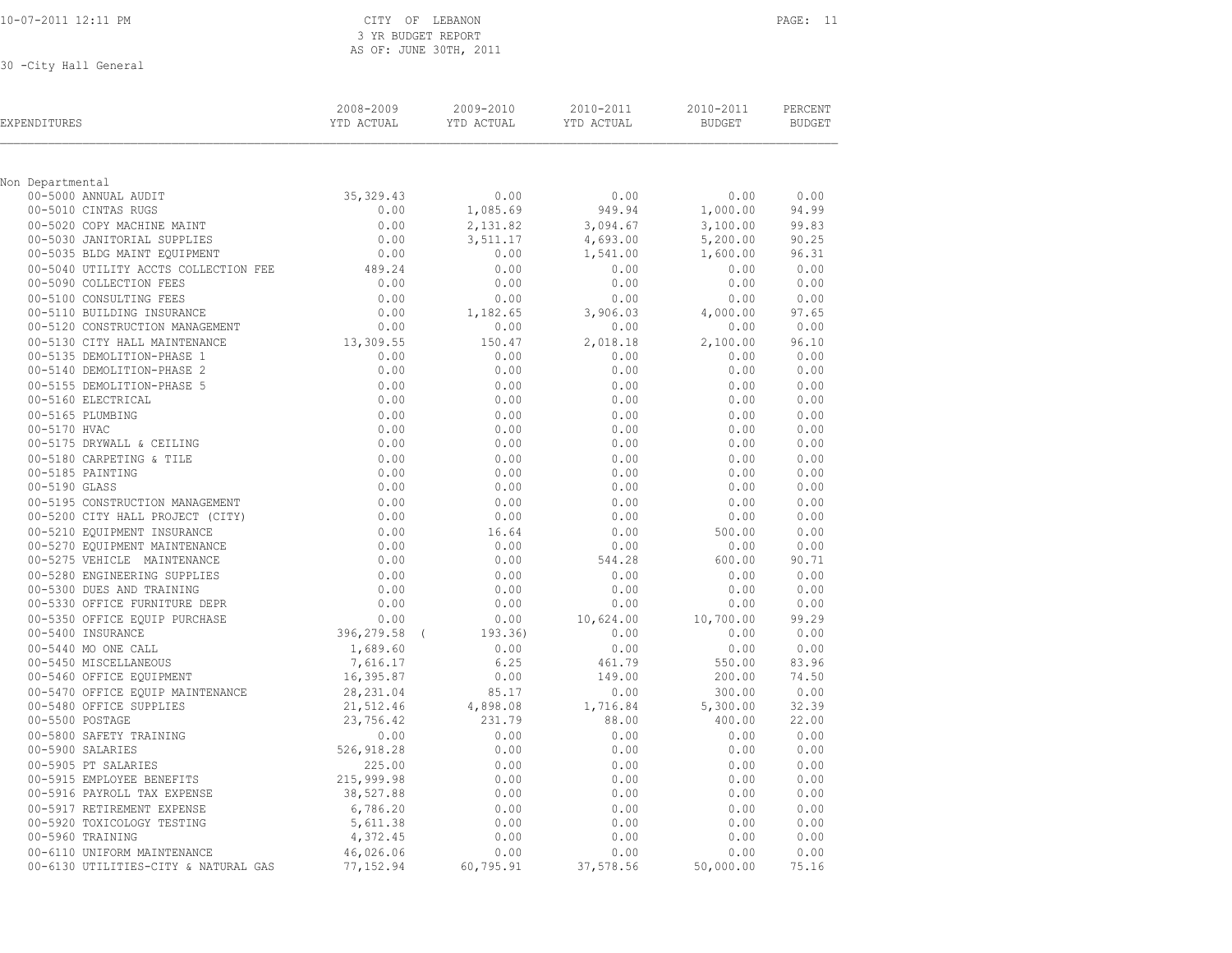| EXPENDITURES              | 2008-2009 | 2009-2010 | 2010-2011<br>YTD ACTUAL         YTD ACTUAL           YTD ACTUAL                 BUDGET            BUDGET                     | 2010-2011 | PERCENT |
|---------------------------|-----------|-----------|------------------------------------------------------------------------------------------------------------------------------|-----------|---------|
|                           |           |           | $\begin{array}{cccccccc} 0.00 & 9,876.78 & 6,346.46 & 7,000.00 & 90.66 \\ 0.00 & 12.51 & 97.26 & 100.00 & 97.26 \end{array}$ |           |         |
|                           |           |           |                                                                                                                              |           |         |
|                           |           |           |                                                                                                                              |           |         |
|                           |           |           |                                                                                                                              |           |         |
|                           |           |           |                                                                                                                              |           |         |
|                           |           |           |                                                                                                                              |           |         |
|                           |           |           |                                                                                                                              |           |         |
|                           |           |           |                                                                                                                              |           |         |
|                           |           |           |                                                                                                                              |           |         |
|                           |           |           |                                                                                                                              |           |         |
|                           |           |           |                                                                                                                              |           |         |
|                           |           |           |                                                                                                                              |           |         |
|                           |           |           |                                                                                                                              |           |         |
|                           |           |           |                                                                                                                              |           |         |
|                           |           |           |                                                                                                                              |           |         |
| TOTAL Non Departmental    |           |           |                                                                                                                              |           |         |
| Office of the Mayor       |           |           |                                                                                                                              |           |         |
|                           |           |           |                                                                                                                              |           |         |
|                           |           |           |                                                                                                                              |           |         |
|                           |           |           |                                                                                                                              |           |         |
|                           |           |           |                                                                                                                              |           |         |
|                           |           |           |                                                                                                                              |           |         |
|                           |           |           |                                                                                                                              |           |         |
|                           |           |           |                                                                                                                              |           |         |
|                           |           |           |                                                                                                                              |           |         |
|                           |           |           |                                                                                                                              |           |         |
|                           |           |           |                                                                                                                              |           |         |
|                           |           |           |                                                                                                                              |           |         |
|                           |           |           |                                                                                                                              |           |         |
|                           |           |           |                                                                                                                              |           |         |
|                           |           |           |                                                                                                                              |           |         |
|                           |           |           |                                                                                                                              |           |         |
|                           |           |           |                                                                                                                              |           |         |
|                           |           |           |                                                                                                                              |           |         |
|                           |           |           |                                                                                                                              |           |         |
|                           |           |           |                                                                                                                              |           |         |
|                           |           |           |                                                                                                                              |           |         |
|                           |           |           |                                                                                                                              |           |         |
|                           |           |           |                                                                                                                              |           |         |
|                           |           |           |                                                                                                                              |           |         |
|                           |           |           |                                                                                                                              |           |         |
|                           |           |           |                                                                                                                              |           |         |
|                           |           |           |                                                                                                                              |           |         |
|                           |           |           |                                                                                                                              |           |         |
|                           |           |           |                                                                                                                              |           |         |
| TOTAL Office of the Mayor |           |           |                                                                                                                              |           |         |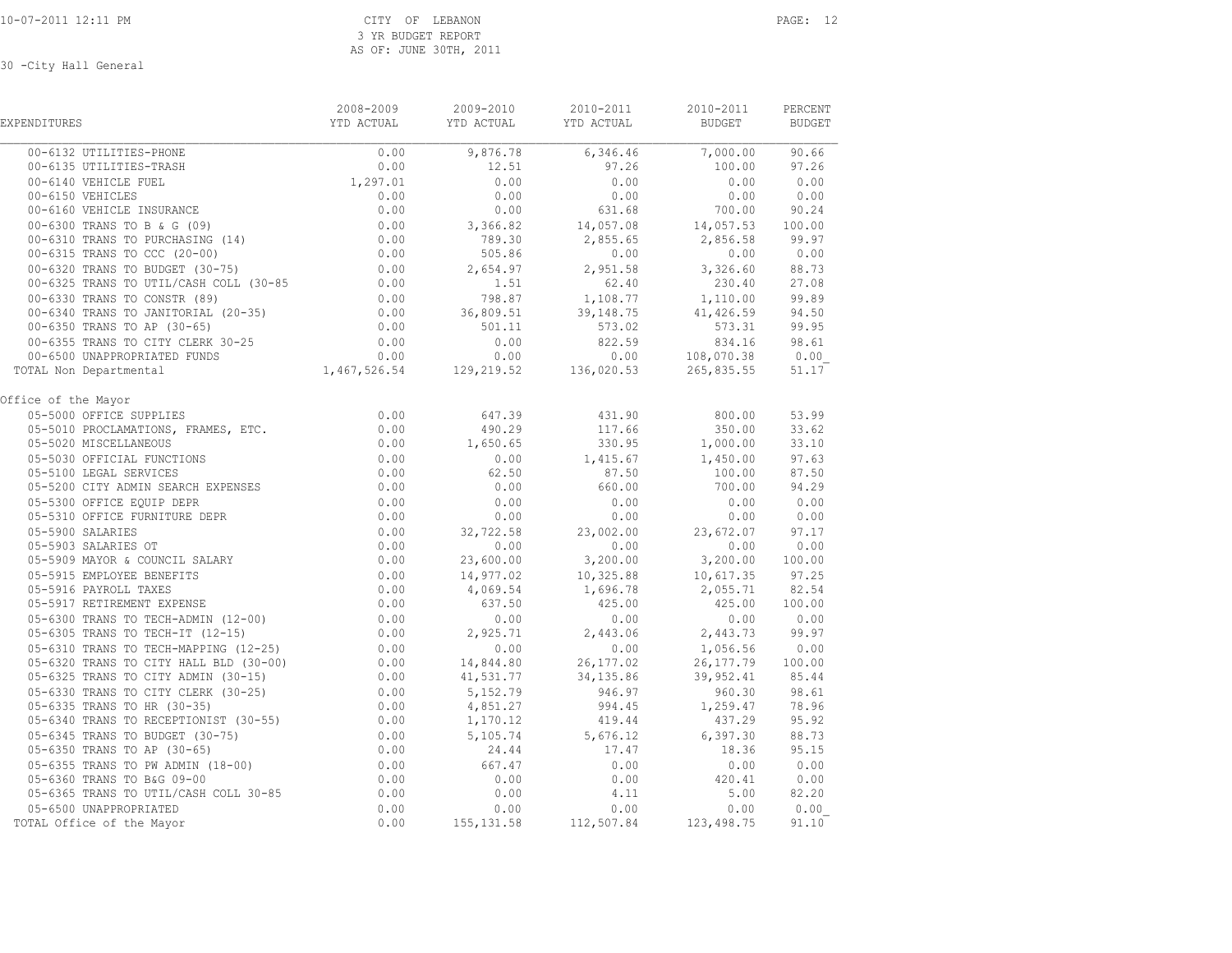### 10-07-2011 12:11 PM CITY OF LEBANON PAGE: 13 3 YR BUDGET REPORT<br>AS OF: JUNE 30TH, 2 AS OF: JUNE 30TH, 2011

| .) IN DUIJEEL NEEVNI<br>AS OF: JUNE 30TH, 2011<br>30 - City Hall General |                         |                         |                         |                            |                          |  |  |  |  |
|--------------------------------------------------------------------------|-------------------------|-------------------------|-------------------------|----------------------------|--------------------------|--|--|--|--|
| EXPENDITURES                                                             | 2008-2009<br>YTD ACTUAL | 2009-2010<br>YTD ACTUAL | 2010-2011<br>YTD ACTUAL | 2010-2011<br><b>BUDGET</b> | PERCENT<br><b>BUDGET</b> |  |  |  |  |
| BLDG & GROUNDS                                                           |                         |                         |                         |                            |                          |  |  |  |  |
| 09-5100 JANITORIAL SERVICES                                              | 22,440.55               | 0.00                    | 0.00                    | 0.00                       | 0.00                     |  |  |  |  |
| 09-5105 JANITORIAL SUPPLIES                                              | 4,832.95                | 0.00                    | 0.00                    | 0.00                       | 0.00                     |  |  |  |  |
| 09-5110 JANITORIAL EQUIPMENT                                             | 0.00                    | 0.00                    | 0.00                    | 0.00                       | 0.00                     |  |  |  |  |
| 09-5200 EOUIPMENT PURCHASE                                               | 825.50                  | 0.00                    | 0.00                    | 0.00                       | 0.00                     |  |  |  |  |
| 09-5270 EQUIPMENT MAINTENANCE                                            | 2,181.53                | 0.00                    | 0.00                    | 0.00                       | 0.00                     |  |  |  |  |
| 09-5290 HVAC MAINTENANCE                                                 | 736.83                  | 0.00                    | 0.00                    | 0.00                       | 0.00                     |  |  |  |  |
| 09-5300 LANDSCAPING & MOWING                                             | 5,555.97                | 0.00                    | 0.00                    | 0.00                       | 0.00                     |  |  |  |  |
| 09-5310 WAREHOUSE SUPPLIES                                               | 2,260.09                | 0.00                    | 0.00                    | 0.00                       | 0.00                     |  |  |  |  |

| 09-5200 EQUIPMENT PURCHASE         | 825.50     | 0.00     | 0.00     | 0.00     | 0.00  |
|------------------------------------|------------|----------|----------|----------|-------|
| 09-5270 EQUIPMENT MAINTENANCE      | 2,181.53   | 0.00     | 0.00     | 0.00     | 0.00  |
| 09-5290 HVAC MAINTENANCE           | 736.83     | 0.00     | 0.00     | 0.00     | 0.00  |
| 09-5300 LANDSCAPING & MOWING       | 5,555.97   | 0.00     | 0.00     | 0.00     | 0.00  |
| 09-5310 WAREHOUSE SUPPLIES         | 2,260.09   | 0.00     | 0.00     | 0.00     | 0.00  |
| 09-5900 SALARIES                   | 232,743.39 | 0.00     | 0.00     | 0.00     | 0.00  |
| 09-5905 PT SALARIES                | 26,848.86  | 0.00     | 0.00     | 0.00     | 0.00  |
| 09-5910 PROJECT LABOR              | 635.30     | 0.00     | 0.00     | 0.00     | 0.00  |
| 09-5915 EMPLOYEE BENEFITS          | 93,119.98  | 0.00     | 0.00     | 0.00     | 0.00  |
| 09-5916 PAYROLL TAX EXPENSE        | 18,831.35  | 0.00     | 0.00     | 0.00     | 0.00  |
| 09-5917 RETIREMENT EXPENSE         | 3,042.78   | 0.00     | 0.00     | 0.00     | 0.00  |
| 09-5950 P/W BUILDING               | 9,303.08   | 0.00     | 0.00     | 0.00     | 0.00  |
| 09-5955 P/W SUPPLIES               | 3,818.23   | 0.00     | 0.00     | 0.00     | 0.00  |
| 09-5960 TRAINING                   | 120.00     | 0.00     | 0.00     | 0.00     | 0.00  |
| 09-6130 UTILITIES                  | 37, 332.59 | 0.00     | 0.00     | 0.00     | 0.00  |
| 09-6140 VEHICLE FUEL/MAINTENANCE   | 5,664.12   | 0.00     | 0.00     | 0.00     | 0.00  |
| TOTAL BLDG & GROUNDS               | 470,293.10 | 0.00     | 0.00     | 0.00     | 0.00  |
| GARAGE                             |            |          |          |          |       |
| 10-5020 SUPPLIES                   | 1,146.99   | 0.00     | 0.00     | 0.00     | 0.00  |
| 10-5060 CAR WASH                   | 243.84     | 0.00     | 0.00     | 0.00     | 0.00  |
| 10-5200 EQUIPMENT PURCHASE         | 324.30     | 0.00     | 0.00     | 0.00     | 0.00  |
| 10-5260 BULK FUEL PURCHASES        | 636.00     | 0.00     | 0.00     | 0.00     | 0.00  |
| 10-5270 EQUIPMENT MAINT            | 14,801.79  | 0.00     | 0.00     | 0.00     | 0.00  |
| 10-5285 TOOLS                      | 1,263.46   | 0.00     | 0.00     | 0.00     | 0.00  |
| 10-5400 MISCELLANEOUS              | 10,999.18  | 0.00     | 0.00     | 0.00     | 0.00  |
| 10-5900 SALARIES                   | 99,918.79  | 0.00     | 0.00     | 0.00     | 0.00  |
| 10-5905 PT SALARIES                | 22,589.28  | 0.00     | 0.00     | 0.00     | 0.00  |
| 10-5915 EMPLOYEE BENEFITS          | 51,680.00  | 0.00     | 0.00     | 0.00     | 0.00  |
| 10-5916 PAYROLL TAX EXPENSE        | 8,896.28   | 0.00     | 0.00     | 0.00     | 0.00  |
| 10-5917 RETIREMENT EXPENSE         | 1,125.00   | 0.00     | 0.00     | 0.00     | 0.00  |
| 10-5960 TRAINING                   | 275.01     | 0.00     | 0.00     | 0.00     | 0.00  |
| 10-6130 UTILITIES                  | 2,633.39   | 0.00     | 0.00     | 0.00     | 0.00  |
| 10-6140 VEHICLE FUEL & MAINTENANCE | 3,907.21   | 0.00     | 0.00     | 0.00     | 0.00  |
| TOTAL GARAGE                       | 220,440.52 | 0.00     | 0.00     | 0.00     | 0.00  |
| Office of City Admim               |            |          |          |          |       |
| 15-5000 OFFICE SUPPLIES            | 0.00       | 1,293.21 | 545.80   | 1,005.00 | 54.31 |
| 15-5010 POSTAGE                    | 0.00       | 10.11    | 2.41     | 67.00    | 3.60  |
| 15-5020 UTILITIES-CELL PHONE       | 0.00       | 366.36   | 292.84   | 320.00   | 91.51 |
| 15-5300 OFFICE EQUIP DEPR          | 0.00       | 0.00     | 0.00     | 0.00     | 0.00  |
| 15-5310 OFFICE FURNITURE DEPR      | 0.00       | 0.00     | 0.00     | 0.00     | 0.00  |
| 15-5350 OFFICE EQUIP PURCHASE      | 0.00       | 357.98   | 0.00     | 0.00     | 0.00  |
| 15-5355 OFFICE FURNITURE PURCHASE  | 0.00       | 89.00    | 0.00     | 1,500.00 | 0.00  |
| 15-5360 DUES & MEMBERSHIPS         | 0.00       | 1,169.15 | 1,084.79 | 2,000.00 | 54.24 |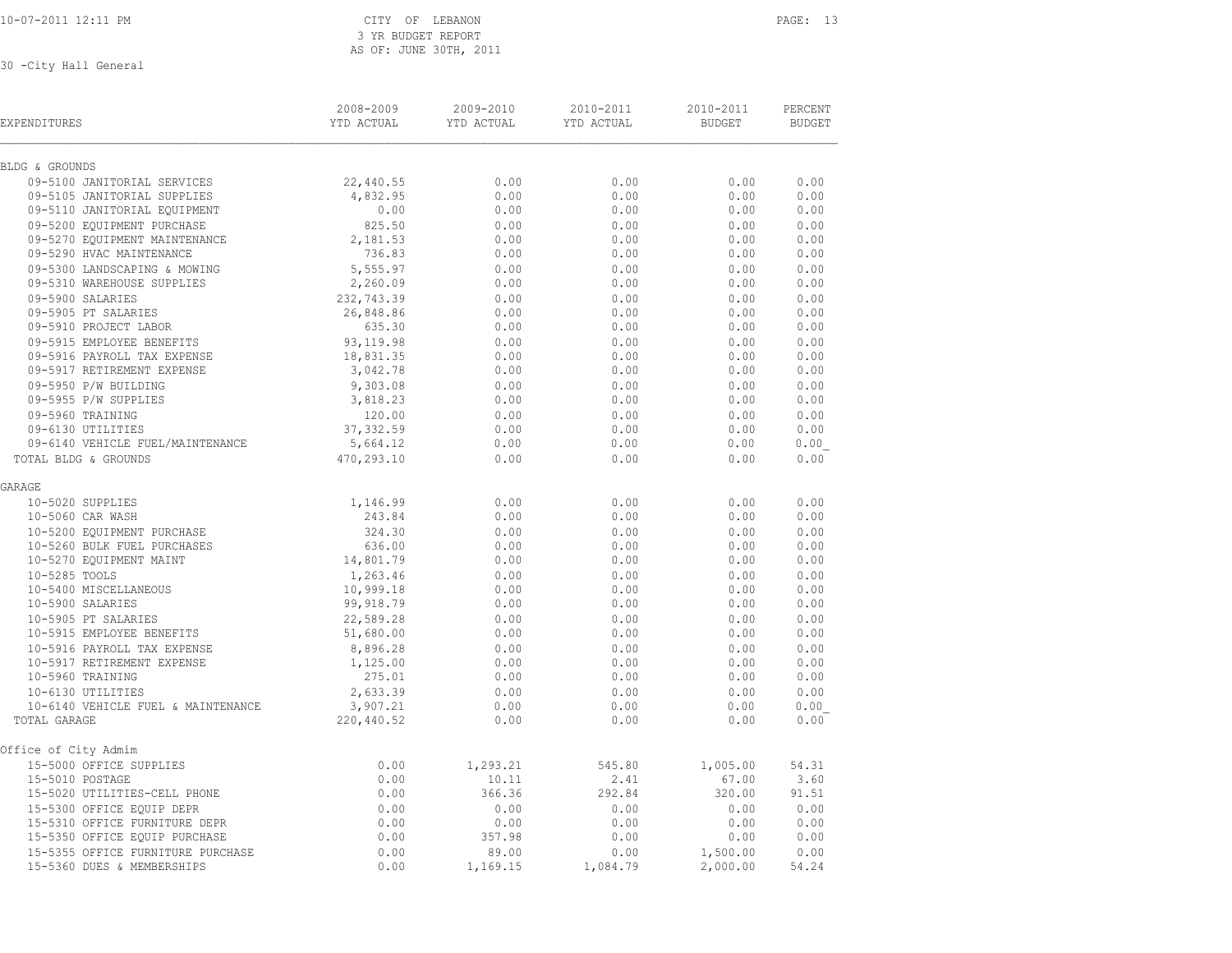| EXPENDITURES                                                                                                                                                                                                                                     | 2008-2009<br>YTD ACTUAL | 2009-2010<br>2009-2010 2010-2011<br>YTD ACTUAL YTD ACTUAL | 2010-2011                                                                                                                                                                                                                                                                  | 2010-2011<br><b>BUDGET</b>                                                                                                        | PERCENT<br><b>BUDGET</b> |
|--------------------------------------------------------------------------------------------------------------------------------------------------------------------------------------------------------------------------------------------------|-------------------------|-----------------------------------------------------------|----------------------------------------------------------------------------------------------------------------------------------------------------------------------------------------------------------------------------------------------------------------------------|-----------------------------------------------------------------------------------------------------------------------------------|--------------------------|
|                                                                                                                                                                                                                                                  |                         | $\frac{0.00}{1,659.00}$                                   | $\begin{array}{c cccc} \hline & & & & 199.10 & & & 1,600.00 & & 12.44 \\ \hline & & 813.56 & & & 2,680.00 & & 30.36 \end{array}$                                                                                                                                           |                                                                                                                                   |                          |
|                                                                                                                                                                                                                                                  |                         |                                                           |                                                                                                                                                                                                                                                                            |                                                                                                                                   |                          |
|                                                                                                                                                                                                                                                  |                         | 0.00                                                      | $168.60$<br>$175.00$                                                                                                                                                                                                                                                       | 500.00                                                                                                                            | 33.72                    |
|                                                                                                                                                                                                                                                  |                         | 3,178.99                                                  |                                                                                                                                                                                                                                                                            | 503.00                                                                                                                            | 34.79                    |
|                                                                                                                                                                                                                                                  |                         | 0.00                                                      | 0.00                                                                                                                                                                                                                                                                       | 0.00                                                                                                                              | 0.00                     |
|                                                                                                                                                                                                                                                  |                         |                                                           |                                                                                                                                                                                                                                                                            |                                                                                                                                   |                          |
|                                                                                                                                                                                                                                                  |                         |                                                           |                                                                                                                                                                                                                                                                            |                                                                                                                                   |                          |
|                                                                                                                                                                                                                                                  |                         |                                                           |                                                                                                                                                                                                                                                                            |                                                                                                                                   |                          |
|                                                                                                                                                                                                                                                  |                         |                                                           | $\begin{array}{cccccc} 0.00 & 0.00 & 0.00 & 0.00 & 0.00 \\ 1,859.66 & 0.00 & 6,008.00 & 0.00 \\ 0.00 & 0.00 & 2,800.00 & 0.00 \\ 94,212.79 & 86,844.12 & 90,616.22 & 95.84 \\ 369.90 & 1,129.55 & 1,617.04 & 69.85 \\ 37,833.08 & 38,268.54 & 40,121.47 & 95.38 \\ 7,171.$ |                                                                                                                                   |                          |
|                                                                                                                                                                                                                                                  |                         |                                                           |                                                                                                                                                                                                                                                                            |                                                                                                                                   |                          |
|                                                                                                                                                                                                                                                  |                         |                                                           |                                                                                                                                                                                                                                                                            |                                                                                                                                   |                          |
|                                                                                                                                                                                                                                                  |                         |                                                           |                                                                                                                                                                                                                                                                            |                                                                                                                                   | 41.18                    |
|                                                                                                                                                                                                                                                  |                         |                                                           |                                                                                                                                                                                                                                                                            |                                                                                                                                   | 99.97                    |
|                                                                                                                                                                                                                                                  |                         |                                                           | 912.50 525.00 1, 275.00<br>912.50 525.00 1, 275.00<br>2, 925.71 2, 443.06 2, 443.73<br>2, 484.90 1, 142.40 4, 711.88<br>3, 872.55 2, 569.29 2, 569.89<br>49, 632.30 35, 193.16 38, 854.64                                                                                  |                                                                                                                                   | 24.25                    |
|                                                                                                                                                                                                                                                  |                         |                                                           |                                                                                                                                                                                                                                                                            |                                                                                                                                   | 99.98                    |
|                                                                                                                                                                                                                                                  |                         |                                                           |                                                                                                                                                                                                                                                                            |                                                                                                                                   | 90.58                    |
|                                                                                                                                                                                                                                                  |                         |                                                           |                                                                                                                                                                                                                                                                            |                                                                                                                                   |                          |
|                                                                                                                                                                                                                                                  |                         | $6,635.51$<br>971.25                                      |                                                                                                                                                                                                                                                                            |                                                                                                                                   |                          |
|                                                                                                                                                                                                                                                  |                         | 1, 170.12<br>5, 105.74                                    |                                                                                                                                                                                                                                                                            | 4, 118.74 4, 176.70 98.61<br>994.45 1, 259.47 78.96<br>548.77 572.16 95.91<br>5, 676.12 6, 397.30 88.73<br>0.00 0.00 0.00         |                          |
|                                                                                                                                                                                                                                                  |                         |                                                           |                                                                                                                                                                                                                                                                            |                                                                                                                                   |                          |
|                                                                                                                                                                                                                                                  |                         | 0.00                                                      |                                                                                                                                                                                                                                                                            |                                                                                                                                   |                          |
|                                                                                                                                                                                                                                                  |                         | 0.00                                                      |                                                                                                                                                                                                                                                                            |                                                                                                                                   |                          |
|                                                                                                                                                                                                                                                  |                         | $0.00$<br>33.01                                           |                                                                                                                                                                                                                                                                            |                                                                                                                                   |                          |
|                                                                                                                                                                                                                                                  |                         | $1, 181.32$<br>0.00                                       |                                                                                                                                                                                                                                                                            | $\begin{array}{cccc} 0.00 & & & & & 1.025.30 & & & 0.00 \ 37.82 & & & 38.81 & & 97.45 \ 0.00 & & & & 420.41 & & 0.00 \end{array}$ |                          |
|                                                                                                                                                                                                                                                  |                         |                                                           | $\begin{array}{cccccccc} 0.00 & & & & 0.00 & & & & 0.00 & & & 0.00 \\ 0.00 & & & & & 0.00 & & & & 0.00 & & & 0.00 \end{array}$                                                                                                                                             |                                                                                                                                   |                          |
|                                                                                                                                                                                                                                                  |                         |                                                           |                                                                                                                                                                                                                                                                            |                                                                                                                                   |                          |
| TOTAL Office of City Admim                                                                                                                                                                                                                       |                         |                                                           | $0.00$ 224,495.97 189,393.70 222,138.86                                                                                                                                                                                                                                    |                                                                                                                                   | 85.26                    |
| Office of City Clerk                                                                                                                                                                                                                             |                         |                                                           |                                                                                                                                                                                                                                                                            |                                                                                                                                   |                          |
| 25-5000 OFFICE SUPPLIES<br>25-5000 OFFICE SUPPLIES<br>25-5010 ADVERTISING & PUBLICATIONS<br>25-5020 DUES/BOOKS<br>25-5030 OFFICE EQUIPMENT PURCHASE<br>25-5040 TRAINING<br>0.00<br>25-5040 TRAINING<br>0.00                                      |                         |                                                           |                                                                                                                                                                                                                                                                            | 2,500.00<br>4,550.00                                                                                                              | 70.92                    |
|                                                                                                                                                                                                                                                  |                         |                                                           |                                                                                                                                                                                                                                                                            |                                                                                                                                   | 75.18                    |
|                                                                                                                                                                                                                                                  |                         |                                                           |                                                                                                                                                                                                                                                                            | 300.00                                                                                                                            | 80.00                    |
|                                                                                                                                                                                                                                                  |                         |                                                           |                                                                                                                                                                                                                                                                            | $500.00$<br>4,000.00                                                                                                              | 59.89                    |
|                                                                                                                                                                                                                                                  |                         |                                                           |                                                                                                                                                                                                                                                                            |                                                                                                                                   | 44.20                    |
| 25-5040 TRAINING<br>25-5040 TRAINING<br>25-5050 MILEAGE<br>25-5060 ANNUAL AUDIT<br>25-5070 POSTAGE<br>25-5080 MISCELLANEOUS<br>25-5080 LEGAL SERVICES<br>25-5300 OFFICE EQUIP DEPR<br>25-5310 OFFICE EQUIP DEPR<br>25-5310 OFFICE FURNITURE DEPR | 0.00                    |                                                           | 2, 205.38<br>3, 766.20<br>295.00<br>1, 038.85<br>3, 154.91<br>3.30<br>37, 723.00<br>1, 038.85<br>299.44<br>3.30<br>0.00<br>37, 723.00<br>1, 038.85<br>51, 285.20<br>51, 285.20                                                                                             | 200.00                                                                                                                            | 0.00                     |
|                                                                                                                                                                                                                                                  | 0.00                    |                                                           |                                                                                                                                                                                                                                                                            | 51,300.00                                                                                                                         | 99.97                    |
|                                                                                                                                                                                                                                                  | 0.00                    | 148.92<br>217.50                                          | 157.86<br>350.00                                                                                                                                                                                                                                                           | 500.00                                                                                                                            | 31.57                    |
|                                                                                                                                                                                                                                                  | 0.00                    |                                                           |                                                                                                                                                                                                                                                                            | 500.00                                                                                                                            | 70.00                    |
|                                                                                                                                                                                                                                                  | $0.00$<br>$0.00$        | 0.00                                                      | $0.00$<br>0.00                                                                                                                                                                                                                                                             | 5,000.00                                                                                                                          | 0.00                     |
|                                                                                                                                                                                                                                                  |                         | 0.00                                                      |                                                                                                                                                                                                                                                                            | 0.00                                                                                                                              | 0.00                     |
|                                                                                                                                                                                                                                                  | 0.00                    |                                                           | $0.00$ $0.00$ $0.00$ $0.00$ $0.00$ $0.00$ $0.00$ $0.00$ $0.00$ $0.00$ $0.00$ $0.00$ $0.00$ $0.00$ $0.00$ $0.00$ $0.00$ $0.00$ $0.00$ $0.00$ $0.00$ $0.00$ $0.00$ $0.00$ $0.00$ $0.00$ $0.00$ $0.00$ $0.00$ $0.00$ $0.00$ $0.0$                                             |                                                                                                                                   |                          |
| 25-5900 SALARIES                                                                                                                                                                                                                                 | 0.00                    |                                                           |                                                                                                                                                                                                                                                                            |                                                                                                                                   |                          |
|                                                                                                                                                                                                                                                  |                         |                                                           |                                                                                                                                                                                                                                                                            |                                                                                                                                   |                          |
|                                                                                                                                                                                                                                                  |                         |                                                           |                                                                                                                                                                                                                                                                            |                                                                                                                                   |                          |
|                                                                                                                                                                                                                                                  |                         |                                                           |                                                                                                                                                                                                                                                                            |                                                                                                                                   |                          |
| 25-5900 SALARIES<br>25-5915 EMPLOYEE BENEFITS<br>25-5915 EMPLOYEE BENEFITS<br>25-5916 PAYROLL TAXES<br>25-5916 PAYROLL TAXES<br>25-5916 PAYROLL TAXES<br>25-5917 RETIREMENT EXPENSE<br>25-5917 RETIREMENT EXPENSE<br>25-5917 RETIREMENT EXPENS   |                         |                                                           |                                                                                                                                                                                                                                                                            |                                                                                                                                   |                          |
|                                                                                                                                                                                                                                                  |                         |                                                           |                                                                                                                                                                                                                                                                            |                                                                                                                                   |                          |
|                                                                                                                                                                                                                                                  |                         |                                                           |                                                                                                                                                                                                                                                                            |                                                                                                                                   |                          |
|                                                                                                                                                                                                                                                  |                         |                                                           |                                                                                                                                                                                                                                                                            |                                                                                                                                   |                          |
|                                                                                                                                                                                                                                                  |                         |                                                           |                                                                                                                                                                                                                                                                            |                                                                                                                                   |                          |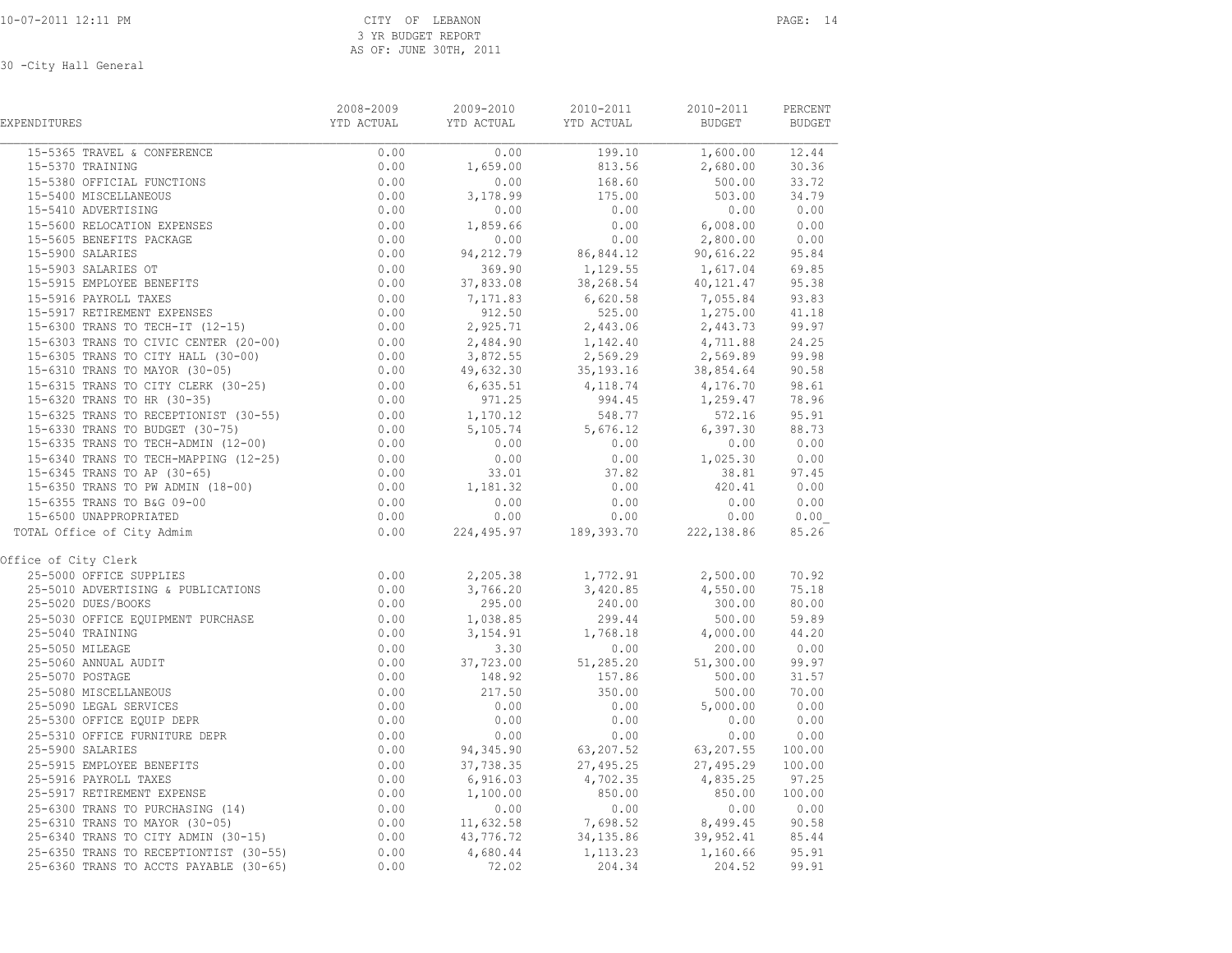| EXPENDITURES                                                                                                                                                                                                                                                                   | 2008-2009        | 2009-2010                        | 2010-2011<br>YTD ACTUAL         YTD ACTUAL           YTD ACTUAL                BUDGET            BUDGET                                                     | 2010-2011     | PERCENT |
|--------------------------------------------------------------------------------------------------------------------------------------------------------------------------------------------------------------------------------------------------------------------------------|------------------|----------------------------------|-------------------------------------------------------------------------------------------------------------------------------------------------------------|---------------|---------|
|                                                                                                                                                                                                                                                                                |                  |                                  |                                                                                                                                                             |               |         |
|                                                                                                                                                                                                                                                                                |                  |                                  |                                                                                                                                                             |               |         |
|                                                                                                                                                                                                                                                                                |                  |                                  |                                                                                                                                                             |               |         |
|                                                                                                                                                                                                                                                                                |                  |                                  |                                                                                                                                                             |               |         |
|                                                                                                                                                                                                                                                                                |                  |                                  |                                                                                                                                                             |               |         |
|                                                                                                                                                                                                                                                                                |                  |                                  |                                                                                                                                                             |               |         |
| TOTAL Office of City Clerk                                                                                                                                                                                                                                                     |                  |                                  |                                                                                                                                                             |               |         |
| Human Resources<br>an Resources<br>35-5000 OFFICE SUPPLIES<br>35-5010 ADVERTISING<br>35-5020 DUES/BOOKS<br>35-5030 TRAINING<br>35-5035 PAY COMPENSATION STUDY<br>35-5035 PAY COMPENSATION STUDY<br>0.00<br>55-5035 PAY COMPENSATION STUDY<br>0.00                              |                  |                                  |                                                                                                                                                             |               |         |
|                                                                                                                                                                                                                                                                                |                  |                                  | 1,517.61 599.72 1,000.00                                                                                                                                    |               | 59.97   |
|                                                                                                                                                                                                                                                                                |                  |                                  | 2,474.99 3,099.80<br>296.95 0.00                                                                                                                            | 5,666.67      | 54.70   |
|                                                                                                                                                                                                                                                                                | $0.00$<br>$0.00$ |                                  | 0.00<br>161.04                                                                                                                                              | $500.00$ 0.00 |         |
|                                                                                                                                                                                                                                                                                |                  | 0.00                             |                                                                                                                                                             | 800.00        | 20.13   |
|                                                                                                                                                                                                                                                                                |                  | $0.00$ $0.00$<br>0.00 $4,998.56$ |                                                                                                                                                             |               |         |
| 35-5040 TOXICOLOGY TESTING                                                                                                                                                                                                                                                     |                  |                                  | $\begin{array}{cccc} &0.00 & & &0.00 & & & 0.00\ 3,019.40 & & & 4,000.00 & & 75.49\ 0.00 & & & 0.00 & & & 0.00\ 207.00 & & & 300.00 & & 69.00\ \end{array}$ |               |         |
|                                                                                                                                                                                                                                                                                |                  |                                  |                                                                                                                                                             |               |         |
|                                                                                                                                                                                                                                                                                |                  |                                  |                                                                                                                                                             |               |         |
|                                                                                                                                                                                                                                                                                |                  |                                  |                                                                                                                                                             |               |         |
|                                                                                                                                                                                                                                                                                |                  |                                  |                                                                                                                                                             |               |         |
|                                                                                                                                                                                                                                                                                |                  |                                  |                                                                                                                                                             |               |         |
|                                                                                                                                                                                                                                                                                |                  |                                  |                                                                                                                                                             |               |         |
|                                                                                                                                                                                                                                                                                |                  |                                  |                                                                                                                                                             |               |         |
|                                                                                                                                                                                                                                                                                |                  |                                  |                                                                                                                                                             |               |         |
|                                                                                                                                                                                                                                                                                |                  |                                  |                                                                                                                                                             |               |         |
|                                                                                                                                                                                                                                                                                |                  |                                  |                                                                                                                                                             |               |         |
|                                                                                                                                                                                                                                                                                |                  |                                  |                                                                                                                                                             |               |         |
|                                                                                                                                                                                                                                                                                |                  |                                  |                                                                                                                                                             |               |         |
|                                                                                                                                                                                                                                                                                |                  |                                  |                                                                                                                                                             |               |         |
|                                                                                                                                                                                                                                                                                |                  |                                  |                                                                                                                                                             |               |         |
|                                                                                                                                                                                                                                                                                |                  |                                  |                                                                                                                                                             |               |         |
|                                                                                                                                                                                                                                                                                |                  |                                  |                                                                                                                                                             |               |         |
|                                                                                                                                                                                                                                                                                |                  |                                  |                                                                                                                                                             |               |         |
|                                                                                                                                                                                                                                                                                |                  |                                  |                                                                                                                                                             |               |         |
|                                                                                                                                                                                                                                                                                |                  |                                  |                                                                                                                                                             |               |         |
|                                                                                                                                                                                                                                                                                |                  |                                  |                                                                                                                                                             |               |         |
|                                                                                                                                                                                                                                                                                |                  |                                  |                                                                                                                                                             |               |         |
|                                                                                                                                                                                                                                                                                |                  |                                  |                                                                                                                                                             |               |         |
|                                                                                                                                                                                                                                                                                |                  |                                  |                                                                                                                                                             |               |         |
|                                                                                                                                                                                                                                                                                |                  |                                  |                                                                                                                                                             |               |         |
|                                                                                                                                                                                                                                                                                |                  |                                  |                                                                                                                                                             |               |         |
|                                                                                                                                                                                                                                                                                |                  |                                  |                                                                                                                                                             |               |         |
|                                                                                                                                                                                                                                                                                |                  |                                  |                                                                                                                                                             |               |         |
| $\begin{array}{cccccc} 3.5-5034 & 40 & 0.00 & 0.00 & 0.00 & 0.00 & 0.00 & 0.00 & 0.00 & 0.00 & 0.00 & 0.00 & 0.00 & 0.00 & 0.00 & 0.00 & 0.00 & 0.00 & 0.00 & 0.00 & 0.00 & 0.00 & 0.00 & 0.00 & 0.00 & 0.00 & 0.00 & 0.00 & 0.00 & 0.00 & 0.00 & 0.00 & 0.00 & 0.00 & 0.00 &$ |                  |                                  |                                                                                                                                                             |               |         |
|                                                                                                                                                                                                                                                                                |                  |                                  |                                                                                                                                                             |               |         |
|                                                                                                                                                                                                                                                                                |                  |                                  |                                                                                                                                                             |               |         |
|                                                                                                                                                                                                                                                                                |                  |                                  |                                                                                                                                                             |               |         |
|                                                                                                                                                                                                                                                                                |                  |                                  |                                                                                                                                                             |               |         |
| TOTAL Human Resources                                                                                                                                                                                                                                                          |                  |                                  |                                                                                                                                                             |               |         |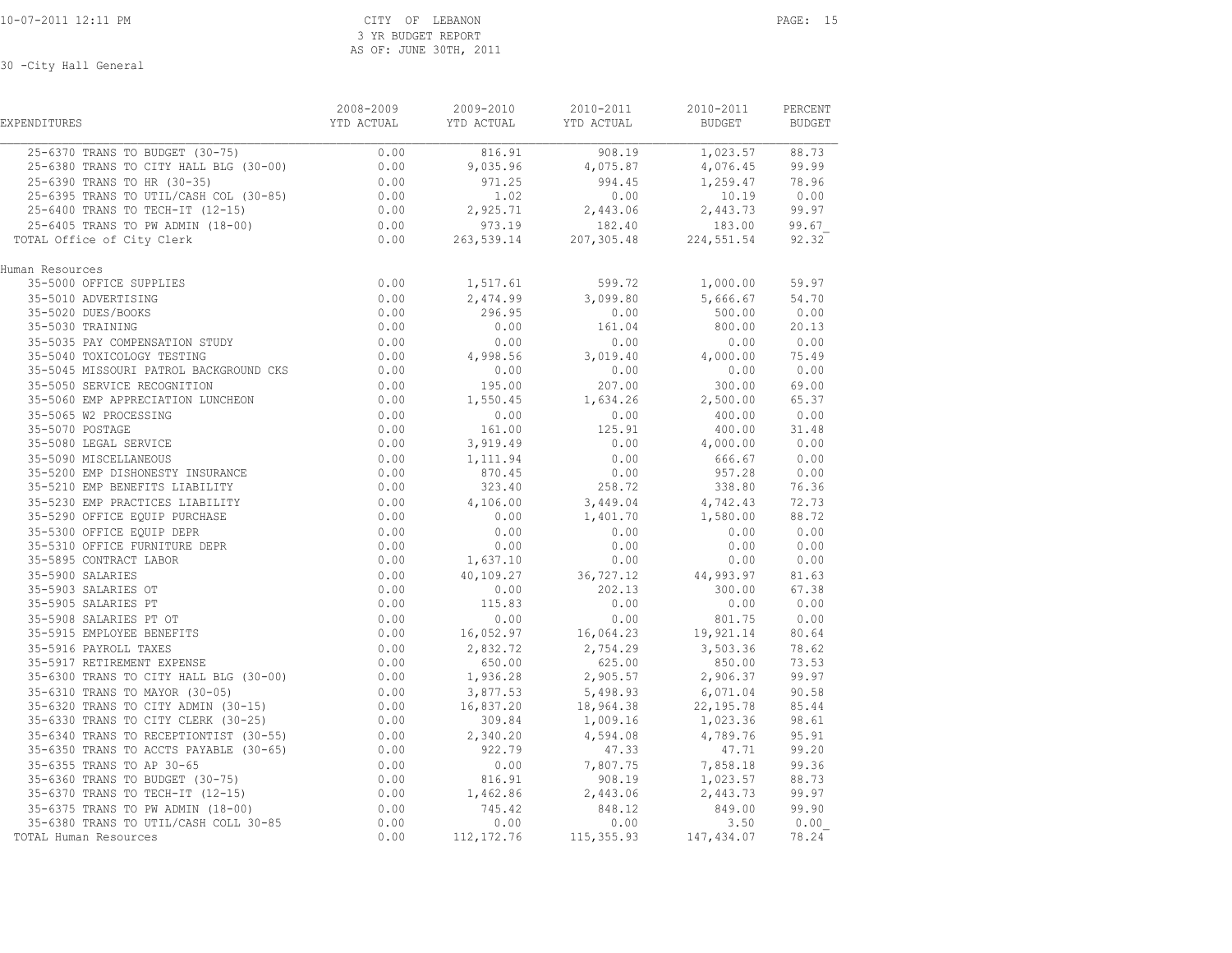10-07-2011 12:11 PM CITY OF LEBANON PAGE: 16 3 YR BUDGET REPORT AS OF: JUNE 30TH, 2011

| EXPENDITURES                           | 2008-2009<br>YTD ACTUAL | 2009-2010<br>YTD ACTUAL | 2010-2011<br>YTD ACTUAL | 2010-2011<br><b>BUDGET</b> | PERCENT<br><b>BUDGET</b> |
|----------------------------------------|-------------------------|-------------------------|-------------------------|----------------------------|--------------------------|
| Receptionist                           |                         |                         |                         |                            |                          |
| 55-5000 OFFICE SUPPLIES                | 0.00                    | 357.12                  | 286.70                  | 350.00                     | 81.91                    |
| 55-5010 TRAINING                       | 0.00                    | 0.00                    | 0.00                    | 500.00                     | 0.00                     |
| 55-5020 MILEAGE                        | 0.00                    | 0.00                    | 0.00                    | 50.00                      | 0.00                     |
| 55-5030 MISCELLANEOUS                  | 0.00                    | 0.00                    | 0.00                    | 100.00                     | 0.00                     |
| 55-5300 OFFICE EQUIP DEPR              | 0.00                    | 0.00                    | 0.00                    | 0.00                       | 0.00                     |
| 55-5310 OFFICE FURNITURE DEPR          | 0.00                    | 0.00                    | 0.00                    | 0.00                       | 0.00                     |
| 55-5900 SALARIES                       | 0.00                    | 24,094.33               | 15,892.99               | 16,359.97                  | 97.15                    |
| 55-5903 SALARIES OT                    | 0.00                    | 0.00                    | 0.00                    | 0.00                       | 0.00                     |
| 55-5915 EMPLOYEE BENEFITS              | 0.00                    | 9,637.76                | 6,913.47                | 7,116.59                   | 97.15                    |
| 55-5916 PAYROLL TAXES                  | 0.00                    | 1,808.97                | 1,215.84                | 1,251.55                   | 97.15                    |
| 55-5917 RETIREMENT EXPENSE             | 0.00                    | 650.00                  | 425.00                  | 425.00                     | 100.00                   |
| 55-6300 TRANS TO CITY HALL BLG (30-00) | 0.00                    | 7,486.94                | 659.14                  | 659.75                     | 99.91                    |
| 55-6310 TRANS TO HR (30-35)            | 0.00                    | 484.30                  | 497.22                  | 629.73                     | 78.96                    |
| 55-6320 TRANS TO BUDGET (30-75)        | 0.00                    | 816.91                  | 908.19                  | 1,023.57                   | 88.73                    |
| 55-6330 TRANS TO TECH-IT (12-15)       | 0.00                    | 1,462.86                | 1,221.52                | 1,222.36                   | 99.93                    |
| 55-6335 TRANS TO CITY CLERK 30-25      | 0.00                    | 0.00                    | 11,187.87               | 11,345.30                  | 98.61                    |
| 55-6340 TRANS TO AP (30-65)            | 0.00                    | 5.30                    | 6.50                    | 7.45                       | 87.25                    |
| TOTAL Receptionist                     | 0.00                    | 46,804.49               | 39,214.44               | 41,041.27                  | 95.55                    |
| Accounts Payable                       |                         |                         |                         |                            |                          |
| 65-5000 OFFICE SUPPLIES                | 0.00                    | 4,483.17                | 1,470.76                | 4,200.00                   | 35.02                    |
| 65-5010 TRAINING                       | 0.00                    | 0.00                    | 0.00                    | 500.00                     | 0.00                     |
| 65-5020 MILEAGE                        | 0.00                    | 213.05                  | 0.00                    | 300.00                     | 0.00                     |
| 65-5030 POSTAGE                        | 0.00                    | 27.22                   | 25.27                   | 100.00                     | 25.27                    |
| 65-5040 MISCELLANEOUS                  | 0.00                    | 41.00                   | 0.00                    | 100.00                     | 0.00                     |
| 65-5300 OFFICE EQUIP DEPR              | 0.00                    | 0.00                    | 0.00                    | 0.00                       | 0.00                     |
| 65-5310 OFFICE FURNITURE DEPR          | 0.00                    | 0.00                    | 0.00                    | 0.00                       | 0.00                     |
| 65-5900 SALARIES                       | 0.00                    | 30,637.03               | 20,419.01               | 20,518.88                  | 99.51                    |
| 65-5903 SALARIES OT                    | 0.00                    | 0.00                    | 0.00                    | 0.00                       | 0.00                     |
| 65-5915 EMPLOYEE BENEFITS              | 0.00                    | 12,254.81               | 8,882.25                | 8,982.21                   | 98.89                    |
| 65-5916 PAYROLL TAXES                  | 0.00                    | 2,343.80                | 1,504.67                | 1,562.03                   | 96.33                    |
| 65-5917 RETIREMENT EXPENSE             | 0.00                    | 650.00                  | 425.00                  | 425.00                     | 100.00                   |
| 65-6300 TRANS TO TECH-IT (12-15)       | 0.00                    | 1,462.86                | 1,221.52                | 1,222.36                   | 99.93                    |
| 65-6310 TRANS TO CITY HALL BLG (30-00) | 0.00                    | 1,290.84                | 1,008.87                | 1,009.45                   | 99.94                    |
| 65-6315 TRANS TO CITY CLERK 30-25      | 0.00                    | 0.00                    | 11,187.87               | 11,345.30                  | 98.61                    |
| 65-6320 TRANS TO HR (30-35)            | 0.00                    | 484.30                  | 497.22                  | 629.73                     | 78.96                    |
| 65-6330 TRANS TO RECEPTIONIST (30-55)  | 0.00                    | 1,170.12                | 705.56                  | 735.63                     | 95.91                    |
| 65-6340 TRANS TO BUDGET (30-75)        | 0.00                    | 816.91                  | 908.19                  | 1,023.57                   | 88.73                    |
| TOTAL Accounts Payable                 | 0.00                    | 55,875.11               | 48,256.19               | 52,654.16                  | 91.65                    |
| Budget Director                        |                         |                         |                         |                            |                          |
| 75-5000 OFFICE SUPPLIES                | 0.00                    | 757.31                  | 932.77                  | 1,000.00                   | 93.28                    |
| 75-5010 ADVERTISING                    | 0.00                    | 0.00                    | 0.00                    | 0.00                       | 0.00                     |
| 75-5020 DUES/BOOKS                     | 0.00                    | 111.00                  | 240.00                  | 1,000.00                   | 24.00                    |
| 75-5030 TRAINING                       | 0.00                    | 227.00                  | 496.04                  | 1,000.00                   | 49.60                    |
| 75-5040 POSTAGE                        | 0.00                    | 0.00                    | 0.00                    | 250.00                     | 0.00                     |
| 75-5050 LEGAL SERVICE                  | 0.00                    | 0.00                    | 0.00                    | 0.00                       | 0.00                     |
| 75-5060 MISCELLANEOUS                  | 0.00                    | 44.98                   | 0.00                    | 250.00                     | 0.00                     |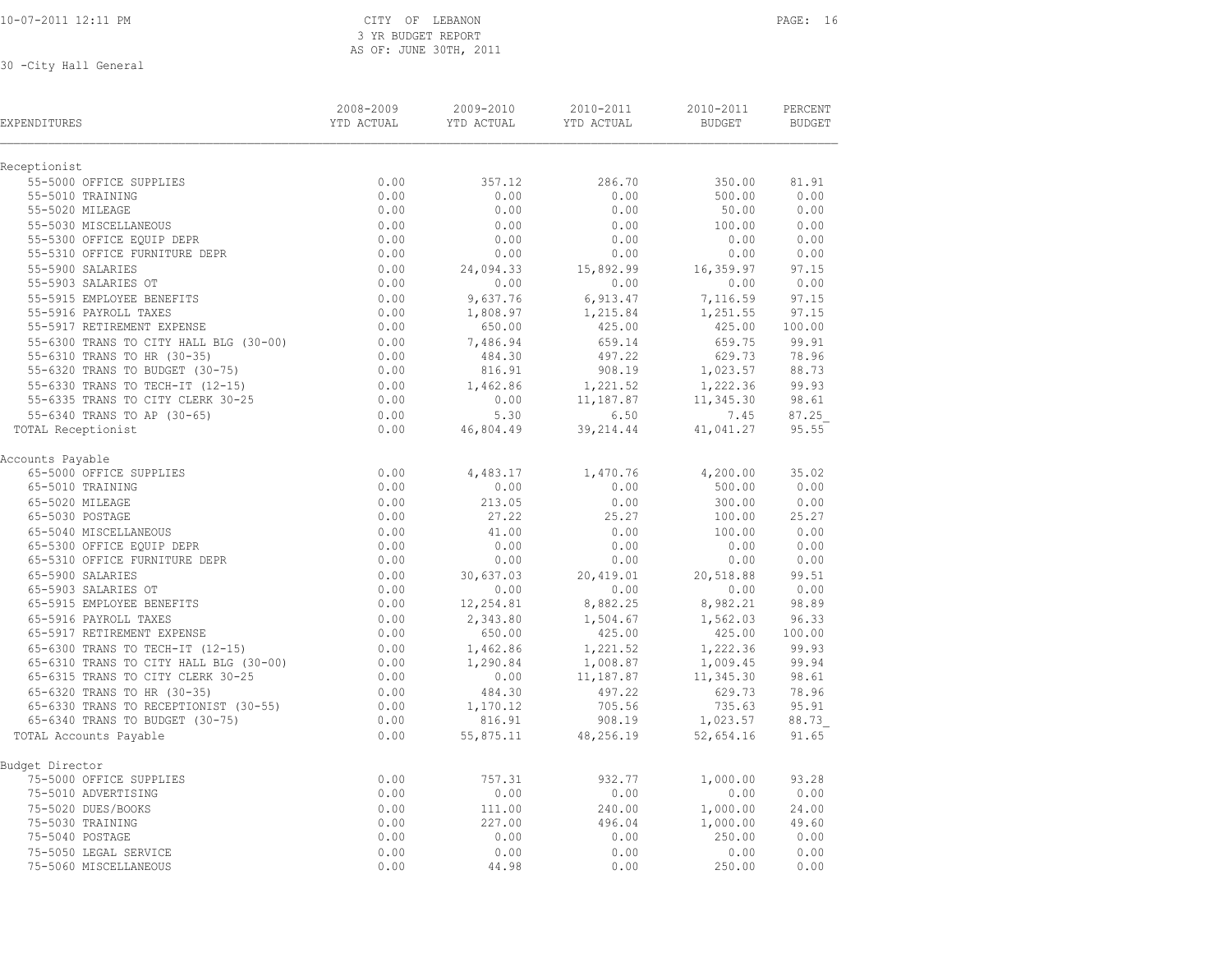| EXPENDITURES                                                                                                                                                                                                                                                                                                                                          | 2008-2009        | 2009-2010             | 2010-2011                                                                                                                                                                                                                      | 2010-2011                            | PERCENT<br>BUDGET |
|-------------------------------------------------------------------------------------------------------------------------------------------------------------------------------------------------------------------------------------------------------------------------------------------------------------------------------------------------------|------------------|-----------------------|--------------------------------------------------------------------------------------------------------------------------------------------------------------------------------------------------------------------------------|--------------------------------------|-------------------|
| 75-5290 OFFICE EQUIP PURCHASE<br>75-5300 OFFICE EQUIP DEPR<br>75-5310 OFFICE FURNITURE DEPR<br>0.00<br>0.00<br>0.00                                                                                                                                                                                                                                   |                  | 1,567.97              | 892.66                                                                                                                                                                                                                         | 1,200.00 74.39                       |                   |
|                                                                                                                                                                                                                                                                                                                                                       |                  | 0.00                  | 0.00                                                                                                                                                                                                                           | 0.00                                 | 0.00              |
|                                                                                                                                                                                                                                                                                                                                                       |                  |                       | $0.00$ $0.00$ $0.00$ $0.00$ $0.00$ $0.00$ $0.00$ $0.00$ $0.00$ $0.00$ $0.00$ $0.00$ $0.00$ $0.00$ $0.00$ $0.00$ $0.00$ $0.00$ $0.00$ $0.00$ $0.00$ $0.00$ $0.00$ $0.00$ $0.00$ $0.00$ $0.00$ $0.00$ $0.00$ $0.00$ $0.00$ $0.0$ |                                      |                   |
|                                                                                                                                                                                                                                                                                                                                                       |                  |                       |                                                                                                                                                                                                                                |                                      |                   |
|                                                                                                                                                                                                                                                                                                                                                       |                  |                       |                                                                                                                                                                                                                                |                                      | 0.00              |
| 75-5310 OFFICE FURNITURE DEEN<br>75-5310 OFFICE FURNITURE DEEN<br>75-5903 SALARIES OT<br>75-5903 SALARIES OT<br>75-5903 SALARIES OT<br>75-5903 SALARIES OT<br>75-5915 EMPLOYEE BENEFITS 0.00<br>75-5916 PAYROLL TAXES 0.00<br>75-5917 RETIREMENT EXPENSE 0.00<br>75-6300 TRANS TO TECH-IT (12-15) 0.00<br>75-6310 TRANS TO CITY HALL BLG (30-00) 0.00 |                  |                       | $0.00$<br>16,464.12<br>16,892.77                                                                                                                                                                                               | $852.11$<br>$18,462.73$              | 91.50             |
|                                                                                                                                                                                                                                                                                                                                                       |                  |                       | $3,129.76$ $2,813.85$ $3,246.90$                                                                                                                                                                                               |                                      | 86.66             |
|                                                                                                                                                                                                                                                                                                                                                       |                  | 648.59                | 675.00                                                                                                                                                                                                                         | 850.00                               | 79.41             |
|                                                                                                                                                                                                                                                                                                                                                       |                  |                       | 1,462.86 2,443.06 2,443.73<br>1,290.84 1,802.53 1,803.39                                                                                                                                                                       |                                      | 99.97             |
|                                                                                                                                                                                                                                                                                                                                                       |                  |                       |                                                                                                                                                                                                                                |                                      | 99.95             |
|                                                                                                                                                                                                                                                                                                                                                       |                  |                       | $\begin{array}{cccc} 3,102.01 & 5,498.93 & 6,071.04 \\ 11,224.81 & 17,067.93 & 19,976.21 \end{array}$                                                                                                                          |                                      | 90.58             |
|                                                                                                                                                                                                                                                                                                                                                       |                  | $3,102.$<br>11,224.81 |                                                                                                                                                                                                                                |                                      | 85.44             |
|                                                                                                                                                                                                                                                                                                                                                       |                  |                       | 484.30 994.45 1,259.47                                                                                                                                                                                                         |                                      | 78.96             |
| 75-6310 TRANS TO CITY HALL BLG (30-00)<br>75-6320 TRANS TO MAYOR (30-05) 0.00<br>75-6330 TRANS TO CITY ADMIN (30-15) 0.00<br>75-6340 TRANS TO HR (30-35) 0.00<br>75-6350 TRANS TO AP (30-65) 0.00<br>75-6360 TRANS TO CITY CLERK 30-25 0                                                                                                              |                  | 15.41                 | 19.44<br>822.59                                                                                                                                                                                                                | 19.45                                | 99.95             |
|                                                                                                                                                                                                                                                                                                                                                       |                  | 243.07                |                                                                                                                                                                                                                                | 834.16                               | 98.61             |
|                                                                                                                                                                                                                                                                                                                                                       |                  | 0.00                  | 391.98                                                                                                                                                                                                                         | 408.68                               | 95.91             |
| 75-6500 UNAPPROPRIATED                                                                                                                                                                                                                                                                                                                                | 0.00             | 0.00                  | $0.00$<br>90,817.94<br>90,817.94<br>102,518.82                                                                                                                                                                                 | 0.00                                 | 0.00              |
| TOTAL Budget Director                                                                                                                                                                                                                                                                                                                                 | 0.00             | 81,934.35             |                                                                                                                                                                                                                                |                                      | 88.59             |
| Utilities/Cash Collect                                                                                                                                                                                                                                                                                                                                |                  |                       |                                                                                                                                                                                                                                |                                      |                   |
| 85-5000 OFFICE SUPPLIES                                                                                                                                                                                                                                                                                                                               | $0.00$<br>$0.00$ | 8,609.00              | $10,018.58$ $10,100.00$ 99.19                                                                                                                                                                                                  |                                      |                   |
| 85-5010 ADVERTISING & PUBLICATIONS                                                                                                                                                                                                                                                                                                                    |                  | 0.00                  | 0.00                                                                                                                                                                                                                           | 500.00                               | 0.00              |
| 85-5020 TRAINING<br>85-5020 TRAINING<br>85-5030 MILEAGE<br>85-5030 MILEAGE<br>85-5040 POSTAGE<br>85-5050 MISCELLANEOUS<br>85-5050 MISCELLANEOUS<br>85-5050 MISCELLANEOUS<br>85-5060 LEGAL SERVICES<br>85-5270 OFFICE EQUIP MAINT<br>85-5290 OFFICE EQUIP PURCHASE<br>8                                                                                | 0.00             | 137.50<br>228.60      | $30.00$<br>$167.00$                                                                                                                                                                                                            | 2,000.00                             | 1,50              |
|                                                                                                                                                                                                                                                                                                                                                       |                  |                       |                                                                                                                                                                                                                                | 300.00                               | 55.67             |
|                                                                                                                                                                                                                                                                                                                                                       |                  |                       | $22,009.27$ $16,216.43$ $20,000.00$<br>834.47 $1,090.65$ $1,100.00$                                                                                                                                                            | 20,000.00                            | 81.08             |
|                                                                                                                                                                                                                                                                                                                                                       |                  |                       |                                                                                                                                                                                                                                |                                      | 99.15             |
|                                                                                                                                                                                                                                                                                                                                                       |                  |                       |                                                                                                                                                                                                                                | 889.93 2,500.00<br>780.00 3,500.00   | 35.60             |
|                                                                                                                                                                                                                                                                                                                                                       |                  |                       |                                                                                                                                                                                                                                |                                      | 22.29             |
|                                                                                                                                                                                                                                                                                                                                                       |                  |                       | $0.00$ $4,730.41$                                                                                                                                                                                                              | 20,000.00                            | 23.65             |
|                                                                                                                                                                                                                                                                                                                                                       |                  |                       | $0.00$<br>$0.00$                                                                                                                                                                                                               | 0.00                                 | 0.00              |
|                                                                                                                                                                                                                                                                                                                                                       |                  |                       | $0.00$<br>90,596.40                                                                                                                                                                                                            | 0.00                                 | 0.00              |
| 85-5900 SALARIES                                                                                                                                                                                                                                                                                                                                      | 0.00             | 99, 493.38            |                                                                                                                                                                                                                                | 93, 240.09 97.16                     |                   |
|                                                                                                                                                                                                                                                                                                                                                       | $0.00$<br>$0.00$ |                       | $0.00$ $0.00$ $0.00$ $0.00$ $0.00$ $0.00$ $0.00$                                                                                                                                                                               |                                      | 0.00 0.00         |
| 85-5900 SALARIES<br>85-5903 SALARIES OT<br>85-5905 PT SALARIES<br>85-5915 EMPLOYEE BENEFITS<br>85-5916 PAYROLL TAXES<br>85-5917 RETIREMENT EXPENSES                                                                                                                                                                                                   |                  |                       |                                                                                                                                                                                                                                |                                      | 19.73             |
|                                                                                                                                                                                                                                                                                                                                                       |                  |                       | $0.00$ $40,384.70$ $39,638.75$ $41,721.75$<br>$0.00$ $7,996.19$ $6,793.29$ $8,022.03$                                                                                                                                          |                                      | 95.01             |
|                                                                                                                                                                                                                                                                                                                                                       |                  |                       |                                                                                                                                                                                                                                |                                      | 84.68             |
|                                                                                                                                                                                                                                                                                                                                                       |                  |                       |                                                                                                                                                                                                                                |                                      |                   |
| 85-6140 VEHICLE FUEL & MAINTENANCE                                                                                                                                                                                                                                                                                                                    |                  |                       |                                                                                                                                                                                                                                |                                      |                   |
| 85-6300 TRANS TO TECH-IT (12-15)                                                                                                                                                                                                                                                                                                                      |                  |                       |                                                                                                                                                                                                                                |                                      |                   |
| 85-6310 TRANS TO PURCHASING (14)                                                                                                                                                                                                                                                                                                                      |                  |                       |                                                                                                                                                                                                                                |                                      |                   |
| 85-6320 TRANS TO HR (30-35)                                                                                                                                                                                                                                                                                                                           |                  |                       | $0.00$ $2,323.86$ $2,983.34$ $3,778.40$ $78.96$<br>$0.00$ $4,680.44$ $5,299.64$ $5,525.39$ $95.91$                                                                                                                             |                                      |                   |
| 85-6330 TRANS TO RECEPTIONIST (30-55)                                                                                                                                                                                                                                                                                                                 |                  |                       |                                                                                                                                                                                                                                |                                      |                   |
| 85-6340 TRANS TO CITY HALL BLG (30-00)<br>85-6345 TRANS TO CITY CLERK (30-25)<br>85-6345 TRANS TO CITY CLERK (30-25)<br>85-6350 TRANS TO ACCTS PAYABLE (30-65)<br>85-6360 TRANS TO BUDGET (30-75)<br>85-6360 TRANS TO BUDGET (30-75)<br>85                                                                                                            |                  |                       |                                                                                                                                                                                                                                |                                      | 99.99             |
|                                                                                                                                                                                                                                                                                                                                                       |                  |                       |                                                                                                                                                                                                                                |                                      | 98.61             |
| 85-6345 TRANS TO CHIL CERNA (30 23)<br>85-6350 TRANS TO ACCTS PAYABLE (30-65) 0.00<br>85-6360 TRANS TO BUDGET (30-75) 0.00                                                                                                                                                                                                                            |                  |                       |                                                                                                                                                                                                                                |                                      | 99.47             |
|                                                                                                                                                                                                                                                                                                                                                       |                  | 816.91                |                                                                                                                                                                                                                                | $134.80$ $133.32$<br>908.19 1,023.57 | 88.73             |
| 85-6360 TRANS TO BUDGET (30-75)<br>)TAL Utilities/Cash Collect<br>TOTAL Utilities/Cash Collect                                                                                                                                                                                                                                                        | 0.00             | 212,804.70            | 251,632.28                                                                                                                                                                                                                     | 295,520.62                           | 85.15             |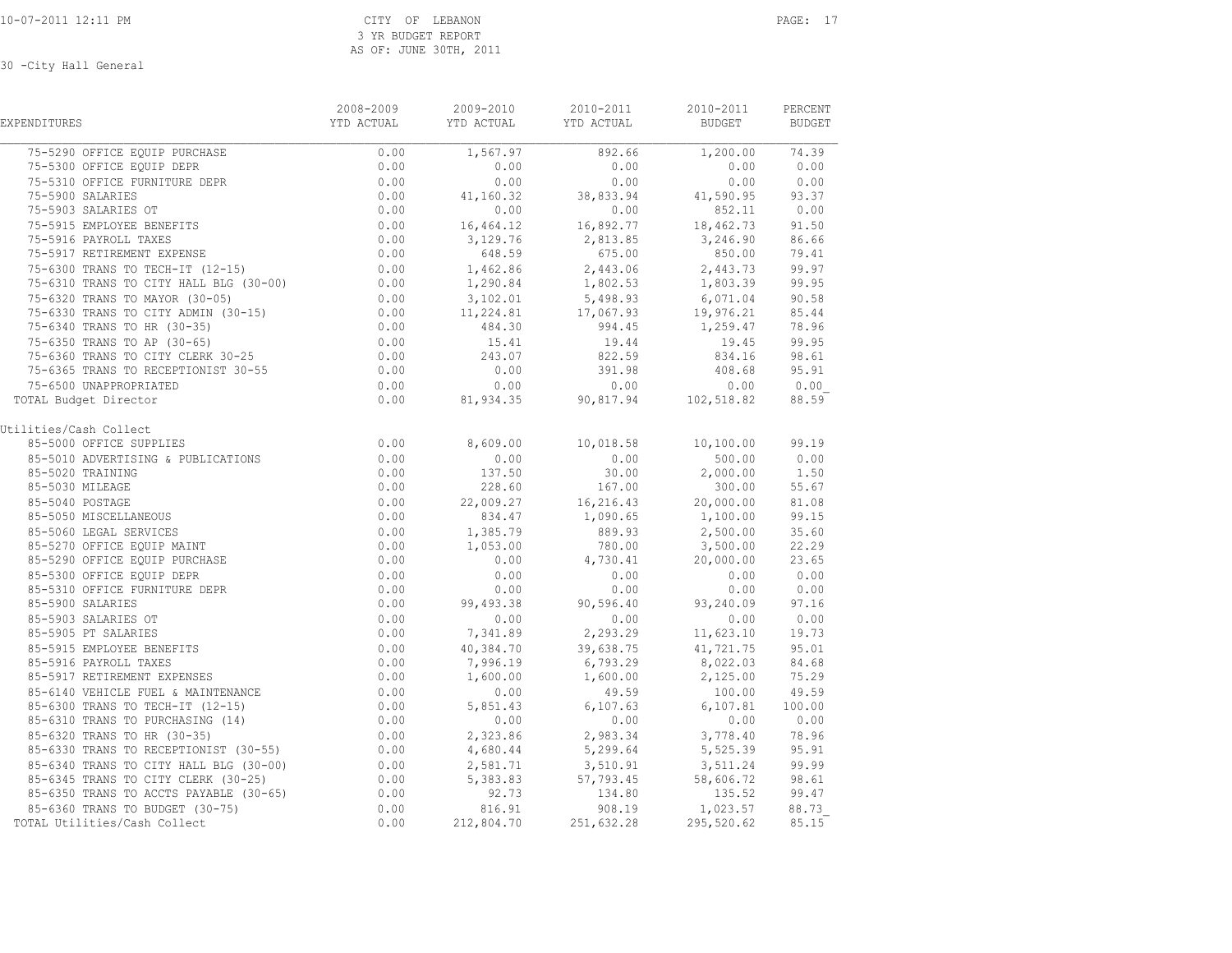10-07-2011 12:11 PM CITY OF LEBANON PAGE: 18

 3 YR BUDGET REPORT AS OF: JUNE 30TH, 2011

30 -City Hall General

| EXPENDITURES                         | 2008-2009<br>YTD ACTUAL | 2009-2010<br>YTD ACTUAL | 2010-2011<br>YTD ACTUAL | 2010-2011<br><b>BUDGET</b> | PERCENT<br><b>BUDGET</b> |
|--------------------------------------|-------------------------|-------------------------|-------------------------|----------------------------|--------------------------|
| TECH SERVICES                        |                         |                         |                         |                            |                          |
| 83-5280 OFFICE EQUIPMENT             | 19,989.68               | 0.00                    | 0.00                    | 0.00                       | 0.00                     |
| 83-5290 OFFICE EOUIPMENT MAINTENANCE | 10,220.85               | 0.00                    | 0.00                    | 0.00                       | 0.00                     |
| 83-5400 MISCELLANEOUS                | 952.62                  | 0.00                    | 0.00                    | 0.00                       | 0.00                     |
| 83-5900 SALARIES                     | 276,609.40              | 0.00                    | 0.00                    | 0.00                       | 0.00                     |
| 83-5905 PT SALARIES                  | 57,067.50               | 0.00                    | 0.00                    | 0.00                       | 0.00                     |
| 83-5915 EMPLOYEE BENEFITS            | 115, 192.98             | 0.00                    | 0.00                    | 0.00                       | 0.00                     |
| 83-5916 PAYROLL TAX EXPENSE          | 24,011.80               | 0.00                    | 0.00                    | 0.00                       | 0.00                     |
| 83-5917 RETIREMENT EXPENSE           | 4,069.77                | 0.00                    | 0.00                    | 0.00                       | 0.00                     |
| 83-5960 TRAINING                     | 2,718.87                | 0.00                    | 0.00                    | 0.00                       | 0.00                     |
|                                      |                         |                         |                         |                            |                          |
| 83-6020 OFFICE SUPPLIES              | 5,925.97                | 0.00                    | 0.00                    | 0.00                       | 0.00                     |
| 83-6130 UTILITIES                    | 2,048.12                | 0.00                    | 0.00                    | 0.00                       | 0.00                     |
| 83-6140 VEHICLE FUEL & MAINTENANCE   | 3,053.76                | 0.00                    | 0.00                    | 0.00                       | 0.00                     |
| TOTAL TECH SERVICES                  | 521,861.32              | 0.00                    | 0.00                    | 0.00                       | 0.00                     |
| TOTAL EXPENDITURES                   | 2,680,121.48            | 1,281,977.62            | 1,190,504.33            | 1,475,193.64               | 80.70                    |

\*\*\* END OF REPORT \*\*\*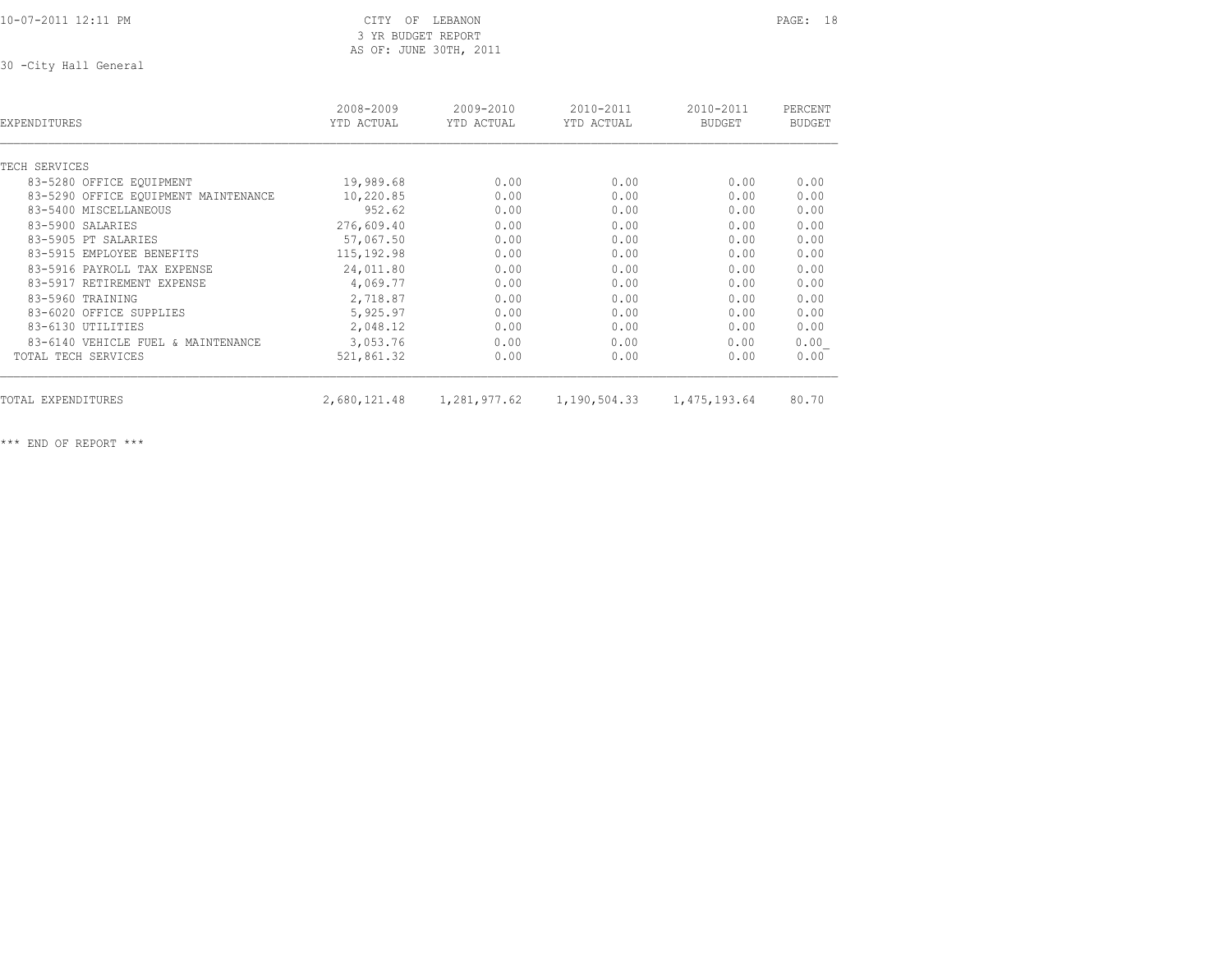|  |  | 10-07-2011 12:11 PM |  |
|--|--|---------------------|--|
|  |  |                     |  |

CITY OF LEBANON PAGE: 1 3 YR BUDGET REPORT AS OF: JUNE 30TH, 2011

## 35 -Community Development

FINANCIAL SUMMARY

|                                   | 2008-2009       | 2009-2010       | 2010-2011       | 2010-2011       | PERCENT       |
|-----------------------------------|-----------------|-----------------|-----------------|-----------------|---------------|
|                                   | YTD ACTUAL      | YTD ACTUAL      | YTD ACTUAL      | <b>BUDGET</b>   | <b>BUDGET</b> |
| REVENUE SUMMARY                   |                 |                 |                 |                 |               |
| NonDepartmental                   | 0.00            | 159,827.05      | 122,784.15      | 138,988.23      | 88.34         |
| Compliance Officer                | 0.00            | 80,663.85       | 51,778.73       | 70,103.44       | 73.86         |
| <b>TOTAL REVENUES</b>             | 0.00            | 240,490.90      | 174,562.88      | 209,091.67      | 83.49         |
| EXPENDITURE SUMMARY               |                 |                 |                 |                 |               |
| NonDepartmental                   | 0.00            | 159,827.05      | 125,368.25      | 139,910.23      | 89.61         |
| Compliance Officer                | 0.00            | 80,663.85       | 49,194.63       | 70,184.44       | 70.09         |
| <b>TOTAL EXPENDITURES</b>         | 0.00            | 240,490.90      | 174,562.88      | 210,094.67      | 83.09         |
| REVENUE OVER/(UNDER) EXPENDITURES | 0.00            | 0.00            | 0.00            | 1,003.00        | 0.00          |
|                                   | =============== | =============== | =============== | --------------- | ========      |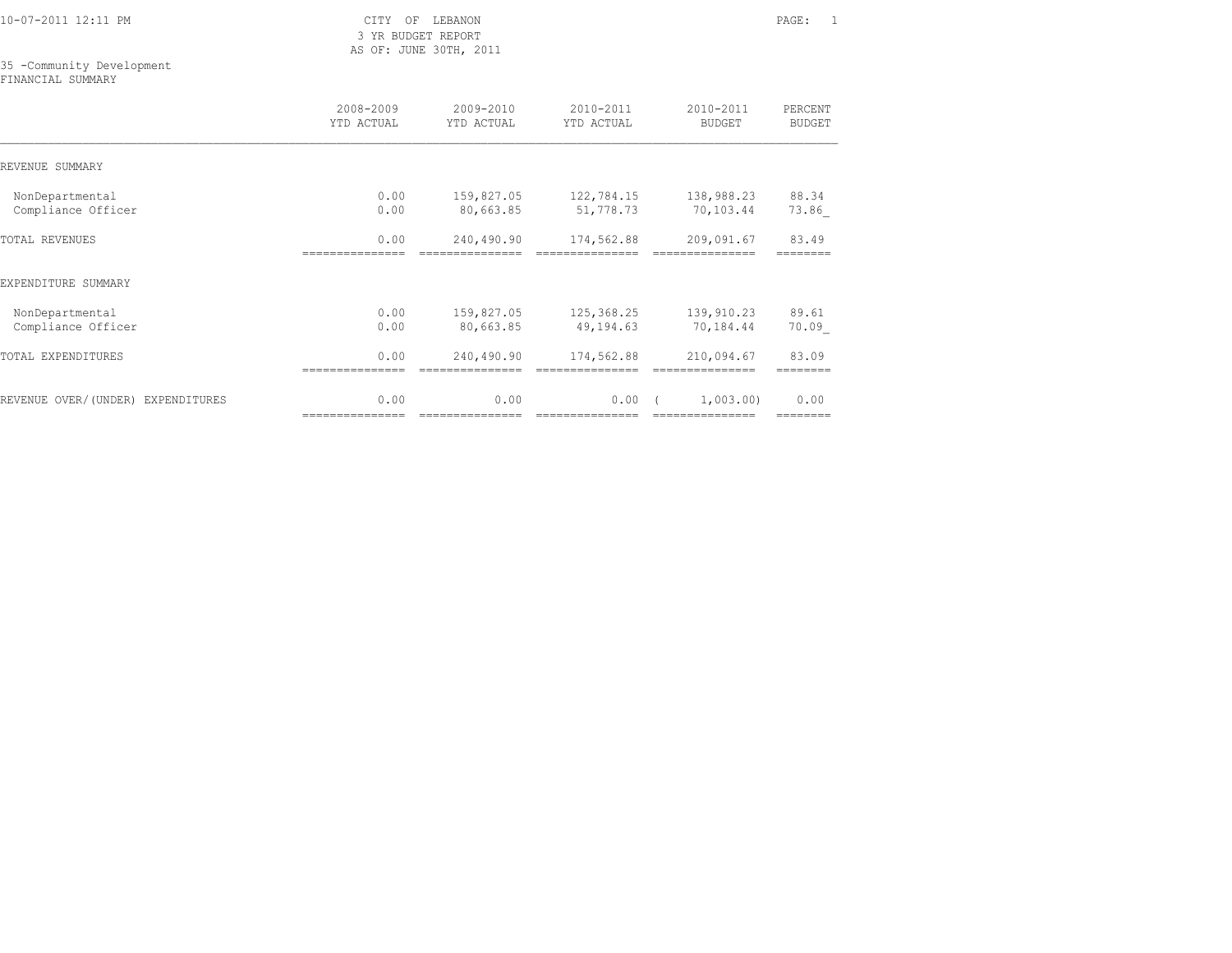|  |  |  | 10-07-2011 12:11 PM |  |  |  |
|--|--|--|---------------------|--|--|--|
|--|--|--|---------------------|--|--|--|

#### CITY OF LEBANON PAGE: 2 3 YR BUDGET REPORT AS OF: JUNE 30TH, 2011

35 -Community Development

| <b>REVENUES</b>                        | 2008-2009<br>YTD ACTUAL | 2009-2010<br>YTD ACTUAL | 2010-2011<br>YTD ACTUAL | 2010-2011<br>BUDGET | PERCENT<br><b>BUDGET</b> |
|----------------------------------------|-------------------------|-------------------------|-------------------------|---------------------|--------------------------|
|                                        |                         |                         |                         |                     |                          |
| NonDepartmental                        |                         |                         |                         |                     |                          |
| 00-4100 BUSINESS LICENSE               | 0.00                    | 0.00                    | 0.00                    | 0.00                | 0.00                     |
| 00-4150 BUILDING PERMITS               | 0.00                    | 13,964.60               | 7,143.47                | 3,000.00            | 238.12                   |
| 00-4200 HOME INSPECTIONS               | 0.00                    | 13,240.00               | 13,045.00               | 5,000.00            | 260.90                   |
| 00-4210 COMPLIANCE CLEANUP REIMBURSEME | 0.00                    | 0.00                    | 0.00                    | 0.00                | 0.00                     |
| 00-4250 ADVERTISING REIMBURSEMENT      | 0.00                    | 520.00                  | 0.00                    | 200.00              | 0.00                     |
| 00-4260 NON CLASSIFIED REVENUE         | 0.00                    | 0.00                    | 850.00                  | 0.00                | 0.00                     |
| 00-4300 TRANS FROM ELEC OP (80)        | 0.00                    | 16,007.24               | 17,572.85               | 20,368.23           | 86.28                    |
| 00-4305 TRANS FROM WW OP (85)          | 0.00                    | 16,007.24               | 14,058.24               | 16,294.59           | 86.28                    |
| 00-4310 TRANS FROM WATER OP (87)       | 0.00                    | 16,007.24               | 14,058.24               | 16,294.59           | 86.28                    |
| 00-4320 TRANS FROM GENERAL FUND (01)   | 0.00                    | 43,725.01               | 37,286.63               | 45,783.01           | 81.44                    |
| 00-4325 TRANS FROM STREET (08)         | 0.00                    | $0.00$ (                | 13,26                   | 0.00                | 0.00                     |
| 00-4330 TRANS FROM SUBDIVISION (50)    | 0.00                    | 6,669.68                | 5,862.10                | 6,789.41            | 86.34                    |
| 00-4340 TRANS FROM COMPLIANCE (35-10)  | 0.00                    | 33,686.04               | 12,920.88               | 20,258.40           | 63.78                    |
| 00-4350 TRANS FROM STORM WATER 95-00   | 0.00                    | 0.00                    | 0.00                    | 5,000.00            | 0.00                     |
| TOTAL NonDepartmental                  | 0.00                    | 159,827.05              | 122,784.15              | 138,988.23          | 88.34                    |
| Compliance Officer                     |                         |                         |                         |                     |                          |
| 10-4100 COMPLIANCE CLEANUP REIMBURSEME | 0.00                    | 1,678.01                | 1,952.06                | 1,000.00            | 195.21                   |
| 10-4260 NON CLASSIFIED REVENUE         | 0.00                    | 0.00                    | 775.00                  | 0.00                | 0.00                     |
| 10-4300 TRANS FROM GENERAL FUND (01)   | 0.00                    | 78,985.84               | 49,051.67               | 69,103.44           | 70.98                    |
| TOTAL Compliance Officer               | 0.00                    | 80,663.85               | 51,778.73               | 70,103.44           | 73.86                    |
| TOTAL REVENUES                         | 0.00                    | 240,490.90              | 174,562.88              | 209,091.67          | 83.49                    |
|                                        |                         |                         |                         |                     |                          |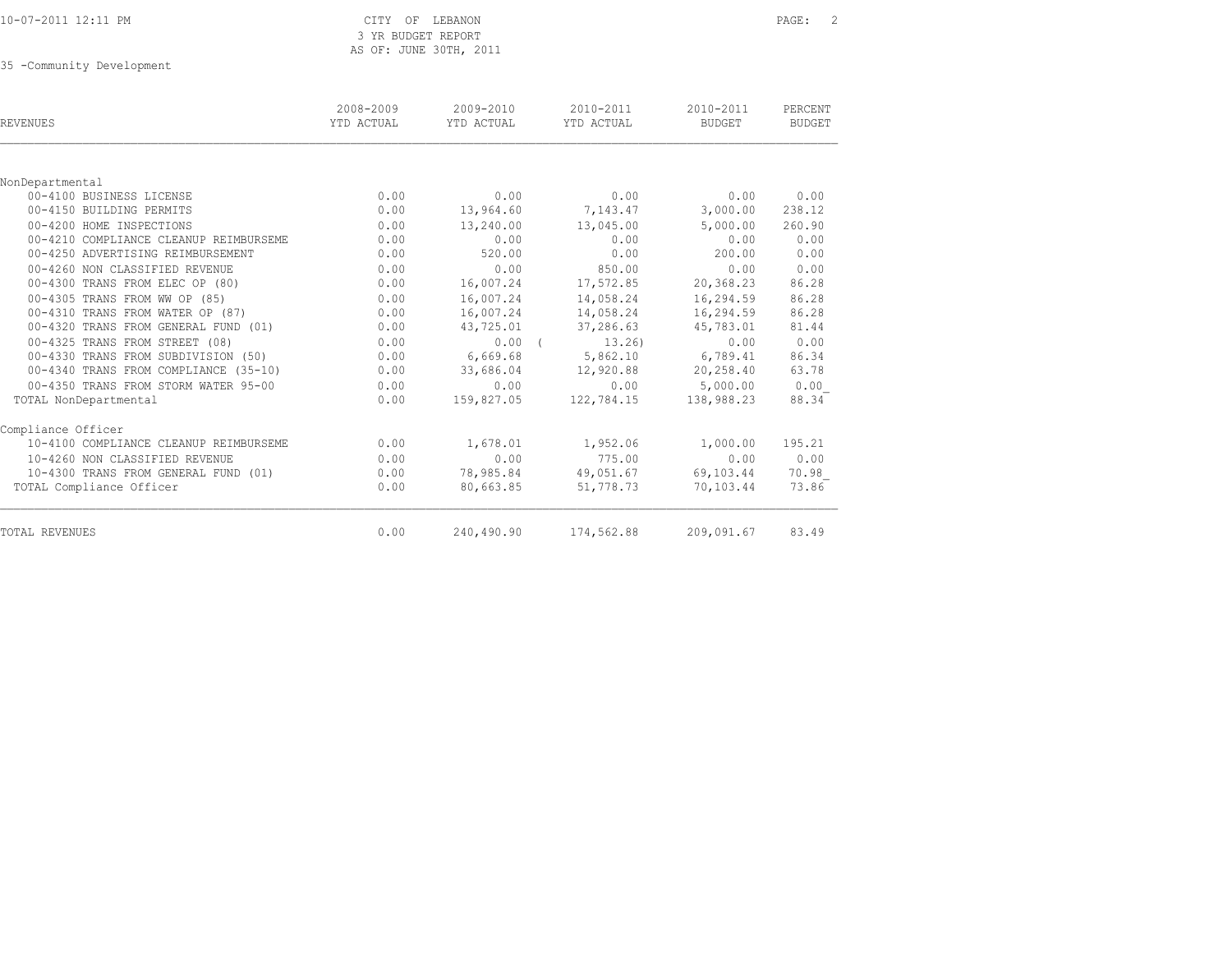| 10-07-2011 12:11 PM |  |  |  |
|---------------------|--|--|--|
|---------------------|--|--|--|

### CITY OF LEBANON **PAGE:** 3 3 YR BUDGET REPORT AS OF: JUNE 30TH, 2011

35 -Community Development

| EXPENDITURES                                         | 2008-2009<br>YTD ACTUAL | 2009-2010<br>YTD ACTUAL | 2010-2011<br>YTD ACTUAL | 2010-2011<br><b>BUDGET</b> | PERCENT<br><b>BUDGET</b> |
|------------------------------------------------------|-------------------------|-------------------------|-------------------------|----------------------------|--------------------------|
|                                                      |                         |                         |                         |                            |                          |
| NonDepartmental                                      |                         |                         |                         |                            |                          |
| 00-5000 OFFICE SUPPLIES<br>00-5010 ADVERTISING       | 0.00<br>0.00            | 571.69<br>669.98        | 271.33<br>67.70         | 500.00<br>500.00           | 54.27<br>13.54           |
| 00-5020 DUES/BOOKS                                   | 0.00                    | 353.00                  |                         |                            | 10.00                    |
| 00-5030 TRAINING                                     | 0.00                    | 0.00                    | 100.00<br>501.04        | 1,000.00<br>600.00         | 83.51                    |
| 00-5040 POSTAGE                                      | 0.00                    | 49.95                   | 17.03                   | 500.00                     | 3.41                     |
| 00-5050 LEGAL SERVICES                               | 0.00                    | 125.00                  | 0.00                    | 1,000.00                   | 0.00                     |
| 00-5060 UNIFORMS                                     | 0.00                    | 369.60                  | 211.86                  | 520.00                     | 40.74                    |
| 00-5208 EQUIPMENT PURCHASE                           | 0.00                    | 35.38                   | 0.00                    | 1,000.00                   | 0.00                     |
| 00-5280 EQUIPMENT PURCHASES                          | 0.00                    | 0.00                    | 0.00                    | 0.00                       | 0.00                     |
| 00-5290 VEHICLE PURCHASE                             | 0.00                    | 0.00                    | 0.00                    | 0.00                       | 0.00                     |
| 00-5300 OFFICE EQUIP DEPR                            | 0.00                    | 0.00                    | 0.00                    | 0.00                       | 0.00                     |
| 00-5310 OFFICE FURNITURE DEPR                        | 0.00                    | 0.00                    | 0.00                    | 0.00                       | 0.00                     |
| 00-5320 VEHICLE DEPR                                 | 0.00                    | 0.00                    | 0.00                    | 0.00                       | 0.00                     |
| 00-5900 SALARIES                                     | 0.00                    | 84,554.78               | 56,866.38               | 56,869.40                  | 99.99                    |
| 00-5903 SALARIES OT                                  | 0.00                    | 0.00                    | 0.00                    | 0.00                       | 0.00                     |
| 00-5915 EMPLOYEE BENEFITS                            | 0.00                    | 33,821.92               | 24,736.88               | 24,764.19                  | 99.89                    |
| 00-5916 PAYROLL TAXES                                | 0.00                    | 5,883.15                | 3,841.84                | 4,319.90                   | 88.93                    |
| 00-5917 RETIREMENT EXPENSES                          | 0.00                    | 1,300.00                | 850.00                  | 850.00                     | 100.00                   |
| 00-6130 UTILITIES-CELL PHONE                         | 0.00                    | 429.06                  | 292.52                  | 320.00                     | 91.41                    |
| 00-6140 VEHICLE FUEL<br>00-6145 VEHICLE MAINT/REPAIR | 0.00<br>0.00            | 935.45<br>69.59         | 477.16<br>20.00         | 950.00<br>500.00           | 50.23<br>4.00            |
| 00-6150 VEHICLE INSURANCE                            | 0.00                    | 326.00                  | 171.36                  | 350.00                     | 48.96                    |
| 00-6300 TRANS TO HR (30-35)                          | 0.00                    | 971.25                  | 994.45                  | 1,259.47                   | 78.96                    |
| 00-6310 TRANS TO TECH-IT (12-15)                     | 0.00                    | 2,925.71                | 2,443.06                | 2,443.73                   | 99.97                    |
| 00-6320 TRANS TO GARAGE (11)                         | 0.00                    | 200.15                  | 0.00                    | 744.69                     | 0.00                     |
| 00-6330 TRANS TO CITY HALL (30-00)                   | 0.00                    | 3,356.23                | 2,569.29                | 2,569.89                   | 99.98                    |
| 00-6340 TRANS TO MAYOR (30-05)                       | 0.00                    | 1,551.00                | 5,498.93                | 6,071.04                   | 90.58                    |
| 00-6350 TRANS TO CITY ADMIN (30-15)                  | 0.00                    | 16,837.20               | 17,067.93               | 19,976.21                  | 85.44                    |
| 00-6360 TRANS TO CITY CLERK (30-25)                  | 0.00                    | 876.12                  | 1,610.34                | 1,633.01                   | 98.61                    |
| 00-6370 TRANS TO BUDGET (30-75)                      | 0.00                    | 816.91                  | 908.19                  | 1,023.57                   | 88.73                    |
| 00-6380 TRANS TO UTIL/CASH (30-85)                   | 0.00                    | 322.53                  | 1,146.77                | 3,719.10                   | 30.83                    |
| 00-6390 TRANS TO RECEPTIONIST (30-55)                | 0.00                    | 2,340.20                | 4,594.08                | 4,789.76                   | 95.91                    |
| 00-6400 TRANS TO TECH-ADMIN                          | 0.00                    | 0.00                    | 0.00                    | 0.00                       | 0.00                     |
| 00-6410 TRANS TO TECH-MAPPING (12-25)                | 0.00                    | 37.08                   | 0.00                    | 1,025.30                   | 0.00                     |
| 00-6420 TRANS TO AP (30-65)                          | 0.00                    | 98.12                   | 110.11                  | 110.97                     | 99.23                    |
| TOTAL NonDepartmental                                | 0.00                    | 159,827.05              | 125, 368.25             | 139,910.23                 | 89.61                    |
| Compliance Officer                                   |                         |                         |                         |                            |                          |
| 10-5000 OFFICE SUPPLIES                              | 0.00                    | 175.42                  | 91.01                   | 500.00                     | 18.20                    |
| 10-5010 MOSQUITO ABATEMENT SUPPLIES                  | 0.00                    | 0.00                    | 0.00                    | 500.00                     | 0.00                     |
| 10-5040 POSTAGE                                      | 0.00                    | 5.10                    | 61.58                   | 500.00                     | 12.32                    |
| 10-5050 LEGAL SERVICES                               | 0.00                    | 0.00                    | 0.00                    | 500.00                     | 0.00                     |
| 10-5060 UNIFORMS                                     | 0.00                    | 337.96                  | 192.41                  | 520.00                     | 37.00                    |
| 10-5070 COMPLIANCE CLEANUP EXPENSE                   | 0.00                    | 0.00                    | 0.00                    | 0.00                       | 0.00                     |
| 10-5290 VEHICLE PURCHASE                             | 0.00                    | 1,500.00                | 0.00                    | 0.00                       | 0.00                     |
| 10-5300 OFFICE EQUIPMENT DEPR                        | 0.00                    | 0.00                    | 0.00                    | 0.00                       | 0.00                     |
| 10-5310 OFFICE FURNITURE DEPR                        | 0.00                    | 0.00                    | 0.00                    | 0.00                       | 0.00                     |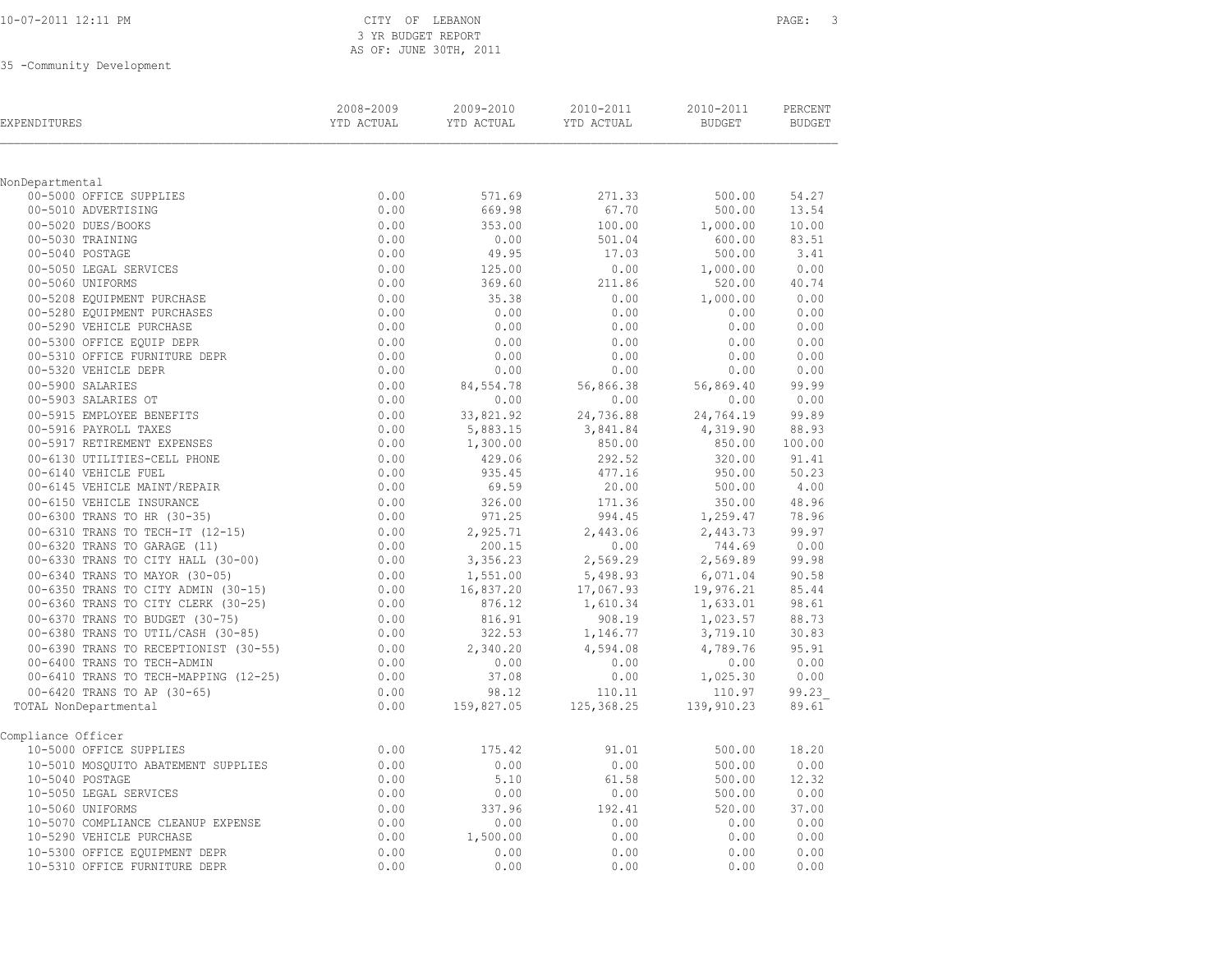| EXPENDITURES                          | 2008-2009<br>YTD ACTUAL | 2009-2010<br>YTD ACTUAL | 2010-2011<br>YTD ACTUAL | 2010-2011<br>BUDGET | PERCENT<br>BUDGET |
|---------------------------------------|-------------------------|-------------------------|-------------------------|---------------------|-------------------|
| 10-5320 VEHICLE DEPR                  | 0.00                    | 0.00                    | 0.00                    | 0.00                | 0.00              |
| 10-5900 SALARIES                      | 0.00                    | 24,013.91               | 17,031.22               | 17,031.38           | 100.00            |
| 10-5903 SALARIES OT                   | 0.00                    | 0.00                    | 0.00                    | 0.00                | 0.00              |
| 10-5905 PT SALARIES                   | 0.00                    | 0.00                    | 0.00                    | 0.00                | 0.00              |
| 10-5915 EMPLOYEE BENEFITS             | 0.00                    | 9,605.57                | 7,408.59                | 7,408.65            | 100.00            |
| 10-5916 PAYROLL TAXES                 | 0.00                    | 1,601.21                | 1,084.26                | 1,302.91            | 83.22             |
| 10-5917 RETIREMENT EXPENSES           | 0.00                    | 625.00                  | 425.00                  | 425.00              | 100.00            |
| 10-6130 UTILITIES-CELL PHONE          | 0.00                    | 429.10                  | 292.52                  | 320.00              | 91.41             |
| 10-6140 VEHICLE FUEL                  | 0.00                    | 222.11                  | 621.90                  | 950.00              | 65.46             |
| 10-6145 VEHICLE MAINT/REPAIR          | 0.00                    | 287.65                  | 169.12                  | 500.00              | 33.82             |
| 10-6150 VEHICLE INSURANCE             | 0.00                    | 120.20                  | 225.96                  | 350.00              | 64.56             |
| 10-6300 TRANS TO HR (30-35)           | 0.00                    | 484.30                  | 497.22                  | 629.73              | 78.96             |
| 10-6310 TRANS TO TECH-IT (12-15)      | 0.00                    | 1,462.86                | 1,221.52                | 1,222.36            | 99.93             |
| 10-6320 TRANS TO GARAGE (11)          | 0.00                    | 734.66                  | 330.76                  | 744.69              | 44.42             |
| 10-6330 TRANS TO CITY HALL (30-00)    | 0.00                    | 2,452.61                | 712.93                  | 713.62              | 99.90             |
| 10-6340 TRANS TO COMM DEV (35-00)     | 0.00                    | 33,686.04               | 12,920.88               | 20,258.40           | 63.78             |
| 10-6350 TRANS TO B & G (09)           | 0.00                    | 1,092.76                | 1,027.88                | 10,666.06           | 9.64              |
| 10-6370 TRANS TO BUDGET (30-75)       | 0.00                    | 816.91                  | 908.19                  | 1,023.57            | 88.73             |
| 10-6375 TRANS TO CITY CLERK 30-25     | 0.00                    | 0.00                    | 822.59                  | 834.16              | 98.61             |
| 10-6380 TRANS TO AP (30-65)           | 0.00                    | 10.48                   | 10.59                   | 11.45               | 92.49             |
| 10-6385 TRANS TO RECEPTIONIST 30-55   | 0.00                    | 0.00                    | 3,135.88                | 3,269.46            | 95.91             |
| 10-6390 TRANS TO ELEC OP (80-00)      | 0.00                    | 1,000.00                | 0.00                    | 0.00                | 0.00              |
| 10-6395 TRANS TO UTIL/CASH COLL 30-85 | 0.00                    | 0.00                    | 2.62                    | 3.00                | 87.33             |
| TOTAL Compliance Officer              | 0.00                    | 80,663.85               | 49,194.63               | 70,184.44           | 70.09             |
| TOTAL EXPENDITURES                    | 0.00                    |                         | 240,490.90 174,562.88   | 210,094.67          | 83.09             |
|                                       |                         |                         |                         |                     |                   |

\*\*\* END OF REPORT \*\*\*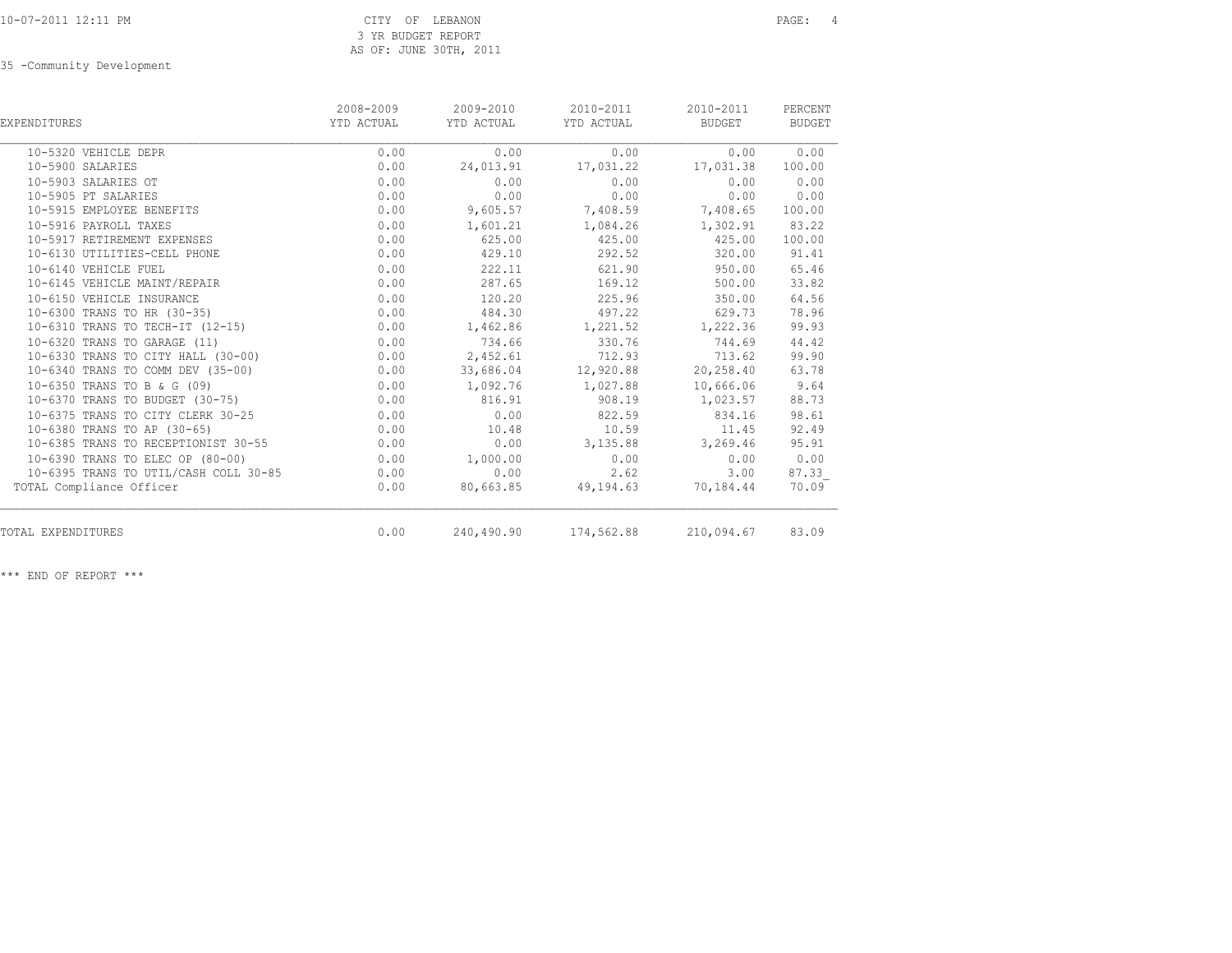10-07-2011 12:11 PM CITY OF LEBANON PAGE: 1

 3 YR BUDGET REPORT AS OF: JUNE 30TH, 2011

40 -Lodging Tax - Tourism FINANCIAL SUMMARY

|                                   | 2008-2009<br>YTD ACTUAL | $2009 - 2010$<br>YTD ACTUAL               | 2010-2011<br>YTD ACTUAL | 2010-2011<br>BUDGET | PERCENT<br>BUDGET |
|-----------------------------------|-------------------------|-------------------------------------------|-------------------------|---------------------|-------------------|
| REVENUE SUMMARY                   |                         |                                           |                         |                     |                   |
| Non Departmental                  | 159,995.26              | 173, 141.32                               | 103,457.06              | 111,261.85          | 92.99             |
| TOTAL REVENUES                    | 159,995.26<br>========= | 173,141.32                                | 103,457.06              | 111,261.85          | 92.99             |
| EXPENDITURE SUMMARY               |                         |                                           |                         |                     |                   |
| Non Departmental                  | 190,639.54              | 196,368.90                                | 130,330.34              | 177,460.52          | 73.44             |
| TOTAL EXPENDITURES                | 190,639.54              | 196,368.90                                | 130,330.34              | 177,460.52          | 73.44             |
| REVENUE OVER/(UNDER) EXPENDITURES |                         | $30,644.28$ ( $23,227.58$ ( $26,873.28$ ( |                         | 66,198.67)          | 40.59<br>======== |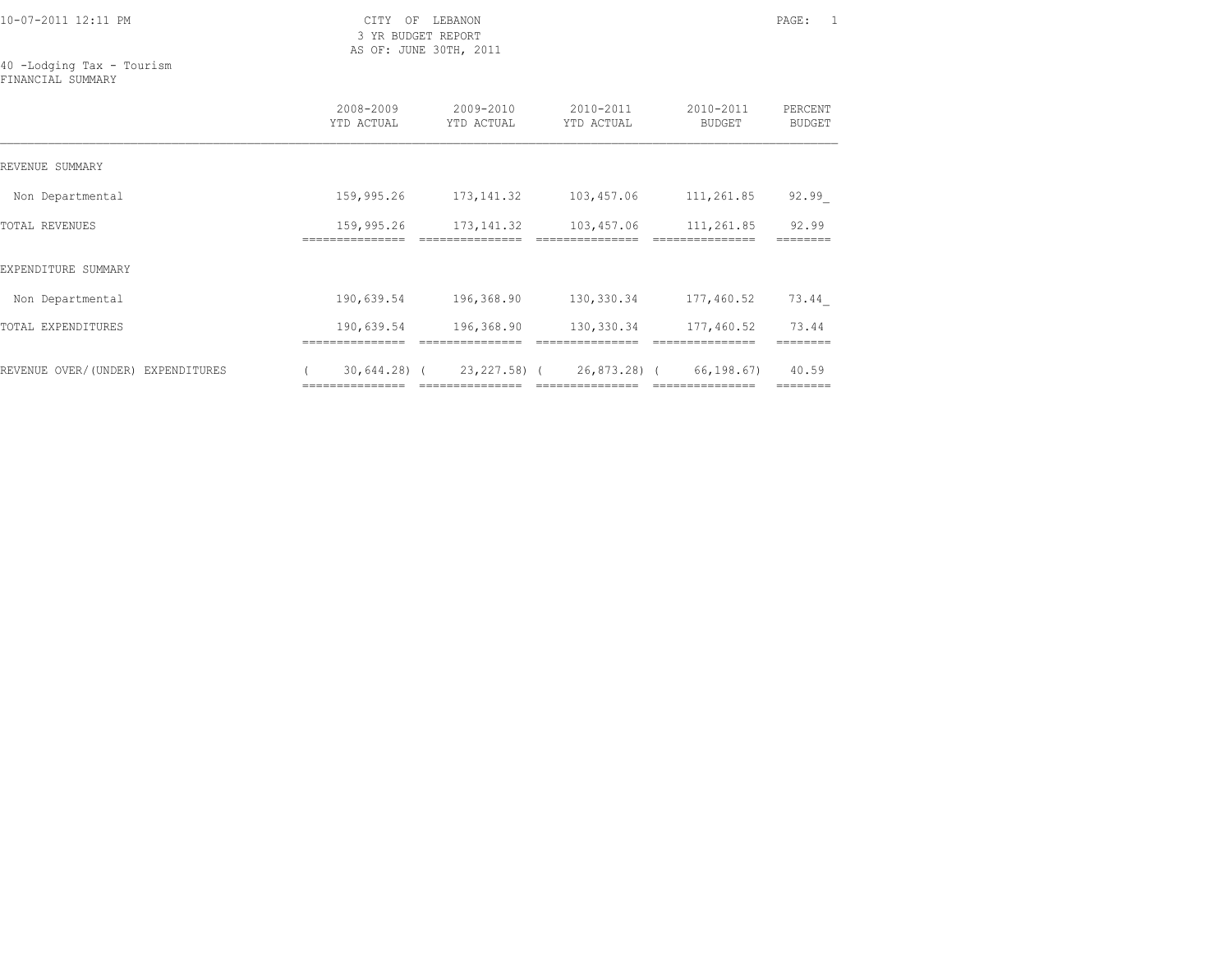10-07-2011 12:11 PM CITY OF LEBANON PAGE: 2

# 3 YR BUDGET REPORT AS OF: JUNE 30TH, 2011

40 -Lodging Tax - Tourism

| REVENUES                             | 2008-2009<br>YTD ACTUAL | 2009-2010<br>YTD ACTUAL | 2010-2011<br>YTD ACTUAL | 2010-2011<br><b>BUDGET</b> | PERCENT<br><b>BUDGET</b> |
|--------------------------------------|-------------------------|-------------------------|-------------------------|----------------------------|--------------------------|
|                                      |                         |                         |                         |                            |                          |
| Non Departmental                     |                         |                         |                         |                            |                          |
| 00-4000 fund balance 11/01           | 0.00                    | 0.00                    | 0.00                    | 19, 311.85                 | 0.00                     |
| 00-4100 GRANT-LEISURE TRAVEL         | 0.00                    | 26,713.44               | 16,796.76               | 10,000.00                  | 167.97                   |
| 00-4150 GRANT-PUBLIC RELATIONS       | 0.00                    | 16,190.42               | 3,919.14                | 10,000.00                  | 39.19                    |
| 00-4200 TOURISM GRANT                | 43,815.72               | 0.00                    | 0.00                    | 0.00                       | 0.00                     |
| 00-4500 LODGING TAX REVENUE          | 110,585.54              | 112, 165.72             | 66,940.15               | 65,500.00                  | 102.20                   |
| 00-4550 MISCELLANEOUS                | 0.00                    | 545.00                  | 798.60                  | 200.00                     | 399.30                   |
| 00-4600 MOTEL ASSESSMENT (1/2%)      | 0.00                    | 0.00                    | 0.00                    | 0.00                       | 0.00                     |
| 00-4650 SPECIAL EVENTS               | 5,234.00                | 17,286.74               | 8,515.12                | 6, 250.00                  | 136.24                   |
| 00-4670 VISITOR CENTER DISPLAY       | 360.00                  | 240.00                  | 0.00                    | 0.00                       | 0.00                     |
| 00-4700 VOLUNTARY ASSESS (2-1/2%)    | 0.00                    | 0.00                    | 0.00                    | 0.00                       | 0.00                     |
| 00-4800 TRANS FROM GENERAL FUND (01) | 0.00                    | 0.00                    | 6,487.29                | 0.00                       | 0.00                     |
| 00-4998 Discounts Earned             | 0.00                    | 0.00                    | 0.00                    | 0.00                       | 0.00                     |
| TOTAL Non Departmental               | 159,995.26              | 173, 141.32             | 103,457.06              | 111,261.85                 | 92.99                    |
| TOTAL REVENUES                       | 159,995.26              | 173, 141.32             | 103,457.06              | 111,261.85                 | 92.99                    |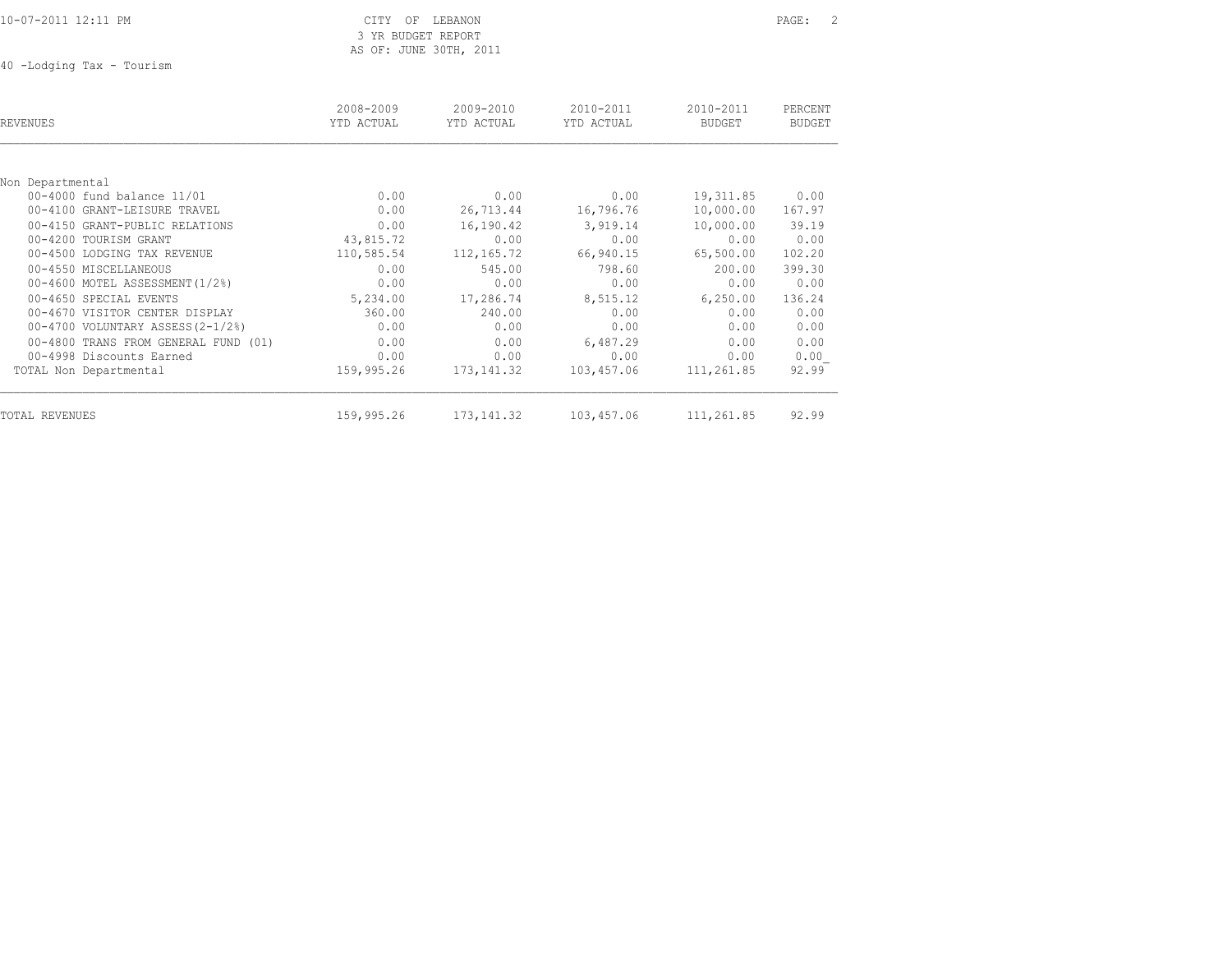#### CITY OF LEBANON **PAGE:** 3 3 YR BUDGET REPORT AS OF: JUNE 30TH, 2011

40 -Lodging Tax - Tourism

| EXPENDITURES                                                         | 2008-2009<br>YTD ACTUAL        | 2009-2010<br>YTD ACTUAL | 2010-2011<br>YTD ACTUAL | 2010-2011<br>BUDGET   | PERCENT<br><b>BUDGET</b> |
|----------------------------------------------------------------------|--------------------------------|-------------------------|-------------------------|-----------------------|--------------------------|
|                                                                      |                                |                         |                         |                       |                          |
| Non Departmental                                                     |                                |                         |                         |                       |                          |
| 00-5000 GRANT-LEISURE TRAVEL<br>00-5010 GRANT-SPORTSHOW REGISTRATION | 0.00<br>0.00                   | 0.00<br>3,975.00        | 0.00<br>525.00          | 0.00<br>4,065.00      | 0.00<br>12.92            |
| 00-5020 GRANT-BILLBOARDS                                             | 0.00                           |                         | 5,280.00                |                       | 66.67                    |
| 00-5030 GRANT-CALENDARS, VISITOR GUIDE                               | 0.00                           | 7,260.00<br>13,572.88   | 13,500.40               | 7,920.00<br>13,599.00 | 99.27                    |
| 00-5040 GRANT- PRINT ADS                                             | 0.00                           | 27,880.00               | 12,979.00               | 19,351.00             | 67.07                    |
| 00-5050 GRANT-DESIGN/ARTWORK                                         |                                | 2,200.00                | 3,500.00                | 6,009.00              | 58.25                    |
| 00-5060 GRANT-PUBLIC RELATIONS                                       | $0.00$<br>$0.00$<br>$0.00$     | 32,416.24               | 14,743.22               | 14,800.00             | 99.62                    |
| 00-5070 NONGRANT-PUBLIC RELATIONS                                    |                                | 9,037.50                | 11,742.22               | 11,800.00             | 99.51                    |
| 00-5103 GRANT-BROADCAST MEDIA                                        | 0.00                           | 0.00                    | 0.00                    | 4,000.00              | 0.00                     |
| 00-5105 GRANT-INTERNET MEDIA                                         | 0.00                           | 0.00                    | 0.00                    | 1,989.00              | 0.00                     |
| 00-5200 TOURISM GRANT                                                | 89,462.19                      | 0.00                    | 0.00                    | 0.00                  | 0.00                     |
| 00-5300 GENERAL ADMINISTRATIVE                                       | 59,357.37                      | 19,349.32               | 11,741.68               | 22,500.00             | 52.19                    |
| 00-5310 VEHICLE DEPR                                                 | 0.00                           | 0.00                    | 0.00                    | 0.00                  | 0.00                     |
| 00-5350 EQUIPMENT & SUPPLIES                                         | 37,066.18                      | 0.00                    | 0.00                    | 0.00                  | 0.00                     |
| 00-5400 MAJOR ATTRACTION MARKET                                      | 0.00                           | 0.00                    | 0.00                    | 0.00                  | 0.00                     |
| 00-5410 MO TRAVEL GUIDE                                              | 0.00                           | 8,874.00                | 8,500.00                | 9,000.00              | 94.44                    |
| 00-5420 I-44 WELCOME CENTER                                          | 0.00                           | 750.00                  | 0.00                    | 0.00                  | 0.00                     |
| 00-5430 VISITOR CENTER DISPLAY<br>00-5440 BILLBOARD-SPFLD            | 0.00                           | 1,000.00                | 0.00                    | 0.00                  | 0.00<br>98.40            |
| 00-5450 BILLBOARD-BRUMLEY                                            |                                | 6,617.95<br>2,525.00    | 3,354.45<br>1,800.00    | 3,409.00<br>1,800.00  | 100.00                   |
| 00-5460 BILLBOARD-OTHER                                              | $0.00$<br>$0.00$<br>$0.00$     | 200.00                  | 0.00                    | 0.00                  | 0.00                     |
| 00-5470 TRAVEL-SPORTSHOW/ABA                                         |                                | 4,575.07                | 5,502.97                | 5,600.00              | 98.27                    |
| 00-5480 TRAVEL-ANNUAL CONFERENCE                                     | $0.00$<br>$0.00$               | 1,031.86                | 150.00                  | 500.00                | 30.00                    |
| 00-5500 EVENTS MARKETING                                             | 4,753.80                       | 2,530.10                | 2,402.86                | 2,450.00              | 98.08                    |
| 00-5510 MEMBERSHIP/DUES/BOOKS                                        | 0.00                           | 1,500.00                | 670.00                  | 1,000.00              | 67.00                    |
| 00-5520 TRAINING/SEMINARS                                            | 0.00                           | 1,234.20                | 353.81                  | 450.00                | 78.62                    |
| 00-5530 POSTAGE                                                      | 0.00                           | 3,932.76                | 1,820.40                | 2,000.00              | 91.02                    |
| 00-5600 NON-DESTINATION MARKETING                                    | 0.00                           | 0.00                    | 0.00                    | 0.00                  | 0.00                     |
| 00-5900 SALARIES                                                     | 0.00                           | 0.00                    | 0.00                    | 0.00                  | 0.00                     |
| 00-5903 SALARIES OT                                                  | 0.00                           | 99.00                   | 0.00                    | 0.00                  | 0.00                     |
| 00-5905 PT SALARIES                                                  | 0.00                           | 3,419.88                | 1,088.00                | 5,610.00              | 19.39                    |
| 00-5908 PT SALARIES OT                                               | 0.00                           | 12.38                   | 31.88                   | 100.00                | 31.88                    |
| 00-5915 EMPLOYEE BENEFITS                                            | 0.00                           | 282.49                  | 122.67                  | 561.00                | 21.87                    |
| 00-5916 PAYROLL TAXES                                                | 0.00                           | 270.13                  | 85.69                   | 429.17                | 19.97                    |
| 00-5917 RETIREMENT EXPENSE                                           | 0.00<br>0.00                   | 0.00<br>0.00            | 0.00                    | 0.00                  | 0.00<br>0.00             |
| 00-6000 VISITOR'S CENTER<br>00-6140 VEHICLE FUEL                     | 0.00                           | 0.00                    | 0.00<br>363.18          | 0.00<br>500.00        | 72.64                    |
| 00-6145 VEHICLE MAINT/REPAIR                                         | 0.00                           | 54.00                   | 336.61                  | 750.00                | 44.88                    |
| 00-6150 VEHICLE INSURANCE                                            | 0.00                           | 441.00                  | 352.80                  | 400.00                | 88.20                    |
| 00-6210 TRANSFER TO ADMIN (30)                                       |                                | $0.00$ (                | 4, 180.37               | 0.00                  | 0.00                     |
| 00-6300 TRANS TO GARAGE (11)                                         |                                | $200.15$ (              | 170.22)                 | 744.69                | $22.86-$                 |
| 00-6310 TRANS TO CCC (20-00)                                         | $0.00$<br>0.00<br>0.00<br>0.00 | 33,759.47               | 26, 132.34              | 26, 133.31            | 100.00                   |
| 00-6320 TRANS TO MAYOR (30-05)                                       |                                | 775.52                  | 0.00                    | 0.00                  | 0.00                     |
| 00-6330 TRANS TO CITY ADMIN (30-15)                                  | 0.00                           | 2,244.96                | 3,792.86                | 4,439.16              | 85.44                    |
| 00-6340 TRANS TO CITY CLERK (30-25)                                  | 0.00                           | 1,272.61                | 1,879.84                | 1,906.30              | 98.61                    |
| 00-6345 TRANS TO HR (30-35)                                          | 0.00                           | 383.63                  | 497.22                  | 629.73                | 78.96                    |
| 00-6350 TRANS TO ACCTS PAYABLE (30-65)                               | 0.00                           | 358.26                  | 329.58                  | 330.08                | 99.85                    |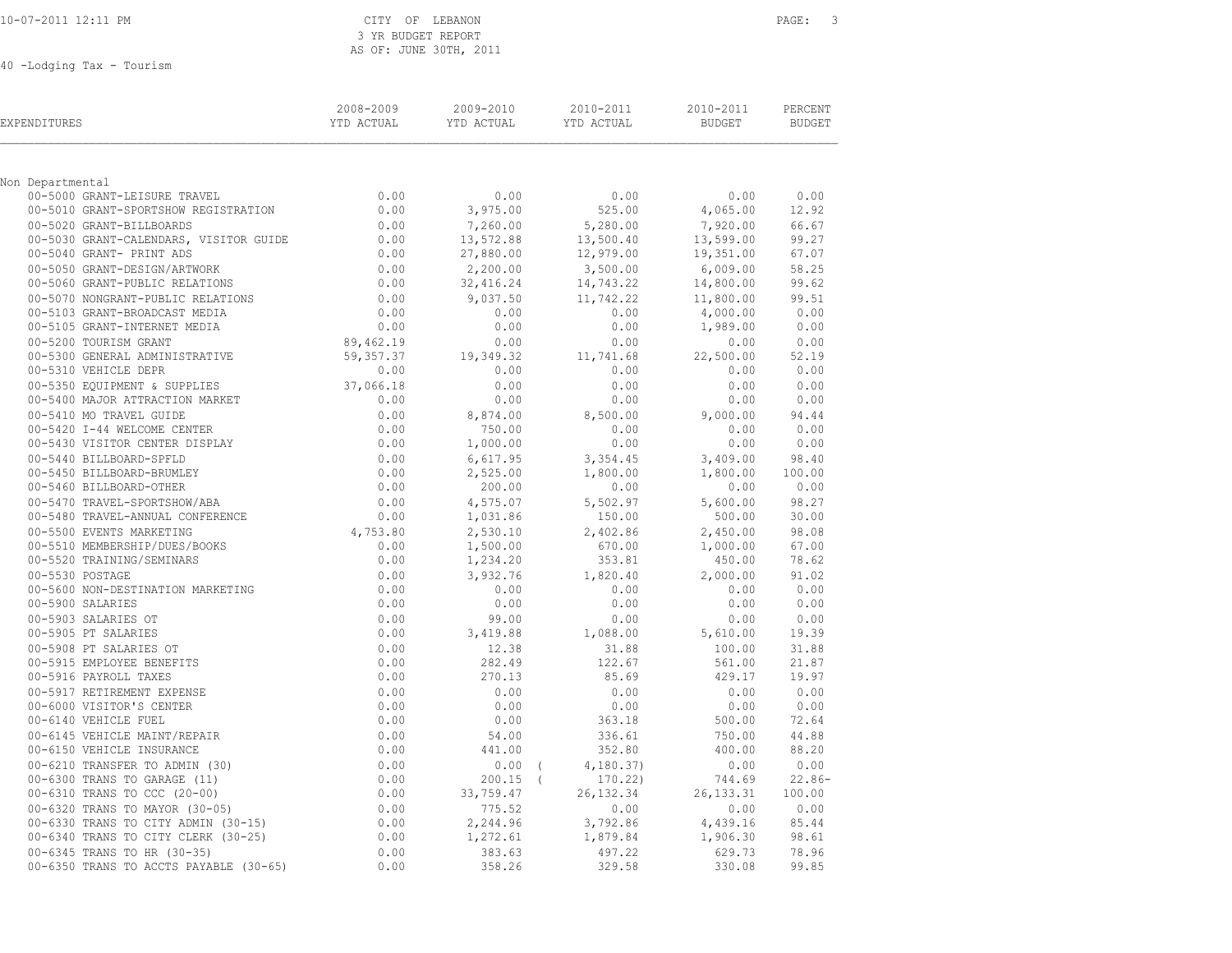## 10-07-2011 12:11 PM CITY OF LEBANON PAGE: 4 3 YR BUDGET REPORT AS OF: JUNE 30TH, 2011

40 -Lodging Tax - Tourism

| <b>EXPENDITURES</b>                    | 2008-2009  | $2009 - 2010$ | $2010 - 2011$ | $2010 - 2011$ | PERCENT |
|----------------------------------------|------------|---------------|---------------|---------------|---------|
|                                        | YTD ACTUAL | YTD ACTUAL    | YTD ACTUAL    | <b>BUDGET</b> | BUDGET  |
| 00-6360 TRANS TO BUDGET (30-75)        | 0.00       | 816.91        | 454.08        | 511.78        | 88.73   |
| 00-6365 TRANS TO B&G 09-00             | 0.00       | 0.00          | 0.00          | 157.50        | 0.00    |
| 00-6370 TRANS TO UTIL/CASH COLL (30-85 | 0.00       | 1,516.63      | 228.42        | 793.45        | 28.79   |
| 00-6375 TRANS TO TECH-IT 12-15         | 0.00       | 0.00          | 1,221.52      | 1,222.35      | 99.93   |
| 00-6380 TRANS TO PW ADMIN (18-00)      | 0.00       | 0.00          | 801.77)       | 0.00          | 0.00    |
| 00-6500 UNAPPROPRTATED FUNDS           | 0.00       | 0.00          | 0.00          | 0.00          | 0.00    |
| TOTAL Non Departmental                 | 190,639.54 | 196,368.90    | 130,330.34    | 177,460.52    | 73.44   |
| TOTAL EXPENDITURES                     | 190,639.54 | 196,368.90    | 130,330.34    | 177,460.52    | 73.44   |

\*\*\* END OF REPORT \*\*\*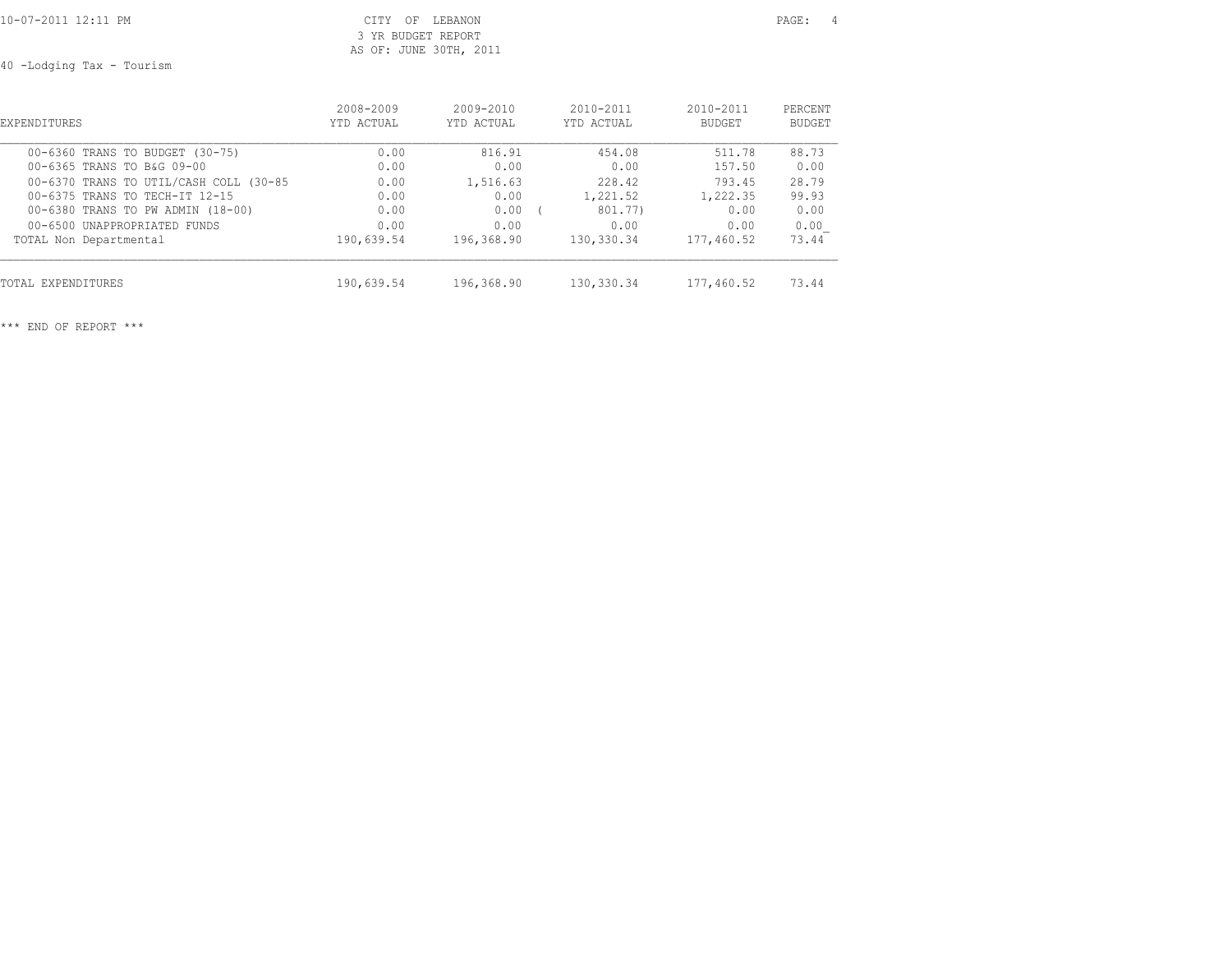10-07-2011 12:11 PM CITY OF LEBANON PAGE: 1

 3 YR BUDGET REPORT AS OF: JUNE 30TH, 2011

45 -Economic Development

FINANCIAL SUMMARY

|                                   | 2008-2009<br>YTD ACTUAL           | 2009-2010<br>YTD ACTUAL                                                                                                                                                                                                                                                                                                                                                                                                                                                                                  | 2010-2011<br>YTD ACTUAL                                                                                                                                                                                                                                                                                                                                                                                                                                                                                  | 2010-2011<br><b>BUDGET</b>       | PERCENT<br><b>BUDGET</b> |
|-----------------------------------|-----------------------------------|----------------------------------------------------------------------------------------------------------------------------------------------------------------------------------------------------------------------------------------------------------------------------------------------------------------------------------------------------------------------------------------------------------------------------------------------------------------------------------------------------------|----------------------------------------------------------------------------------------------------------------------------------------------------------------------------------------------------------------------------------------------------------------------------------------------------------------------------------------------------------------------------------------------------------------------------------------------------------------------------------------------------------|----------------------------------|--------------------------|
| REVENUE SUMMARY                   |                                   |                                                                                                                                                                                                                                                                                                                                                                                                                                                                                                          |                                                                                                                                                                                                                                                                                                                                                                                                                                                                                                          |                                  |                          |
| Non Departmental                  | 5, 211, 788.39                    | 752,642.29                                                                                                                                                                                                                                                                                                                                                                                                                                                                                               | 180, 217.76                                                                                                                                                                                                                                                                                                                                                                                                                                                                                              | 211,000.00                       | 85.41                    |
| <b>DTMP</b>                       | 0.00                              | 219,500.00                                                                                                                                                                                                                                                                                                                                                                                                                                                                                               | 311,000.00                                                                                                                                                                                                                                                                                                                                                                                                                                                                                               | 270, 445.12                      | 115.00                   |
| Dowco                             | 0.00                              | 109,374.96                                                                                                                                                                                                                                                                                                                                                                                                                                                                                               | 78,642.12                                                                                                                                                                                                                                                                                                                                                                                                                                                                                                | 72,916.67                        | 107.85                   |
| Copeland (New)                    | 0.00                              | 886,936.08                                                                                                                                                                                                                                                                                                                                                                                                                                                                                               | 512,260.93                                                                                                                                                                                                                                                                                                                                                                                                                                                                                               | 330,288.00                       | 155.10                   |
| Copeland (Old)                    | 0.00                              | 0.00                                                                                                                                                                                                                                                                                                                                                                                                                                                                                                     | 0.00                                                                                                                                                                                                                                                                                                                                                                                                                                                                                                     | 167,974.80                       | 0.00                     |
| Allen Bldg                        | 0.00                              | 125,000.00                                                                                                                                                                                                                                                                                                                                                                                                                                                                                               | 1,549.34                                                                                                                                                                                                                                                                                                                                                                                                                                                                                                 | 2,400.00                         | 64.56                    |
| Defbar                            | 0.00                              | 27,996.00                                                                                                                                                                                                                                                                                                                                                                                                                                                                                                | 18,664.00                                                                                                                                                                                                                                                                                                                                                                                                                                                                                                | 18,666.67                        | 99.99                    |
| 105 Millcreek (Wtr Bldg)          | 0.00                              | 11,000.00                                                                                                                                                                                                                                                                                                                                                                                                                                                                                                | 9,000.00                                                                                                                                                                                                                                                                                                                                                                                                                                                                                                 | 4,000.00                         | 225.00                   |
| Old City Garage                   | 0.00                              | 4,200.00                                                                                                                                                                                                                                                                                                                                                                                                                                                                                                 | 6,300.00                                                                                                                                                                                                                                                                                                                                                                                                                                                                                                 | 5,600.00                         | 112.50                   |
| Old Street Maint Bldg             | 0.00                              | 0.00                                                                                                                                                                                                                                                                                                                                                                                                                                                                                                     | 0.00                                                                                                                                                                                                                                                                                                                                                                                                                                                                                                     | 0.00                             | 0.00                     |
| Fire Station #3                   | 0.00                              | 4,800.00                                                                                                                                                                                                                                                                                                                                                                                                                                                                                                 | 14,400.00                                                                                                                                                                                                                                                                                                                                                                                                                                                                                                | 12,800.00                        | 112.50                   |
| 270 East Elm                      | 0.00                              | 0.00                                                                                                                                                                                                                                                                                                                                                                                                                                                                                                     | 0.00                                                                                                                                                                                                                                                                                                                                                                                                                                                                                                     | 0.00                             | 0.00                     |
| Railroad Parking/St ROW           | 0.00                              | 10,000.00                                                                                                                                                                                                                                                                                                                                                                                                                                                                                                | 0.00                                                                                                                                                                                                                                                                                                                                                                                                                                                                                                     | 0.00                             | 0.00                     |
| TOTAL REVENUES                    | 5, 211, 788.39<br>=============== | 2, 151, 449.33<br>$\begin{array}{cccccccccccccc} \multicolumn{2}{c}{} & \multicolumn{2}{c}{} & \multicolumn{2}{c}{} & \multicolumn{2}{c}{} & \multicolumn{2}{c}{} & \multicolumn{2}{c}{} & \multicolumn{2}{c}{} & \multicolumn{2}{c}{} & \multicolumn{2}{c}{} & \multicolumn{2}{c}{} & \multicolumn{2}{c}{} & \multicolumn{2}{c}{} & \multicolumn{2}{c}{} & \multicolumn{2}{c}{} & \multicolumn{2}{c}{} & \multicolumn{2}{c}{} & \multicolumn{2}{c}{} & \multicolumn{2}{c}{} & \multicolumn{2}{c}{} & \$ | 1, 132, 034.15<br>$\begin{array}{cccccccccc} \multicolumn{2}{c}{} & \multicolumn{2}{c}{} & \multicolumn{2}{c}{} & \multicolumn{2}{c}{} & \multicolumn{2}{c}{} & \multicolumn{2}{c}{} & \multicolumn{2}{c}{} & \multicolumn{2}{c}{} & \multicolumn{2}{c}{} & \multicolumn{2}{c}{} & \multicolumn{2}{c}{} & \multicolumn{2}{c}{} & \multicolumn{2}{c}{} & \multicolumn{2}{c}{} & \multicolumn{2}{c}{} & \multicolumn{2}{c}{} & \multicolumn{2}{c}{} & \multicolumn{2}{c}{} & \multicolumn{2}{c}{} & \mult$ | 1,096,091.26                     | 103.28<br>========       |
| EXPENDITURE SUMMARY               |                                   |                                                                                                                                                                                                                                                                                                                                                                                                                                                                                                          |                                                                                                                                                                                                                                                                                                                                                                                                                                                                                                          |                                  |                          |
| Non Departmental                  | 4,756,518.80                      | 556,886.79                                                                                                                                                                                                                                                                                                                                                                                                                                                                                               | 118,898.62                                                                                                                                                                                                                                                                                                                                                                                                                                                                                               | 240, 313.36                      | 49.48                    |
| Flag Pole & City Sign             | 0.00                              | 5,160.80                                                                                                                                                                                                                                                                                                                                                                                                                                                                                                 | 4,441.78                                                                                                                                                                                                                                                                                                                                                                                                                                                                                                 | 10,413.67                        | 42.65                    |
| <b>DTMP</b>                       | 0.00                              | 1,552,225.39                                                                                                                                                                                                                                                                                                                                                                                                                                                                                             | 271,437.99                                                                                                                                                                                                                                                                                                                                                                                                                                                                                               | 271,512.81                       | 99.97                    |
| Dowco                             | 0.00                              | 109, 422.76                                                                                                                                                                                                                                                                                                                                                                                                                                                                                              | 74,429.58                                                                                                                                                                                                                                                                                                                                                                                                                                                                                                | 85, 229.71                       | 87.33                    |
| Copeland (New)                    | 0.00                              | 649,576.24                                                                                                                                                                                                                                                                                                                                                                                                                                                                                               | 335,797.49                                                                                                                                                                                                                                                                                                                                                                                                                                                                                               | 338,904.93                       | 99.08                    |
| Copeland (Old)                    | 0.00                              | 3,060.80                                                                                                                                                                                                                                                                                                                                                                                                                                                                                                 | 65,738.69                                                                                                                                                                                                                                                                                                                                                                                                                                                                                                | 66,672.64                        | 98.60                    |
| Allen Bldg                        | 0.00                              | 101,007.02                                                                                                                                                                                                                                                                                                                                                                                                                                                                                               | 141,265.69                                                                                                                                                                                                                                                                                                                                                                                                                                                                                               | 175,981.23                       | 80.27                    |
| Defbar                            | 0.00                              | 2,169.26                                                                                                                                                                                                                                                                                                                                                                                                                                                                                                 | 3,984.52                                                                                                                                                                                                                                                                                                                                                                                                                                                                                                 | 4,474.45                         | 89.05                    |
| 105 Millcreek (Wtr Bldg)          | 0.00                              | 505.64                                                                                                                                                                                                                                                                                                                                                                                                                                                                                                   | 586.66                                                                                                                                                                                                                                                                                                                                                                                                                                                                                                   | 3,655.81                         | 16.05                    |
| 103 Millcreek (LPD/B&G)           | 0.00                              | 146.62                                                                                                                                                                                                                                                                                                                                                                                                                                                                                                   | 118.16                                                                                                                                                                                                                                                                                                                                                                                                                                                                                                   | 1,285.40                         | 9.19                     |
| Old City Garage                   | 0.00                              | 60,644.94                                                                                                                                                                                                                                                                                                                                                                                                                                                                                                | 48.33                                                                                                                                                                                                                                                                                                                                                                                                                                                                                                    | 23, 412.04                       | 0.21                     |
| Old Street Maint Bldg             | 0.00                              | 700.02                                                                                                                                                                                                                                                                                                                                                                                                                                                                                                   | 781.31                                                                                                                                                                                                                                                                                                                                                                                                                                                                                                   | 2,060.81                         | 37.91                    |
| Fire Station #3                   | 0.00                              | 108,514.50                                                                                                                                                                                                                                                                                                                                                                                                                                                                                               | 22,775.34                                                                                                                                                                                                                                                                                                                                                                                                                                                                                                | 42,963.00                        | 53.01                    |
| 270 East Elm                      | 0.00                              | 1,647.30                                                                                                                                                                                                                                                                                                                                                                                                                                                                                                 | 4,279.88                                                                                                                                                                                                                                                                                                                                                                                                                                                                                                 | 4,477.40                         | 95.59                    |
| Railroad Parking/St ROW           | 0.00                              | 2,869.27                                                                                                                                                                                                                                                                                                                                                                                                                                                                                                 | 16,464.00                                                                                                                                                                                                                                                                                                                                                                                                                                                                                                | 16,464.00                        | 100.00                   |
| TOTAL EXPENDITURES                | 4,756,518.80<br>================  | 3, 154, 537.35                                                                                                                                                                                                                                                                                                                                                                                                                                                                                           | 1,061,048.04                                                                                                                                                                                                                                                                                                                                                                                                                                                                                             | 1,287,821.26<br>---------------- | 82.39<br>========        |
| REVENUE OVER/(UNDER) EXPENDITURES | 455,269.59                        | (1,003,088,02)                                                                                                                                                                                                                                                                                                                                                                                                                                                                                           | 70,986.11                                                                                                                                                                                                                                                                                                                                                                                                                                                                                                | 191,730.00)                      | $37.02 -$                |
|                                   | ===========                       |                                                                                                                                                                                                                                                                                                                                                                                                                                                                                                          |                                                                                                                                                                                                                                                                                                                                                                                                                                                                                                          |                                  | --------                 |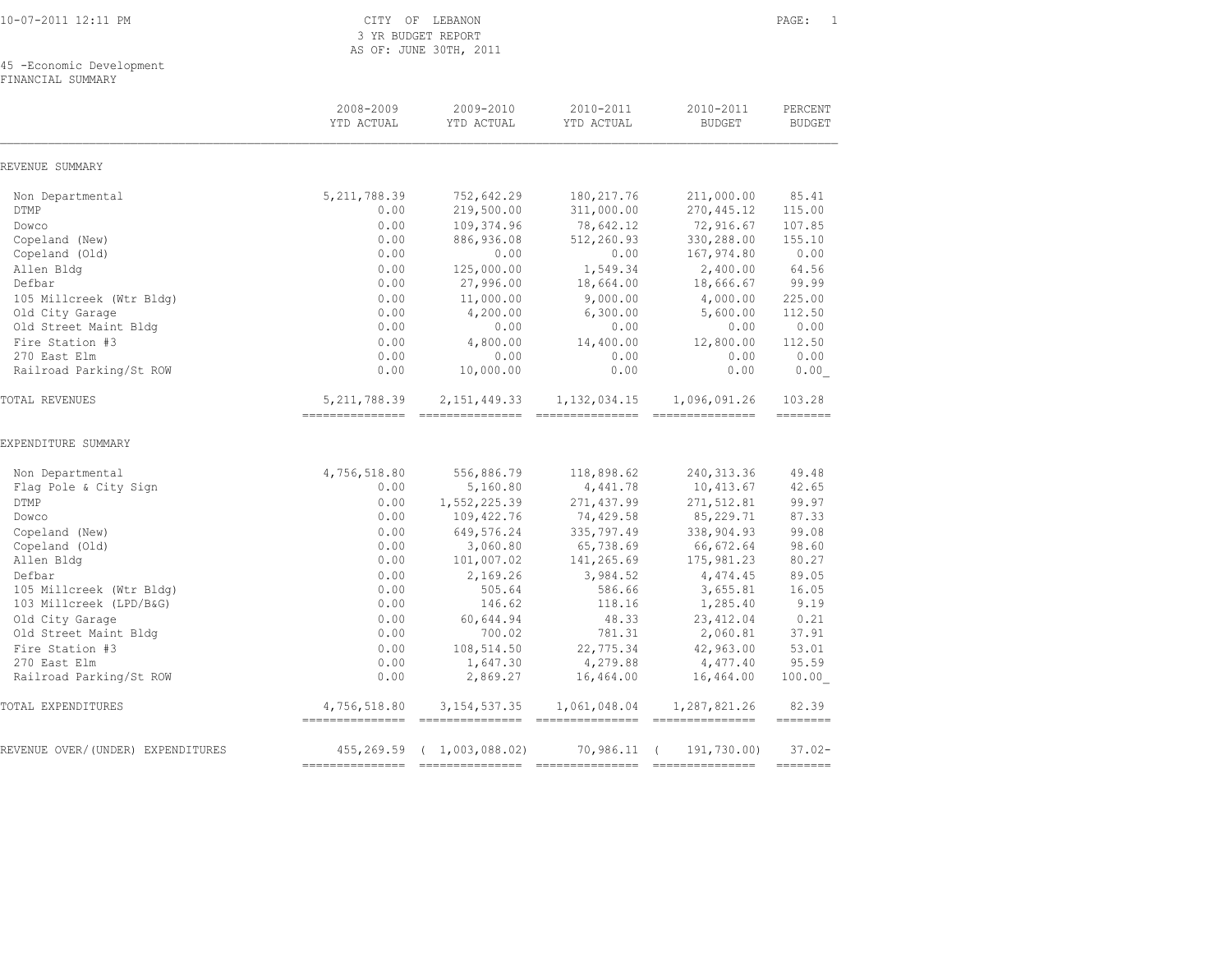## 10-07-2011 12:11 PM CITY OF LEBANON PAGE: 2 3 YR BUDGET REPORT AS OF: JUNE 30TH, 2011

45 -Economic Development

| REVENUES                                         | 2008-2009<br>YTD ACTUAL | 2009-2010<br>YTD ACTUAL | 2010-2011<br>YTD ACTUAL | 2010-2011<br><b>BUDGET</b> | PERCENT<br><b>BUDGET</b> |
|--------------------------------------------------|-------------------------|-------------------------|-------------------------|----------------------------|--------------------------|
|                                                  |                         |                         |                         |                            |                          |
| Non Departmental<br>00-4000 FUND BALANCE 11/01   | 0.00                    | 0.00                    | 0.00                    | 10,000.00                  | 0.00                     |
| 00-4075 GRANT INCOME                             | 0.00                    | 0.00                    | 0.00                    | 0.00                       | 0.00                     |
| 00-4100 COPELAND RENT HD LEE BLDG                | 731,540.87              | 0.00                    | 0.00                    | 0.00                       | 0.00                     |
| 00-4440 CDBG ACTION LOAN/INTERIM FIN             | 0.00                    | 400,000.00              | 0.00                    | 0.00                       | 0.00                     |
| 00-4445 DWNTWN INDUSTRY LEASE REV                | 0.00                    | 0.00                    | 0.00                    | 0.00                       | 0.00                     |
| 00-4460 ONSHORE TECHNOLOGY                       | 0.00                    | 11,800.02               | 483.33                  | 6,000.00                   | 8.06                     |
| 00-4470 DEFBAR SYSTEMS RENT                      | 27,996.00               | 0.00                    | 0.00                    | 0.00                       | 0.00                     |
| 00-4480 DOWCO REVENUE                            | 100,260.38              | 0.00                    | 0.00                    | 0.00                       | 0.00                     |
| 00-4490 MASTER'S MILLWORK RENT                   | 0.00                    | 0.00                    | 0.00                    | 0.00                       | 0.00                     |
| 00-4500 MISCELLANEOUS                            | $\left($<br>95,288.80)  | 10,428.44               | 5,626.18                | 5,000.00                   | 112.52                   |
| 00-4750 MM PROPERTY<br>00-4760 HIWAY 32 PROPERTY | 0.00<br>0.00            | 0.00<br>0.00            | 0.00<br>0.00            | 0.00                       | 0.00<br>0.00             |
| 00-4770 EDA GRANT                                | 0.00                    | 0.00                    | 0.00                    | 0.00<br>0.00               | 0.00                     |
| 00-4780 RAILROAD PARKING LOTS                    | 10,000.00               | 0.00                    | 0.00                    | 0.00                       | 0.00                     |
| 00-4900 TRANS FROM COPELAND FUND                 | 0.00                    | 0.00                    | 0.00                    | 0.00                       | 0.00                     |
| 00-4910 TRANS FROM ELECTRIC (80)                 | 203,280.00              | 230,168.14              | 150,859.16              | 161,000.00                 | 93.70                    |
| 00-4915 TRANS FROM ELECT RES (82)                | 4,200,000.00            | 0.00                    | 0.00                    | 0.00                       | 0.00                     |
| 00-4920 TRANS FROM WATER FUND (87)               | 14,499.96               | 17,680.93               | 11,507.67               | 12,000.00                  | 95.90                    |
| 00-4930 TRANS FROM WWT FUND (85)                 | 19,500.00               | 17,564.76               | 11,741.42               | 17,000.00                  | 69.07                    |
| 00-4935 TRANSFER FROM AIRPORT (73)               | 0.00                    | 0.00                    | 0.00                    | 0.00                       | 0.00                     |
| 00-4940 Nationwide Trlr Hanson                   | 0.00                    | 0.00                    | 0.00                    | 0.00                       | 0.00                     |
| 00-4945 TRANS FROM GEN FUND (01)                 | $\left($<br>0.02)       | 65,000.00               | 0.00                    | 0.00                       | 0.00                     |
| 00-4950 TRANS FROM ECON RES (47)                 | 0.00                    | 0.00                    | 0.00                    | 0.00                       | 0.00                     |
| $00 - 4990$                                      | 0.00                    | 0.00                    | 0.00                    | 0.00                       | 0.00                     |
| 00-4998 DISCOUNTS EARNED                         | 0.00<br>5, 211, 788.39  | 0.00                    | 0.00                    | 0.00                       | 0.00                     |
| TOTAL Non Departmental                           |                         | 752,642.29              | 180,217.76              | 211,000.00                 | 85.41                    |
| <b>DTMP</b><br>15-4100 DTMP REVENUE              | 0.00                    | 219,500.00              | 311,000.00              | 270, 445.12                | 115.00                   |
| 15-4110 DTMP PROJECT REVENUE-DTMP                | 0.00                    | 0.00                    | 0.00                    | 0.00                       | 0.00                     |
| 15-4120 EDA REVENUE-DTMP PROJECT                 | 0.00                    | 0.00                    | 0.00                    | 0.00                       | 0.00                     |
| 15-4130 TRANS FROM ELEC RES (82)                 | 0.00                    | 0.00                    | 0.00                    | 0.00                       | 0.00                     |
| TOTAL DTMP                                       | 0.00                    | 219,500.00              | 311,000.00              | 270,445.12                 | 115.00                   |
| Dowco                                            |                         |                         |                         |                            |                          |
| 20-4100 DOWCO REVENUE                            | 0.00                    | 109,374.96              | 78,642.12               | 72,916.67                  | 107.85                   |
| TOTAL Dowco                                      | 0.00                    | 109,374.96              | 78,642.12               | 72,916.67                  | 107.85                   |
| Copeland (New)                                   |                         |                         |                         |                            |                          |
| 25-4100 COPELAND (NEW) REVENUE                   | 0.00                    | 886, 936.08             | 512,260.93              | 330,288.00                 | 155.10                   |
| TOTAL Copeland (New)                             | 0.00                    | 886, 936.08             | 512,260.93              | 330,288.00                 | 155.10                   |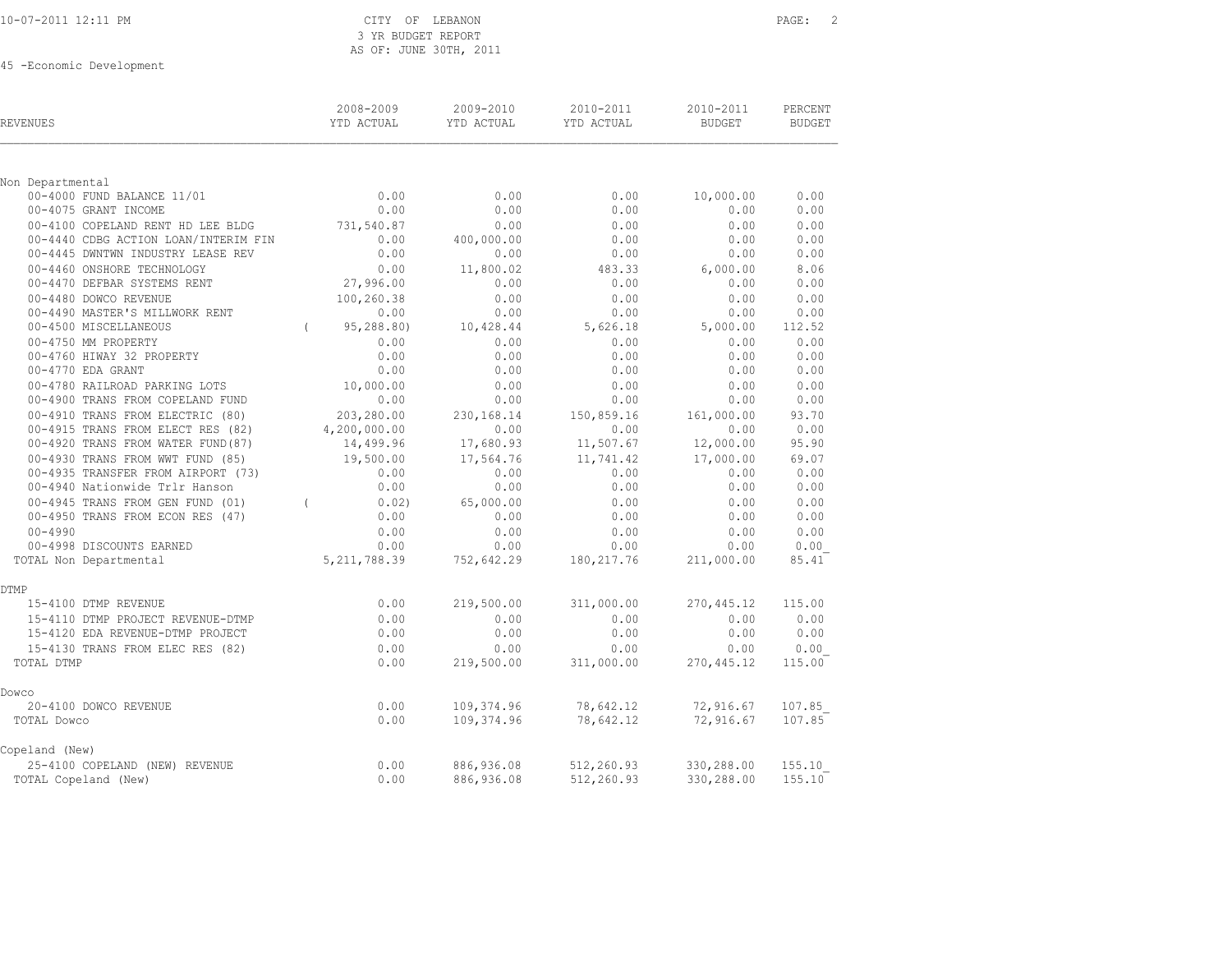### 10-07-2011 12:11 PM CITY OF LEBANON PAGE: 3 3 YR BUDGET REPORT AS OF: JUNE 30TH, 2011

| <b>REVENUES</b>                      | 2008-2009<br>YTD ACTUAL | 2009-2010<br>YTD ACTUAL | 2010-2011<br>YTD ACTUAL | 2010-2011<br><b>BUDGET</b> | PERCENT<br><b>BUDGET</b> |
|--------------------------------------|-------------------------|-------------------------|-------------------------|----------------------------|--------------------------|
| Copeland (Old)                       |                         |                         |                         |                            |                          |
| 30-4100 COPELAND (OLD) REVENUE       | 0.00                    | 0.00                    | 0.00                    | 167,974.80                 | 0.00                     |
| TOTAL Copeland (Old)                 | 0.00                    | 0.00                    | 0.00                    | 167,974.80                 | 0.00                     |
| Allen Bldg                           |                         |                         |                         |                            |                          |
| 35-4100 ALLEN BLDG REVENUE           | 0.00                    | 0.00                    | 1,549.34                | 2,400.00                   | 64.56                    |
| 35-4200 TRANS FROM ELEC RES (82)     | 0.00                    | 125,000.00              | 0.00                    | 0.00                       | 0.00                     |
| TOTAL Allen Bldg                     | 0.00                    | 125,000.00              | 1,549.34                | 2,400.00                   | 64.56                    |
| Defbar                               |                         |                         |                         |                            |                          |
| 40-4100 DEFBAR REVENUE               | 0.00                    | 27,996.00               | 18,664.00               | 18,666.67                  | 99.99                    |
| TOTAL Defbar                         | 0.00                    | 27,996.00               | 18,664.00               | 18,666.67                  | 99.99                    |
| 105 Millcreek (Wtr Bldg)             |                         |                         |                         |                            |                          |
| 45-4100 105 MILLCREEK (WTR BLDG) REV | 0.00                    | 11,000.00               | 9,000.00                | 4,000.00                   | 225.00                   |
| TOTAL 105 Millcreek (Wtr Bldg)       | 0.00                    | 11,000.00               | 9,000.00                | 4,000.00                   | 225.00                   |
| Old City Garage                      |                         |                         |                         |                            |                          |
| 55-4100 OLD CITY GARAGE/CERENESIS    | 0.00                    | 4,200.00                | 6,300.00                | 5,600.00                   | 112.50                   |
| TOTAL Old City Garage                | 0.00                    | 4,200.00                | 6,300.00                | 5,600.00                   | 112.50                   |
| Old Street Maint Bldg                |                         |                         |                         |                            |                          |
| 60-4100 OLD ST MAINT BLDG REVENUE    | 0.00                    | 0.00                    | 0.00                    | 0.00                       | 0.00                     |
| TOTAL Old Street Maint Bldg          | 0.00                    | 0.00                    | 0.00                    | 0.00                       | 0.00                     |
| Fire Station #3                      |                         |                         |                         |                            |                          |
| 65-4100 FIRE STATION #3 REVENUE      | 0.00                    | 4,800.00                | 14,400.00               | 12,800.00                  | 112.50                   |
| TOTAL Fire Station #3                | 0.00                    | 4,800.00                | 14,400.00               | 12,800.00                  | 112.50                   |
| 270 East Elm                         |                         |                         |                         |                            |                          |
| 70-4100 270 E ELM REVENUE            | 0.00                    | 0.00                    | 0.00                    | 0.00                       | 0.00                     |
| TOTAL 270 East Elm                   | 0.00                    | 0.00                    | 0.00                    | 0.00                       | 0.00                     |
| Railroad Parking/St ROW              |                         |                         |                         |                            |                          |
| 75-4100 RAILROAD PARKING REVENUE     | 0.00                    | 10,000.00               | 0.00                    | 0.00                       | 0.00                     |
| TOTAL Railroad Parking/St ROW        | 0.00                    | 10,000.00               | 0.00                    | 0.00                       | 0.00                     |
| <b>TOTAL REVENUES</b>                | 5, 211, 788.39          | 2,151,449.33            | 1, 132, 034. 15         | 1,096,091.26               | 103.28                   |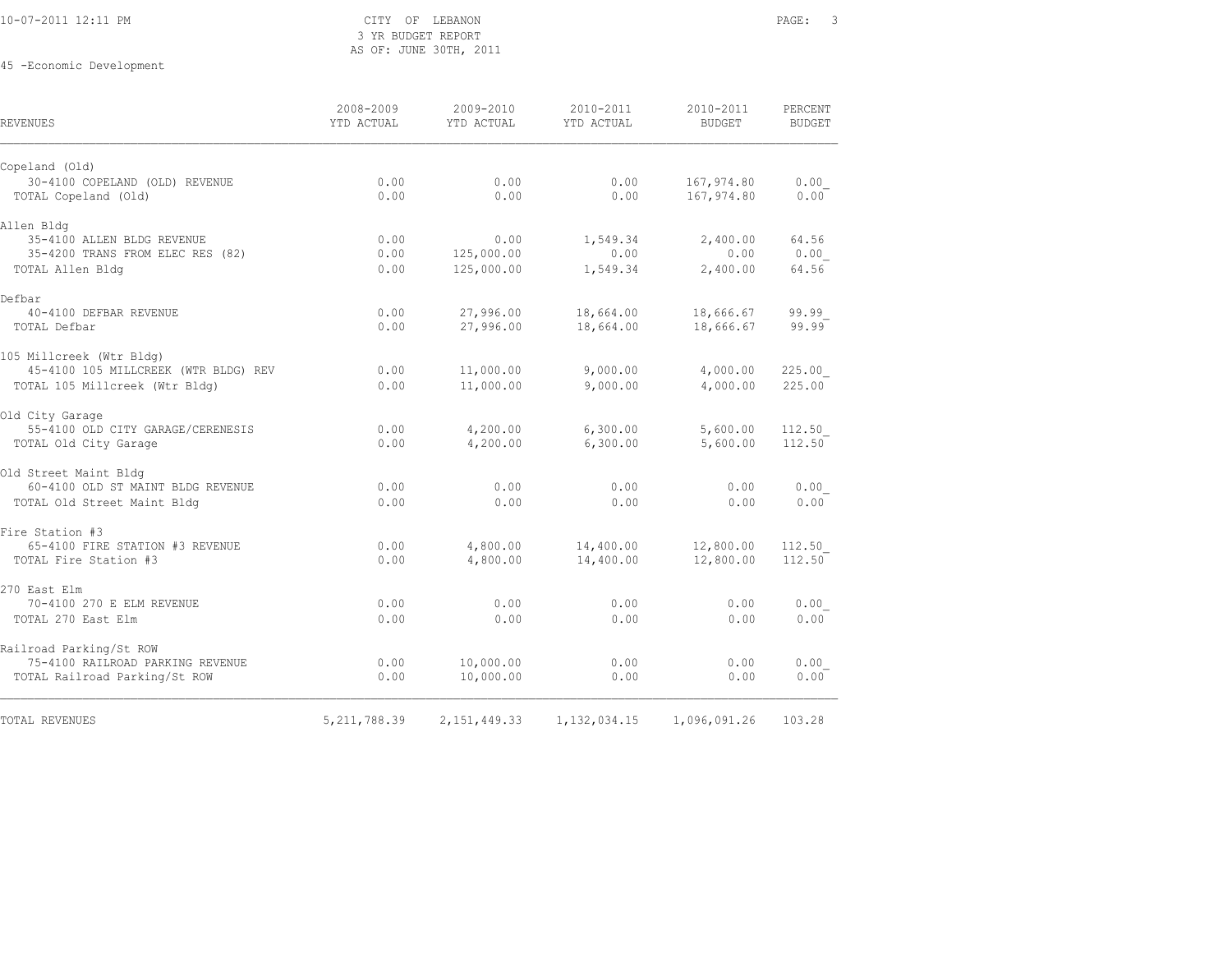|  |  | 10-07-2011 12:11 PM |  |
|--|--|---------------------|--|
|  |  |                     |  |

### CITY OF LEBANON PAGE: 4 3 YR BUDGET REPORT AS OF: JUNE 30TH, 2011

| EXPENDITURES                                                                                                                                                                                                                                         | 2008-2009 | 2009-2010            | 2010-2011 2010-2011                                                                                                     |                                                                                                                                         | PERCENT<br>BUDGET |
|------------------------------------------------------------------------------------------------------------------------------------------------------------------------------------------------------------------------------------------------------|-----------|----------------------|-------------------------------------------------------------------------------------------------------------------------|-----------------------------------------------------------------------------------------------------------------------------------------|-------------------|
| Non Departmental                                                                                                                                                                                                                                     |           |                      |                                                                                                                         |                                                                                                                                         |                   |
|                                                                                                                                                                                                                                                      |           |                      | 0.00                                                                                                                    | 0.00                                                                                                                                    | 0.00              |
|                                                                                                                                                                                                                                                      |           |                      | 0.00                                                                                                                    | 0.00                                                                                                                                    | 0.00              |
|                                                                                                                                                                                                                                                      |           |                      | $0.00$<br>$0.00$<br>$14,930.64$<br>$18,344.08$<br>$0.00$<br>$0.00$<br>$18,400$<br>$0.00$<br>$0.00$                      |                                                                                                                                         | 0.00              |
|                                                                                                                                                                                                                                                      |           |                      |                                                                                                                         |                                                                                                                                         | 0.00 0.00         |
|                                                                                                                                                                                                                                                      |           |                      |                                                                                                                         |                                                                                                                                         | 0.00              |
|                                                                                                                                                                                                                                                      |           |                      |                                                                                                                         | 15,000.00                                                                                                                               | 99.54             |
|                                                                                                                                                                                                                                                      |           |                      |                                                                                                                         | 18,400.00                                                                                                                               | 99.70             |
|                                                                                                                                                                                                                                                      |           |                      |                                                                                                                         | 0.00 0.00                                                                                                                               |                   |
|                                                                                                                                                                                                                                                      |           |                      |                                                                                                                         | $0.00$<br>$0.00$                                                                                                                        | 0.00              |
|                                                                                                                                                                                                                                                      |           |                      | 0.00                                                                                                                    |                                                                                                                                         | 0.00              |
|                                                                                                                                                                                                                                                      |           |                      | 0.00                                                                                                                    | 0.00<br>0.00                                                                                                                            | 0.00              |
|                                                                                                                                                                                                                                                      |           |                      | 0.00<br>$0.00$<br>$70,000.00$<br>$14,934.67$<br>$14,934.67$<br>$0.00$<br>$0.00$<br>$0.00$<br>$0.00$<br>$0.00$<br>$0.00$ |                                                                                                                                         | 0.00<br>0.00      |
|                                                                                                                                                                                                                                                      |           |                      |                                                                                                                         |                                                                                                                                         | 100.00            |
|                                                                                                                                                                                                                                                      |           |                      |                                                                                                                         | 0.00 0.00                                                                                                                               |                   |
|                                                                                                                                                                                                                                                      |           |                      | $0.00$<br>0.00<br>0.00                                                                                                  |                                                                                                                                         | 0.00              |
|                                                                                                                                                                                                                                                      |           |                      |                                                                                                                         | $0.00$<br>$0.00$                                                                                                                        | 0.00              |
|                                                                                                                                                                                                                                                      |           |                      | 0.00                                                                                                                    | 0.00                                                                                                                                    | 0.00              |
|                                                                                                                                                                                                                                                      |           |                      | 0.00                                                                                                                    |                                                                                                                                         | 0.00              |
|                                                                                                                                                                                                                                                      |           |                      | 0.00                                                                                                                    | $0.00$<br>$0.00$                                                                                                                        | 0.00              |
|                                                                                                                                                                                                                                                      |           |                      | 0.00                                                                                                                    | 0.00                                                                                                                                    | 0.00              |
|                                                                                                                                                                                                                                                      |           |                      | 0.00                                                                                                                    | $0.00$<br>$0.00$                                                                                                                        | 0.00              |
|                                                                                                                                                                                                                                                      |           |                      | 0.00                                                                                                                    |                                                                                                                                         | 0.00              |
|                                                                                                                                                                                                                                                      |           |                      | 0.00                                                                                                                    | $0.00$<br>$0.00$                                                                                                                        | 0.00              |
|                                                                                                                                                                                                                                                      |           |                      | 0.00                                                                                                                    |                                                                                                                                         | 0.00              |
|                                                                                                                                                                                                                                                      |           |                      | 0.00                                                                                                                    | 0.00                                                                                                                                    | 0.00              |
|                                                                                                                                                                                                                                                      |           |                      | 0.00                                                                                                                    | 0.00                                                                                                                                    | 0.00              |
|                                                                                                                                                                                                                                                      |           |                      | 0.00                                                                                                                    | 0.00                                                                                                                                    | 0.00              |
|                                                                                                                                                                                                                                                      |           |                      | 0.00                                                                                                                    | 0.00                                                                                                                                    | 0.00              |
|                                                                                                                                                                                                                                                      |           |                      | 0.00                                                                                                                    | $0.00$<br>0.00                                                                                                                          | 0.00              |
|                                                                                                                                                                                                                                                      |           |                      | 0.00                                                                                                                    |                                                                                                                                         | 0.00              |
|                                                                                                                                                                                                                                                      |           |                      | 0.00<br>$0.00$<br>$0.00$                                                                                                | 0.00                                                                                                                                    | 0.00              |
|                                                                                                                                                                                                                                                      |           | 2,222.00             | $626.68$<br>2,786.67                                                                                                    | 0.00                                                                                                                                    | 0.00<br>6.27      |
|                                                                                                                                                                                                                                                      |           |                      |                                                                                                                         | 10,000.00<br>5,000.00                                                                                                                   | 55.73             |
|                                                                                                                                                                                                                                                      |           |                      |                                                                                                                         | 3,600.00                                                                                                                                | 74.00             |
|                                                                                                                                                                                                                                                      |           |                      | $2,664.01$<br>0.00                                                                                                      |                                                                                                                                         |                   |
|                                                                                                                                                                                                                                                      |           | $0.00$ (             | 2,745.58)                                                                                                               | $\begin{array}{cccc} 0.00 & 0.00 & 0.00 & 0.00 \ 45.58) & 0.00 & 0.00 \ 0.00 & 0.00 & 0.00 & 0.00 \ 0.00 & 7,800.73 & 0.00 \end{array}$ |                   |
|                                                                                                                                                                                                                                                      |           | 0.00                 |                                                                                                                         |                                                                                                                                         |                   |
|                                                                                                                                                                                                                                                      |           | 94.56                | 0.00                                                                                                                    |                                                                                                                                         |                   |
|                                                                                                                                                                                                                                                      |           |                      |                                                                                                                         |                                                                                                                                         | 0.00              |
| 00-6090 MISCELLANEOUS<br>00-6130 UTILITIES-TRASH<br>0.00<br>00-6200 TRANFER TO STREET (08)<br>0.00<br>00-6205 TRANSFER TO CONSTRUCTION (89)<br>0.00<br>00-6210 TRANS TO ELECT RESRV (82)<br>0.00<br>00-630 TRANS TO EVICCHSING (14)<br>0.00<br>00-63 |           | 2,326.53             | 94.56<br>0.00 (17,610.31) 0.00<br>326.53 1,099.79 1,214.21<br>3.792.86 4,439.16<br>3.792.86 3.642.08                    |                                                                                                                                         | 90.58             |
|                                                                                                                                                                                                                                                      |           | 4,489.92             | 3,792.86<br>2,605.42<br>574.15<br>574.15<br>1,482.52                                                                    |                                                                                                                                         | 85.44             |
|                                                                                                                                                                                                                                                      |           | 3,512.53<br>2,797.67 |                                                                                                                         |                                                                                                                                         | 98.61             |
|                                                                                                                                                                                                                                                      |           |                      |                                                                                                                         |                                                                                                                                         | 38.73             |
|                                                                                                                                                                                                                                                      |           | 1,225.37             | 1,362.27                                                                                                                | 1,535.35                                                                                                                                | 88.73             |
|                                                                                                                                                                                                                                                      |           | 4,680.13             | 92.15                                                                                                                   | 192.83                                                                                                                                  | 47.79             |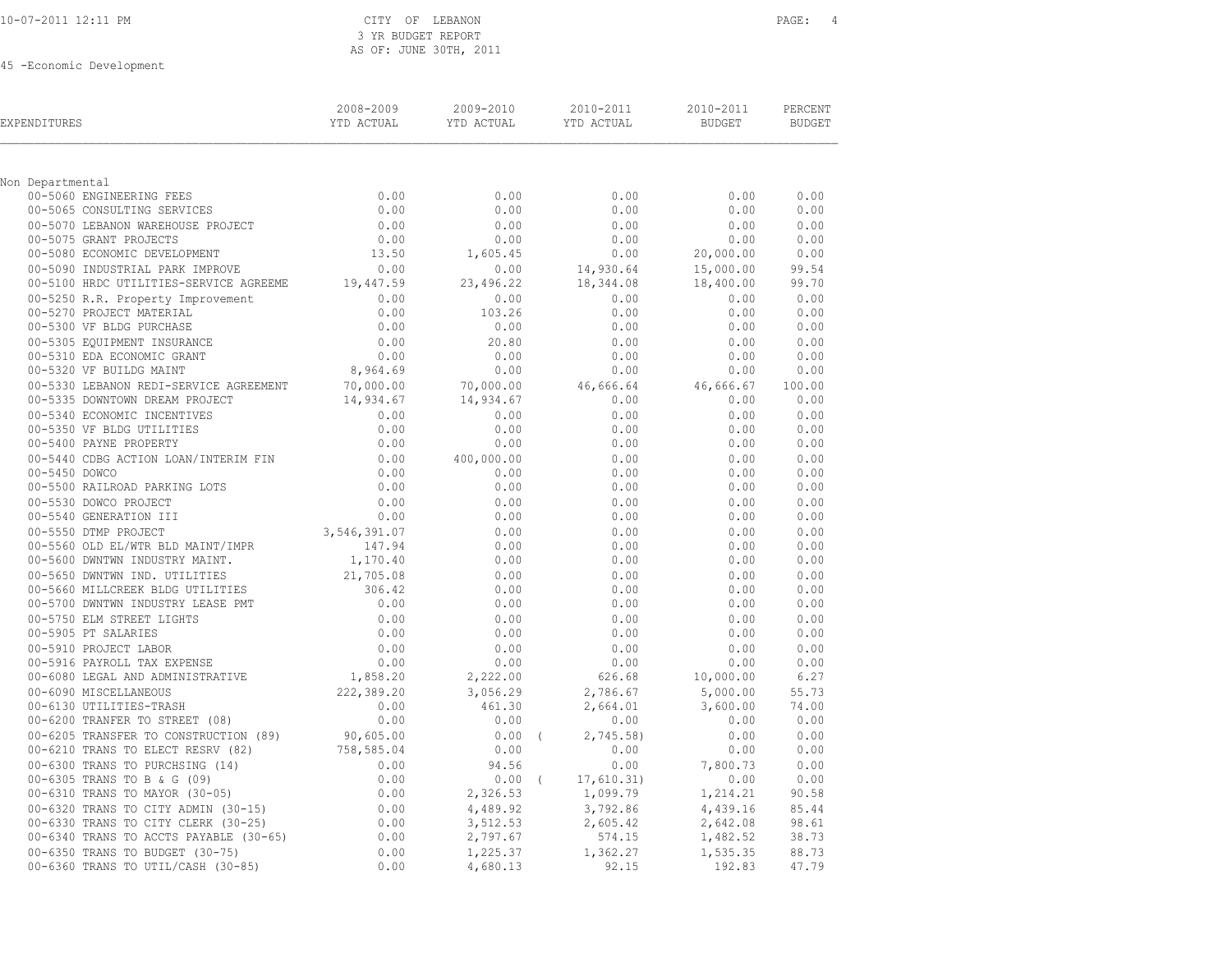| <b>EXPENDITURES</b>                                                                                                               | 2008-2009<br>YTD ACTUAL | 2009-2010<br>YTD ACTUAL | 2010-2011<br>YTD ACTUAL                                                                                    | 2010-2011<br><b>BUDGET</b>                | PERCENT<br><b>BUDGET</b> |
|-----------------------------------------------------------------------------------------------------------------------------------|-------------------------|-------------------------|------------------------------------------------------------------------------------------------------------|-------------------------------------------|--------------------------|
| 00-6370 TRANS TO AIRPORT (73)                                                                                                     | 0.00                    | 0.00                    |                                                                                                            | 40,000.00 40,000.00                       | 100.00                   |
| 00-6380 TRANS TO NEC (77)<br>00-6380 TRANS 10 NDC ()<br>00-6390 TRANS TO TECH-ADMIN (12-00)<br>2001 C. D. D. D. D. J. MIN (18-00) | 0.00                    | 0.00                    | 0.00                                                                                                       | 0.00                                      | 0.00                     |
|                                                                                                                                   | 0.00                    | $0.00$ (                | 278.31)                                                                                                    | 0.00                                      | 0.00                     |
|                                                                                                                                   | 0.00                    | 21,860.09               | $210.31$<br>3,987.46 19,860.76                                                                             |                                           | 20.08                    |
| 00-6500 UNAPPROPRIATED FUNDS                                                                                                      |                         |                         | $0.00$<br>$4,756,518.80$<br>$0.00$<br>$0.00$<br>$0.00$<br>$0.00$<br>$0.00$<br>$118,898.62$<br>$240,313.36$ |                                           | 0.00                     |
| TOTAL Non Departmental                                                                                                            |                         |                         |                                                                                                            |                                           | 49.48                    |
| Flag Pole & City Sign                                                                                                             |                         |                         |                                                                                                            |                                           |                          |
| 10-5270 PROJECT MATERIAL                                                                                                          | 0.00                    | 4, 111, 35              | 2,395.62 6,000.00                                                                                          |                                           | 39.93                    |
| 10-6300 TRANS TO B & G (09)<br>10-6305 TRANS TO METER RDR (12-35)                                                                 | $0.00$<br>$0.00$        | 1,038.03                |                                                                                                            | 2,046.16 4,413.67                         | 46.36                    |
|                                                                                                                                   |                         | 11.42                   | 0.00                                                                                                       | 0.00                                      | 0.00                     |
| TOTAL Flag Pole & City Sign                                                                                                       | 0.00                    | 5,160.80                | 4,441.78                                                                                                   | 10,413.67                                 | 42.65                    |
| <b>DTMP</b>                                                                                                                       |                         |                         |                                                                                                            |                                           |                          |
| 15-6000 PROJECT EXPENSE                                                                                                           | 0.00                    | 957,460.38              | 3,026.87                                                                                                   | 3,100.00                                  | 97.64                    |
| 15-6100 DTMP PROJECT EXPENSE<br>15-6120 UTMP PROJECT EXPENSE                                                                      | 0.00                    | 0.00                    | 0.00                                                                                                       | 0.00                                      | 0.00                     |
| 15-6130 UTILITIES                                                                                                                 | 0.00                    | 148.63                  | 0.00                                                                                                       | 0.00                                      | 0.00                     |
| 15-6200 TRANS TO ELEC RESERVE (82)                                                                                                | 0.00                    | 372,000.00              | 248,000.00                                                                                                 | 248,000.00                                | 100.00                   |
| 15-6300 TRANS TO B & G (09)                                                                                                       | 0.00                    | 72,623.58               | 3,741.65 3,741.81                                                                                          |                                           | 100.00                   |
| 15-6305 TRANS TO TECH-ENG/SURV (12-05)                                                                                            | 0.00                    | 2,917.03                | 408.72                                                                                                     | 409.00                                    | 99.93                    |
| 15-6306 TRANS TO TECH ADMIN (12-00)                                                                                               | 0.00                    | 692.34                  | 158.10                                                                                                     | 159.00                                    | 99.43                    |
| 15-6310 TRANS TO TECH-PROJ MGR (12-45) 0.00                                                                                       |                         | 19,438.42               | 968.67                                                                                                     | 969.00                                    | 99.97                    |
| 15-6315 TRANS TO CITY CLERK (30-25)                                                                                               | 0.00                    | 68.07                   | 0.00                                                                                                       | 0.00                                      | 0.00                     |
| 15-6320 TRANS TO CONSTR (89)                                                                                                      | 0.00                    | 126,240.27              | 15, 133.98   15, 134.00   100.00                                                                           |                                           |                          |
| 15-6325 TRANS TO METER RDR (12-35)                                                                                                | 0.00                    | 91.35                   | 0.00                                                                                                       | 0.00                                      | 0.00                     |
| 15-6330 TRANS TO JANITORIAL (20-35) 0.00                                                                                          |                         | 475.20                  | 0.00                                                                                                       | 0.00                                      | 0.00                     |
| 15-6335 TRANS TO CCC (20-00)                                                                                                      | 0.00                    | 70.12                   | 0.00                                                                                                       | 0.00                                      | 0.00                     |
| TOTAL DTMP                                                                                                                        | 0.00                    |                         | $1,552,225.39$ 271,437.99                                                                                  | 271,512.81                                | 99.97                    |
| Dowco                                                                                                                             |                         |                         |                                                                                                            |                                           |                          |
| 20-5270 PROJECT MATERIAL                                                                                                          | 0.00                    | 0.00                    | 1,315.26                                                                                                   | 10,000.00                                 | 13.15                    |
| 20-6200 TRANS TO ELEC RESERVE (82)                                                                                                | 0.00                    | 109,375.00              | 72,916.68                                                                                                  | 72,917.67<br>$\frac{12,312.04}{2,312.04}$ | 100.00                   |
| 20-6300 TRANS TO B & G (09)                                                                                                       | 0.00                    | 47.76                   | 197.64                                                                                                     |                                           | 8.55                     |
| TOTAL Dowco                                                                                                                       | 0.00                    | 109,422.76              | 74,429.58                                                                                                  | 85,229.71                                 | 87.33                    |
| Copeland (New)                                                                                                                    |                         |                         |                                                                                                            |                                           |                          |
| 25-6200 TRANS TO ELEC RESERVE (82)                                                                                                | 0.00                    |                         | 649,210.08 330,288.00                                                                                      | 330,288.00                                | 100.00                   |
| 25-6300 TRANS TO B & G (09)                                                                                                       | 0.00                    | 366.16                  | 5,509.49 8,616.93 63.94                                                                                    |                                           |                          |
| TOTAL Copeland (New)                                                                                                              | 0.00                    | 649,576.24              | 335,797.49                                                                                                 | 338,904.93                                | 99.08                    |
| Copeland (Old)                                                                                                                    |                         |                         |                                                                                                            |                                           |                          |
| 30-5270 PROJECT MATERIAL                                                                                                          | 0.00                    | 958.07                  | 50,612.05                                                                                                  | 50,700.00                                 | 99.83                    |
| $30-6300$ TRANS TO B & G (09)<br>TOTAL Copeland (Old)                                                                             | 0.00                    | 2,102.73                | 15,126.64                                                                                                  | 15,972.64                                 | 94.70                    |
| TOTAL Copeland (Old)                                                                                                              | 0.00                    | 3,060.80                | 65,738.69                                                                                                  | 66,672.64                                 | 98.60                    |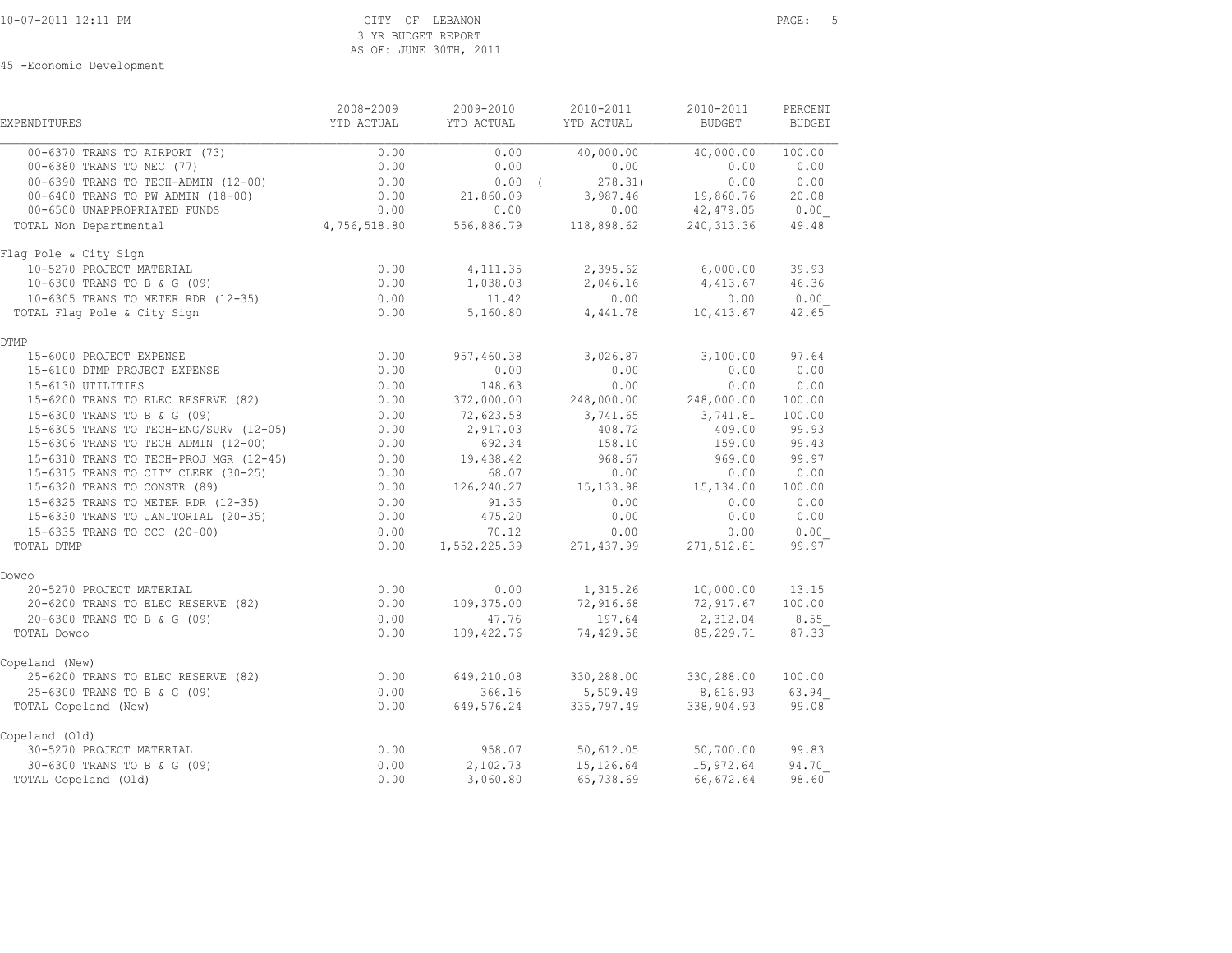|  | 10-07-2011 12:11 PM |  |  |
|--|---------------------|--|--|
|  |                     |  |  |

### CITY OF LEBANON **PAGE:** 6 3 YR BUDGET REPORT AS OF: JUNE 30TH, 2011

| <b>EXPENDITURES</b>             | 2008-2009<br>YTD ACTUAL | 2009-2010<br>YTD ACTUAL | 2010-2011<br>YTD ACTUAL | 2010-2011<br><b>BUDGET</b> | PERCENT<br><b>BUDGET</b> |
|---------------------------------|-------------------------|-------------------------|-------------------------|----------------------------|--------------------------|
| Allen Bldg                      |                         |                         |                         |                            |                          |
| 35-5270 PROJECT MATERIAL        | 0.00                    | 72,309.72               | 50,351.76               | 50,400.00                  | 99.90                    |
| 35-5300 BUILDING INSURANCE      | 0.00                    | 418.92                  | 413.25                  | 425.00                     | 97.24                    |
| 35-6130 UTILITIES               | 0.00                    | 23, 124.62              | 17,951.93               | 36,000.00                  | 49.87                    |
| 35-6200 TRANS TO ELEC RES 82-00 | 0.00                    | 0.00                    | 0.00                    | 16,606.67                  | 0.00                     |
| 35-6300 TRANS TO B & G (09)     | 0.00                    | 5,153.76                | 72,548.75               | 72,549.56                  | 100.00                   |
| TOTAL Allen Bldg                | 0.00                    | 101,007.02              | 141,265.69              | 175,981.23                 | 80.27                    |
| Defbar                          |                         |                         |                         |                            |                          |
| 40-5270 PROJECT MATERIAL        | 0.00                    | 1,110.76                | 136.20                  | 500.00                     | 27.24                    |
| 40-5300 BUILDING INSURANCE      | 0.00                    | 453.24                  | 374.25                  | 500.00                     | 74.85                    |
| 40-6300 TRANS TO B & G (09)     | 0.00                    | 605.26                  | 3,474.07                | 3,474.45                   | 99.99                    |
| TOTAL Defbar                    | 0.00                    | 2,169.26                | 3,984.52                | 4,474.45                   | 89.05                    |
| 105 Millcreek (Wtr Bldg)        |                         |                         |                         |                            |                          |
| 45-5270 PROJECT MATERIAL        | 0.00                    | 0.00                    | 158.59                  | 1,500.00                   | 10.57                    |
| 45-5300 BUILDING INSURANCE      | 0.00                    | 490.64                  | 428.07                  | 500.00                     | 85.61                    |
| 45-6130 UTILITIES               | 0.00                    | 15.00                   | 0.00                    | 500.00                     | 0.00                     |
| 45-6300 TRANS TO B & G (09)     | 0.00                    | 0.00                    | 0.00                    | 1,155.81                   | 0.00                     |
| TOTAL 105 Millcreek (Wtr Bldg)  | 0.00                    | 505.64                  | 586.66                  | 3,655.81                   | 16.05                    |
| 103 Millcreek (LPD/B&G)         |                         |                         |                         |                            |                          |
| 50-5300 BUILDING INSURANCE      | 0.00                    | 45.72                   | 37.44                   | 50.00                      | 74.88                    |
| 50-6130 UTILITIES               | 0.00                    | 100.90                  | 80.72                   | 500.00                     | 16.14                    |
| 50-6300 TRANS TO B & G (09)     | 0.00                    | 0.00                    | 0.00                    | 735.40                     | 0.00                     |
| TOTAL 103 Millcreek (LPD/B&G)   | 0.00                    | 146.62                  | 118.16                  | 1,285.40                   | 9.19                     |
| Old City Garage                 |                         |                         |                         |                            |                          |
| 55-5270 PROJECT MATERIAL        | 0.00                    | 32,919.65               | 0.00                    | 21,000.00                  | 0.00                     |
| 55-5300 BUILDING INSURANCE      | 0.00                    | 58.20                   | 48.33                   | 100.00                     | 48.33                    |
| 55-6130 UTILITIES               | 0.00                    | 231.67                  | 0.00                    | 0.00                       | 0.00                     |
| 55-6300 TRANS TO B & G (09)     | 0.00                    | 27, 435.42              | 0.00                    | 2,312.04                   | 0.00                     |
| TOTAL Old City Garage           | 0.00                    | 60,644.94               | 48.33                   | 23, 412.04                 | 0.21                     |
| Old Street Maint Bldg           |                         |                         |                         |                            |                          |
| 60-5300 BUILDING INSURANCE      | 0.00                    | 43.64                   | 285.88                  | 300.00                     | 95.29                    |
| 60-6130 UTILITIES               | 0.00                    | 656.38                  | 495.43                  | 500.00                     | 99.09                    |
| 60-6300 TRANS TO B & G (09)     | 0.00                    | 0.00                    | 0.00                    | 1,260.81                   | 0.00                     |
| TOTAL Old Street Maint Bldg     | 0.00                    | 700.02                  | 781.31                  | 2,060.81                   | 37.91                    |
| Fire Station #3                 |                         |                         |                         |                            |                          |
| 65-5270 PROJECT MATERIALS       | 0.00                    | 52,234.08               | 8,806.93                | 8,900.00                   | 98.95                    |
| 65-5300 BUILDING INSURANCE      | 0.00                    | 7.28                    | 6.24                    | 20,000.00                  | 0.03                     |
| 65-6130 UTILITIES               | 0.00                    | 117.09                  | 0.00                    | 100.00                     | 0.00                     |
| 65-6300 TRANS TO B & G (09)     | 0.00                    | 46,048.75               | 13,737.83               | 13,738.00                  | 100.00                   |
| 65-6305 TRANS TO CONSTR (89)    | 0.00                    | 10,107.30               | 224.34                  | 225.00                     | 99.71                    |
| TOTAL Fire Station #3           | 0.00                    | 108,514.50              | 22,775.34               | 42,963.00                  | 53.01                    |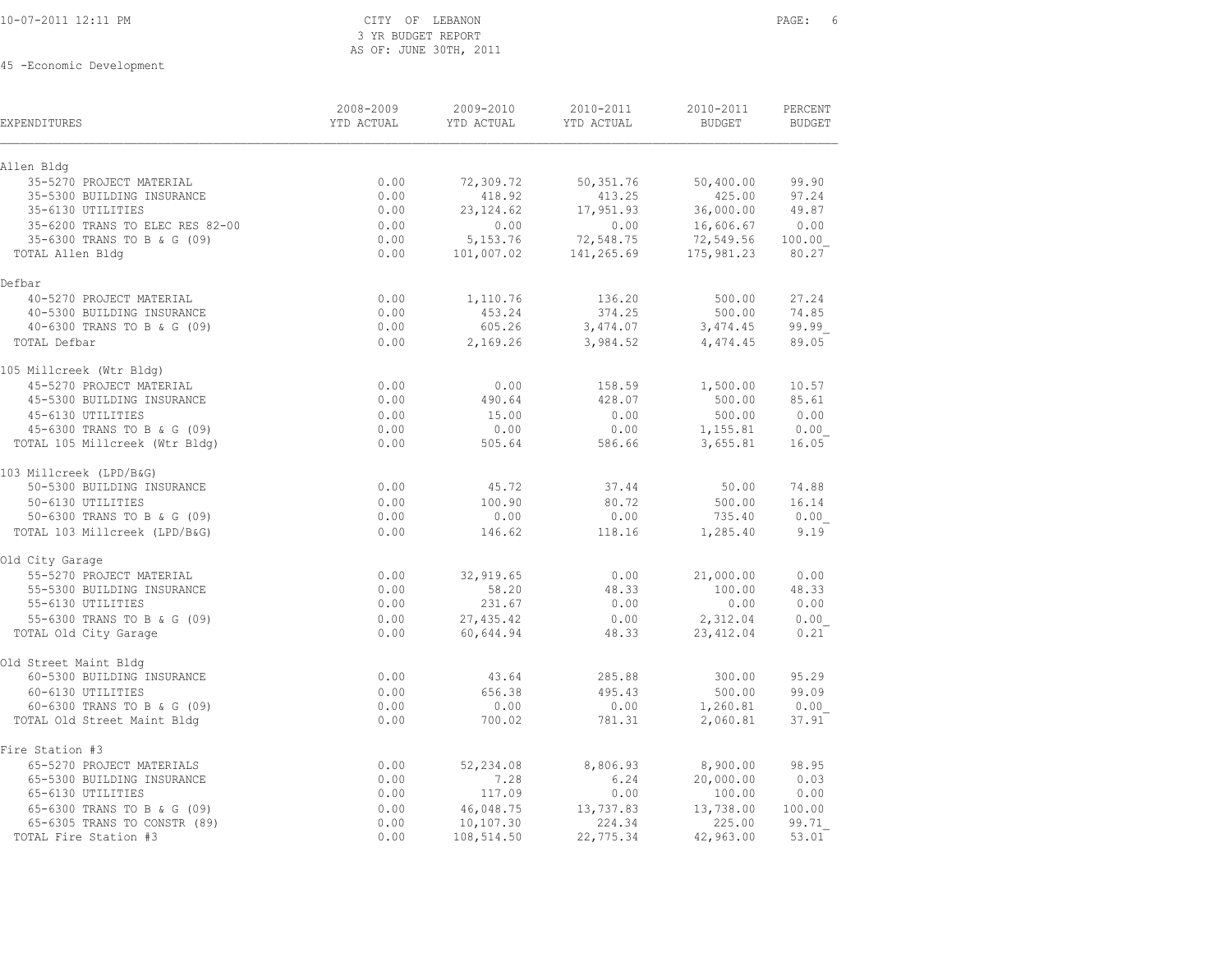### 10-07-2011 12:11 PM CITY OF LEBANON PAGE: 7 3 YR BUDGET REPORT AS OF: JUNE 30TH, 2011

45 -Economic Development

| <b>EXPENDITURES</b>           | 2008-2009<br>YTD ACTUAL | $2009 - 2010$<br>YTD ACTUAL | $2010 - 2011$<br>YTD ACTUAL | $2010 - 2011$<br><b>BUDGET</b> | PERCENT<br><b>BUDGET</b> |
|-------------------------------|-------------------------|-----------------------------|-----------------------------|--------------------------------|--------------------------|
| 270 East Elm                  |                         |                             |                             |                                |                          |
| 70-5270 PROJECT MATERIALS     | 0.00                    | 331.54                      | 1,103.29                    | 1,200.00                       | 91.94                    |
| 70-5300 BUILDING INSURANCE    | 0.00                    | 184.00                      | 149.70                      | 250.00                         | 59.88                    |
| 70-6300 TRANS TO B & G (09)   | 0.00                    | 1,131.76                    | 3,026.89                    | 3,027.40                       | 99.98                    |
| TOTAL 270 East Elm            | 0.00                    | 1,647.30                    | 4,279.88                    | 4,477.40                       | 95.59                    |
| Railroad Parking/St ROW       |                         |                             |                             |                                |                          |
| 75-6300 TRANS TO B & G (09)   | 0.00                    | 2,869.27                    | 16,464.00                   | 16,464.00                      | 100.00                   |
| TOTAL Railroad Parking/St ROW | 0.00                    | 2,869.27                    | 16,464.00                   | 16,464.00                      | 100.00                   |
| TOTAL EXPENDITURES            | 4,756,518.80            | 3, 154, 537.35              | 1,061,048.04                | 1,287,821.26                   | 82.39                    |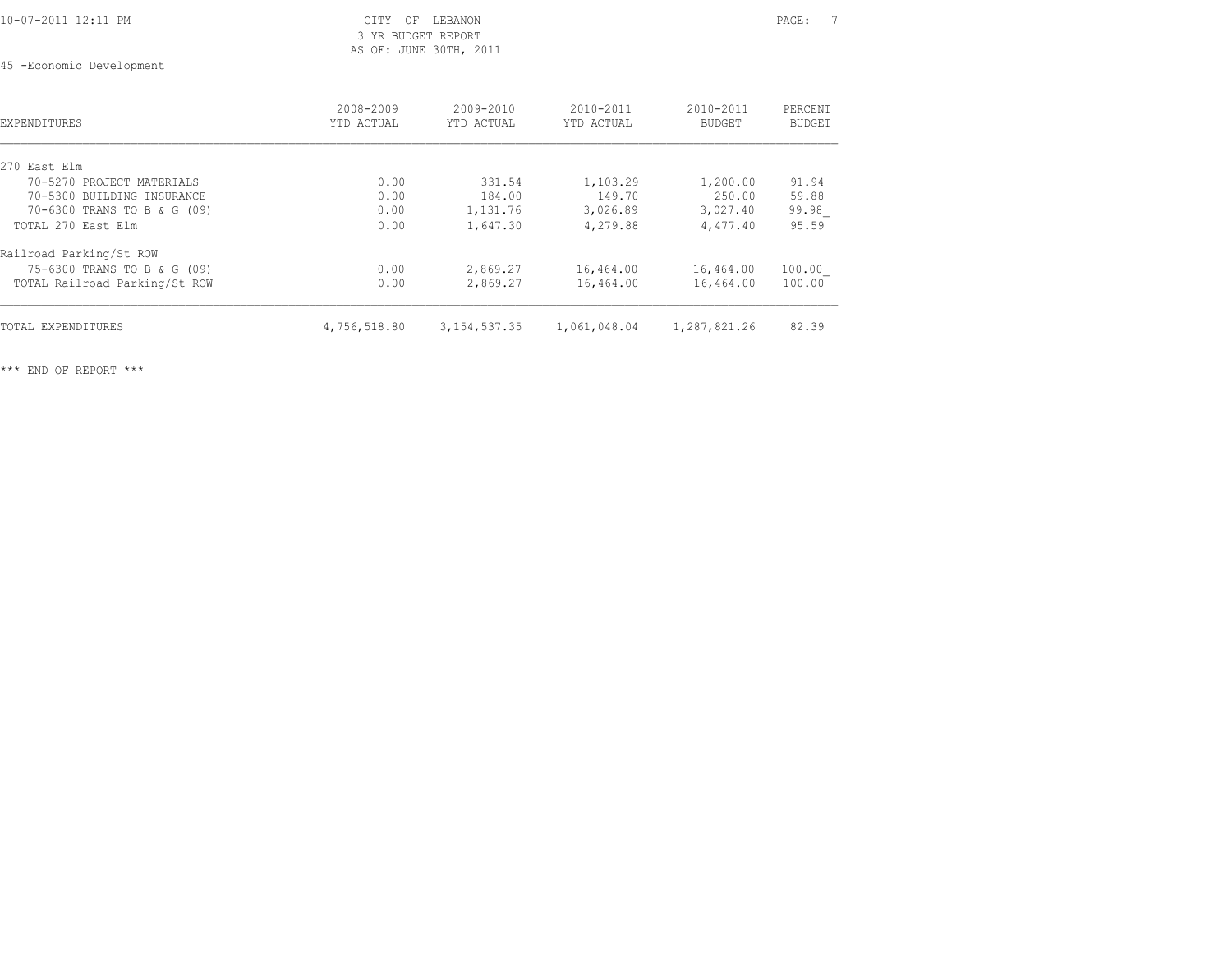3 YR BUDGET REPORT AS OF: JUNE 30TH, 2011

50 -Subdivision

FINANCIAL SUMMARY

|                                   | 2008-2009<br>YTD ACTUAL | 2009-2010<br>YTD ACTUAL | 2010-2011<br>YTD ACTUAL | 2010-2011<br><b>BUDGET</b> | PERCENT<br><b>BUDGET</b> |
|-----------------------------------|-------------------------|-------------------------|-------------------------|----------------------------|--------------------------|
| REVENUE SUMMARY                   |                         |                         |                         |                            |                          |
| Non Departmental                  | 462,803.23              | 130,665.94              | 9,387.47                | 323,993.46                 | 2.90                     |
| <b>TOTAL REVENUES</b>             | 462,803.23              | 130,665.94              | 9,387.47                | 323,993.46                 | 2.90                     |
| EXPENDITURE SUMMARY               |                         |                         |                         |                            |                          |
| Non Departmental                  | 411,648.20              | 107,455.47              | 130,840.99              | 345,197.46                 | 37.90                    |
| TOTAL EXPENDITURES                | 411,648.20              | 107,455.47              | 130,840.99              | 345,197.46                 | 37.90                    |
| REVENUE OVER/(UNDER) EXPENDITURES | 51,155.03               | 23,210.47 (             | 121,453.52) (           | 21,204.00)                 | 572.79<br>========       |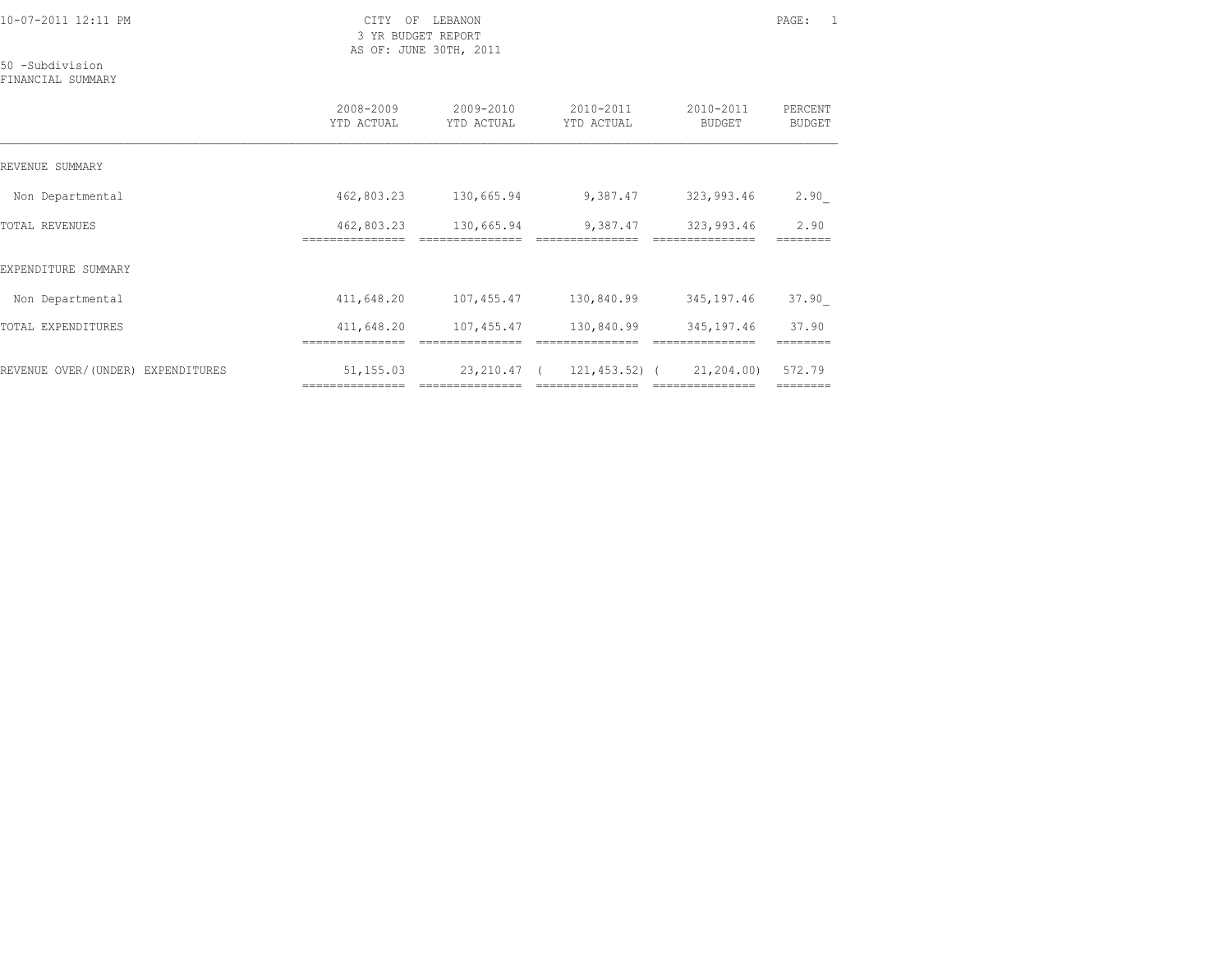3 YR BUDGET REPORT AS OF: JUNE 30TH, 2011

50 -Subdivision

| REVENUES                            | 2008-2009<br>YTD ACTUAL | 2009-2010<br>YTD ACTUAL | 2010-2011<br>YTD ACTUAL | 2010-2011<br><b>BUDGET</b> | PERCENT<br><b>BUDGET</b> |
|-------------------------------------|-------------------------|-------------------------|-------------------------|----------------------------|--------------------------|
| Non Departmental                    |                         |                         |                         |                            |                          |
| 00-4000 fund balance 11/01          | 0.00                    | 0.00                    | 0.00                    | 139,879.81                 | 0.00                     |
| 00-4010 GRANDVIEW ESTATES           | 0.00                    | 0.00                    | 0.00                    | 0.00                       | 0.00                     |
| 00-4030 NON CLASSIFIED REVENUE      | 0.00                    | 0.00                    | 0.00                    | 0.00                       | 0.00                     |
| 00-4050 TRANS FROM GEN FUND         | 0.00                    | 0.00                    | 0.00                    | 0.00                       | 0.00                     |
| 00-4210 PAST PROJECTS               | 63, 243. 76             | 93, 419.23              | 9,387.47                | 16, 113.65                 | 58.26                    |
| 00-4215 CURRENT PROJECTS            | 149,559.45              | 37,246.71               | 0.00                    | 168,000.00                 | 0.00                     |
| 00-4260 APPLELANE                   | 0.00                    | 0.00                    | 0.00                    | 0.00                       | 0.00                     |
| 00-4300 ARBOUR HILLS                | 0.00                    | 0.00                    | 0.00                    | 0.00                       | 0.00                     |
| 00-4302 W AND W COMMERCIAL PROP     | 0.00                    | 0.00                    | 0.00                    | 0.00                       | 0.00                     |
| 00-4350 BERRYWOOD                   | 0.00                    | 0.00                    | 0.00                    | 0.00                       | 0.00                     |
| 00-4360 BLUEBIRD CUL DE SAC         | 0.00                    | 0.00                    | 0.00                    | 0.00                       | 0.00                     |
| 00-4370 BLUEBIRD MISCELLANEOUS      | 0.00                    | 0.00                    | 0.00                    | 0.00                       | 0.00                     |
| 00-4400 BRADFORD ESTATES            | 0.00                    | 0.00                    | 0.00                    | 0.00                       | 0.00                     |
| 00-4440 CANTERBURY VILLAGE          | 0.00                    | 0.00                    | 0.00                    | 0.00                       | 0.00                     |
| 00-4450 COLONIAL PARK               | 0.00                    | 0.00                    | 0.00                    | 0.00                       | 0.00                     |
| 00-4460 CLARK STREET (NORTH)        | 0.00                    | 0.00                    | 0.00                    | 0.00                       | 0.00                     |
| 00-4500 CHERRY HILLS                | 0.00                    | 0.00                    | 0.00                    | 0.00                       | 0.00                     |
| 00-4530 DEERFIELD                   | 0.00                    | 0.00                    | 0.00                    | 0.00                       | 0.00                     |
| 00-4550 DOGWOOD HILLS               | 0.00                    | 0.00                    | 0.00                    | 0.00                       | 0.00                     |
| 00-4560 EVERGREEN PLAZA             | 0.00                    | 0.00                    | 0.00                    | 0.00                       | 0.00                     |
| 00-4580 FIELD OF DREAMS             | 0.00                    | 0.00                    | 0.00                    | 0.00                       | 0.00                     |
| 00-4600 FLATWOOD                    | 0.00                    | 0.00                    | 0.00                    | 0.00                       | 0.00                     |
| 00-4610 FOX RUN MANORS              | 0.00                    | 0.00                    | 0.00                    | 0.00                       | 0.00                     |
| 00-4615 FOXWOOD PHASE III           | 0.00                    | 0.00                    | 0.00                    | 0.00                       | 0.00                     |
| 00-4620 FOXWOOD                     | 0.00                    | 0.00                    | 0.00                    | 0.00                       | 0.00                     |
| 00-4625 FOX HOLLOW                  | 0.00                    | 0.00                    | 0.00                    | 0.00                       | 0.00                     |
| 00-4630 FOXWOOD SUB PHASE II        | 0.00                    | 0.00                    | 0.00                    | 0.00                       | 0.00                     |
| 00-4640 FREMONT PLACE               | 0.00                    | 0.00                    | 0.00                    | 0.00                       | 0.00                     |
| 00-4650 FREMONTE ESTATES            | 0.00                    | 0.00                    | 0.00                    | 0.00                       | 0.00                     |
| 00-4660 FREMONT MEADOWS             | 0.00                    | 0.00                    | 0.00                    | 0.00                       | 0.00                     |
| 00-4665 GREEN ACRES                 | 0.00                    | 0.00                    | 0.00                    | 0.00                       | 0.00                     |
| 00-4670 HERNDON ESTATES             | 0.00                    | 0.00                    | 0.00                    | 0.00                       | 0.00                     |
| 00-4675 IVEY ACRES                  | 0.00                    | 0.00                    | 0.00                    | 0.00                       | 0.00                     |
| 00-4680 HERITAGE PARK               | 0.00                    | 0.00                    | 0.00                    | 0.00                       | 0.00                     |
| 00-4685 GLENRIDGE ESTATES           | 0.00                    | 0.00                    | 0.00                    | 0.00                       | 0.00                     |
| 00-4690 LANDMARK ESTATES PHASE I    | 0.00                    | 0.00                    | 0.00                    | 0.00                       | 0.00                     |
| 00-4695 LEMONS-KEEL                 | 0.00                    | 0.00                    | 0.00                    | 0.00                       | 0.00                     |
| 00-4700 LOST VALLEY ESTATES         | 0.00                    | 0.00                    | 0.00                    | 0.00                       | 0.00                     |
| 00-4790 MAPLEWOOD                   | 0.00                    | 0.00                    | 0.00                    | 0.00                       | 0.00                     |
| 00-4800 MARLEY                      | 0.00                    | 0.00                    | 0.00                    | 0.00                       | 0.00                     |
| 00-4830 MARIAN HOMES                | 0.00                    | 0.00                    | 0.00                    | 0.00                       | 0.00                     |
| 00-4870 PARK PLACE                  | 0.00                    | 0.00                    | 0.00                    | 0.00                       | 0.00                     |
| 00-4900 PARKWOOD FORREST            | 0.00                    | 0.00                    | 0.00                    | 0.00                       | 0.00                     |
| 00-4905 TRANSFER FROM GEN FUND (01) | 0.00                    | 0.00                    | 0.00                    | 0.00                       | 0.00                     |
| 00-4910 TRANSFER FROM STREET (08)   | 0.00                    | 0.00                    | 0.00                    | 0.00                       | 0.00                     |
| 00-4915 TRANS FROM ELECT RESRV (82) | 250,000.02              | 0.00                    | 0.00                    | 0.00                       | 0.00                     |
| 00-4930 PRARIE RIDGE ESTATES        | 0.00                    | 0.00                    | 0.00                    | 0.00                       | 0.00                     |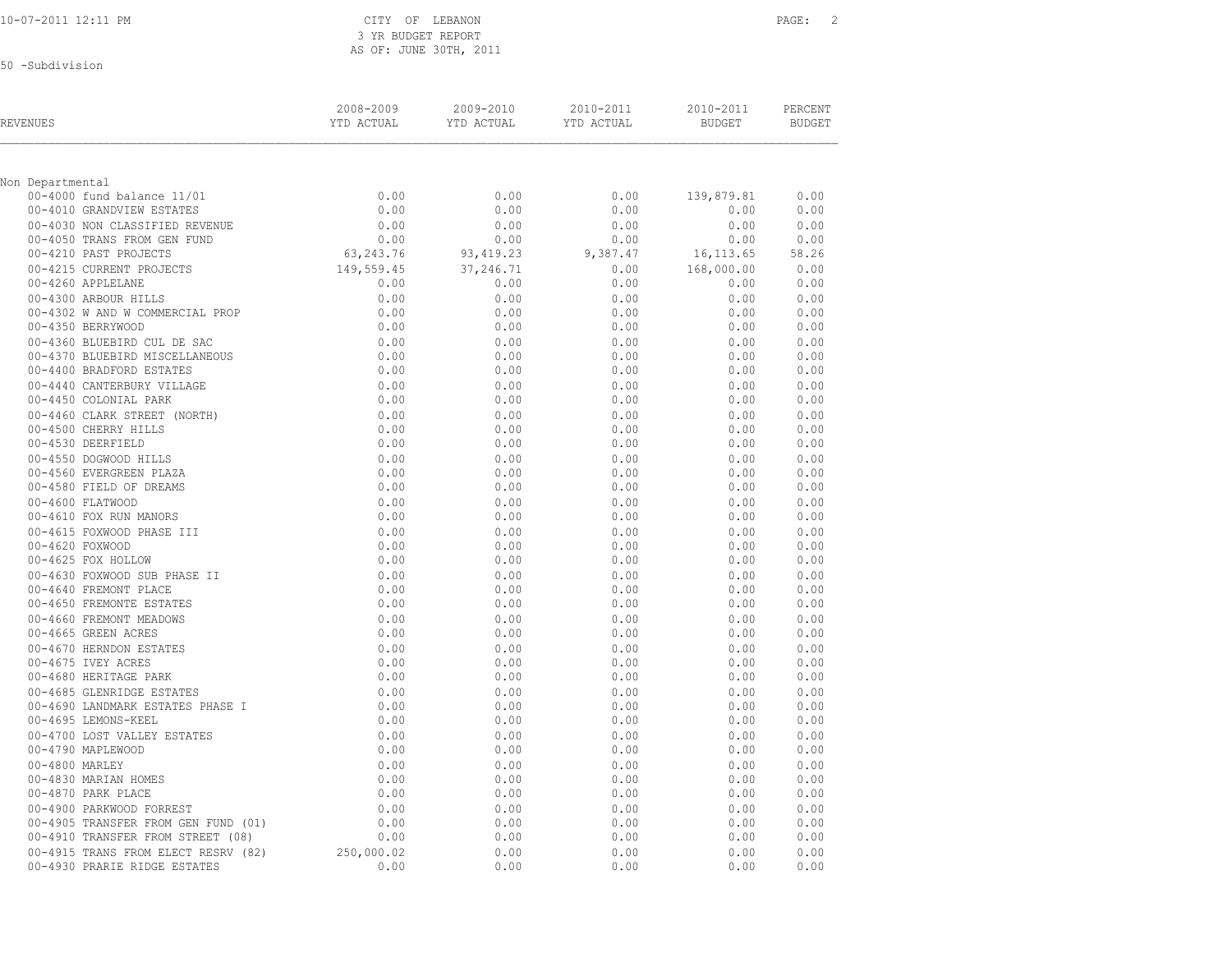10-07-2011 12:11 PM CITY OF LEBANON PAGE: 3 3 YR BUDGET REPORT AS OF: JUNE 30TH, 2011

50 -Subdivision

| <b>REVENUES</b>             | 2008-2009<br>YTD ACTUAL | $2009 - 2010$<br>YTD ACTUAL | $2010 - 2011$<br>YTD ACTUAL | $2010 - 2011$<br><b>BUDGET</b> | PERCENT<br>BUDGET |
|-----------------------------|-------------------------|-----------------------------|-----------------------------|--------------------------------|-------------------|
| 00-4950 ROLLING HILLS       | 0.00                    | 0.00                        | 0.00                        | 0.00                           | 0.00              |
| 00-4960 ROSEWOOD ESTATES    | 0.00                    | 0.00                        | 0.00                        | 0.00                           | 0.00              |
| 00-4970 THE MEADOWS         | 0.00                    | 0.00                        | 0.00                        | 0.00                           | 0.00              |
| 00-4974 SURIBACHI HILLS     | 0.00                    | 0.00                        | 0.00                        | 0.00                           | 0.00              |
| 00-4975 TWIN VALLEY ESTATES | 0.00                    | 0.00                        | 0.00                        | 0.00                           | 0.00              |
| 00-4976 WALNUT HEIGHTS      | 0.00                    | 0.00                        | 0.00                        | 0.00                           | 0.00              |
| 00-4980 WATERMAN ESTATES    | 0.00                    | 0.00                        | 0.00                        | 0.00                           | 0.00              |
| 00-4985 WESTMINISTER ACRES  | 0.00                    | 0.00                        | 0.00                        | 0.00                           | 0.00              |
| 00-4990 WESTMONT ACRES      | 0.00                    | 0.00                        | 0.00                        | 0.00                           | 0.00              |
| 00-4998 DISCOUNTS EARNED    | 0.00                    | 0.00                        | 0.00                        | 0.00                           | 0.00              |
| TOTAL Non Departmental      | 462,803.23              | 130,665.94                  | 9,387.47                    | 323,993.46                     | 2.90              |
| TOTAL REVENUES              | 462,803.23              | 130,665.94                  | 9,387.47                    | 323,993.46                     | 2.90              |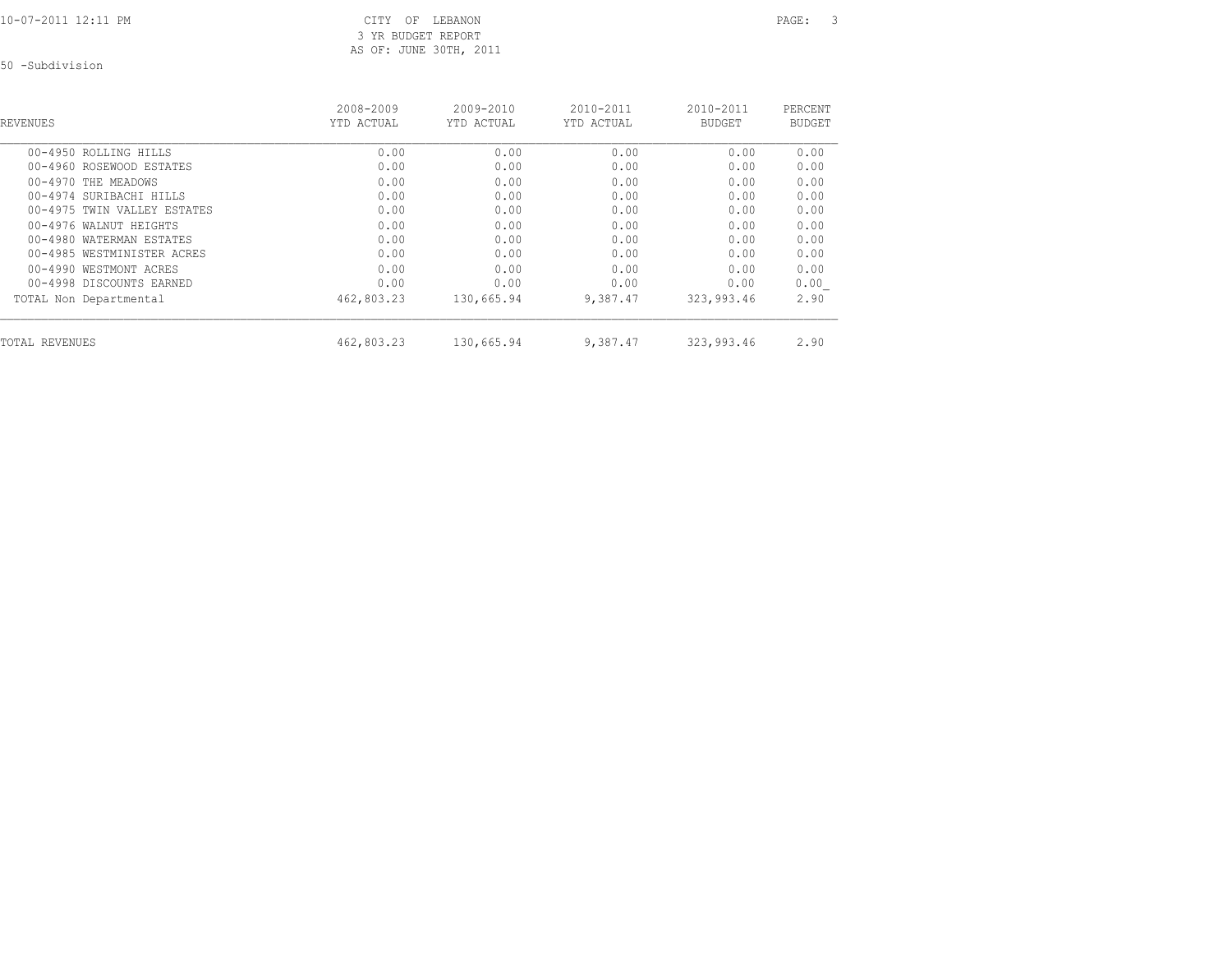| 10-07-2011 12:11 PM |  |  |
|---------------------|--|--|
|                     |  |  |

CITY OF LEBANON PAGE: 4 3 YR BUDGET REPORT AS OF: JUNE 30TH, 2011

50 -Subdivision

| EXPENDITURES                                              | 2008-2009<br>YTD ACTUAL | 2009-2010<br>YTD ACTUAL | 2010-2011<br>YTD ACTUAL | 2010-2011<br><b>BUDGET</b> | PERCENT<br><b>BUDGET</b> |
|-----------------------------------------------------------|-------------------------|-------------------------|-------------------------|----------------------------|--------------------------|
|                                                           |                         |                         |                         |                            |                          |
| Non Departmental<br>00-5000 SUBDIVISION CONTRACT ENGINEER | 0.00                    | 0.00                    | 706.50                  | 800.00                     | 88.31                    |
| 00-5005 SUBDIVISION CONCRETE                              | 0.00                    | 3,663.50                | 0.00                    | 0.00                       | 0.00                     |
| 00-5010 ARBOUR HILLS                                      | 0.00                    | 0.00                    | 0.00                    | 0.00                       | 0.00                     |
| 00-5015 APPLELANE                                         | 0.00                    | 0.00                    | 0.00                    | 0.00                       | 0.00                     |
| 00-5020 BERRYWOOD                                         | 0.00                    | 0.00                    | 0.00                    | 0.00                       | 0.00                     |
| 00-5025 CANTERBURY VILLAGE                                | 0.00                    | 0.00                    | 0.00                    | 0.00                       | 0.00                     |
| 00-5030 CLARK STREET (NORTH)                              | 0.00                    | 0.00                    | 0.00                    | 0.00                       | 0.00                     |
| 00-5035 CANTERBURY VILLAGE                                | 0.00                    | 0.00                    | 0.00                    | 0.00                       | 0.00                     |
| 00-5040 COLONIAL PARK                                     | 0.00                    | 0.00                    | 0.00                    | 0.00                       | 0.00                     |
| 00-5045 FOX HOLLOW                                        | 0.00                    | 0.00                    | 0.00                    | 0.00                       | 0.00                     |
| 00-5050 CHERRY HILLS                                      | 0.00                    | 0.00                    | 0.00                    | 0.00                       | 0.00                     |
| 00-5055 SUBDIVISION BASEROCK                              | 0.00                    | 1,936.80                | 0.00                    | 0.00                       | 0.00                     |
| 00-5060 DEER FIELD ESTATES                                | 0.00                    | 0.00                    | 0.00                    | 0.00                       | 0.00                     |
| 00-5065 SUBDIVISION ASPHALT                               | 0.00                    | 62,485.45               | 0.00                    | 0.00                       | 0.00                     |
| 00-5070 DOGWOOD HILLS                                     | 0.00                    | 0.00                    | 0.00                    | 0.00                       | 0.00                     |
| 00-5075 SUBDIVISION STORM WTR MATERIAL                    | 0.00                    | 12,734.90               | 0.00                    | 0.00                       | 0.00                     |
| 00-5080 MISCELLANEOUS                                     | 0.00                    | 300.00                  | 0.00                    | 0.00                       | 0.00                     |
| 00-5085 LEGAL SERVICES                                    | 0.00                    | 375.00                  | 0.00                    | 0.00                       | 0.00                     |
| 00-5090 EVERGREEN PLAZA                                   | 0.00                    | 0.00                    | 0.00                    | 0.00                       | 0.00                     |
| 00-5100 FISHEL-STEVENS                                    | 0.00                    | 0.00                    | 0.00                    | 0.00                       | 0.00                     |
| 00-5110 FIELD OF DREAMS                                   | 0.00                    | 0.00                    | 0.00                    | 0.00                       | 0.00                     |
| 00-5200 FOXWOOD                                           | 0.00                    | 0.00                    | 0.00                    | 0.00                       | 0.00                     |
| 00-5260 FOX RUN MANORS                                    | 0.00                    | 0.00                    | 0.00                    | 0.00                       | 0.00                     |
| 00-5300 FREMONTE ESTATES                                  | 0.00                    | 0.00                    | 0.00                    | 0.00                       | 0.00                     |
| 00-5305 ENGINEERING                                       | 3,269.45                | 0.00                    | 0.00                    | 0.00                       | 0.00                     |
| 00-5310 EQUIPMENT                                         | 3,060.00                | 0.00                    | 0.00                    | 0.00                       | 0.00                     |
| 00-5320 MATERIALS                                         | 302,828.74              | 0.00                    | 104, 917.66             | 105,000.00                 | 99.92                    |
| 00-5330 SPECIAL PROJECTS<br>00-5340 CONTRACTS             | 20,369.34               | 1,400.00                | 16, 353.45              | 16,400.00                  | 99.72                    |
| 00-5350 MISC. PAST PROJECTS                               | 0.00<br>2,120.63        | 0.00<br>0.00            | 0.00<br>0.00            | 0.00<br>0.00               | 0.00<br>0.00             |
| 00-5400 FREMONT MEADOWS                                   | 0.00                    | 0.00                    | 0.00                    | 0.00                       | 0.00                     |
| 00-5410 FREMONT PLACE                                     | 0.00                    | 0.00                    | 0.00                    | 0.00                       | 0.00                     |
| 00-5415 GREEN ACRES (NORTH)                               | 0.00                    | 0.00                    | 0.00                    | 0.00                       | 0.00                     |
| 00-5420 HERITAGE PARK                                     | 0.00                    | 0.00                    | 0.00                    | 0.00                       | 0.00                     |
| 00-5425 IVEY ACRES                                        | 0.00                    | 0.00                    | 0.00                    | 0.00                       | 0.00                     |
| 00-5430 LANDMARK ESTATES                                  | 0.00                    | 0.00                    | 0.00                    | 0.00                       | 0.00                     |
| 00-5435 LEMONS-KEEL                                       | 0.00                    | 0.00                    | 0.00                    | 0.00                       | 0.00                     |
| 00-5440 GLENRIDGE ESTATES                                 | 0.00                    | 0.00                    | 0.00                    | 0.00                       | 0.00                     |
| 00-5445 GRANDVIEW EST.                                    | 0.00                    | 0.00                    | 0.00                    | 0.00                       | 0.00                     |
| 00-5450 LOST VALLEY ESTATES                               | 0.00                    | 0.00                    | 0.00                    | 0.00                       | 0.00                     |
| 00-5500 MARLEY                                            | 0.00                    | 0.00                    | 0.00                    | 0.00                       | 0.00                     |
| 00-5570 MARIAN HOMES                                      | 0.00                    | 0.00                    | 0.00                    | 0.00                       | 0.00                     |
| 00-5600 MAPLEWOOD                                         | 0.00                    | 0.00                    | 0.00                    | 0.00                       | 0.00                     |
| 00-5700 PARK PLACE                                        | 0.00                    | 0.00                    | 0.00                    | 0.00                       | 0.00                     |
| 00-5800 PARKWOOD FORREST                                  | 0.00                    | 0.00                    | 0.00                    | 0.00                       | 0.00                     |
| 00-5850 PRAIRIE RIDGE ESTATES                             | 0.00                    | 0.00                    | 0.00                    | 0.00                       | 0.00                     |
| 00-5860 SURIBACHI HILLS                                   | 0.00                    | 0.00                    | 0.00                    | 0.00                       | 0.00                     |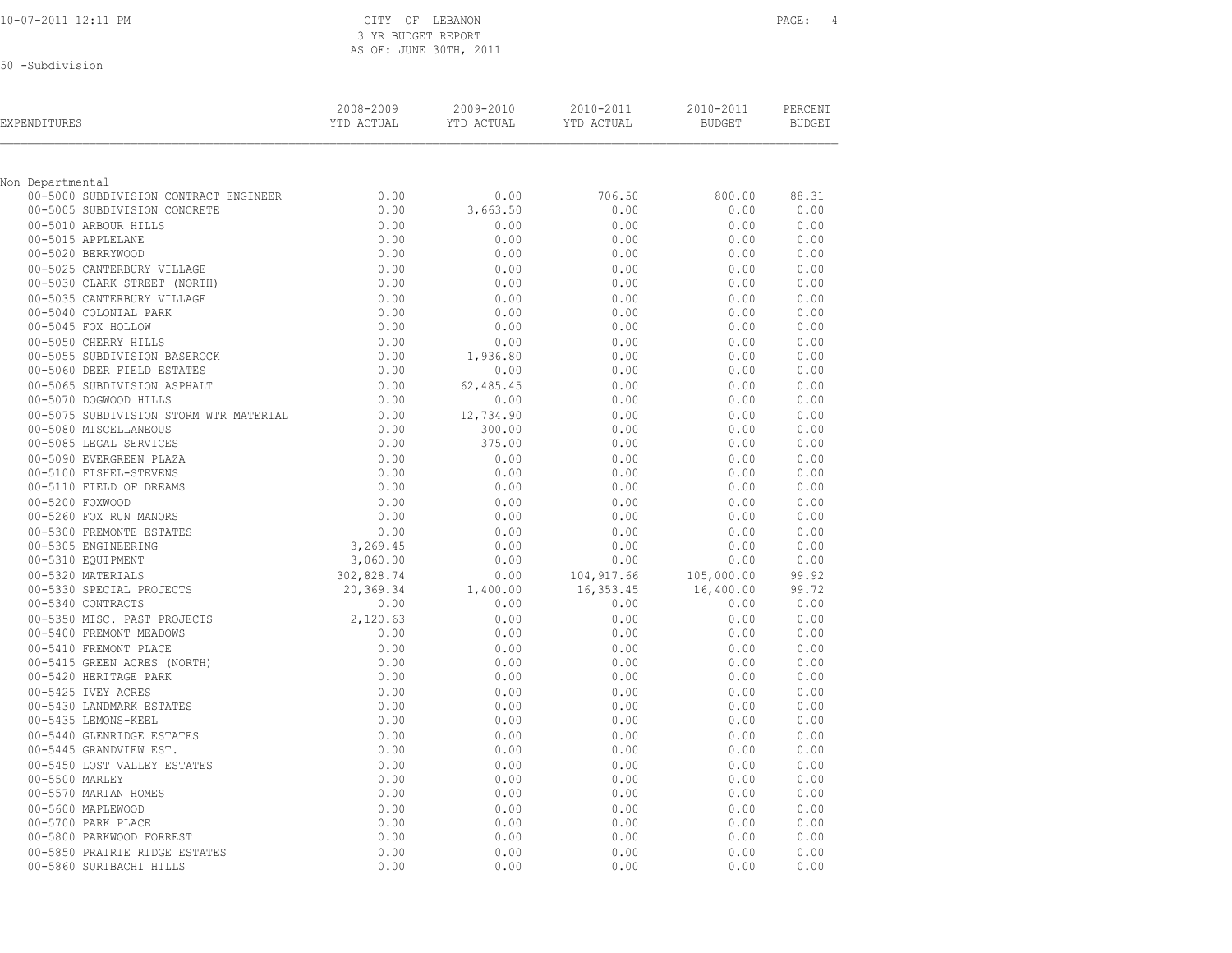50 -Subdivision

| EXPENDITURES                           | 2008-2009<br>YTD ACTUAL | 2009-2010<br>YTD ACTUAL | 2010-2011<br>YTD ACTUAL | 2010-2011<br>BUDGET | PERCENT<br><b>BUDGET</b> |
|----------------------------------------|-------------------------|-------------------------|-------------------------|---------------------|--------------------------|
| 00-5890 WALNUT HEIGHTS                 | 0.00                    | 0.00                    | 0.00                    | 0.00                | 0.00                     |
| 00-5910 PROJECT LABOR                  | 0.00                    | 0.00                    | 0.00                    | 0.00                | 0.00                     |
| 00-5916 PAYROLL TAX EXPENSE            | 0.00                    | 0.00                    | 0.00                    | 0.00                | 0.00                     |
| 00-6000 ROLLING HILLS                  | 0.00                    | 0.00                    | 0.00                    | 0.00                | 0.00                     |
| 00-6050 ROCKY CREEK                    | 0.00                    | 0.00                    | 0.00                    | 0.00                | 0.00                     |
| 00-6080 ROSEWOOD ESTATES               | 0.00                    | 0.00                    | 0.00                    | 0.00                | 0.00                     |
| 00-6085 TWIN VALLEY ESTATES            | 0.00                    | 0.00                    | 0.00                    | 0.00                | 0.00                     |
| 00-6090 THE MEADOWS                    | 0.00                    | 0.00                    | 0.00                    | 0.00                | 0.00                     |
| 00-6095 WATERMAN ESTATES               | 0.00                    | 0.00                    | 0.00                    | 0.00                | 0.00                     |
| 00-6100 WESTMONT ACRES                 | 0.00                    | 0.00                    | 0.00                    | 0.00                | 0.00                     |
| 00-6110 WESTMINISTER ACRES             | 0.00                    | 0.00                    | 0.00                    | 0.00                | 0.00                     |
| 00-6190 TRANSFER TO STREET (08)        | 0.00                    | 0.00                    | 0.00                    | 0.00                | 0.00                     |
| 00-6195 TRANSFER TO CONST (89)         | 80,000.04               | 2,540.70                | 336.56                  | 50,000.00           | 0.67                     |
| 00-6200 TRANS TO PURCHASING (14)       | 0.00                    | 0.00                    | 0.00                    | 3,466.99            | 0.00                     |
| 00-6205 TRANS TO TECH-ADMIN (12-00)    | 0.00                    | 2,154.41                | 0.00                    | 0.00                | 0.00                     |
| 00-6210 TRANS TO TECH-ENG/SURV (12-05) | 0.00                    | 10,043.15               | 731.50                  | 732.00              | 99.93                    |
| 00-6215 TRANS TO PW ADMIN (18-00)      | 0.00                    | 530.17                  | 68.79                   | 69.00               | 99.70                    |
| 00-6230 TRANS TO CITY CLERK (30-25)    | 0.00                    | 230.95                  | 967.71                  | 981.32              | 98.61                    |
| 00-6240 TRANS TO ACCTS PAYABLE (30-65) | 0.00                    | 168.49                  | 209.73                  | 209.85              | 99.94                    |
| 00-6250 TRANS TO BUDGET (30-75)        | 0.00                    | 612.70                  | 681.14                  | 767.68              | 88.73                    |
| 00-6260 TRANS TO UTIL/CASH COLL (30-85 | 0.00                    | 1,361.69                | 5.85                    | 50.97               | 11.48                    |
| 00-6270 TRANS TO ELEC RESERVE (85)     | 0.00                    | 0.00                    | 0.00                    | 0.00                | 0.00                     |
| 00-6280 TRANS TO COMM DEV (35-00)      | 0.00                    | 6,669.68                | 5,862.10                | 6,789.41            | 86.34                    |
| 00-6285 TRANS TO TECH-MAPPING (12-25)  | 0.00                    | 247.88                  | 0.00                    | 0.00                | 0.00                     |
| 00-6320 W & W COMMERCIAL               | 0.00                    | 0.00                    | 0.00                    | 0.00                | 0.00                     |
| 00-6500 UNAPPROPRIATED FUNDS           | 0.00                    | 0.00                    | 0.00                    | 159,930.24          | 0.00                     |
| TOTAL Non Departmental                 | 411,648.20              |                         | 107,455.47 130,840.99   | 345,197.46          | 37.90                    |
| TOTAL EXPENDITURES                     | 411,648.20              | 107,455.47              | 130,840.99              | 345,197.46          | 37.90                    |
|                                        |                         |                         |                         |                     |                          |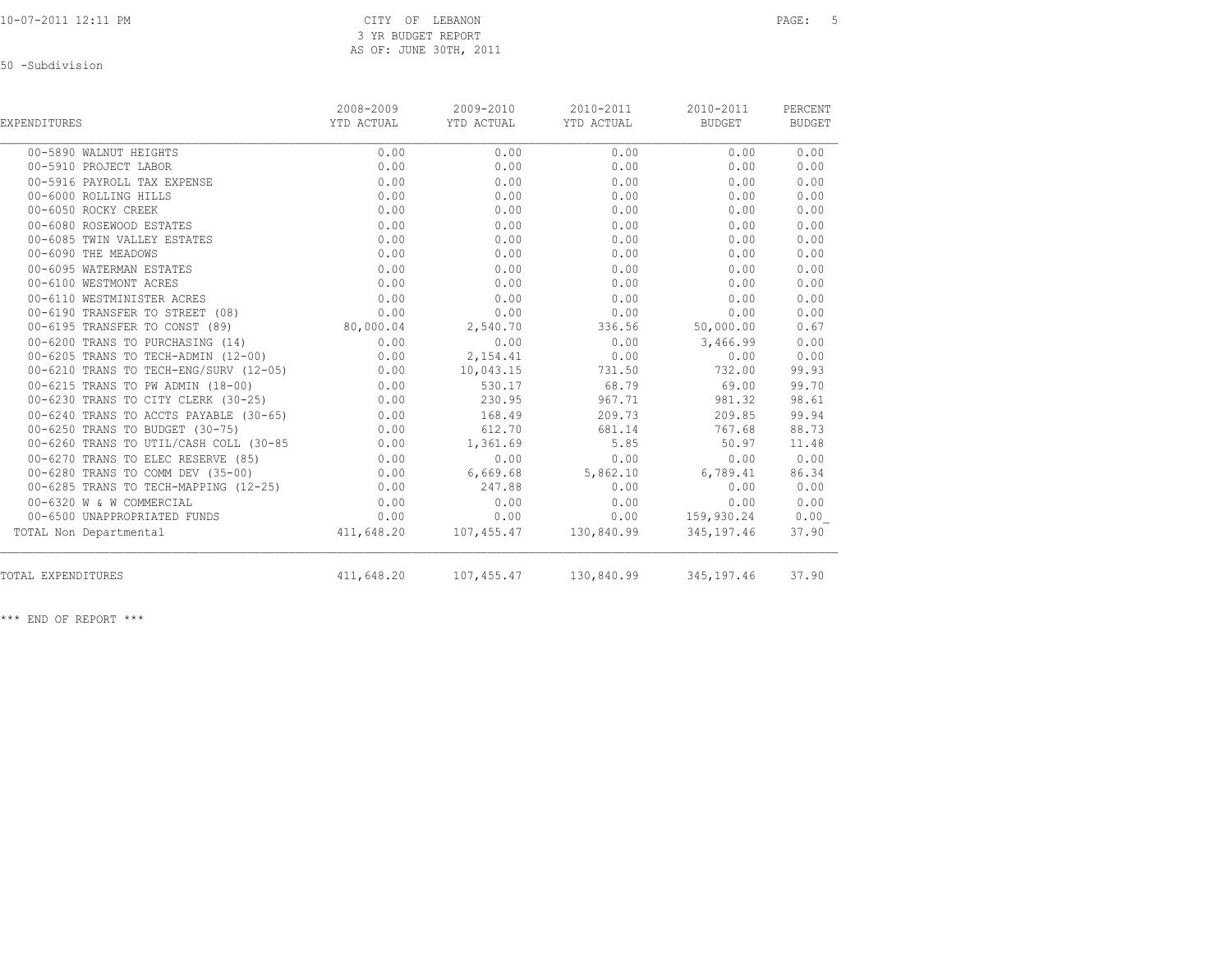3 YR BUDGET REPORT AS OF: JUNE 30TH, 2011

53 -CDBG Project

FINANCIAL SUMMARY

|                                   | 2008-2009<br>YTD ACTUAL     | 2009-2010<br>YTD ACTUAL | $2010 - 2011$<br>YTD ACTUAL | 2010-2011<br><b>BUDGET</b> | PERCENT<br><b>BUDGET</b> |
|-----------------------------------|-----------------------------|-------------------------|-----------------------------|----------------------------|--------------------------|
| REVENUE SUMMARY                   |                             |                         |                             |                            |                          |
| Non Departmental                  | 0.00                        | 0.00                    | 0.00                        | 23,962.58                  | 0.00                     |
| <b>TOTAL REVENUES</b>             | 0.00                        | 0.00                    | 0.00                        | 23,962.58                  | 0.00                     |
| EXPENDITURE SUMMARY               |                             |                         |                             |                            |                          |
| Non Departmental                  | 9,103.76                    | 0.00                    | 0.00                        | 23,962.58                  | 0.00                     |
| TOTAL EXPENDITURES                | 9,103.76                    | 0.00                    | 0.00                        | 23,962.58                  | 0.00                     |
| REVENUE OVER/(UNDER) EXPENDITURES | 9,103,76<br>=============== | 0.00<br>=============== | 0.00<br>----------------    | 0.00<br>===============    | 0.00<br>========         |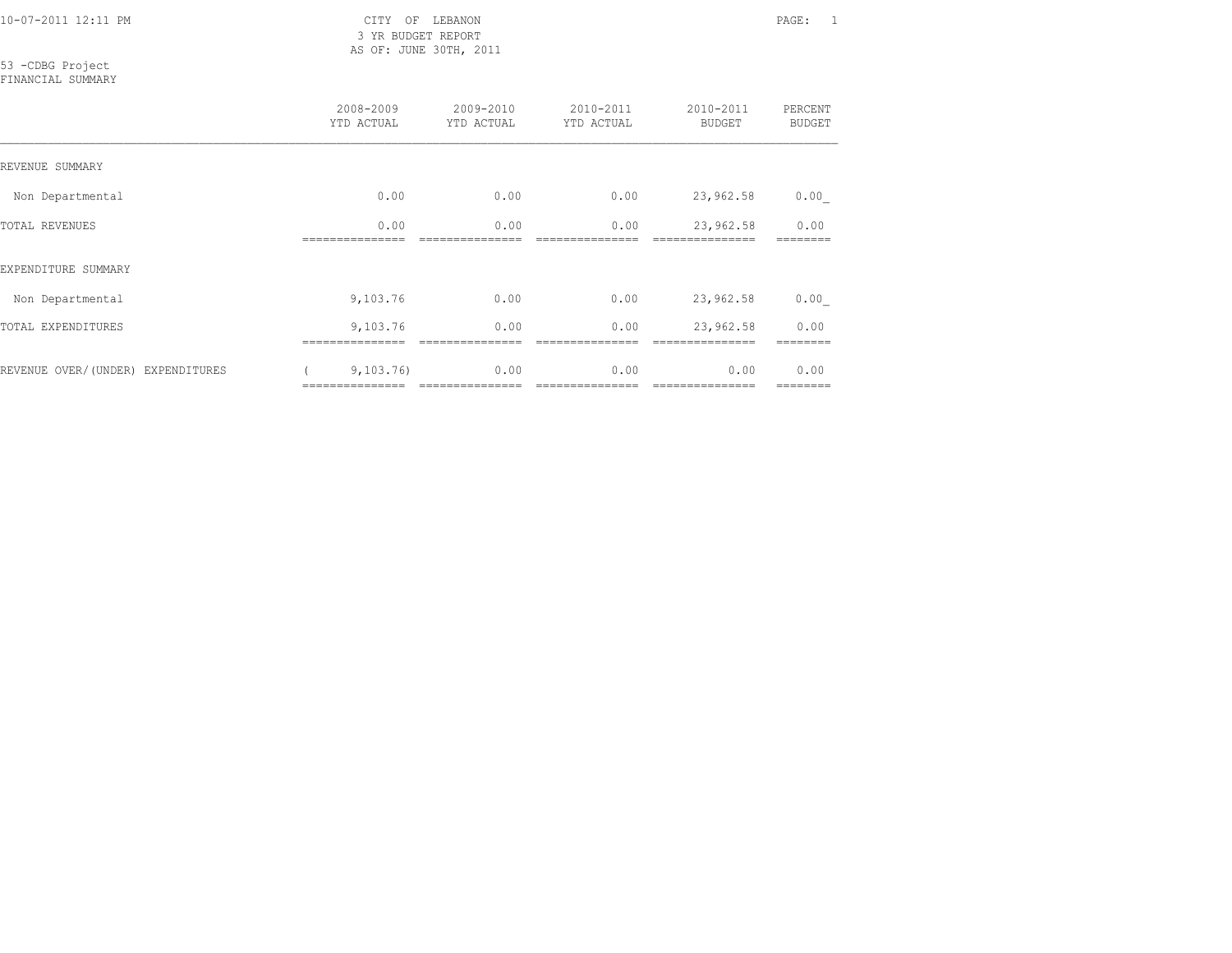3 YR BUDGET REPORT AS OF: JUNE 30TH, 2011

53 -CDBG Project

| REVENUES                         | 2008-2009<br>YTD ACTUAL | $2009 - 2010$<br>YTD ACTUAL | $2010 - 2011$<br>YTD ACTUAL | $2010 - 2011$<br><b>BUDGET</b> | PERCENT<br><b>BUDGET</b> |
|----------------------------------|-------------------------|-----------------------------|-----------------------------|--------------------------------|--------------------------|
|                                  |                         |                             |                             |                                |                          |
| Non Departmental                 |                         |                             |                             |                                |                          |
| 00-4000 fund balance 11/01       | 0.00                    | 0.00                        | 0.00                        | 23,962.58                      | 0.00                     |
| 00-4600 SALE OF PROPERTY         | 0.00                    | 0.00                        | 0.00                        | 0.00                           | 0.00                     |
| 00-4900 TRANS FROM ECON DEV (45) | 0.00                    | 0.00                        | 0.00                        | 0.00                           | 0.00                     |
| TOTAL Non Departmental           | 0.00                    | 0.00                        | 0.00                        | 23,962.58                      | 0.00                     |
| TOTAL REVENUES                   | 0.00                    | 0.00                        | 0.00                        | 23,962.58                      | 0.00                     |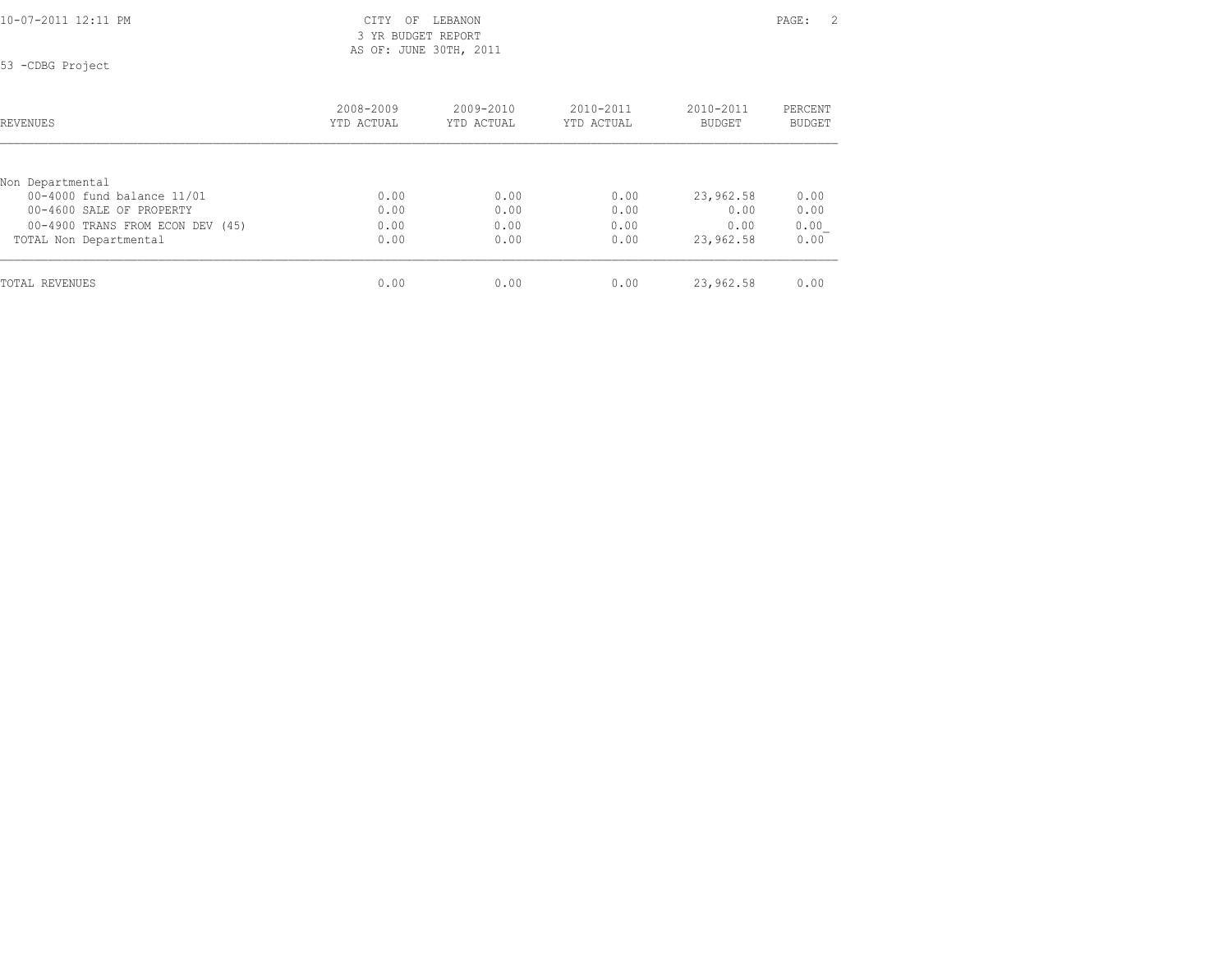3 YR BUDGET REPORT AS OF: JUNE 30TH, 2011

53 -CDBG Project

| <b>EXPENDITURES</b>                 | 2008-2009<br>YTD ACTUAL | $2009 - 2010$<br>YTD ACTUAL | 2010-2011<br>YTD ACTUAL | 2010-2011<br><b>BUDGET</b> | PERCENT<br>BUDGET |
|-------------------------------------|-------------------------|-----------------------------|-------------------------|----------------------------|-------------------|
| Non Departmental                    |                         |                             |                         |                            |                   |
| 00-6300 2007 STORM DAMAGE REPAIRS   | 0.00                    | 0.00                        | 0.00                    | 0.00                       | 0.00              |
| 00-6350 A.C.T. TRANSITIONAL HOUSING | 9,103.76                | 0.00                        | 0.00                    | 15,000.00                  | 0.00              |
| 00-6400 SALE OF PROPERTY            | 0.00                    | 0.00                        | 0.00                    | 0.00                       | 0.00              |
| 00-6450 TRANS TO ECONOMIC DEV       | 0.00                    | 0.00                        | 0.00                    | 0.00                       | 0.00              |
| 00-6500 UNAPPROPRIATED FUNDS        | 0.00                    | 0.00                        | 0.00                    | 8,962.58                   | 0.00              |
| TOTAL Non Departmental              | 9,103.76                | 0.00                        | 0.00                    | 23,962.58                  | 0.00              |
| TOTAL EXPENDITURES                  | 9,103.76                | 0.00                        | 0.00                    | 23,962.58                  | 0.00              |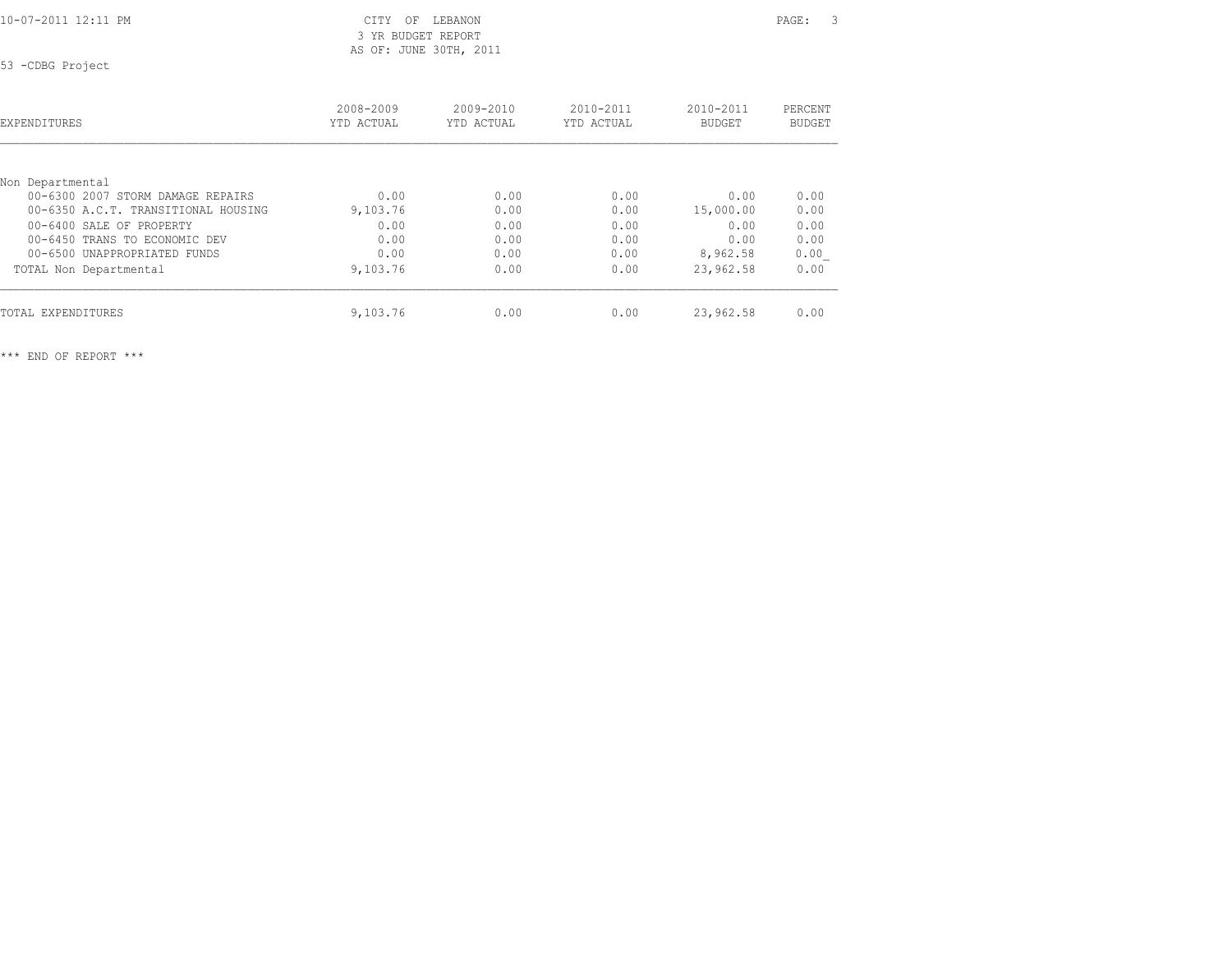10-07-2011 12:11 PM CITY OF LEBANON PAGE: 1 3 YR BUDGET REPORT AS OF: JUNE 30TH, 2011

### 56 -CDBG/EDA Project

FINANCIAL SUMMARY

|                                   | 2008-2009<br>YTD ACTUAL | 2009-2010<br>YTD ACTUAL | 2010-2011<br>YTD ACTUAL | 2010-2011<br><b>BUDGET</b> | PERCENT<br><b>BUDGET</b> |
|-----------------------------------|-------------------------|-------------------------|-------------------------|----------------------------|--------------------------|
| REVENUE SUMMARY                   |                         |                         |                         |                            |                          |
| Non Departmental                  | 0.00                    | 0.00                    | 0.00                    | 0.00                       | 0.00                     |
| TOTAL REVENUES                    | 0.00                    | 0.00                    | 0.00                    | 0.00                       | 0.00                     |
| EXPENDITURE SUMMARY               |                         |                         |                         |                            |                          |
| Non Departmental                  | 0.00                    | 0.00                    | 0.00                    | 0.00                       | 0.00                     |
| TOTAL EXPENDITURES                | 0.00                    | 0.00                    | 0.00                    | 0.00                       | 0.00                     |
| REVENUE OVER/(UNDER) EXPENDITURES | 0.00<br>--------------- | 0.00<br>--------------- | 0.00                    | 0.00<br>===============    | 0.00<br>========         |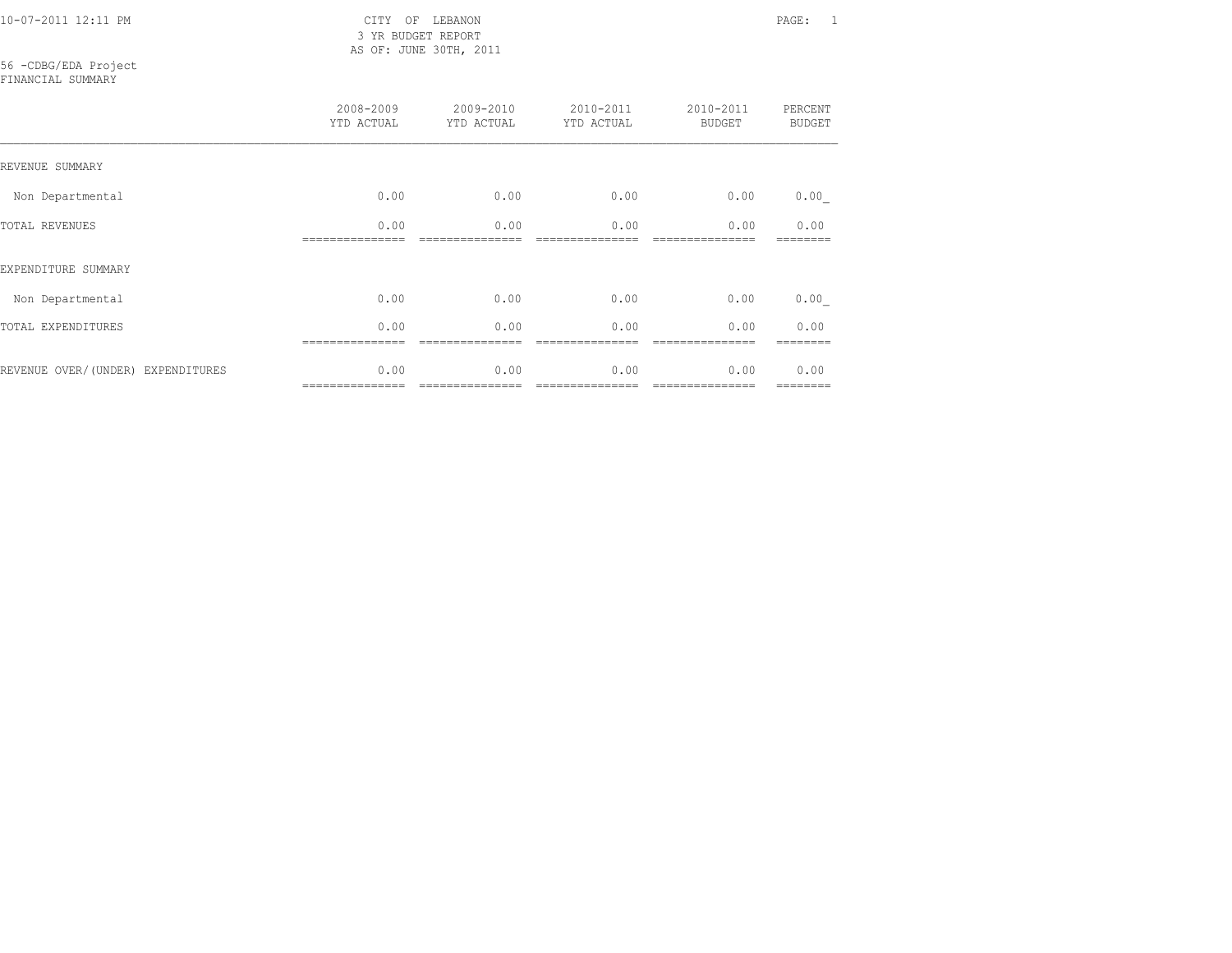3 YR BUDGET REPORT AS OF: JUNE 30TH, 2011

56 -CDBG/EDA Project

| REVENUES                   | 2008-2009<br>YTD ACTUAL | $2009 - 2010$<br>YTD ACTUAL | $2010 - 2011$<br>YTD ACTUAL | $2010 - 2011$<br><b>BUDGET</b> | PERCENT<br><b>BUDGET</b> |
|----------------------------|-------------------------|-----------------------------|-----------------------------|--------------------------------|--------------------------|
|                            |                         |                             |                             |                                |                          |
| Non Departmental           |                         |                             |                             |                                |                          |
| 00-4000 Fund Balance 11/01 | 0.00                    | 0.00                        | 0.00                        | 0.00                           | 0.00                     |
| 00-4300 CITY OF LEBANON    | 0.00                    | 0.00                        | 0.00                        | 0.00                           | 0.00                     |
| 00-4310 STATE OF MISSOURI  | 0.00                    | 0.00                        | 0.00                        | 0.00                           | 0.00                     |
| $00-4320$ EDA GRANT        | 0.00                    | 0.00                        | 0.00                        | 0.00                           | 0.00                     |
| 00-4400 DURHAM CO/CITY     | 0.00                    | 0.00                        | 0.00                        | 0.00                           | 0.00                     |
| 00-4460 R.L. HAYES/CITY    | 0.00                    | 0.00                        | 0.00                        | 0.00                           | 0.00                     |
| 00-4470 R.L. HAYES/STATE   | 0.00                    | 0.00                        | 0.00                        | 0.00                           | 0.00                     |
| 00-4998 Discounts Earned   | 0.00                    | 0.00                        | 0.00                        | 0.00                           | 0.00                     |
| TOTAL Non Departmental     | 0.00                    | 0.00                        | 0.00                        | 0.00                           | 0.00                     |
| TOTAL REVENUES             | 0.00                    | 0.00                        | 0.00                        | 0.00                           | 0.00                     |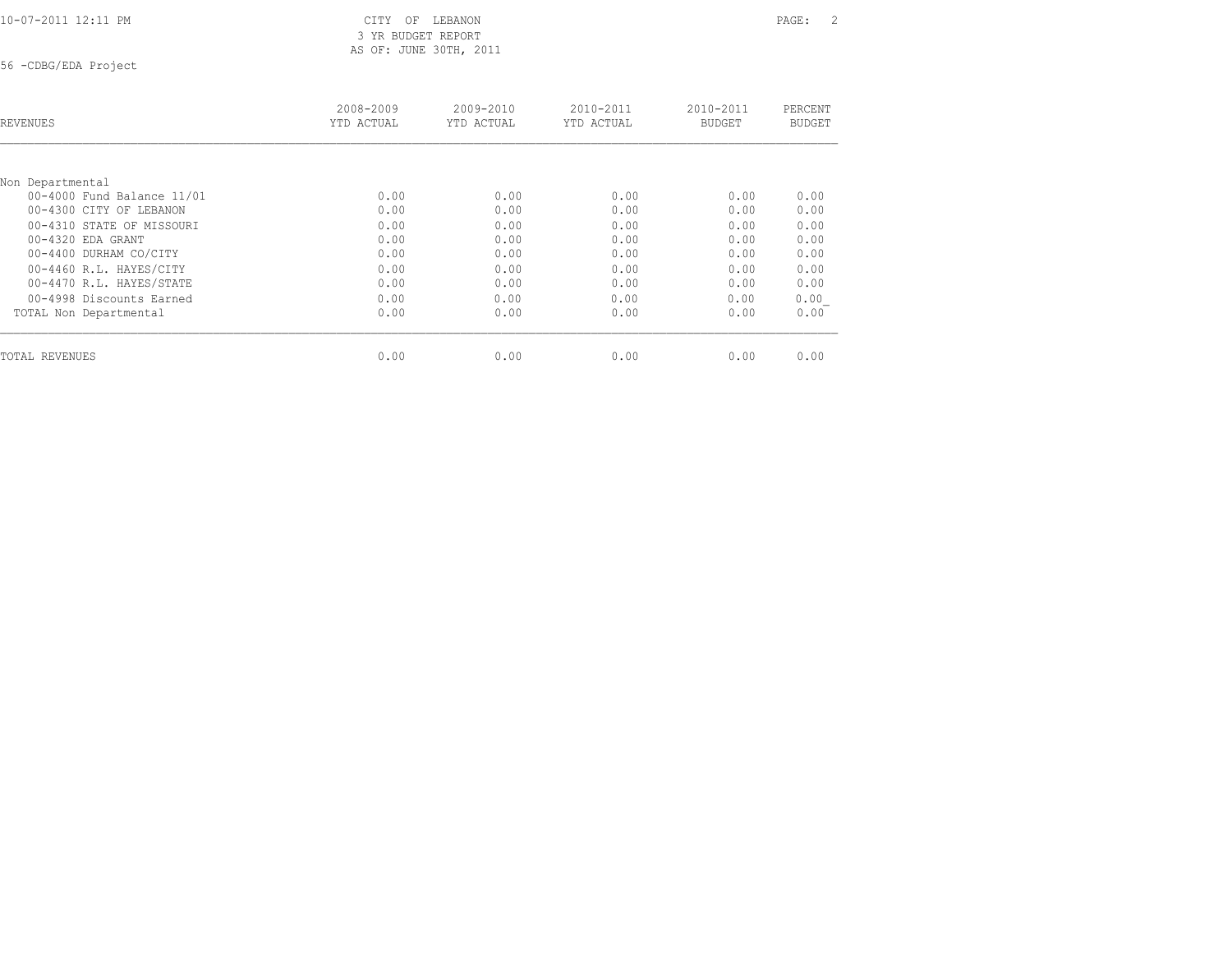# 3 YR BUDGET REPORT AS OF: JUNE 30TH, 2011

56 -CDBG/EDA Project

| EXPENDITURES                      | 2008-2009<br>YTD ACTUAL | 2009-2010<br>YTD ACTUAL | 2010-2011<br>YTD ACTUAL | 2010-2011<br><b>BUDGET</b> | PERCENT<br><b>BUDGET</b> |
|-----------------------------------|-------------------------|-------------------------|-------------------------|----------------------------|--------------------------|
|                                   |                         |                         |                         |                            |                          |
| Non Departmental                  |                         |                         |                         |                            |                          |
| 00-5200 SANITARY SEWER (CDBG)     | 0.00                    | 0.00                    | 0.00                    | 0.00                       | 0.00                     |
| 00-5210 SANITARY SEWER (EDA)      | 0.00                    | 0.00                    | 0.00                    | 0.00                       | 0.00                     |
| 00-5220 WATER (EDA)               | 0.00                    | 0.00                    | 0.00                    | 0.00                       | 0.00                     |
| 00-5240 STREET (EDA)              | 0.00                    | 0.00                    | 0.00                    | 0.00                       | 0.00                     |
| 00-5250 ENGINEERING DESIGN (EDA)  | 0.00                    | 0.00                    | 0.00                    | 0.00                       | 0.00                     |
| 00-5280 ACOUISITION               | 0.00                    | 0.00                    | 0.00                    | 0.00                       | 0.00                     |
| 00-5350 GENERAL FD REIMB/COPELAND | 0.00                    | 0.00                    | 0.00                    | 0.00                       | 0.00                     |
| 00-5380 HOUSING REHAB             | 0.00                    | 0.00                    | 0.00                    | 0.00                       | 0.00                     |
| 00-5390 LEAD CONTROL              | 0.00                    | 0.00                    | 0.00                    | 0.00                       | 0.00                     |
| 00-5400 GEN FUND REIMB/R.L. HAYES | 0.00                    | 0.00                    | 0.00                    | 0.00                       | 0.00                     |
| 00-6500 UNAPPROPRIATED FUNDS      | 0.00                    | 0.00                    | 0.00                    | 0.00                       | 0.00                     |
| TOTAL Non Departmental            | 0.00                    | 0.00                    | 0.00                    | 0.00                       | 0.00                     |
| TOTAL EXPENDITURES                | 0.00                    | 0.00                    | 0.00                    | 0.00                       | 0.00                     |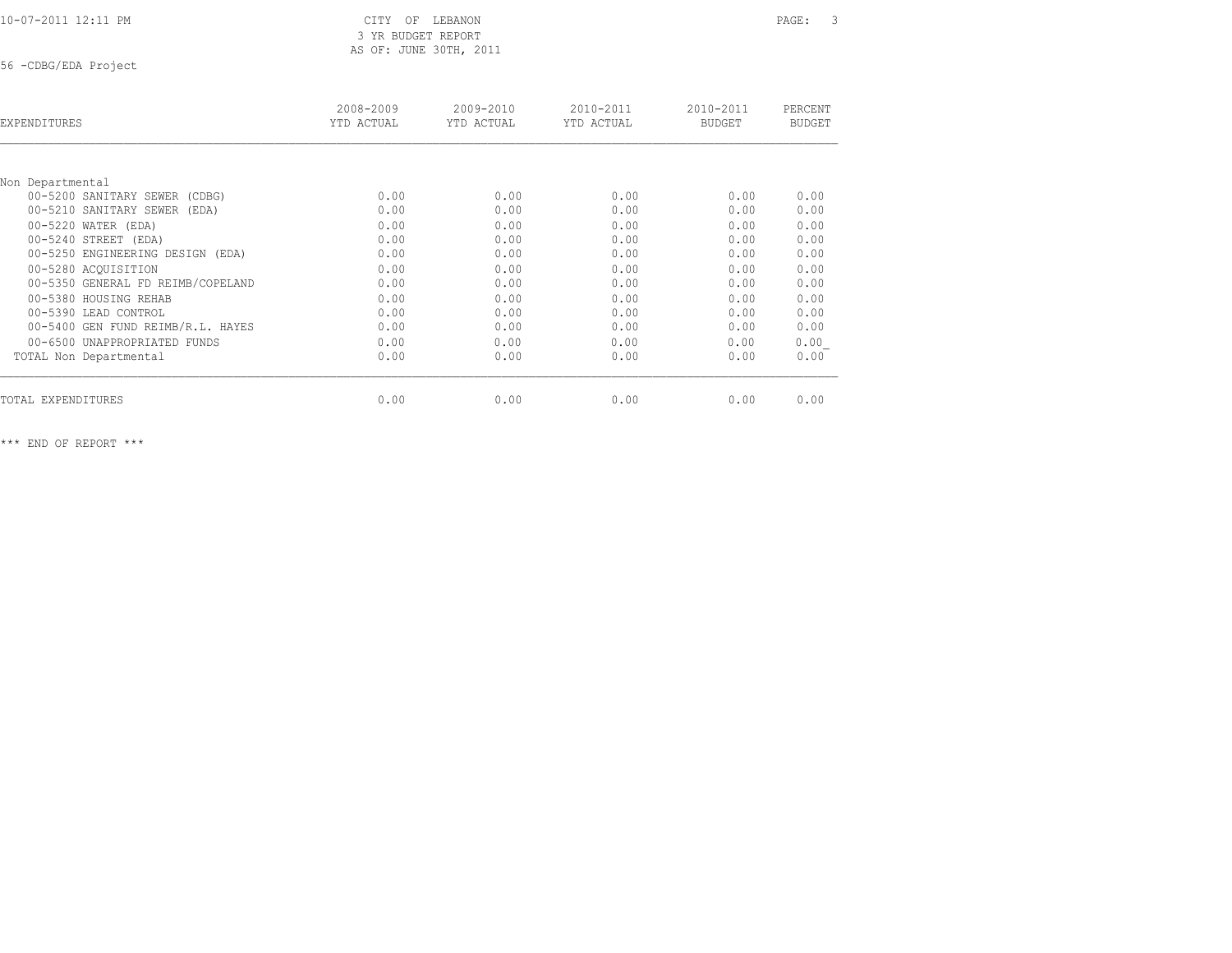3 YR BUDGET REPORT AS OF: JUNE 30TH, 2011

63 -Crime Victim FINANCIAL SUMMARY

|                                   | 2008-2009<br>YTD ACTUAL          | 2009-2010<br>YTD ACTUAL       | 2010-2011<br>YTD ACTUAL          | 2010-2011<br>BUDGET | PERCENT<br>BUDGET   |
|-----------------------------------|----------------------------------|-------------------------------|----------------------------------|---------------------|---------------------|
| REVENUE SUMMARY                   |                                  |                               |                                  |                     |                     |
| Non Departmental                  | 13,333.23                        | 12,637.35                     | 5,906.61                         | 10,693.75           | 55.23               |
| TOTAL REVENUES                    | 13,333.23<br>.============       | 12,637.35                     | 5,906.61                         | 10,693.75           | 55.23               |
| EXPENDITURE SUMMARY               |                                  |                               |                                  |                     |                     |
| Non Departmental                  | 13,618.23                        | 12,890.65                     | 7,066.31                         | 10,697.75           | 66.05               |
| TOTAL EXPENDITURES                | 13,618.23                        | 12,890.65                     | 7,066.31                         | 10,697.75           | 66.05               |
| REVENUE OVER/(UNDER) EXPENDITURES | $285.00$ ) (<br>================ | 253.30) (<br>---------------- | $1,159.70$ (<br>---------------- | ---------------     | $4.00$ ) $8,992.50$ |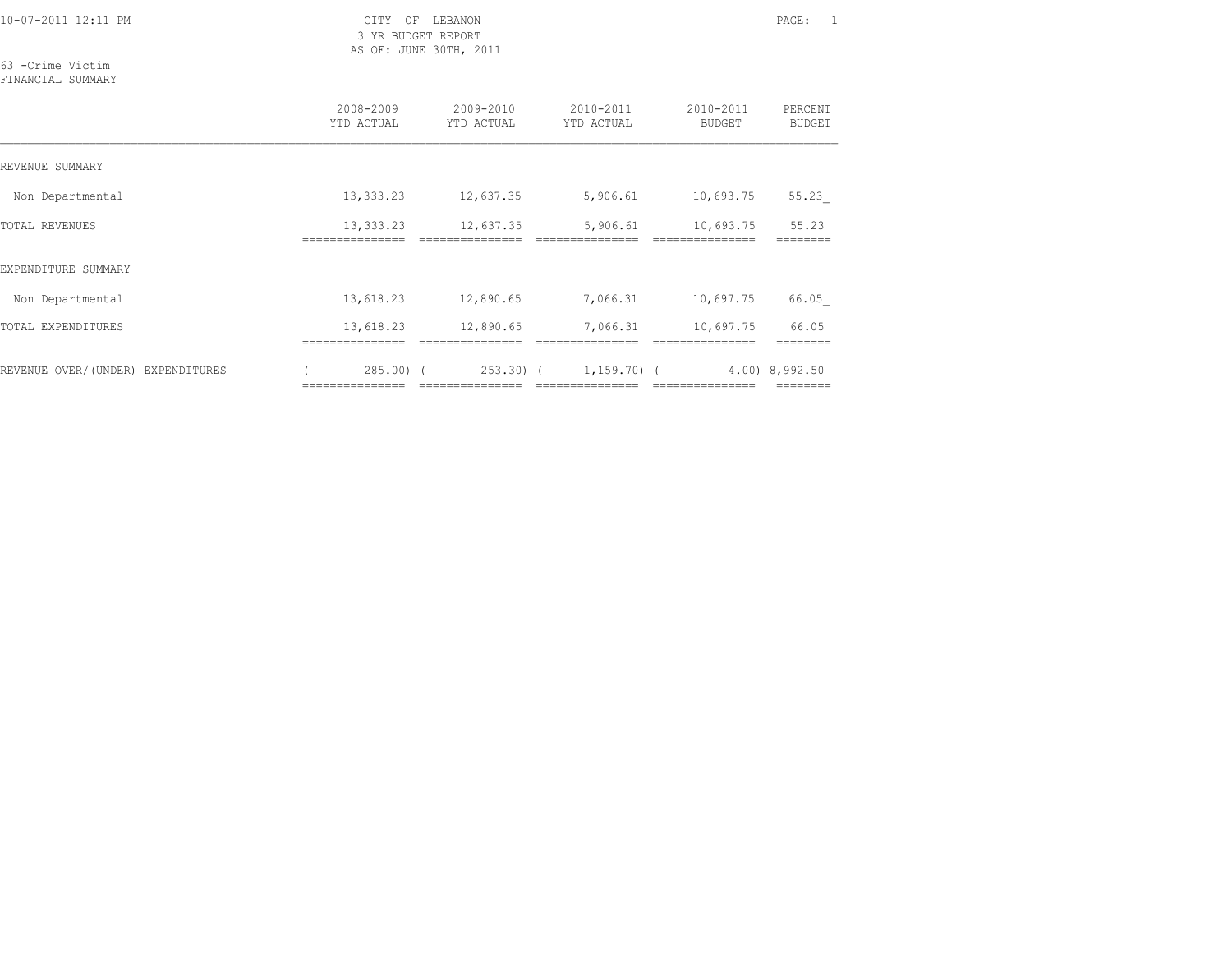### 3 YR BUDGET REPORT AS OF: JUNE 30TH, 2011

63 -Crime Victim

| REVENUES                                       | 2008-2009<br>YTD ACTUAL | $2009 - 2010$<br>YTD ACTUAL | $2010 - 2011$<br>YTD ACTUAL | 2010-2011<br><b>BUDGET</b> | PERCENT<br>BUDGET |
|------------------------------------------------|-------------------------|-----------------------------|-----------------------------|----------------------------|-------------------|
|                                                |                         |                             |                             |                            |                   |
| Non Departmental<br>00-4000 fund balance 11/01 | 0.00                    | 0.00                        | 0.00                        |                            |                   |
| 00-4190 CRIME VICTIMS FUND                     | 13,333.23               | 12,637.35                   | 5,906.61                    | 2,693.75<br>8,000.00       | 0.00<br>73.83     |
| 00-4998 Discounts Earned                       | 0.00                    | 0.00                        | 0.00                        | 0.00                       | 0.00              |
| TOTAL Non Departmental                         | 13,333.23               | 12,637.35                   | 5,906.61                    | 10,693.75                  | 55.23             |
| <b>TOTAL REVENUES</b>                          | 13,333.23               | 12,637.35                   | 5,906.61                    | 10,693.75                  | 55.23             |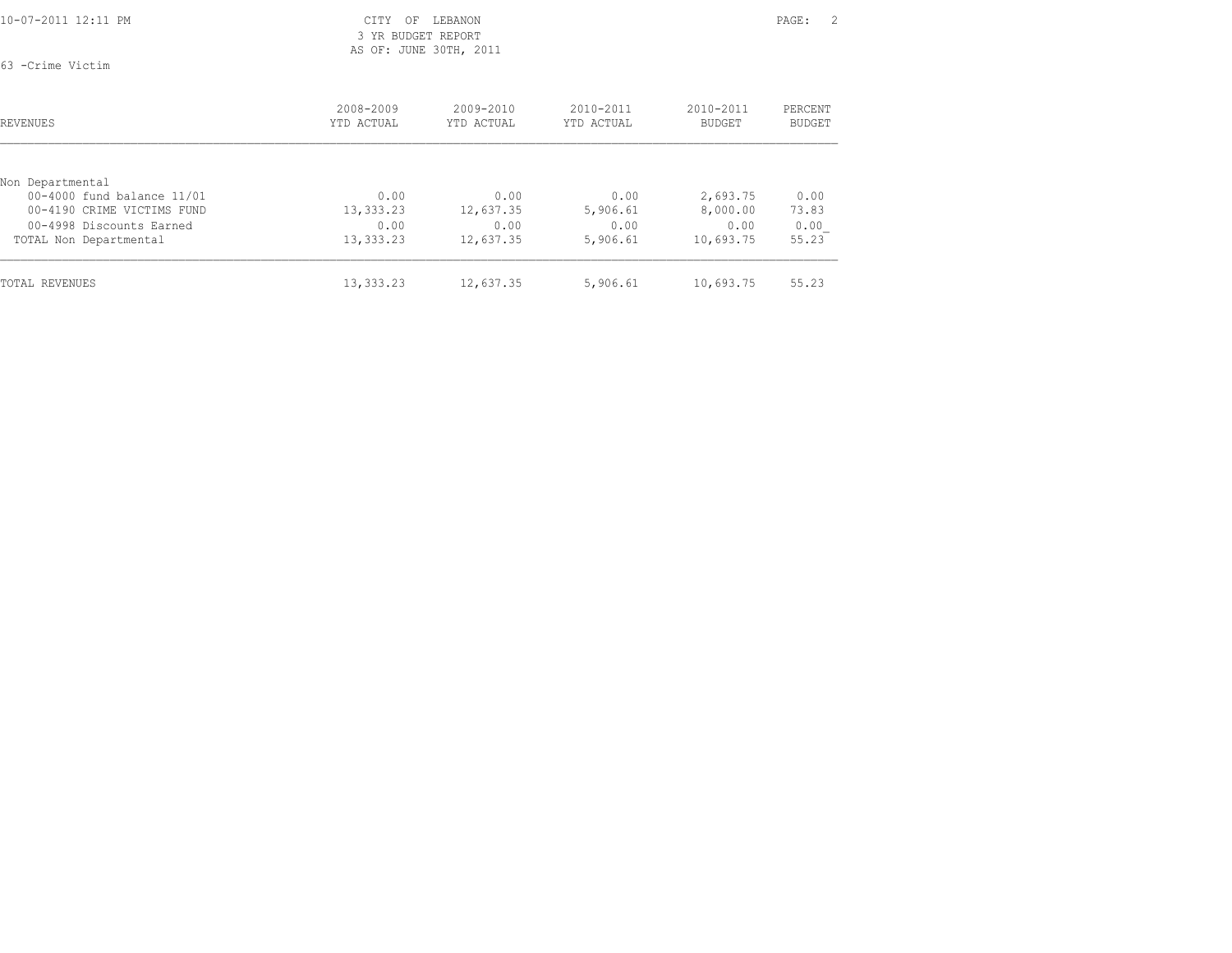63 -Crime Victim

| EXPENDITURES                           | 2008-2009<br>YTD ACTUAL | 2009-2010<br>YTD ACTUAL | 2010-2011<br>YTD ACTUAL | 2010-2011<br><b>BUDGET</b> | PERCENT<br>BUDGET |
|----------------------------------------|-------------------------|-------------------------|-------------------------|----------------------------|-------------------|
| Non Departmental                       |                         |                         |                         |                            |                   |
| 00-5130 CITY OF LEBANON                | 0.00                    | 0.00                    | 0.00                    | 0.00                       | 0.00              |
| 00-5960 STATE OF MISSOURI              | 13,618.23               | 12,452.10               | 5,773.24                | 8,000.00                   | 72.17             |
| 00-6300 TRANS TO ACCTS PAYABLE (30-65) | 0.00                    | 30.08                   | 16.40                   | 17.36                      | 94.47             |
| 00-6310 TRANS TO BUDGET (30-75)        | 0.00                    | 408.47                  | 454.08                  | 511.78                     | 88.73             |
| 00-6320 TRANS TO CITY CLERK 30-25      | 0.00                    | 0.00                    | 822.59                  | 834.16                     | 98.61             |
| 00-6500 UNAPPROPRIATED                 | 0.00                    | 0.00                    | 0.00                    | 1,334.45                   | 0.00              |
| TOTAL Non Departmental                 | 13,618.23               | 12,890.65               | 7,066.31                | 10,697.75                  | 66.05             |
| <b>TOTAL EXPENDITURES</b>              | 13,618.23               | 12,890.65               | 7,066.31                | 10,697.75                  | 66.05             |

 3 YR BUDGET REPORT AS OF: JUNE 30TH, 2011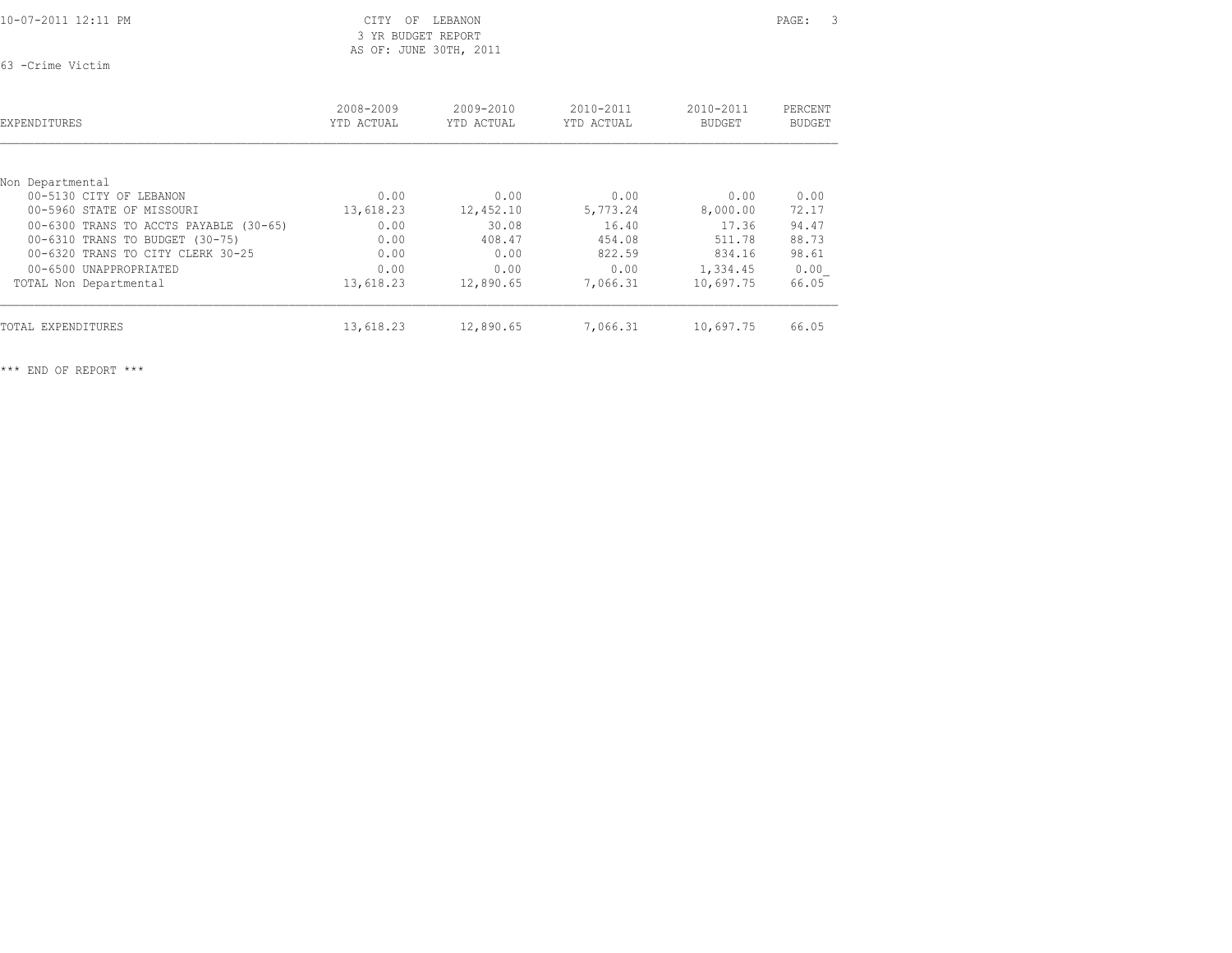10-07-2011 12:11 PM CITY OF LEBANON PAGE: 1 3 YR BUDGET REPORT AS OF: JUNE 30TH, 2011

67 -Investment Income

FINANCIAL SUMMARY

|                                   | 2008-2009<br>YTD ACTUAL | 2009-2010<br>YTD ACTUAL | 2010-2011<br>YTD ACTUAL | 2010-2011<br><b>BUDGET</b> | PERCENT<br><b>BUDGET</b> |
|-----------------------------------|-------------------------|-------------------------|-------------------------|----------------------------|--------------------------|
| REVENUE SUMMARY                   |                         |                         |                         |                            |                          |
| Investment Income                 | 0.00                    | 0.00                    | 0.00                    | 0.00                       | 0.00                     |
| TOTAL REVENUES                    | 0.00                    | 0.00                    | 0.00                    | 0.00                       | 0.00                     |
| EXPENDITURE SUMMARY               |                         |                         |                         |                            |                          |
| Investment Income                 | 0.00                    | 0.00                    | 0.00                    | 0.00                       | 0.00                     |
| TOTAL EXPENDITURES                | 0.00                    | 0.00                    | 0.00                    | 0.00                       | 0.00                     |
| REVENUE OVER/(UNDER) EXPENDITURES | 0.00                    | 0.00                    | 0.00                    | 0.00                       | 0.00<br>========         |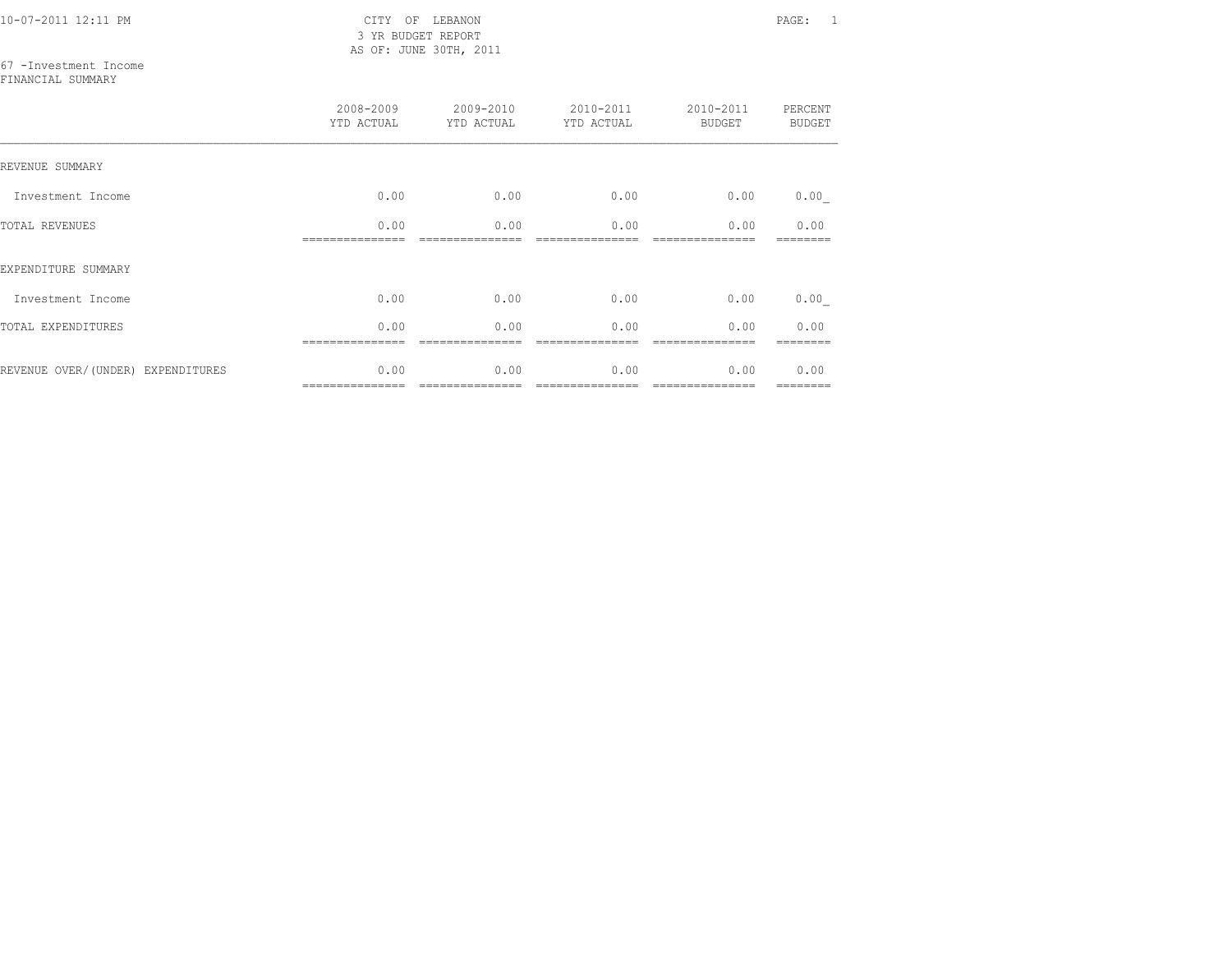|--|

### CITY OF LEBANON PAGE: 2 3 YR BUDGET REPORT AS OF: JUNE 30TH, 2011

67 -Investment Income

| REVENUES                                        | 2008-2009<br>YTD ACTUAL | $2009 - 2010$<br>YTD ACTUAL | $2010 - 2011$<br>YTD ACTUAL | $2010 - 2011$<br><b>BUDGET</b> | PERCENT<br><b>BUDGET</b> |
|-------------------------------------------------|-------------------------|-----------------------------|-----------------------------|--------------------------------|--------------------------|
|                                                 |                         |                             |                             |                                |                          |
| Investment Income<br>00-4000 fund balance 11/01 | 0.00                    | 0.00                        | 0.00                        | 0.00                           | 0.00                     |
| 00-4500 INVESTMENT INCOME                       | 0.00                    | 0.00                        | 0.00                        | 0.00                           | 0.00                     |
| TOTAL Investment Income                         | 0.00                    | 0.00                        | 0.00                        | 0.00                           | 0.00                     |
| TOTAL REVENUES                                  | 0.00                    | 0.00                        | 0.00                        | 0.00                           | 0.00                     |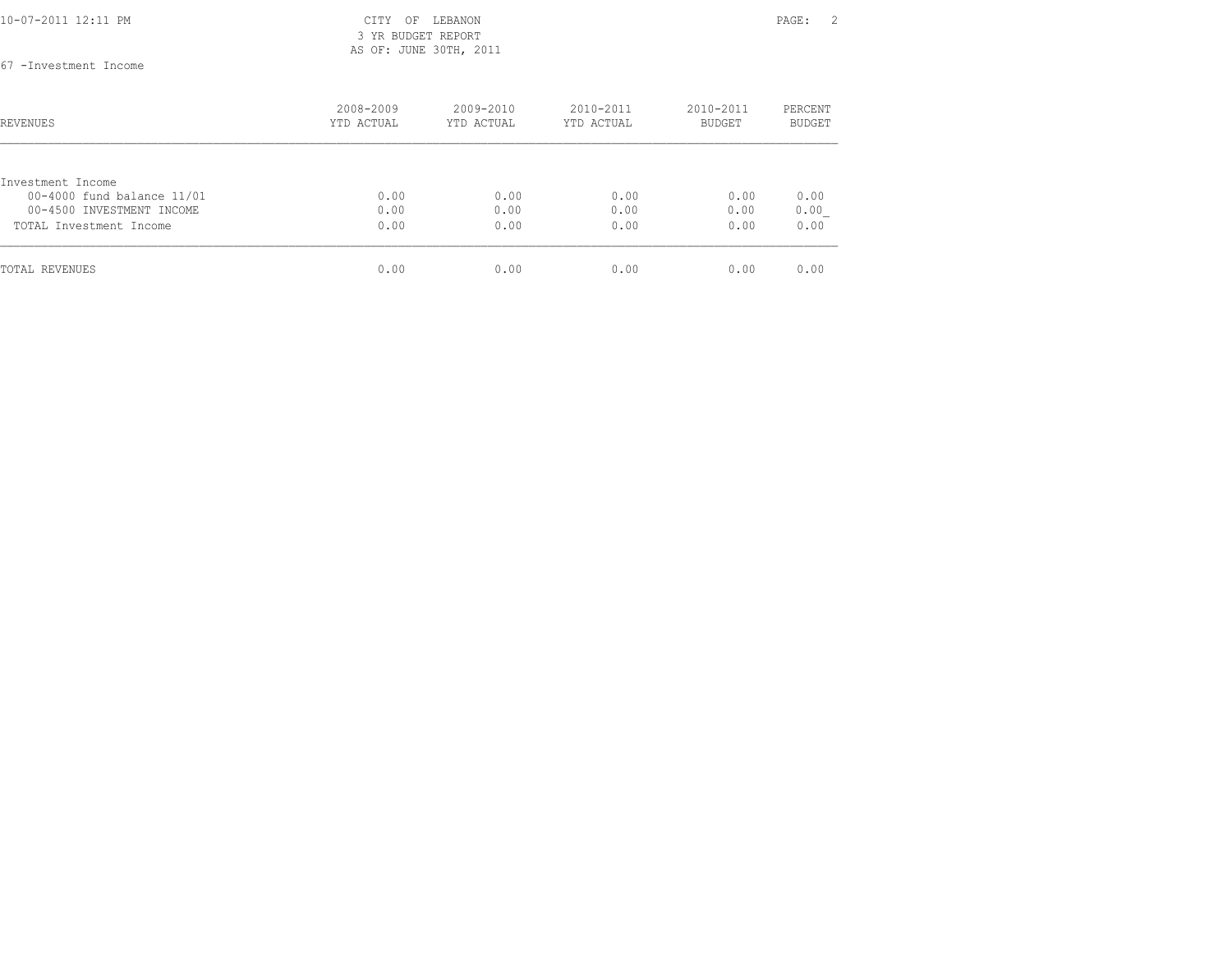### 3 YR BUDGET REPORT AS OF: JUNE 30TH, 2011

67 -Investment Income

| EXPENDITURES                       | 2008-2009<br>YTD ACTUAL | $2009 - 2010$<br>YTD ACTUAL | $2010 - 2011$<br>YTD ACTUAL | $2010 - 2011$<br><b>BUDGET</b> | PERCENT<br><b>BUDGET</b> |
|------------------------------------|-------------------------|-----------------------------|-----------------------------|--------------------------------|--------------------------|
| Investment Income                  |                         |                             |                             |                                |                          |
| 00-5050 Investment fees            | 0.00                    | 0.00                        | 0.00                        | 0.00                           | 0.00                     |
| 00-5100 TRANS TO ELECT FUND (80)   | 0.00                    | 0.00                        | 0.00                        | 0.00                           | 0.00                     |
| 00-5200 TRANS TO GENERAL FUND (01) | 0.00                    | 0.00                        | 0.00                        | 0.00                           | 0.00                     |
| 00-5300 TRANS TO WASTEWATER (85)   | 0.00                    | 0.00                        | 0.00                        | 0.00                           | 0.00                     |
| 00-5400 TRANS TO WATER FUND (87)   | 0.00                    | 0.00                        | 0.00                        | 0.00                           | 0.00                     |
| 00-6500 UNAPPROPRIATED FUNDS       | 0.00                    | 0.00                        | 0.00                        | 0.00                           | 0.00                     |
| TOTAL Investment Income            | 0.00                    | 0.00                        | 0.00                        | 0.00                           | 0.00                     |
| TOTAL EXPENDITURES                 | 0.00                    | 0.00                        | 0.00                        | 0.00                           | 0.00                     |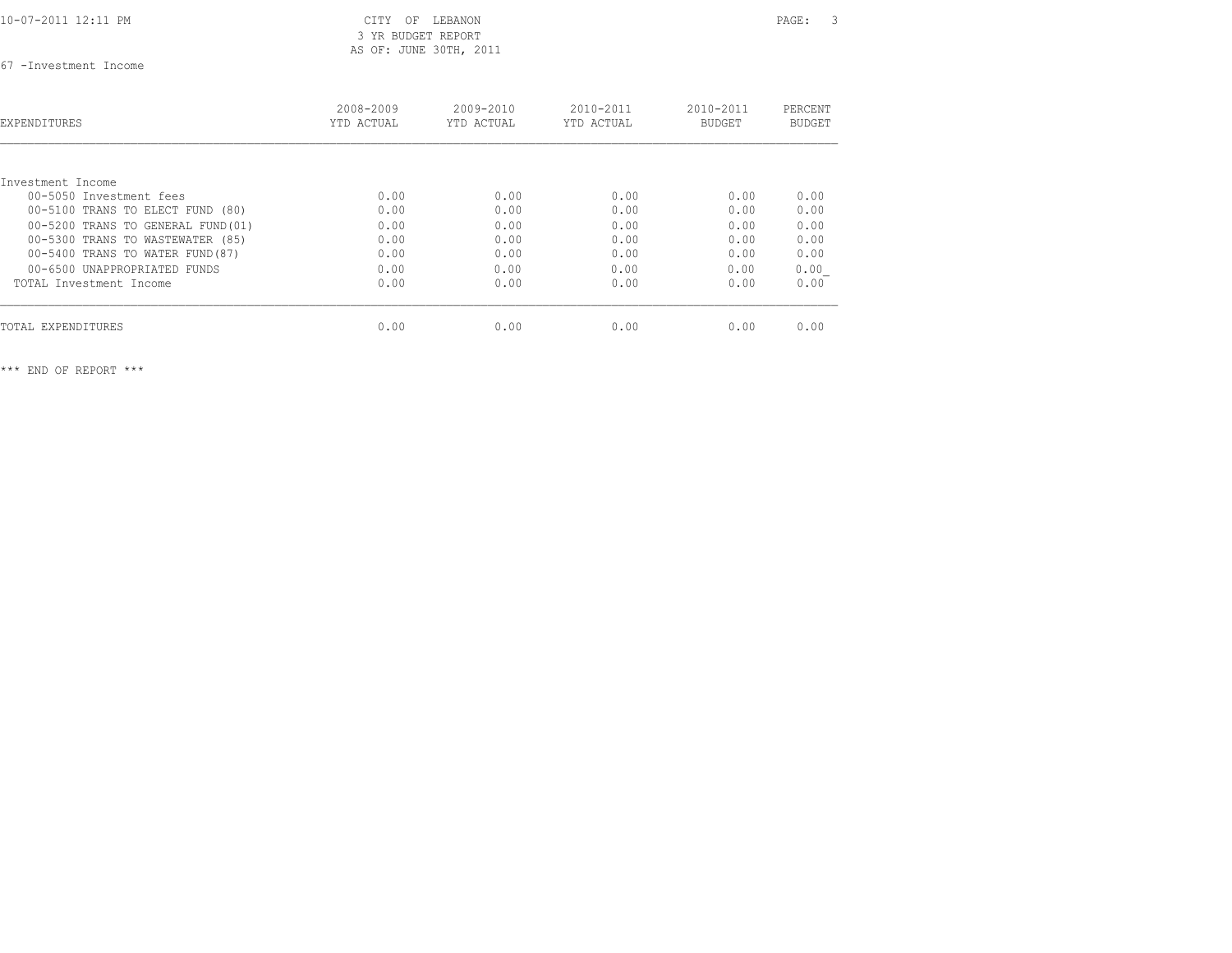3 YR BUDGET REPORT AS OF: JUNE 30TH, 2011

### 68 -Police Officers Training FINANCIAL SUMMARY

|                                   | 2008-2009<br>YTD ACTUAL     | 2009-2010<br>YTD ACTUAL      | 2010-2011<br>YTD ACTUAL     | 2010-2011<br><b>BUDGET</b>    | PERCENT<br><b>BUDGET</b> |
|-----------------------------------|-----------------------------|------------------------------|-----------------------------|-------------------------------|--------------------------|
| REVENUE SUMMARY                   |                             |                              |                             |                               |                          |
| Police Officer Training           | 5,677.00                    | 5,322.00                     | 4,291.82                    | 16,464.18                     | 26.07                    |
| <b>TOTAL REVENUES</b>             | 5,677.00                    | 5,322.00                     | 4,291.82                    | 16,464.18                     | 26.07                    |
| EXPENDITURE SUMMARY               |                             |                              |                             |                               |                          |
| Police Officer Training           | 1,913.00                    | 2,160.69                     | 2,256.72                    | 16,470.18                     | 13.70                    |
| TOTAL EXPENDITURES                | 1,913.00                    | 2,160.69                     | 2,256.72                    | 16,470.18                     | 13.70                    |
| REVENUE OVER/(UNDER) EXPENDITURES | 3,764.00<br>=============== | 3, 161.31<br>=============== | 2,035.10<br>=============== | $\sqrt{2}$<br>--------------- | $6.00$ ) $3,918.33-$     |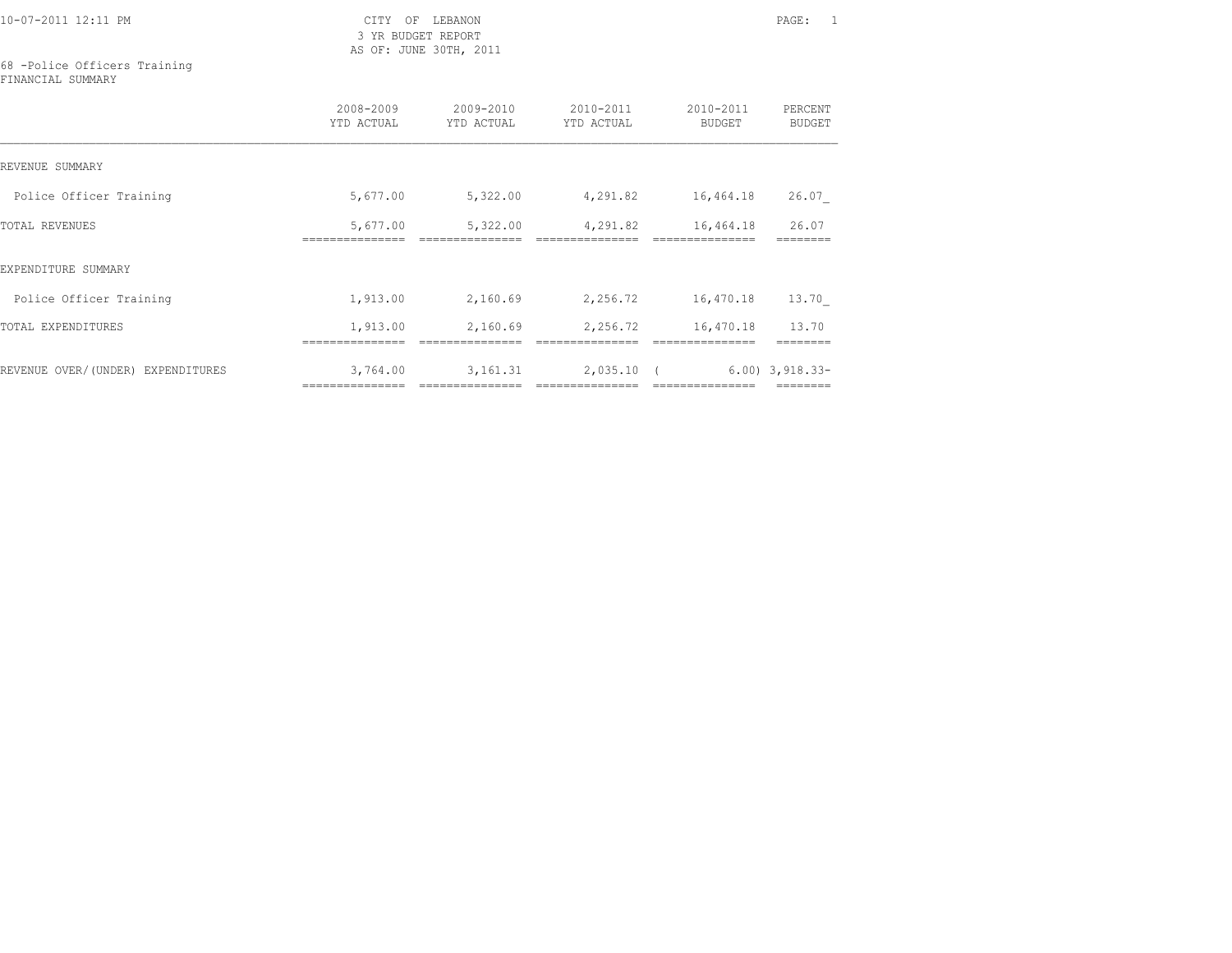| 10-07-2011 12:11 PM<br>the contract of the contract of the contract of the contract of the contract of the contract of the contract of | ヘエロい<br>∩F<br>LEBANON<br>◡⊥⊥⊥ | PAGE. |  |
|----------------------------------------------------------------------------------------------------------------------------------------|-------------------------------|-------|--|
|                                                                                                                                        | BUDGET REPORT<br>VR           |       |  |

## 3 YR BUDGET REPORT AS OF: JUNE 30TH, 2011

68 -Police Officers Training

| <b>REVENUES</b>                | 2008-2009<br>YTD ACTUAL | $2009 - 2010$<br>YTD ACTUAL | $2010 - 2011$<br>YTD ACTUAL | $2010 - 2011$<br><b>BUDGET</b> | PERCENT<br>BUDGET |
|--------------------------------|-------------------------|-----------------------------|-----------------------------|--------------------------------|-------------------|
| Police Officer Training        |                         |                             |                             |                                |                   |
| 00-4000 fund balance 11/01     | 0.00                    | 0.00                        | 0.00                        | 13, 114. 18                    | 0.00              |
| 00-4190 OFFICERS TRAINING FEES | 3,744.00                | 3,548.00                    | 1,860.00                    | 2,250.00                       | 82.67             |
| 00-4300 POLICE OFFICERS STDS   | 1,873.00                | 1,774.00                    | 829.00                      | 1,100.00                       | 75.36             |
| 00-4700 MISCELLANEOUS          | 60.00                   | 0.00                        | 1,602.82                    | 0.00                           | 0.00              |
| 00-4998 Discounts Earned       | 0.00                    | 0.00                        | 0.00                        | 0.00                           | 0.00              |
| TOTAL Police Officer Training  | 5,677.00                | 5,322.00                    | 4,291.82                    | 16,464.18                      | 26.07             |
| TOTAL REVENUES                 | 5,677.00                | 5,322.00                    | 4,291.82                    | 16,464.18                      | 26.07             |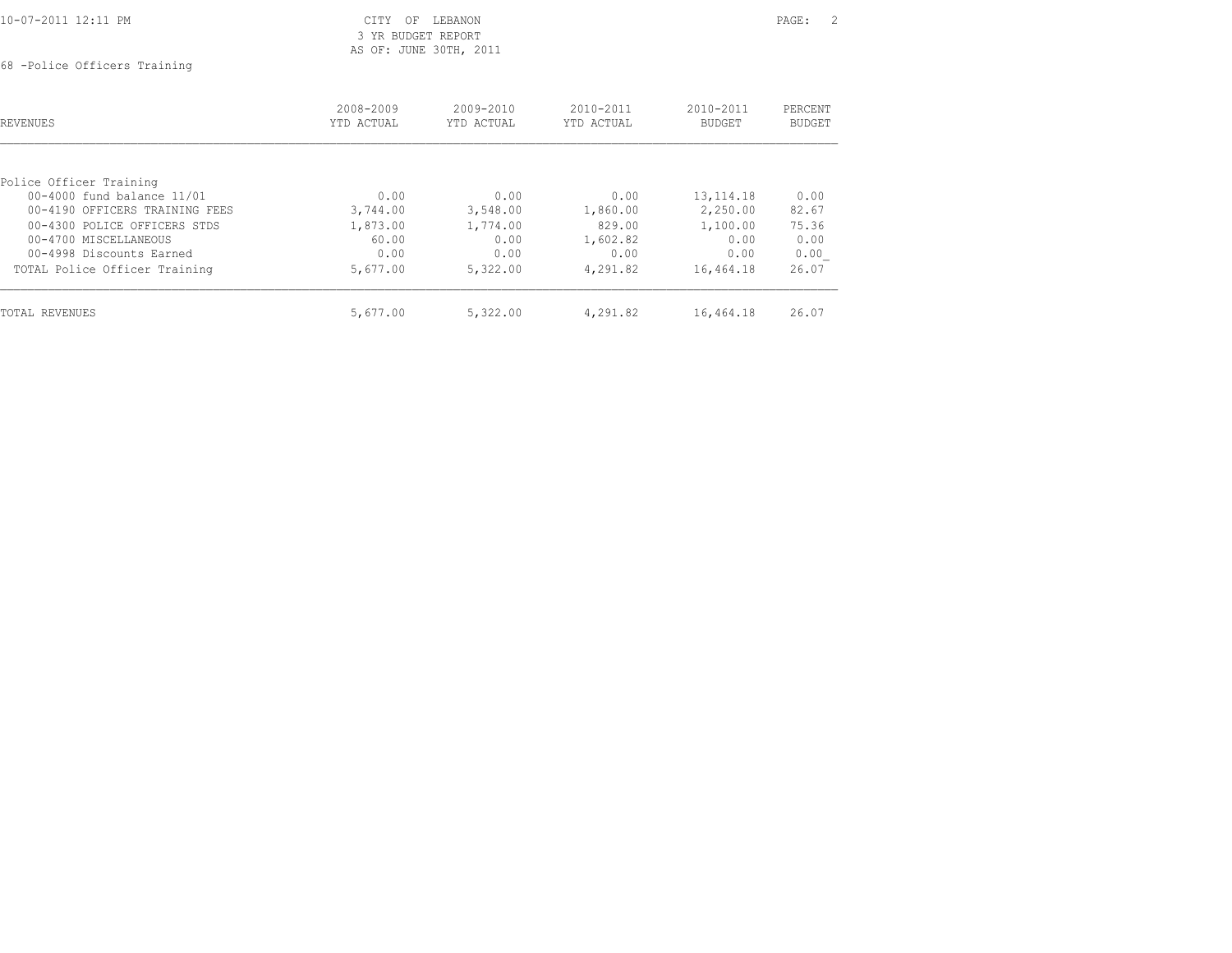| 10-07-2011 12:11 PM |  |
|---------------------|--|
|                     |  |

### CITY OF LEBANON PAGE: 3 3 YR BUDGET REPORT AS OF: JUNE 30TH, 2011

68 -Police Officers Training

| EXPENDITURES                          | 2008-2009<br>YTD ACTUAL | 2009-2010<br>YTD ACTUAL | 2010-2011<br>YTD ACTUAL | 2010-2011<br><b>BUDGET</b> | PERCENT<br><b>BUDGET</b> |
|---------------------------------------|-------------------------|-------------------------|-------------------------|----------------------------|--------------------------|
|                                       |                         |                         |                         |                            |                          |
| Police Officer Training               |                         |                         |                         |                            |                          |
| $00 - 6060$ TRAINING                  | 0.00                    | 0.00                    | 0.00                    | 0.00                       | 0.00                     |
| 00-6080 OFFICER TRAINING FEES         | 1,913.00                | 1,748.00                | 975.00                  | 1,000.00                   | 97.50                    |
| 00-6300 TRANS TO BUDGET (30-75)       | 0.00                    | 408.47                  | 454.08                  | 511.78                     | 88.73                    |
| 00-6310 TRANS TO AP (30-65)           | 0.00                    | 4.22                    | 0.00                    | 0.00                       | 0.00                     |
| 00-6320 TRANS TO CITY CLERK 30-25     | 0.00                    | 0.00                    | 822.59                  | 834.16                     | 98.61                    |
| 00-6325 TRANS TO UTIL/CASH COLL 30-85 | 0.00                    | 0.00                    | 5.05                    | 6.00                       | 84.17                    |
| 00-6500 UNAPPROPROATED FUNDS          | 0.00                    | 0.00                    | 0.00                    | 14, 118. 24                | 0.00                     |
| TOTAL Police Officer Training         | 1,913.00                | 2,160.69                | 2,256.72                | 16,470.18                  | 13.70                    |
| TOTAL EXPENDITURES                    | 1,913.00                | 2,160.69                | 2,256.72                | 16,470.18                  | 13.70                    |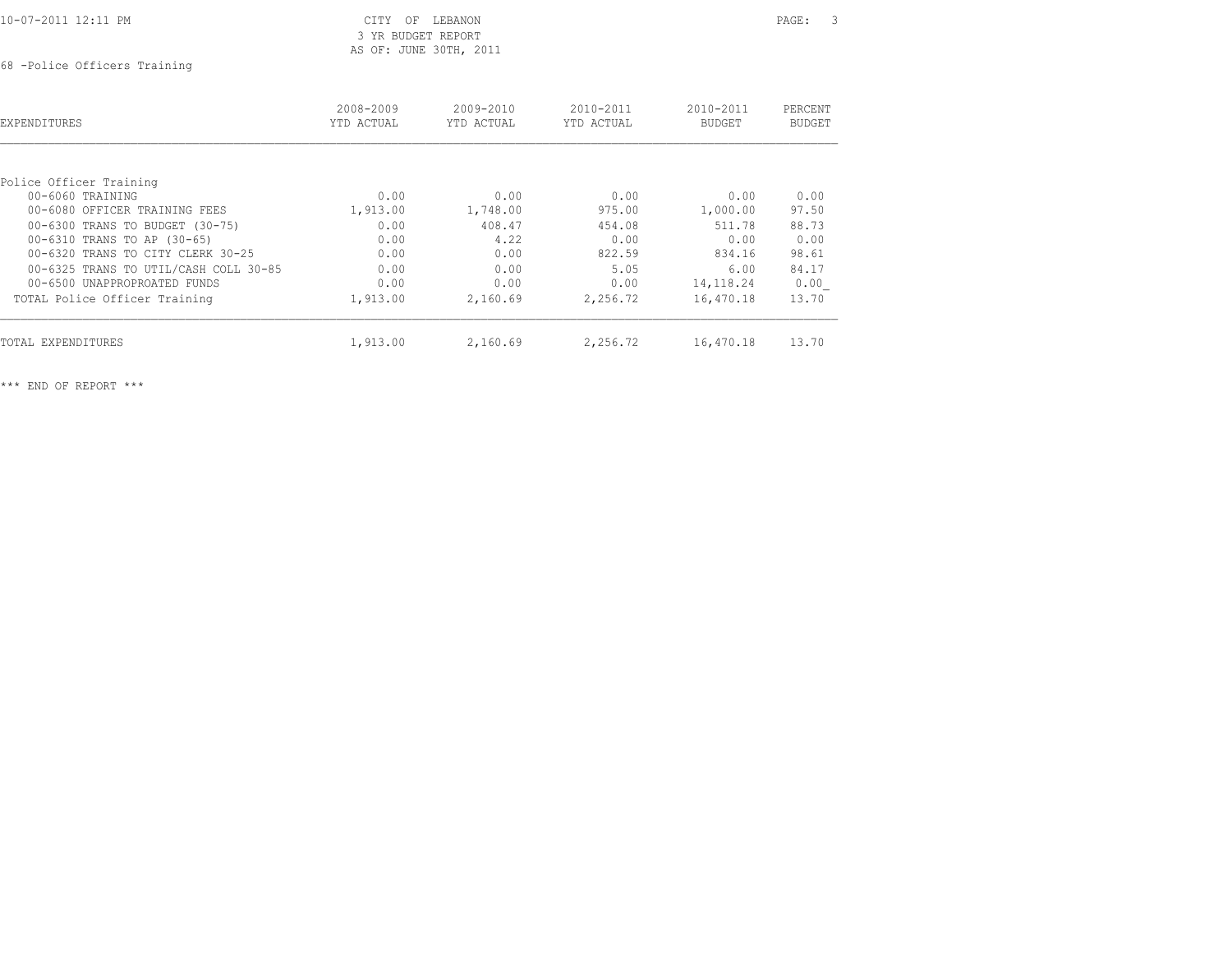3 YR BUDGET REPORT AS OF: JUNE 30TH, 2011

69 -Police Trust

FINANCIAL SUMMARY

|                                   | 2008-2009<br>YTD ACTUAL | 2009-2010<br>YTD ACTUAL | 2010-2011<br>YTD ACTUAL | 2010-2011<br><b>BUDGET</b> | PERCENT<br><b>BUDGET</b> |
|-----------------------------------|-------------------------|-------------------------|-------------------------|----------------------------|--------------------------|
| REVENUE SUMMARY                   |                         |                         |                         |                            |                          |
| Police Trust                      | 0.00                    | 0.00                    | 0.00                    | 3,323.55                   | 0.00                     |
| <b>TOTAL REVENUES</b>             | 0.00                    | 0.00                    | 0.00                    | 3,323.55                   | 0.00                     |
| EXPENDITURE SUMMARY               |                         |                         |                         |                            |                          |
| Police Trust                      | 0.00                    | 0.00                    | 0.00                    | 3,323.55                   | 0.00                     |
| TOTAL EXPENDITURES                | 0.00                    | 0.00                    | 0.00                    | 3,323.55                   | 0.00                     |
| REVENUE OVER/(UNDER) EXPENDITURES | 0.00<br>--------------- | 0.00                    | 0.00                    | 0.00<br>---------------    | 0.00<br>========         |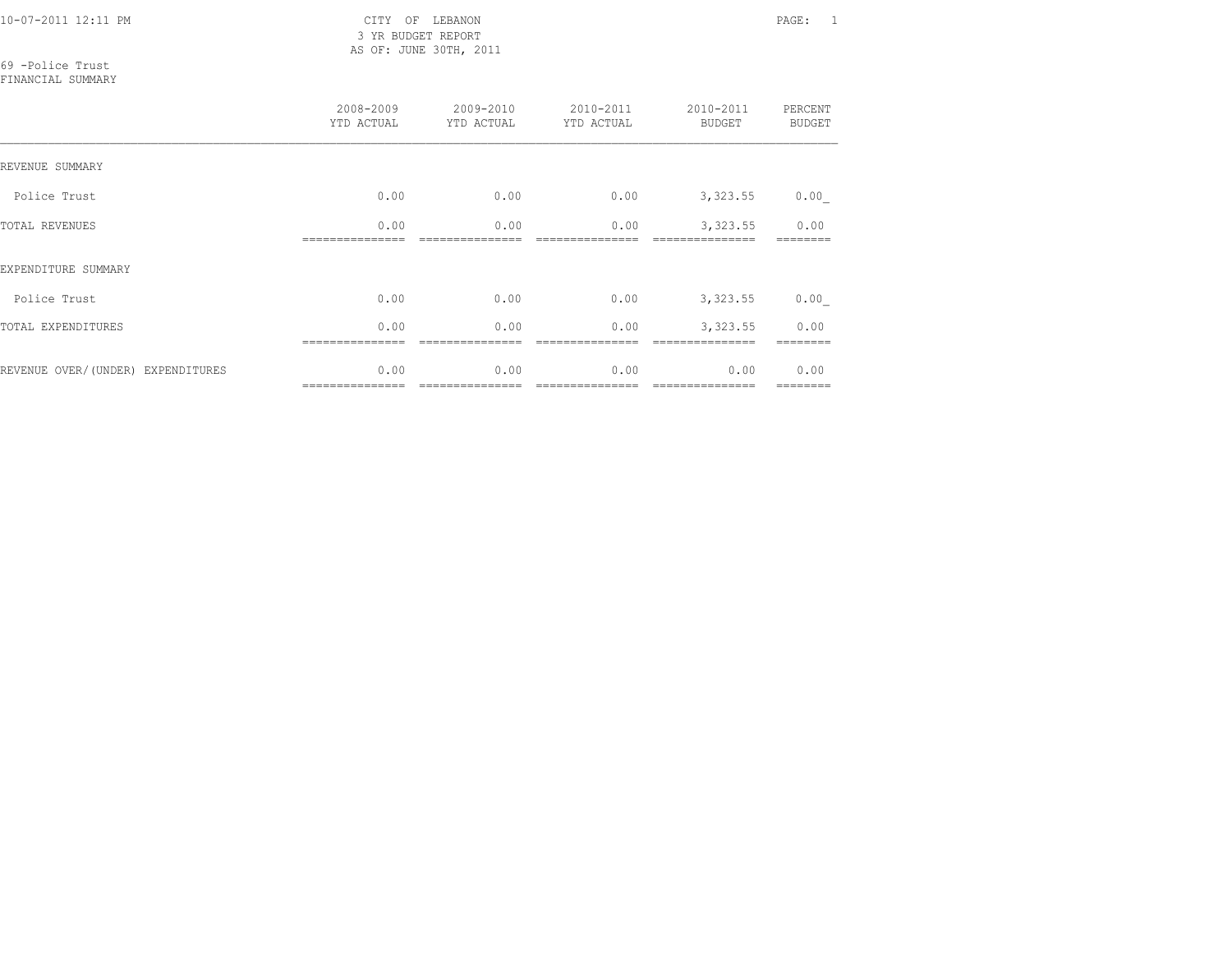3 YR BUDGET REPORT AS OF: JUNE 30TH, 2011

69 -Police Trust

| REVENUES                        | 2008-2009<br>YTD ACTUAL | $2009 - 2010$<br>YTD ACTUAL | $2010 - 2011$<br>YTD ACTUAL | $2010 - 2011$<br><b>BUDGET</b> | PERCENT<br>BUDGET |
|---------------------------------|-------------------------|-----------------------------|-----------------------------|--------------------------------|-------------------|
|                                 |                         |                             |                             |                                |                   |
| Police Trust                    |                         |                             |                             |                                |                   |
| 00-4000 fund balance 11/01      | 0.00                    | 0.00                        | 0.00                        | 3,323.55                       | 0.00              |
| 00-4360 CITY OF LEBANON         | 0.00                    | 0.00                        | 0.00                        | 0.00                           | 0.00              |
| 00-4400 FEDERAL SHARED PROCEEDS | 0.00                    | 0.00                        | 0.00                        | 0.00                           | 0.00              |
| 00-4998 Discounts Earned        | 0.00                    | 0.00                        | 0.00                        | 0.00                           | 0.00              |
| TOTAL Police Trust              | 0.00                    | 0.00                        | 0.00                        | 3,323.55                       | 0.00              |
| TOTAL REVENUES                  | 0.00                    | 0.00                        | 0.00                        | 3,323.55                       | 0.00              |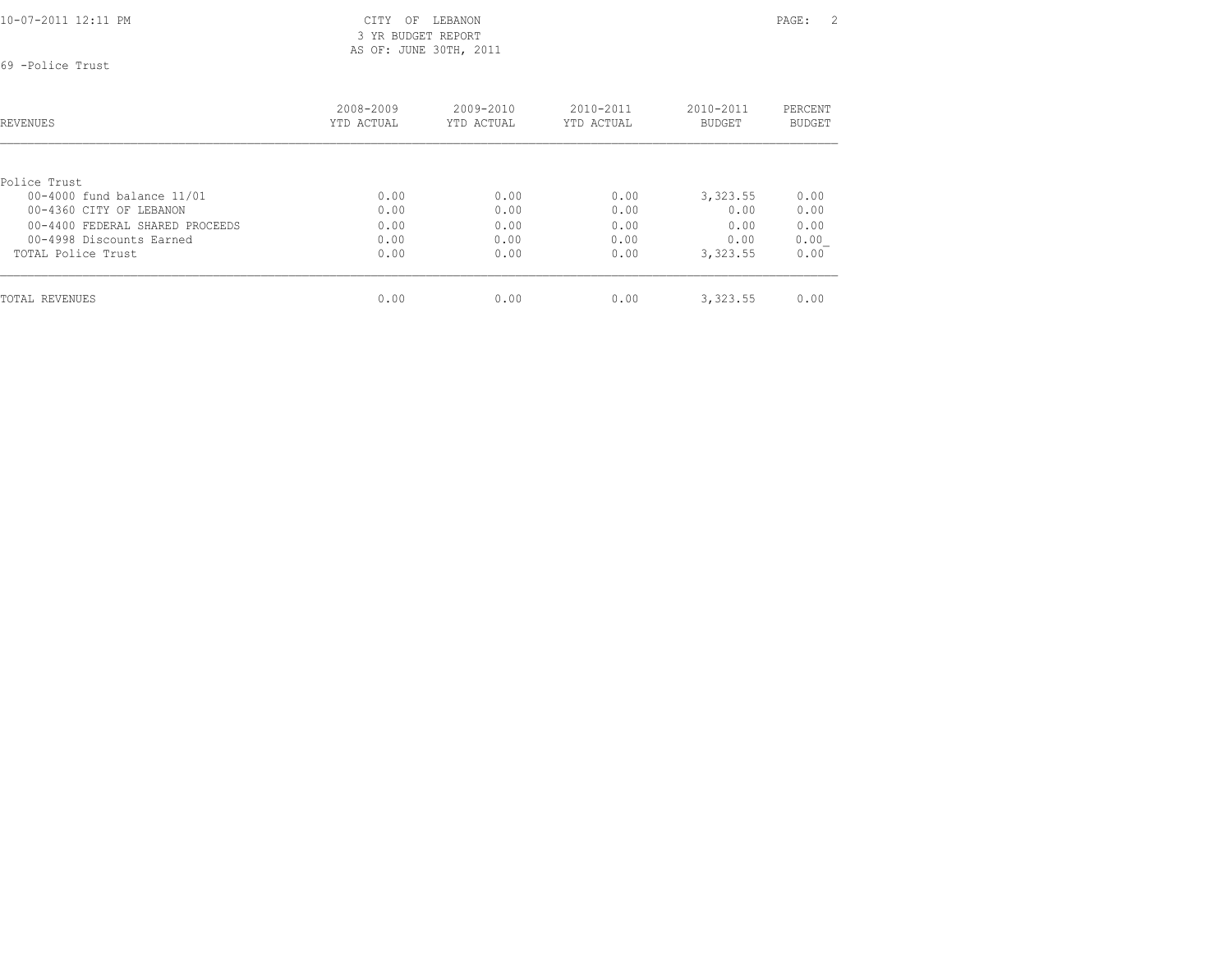3 YR BUDGET REPORT AS OF: JUNE 30TH, 2011

69 -Police Trust

| <b>EXPENDITURES</b>   | 2008-2009<br>YTD ACTUAL | $2009 - 2010$<br>YTD ACTUAL | $2010 - 2011$<br>YTD ACTUAL | $2010 - 2011$<br><b>BUDGET</b> | PERCENT<br><b>BUDGET</b> |
|-----------------------|-------------------------|-----------------------------|-----------------------------|--------------------------------|--------------------------|
|                       |                         |                             |                             |                                |                          |
| Police Trust          |                         |                             |                             |                                |                          |
| 00-5180 CONTRABRAND   | 0.00                    | 0.00                        | 0.00                        | 3,323.55                       | 0.00                     |
| 00-5960 STATE PROGRAM | 0.00                    | 0.00                        | 0.00                        | 0.00                           | 0.00                     |
| TOTAL Police Trust    | 0.00                    | 0.00                        | 0.00                        | 3,323.55                       | 0.00                     |
| TOTAL EXPENDITURES    | 0.00                    | 0.00                        | 0.00                        | 3,323.55                       | 0.00                     |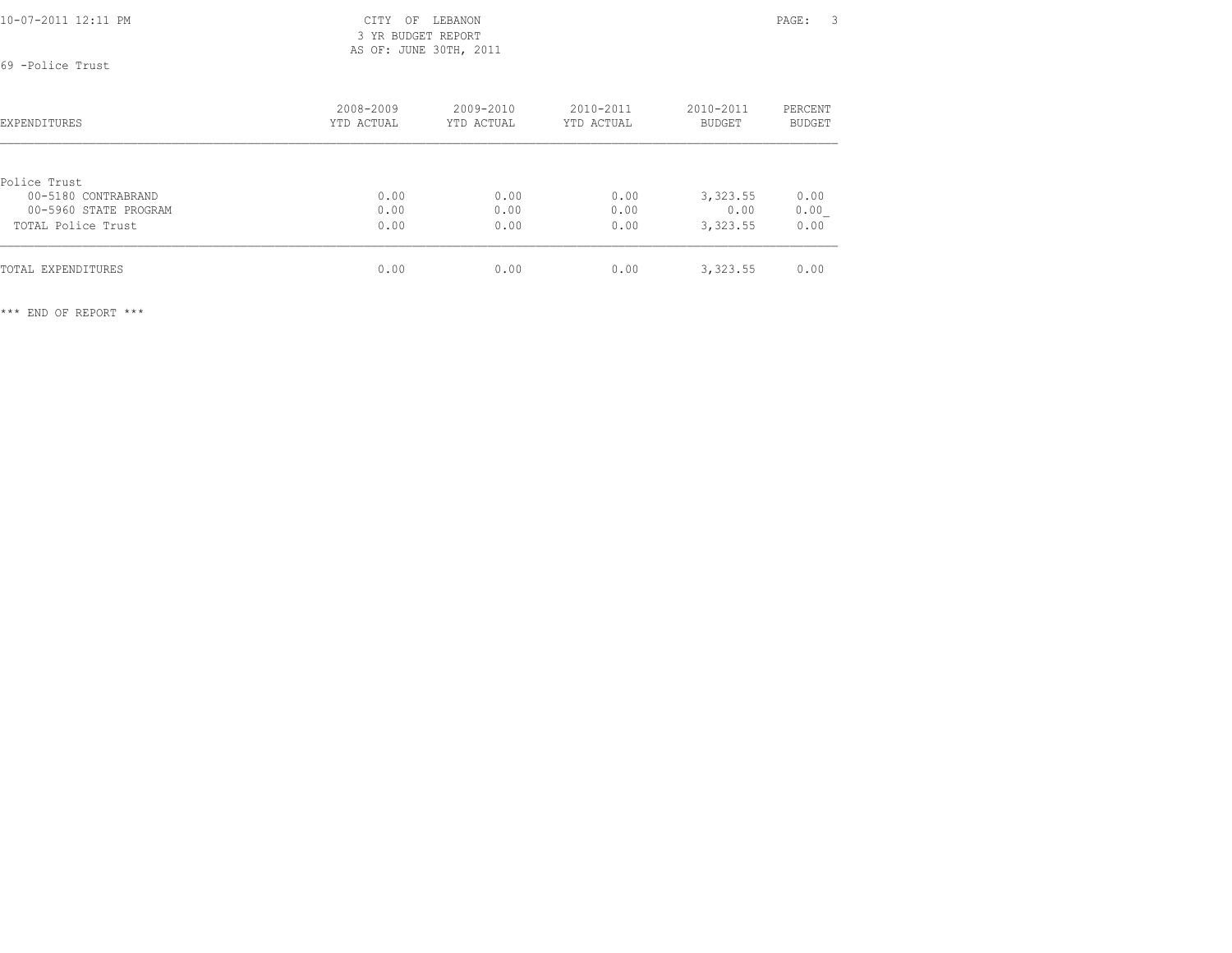3 YR BUDGET REPORT AS OF: JUNE 30TH, 2011

70 -Health Insurance FINANCIAL SUMMARY

|                                   | 2008-2009<br>YTD ACTUAL         | $2009 - 2010$<br>YTD ACTUAL     | 2010-2011<br>YTD ACTUAL         | 2010-2011<br><b>BUDGET</b>                 | PERCENT<br><b>BUDGET</b> |
|-----------------------------------|---------------------------------|---------------------------------|---------------------------------|--------------------------------------------|--------------------------|
| REVENUE SUMMARY                   |                                 |                                 |                                 |                                            |                          |
| Health Insurance                  | 3,000,787.02                    | 3,610,912.74                    | 2,054,481.71                    | 2,434,731.12                               | 84.38                    |
| <b>TOTAL REVENUES</b>             | 3,000,787.02<br>=============== | 3,610,912.74<br>=============== | 2,054,481.71<br>=============== | 2,434,731.12<br>===============            | 84.38                    |
| EXPENDITURE SUMMARY               |                                 |                                 |                                 |                                            |                          |
| Health Insurance                  | 3, 363, 797. 78                 | 3,698,949.40                    | 1,909,835.33                    | 2,446,531.12                               | 78.06                    |
| TOTAL EXPENDITURES                | 3, 363, 797. 78                 | 3,698,949.40                    | 1,909,835.33                    | 2,446,531.12                               | 78.06                    |
| REVENUE OVER/(UNDER) EXPENDITURES | 363,010.76) (                   | 88,036.66)                      | 144,646.38<br>----------------  | $11,800.00)$ 1,225.82-<br>---------------- |                          |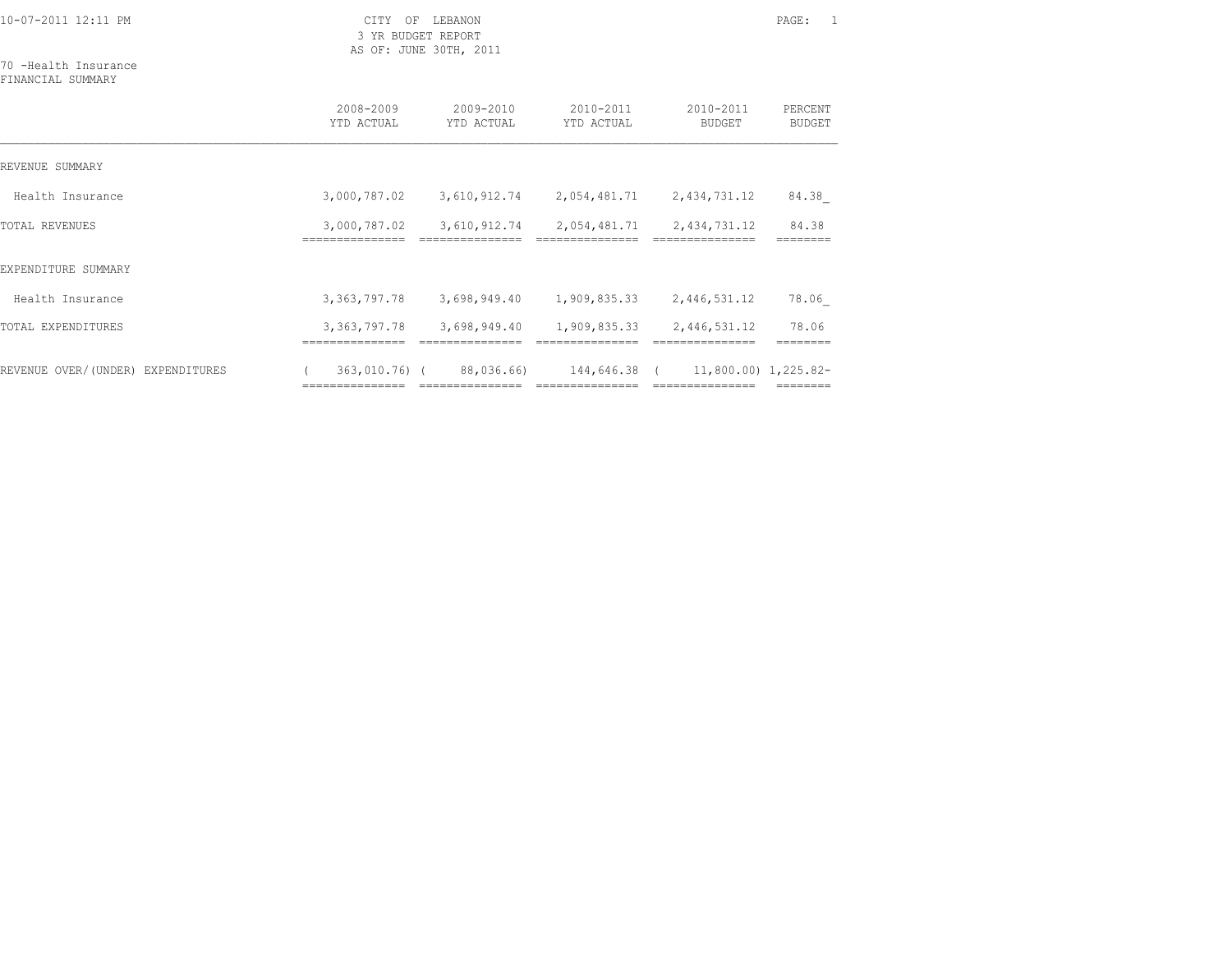|  | 10-07-2011 12:11 PM |  |
|--|---------------------|--|
|  |                     |  |

CITY OF LEBANON PAGE: 2 3 YR BUDGET REPORT AS OF: JUNE 30TH, 2011

70 -Health Insurance

| REVENUES                                                             | 2008-2009<br>YTD ACTUAL                                | 2009-2010<br>YTD ACTUAL           | 2010-2011<br>YTD ACTUAL                   | 2010-2011<br>BUDGET                                        | PERCENT<br><b>BUDGET</b> |
|----------------------------------------------------------------------|--------------------------------------------------------|-----------------------------------|-------------------------------------------|------------------------------------------------------------|--------------------------|
| Health Insurance                                                     |                                                        |                                   |                                           |                                                            |                          |
| 00-4000 fund balance 11/01                                           | 0.00                                                   | 0.00                              | 0.00                                      | 490,420.59                                                 | 0.00                     |
| 00-4075 FLEXIBLE SPENDING ACCOUNT                                    | 0.00                                                   | 0.00                              | 7,630.70                                  | 0.00                                                       | 0.00                     |
| 00-4200 ELECTRIC EQUIP REIMBURSEMENT                                 | 0.00                                                   | 0.00                              | 0.00                                      | 0.00                                                       | 0.00                     |
| 00-4205 POLICE EQUIP REIMBURSEMENT                                   | 0.00                                                   | 0.00                              | 0.00                                      | 0.00                                                       | 0.00                     |
| 00-4360 CIVIC CENTER MEMBERSHIP                                      | 0.00                                                   | 0.00                              | 0.00                                      | 0.00                                                       | 0.00                     |
| 00-4400 INSURANCE REIMBURSEMENTS                                     |                                                        | 497,483.73 1,013,215.38           | 141,487.81                                | 0.00                                                       | 0.00                     |
| 00-4500 EMPLOYEE HEALTH INS                                          | 23, 235.84                                             | 30,615.00                         | 27,165.00                                 | 25,000.00                                                  | 108.66                   |
| 00-4550 DEPENDENT HEALTH INS                                         | 264,010.64                                             | 305,358.02                        | 251,490.12                                | 245,000.00                                                 | 102.65                   |
| 00-4590 TRANS FROM GEN FUND 01-TUITION                               |                                                        | 0.00                              | 0.00                                      | 0.00                                                       | 0.00                     |
| 00-4595 TRANS FROM GEN FUND 01-EMP BEN                               | $0.00$<br>$0.00$<br>0.00                               | 10,000.00                         | $0.00$<br>18,073.13                       | 8,780.00                                                   | 205.84                   |
| 00-4600 MISCELLANEOUS                                                | 0.00                                                   | 993.50                            | 0.00                                      | 0.00                                                       | 0.00                     |
| 00-4605 TRANS FROM COURT (04)                                        | $0.00$<br>0.00<br>0.00                                 | 35,795.32                         | 18,675.91                                 | 19,697.60 94.81                                            |                          |
| 00-4606 TRANS FROM OEM 05-00                                         |                                                        | 0.00                              | 1,362.36                                  | 1,652.88                                                   | 82.42                    |
| 00-4610 TRANS FROM FIRE (06)                                         |                                                        | 278,392.01<br>33,071.72           |                                           | 202,394.60 203,876.99<br>15,628.45 24,279.79<br>203,876.99 | 99.27                    |
| 00-4615 TRANS FROM LPD-ADMIN (07-00)                                 | $0.00$<br>$0.00$                                       |                                   | 202, 394.60<br>15, 628.45                 |                                                            | 64.37                    |
| 00-4620 TRANS FROM LPD-SUPPORT (07-05)                               |                                                        | 95,074.54                         | 65,678.67                                 | 89,517.72                                                  | 73.37                    |
| 00-4625 TRANS FROM LPD-FIELD OP (07-10                               | $0.00$<br>0.00<br>0.00<br>0.00<br>0.00                 | 307,709.64                        | $216, 231$<br>$22, 365.94$<br>$984.78$    | $163,590$<br>27,556.51<br>$-214.77$                        | 132.17                   |
| 00-4630 TRANS FROM LPD-INVEST (07-15)                                |                                                        | 37,726.10                         |                                           |                                                            | 81.16                    |
| 00-4635 TRANS FROM LPD-A/C (07-20)                                   |                                                        | 36,532.61                         |                                           |                                                            | 78.55                    |
| 00-4640 TRANS FROM B & G (09)                                        |                                                        | 112,595.28                        |                                           | 78, 334.23                                                 | 101.67                   |
| 00-4645 TRANS FROM GARAGE (11)                                       |                                                        | 21,530.49                         | 19,884.78<br>79,639.36<br>17,230.12       | 17,545.00 98.21                                            |                          |
| 00-4650 GARNISHMENTS                                                 |                                                        | $0.00$ $0.00$<br>0.00 $17,073.52$ | 0.00                                      | 0.00                                                       | 0.00                     |
| 00-4655 TRANS FROM TECH-ENG/SUR(12-05)                               |                                                        |                                   | 9,282.78                                  | 9,513.28                                                   | 97.58                    |
| 00-4660 TRANS FROM TECH-IT (12-15)                                   | 0.00                                                   | 12,197.34                         | 13,532.37                                 | 16,049.61                                                  | 84.32                    |
| 00-4665 TRANS FROM TECH-MAPPING (12-25                               | $0.00$<br>$0.00$                                       | 12,543.72<br>29,213.44            | 9,053.21                                  | 9,055.75                                                   | 99.97                    |
| 00-4670 TRANS FROM TECH-MTR RDR (12-35                               |                                                        |                                   | 24,761.92                                 | 23, 243. 75                                                | 106.53                   |
| 00-4675 TRANS FROM TECH-PROJ MAN (12-45                              |                                                        | 12,973.65<br>22,902.63            | $656.52$<br>9,339.23                      | 1,182.60                                                   | 55.51                    |
| 00-4680 TRANS FROM PURCHASING (14)                                   |                                                        |                                   |                                           | 16,336.61                                                  | 57.17                    |
| 00-4685 TRANS FROM PW ADMIN (18-00)                                  |                                                        | 46,976.26                         | 37,085.42                                 | 37,090.00                                                  | 99.99                    |
| 00-4690 TRANS FROM PW BLDG (18-10)<br>00-4695 TRANS FROM CCC (20-00) |                                                        | 9,109.90<br>50,414.83             | $6,693.04$<br>36,530.11                   | 6,999.73<br>36,917.23                                      | 95.62<br>98.95           |
| 00-4700 TRANS FROM JANITORIAL (20-35)                                |                                                        |                                   |                                           | 18,916.30                                                  | 137.00                   |
| 00-4705 TRANS FROM TECH-ADMIN (12-00)                                |                                                        | 27,405.15<br>42,663.21            |                                           | 30,495.67                                                  | 101.52                   |
| 00-4710 TRANS FROM MAYOR (30-05)                                     | $0.00$<br>0.00<br>0.00<br>0.00<br>0.00<br>0.00<br>0.00 | 14,977.02                         | $25,915.84$<br>$30,959.52$<br>$10,325,88$ | 10,617.35                                                  | 97.25                    |
| 00-4715 TRANS FROM SITY ADMIN (30-15)                                |                                                        |                                   | 38, 268.54                                | 40,121.47                                                  | 95.38                    |
| 00-4720 TRANS FROM CITY CLERK (30-25)                                | $0.00$<br>$0.00$<br>$0.00$                             | 37,833.08<br>37,738.35            | 27,495.25                                 | 27,495.29                                                  | 100.00                   |
| 00-4725 TRANS FROM HR (30-35)                                        | 0.00                                                   | 16,052.97                         | 16,064.23                                 | 19,921.14                                                  | 80.64                    |
| 00-4730 TRANS FROM RECEPTIONIST (30-55                               | $0.00$<br>$0.00$                                       | 9,637.76                          | 6,913.47                                  | 7,116.59                                                   | 97.15                    |
| 00-4735 TRANS FROM ACCTS PAY (30-65)                                 |                                                        | 12,254.81                         | 8,882.25                                  | 8,882.21                                                   | 100.00                   |
| 00-4740 TRANS FROM BUDGET (30-75)                                    |                                                        |                                   | 16,892.77                                 | 18,462.73                                                  | 91.50                    |
| 00-4745 TRANS FORM UTIL/CASH (30-85)                                 |                                                        | 16,464.12<br>40,384.70            | 39,638.75                                 | 41,721.75                                                  | 95.01                    |
| 00-4750 TRANS FROM COMM DEV (35-00)                                  | $0.00$<br>0.00<br>0.00                                 | 33,821.92                         | 24,736.88                                 | 24,564.19                                                  | 100.70                   |
| 00-4755 TRANS FROM COMPLIANCE (35-15)                                |                                                        | 9,605.57                          | 7,408.59                                  | 7,408.65                                                   | 100.00                   |
| 00-4756 TRANS FROM TOURISM & MKTG (40)                               | $0.00$<br>$0.00$                                       | 282.49                            | 122.67                                    | 561.00 21.87                                               |                          |
| 00-4760 TRANS FROM PARKS (79-00)                                     | 0.00                                                   | 32,510.05                         | 25, 354.30                                | 25,407.02                                                  | 99.79                    |
| 00-4765 TRANS FROM CONCESSIONS (79-10)                               | 0.00                                                   | 702.86                            | 7.75                                      |                                                            | 525.00 1.48              |
| 00-4770 TRANS FORM BAC (79-15)                                       | $0.00$ (                                               | 64.33)                            | 0.00                                      | 0.00                                                       | 0.00                     |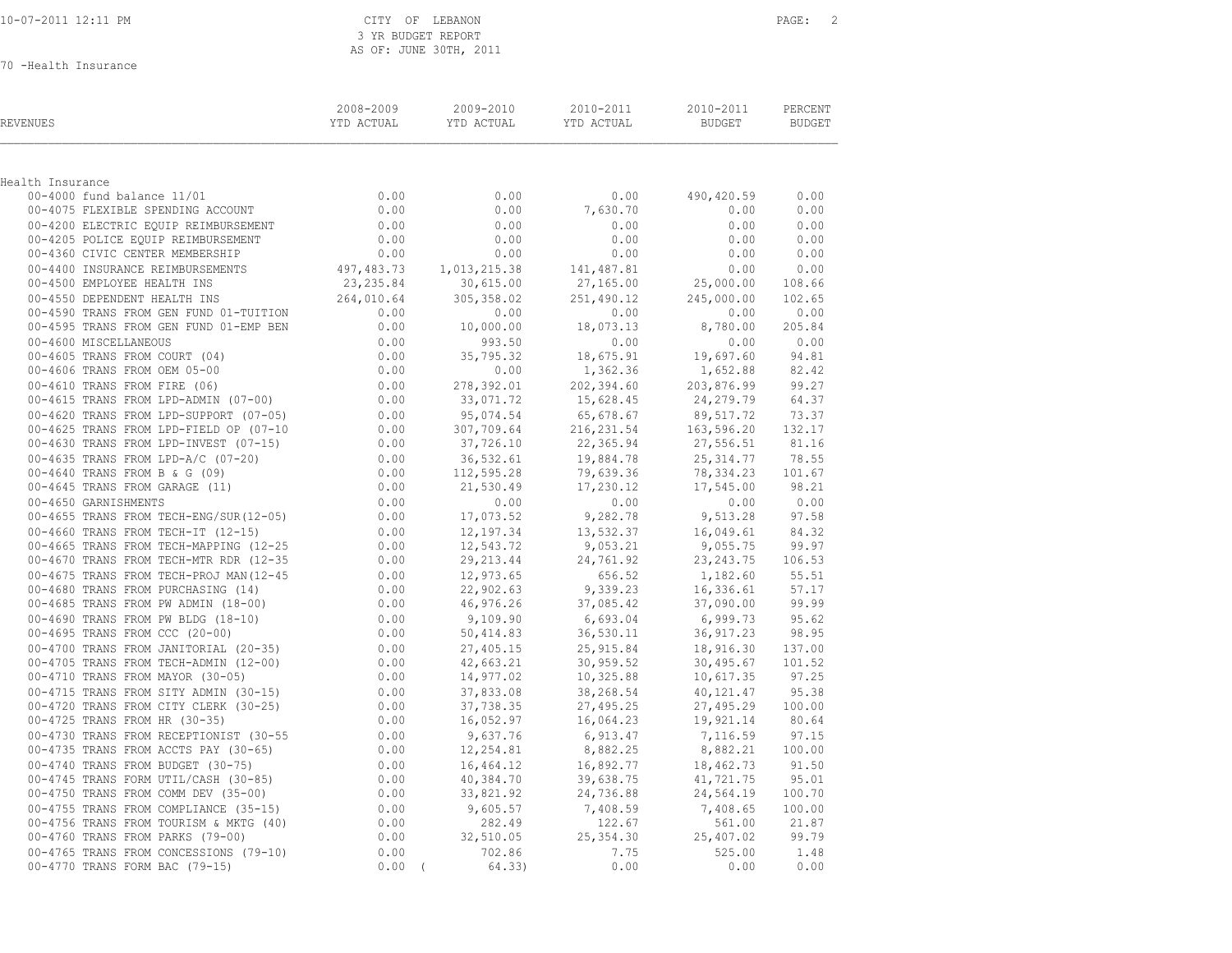10-07-2011 12:11 PM CITY OF LEBANON PAGE: 3 3 YR BUDGET REPORT AS OF: JUNE 30TH, 2011

70 -Health Insurance

| REVENUES                                                                                                 | 2008-2009            | 2009-2010                 | 2010-2011                           | 2010-2011                           | PERCENT                |
|----------------------------------------------------------------------------------------------------------|----------------------|---------------------------|-------------------------------------|-------------------------------------|------------------------|
|                                                                                                          | YTD ACTUAL           | YTD ACTUAL                | YTD ACTUAL                          | <b>BUDGET</b>                       | BUDGET                 |
| 00-4775 TRANS FROM CCC DESK/POOL(79-25                                                                   | 0.00                 | 2,278.53                  | 0.00                                | 0.00                                | 0.00                   |
| 00-4780 TRANS FROM CCC SPORTACT (79-30                                                                   | 0.00                 | 78.90                     | 0.00                                | 0.00                                | 0.00                   |
| 00-4785 TRANS FROM ELEC OP (80)                                                                          | 0.00                 | 323, 213.82               | 221,071.36                          | 236,506.14                          | 93.47                  |
| 00-4790 TRANS FROM WW OP (85)                                                                            | 0.00                 | 77,682.35                 | 45,074.74                           | 47,598.40                           | 94.70                  |
| 00-4795 TRANS FROM WATER OP (87)<br>00-4800 TRANS FROM CONSTR (89)                                       | 0.00<br>0.00<br>0.00 | 27,396.09<br>245,830.93   | 2,155.86<br>120,045.68              | 0.00<br>122,395.22                  | 0.00<br>98.08<br>76.40 |
| 00-4805 TRANS FROM SEWER MAINT (91)<br>00-4810 TRANS FROM MAINT 94-00<br>00-4815 TRANS FROM MAINT-WW/WTR | 0.00<br>0.00         | 70,147.49<br>0.00<br>0.00 | 48,545.07<br>58,274.81<br>28,454.41 | 63,539.23<br>61,104.19<br>44,410.74 | 95.37<br>64.07         |
| 00-4900 DEPT BENEFITS TRANSFER                                                                           | 2,216,056.81         | 0.00                      | 0.00                                | 0.00                                | 0.00                   |
| 00-4998 Discounts Earned                                                                                 | 0.00                 | 0.00                      | 0.00                                | 0.00                                | 0.00                   |
| TOTAL Health Insurance                                                                                   | 3,000,787.02         | 3,610,912.74              | 2,054,481.71                        | 2,434,731.12                        | 84.38                  |
| TOTAL REVENUES                                                                                           | 3,000,787.02         | 3,610,912.74              | 2,054,481.71                        | 2,434,731.12                        | 84.38                  |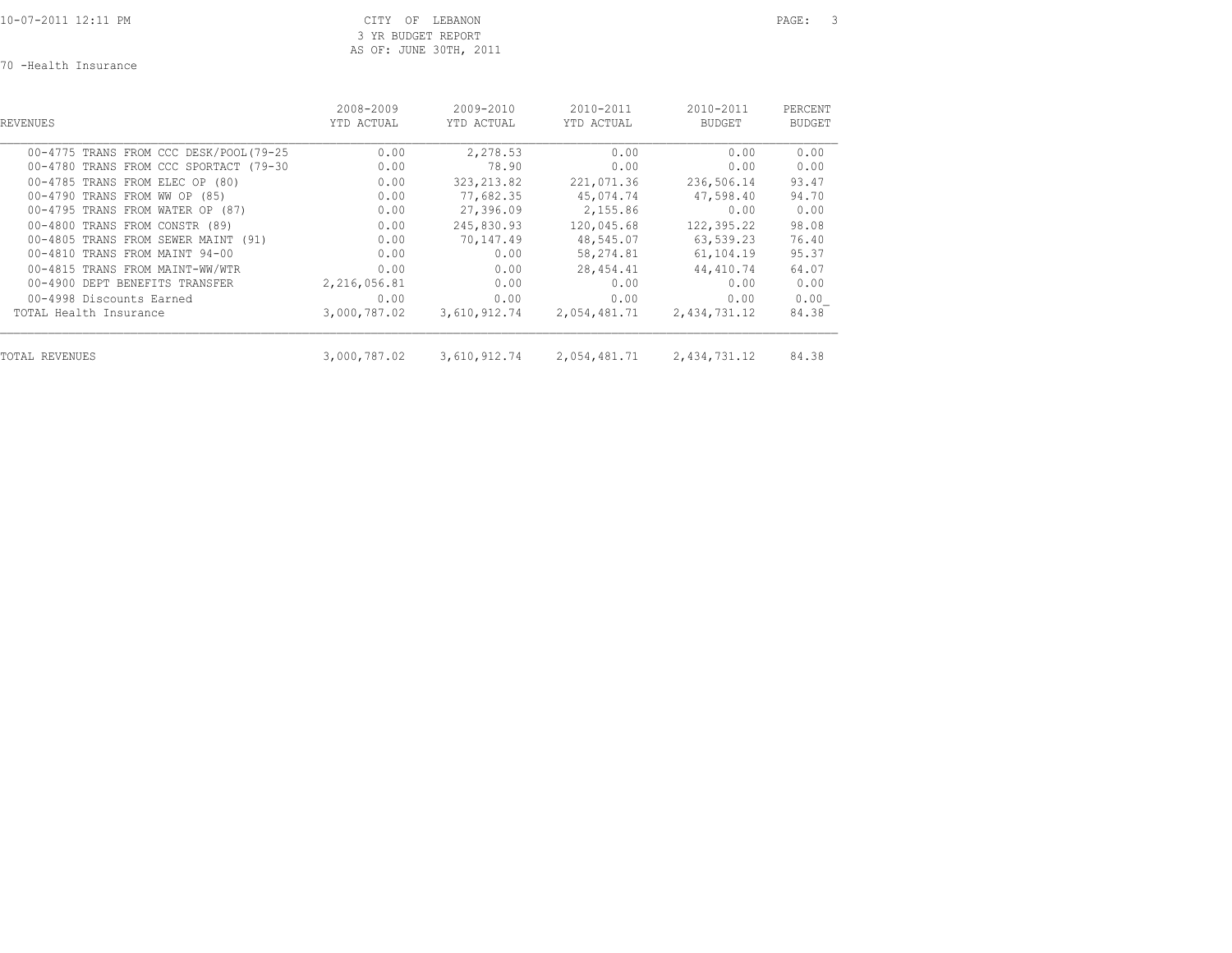|  |  |  | 10-07-2011 12:11 PM |  |
|--|--|--|---------------------|--|
|  |  |  |                     |  |

#### CITY OF LEBANON PAGE: 4 3 YR BUDGET REPORT AS OF: JUNE 30TH, 2011

70 -Health Insurance

| EXPENDITURES                           | 2008-2009<br>YTD ACTUAL | 2009-2010<br>YTD ACTUAL                         | 2010-2011<br>YTD ACTUAL      | 2010-2011<br>BUDGET | PERCENT<br><b>BUDGET</b> |
|----------------------------------------|-------------------------|-------------------------------------------------|------------------------------|---------------------|--------------------------|
|                                        |                         |                                                 |                              |                     |                          |
| Health Insurance                       |                         |                                                 |                              |                     |                          |
| 00-5000 TUITION ASSISTANCE             | 0.00                    | 0.00                                            | 0.00                         | 17,500.00           | 0.00                     |
| 00-5916 PAYROLL TAX EXPENSE            | 0.00                    | 0.00                                            | 729.58                       | 800.00              | 91.20                    |
| 00-6000 ADMINISTRATIVE COSTS           | 337,045.11              | 393,259.03                                      | 286,552.80                   | 300,000.00          | 95.52                    |
| 00-6025 INSURANGE AGENCY FEES          | 0.00                    | 36,805.00                                       | 25,482.00                    | 25,482.00           | 100.00                   |
| 00-6050 EMPLOYEE CLAIMS                | 2,060,430.01            | 2, 352, 433.14                                  | 923, 199. 17 1, 332, 947. 00 |                     | 69.26                    |
| 00-6060 FSA CLAIMS                     | 0.00                    | 0.00                                            | 10,942.22                    | 11,000.00           | 99.47                    |
| 00-6070 SAFETY PROGRAM                 | 0.00                    | 183.67                                          | 0.00                         | 15,000.00           | 0.00                     |
| 00-6075 FSA ADMINISTRATIVE COSTS       | 0.00                    | 0.00                                            | 372.00                       | 2,430.00            | 15.31                    |
| 00-6080 EMPLOYEE REIMBURSEMENTS        | 0.00                    | 300.00                                          | 100.00                       | 5,000.00            | 2.00                     |
| 00-6100 HEALTH INSURANCE               | 0.00                    | 0.00                                            | 0.00                         | 0.00                | 0.00                     |
| 00-6110 DEFERRED COMP (CITY MATCH)     | 0.00                    | 0.00                                            | 0.00                         | 0.00                | 0.00                     |
| 00-6120 FICA/MEDICARE TAXES            | 0.00                    | 0.00                                            | 0.00                         | 0.00                | 0.00                     |
| 00-6130 LAGERS                         | 596,548.37              | 591,281.40                                      | 426,223.67                   | 463,085.00          | 92.04                    |
| 00-6135 MISCELLANEOUS                  | 3,216.42                | 100.00                                          | 0.00                         | 1,500.00            | 0.00                     |
| 00-6140 UNEMPLOYMENT COMPENSATION      | 53, 552.62              | 60,988.47                                       | 42,338.46                    | 50,000.00           | 84.68                    |
| 00-6150 WORKMAN'S COMPENSATION         | 297,325.80              | 224,641.00                                      | 161,455.93                   | 175,000.00          | 92.26                    |
| 00-6200 WELLNESS HEALTH & ED           | 12,939.57               | 12,923.62                                       | 19,969.71                    | 20,000.00           | 99.85                    |
| 00-6210 WORKMAN'S COMP CLAIMS          | 2,739.88                | 5,106.19                                        | 4,439.97                     | 10,000.00           | 44.40                    |
| 00-6300 WELLNESS PROGRAM AWARDS        | 0.00                    | 0.00                                            | 0.00                         | 0.00                | 0.00                     |
| 00-6400 TRANS TO ACCTS PAYABLE (30-65) | 0.00                    | 4,515.61                                        | 3,084.51                     | 3,672.90            | 83.98                    |
| 00-6410 TRANS TO CITY CLERK (30-25)    | 0.00                    | 523.31                                          | 1,361.59                     | 1,380.74            | 98.61                    |
| 00-6420 TRANS TO BUDGET (30-75)        | 0.00                    | 3,063.42                                        | 3,405.67                     | 3,838.38            | 88.73                    |
| 00-6425 TRANS TO UTIL/CASH (30-85)     | 0.00                    | 12,825.54                                       | 178.05                       | 583.15              | 30.53                    |
| 00-6500 UNAPPROPRIATED FUNDS           | 0.00                    | 0.00                                            | 0.00                         | 7,311.95            | 0.00                     |
| TOTAL Health Insurance                 | 3,363,797.78            | 3,698,949.40                                    | 1,909,835.33                 | 2,446,531.12        | 78.06                    |
| TOTAL EXPENDITURES                     |                         | 3, 363, 797. 78 3, 698, 949. 40 1, 909, 835. 33 |                              | 2,446,531.12        | 78.06                    |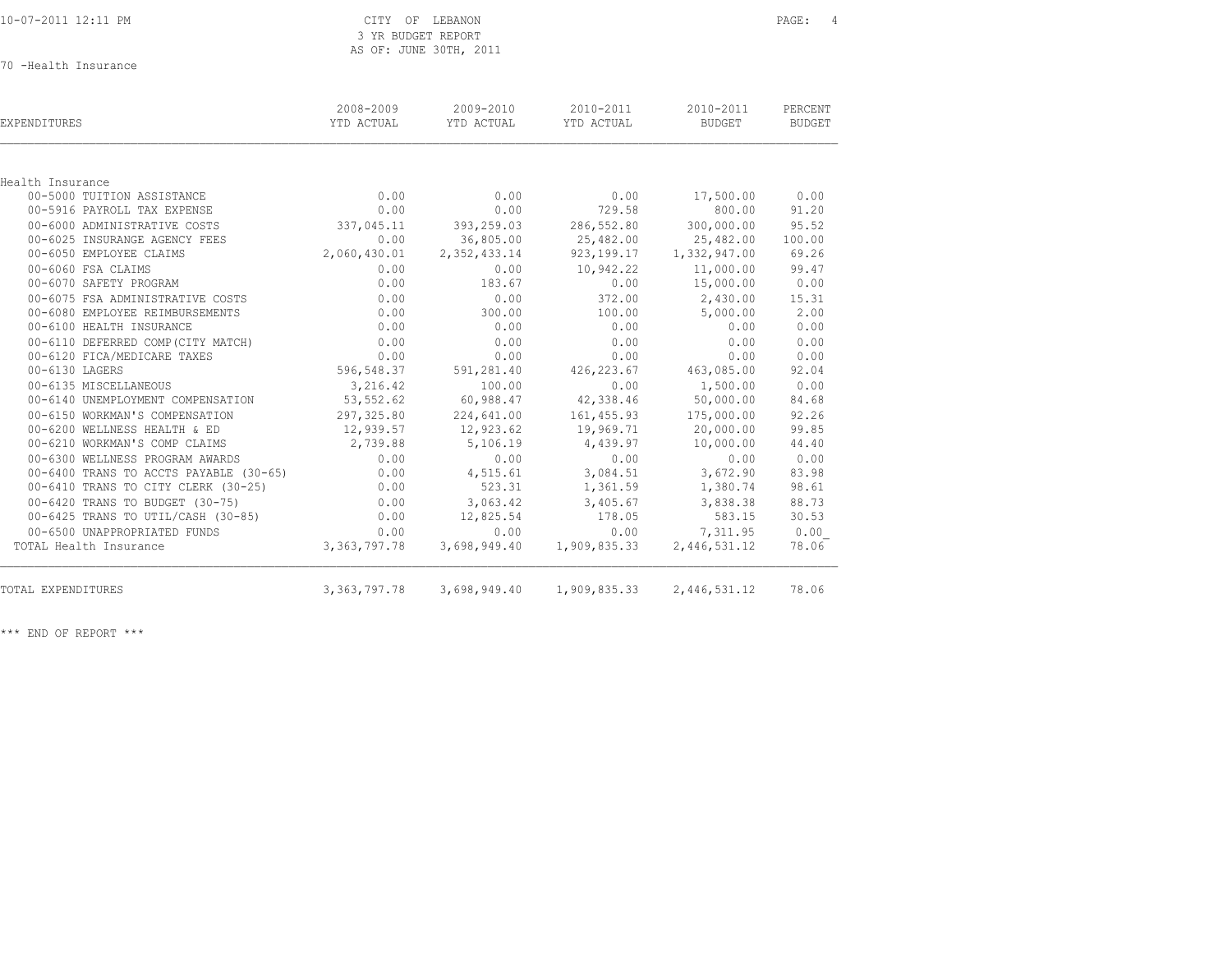3 YR BUDGET REPORT AS OF: JUNE 30TH, 2011

=============== =============== =============== =============== ========

73 -Airport Fund FINANCIAL SUMMARY

|                                   | 2008-2009<br>YTD ACTUAL       | 2009-2010<br>YTD ACTUAL | 2010-2011<br>YTD ACTUAL | 2010-2011<br><b>BUDGET</b> | PERCENT<br><b>BUDGET</b> |
|-----------------------------------|-------------------------------|-------------------------|-------------------------|----------------------------|--------------------------|
| REVENUE SUMMARY                   |                               |                         |                         |                            |                          |
| Airport                           | 356,264.60                    | 117,344.02              | 131,992.76              | 1,039,532.30               | 12.70                    |
| TOTAL REVENUES                    | 356,264.60                    | 117,344.02              | 131,992.76              | 1,039,532.30               | 12.70                    |
| EXPENDITURE SUMMARY               |                               |                         |                         |                            |                          |
| Airport                           | 262,689.59                    | 137,588.22              | 132, 121.98             | 1,047,603.30               | 12.61                    |
| TOTAL EXPENDITURES                | 262,689.59<br>=============== | 137,588.22              | 132, 121.98             | 1,047,603.30               | 12.61                    |
| REVENUE OVER/(UNDER) EXPENDITURES | 93,575.01                     | 20,244.20) (            | $129.22$ ) (            | 8,071.00)                  | 1.60                     |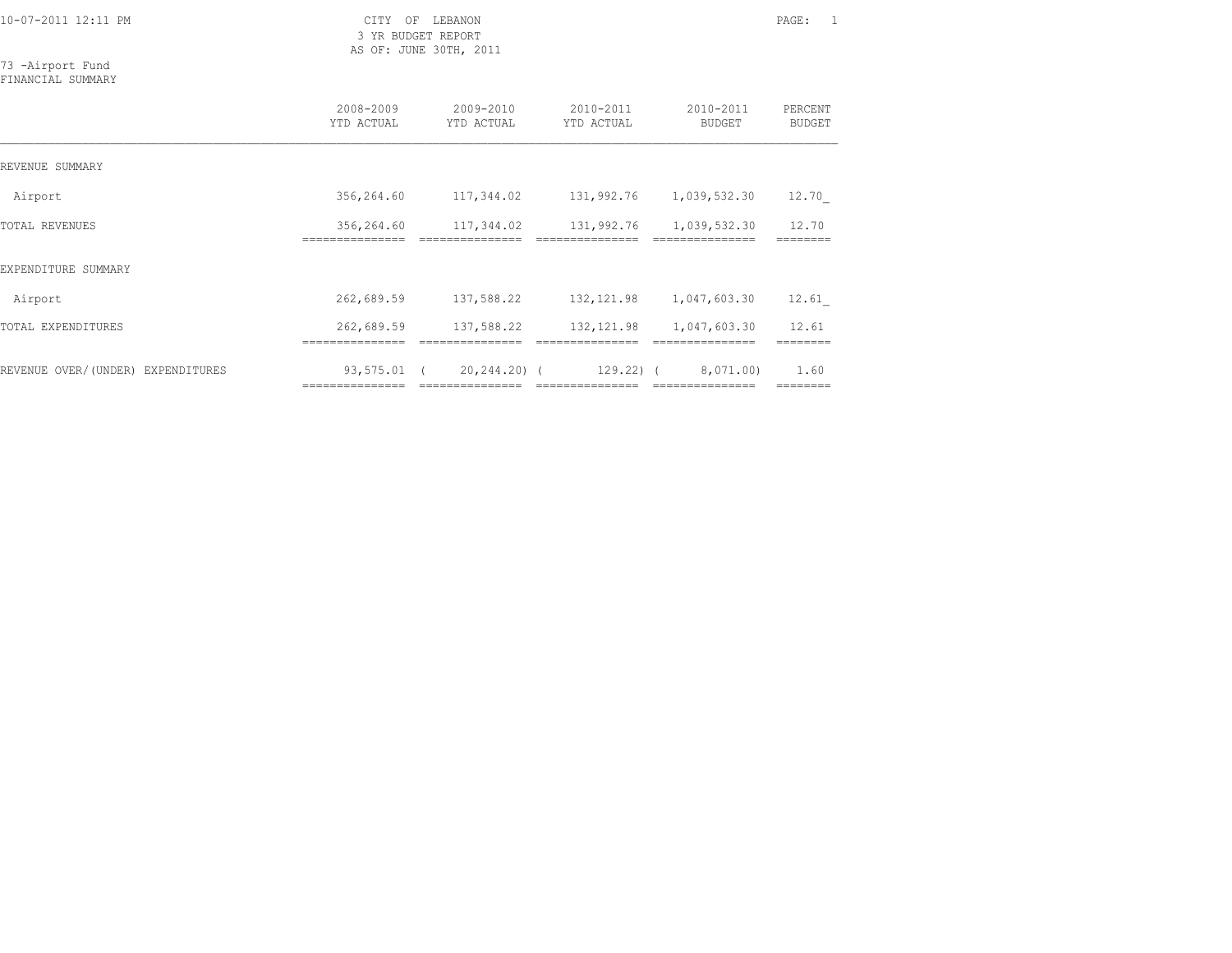3 YR BUDGET REPORT AS OF: JUNE 30TH, 2011

73 -Airport Fund

| <b>REVENUES</b>                     | 2008-2009<br>YTD ACTUAL | 2009-2010<br>YTD ACTUAL | 2010-2011<br>YTD ACTUAL | 2010-2011<br><b>BUDGET</b> | PERCENT<br><b>BUDGET</b> |
|-------------------------------------|-------------------------|-------------------------|-------------------------|----------------------------|--------------------------|
|                                     |                         |                         |                         |                            |                          |
| Airport                             |                         |                         |                         |                            |                          |
| 00-4000 fund balance 11/01          | 0.00                    | 0.00                    | 0.00                    | 0.00                       | 0.00                     |
| 00-4302 HANGAR LOAN                 | 0.00                    | 0.00                    | 0.00                    | 0.00                       | 0.00                     |
| 00-4310 FBO FUEL SALES              | 1,262.14                | 2,609.02                | 1,053.87                | 1,333.33                   | 79.04                    |
| 00-4380 HANGAR GROUND SPACE LEASES  | 5,500.00                | 10,000.00               | 7,000.00                | 4,000.00                   | 175.00                   |
| 00-4400 HANGAR RENT/ LEASES         | 34, 156. 48             | 24,735.00               | 12,920.00               | 23, 333.33                 | 55.37                    |
| 00-4450 DTE HANGAR LEASE REVENUE    | 0.00                    | 0.00                    | 0.00                    | 0.00                       | 0.00                     |
| 00-4600 AIRPORT GRANT               | 315,346.00              | 0.00                    | 12,335.00               | 900,000.00                 | 1.37                     |
| 00-4700 MISCELLANEOUS               | 0.00                    | 0.00                    | 683.89                  | 0.00                       | 0.00                     |
| 00-4900 TRANS FROM GEN FUND (01)    | 0.02)                   | 80,000.00               | 58,000.00               | 70,865.64                  | 81.85                    |
| 00-4905 TRANS FROM ECON DEV (45-00) | 0.00                    | 0.00                    | 40,000.00               | 40,000.00                  | 100.00                   |
| 00-4910 TRANS FROM CAP IMPROV (21)  | 0.00                    | 0.00                    | 0.00                    | 0.00                       | 0.00                     |
| 00-4950 TRANSFER FROM ELEC RES (82) | 0.00                    | 0.00                    | 0.00                    | 0.00                       | 0.00                     |
| 00-4998 Discounts Earned            | 0.00                    | 0.00                    | 0.00                    | 0.00                       | 0.00                     |
| TOTAL Airport                       | 356,264.60              | 117,344.02              | 131,992.76              | 1,039,532.30               | 12.70                    |
| <b>TOTAL REVENUES</b>               | 356,264.60              | 117,344.02              | 131,992.76              | 1,039,532.30               | 12.70                    |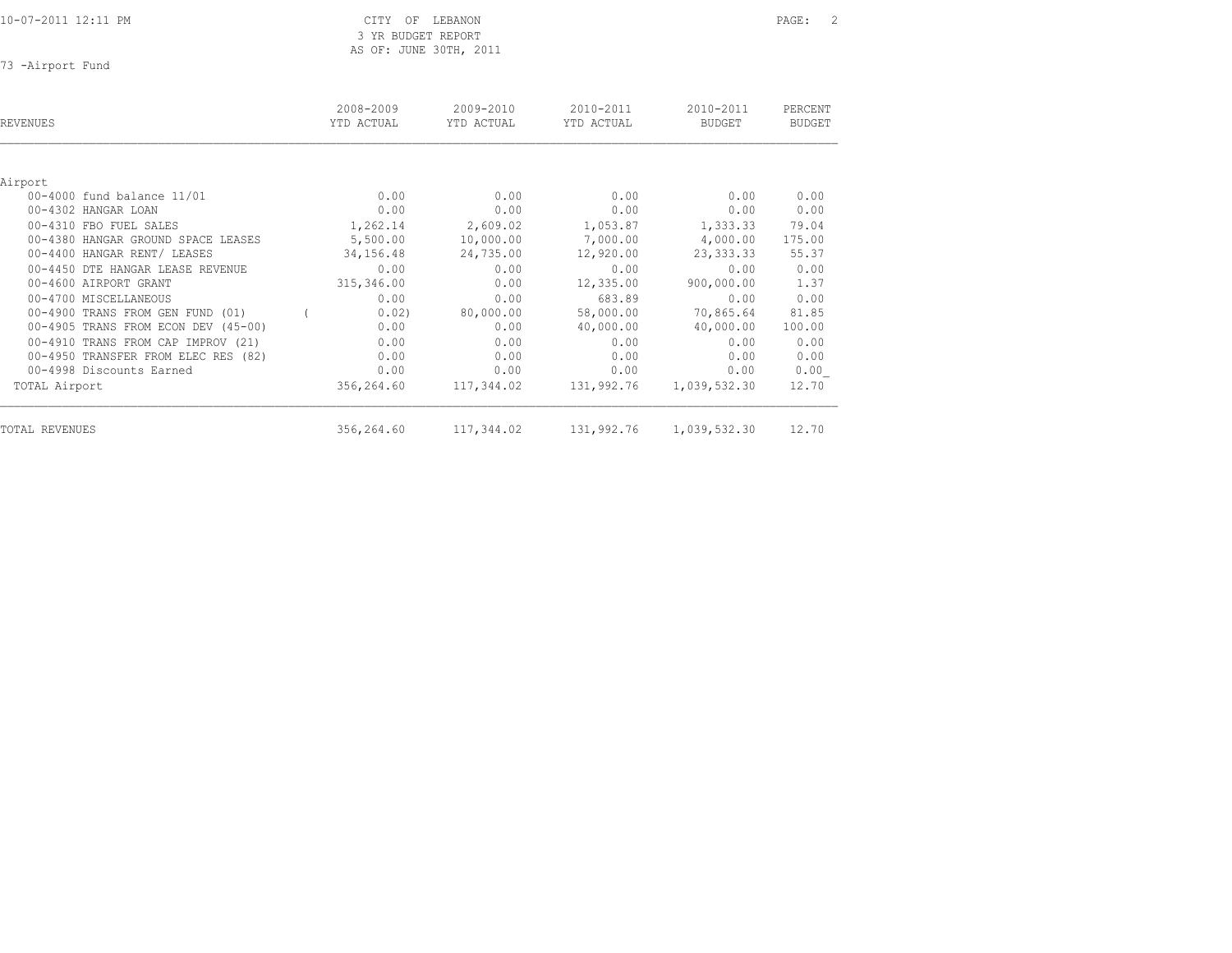#### CITY OF LEBANON PAGE: 3 3 YR BUDGET REPORT AS OF: JUNE 30TH, 2011

73 -Airport Fund

| <b>EXPENDITURES</b>                                                                                                        | 2008-2009<br>YTD ACTUAL    | 2009-2010<br>YTD ACTUAL | 2010-2011<br>YTD ACTUAL | 2010-2011<br><b>BUDGET</b> | PERCENT<br>BUDGET |
|----------------------------------------------------------------------------------------------------------------------------|----------------------------|-------------------------|-------------------------|----------------------------|-------------------|
|                                                                                                                            |                            |                         |                         |                            |                   |
| Airport<br>00-5000 AIRPORT GRANT PROJECTS 174,186.33                                                                       |                            | 13,036.25               | 6,419.06                | 900,000.00                 | 0.71              |
| 00-5010 FBO                                                                                                                | 0.00                       | 1,242.00                | 898.00                  | 3,000.00                   | 29.93             |
| 00-5020 GATE CONTROL CONTRACT                                                                                              | 0.00                       | 348.92                  | 269.37                  | 1,400.00                   | 19.24             |
| 00-5080 CAPITAL IMPROVEMENTS                                                                                               | 20,189.68                  | 4,090.00                | 9,211.37                | 15,000.00                  | 61.41             |
| 00-5225 ENGINEERING/NON GRANT                                                                                              | 248.40                     | 0.00                    | 0.00                    | 2,163.00                   | 0.00              |
| 00-5270 REPAIRS & MAINTENANCE                                                                                              | 7,467.53                   | 11,699.81               | 7,798.26                | 10,000.00                  | 77.98             |
| 00-5300 FED GRANT ENGINEERING                                                                                              | 0.00                       | 0.00                    | 0.00                    | 0.00                       | 0.00              |
| 00-5305 EQUIP DEPR                                                                                                         |                            | 0.00                    | 0.00                    | 0.00                       | 0.00              |
| 00-5310 VEHICLE DEPR                                                                                                       | $0.00$<br>$0.00$           | 0.00                    | 0.00                    | 0.00                       | 0.00              |
| 00-5350 MISC GRANT                                                                                                         |                            | 66.80                   | 0.00                    | 0.00                       | 0.00              |
| 00-5400 HANGAR DEBT SERVICE                                                                                                | $0.00$<br>23,719.14        | 24,620.88               | 18,465.66               | 18,504.00                  | 99.79             |
| 00-5405 PROPERTY & CASUALTY INSURANCE                                                                                      | 0.00                       | 0.00                    | 3,995.00                | 4,000.00                   | 99.88             |
| 00-5410 VEHICLE INSURANCE                                                                                                  | 0.00                       | 1,539.30                | 1,231.44                | 1,600.00                   | 76.97             |
| 00-5420 BUILDING INSURANCE                                                                                                 | 0.00                       | 1,188.16                | 926.28                  | 1,300.00                   | 71.25             |
| 00-5425 TANK INSURANCE                                                                                                     | 0.00                       | 250.00                  | 250.00                  | 300.00                     | 83.33             |
| 00-5430 HAZARDOUS WASTE PROGRAM                                                                                            |                            | 0.00                    | 0.00                    | 1,000.00                   | 0.00              |
| 00-5440 EQUIP INSURANCE                                                                                                    | $0.00$<br>$0.00$           | 33.28                   | 31.98                   | 60.00                      | 53.30             |
| 00-5450 MISCELLANEOUS                                                                                                      | $0.00$<br>0.00<br>1,135.07 | 300.11                  | 332.20                  | 800.00                     | 41.53             |
| 00-5460 LEGAL SERVICES                                                                                                     | 0.00                       | 50.00                   | 464.50                  | 1,500.00                   | 30.97             |
| 00-5620 NAV-AID MAINTENANCE<br>00-6130 UTILITIES                                                                           | 18,550.00                  | 20,150.00               | 12,400.00               | 16,000.00                  | 77.50             |
|                                                                                                                            |                            | 5,125.97                | 3,772.52                | 3,833.33                   | 98.41             |
| 00 00-6130 UTILITIES<br>00-6200 TRANS TO BLDG&GRNDS (09) 0.00<br>00-6203 TRANS TO TECH-MAPPING (12-25) 0.00<br>0.00        |                            | 318.84                  | 3,931.85                | 3,932.85                   | 99.97             |
|                                                                                                                            |                            | 17.51                   | 0.00                    | 0.00                       | 0.00              |
| 00 0200 1.11.1.2 1 1.<br>00-6205 TRANS TECH-ADMIN (12-00)<br>00-6207 TRANS TO TECH-PROJ MGR (12-45)                        | 0.00                       | 19,733.70               | 20,825.15               | 20,825.18                  | 100.00            |
|                                                                                                                            | 0.00                       | 3,161.40                | 0.00                    | 0.00                       | 0.00              |
| 00-6210 TRANS TO PURCHASING (14)                                                                                           | 0.00                       | 0.00                    | 0.00                    | 0.00                       | 0.00              |
|                                                                                                                            |                            | 12,750.00               | 8,500.00                | 8,500.00 100.00            |                   |
| 00-6215 TRANS TO ELEC RESERVE (82) 0.00<br>00-6220 TRANS TO MAYOR (30-05) 0.00<br>00-6225 TRANS TO CITY ADMIN (30-15) 0.00 |                            | 1,551.00                | 1,099.79                | 1,214.21                   | 90.58             |
| 00-6225 TRANS TO CITY ADMIN (30-15)                                                                                        | 0.00                       | 2,244.96                | 0.00                    | 0.00                       | 0.00              |
| 00-6230 TRANS TO CITY CLERK (30-25)                                                                                        | $0.00$<br>$0.00$           | 3,532.45                | 3,724.86                | 3,777.28                   | 98.61             |
| 00-6235 TRANS TO RECEPTIONIST (30-55)                                                                                      |                            | 234.04                  | 31.36                   | 32.69                      | 95.93             |
| 00-6240 TRANS TO ACCTS PAYABLE (30-65) 0.00                                                                                |                            | 140.34                  | 132.55                  | 133.14                     | 99.56             |
| 00-6245 TRANS TO BUDGET (30-75)                                                                                            | 0.00                       | 816.91                  | 454.08                  | 511.78                     | 88.73             |
| 00-6250 TRANSFER TO ECON DEV (45)                                                                                          | 0.00                       | 0.00                    | 0.00                    | 0.00                       | 0.00              |
| 00-6255 TRANS TO CONSTR (89)                                                                                               | 0.00                       | 4,699.83                | 4,182.47                | 5,250.00                   | 79.67             |
| 00-6260 TRANS TO UTIL/CASH COLL (30-85                                                                                     | 0.00                       | 444.15                  | 84.84                   | 274.68                     | 30.89             |
| 00-6265 TRANS TO PW ADMIN (18-00)                                                                                          | 0.00                       | 613.33                  | 775.03                  |                            | 776.00 99.88      |
| 0.00 00 1 1 2 45 0.00 TRANS TO TECH-PROJ MGR 12-45                                                                         |                            | 3,588.28                | 21,914.36               | 21,915.16                  | 100.00            |
| 00-6500 UNAPPROPRIATED FUNDS                                                                                               | 0.00                       | 0.00                    | 0.00                    | 0.00                       | 0.00              |
| 00-6510 TRANSFER TO ELEC RES (82)                                                                                          | 12,750.00                  | 0.00                    | 0.00                    | 0.00                       | 0.00              |
| TOTAL Airport                                                                                                              | 262,689.59                 | 137,588.22              | 132, 121.98             | 1,047,603.30               | 12.61             |
| TOTAL EXPENDITURES                                                                                                         | 262,689.59                 | 137,588.22              | 132, 121.98             | 1,047,603.30               | 12.61             |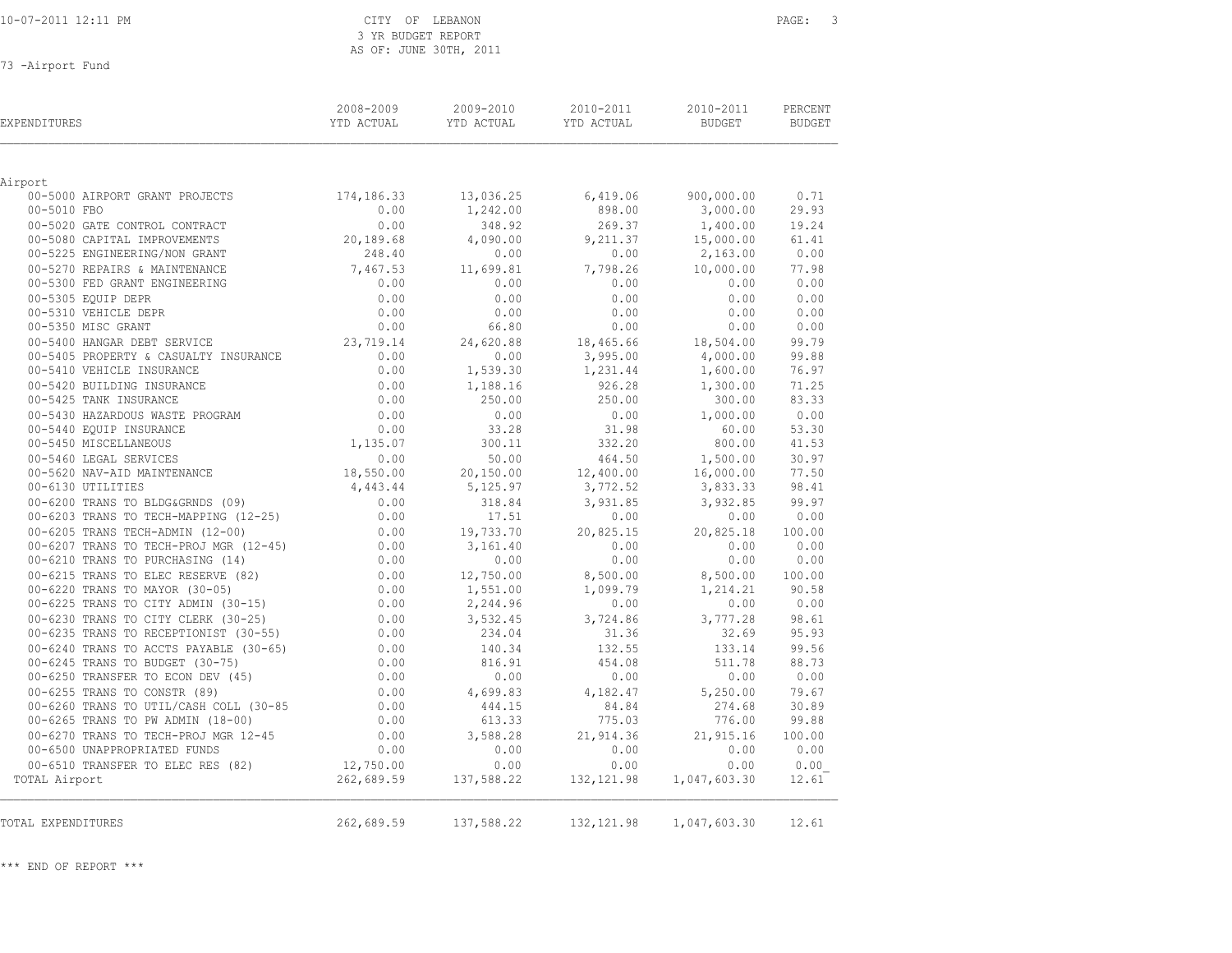3 YR BUDGET REPORT AS OF: JUNE 30TH, 2011

### 75 -Downtown Business

FINANCIAL SUMMARY

|                                   | 2008-2009<br>YTD ACTUAL   | 2009-2010<br>YTD ACTUAL                      | 2010-2011<br>YTD ACTUAL                             | 2010-2011<br><b>BUDGET</b> | PERCENT<br><b>BUDGET</b> |
|-----------------------------------|---------------------------|----------------------------------------------|-----------------------------------------------------|----------------------------|--------------------------|
| REVENUE SUMMARY                   |                           |                                              |                                                     |                            |                          |
| Downtown Business                 | 35,824.72                 | 35,736.33                                    | 31, 312.49                                          | 42,960.81                  | 72.89                    |
| <b>TOTAL REVENUES</b>             | 35,824.72<br>------------ | 35,736.33                                    | 31, 312.49                                          | 42,960.81                  | 72.89                    |
| EXPENDITURE SUMMARY               |                           |                                              |                                                     |                            |                          |
| Downtown Business                 | 40,524.79                 | 51,651.86                                    | 34,648.25                                           | 56,114.81                  | 61.75                    |
| TOTAL EXPENDITURES                | 40,524.79                 | 51,651.86                                    | 34,648.25                                           | 56, 114.81                 | 61.75                    |
| REVENUE OVER/(UNDER) EXPENDITURES |                           | 4,700.07) ( 15,915.53) (<br>---------------- | 3,335.76) (<br>------------------------------------ | 13,154.00)                 | 25.36<br>========        |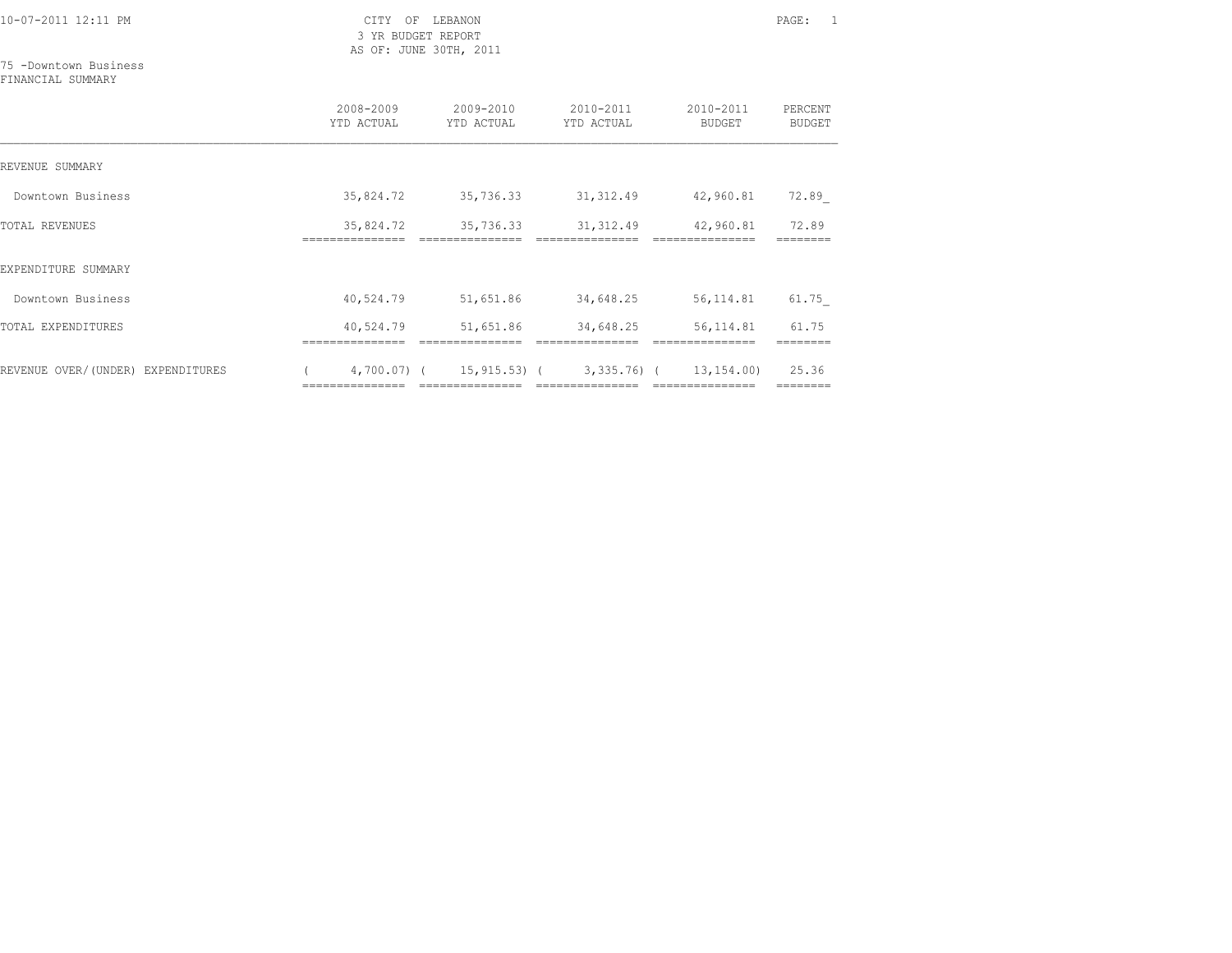10-07-2011 12:11 PM CITY OF LEBANON PAGE: 2 3 YR BUDGET REPORT AS OF: JUNE 30TH, 2011

75 -Downtown Business

| REVENUES                         | 2008-2009<br>YTD ACTUAL | 2009-2010<br>YTD ACTUAL | 2010-2011<br>YTD ACTUAL | 2010-2011<br><b>BUDGET</b> | PERCENT<br>BUDGET |  |
|----------------------------------|-------------------------|-------------------------|-------------------------|----------------------------|-------------------|--|
|                                  |                         |                         |                         |                            |                   |  |
| Downtown Business                |                         |                         |                         |                            |                   |  |
| $00 - 4000$ fund balance $11/01$ | 0.00                    | 0.00                    | 0.00                    | 14,160.81                  | 0.00              |  |
| 00-4280 FINANCIAL INST TAX       | 5,673.02                | 0.00                    | 0.00                    | 0.00                       | 0.00              |  |
| 00-4620 MERCHANT LICENSE         | 5,000.00                | 4,500.00                | 6,411.00                | 4,300.00                   | 149.09            |  |
| 00-4700 MISCELLANEOUS            | 0.00                    | 6,392.00                | 500.00                  | 0.00                       | 0.00              |  |
| 00-4810 REAL ESTATE TAXES        | 25, 151. 70             | 24,844.33               | 24,401.49               | 24,500.00                  | 99.60             |  |
| 00-4998 DISCOUNTS EARNED         | 0.00                    | 0.00                    | 0.00                    | 0.00                       | 0.00              |  |
| TOTAL Downtown Business          | 35,824.72               | 35,736.33               | 31, 312.49              | 42,960.81                  | 72.89             |  |
| TOTAL REVENUES                   | 35,824.72               | 35,736.33               | 31, 312.49              | 42,960.81                  | 72.89             |  |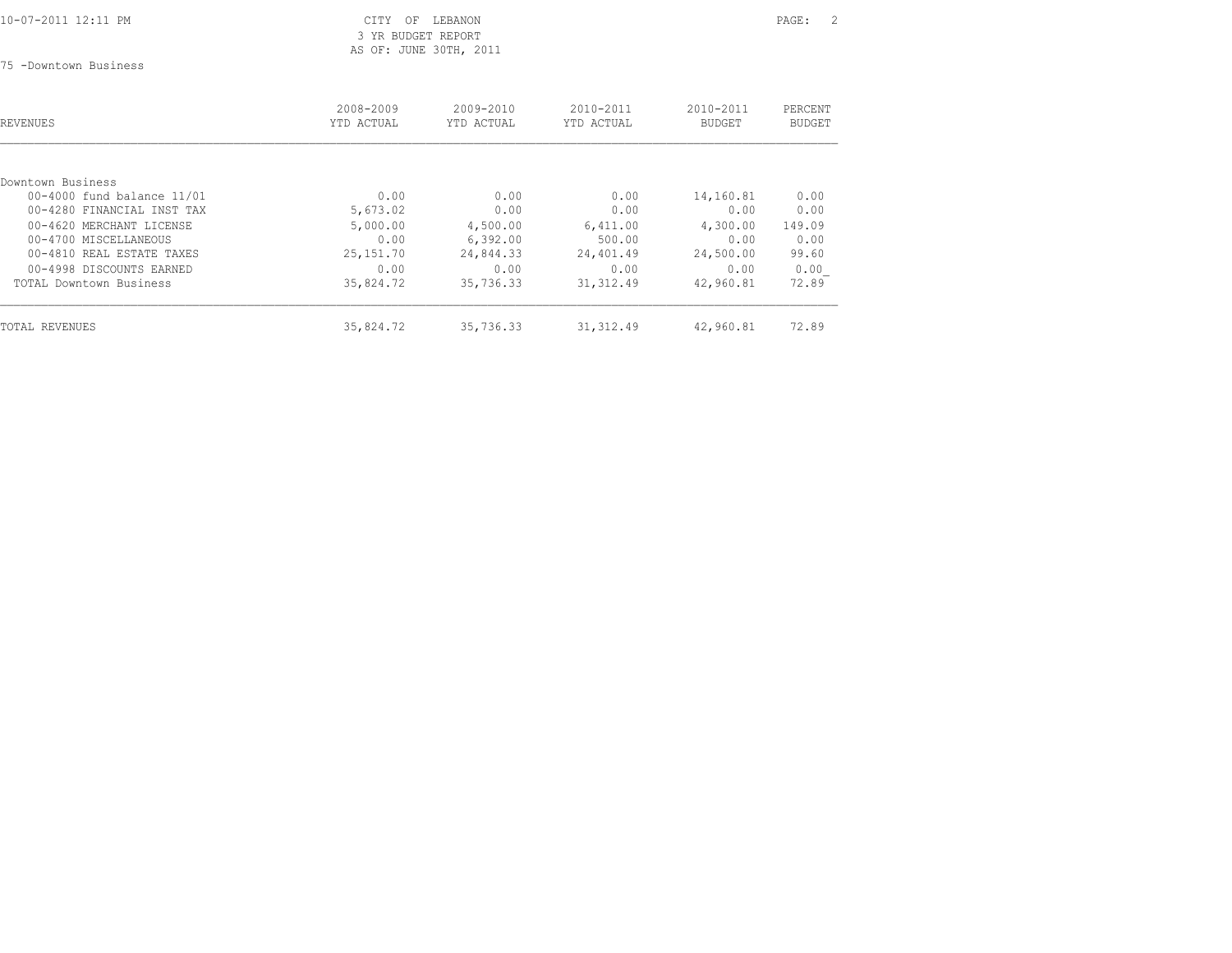75 -Downtown Business

| EXPENDITURES                           | 2008-2009<br>YTD ACTUAL | 2009-2010<br>YTD ACTUAL | 2010-2011<br>YTD ACTUAL | 2010-2011<br>BUDGET | PERCENT<br><b>BUDGET</b> |
|----------------------------------------|-------------------------|-------------------------|-------------------------|---------------------|--------------------------|
|                                        |                         |                         |                         |                     |                          |
| Downtown Business                      |                         |                         |                         |                     |                          |
| 00-5100 CHAMBER OF COMMERCE            | 2,500.00                | 5,000.00                | 1,666.67                | 2,500.00            | 66.67                    |
| 00-5150 HOLIDAY ACTIVITIES             | 8,719.61                | 9,050.03                | 9,773.41                | 9,800.00            | 99.73                    |
| 00-5200 DOWNTOWN IMPROVEMENTS          | 222.28                  | 0.00                    | 30.00                   | 3,000.00            | 1.00                     |
| 00-5400 ECONOMIC DEVELOPMENT           | 1,500.00                | 3,000.00                | 1,000.00                | 1,500.00            | 66.67                    |
| 00-5530 LANDSCAPE MAINTENANCE          | 8,479.06                | 1,833.39                | 0.00                    | 1,000.00            | 0.00                     |
| 00-5540 STORAGE RENTAL                 | 0.00                    | 0.00                    | 0.00                    | 0.00                | 0.00                     |
| 00-5560 MAINTENANCE & SUPPLIES         | 0.00                    | 0.00                    | 0.00                    | 0.00                | 0.00                     |
| 00-5570 MARKETING                      | 3,089.96                | 2,906.30                | 728.58                  | 1,500.00            | 48.57                    |
| 00-5580 PARKING LOT ACOUISITION        | 10,000.00               | 10,000.00               | 0.00                    | 0.00                | 0.00                     |
| 00-5905 PT SALARIES                    | 0.00                    | 0.00                    | 0.00                    | 0.00                | 0.00                     |
| 00-5916 PAYROLL TAX EXPENSE            | 0.00                    | 0.00                    | 0.00                    | 0.00                | 0.00                     |
| 00-5917 RETIREMENT EXPENSE             | 0.00                    | 0.00                    | 0.00                    | 0.00                | 0.00                     |
| 00-6000 SPECIAL EVENTS                 | 6,013.88                | 4,456.36                | 272.26                  | 500.00              | 54.45                    |
| 00-6400 TRANS TO B & G (09)            | 0.00                    | 7,068.96                | 8,747.78                | 8,748.45            | 99.99                    |
| 00-6405 TRANS TO CITY ADMIN (30-15)    | 0.00                    | 2,244.96                | 3,792.86                | 4,439.16            | 85.44                    |
| 00-6410 TRANS TO CITY CLERK (30-25)    | 0.00                    | 678.60                  | 1,112.82                | 1,128.48            | 98.61                    |
| 00-6415 TRANS TO ACCTS PAYABLE (30-65) | 0.00                    | 38.26                   | 45.98                   | 46.71               | 98.44                    |
| 00-6420 TRANS TO BUDGET (30-75)        | 0.00                    | 816.91                  | 454.08                  | 511.78              | 88.73                    |
| 00-6425 TRANS TO UTIL/CASH COLL (30-85 | 0.00                    | 129.34                  | 185.97                  | 291.57              | 63.78                    |
| 00-6430 TRANS TO CONSTR (89)           | 0.00                    | 4,428.75                | 6,837.84                | 6,838.00            | 100.00                   |
| 00-6500 UNAPPROPRIATED FUNDS           | 0.00                    | 0.00                    | 0.00                    | 14,310.66           | 0.00                     |
| TOTAL Downtown Business                | 40,524.79               | 51,651.86               | 34,648.25               | 56, 114.81          | 61.75                    |
| TOTAL EXPENDITURES                     | 40,524.79               | 51,651.86               | 34,648.25               | 56, 114.81          | 61.75                    |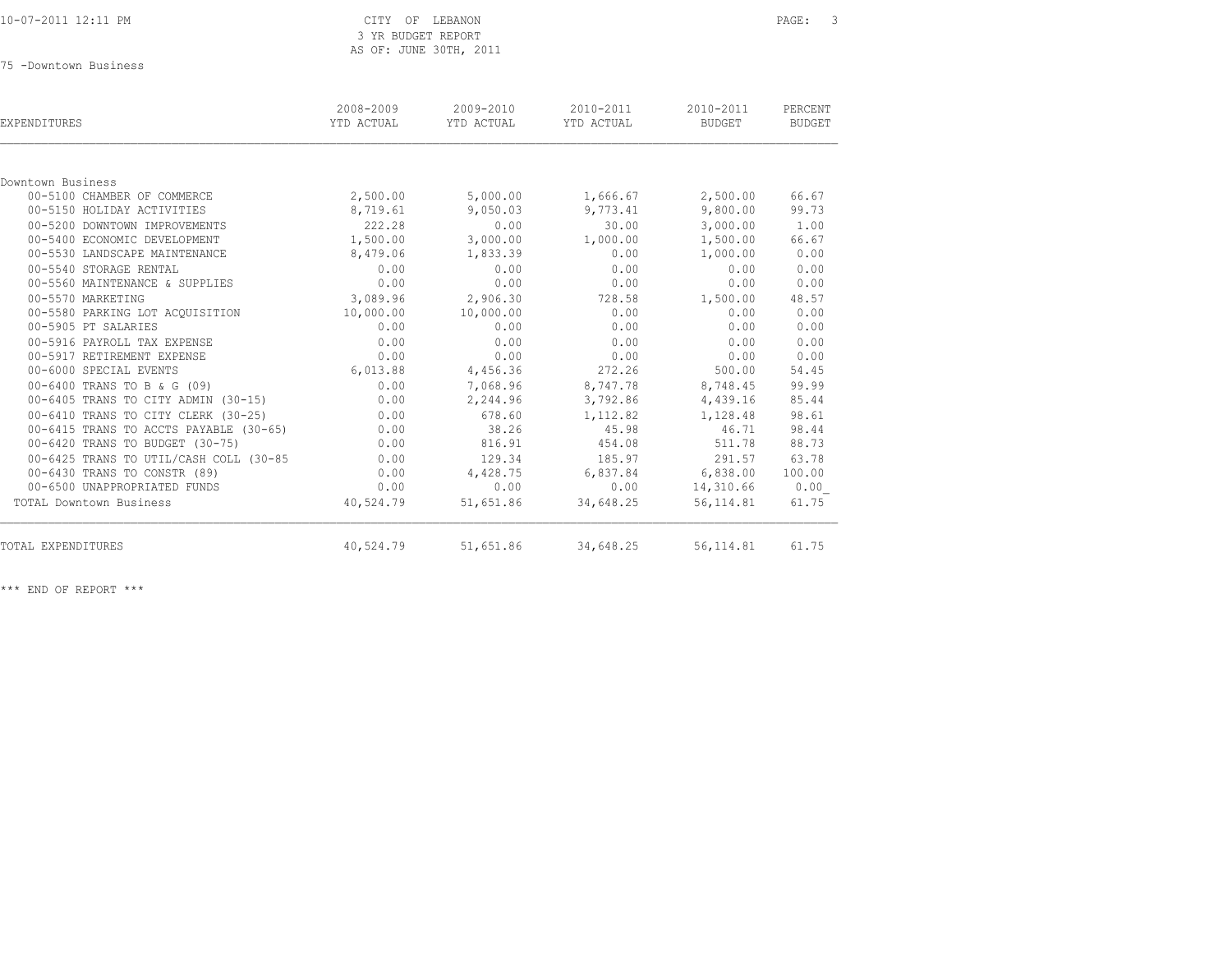76 -Mills/Wallace

FINANCIAL SUMMARY

|                                         | 2008-2009<br>YTD ACTUAL | 2009-2010<br>YTD ACTUAL | 2010-2011<br>YTD ACTUAL | 2010-2011<br><b>BUDGET</b>    | PERCENT<br><b>BUDGET</b> |
|-----------------------------------------|-------------------------|-------------------------|-------------------------|-------------------------------|--------------------------|
| REVENUE SUMMARY                         |                         |                         |                         |                               |                          |
| Comm Bldg- Mills Center<br>Wallace Bldg | 0.00<br>0.00            | 37,129.53<br>36,036.05  | 51,803.27<br>47,879.89  | 30,452.39<br>31,365.96        | 170.11<br>152.65         |
| Ag Barn/Fairgrounds                     | 0.00                    | 22,098.13               | 24,309.37               | 12,483.11                     | 194.74                   |
| <b>TOTAL REVENUES</b>                   | 0.00                    | 95,263.71               | 123,992.53              | 74,301.46                     | 166.88                   |
| EXPENDITURE SUMMARY                     |                         |                         |                         |                               |                          |
| Comm Bldg- Mills Center                 | 0.00                    | 37, 129.53              | 51,803.24               | 53,736.39                     | 96.40                    |
| Wallace Bldg<br>Aq Barn/Fairgrounds     | 0.00<br>0.00            | 36,036.05<br>22,098.13  | 47,879.91<br>24,309.38  | 53,038.96<br>27,072.11        | 90.27<br>89.79           |
| TOTAL EXPENDITURES                      | 0.00                    | 95,263.71               | 123,992.53              | 133,847.46                    | 92.64                    |
| REVENUE OVER/(UNDER) EXPENDITURES       | 0.00                    | 0.00                    | 0.00                    | 59,546.00)<br>--------------- | 0.00                     |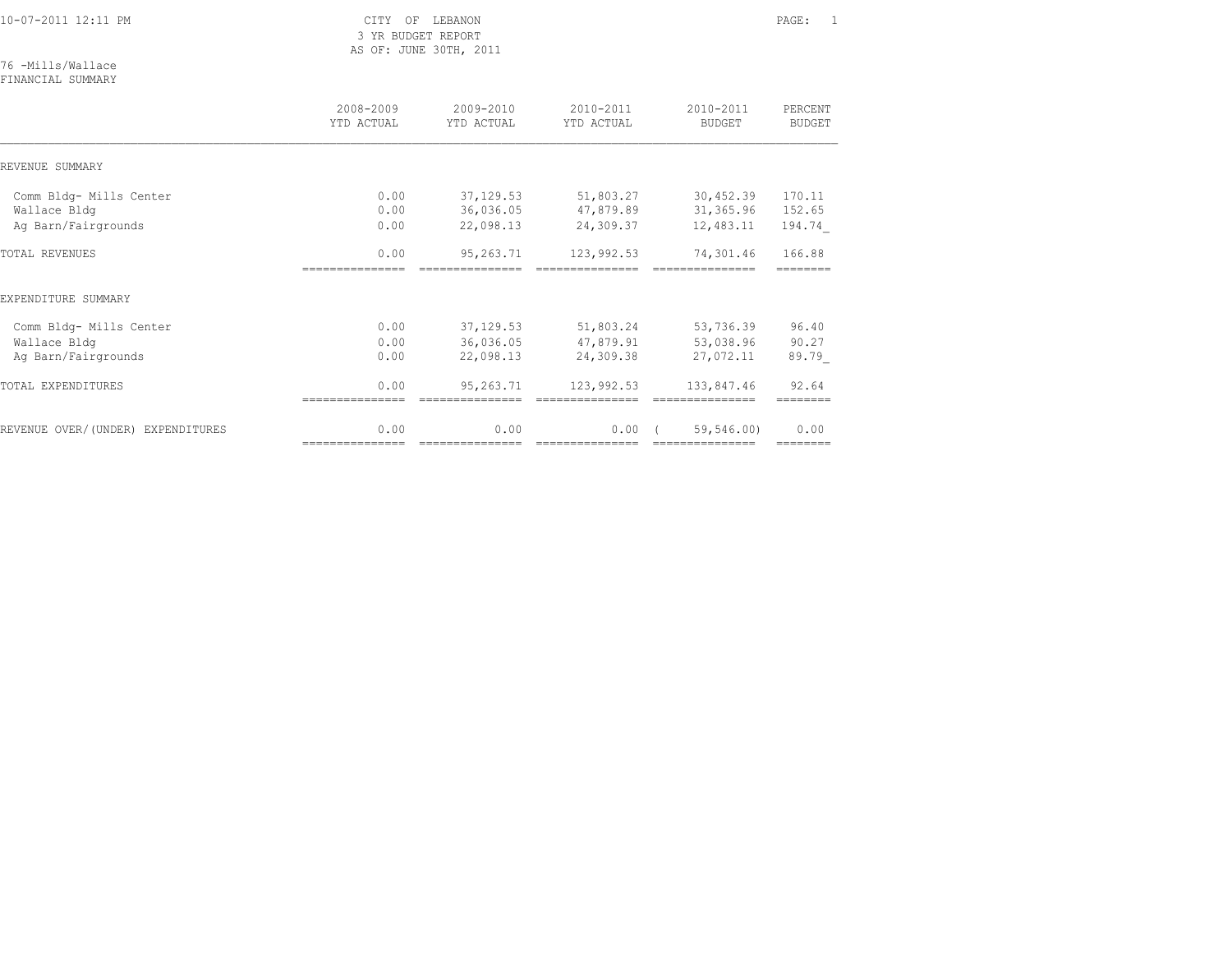|  |  |  |  |  |  | 10-07-2011 12:11 PM |
|--|--|--|--|--|--|---------------------|
|  |  |  |  |  |  |                     |

76 -Mills/Wallace

| REVENUES                             | 2008-2009<br>YTD ACTUAL | 2009-2010<br>YTD ACTUAL | 2010-2011<br>YTD ACTUAL | 2010-2011<br>BUDGET | PERCENT<br><b>BUDGET</b> |
|--------------------------------------|-------------------------|-------------------------|-------------------------|---------------------|--------------------------|
|                                      |                         |                         |                         |                     |                          |
| Comm Bldg- Mills Center              |                         |                         |                         |                     |                          |
| 00-4000 fund balance 11/01           | 0.00                    | 0.00                    | 0.00                    | 0.00                | 0.00                     |
| 00-4300 AG CENTER RENT               | 0.00                    | 0.00                    | 0.00                    | 0.00                | 0.00                     |
| 00-4500 MILLS BUILDING RENT          | 0.00                    | 10,997.32               | 7,975.00                | 4,500.00            | 177.22                   |
| 00-4700 MISCELLANEOUS                | 0.00                    | 0.00                    | 0.00                    | 0.00                | 0.00                     |
| 00-4800 TRANS FROM PARK FUND         | 0.00                    | 0.00                    | 0.00                    | 0.00                | 0.00                     |
| 00-4805 TRANS FROM GENERAL FUND (01) | 0.00                    | 26, 132. 21             | 43,828.27               | 25,952.39           | 168.88                   |
| 00-4900 WALLACE BLDG RENT            | 0.00                    | 0.00                    | 0.00                    | 0.00                | 0.00                     |
| 00-4998 Discounts Earned             | 0.00                    | 0.00                    | 0.00                    | 0.00                | 0.00                     |
| TOTAL Comm Bldg- Mills Center        | 0.00                    | 37, 129.53              | 51,803.27               | 30,452.39           | 170.11                   |
| Wallace Bldg                         |                         |                         |                         |                     |                          |
| 10-4500 RENTALS                      | 0.00                    | 14,265.00               | 7,090.00                | 6,000.00            | 118.17                   |
| 10-4805 TRANS FROM GENERAL FUND (01) | 0.00                    | 21,771.05               | 40,789.89               | 25,365.96           | 160.81                   |
| TOTAL Wallace Bldg                   | 0.00                    | 36,036.05               | 47,879.89               | 31,365.96           | 152.65                   |
| Ag Barn/Fairgrounds                  |                         |                         |                         |                     |                          |
| 20-4500 RENTALS                      | 0.00                    | 3,775.00                | 1,800.00                | 1,500.00            | 120.00                   |
| 20-4550 FAIR BOARD REIMBURSEMENT     | 0.00                    | 1,830.95                | 0.00                    | 0.00                | 0.00                     |
| 20-4805 TRANS FROM GENERAL FUND (01) | 0.00                    | 16,492.18               | 22,509.37               | 10,983.11           | 204.95                   |
| TOTAL Ag Barn/Fairgrounds            | 0.00                    | 22,098.13               | 24,309.37               | 12,483.11           | 194.74                   |
| TOTAL REVENUES                       | 0.00                    | 95,263.71               | 123,992.53              | 74,301.46           | 166.88                   |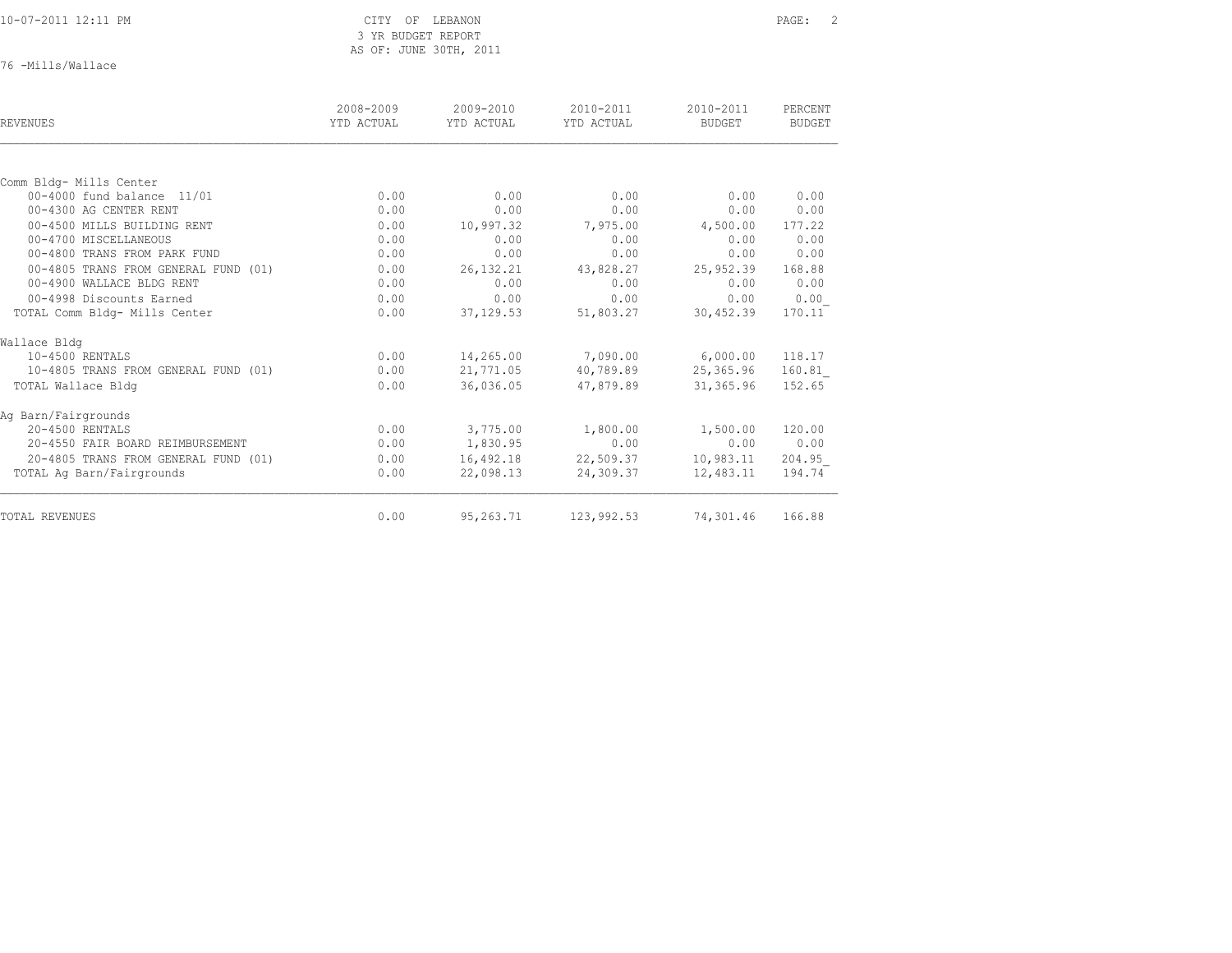76 -Mills/Wallace

| EXPENDITURES                           | 2008-2009<br>YTD ACTUAL | 2009-2010<br>YTD ACTUAL | 2010-2011<br>YTD ACTUAL | 2010-2011<br>BUDGET | PERCENT<br>BUDGET |
|----------------------------------------|-------------------------|-------------------------|-------------------------|---------------------|-------------------|
|                                        |                         |                         |                         |                     |                   |
| Comm Bldg- Mills Center                |                         |                         |                         |                     |                   |
| 00-5000 JANITORIAL SUPPLIES            | 0.00                    | 1,812.22                | 228.62                  | 900.00              | 25.40             |
| 00-5010 BUILDING MAINT                 | 0.00                    | 1,363.57                | 835.21                  | 1,100.00            | 75.93             |
| 00-5020 EQUIPMENT PURCHASE             | 0.00                    | 0.00                    | 0.00                    | 0.00                | 0.00              |
| 00-5140 AG CENTER UTILITIES            | 0.00                    | 0.00                    | 0.00                    | 0.00                | 0.00              |
| 00-5270 ARENA AREA UTILITIES           | 0.00                    | 0.00                    | 0.00                    | 0.00                | 0.00              |
| 00-5300 EQUIPMENT MAINTENANCE          | 0.00                    | 0.00                    | 0.00                    | 0.00                | 0.00              |
| 00-5320 MILLS CENTER CAP IMPR          | 0.00                    | 0.00                    | 0.00                    | 0.00                | 0.00              |
| 00-5400 MISCELLANEOUS                  | 0.00                    | 250.00                  | 165.00                  | 200.00              | 82.50             |
| 00-5405 BUILDING INSURANCE             | 0.00                    | 433.48                  | 356.31                  | 500.00              | 71.26             |
| 00-5410 MILLS/WALLACE UTILITIES        | 0.00                    | 0.00                    | 0.00                    | 0.00                | 0.00              |
| 00-5490 TRANS TO PARK FUND             | 0.00                    | 0.00                    | 0.00                    | 0.00                | 0.00              |
| 00-5916 Payroll Tax Expense            | 0.00                    | 0.00                    | 0.00                    | 0.00                | 0.00              |
| 00-5917 Retirement Expense             | 0.00                    | 0.00                    | 0.00                    | 0.00                | 0.00              |
| 00-6130 UTILITIES-ELEC, WATER, SEWER   | 0.00                    | 7,044.91                | 6,697.37                | 6,700.00            | 99.96             |
| 00-6135 UTILITIES-TRASH                | 0.00                    | 690.62                  | 461.44                  | 600.00              | 76.91             |
| 00-6300 TRANS TO B & G (09)            | 0.00                    | 1,675.77                | 1,296.72                | 1,733.72            | 74.79             |
| 00-6305 TRANS TO GENERAL FUND (01)     | 0.00                    | 0.00                    | 0.00                    | 0.00                | 0.00              |
| 00-6310 TRANS TO ACCTS PAYABLE (30-65) | 0.00                    | 16.86                   | 28.01                   | 28.90               | 96.92             |
| 00-6320 TRANS TO CCC (20-00)           | 0.00                    | 16,898.63               | 35,268.73               | 35,269.63           | 100.00            |
| 00-6340 TRANS TO JANITORIAL (20-35)    | 0.00                    | 5,849.75                | 4,638.70                | 4,639.60            | 99.98             |
| 00-6345 TRANS TO UTIL/CASH (30-85)     | 0.00                    | 130.72                  | 96.35                   | 206.81              | 46.59             |
| 00-6350 TRANS TO BUDGET (30-75)        | 0.00                    | 816.91                  | 908.19                  | 1,023.57            | 88.73             |
| 00-6355 TRANS TO CONSTR (89)           | 0.00                    | 146.09                  | 0.00                    | 0.00                | 0.00              |
| 00-6360 TRANS TO CITY CLERK 30-25      | 0.00                    | 0.00                    | 822.59                  | 834.16              | 98.61             |
| 00-6500 UNAPPROPRIATED FUNDS           | 0.00                    | 0.00                    | 0.00                    | 0.00                | 0.00              |
| TOTAL Comm Bldg- Mills Center          | 0.00                    | 37, 129.53              | 51,803.24               | 53,736.39           | 96.40             |
| Wallace Bldg                           |                         |                         |                         |                     |                   |
| 10-5000 JANITORIAL SUPPLIES            | 0.00                    | 1,039.88                | 182.91                  | 900.00              | 20.32             |
| 10-5010 BUILDING MAINT                 | 0.00                    | 1,328.10                | 291.62                  | 1,100.00            | 26.51             |
| 10-5020 EQUIPMENT PURCHASE             | 0.00                    | 0.00                    | 363.50                  | 400.00              | 90.88             |
| 10-5400 MISCELLANEOUS                  | 0.00                    | 130.00                  | 50.00                   | 100.00              | 50.00             |
| 10-5405 BUILDING INSURANCE             | 0.00                    | 191.28                  | 157.50                  | 500.00              | 31.50             |
| 10-6130 UTILITIES-ELC, WATER, SEWER    | $0.00$<br>$0.00$        | 6,015.02                | 4,018.38                | 6,000.00            | 66.97             |
| 10-6135 UTILITIES-TRASH                |                         | 694.26                  | 366.72                  | 600.00              | 61.12             |
| 10-6300 TRANS TO B & G (09)            | 0.00                    | 583.30                  | 1,064.02                | 1,733.72            | 61.37             |
| 10-6310 TRANS TO ACCTS PAYABLE (30-65) | 0.00                    | 19.70                   | 17.59                   | 17.90               | 98.27             |
| 10-6320 TRANS TO CCC (20-00)           | 0.00                    | 16,781.84               | 34, 314.32              | 34, 314.63          | 100.00            |
| 10-6340 TRANS TO JANITORIAL (20-35)    | 0.00                    | 7,973.86                | 5,246.87                | 5,247.00            | 100.00            |
| 10-6345 TRANS TO UTIL/CASH (30-85)     | 0.00                    | 169.71                  | 75.70                   | 267.98              | 28.25             |
| 10-6350 TRANS TO BUDGET (30-75)        | 0.00                    | 816.91                  | 908.19                  | 1,023.57            | 88.73             |
| 10-6355 TRANS TO CONSTR (89) SNOW      | 0.00                    | 292.19                  | 0.00                    | 0.00                | 0.00              |
| 10-6360 TRANS TO CITY CLERK 30-25      | 0.00                    | 0.00                    | 822.59                  | 834.16              | 98.61             |
| TOTAL Wallace Bldg                     | 0.00                    | 36,036.05               | 47,879.91               | 53,038.96           | 90.27             |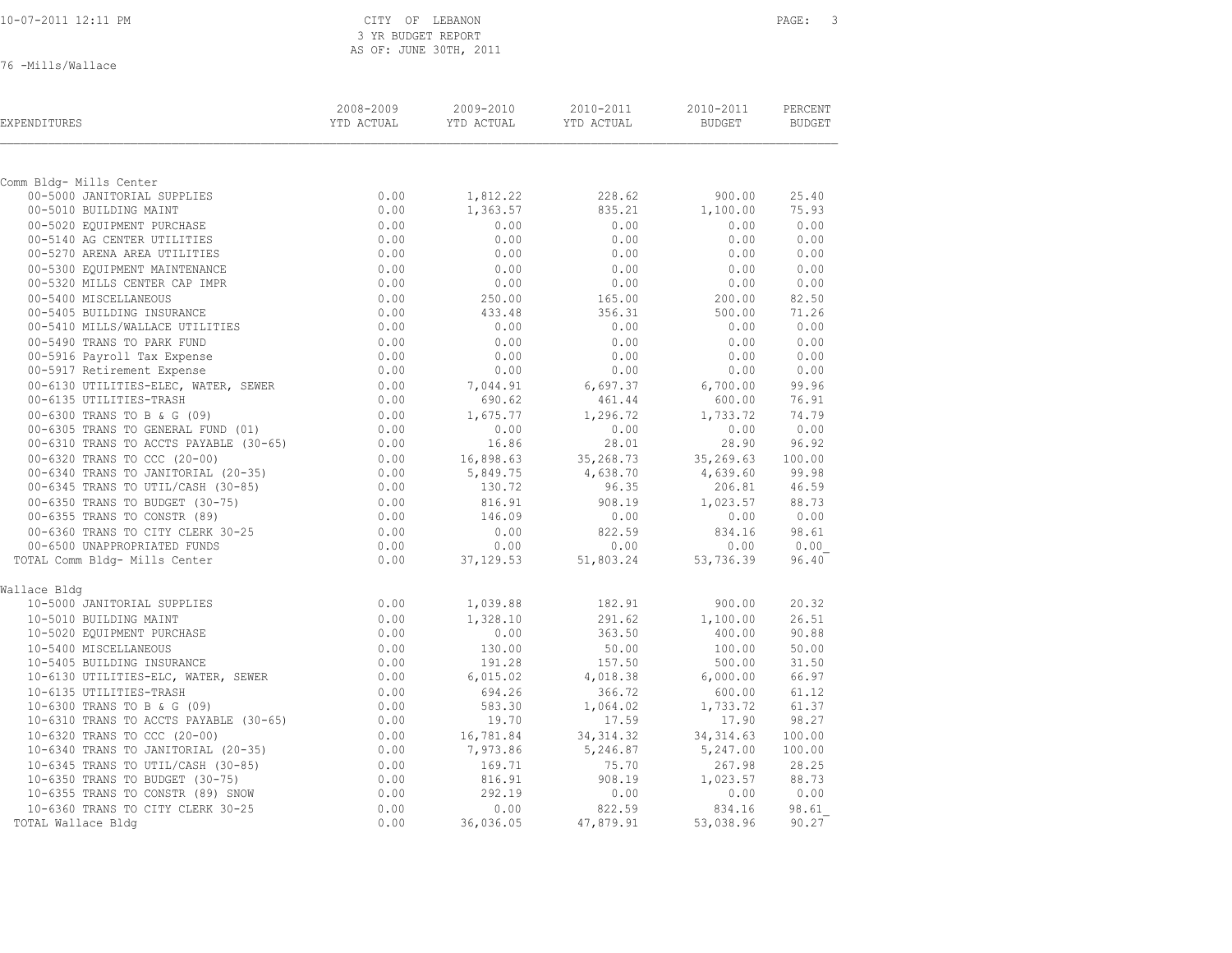10-07-2011 12:11 PM CITY OF LEBANON PAGE: 4

# 3 YR BUDGET REPORT AS OF: JUNE 30TH, 2011

76 -Mills/Wallace

| EXPENDITURES                           | 2008-2009<br>YTD ACTUAL |            | $2009 - 2010$<br>YTD ACTUAL | $2010 - 2011$<br>YTD ACTUAL | $2010 - 2011$<br>BUDGET | PERCENT<br><b>BUDGET</b> |  |
|----------------------------------------|-------------------------|------------|-----------------------------|-----------------------------|-------------------------|--------------------------|--|
| Aq Barn/Fairgrounds                    |                         |            |                             |                             |                         |                          |  |
| 20-5000 JANITORIAL SUPPLIES            | 0.00                    | $\sqrt{2}$ | 157.45)                     | 0.00                        | 350.01                  | 0.00                     |  |
| 20-5010 BUILDING MAINT                 | 0.00                    |            | 481.39                      | 181.16                      | 750.00                  | 24.15                    |  |
| 20-5020 EQUIPMENT PURCHASE             | 0.00                    |            | 0.00                        | 0.00                        | 0.00                    | 0.00                     |  |
| 20-5400 MISCELLANEOUS                  | 0.00                    |            | 0.00                        | 0.00                        | 0.00                    | 0.00                     |  |
| 20-5405 BUILDING INSURANCE             | 0.00                    |            | 378.36                      | 179.34                      | 650.00                  | 27.59                    |  |
| 20-6130 UTILITIES-ELEC, WATER, SEWER   | 0.00                    |            | 5,058.57                    | 2,643.93                    | 2,700.00                | 97.92                    |  |
| 20-6135 UTILITIES-TRASH                | 0.00                    |            | 224.28                      | 0.00                        | 250.00                  | 0.00                     |  |
| 20-6300 TRANS TO B & G (09)            | 0.00                    |            | 4,727.88                    | 4,979.18                    | 4,979.81                | 99.99                    |  |
| 20-6310 TRANS TO ACCTS PAYABLE (30-65) | 0.00                    |            | 17.93                       | 9.78                        | 9.90                    | 98.79                    |  |
| 20-6320 TRANS TO CCC (20-00)           | 0.00                    |            | 8,042.77                    | 13,775.65                   | 13,775.88               | 100.00                   |  |
| 20-6340 TRANS TO JANITORIAL (20-35)    | 0.00                    |            | 2,426.94                    | 800.40                      | 1,704.80                | 46.95                    |  |
| 20-6345 TRANS TO UTIL/CASH COLL (30-85 | 0.00                    |            | 5.90                        | 0.00                        | 0.00                    | 0.00                     |  |
| 20-6350 TRANS TO BUDGET (30-75)        | 0.00                    |            | 816.91                      | 908.19                      | 1,023.57                | 88.73                    |  |
| 20-6355 TRANS TO CITY CLERK 30-25      | 0.00                    |            | 0.00                        | 822.59                      | 834.16                  | 98.61                    |  |
| 20-6360 TRANS TO UTIL/CASH COLL (30-85 | 0.00                    |            | 74.65                       | 9.16                        | 43.98                   | 20.83                    |  |
| TOTAL Ag Barn/Fairgrounds              | 0.00                    |            | 22,098.13                   | 24,309.38                   | 27,072.11               | 89.79                    |  |
| TOTAL EXPENDITURES                     | 0.00                    |            | 95,263.71                   | 123,992.53                  | 133,847.46              | 92.64                    |  |
|                                        |                         |            |                             |                             |                         |                          |  |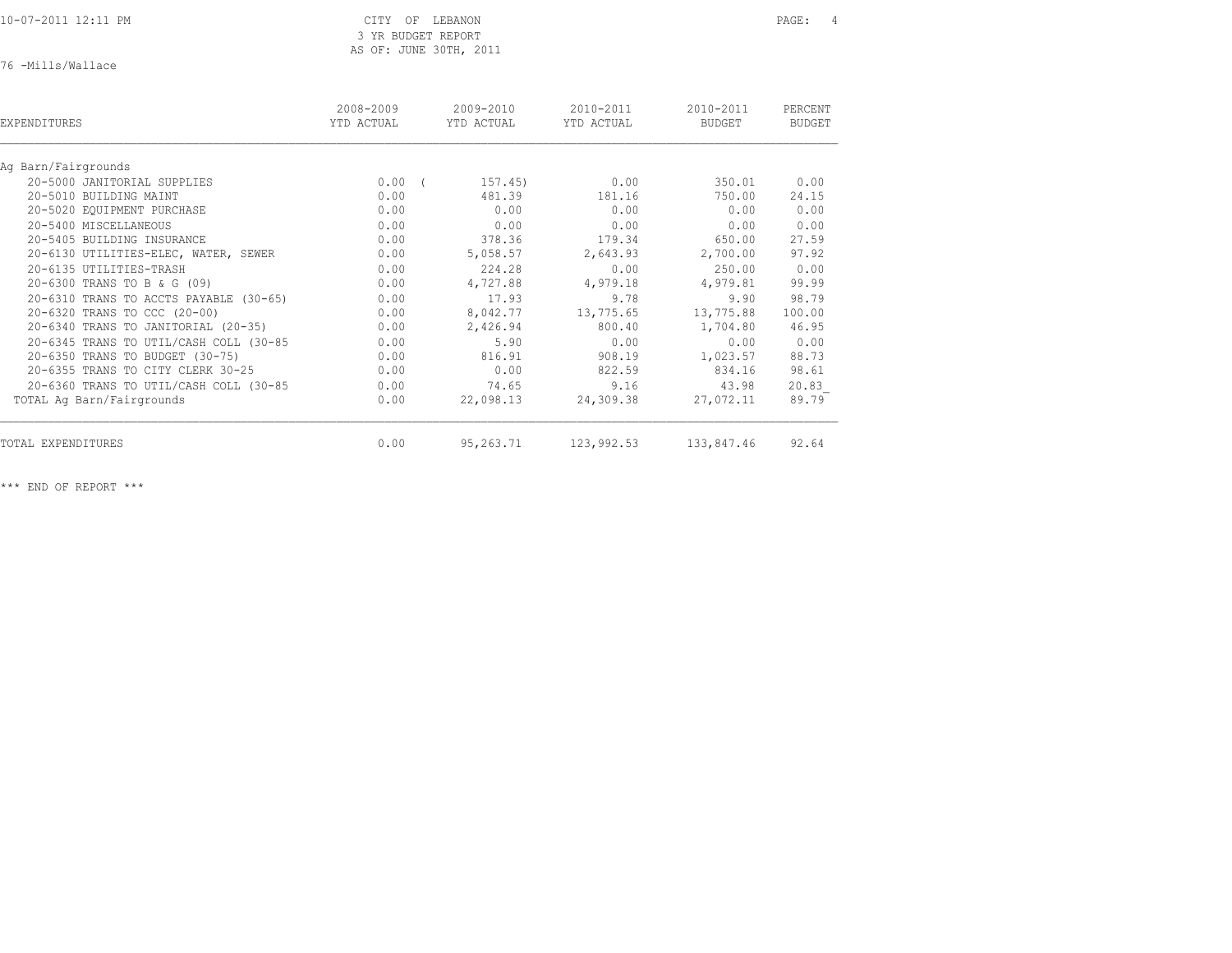10-07-2011 12:11 PM CITY OF LEBANON PAGE: 1

 3 YR BUDGET REPORT AS OF: JUNE 30TH, 2011

77 -Nelson Education Center FINANCIAL SUMMARY

|                                   | 2008-2009<br>YTD ACTUAL | $2009 - 2010$<br>YTD ACTUAL | $2010 - 2011$<br>YTD ACTUAL | 2010-2011<br>BUDGET | PERCENT<br>BUDGET |
|-----------------------------------|-------------------------|-----------------------------|-----------------------------|---------------------|-------------------|
| REVENUE SUMMARY                   |                         |                             |                             |                     |                   |
| Nelson Education Center           | 67,420.07               | 82,309.90                   | 54,502.74                   | 99,834.08           | 54.59             |
| <b>TOTAL REVENUES</b>             | 67,420.07               | 82,309.90                   | 54,502.74                   | 99,834.08           | 54.59             |
| EXPENDITURE SUMMARY               |                         |                             |                             |                     |                   |
| Nelson Education Center           | 55, 131.71              | 99,676.22                   | 85,108.07                   | 118,215.08          | 71.99             |
| TOTAL EXPENDITURES                | 55, 131.71              | 99,676.22                   | 85,108.07                   | 118,215.08          | 71.99             |
| REVENUE OVER/(UNDER) EXPENDITURES | 12,288.36 (             | 17,366.32) (                | 30,605.33) (                | 18,381.00)          | 166.51            |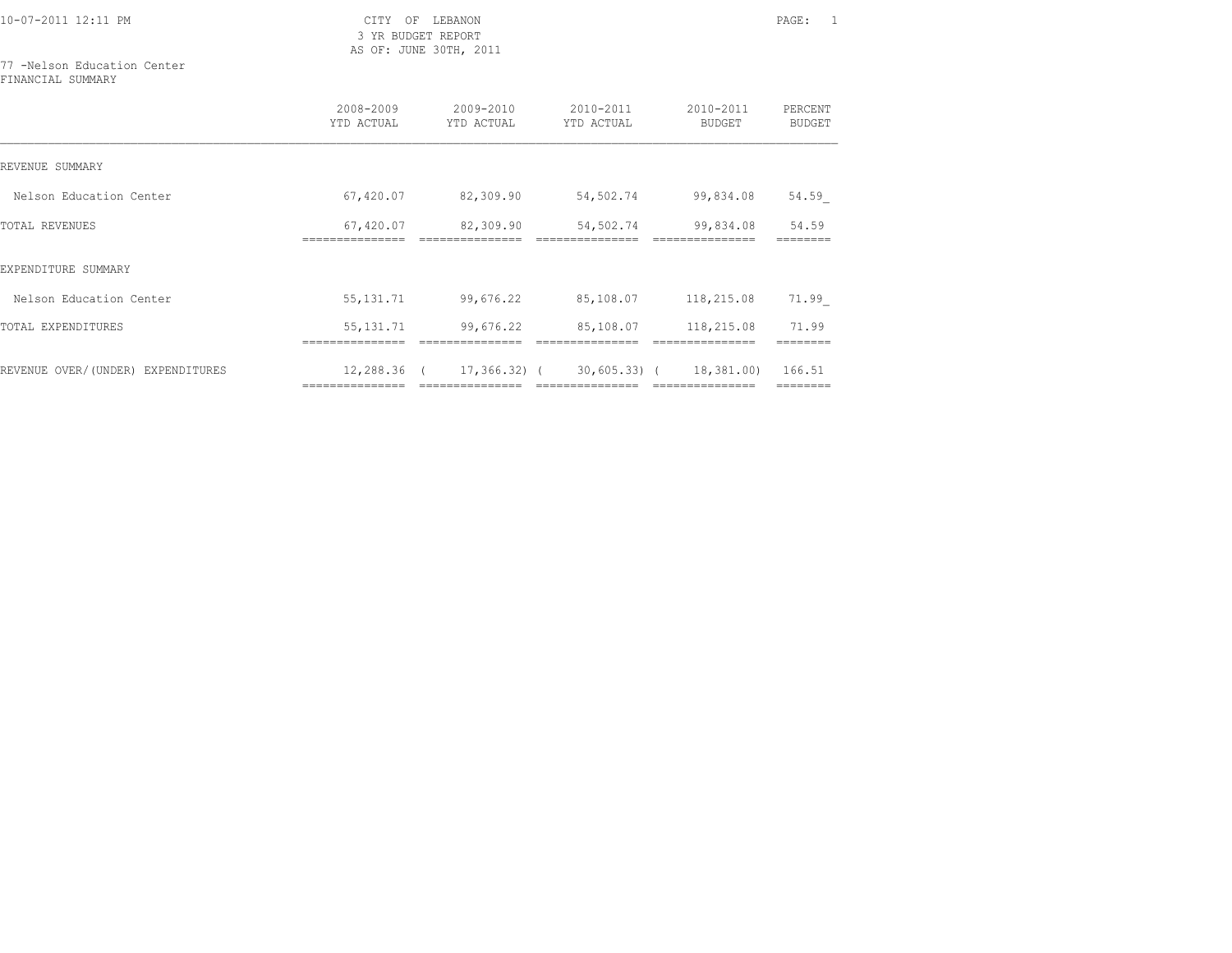77 -Nelson Education Center

| <b>REVENUES</b>                     | 2008-2009<br>YTD ACTUAL | 2009-2010<br>YTD ACTUAL | 2010-2011<br>YTD ACTUAL | 2010-2011<br><b>BUDGET</b> | PERCENT<br><b>BUDGET</b> |
|-------------------------------------|-------------------------|-------------------------|-------------------------|----------------------------|--------------------------|
|                                     |                         |                         |                         |                            |                          |
| Nelson Education Center             |                         |                         |                         |                            |                          |
| 00-4000 fund balance 11/01          | 0.00                    | 0.00                    | 0.00                    | 46,334.08                  | 0.00                     |
| 00-4060 DRURY COLLEGE RENT          | 23,109.96               | 28,646.75               | 15,888.12               | 21,000.00                  | 75.66                    |
| 00-4600 OTC COLLEGE RENT            | 35,960.04               | 43,826.27               | 32,963.36               | 26,000.00                  | 126.78                   |
| 00-4630 DOODLEBUGS RENT             | 0.00                    | 0.00                    | 20.62                   | 0.00                       | 0.00                     |
| 00-4640 MSU RENT                    | 8,190.00                | 9,469.69                | 5,630.64                | 6,500.00                   | 86.63                    |
| 00-4650 STATE OF MISSOURI           | 0.00                    | 0.00                    | 0.00                    | 0.00                       | 0.00                     |
| 00-4700 MISCELLANEOUS               | 160.07                  | 367.19                  | 0.00                    | 0.00                       | 0.00                     |
| 00-4800 TRANS FROM ECON DEV (45-00) | 0.00                    | 0.00                    | 0.00                    | 0.00                       | 0.00                     |
| 00-4900 TRANS FROM PARK FUND        | 0.00                    | 0.00                    | 0.00                    | 0.00                       | 0.00                     |
| 00-4910 GENERAL FUND TRANSFER       | 0.00                    | 0.00                    | 0.00                    | 0.00                       | 0.00                     |
| 00-4998 Discounts Earned            | 0.00                    | 0.00                    | 0.00                    | 0.00                       | 0.00                     |
| TOTAL Nelson Education Center       | 67,420.07               | 82,309.90               | 54,502.74               | 99,834.08                  | 54.59                    |
| TOTAL REVENUES                      | 67,420.07               | 82,309.90               | 54,502.74               | 99,834.08                  | 54.59                    |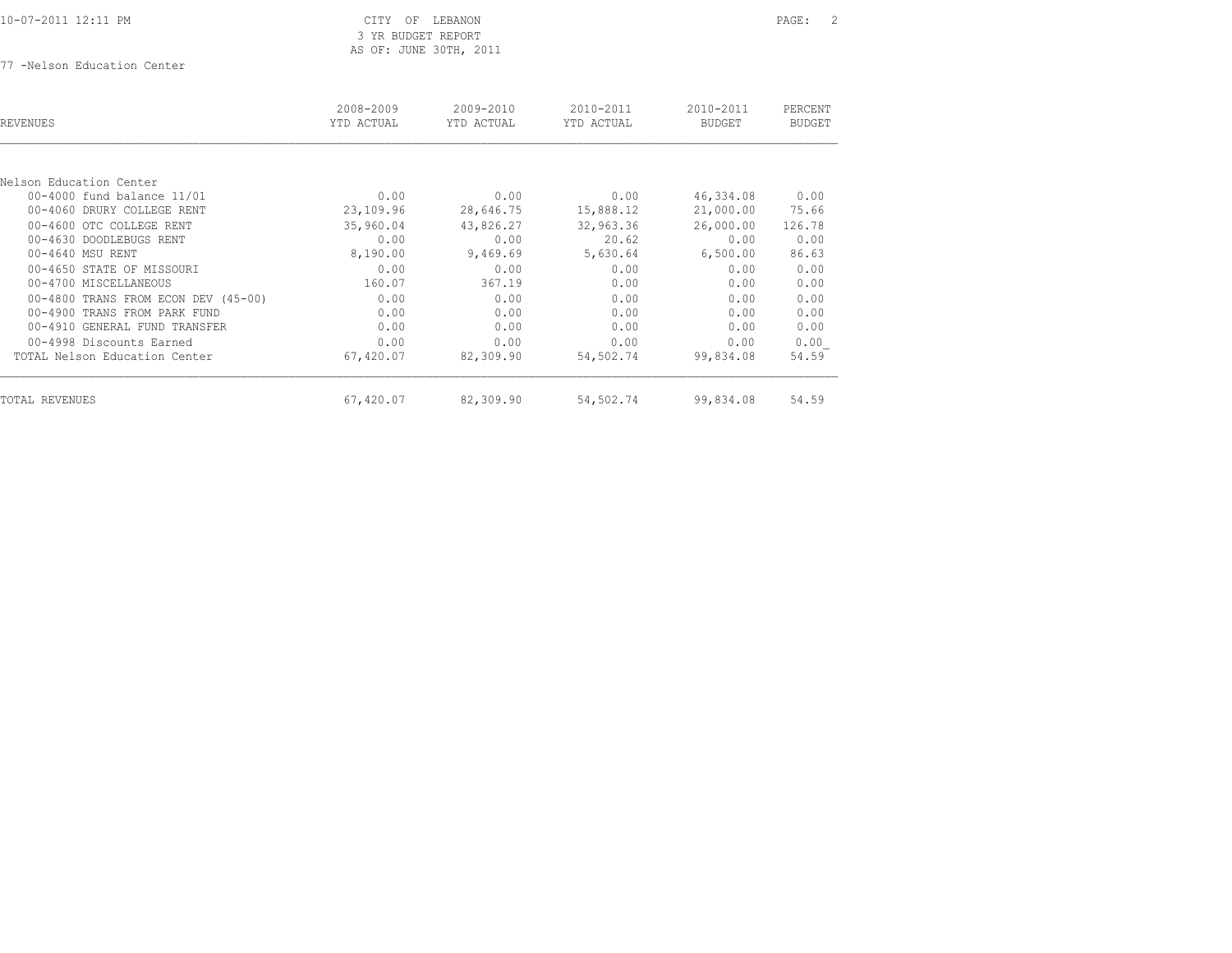| 10-07-2011 12:11 PM |  |  |  |
|---------------------|--|--|--|
|---------------------|--|--|--|

77 -Nelson Education Center

| <b>EXPENDITURES</b>                             | 2008-2009<br>YTD ACTUAL | 2009-2010<br>YTD ACTUAL | 2010-2011<br>YTD ACTUAL                      | 2010-2011<br>BUDGET | PERCENT<br><b>BUDGET</b> |
|-------------------------------------------------|-------------------------|-------------------------|----------------------------------------------|---------------------|--------------------------|
|                                                 |                         |                         |                                              |                     |                          |
| Nelson Education Center                         |                         |                         |                                              |                     |                          |
| 00-5000 NELSON CONSTRUCTION                     | 0.00                    |                         | $1.25$ 0.00                                  | 0.00                | 0.00                     |
| 00-5010 JANITORIAL SUPPLIES/EQUIPMENT           | 0.00                    |                         | 1,652.34 2,139.41 2,200.00                   |                     | 97.25                    |
| 00-5050 BUILDING MAINTENANCE                    | 4,529.69                | 4,411.23                | 2,103.67 10,000.00                           |                     | 21.04                    |
| 00-5060 BUILDING REHAB                          | 0.00                    | 0.00                    | 0.00                                         | 0.00                | 0.00                     |
| 00-5070 BUILDING CONSTRUTION                    | 0.00                    | 0.00                    | 0.00                                         | 0.00                | 0.00                     |
| 00-5200 OTC PROJECT                             | 0.00                    | 0.00                    | 0.00                                         | 0.00                | 0.00                     |
| 00-5250 OTC CONTRACT ACCOUNT                    | 0.00                    | 0.00                    | 0.00                                         | 0.00                | 0.00                     |
| 00-5400 BUILDING INSURANCE                      | 0.00                    | 1,756.76                | 1,031.30                                     | 1,500.00            | 68.75                    |
| 00-5490 KRUDWIG MEMORIAL FUND                   | 0.00                    | 0.00                    | 0.00                                         | 0.00                | 0.00                     |
| 00-5640 NELSON MEMORIAL FUND                    | 0.00                    | 0.00                    | 0.00                                         | 0.00                | 0.00                     |
| 00-5650 STATE OF MISSOURI                       | 0.00                    | 0.00                    | 0.00                                         | 0.00                | 0.00                     |
| 00-6030 SUPPLIES                                | 0.00                    | 0.00                    | 0.00                                         | 0.00                | 0.00                     |
| 00-6130 UTILITIES-ELEC, WATER, SEWER 35,602.02  |                         | 43,749.60               | 26,856.51                                    | 30,000.00           | 89.52                    |
| 00-6135 UTILITIES-TRASH                         | 0.00                    | 572.80                  | 366.72                                       | 500.00              | 73.34                    |
| 00-6200 TRANS TO CONSTR (89)                    | 0.00                    | 290.33                  | 1,129.86                                     | 1,130.00            | 99.99                    |
| 00-6205 TRANS TO JANITORIAL (20-35) 0.00        |                         | 39,001.36               | 31,730.43                                    | 31,731.01           | 100.00                   |
| 00-6210 TRANS TO PARK FUND                      | 0.00                    | 0.00                    | 0.00                                         | 0.00                | 0.00                     |
| 00-6220 TRANS TO BLDG & GRNDS                   | 0.00                    | 2,177.36                | 18,798.35                                    | 18,798.71           | 100.00                   |
| 0.00 00-6230 TRANS TO CITY CLERK (30-25)        |                         | 138.84                  | 905.51                                       | 918.25              | 98.61                    |
| 00-6240 TRANS TO ACCTS PAYABLE (30-65)          | 0.00                    | 106.75                  | 110.70                                       |                     | 110.88 99.84             |
| 00-6250 TRANS TO CIVIC CENTER (20-00) 15,000.00 |                         | $4,071.19$ (            | 999.03)                                      | $11,779.69$ 8.48-   |                          |
| 00-6260 TRANS TO BUDGET (30-75)                 | 0.00                    | 816.91                  |                                              | 908.19 1,023.57     | 88.73                    |
| 00-6270 TRANS TO UTIL/CASH COLL (30-85          | 0.00                    | 929.50                  | 26.45                                        | 81.27               | 32.55                    |
| 00-6500 UNAPPROPRIATED FUNDS                    | 0.00                    | 0.00                    |                                              | $0.00$ $8,441.70$   | 0.00                     |
| TOTAL Nelson Education Center                   |                         |                         | 55, 131. 71 99, 676. 22 85, 108. 07          | 118,215.08          | 71.99                    |
| TOTAL EXPENDITURES                              |                         |                         | 55, 131.71 99, 676.22 85, 108.07 118, 215.08 |                     | 71.99                    |
|                                                 |                         |                         |                                              |                     |                          |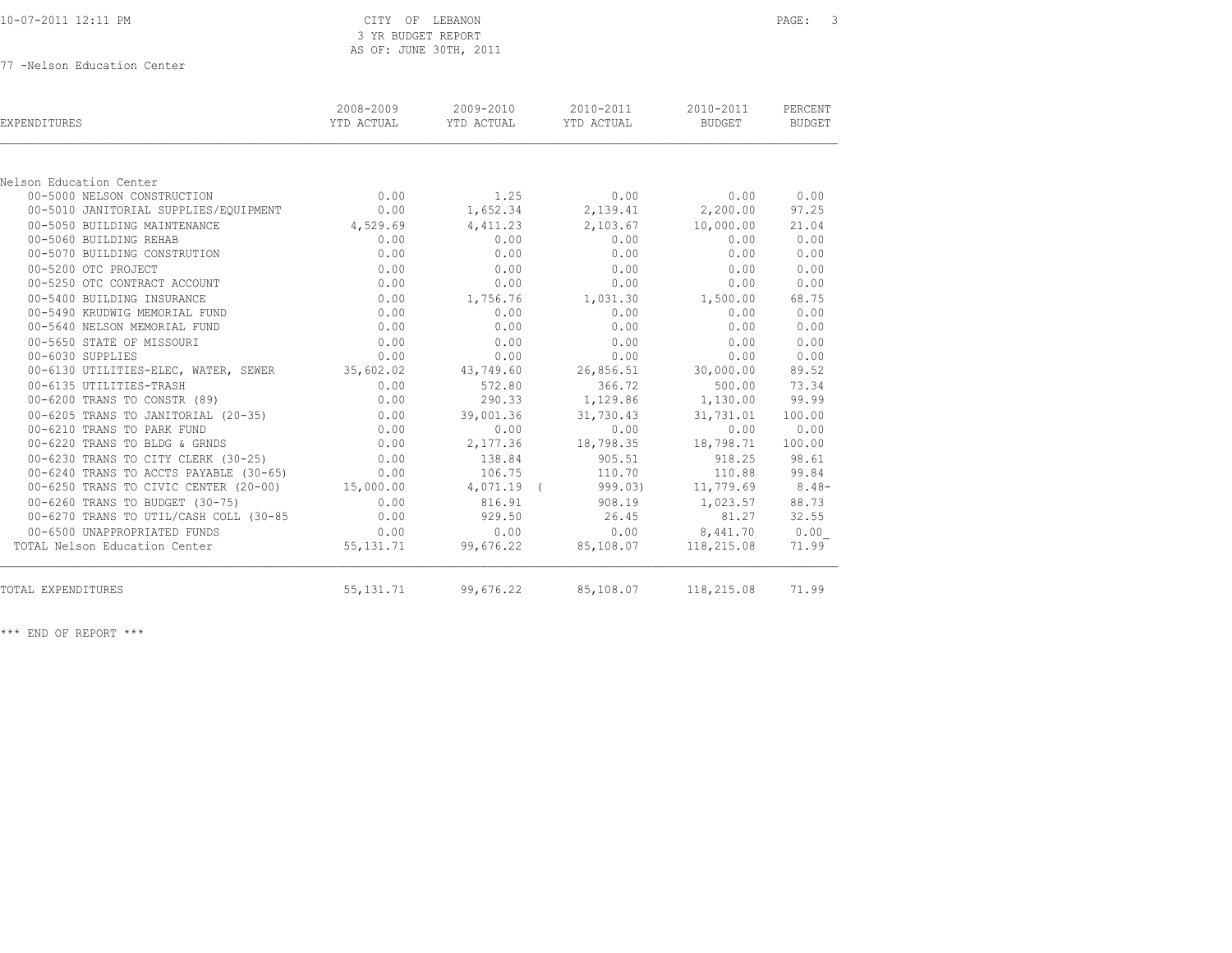10-07-2011 12:11 PM CITY OF LEBANON PAGE: 1 3 YR BUDGET REPORT AS OF: JUNE 30TH, 2011

78 -Parks Activity FINANCIAL SUMMARY

|                                   | 2008-2009<br>YTD ACTUAL | 2009-2010<br>YTD ACTUAL | 2010-2011<br>YTD ACTUAL | 2010-2011<br><b>BUDGET</b> | PERCENT<br><b>BUDGET</b> |
|-----------------------------------|-------------------------|-------------------------|-------------------------|----------------------------|--------------------------|
| REVENUE SUMMARY                   |                         |                         |                         |                            |                          |
| Parks Activity                    | 0.00                    | 0.00                    | 0.00                    | 0.00                       | 0.00                     |
| <b>TOTAL REVENUES</b>             | 0.00                    | 0.00                    | 0.00                    | 0.00                       | 0.00                     |
| EXPENDITURE SUMMARY               |                         |                         |                         |                            |                          |
| Parks Activity                    | 0.00                    | 0.00                    | 0.00                    | 0.00                       | 0.00                     |
| TOTAL EXPENDITURES                | 0.00                    | 0.00                    | 0.00                    | 0.00                       | 0.00                     |
| REVENUE OVER/(UNDER) EXPENDITURES | 0.00<br>=============== | 0.00                    | 0.00                    | 0.00                       | 0.00<br>========         |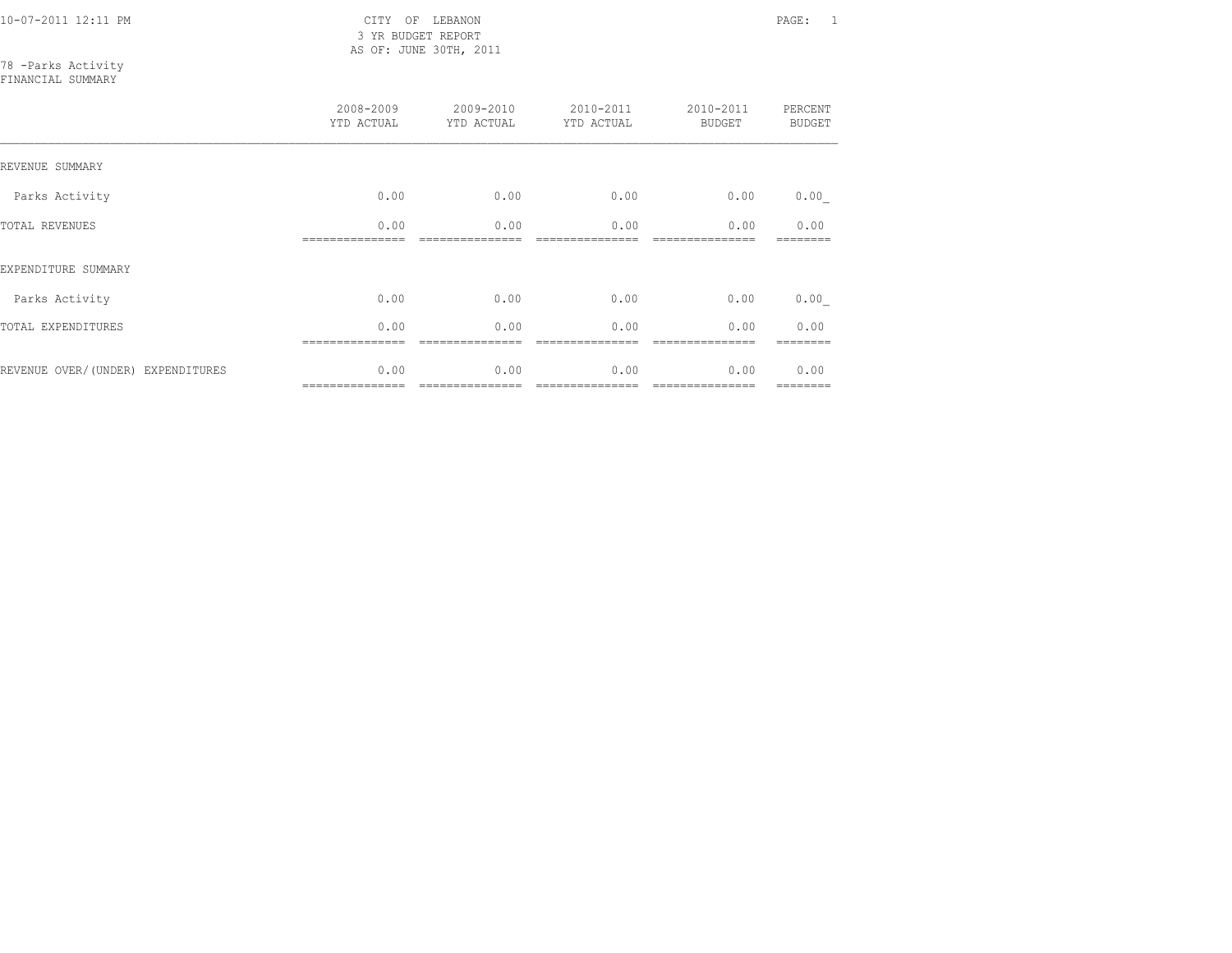10-07-2011 12:11 PM CITY OF LEBANON PAGE: 2

 3 YR BUDGET REPORT AS OF: JUNE 30TH, 2011

78 -Parks Activity

| REVENUES                          | 2008-2009<br>YTD ACTUAL | 2009-2010<br>YTD ACTUAL | 2010-2011<br>YTD ACTUAL | 2010-2011<br><b>BUDGET</b> | PERCENT<br><b>BUDGET</b> |
|-----------------------------------|-------------------------|-------------------------|-------------------------|----------------------------|--------------------------|
|                                   |                         |                         |                         |                            |                          |
| Parks Activity                    |                         |                         |                         |                            |                          |
| 00-4100 MISCELLANCOUS             | 0.00                    | 0.00                    | 0.00                    | 0.00                       | 0.00                     |
| 00-4200 MEN'S FALL SOFTBALL       | 0.00                    | 0.00                    | 0.00                    | 0.00                       | 0.00                     |
| 00-4202 fund balance 11/01        | 0.00                    | 0.00                    | 0.00                    | 0.00                       | 0.00                     |
| 00-4205 MEN'S SOFTBALL            | 0.00                    | 0.00                    | 0.00                    | 0.00                       | 0.00                     |
| 00-4206 WOMEN'S SOFTBALL          | 0.00                    | 0.00                    | 0.00                    | 0.00                       | 0.00                     |
| 00-4207 CHURCH SOFTBALL           | 0.00                    | 0.00                    | 0.00                    | 0.00                       | 0.00                     |
| 00-4208 CO-ED SOFTBALL            | 0.00                    | 0.00                    | 0.00                    | 0.00                       | 0.00                     |
| 00-4210 GIRLS FAST PITCH SOFTBALL | 0.00                    | 0.00                    | 0.00                    | 0.00                       | 0.00                     |
| 00-4302 MEN'S VOLLEYBALL          | 0.00                    | 0.00                    | 0.00                    | 0.00                       | 0.00                     |
| 00-4305 WOMEN'S VOLLEYBALL        | 0.00                    | 0.00                    | 0.00                    | 0.00                       | 0.00                     |
| 00-4306 CO-ED VOLLEYBALL          | 0.00                    | 0.00                    | 0.00                    | 0.00                       | 0.00                     |
| 00-4307 MEN'S BASKETBALL          | 0.00                    | 0.00                    | 0.00                    | 0.00                       | 0.00                     |
| 00-4308 WHIFFLEBALL               | 0.00                    | 0.00                    | 0.00                    | 0.00                       | 0.00                     |
| 00-4400 FLAG FOOTBALL             | 0.00                    | 0.00                    | 0.00                    | 0.00                       | 0.00                     |
| 00-4998 Discounts Earned          | 0.00                    | 0.00                    | 0.00                    | 0.00                       | 0.00                     |
| TOTAL Parks Activity              | 0.00                    | 0.00                    | 0.00                    | 0.00                       | 0.00                     |
| TOTAL REVENUES                    | 0.00                    | 0.00                    | 0.00                    | 0.00                       | 0.00                     |
|                                   |                         |                         |                         |                            |                          |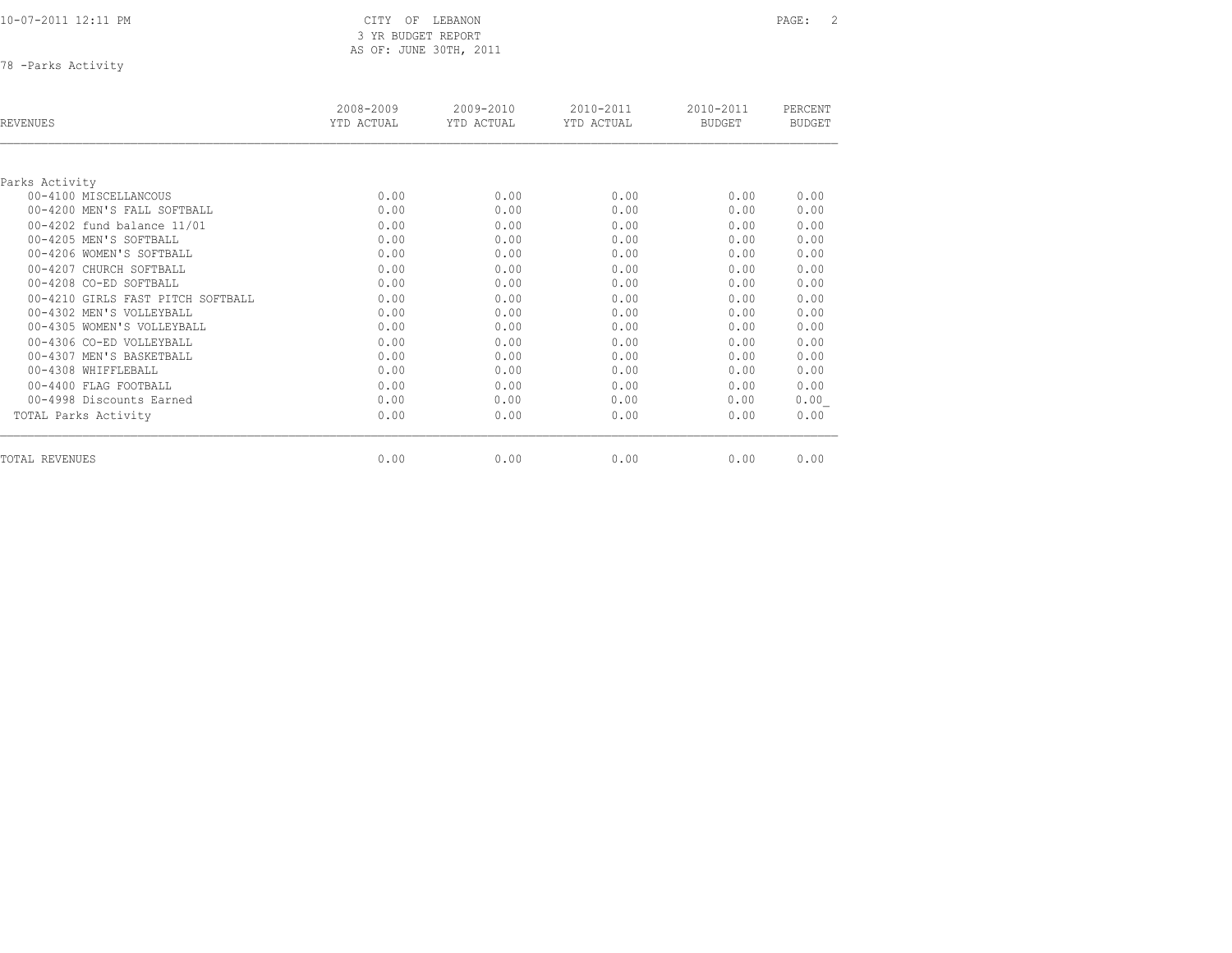| 10-07-2011 12:11 PM |  |
|---------------------|--|
|                     |  |

78 -Parks Activity

| EXPENDITURES                      | 2008-2009<br>YTD ACTUAL | $2009 - 2010$<br>YTD ACTUAL | $2010 - 2011$<br>YTD ACTUAL | $2010 - 2011$<br><b>BUDGET</b> | PERCENT<br><b>BUDGET</b> |
|-----------------------------------|-------------------------|-----------------------------|-----------------------------|--------------------------------|--------------------------|
|                                   |                         |                             |                             |                                |                          |
| Parks Activity                    |                         |                             |                             |                                |                          |
| 00-5100 MEN'S SOFTBALL            | 0.00                    | 0.00                        | 0.00                        | 0.00                           | 0.00                     |
| 00-5110 WOMEN'S SOFTBALL          | 0.00                    | 0.00                        | 0.00                        | 0.00                           | 0.00                     |
| 00-5120 CHURCH SOFTBALL           | 0.00                    | 0.00                        | 0.00                        | 0.00                           | 0.00                     |
| 00-5130 CO-ED SOFTBALL            | 0.00                    | 0.00                        | 0.00                        | 0.00                           | 0.00                     |
| 00-5140 GIRLS FAST PITCH SOFTBALL | 0.00                    | 0.00                        | 0.00                        | 0.00                           | 0.00                     |
| 00-5200 MEN'S VOLLEYBALL          | 0.00                    | 0.00                        | 0.00                        | 0.00                           | 0.00                     |
| 00-5210 WOMEN'S VOLLEYBALL        | 0.00                    | 0.00                        | 0.00                        | 0.00                           | 0.00                     |
| 00-5240 CO-ED VOLLEYBALL          | 0.00                    | 0.00                        | 0.00                        | 0.00                           | 0.00                     |
| 00-5300 MEN'S BASKETBALL          | 0.00                    | 0.00                        | 0.00                        | 0.00                           | 0.00                     |
| 00-5350 WHIFFLEBALL               | 0.00                    | 0.00                        | 0.00                        | 0.00                           | 0.00                     |
| 00-5360 FLAG FOOTBALL             | 0.00                    | 0.00                        | 0.00                        | 0.00                           | 0.00                     |
| 00-5390 EQUIPMENT SUPPLIES        | 0.00                    | 0.00                        | 0.00                        | 0.00                           | 0.00                     |
| 00-5400 MISCELLANEOUS             | 0.00                    | 0.00                        | 0.00                        | 0.00                           | 0.00                     |
| 00-5500 MEN'S FALL SOFTBALL       | 0.00                    | 0.00                        | 0.00                        | 0.00                           | 0.00                     |
| 00-5700 TRANS TO PARK FUND (79)   | 0.00                    | 0.00                        | 0.00                        | 0.00                           | 0.00                     |
| 00-6500 UNAPPPROPRIATED FUNDS     | 0.00                    | 0.00                        | 0.00                        | 0.00                           | 0.00                     |
| TOTAL Parks Activity              | 0.00                    | 0.00                        | 0.00                        | 0.00                           | 0.00                     |
|                                   |                         |                             |                             |                                | 0.00                     |
| TOTAL EXPENDITURES                | 0.00                    | 0.00                        | 0.00                        | 0.00                           |                          |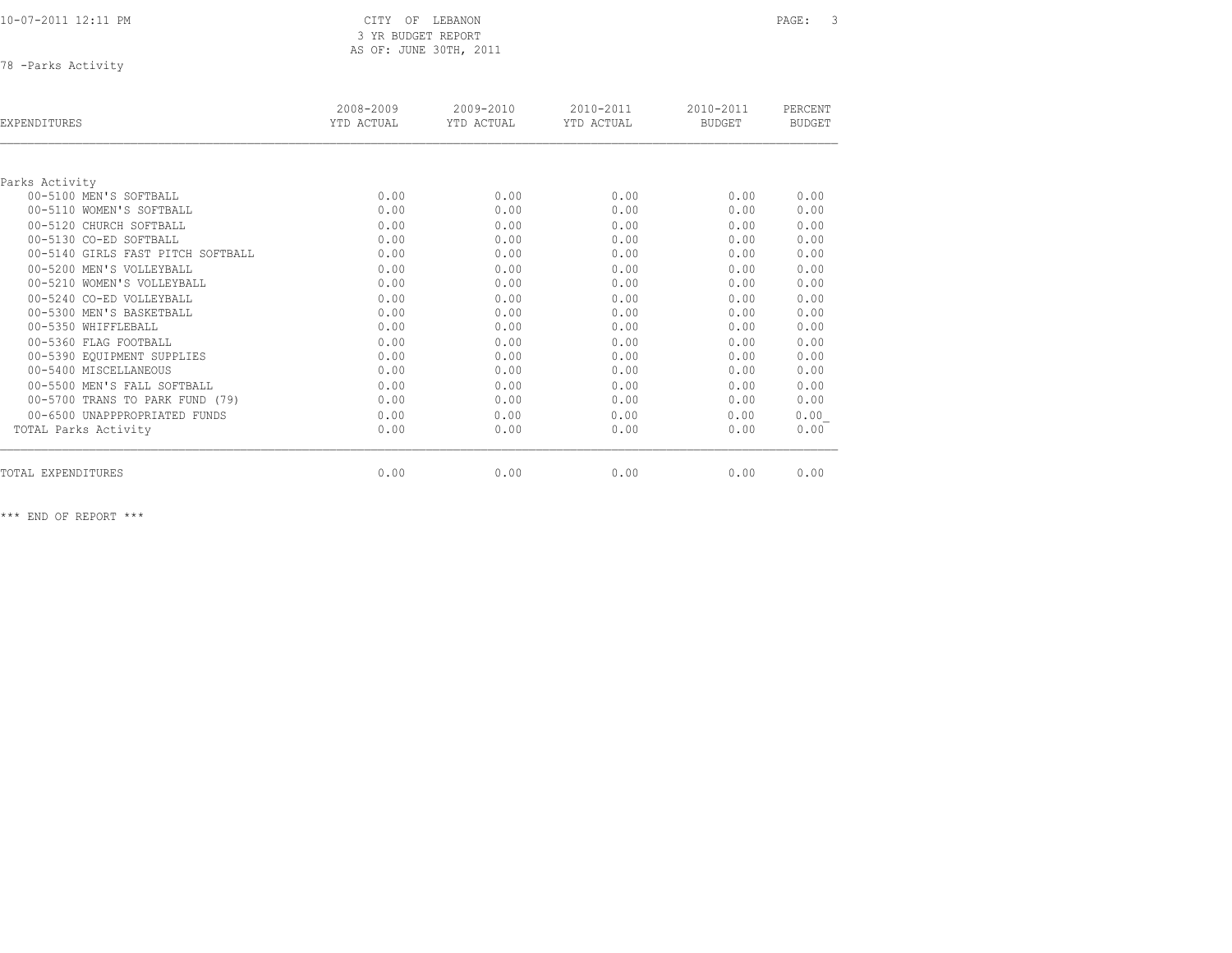| 10-07-2011 12:11 PM |
|---------------------|
|---------------------|

|  | 79 -Parks and Recreation |
|--|--------------------------|
|  |                          |

FINANCIAL SUMMARY

|                                   | 2008-2009<br>YTD ACTUAL                          | 2009-2010<br>YTD ACTUAL       | 2010-2011<br>YTD ACTUAL        | 2010-2011<br><b>BUDGET</b>                           | PERCENT<br><b>BUDGET</b> |
|-----------------------------------|--------------------------------------------------|-------------------------------|--------------------------------|------------------------------------------------------|--------------------------|
| REVENUE SUMMARY                   |                                                  |                               |                                |                                                      |                          |
| Parks-Recreation                  | 624,630.28                                       | 545,250.37                    | 521,402.60                     | 738,186.08                                           | 70.63                    |
| Concessions                       | 0.00                                             | 17,488.79                     | 375.41                         | 20,000.00                                            | 1.88                     |
| Boswell Aquatic Center            | 0.00                                             | 0.00                          | 345.00                         | 0.00                                                 | 0.00                     |
| Parks Activities                  | 0.00                                             | 30,602.96                     | 10,195.00                      | 10,500.00                                            | 97.10                    |
| Sports Desk/Pool                  | 0.00                                             | 20,705.67                     | 0.00                           | 0.00                                                 | 0.00                     |
| Sports Activities                 | 0.00                                             | 1,668.25                      | 0.00                           | 0.00                                                 | 0.00                     |
| MILLS/WALLACE                     | 26,942.00                                        | 0.00                          | 0.00                           | 0.00                                                 | 0.00                     |
| PARKS ACTIVITIES                  | 25, 171.00                                       | 0.00                          | 0.00                           | 0.00                                                 | 0.00                     |
| TOTAL REVENUES                    | 676,743.28                                       | 615,716.04                    | 532, 318.01                    | 768,686.08                                           | 69.25<br>========        |
| EXPENDITURE SUMMARY               |                                                  |                               |                                |                                                      |                          |
| Parks-Recreation                  | 535,428.97                                       | 407,396.14                    | 288, 227.84                    | 821, 215.82                                          | 35.10                    |
| Concessions                       | 0.00                                             | 32,647.46                     | 7,770.00                       | 32, 115.69                                           | 24.19                    |
| Boswell Aquatic Center            | 0.00                                             | 44,303.04                     | 21,772.75                      | 27, 437.25                                           | 79.35                    |
| Parks Activities                  | 0.00                                             | 23,619.86                     | 10,463.02                      | 12,965.32                                            | 80.70                    |
| Sports Desk/Pool                  | 0.00                                             | 19,291.53                     | 0.00                           | 0.00                                                 | 0.00                     |
| Sports Activities                 | 0.00                                             | 2,616.38                      | 0.00                           | 0.00                                                 | 0.00                     |
| MILLS/WALLACE                     | 29,349.36                                        | 0.00                          | 0.00                           | 0.00                                                 | 0.00                     |
| PARKS ACTIVITIES                  | 21,036.17                                        | 0.00                          | 0.00                           | 0.00                                                 | 0.00                     |
| TOTAL EXPENDITURES                | 585,814.50<br>---------------- ----------------- | 529,874.41                    | 328, 233.61<br>--------------- | 893,734.08<br>---------------                        | 36.73<br>ennenne         |
| REVENUE OVER/(UNDER) EXPENDITURES | 90,928.78<br>---------------                     | 85,841.63<br>---------------- | 204,084.40                     | 125,048.00)<br>===================================== | $163.20 -$<br>========   |
|                                   |                                                  |                               |                                |                                                      |                          |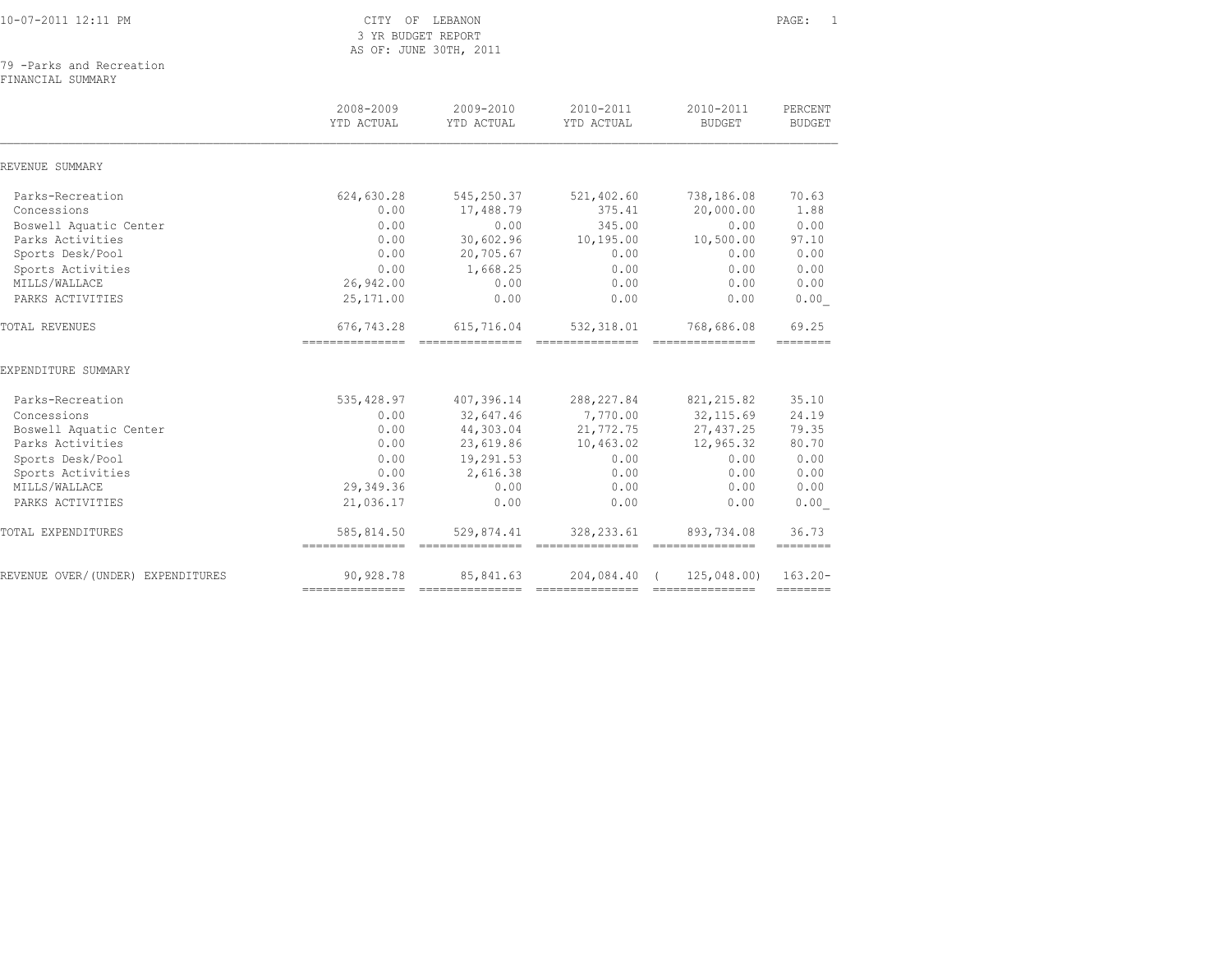|  |  |  | 10-07-2011 12:11 PM |  |  |  |
|--|--|--|---------------------|--|--|--|
|--|--|--|---------------------|--|--|--|

| <b>REVENUES</b>                                     | 2008-2009<br>YTD ACTUAL | 2009-2010<br>YTD ACTUAL | 2010-2011<br>YTD ACTUAL | 2010-2011<br><b>BUDGET</b> | PERCENT<br><b>BUDGET</b> |
|-----------------------------------------------------|-------------------------|-------------------------|-------------------------|----------------------------|--------------------------|
|                                                     |                         |                         |                         |                            |                          |
| Parks-Recreation<br>00-4000 fund balance 11/01      | 0.00                    | 0.00                    | 0.00                    | 230,519.42                 | 0.00                     |
| 00-4020 ATCHLEY BALL FIELDS                         | 0.00                    | 0.00                    | 0.00                    | 0.00                       | 0.00                     |
| 00-4030 BOSWELL GREEN                               | 0.00                    | 0.00                    | 0.00                    | 0.00                       | 0.00                     |
| 00-4050 BUILDING & HOUSE RENT                       | 0.00                    | 0.00                    | 0.00                    | 0.00                       | 0.00                     |
| 00-4080 DONATION REVENUE                            | 0.00                    | 0.00                    | 425.00                  | 0.00                       | 0.00                     |
| 00-4100 VETERAN MEMORIAL                            | 0.00                    | 233.56                  | 0.00                    | 1,333.33                   | 0.00                     |
| 00-4120 TRANS FROM ACT FUND (78)                    | 0.00                    | 0.00                    | 0.00                    | 0.00                       | 0.00                     |
| 00-4130 TRANS FROM MILLS CTR (76)                   | 0.00                    | 0.00                    | 0.00                    | 0.00                       | 0.00                     |
| 00-4140 TRANS FROM NELSON EDUC                      | 0.00                    | 0.00                    | 0.00                    | 0.00                       | 0.00                     |
| 00-4200 CONCESSION RECEIPTS                         | 54,657.83               | 0.00                    | 0.00                    | 0.00                       | 0.00                     |
| 00-4210 CONCESSIONS                                 | 0.00                    | 0.00                    | 0.00                    | 0.00                       | 0.00                     |
| 00-4300 HARKE PARK<br>00-4302 WALLACE BLDG RENTALS  | 0.00<br>0.00            | 0.00<br>0.00            | 0.00<br>0.00            | 0.00<br>0.00               | 0.00<br>0.00             |
| 00-4400 SHELTER RESERVATION                         | 4,700.00                | 5,033.00                | 2,700.00                | 3,000.00                   | 90.00                    |
| 00-4600 MOWING                                      | 29,188.00               | 0.00                    | 0.00                    | 0.00                       | 0.00                     |
| 00-4650 MOVIE NIGHT DONATIONS                       | 0.00                    | 0.00                    | 200.00                  | 0.00                       | 0.00                     |
| 00-4700 MISCELLANEOUS                               | 13,343.21               | 19,587.14               | 140.53                  | 3, 333.33                  | 4.22                     |
| 00-4750 POOL RECEIPTS                               | 4,465.00                | 0.00                    | 0.00                    | 0.00                       | 0.00                     |
| 00-4760 RECREATION FEES & OTHER                     | 0.00                    | 0.00                    | 0.00                    | 0.00                       | 0.00                     |
| 00-4810 CITY PARK TAX                               | 515, 921.40             | 519,551.47              | 516,099.23              | 500,000.00                 | 103.22                   |
| 00-4820 FINANCIAL INST TAX                          | 2,454.84                | 845.20                  | 1,837.84                | 0.00                       | 0.00                     |
| 00-4850 TRANS FROM CAP IMPROV (21)                  | 0.00                    | 0.00                    | 0.00                    | 0.00                       | 0.00                     |
| 00-4900 TRANSFER FROM GEN FD (01)                   | 100.00)<br>$\sqrt{2}$   | 0.00                    | 0.00                    | 0.00                       | 0.00                     |
| 00-4998 Discounts Earned                            | 0.00                    | 0.00                    | 0.00                    | 0.00                       | 0.00                     |
| TOTAL Parks-Recreation                              | 624,630.28              | 545,250.37              | 521,402.60              | 738,186.08                 | 70.63                    |
| Concessions                                         |                         |                         |                         |                            |                          |
| 10-4100 BALL PARK CONCESSIONS                       | 0.00                    | 15,399.92               | 375.41                  | 20,000.00                  | 1.88                     |
| 10-4150 BAC CONCESSIONS                             | 0.00                    | 0.00                    | 0.00                    | 0.00                       | 0.00                     |
| 10-4200 CCC CONCESSIONS                             | 0.00                    | 2,088.87                | 0.00                    | 0.00                       | 0.00                     |
| TOTAL Concessions                                   | 0.00                    | 17,488.79               | 375.41                  | 20,000.00                  | 1.88                     |
| Boswell Aquatic Center                              |                         |                         |                         |                            |                          |
| 15-4050 NON CLASSIFIED REVENUE                      | 0.00                    | 0.00                    | 345.00                  | 0.00                       | 0.00                     |
| 15-4100 BAC POOL RECEIPTS                           | 0.00                    | 0.00                    | 0.00                    | 0.00                       | 0.00                     |
| 15-4150 BAC POOL RESERVATIONS                       | 0.00                    | 0.00                    | 0.00                    | 0.00                       | 0.00                     |
| TOTAL Boswell Aquatic Center                        | 0.00                    | 0.00                    | 345.00                  | 0.00                       | 0.00                     |
| Parks Activities                                    |                         |                         |                         |                            |                          |
| 20-4100 MENS SOFTBALL                               | 0.00                    | 5,099.77                | 3,550.00                | 5,000.00                   | 71.00                    |
| 20-4110 CHURCH SOFTBALL                             | 0.00                    | 2,901.39                | 3,595.00                | 3,500.00                   | 102.71                   |
| 20-4120 FALL SOFTBALL                               | 0.00                    | 2,785.00                | 275.00                  | 0.00                       | 0.00                     |
| 20-4130 SOFTBALL TOURNAMENTS                        | 0.00                    | 11,996.80               | 1,350.00                | 2,000.00                   | 67.50                    |
| 20-4140 CO-ED SOFTBALL<br>20-4150 WOMENS VOLLEYBALL | 0.00                    | 2,000.00                | 0.00                    | 0.00                       | 0.00                     |
| 20-4160 CO-ED VOLLEYBALL                            | 0.00<br>0.00            | 540.00<br>2,850.00      | 0.00<br>0.00            | 0.00<br>0.00               | 0.00<br>0.00             |
| 20-4200 KIDS FISHING DAY                            | 0.00                    | 2,430.00                | 1,425.00                | 0.00                       | 0.00                     |
| TOTAL Parks Activities                              | 0.00                    | 30,602.96               | 10,195.00               | 10,500.00                  | 97.10                    |
|                                                     |                         |                         |                         |                            |                          |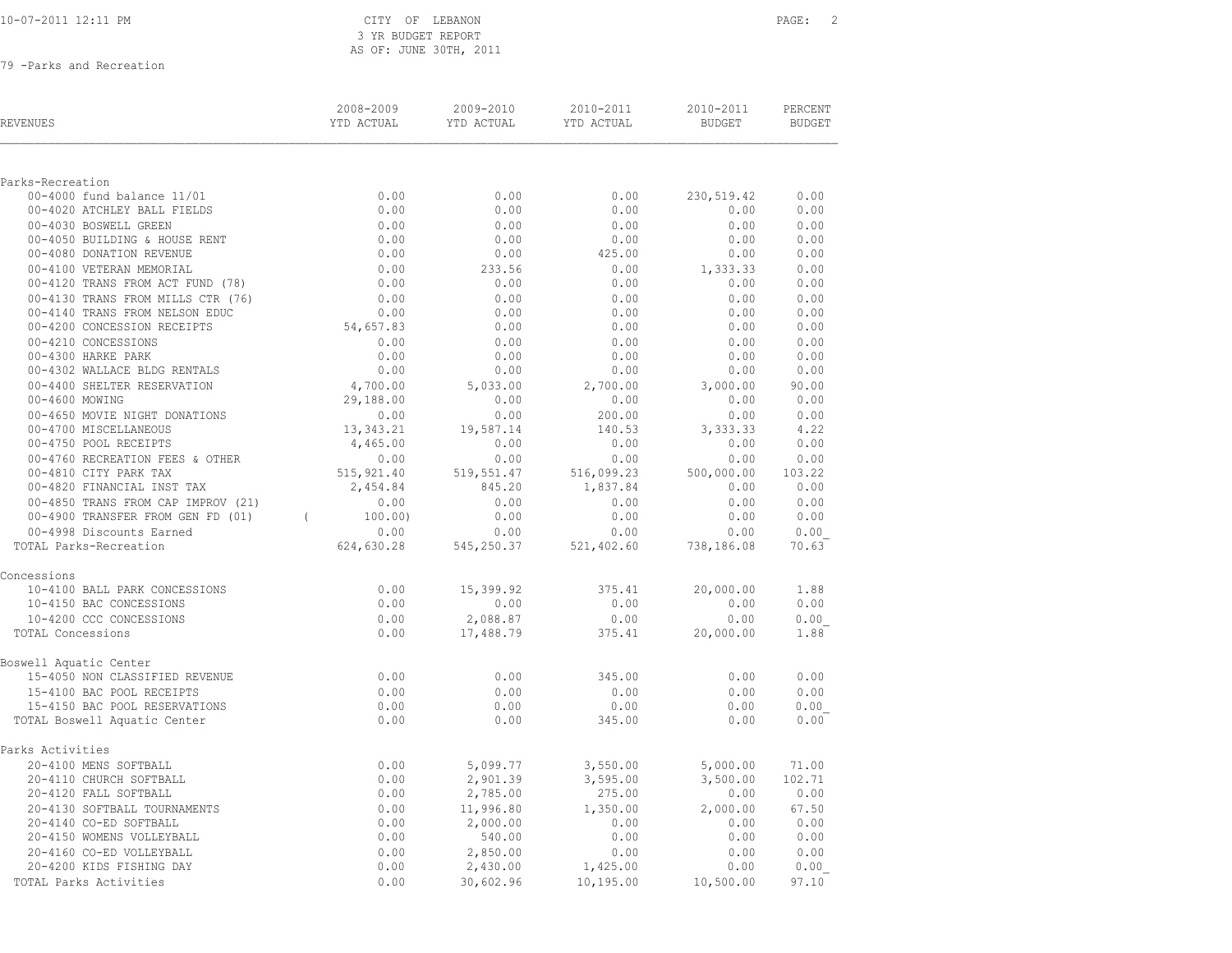| 10-07-2011 12:11 PM |
|---------------------|
|---------------------|

| <b>REVENUES</b>                    | 2008-2009<br>YTD ACTUAL | 2009-2010<br>YTD ACTUAL | 2010-2011<br>YTD ACTUAL | 2010-2011<br><b>BUDGET</b> | PERCENT<br><b>BUDGET</b> |
|------------------------------------|-------------------------|-------------------------|-------------------------|----------------------------|--------------------------|
| Sports Desk/Pool                   |                         |                         |                         |                            |                          |
| 25-4100 CCC MEMBERSHIP             | 0.00                    | 0.00                    | 0.00                    | 0.00                       | 0.00                     |
| 25-4125 DAILY USAGE FEE            | 0.00                    | 0.00                    | 0.00                    | 0.00                       | 0.00                     |
| 25-4150 GYMNASIUM                  | 0.00                    | 638.00                  | 0.00                    | 0.00                       | 0.00                     |
| 25-4160 MULTIPURPOSE ROOM          | 0.00                    | 150.00                  | 0.00                    | 0.00                       | 0.00                     |
| 25-4170 SWIMMING POOL              | 0.00                    | 751.00                  | 0.00                    | 0.00                       | 0.00                     |
| 25-4300 TRANS FROM CAP IMPROV (21) | 0.00                    | 19,166.67               | 0.00                    | 0.00                       | 0.00                     |
| TOTAL Sports Desk/Pool             | 0.00                    | 20,705.67               | 0.00                    | 0.00                       | 0.00                     |
| Sports Activities                  |                         |                         |                         |                            |                          |
| 30-4100 WATER AEROBICS             | 0.00                    | 50.50                   | 0.00                    | 0.00                       | 0.00                     |
| 30-4150 FLOOR AEROBICS             | 0.00                    | 5.00                    | 0.00                    | 0.00                       | 0.00                     |
| 30-4160 SWIM TEAM                  | 0.00                    | 0.00                    | 0.00                    | 0.00                       | 0.00                     |
| 30-4170 TRAINING INCOME            | 0.00                    | 0.00                    | 0.00                    | 0.00                       | 0.00                     |
| 30-4180 SWIM LESSONS               | 0.00                    | 0.00                    | 0.00                    | 0.00                       | 0.00                     |
| 30-4200 MISCELLANEOUS INCOME       | 0.00                    | 1,612.75                | 0.00                    | 0.00                       | 0.00                     |
| TOTAL Sports Activities            | 0.00                    | 1,668.25                | 0.00                    | 0.00                       | 0.00                     |
| MILLS/WALLACE                      |                         |                         |                         |                            |                          |
| 76-4300 AG CENTER RENT             | 5,751.00                | 0.00                    | 0.00                    | 0.00                       | 0.00                     |
| 76-4500 MILLS BLDG RENT            | 9,771.00                | 0.00                    | 0.00                    | 0.00                       | 0.00                     |
| 76-4900 WALLCE BLDG RENT           | 11,420.00               | 0.00                    | 0.00                    | 0.00                       | 0.00                     |
| TOTAL MILLS/WALLACE                | 26,942.00               | 0.00                    | 0.00                    | 0.00                       | 0.00                     |
| PARKS ACTIVITIES                   |                         |                         |                         |                            |                          |
| 78-4205 SOFTBALL                   | 20,891.00               | 0.00                    | 0.00                    | 0.00                       | 0.00                     |
| 78-4302 VOLLEYBALL                 | 4,280.00                | 0.00                    | 0.00                    | 0.00                       | 0.00                     |
| 78-4308 WHIFFLEBALL                | 0.00                    | 0.00                    | 0.00                    | 0.00                       | 0.00                     |
| 78-4400 FLAG FOOTBALL              | 0.00                    | 0.00                    | 0.00                    | 0.00                       | 0.00                     |
| TOTAL PARKS ACTIVITIES             | 25,171.00               | 0.00                    | 0.00                    | 0.00                       | 0.00                     |
| <b>TOTAL REVENUES</b>              | 676,743.28              | 615,716.04              |                         | 532,318.01 768,686.08      | 69.25                    |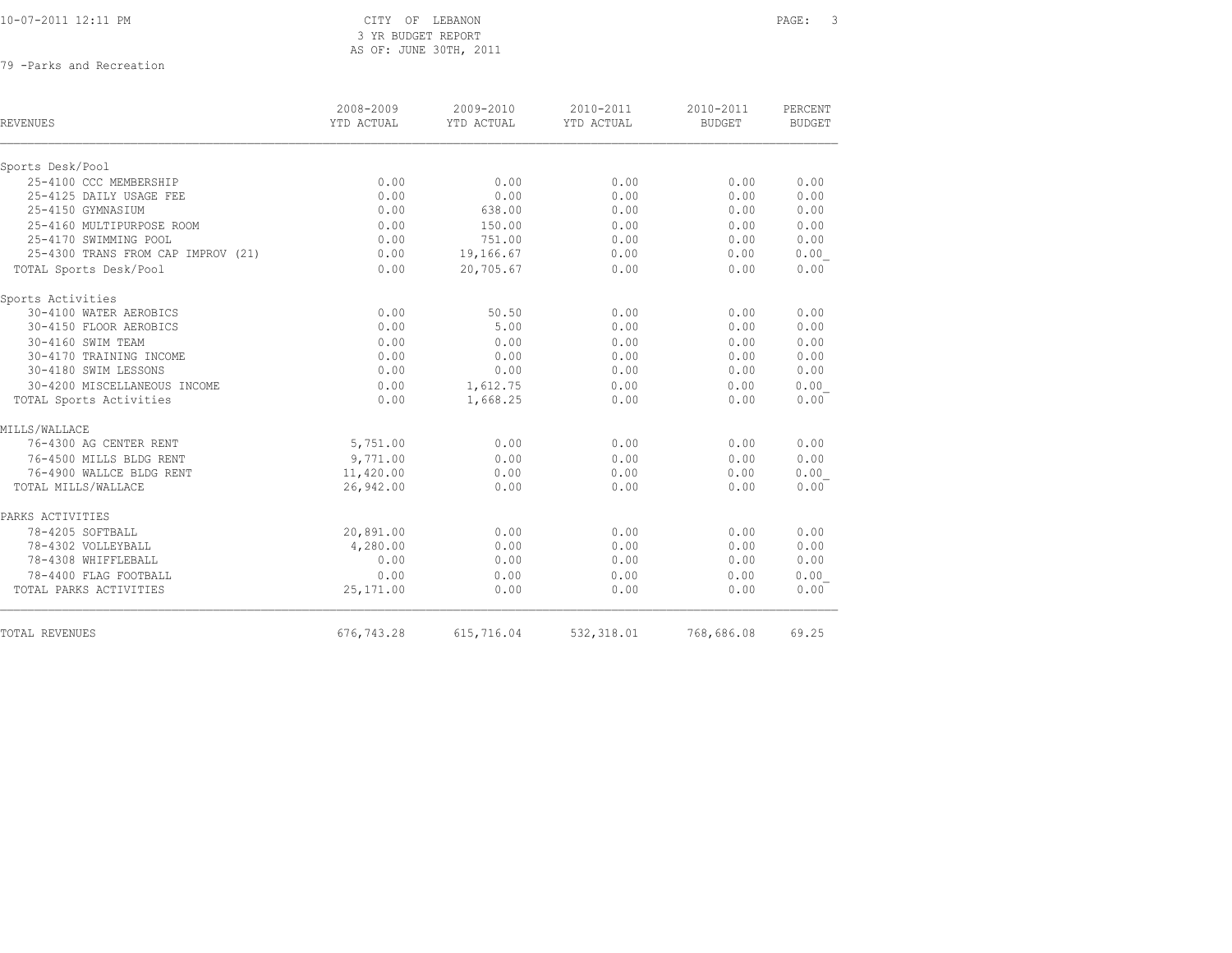|  | 10-07-2011 12:11 PM |  |  |
|--|---------------------|--|--|
|  |                     |  |  |

| EXPENDITURES                                                       | 2008-2009<br>YTD ACTUAL | 2009-2010<br>YTD ACTUAL | 2010-2011<br>YTD ACTUAL | 2010-2011<br>BUDGET  | PERCENT<br><b>BUDGET</b> |
|--------------------------------------------------------------------|-------------------------|-------------------------|-------------------------|----------------------|--------------------------|
| Parks-Recreation                                                   |                         |                         |                         |                      |                          |
| 00-5000 PROPERTY EXPENSES                                          | 0.00                    | 0.00                    | 2,441.97                | 2,500.00             | 97.68                    |
| 00-5010 ANNUAL AUDIT                                               | 0.00                    | 0.00                    | 0.00                    | 0.00                 | 0.00                     |
| 00-5020 MOVIE NIGHT EXPENDITURES                                   | 0.00                    | 0.00                    | 1,884.85                | 1,900.00             | 99.20                    |
| 00-5030 DONATION EXPENDITURES                                      | 0.00                    | 0.00                    | 0.00                    | 0.00                 | 0.00                     |
| 00-5050 ATCHLEY BALL FIELDS                                        | 0.00                    | 0.00                    | 0.00                    | 0.00                 | 0.00                     |
| 00-5080 CAPITAL IMPROVEMENTS                                       | 153.17                  | 0.00                    | 14,865.14               | 14,900.00            | 99.77                    |
| 00-5090 PARKS IMPROVEMENTS                                         | 0.00                    | 0.00                    | 32,068.53               | 32,100.00            | 99.90                    |
| 00-5100 PARK MAINT                                                 | 0.00                    | 10,997.38               | 834.26                  | 2,666.67             | 31.28                    |
| 00-5110 RECREATIONAL SUPPLIES-BASEBALL                             |                         | 6,894.63                | 1,895.79                | 2,000.00             | 94.79                    |
| 00-5120 RECREATIONAL SUPPLIES-FOOTBALL                             | $0.00$<br>$0.00$        | 0.00                    | 532.70                  | 533.33               | 99.88                    |
| 00-5130 RECREATIONAL SUPPLIES-SOCCER                               | 0.00                    | 510.26                  | 289.00                  | 333.33               | 86.70                    |
| 00-5140 RECREATIONAL SUPPLIES-OTHER SP                             | 0.00                    | 3,915.42                | 9,295.05                | 9,333.33             | 99.59                    |
| 00-5150 VETERAN MEMORIAL SUPPLIES                                  | 0.00                    | 16.14                   | 32.70                   | 666.67               | 4.90                     |
| 00-5160 VETERAN MEMORIAL LANDSCAPING                               | 0.00                    | 350.72                  | 353.57                  | 666.67               | 53.04                    |
| 00-5270 OFFICE SUPPLIES                                            | 0.00                    | 969.58                  | 528.61                  | 600.00               | 88.10                    |
| 00-5280 EQUIPMENT PURCHASES                                        | 2,871.23                | 10,397.71               | 9,636.41                | 9,700.00             | 99.34                    |
| 00-5290 OFFICE EQUIPMENT PURCHASE                                  | 0.00                    | 4, 113. 18              | 0.00                    | 3,333.33             | 0.00                     |
| 00-5300 OFFICE EQUIP DEPR                                          | 0.00                    | 0.00                    | 0.00                    | 0.00                 | 0.00                     |
| 00-5310 OFFICE FURNITURE DEPR                                      | 0.00                    | 0.00                    | 0.00                    | 0.00                 | 0.00                     |
| 00-5320 VEHICLE DEPR                                               | 0.00                    | 0.00                    | 0.00                    | 0.00                 | 0.00                     |
| 00-5330 EQUIPMENT DEPR                                             | 0.00                    | 0.00                    | 0.00                    | 0.00                 | 0.00                     |
| 00-5400 HARKE PARK                                                 | 28.88                   | 0.00                    | 0.00                    | 0.00                 | 0.00                     |
| 00-5500 BUILDING MAINTENANCE                                       | 22,296.63               | 12,724.42               | 9,795.75                | 9,833.33             | 99.62                    |
| 00-5555 BUILDING SUPPLIES                                          | 0.00                    | 2,996.64                | 3,416.71                | 6,666.67             | 51.25                    |
| 00-5770 PUBLICATIONS & MISC                                        | 2,965.22                | 1,348.50                | 0.00                    | 0.00                 | 0.00                     |
| 00-5800 CONCESSION EXPENSES                                        | 40,576.49               | 105.00                  | 0.00                    | 0.00                 | 0.00                     |
| 00-5850 RECREATION SUPPLIES                                        | 8,445.54                | 104.64                  | 0.00                    | 0.00                 | 0.00                     |
| 00-5900 SALARIES                                                   | 151, 262.50             | 70,644.38               | 47,494.00               | 47,588.40            | 99.80                    |
| 00-5903 SALARIES OT                                                | 0.00                    | 2,706.21                | 2,046.38                | 2,139.23             | 95.66                    |
| 00-5905 PT SALARIES                                                | 142,688.23              | 39,622.87               | 38,042.22               | 51,045.00            | 74.53                    |
| 00-5908 PT SALARIES OT                                             | 0.00                    | 0.00                    | 0.00                    | 630.00               | 0.00                     |
| 00-5910 PROJECT LABOR                                              | 0.00                    | 0.00                    | 0.00                    | 0.00                 | 0.00                     |
| 00-5915 EMPLOYEE BENEFITS                                          | 73,832.00               | 32,510.05               | 25, 354.30              | 25,407.02            | 99.79                    |
| 00-5916 PAYROLL TAX EXPENSE                                        | 21,995.33               | 8,610.93                | 6,629.17                | 7,512.50             | 88.24                    |
| 00-5917 RETIREMENT EXPENSE                                         | 1,899.06                | 650.00                  | 425.00                  | 850.00               | 50.00                    |
| 00-5920 UNIFORMS                                                   | 0.00                    | 1,954.54                | 2,246.73                | 2,300.00             | 97.68                    |
| 00-5960 TRAINING                                                   | 2,998.00                | 812.00                  | 1,058.08                | 2,333.33             | 45.35                    |
| 00-6060 TRANSFER TO MILLS PARK<br>00-6100 TRANS TO BLD & GRDS (09) | 0.00<br>0.00            | 0.00<br>0.00            | 0.00<br>0.00            | 0.00<br>0.00         | 0.00<br>0.00             |
|                                                                    |                         |                         |                         |                      |                          |
| 00-6130 UTILITIES<br>00-6131 UTILITIES-BUILDINGS                   | 41,543.15<br>0.00       | 4,314.94                | 2,106.64                | 2,200.00<br>8,666.67 | 95.76                    |
| 00-6132 UTILITIES-PARKS                                            | 0.00                    | 7,157.85<br>4,625.57    | 6, 565.93<br>1,171.64   | 1,333.33             | 75.76<br>87.87           |
| 00-6133 UTILITIES-BALLFIELDS                                       | 0.00                    | 3,297.90                | 1,255.85                | 3,333.33             | 37.68                    |
| 00-6134 UTILITIES-RESTROOMS                                        | 0.00                    | 5,200.84                | 5,208.67                | 5,233.33             | 99.53                    |
| 00-6135 UTILITIES-TRASH                                            | 0.00                    | 1,835.20                | 1,540.84                | 1,566.67             | 98.35                    |
| 00-6136 UTILITIES-CONCESSIONS                                      | 0.00                    | 0.00                    | 0.00                    | 0.00                 | 0.00                     |
| 00-6140 VEHICLE FUEL                                               | 21,873.54               | 7,754.19                | 4,492.55                | 6,666.67             | 67.39                    |
|                                                                    |                         |                         |                         |                      |                          |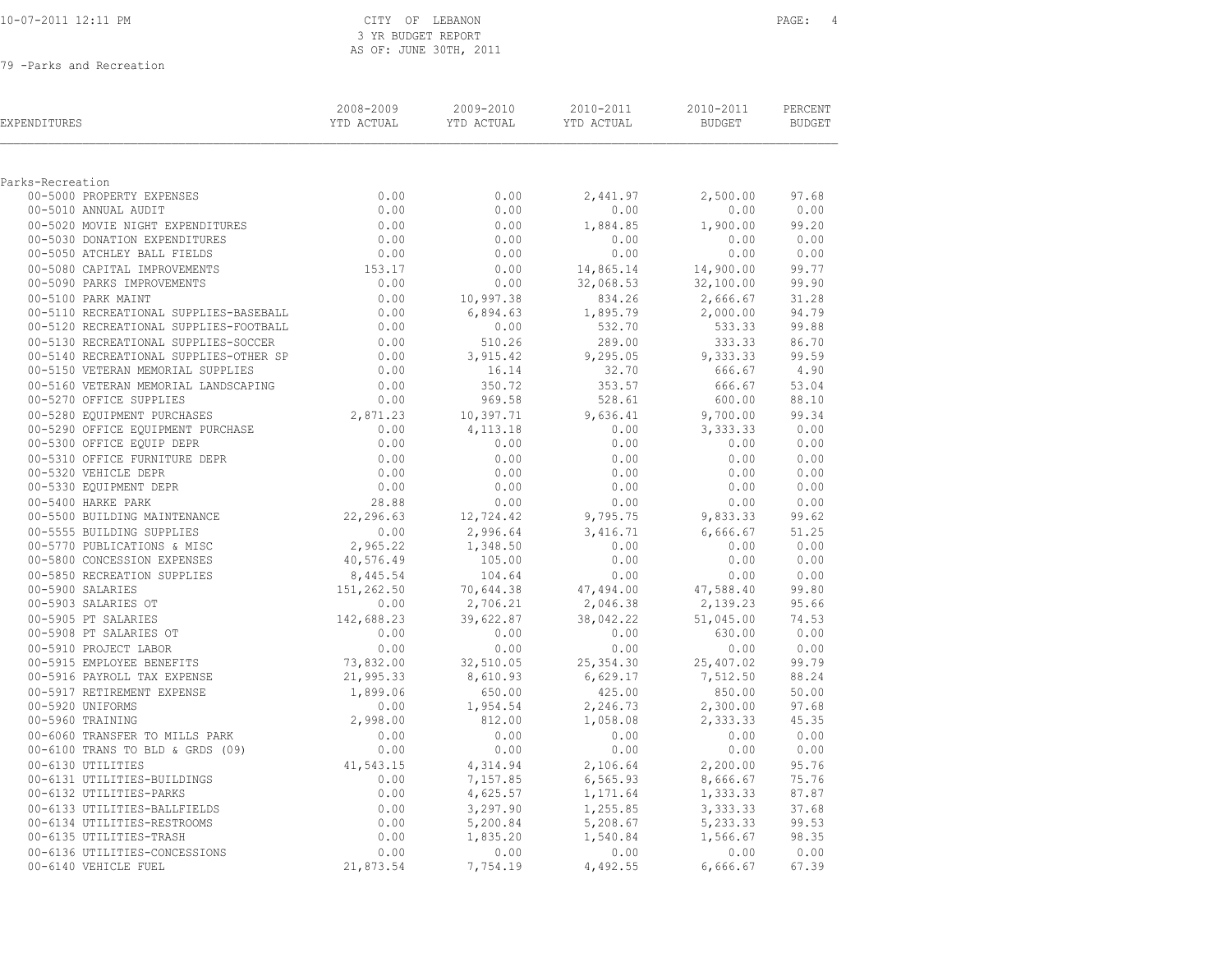| EXPENDITURES                                                                                                                                                                                                                               | 2008-2009<br>YTD ACTUAL | 2009-2010                      | 2010-2011<br><b>EVOU ZOIU ANNO 2011</b>                                                                                                                                                                                        | 2010-2011<br>BUDGET                                                                                                                        | PERCENT<br><b>BUDGET</b>                   |
|--------------------------------------------------------------------------------------------------------------------------------------------------------------------------------------------------------------------------------------------|-------------------------|--------------------------------|--------------------------------------------------------------------------------------------------------------------------------------------------------------------------------------------------------------------------------|--------------------------------------------------------------------------------------------------------------------------------------------|--------------------------------------------|
| 00-6145 VEHICLE MAINT                                                                                                                                                                                                                      | 0.00                    |                                | $\begin{array}{c cccc} \hline 1,951.91 & & & 478.29 & & 2,666.67 & & 17.94 \\ \hline 0.00 & & & 0.00 & & & 0.00 & & 0.00 \\ \hline \end{array}$                                                                                |                                                                                                                                            |                                            |
|                                                                                                                                                                                                                                            |                         |                                |                                                                                                                                                                                                                                |                                                                                                                                            |                                            |
|                                                                                                                                                                                                                                            |                         |                                | $1,470.00$ $1,176.00$ $1,256.00$ $93.63$                                                                                                                                                                                       |                                                                                                                                            |                                            |
|                                                                                                                                                                                                                                            |                         |                                |                                                                                                                                                                                                                                | 2,945.33 97.50                                                                                                                             |                                            |
|                                                                                                                                                                                                                                            |                         |                                |                                                                                                                                                                                                                                | 248.53 58.98                                                                                                                               |                                            |
|                                                                                                                                                                                                                                            |                         |                                |                                                                                                                                                                                                                                |                                                                                                                                            |                                            |
|                                                                                                                                                                                                                                            |                         |                                |                                                                                                                                                                                                                                |                                                                                                                                            |                                            |
| 00-6145 VEHICLE MAINT<br>00-6150 WALLACE BLDG MAINTENANCE<br>00-6150 WALLACE BLDG MAINTENANCE<br>00-6155 VEHICLE INSURANCE<br>00-6165 EQUIPMENT INSURANCE<br>00-6165 EQUIPMENT INSURANCE<br>00-6165 EQUIPMENT INSURANCE<br>00-6165 EQUIPME |                         |                                |                                                                                                                                                                                                                                |                                                                                                                                            | $248.55$<br>0.00 0.00<br>0.00 0.00<br>9.01 |
|                                                                                                                                                                                                                                            |                         |                                |                                                                                                                                                                                                                                |                                                                                                                                            |                                            |
|                                                                                                                                                                                                                                            |                         |                                |                                                                                                                                                                                                                                |                                                                                                                                            |                                            |
|                                                                                                                                                                                                                                            |                         |                                |                                                                                                                                                                                                                                |                                                                                                                                            |                                            |
|                                                                                                                                                                                                                                            |                         |                                |                                                                                                                                                                                                                                |                                                                                                                                            |                                            |
|                                                                                                                                                                                                                                            |                         |                                |                                                                                                                                                                                                                                |                                                                                                                                            |                                            |
|                                                                                                                                                                                                                                            |                         |                                |                                                                                                                                                                                                                                |                                                                                                                                            |                                            |
|                                                                                                                                                                                                                                            |                         |                                |                                                                                                                                                                                                                                |                                                                                                                                            |                                            |
|                                                                                                                                                                                                                                            |                         |                                |                                                                                                                                                                                                                                |                                                                                                                                            |                                            |
|                                                                                                                                                                                                                                            |                         |                                |                                                                                                                                                                                                                                |                                                                                                                                            |                                            |
|                                                                                                                                                                                                                                            |                         |                                |                                                                                                                                                                                                                                |                                                                                                                                            |                                            |
|                                                                                                                                                                                                                                            |                         |                                |                                                                                                                                                                                                                                |                                                                                                                                            |                                            |
|                                                                                                                                                                                                                                            |                         |                                |                                                                                                                                                                                                                                |                                                                                                                                            |                                            |
|                                                                                                                                                                                                                                            |                         |                                |                                                                                                                                                                                                                                |                                                                                                                                            |                                            |
|                                                                                                                                                                                                                                            |                         |                                |                                                                                                                                                                                                                                |                                                                                                                                            |                                            |
|                                                                                                                                                                                                                                            |                         |                                |                                                                                                                                                                                                                                |                                                                                                                                            |                                            |
|                                                                                                                                                                                                                                            |                         |                                |                                                                                                                                                                                                                                |                                                                                                                                            |                                            |
|                                                                                                                                                                                                                                            |                         |                                | $0.00$<br>$0.00$                                                                                                                                                                                                               |                                                                                                                                            | $0.00$ $0.00$<br>0.00 0.00                 |
|                                                                                                                                                                                                                                            |                         |                                |                                                                                                                                                                                                                                |                                                                                                                                            |                                            |
| 00-6375 TRANS TO TECH-ADMIN 12-00                                                                                                                                                                                                          |                         | $0.00$ $0.00$ (<br>0.00 0.00 ( |                                                                                                                                                                                                                                |                                                                                                                                            |                                            |
| 00-6380 TRANS TO PUBLIC WORKS BLDG (93                                                                                                                                                                                                     |                         |                                | 97.08)<br>878.33)                                                                                                                                                                                                              |                                                                                                                                            |                                            |
| 00-6500 UNAPPROPRIATED FUNDS                                                                                                                                                                                                               |                         |                                | $0.00$ $0.00$ $0.00$ $0.00$ $0.00$ $0.00$ $0.00$ $0.00$ $0.00$ $0.00$ $0.00$ $0.00$ $0.00$ $0.00$ $0.00$ $0.00$ $0.00$ $0.00$ $0.00$ $0.00$ $0.00$ $0.00$ $0.00$ $0.00$ $0.00$ $0.00$ $0.00$ $0.00$ $0.00$ $0.00$ $0.00$ $0.0$ |                                                                                                                                            | 0.00                                       |
| TOTAL Parks-Recreation                                                                                                                                                                                                                     |                         |                                |                                                                                                                                                                                                                                | $\begin{array}{cccc} 97.08) & 0.00 & 0.00 \\ 878.33) & 0.00 & 0.00 \\ 0.00 & 360,561.15 & 0.00 \\ 227.84 & 821,215.82 & 35.10 \end{array}$ |                                            |
| Concessions                                                                                                                                                                                                                                |                         |                                |                                                                                                                                                                                                                                |                                                                                                                                            |                                            |
| cessions do CONCESSIONS SUPPLIES 0.00<br>10-5010 CONCESSION MAINT 0.00<br>10-5020 UTILITIES-CONCESSIONS 0.00<br>10-5030 CONCESSIONS EQUIPMENT 0.00<br>10-5400 CONCESSION MISC EXP 0.00<br>10-5905 PT SALARIES OT 0.00<br>10-5905 PT SALARI |                         | 13,685.20                      | $\begin{array}{cccc} 13,685.20 & \hspace*{1.5cm} 637.13 & \hspace*{1.5cm} 15,000.00 & \hspace*{1.5cm} 4.25 \\ 442.09 & \hspace*{1.5cm} 222.43 & \hspace*{1.5cm} 1,666.67 & \hspace*{1.5cm} 13.35 \end{array}$                  |                                                                                                                                            |                                            |
|                                                                                                                                                                                                                                            |                         |                                |                                                                                                                                                                                                                                |                                                                                                                                            |                                            |
|                                                                                                                                                                                                                                            |                         | 6,439.28                       | $3,075.97$<br>0.00                                                                                                                                                                                                             | 3, 333. 33 92. 28<br>1, 333. 33 0.00                                                                                                       |                                            |
|                                                                                                                                                                                                                                            |                         | 0.00                           |                                                                                                                                                                                                                                |                                                                                                                                            |                                            |
|                                                                                                                                                                                                                                            |                         | 70.87                          | $0.00$<br>$0.00$                                                                                                                                                                                                               | 0.00<br>$0.00$<br>0.00<br>5,250.00                                                                                                         | 0.00                                       |
|                                                                                                                                                                                                                                            |                         | 309.40                         |                                                                                                                                                                                                                                |                                                                                                                                            | 0.00                                       |
|                                                                                                                                                                                                                                            |                         | 7,492.00<br>702.86             | $77.50$<br>$7.75$                                                                                                                                                                                                              |                                                                                                                                            | 1.48                                       |
|                                                                                                                                                                                                                                            |                         |                                |                                                                                                                                                                                                                                | 525.00                                                                                                                                     | 1.48                                       |
|                                                                                                                                                                                                                                            |                         |                                | $\begin{array}{cccccccc} 0.00 & & & & 596.87 & & & & 5.93 & & & 401.63 & & 1.48 \\ 0.00 & & & & 1,805.83 & & & 1,988.88 & & & 2,518.93 & & 78.96 \end{array}$                                                                  |                                                                                                                                            |                                            |
|                                                                                                                                                                                                                                            |                         |                                |                                                                                                                                                                                                                                |                                                                                                                                            |                                            |
| 10-6305 TRANS TO ACCTS PAYABLE (30-65)                                                                                                                                                                                                     |                         |                                | $\begin{array}{cccccccc} 0.00 & 32.55 & 14.28 & 22.26 & 64.15 \ 0.00 & 816.91 & 908.19 & 1,023.57 & 88.73 \ 0.00 & 253.60 & 9.35 & 206.81 & 4.52 \ 0.00 & 0.00 & 822.59 & 834.16 & 98.61 \end{array}$                          |                                                                                                                                            |                                            |
| 10-6310 TRANS TO BUDGET (30-75)<br>10-6315 TRANS TO UTIL/CASH (30-85)                                                                                                                                                                      |                         |                                |                                                                                                                                                                                                                                |                                                                                                                                            |                                            |
|                                                                                                                                                                                                                                            |                         |                                |                                                                                                                                                                                                                                |                                                                                                                                            |                                            |
| 10-6325 TRANS TO CITY CLERK 30-25                                                                                                                                                                                                          |                         |                                |                                                                                                                                                                                                                                |                                                                                                                                            |                                            |
| TOTAL Concessions                                                                                                                                                                                                                          | 0.00                    | 32,647.46                      | 7,770.00                                                                                                                                                                                                                       | 32,115.69                                                                                                                                  | 24.19                                      |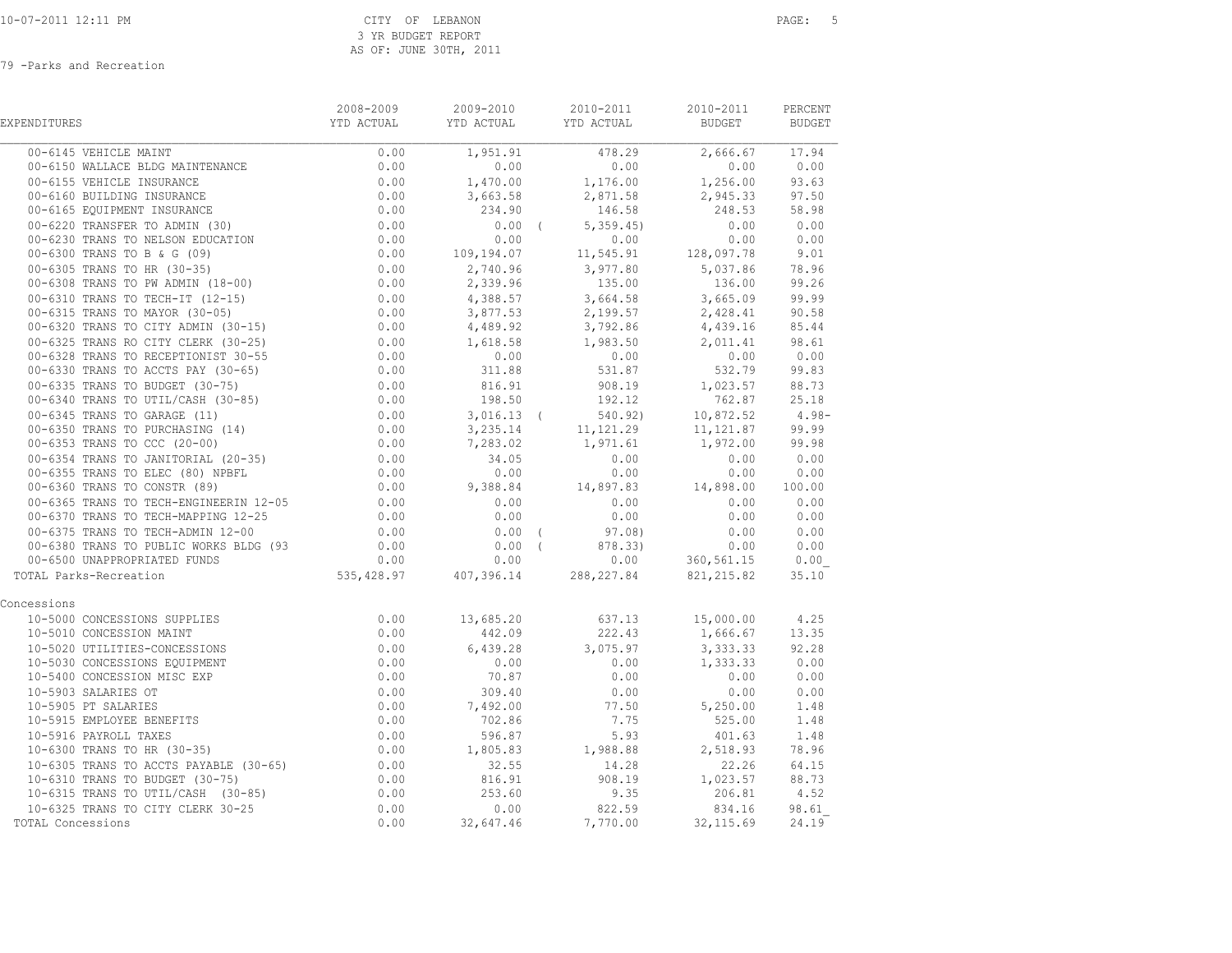# 10-07-2011 12:11 PM CITY OF LEBANON PAGE: 6 3 YR BUDGET REPORT AS OF: JUNE 30TH, 2011

| EXPENDITURES                                                                                                                                                                                               | 2008-2009<br>YTD ACTUAL        | 2009-2010<br>YTD ACTUAL | 2010-2011<br>YTD ACTUAL | 2010-2011<br>BUDGET | PERCENT<br>BUDGET |
|------------------------------------------------------------------------------------------------------------------------------------------------------------------------------------------------------------|--------------------------------|-------------------------|-------------------------|---------------------|-------------------|
| Boswell Aquatic Center                                                                                                                                                                                     |                                |                         |                         |                     |                   |
| 15-5000 POOL EQUIPMENT                                                                                                                                                                                     | 0.00                           | 4,144.80                | 565.00                  | 3,000.00            | 18.83             |
| 15-5010 POOL MAINT                                                                                                                                                                                         | 0.00                           | 4,834.64                | 1,979.40                | 3,000.00            | 65.98             |
| 15-5020 POOL SUPPLIES                                                                                                                                                                                      | 0.00                           | 14,720.75               | 8,053.97                | 10,000.00           | 80.54             |
| 15-5030 LIFEGUARD SUITS                                                                                                                                                                                    | 0.00                           | 0.00                    | 0.00                    | 0.00                | 0.00              |
| 15-5905 PT SALARIES                                                                                                                                                                                        | 0.00                           | 445.88                  | 0.00                    | 0.00                | 0.00              |
| 15-5915 EMPLOYEE BENEFITS                                                                                                                                                                                  | $0.00$ (                       | 64.33)                  | 0.00                    | 0.00                | 0.00              |
| 15-5916 PAYROLL TAXES                                                                                                                                                                                      | 0.00                           | 34.12                   | 0.00                    | 0.00                | 0.00              |
| 15-6130 UTILITIES                                                                                                                                                                                          | 0.00                           | 14,486.00               | 7,293.66                | 7,300.00            | 99.91             |
| 15-6135 UTILITIES-TRASH                                                                                                                                                                                    | $0.00$<br>$0.00$               | 0.00                    | 0.00                    | 0.00                | 0.00              |
| 15-6150 POOLS LIABILITY                                                                                                                                                                                    |                                | 1,393.35                | 1,114.68                | 1,200.00            | 92.89             |
| 15-6150 POOLS LIABILITY<br>15-6155 DIVING BOARDS LIABILITY                                                                                                                                                 |                                | 1,194.90                | 955.92                  | 1,000.00            | 95.59             |
| 15-6300 TRANS TO HR (30-35)                                                                                                                                                                                | $0.00$<br>$0.00$               | 2,233.28                | 0.00                    | 0.00                | 0.00              |
| 15-6305 TRANS TO BUDGET (30-75)                                                                                                                                                                            | 0.00                           | 816.91                  | 908.19                  | 1,023.57            | 88.73             |
| 15-6310 TRANS TO ACCTS PAYABLE (30-65)                                                                                                                                                                     | 0.00                           | 62.74                   | 79.34                   | 79.52               | 99.77             |
| 15-6315 TRANS TO UTIL/CASH (30-85)                                                                                                                                                                         | $0.00$<br>$0.00$               | 0.00                    | 0.00                    | 0.00                | 0.00              |
| 15-6325 TRANS TO CITY CLERK 30-25                                                                                                                                                                          |                                | 0.00                    | 822.59                  | 834.16              | 98.61             |
| TOTAL Boswell Aquatic Center                                                                                                                                                                               | 0.00                           | 44,303.04               | 21,772.75               | 27, 437.25          | 79.35             |
| Parks Activities                                                                                                                                                                                           |                                |                         |                         |                     |                   |
| 20-5000 MENS SB OFFICIALS                                                                                                                                                                                  | 0.00                           | 5,659.50                | 2,211.00                | 2,500.00            | 88.44             |
| 20-5010 MENS SB REG FEES                                                                                                                                                                                   | 0.00                           | 680.00                  | 460.00                  | 600.00              | 76.67             |
| 20-5020 MENS SB SUPPLIES                                                                                                                                                                                   | $0.00$<br>$0.00$               | 567.19                  | 428.80                  | 500.00              | 85.76             |
| 20-5030 CHURCH SB OFFICIALS                                                                                                                                                                                |                                | 2,008.50                | 1,212.00                | 1,833.33            | 66.11             |
|                                                                                                                                                                                                            | 0.00                           | 400.00                  | 460.00                  | 500.00              | 92.00             |
|                                                                                                                                                                                                            | 0.00                           | 275.37                  | 214.40                  | 300.00              | 71.47             |
|                                                                                                                                                                                                            | 0.00                           | 620.00                  | 0.00                    | 0.00                | 0.00              |
| 20-5030 CHURCH SB OFFICIALS<br>20-5040 CHURCH SB REG FEES<br>20-5050 CHURCH SB SUPPLIES<br>20-5060 FALL SB OFFICIALS<br>20-5070 FALL SB REG FEES<br>20-5080 FALL SB SUPPLIES<br>20-5090 CO-ED SB OFFICIALS | 0.00                           | 0.00                    | 0.00                    | 0.00                | 0.00              |
|                                                                                                                                                                                                            | 0.00                           | 273.00                  | 72.30                   | 75.00               | 96.40             |
|                                                                                                                                                                                                            | $0.00$<br>$0.00$               | 182.00                  | 0.00                    | 0.00                | 0.00              |
|                                                                                                                                                                                                            |                                | 959.00                  | 0.00                    | 0.00                | 0.00              |
|                                                                                                                                                                                                            | $0.00$<br>$0.00$               | 190.00                  | 160.30                  | 200.00              | 80.15             |
| 20-5110 CO-ED SB SUPPLIES<br>20-5120 TOURNAMENT SB OFFICIALS                                                                                                                                               |                                | 3,765.50                | 30.00                   | 1,000.00            | 3.00              |
| 20-5130 TOURNAMENT SB REG FEES                                                                                                                                                                             | $0.00$<br>$0.00$               | 224.80                  | 1,550.00                | 1,566.67            | 98.94             |
| 20-5140 TOURNAMENT SB SUPPLIES                                                                                                                                                                             |                                | 1,782.46                | 854.35                  | 933.33              | 91.54             |
| 20-5150 WOMENS VOLLEYBALL OFFICIALS                                                                                                                                                                        | 0.00                           | 285.00                  | 0.00                    | 0.00                | 0.00              |
| 20-5160 WOMENS VOLLEYBALL FEES                                                                                                                                                                             | 0.00                           | 0.00                    | 0.00                    | 0.00                | 0.00              |
| 20-5170 WOMENS VOLLEYBALL SUPPLIES                                                                                                                                                                         | 0.00                           | 372.80                  | 0.00                    | 0.00                | 0.00              |
| 20-5180 CO-ED VOLLEYBALL OFFICIALS                                                                                                                                                                         |                                | 1,560.00                | 0.00                    | 0.00                | 0.00              |
| 20-5190 CO-ED VOLLEYBALL FEES                                                                                                                                                                              |                                | 0.00                    | 0.00                    | 0.00                | 0.00              |
| 20-5200 CO-ED VOLLEYBALL SUPPLIES                                                                                                                                                                          | $0.00$<br>0.00<br>0.00<br>0.00 | 179.68                  | 0.00                    | 0.00                | 0.00              |
| 20-5400 KIDS FISHING DAY                                                                                                                                                                                   |                                | 2,466.28                | 980.25                  | 1,000.00            | 98.03             |
| 20-6300 TRANS TO ACCTS PAYABLE (30-65)                                                                                                                                                                     | $0.00$<br>$0.00$               | 36.81                   | 35.14                   | 35.26               | 99.66             |
| 20-6305 TRANS TO BUDGET (30-75)                                                                                                                                                                            |                                | 816.91                  | 908.19                  | 1,023.57            | 88.73             |
| 20-6310 TRANS TO UTIL/CASH (30-85)                                                                                                                                                                         | 0.00                           | 315.06                  | 63.70                   | 64.00               | 99.53             |
| 20-6325 TRANS TO CITY CLERK 30-25                                                                                                                                                                          | 0.00                           | 0.00                    | 822.59                  | 834.16              | 98.61             |
| TOTAL Parks Activities                                                                                                                                                                                     | 0.00                           | 23,619.86               | 10,463.02               | 12,965.32           | 80.70             |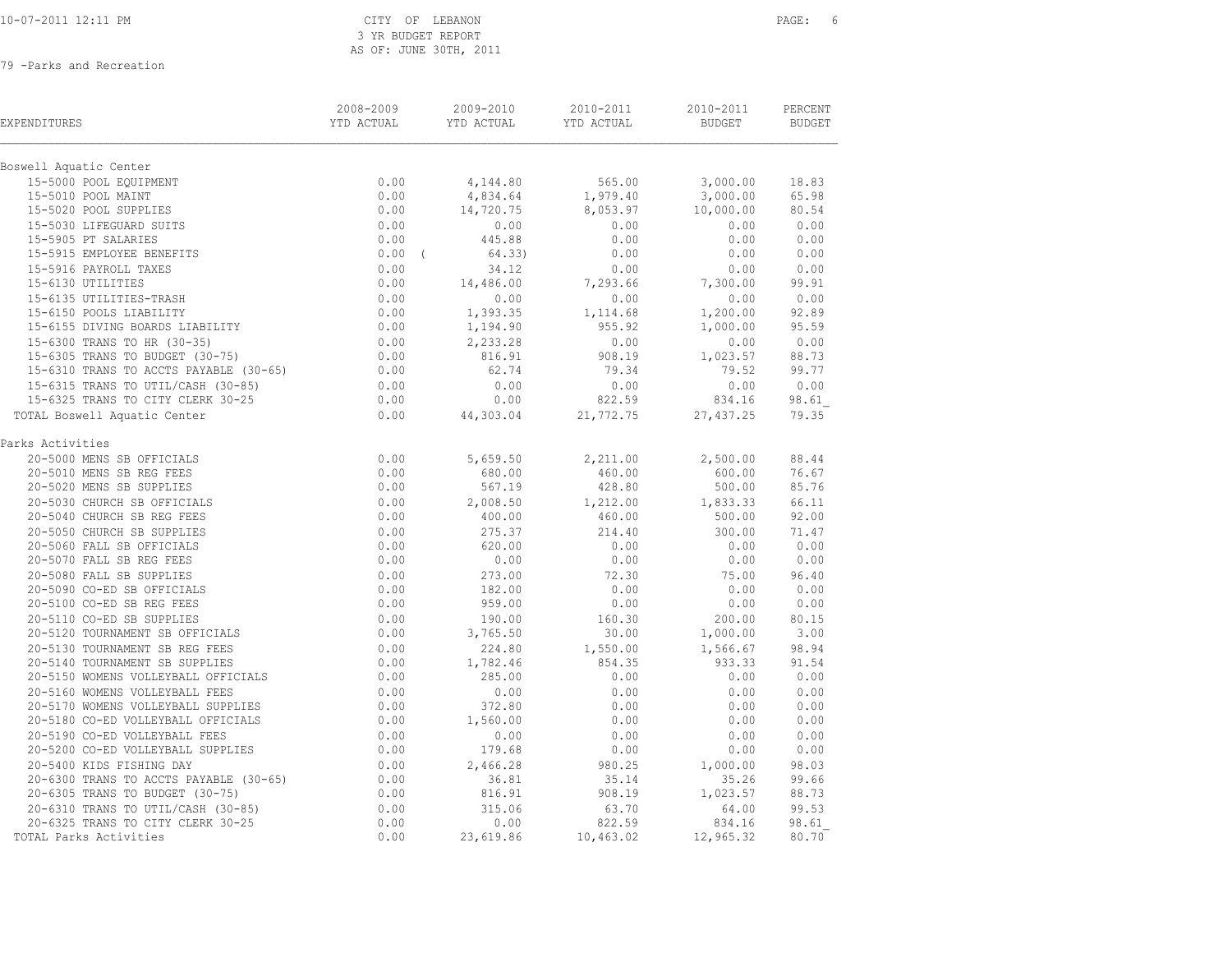|  |  | 10-07-2011 12:11 PM |  |
|--|--|---------------------|--|
|  |  |                     |  |

| EXPENDITURES                           | 2008-2009<br>YTD ACTUAL | 2009-2010<br>YTD ACTUAL | 2010-2011<br>YTD ACTUAL | 2010-2011<br><b>BUDGET</b> | PERCENT<br><b>BUDGET</b> |
|----------------------------------------|-------------------------|-------------------------|-------------------------|----------------------------|--------------------------|
| Sports Desk/Pool                       |                         |                         |                         |                            |                          |
| 25-5000 OFFICE SUPPLIES                | 0.00                    | 26.23                   | 0.00                    | 0.00                       | 0.00                     |
| 25-5010 RECREATION SUPPLIES            | 0.00                    | 31.72                   | 0.00                    | 0.00                       | 0.00                     |
| 25-5020 LIFEGUARD UNIFORMS             | 0.00                    | 0.00                    | 0.00                    | 0.00                       | 0.00                     |
| 25-5030 BUILDING SUPPLIES              | 0.00                    | 0.00                    | 0.00                    | 0.00                       | 0.00                     |
| 25-5040 POOL SUPPLIES                  | 0.00                    | 2,646.96                | 0.00                    | 0.00                       | 0.00                     |
| 25-5050 CAPITAL EQUIPMENT              | 0.00                    | 0.00                    | 0.00                    | 0.00                       | 0.00                     |
| 25-5060 OFFICE EQUIPMENT               | 0.00                    | 0.00                    | 0.00                    | 0.00                       | 0.00                     |
| 25-5070 BUILDING MAINT                 | 0.00                    | 0.00                    | 0.00                    | 0.00                       | 0.00                     |
| 25-5080 POOL EQUIPMENT                 | 0.00                    | 0.00                    | 0.00                    | 0.00                       | 0.00                     |
| 25-5090 POOL MAINT                     | 0.00                    | 0.00                    | 0.00                    | 0.00                       | 0.00                     |
| 25-5100 TRAINING                       | 0.00                    | 0.00                    | 0.00                    | 0.00                       | 0.00                     |
| 25-5900 SALARIES                       | 0.00                    | 4,008.22                | 0.00                    | 0.00                       | 0.00                     |
| 25-5903 SALARIES OT                    | 0.00                    | 123.38                  | 0.00                    | 0.00                       | 0.00                     |
| 25-5905 PT SALARIES                    | 0.00                    | 7,823.60                | 0.00                    | 0.00                       | 0.00                     |
| 25-5915 EMPLOYEE BENEFITS              | 0.00                    | 2,278.53                | 0.00                    | 0.00                       | 0.00                     |
| 25-5916 PAYROLL TAXES                  | 0.00                    | 914.07                  | 0.00                    | 0.00                       | 0.00                     |
| 25-5917 RETIREMENT EXPENSE             | 0.00                    | 0.00                    | 0.00                    | 0.00                       | 0.00                     |
| 25-6300 TRANS TO HR (30-35)            | 0.00                    | 609.32                  | 0.00                    | 0.00                       | 0.00                     |
| 25-6305 TRANS TO ACCTS PAYABLE (30-65) | 0.00                    | 3.23                    | 0.00                    | 0.00                       | 0.00                     |
| 25-6310 TRANS TO BUDGET (30-75)        | 0.00                    | 816.91                  | 0.00                    | 0.00                       | 0.00                     |
| 25-6315 TRANS FROM UTIL/CASH (30-85)   | 0.00                    | 9.36                    | 0.00                    | 0.00                       | 0.00                     |
| TOTAL Sports Desk/Pool                 | 0.00                    | 19,291.53               | 0.00                    | 0.00                       | 0.00                     |
| Sports Activities                      |                         |                         |                         |                            |                          |
| 30-5000 WATER AEROBICS SUPPLIES        | 0.00                    | 60.00                   | 0.00                    | 0.00                       | 0.00                     |
| 30-5010 FLOOR AEROBICS SUPPLIES        | 0.00                    | 0.00                    | 0.00                    | 0.00                       | 0.00                     |
| 30-5020 SWIM TEAM SUPPLIES             | 0.00                    | 0.00                    | 0.00                    | 0.00                       | 0.00                     |
| 30-5030 SWIM TEAM TRAVEL EXPENSE       | 0.00                    | 0.00                    | 0.00                    | 0.00                       | 0.00                     |
| 30-5040 TRAINING MATERIAL              | 0.00                    | 45.00                   | 0.00                    | 0.00                       | 0.00                     |
| 30-5060 TRAINING EXPENSE               | 0.00                    | 0.00                    | 0.00                    | 0.00                       | 0.00                     |
| 30-5070 SWIM LESSONS MATERIALS         | 0.00                    | 0.00                    | 0.00                    | 0.00                       | 0.00                     |
| 30-5903 SALARIES OT                    | 0.00                    | 0.00                    | 0.00                    | 0.00                       | 0.00                     |
| 30-5905 PT SALARIES                    | 0.00                    | 986.25                  | 0.00                    | 0.00                       | 0.00                     |
| 30-5915 EMPLOYEE BENEFITS              | 0.00                    | 78.90                   | 0.00                    | 0.00                       | 0.00                     |
| 30-5916 PAYROL TAXES                   | 0.00                    | 75.44                   | 0.00                    | 0.00                       | 0.00                     |
| 30-6300 TRANS TO HR (30-35)            | 0.00                    | 522.93                  | 0.00                    | 0.00                       | 0.00                     |
| 30-6305 TRANS TO ACCTS PAYABLE (30-65) | 0.00                    | 3.66                    | 0.00                    | 0.00                       | 0.00                     |
| 30-6310 TRANS TO BUDGET (30-75)        | 0.00                    | 816.91                  | 0.00                    | 0.00                       | 0.00                     |
| $30-6315$ TRANS TO UTIL/CASH (30-85)   | 0.00                    | 27.29                   | 0.00                    | 0.00                       | 0.00                     |
| TOTAL Sports Activities                | 0.00                    | 2,616.38                | 0.00                    | 0.00                       | 0.00                     |
| MILLS/WALLACE                          |                         |                         |                         |                            |                          |
| 76-5100 EQUIPMENT PURCHASES            | 3,866.91                | 0.00                    | 0.00                    | 0.00                       | 0.00                     |
| 76-5270 EQUIPMENT MAINTENANCE          | 0.00                    | 0.00                    | 0.00                    | 0.00                       | 0.00                     |
| 76-5400 MISCELLANEOUS                  | 3,458.48                | 0.00                    | 0.00                    | 0.00                       | 0.00                     |
| 76-6130 MILLS/WALLACE/AG UTILITIES     | 22,023.97               | 0.00                    | 0.00                    | 0.00                       | 0.00                     |
| TOTAL MILLS/WALLACE                    | 29,349.36               | 0.00                    | 0.00                    | 0.00                       | 0.00                     |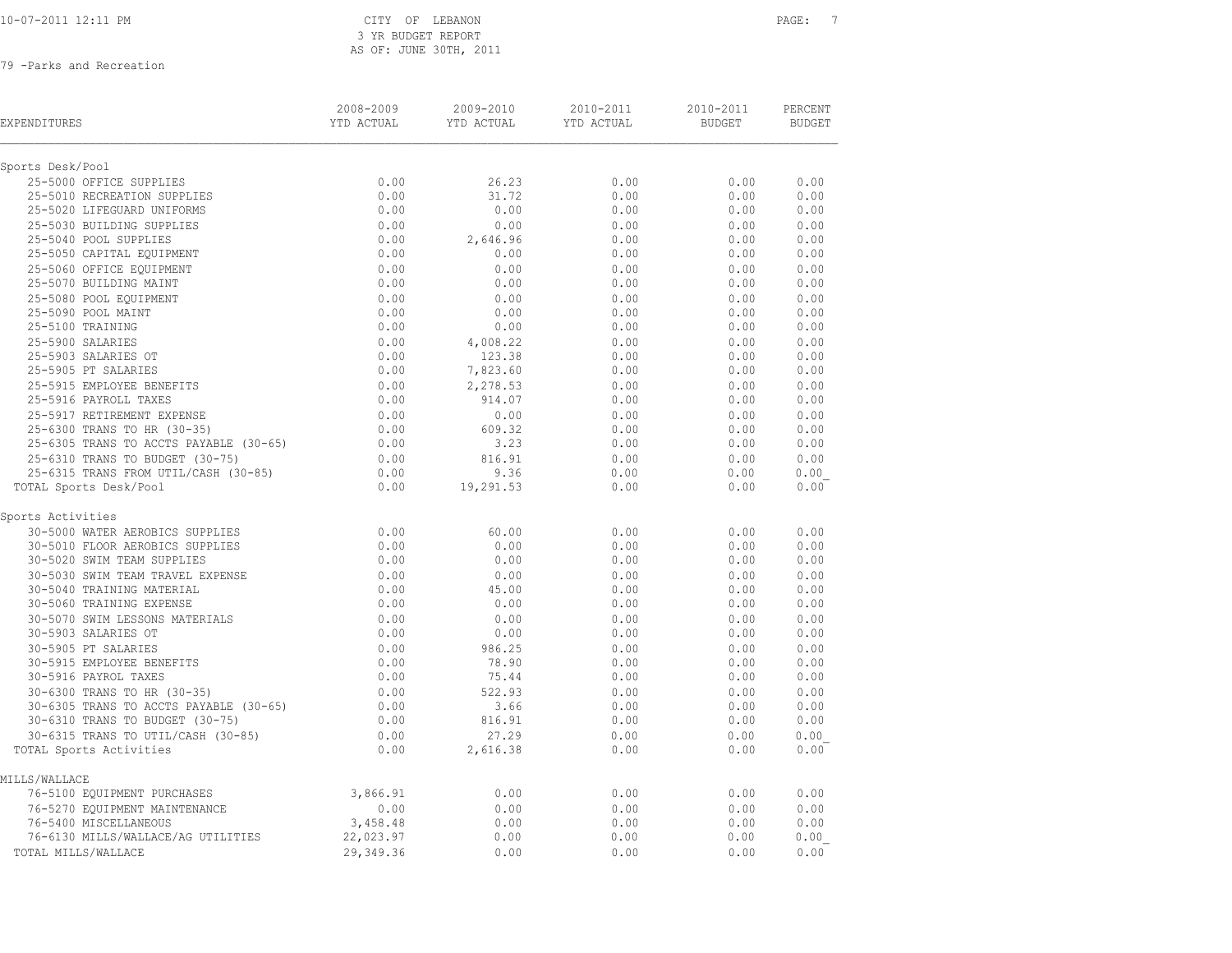10-07-2011 12:11 PM CITY OF LEBANON PAGE: 8

# 3 YR BUDGET REPORT AS OF: JUNE 30TH, 2011

79 -Parks and Recreation

| <b>EXPENDITURES</b>        | 2008-2009<br>YTD ACTUAL | $2009 - 2010$<br>YTD ACTUAL | $2010 - 2011$<br>YTD ACTUAL | 2010-2011<br><b>BUDGET</b> | PERCENT<br>BUDGET |
|----------------------------|-------------------------|-----------------------------|-----------------------------|----------------------------|-------------------|
| PARKS ACTIVITIES           |                         |                             |                             |                            |                   |
| 78-5000 SOFTBALL           | 17,505.38               | 0.00                        | 0.00                        | 0.00                       | 0.00              |
| 78-5205 VOLLEYBALL         | 3,530.79                | 0.00                        | 0.00                        | 0.00                       | 0.00              |
| 78-5300 OTHER ACTIVITIES   | 0.00                    | 0.00                        | 0.00                        | 0.00                       | 0.00              |
| 78-5350 WHIFFLEBALL        | 0.00                    | 0.00                        | 0.00                        | 0.00                       | 0.00              |
| 78-5360 FLAG FOOTBALL      | 0.00                    | 0.00                        | 0.00                        | 0.00                       | 0.00              |
| 78-5390 EQUIPMENT SUPPLIES | 0.00                    | 0.00                        | 0.00                        | 0.00                       | 0.00              |
| 78-5400 MISCELLANEOUS      | 0.00                    | 0.00                        | 0.00                        | 0.00                       | 0.00              |
| TOTAL PARKS ACTIVITIES     | 21,036.17               | 0.00                        | 0.00                        | 0.00                       | 0.00              |
| TOTAL EXPENDITURES         | 585,814.50              | 529,874.41                  | 328, 233.61                 | 893,734.08                 | 36.73             |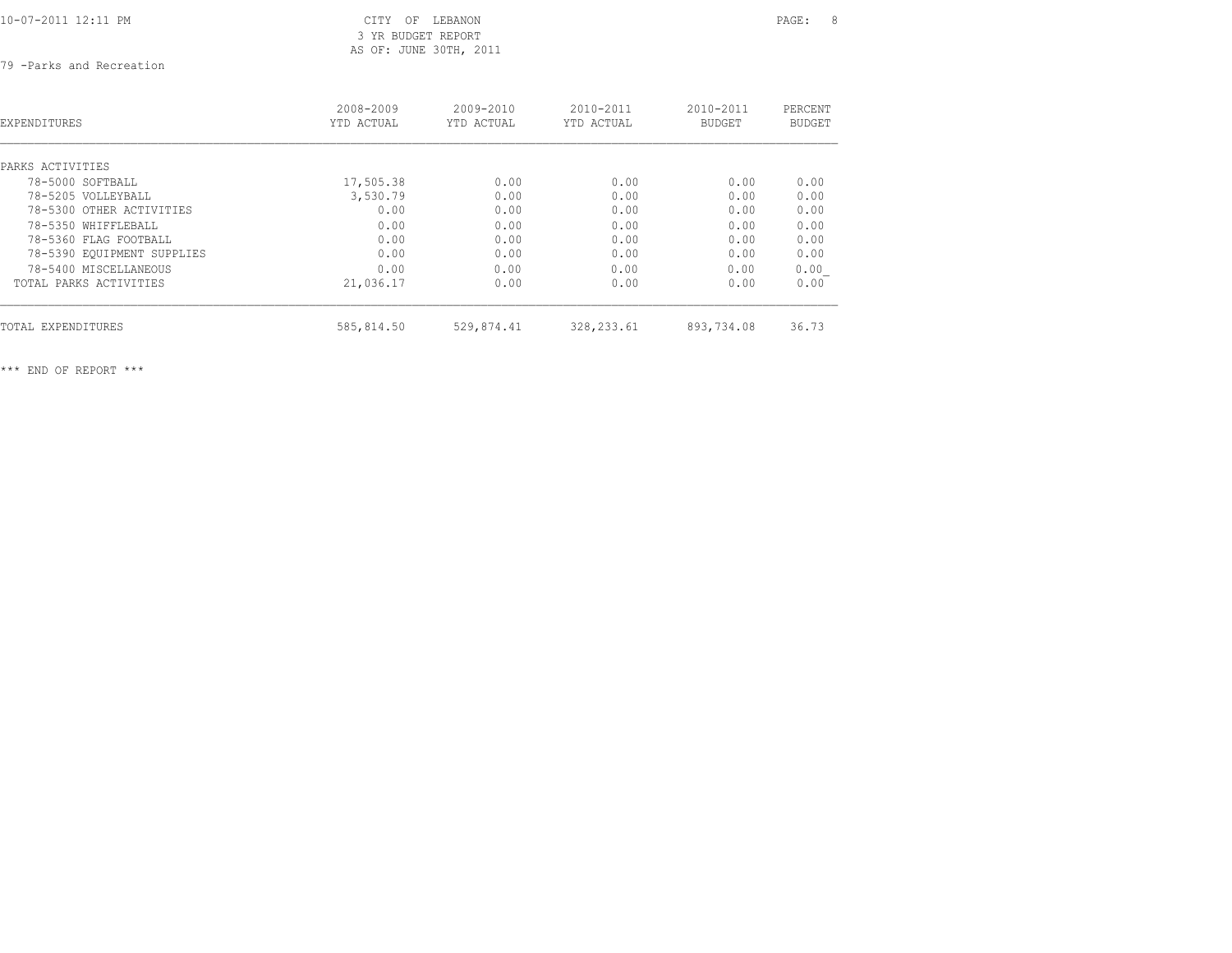80 -Electric Operating FINANCIAL SUMMARY

|                                   | 2008-2009<br>YTD ACTUAL           | 2009-2010<br>YTD ACTUAL | $2010 - 2011$<br>YTD ACTUAL | 2010-2011<br>BUDGET | PERCENT<br>BUDGET  |
|-----------------------------------|-----------------------------------|-------------------------|-----------------------------|---------------------|--------------------|
| REVENUE SUMMARY                   |                                   |                         |                             |                     |                    |
| Electrical Operating              | 19,156,195.27                     | 23,555,281.22           | 15,366,690.91 17,523,958.89 |                     | 87.69              |
| TOTAL REVENUES                    | 19, 156, 195. 27<br>============= | 23, 555, 281, 22        | 15,366,690.91               | 17,523,958.89       | 87.69              |
| EXPENDITURE SUMMARY               |                                   |                         |                             |                     |                    |
| Electrical Operating              | 21,679,572.40                     | 22,952,030.43           | 15,575,150.82               | 17,695,597.89       | 88.02              |
| TOTAL EXPENDITURES                | 21,679,572.40                     | 22,952,030.43           | 15,575,150.82               | 17,695,597.89       | 88.02              |
| REVENUE OVER/(UNDER) EXPENDITURES | 2, 523, 377, 13                   | 603,250.79 (            | 208,459.91) (               | 171,639.00)         | 121.45<br>-------- |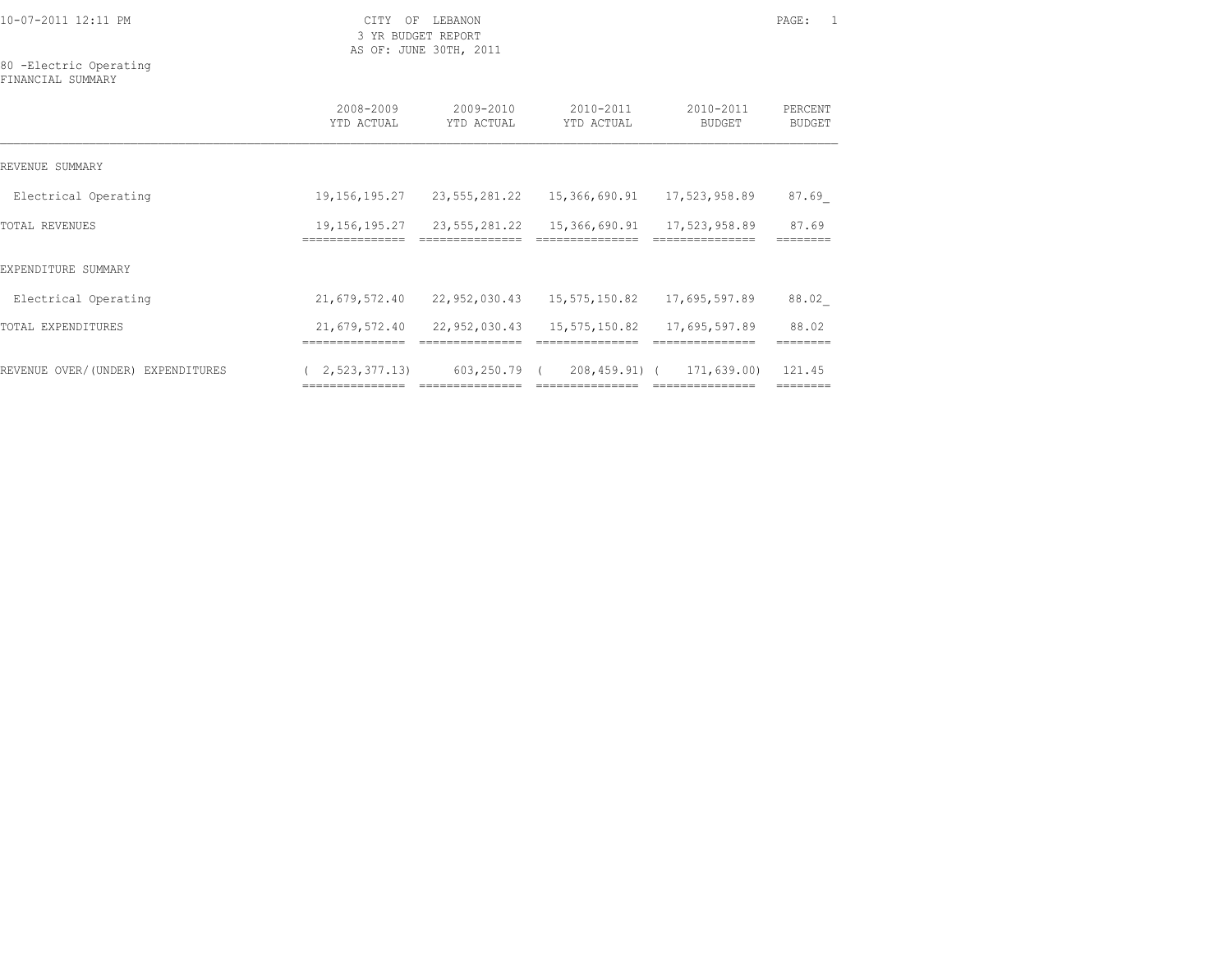|  |  | 10-07-2011 12:11 PM |  |
|--|--|---------------------|--|

80 -Electric Operating

| REVENUES                               | 2008-2009<br>YTD ACTUAL | 2009-2010<br>YTD ACTUAL | 2010-2011<br>YTD ACTUAL                     | 2010-2011<br>BUDGET | PERCENT<br><b>BUDGET</b> |
|----------------------------------------|-------------------------|-------------------------|---------------------------------------------|---------------------|--------------------------|
|                                        |                         |                         |                                             |                     |                          |
| Electrical Operating                   |                         |                         |                                             |                     |                          |
| 00-4000 fund balance 11/01             | 0.00                    | 0.00                    | 0.00                                        | 929, 125.55         | 0.00                     |
| 00-4020 TELEPHONE POLE AGREEMENT       | 19,959.00               | 0.00                    | 0.00                                        | 10,000.00           | 0.00                     |
| 00-4040 TURN ON FEES                   | 15,920.09               | 22,400.00               | 14,385.00                                   | 15,000.00           | 95.90                    |
| 00-4090 CABLE POLE AGREEMENT           | 0.00                    | 0.00                    | 0.00                                        | 11,500.00           | 0.00                     |
| 00-4230 BILLING MISC                   | 0.27)                   | 0.00                    | 0.00                                        | 0.00                | 0.00                     |
| 00-4240 CUSTOMER BILLING               | 18, 115, 150. 57        | 23,016,940.00           | 15,085,915.67                               | 16,100,000.00       | 93.70                    |
| 00-4245 PENALTIES                      | 185,499.37              | 249,846.66              | 147,534.77                                  | 175,000.00          | 84.31                    |
| 00-4500 INVESTMENT INCOME              | 309,277.08              | 126,426.17              | 57,922.83                                   | 100,000.00          | 57.92                    |
| 00-4530 FIBER OPTICS                   | 0.00                    | 0.00                    | 0.00                                        | 0.00                | 0.00                     |
| 00-4560 MARINE ELECTRIC RENT           | 0.00                    | 0.00                    | 0.00                                        | 0.00                | 0.00                     |
| 00-4600 METER BASE SALES               | 42,005.63               | 36,958.00               | 15,546.74                                   | 20,000.00           | 77.73                    |
| 00-4680 METER INSTALLATIONS            | 44,615.81               | 46,725.00               | 16,137.94                                   | 26,666.67           | 60.52                    |
| 00-4700 MISCELLANEOUS                  | 423,767.99              | 37,725.17               | 22,581.29                                   | 130,000.00          | 17.37                    |
| 00-4780 SALES TAX                      | 0.00                    | 0.00                    | 0.00                                        | 0.00                | 0.00                     |
| 00-4800 MUTUAL AIDE                    | 0.00                    | 0.00                    | 0.00                                        | 0.00                | 0.00                     |
| 00-4900 TRANS FROM BLDG & GROUNDS      | 0.00                    | 0.00                    | 0.00                                        | 0.00                | 0.00                     |
| 00-4910 TRANS FROM ELEC RESERVE (82)   | 0.00                    | 0.00                    | 0.00                                        | 0.00                | 0.00                     |
| 00-4920 TRANS FROM FIBER OP (83)       | 0.00                    | 10,000.00               | 6,666.67                                    | 6,666.67            | 100.00                   |
| 00-4925 TRANS FROM CAP IMPROV (21) PAR | 0.00                    | 7,260.22                | 0.00                                        | 0.00                | 0.00                     |
| 00-4930 TRANS FROM COMPLIANCE (35-10)  | 0.00                    | 1,000.00                | 0.00                                        | 0.00                | 0.00                     |
| 00-4998 DISCOUNT EARNED                | 0.00                    | 0.00                    | 0.00                                        | 0.00                | 0.00                     |
| TOTAL Electrical Operating             | 19,156,195.27           | 23,555,281.22           | 15,366,690.91 17,523,958.89                 |                     | 87.69                    |
| TOTAL REVENUES                         | 19, 156, 195. 27        |                         | 23,555,281.22  15,366,690.91  17,523,958.89 |                     | 87.69                    |
|                                        |                         |                         |                                             |                     |                          |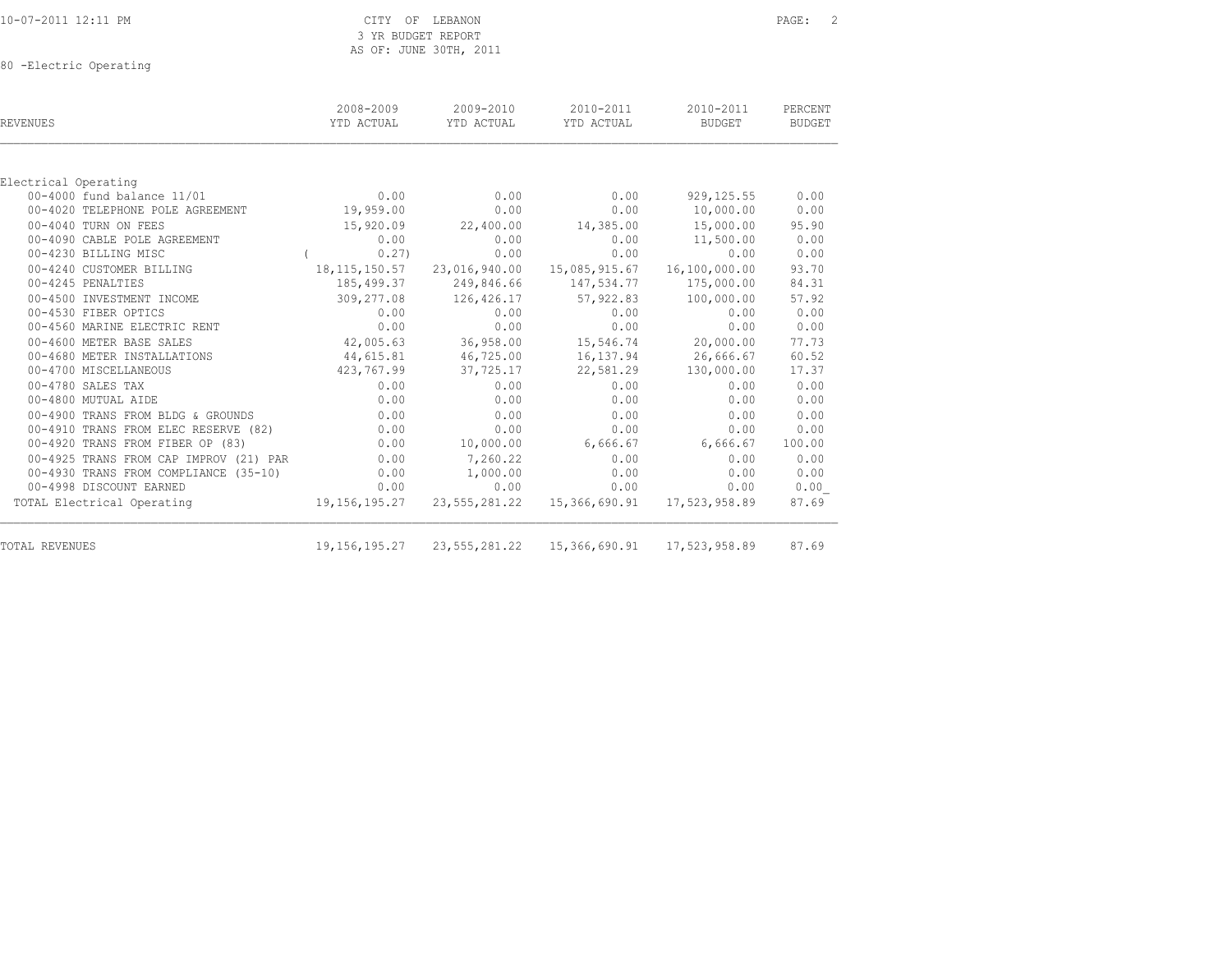| 10-07-2011 12:11 PM |  |
|---------------------|--|
|                     |  |

80 -Electric Operating

| EXPENDITURES                                           | 2008-2009<br>YTD ACTUAL | 2009-2010<br>YTD ACTUAL | 2010-2011<br>YTD ACTUAL | 2010-2011<br><b>BUDGET</b> | PERCENT<br><b>BUDGET</b> |
|--------------------------------------------------------|-------------------------|-------------------------|-------------------------|----------------------------|--------------------------|
|                                                        |                         |                         |                         |                            |                          |
| Electrical Operating<br>00-5000 ADMINISTRATIVE EXPENSE | 0.00                    | 77.28                   | 0.00                    | 0.00                       | 0.00                     |
| 00-5010 OFFICE SUPPLIES                                | 0.00                    | 31.30                   | 0.00                    | 1,666.67                   | 0.00                     |
| 00-5020 TREE TRIMMING SUPPLIES                         | 0.00                    | 3,118.44                | 3,898.93                | 4,000.00                   | 97.47                    |
| 00-5025 POSTAGE                                        | 0.00                    | 1,806.12                | 54.20                   | 2,500.00                   | 2.17                     |
| 00-5040 BUILDING REMODELING                            | 0.00                    | 0.00                    | 0.00                    | 0.00                       | 0.00                     |
| 00-5050 BUILDING MAINTENANCE                           | 0.00                    | 0.00                    | 0.00                    | 0.00                       | 0.00                     |
| 00-5070 COLLECTION FEES                                | 0.00                    | 738.64                  | 0.00                    | 0.00                       | 0.00                     |
| 00-5170 CONSULTANTS SERVICES                           | 11,016.25               | 22,647.61               | 37,724.76               | 37,800.00                  | 99.80                    |
| 00-5190 DAMAGE CLAIMS                                  | 1,931.65                | 785.43                  | 409.99                  | 2,000.00                   | 20.50                    |
| 00-5200 EASEMENTS                                      | 2,958.26                | 179.73                  | 0.00                    | 2,333.33                   | 0.00                     |
| 00-5210 ENERGY CONSERVATION                            | 447.99                  | 8,778.71                | 2,752.38                | 10,000.00                  | 27.52                    |
| 00-5230 EQUIPMENT PURCHASE (TOOLS)                     | 33, 348.89              | 13,056.49               | 8,248.64                | 16,666.67                  | 49.49                    |
| 00-5235 EQUIPMENT PURCHASE (SAFETY)                    | 0.00                    | 8,490.88                | 1,766.53                | 6,666.67                   | 26.50                    |
| 00-5260 EMPLOYEE PURCHASES                             | 0.00                    | 0.00                    | 0.00                    | 0.00                       | 0.00                     |
| 00-5270 EQUIPMENT MAINTENANCE                          | 22,904.15               | 28, 244.16              | 30,209.05               | 30,266.67                  | 99.81                    |
| 00-5280 EQUIPMENT PURCHASES                            | 56,797.86               | 194,071.17              | 48.52                   | 200,000.00                 | 0.02                     |
| 00-5290 EQUIPMENT TESTING                              | 2,475.91                | 3,808.06                | 779.38                  | 4,000.00                   | 19.48                    |
| 00-5305 OFFICE EQUIP DEPR                              | 0.00                    | 0.00                    | 0.00                    | 0.00                       | 0.00                     |
| 00-5310 FIBER OPTICS CONSULTING                        | 0.00                    | 0.00                    | 0.00                    | 0.00                       | 0.00                     |
| 00-5315 OFFICE FURNITURE DEPR                          | 0.00                    | 0.00                    | 0.00                    | 0.00                       | 0.00                     |
| 00-5320 FIBER OPTICS MATERIALS                         | 14,394.35               | 0.00                    | 0.00                    | 0.00                       | 0.00                     |
| 00-5325 FIBER OPTIC SPLICING                           | 0.00                    | 0.00                    | 0.00                    | 0.00                       | 0.00                     |
| 00-5330 CITY 5% CONTRIBUTION                           | 895,003.21              | 1, 133, 508.83          | 758,295.23              | 805,000.00                 | 94.20                    |
| 00-5335 EQUIPMENT DEPR                                 | 0.00                    | 0.00                    | 0.00                    | 0.00                       | 0.00                     |
| 00-5340 VEHICLE DEPR                                   | 0.00                    | 0.00                    | 0.00                    | 0.00                       | 0.00                     |
| 00-5400 SALES TAX                                      | 0.00                    | 0.00                    | 0.00                    | 0.00                       | 0.00                     |
| 00-5480 METERS                                         | 37,166.07               | 22,121.06               | 11,503.09               | 20,000.00                  | 57.52                    |
| 00-5490 METER BASES                                    | 14,905.12               | 45,706.52               | 5,514.81                | 30,000.00                  | 18.38                    |
| 00-5500 STREET LIGHTS - NEW                            | 0.00                    | 18,977.78               | 136, 173.50             | 136,200.00                 | 99.98                    |
| 00-5510 STREET LIGHT - MAINT                           | 0.00                    | 6,348.77                | 4,756.66                | 6,666.67                   | 71.35                    |
| 00-5580 MISCELLANEOUS                                  | 9,181.91                | 2,187.18                | 1,460.26                | 5,333.33                   | 27.38                    |
| 00-5600 SHORT/LONG                                     |                         | 128.48                  | 19.87                   | 100.00                     | 19.87                    |
| 00-5690 OPEN STORES STOCK                              | 122.66<br>355.97        | 0.00                    | 0.00                    | 2,000.00                   | 0.00                     |
| 00-5700 OVERHEAD MATERIALS                             | 117,632.06              | 41,502.27               | 91,808.51               | 103, 333.33                | 88.85                    |
| 00-5800 OVERPAYMENT OF FINAL BILL                      | 0.00                    | 0.00                    | 0.00                    | 0.00                       | 0.00                     |
| 00-5880 UNIFORMS                                       | 0.00                    | 7,319.30                | 5,055.06                | 6,000.00                   | 84.25                    |
| 00-5900 SALARIES                                       | 795,041.64              | 694,824.26              | 434,599.74              | 495, 457.31                | 87.72                    |
| 00-5903 SALARIES OT                                    | 0.00                    | 9,024.19                | 2,168.28                | 48,234.97                  | 4.50                     |
| 00-5905 PT SALARIES                                    | 16,246.50               | 10,062.75               | 0.00                    | 0.00                       | 0.00                     |
| 00-5908 PT SALARIES OT                                 | 0.00                    | 0.00                    | 0.00                    | 0.00                       | 0.00                     |
| 00-5910 PROJECT LABOR                                  | 7,608.10                | 7,080.87                | 0.00                    | 0.00                       | 0.00                     |
| 00-5912 ON CALL                                        | 0.00                    | 80,782.10               | 56,172.51               | 56,200.00                  | 99.95                    |
| 00-5914 ON CALL OT                                     | 0.00                    | 20,778.68               | 15,269.49               | 15,300.00                  | 99.80                    |
| 00-5915 EMPLOYEE BENEFITS                              | 313,999.97              | 323, 213.82             | 221,071.36              | 236,506.14                 | 93.47                    |
| 00-5916 PAYROLL TAX EXPENSE                            | 58,550.62               | 58,068.79               | 35,500.33               | 41,592.46                  | 85.35                    |
| 00-5917 RETIREMENT EXPENSE                             | 7,807.36                | 7,831.89                | 5,700.00                | 8,500.00                   | 67.06                    |
| 00-5920 SCADA MATERIALS                                | 56,090.00               | 10, 200.00              | 10,958.40               | 11,000.00                  | 99.62                    |
|                                                        |                         |                         |                         |                            |                          |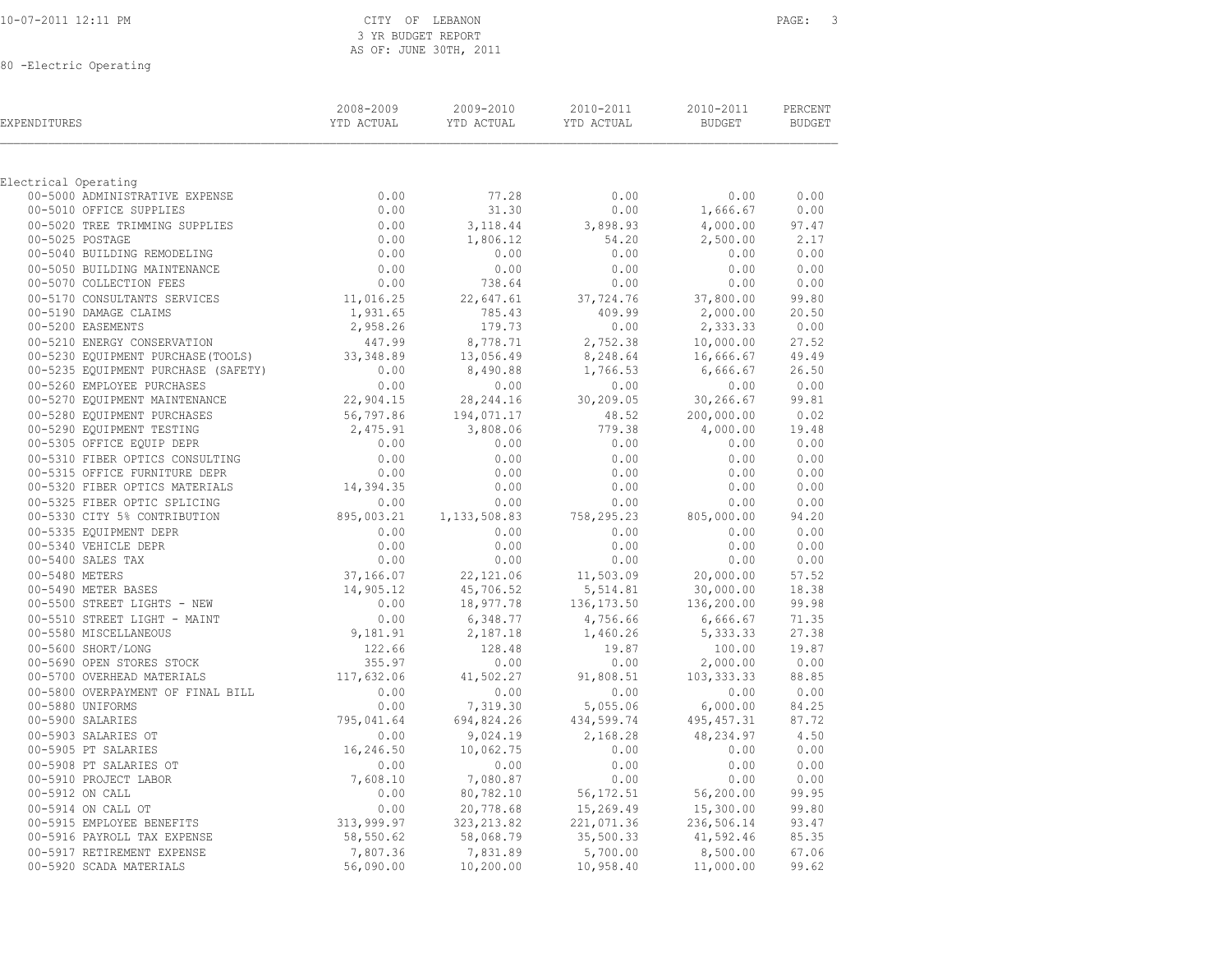80 -Electric Operating

| EXPENDITURES                                                                                                                                                                                                                   | 2008-2009 | 2009-2010 | 2010-2011                                       | 2010-2011                                           | PERCENT<br><b>BUDGET</b> |
|--------------------------------------------------------------------------------------------------------------------------------------------------------------------------------------------------------------------------------|-----------|-----------|-------------------------------------------------|-----------------------------------------------------|--------------------------|
|                                                                                                                                                                                                                                |           |           |                                                 | $\begin{array}{c c} \hline 0.00 & 0.00 \end{array}$ | 0.00                     |
|                                                                                                                                                                                                                                |           |           | $37,777.47$ $13,215.59$ $10,526.72$ $15,000.00$ |                                                     | 70.18                    |
|                                                                                                                                                                                                                                |           |           |                                                 |                                                     | 98.68                    |
|                                                                                                                                                                                                                                |           |           |                                                 |                                                     | 99.35                    |
|                                                                                                                                                                                                                                |           |           |                                                 |                                                     | 99.84                    |
|                                                                                                                                                                                                                                |           |           |                                                 | 263,866.65 99.98                                    |                          |
|                                                                                                                                                                                                                                |           |           |                                                 | 0.00                                                | 0.00                     |
|                                                                                                                                                                                                                                |           |           |                                                 |                                                     | 0.00                     |
|                                                                                                                                                                                                                                |           |           |                                                 |                                                     | 0.96                     |
|                                                                                                                                                                                                                                |           |           |                                                 |                                                     |                          |
|                                                                                                                                                                                                                                |           |           |                                                 |                                                     |                          |
|                                                                                                                                                                                                                                |           |           |                                                 |                                                     |                          |
|                                                                                                                                                                                                                                |           |           |                                                 |                                                     |                          |
|                                                                                                                                                                                                                                |           |           |                                                 |                                                     |                          |
|                                                                                                                                                                                                                                |           |           |                                                 |                                                     |                          |
|                                                                                                                                                                                                                                |           |           |                                                 |                                                     |                          |
|                                                                                                                                                                                                                                |           |           |                                                 |                                                     |                          |
|                                                                                                                                                                                                                                |           |           |                                                 |                                                     |                          |
|                                                                                                                                                                                                                                |           |           |                                                 |                                                     |                          |
|                                                                                                                                                                                                                                |           |           |                                                 |                                                     |                          |
|                                                                                                                                                                                                                                |           |           |                                                 |                                                     |                          |
|                                                                                                                                                                                                                                |           |           |                                                 |                                                     |                          |
|                                                                                                                                                                                                                                |           |           |                                                 |                                                     |                          |
|                                                                                                                                                                                                                                |           |           |                                                 |                                                     |                          |
|                                                                                                                                                                                                                                |           |           |                                                 |                                                     |                          |
|                                                                                                                                                                                                                                |           |           |                                                 |                                                     |                          |
|                                                                                                                                                                                                                                |           |           |                                                 |                                                     |                          |
|                                                                                                                                                                                                                                |           |           |                                                 |                                                     |                          |
|                                                                                                                                                                                                                                |           |           |                                                 |                                                     |                          |
|                                                                                                                                                                                                                                |           |           |                                                 |                                                     |                          |
|                                                                                                                                                                                                                                |           |           |                                                 |                                                     |                          |
|                                                                                                                                                                                                                                |           |           |                                                 |                                                     |                          |
|                                                                                                                                                                                                                                |           |           |                                                 |                                                     |                          |
|                                                                                                                                                                                                                                |           |           |                                                 |                                                     |                          |
|                                                                                                                                                                                                                                |           |           |                                                 |                                                     |                          |
|                                                                                                                                                                                                                                |           |           |                                                 |                                                     |                          |
|                                                                                                                                                                                                                                |           |           |                                                 |                                                     |                          |
|                                                                                                                                                                                                                                |           |           |                                                 |                                                     |                          |
|                                                                                                                                                                                                                                |           |           |                                                 |                                                     |                          |
|                                                                                                                                                                                                                                |           |           |                                                 |                                                     |                          |
|                                                                                                                                                                                                                                |           |           |                                                 |                                                     |                          |
|                                                                                                                                                                                                                                |           |           |                                                 |                                                     |                          |
|                                                                                                                                                                                                                                |           |           |                                                 |                                                     |                          |
|                                                                                                                                                                                                                                |           |           |                                                 |                                                     |                          |
| 00–6210 TRANS TO ABIN' (100)<br>00–6220 TRANS TO ABIN' (100) (100) (100) (100) (100) (100) (100) (100) (100) (100) (100) (100) (100) (100) (100) (100) (100) (100) (100) (100) (100) (100) (100) (100) (100) (100) (100) (100) |           |           |                                                 |                                                     |                          |
|                                                                                                                                                                                                                                |           |           |                                                 |                                                     |                          |
|                                                                                                                                                                                                                                |           |           |                                                 |                                                     |                          |
|                                                                                                                                                                                                                                |           |           |                                                 |                                                     |                          |
|                                                                                                                                                                                                                                |           |           |                                                 |                                                     |                          |
|                                                                                                                                                                                                                                |           |           |                                                 |                                                     |                          |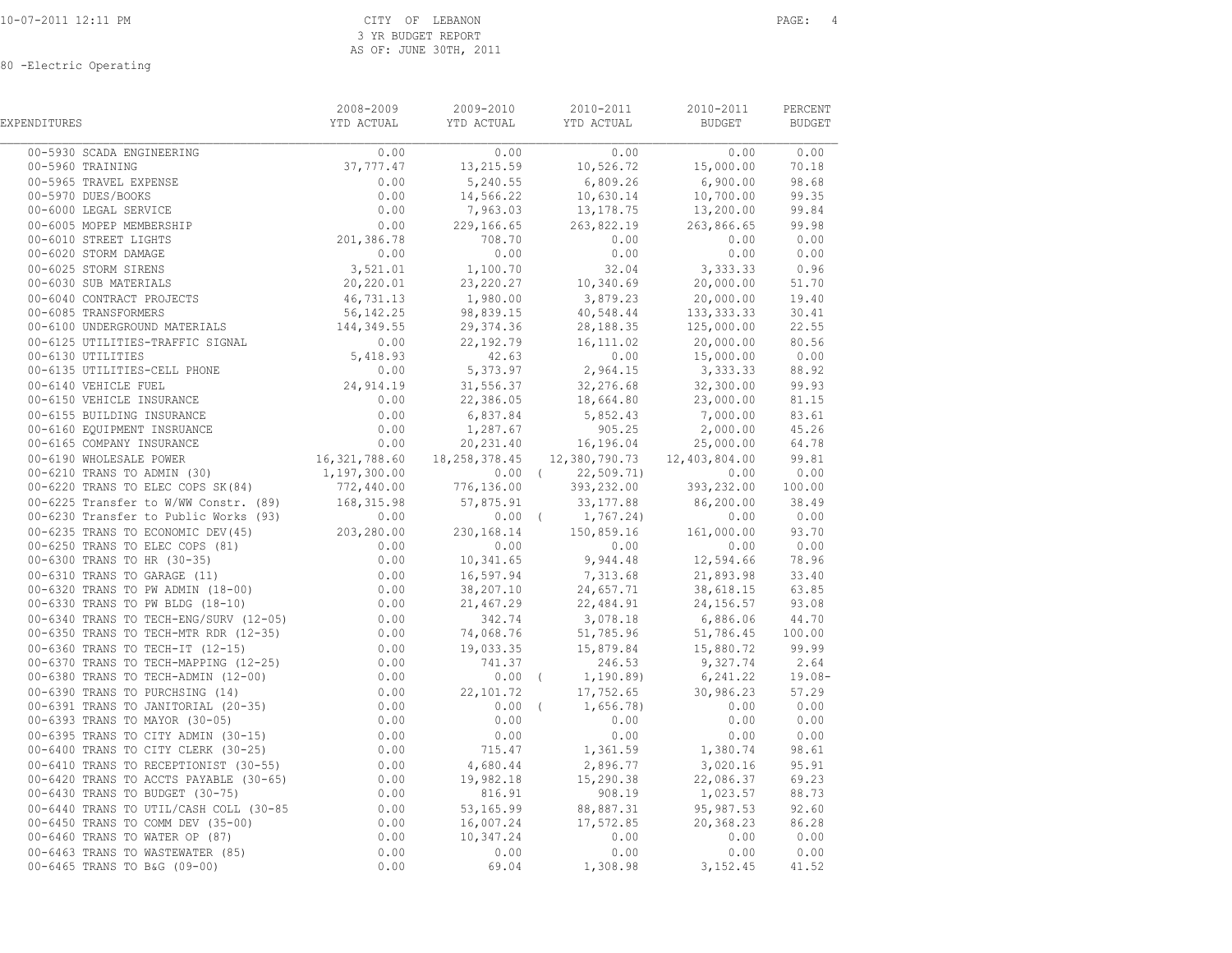| 10-07-2011 12:11 PM                                        | CTTY<br>ΟF              | LEBANON<br>3 YR BUDGET REPORT<br>AS OF: JUNE 30TH, 2011 |                         |                               | PAGE:             | - 5 |
|------------------------------------------------------------|-------------------------|---------------------------------------------------------|-------------------------|-------------------------------|-------------------|-----|
| 80 - Electric Operating                                    |                         |                                                         |                         |                               |                   |     |
| EXPENDITURES                                               | 2008-2009<br>YTD ACTUAL | $2009 - 2010$<br>YTD ACTUAL                             | 2010-2011<br>YTD ACTUAL | 2010-2011<br>BUDGET           | PERCENT<br>BUDGET |     |
| 00-6500 UNAPPROPRIATED FUNDS<br>TOTAL Electrical Operating | 0.00<br>21,679,572.40   | 0.00<br>22,952,030.43                                   | 0.00<br>15,575,150.82   | 1,201,680.20<br>17,695,597.89 | 0.00<br>88.02     |     |
| TOTAL EXPENDITURES                                         | 21,679,572.40           | 22,952,030.43                                           | 15,575,150.82           | 17,695,597.89                 | 88.02             |     |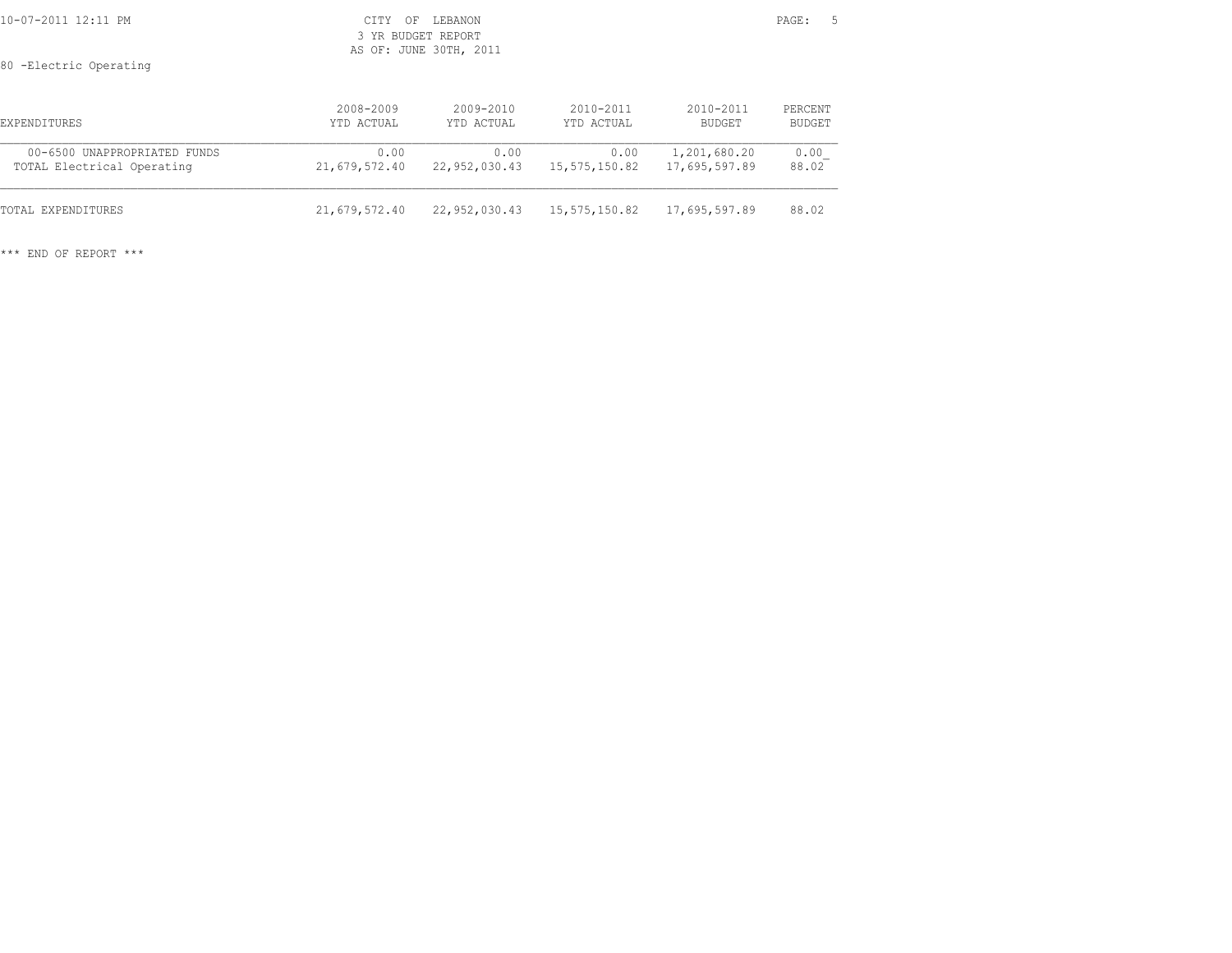10-07-2011 12:12 PM CITY OF LEBANON PAGE: 1

 3 YR BUDGET REPORT AS OF: JUNE 30TH, 2011

# 81 -Electric COP Project

FINANCIAL SUMMARY

|                                   | 2008-2009<br>YTD ACTUAL | 2009-2010<br>YTD ACTUAL | 2010-2011<br>YTD ACTUAL | 2010-2011<br><b>BUDGET</b> | PERCENT<br><b>BUDGET</b> |
|-----------------------------------|-------------------------|-------------------------|-------------------------|----------------------------|--------------------------|
| REVENUE SUMMARY                   |                         |                         |                         |                            |                          |
| Electric COP Project              | 0.00                    | 0.00                    | 0.00                    | 0.00                       | 0.00                     |
| TOTAL REVENUES                    | 0.00                    | 0.00                    | 0.00                    | 0.00                       | 0.00                     |
| EXPENDITURE SUMMARY               |                         |                         |                         |                            |                          |
| Electric COP Project              | 0.00                    | 0.00                    | 0.00                    | 0.00                       | 0.00                     |
| TOTAL EXPENDITURES                | 0.00                    | 0.00                    | 0.00                    | 0.00                       | 0.00                     |
| REVENUE OVER/(UNDER) EXPENDITURES | 0.00                    | 0.00                    | 0.00                    | 0.00                       | 0.00<br>--------         |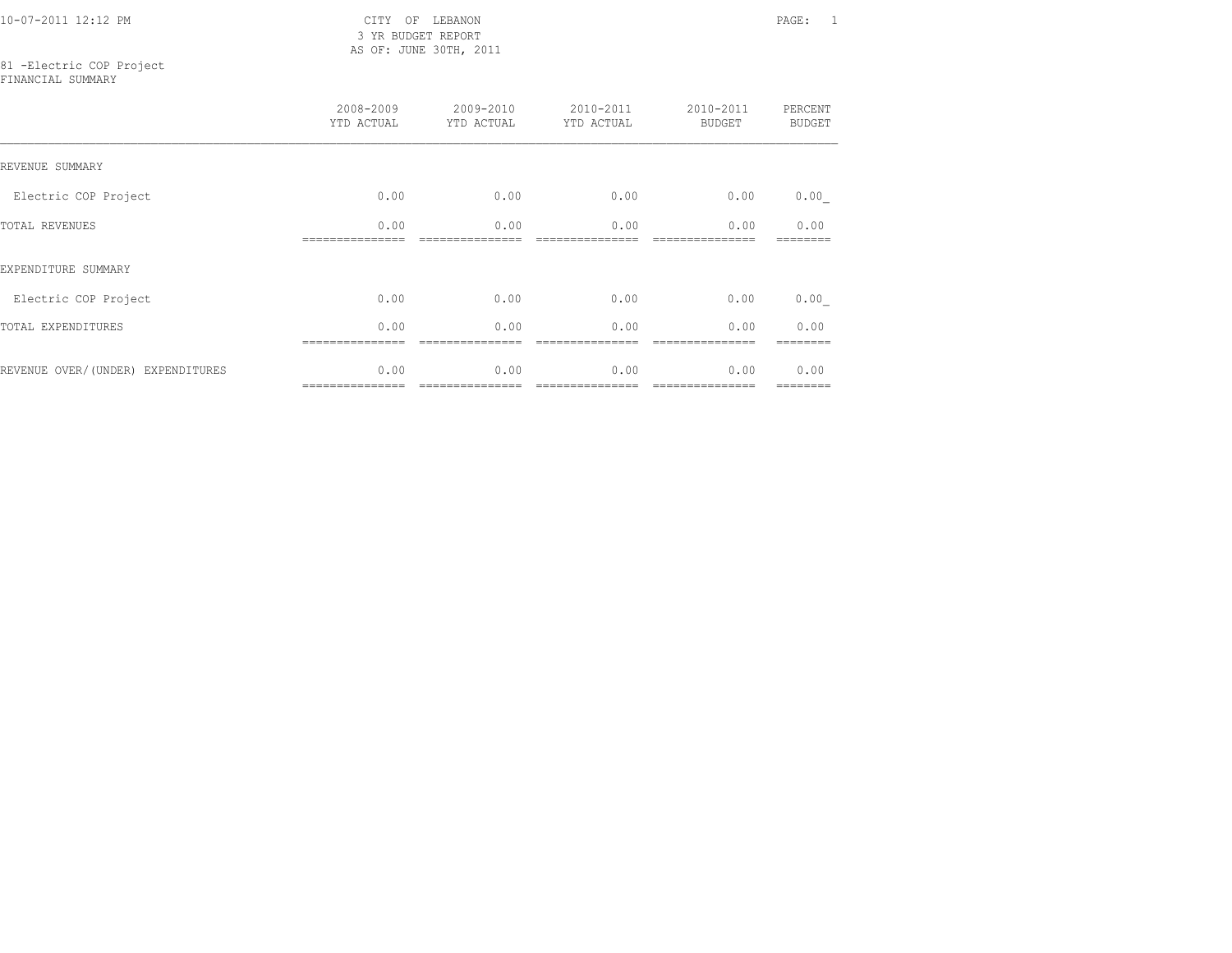81 -Electric COP Project

| <b>REVENUES</b>                   | 2008-2009<br>YTD ACTUAL | $2009 - 2010$<br>YTD ACTUAL | 2010-2011<br>YTD ACTUAL | 2010-2011<br><b>BUDGET</b> | PERCENT<br><b>BUDGET</b> |
|-----------------------------------|-------------------------|-----------------------------|-------------------------|----------------------------|--------------------------|
|                                   |                         |                             |                         |                            |                          |
| Electric COP Project              |                         |                             |                         |                            |                          |
| 00-4000 fund balance 11/01        | 0.00                    | 0.00                        | 0.00                    | 0.00                       | 0.00                     |
| 00-4200 NON-CLASSIFIED REVENUE    | 0.00                    | 0.00                        | 0.00                    | 0.00                       | 0.00                     |
| 00-4250 ACCRUED INTEREST          | 0.00                    | 0.00                        | 0.00                    | 0.00                       | 0.00                     |
| 00-4302 CERT OF PARTICIPATION     | 0.00                    | 0.00                        | 0.00                    | 0.00                       | 0.00                     |
| 00-4600 INTEREST EARNED           | 0.00                    | 0.00                        | 0.00                    | 0.00                       | 0.00                     |
| 00-4650 PROJECT REIMBURSEMENT     | 0.00                    | 0.00                        | 0.00                    | 0.00                       | 0.00                     |
| 00-4900 TRANS FROM ELEC OPERATING | 0.00                    | 0.00                        | 0.00                    | 0.00                       | 0.00                     |
| 00-4910 TRANS FROM CAPT IMP (21)  | 0.00                    | 0.00                        | 0.00                    | 0.00                       | 0.00                     |
| 00-4998 DISCOUNTS EARNED          | 0.00                    | 0.00                        | 0.00                    | 0.00                       | 0.00                     |
| TOTAL Electric COP Project        | 0.00                    | 0.00                        | 0.00                    | 0.00                       | 0.00                     |
| <b>TOTAL REVENUES</b>             | 0.00                    | 0.00                        | 0.00                    | 0.00                       | 0.00                     |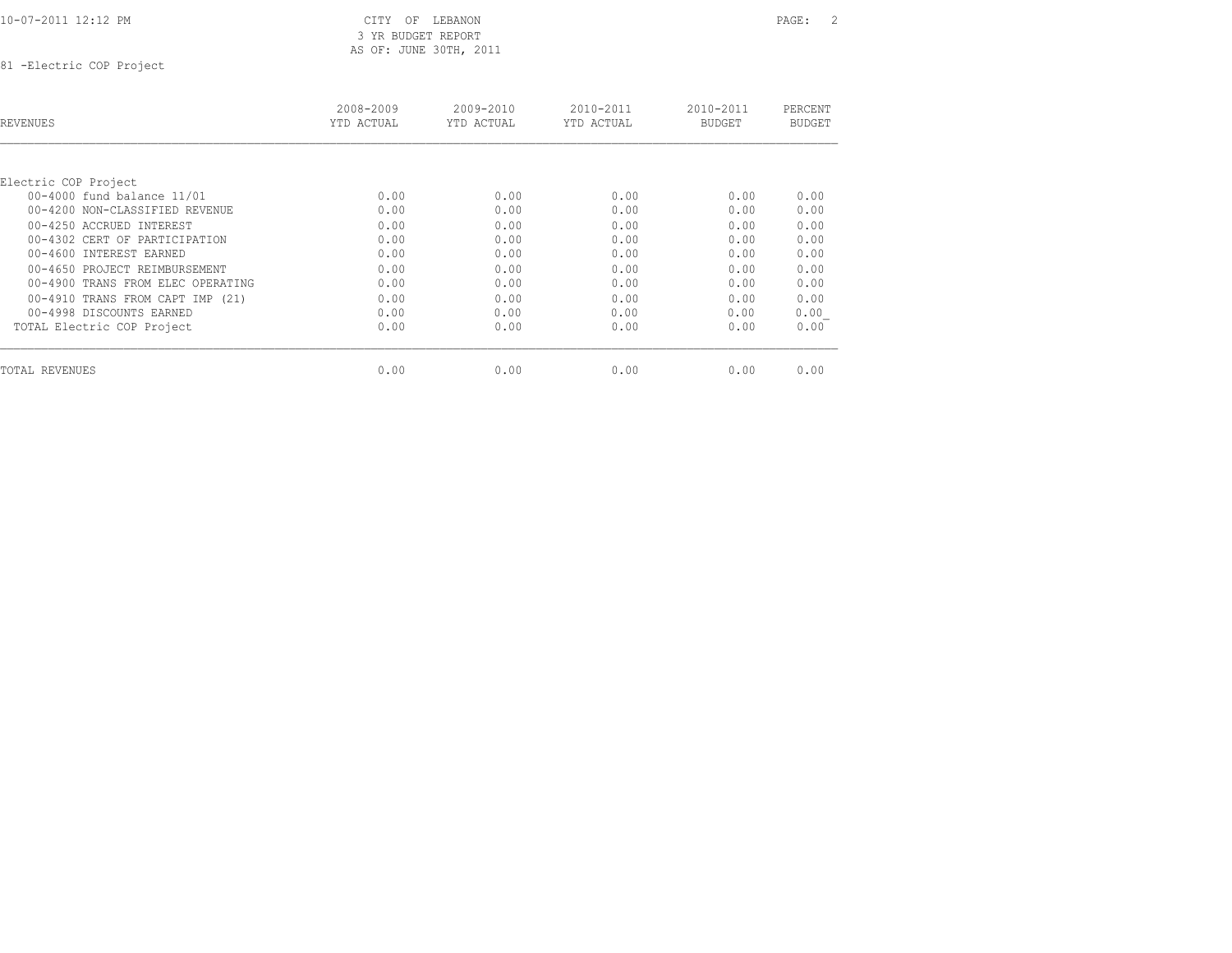\*\*\* END OF REPORT \*\*\*

81 -Electric COP Project

| Electric COP Project              |      |      |      |      |      |
|-----------------------------------|------|------|------|------|------|
| 00-5075 LABOR                     | 0.00 | 0.00 | 0.00 | 0.00 | 0.00 |
| 00-5110 STAKING & SURVEYING       | 0.00 | 0.00 | 0.00 | 0.00 | 0.00 |
| 00-5130 EASEMENTS                 | 0.00 | 0.00 | 0.00 | 0.00 | 0.00 |
| 00-5160 SUB 3 BREAKERS            | 0.00 | 0.00 | 0.00 | 0.00 | 0.00 |
| 00-5200 TOWER ROAD 69 KV          | 0.00 | 0.00 | 0.00 | 0.00 | 0.00 |
| 00-5305 ENGINEERING PHASE 1       | 0.00 | 0.00 | 0.00 | 0.00 | 0.00 |
| 00-5310 BOOTEN 69 KV              | 0.00 | 0.00 | 0.00 | 0.00 | 0.00 |
| 00-5315 GOAB 9                    | 0.00 | 0.00 | 0.00 | 0.00 | 0.00 |
| 00-5320 MATERIALS                 | 0.00 | 0.00 | 0.00 | 0.00 | 0.00 |
| 00-5325 EQUIPMENT                 | 0.00 | 0.00 | 0.00 | 0.00 | 0.00 |
| 00-5330 ENGINEERING PHASE 2       | 0.00 | 0.00 | 0.00 | 0.00 | 0.00 |
| 00-5335 69 KV APPARATUS (SUB #3)  | 0.00 | 0.00 | 0.00 | 0.00 | 0.00 |
| 00-5340 SOFTWARE                  | 0.00 | 0.00 | 0.00 | 0.00 | 0.00 |
| 00-5345 SURVEY                    | 0.00 | 0.00 | 0.00 | 0.00 | 0.00 |
| 00-5350 EASEMENT                  | 0.00 | 0.00 | 0.00 | 0.00 | 0.00 |
| 00-5355 UNDERGROUND CIRCUIT (15)  | 0.00 | 0.00 | 0.00 | 0.00 | 0.00 |
| 00-5360 CONTRACT                  | 0.00 | 0.00 | 0.00 | 0.00 | 0.00 |
| 00-5365 SPLICING                  | 0.00 | 0.00 | 0.00 | 0.00 | 0.00 |
| 00-5370 CONTRACT PROJECTS         | 0.00 | 0.00 | 0.00 | 0.00 | 0.00 |
| 00-5605 MISC                      | 0.00 | 0.00 | 0.00 | 0.00 | 0.00 |
| 00-5610 SITE PREPARATION          | 0.00 | 0.00 | 0.00 | 0.00 | 0.00 |
| 00-5620 TRANSFORMERS (SUB #6)     | 0.00 | 0.00 | 0.00 | 0.00 | 0.00 |
| 00-5625 69 KV STRUCTURE (SUB 6)   | 0.00 | 0.00 | 0.00 | 0.00 | 0.00 |
| 00-5635 69KV APPARATUS            | 0.00 | 0.00 | 0.00 | 0.00 | 0.00 |
| 00-5640 15 KV APPARATUS           | 0.00 | 0.00 | 0.00 | 0.00 | 0.00 |
| 00-5645 RELAYING AND METERING     | 0.00 | 0.00 | 0.00 | 0.00 | 0.00 |
| 00-5650 SCADA (SUB 6)             | 0.00 | 0.00 | 0.00 | 0.00 | 0.00 |
| 00-5655 UNDERGROUND CIRCUIT (#6)  | 0.00 | 0.00 | 0.00 | 0.00 | 0.00 |
| 00-5660 OVERHEAD CIRCUIT (SUB 6)  | 0.00 | 0.00 | 0.00 | 0.00 | 0.00 |
| 00-5700 SUBSTATION #7             | 0.00 | 0.00 | 0.00 | 0.00 | 0.00 |
| 00-5800 PAR CONSTRUCTION PROJECT  | 0.00 | 0.00 | 0.00 | 0.00 | 0.00 |
| 00-5910 PROJECT LABOR             | 0.00 | 0.00 | 0.00 | 0.00 | 0.00 |
| 00-5916 PAYROLL TAX EXPENSE       | 0.00 | 0.00 | 0.00 | 0.00 | 0.00 |
| 00-6040 SUB CONTRACTOR PROJECTS   | 0.00 | 0.00 | 0.00 | 0.00 | 0.00 |
| 00-6100 GENERAL CONTRACTS         | 0.00 | 0.00 | 0.00 | 0.00 | 0.00 |
| 00-6200 TRANSFER TO ELEC COP (84) | 0.00 | 0.00 | 0.00 | 0.00 | 0.00 |
| 00-6500 UNAPPROPRIATED FUNDS      | 0.00 | 0.00 | 0.00 | 0.00 | 0.00 |
| TOTAL Electric COP Project        | 0.00 | 0.00 | 0.00 | 0.00 | 0.00 |
|                                   |      |      |      |      |      |
| TOTAL EXPENDITURES                | 0.00 | 0.00 | 0.00 | 0.00 | 0.00 |

10-07-2011 12:12 PM CITY OF LEBANON PAGE: 3 3 YR BUDGET REPORT AS OF: JUNE 30TH, 2011

 2008-2009 2009-2010 2010-2011 2010-2011 PERCENT EXPENDITURES YTD ACTUAL YTD ACTUAL YTD ACTUAL BUDGET BUDGET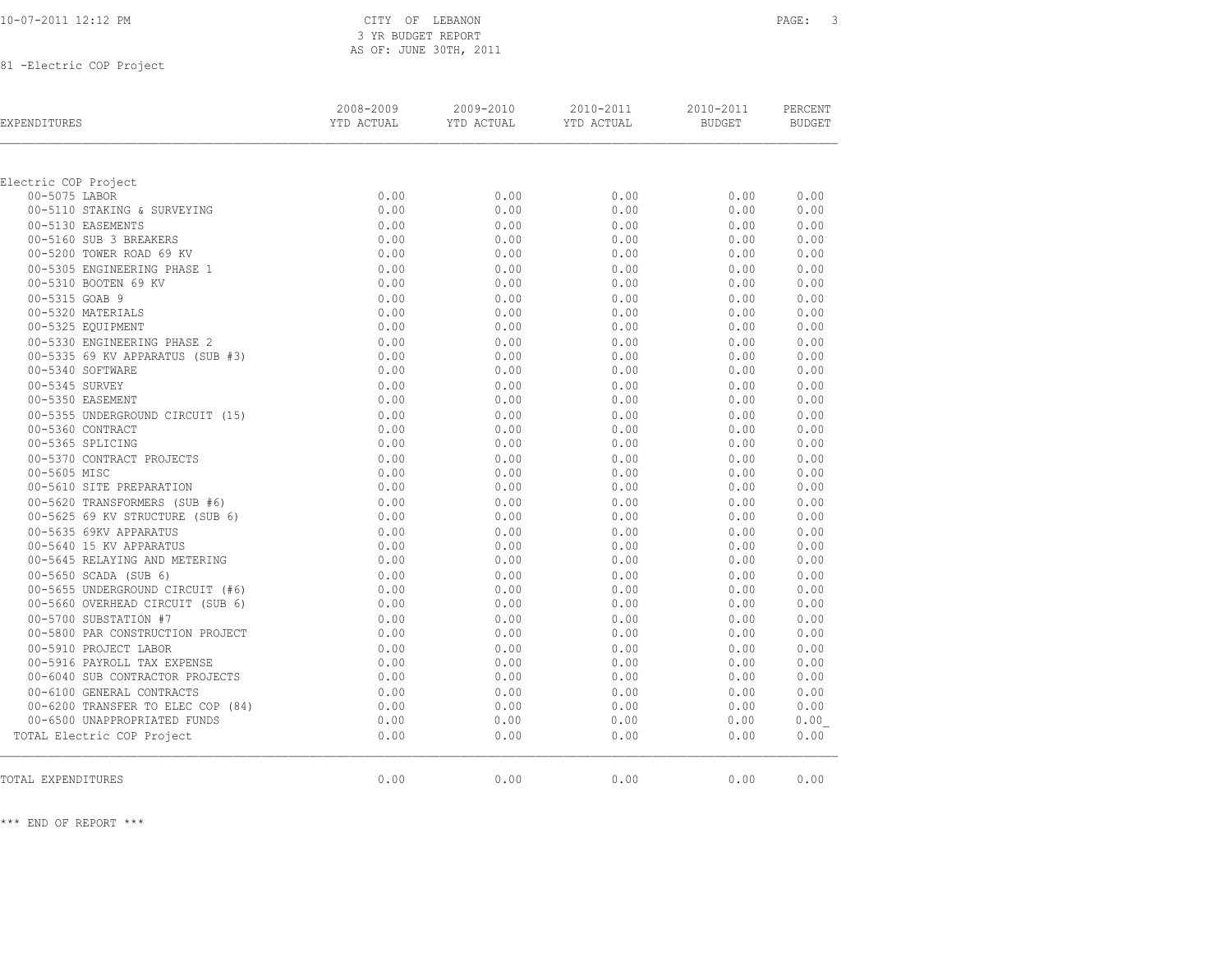10-07-2011 12:12 PM CITY OF LEBANON PAGE: 1

 3 YR BUDGET REPORT AS OF: JUNE 30TH, 2011

# 82 -Electric Reserve

| FINANCIAL. | SUMMARY |
|------------|---------|
|------------|---------|

|                                   | 2008-2009<br>YTD ACTUAL                              | 2009-2010<br>YTD ACTUAL | 2010-2011<br>YTD ACTUAL          | 2010-2011<br>BUDGET      | PERCENT<br><b>BUDGET</b> |
|-----------------------------------|------------------------------------------------------|-------------------------|----------------------------------|--------------------------|--------------------------|
| REVENUE SUMMARY                   |                                                      |                         |                                  |                          |                          |
| Electric Reserve                  | 1,303,725.04                                         | 1,384,210.08            | 1,054,704.68                     | 7,293,681.68             | 14.46                    |
| TOTAL REVENUES                    | 1,303,725.04<br>============                         | 1,384,210.08            | 1,054,704.68                     | 7,293,681.68             | 14.46                    |
| EXPENDITURE SUMMARY               |                                                      |                         |                                  |                          |                          |
| Electric Reserve                  | 4,450,000.02                                         | 125,612.70              | 1,503.73                         | 7,293,681.68             | 0.02                     |
| TOTAL EXPENDITURES                | 4,450,000.02                                         | 125,612.70              | 1,503.73                         | 7,293,681.68             | 0.02                     |
| REVENUE OVER/(UNDER) EXPENDITURES | 3, 146, 274, 98)<br>================================ | 1,258,597.38            | 1,053,200.95<br>---------------- | 0.00<br>---------------- | 0.00<br>--------         |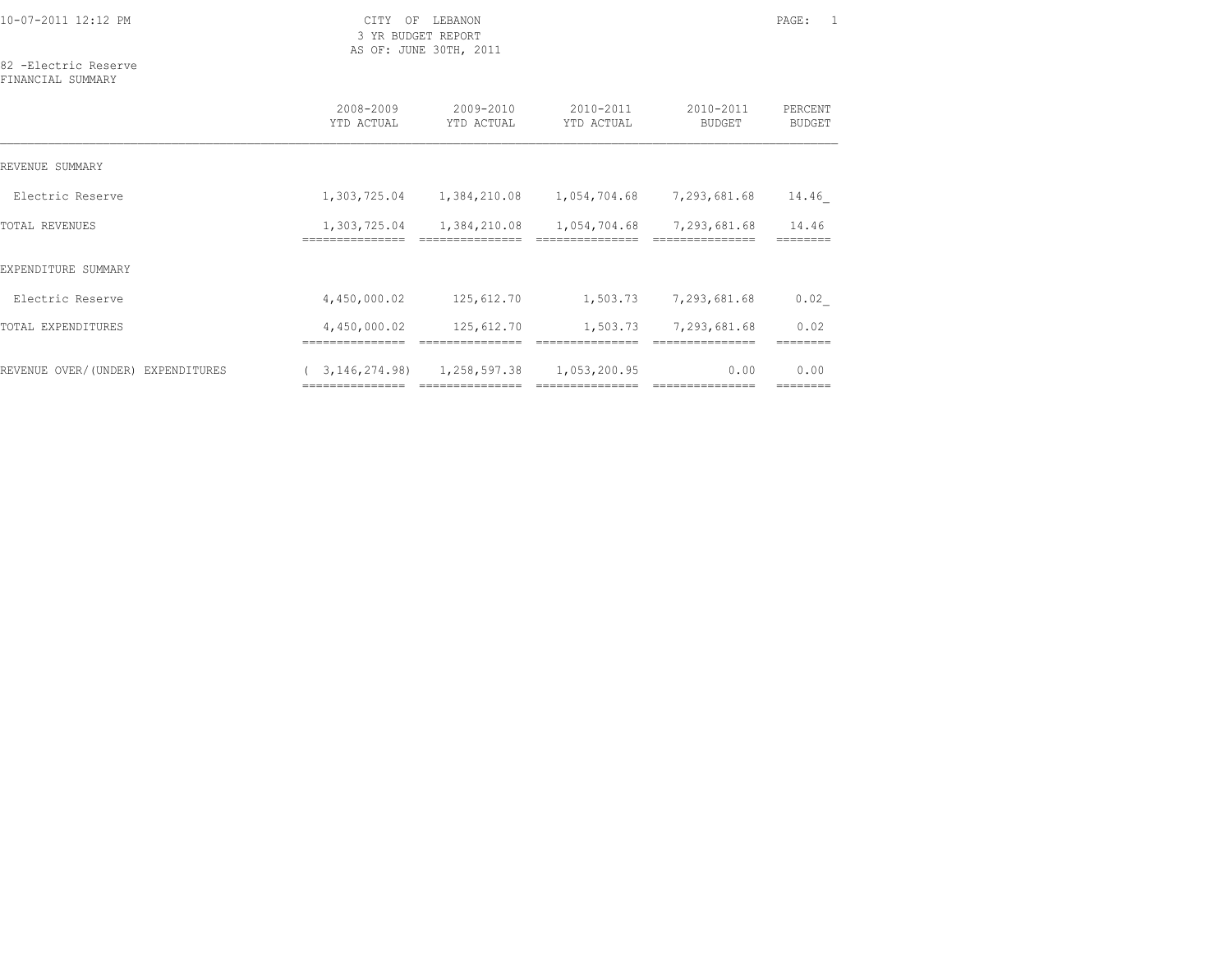| 10-07-2011 12:12 PM |  |  |
|---------------------|--|--|
|---------------------|--|--|

82 -Electric Reserve

| REVENUES                            | 2008-2009<br>YTD ACTUAL | 2009-2010<br>YTD ACTUAL | 2010-2011<br>YTD ACTUAL | 2010-2011<br>BUDGET | PERCENT<br><b>BUDGET</b> |
|-------------------------------------|-------------------------|-------------------------|-------------------------|---------------------|--------------------------|
|                                     |                         |                         |                         |                     |                          |
| Electric Reserve                    |                         |                         |                         |                     |                          |
| 00-4000 fund balance 11/01          | 0.00                    | 0.00                    | 0.00                    | 6,222,370.34        | 0.00                     |
| 00-4100 MISCELLANESOUS              | 0.00                    | 0.00                    | 0.00                    | 0.00                | 0.00                     |
| 00-4400 SHO ME PATRONAGE            | 0.00                    | 5,875.00                | 0.00                    | 0.00                | 0.00                     |
| 00-4425 TRANS FROM ECON DEV (45-25) | 0.00                    | 649,210.08              | 330,288.00              | 330,288.00          | 100.00                   |
| 00-4500 TRANS FROM ELECTRIC FD      | 0.00                    | 0.00                    | 0.00                    | 0.00                | 0.00                     |
| 00-4900 TRANS FROM WTR OP (87)      | 0.00                    | 0.00                    | 0.00                    | 0.00                | 0.00                     |
| 00-4905 TRANSFER FROM AIRPORT (73)  | 12,750.00               | 12,750.00               | 8,500.00                | 8,500.00            | 100.00                   |
| 00-4910 TRANS FROM WTR RES (88)     | 0.00                    | 0.00                    | 0.00                    | 0.00                | 0.00                     |
| 00-4915 TRANS FROM ST DEPT (08)     | 450,000.00              | 235,000.00              | 395,000.00              | 395,000.00          | 100.00                   |
| 00-4920 TRANS FROM ECON DEV (45)    | 758,585.04              | 0.00                    | 0.00                    | 0.00                | 0.00                     |
| 00-4930 TRANS FROM ECON DEV (45-20) | 82,390.00               | 109,375.00              | 72,916.68               | 72,916.67           | 100.00                   |
| 00-4935 TRANS FROM ECON DEV (45-15) | 0.00                    | 372,000.00              | 248,000.00              | 248,000.00          | 100.00                   |
| 00-4940 TRANS FROM ALLEN BLDG 45-35 | 0.00                    | 0.00                    | 0.00                    | 16,606.67           | 0.00                     |
| 00-4998 Discounts Earned            | 0.00                    | 0.00                    | 0.00                    | 0.00                | 0.00                     |
| TOTAL Electric Reserve              | 1,303,725.04            | 1,384,210.08            | 1,054,704.68            | 7,293,681.68        | 14.46                    |
| TOTAL REVENUES                      | 1,303,725.04            | 1,384,210.08            | 1,054,704.68            | 7,293,681.68        | 14.46                    |
|                                     |                         |                         |                         |                     |                          |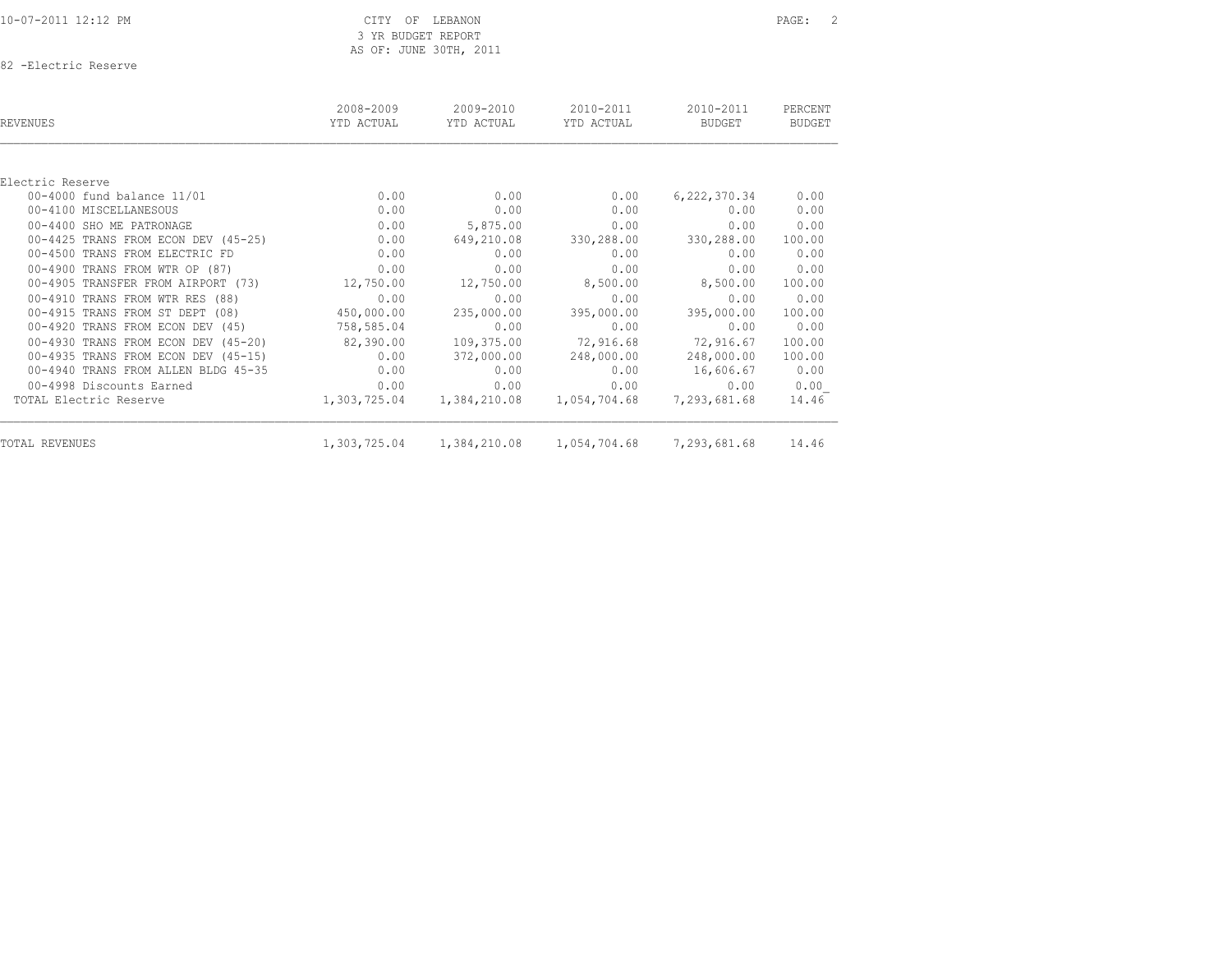# 10-07-2011 12:12 PM CITY OF LEBANON PAGE: 3 3 YR BUDGET REPORT AS OF: JUNE 30TH, 2011

82 -Electric Reserve

| EXPENDITURES                           | 2008-2009<br>YTD ACTUAL | $2009 - 2010$<br>YTD ACTUAL | 2010-2011<br>YTD ACTUAL | 2010-2011<br><b>BUDGET</b> | PERCENT<br><b>BUDGET</b> |
|----------------------------------------|-------------------------|-----------------------------|-------------------------|----------------------------|--------------------------|
|                                        |                         |                             |                         |                            |                          |
| Electric Reserve                       |                         |                             |                         |                            |                          |
| 00-6200 TRANS TO ECON DEV (45)         | 4,200,000.00            | 0.00                        | 0.00                    | 0.00                       | 0.00                     |
| 00-6215 TRANS FROM ECON DEV DTMP 45-15 | 0.00                    | 0.00                        | 0.00                    | 0.00                       | 0.00                     |
| 00-6300 TRANS TO PUBLIC WRKS (93)      | 0.00                    | 0.00                        | 0.00                    | 0.00                       | 0.00                     |
| 00-6400 TRANSFER TO AIRPORT (73)       | 0.00                    | 0.00                        | 0.00                    | 0.00                       | 0.00                     |
| 00-6405 TRANSFER TO ST DEPT (08)       | 0.00                    | 0.00                        | 0.00                    | 0.00                       | 0.00                     |
| 00-6410 TRANS TO SUBDIVISION (50)      | 250,000.02              | 0.00                        | 0.00                    | 0.00                       | 0.00                     |
| 00-6415 TRANS TO BUDGET (30-75)        | 0.00                    | 612.70                      | 681.14                  | 767.68                     | 88.73                    |
| 00-6420 TRANS TO ELEC OP (80)          | 0.00                    | 0.00                        | 0.00                    | 0.00                       | 0.00                     |
| 00-6425 TRANS TO GENERAL FUND (01)     | 0.00                    | 0.00                        | 0.00                    | 0.00                       | 0.00                     |
| 00-6430 TRANS TO WATER OPER (87)       | 0.00                    | 0.00                        | 0.00                    | 0.00                       | 0.00                     |
| 00-6435 TRANS TO ALLEN BLDG (45-35)    | 0.00                    | 125,000.00                  | 0.00                    | 0.00                       | 0.00                     |
| 00-6440 TRANS TO CITY CLERK 30-25      | 0.00                    | 0.00                        | 822.59                  | 834.16                     | 98.61                    |
| 00-6445 TRANS TO UTIL/CASH COL 30-85   | 0.00                    | 0.00                        | 0.00                    | 3.50                       | 0.00                     |
| 00-6450 TRANS TO ELEC COP SINKING 84-0 | 0.00                    | 0.00                        | 0.00                    | 1,125,000.00               | 0.00                     |
| 00-6500 UNAPPROPRIATED FUNDS           | 0.00                    | 0.00                        | 0.00                    | 6,167,076.34               | 0.00                     |
| TOTAL Electric Reserve                 | 4,450,000.02            | 125,612.70                  | 1,503.73                | 7,293,681.68               | 0.02                     |
| TOTAL EXPENDITURES                     | 4,450,000.02            | 125,612.70                  | 1,503.73                | 7,293,681.68               | 0.02                     |
|                                        |                         |                             |                         |                            |                          |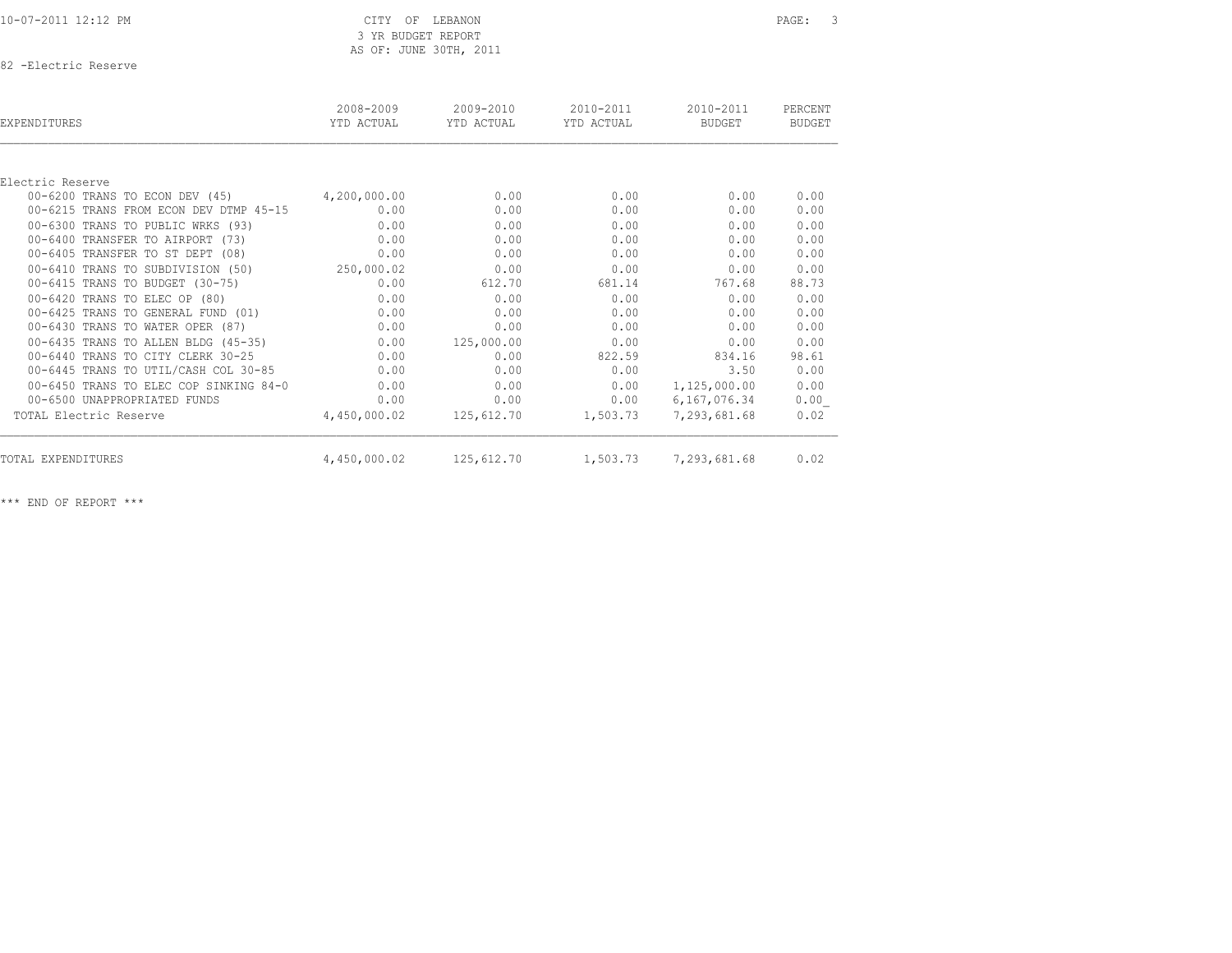10-07-2011 12:12 PM CITY OF LEBANON PAGE: 1

 3 YR BUDGET REPORT AS OF: JUNE 30TH, 2011

83 -Fiber Operations Fund FINANCIAL SUMMARY

|                                   | 2008-2009<br>YTD ACTUAL     | 2009-2010<br>YTD ACTUAL        | 2010-2011<br>YTD ACTUAL        | 2010-2011<br>BUDGET            | PERCENT<br><b>BUDGET</b> |
|-----------------------------------|-----------------------------|--------------------------------|--------------------------------|--------------------------------|--------------------------|
| REVENUE SUMMARY                   |                             |                                |                                |                                |                          |
| Non-Departmental                  | 123,150.32                  | 240,057.63                     | 59,361.52                      | 391,992.27                     | 15.14                    |
| TOTAL REVENUES                    | 123,150.32<br>============= | 240,057.63                     | 59,361.52                      | 391,992.27                     | 15.14                    |
| EXPENDITURE SUMMARY               |                             |                                |                                |                                |                          |
| Non-Departmental                  | 171,204.86                  | 46,957.27                      | 14,205.71                      | 392,492.27                     | 3.62                     |
| TOTAL EXPENDITURES                | 171,204.86                  | 46,957.27                      | 14,205.71                      | 392,492.27                     | 3.62                     |
| REVENUE OVER/(UNDER) EXPENDITURES | 48,054.54)                  | 193,100.36<br>---------------- | 45, 155.81<br>---------------- | $\sqrt{2}$<br>================ | $500.00$ ) $9.031.16 -$  |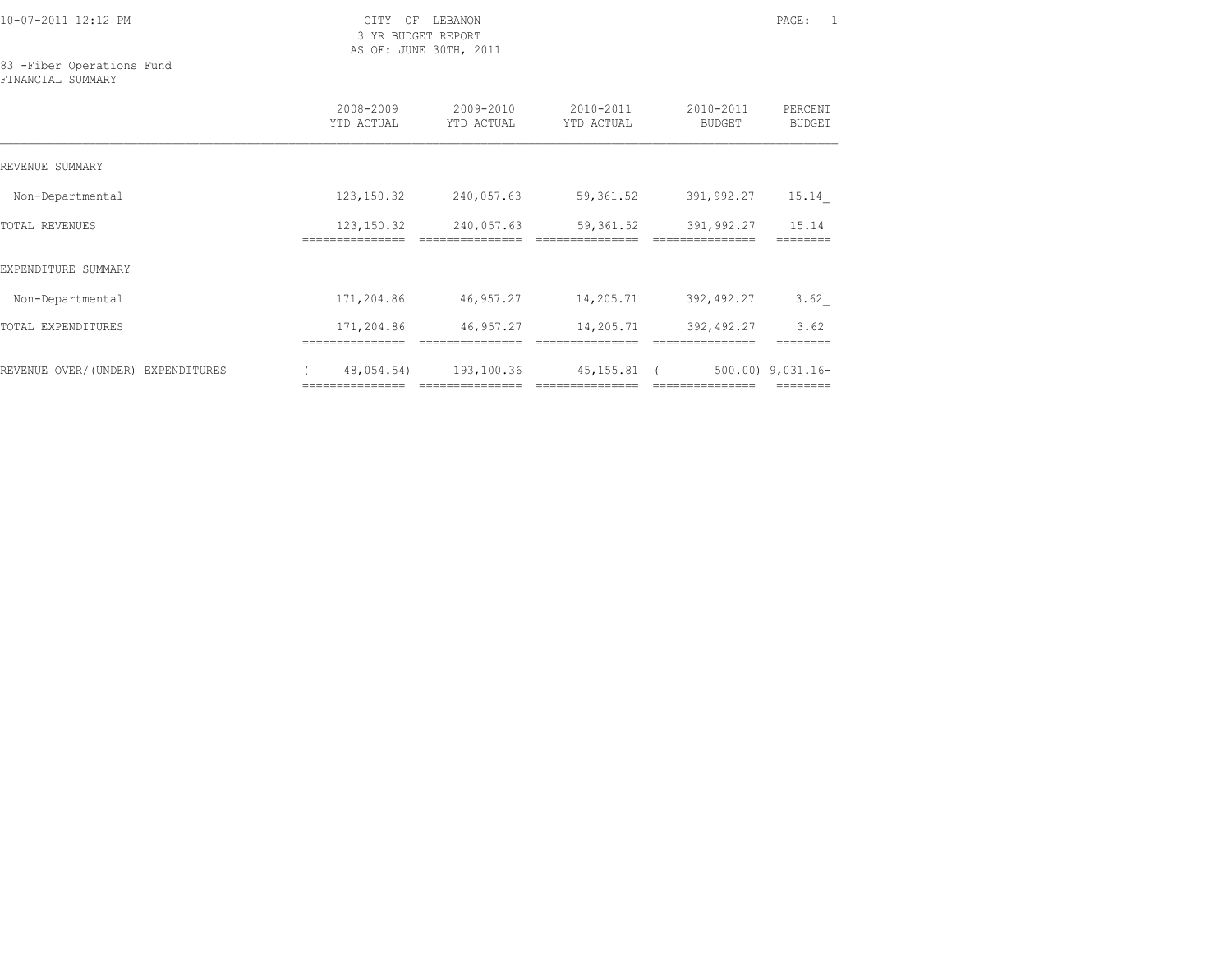|  |  | 10-07-2011 12:12 PM |
|--|--|---------------------|
|--|--|---------------------|

83 -Fiber Operations Fund

| REVENUES                           | 2008-2009<br>YTD ACTUAL | 2009-2010<br>YTD ACTUAL | 2010-2011<br>YTD ACTUAL | 2010-2011<br><b>BUDGET</b> | PERCENT<br>BUDGET |
|------------------------------------|-------------------------|-------------------------|-------------------------|----------------------------|-------------------|
| Non-Departmental                   |                         |                         |                         |                            |                   |
| 00-4000 FUND BALANCE               | 0.00                    | 0.00                    | 0.00                    | 336,992.27                 | 0.00              |
| 00-4030 MISC INCOME                | 245.45                  | 68.72                   | 600.00                  | 5,000.00                   | 12.00             |
| 00-4100 FIBER OPTICS INCOME        | 122,904.87              | 103,288.91              | 58,761.52               | 50,000.00                  | 117.52            |
| 00-4200 TRANS FROM CAP IMPROV (21) | 0.00                    | 136,700.00              | 0.00                    | 0.00                       | 0.00              |
| TOTAL Non-Departmental             | 123, 150.32             | 240,057.63              | 59,361.52               | 391,992.27                 | 15.14             |
| <b>TOTAL REVENUES</b>              | 123, 150.32             | 240,057.63              | 59,361.52               | 391,992.27                 | 15.14             |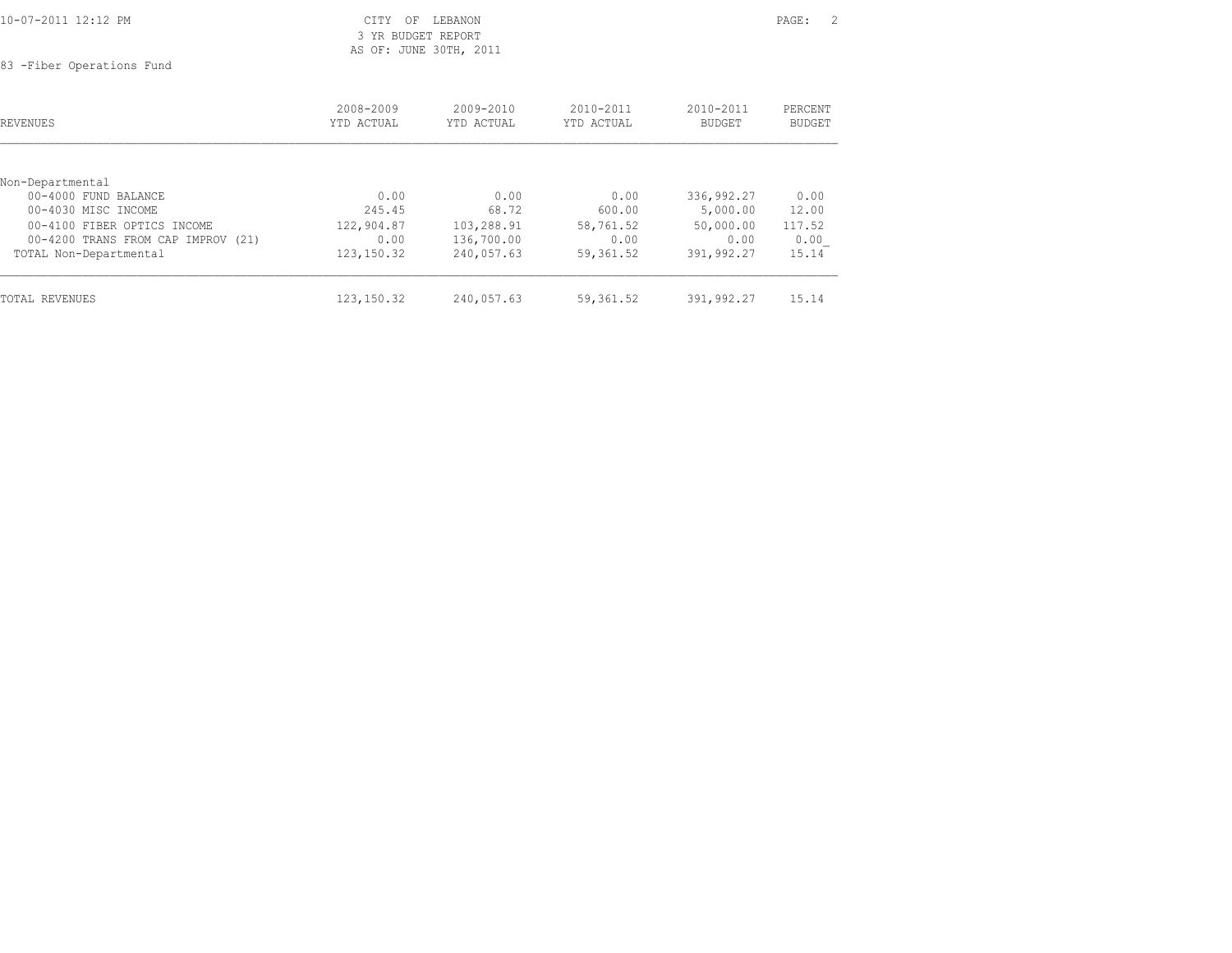83 -Fiber Operations Fund

| <b>EXPENDITURES</b>                    | 2008-2009<br>YTD ACTUAL | 2009-2010<br>YTD ACTUAL | 2010-2011<br>YTD ACTUAL | 2010-2011<br><b>BUDGET</b> | PERCENT<br>BUDGET |
|----------------------------------------|-------------------------|-------------------------|-------------------------|----------------------------|-------------------|
|                                        |                         |                         |                         |                            |                   |
| Non-Departmental                       |                         |                         |                         |                            |                   |
| 00-5000 MISC. SUPPLIES                 | 0.00                    | 0.00                    | 0.00                    | 1,500.00                   | 0.00              |
| 00-5100 SUPPLIES                       | 404.04                  | 5.54                    | 0.00                    | 0.00                       | 0.00              |
| 00-5170 CONSULTING                     | 0.00                    | 0.00                    | 0.00                    | 1,500.00                   | 0.00              |
| 00-5180 MATERIALS                      | 13,409.11               | 6,208.94                | 2,747.07                | 11,250.00                  | 24.42             |
| 00-5200 CONTRACT PROJECTS              | 122,142.56              | 22,469.22               | 0.00                    | 22,500.00                  | 0.00              |
| 00-5300 CITY 5% CONTRIBUTION           | 6,249.17                | 4,807.08                | 2,938.07                | 3,000.00                   | 97.94             |
| 00-5916 PAYROLL TAX EXPENSE            | 0.00                    | 0.00                    | 0.00                    | 0.00                       | 0.00              |
| 00-5917 RETIREMENT EXPENSE             | 0.00                    | 0.00                    | 0.00                    | 0.00                       | 0.00              |
| 00-6200 TRANS TO TECH SERVICES (30-83) | 28,999.98               | 0.00                    | 0.00                    | 0.00                       | 0.00              |
| 00-6205 TRANS TO TECH ADMIN (12-00)    | 0.00                    | 0.00                    | 789.61)                 | 0.00                       | 0.00              |
| 00-6215 TRANSFER TO ADMIN (30)         | 0.00                    | 0.00                    | 0.00                    | 0.00                       | 0.00              |
| 00-6300 TRANS TO PURCHSING (14)        | 0.00                    | 0.00                    | 578.97                  | 866.75                     | 66.80             |
| 00-6305 TRANS TO ELEC OP (80)          | 0.00                    | 10,000.00               | 6,666.67                | 6,666.67                   | 100.00            |
| 00-6310 TRANS TO ACCTS PAYABLE (30-65) | 0.00                    | 99.39                   | 12.71                   | 71.23                      | 17.84             |
| 00-6315 TRANS TO BUDGET (30-75)        | 0.00                    | 816.91                  | 908.19                  | 1,023.57                   | 88.73             |
| 00-6320 TRANS TO TECH-IT (12-15)       | 0.00                    | 1,000.00                | 0.00                    | 0.00                       | 0.00              |
| 00-6325 TRANS TO UTIL/CASH (30-85)     | 0.00                    | 1,298.26                | 24.11                   | 94.96                      | 25.39             |
| 00-6330 TRANS TO CITY CLERK (30-25)    | 0.00                    | 251.93                  | 1,092.09                | 1,107.45                   | 98.61             |
| 00-6335 TRANS TO RECPTNT 30-55         | 0.00                    | 0.00                    | 27.44                   | 28.61                      | 95.91             |
| 00-6340 TRANS TO B&G 09-00             | 0.00                    | 0.00                    | 0.00                    | 525.41                     | 0.00              |
| 00-6500 UNAPPROPRIATED                 | 0.00                    | 0.00                    | 0.00                    | 342,357.62                 | 0.00              |
| TOTAL Non-Departmental                 | 171,204.86              | 46,957.27               | 14,205.71               | 392,492.27                 | 3.62              |
| TOTAL EXPENDITURES                     | 171,204.86              | 46,957.27               | 14,205.71               | 392,492.27                 | 3.62              |
|                                        |                         |                         |                         |                            |                   |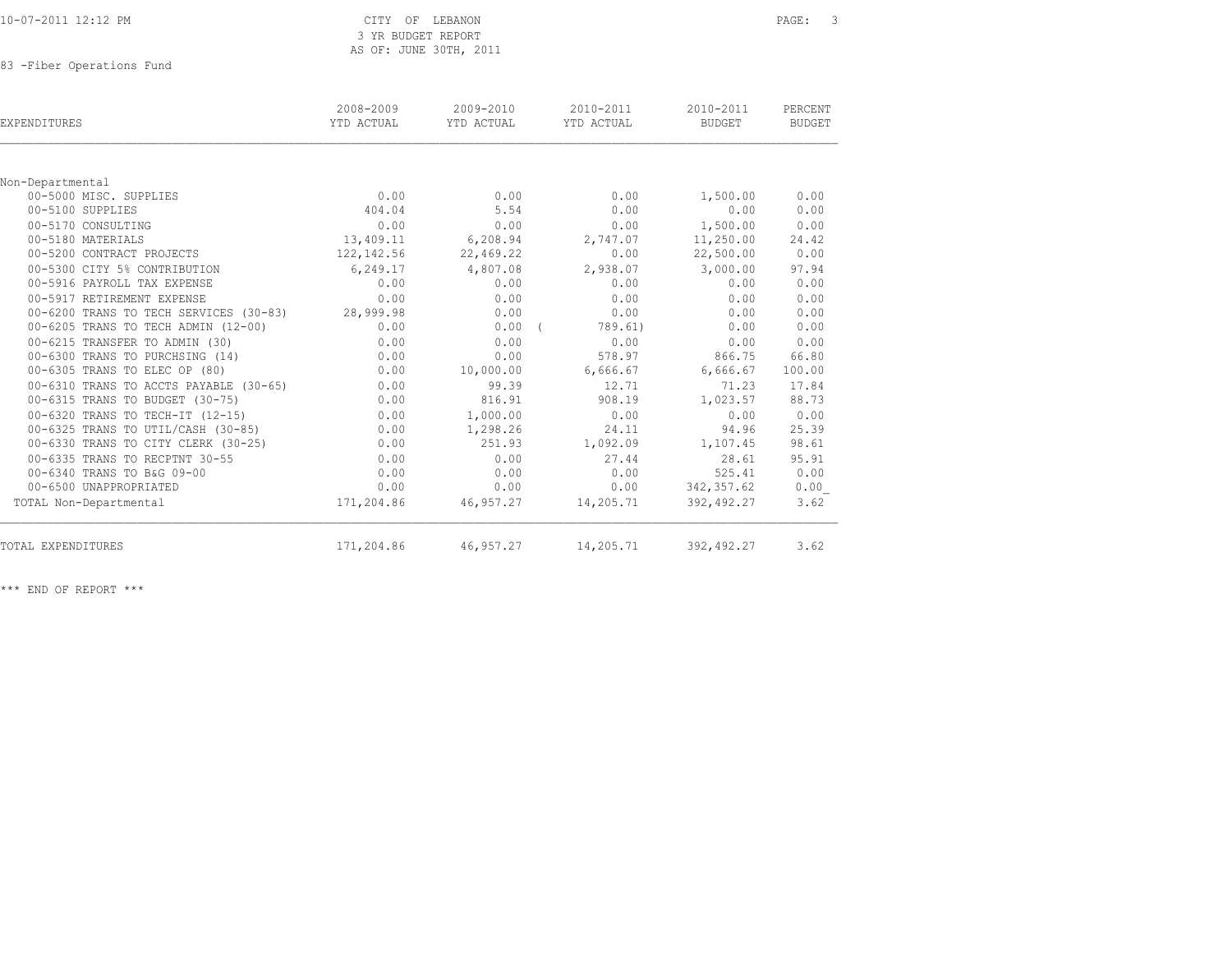10-07-2011 12:12 PM CITY OF LEBANON PAGE: 1

 3 YR BUDGET REPORT AS OF: JUNE 30TH, 2011

84 -Electric COP Sinking Fund FINANCIAL SUMMARY

|                                   | 2008-2009<br>YTD ACTUAL      | $2009 - 2010$<br>YTD ACTUAL | $2010 - 2011$<br>YTD ACTUAL | 2010-2011<br><b>BUDGET</b>                           | PERCENT<br>BUDGET |
|-----------------------------------|------------------------------|-----------------------------|-----------------------------|------------------------------------------------------|-------------------|
| REVENUE SUMMARY                   |                              |                             |                             |                                                      |                   |
| Electric COP Sinking              | 1,078,831.45                 | 776,188.09                  | 393,251.37                  | 2,737,362.11                                         | 14.37             |
| <b>TOTAL REVENUES</b>             | 1,078,831.45<br>============ | 776,188.09                  | 393,251.37                  | 2,737,362.11                                         | 14.37             |
| EXPENDITURE SUMMARY               |                              |                             |                             |                                                      |                   |
| Electric COP Sinking              | 578,037.44                   | 678,596.25                  | 650,978.75                  | 2,740,562.11                                         | 23.75             |
| TOTAL EXPENDITURES                | 578,037.44                   | 678,596.25                  | 650,978.75                  | 2,740,562.11                                         | 23.75             |
| REVENUE OVER/(UNDER) EXPENDITURES | 500,794.01                   | 97,591.84 (                 |                             | 257,727.38) ( 3,200.00) 8,053.98<br>---------------- |                   |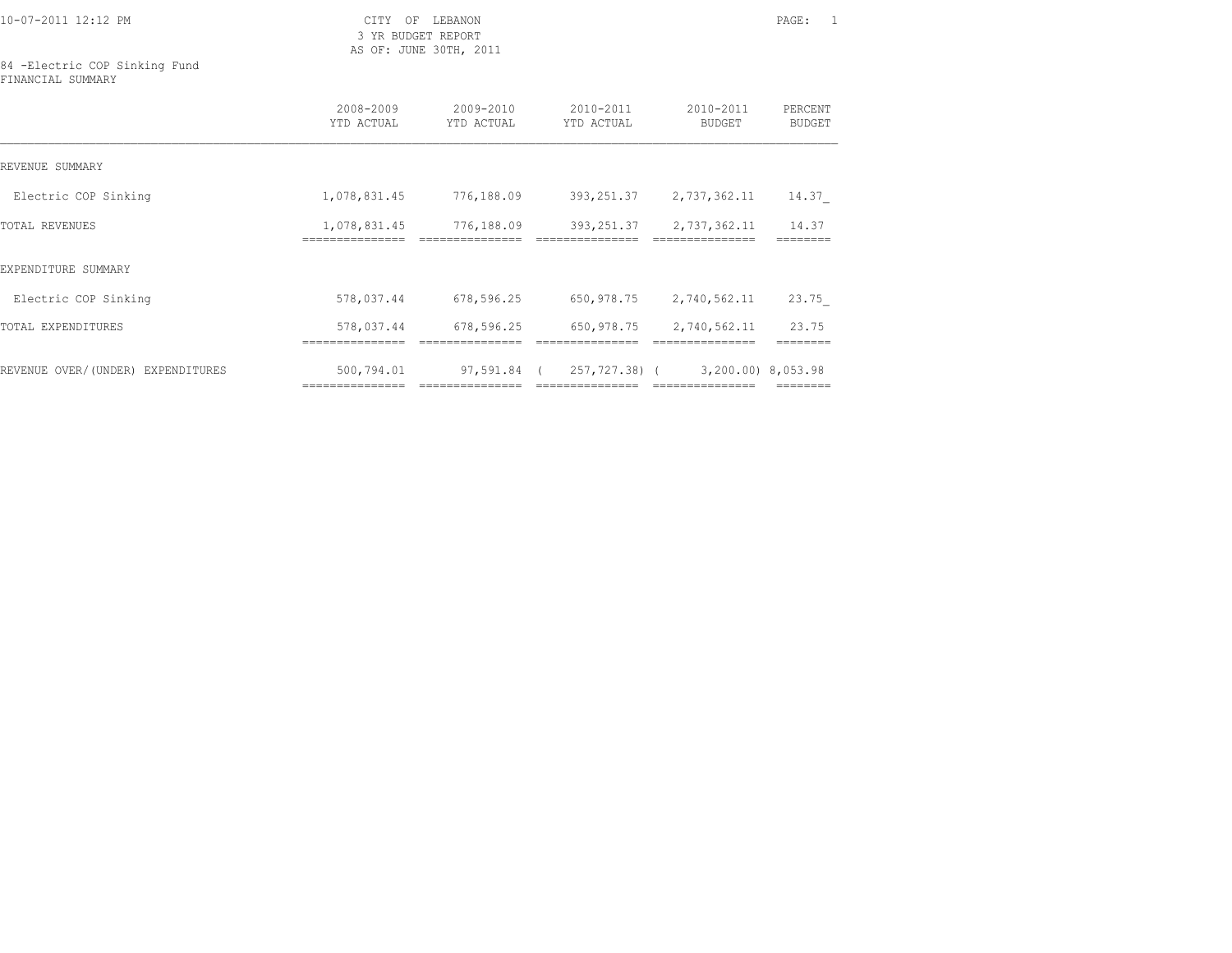| 10-07-2011 12:12 PM |  |
|---------------------|--|
|---------------------|--|

84 -Electric COP Sinking Fund

| <b>REVENUES</b>                    | 2008-2009<br>YTD ACTUAL | $2009 - 2010$<br>YTD ACTUAL | $2010 - 2011$<br>YTD ACTUAL | 2010-2011<br><b>BUDGET</b> | PERCENT<br><b>BUDGET</b> |
|------------------------------------|-------------------------|-----------------------------|-----------------------------|----------------------------|--------------------------|
|                                    |                         |                             |                             |                            |                          |
| Electric COP Sinking               |                         |                             |                             |                            |                          |
| 00-4000 fund balance 11/01         | 0.00                    | 0.00                        | 0.00                        | 1,219,130.11               | 0.00                     |
| 00-4500 INTEREST                   | 9,891.45                | 52.09                       | 19.37                       | 0.00                       | 0.00                     |
| 00-4700 MISCELLANEOUS              | 0.00                    | 0.00                        | 0.00                        | 0.00                       | 0.00                     |
| 00-4900 TRANS FROM ELEC FUND (80)  | 772,440.00              | 776,136.00                  | 393,232.00                  | 393,232.00                 | 100.00                   |
| 00-4905 ELEC COP PROJECT (81)      | 0.00                    | 0.00                        | 0.00                        | 0.00                       | 0.00                     |
| 00-4910 TRANS FROM CAP IMPROV (21) | 296,500.00              | 0.00                        | 0.00                        | 0.00                       | 0.00                     |
| 00-4915 TRANS FROM ELEC RES 82-00  | 0.00                    | 0.00                        | 0.00                        | 1,125,000.00               | 0.00                     |
| 00-4998 Discounts Earned           | 0.00                    | 0.00                        | 0.00                        | 0.00                       | 0.00                     |
| TOTAL Electric COP Sinking         | 1,078,831.45            | 776,188.09                  | 393,251.37                  | 2,737,362.11               | 14.37                    |
| TOTAL REVENUES                     | 1,078,831.45            | 776,188.09                  | 393, 251.37                 | 2,737,362.11               | 14.37                    |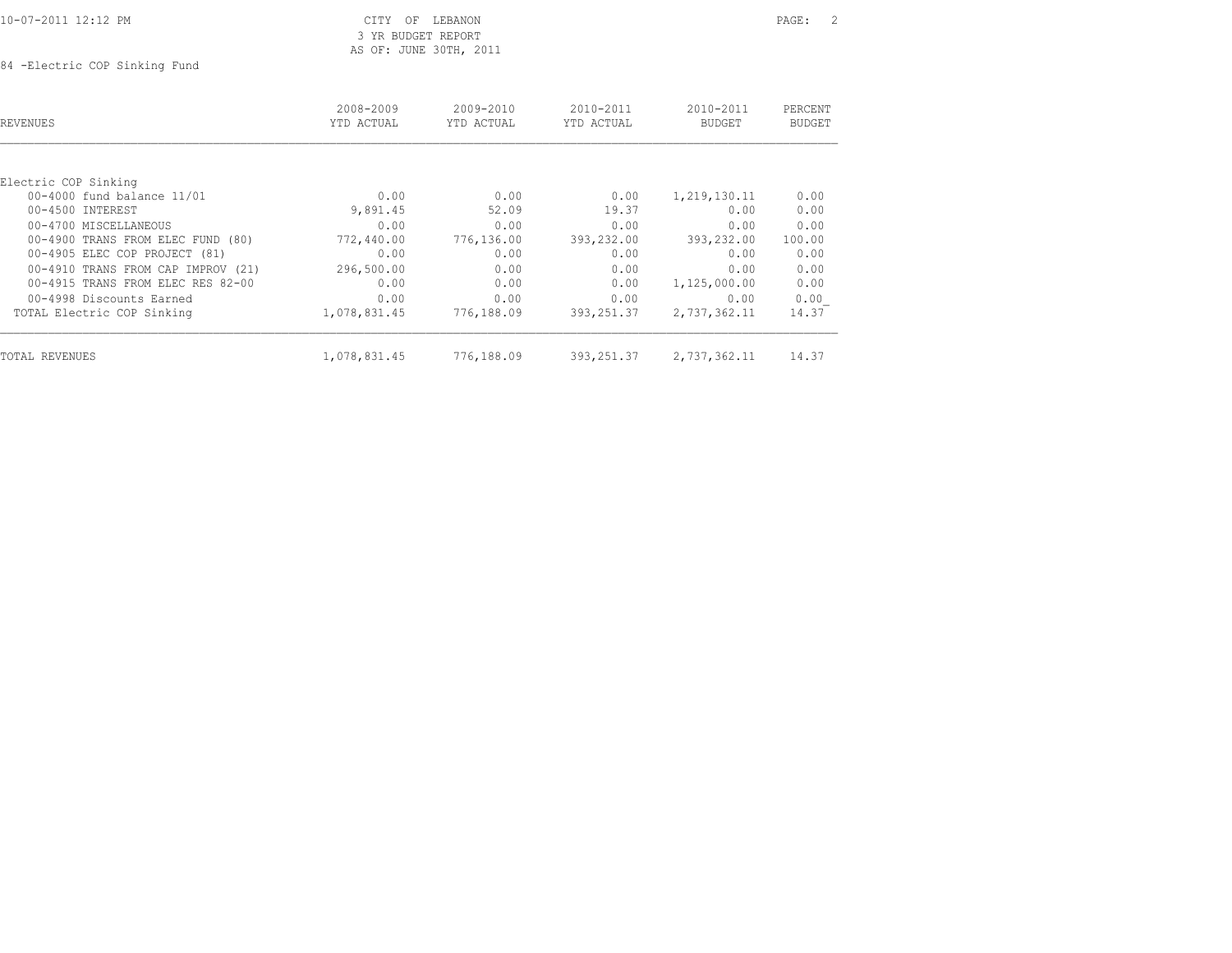| 10-07-2011 12:12 PM<br>the contract of the contract of the contract of the contract of the contract of the contract of the contract of | ヘエロソ<br>ΩF<br>LEBANON<br>◡⊥⊥⊥ | PAGE. |  |
|----------------------------------------------------------------------------------------------------------------------------------------|-------------------------------|-------|--|
|                                                                                                                                        | BUDGET REPORT<br>VR           |       |  |

 3 YR BUDGET REPORT AS OF: JUNE 30TH, 2011

84 -Electric COP Sinking Fund

| EXPENDITURES                      | 2008-2009<br>YTD ACTUAL | 2009-2010<br>YTD ACTUAL | 2010-2011<br>YTD ACTUAL | 2010-2011<br><b>BUDGET</b> | PERCENT<br><b>BUDGET</b> |
|-----------------------------------|-------------------------|-------------------------|-------------------------|----------------------------|--------------------------|
|                                   |                         |                         |                         |                            |                          |
| Electric COP Sinking              |                         |                         |                         |                            |                          |
| 00-5040 ADMINISTRATIVE FEES       | 1,635.00                | 1,635.00                | 3,135.00                | 3,200.00                   | 97.97                    |
| 00-5100 PRINCIPAL PAYMENT/COPS    | 371,059.40              | 676,961.25              | 647,843.75              | 1,518,232.00               | 42.67                    |
| 00-6200 TRANS TO CAPITAL IMP (21) | 205, 343.04             | 0.00                    | 0.00                    | 0.00                       | 0.00                     |
| 00-6210 TRANSFER OUT              | 0.00                    | 0.00                    | 0.00                    | 0.00                       | 0.00                     |
| 00-6400 RESTRICTED RESERVE ACCT.  | 0.00                    | 0.00                    | 0.00                    | 0.00                       | 0.00                     |
| 00-6500 UNAPPROPRIATED FUNDS      | 0.00                    | 0.00                    | 0.00                    | 1,219,130.11               | 0.00                     |
| TOTAL Electric COP Sinking        | 578,037.44              | 678,596.25              | 650,978.75              | 2,740,562.11               | 23.75                    |
| TOTAL EXPENDITURES                | 578,037.44              | 678,596.25              | 650,978.75              | 2,740,562.11               | 23.75                    |
|                                   |                         |                         |                         |                            |                          |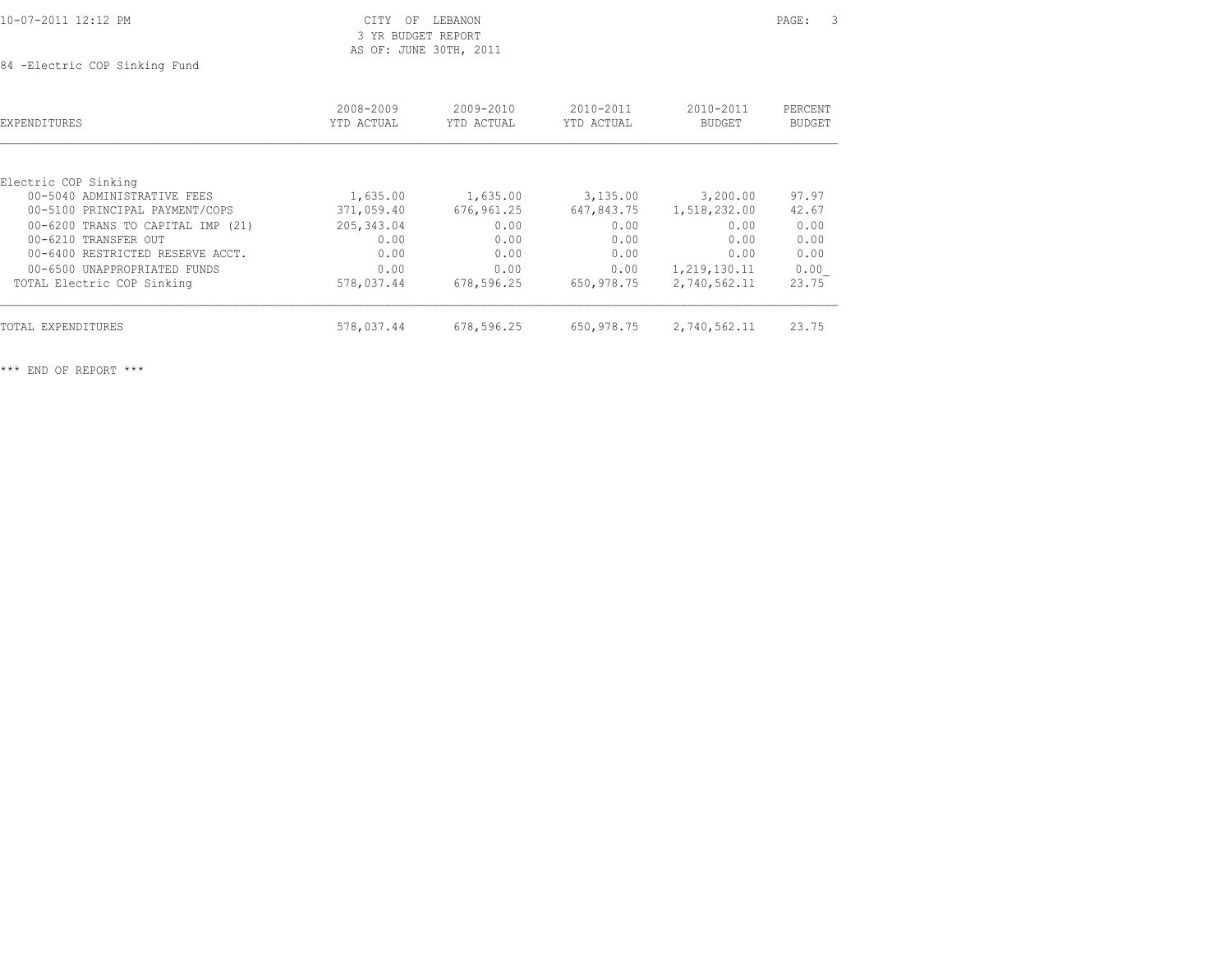3 YR BUDGET REPORT AS OF: JUNE 30TH, 2011

85 -Waste Water Operating

FINANCIAL SUMMARY

|                                                                    | 2008-2009<br>YTD ACTUAL       | 2009-2010<br>YTD ACTUAL         | 2010-2011<br>YTD ACTUAL                                                | 2010-2011<br>BUDGET            | PERCENT<br><b>BUDGET</b> |
|--------------------------------------------------------------------|-------------------------------|---------------------------------|------------------------------------------------------------------------|--------------------------------|--------------------------|
| REVENUE SUMMARY                                                    |                               |                                 |                                                                        |                                |                          |
| Waste Water Operating                                              | 1,867,467.56                  |                                 |                                                                        | 2,360,320.96                   | 54.31                    |
| TOTAL REVENUES                                                     | ===============               | ===============                 | 1,867,467.56 6,439,068.67 1,281,972.97 2,360,320.96<br>=============== | ===============                | 54.31                    |
| EXPENDITURE SUMMARY                                                |                               |                                 |                                                                        |                                |                          |
| Waste Water Operating<br>Sewer Maintenance<br>Infrastructure Maint | 1,717,594.37<br>0.00<br>0.00  | 5,830,547.78<br>0.00<br>0.00    | 1,654,332.46<br>0.00<br>0.00                                           | 2,671,879.96<br>0.00<br>0.00   | 61.92<br>0.00<br>0.00    |
| TOTAL EXPENDITURES                                                 | 1,717,594.37<br>------------- | 5,830,547.78<br>=============== | 1,654,332.46 2,671,879.96<br>===============                           | ===============                | 61.92                    |
| REVENUE OVER/(UNDER) EXPENDITURES                                  | 149,873.19<br>=============== | 608,520.89 (<br>=============== | 372,359.49) (<br>===============                                       | 311,559.00)<br>=============== | 119.51                   |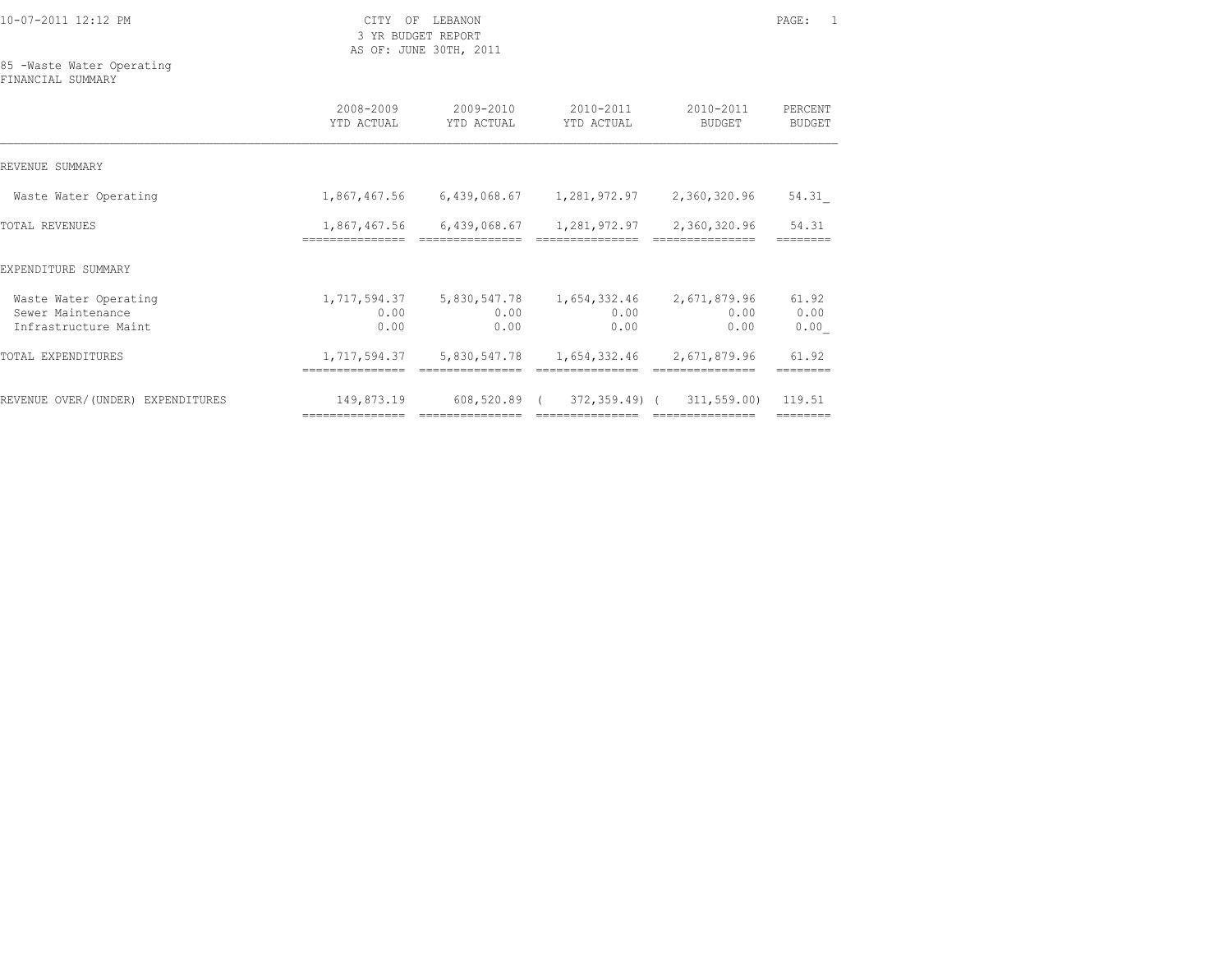10-07-2011 12:12 PM CITY OF LEBANON PAGE: 2 3 YR BUDGET REPORT AS OF: JUNE 30TH, 2011

85 -Waste Water Operating

| REVENUES                              | 2008-2009<br>YTD ACTUAL | 2009-2010<br>YTD ACTUAL                | $2010 - 2011$<br>YTD ACTUAL | $2010 - 2011$<br>BUDGET | PERCENT<br><b>BUDGET</b> |
|---------------------------------------|-------------------------|----------------------------------------|-----------------------------|-------------------------|--------------------------|
|                                       |                         |                                        |                             |                         |                          |
| Waste Water Operating                 |                         |                                        |                             |                         |                          |
| 00-4000 fund balance 11/01            | 0.00                    | 0.00                                   | 0.00                        | 583,520.96              | 0.00                     |
| 00-4200 SEWER PERMITS                 | 64, 312.22              | 57,772.44                              | 21,371.93                   | 30,000.00               | 71.24                    |
| 00-4240 SEWER USE CHARGE              | 1,725,088.80            | 1,756,474.29                           | 1, 174, 141.56              | 1,700,000.00            | 69.07                    |
| 00-4245 PENALTIES                     | 26,709.16               | 26,850.08                              | 16,419.51                   | 18,000.00               | 91.22                    |
| 00-4250 FACILITY IMPACT FEE           | 42,750.00               | 36,750.00                              | 10,500.00                   | 22,000.00               | 47.73                    |
| 00-4400 GRANT REVENUE                 | 0.00                    | 0.00                                   | 24,097.50                   | 0.00                    | 0.00                     |
| 00-4500 INVESTMENT INCOME             | 3,818.26                | 1,560.80                               | 3,738.11                    | 800.00                  | 467.26                   |
| 00-4600 LEACHATE REMOVAL              | 0.00                    | 0.00                                   | 0.00                        | 0.00                    | 0.00                     |
| 00-4700 MISCELLANEOUS                 | 4,789.12                | 16,111.97                              | 6,416.93                    | 1,000.00                | 641.69                   |
| 00-4800 BOND PROCEEDS                 | 0.00                    | 4,507,149.12                           | 25, 287.43                  | 0.00                    | 0.00                     |
| 00-4900 TRANSFER FROM WW RESERVE (92) | 0.00                    | 0.00                                   | 0.00                        | 0.00                    | 0.00                     |
| 00-4905 TRANS FROM WATER (87)         | 0.00                    | 36,399.97                              | 0.00                        | 0.00                    | 0.00                     |
| 00-4910 TRANS FROM STORM WATER 95-00  | 0.00                    | 0.00                                   | 0.00                        | 5,000.00                | 0.00                     |
| 00-4915 TRANS FROM ELECTRIC (80)      | 0.00                    | 0.00                                   | 0.00                        | 0.00                    | 0.00                     |
| 00-4998 DISCOUNTS EARNED              | 0.00                    | 0.00                                   | 0.00                        | 0.00                    | 0.00                     |
| TOTAL Waste Water Operating           | 1,867,467.56            | 6,439,068.67                           | 1,281,972.97                | 2,360,320.96            | 54.31                    |
| TOTAL REVENUES                        |                         | 1,867,467.56 6,439,068.67 1,281,972.97 |                             | 2,360,320.96            | 54.31                    |
|                                       |                         |                                        |                             |                         |                          |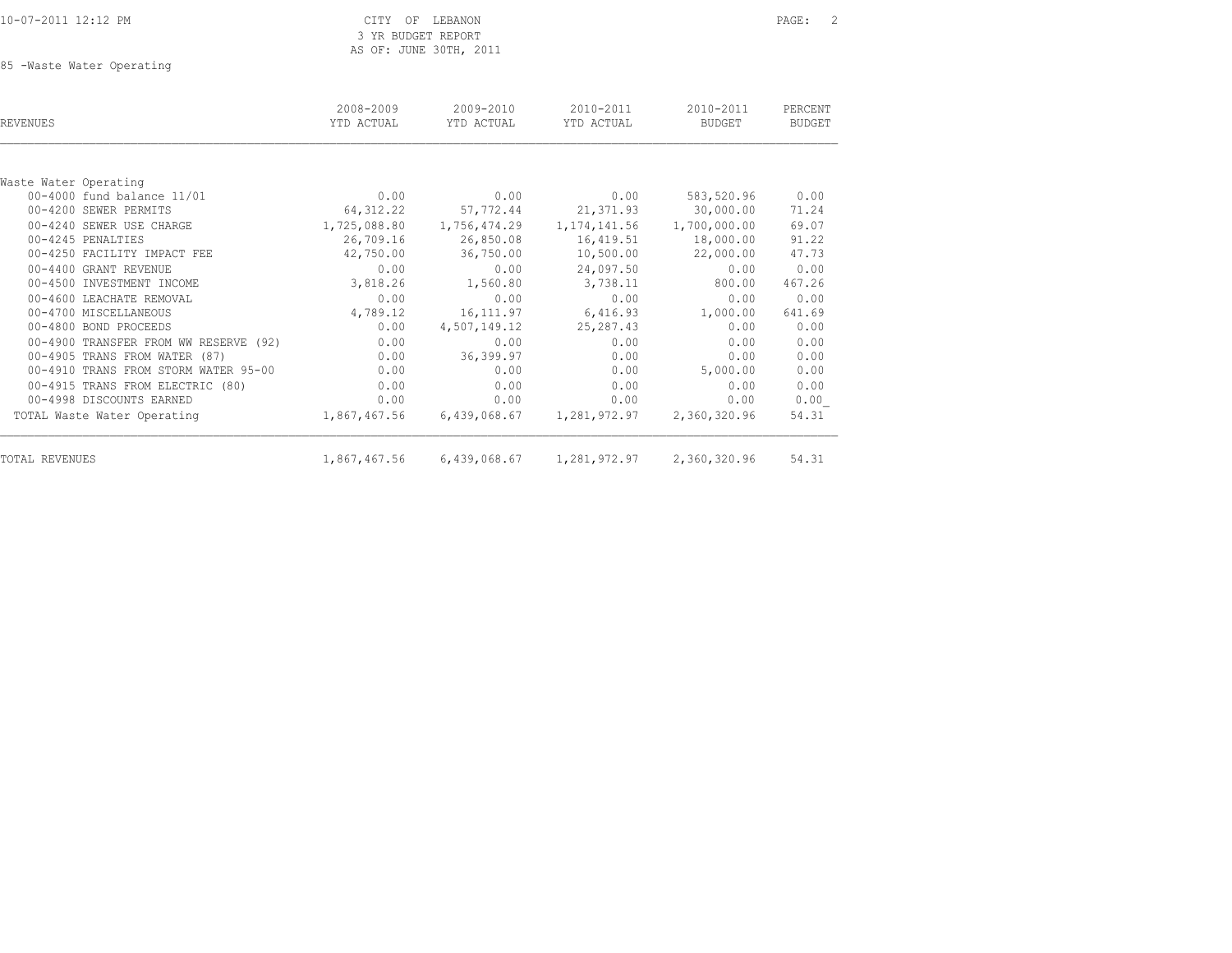### CITY OF LEBANON **PAGE:** 3 3 YR BUDGET REPORT AS OF: JUNE 30TH, 2011

85 -Waste Water Operating

| EXPENDITURES                                                                                           | 2008-2009<br>YTD ACTUAL        | 2009-2010<br>YTD ACTUAL | 2010-2011<br>YTD ACTUAL | 2010-2011<br>BUDGET  | PERCENT<br><b>BUDGET</b> |
|--------------------------------------------------------------------------------------------------------|--------------------------------|-------------------------|-------------------------|----------------------|--------------------------|
| Waste Water Operating                                                                                  |                                |                         |                         |                      |                          |
| 00-5000 ADMINISTRATIVE EXPENSES                                                                        | 0.00                           | 3.48                    | 0.00                    | 0.00                 | 0.00                     |
| 00-5050 BUILDING MAINTENANCE                                                                           | 5,697.21                       | 3,623.75                | 1,153.21                | 15,000.00            | 7.69                     |
| 00-5100 CHEMICALS                                                                                      | 20,021.53                      | 16,491.32               | 7,803.50                | 15,000.00            | 52.02                    |
| 00-5160 CONFERENCES & TRAINING                                                                         | 0.00                           | 0.00                    | 0.00                    | 0.00                 | 0.00                     |
| 00-5170 CONSULTANTS SERVICES                                                                           | 49,285.04                      | 42,994.99               | 117,014.08              | 165,000.00           | 70.92                    |
| 00-5175 DAMAGE CLAIMS                                                                                  | 683.76                         | 122.50                  | 0.00                    | 1,000.00             | 0.00                     |
| 00-5180 DEBT SERVICE COPS BOND 2010                                                                    | 0.00                           | 0.00                    | 321,844.94              | 321,900.00           | 99.98                    |
| 00-5270 EQUIPMENT MAINTENANCE                                                                          | 80,067.83                      | 46,549.17               | 62,133.40               | 62,200.00            | 99.89                    |
| 00-5275 EQUIPMENT VEHICLE MAINT                                                                        | 2,247.49                       | 2,362.18                | 0.00                    | 0.00                 | 0.00                     |
| 00-5280 EQUIPMENT PURCHASES                                                                            | 68,078.93                      | 108,947.74              | 38,063.21               | 70,000.00            | 54.38                    |
| 00-5285 MOWING                                                                                         | 0.00                           | 0.00                    | 0.00                    | 0.00                 | 0.00                     |
| 00-5290 PATCHING MATERIAL                                                                              | 639.08                         | 14,642.11               | 17.10                   | 15,000.00            | 0.11                     |
| 00-5300 SAFETY EQUIPMENT                                                                               | 0.00                           | 242.57                  | 1,006.66                | 1,100.00             | 91.51                    |
| 00-5305 WWTP EQUIP MAINT                                                                               | 0.00                           | 87,976.22               | 4,175.65                | 50,000.00            | 8.35                     |
| 00-5310 WWTP VEHICLE MAINT                                                                             | 0.00                           | 1,694.41                | 3,580.50                | 3,600.00             | 99.46                    |
| 00-5315 VEHICLE MAINT                                                                                  | 0.00                           | 0.00                    | 0.00                    | 0.00                 | 0.00                     |
| 00-5320 PATCHING                                                                                       | 0.00                           | 623.61                  | 0.00                    | 0.00                 | 0.00                     |
| 00-5325 OFFICE SUPPLIES                                                                                | 0.00                           | 473.45                  | 314.91                  | 500.00               | 62.98                    |
| 00-5330 UTILITIES-TRASH                                                                                | 0.00                           | 1,050.49                | 690.64                  | 1,000.00             | 69.06                    |
| 00-5335 UTILITIES-CELL PHONES<br>00-5340 POSTAGE                                                       | 0.00<br>0.00                   | 1,291.03<br>964.20      | 701.32<br>567.63        | 1,000.00<br>1,500.00 | 70.13<br>37.84           |
| 00-5350 UNIFORMS                                                                                       | 0.00                           | 2,275.75                | 1,378.02                | 1,400.00             | 98.43                    |
| 00-5350 UNIL<br>00-5355 VEHICLE INSURANCE<br>00-5360 EQUIPMENT INSURANCE<br>00-5365 BUILDING INSURANCE | 0.00                           | 5,096.70                | 1,256.64                | 1,352.00             | 92.95                    |
|                                                                                                        |                                | 336.80                  | 261.21                  | 505.33               | 51.69                    |
|                                                                                                        |                                | 0.00                    | 436.65                  | 878.00               | 49.73                    |
|                                                                                                        | $0.00$<br>0.00<br>0.00<br>0.00 | 0.00                    | 0.00                    | 0.00                 | 0.00                     |
| 00-5375 OFFICE FURNITURE DEPR                                                                          | 0.00                           | 0.00                    | 0.00                    | 0.00                 | 0.00                     |
| 00-5380 OFFICE FURNITURE EXPENSE<br>---                                                                | 0.00                           | 0.00                    | 195.26                  | 200.00               | 97.63                    |
| 00-5385 EQUIPMENT DEPR                                                                                 | 0.00                           | 0.00                    | 0.00                    | 0.00                 | 0.00                     |
| 00-5390 VEHICLE DEPR                                                                                   | 0.00                           | 0.00                    | 0.00                    | 0.00                 | 0.00                     |
| 00-5400 LEGAL SERVICES                                                                                 | 0.00                           | 4,221.07                | 0.00                    | 5,000.00             | 0.00                     |
| 00-5500 LAB SUPPLIES                                                                                   |                                | 5,181.91                | 4,845.14                | 4,900.00             | 98.88                    |
| 00-5580 MISCELLANEOUS                                                                                  | $1,900.71$<br>7,011.83         | 2,331.21                | 3,671.97                | 3,700.00             | 99.24                    |
| 00-5800 PUMPING SEWAGE                                                                                 | 151,438.23                     | 192,455.08              | 134,993.68              | 150,000.00           | 90.00                    |
| 00-5900 SALARIES                                                                                       | 150,602.52                     | 140,407.11              | 73,700.86               | 78,403.96            | 94.00                    |
| 00-5903 SALARIES OT                                                                                    | 0.00                           | 1,292.92                | 537.85                  | 2,532.34             | 21.24                    |
| 00-5905 PT SALARIES                                                                                    | 1,348.00                       | 3,828.00                | 0.00                    | 3,840.00             | 0.00                     |
| 00-5908 PT SALARIES OT                                                                                 | 0.00                           | 0.00                    | 0.00                    | 0.00                 | 0.00                     |
| 00-5910 PROJECT LABOR                                                                                  | 0.00                           | 0.00                    | 0.00                    | 0.00                 | 0.00                     |
| 00-5912 ON CALL                                                                                        | 0.00                           | 35,941.00               | 20,194.93               | 20,207.00            | 99.94                    |
| 00-5914 ON CALL OT                                                                                     | 0.00                           | 15,799.26               | 10,661.67               | 11,395.55            | 93.56                    |
| 00-5915 EMPLOYEE BENEFITS                                                                              | 51,932.98                      | 77,682.35               | 45,074.74               | 47,598.40            | 94.70                    |
| 00-5916 PAYROLL TAX EXPENSE                                                                            | 10,960.96                      | 14,353.05               | 7,623.74                | 8,596.98             | 88.68                    |
| 00 0011 -<br>00-5917 RETIREMENT EXPENSE<br>00-5920 SAMPLE TESTING                                      | 1,987.23                       | 2,955.62                | 1,699.44                | 1,700.00             | 99.97                    |
|                                                                                                        | 11,616.57                      | 13,504.45               | 9,619.31                | 12,500.00            | 76.95                    |
| 00-5960 TRAINING                                                                                       | 940.00                         | 1,470.00                | 1,173.54                | 1,200.00             | 97.80                    |
| 00-6000 TOOLS                                                                                          | 1,556.84                       | 1,670.27                | 674.67                  | 1,500.00             | 44.98                    |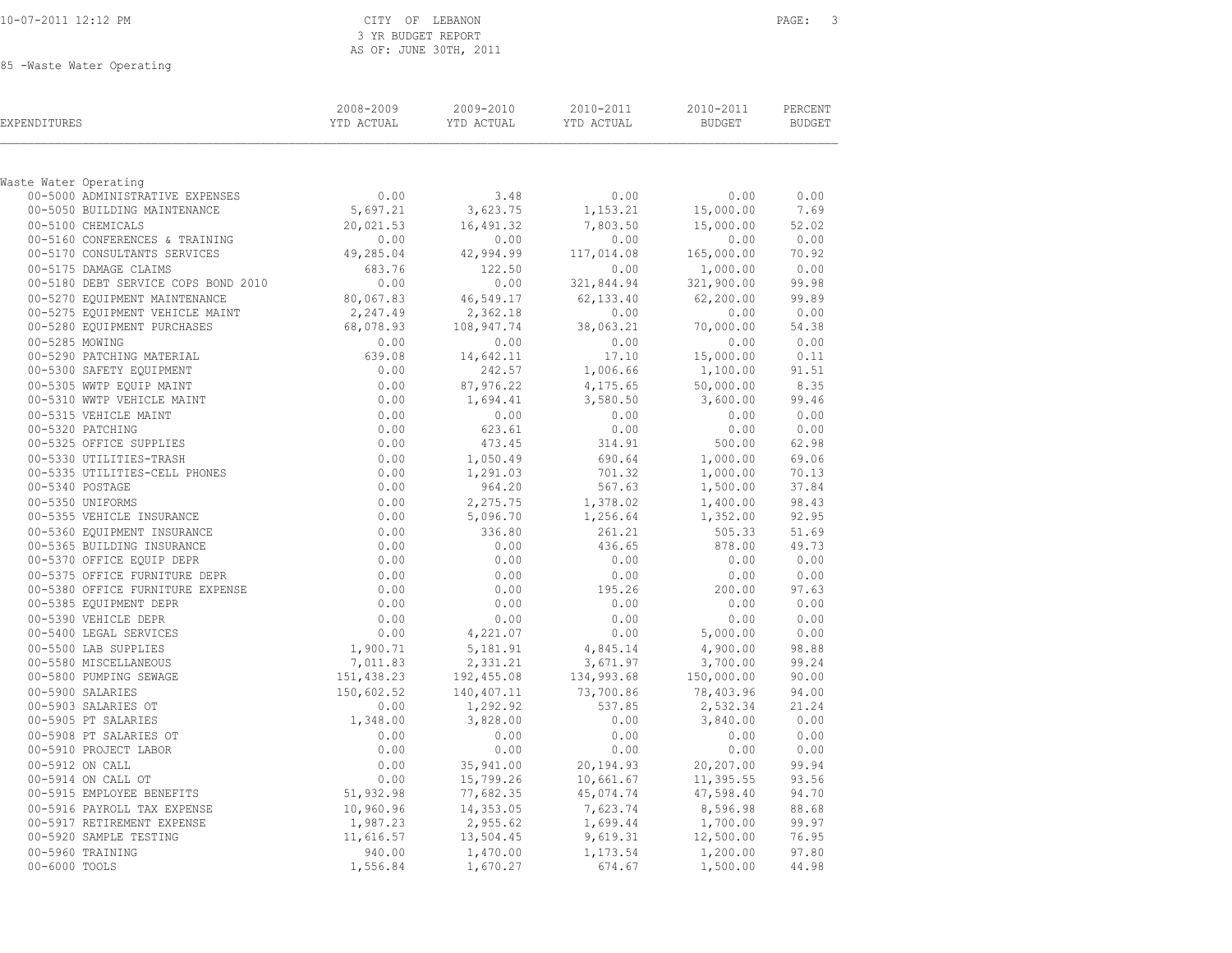85 -Waste Water Operating

| EXPENDITURES                                                                                                                                                                                                                                 | 2008-2009 | 2009-2010 2010-2011 |                                | 2010-2011 | PERCENT |
|----------------------------------------------------------------------------------------------------------------------------------------------------------------------------------------------------------------------------------------------|-----------|---------------------|--------------------------------|-----------|---------|
|                                                                                                                                                                                                                                              |           |                     |                                |           |         |
|                                                                                                                                                                                                                                              |           |                     |                                |           |         |
|                                                                                                                                                                                                                                              |           |                     |                                |           |         |
|                                                                                                                                                                                                                                              |           |                     |                                |           |         |
|                                                                                                                                                                                                                                              |           |                     |                                |           |         |
|                                                                                                                                                                                                                                              |           |                     |                                |           |         |
|                                                                                                                                                                                                                                              |           |                     |                                |           |         |
|                                                                                                                                                                                                                                              |           |                     |                                |           |         |
|                                                                                                                                                                                                                                              |           |                     |                                |           |         |
|                                                                                                                                                                                                                                              |           |                     |                                |           |         |
|                                                                                                                                                                                                                                              |           |                     |                                |           |         |
|                                                                                                                                                                                                                                              |           |                     |                                |           |         |
|                                                                                                                                                                                                                                              |           |                     |                                |           |         |
|                                                                                                                                                                                                                                              |           |                     |                                |           |         |
|                                                                                                                                                                                                                                              |           |                     |                                |           |         |
|                                                                                                                                                                                                                                              |           |                     |                                |           |         |
|                                                                                                                                                                                                                                              |           |                     |                                |           |         |
|                                                                                                                                                                                                                                              |           |                     |                                |           |         |
|                                                                                                                                                                                                                                              |           |                     |                                |           |         |
|                                                                                                                                                                                                                                              |           |                     |                                |           |         |
|                                                                                                                                                                                                                                              |           |                     |                                |           |         |
|                                                                                                                                                                                                                                              |           |                     |                                |           |         |
|                                                                                                                                                                                                                                              |           |                     |                                |           |         |
|                                                                                                                                                                                                                                              |           |                     |                                |           |         |
|                                                                                                                                                                                                                                              |           |                     |                                |           |         |
|                                                                                                                                                                                                                                              |           |                     |                                |           |         |
|                                                                                                                                                                                                                                              |           |                     |                                |           |         |
|                                                                                                                                                                                                                                              |           |                     |                                |           |         |
|                                                                                                                                                                                                                                              |           |                     |                                |           |         |
|                                                                                                                                                                                                                                              |           |                     |                                |           |         |
|                                                                                                                                                                                                                                              |           |                     |                                |           |         |
|                                                                                                                                                                                                                                              |           |                     |                                |           |         |
|                                                                                                                                                                                                                                              |           |                     |                                |           |         |
|                                                                                                                                                                                                                                              |           |                     |                                |           |         |
|                                                                                                                                                                                                                                              |           |                     |                                |           |         |
|                                                                                                                                                                                                                                              |           |                     |                                |           |         |
|                                                                                                                                                                                                                                              |           |                     |                                |           |         |
|                                                                                                                                                                                                                                              |           |                     |                                |           |         |
|                                                                                                                                                                                                                                              |           |                     |                                |           |         |
|                                                                                                                                                                                                                                              |           |                     |                                |           |         |
|                                                                                                                                                                                                                                              |           |                     |                                |           |         |
| Sewer Maintenance                                                                                                                                                                                                                            |           |                     |                                |           |         |
|                                                                                                                                                                                                                                              |           | 0.00                | 0.00                           | 0.00      | 0.00    |
|                                                                                                                                                                                                                                              |           | 0.00                | 0.00                           | 0.00      | 0.00    |
|                                                                                                                                                                                                                                              |           | 0.00                | 0.00                           | 0.00      | 0.00    |
|                                                                                                                                                                                                                                              |           | 0.00                |                                | 0.00      | 0.00    |
|                                                                                                                                                                                                                                              |           | 0.00                |                                | 0.00      | 0.00    |
|                                                                                                                                                                                                                                              |           | 0.00                | $0.00$<br>0.00<br>0.00<br>0.00 | 0.00      | 0.00    |
| er Maintenance<br>91-5100 CHEMICALS<br>91-5170 CONSULTANTS<br>91-5270 EQUIPMENT MAINTENANCE<br>91-5275 VEHICLE MAINTENANCE<br>91-5280 EQUIPMENT PURCHASE<br>91-5300 LEGAL FEES<br>91-5325 OFFICE SUPPLIES<br>91-5325 OFFICE SUPPLIES<br>0.00 |           | 0.00                | 0.00                           | 0.00      | 0.00    |
|                                                                                                                                                                                                                                              |           |                     |                                |           |         |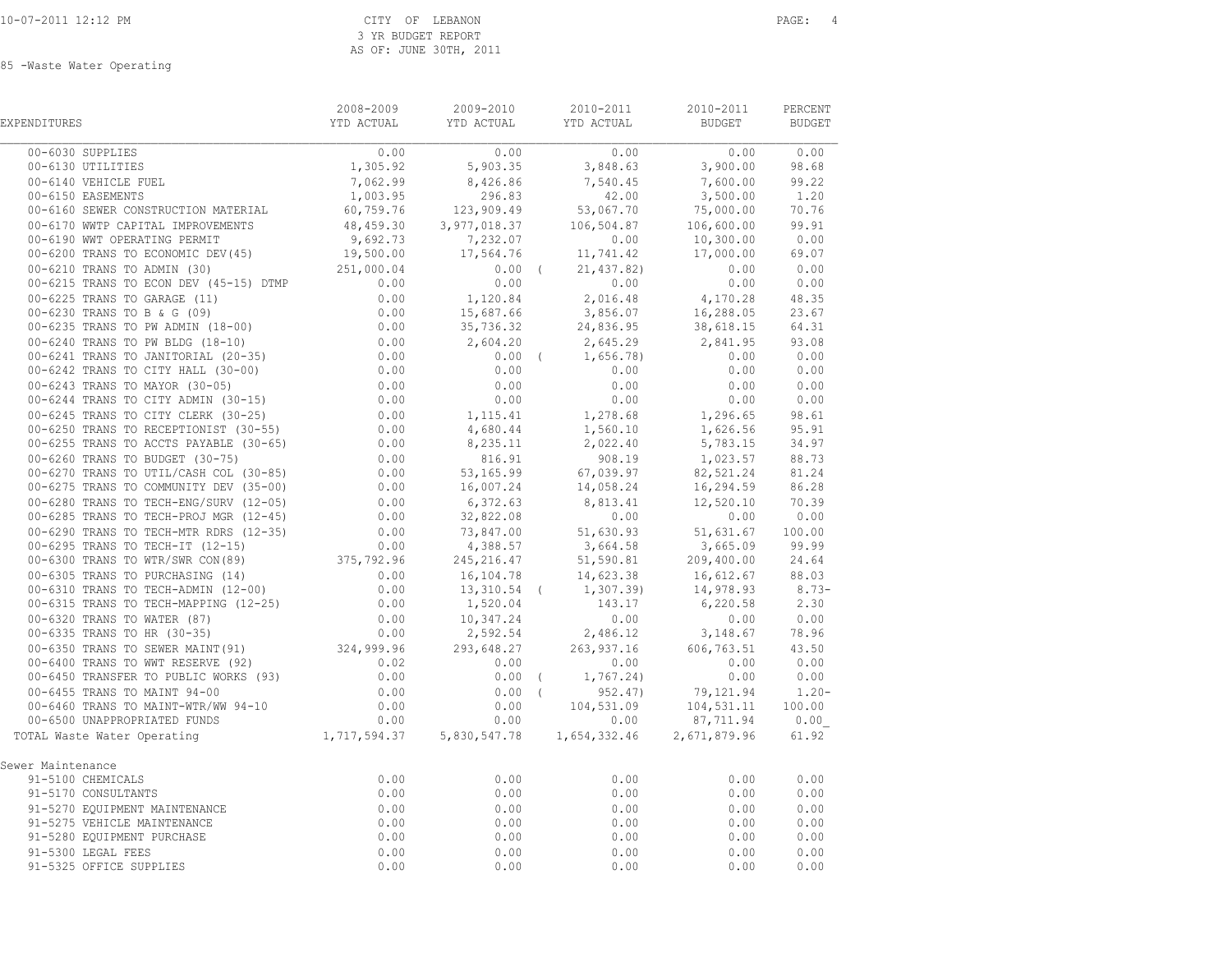# 3 YR BUDGET REPORT AS OF: JUNE 30TH, 2011

85 -Waste Water Operating

| EXPENDITURES                    | 2008-2009<br>YTD ACTUAL | 2009-2010<br>YTD ACTUAL | 2010-2011<br>YTD ACTUAL | 2010-2011<br><b>BUDGET</b> | PERCENT<br><b>BUDGET</b> |
|---------------------------------|-------------------------|-------------------------|-------------------------|----------------------------|--------------------------|
| 91-5340 POSTAGE                 | 0.00                    | 0.00                    | 0.00                    | 0.00                       | 0.00                     |
| 91-5350 UNIFORMS                | 0.00                    | 0.00                    | 0.00                    | 0.00                       | 0.00                     |
| 91-5355 VEHICLE INSURANCE       | 0.00                    | 0.00                    | 0.00                    | 0.00                       | 0.00                     |
| 91-5360 EQUIPMENT INSURANCE     | 0.00                    | 0.00                    | 0.00                    | 0.00                       | 0.00                     |
| 91-5580 MISCELLANEOUS           | 0.00                    | 0.00                    | 0.00                    | 0.00                       | 0.00                     |
| 91-5900 SALARIES                | 0.00                    | 0.00                    | 0.00                    | 0.00                       | 0.00                     |
| 91-5903 SALARIES OVERTIME       | 0.00                    | 0.00                    | 0.00                    | 0.00                       | 0.00                     |
| 91-5905 PART-TIME SALARIES      | 0.00                    | 0.00                    | 0.00                    | 0.00                       | 0.00                     |
| 91-5912 ON CALL                 | 0.00                    | 0.00                    | 0.00                    | 0.00                       | 0.00                     |
| 91-5914 ON CALL OVERTIME        | 0.00                    | 0.00                    | 0.00                    | 0.00                       | 0.00                     |
| 91-5915 EMPLOYEE BENEFITS       | 0.00                    | 0.00                    | 0.00                    | 0.00                       | 0.00                     |
| 91-5916 PAYROLL TAX EXPENSE     | 0.00                    | 0.00                    | 0.00                    | 0.00                       | 0.00                     |
| 91-5917 RETIREMENT EXPENSE      | 0.00                    | 0.00                    | 0.00                    | 0.00                       | 0.00                     |
| 91-5950 SAFETY EQUIPMENT        | 0.00                    | 0.00                    | 0.00                    | 0.00                       | 0.00                     |
| 91-5960 TRAINING                | 0.00                    | 0.00                    | 0.00                    | 0.00                       | 0.00                     |
| 91-6000 TOOLS                   | 0.00                    | 0.00                    | 0.00                    | 0.00                       | 0.00                     |
| 91-6140 VEHICLE FUEL            | 0.00                    | 0.00                    | 0.00                    | 0.00                       | 0.00                     |
| 91-6145 CONTRACTS               | 0.00                    | 0.00                    | 0.00                    | 0.00                       | 0.00                     |
| 91-6150 MATERIALS               | 0.00                    | 0.00                    | 0.00                    | 0.00                       | 0.00                     |
| TOTAL Sewer Maintenance         | 0.00                    | 0.00                    | 0.00                    | 0.00                       | 0.00                     |
| Infrastructure Maint            |                         |                         |                         |                            |                          |
| 94-5175 DAMAGE CLAIMS           | 0.00                    | 0.00                    | 0.00                    | 0.00                       | 0.00                     |
| 94-5270 EQUIPMENT MAINTENANCE   | 0.00                    | 0.00                    | 0.00                    | 0.00                       | 0.00                     |
| 94-5275 EQUIPMENT VEHICLE MAINT | 0.00                    | 0.00                    | 0.00                    | 0.00                       | 0.00                     |
| 94-5280 EQUIPMENT PURCHASE      | 0.00                    | 0.00                    | 0.00                    | 0.00                       | 0.00                     |
| 94-5300 SAFETY EQUIPMENT        | 0.00                    | 0.00                    | 0.00                    | 0.00                       | 0.00                     |
| 94-5325 OFFICE SUPPLIES         | 0.00                    | 0.00                    | 0.00                    | 0.00                       | 0.00                     |
| 94-5335 UTILITIES-CELL PHONES   | 0.00                    | 0.00                    | 0.00                    | 0.00                       | 0.00                     |
| 94-5350 UNIFORMS                | 0.00                    | 0.00                    | 0.00                    | 0.00                       | 0.00                     |
| 94-5355 VEHICLE INSURANCE       | 0.00                    | 0.00                    | 0.00                    | 0.00                       | 0.00                     |
| 94-5360 COPIER                  | 0.00                    | 0.00                    | 0.00                    | 0.00                       | 0.00                     |
| 94-5580 MISCELLANEOUS           | 0.00                    | 0.00                    | 0.00                    | 0.00                       | 0.00                     |
| 94-5900 SALARIES                | 0.00                    | 0.00                    | 0.00                    | 0.00                       | 0.00                     |
| 94-5903 SALARIES OVERTIME       | 0.00                    | 0.00                    | 0.00                    | 0.00                       | 0.00                     |
| 94-5912 ON CALL                 | 0.00                    | 0.00                    | 0.00                    | 0.00                       | 0.00                     |
| 94-5914 ON CALL OVERTIME        | 0.00                    | 0.00                    | 0.00                    | 0.00                       | 0.00                     |
| 94-5915 EMPLOYEE BENEFITS       | 0.00                    | 0.00                    | 0.00                    | 0.00                       | 0.00                     |
| 94-5916 PAYROLL TAX EXPENSES    | 0.00                    | 0.00                    | 0.00                    | 0.00                       | 0.00                     |
| 94-5917 RETIREMENT EXPENSE      | 0.00                    | 0.00                    | 0.00                    | 0.00                       | 0.00                     |
| 94-5960 TRAINING                | 0.00                    | 0.00                    | 0.00                    | 0.00                       | 0.00                     |
| 94-6000 TOOLS                   | 0.00                    | 0.00                    | 0.00                    | 0.00                       | 0.00                     |
| 94-6140 VEHICLE FUEL            | 0.00                    | 0.00                    | 0.00                    | 0.00                       | 0.00                     |
| TOTAL Infrastructure Maint      | 0.00                    | 0.00                    | 0.00                    | 0.00                       | 0.00                     |
|                                 |                         |                         |                         |                            |                          |
| TOTAL EXPENDITURES              | 1,717,594.37            | 5,830,547.78            | 1,654,332.46            | 2,671,879.96               | 61.92                    |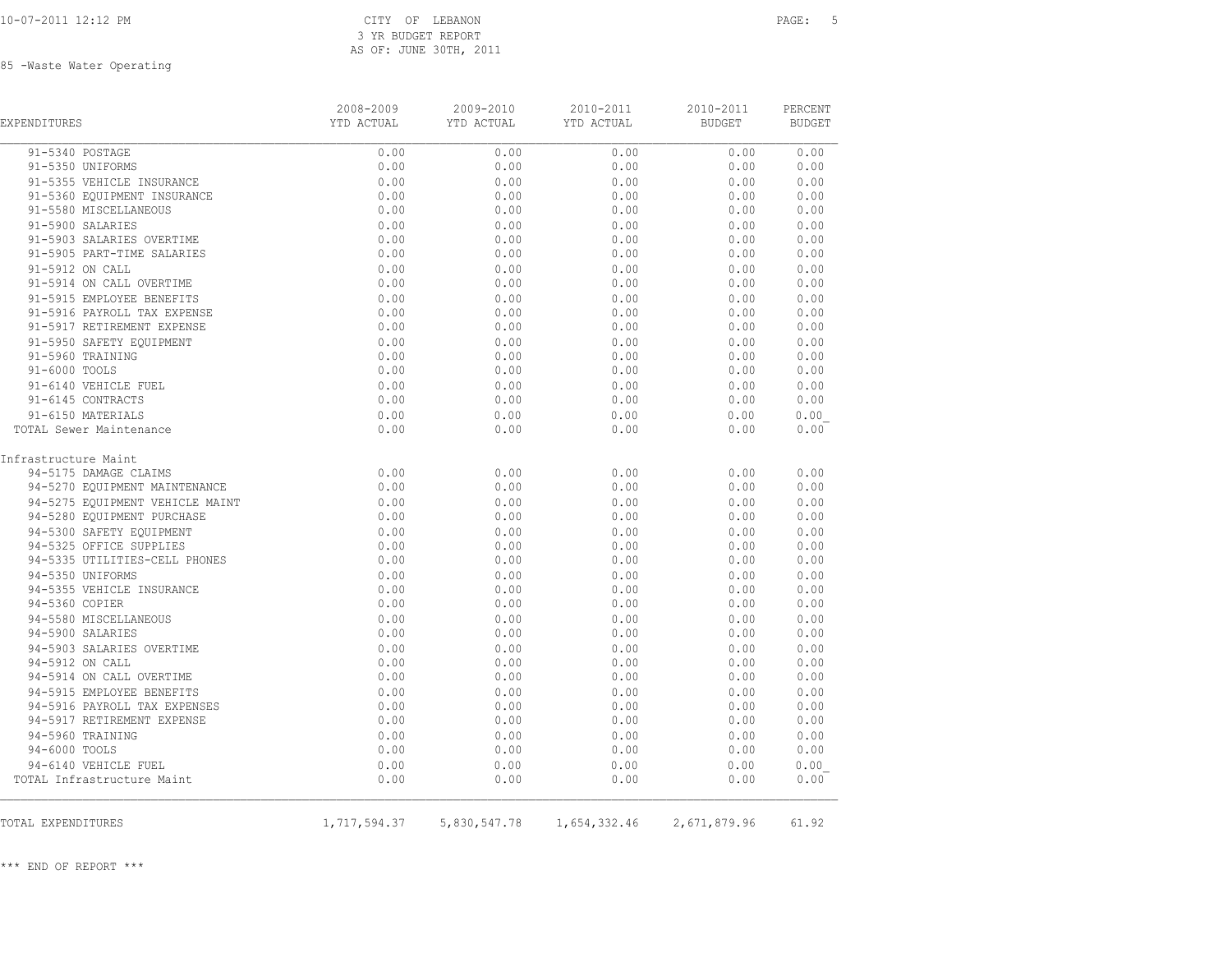3 YR BUDGET REPORT AS OF: JUNE 30TH, 2011

## 86 -Unapplied Utilities

FINANCIAL SUMMARY

|                                   | 2008-2009<br>YTD ACTUAL | 2009-2010<br>YTD ACTUAL | 2010-2011<br>YTD ACTUAL | 2010-2011<br><b>BUDGET</b> | PERCENT<br><b>BUDGET</b> |
|-----------------------------------|-------------------------|-------------------------|-------------------------|----------------------------|--------------------------|
| REVENUE SUMMARY                   |                         |                         |                         |                            |                          |
| NonDepartmental                   | 0.00                    | 0.00                    | 0.00                    | 0.00                       | 0.00                     |
| <b>TOTAL REVENUES</b>             | 0.00                    | 0.00                    | 0.00                    | 0.00                       | 0.00                     |
| EXPENDITURE SUMMARY               |                         |                         |                         |                            |                          |
| NonDepartmental                   | 0.00                    | 0.00                    | 0.00                    | 0.00                       | 0.00                     |
| TOTAL EXPENDITURES                | 0.00                    | 0.00                    | 0.00                    | 0.00                       | 0.00                     |
| REVENUE OVER/(UNDER) EXPENDITURES | 0.00<br>=============== | 0.00                    | 0.00                    | 0.00<br>---------------    | 0.00<br>========         |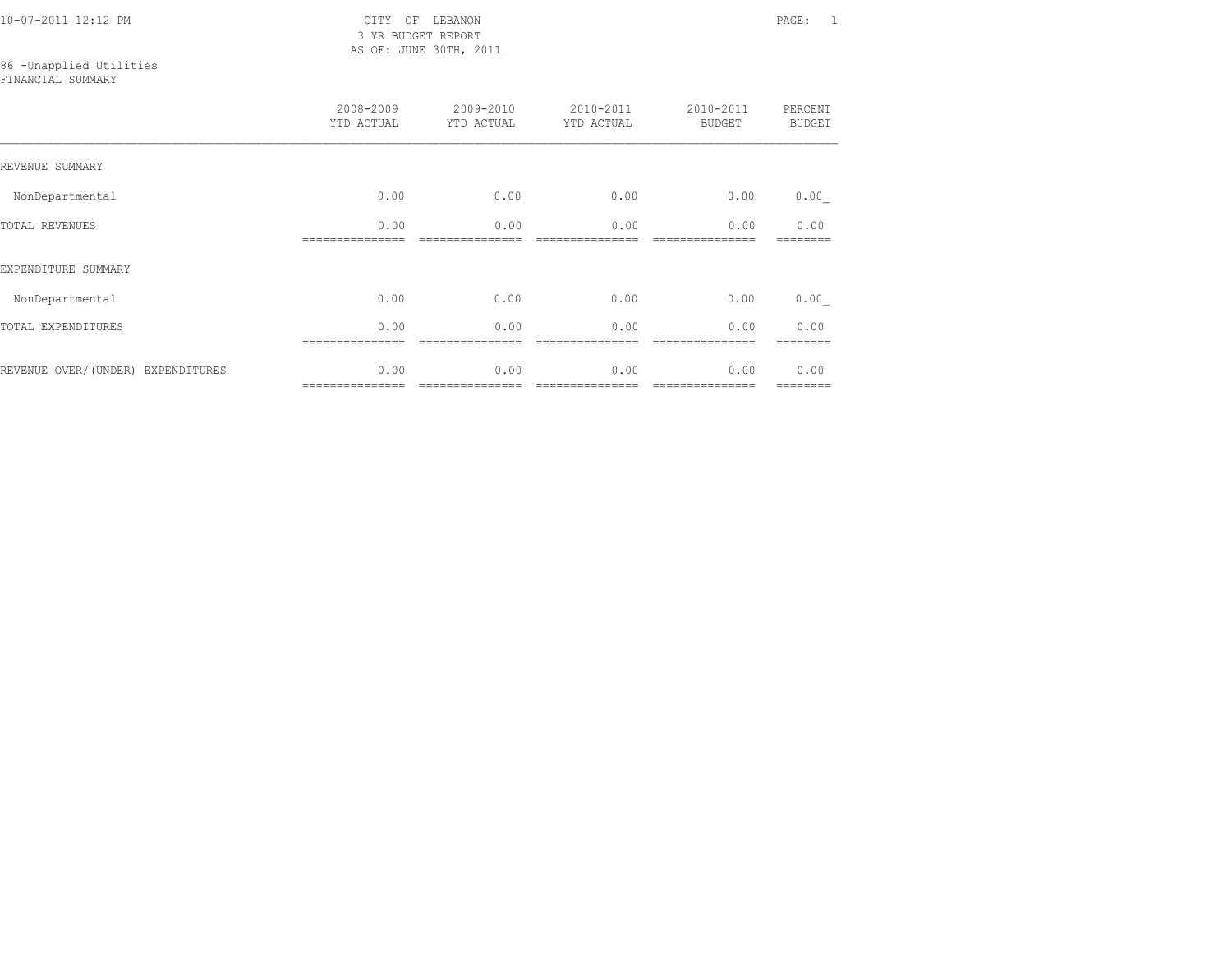| 10-07-2011 12:12 PM | CITY OF LEBANON        | PAGE: | $\gamma$ |
|---------------------|------------------------|-------|----------|
|                     | 3 YR BUDGET REPORT     |       |          |
|                     | AS OF: JUNE 30TH, 2011 |       |          |

## 86 -Unapplied Utilities

| REVENUES                   | 2008-2009<br>YTD ACTUAL | $2009 - 2010$<br>YTD ACTUAL | $2010 - 2011$<br>YTD ACTUAL | $2010 - 2011$<br>BUDGET | PERCENT<br>BUDGET |
|----------------------------|-------------------------|-----------------------------|-----------------------------|-------------------------|-------------------|
|                            |                         |                             |                             |                         |                   |
| NonDepartmental            |                         |                             |                             |                         |                   |
| 00-4000 fund balance 11/01 | 0.00                    | 0.00                        | 0.00                        | 0.00                    | 0.00              |
| 00-4240 UNEARNED REVENUE   | 0.00                    | 0.00                        | 0.00                        | 0.00                    | 0.00              |
| TOTAL NonDepartmental      | 0.00                    | 0.00                        | 0.00                        | 0.00                    | 0.00              |
| TOTAL REVENUES             | 0.00                    | 0.00                        | 0.00                        | 0.00                    | 0.00              |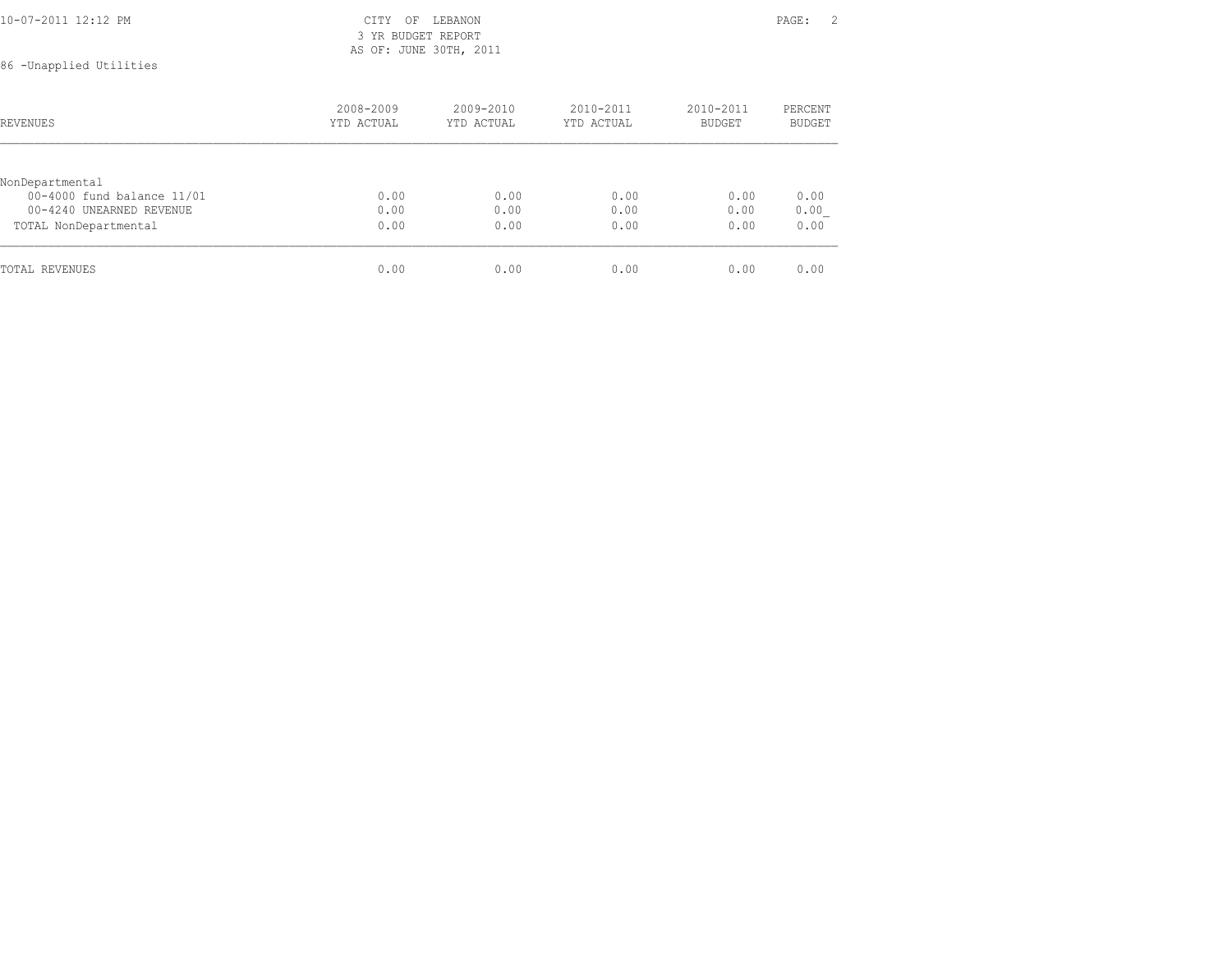| 10-07-2011 12:12 PM       | CITY OF LEBANON        | PAGE: |  |
|---------------------------|------------------------|-------|--|
|                           | 3 YR BUDGET REPORT     |       |  |
|                           | AS OF: JUNE 30TH, 2011 |       |  |
| ハアー・サービス エストレス・サイト ストイトレー |                        |       |  |

86 -Unapplied Utilities

| <b>EXPENDITURES</b>          | 2008-2009<br>YTD ACTUAL | $2009 - 2010$<br>YTD ACTUAL | $2010 - 2011$<br>YTD ACTUAL | 2010-2011<br><b>BUDGET</b> | PERCENT<br>BUDGET |  |
|------------------------------|-------------------------|-----------------------------|-----------------------------|----------------------------|-------------------|--|
|                              |                         |                             |                             |                            |                   |  |
| NonDepartmental              |                         |                             |                             |                            |                   |  |
| 00-5610 DEPOSIT REFUND       | 0.00                    | 0.00                        | 0.00                        | 0.00                       | 0.00              |  |
| 00-6500 UNAPPROPRIATED FUNDS | 0.00                    | 0.00                        | 0.00                        | 0.00                       | 0.00              |  |
| TOTAL NonDepartmental        | 0.00                    | 0.00                        | 0.00                        | 0.00                       | 0.00              |  |
| TOTAL EXPENDITURES           | 0.00                    | 0.00                        | 0.00                        | 0.00                       | 0.00              |  |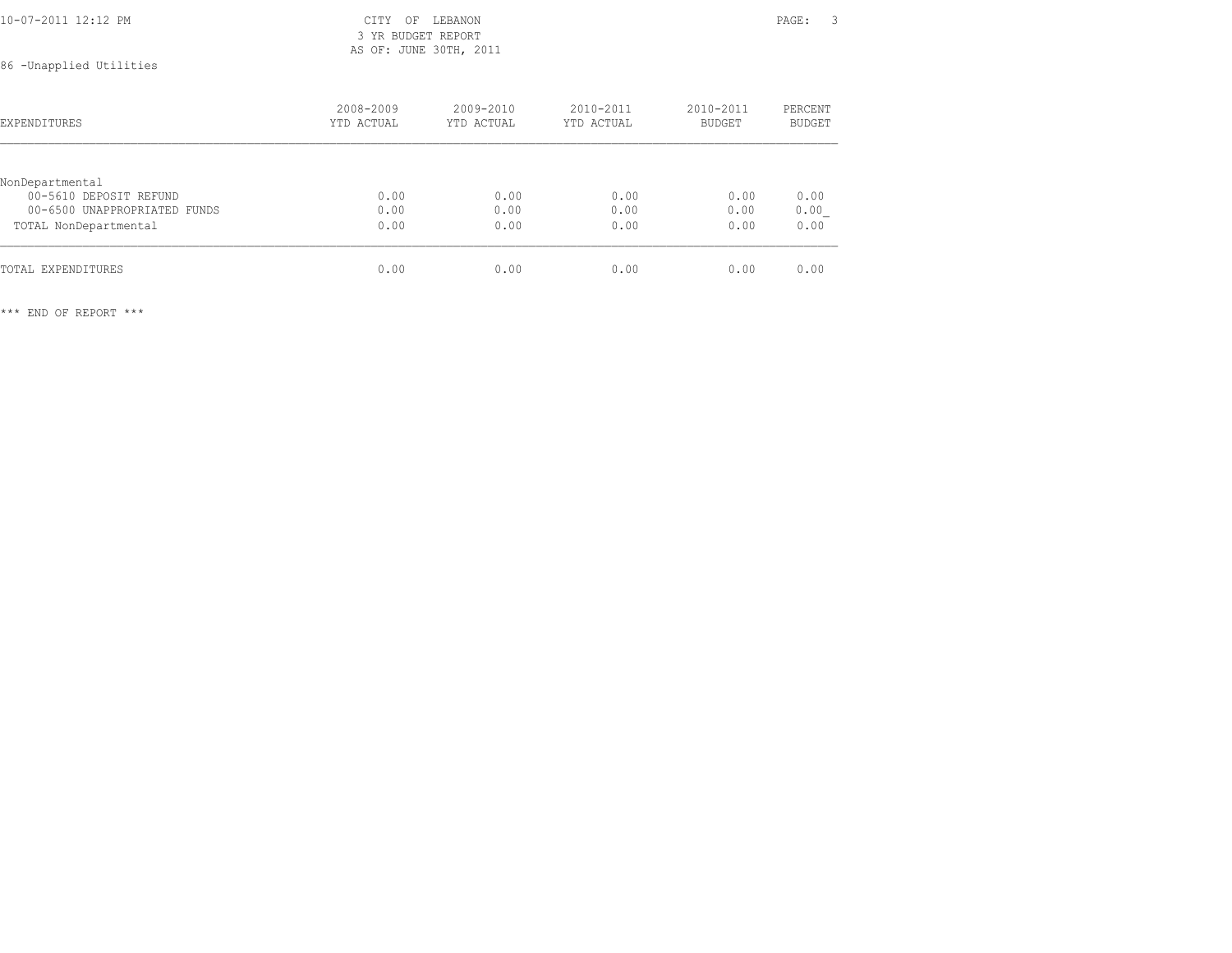3 YR BUDGET REPORT AS OF: JUNE 30TH, 2011

87 -Water Operating FINANCIAL SUMMARY

|                                   | 2008-2009<br>YTD ACTUAL       | 2009-2010<br>YTD ACTUAL          | 2010-2011<br>YTD ACTUAL       | 2010-2011<br><b>BUDGET</b>                    | PERCENT<br><b>BUDGET</b> |
|-----------------------------------|-------------------------------|----------------------------------|-------------------------------|-----------------------------------------------|--------------------------|
| REVENUE SUMMARY                   |                               |                                  |                               |                                               |                          |
| NonDepartmental                   | 1,588,119.07                  | 2,869,284.84                     | 1,558,014.16                  | 2,407,159.19                                  | 64.72                    |
| <b>TOTAL REVENUES</b>             | 1,588,119.07<br>============= | 2,869,284.84                     | 1,558,014.16                  | 2,407,159.19                                  | 64.72                    |
| EXPENDITURE SUMMARY               |                               |                                  |                               |                                               |                          |
| NonDepartmental                   | 1,930,858.44                  | 1,495,089.37                     | 1,416,122.46                  | 2,621,785.19                                  | 54.01                    |
| TOTAL EXPENDITURES                | 1,930,858.44                  | 1,495,089.37                     | 1,416,122.46                  | 2,621,785.19                                  | 54.01                    |
| REVENUE OVER/(UNDER) EXPENDITURES | 342,739.37)                   | 1,374,195.47<br>---------------- | 141,891.70<br>--------------- | 214,626.00)<br>$\sqrt{2}$<br>---------------- | $66.11 -$<br>========    |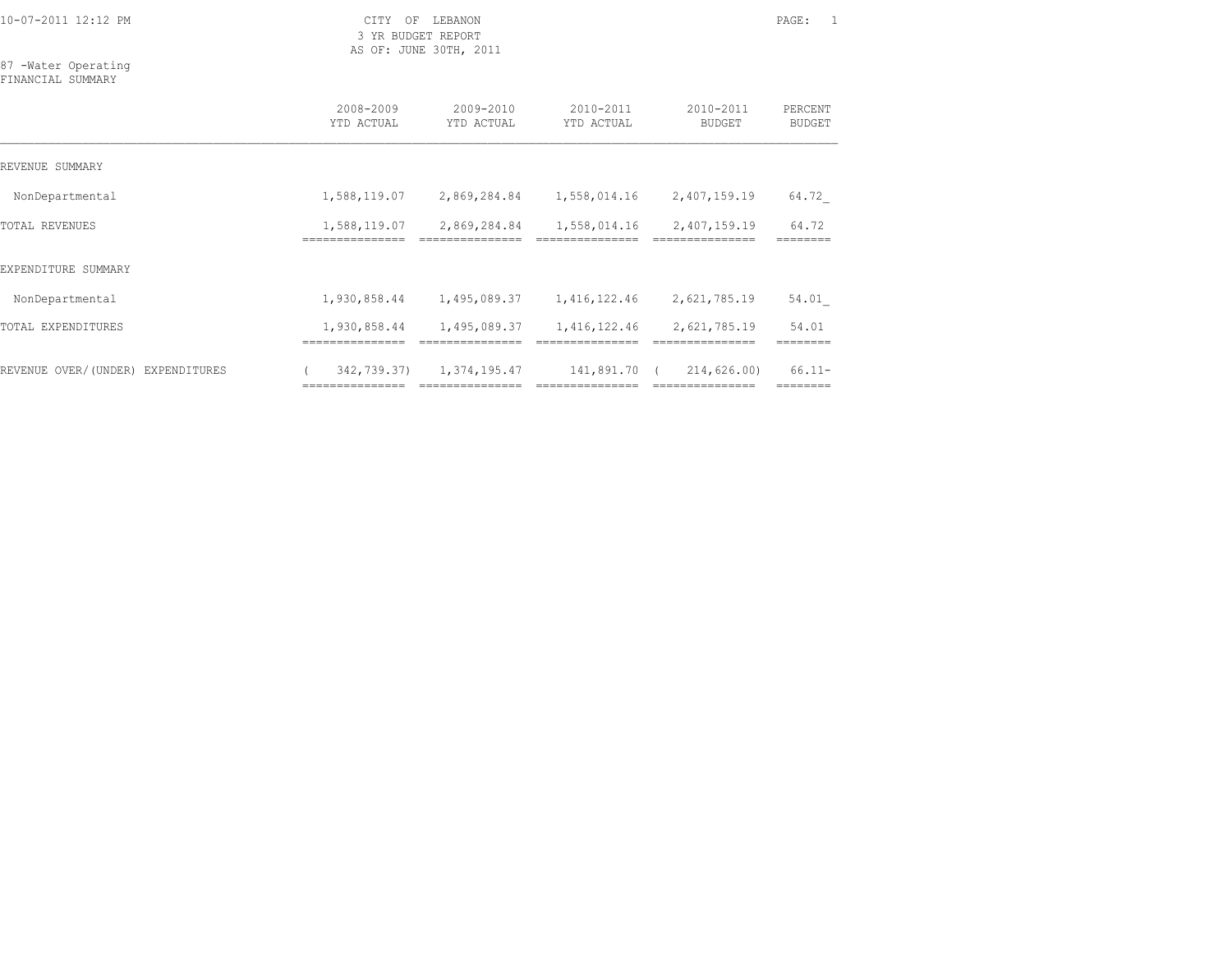10-07-2011 12:12 PM CITY OF LEBANON PAGE: 2 3 YR BUDGET REPORT AS OF: JUNE 30TH, 2011

87 -Water Operating

| REVENUES                           | 2008-2009<br>YTD ACTUAL | 2009-2010<br>YTD ACTUAL | 2010-2011<br>YTD ACTUAL | 2010-2011<br><b>BUDGET</b> | PERCENT<br><b>BUDGET</b> |
|------------------------------------|-------------------------|-------------------------|-------------------------|----------------------------|--------------------------|
|                                    |                         |                         |                         |                            |                          |
| NonDepartmental                    |                         |                         |                         |                            |                          |
| 00-4000 fund balance 11/01         | 0.00                    | 0.00                    | 0.00                    | 833, 159. 19               | 0.00                     |
| 00-4200 WATER PERMITS              | 71,839.72               | 62,713.44               | 24,071.93               | 35,000.00                  | 68.78                    |
| 00-4240 CUSTOMER BILLING           | 1,400,056.88            | 1,768,092.51            | 1,150,766.92            | 1,200,000.00               | 95.90                    |
| 00-4245 PENALTIES                  | 22,692.63               | 33,435.59               | 21,591.58               | 20,000.00                  | 107.96                   |
| 00-4250 FACILITY IMPACT FEE        | 40,500.00               | 43,500.00               | 10,500.00               | 25,000.00                  | 42.00                    |
| 00-4300 PWSD #3 SPECIAL METER FEES | 0.00                    | 326,169.29              | 280,640.57              | 280,000.00                 | 100.23                   |
| 00-4400 BOND PROCEEDS              | 0.00                    | 557,063.38              | 3,010.40                | 0.00                       | 0.00                     |
| 00-4500 INVESTMENT INCOME          | 11,454.68               | 4,682.48                | 2,630.43                | 3,000.00                   | 87.68                    |
| 00-4700 MISCELLANEOUS              | 27,910.07               | 33, 253.67              | 52,397.33               | 1,000.00 5,239.73          |                          |
| 00-4715 TRANS FROM ELEC RES (82)   | 0.00                    | 0.00                    | 0.00                    | 0.00                       | 0.00                     |
| 00-4830 TURN ON FEES               | 13,665.09               | 19,680.00               | 12,405.00               | 10,000.00                  | 124.05                   |
| 00-4900 TRANS FROM WTR RES (88)    | 0.00                    | 0.00                    | 0.00                    | 0.00                       | 0.00                     |
| 00-4905 TRANS FROM ELEC OPER (80)  | 0.00                    | 10,347.24               | 0.00                    | 0.00                       | 0.00                     |
| 00-4910 TRANS FROM WASTEWATER (85) | 0.00                    | 10,347.24               | 0.00                    | 0.00                       | 0.00                     |
| 00-4998 DISCOUNTS EARNED           | 0.00                    | 0.00                    | 0.00                    | 0.00                       | 0.00                     |
| TOTAL NonDepartmental              | 1,588,119.07            | 2,869,284.84            | 1,558,014.16            | 2,407,159.19               | 64.72                    |
| TOTAL REVENUES                     | 1,588,119.07            | 2,869,284.84            | 1,558,014.16            | 2,407,159.19               | 64.72                    |
|                                    |                         |                         |                         |                            |                          |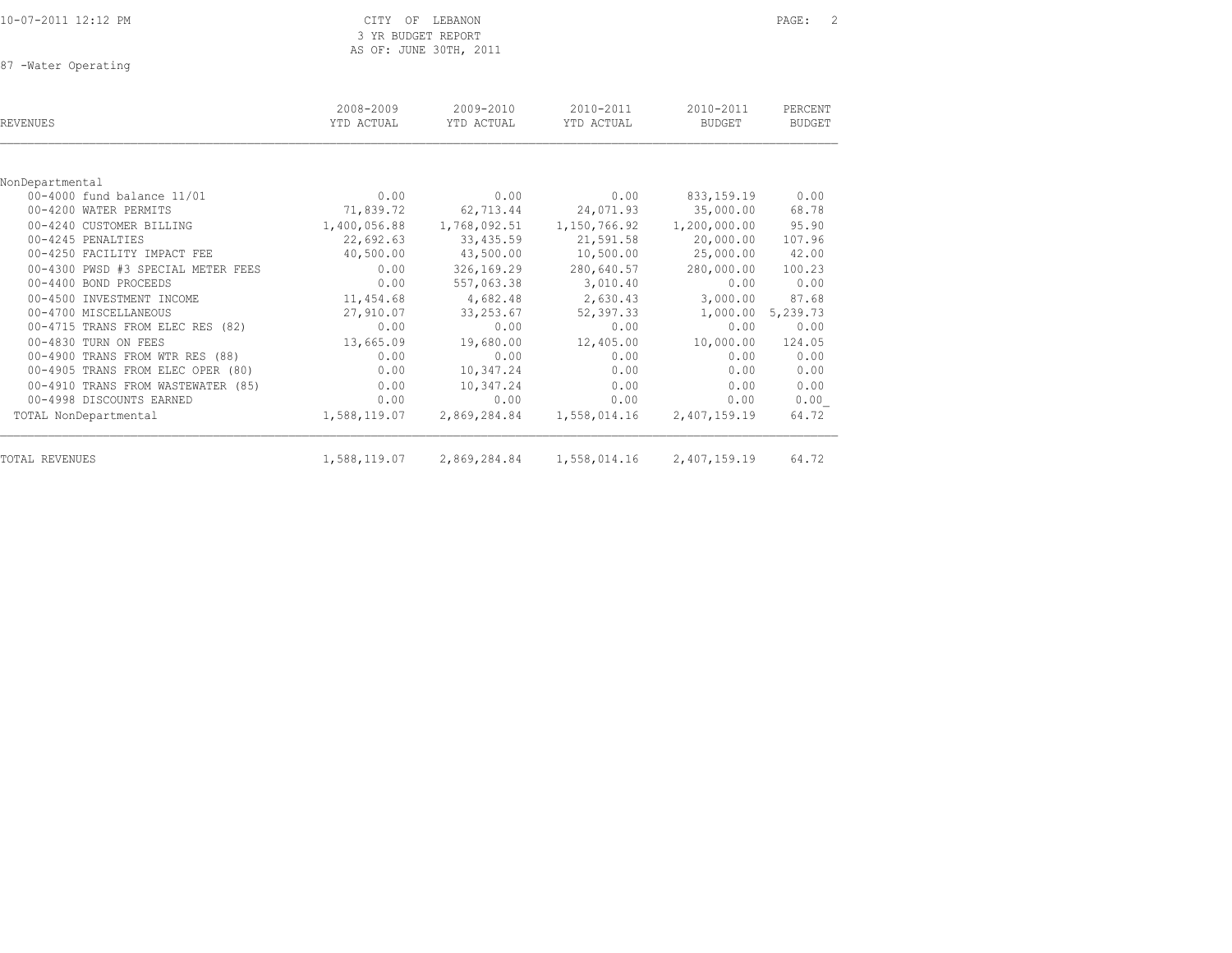| 10-07-2011 12:12 PM |  |
|---------------------|--|
|---------------------|--|

### CITY OF LEBANON **PAGE:** 3 3 YR BUDGET REPORT AS OF: JUNE 30TH, 2011

87 -Water Operating

| EXPENDITURES                                        | 2008-2009<br>YTD ACTUAL | 2009-2010<br>YTD ACTUAL | 2010-2011<br>YTD ACTUAL | 2010-2011<br>BUDGET | PERCENT<br><b>BUDGET</b> |  |
|-----------------------------------------------------|-------------------------|-------------------------|-------------------------|---------------------|--------------------------|--|
| NonDepartmental                                     |                         |                         |                         |                     |                          |  |
| 00-5050 BUILDING MAINTENANCE                        | 0.00                    | 0.00                    | 79.88                   | 6,666.66            | 1.20                     |  |
| 00-5070 CONTRACT LABOR                              | 0.00                    | 0.00                    | 0.00                    | 0.00                | 0.00                     |  |
| 00-5100 CHEMICALS                                   | 22,328.15               | 21,799.32               | 24,022.59               | 24,100.00           | 99.68                    |  |
| 00-5160 CONFERENCES & TRAINING                      | 0.00                    | 230.00                  | 0.00                    | 0.00                | 0.00                     |  |
| 00-5170 CONSULTANT'S SERVICE                        | 8,482.75                | 1,736.90                | 376.40                  | 3,433.33            | 10.96                    |  |
| 00-5175 DAMAGE CLAIMS                               | 267.77                  | 250.00                  | 120.00                  | 1,030.00            | 11.65                    |  |
| 00-5270 EQUIPMENT MAINTENANCE                       | 48,430.18               | 30,712.76               | 42,699.65               | 42,700.00           | 100.00                   |  |
| 00-5275 EQUIPMENT VEHICLE MAINT                     | 786.47                  | $1,899.55$ (            | 4.61)                   | 0.00                | 0.00                     |  |
| 00-5280 EQUIPMENT PURCHASES                         | 3,905.58                | 0.00                    | 359.10                  | 5,000.00            | 7.18                     |  |
| 00-5285 MOWING AND LAWN CARE                        | 4,800.00                | 0.00                    | 0.00                    | 0.00                | 0.00                     |  |
| 00-5290 PATCHING MATERIAL                           | 2,825.16                | 0.00                    | 4,202.35                | 4,300.00            | 97.73                    |  |
| 00-5300 OFFICE EQUIP DEPR                           | 0.00                    | 0.00                    | 0.00                    | 0.00                | 0.00                     |  |
| 00-5305 OFFICE FURNITURE DEPR                       | 0.00                    | 0.00                    | 0.00                    | 0.00                | 0.00                     |  |
| 00-5310 EQUIPMENT DEPR                              | 0.00                    | 0.00                    | 0.00                    | 0.00                | 0.00                     |  |
| 00-5315 VEHICLE DEPR                                | 0.00                    | 0.00                    | 0.00                    | 0.00                | 0.00                     |  |
| 00-5320 SAFETY EQUIPMENT<br>00-5325 OFFICE SUPPLIES | 0.00                    | 96.54                   | 0.00                    | 0.00                | 0.00                     |  |
| 00-5325 OFFICE SUPPLIES                             | 0.00                    | 150.01                  | 0.00                    | 0.00                | 0.00                     |  |
| 00-5330 CITY 5% CONTRIBUTION                        | 69,150.61               | 87,420.27               | 57,585.60               | 60,000.00           | 95.98                    |  |
| 00-5340 MISSOURI ONE CALL                           | 0.00                    | 2,478.24                | 2,024.10                | 2,100.00            | 96.39                    |  |
| 00-5350 TOOLS                                       | 0.00                    | 617.68                  | 0.00                    | 0.00                | 0.00                     |  |
| 00-5355 VEHICLES INSURANCE                          | 0.00                    | 509.25                  | 0.00                    | 0.00                | 0.00                     |  |
| 00-5360 EQUIPMENT INSURANCE                         | $0.00$<br>0.00          | 2.08                    | 0.00                    | 0.00                | 0.00                     |  |
| 00-5365 BUILDING INSURANCE                          |                         | 4,917.85                | 3,061.11                | 3,116.00            | 98.24                    |  |
| 00-5385 COMPANY INSURANCE                           | 0.00                    | 10,250.10               | 5,508.72                | 13,800.00           | 39.92                    |  |
| 00-5390 WATER CAPITAL IMPROVEMENTS                  | 0.00                    | 0.00                    | 4,334.21                | 500,000.00          | 0.87                     |  |
| 00-5400 LEGAL SERVICES                              | 516,201.47              | 420,801.91              | 511,756.55              | 511,800.00          | 99.99<br>5.64            |  |
| 00-5405 POSTAGE<br>00-5410 LEGAL SERVICES           | 0.00<br>0.00            | 1,968.17<br>0.00        | 56.40<br>0.00           | 1,000.00<br>0.00    | 0.00                     |  |
| 00-5415 UNIFORMS                                    | 0.00                    | 984.07                  | 0.00                    | 0.00                | 0.00                     |  |
| 00-5420 DEBT SERVICE COPS BOND 2010                 | 0.00                    | 0.00                    | 38,750.11               | 38,800.00           | 99.87                    |  |
| 00-5580 MISCELLANEOUS                               | 5,810.45                | 3,995.04                | 3,157.22                | 3,200.00            | 98.66                    |  |
| 00-5800 PUMPING WATER                               | 225,687.84              | 268,657.60              | 182,843.47              | 182,900.00          | 99.97                    |  |
| 00-5900 SALARIES                                    | 130,894.52              | 49,014.98               | 0.00                    | 0.00                | 0.00                     |  |
| 00-5903 SALARIES OT                                 | 0.00                    | 626.75                  | 0.00                    | 0.00                | 0.00                     |  |
| 00-5905 PT SALARIES                                 | 0.00                    | 0.00                    | 0.00                    | 0.00                | 0.00                     |  |
| 00-5910 PROJECT LABOR                               | 0.00                    | 0.00                    | 0.00                    | 0.00                | 0.00                     |  |
| 00-5912 ON CALL                                     | 0.00                    | 14,326.45               | 0.00                    | 0.00                | 0.00                     |  |
| 00-5914 ON CALL OT                                  | 0.00                    | 4,522.04                | 0.00                    | 0.00                | 0.00                     |  |
| 00-5915 EMPLOYEE BENEFITS                           | 47,671.97               | 27,396.09               | 0.00                    | 0.00                | 0.00                     |  |
| 00-5916 Payroll Tax Expense                         | 9,388.01                | 4,763.26                | 0.00                    | 0.00                | 0.00                     |  |
| 00-5917 Retirement Expense                          | 2,055.42                | 1,249.95                | 0.00                    | 0.00                | 0.00                     |  |
| 00-5930 SEWER/WTR MAINT MATERIAL 121,056.80         |                         | 38,695.87               | 72,534.81               | 75,000.00           | 96.71                    |  |
| 00-5940 EASEMENTS                                   | 90.75                   | 99.83                   | 329.43                  | 1,500.00            | 21.96                    |  |
| 00-5960 TRAINING                                    | 880.00                  | 160.00                  | 0.00                    | 0.00                | 0.00                     |  |
| 00-6000 TRANS TO RESERVE (88)                       | 0.00                    | 0.00                    | 0.00                    | 0.00                | 0.00                     |  |
| 00-6020 TRANS TO CAPITAL IMP (21)                   | 82,224.96               | 0.00                    | 0.00                    | 0.00                | 0.00                     |  |
| 00-6040 TRANS TO ADMIN (30)                         | 251,000.04              | 0.00<br>$\sqrt{2}$      | 21, 437.82)             | 0.00                | 0.00                     |  |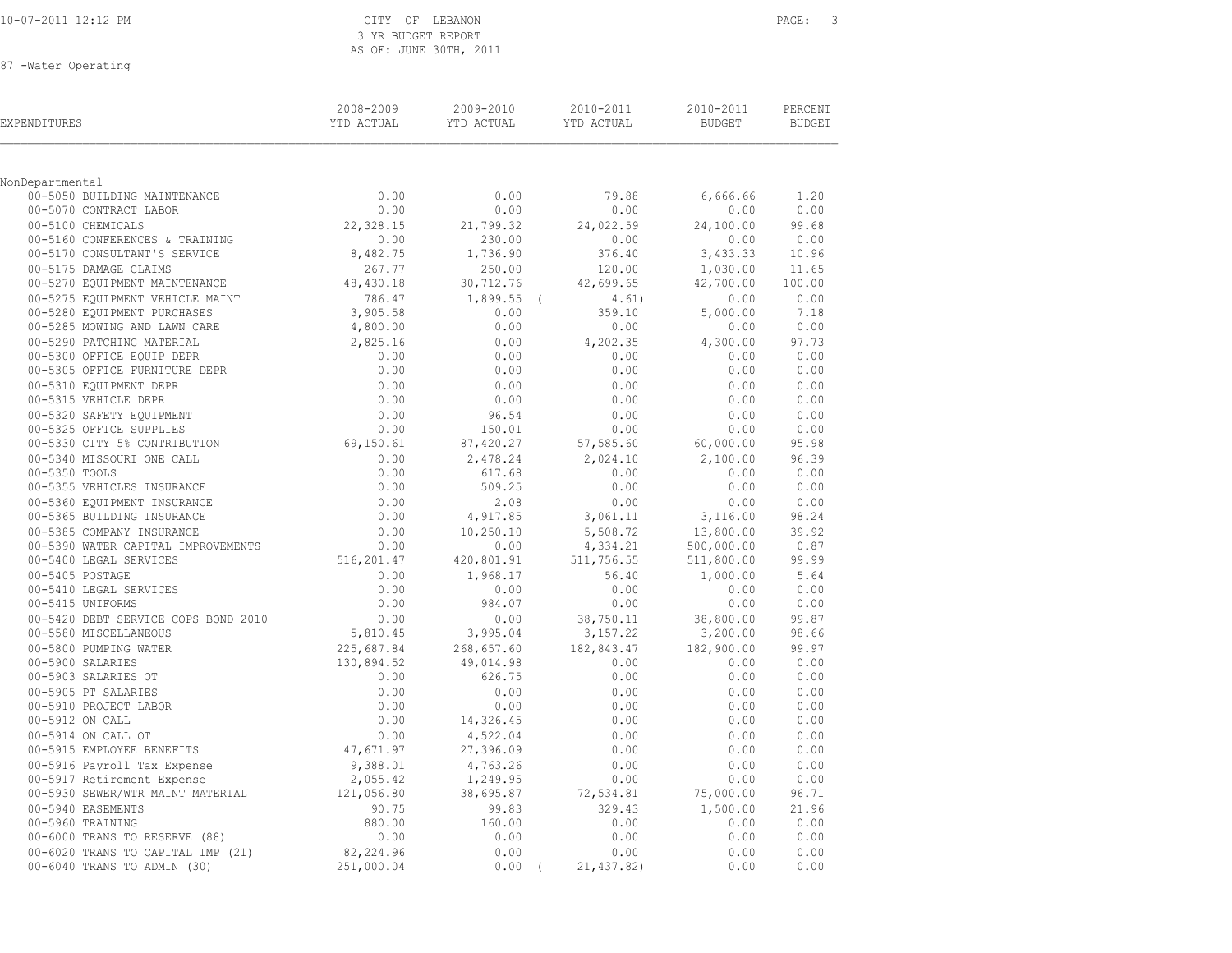87 -Water Operating

| EXPENDITURES                                                                                                                                                               | 2008-2009 | 2009-2010<br>YTD ACTUAL YTD ACTUAL | 2010-2011<br>YTD ACTUAL                                                                  | 2010-2011<br>BUDGET | PERCENT<br>BUDGET |
|----------------------------------------------------------------------------------------------------------------------------------------------------------------------------|-----------|------------------------------------|------------------------------------------------------------------------------------------|---------------------|-------------------|
| 00-6050 TRANSFER TO WTR RESERVE                                                                                                                                            | 0.00      | 0.00                               | 0.00                                                                                     | 0.00                | 0.00              |
| 00-6060 TRANS TO ECONOMIC DEV(45) 14,499.96 17,680.93                                                                                                                      |           |                                    | 11,507.67                                                                                | 12,000.00           | 95.90             |
| 00-6065 SUB CONTRACT PROJECTS                                                                                                                                              | 0.00      | 0.00                               | 0.00                                                                                     | 0.00                | 0.00              |
| 00-6065 SUB CONTRACT PROJECTS 0.00<br>00-6070 SAMPLE TESTING 0.00<br>00-6100 WATER PRIMACY FEE 25,953.26                                                                   |           | 0.00                               | 67.58                                                                                    | 675.00              | 10.01             |
|                                                                                                                                                                            |           | 0.00                               | 26, 187.64 26, 200.00                                                                    |                     | 99.95             |
| 00-6120 WATER TOWER                                                                                                                                                        | 0.00      | 0.00                               | 0.00                                                                                     | 0.00                | 0.00              |
| 0.00 00-6120 WAIER IOWER<br>00-6130 UTILITIES-ELEC, WATER, SEWER 11,283.47                                                                                                 |           | 1,883.82                           | 1,340.44                                                                                 | 1,400.00            | 95.75             |
| 0.00 858.91<br>00-6135 UTITLITIES-CELL PHONE 0.00 858.91<br>0.00 858.91<br>8,444.83 13,318.03                                                                              |           |                                    | 0.00                                                                                     | 0.00                | 0.00              |
|                                                                                                                                                                            |           |                                    | 0.00                                                                                     | 0.00                | 0.00              |
| 00-6210 TRANS TO WTR/SEWER FD(89) 316,738.02                                                                                                                               |           |                                    | 218,350.93 63,108.23 63,600.00                                                           |                     | 99.23             |
|                                                                                                                                                                            |           |                                    |                                                                                          |                     | 0.00              |
|                                                                                                                                                                            |           |                                    |                                                                                          |                     | 0.00              |
|                                                                                                                                                                            |           |                                    |                                                                                          |                     | 15.83             |
|                                                                                                                                                                            |           |                                    |                                                                                          |                     | 100.00            |
|                                                                                                                                                                            |           |                                    |                                                                                          |                     | 56.08             |
|                                                                                                                                                                            |           |                                    |                                                                                          |                     | 93.08             |
|                                                                                                                                                                            |           |                                    | $0.00$ ( $1,656.78$ )                                                                    | 0.00                | 0.00              |
| 00-6317 TRANS TO MAYOR (30-05) (0.00<br>00-6318 TRANS TO CITY ADMIN (30-15) (0.00                                                                                          |           | 0.00                               | 0.00                                                                                     | 0.00                | 0.00              |
|                                                                                                                                                                            |           | 0.00                               | 0.00                                                                                     | 0.00                | 0.00              |
| 0.00 00-6320 TRANS TO CITY CLERK (30-25)                                                                                                                                   |           |                                    | $5,164.52$ $4,989.43$ $5,059.64$                                                         |                     | 98.61             |
| 0.00 00-6340 TRANS TO HR (30-35) 0.00<br>00-6340 TRANS TO RECEPTIONIST (30-55) 0.00<br>00-6345 TRANS TO ACCTS PAYABLE (30-65) 0.00<br>00-6350 TRANS TO BUDGET (30 35) 0.00 |           | 971.25                             | 0.00                                                                                     | 0.00                | 0.00              |
|                                                                                                                                                                            |           | 4,680.44                           | 3,218.21                                                                                 | 3,355.28            | 95.91             |
|                                                                                                                                                                            |           |                                    | $1,757.96$ 2,865.95 2,865.99                                                             |                     | 100.00            |
|                                                                                                                                                                            |           |                                    |                                                                                          |                     | 88.73             |
| 00-6350 TRANS TO BUDGET (30-75) (0.00<br>00-6355 TRANS TO UTIL/CASH COL (30-85) (0.00<br>00-6360 TRANS TO COMMUNITY DEV (35-00) (0.00                                      |           |                                    | 816.91 908.19 1,023.57<br>53,165.99 88,232.01 89,821.66<br>16,007.24 14,058.24 16,294.59 |                     | 98.23             |
|                                                                                                                                                                            |           |                                    |                                                                                          |                     | 86.28             |
| 00-6365 TRANS TO PURCHASING (14)                                                                                                                                           | 0.00      | 11,041.62                          | 11,588.64                                                                                | 16,468.21           | 70.37             |
|                                                                                                                                                                            |           |                                    | 73,847.00 51,630.93                                                                      | 51,631.67           | 100.00            |
| 00-6370 TRANS TO TECH-MTR RDR (12-35)<br>00-6375 TRANS TO TECH-IT (12-15) 0.00<br>00-6380 TRANS TO TECH-ADMIN (12-00) 0.00                                                 |           | 4,388.57                           | 3,664.58<br>$\begin{array}{cccc} 6 & 6 & 888.20 & (1,307.39) & 14,978.93 \end{array}$    | 3,665.09            | 99.99             |
|                                                                                                                                                                            |           |                                    |                                                                                          |                     | $8.73-$           |
| 00-6385 TRANS TO TECH-MAPPING (12-25) 0.00                                                                                                                                 |           | 446.07<br>800.81                   | 214.75 6,220.58                                                                          |                     | 3.45              |
|                                                                                                                                                                            |           | 36, 399.97                         | 0.00<br>0.00                                                                             | 8,138.07<br>0.00    | 0.00<br>0.00      |
|                                                                                                                                                                            |           | 0.00                               | 107,854.38 107,854.94                                                                    |                     | 100.00            |
|                                                                                                                                                                            | 0.00      | 0.00                               |                                                                                          |                     | 57.25             |
| 00-6405 TRANS TO MAINT-WTR/WW 94-10                                                                                                                                        |           |                                    | 56, 985.54 99, 533.11                                                                    | $0.00$ $550,441.39$ | 0.00              |
| TOTAL NonDepartmental                                                                                                                                                      |           |                                    |                                                                                          | 2,621,785.19        | 54.01             |
|                                                                                                                                                                            |           |                                    |                                                                                          |                     |                   |
| TOTAL EXPENDITURES                                                                                                                                                         |           |                                    | 1,930,858.44    1,495,089.37    1,416,122.46    2,621,785.19                             |                     | 54.01             |
|                                                                                                                                                                            |           |                                    |                                                                                          |                     |                   |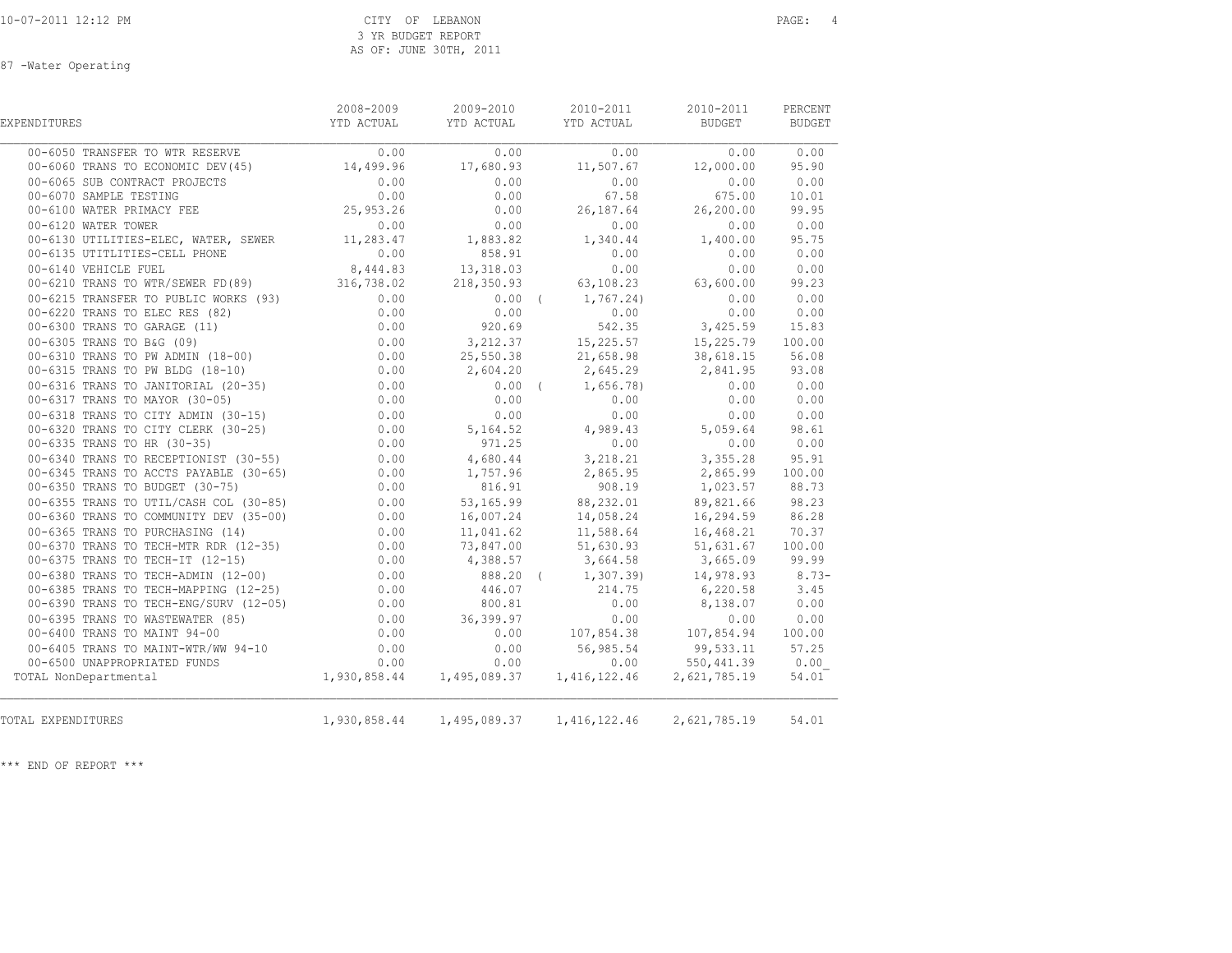10-07-2011 12:12 PM CITY OF LEBANON PAGE: 1 3 YR BUDGET REPORT AS OF: JUNE 30TH, 2011

88 -Water Reserve FINANCIAL SUMMARY

|                                   | 2008-2009<br>YTD ACTUAL | 2009-2010<br>YTD ACTUAL | 2010-2011<br>YTD ACTUAL | 2010-2011<br>BUDGET | PERCENT<br><b>BUDGET</b> |
|-----------------------------------|-------------------------|-------------------------|-------------------------|---------------------|--------------------------|
| REVENUE SUMMARY                   |                         |                         |                         |                     |                          |
| Water Reserve                     | 0.00                    | 0.00                    | 0.00                    | 0.00                | 0.00                     |
| <b>TOTAL REVENUES</b>             | 0.00                    | 0.00                    | 0.00                    | 0.00                | 0.00                     |
| EXPENDITURE SUMMARY               |                         |                         |                         |                     |                          |
| Water Reserve                     | 0.00                    | 0.00                    | 0.00                    | 0.00                | 0.00                     |
| TOTAL EXPENDITURES                | 0.00                    | 0.00                    | 0.00                    | 0.00                | 0.00                     |
| REVENUE OVER/(UNDER) EXPENDITURES | 0.00                    | 0.00                    | 0.00                    | 0.00                | 0.00<br>========         |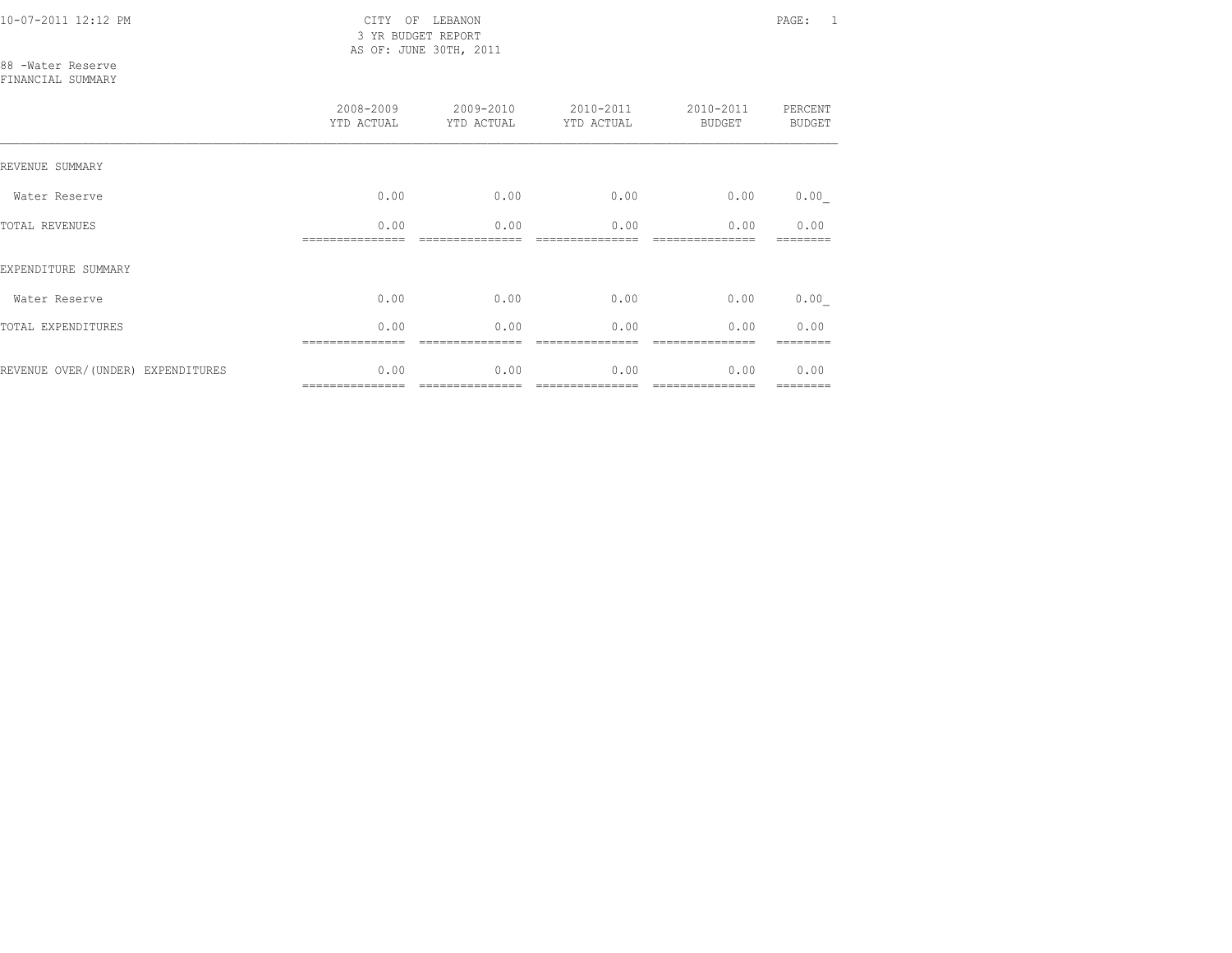10-07-2011 12:12 PM CITY OF LEBANON PAGE: 2 3 YR BUDGET REPORT AS OF: JUNE 30TH, 2011

88 -Water Reserve

| <b>REVENUES</b>                  | 2008-2009<br>YTD ACTUAL | $2009 - 2010$<br>YTD ACTUAL | $2010 - 2011$<br>YTD ACTUAL | $2010 - 2011$<br><b>BUDGET</b> | PERCENT<br><b>BUDGET</b> |
|----------------------------------|-------------------------|-----------------------------|-----------------------------|--------------------------------|--------------------------|
|                                  |                         |                             |                             |                                |                          |
| Water Reserve                    |                         |                             |                             |                                |                          |
| 00-4000 fund balance 11/01       | 0.00                    | 0.00                        | 0.00                        | 0.00                           | 0.00                     |
| 00-4500 COPS Proceeds 2003 (21)  | 0.00                    | 0.00                        | 0.00                        | 0.00                           | 0.00                     |
| 00-4900 TRANS FROM WTR OPER (87) | 0.00                    | 0.00                        | 0.00                        | 0.00                           | 0.00                     |
| 00-4910 TRANS FRM UTIL CAP (93)  | 0.00                    | 0.00                        | 0.00                        | 0.00                           | 0.00                     |
| TOTAL Water Reserve              | 0.00                    | 0.00                        | 0.00                        | 0.00                           | 0.00                     |
| TOTAL REVENUES                   | 0.00                    | 0.00                        | 0.00                        | 0.00                           | 0.00                     |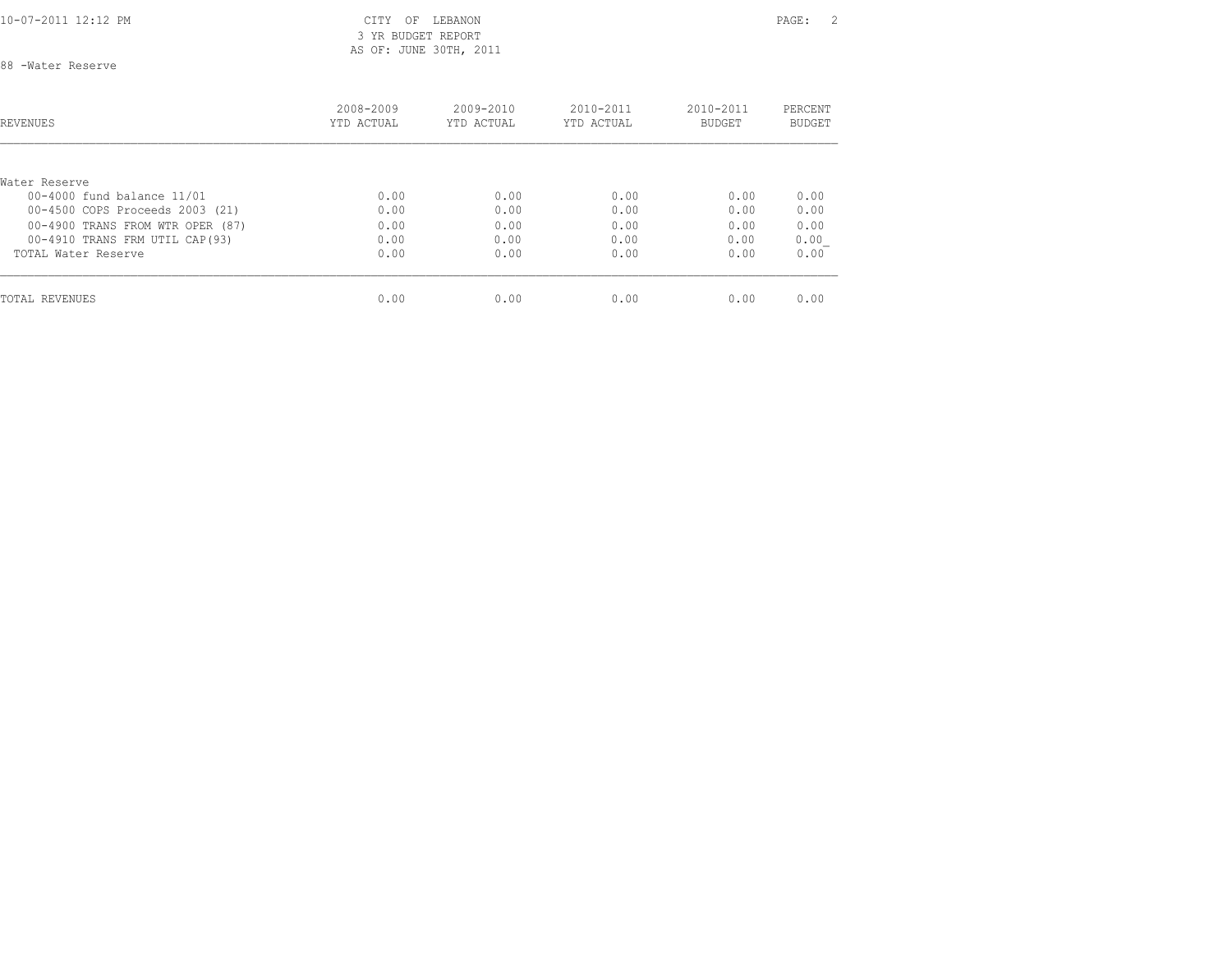## 3 YR BUDGET REPORT AS OF: JUNE 30TH, 2011

88 -Water Reserve

| EXPENDITURES                      | 2008-2009<br>YTD ACTUAL | 2009-2010<br>YTD ACTUAL | $2010 - 2011$<br>YTD ACTUAL | 2010-2011<br><b>BUDGET</b> | PERCENT<br><b>BUDGET</b> |
|-----------------------------------|-------------------------|-------------------------|-----------------------------|----------------------------|--------------------------|
|                                   |                         |                         |                             |                            |                          |
| Water Reserve                     |                         |                         |                             |                            |                          |
| 00-6120 WATER TOWER               | 0.00                    | 0.00                    | 0.00                        | 0.00                       | 0.00                     |
| 00-6150 WELL REHABILIATION        | 0.00                    | 0.00                    | 0.00                        | 0.00                       | 0.00                     |
| 00-6200 TRANS TO ELECT RES (82)   | 0.00                    | 0.00                    | 0.00                        | 0.00                       | 0.00                     |
| 00-6300 TRANS TO PUBLIC WRKS (93) | 0.00                    | 0.00                    | 0.00                        | 0.00                       | 0.00                     |
| 00-6400 TRANS TO WTR OPER (87)    | 0.00                    | 0.00                    | 0.00                        | 0.00                       | 0.00                     |
| 00-6500 UNAPPROPRIATED FUNDS      | 0.00                    | 0.00                    | 0.00                        | 0.00                       | 0.00                     |
| TOTAL Water Reserve               | 0.00                    | 0.00                    | 0.00                        | 0.00                       | 0.00                     |
| TOTAL EXPENDITURES                | 0.00                    | 0.00                    | 0.00                        | 0.00                       | 0.00                     |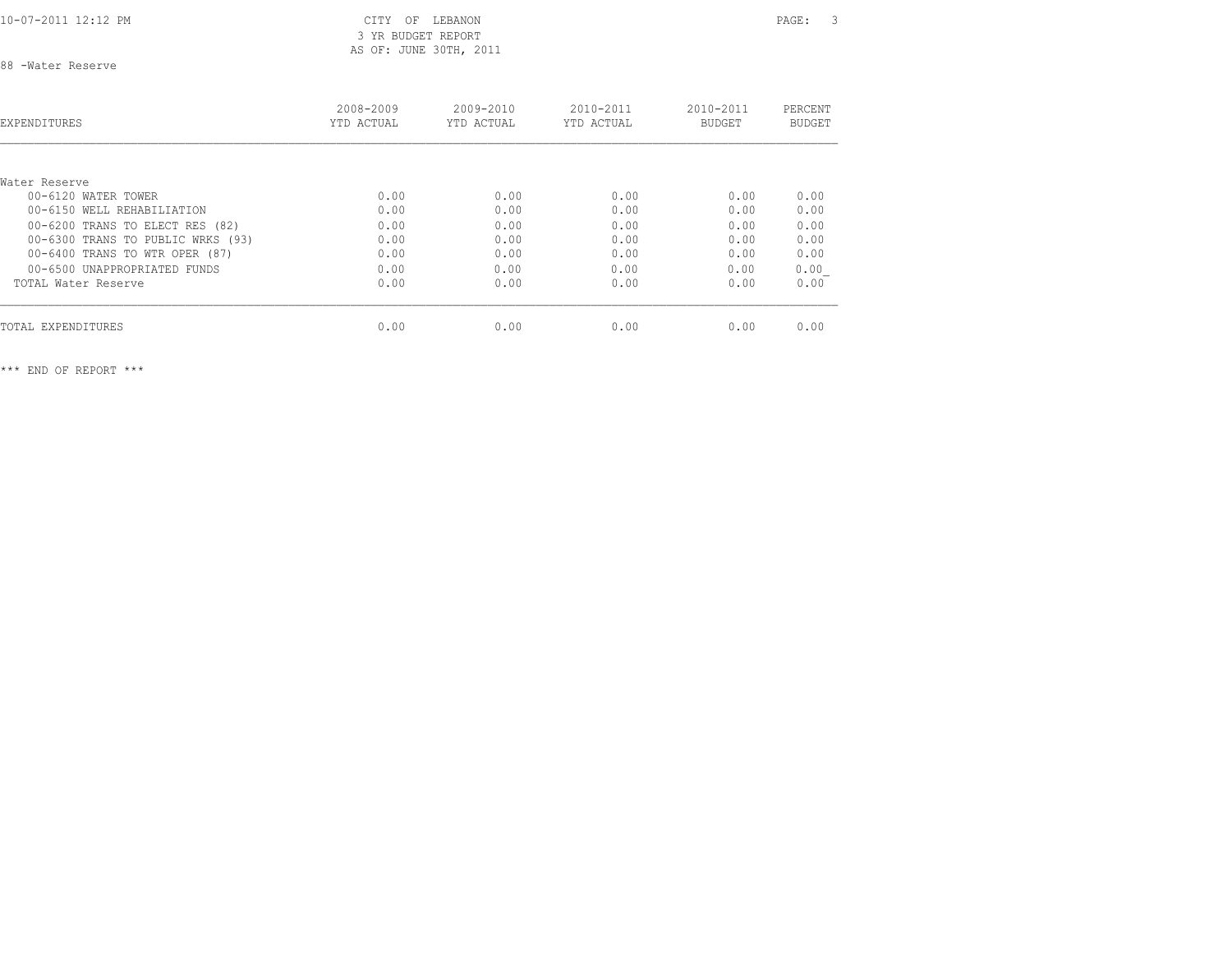3 YR BUDGET REPORT AS OF: JUNE 30TH, 2011

89 -Water/Sewer

FINANCIAL SUMMARY

|                                   | 2008-2009<br>YTD ACTUAL        | 2009-2010<br>YTD ACTUAL                                                                                                                                                                                                                                                                                                                                                                                                                                                                      | 2010-2011<br>YTD ACTUAL                                                                                                                                                                                                                                                                                                                                                                                                                                                                                                  | 2010-2011<br><b>BUDGET</b>    | PERCENT<br><b>BUDGET</b> |
|-----------------------------------|--------------------------------|----------------------------------------------------------------------------------------------------------------------------------------------------------------------------------------------------------------------------------------------------------------------------------------------------------------------------------------------------------------------------------------------------------------------------------------------------------------------------------------------|--------------------------------------------------------------------------------------------------------------------------------------------------------------------------------------------------------------------------------------------------------------------------------------------------------------------------------------------------------------------------------------------------------------------------------------------------------------------------------------------------------------------------|-------------------------------|--------------------------|
| REVENUE SUMMARY                   |                                |                                                                                                                                                                                                                                                                                                                                                                                                                                                                                              |                                                                                                                                                                                                                                                                                                                                                                                                                                                                                                                          |                               |                          |
| Water/Sewer                       | 1,753,748.14                   | 1,612,340.09                                                                                                                                                                                                                                                                                                                                                                                                                                                                                 | 777,134.62                                                                                                                                                                                                                                                                                                                                                                                                                                                                                                               | 867,192.81                    | 89.61                    |
| <b>TOTAL REVENUES</b>             | 1,753,748.14<br>============   | 1,612,340.09                                                                                                                                                                                                                                                                                                                                                                                                                                                                                 | 777,134.62                                                                                                                                                                                                                                                                                                                                                                                                                                                                                                               | 867,192.81                    | 89.61                    |
| EXPENDITURE SUMMARY               |                                |                                                                                                                                                                                                                                                                                                                                                                                                                                                                                              |                                                                                                                                                                                                                                                                                                                                                                                                                                                                                                                          |                               |                          |
| Water/Sewer                       | 1,693,055.18                   | 1,674,523.54                                                                                                                                                                                                                                                                                                                                                                                                                                                                                 | 816,067.92                                                                                                                                                                                                                                                                                                                                                                                                                                                                                                               | 950,801.81                    | 85.83                    |
| TOTAL EXPENDITURES                | 1,693,055.18                   | 1,674,523.54                                                                                                                                                                                                                                                                                                                                                                                                                                                                                 | 816,067.92                                                                                                                                                                                                                                                                                                                                                                                                                                                                                                               | 950,801.81                    | 85.83                    |
| REVENUE OVER/(UNDER) EXPENDITURES | 60,692.96 (<br>=============== | $\begin{array}{c} \multicolumn{2}{c} {\textbf{1}} & \multicolumn{2}{c} {\textbf{2}} & \multicolumn{2}{c} {\textbf{3}} & \multicolumn{2}{c} {\textbf{4}} \\ \multicolumn{2}{c} {\textbf{5}} & \multicolumn{2}{c} {\textbf{6}} & \multicolumn{2}{c} {\textbf{7}} & \multicolumn{2}{c} {\textbf{8}} & \multicolumn{2}{c} {\textbf{9}} \\ \multicolumn{2}{c} {\textbf{6}} & \multicolumn{2}{c} {\textbf{7}} & \multicolumn{2}{c} {\textbf{8}} & \multicolumn{2}{c} {\textbf{9}} & \multicolumn{$ | 62,183.45) (38,933.30) (<br>$\begin{array}{c} \multicolumn{2}{c} {\textbf{1}} & \multicolumn{2}{c} {\textbf{2}} & \multicolumn{2}{c} {\textbf{3}} & \multicolumn{2}{c} {\textbf{4}} \\ \multicolumn{2}{c} {\textbf{5}} & \multicolumn{2}{c} {\textbf{6}} & \multicolumn{2}{c} {\textbf{7}} & \multicolumn{2}{c} {\textbf{8}} & \multicolumn{2}{c} {\textbf{9}} \\ \multicolumn{2}{c} {\textbf{6}} & \multicolumn{2}{c} {\textbf{7}} & \multicolumn{2}{c} {\textbf{8}} & \multicolumn{2}{c} {\textbf{9}} & \multicolumn{$ | 83,609.00)<br>=============== | 46.57                    |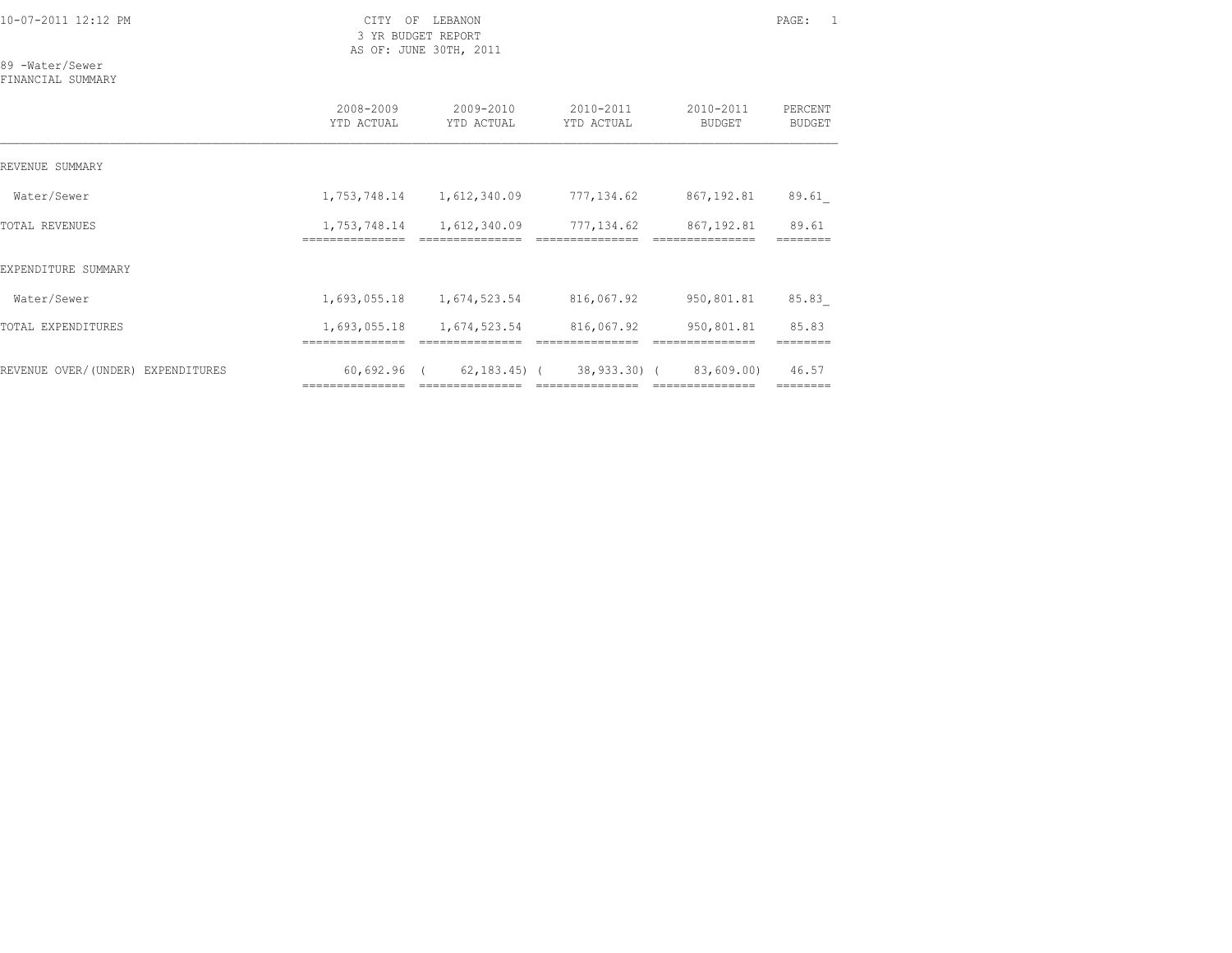|  |  |  | 10-07-2011 12:12 PM |  |  |
|--|--|--|---------------------|--|--|
|  |  |  |                     |  |  |

CITY OF LEBANON PAGE: 2 3 YR BUDGET REPORT AS OF: JUNE 30TH, 2011

89 -Water/Sewer

| <b>REVENUES</b>                                                                                                                                                                                                                                                      | YTD ACTUAL |          | 2008-2009 2009-2010 2010-2011 2010-2011<br>YTD ACTUAL YTD ACTUAL | BUDGET BUDGET              | PERCENT |
|----------------------------------------------------------------------------------------------------------------------------------------------------------------------------------------------------------------------------------------------------------------------|------------|----------|------------------------------------------------------------------|----------------------------|---------|
|                                                                                                                                                                                                                                                                      |            |          |                                                                  |                            |         |
| Water/Sewer                                                                                                                                                                                                                                                          |            |          |                                                                  |                            |         |
| 00–4000 fund balance 11/01<br>00–4070 TRANSFER FROM ELECTRIC (80)<br>00–4070 TRANSFER FROM ELECTRIC (80)<br>168,315.98<br>07,875.91<br>33,177.88<br>86,200.00                                                                                                        |            |          |                                                                  |                            | 0.00    |
|                                                                                                                                                                                                                                                                      |            |          |                                                                  |                            | 38.49   |
| 00-4200 WATER PERMITS<br>00-4700 MISCELLANEOUS<br>00-4800 SALE OF EQUIPMENT                                                                                                                                                                                          | 0.00       | 0.00     | $0.00$<br>4,394.90                                               | 0.00                       | 0.00    |
|                                                                                                                                                                                                                                                                      | 2,742.14   | 2,283.76 |                                                                  |                            | 0.00    |
|                                                                                                                                                                                                                                                                      |            |          | $21,992.50$ 0.00<br>0.00 874.77                                  | 0.00                       | 0.00    |
| 0.00 00-4840 TRANS FROM METER RDRS (12-35) 0.00<br>00-4840 TRANS FROM METER RDRS (12-35) 0.00                                                                                                                                                                        |            |          |                                                                  | 0.00                       | 0.00    |
|                                                                                                                                                                                                                                                                      |            |          |                                                                  |                            |         |
| 00–4840 TRANS FROM METER RDRS (12–35)<br>0.00 00–4855 TRANS FROM CITY HALL (30–00)<br>0.00 00–4855 TRANS FROM AIRPORT (73)<br>0.00 00–4855 TRANS FROM AIRPORT (73)<br>0.00 00–4855 TRANS FROM METER (20–00)<br>0.00 4,699.83<br>0.00 4,69                            |            |          |                                                                  |                            |         |
|                                                                                                                                                                                                                                                                      |            |          |                                                                  |                            |         |
|                                                                                                                                                                                                                                                                      |            |          |                                                                  |                            |         |
|                                                                                                                                                                                                                                                                      |            |          |                                                                  |                            |         |
|                                                                                                                                                                                                                                                                      |            |          |                                                                  |                            |         |
|                                                                                                                                                                                                                                                                      |            |          |                                                                  |                            |         |
|                                                                                                                                                                                                                                                                      |            |          |                                                                  |                            |         |
|                                                                                                                                                                                                                                                                      |            |          |                                                                  |                            |         |
|                                                                                                                                                                                                                                                                      |            |          |                                                                  |                            |         |
| 00-4910 TRANS FROM WWT FUND (85)<br>00-4915 TRANSFER FROM ECON DEV (45)<br>112,019.00<br>0.00 (2,745.58) 0.00                                                                                                                                                        |            |          |                                                                  |                            | 48.24   |
|                                                                                                                                                                                                                                                                      |            |          |                                                                  |                            | 0.00    |
| 00-4920 TRANSFER FROM SUBDIVSION (50)<br>00-4925 TRANS FROM ST MAINT (10)<br>00-4925 TRANS FROM ST MAINT (10)<br>64,000.02<br>350,429.84<br>0.00<br>0.00<br>0.00<br>1,985.83<br>0.00<br>0.00<br>0.00<br>0.00<br>0.00<br>0.00<br>0.00<br>0.00<br>0.00<br>0.00<br>0.00 |            |          |                                                                  |                            |         |
|                                                                                                                                                                                                                                                                      |            |          |                                                                  |                            |         |
|                                                                                                                                                                                                                                                                      |            |          |                                                                  |                            |         |
| 00-4935 TRANS FROM CAP PROJ 22 CITY HA $0.00$ 38,766.03 90.00<br>00-4940 TRANS FROM I & I (91) 0.00 3,735.11 1,620.01                                                                                                                                                |            |          |                                                                  | $0.00$ $0.00$<br>0.00 0.00 |         |
|                                                                                                                                                                                                                                                                      |            |          |                                                                  |                            |         |
|                                                                                                                                                                                                                                                                      |            |          | $0.00$ 5,797.18 0.00                                             |                            | 0.00    |
|                                                                                                                                                                                                                                                                      |            |          |                                                                  | 0.00                       | 0.00    |
|                                                                                                                                                                                                                                                                      |            |          |                                                                  | 0.00                       | 0.00    |
|                                                                                                                                                                                                                                                                      |            |          |                                                                  | 0.00                       | 0.00    |
|                                                                                                                                                                                                                                                                      |            |          |                                                                  | 0.00                       | 0.00    |
|                                                                                                                                                                                                                                                                      |            |          |                                                                  | 0.00                       | 0.00    |
|                                                                                                                                                                                                                                                                      |            |          |                                                                  | 0.00                       | 0.00    |
|                                                                                                                                                                                                                                                                      |            |          |                                                                  | 0.00                       | 0.00    |
|                                                                                                                                                                                                                                                                      |            |          |                                                                  | 0.00                       | 0.00    |
| 00–4940 TRANS FROM 1 & 1 (91)<br>00–4940 TRANS FROM PURCHASING 14–00<br>00–4945 TRANS FROM PURCHASING 14–00<br>00–4945 TRANS FROM PURCH (07–00)<br>00–4950 TRANS FROM RECYCLING 15–00<br>00–4950 TRANS FROM RECYCLING 15–00<br>00–4950 TRA                           |            |          |                                                                  | 0.00                       | 0.00    |
|                                                                                                                                                                                                                                                                      |            | 0.00     | 0.00                                                             | 0.00                       | 0.00    |
| 00-4985 TRANS FROM CAP IMPRO $(21)$ NPBF $(0.00 - 4990)$ TRANS FROM STORM WATER 95-00 $(0.00 - 4998)$ DISCOUNTS EARNED $(0.00$                                                                                                                                       |            | 0.00     | 28,993.86                                                        | 0.00                       | 0.00    |
| 00-4998 DISCOUNTS EARNED                                                                                                                                                                                                                                             |            |          |                                                                  |                            | 0.00    |
| TOTAL Water/Sewer                                                                                                                                                                                                                                                    |            |          | $1,753,748.14$ $1,612,340.09$ $777,134.62$ $867,192.81$          |                            | 89.61   |
| <b>TOTAL REVENUES</b>                                                                                                                                                                                                                                                |            |          | 1,753,748.14 1,612,340.09 777,134.62 867,192.81                  |                            | 89.61   |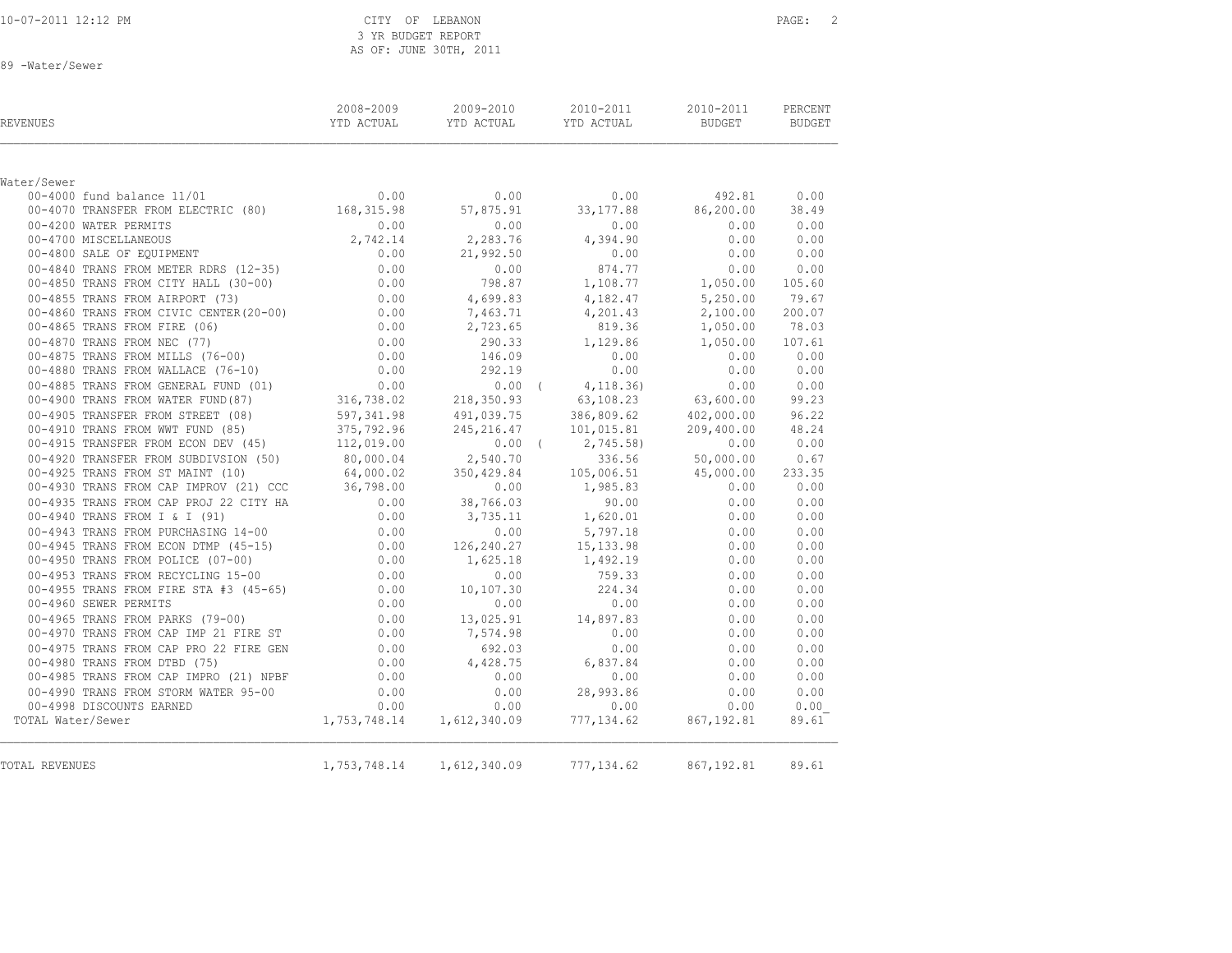CITY OF LEBANON PAGE: 3 3 YR BUDGET REPORT AS OF: JUNE 30TH, 2011

89 -Water/Sewer

| EXPENDITURES                                                                                                                                                                                                                                                               |                    | 2008-2009   2009-2010   2010-2011   2010-2011   PERCENT<br>TTD_ACTUAL   YTD_ACTUAL   YTD_ACTUAL   BUDGET   BUDGET                                                                                                                                                             |        |      |
|----------------------------------------------------------------------------------------------------------------------------------------------------------------------------------------------------------------------------------------------------------------------------|--------------------|-------------------------------------------------------------------------------------------------------------------------------------------------------------------------------------------------------------------------------------------------------------------------------|--------|------|
|                                                                                                                                                                                                                                                                            |                    |                                                                                                                                                                                                                                                                               |        |      |
| Water/Sewer<br>3r/Sewer<br>00-5000 OFFICE SUPPLIES<br>00-5010 COPIER USAGE<br>00-5050 BUILDING MAINTENANCE<br>00-5175 DAMAGE CLAIMS<br>00-5175 DAMAGE CLAIMS<br>00-5200 EASEMENTS<br>00-00                                                                                 |                    |                                                                                                                                                                                                                                                                               |        |      |
|                                                                                                                                                                                                                                                                            | 66.15              | 0.00                                                                                                                                                                                                                                                                          | 220.00 | 0.00 |
|                                                                                                                                                                                                                                                                            | 0.00               |                                                                                                                                                                                                                                                                               |        |      |
|                                                                                                                                                                                                                                                                            | $0.00$<br>1,051.40 |                                                                                                                                                                                                                                                                               |        |      |
|                                                                                                                                                                                                                                                                            |                    |                                                                                                                                                                                                                                                                               |        |      |
|                                                                                                                                                                                                                                                                            | 0.00               |                                                                                                                                                                                                                                                                               |        |      |
|                                                                                                                                                                                                                                                                            |                    | $\begin{array}{cccccc} 66.15 & 0.00 & 220.00 & 0.00 & 0.00 & 0.00 & 0.00 & 0.00 & 0.00 & 0.00 & 0.00 & 0.00 & 0.00 & 0.00 & 0.00 & 0.00 & 0.00 & 0.00 & 0.00 & 0.00 & 0.00 & 0.00 & 0.00 & 0.00 & 0.00 & 0.00 & 0.00 & 0.00 & 0.00 & 0.00 & 0.00 & 0.00 & 0.00 & 0.00 & 0.00$ |        |      |
|                                                                                                                                                                                                                                                                            |                    |                                                                                                                                                                                                                                                                               |        |      |
|                                                                                                                                                                                                                                                                            |                    |                                                                                                                                                                                                                                                                               |        |      |
|                                                                                                                                                                                                                                                                            |                    |                                                                                                                                                                                                                                                                               |        |      |
|                                                                                                                                                                                                                                                                            |                    |                                                                                                                                                                                                                                                                               |        |      |
|                                                                                                                                                                                                                                                                            |                    |                                                                                                                                                                                                                                                                               |        |      |
|                                                                                                                                                                                                                                                                            |                    |                                                                                                                                                                                                                                                                               |        |      |
|                                                                                                                                                                                                                                                                            |                    |                                                                                                                                                                                                                                                                               |        |      |
|                                                                                                                                                                                                                                                                            |                    |                                                                                                                                                                                                                                                                               |        |      |
|                                                                                                                                                                                                                                                                            |                    |                                                                                                                                                                                                                                                                               |        |      |
|                                                                                                                                                                                                                                                                            |                    |                                                                                                                                                                                                                                                                               |        |      |
|                                                                                                                                                                                                                                                                            |                    |                                                                                                                                                                                                                                                                               |        |      |
|                                                                                                                                                                                                                                                                            |                    |                                                                                                                                                                                                                                                                               |        |      |
|                                                                                                                                                                                                                                                                            |                    |                                                                                                                                                                                                                                                                               |        |      |
|                                                                                                                                                                                                                                                                            |                    |                                                                                                                                                                                                                                                                               |        |      |
|                                                                                                                                                                                                                                                                            |                    |                                                                                                                                                                                                                                                                               |        |      |
|                                                                                                                                                                                                                                                                            |                    |                                                                                                                                                                                                                                                                               |        |      |
|                                                                                                                                                                                                                                                                            |                    |                                                                                                                                                                                                                                                                               |        |      |
|                                                                                                                                                                                                                                                                            |                    |                                                                                                                                                                                                                                                                               |        |      |
|                                                                                                                                                                                                                                                                            |                    |                                                                                                                                                                                                                                                                               |        |      |
|                                                                                                                                                                                                                                                                            |                    |                                                                                                                                                                                                                                                                               |        |      |
|                                                                                                                                                                                                                                                                            |                    |                                                                                                                                                                                                                                                                               |        |      |
|                                                                                                                                                                                                                                                                            |                    |                                                                                                                                                                                                                                                                               |        |      |
|                                                                                                                                                                                                                                                                            |                    |                                                                                                                                                                                                                                                                               |        |      |
|                                                                                                                                                                                                                                                                            |                    |                                                                                                                                                                                                                                                                               |        |      |
|                                                                                                                                                                                                                                                                            |                    |                                                                                                                                                                                                                                                                               |        |      |
|                                                                                                                                                                                                                                                                            |                    |                                                                                                                                                                                                                                                                               |        |      |
|                                                                                                                                                                                                                                                                            |                    |                                                                                                                                                                                                                                                                               |        |      |
|                                                                                                                                                                                                                                                                            |                    |                                                                                                                                                                                                                                                                               |        |      |
|                                                                                                                                                                                                                                                                            |                    |                                                                                                                                                                                                                                                                               |        |      |
|                                                                                                                                                                                                                                                                            |                    |                                                                                                                                                                                                                                                                               |        |      |
|                                                                                                                                                                                                                                                                            |                    |                                                                                                                                                                                                                                                                               |        |      |
|                                                                                                                                                                                                                                                                            |                    |                                                                                                                                                                                                                                                                               |        |      |
| $\begin{smallmatrix} 0.06 & 0.07 & 0.08 & 0.000 & 0.000 & 0.000 & 0.000 & 0.000 & 0.000 & 0.000 & 0.000 & 0.000 & 0.000 & 0.000 & 0.000 & 0.000 & 0.000 & 0.000 & 0.000 & 0.000 & 0.000 & 0.000 & 0.000 & 0.000 & 0.000 & 0.000 & 0.000 & 0.000 & 0.000 & 0.000 & 0.000 &$ |                    |                                                                                                                                                                                                                                                                               |        |      |
|                                                                                                                                                                                                                                                                            |                    |                                                                                                                                                                                                                                                                               |        |      |
|                                                                                                                                                                                                                                                                            |                    |                                                                                                                                                                                                                                                                               |        |      |
|                                                                                                                                                                                                                                                                            |                    |                                                                                                                                                                                                                                                                               |        |      |
|                                                                                                                                                                                                                                                                            |                    |                                                                                                                                                                                                                                                                               |        |      |
|                                                                                                                                                                                                                                                                            |                    |                                                                                                                                                                                                                                                                               |        |      |
|                                                                                                                                                                                                                                                                            |                    |                                                                                                                                                                                                                                                                               |        |      |
|                                                                                                                                                                                                                                                                            |                    |                                                                                                                                                                                                                                                                               |        |      |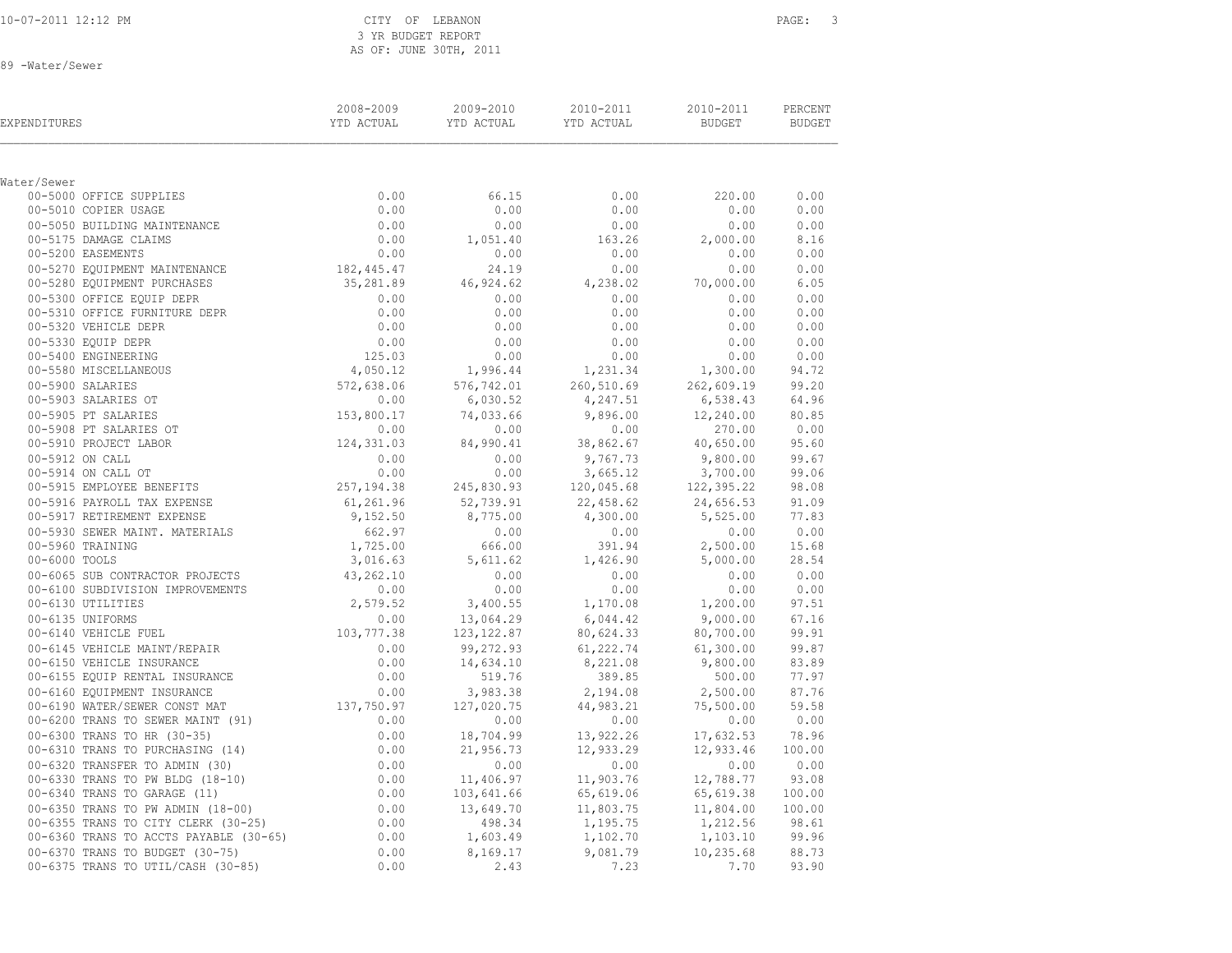### CITY OF LEBANON PAGE: 4 3 YR BUDGET REPORT AS OF: JUNE 30TH, 2011

89 -Water/Sewer

| <b>EXPENDITURES</b>              | 2008-2009    | $2009 - 2010$ | $2010 - 2011$ | $2010 - 2011$ | PERCENT |
|----------------------------------|--------------|---------------|---------------|---------------|---------|
|                                  | YTD ACTUAL   | YTD ACTUAL    | YTD ACTUAL    | BUDGET        | BUDGET  |
| 00-6380 TRANS TO TECH-IT (12-15) | 0.00         | 4,388.57      | 2,443.06      | 2,443.73      | 99.97   |
| 00-6385 TRANS TO B&G 09-00       | 0.00         | 0.00          | 0.00          | 3, 152.45     | 0.00    |
| 00-6500 UNAPPROPRIATED FUNDS     | 0.00         | 0.00          | 0.00          | 1,964.08      | 0.00    |
| TOTAL Water/Sewer                | 1,693,055.18 | 1,674,523.54  | 816,067.92    | 950,801.81    | 85.83   |
| TOTAL EXPENDITURES               | 1,693,055.18 | 1,674,523.54  | 816,067.92    | 950,801.81    | 85.83   |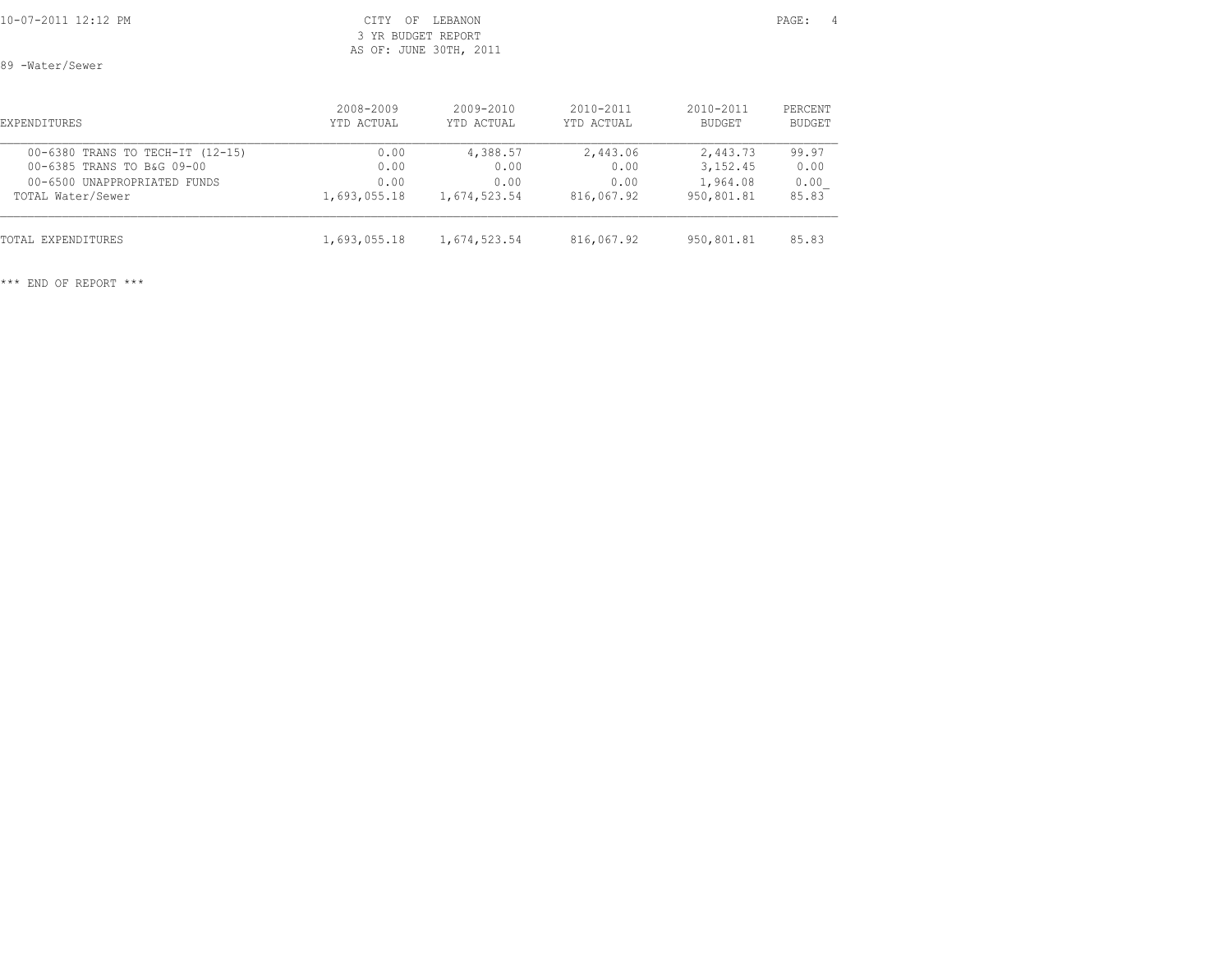3 YR BUDGET REPORT AS OF: JUNE 30TH, 2011

90 -Meter Deposits FINANCIAL SUMMARY

|                                   | 2008-2009<br>YTD ACTUAL | 2009-2010<br>YTD ACTUAL | 2010-2011<br>YTD ACTUAL | 2010-2011<br><b>BUDGET</b> | PERCENT<br><b>BUDGET</b> |
|-----------------------------------|-------------------------|-------------------------|-------------------------|----------------------------|--------------------------|
| REVENUE SUMMARY                   |                         |                         |                         |                            |                          |
| Meter Deposits                    | 0.00                    | 0.00                    | 0.00                    | 727,050.29                 | 0.00                     |
| <b>TOTAL REVENUES</b>             | 0.00                    | 0.00                    | 0.00                    | 727,050.29                 | 0.00                     |
| EXPENDITURE SUMMARY               |                         |                         |                         |                            |                          |
| Meter Deposits                    | 0.00                    | 0.00                    | 0.00                    | 727,050.29                 | 0.00                     |
| TOTAL EXPENDITURES                | 0.00                    | 0.00                    | 0.00                    | 727,050.29                 | 0.00                     |
| REVENUE OVER/(UNDER) EXPENDITURES | 0.00                    | 0.00                    | 0.00                    | 0.00                       | 0.00                     |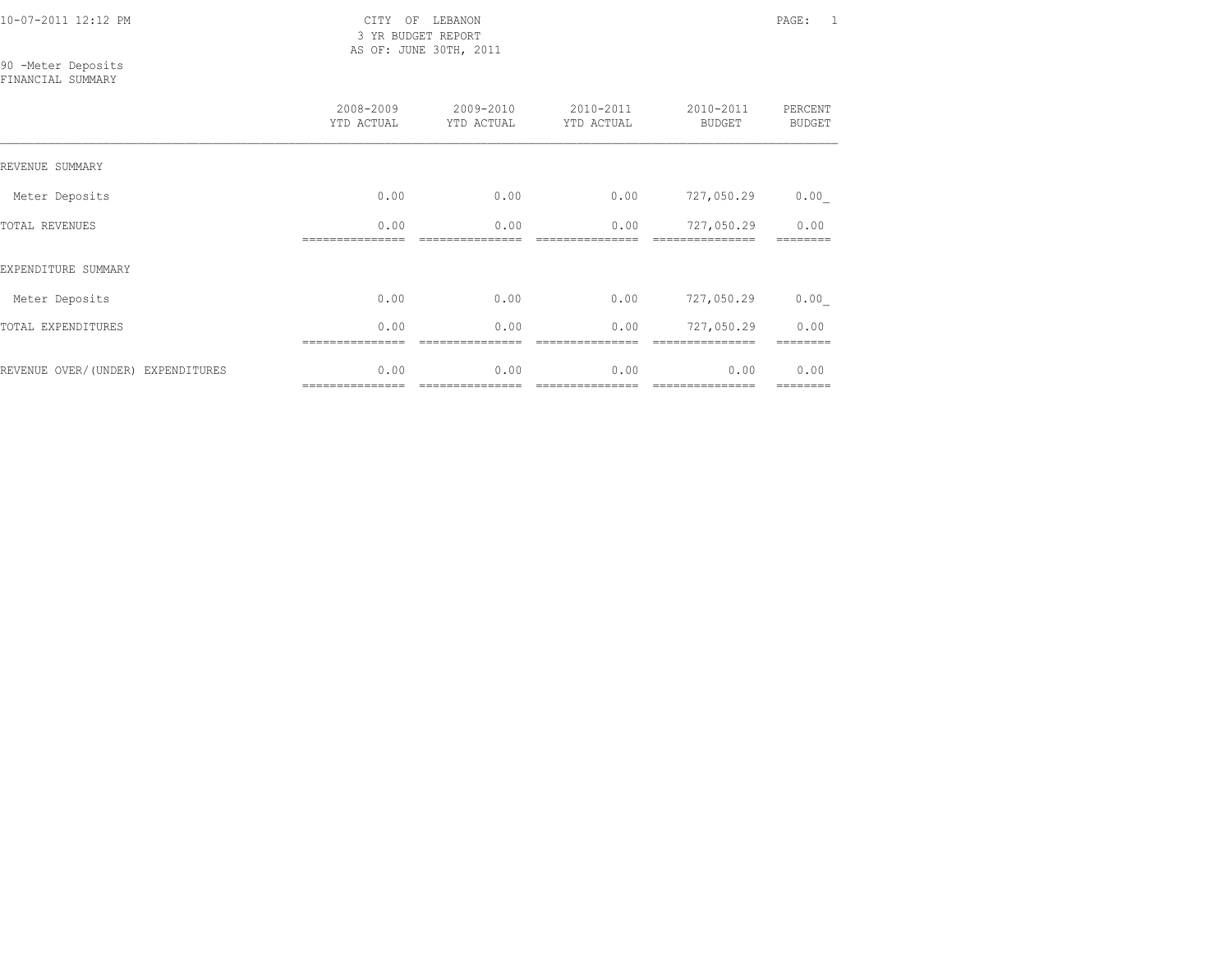10-07-2011 12:12 PM CITY OF LEBANON PAGE: 2 3 YR BUDGET REPORT AS OF: JUNE 30TH, 2011

90 -Meter Deposits

| <b>REVENUES</b>            | 2008-2009<br>YTD ACTUAL | $2009 - 2010$<br>YTD ACTUAL | $2010 - 2011$<br>YTD ACTUAL | 2010-2011<br><b>BUDGET</b> | PERCENT<br><b>BUDGET</b> |
|----------------------------|-------------------------|-----------------------------|-----------------------------|----------------------------|--------------------------|
|                            |                         |                             |                             |                            |                          |
| Meter Deposits             |                         |                             |                             |                            |                          |
| 00-4000 fund balance 11/01 | 0.00                    | 0.00                        | 0.00                        | 727,050.29                 | 0.00                     |
| 00-4020 METER DEPOSITS     | 0.00                    | 0.00                        | 0.00                        | 0.00                       | 0.00                     |
| 00-4302 DEPOSIT REFUND     | 0.00                    | 0.00                        | 0.00                        | 0.00                       | 0.00                     |
| 00-4998 Discounts Earned   | 0.00                    | 0.00                        | 0.00                        | 0.00                       | 0.00                     |
| TOTAL Meter Deposits       | 0.00                    | 0.00                        | 0.00                        | 727,050.29                 | 0.00                     |
| TOTAL REVENUES             | 0.00                    | 0.00                        | 0.00                        | 727,050.29                 | 0.00                     |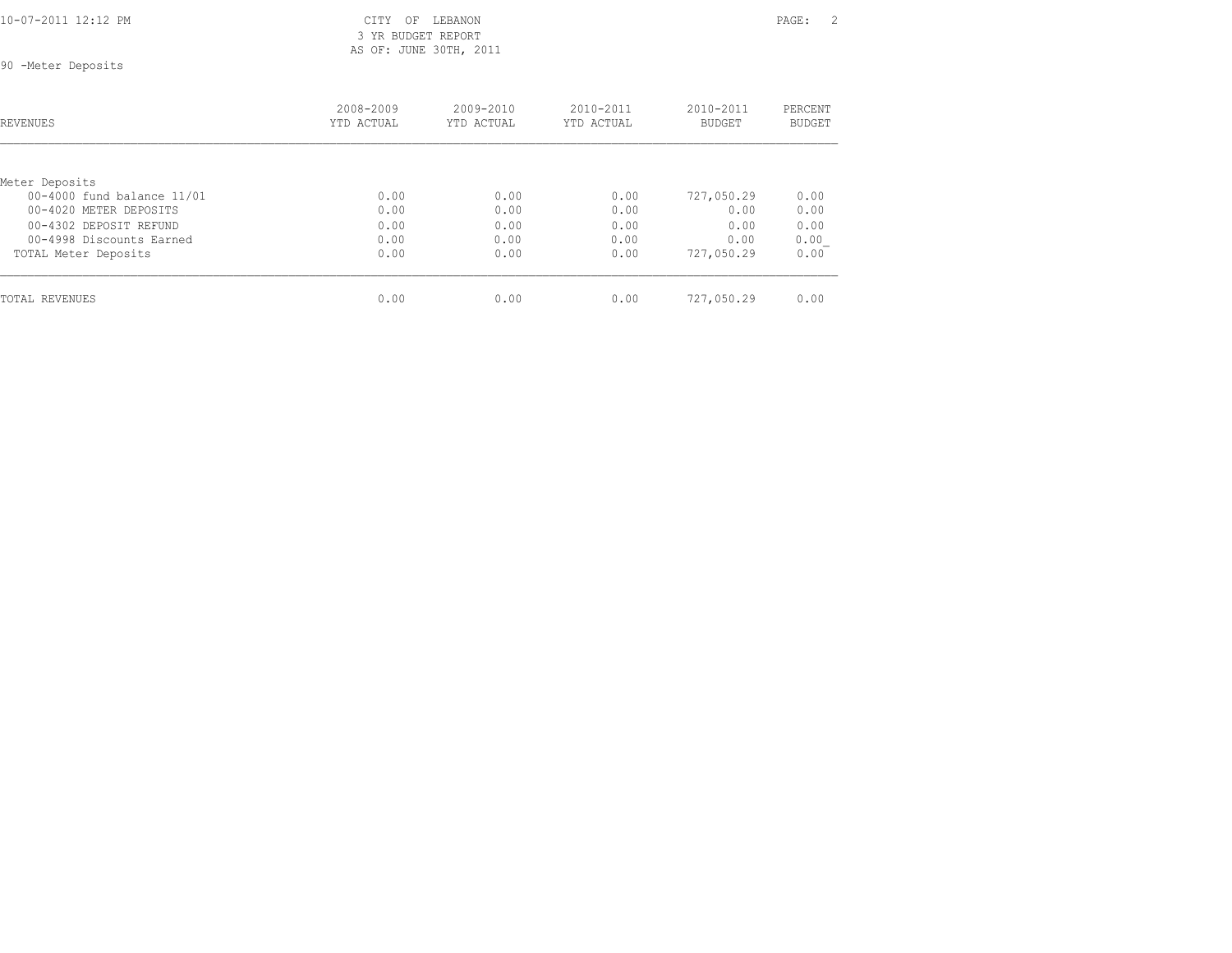| 10-07-2011 12:12 PM | CITY OF LEBANON    | PAGE: | $\sim$ |
|---------------------|--------------------|-------|--------|
|                     | 3 YR RUDGET REPORT |       |        |

 3 YR BUDGET REPORT AS OF: JUNE 30TH, 2011

90 -Meter Deposits

| EXPENDITURES                 | 2008-2009<br>YTD ACTUAL | $2009 - 2010$<br>YTD ACTUAL | 2010-2011<br>YTD ACTUAL | 2010-2011<br>BUDGET | PERCENT<br><b>BUDGET</b> |
|------------------------------|-------------------------|-----------------------------|-------------------------|---------------------|--------------------------|
|                              |                         |                             |                         |                     |                          |
| Meter Deposits               |                         |                             |                         |                     |                          |
| 00-5000 METER DEPOSIT REFUND | 0.00                    | 0.00                        | 0.00                    | 0.00                | 0.00                     |
| 00-6500 UNAPPROPRIATED FUNDS | 0.00                    | 0.00                        | 0.00                    | 727,050.29          | 0.00                     |
| TOTAL Meter Deposits         | 0.00                    | 0.00                        | 0.00                    | 727,050.29          | 0.00                     |
| TOTAL EXPENDITURES           | 0.00                    | 0.00                        | 0.00                    | 727,050.29          | 0.00                     |
|                              |                         |                             |                         |                     |                          |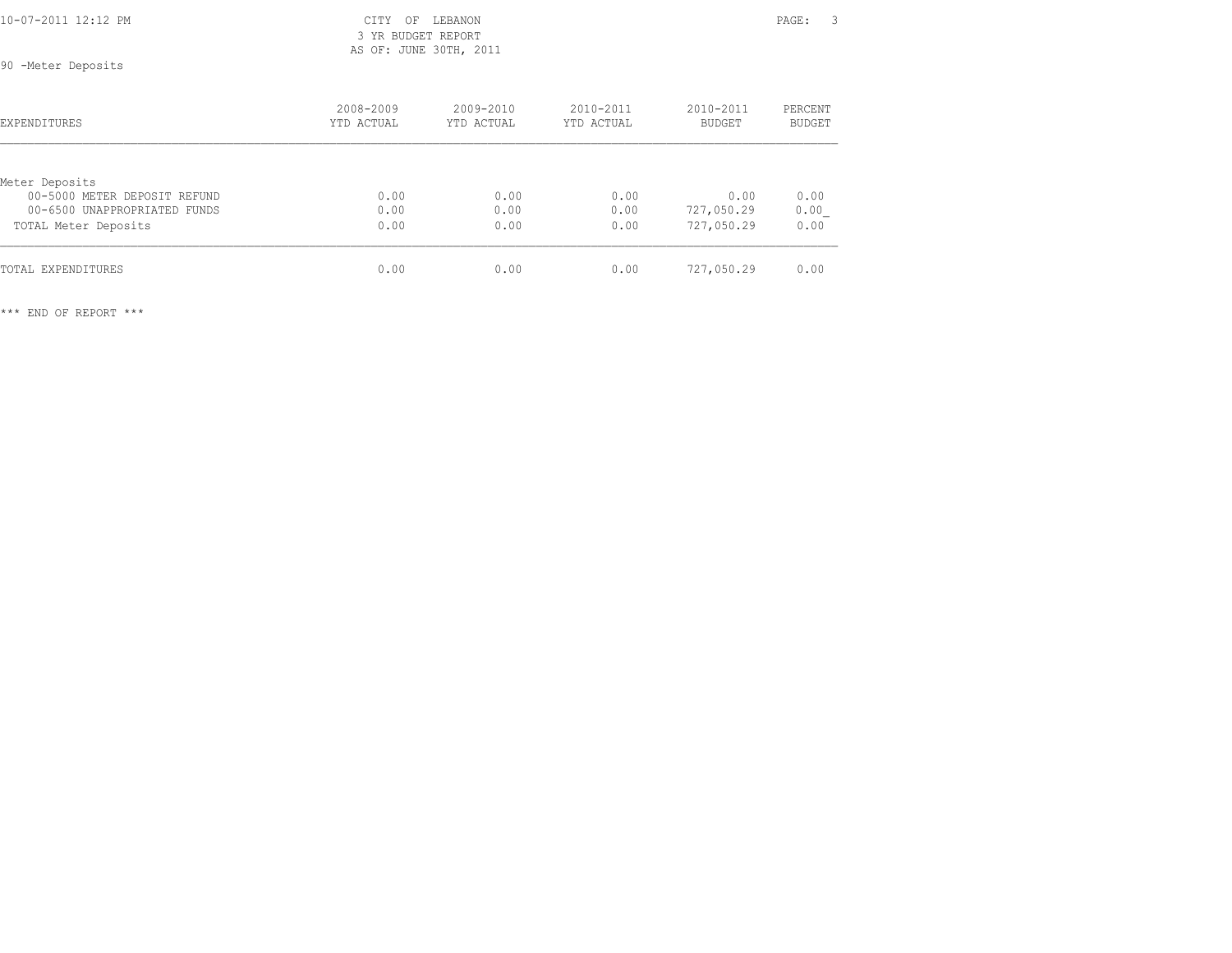3 YR BUDGET REPORT AS OF: JUNE 30TH, 2011

91 -Sewer Maintenence FINANCIAL SUMMARY

|                                   | 2008-2009<br>YTD ACTUAL | $2009 - 2010$<br>YTD ACTUAL | $2010 - 2011$<br>YTD ACTUAL        | 2010-2011<br>BUDGET | PERCENT<br><b>BUDGET</b> |
|-----------------------------------|-------------------------|-----------------------------|------------------------------------|---------------------|--------------------------|
| REVENUE SUMMARY                   |                         |                             |                                    |                     |                          |
| Sewer Maintenance                 | 348, 111.31             | 371,165.72                  | 216,499.66                         | 741,917.90          | 29.18                    |
| TOTAL REVENUES                    | 348, 111.31             | 371,165.72                  | 216,499.66                         | 741,917.90          | 29.18                    |
| EXPENDITURE SUMMARY               |                         |                             |                                    |                     |                          |
| Sewer Maintenance                 | 298,985.81              | 417,200.24                  | 265,924.71                         | 783,820.90          | 33.93                    |
| TOTAL EXPENDITURES                | 298,985.81              | 417,200.24                  | 265,924.71                         | 783,820.90          | 33.93                    |
| REVENUE OVER/(UNDER) EXPENDITURES | 49,125.50 (             |                             | 46,034.52) (49,425.05) (41,903.00) |                     | 117.95                   |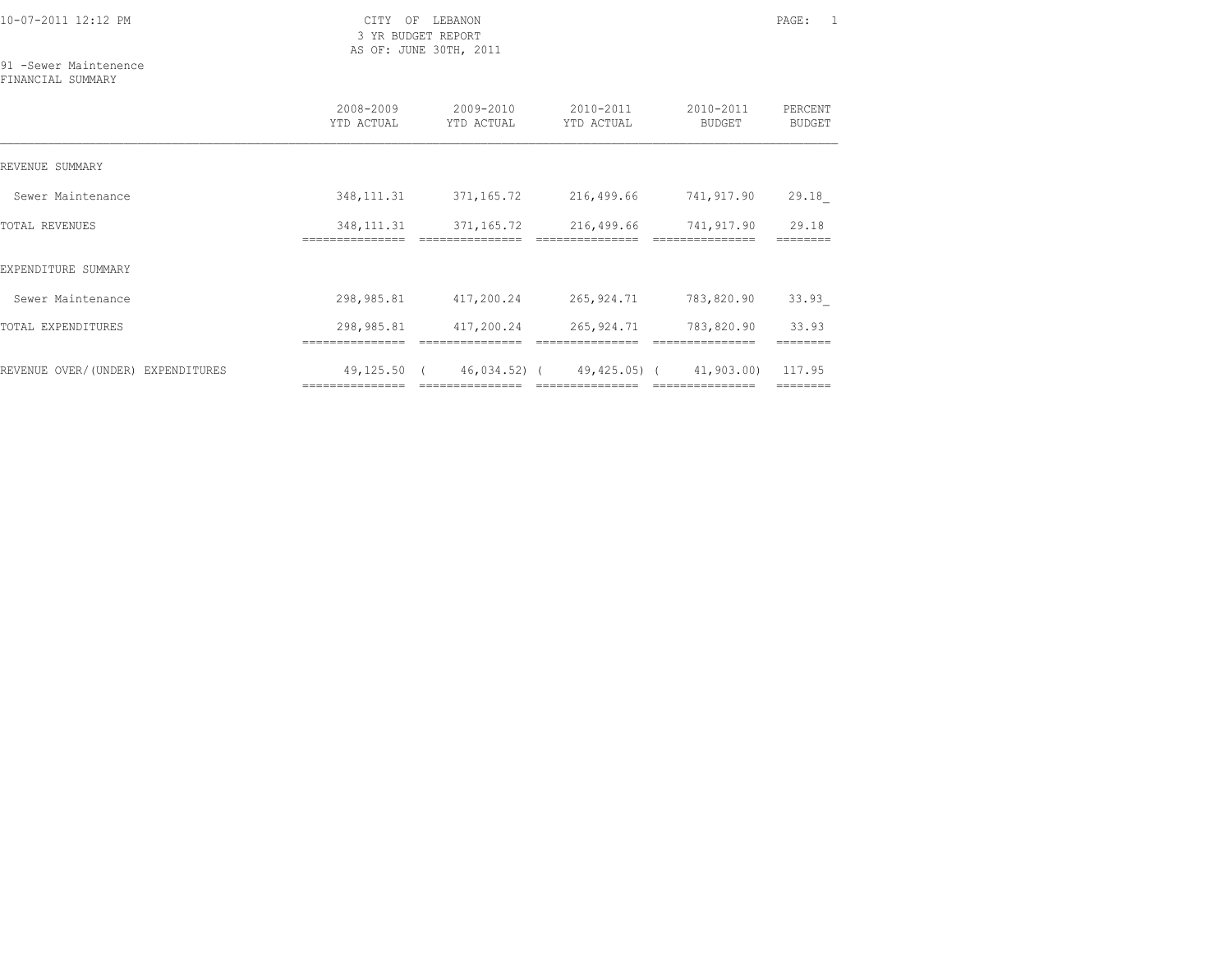| 10-07-2011 12:12 PM |  |
|---------------------|--|
|                     |  |

## CITY OF LEBANON **PAGE:** 2 3 YR BUDGET REPORT AS OF: JUNE 30TH, 2011

91 -Sewer Maintenence

| REVENUES                              | 2008-2009<br>YTD ACTUAL | 2009-2010<br>YTD ACTUAL | 2010-2011<br>YTD ACTUAL | 2010-2011<br><b>BUDGET</b> | PERCENT<br><b>BUDGET</b> |
|---------------------------------------|-------------------------|-------------------------|-------------------------|----------------------------|--------------------------|
|                                       |                         |                         |                         |                            |                          |
| Sewer Maintenance                     |                         |                         |                         |                            |                          |
| 00-4000 fund balance 11/01            | 0.00                    | 0.00                    | 0.00                    | 99,154.39                  | 0.00                     |
| 00-4500 MISCELLANEOUS                 | 2,681.25                | 2,906.25                | 1,987.50                | 1,000.00                   | 198.75                   |
| $00-4700$ EPA GRANT                   | 20,430.10               | 74,611.20               | 0.00                    | 0.00                       | 0.00                     |
| 00-4900 TRANS FROM WWT FUND (85)      | 324,999.96              | 293,648.27              | 214,512.16              | 606,763.51                 | 35.35                    |
| 00-4910 TRANS FROM CONSTRUCT (89)     | 0.00                    | 0.00                    | 0.00                    | 0.00                       | 0.00                     |
| 00-4920 TRANSFER FROM WW RESERVE (92) | 0.00                    | 0.00                    | 0.00                    | 0.00                       | 0.00                     |
| 00-4925 TRANS FROM ST MAINT 10-00     | 0.00                    | 0.00                    | 0.00                    | 35,000.00                  | 0.00                     |
| 00-4930 TRANS FROM STORM WATER 95     | 0.00                    | 0.00                    | 0.00                    | 0.00                       | 0.00                     |
| 00-4998 DISCOUNTS EARNED              | 0.00                    | 0.00                    | 0.00                    | 0.00                       | 0.00                     |
| TOTAL Sewer Maintenance               | 348, 111.31             | 371,165.72              | 216,499.66              | 741,917.90                 | 29.18                    |
| TOTAL REVENUES                        | 348, 111.31             | 371,165.72              | 216,499.66              | 741,917.90                 | 29.18                    |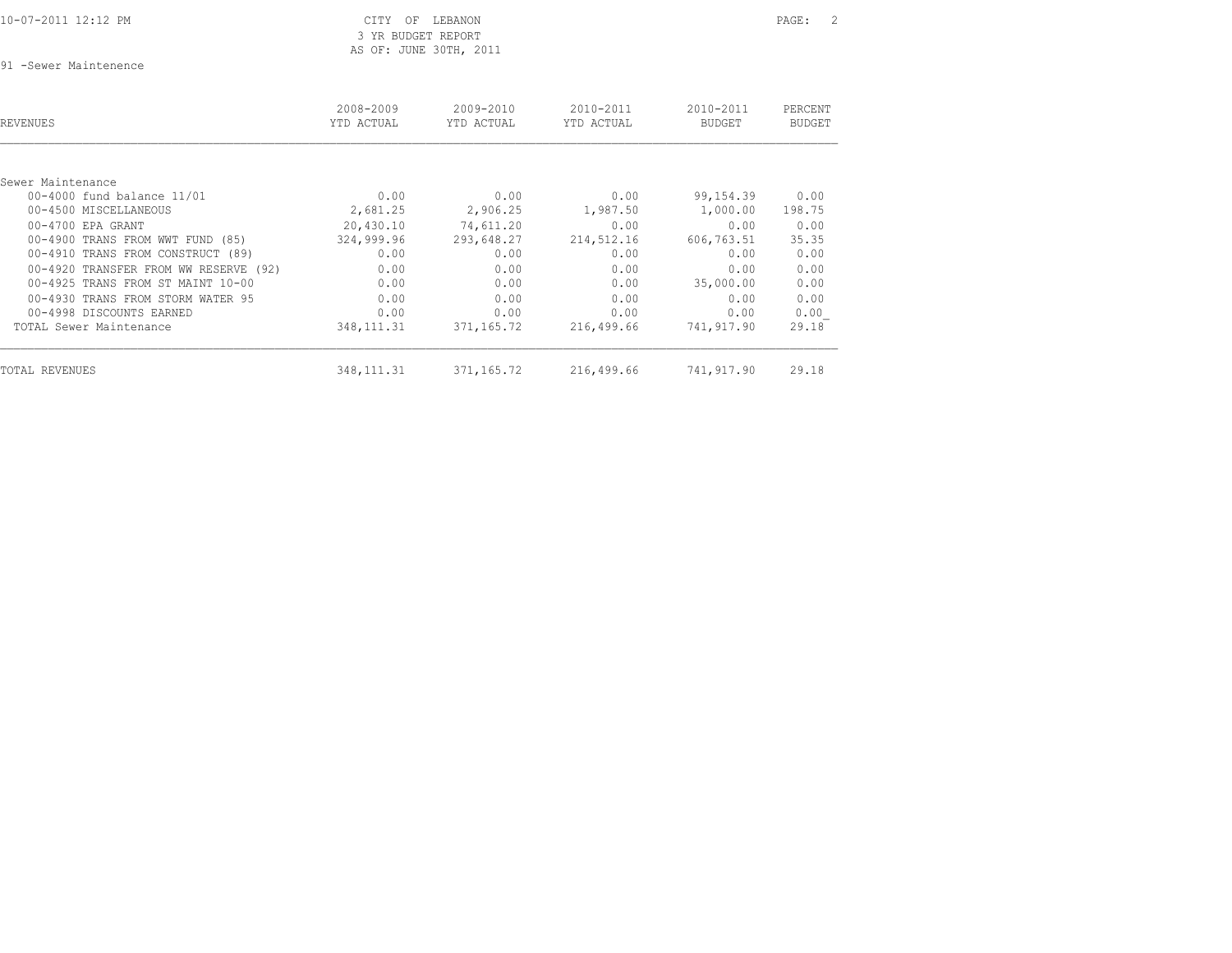| 10-07-2011 12:12 PM |  |
|---------------------|--|
|---------------------|--|

### CITY OF LEBANON **PAGE:** 3 3 YR BUDGET REPORT AS OF: JUNE 30TH, 2011

91 -Sewer Maintenence

| EXPENDITURES                                                                                                                                                                                                                                     | 2008-2009<br>YTD ACTUAL                                                                                                                                 | 2009-2010          | 2010-2011<br><b>THE STATE OF STATE STATE</b> | 2010-2011<br><b>BUDGET</b>       | PERCENT<br><b>BUDGET</b> |
|--------------------------------------------------------------------------------------------------------------------------------------------------------------------------------------------------------------------------------------------------|---------------------------------------------------------------------------------------------------------------------------------------------------------|--------------------|----------------------------------------------|----------------------------------|--------------------------|
| Sewer Maintenance                                                                                                                                                                                                                                |                                                                                                                                                         |                    |                                              |                                  |                          |
| 00-5100 CHEMICALS                                                                                                                                                                                                                                | 195.00                                                                                                                                                  | 1,324.15           | 0.00                                         | 500.00                           | 0.00                     |
| 00-5170 CONSULTANTS                                                                                                                                                                                                                              | 0.00                                                                                                                                                    | 18,097.50          | 0.00                                         | 5,000.00                         | 0.00                     |
|                                                                                                                                                                                                                                                  |                                                                                                                                                         | 17,578.53          | 9,054.14                                     | 10,000.00 90.54                  |                          |
|                                                                                                                                                                                                                                                  |                                                                                                                                                         | 4,836.81           | 3,488.59                                     | 5,150.00 67.74                   |                          |
|                                                                                                                                                                                                                                                  |                                                                                                                                                         | 7,522.50           | 177.99                                       | 15,000.00                        | 1.19                     |
|                                                                                                                                                                                                                                                  |                                                                                                                                                         | 0.00               | 0.00                                         | 0.00 0.00                        |                          |
|                                                                                                                                                                                                                                                  |                                                                                                                                                         | 0.00               | 0.00                                         | 0.00                             | 0.00                     |
|                                                                                                                                                                                                                                                  |                                                                                                                                                         | 14, 413.23         | 2,239.00                                     | 15,000.00                        | 14.93                    |
|                                                                                                                                                                                                                                                  |                                                                                                                                                         | 237.72             | 76.70                                        | 500.00                           | 15.34                    |
|                                                                                                                                                                                                                                                  |                                                                                                                                                         | 1,144.39           | 810.39                                       | 850.00                           | 95.34                    |
|                                                                                                                                                                                                                                                  |                                                                                                                                                         | 1,791.49           | 1,326.02                                     | 1,500.00                         | 88.40                    |
|                                                                                                                                                                                                                                                  |                                                                                                                                                         | 3,538.44           | 4,855.83                                     | 6,135.00                         | 79.15                    |
|                                                                                                                                                                                                                                                  |                                                                                                                                                         | 118.52             | 89.67                                        | 200.00                           | 44.84                    |
|                                                                                                                                                                                                                                                  |                                                                                                                                                         | 129.99             | 0.00                                         |                                  | 0.00 0.00                |
|                                                                                                                                                                                                                                                  |                                                                                                                                                         | 1,040.71           | 255.07                                       | 800.00                           | 31.88                    |
|                                                                                                                                                                                                                                                  | 125,017.72                                                                                                                                              | 133, 311.35        |                                              | 82, 612.17 92, 668.53            | 89.15                    |
|                                                                                                                                                                                                                                                  |                                                                                                                                                         | 487.90             | 1,145.22                                     | 5,106.95 22.42                   |                          |
|                                                                                                                                                                                                                                                  |                                                                                                                                                         | 6,915.00           | 0.00                                         | 4,800.00                         | 0.00                     |
| 00-5380 OFFICE FURNITURE EXPENSE<br>00-5580 MISCELLANEOUS<br>00-5900 SALARIES<br>00-5900 SALARIES<br>00-5905 PT SALARIES<br>00-5905 PT SALARIES<br>00-5915 PROJECT LABOR<br>00-5914 ON CALL OT<br>00-5914 ON CALL OT<br>00-5915 EMPLOYEE BENEFIT |                                                                                                                                                         | 0.00               | 0.00                                         | 0.00                             | 0.00                     |
|                                                                                                                                                                                                                                                  |                                                                                                                                                         | 31,215.03          | 18,571.64                                    | 27,706.87                        | 67.03                    |
|                                                                                                                                                                                                                                                  |                                                                                                                                                         | 8,971.43           | 9,268.83                                     | 19,481.39                        | 47.58                    |
|                                                                                                                                                                                                                                                  |                                                                                                                                                         | 70,147.49          | 48,545.07                                    | 63,539.23                        | 76.40                    |
|                                                                                                                                                                                                                                                  |                                                                                                                                                         | 12,646.78          | 7,802.87                                     | 11,456.93                        | 68.11                    |
|                                                                                                                                                                                                                                                  |                                                                                                                                                         |                    | 2,769.43 1,275.00                            | 2,125.00                         | 60.00                    |
|                                                                                                                                                                                                                                                  |                                                                                                                                                         | 566.83             | 364.11                                       | 1,000.00                         | 36.41                    |
|                                                                                                                                                                                                                                                  |                                                                                                                                                         | 810.00             | 2,051.04                                     | 2,100.00                         | 97.67                    |
|                                                                                                                                                                                                                                                  |                                                                                                                                                         | 771.66             | 227.80                                       | 750.00                           | 30.37                    |
|                                                                                                                                                                                                                                                  |                                                                                                                                                         | 5,745.53           | 9,571.53                                     | 9,600.00 99.70                   |                          |
|                                                                                                                                                                                                                                                  |                                                                                                                                                         | 27,430.00          | 0.00                                         | 35,000.00 0.00                   |                          |
|                                                                                                                                                                                                                                                  |                                                                                                                                                         | 13,336.24          | 5,075.87                                     | $15,000.00$ $33.84$<br>0.00 0.00 |                          |
|                                                                                                                                                                                                                                                  |                                                                                                                                                         | 0.00               | 0.00                                         |                                  |                          |
| 00–5916 PAYROLL TAX EXPENSE $0.069.70$<br>00–5917 RETIREMENT EXPENSE $2,284.48$<br>00–5950 SAFETY EQUIPMENT $0.00$<br>00–5960 TRAINING $545.00$<br>00–6000 TOOLS 758.50<br>00–6140 VEHICLE FUEL 5,399.48<br>00–6145 CONTRACTS 0.00<br>00–61      |                                                                                                                                                         | 0.00               | 0.00                                         | 0.00                             | 0.00                     |
|                                                                                                                                                                                                                                                  |                                                                                                                                                         | 11,713.51          | 11,901.63                                    | 11,901.73 100.00                 |                          |
| 00-6235 TRANS TO PW ADMIN (18-00)                                                                                                                                                                                                                |                                                                                                                                                         | 7,344.93           | 9,771.70                                     | 9,772.50 99.99                   |                          |
| 00-6240 TRANS TO PW BLDG (18-10)                                                                                                                                                                                                                 |                                                                                                                                                         | 2,604.20<br>345.94 | 2,645.29<br>261.96                           | 2,841.95 93.08<br>262.79         | 99.68                    |
| 00-6255 TRANS TO ACCTS PAYABLE (30-65)<br>00-6260 TRANS TO BUDGET (30-75)                                                                                                                                                                        |                                                                                                                                                         | 816.91             | 908.19                                       | 1,023.57                         | 88.73                    |
| 00-6305 TRANS TO PURCHSING (14)                                                                                                                                                                                                                  |                                                                                                                                                         | 634.63             | 239.41                                       | 1,155.66                         | 20.72                    |
| 00-6400 TRANS TO HR (30-35)                                                                                                                                                                                                                      |                                                                                                                                                         | 2,757.90           |                                              | 5,037.86                         | 78.96                    |
| 00-6405 TRANS TO UTIL/CASH (30-85)                                                                                                                                                                                                               |                                                                                                                                                         | 26.57              | 3,977.80<br>15.71                            | 43.98                            | 35.72                    |
| 00-6410 TRANS TO CONSTR (89)                                                                                                                                                                                                                     | $11,345.17$<br>$0.00$<br>$0.00$<br>$0.00$<br>$0.00$<br>$0.00$<br>$0.00$<br>$0.00$<br>$0.00$<br>$0.00$<br>$0.00$<br>$0.00$<br>$0.00$<br>$0.00$<br>$0.00$ | 3,735.11           | 1,620.01                                     | 1,621.00                         | 99.94                    |
| 00-6415 TRANS TO TECH-ADMIN (12-00)                                                                                                                                                                                                              |                                                                                                                                                         | 321.89             | 667.71                                       | 668.00 99.96                     |                          |
| 00-6420 TRANS TO TECH-IT 12-15                                                                                                                                                                                                                   |                                                                                                                                                         | 0.00               | 1,221.52                                     |                                  |                          |
|                                                                                                                                                                                                                                                  |                                                                                                                                                         | 0.00               | 0.00                                         | 1,222.36 99.93<br>632.07 0.00    |                          |
| 00-6425 TRANS TO B&G 09-00<br>00-6425 TRANS TO B&G 09-00<br>00-6430 TRANS TO CITY CLERK 30-25                                                                                                                                                    |                                                                                                                                                         | 0.00               | 1,361.59                                     | 1,380.74 98.61                   |                          |
|                                                                                                                                                                                                                                                  | 0.00                                                                                                                                                    | 0.00               | 18,530.84                                    | 18,531.00                        | 100.00                   |
| 00-6430 TRANS 10 0111 022.<br>00-6435 TRANS TO INFRA MAINT 94-00<br>-- ------ W/WW 94-10<br>00-6440 TRANS TO INFRA W/WW 94-10                                                                                                                    | 0.00                                                                                                                                                    | 0.00               | 3,916.80                                     | 3,917.00                         | 99.99                    |
|                                                                                                                                                                                                                                                  |                                                                                                                                                         |                    |                                              |                                  |                          |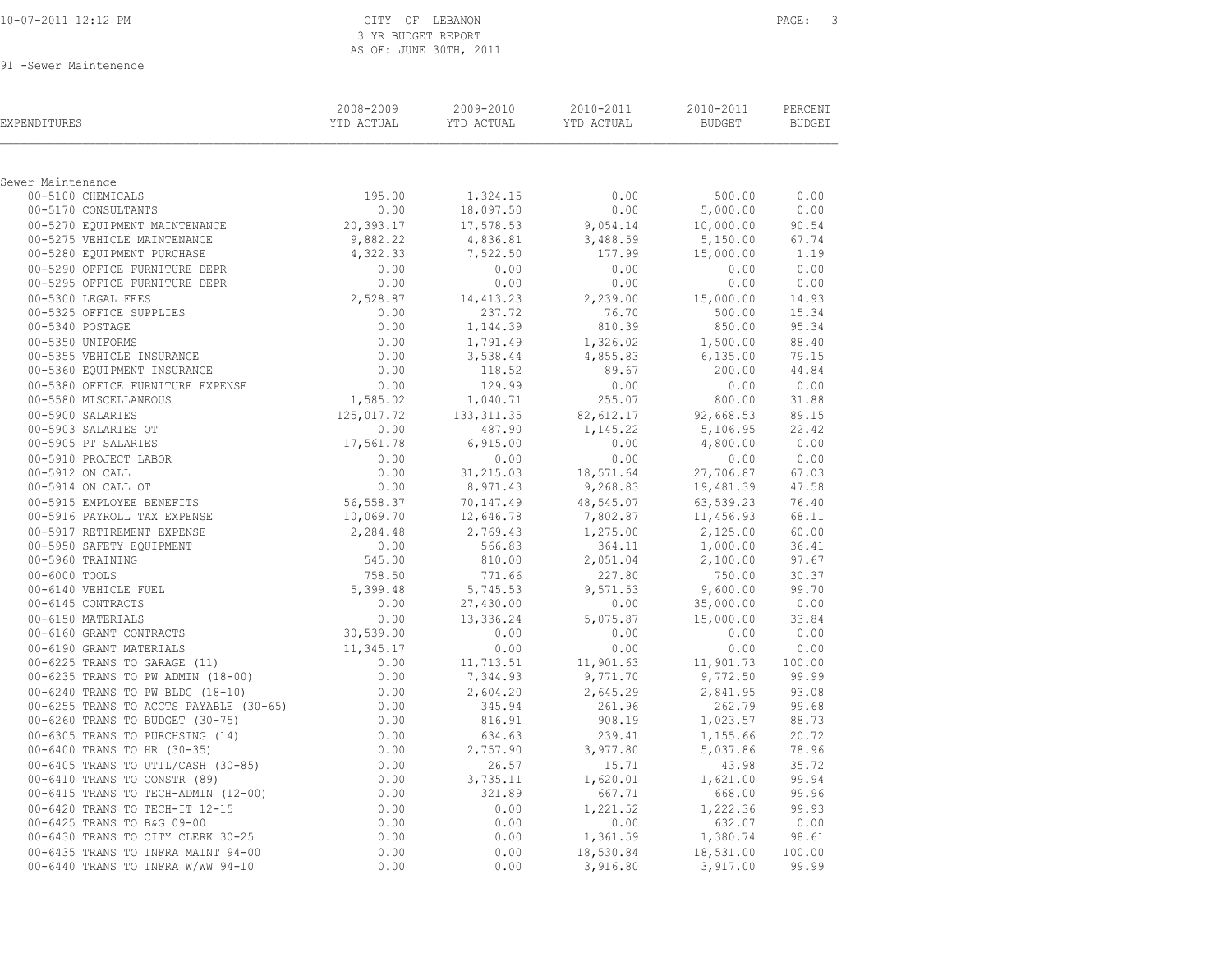| 10-07-2011 12:12 PM                                     | <b>CITY</b><br>ΟF<br>3 YR BUDGET REPORT | LEBANON<br>AS OF: JUNE 30TH, 2011 |                             |                          | PAGE:<br>$\sim$ 4 |  |
|---------------------------------------------------------|-----------------------------------------|-----------------------------------|-----------------------------|--------------------------|-------------------|--|
| 91 -Sewer Maintenence                                   |                                         |                                   |                             |                          |                   |  |
| EXPENDITURES                                            | 2008-2009<br>YTD ACTUAL                 | $2009 - 2010$<br>YTD ACTUAL       | $2010 - 2011$<br>YTD ACTUAL | $2010 - 2011$<br>BUDGET  | PERCENT<br>BUDGET |  |
| 00-6500 UNAPPROPRIATED FUNDS<br>TOTAL Sewer Maintenance | 0.00<br>298,985.81                      | 0.00<br>417,200.24                | 0.00<br>265,924.71          | 372,838.79<br>783,820.90 | 0.00<br>33.93     |  |
| TOTAL EXPENDITURES                                      | 298,985.81                              | 417,200.24                        | 265,924.71                  | 783,820.90               | 33.93             |  |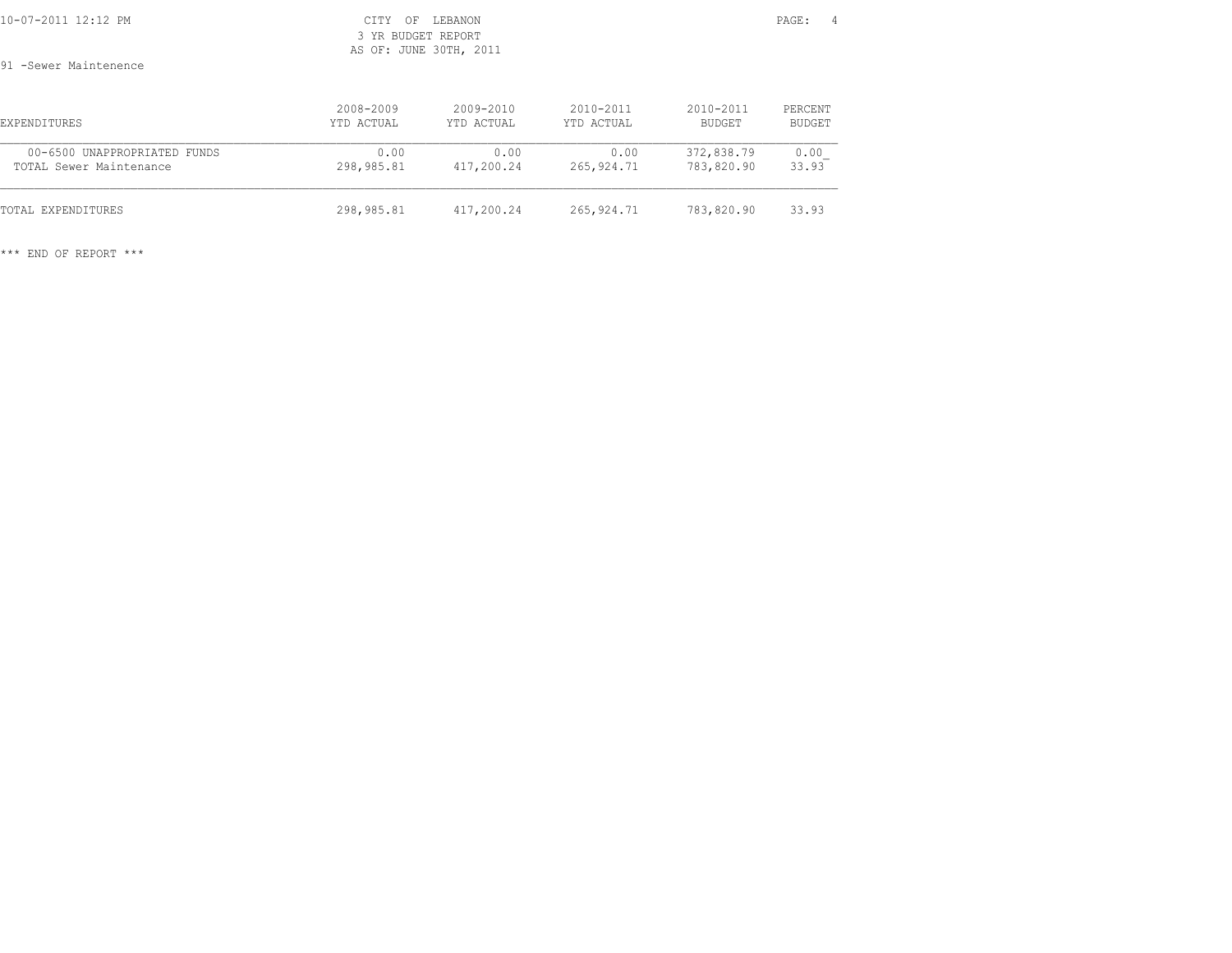10-07-2011 12:12 PM CITY OF LEBANON PAGE: 1 3 YR BUDGET REPORT AS OF: JUNE 30TH, 2011

## 92 -Waster Water Reserve

FINANCIAL SUMMARY

|                                   | 2008-2009<br>YTD ACTUAL | 2009-2010<br>YTD ACTUAL | 2010-2011<br>YTD ACTUAL | 2010-2011<br><b>BUDGET</b> | PERCENT<br><b>BUDGET</b> |
|-----------------------------------|-------------------------|-------------------------|-------------------------|----------------------------|--------------------------|
| REVENUE SUMMARY                   |                         |                         |                         |                            |                          |
| Waste Water Reserve               | 0.02                    | 0.00                    | 0.00                    | 60,050.76                  | 0.00                     |
| <b>TOTAL REVENUES</b>             | 0.02                    | 0.00                    | 0.00                    | 60,050.76                  | 0.00                     |
| EXPENDITURE SUMMARY               |                         |                         |                         |                            |                          |
| Waste Water Reserve               | 0.00                    | 0.00                    | 0.00                    | 60,050.76                  | 0.00                     |
| TOTAL EXPENDITURES                | 0.00                    | 0.00                    | 0.00                    | 60,050.76                  | 0.00                     |
| REVENUE OVER/(UNDER) EXPENDITURES | 0.02                    | 0.00                    | 0.00                    | 0.00                       | 0.00<br>========         |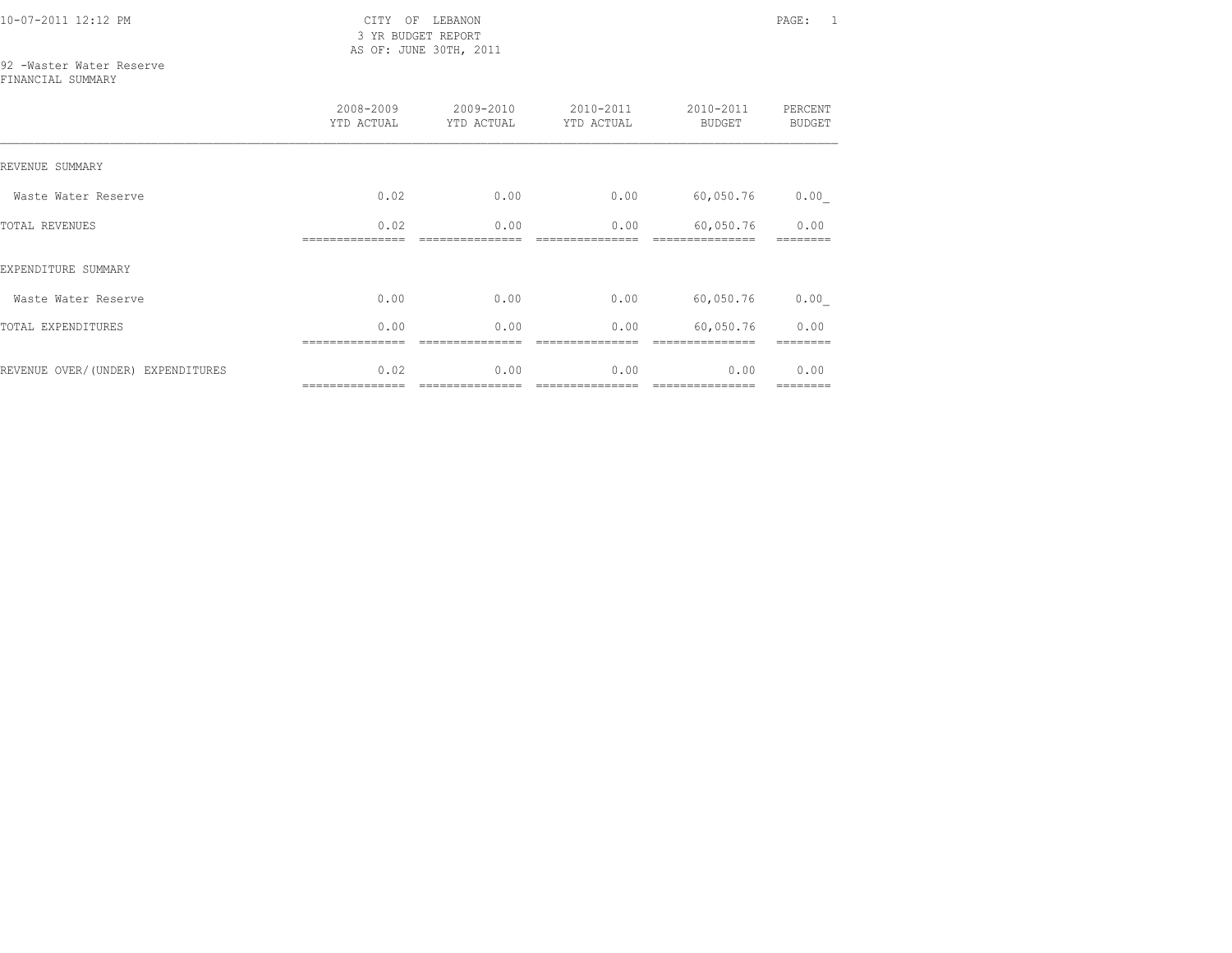## 3 YR BUDGET REPORT AS OF: JUNE 30TH, 2011

92 -Waster Water Reserve

| REVENUES                                          | 2008-2009<br>YTD ACTUAL | 2009-2010<br>YTD ACTUAL | 2010-2011<br>YTD ACTUAL | 2010-2011<br><b>BUDGET</b> | PERCENT<br>BUDGET |
|---------------------------------------------------|-------------------------|-------------------------|-------------------------|----------------------------|-------------------|
|                                                   |                         |                         |                         |                            |                   |
| Waste Water Reserve<br>00-4000 fund balance 11/01 | 0.00                    | 0.00                    | 0.00                    | 60,050.76                  | 0.00              |
| 00-4900 TRANS FROM WWT FUND (85)                  | 0.02                    | 0.00                    | 0.00                    | 0.00                       | 0.00              |
| 00-4998 Discounts Earned                          | 0.00                    | 0.00                    | 0.00                    | 0.00                       | 0.00              |
| TOTAL Waste Water Reserve                         | 0.02                    | 0.00                    | 0.00                    | 60,050.76                  | 0.00              |
| TOTAL REVENUES                                    | 0.02                    | 0.00                    | 0.00                    | 60,050.76                  | 0.00              |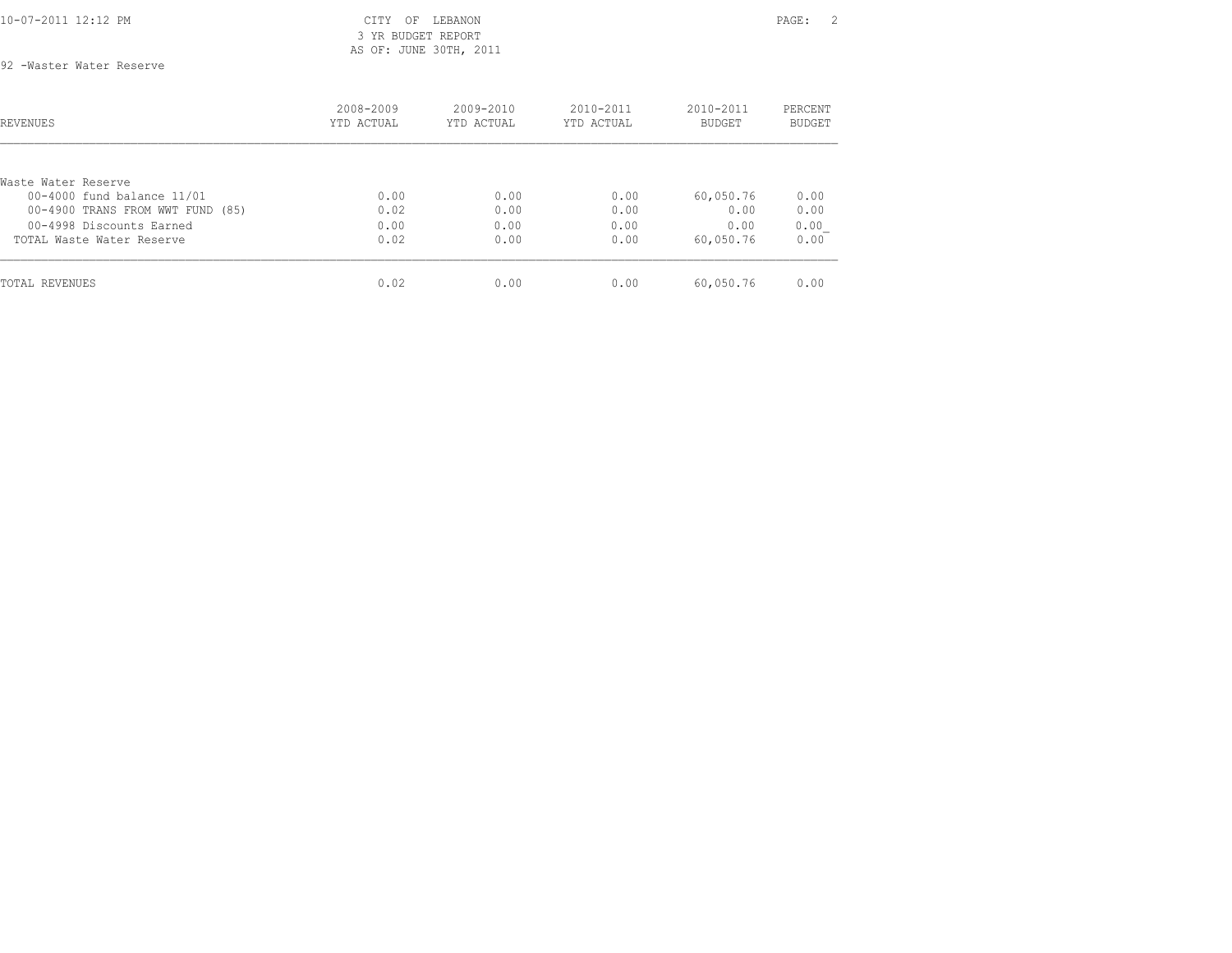## 3 YR BUDGET REPORT AS OF: JUNE 30TH, 2011

92 -Waster Water Reserve

| EXPENDITURES                          | 2008-2009<br>YTD ACTUAL | 2009-2010<br>YTD ACTUAL | 2010-2011<br>YTD ACTUAL | 2010-2011<br>BUDGET | PERCENT<br><b>BUDGET</b> |
|---------------------------------------|-------------------------|-------------------------|-------------------------|---------------------|--------------------------|
|                                       |                         |                         |                         |                     |                          |
| Waste Water Reserve                   |                         |                         |                         |                     |                          |
| 00-5000 EQUIPMENT PURCHASES           | 0.00                    | 0.00                    | 0.00                    | 0.00                | 0.00                     |
| 00-5100 PROPERTY ACOUISITION          | 0.00                    | 0.00                    | 0.00                    | 0.00                | 0.00                     |
| 00-5910 PROJECT LABOR                 | 0.00                    | 0.00                    | 0.00                    | 0.00                | 0.00                     |
| 00-5916 PAYROLL TAX EXPENSE           | 0.00                    | 0.00                    | 0.00                    | 0.00                | 0.00                     |
| 00-6040 CONTRACT PROJECTS             | 0.00                    | 0.00                    | 0.00                    | 0.00                | 0.00                     |
| 00-6200 TRANS TO PUBLIC WRKS (93)     | 0.00                    | 0.00                    | 0.00                    | 0.00                | 0.00                     |
| 00-6300 TRANSFER TO WW OPERATING (85) | 0.00                    | 0.00                    | 0.00                    | 0.00                | 0.00                     |
| 00-6400 TRANSFER TO WW RESERVE (91)   | 0.00                    | 0.00                    | 0.00                    | 0.00                | 0.00                     |
| 00-6500 UNAPPROPRIATED FUNDS          | 0.00                    | 0.00                    | 0.00                    | 60,050.76           | 0.00                     |
| TOTAL Waste Water Reserve             | 0.00                    | 0.00                    | 0.00                    | 60,050.76           | 0.00                     |
| TOTAL EXPENDITURES                    | 0.00                    | 0.00                    | 0.00                    | 60,050.76           | 0.00                     |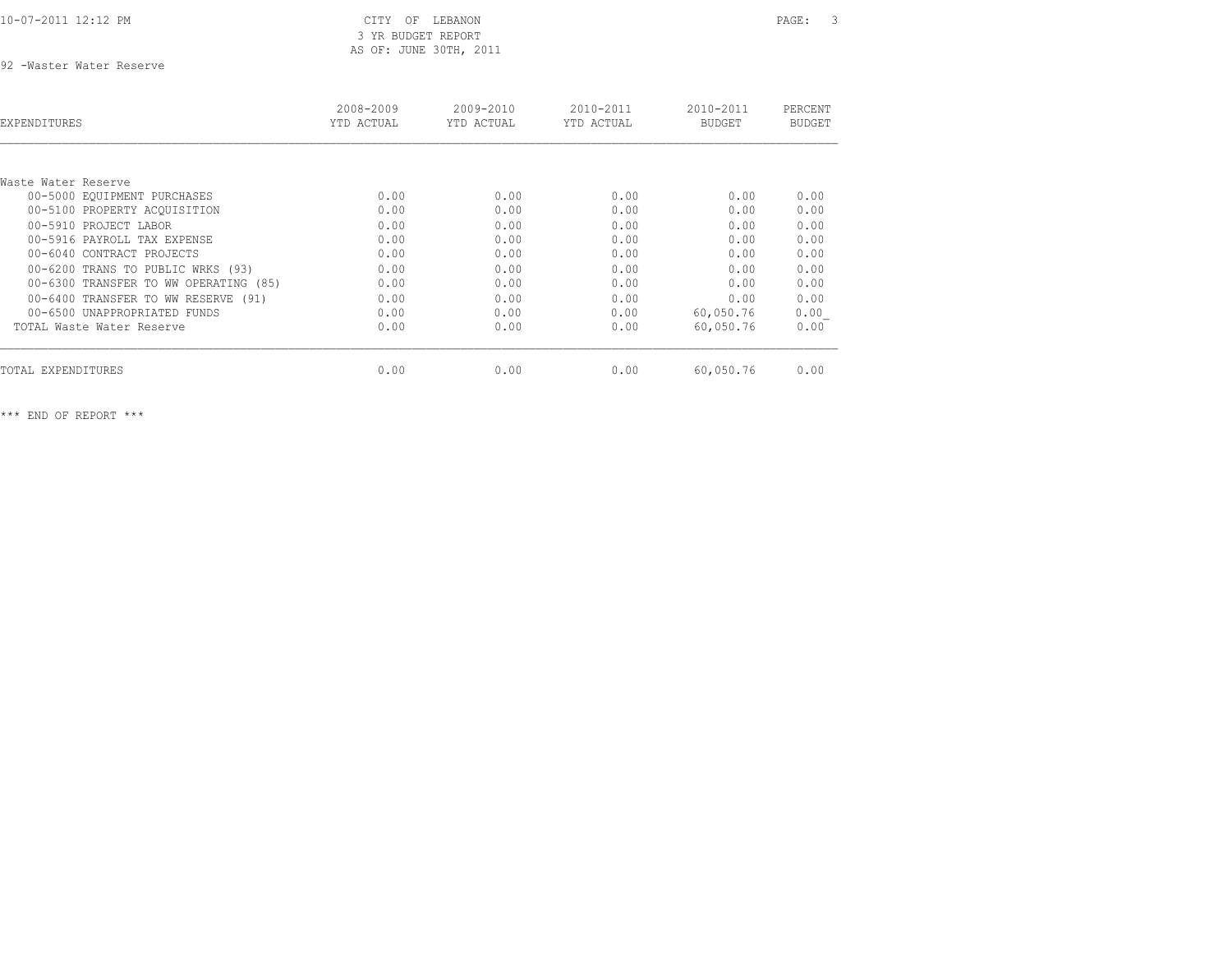3 YR BUDGET REPORT AS OF: JUNE 30TH, 2011

# 93 -Utility Capital

| FINANCIAL SUMMARY |  |
|-------------------|--|
|-------------------|--|

|                                   | 2008-2009<br>YTD ACTUAL                                                                                                                                                                                                                                                                                                                                                                                                                                                                                | $2009 - 2010$<br>YTD ACTUAL | $2010 - 2011$<br>YTD ACTUAL                  | 2010-2011<br><b>BUDGET</b> | PERCENT<br><b>BUDGET</b> |
|-----------------------------------|--------------------------------------------------------------------------------------------------------------------------------------------------------------------------------------------------------------------------------------------------------------------------------------------------------------------------------------------------------------------------------------------------------------------------------------------------------------------------------------------------------|-----------------------------|----------------------------------------------|----------------------------|--------------------------|
| REVENUE SUMMARY                   |                                                                                                                                                                                                                                                                                                                                                                                                                                                                                                        |                             |                                              |                            |                          |
| Utility Capital                   | 1.00                                                                                                                                                                                                                                                                                                                                                                                                                                                                                                   | $0.00$ (                    | 10,582.27)                                   | 10,582.27                  | $100.00 -$               |
| TOTAL REVENUES                    | 1.00                                                                                                                                                                                                                                                                                                                                                                                                                                                                                                   | $0.00$ (                    | 10,582.27)                                   | 10,582.27                  | $100.00 -$               |
| EXPENDITURE SUMMARY               |                                                                                                                                                                                                                                                                                                                                                                                                                                                                                                        |                             |                                              |                            |                          |
| Utility Capital                   | 17,378.15                                                                                                                                                                                                                                                                                                                                                                                                                                                                                              | 0.00                        | 0.00                                         | 10,582.27                  | 0.00                     |
| TOTAL EXPENDITURES                | 17,378.15                                                                                                                                                                                                                                                                                                                                                                                                                                                                                              | 0.00                        | 0.00                                         | 10,582.27                  | 0.00                     |
| REVENUE OVER/(UNDER) EXPENDITURES | 17, 377, 15)<br>$\begin{array}{cccccccccccccc} \multicolumn{2}{c}{} & \multicolumn{2}{c}{} & \multicolumn{2}{c}{} & \multicolumn{2}{c}{} & \multicolumn{2}{c}{} & \multicolumn{2}{c}{} & \multicolumn{2}{c}{} & \multicolumn{2}{c}{} & \multicolumn{2}{c}{} & \multicolumn{2}{c}{} & \multicolumn{2}{c}{} & \multicolumn{2}{c}{} & \multicolumn{2}{c}{} & \multicolumn{2}{c}{} & \multicolumn{2}{c}{} & \multicolumn{2}{c}{} & \multicolumn{2}{c}{} & \multicolumn{2}{c}{} & \multicolumn{2}{c}{} & \$ | 0.00<br>----------------    | 10,582.27)<br>$\sqrt{1}$<br>---------------- | 0.00<br>----------------   | 0.00<br>========         |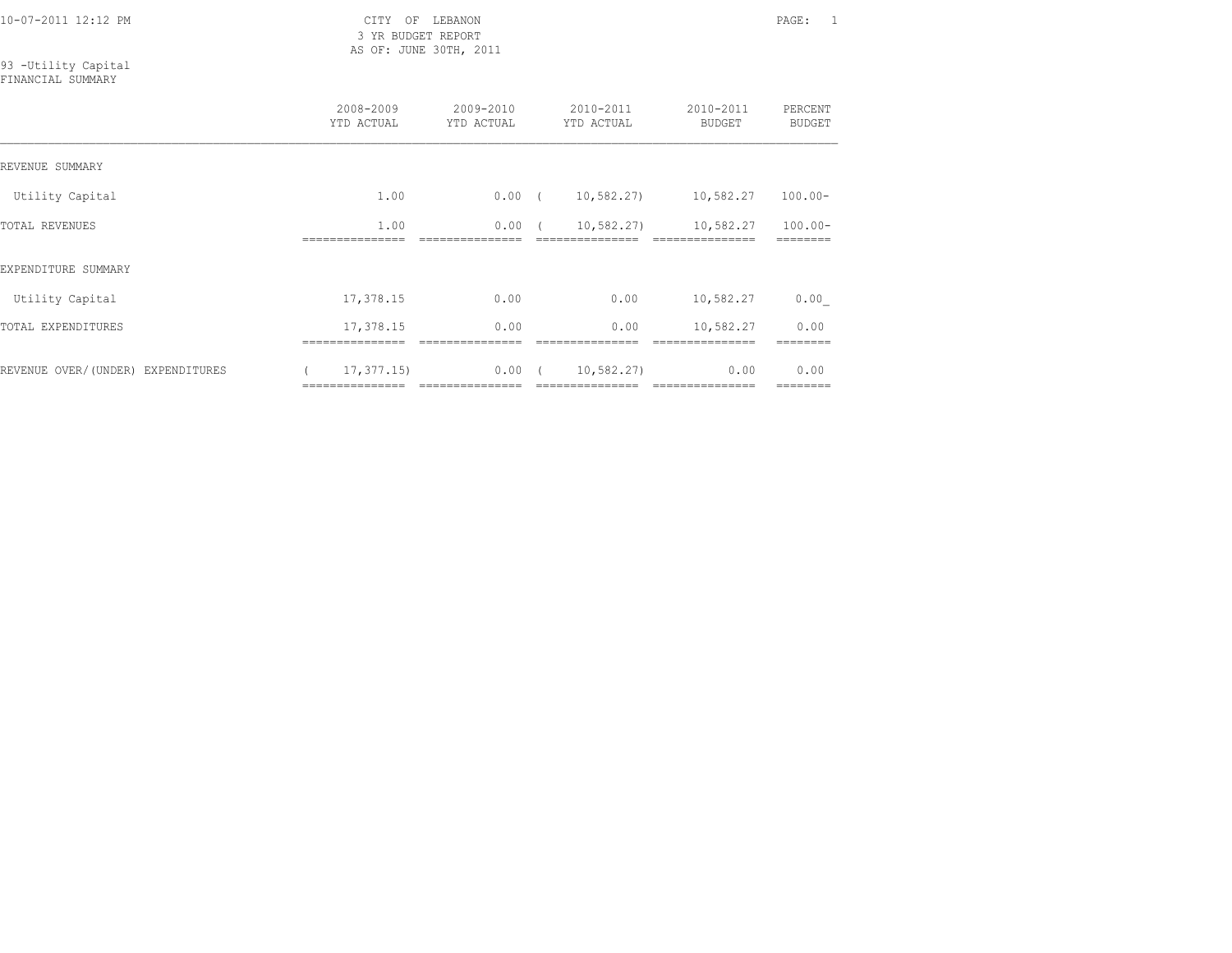3 YR BUDGET REPORT AS OF: JUNE 30TH, 2011

93 -Utility Capital

| REVENUES                              | 2008-2009<br>YTD ACTUAL | 2009-2010<br>YTD ACTUAL | 2010-2011<br>YTD ACTUAL | 2010-2011<br><b>BUDGET</b> | PERCENT<br><b>BUDGET</b> |
|---------------------------------------|-------------------------|-------------------------|-------------------------|----------------------------|--------------------------|
|                                       |                         |                         |                         |                            |                          |
| Utility Capital                       |                         |                         |                         |                            |                          |
| 00-4000 fund balance 11/01            | 0.00                    | 0.00                    | 0.00                    | 10,582.27                  | 0.00                     |
| 00-4030 MISC INCOME                   | 1.00                    | 0.00                    | 0.00                    | 0.00                       | 0.00                     |
| 00-4160 TRANS FROM ST. MAINT (01-08)  | 0.00                    | 0.00                    | 0.00                    | 0.00                       | 0.00                     |
| 00-4900 TRANS FROM ELECTRIC (80)      | 0.00                    | 0.00                    | 1,767.24)               | 0.00                       | 0.00                     |
| 00-4905 TRANSFER FROM GEN FUND (01)   | 0.00                    | 0.00                    | 867.74)                 | 0.00                       | 0.00                     |
| 00-4910 TRANSFER FROM STREET (08)     | 0.00                    | 0.00                    | 3,534.48                | 0.00                       | 0.00                     |
| 00-4915 TRANSFER FROM WW OPER (85)    | 0.00                    | 0.00                    | 1,767.24)               | 0.00                       | 0.00                     |
| 00-4920 TRANS FROM ELECT RES (82)     | 0.00                    | 0.00                    | 0.00                    | 0.00                       | 0.00                     |
| 00-4925 TRANSFER FROM WATER OPER (87) | 0.00                    | 0.00                    | 1,767.24)               | 0.00                       | 0.00                     |
| 00-4930 TRANSFER FROM WW RES(92)      | 0.00                    | 0.00                    | 0.00                    | 0.00                       | 0.00                     |
| 00-4935 TRANS FROM PARKS (79)         | 0.00                    | 0.00                    | 878.33)                 | 0.00                       | 0.00                     |
| 00-4940 TRANS FROM WATER RES (88)     | 0.00                    | 0.00                    | 0.00                    | 0.00                       | 0.00                     |
| 00-4998 discounts earned              | 0.00                    | 0.00                    | 0.00                    | 0.00                       | 0.00                     |
| TOTAL Utility Capital                 | 1.00                    | 0.00                    | 10,582.27)              | 10,582.27                  | $100.00 -$               |
| TOTAL REVENUES                        |                         |                         |                         |                            | $100.00 -$               |
|                                       | 1.00                    | 0.00                    | 10,582.27)              | 10,582.27                  |                          |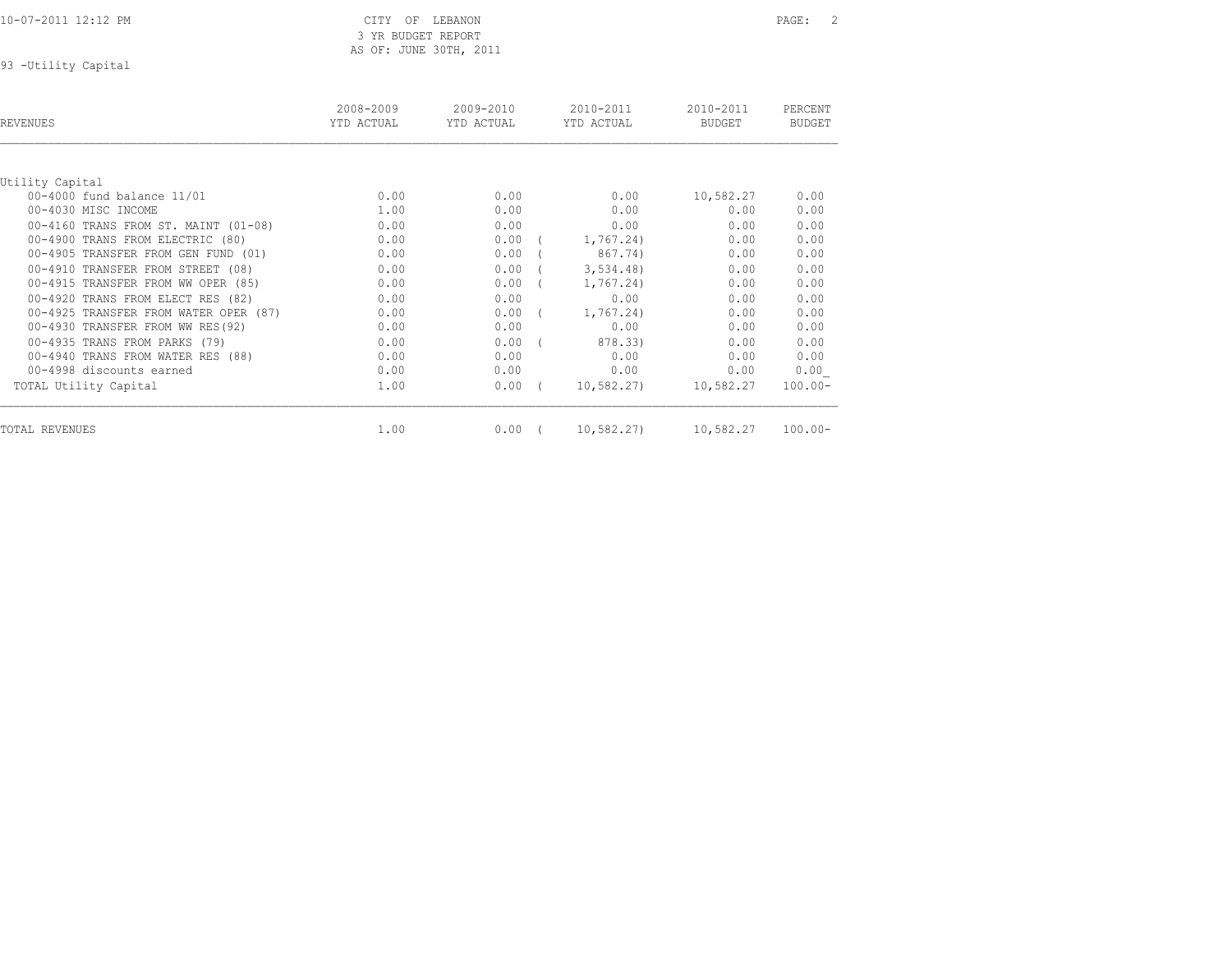| 10-07-2011 12:12 PM |  |  |
|---------------------|--|--|
|                     |  |  |

### CITY OF LEBANON PAGE: 3 3 YR BUDGET REPORT AS OF: JUNE 30TH, 2011

93 -Utility Capital

| <b>EXPENDITURES</b>             | 2008-2009<br>YTD ACTUAL | 2009-2010<br>YTD ACTUAL | 2010-2011<br>YTD ACTUAL | 2010-2011<br><b>BUDGET</b> | PERCENT<br><b>BUDGET</b> |
|---------------------------------|-------------------------|-------------------------|-------------------------|----------------------------|--------------------------|
|                                 |                         |                         |                         |                            |                          |
| Utility Capital                 |                         |                         |                         |                            |                          |
| 00-5000 CAPITAL IMPROVEMENTS    | 0.00                    | 0.00                    | 0.00                    | 0.00                       | 0.00                     |
| 00-5100 ENGINEERING/ACOUISITION | 0.00                    | 0.00                    | 0.00                    | 0.00                       | 0.00                     |
| 00-5150 LEGAL & ADMINISTRATIVE  | 0.00                    | 0.00                    | 0.00                    | 0.00                       | 0.00                     |
| 00-5160 DAMAGE CLAIMS           | 0.00                    | 0.00                    | 0.00                    | 0.00                       | 0.00                     |
| 00-5170 CONSULTING SERVICES     | 0.00                    | 0.00                    | 0.00                    | 0.00                       | 0.00                     |
| 00-5200 PUMPSTATION             | 0.00                    | 0.00                    | 0.00                    | 0.00                       | 0.00                     |
| 00-5250 WATER TOWER             | 0.00                    | 0.00                    | 0.00                    | 0.00                       | 0.00                     |
| 00-5300 SITE PREPARATION        | 0.00                    | 0.00                    | 0.00                    | 0.00                       | 0.00                     |
| 00-5350 OFFICE BUILDING         | 0.00                    | 0.00                    | 0.00                    | 0.00                       | 0.00                     |
| 00-5400 WAREHOUSE BUILDING      | 0.00                    | 0.00                    | 0.00                    | 0.00                       | 0.00                     |
| 00-5450 EQUIPMENT SHELTERS      | 0.00                    | 0.00                    | 0.00                    | 0.00                       | 0.00                     |
| 00-5500 FURNISHING              | 0.00                    | 0.00                    | 0.00                    | 0.00                       | 0.00                     |
| 00-5550 GARAGE MODIFICATIONS    | 0.00                    | 0.00                    | 0.00                    | 0.00                       | 0.00                     |
| 00-5600 COMMON FACILITIES       | 0.00                    | 0.00                    | 0.00                    | 0.00                       | 0.00                     |
| 00-5650 GARAGE & EQUIP BLDGS    | 17,378.15               | 0.00                    | 0.00                    | 0.00                       | 0.00                     |
| 00-5910 PROJECT LABOR           | 0.00                    | 0.00                    | 0.00                    | 0.00                       | 0.00                     |
| 00-5916 PAYROLL TAX EXPENSE     | 0.00                    | 0.00                    | 0.00                    | 0.00                       | 0.00                     |
| 00-6200 TRANS TO BLDG/GRDS (09) | 0.00                    | 0.00                    | 0.00                    | 0.00                       | 0.00                     |
| 00-6300 TRANS TO WATER RSV (88) | 0.00                    | 0.00                    | 0.00                    | 0.00                       | 0.00                     |
| 00-6500 UNAPPROPRIATED FUNDS    | 0.00                    | 0.00                    | 0.00                    | 10,582.27                  | 0.00                     |
| TOTAL Utility Capital           | 17,378.15               | 0.00                    | 0.00                    | 10,582.27                  | 0.00                     |
| TOTAL EXPENDITURES              | 17,378.15               | 0.00                    | 0.00                    | 10,582.27                  | 0.00                     |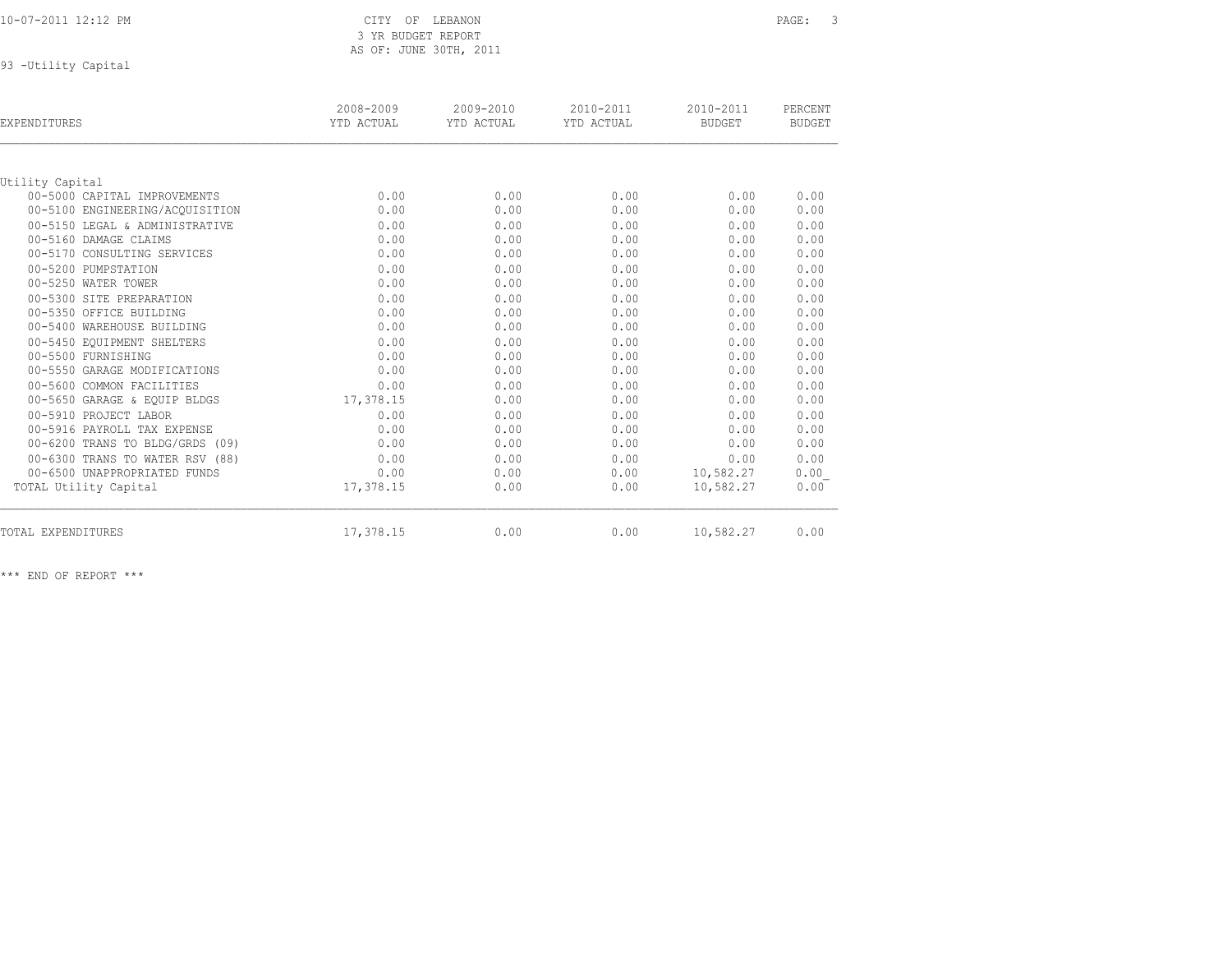3 YR BUDGET REPORT AS OF: JUNE 30TH, 2011

## 94 -Infrastructure Maint

FINANCIAL SUMMARY

|                                   | 2008-2009<br>YTD ACTUAL | 2009-2010<br>YTD ACTUAL | 2010-2011<br>YTD ACTUAL | 2010-2011<br><b>BUDGET</b> | PERCENT<br><b>BUDGET</b> |
|-----------------------------------|-------------------------|-------------------------|-------------------------|----------------------------|--------------------------|
| REVENUE SUMMARY                   |                         |                         |                         |                            |                          |
| NonDepartmental                   | 0.00<br>0.00            | 0.00                    | 184,848.45              | 293,044.23                 | 63.08                    |
| Wtr/Wastewater Maint              |                         | 0.00                    | 168,942.07              | 199,066.22                 | 84.87                    |
| <b>TOTAL REVENUES</b>             | 0.00                    | 0.00                    | 353,790.52              | 492, 110.45                | 71.89                    |
| EXPENDITURE SUMMARY               |                         |                         |                         |                            |                          |
| NonDepartmental                   | 0.00                    | 0.00                    | 245,465.12              | 308,837.23                 | 79.48                    |
| Wtr/Wastewater Maint              | 0.00                    | 0.00                    | 108,325.40              | 199,356.22                 | 54.34                    |
| TOTAL EXPENDITURES                | 0.00                    | 0.00                    | 353,790.52              | 508,193.45                 | 69.62                    |
| REVENUE OVER/(UNDER) EXPENDITURES | 0.00                    | 0.00                    | 0.00                    | 16,083.00)                 | 0.00                     |
|                                   | ===============         | ===============         | ===============         | ===============            | --------                 |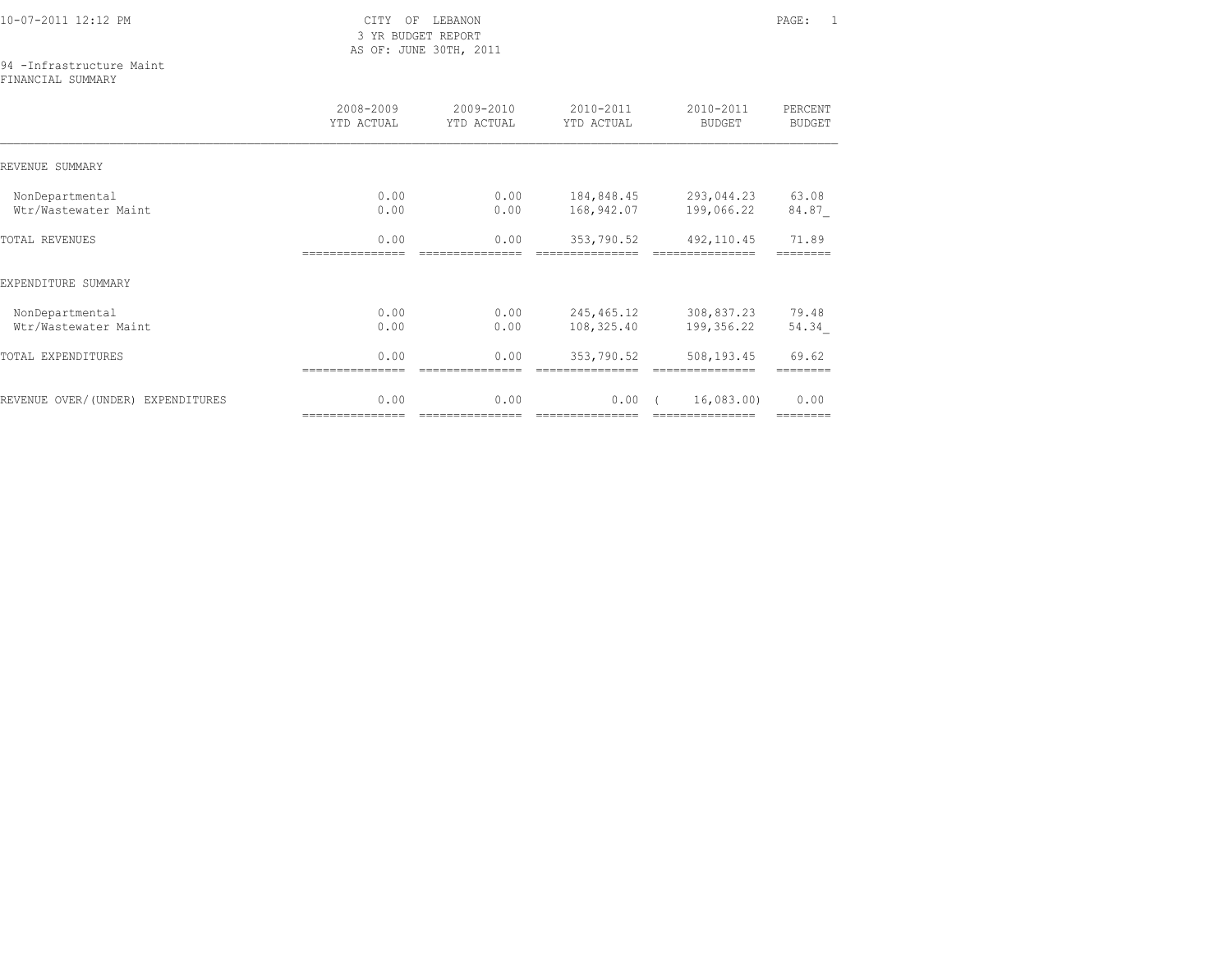| 10-07-2011 12:12 PM |
|---------------------|
|---------------------|

### CITY OF LEBANON PAGE: 2 3 YR BUDGET REPORT AS OF: JUNE 30TH, 2011

94 -Infrastructure Maint

| REVENUES                             | 2008-2009<br>YTD ACTUAL | 2009-2010<br>YTD ACTUAL | 2010-2011<br>YTD ACTUAL | 2010-2011<br><b>BUDGET</b> | PERCENT<br><b>BUDGET</b> |
|--------------------------------------|-------------------------|-------------------------|-------------------------|----------------------------|--------------------------|
|                                      |                         |                         |                         |                            |                          |
| NonDepartmental                      |                         |                         |                         |                            |                          |
| 00-4000 FUND BALANCE                 | 0.00                    | 0.00                    | 0.00                    | 0.00                       | 0.00                     |
| 00-4895 TRANS FROM GENERAL FUND (01) | 0.00                    | 0.00                    | 3, 917.12)              | 0.00                       | 0.00                     |
| 00-4900 TRANS FROM WATER 87-00       | 0.00                    | 0.00                    | 107,854.38              | 79,121.94                  | 136.31                   |
| 00-4905 TRANS FROM WASTEWATER 85-00  | 0.00                    | $0.00$ (                | 952.47)                 | 79,121.94                  | $1.20 -$                 |
| 00-4910 TRANS FROM ST MAINT 10-00    | 0.00                    | 0.00                    | 91,170.42               | 122,492.49                 | 74.43                    |
| 00-4915 TRANS FROM GARAGE 11-00      | 0.00                    | 0.00                    | 5,243.23                | 9,377.42                   | 55.91                    |
| 00-4920 TRANS FROM STORM WATER 95-00 | 0.00                    | 0.00                    | 1,252.80                | 2,930.44                   | 42.75                    |
| 00-4925 TRANS FROM ST CONSTR (08-00) | 0.00                    | 0.00                    | 34, 333.63)             | 0.00                       | 0.00                     |
| 00-4930 TRANS FROM I&I 91-00         | 0.00                    | 0.00                    | 18,530.84               | 0.00                       | 0.00                     |
| 00-4935 TRANS FROM I&I 91-00         | 0.00                    | 0.00                    | 0.00                    | 0.00                       | 0.00                     |
| TOTAL NonDepartmental                | 0.00                    | 0.00                    | 184,848.45              | 293,044.23                 | 63.08                    |
| Wtr/Wastewater Maint                 |                         |                         |                         |                            |                          |
| 10-4900 TRANS FROM WATER 87-00       | 0.00                    | 0.00                    | 56,985.54               | 99,533.11                  | 57.25                    |
| 10-4905 TRANS FROM WASTEWATER 87-00  | 0.00                    | 0.00                    | 104,531.09              | 99,533.11                  | 105.02                   |
| 10-4910 TRANS FROM ST MAINT 10-00    | 0.00                    | 0.00                    | 3,508.64                | 0.00                       | 0.00                     |
| 10-4930 TRANS FROM I&I 91-00         | 0.00                    | 0.00                    | 3,916.80                | 0.00                       | 0.00                     |
| TOTAL Wtr/Wastewater Maint           | 0.00                    | 0.00                    | 168,942.07              | 199,066.22                 | 84.87                    |
| TOTAL REVENUES                       | 0.00                    | 0.00                    | 353,790.52              | 492, 110.45                | 71.89                    |
|                                      |                         |                         |                         |                            |                          |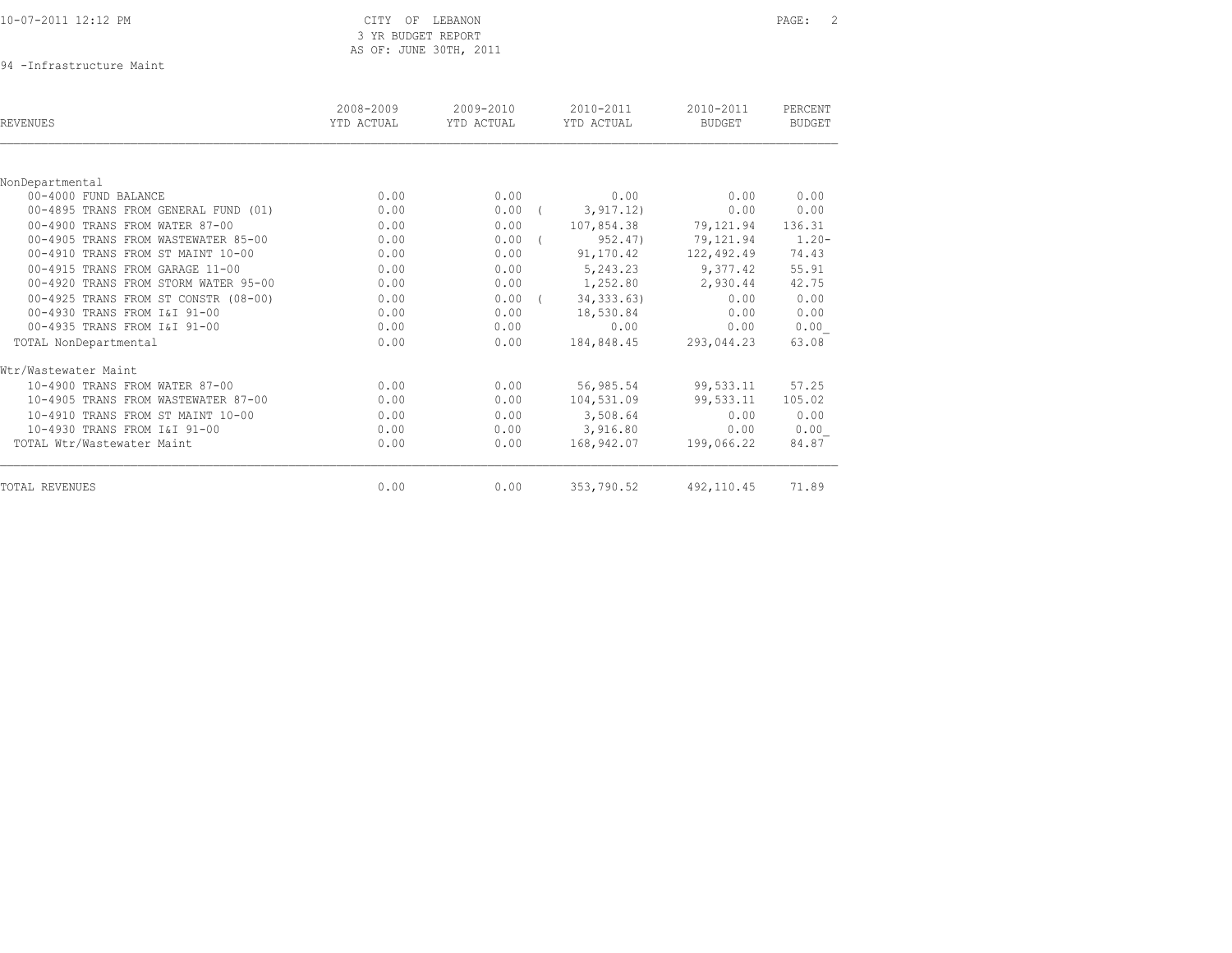| 10-07-2011 12:12 PM |  |
|---------------------|--|
|                     |  |

## CITY OF LEBANON PAGE: 3 3 YR BUDGET REPORT AS OF: JUNE 30TH, 2011

94 -Infrastructure Maint

| EXPENDITURES                                           | 2008-2009<br>YTD ACTUAL | 2009-2010<br>YTD ACTUAL | 2010-2011<br>YTD ACTUAL | 2010-2011<br><b>BUDGET</b> | PERCENT<br><b>BUDGET</b> |
|--------------------------------------------------------|-------------------------|-------------------------|-------------------------|----------------------------|--------------------------|
|                                                        |                         |                         |                         |                            |                          |
| NonDepartmental                                        |                         |                         |                         |                            |                          |
| 00-5175 DAMAGE CLAIMS<br>00-5270 EOUIP MAINT           | 0.00<br>0.00            | 0.00<br>0.00            | 0.00                    | 2,000.00                   | 0.00<br>76.14            |
|                                                        |                         |                         | 9,898.40                | 13,000.00                  |                          |
| 00-5275 EQUIP VEHICLE MAINT<br>00-5280 EQUIP PURCHASES | 0.00<br>0.00            | 0.00<br>0.00            | 2,602.07                | 2,700.00                   | 96.37<br>8.68            |
| 00-5300 SAFETY EQUIP                                   | 0.00                    | 0.00                    | 2,169.38<br>250.08      | 25,000.00<br>800.00        | 31.26                    |
| 00-5325 OFFICE SUPPLIES                                | 0.00                    | 0.00                    | 278.56                  | 500.00                     | 55.71                    |
| 00-5335 UTILITIES-CELL PHONES                          | 0.00                    | 0.00                    | 878.88                  | 900.00                     | 97.65                    |
| 00-5350 UNIFORMS                                       |                         |                         |                         |                            | 62.40                    |
| 00-5355 VEHICLE INSURANCE                              | 0.00<br>0.00            | 0.00<br>0.00            | 1,559.88<br>2,181.48    | 2,500.00<br>3,000.00       | 72.72                    |
| 00-5360 EQUIP INSURANCE                                | 0.00                    | 0.00                    | 545.73                  | 2,000.00                   | 27.29                    |
| 00-5370 OFFICE EQUIP EXPENSE                           | 0.00                    | 0.00                    | 0.00                    | 1,250.00                   | 0.00                     |
| 00-5380 OFFICE FURNITURE EXP                           | 0.00                    | 0.00                    | 0.00                    | 300.00                     | 0.00                     |
| 00-5405 COPIER USAGE                                   | 0.00                    | 0.00                    | 0.00                    | 250.00                     | 0.00                     |
| 00-5500 LAB SUPPLIES                                   | 0.00                    | 0.00                    | 0.00                    | 0.00                       | 0.00                     |
| 00-5580 MISCELLANEOUS                                  | 0.00                    | 0.00                    | 228.20                  | 1,000.00                   | 22.82                    |
| 00-5900 SALARIES                                       | 0.00                    | 0.00                    |                         | 137,982.71                 | 90.77                    |
| 00-5903 SALARIES OT                                    | 0.00                    | 0.00                    | 125, 249.14<br>1,129.73 | 1,624.63                   | 69.54                    |
| 00-5905 PT SALARIES                                    | 0.00                    | 0.00                    | 0.00                    | 3,750.00                   | 0.00                     |
| 00-5912 ON CALL                                        | 0.00                    | 0.00                    | 8,316.19                | 8,400.00                   | 99.00                    |
| 00-5914 ON CALL OT                                     | 0.00                    | 0.00                    | 4,969.97                | 5,000.00                   | 99.40                    |
| 00-5915 EMPLOYEE BENEFITS                              | 0.00                    | 0.00                    | 60,430.67               | 61,104.19                  | 98.90                    |
| 00-5916 PAYROLL TAXES                                  | 0.00                    | 0.00                    | 9,792.76                | 10,966.83                  | 89.29                    |
| 00-5917 RETIREMENT EXP                                 | 0.00                    | 0.00                    | 1,850.56                | 2,550.00                   | 72.57                    |
| 00-5960 TRAINING                                       | 0.00                    | 0.00                    | 467.08                  | 1,200.00                   | 38.92                    |
| 00-6000 TOOLS                                          | 0.00                    | 0.00                    | 514.92                  | 2,500.00                   | 20.60                    |
| 00-6130 UTILITIES                                      | 0.00                    | 0.00                    | 364.00                  | 1,500.01                   | 24.27                    |
| 00-6140 VEHICLE FUEL                                   | 0.00                    | 0.00                    | 5,784.67                | 10,000.00                  | 57.85                    |
| 00-6235 TRANS TO PW ADMIN (18-00)                      | 0.00                    | 0.00                    | 17.20                   | 18.00                      | 95.56                    |
| 00-6245 TRANS TO CITY CLERK 30-25                      | 0.00                    | 0.00                    | 822.59                  | 834.16                     | 98.61                    |
| 00-6255 TRANS TO A/P 30-65                             | 0.00                    | 0.00                    | 320.26                  | 321.00                     | 99.77                    |
| 00-6260 TRANS TO BUDGET 30-75                          | 0.00                    | 0.00                    | 908.19                  | 1,023.57                   | 88.73                    |
| 00-6300 TRANS TO GARAGE 11-00                          | 0.00                    | 0.00                    | 453.98                  | 454.00                     | 100.00                   |
| 00-6335 TRANS TO HR 30-35                              | 0.00                    | 0.00                    | 3,480.55                | 4,408.13                   | 78.96                    |
| TOTAL NonDepartmental                                  | 0.00                    | 0.00                    | 245, 465.12             | 308,837.23                 | 79.48                    |
|                                                        |                         |                         |                         |                            |                          |
| Wtr/Wastewater Maint                                   |                         |                         |                         |                            |                          |
| 10-5175 DAMAGE CLAIMS                                  | 0.00                    | 0.00                    | 0.00                    | 2,000.00                   | 0.00                     |
| 10-5270 EQUIP MAINT                                    | 0.00                    | 0.00                    | 433.29                  | 1,200.00                   | 36.11                    |
| 10-5275 EQUIPM VEHICLE MAINT                           | 0.00                    | 0.00                    | 1,046.75                | 2,000.00                   | 52.34                    |
| 10-5280 EQUIP PURACHSE                                 | 0.00                    | 0.00                    | 0.00                    | 16,000.00                  | 0.00                     |
| 10-5300 SAFETY EOUIP                                   | 0.00                    | 0.00                    | 102.95                  | 800.00                     | 12.87                    |
| 10-5325 OFFICE SUPPLIES                                | 0.00                    | 0.00                    | 0.00                    | 500.00                     | 0.00                     |
| 10-5335 UTILITIES-CELL PHONES                          | 0.00                    | 0.00                    | 512.24                  | 1,000.00                   | 51.22                    |
| 10-5350 UNIFORMS                                       | 0.00                    | 0.00                    | 826.81                  | 1,800.00                   | 45.93                    |
| 10-5355 VEHICLE INSURANCE                              | 0.00                    | 0.00                    | 995.40                  | 3,000.00                   | 33.18                    |
| 10-5360 COPIER USAGE                                   | 0.00                    | 0.00                    | 0.00                    | 250.00                     | 0.00                     |
| 10-5580 MISCELLANEOUS                                  | 0.00                    | 0.00                    | 201.66                  | 1,000.00                   | 20.17                    |
|                                                        |                         |                         |                         |                            |                          |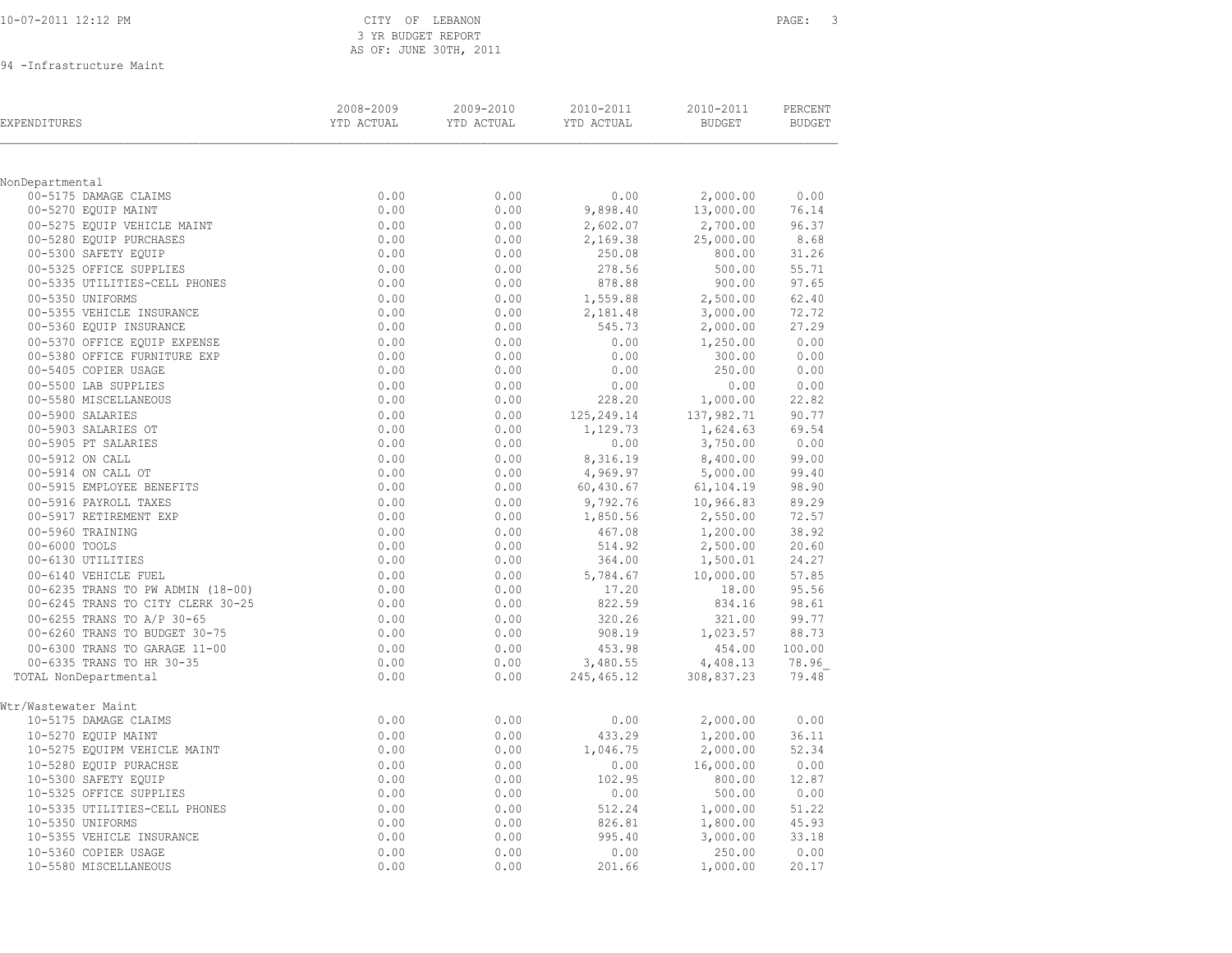94 -Infrastructure Maint

| EXPENDITURES                        | 2008-2009<br>YTD ACTUAL | 2009-2010<br>YTD ACTUAL | 2010-2011<br>YTD ACTUAL | 2010-2011<br><b>BUDGET</b> | PERCENT<br><b>BUDGET</b> |
|-------------------------------------|-------------------------|-------------------------|-------------------------|----------------------------|--------------------------|
| 10-5900 SALARIES                    | 0.00                    | 0.00                    | 45,547.82               | 60,534.44                  | 75.24                    |
| 10-5903 SALARIES OT                 | 0.00                    | 0.00                    | 353.19                  | 3,492.37                   | 10.11                    |
| 10-5912 ON CALL                     | 0.00                    | 0.00                    | 13,446.18               | 22, 351.17                 | 60.16                    |
| 10-5914 ON CALL OT                  | 0.00                    | 0.00                    | 6,065.25                | 15,715.67                  | 38.59                    |
| 10-5915 EMPLOYEE BENEFITS           | 0.00                    | 0.00                    | 28,454.41               | 44,410.74                  | 64.07                    |
| 10-5916 PAYROLL TAXES               | 0.00                    | 0.00                    | 4,540.01                | 7,810.17                   | 58.13                    |
| 10-5917 RETIREMENT EXP              | 0.00                    | 0.00                    | 500.00                  | 2,125.00                   | 23.53                    |
| 10-5960 TRAINING                    | 0.00                    | 0.00                    | 32.50                   | 1,200.00                   | 2.71                     |
| 10-6000 TOOLS                       | 0.00                    | 0.00                    | 184.89                  | 2,500.00                   | 7.40                     |
| 10-6140 VEHICLE FUEL                | 0.00                    | 0.00                    | 1,073.01                | 5,000.00                   | 21.46                    |
| 10-6245 TRANS TO CITY CLERK 30-25   | 0.00                    | 0.00                    | 822.59                  | 834.16                     | 98.61                    |
| 10-6255 TRANS TO A/P 30-65          | 0.00                    | 0.00                    | 73.56                   | 74.00                      | 99.41                    |
| 10-6260 TRANS TO BUDGET 30-75       | 0.00                    | 0.00                    | 908.19                  | 1,023.57                   | 88.73                    |
| 10-6315 TRANS TO TECH-MAPPING 12-25 | 0.00                    | 0.00                    | 215.82                  | 216.00                     | 99.92                    |
| 10-6335 TRANS TO HR 30-35           | 0.00                    | 0.00                    | 1,988.88                | 2,518.93                   | 78.96                    |
| TOTAL Wtr/Wastewater Maint          | 0.00                    | 0.00                    | 108,325.40              | 199,356.22                 | 54.34                    |
| TOTAL EXPENDITURES                  | 0.00                    | 0.00                    | 353,790.52              | 508,193.45                 | 69.62                    |
|                                     |                         |                         |                         |                            |                          |

\*\*\* END OF REPORT \*\*\*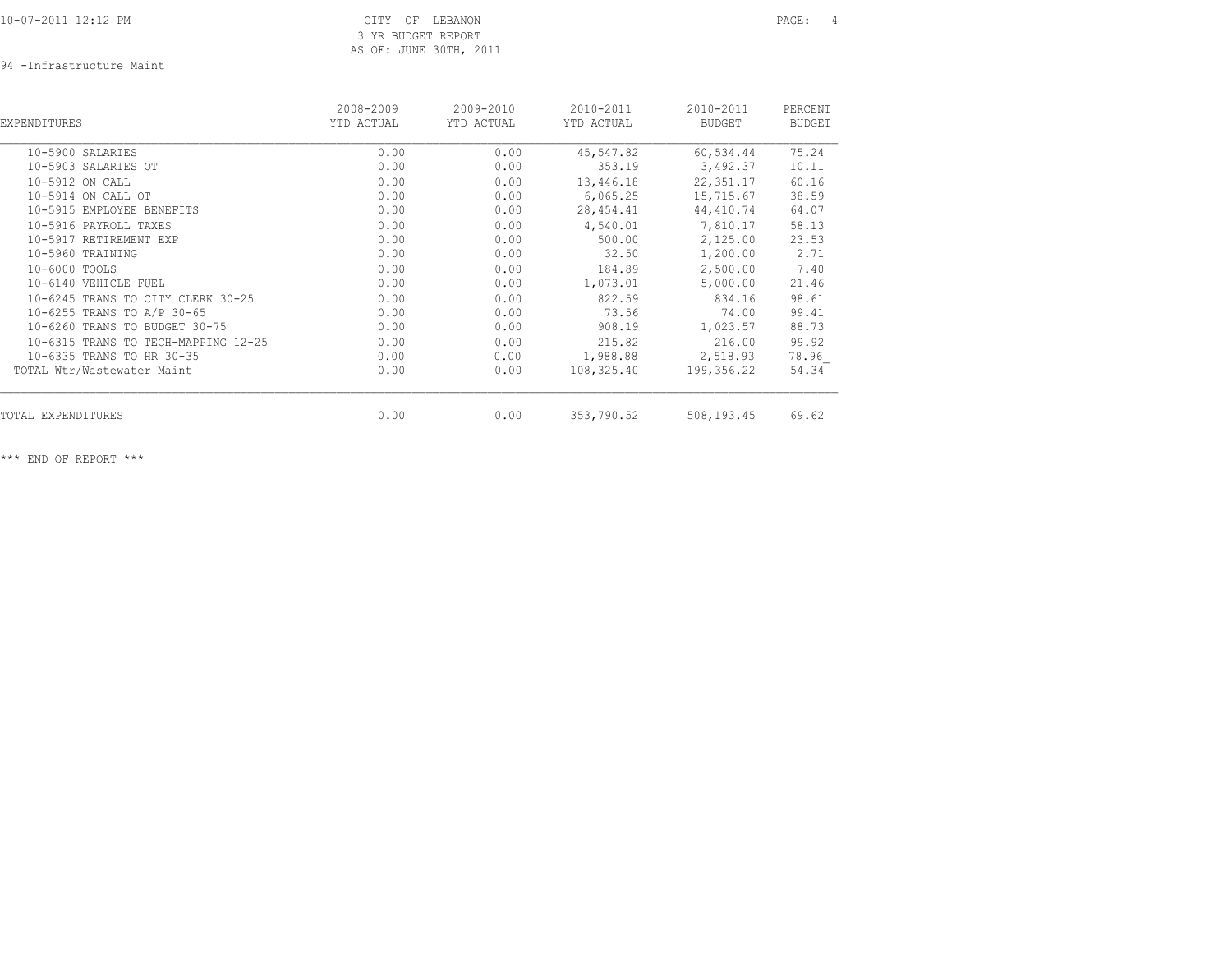10-07-2011 12:12 PM CITY OF LEBANON PAGE: 1

 3 YR BUDGET REPORT AS OF: JUNE 30TH, 2011

## 95 -Storm Water Operating

FINANCIAL SUMMARY

|                                   | 2008-2009<br>YTD ACTUAL | 2009-2010<br>YTD ACTUAL | 2010-2011<br>YTD ACTUAL | 2010-2011<br><b>BUDGET</b>   | PERCENT<br><b>BUDGET</b> |
|-----------------------------------|-------------------------|-------------------------|-------------------------|------------------------------|--------------------------|
| REVENUE SUMMARY                   |                         |                         |                         |                              |                          |
| NonDepartmental                   | 0.00                    | 0.00                    | 60,102.92               | 59,366.21                    | 101.24                   |
| <b>TOTAL REVENUES</b>             | 0.00                    | 0.00                    | 60,102.92               | 59,366.21                    | 101.24                   |
| EXPENDITURE SUMMARY               |                         |                         |                         |                              |                          |
| NonDepartmental                   | 0.00                    | 0.00                    | 60,102.92               | 110,970.21                   | 54.16                    |
| TOTAL EXPENDITURES                | 0.00                    | 0.00                    | 60,102.92               | 110,970.21                   | 54.16                    |
| REVENUE OVER/(UNDER) EXPENDITURES | 0.00<br>=============== | 0.00                    | 0.00                    | 51,604.00<br>=============== | 0.00<br>========         |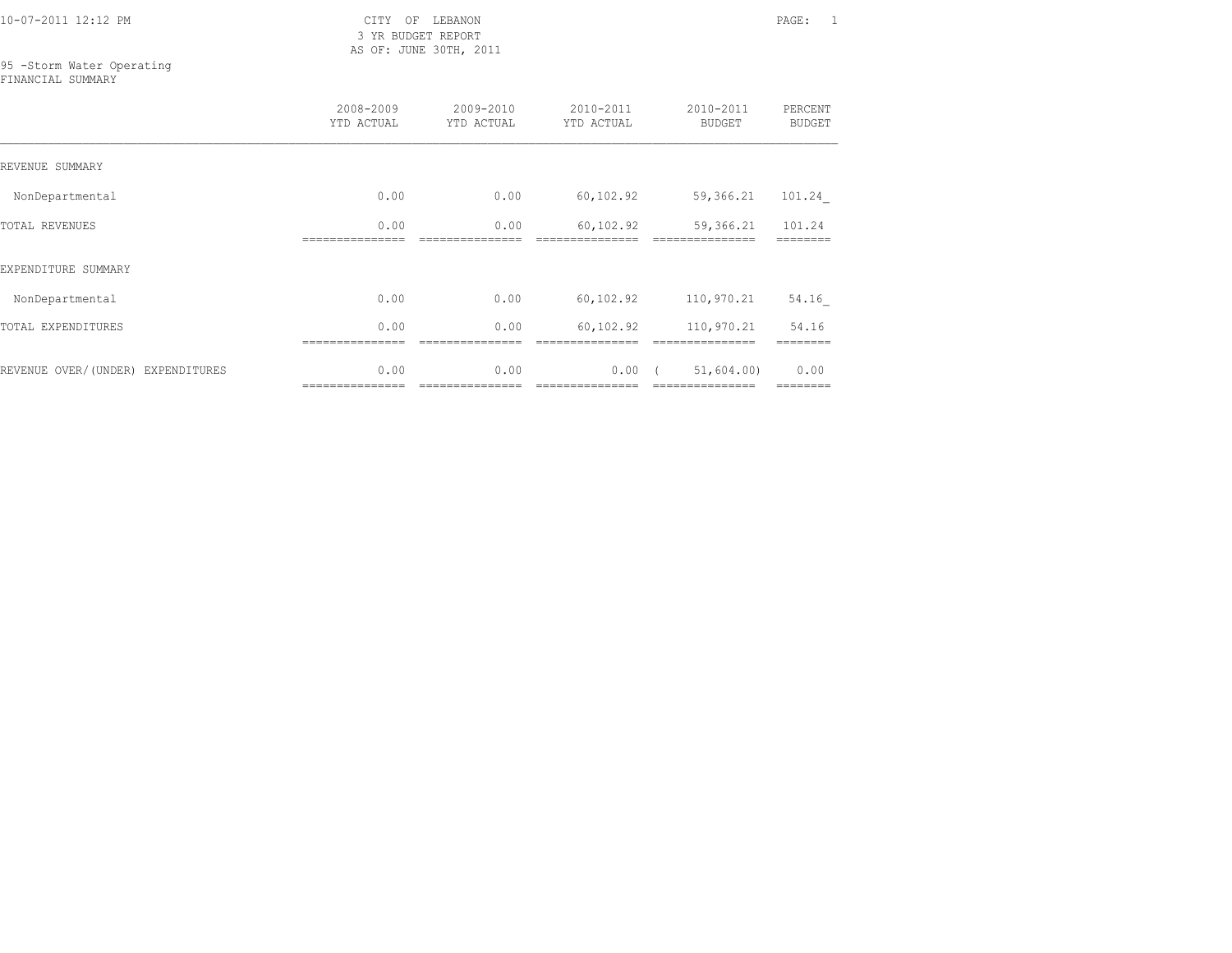|  | 10-07-2011 12:12 PM |  |
|--|---------------------|--|

## CITY OF LEBANON PAGE: 2 3 YR BUDGET REPORT AS OF: JUNE 30TH, 2011

95 -Storm Water Operating

| REVENUES                             | 2008-2009<br>YTD ACTUAL | 2009-2010<br>YTD ACTUAL | $2010 - 2011$<br>YTD ACTUAL | 2010-2011<br><b>BUDGET</b> | PERCENT<br><b>BUDGET</b> |
|--------------------------------------|-------------------------|-------------------------|-----------------------------|----------------------------|--------------------------|
| NonDepartmental                      |                         |                         |                             |                            |                          |
| 00-4400 CUSTOMER BILLING             | 0.00                    | 0.00                    | 0.00                        | 0.00                       | 0.00                     |
| 00-4600 TRANS FROM ST MAINT 10-00    | 0.00                    | 0.00                    | 58,952.21                   | 59,366.21                  | 99.30                    |
| 00-4605 TRANS FROM STREET (08)       | 0.00                    | 0.00                    | 1,150.71                    | 0.00                       | 0.00                     |
| 00-4610 TRANS FROM GENERAL FUND (01) | 0.00                    | 0.00                    | 0.00                        | 0.00                       | 0.00                     |
| 00-4700 NON CLASSIFIED REVENUE       | 0.00                    | 0.00                    | 0.00                        | 0.00                       | 0.00                     |
| TOTAL NonDepartmental                | 0.00                    | 0.00                    | 60,102.92                   | 59,366.21                  | 101.24                   |
| TOTAL REVENUES                       | 0.00                    | 0.00                    | 60,102.92                   | 59,366.21                  | 101.24                   |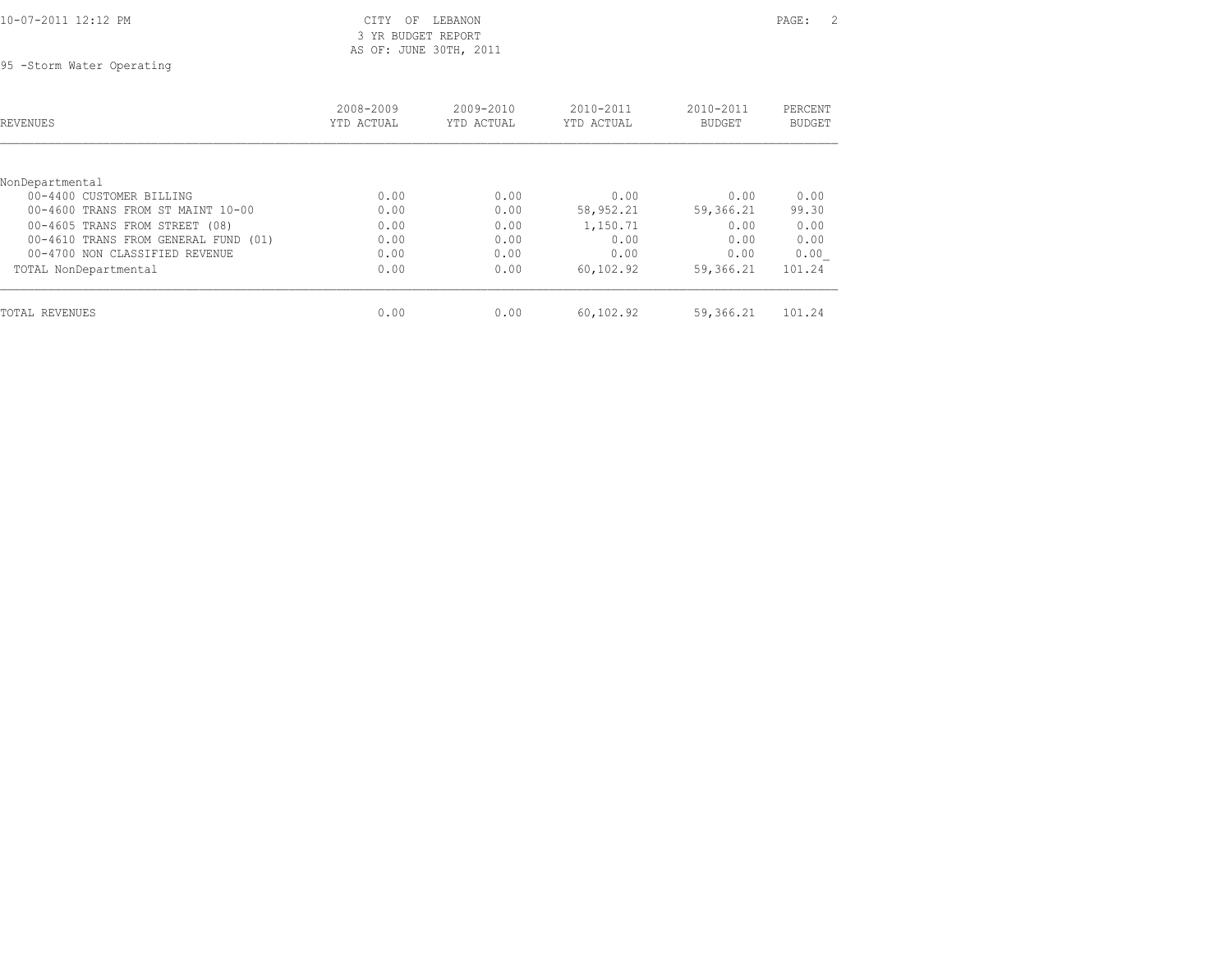## CITY OF LEBANON PAGE: 3 3 YR BUDGET REPORT AS OF: JUNE 30TH, 2011

95 -Storm Water Operating

| EXPENDITURES                         | 2008-2009<br>YTD ACTUAL | 2009-2010<br>YTD ACTUAL | 2010-2011<br>YTD ACTUAL | 2010-2011<br><b>BUDGET</b> | PERCENT<br><b>BUDGET</b> |
|--------------------------------------|-------------------------|-------------------------|-------------------------|----------------------------|--------------------------|
|                                      |                         |                         |                         |                            |                          |
| NonDepartmental                      |                         |                         |                         |                            |                          |
| 00-5175 EDUCATION PROGRAM            | 0.00                    | 0.00                    | 0.00                    | 6,666.67                   | 0.00                     |
| 00-5270 LEGAL FEES                   | 0.00                    | 0.00                    | 490.06                  | 5,000.00                   | 9.80                     |
| 00-5300 CAPITAL IMPROVEMENTS         | 0.00                    | 0.00                    | 0.00                    | 0.00                       | 0.00                     |
| 00-5330 FRANCHISE TAX                | 0.00                    | 0.00                    | 0.00                    | 0.00                       | 0.00                     |
| 00-5580 MISCELLANEOUS                | 0.00                    | 0.00                    | 1,868.38                | 1,900.00                   | 98.34                    |
| 00-6000 TOOLS                        | 0.00                    | 0.00                    | 0.00                    | 666.68                     | 0.00                     |
| 00-6140 VEHICLE FUEL & MAINT         | 0.00                    | 0.00                    | 0.00                    | 0.00                       | 0.00                     |
| 00-6190 STORM WATER MATERIALS        | 0.00                    | 0.00                    | 0.00                    | 0.00                       | 0.00                     |
| 00-6230 TRANS TO B&G 09-00           | 0.00                    | 0.00                    | 673.58                  | 18,915.17                  | 3.56                     |
| 00-6235 TRANS TO PW ADMIN 18-00      | 0.00                    | 0.00                    | 77.88                   | 2,206.75                   | 3.53                     |
| 00-6245 TRANS TO CITY CLERK 30-25    | 0.00                    | 0.00                    | 822.59                  | 834.16                     | 98.61                    |
| 00-6255 TRANS TO A/P 30-65           | 0.00                    | 0.00                    | 9.32                    | 10.00                      | 93.20                    |
| 00-6260 TRANS TO BUDGET 30-75        | 0.00                    | 0.00                    | 454.08                  | 511.78                     | 88.73                    |
| 00-6275 TRANS TO COMM DEV 35-00      | 0.00                    | 0.00                    | 0.00                    | 5,000.00                   | 0.00                     |
| 00-6310 TRANS TO TECH-ADMIN 12-00    | 0.00                    | 0.00                    | 24,195.59               | 24,196.49                  | 100.00                   |
| 00-6315 TRANS TO TECH ENG/SURV 12-05 | 0.00                    | 0.00                    | 1,264.78                | 8,138.07                   | 15.54                    |
| 00-6335 TRANS TO WW OPER 85-00       | 0.00                    | 0.00                    | 0.00                    | 5,000.00                   | 0.00                     |
| 00-6340 TRANS TO I&I 91              | 0.00                    | 0.00                    | 0.00                    | 0.00                       | 0.00                     |
| 00-6350 TRANS TO INFRA MAINT 94-00   | 0.00                    | 0.00                    | 1,252.80                | 2,930.44                   | 42.75                    |
| 00-6355 TRANS TO CONSTR 89-00        | 0.00                    | 0.00                    | 28,993.86               | 28,994.00                  | 100.00                   |
| 00-6500 UNAPPROPRIATED               | 0.00                    | 0.00                    | 0.00                    | 0.00                       | 0.00                     |
| TOTAL NonDepartmental                | 0.00                    | 0.00                    | 60,102.92               | 110,970.21                 | 54.16                    |
| TOTAL EXPENDITURES                   | 0.00                    | 0.00                    | 60,102.92               | 110,970.21                 | 54.16                    |

\*\*\* END OF REPORT \*\*\*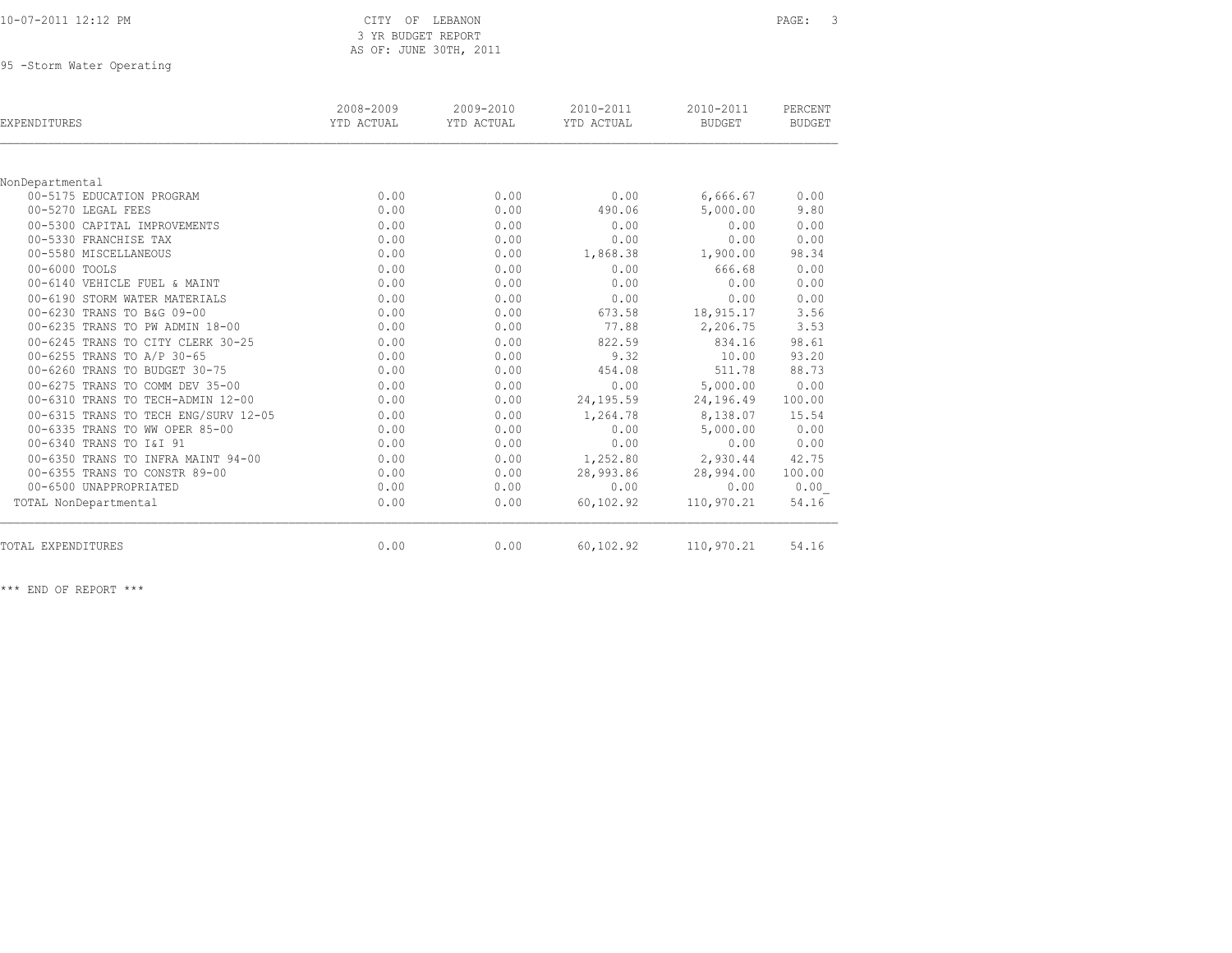| 10-07-2011 12:12 PM |  |
|---------------------|--|

 3 YR BUDGET REPORT AS OF: JUNE 30TH, 2011

CITY OF LEBANON **PAGE:** 1

99 -Pooled Cash

## FINANCIAL SUMMARY

|                                   | 2008-2009<br>YTD ACTUAL | 2009-2010<br>YTD ACTUAL | 2010-2011<br>YTD ACTUAL | 2010-2011<br>BUDGET | PERCENT<br>BUDGET |
|-----------------------------------|-------------------------|-------------------------|-------------------------|---------------------|-------------------|
| REVENUE SUMMARY                   |                         |                         |                         |                     |                   |
| TOTAL REVENUES                    | 0.00                    | 0.00                    | 0.00                    | 0.00                | 0.00              |
| EXPENDITURE SUMMARY               |                         |                         |                         |                     |                   |
| TOTAL EXPENDITURES                | 0.00<br>--------------- | 0.00                    | 0.00                    | 0.00                | 0.00<br>--------  |
| REVENUE OVER/(UNDER) EXPENDITURES | 0.00<br>=============== | 0.00                    | 0.00                    | 0.00                | 0.00<br>--------  |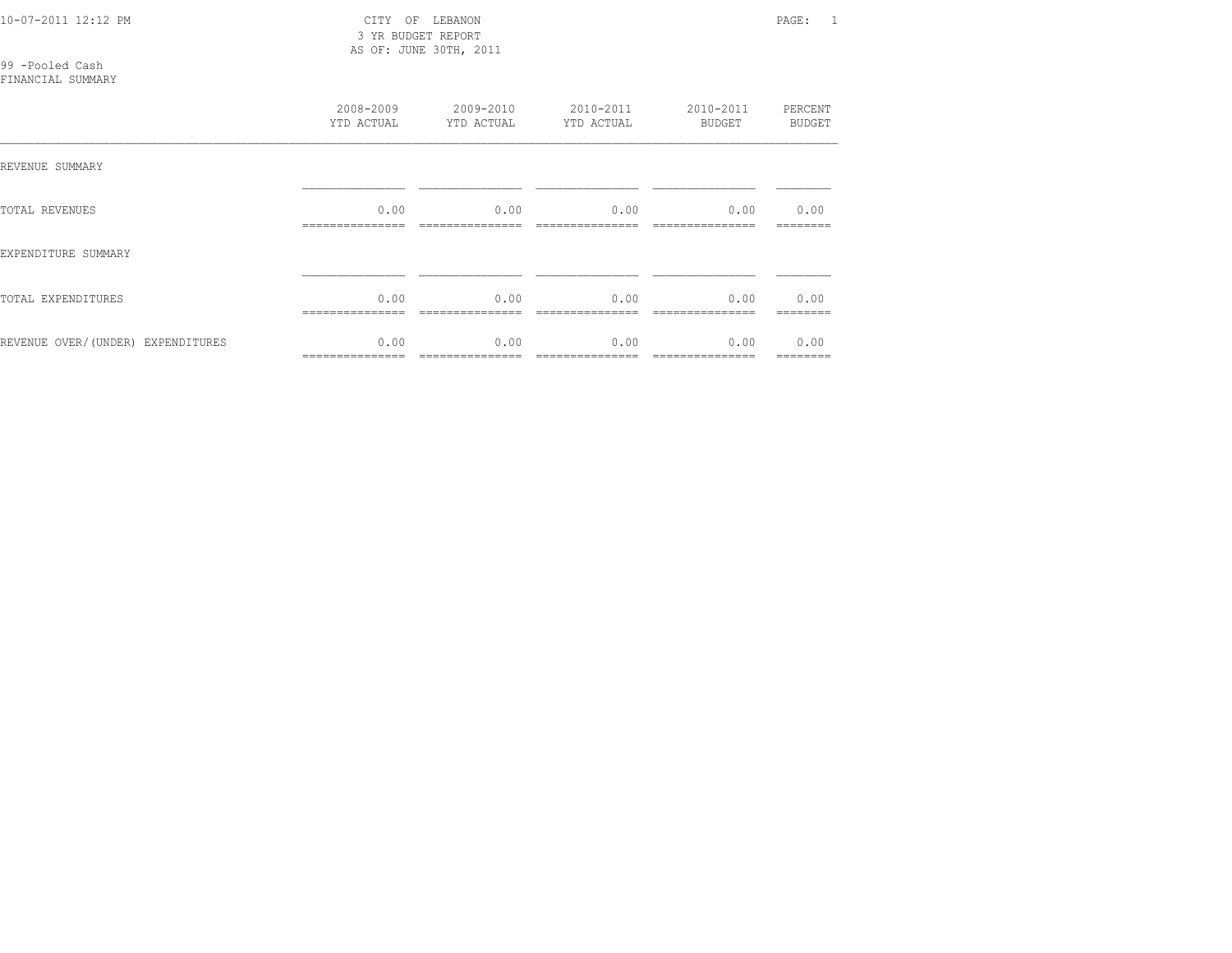| 10-07-2011 12:12 PM<br>CITY OF LEBANON<br>3 YR BUDGET REPORT<br>AS OF: JUNE 30TH, 2011<br>99 -Pooled Cash |                         |                         |                         |                     |                          |
|-----------------------------------------------------------------------------------------------------------|-------------------------|-------------------------|-------------------------|---------------------|--------------------------|
| REVENUES                                                                                                  | 2008-2009<br>YTD ACTUAL | 2009-2010<br>YTD ACTUAL | 2010-2011<br>YTD ACTUAL | 2010-2011<br>BUDGET | PERCENT<br><b>BUDGET</b> |
| TOTAL REVENUES                                                                                            | 0.00                    | 0.00                    | 0.00                    | 0.00                | 0.00                     |